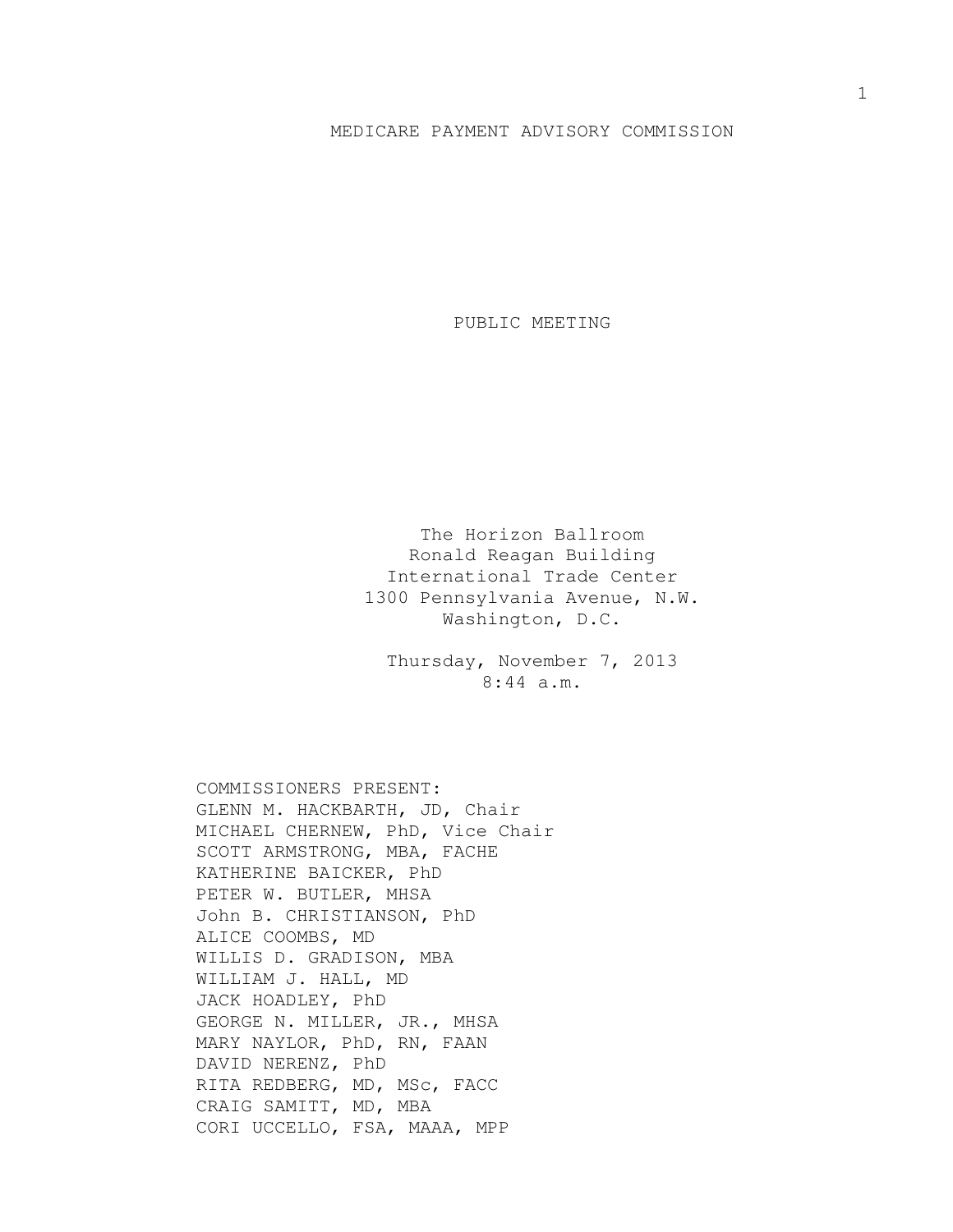|                                                                                                                                                  | 2    |
|--------------------------------------------------------------------------------------------------------------------------------------------------|------|
| AGENDA                                                                                                                                           | PAGE |
| Synchronizing Medicare policy across delivery systems<br>- Julie Lee                                                                             | 3    |
| Measuring quality across Medicare's delivery systems<br>- John Richardson, Sara Sadownik, Nancy Ray                                              | 79   |
| Public comment                                                                                                                                   | 155  |
| Medicare accountable care organizations (ACOs):<br>Additional information on policy directions<br>- David Glass, Jeff Stensland, Katelyn Smalley | 160  |
| Rationalizing Medicare's payment for post-acute care<br>- Carol Carter, Evan Christman, Sara Sadownik                                            | 231  |
| Improving Medicare payment for chronically critically<br>ill patients in hospital settings<br>- Dana Kelley, Julian Pettengill                   | 286  |
| Public Comment                                                                                                                                   | 323  |
|                                                                                                                                                  |      |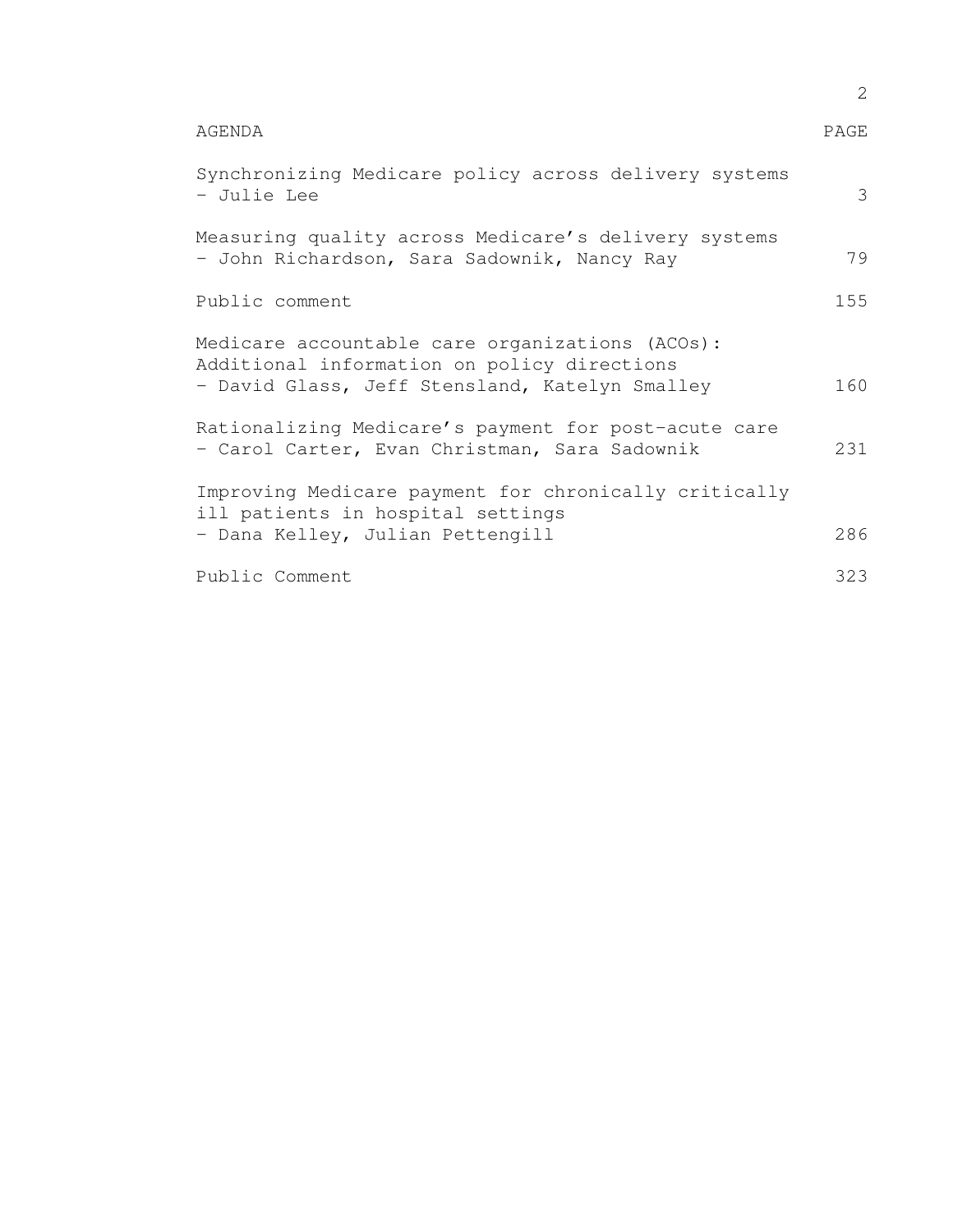| $\mathbf 1$     | P R O C E E D I N G S<br>[8:44 a.m.]                        |
|-----------------|-------------------------------------------------------------|
| $\mathcal{L}$   | MR. HACKBARTH: Okay. It is time to begin.                   |
| 3               | Welcome to our quests in the audience. We have got an       |
| 4               | interesting mix of issues for the next couple days. Some,   |
| 5               | including the first couple, are sort of more big-picture    |
| 6               | strategic in focus, and then some of the later issues more  |
| $7\overline{ }$ | technical.                                                  |
| 8               | Our first topic today is synchronizing Medicare             |
| 9               | policy across the options that Medicare beneficiaries will  |
| 10              | face in the future. This is one of those strategic items    |
| 11              | where we're trying to look down the road and make sure that |
|                 |                                                             |

 the work that Medicare is pursuing on various tracks in traditional Medicare and payment reform, Medicare Advantage, comes together in a way that is sensible, not just from the perspective of the Medicare program but also from the perspective of Medicare beneficiaries.

 So Julie is going to lead the way on this topic. Julie, it is all yours.

19 DR. LEE: Good morning. In recent months, the Commission has been thinking about the relationship between different delivery and payment systems under Medicare, such as ACOs, Medicare Advantage plans, and traditional fee-for-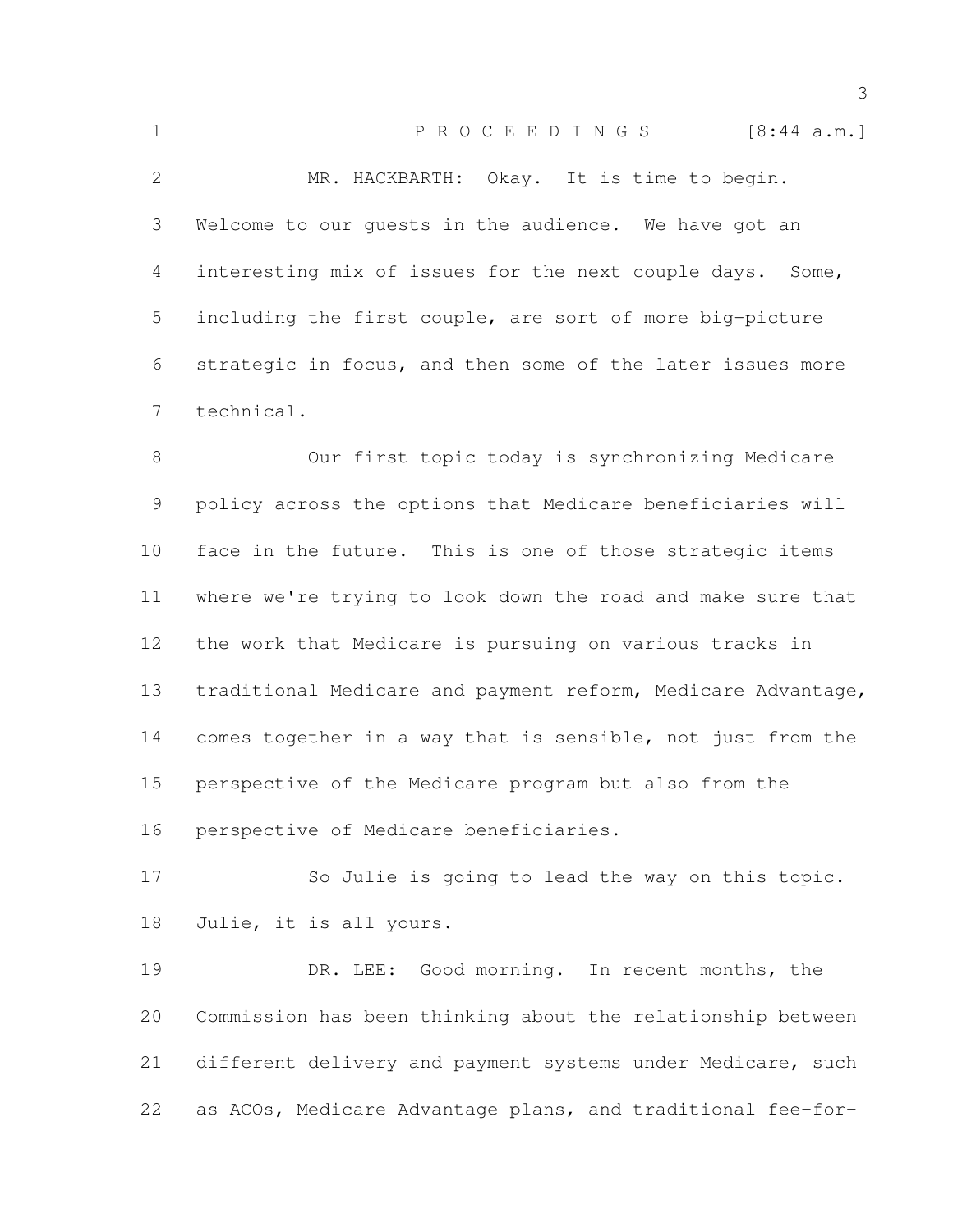service. Specifically, is it an equal relationship? And if not, should it be? Or should it favor some options over others?

 In the past, the Commission has expressed a general desire to "move away from fee-for-service." In today's presentation, we want to clarify what you mean by "moving away" and by "synchronizing" Medicare policy across delivery systems. And we also want to get your guidance on the issues and questions the Commission wants to focus on related to this topic.

11 Under the current program, there are three delivery systems through which beneficiaries can get Medicare services: traditional fee-for-service, Medicare Advantage, and accountable care organizations, or ACOs. One basic question to ask in that context is: How do these options relate to one another? Are they equal in terms of what beneficiaries get and what the program pays under each option? If not, how are they different? And what do those differences imply for beneficiaries and the program? And how do we assess the value of each option to the program and beneficiaries? Moreover, how should different delivery systems relate to one another? Put it differently, how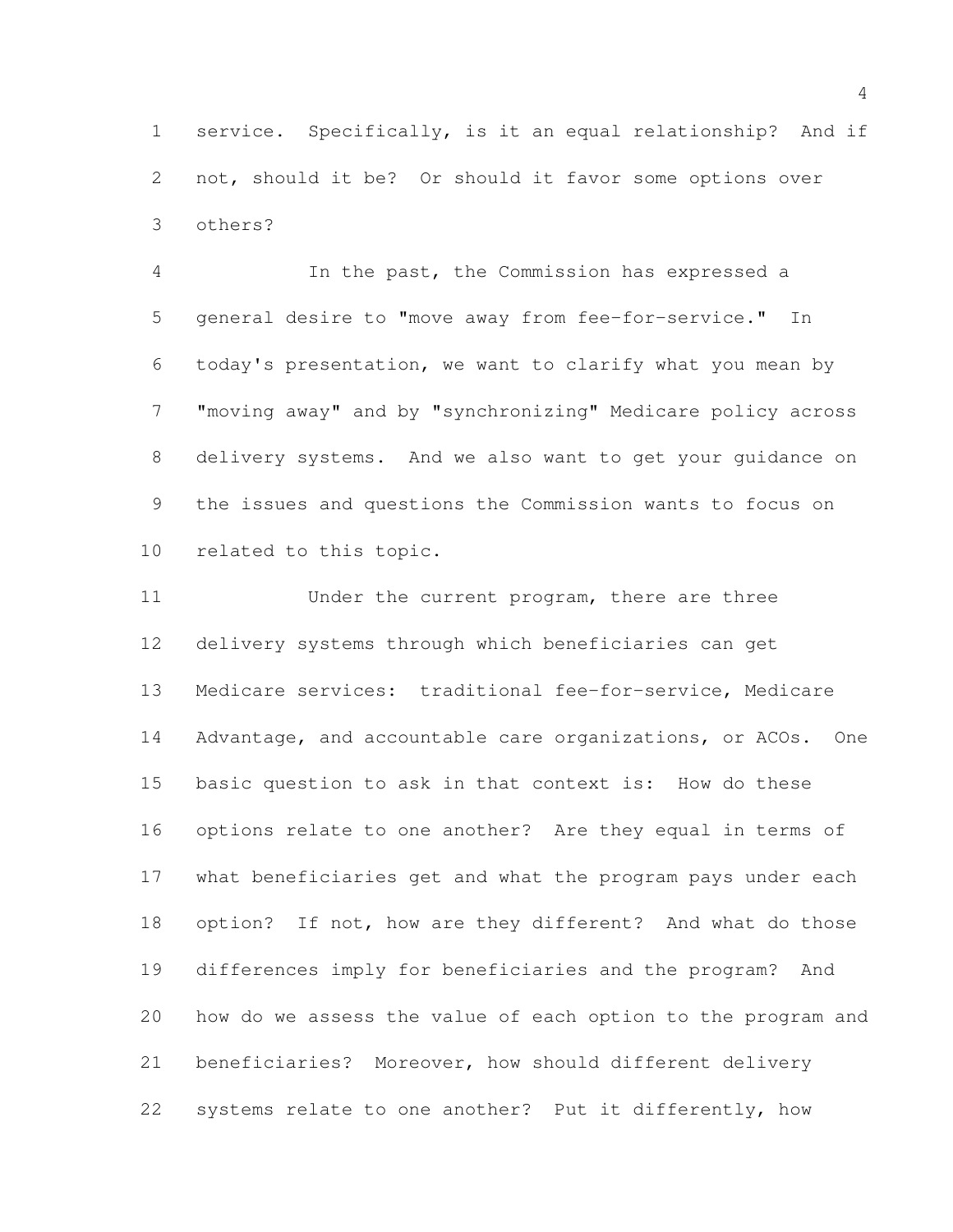should they be synchronized?

| 2               | Throughout the year, we'll approach these two               |
|-----------------|-------------------------------------------------------------|
| 3               | questions in various ways, focusing on payment, quality,    |
| 4               | risk adjustment, beneficiary choice of options, including   |
| 5               | beneficiary education, plan choice, and point-of-service    |
| 6               | incentives. But in this presentation, we'll focus on        |
| 7               | payment and lay out the issues and questions for the        |
| $8\,$           | Commission to consider.                                     |
| 9               | As we mentioned, there are three main delivery              |
| 10 <sub>o</sub> | options in Medicare under current law, and traditional fee- |
| 11              | for-service, ACOs, and MA represent different payment       |
| 12              | methods and delivery system integration.                    |
| 13              | First, on the left, we have traditional fee-for-            |
| 14              | service that pays for individual services, according to the |
| 15              | rates established by various payment systems. Although      |
| 16              | there's some value-based purchasing that ties payment rates |
| 17              | to performance, providers overall bear no risk under fee-   |
| 18              | for-service.                                                |
| 19              | In the middle, we have ACOs whose payments have             |
| 20              | two components: fee-for-service payment rates by service    |
| 21              | and a shared savings bonus or penalty for the ACO for       |
| 22              | meeting certain spending and quality targets. As a result,  |
|                 |                                                             |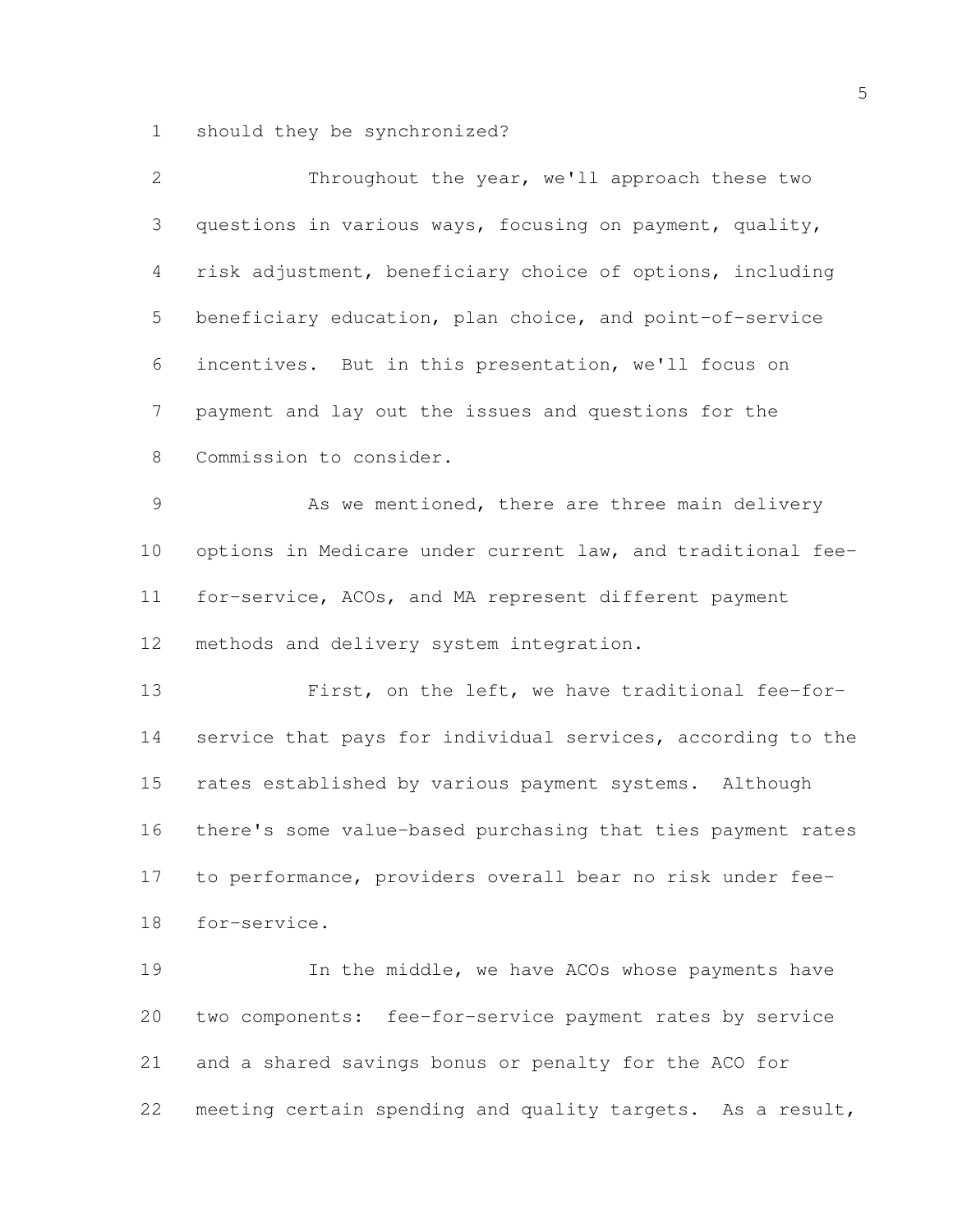ACOs bear limited risk for spending and quality under the current payment model.

 At the right, we have MA under which MA plans bear full risk for their enrollees and get paid monthly capitation payments by Medicare.

 This slide summarizes the current program rules for the three systems. Let's look at the Medicare program's perspective first since it follows previous slide very closely.

 Traditional fee-for-service and ACOs are similar in that the program pays both options based on the set Medicare payment rates by service. The main difference between the two is that ACOs can get bonus payments or 14 penalty based on spending and quality targets. By contrast, Medicare pays MA plans risk-adjusted capitation payments based on what MA plans bid to provide the Medicare benefit and how their bids compare to MA benchmarks, which are tied to local fee-for-service spending.

 For the rest of the presentation, we'll focus on the issues from the program's perspective. But we just want to mention here that beneficiaries have an analogous set of questions related to Medicare policy across delivery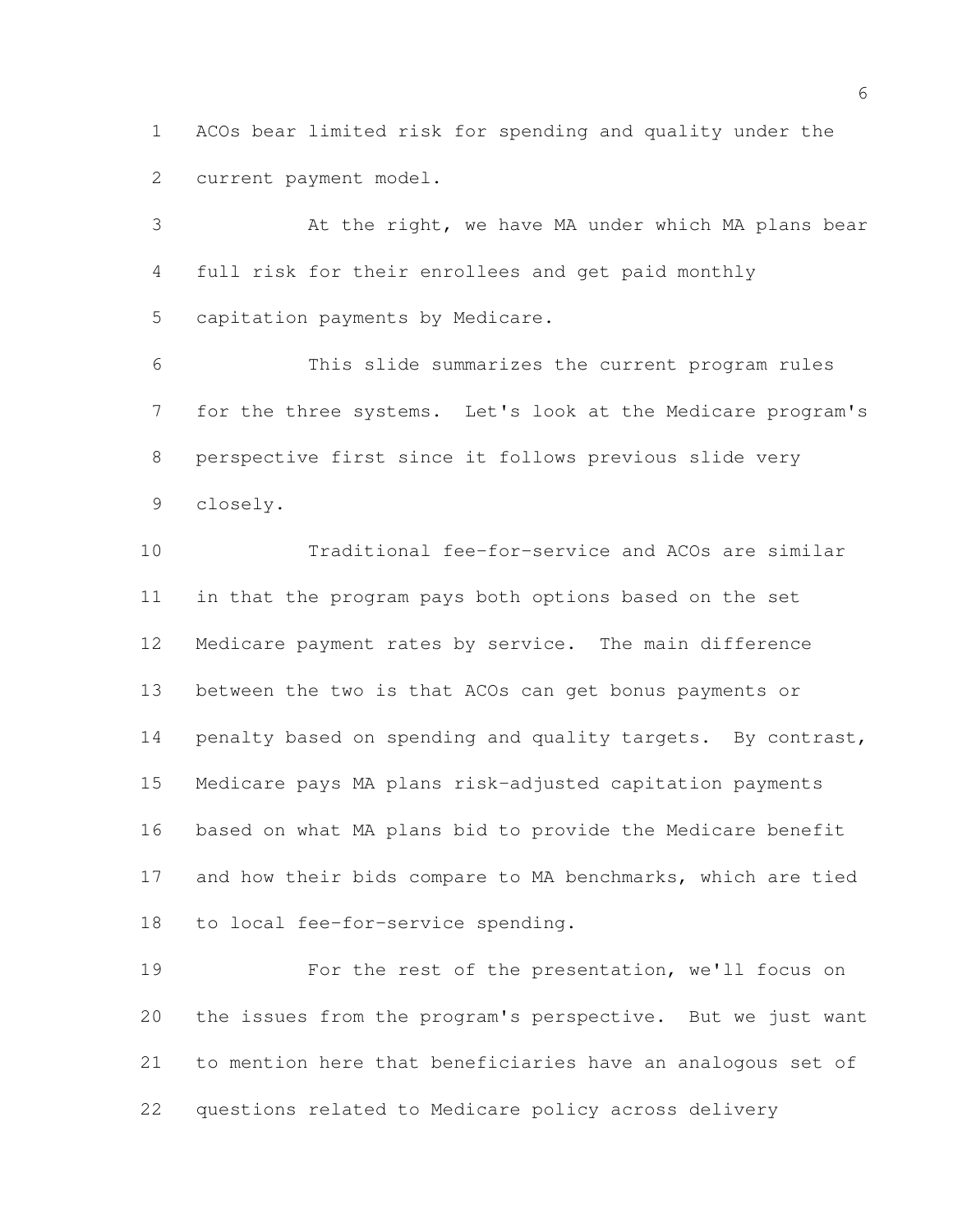systems.

| $\overline{2}$  | From the beneficiary perspective, traditional fee-           |
|-----------------|--------------------------------------------------------------|
| 3               | for-service and ACOs look almost the same. Under both        |
| 4               | systems, beneficiaries get the same Medicare benefit         |
| 5               | package. Although ACO providers can informally encourage     |
| 6               | beneficiaries to stay within the ACO, there's no rule that   |
| 7               | prevents them from going to other providers outside the ACO, |
| 8               | as in traditional fee-for-service.                           |
| $\mathcal{G}$   | By contrast, beneficiaries' experience in MA is              |
| 10 <sub>o</sub> | noticeably different. First, they must enroll in an MA       |
| 11              | plan. Second, benefits may vary across plans. For example,   |
| 12 <sup>°</sup> | MA plans may offer different cost-sharing requirements and   |
| 13              | extra benefits, if the plan bid is less that the MA          |
| 14              | benchmark. Finally, MA plans have a limited network of       |
| 15              | providers or in-network incentives.                          |
| 16              | In this slide, we want to point out key                      |
| 17              | differences between ACOs and MA in how their spending        |
| 18              | benchmarks are calculated. In general, the calculation can   |
| 19              | be broken down to two parts: a base level of spending, and   |
| 20              | an adjustment for trending forward the spending for the next |
| 21              | The sum of the two equals the spending benchmark.<br>year.   |
| 22              | Both ACOs' and MA's methodologies are conceptually           |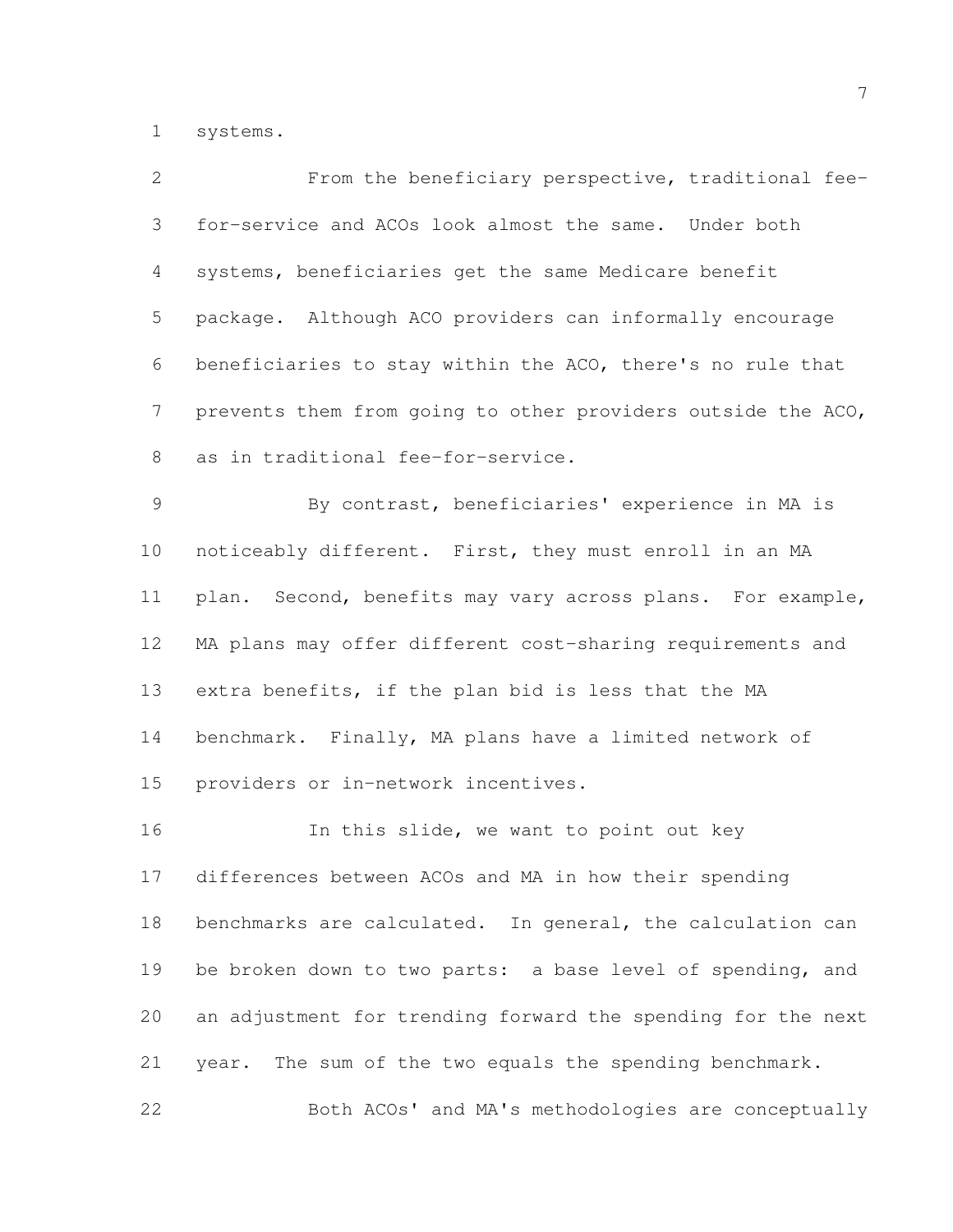similar in having these two parts. However, they are different in exactly what they use to calculate these two parts. Here are a couple of top-line differences.

 For ACOs, the level of spending is calculated using the average spending of fee-for-service beneficiaries attributed to the ACO; whereas for MA plans, it is calculated using the average spending of all fee-for-service beneficiaries in a county. In other words, the main difference here is in whose fee-for-service spending is used to calculate the average.

 Now to the second part of the calculation. For ACOs, the base level of spending is trended forward using the national growth in average fee-for-service spending, which comes in two different forms, depending on the type of ACO; whereas for MA plans, it uses the projected national growth rate in average fee-for-service spending. This has been a gross oversimplification of the methodologies, and we can go over the details on question.

19 As discussed, we currently have different program rules across the three delivery systems. Let's look at some payment issues arising from those differences.

There are two key questions we want to keep in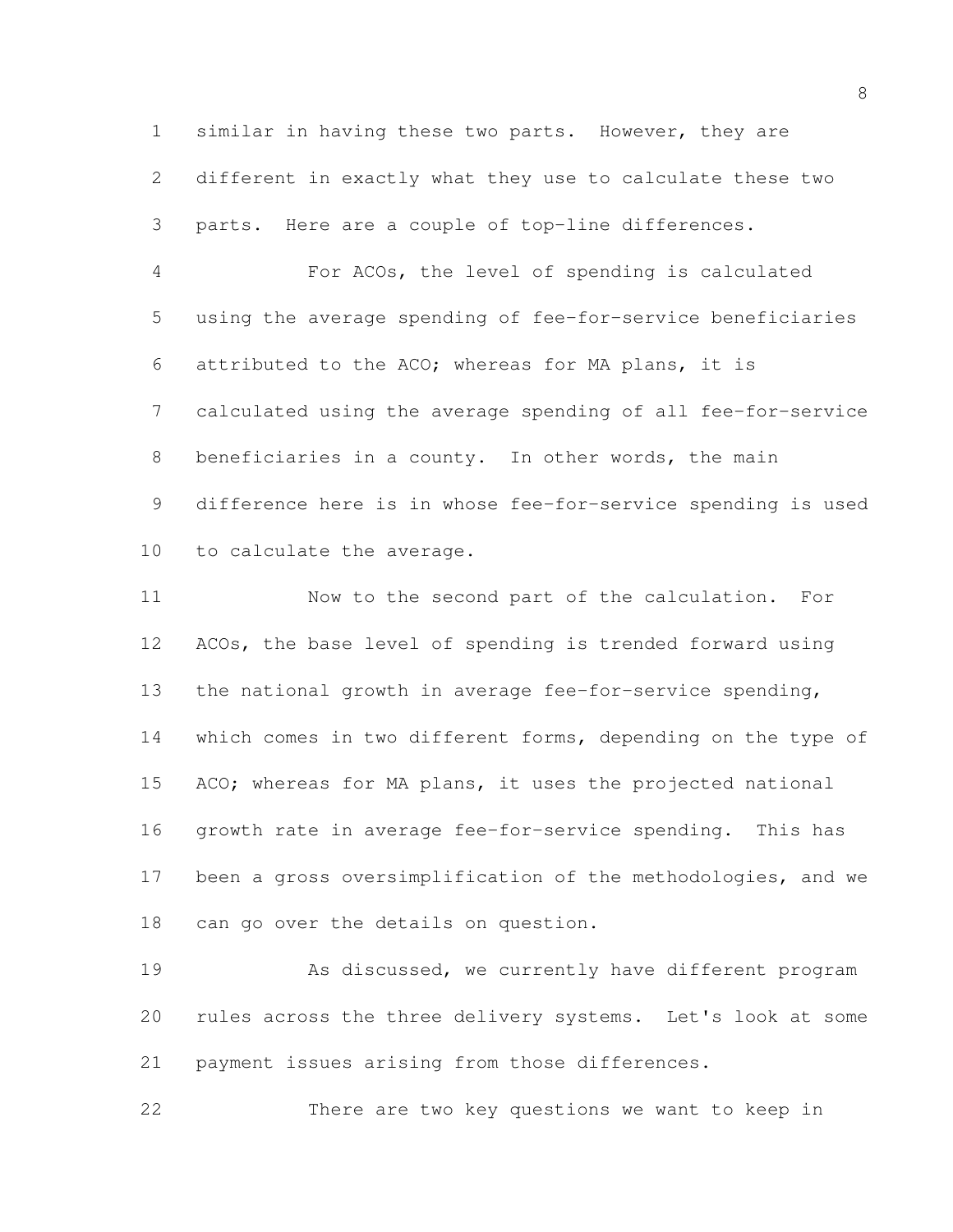mind: one, how to set payment levels across different delivery systems within a given area; and, two, how to set payment levels across different areas.

 To illustrate the issues, let's consider a simple numerical example of payment across fee-for-service, ACOs, and MA within a given area. And for simplicity, let's assume a beneficiary of average risk, or 1.0 risk score. This is an important simplifying assumption because we are assuming away any potential differences in risk selection across delivery systems in order to focus on those differences in providers and payment rules across delivery systems.

 There are many different reasons why Medicare payment for the same beneficiary can vary across delivery systems. Under traditional fee-for-service, there are no benchmarks or any budgetary controls on spending, and the program simply pays for Medicare services used. As a 18 result, service use and payment can vary by geography, providers, market conditions, and many other factors. In general, Medicare payment under MA is a function of three variables: the county-level benchmark,

plan bid amount, and rebate rate. By 2017, county-level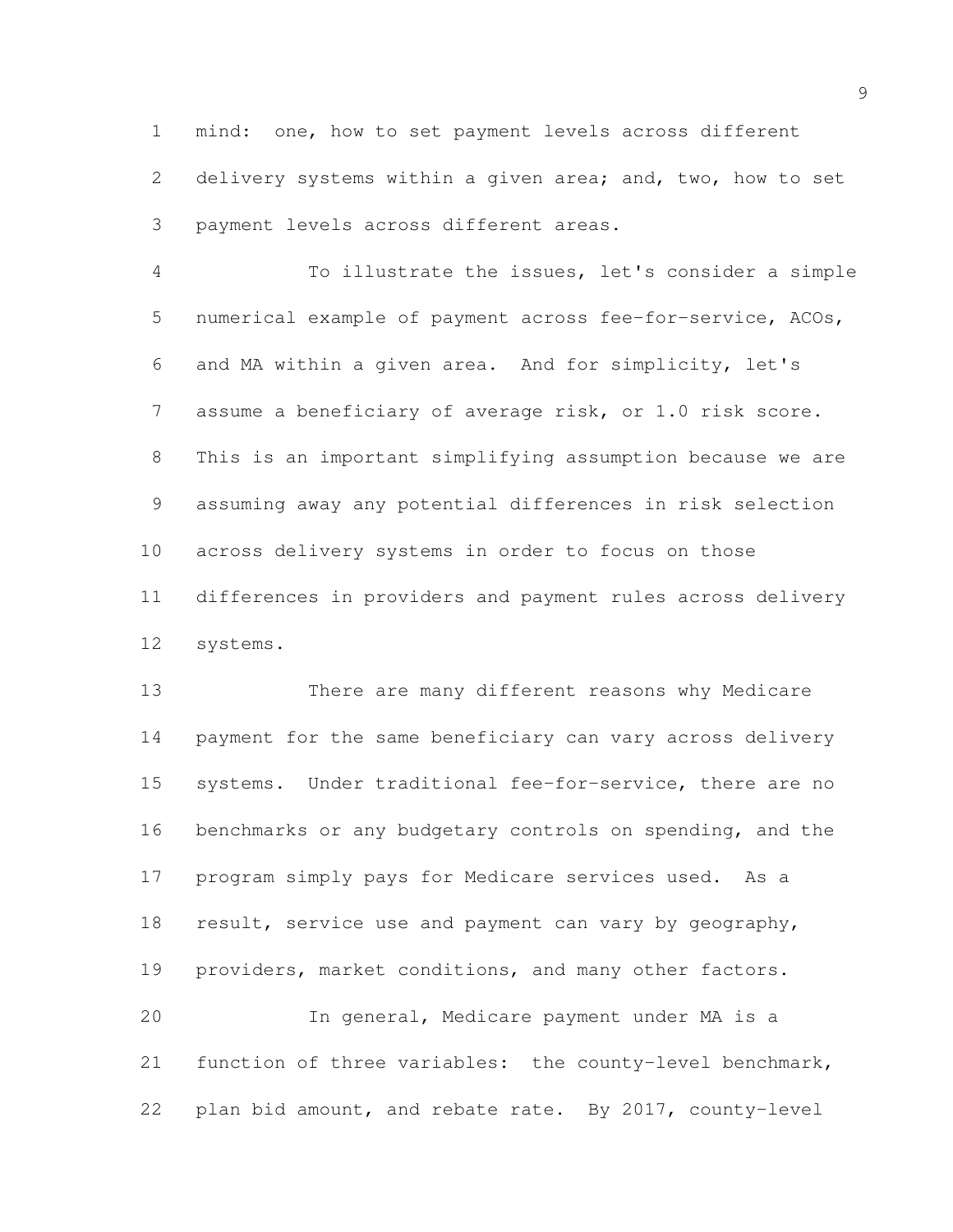benchmarks will range from 95 to 115 percent of fee-for-

 service spending (which can be adjusted upwards based on the plan's star rating).

 Rebate rates, which are applied to the difference between the plan's benchmark and the bid amount that's lower, also vary, ranging from 50 to 70 percent based on the star rating.

 Payment to ACOs depends on historical spending incurred by the ACO's beneficiaries. Therefore, two ACOs with different history of service use and practice patterns can have different payments for the same 1.0 risk beneficiary. In addition, payment to ACOs can also vary depending on whether the ACO has shared savings or losses. 14 In the next two slides, we have two hypothetical 15 examples. The numbers are made up, and they don't come from 16 any specific areas, but they are roughly realistic. 17 Rather than going through the numbers one by one,

let me point out a few things that are conceptually

important in what's going on in each example.

 So here's the first example. In Area 1, the average fee-for-service spending is \$8,000 per year. That makes it a low-spending area, so the MA benchmark would be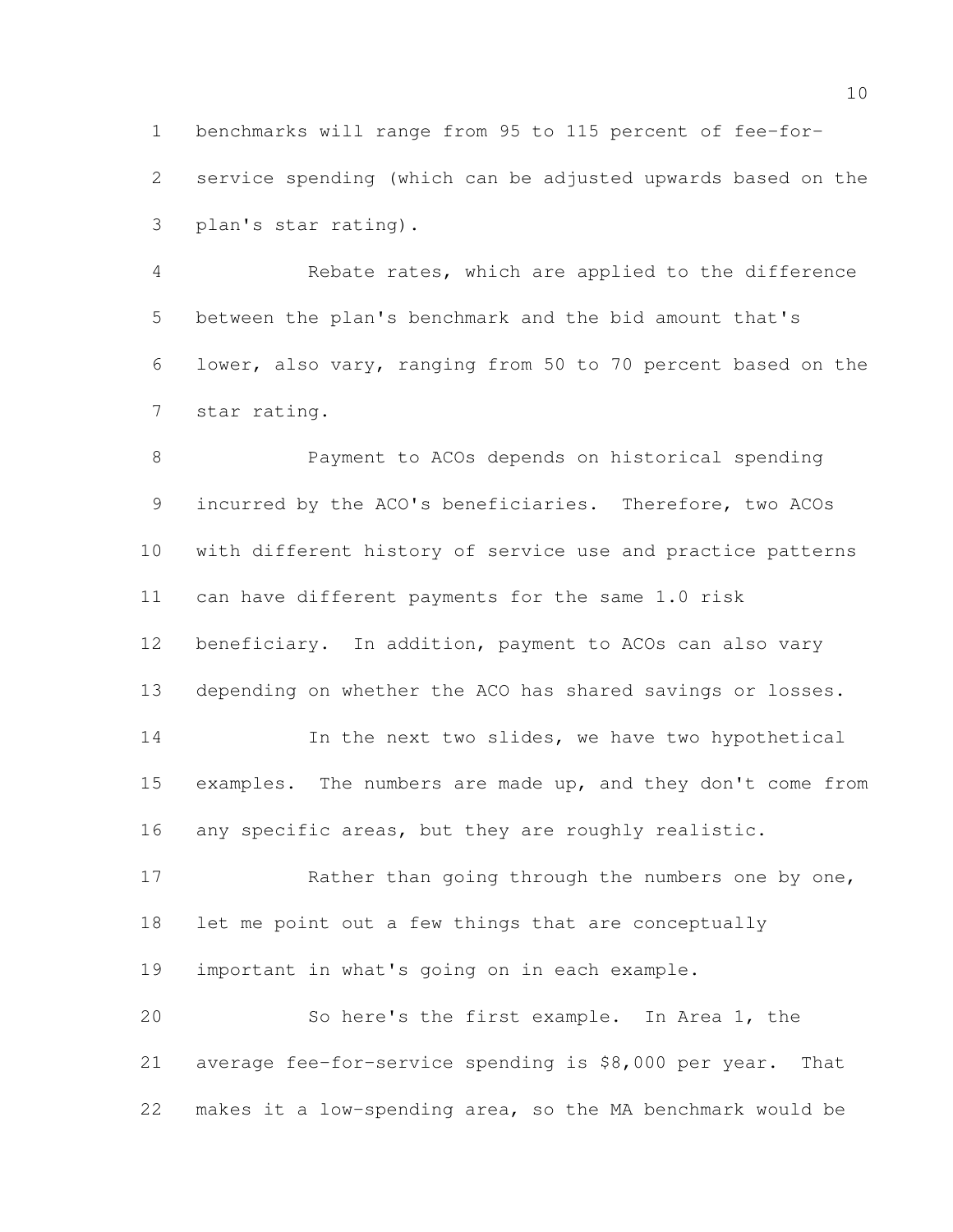higher than fee-for-service, at 115 percent.

| $\overline{2}$ | In addition to fee-for-service and MA, let's say             |
|----------------|--------------------------------------------------------------|
| 3              | there are two 2 ACOs, each with a different history of       |
| $\overline{4}$ | service use and practice patterns, resulting in ACO 1 with a |
| 5              | spending benchmark that is lower than the average fee-for-   |
| 6              | service and ACO 2 that is higher than fee-for-service.       |
| $\overline{7}$ | For example, you can think of the two ACOs having            |
| 8              | different use of post-acute care services and diagnostic     |
| 9              | testing, or ACO 1 having a more tightly managed practice     |
| 10             | generally and ACO 2 doesn't.                                 |
| 11             | So here is the Medicare payment across the four              |
| 12             | delivery systems in Area 1. To drive these numbers, w made   |
| 13             | two additional assumptions. We assumed a specific bid        |
| 14             | amount for MA. We also assumed that both ACOs generated a 2  |
| 15             | percent savings off their spending benchmarks, and they kept |
| 16             | 70 percent of that in shared savings. All these numbers are  |
| 17             | shown in the table, which we are happy to go through on      |
| 18             | question.                                                    |

 To sum up, for the reasons we've discussed in previous slides, different providers and payment rules across deliveries system result in Medicare payment that varies across different systems for the same beneficiary in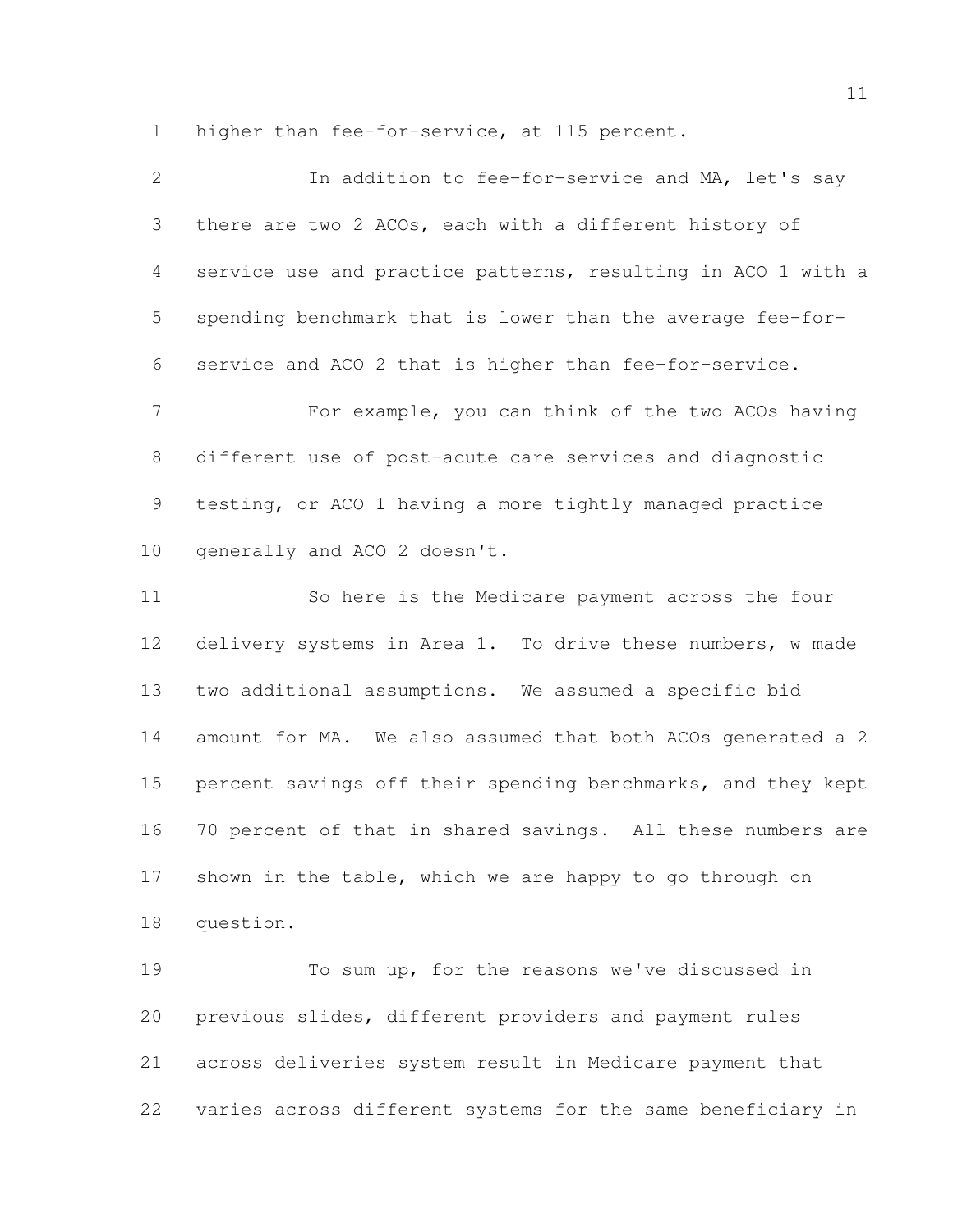a given area.

| $\mathbf{2}$    | Let's consider Area 2. As before, there are four             |
|-----------------|--------------------------------------------------------------|
| 3               | systems: fee-for-service, MA, and two ACOs. But in Area 2,   |
| 4               | we have higher fee-for-service spending than Area 1, at      |
| 5               | \$10,000 per year. That makes it a higher spending area, and |
| 6               | the MA benchmark is lower than fee-for-service, at 95        |
| $7\phantom{.0}$ | percent in this example.                                     |
| $8\,$           | We went through a similar calculation of Medicare            |
| 9               | payment for the four systems, and the numbers are shown in   |
| 10 <sup>°</sup> | the table. For now, let me point out a couple of key         |
| 11              | differences when you are comparing Area 2 with Area 1.       |
| 12              | First, note that in Area 2 Medicare payment for              |
| 13              | fee-for-service was the highest among the four systems;      |
| 14              | whereas in Area 1, payment for MA was highest. However,      |
| 15              | also note that for each system Medicare payment was higher   |
| 16              | in Area 2 compared to Area 1 because Area 2 had a higher     |
| 17              | Medicare spending overall across all systems.<br>In general, |
| 18              | payment levels and relationships among delivery systems will |
| 19              | vary across areas.                                           |
| 20              | The two hypothetical examples highlight several              |
|                 |                                                              |

 issues for how to set the payment rate across different systems under Medicare.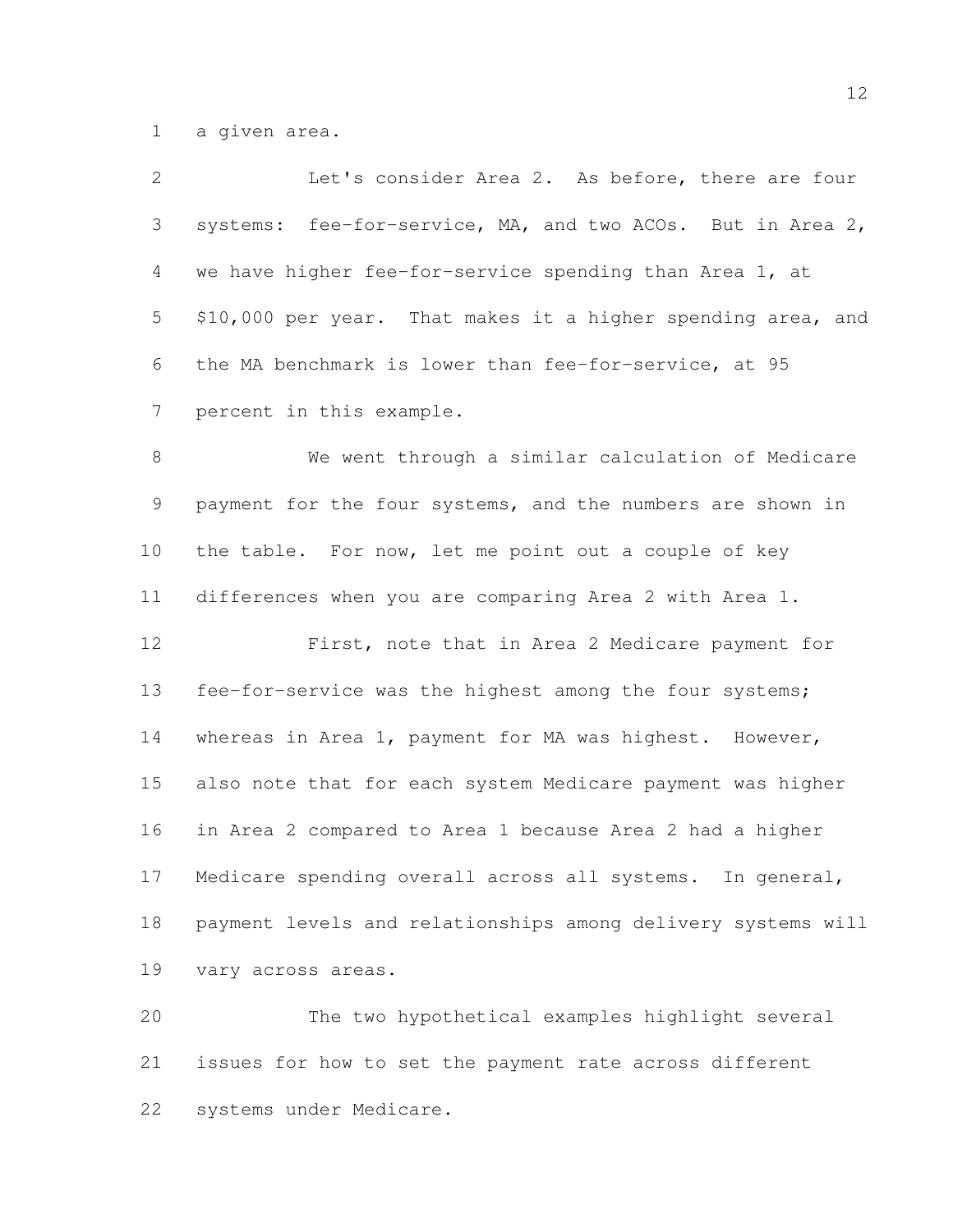First, how to deal with spending variations within an area for the same beneficiary? Second, how to deal with spending variations across areas when service use and practice patterns vary geographically? Third, how to set spending benchmarks across different systems? For example, are benchmarks set to fee- for-service spending? Are they at the area level, as in MA, or at the beneficiary group level, as in ACOs? Fourth, who gets the difference between Medicare payment and actual spending incurred by the delivery system when those spending variations exist? In today's presentation, we discussed different delivery systems available in Medicare and a couple of hypothetical examples illustrating how Medicare payment could vary across those systems. Now let's return to where we started. 18 The title of this presentation says,

 "Synchronizing Medicare policy across delivery systems," but we haven't defined what we mean by "synchronizing." Does it mean payment neutrality across delivery systems? In other words, would Medicare pay the same amount for the same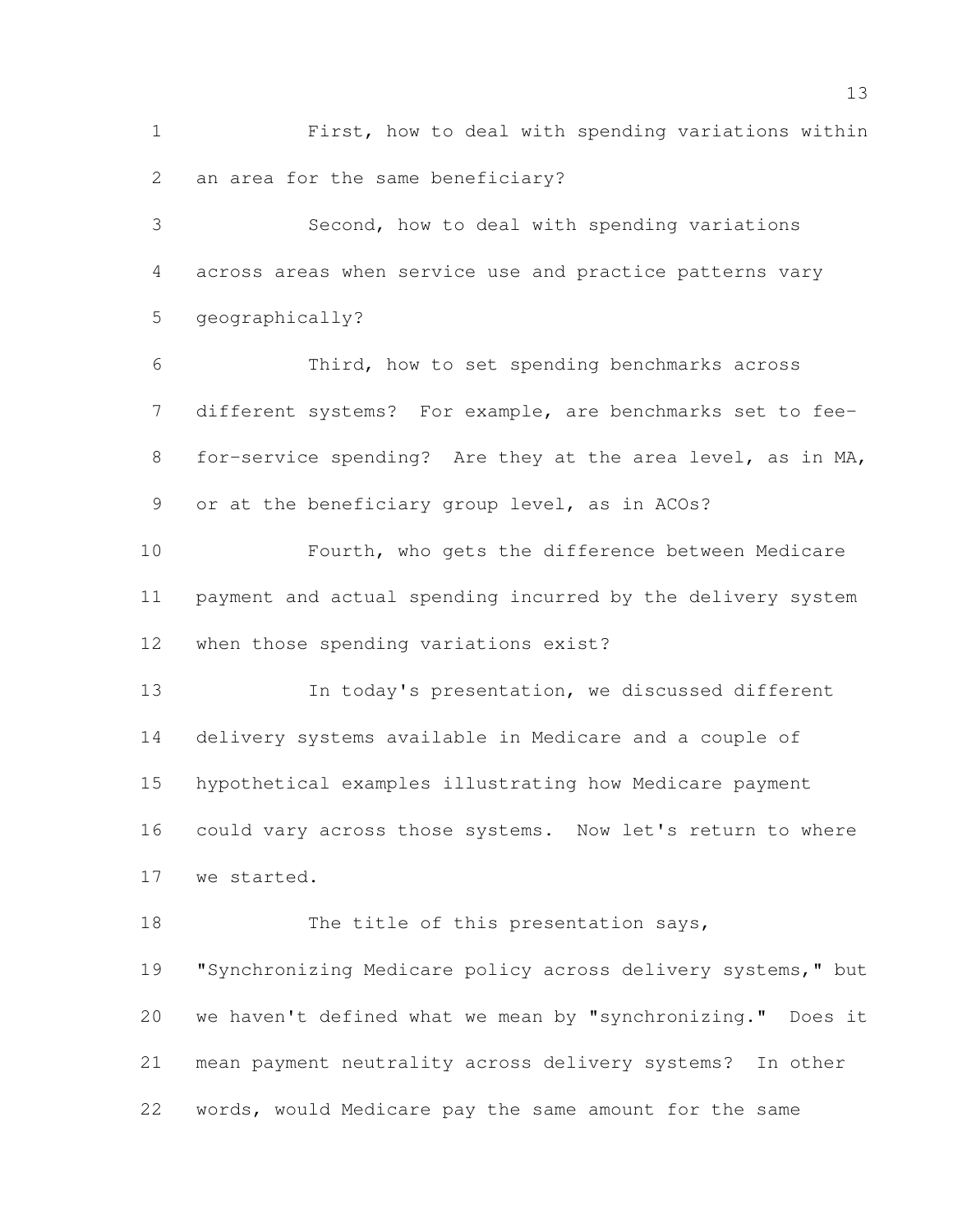beneficiary whether she gets her Medicare through fee-for- service, ACO, or MA? Moreover, if it's payment neutrality, how would we set that payment level, and how would we address spending variations within and across areas? Alternatively, if not neutrality, does synchronizing mean moving toward one system over another? For instance, would Medicare policy create incentives to move away from traditional fee-for-service? If so, what would that entail? Additionally, given the direction and goals of synchronizing Medicare policy, how would the program transition to where we want to go and minimize disruptions to the program as a whole? 14 Here are the three main questions from the presentation. We look forward to your discussion and guidance on our analytic questions and objectives for this work. 18 MR. HACKBARTH: Okay. Thank you, Julie. Let me just, for the benefit of the audience, talk about the -- we're going to change the process by which Commissioners participate in the discussion with the goal of 22 trying to make sure that we have a clear result at the end,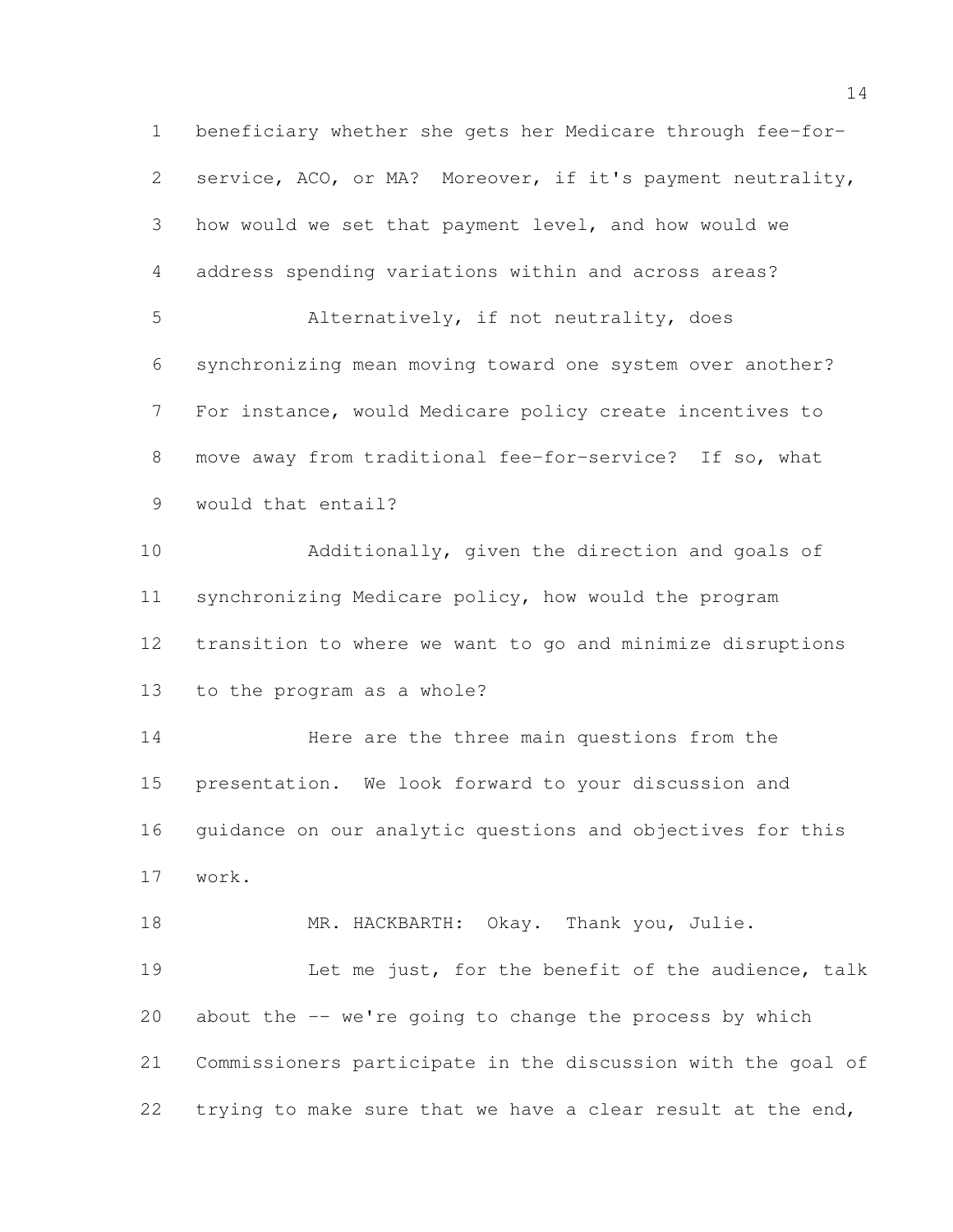an opportunity for a more free-flowing exchange than we have sometimes had in the past, while making sure that everybody talks. And the piece of this that will be noticeable to people in the audience and familiar to people who regularly attend MedPAC meetings is that I am going to use the red light here and Commissioners' comments are going to be timed, much as the public comments are timed. And so when you see me putting my red light on, that's what's going on. I'm signaling to Commissioners that their budget has been used. 11 So our first round, as always, is to ask whether there are any clarifying questions for Julie. 13 DR. REDBERG: Thank you, Julie. That was excellent. My clarifying question is, on Slide 5, I'm just trying to understand in the calculation of the benchmark, it's average spending of fee-for-service beneficiaries in what time period? In the last year or in the last five years? DR. LEE: So for MA it is the five-year moving average that kind of moves forward. Under ACOs it is a

weighted average of three years, I think of the most recent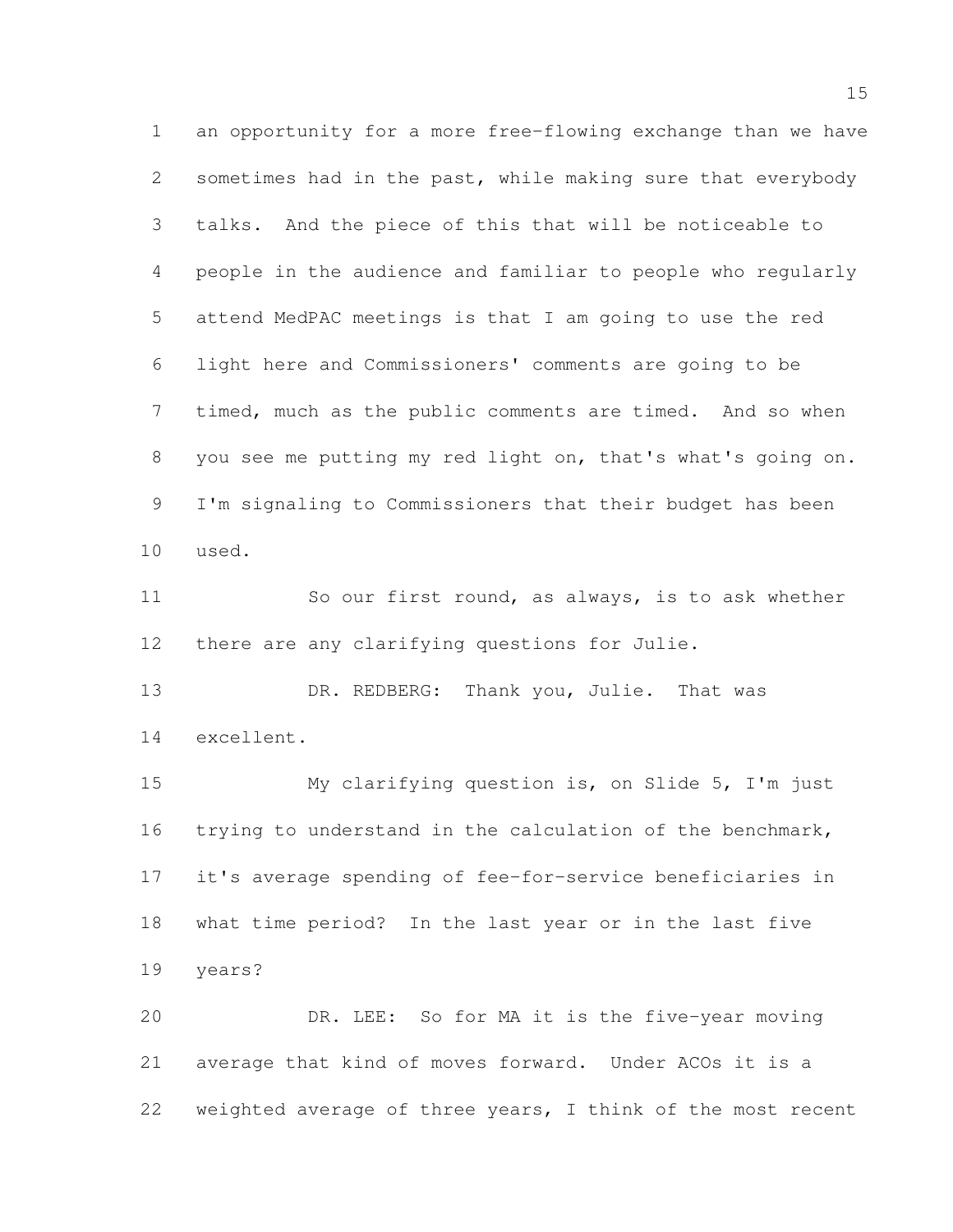data available.

 DR. REDBERG: And it's all Medicare beneficiaries, so it includes the under-65 Medicare, the duals, and the over-65's? DR. LEE: No. For ACOs it's the spending of the beneficiaries that are assigned to ACOs. So that's the limiting criterion. 8 Now, for MA, I believe that actually there are various categories that are subtracted, like it's non-ESRD, it is non-hospice, so that there are various categories that are subtracted from that calculation. 12 DR. REDBERG: Thank you. MR. BUTLER: On Slide 8, help me, when you say Medicare payment for same beneficiary within an area, what would be definitions of what constitutes an area? 16 DR. LEE: We have not been precise about that, but the smallest area could be a county. But I think for -- 18 let's see. I think a way to -- the simplest way to think about it will be like MSA. So that will allow for a couple of ACOs to be feasible and also for a lot of MSA service areas could correspond to that. DR. NAYLOR: This builds on Rita's question.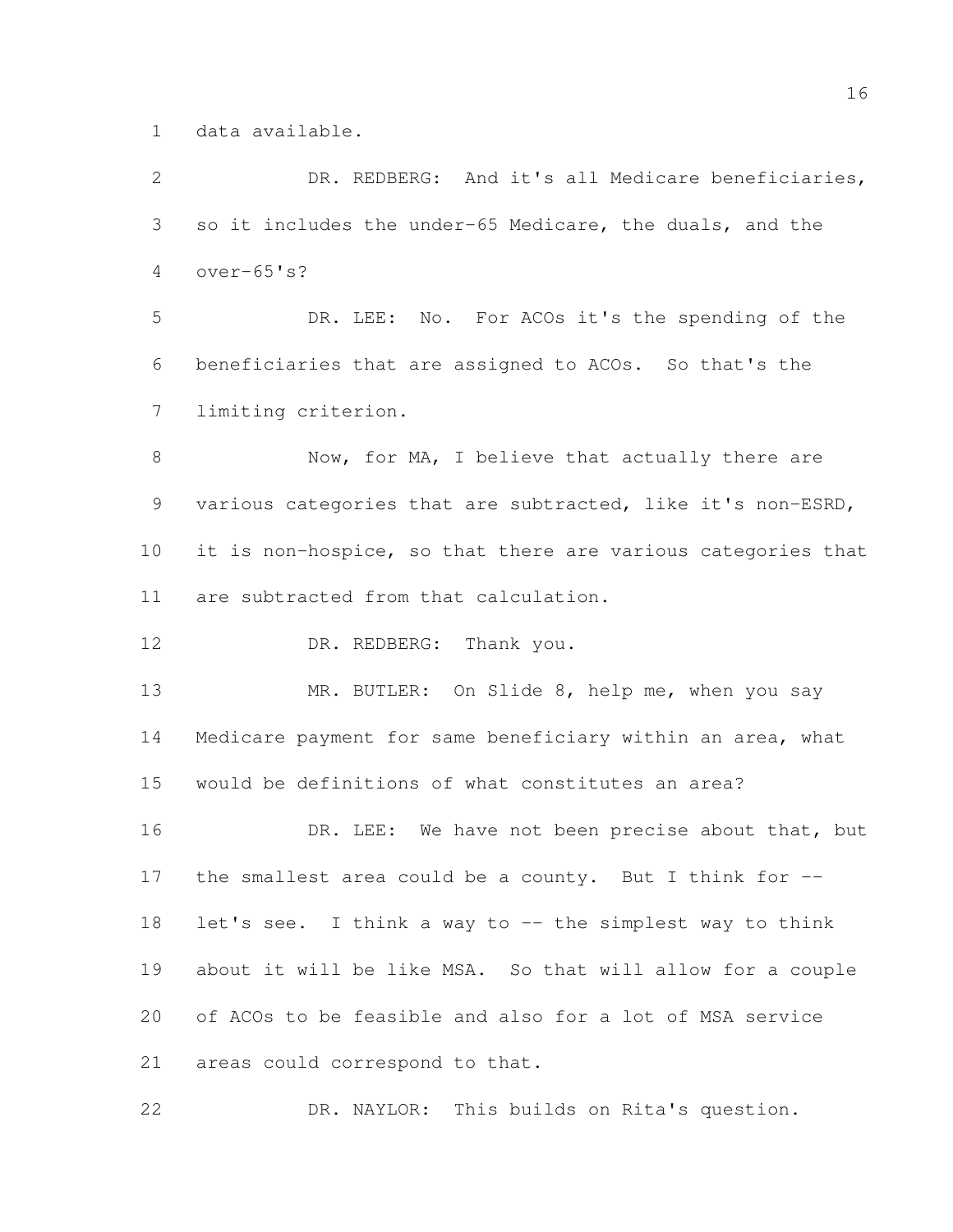Again, great report. On Slide 5, on the calculation, if an ACO has 5,000 members this year, grows to 20 next year, it has then this over-time weighted average. They're all coming there from the same, generally speaking, local area. So I'm trying to understand how adjustments are made quickly enough to account for what might be a very different population in year two and year three as the ACO grows. 8 DR. LEE: So my understanding is that that 9 baseline -- so the level of spending that is calculated, that is calculated once at the beginning of the contract year. But I don't know throughout during the three years if there are new beneficiaries. 13 DR. MARK MILLER: David, could you go to the mic? 14 DR. LEE: I don't know how that gets incorporated. MR. GLASS: Of course, it's kind of complicated. [Laughter.] 17 MR. GLASS: So an MSSP -- and, Jeff, pay attention to see if I got this right. They set the baseline, so the three years prior to when the contract started for the average for those beneficiaries that were aligned. And then as you add people -- so that doesn't really change. It just

gets increased by the adjustment for change in spending.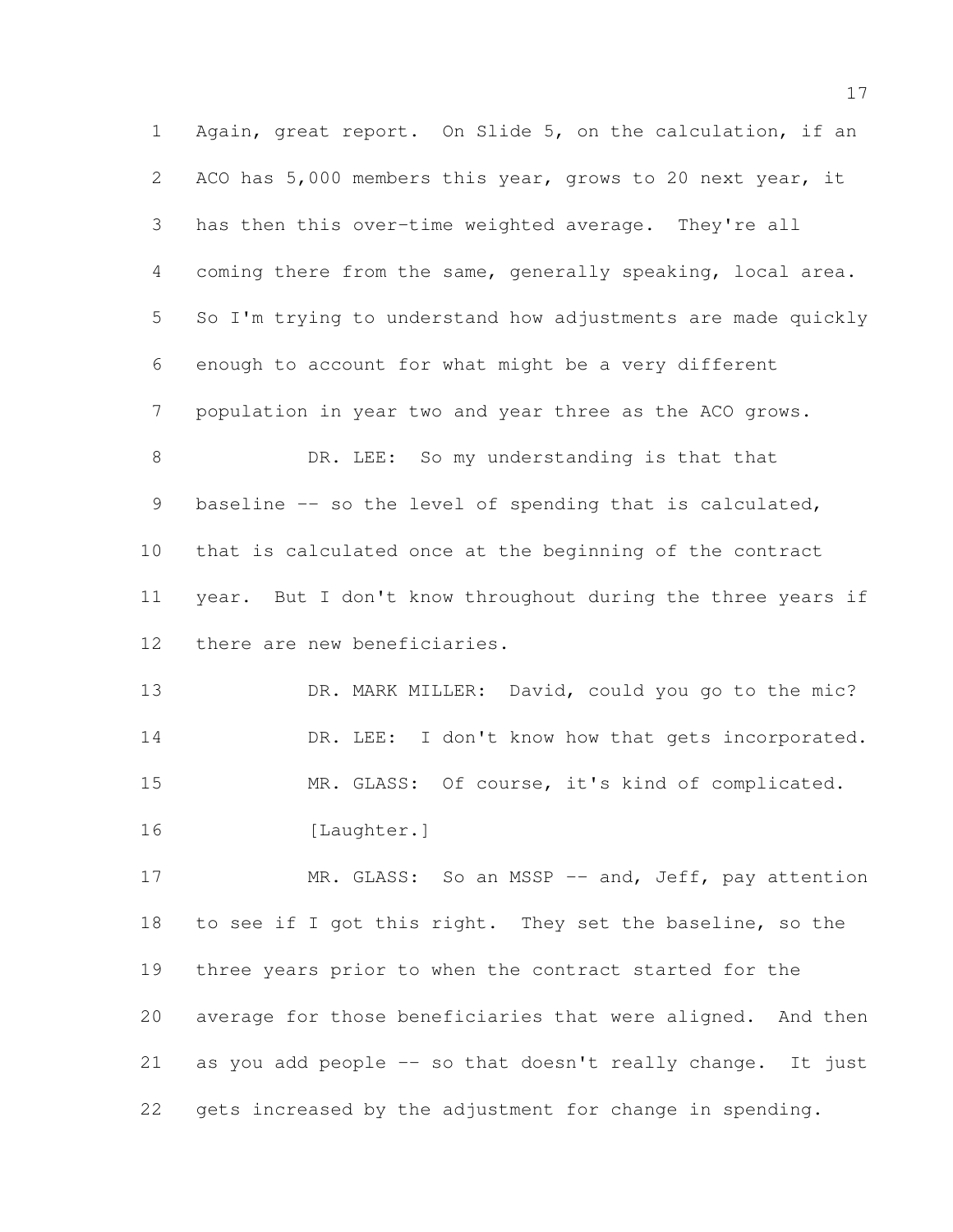And then as you add people and subtract people, their risk score, if you will, is entered into the calculation to either increase or decrease the original risk score. But their historical spending is not for MSSP. So the baseline actually stays the same. And then Pioneer, it's different and more complicated. 8 DR. NAYLOR: Thank you. MR. ARMSTRONG: Can you go to Slide 8 again? So when we make these comparisons -- correct me if I'm wrong -- the actual benefits to the beneficiaries are different? And do we try to adjust for that at all? Or how does that play into the comparison between these? 14 DR. LEE: You mean the actual benefit package, Medicare -- 16 MR. ARMSTRONG: The coverage, what is covered for the MA cost is different than what's covered for fee-for- service, and I actually don't know how different it would be for ACOs. And -- MR. HACKBARTH: This would be for their Medicare benefits, not for the supplemental benefits offered by an MA plan.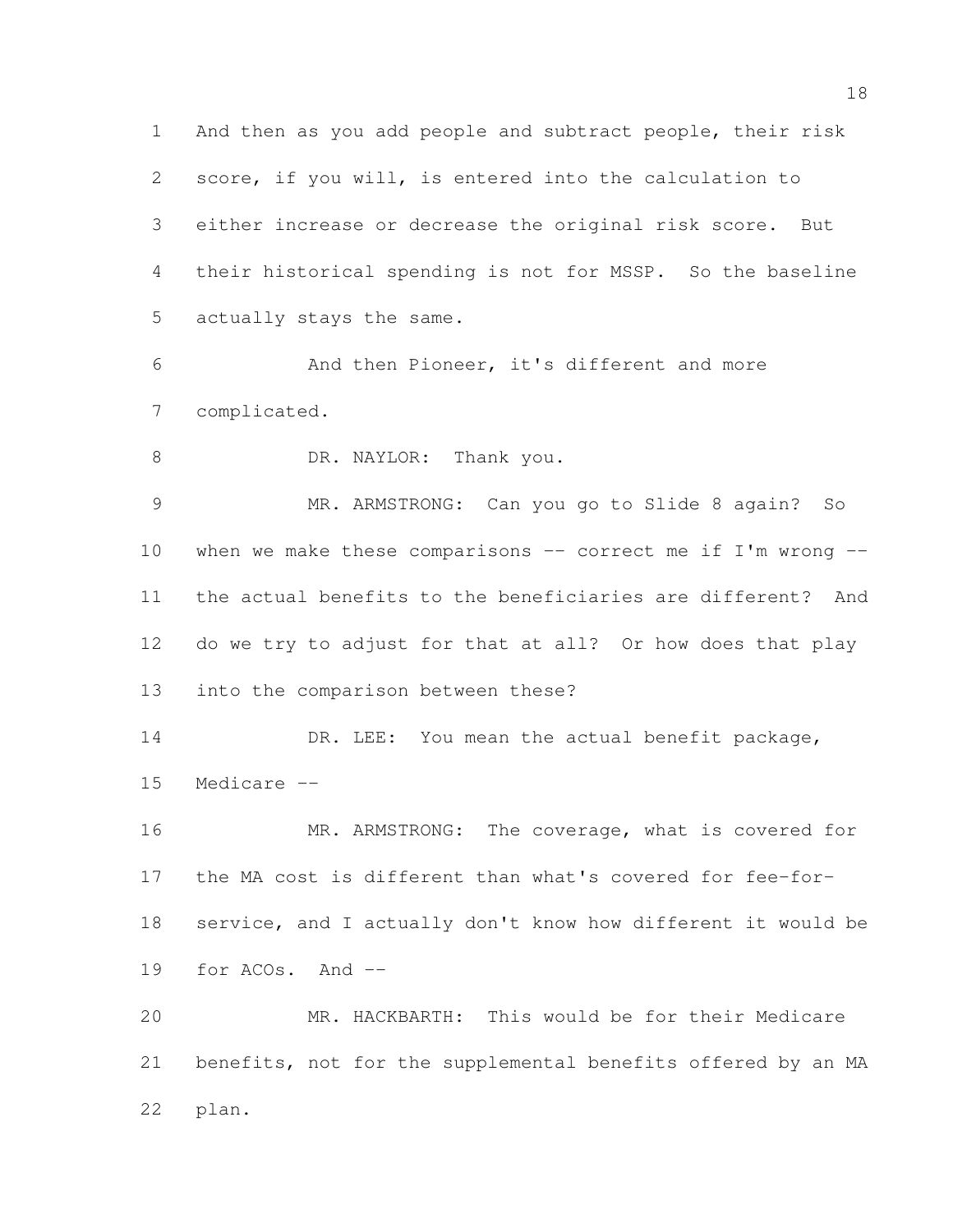MR. ARMSTRONG: Right, that's what I'm assuming. And so I don't know how that would be a variable that would have any influence on the relative cost to the Medicare program or whether that needs to be adjusted for. DR. LEE: So in this example for the MA where there can be supplemental benefits, we only focused on the A and B services for the basic Medicare benefit package, and that's the only cost that we kind of took into that calculation. MR. ARMSTRONG: So that's how we do make sure we're comparing apples to apples across this. 12 DR. LEE: Mm-hmm. 13 MR. ARMSTRONG: Great. Thank you. 14 MR. HACKBARTH: Other clarifying questions? Seeing none, let's go to Round 2. 16 DR. CHERNEW: So, thanks, I thought this was terrific. A few broad points. 18 The first one is, at least for me, when I think about this synchronization, like harmonization, what at least in my mind I think of, broadly speaking, is fiscal neutrality across the programs, and at least in the examples you gave, it was on total medical -- there are all sort of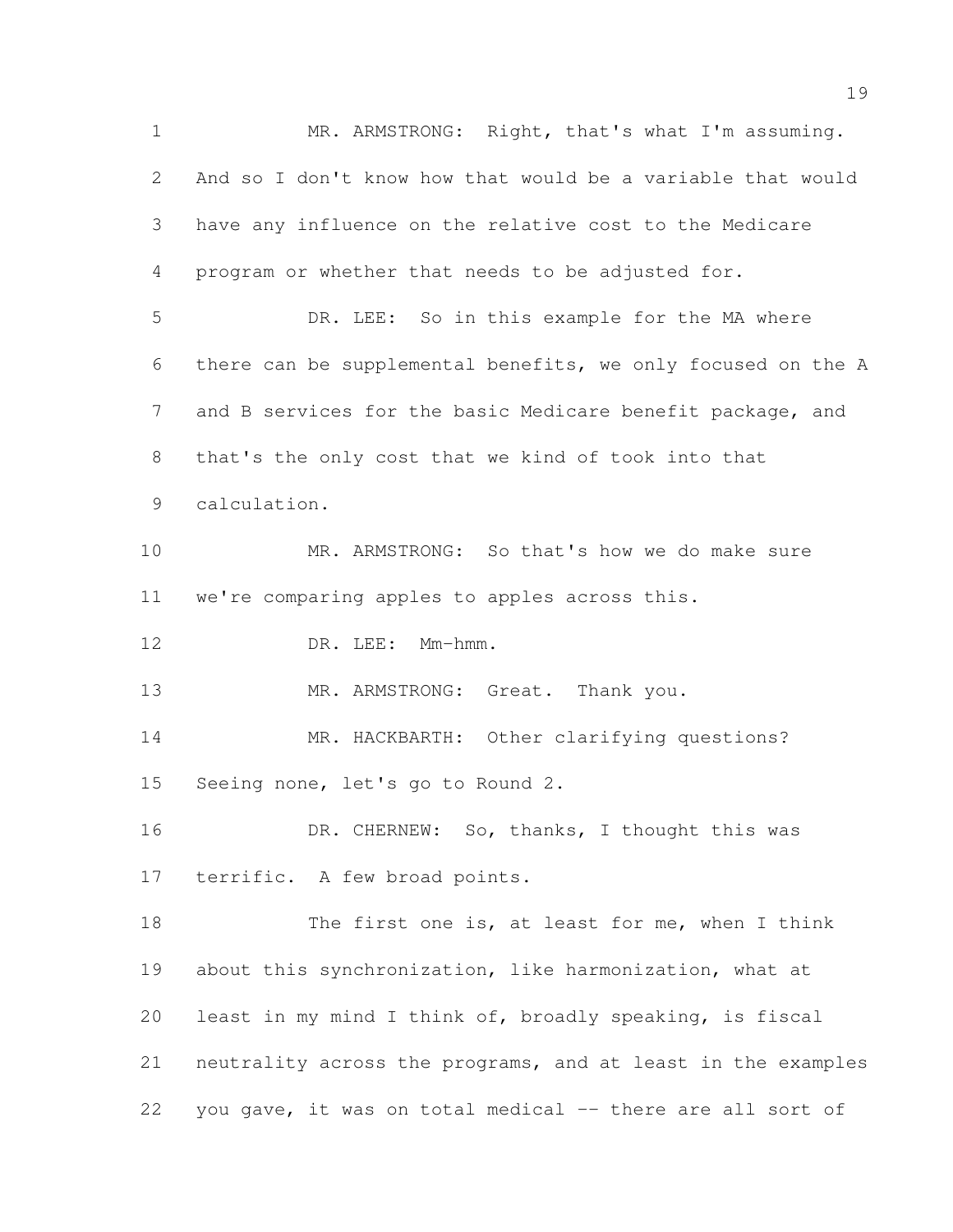total medical expense kind of notions. But other things, like we talk about site neutral, it's a different thing, but the basic principle of neutrality across sectors matters. I think we'd like to have the same quality standards, although if some organizational forum could provide more benefits, better quality for the same fiscal amount, I think we'd certainly let them do that, and try to encourage them, in fact, to do that if they could. If we have -- and you see it in a lot of places in 10 the program -- big gaps across the way, different types of broad program areas are paid, you create arbitrage opportunities that I think generates really unproductive behaviors in a variety of ways. I think it's possible we might want to deviate from that basic notion of fiscal neutrality, but we should 16 really know why. So, for example, if one system was bearing more risk, you could imagine if the program wanted to offload that risk, we would pay a risk premium. The program might not want to pay a risk premium, and I think that would be a separate thing. But the point is really we should

know.

The key thing is cost differences across the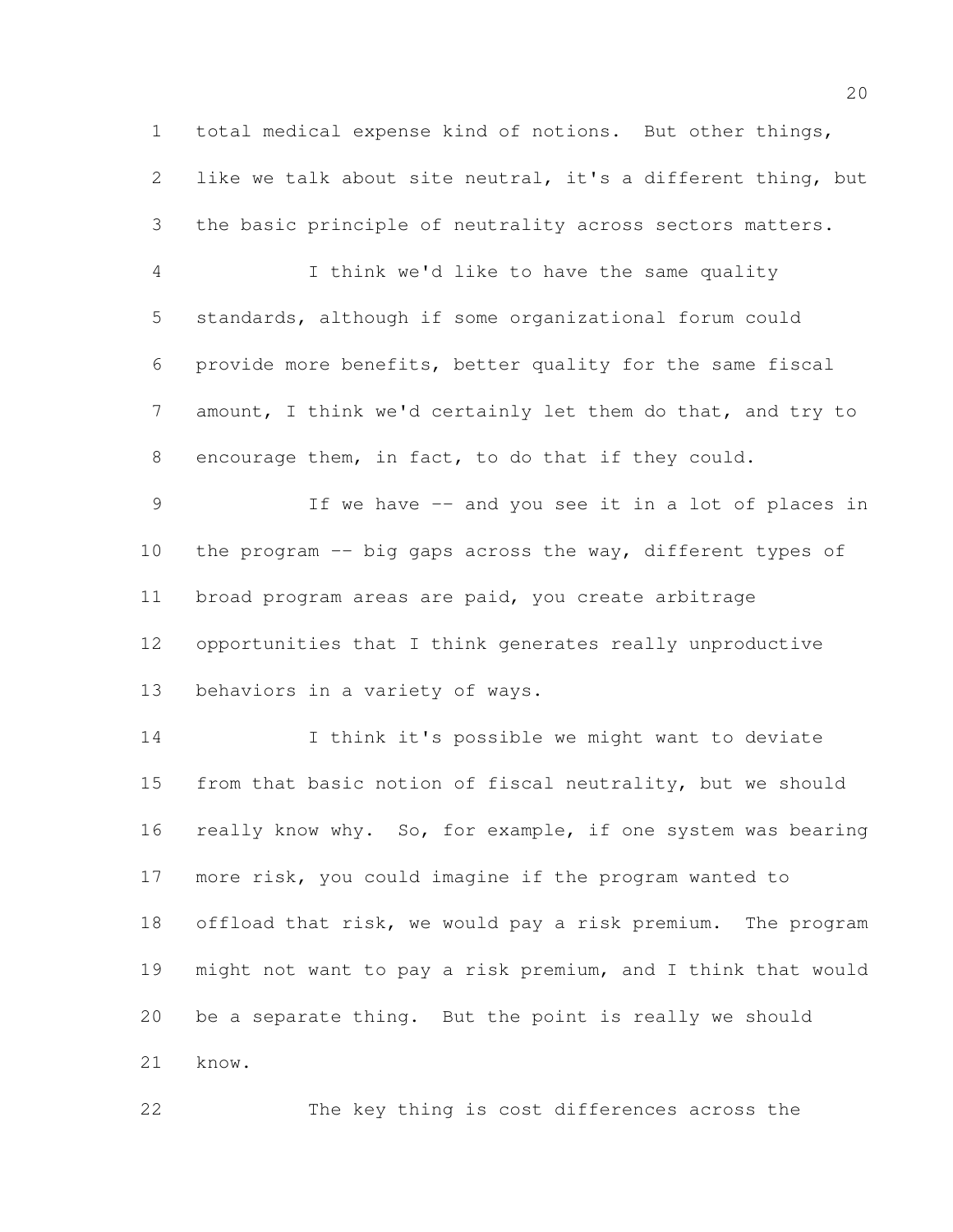sectors in my mind are not an inherent justification for higher payment. The program must value whatever it is that you're getting in those different sectors. So simply saying, "Oh, it's more expensive because..."

 That said, the underlying rules across all these sectors are inherently going to be different because the sectors are different, and I think that's okay, but we should try to the extent possible to minimize the differences in the administrative burden associated with different rules. But certain types of sectors are going to inherently require different types of regulation, and that might put them at a disadvantage. And I think if that's true, that's actually a real disadvantage, you know, we 14 shouldn't try to compensate them for that in higher payment. So that's at least what I think about this topic. 16 DR. COOMBS: So, my ideas center around the fact that in the high-cost areas, if one could stratify a high- cost area with wide variation, it might have a different type of outlook in terms of what that looks like. In the same vein as what Mike has said, that if a high-cost area has some serious outliers and it's a bimodal distribution where you have, say, two groups on either end of the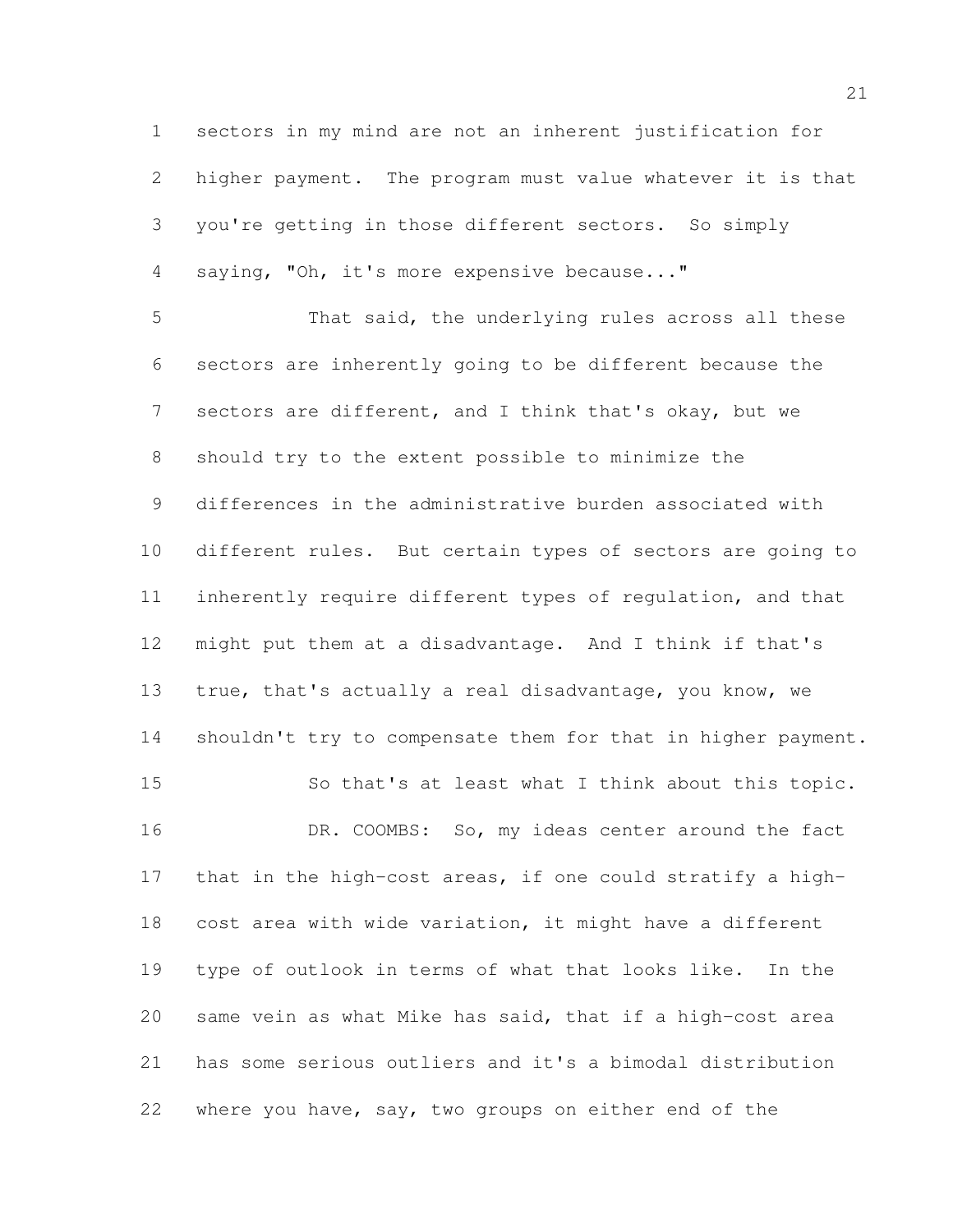spectrum, you might have a different yield and incentivize a high-cost area to have advantages that are different than what would be seen in the low-cost area.

 And I don't know if the model or the simulated model could actually drill some numbers in to look at what a bimodal distribution would look like in the high-cost area, yielding the end product of what we see for Area 2 on page eight. I don't know if you want to --

9 DR. LEE: Those examples are just -- they are not 10 -- they are roughly realistic, but they are not real. So we were just trying to illustrate some of the issues that we 12 have to consider, so --

13 DR. MARK MILLER: Or, I would take her question. 14 DR. LEE: Okay.

 DR. MARK MILLER: If we get guidance out of this 16 and some subsequent sessions where the Commissioners say, we want to think about financial neutrality this way or that way, then we can move to a process of where we would try and simulate the impacts at the market level and try and get some sense within a given market how much noise you see. At 21 this point, we would be very hard pressed to  $-$ -

DR. COOMBS: So, that's interesting, because it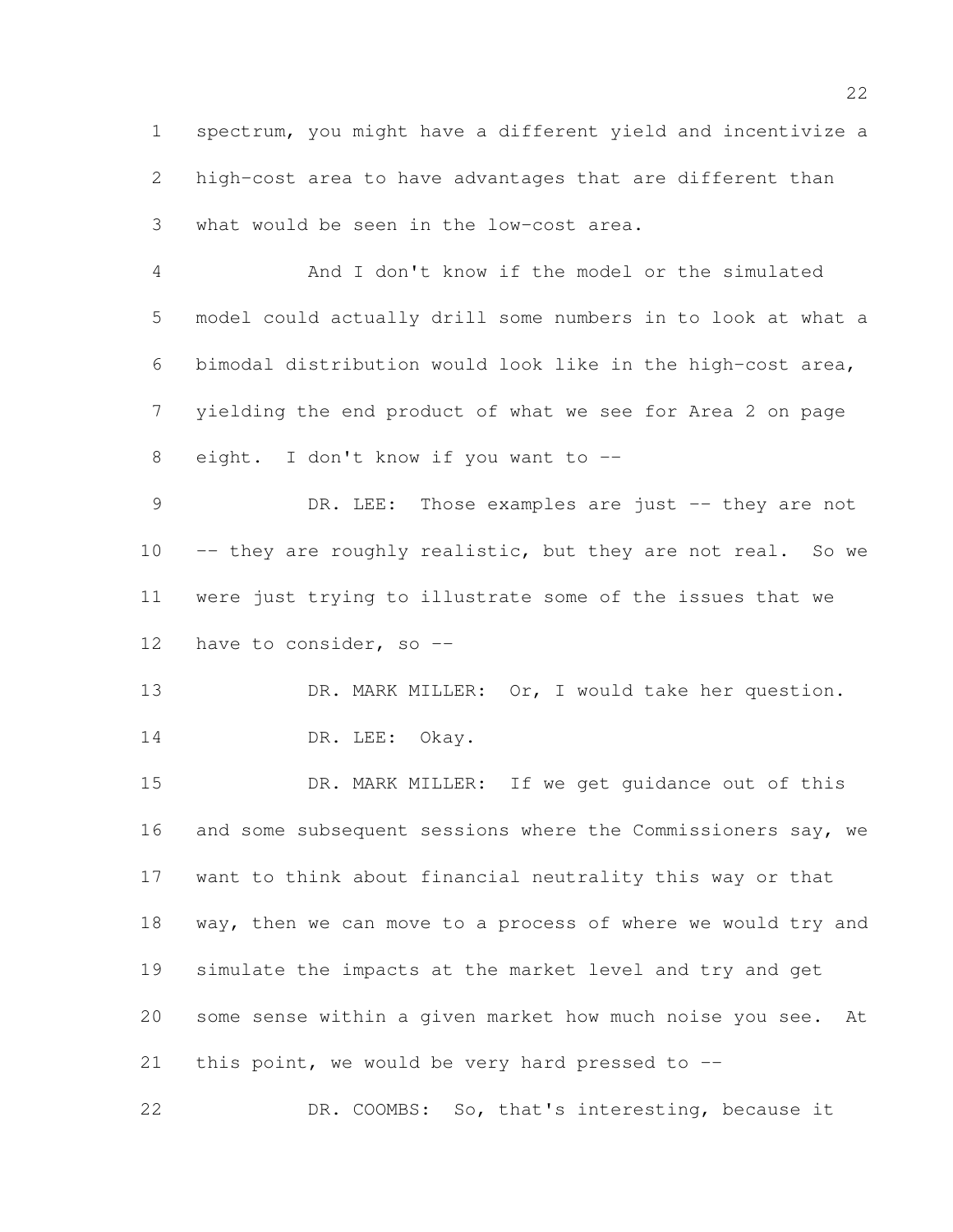might be that you come back to it and you say, if you simulated a model where there was an outlier of 21 percent, say 20 percent, one-fifth of the ACOs that were in this area were tremendous outliers to kind of drag that high-cost area up, you might say that you might have a different kind of policy that's implemented at that level. 7 DR. MARK MILLER: Well, I think that would be a question for the Commissioners to discuss -- DR. COOMBS: Yes. Yes. 10 DR. MARK MILLER: -- and that's why simulating it precisely would be hard without having some guidance from you guys  $-$  DR. COOMBS: Right. 14 DR. MARK MILLER: -- to say, in that case, I want to do X. 16 DR. COOMBS: Yeah. So, I would actually recommend that we actually look at what kind of different variation exists that drags the high-cost area to where it is and look at the percentage of ACOs in a market that would make it look different. 21 MR. HACKBARTH: Craig. DR. SAMITT: So, I'd like to focus my remarks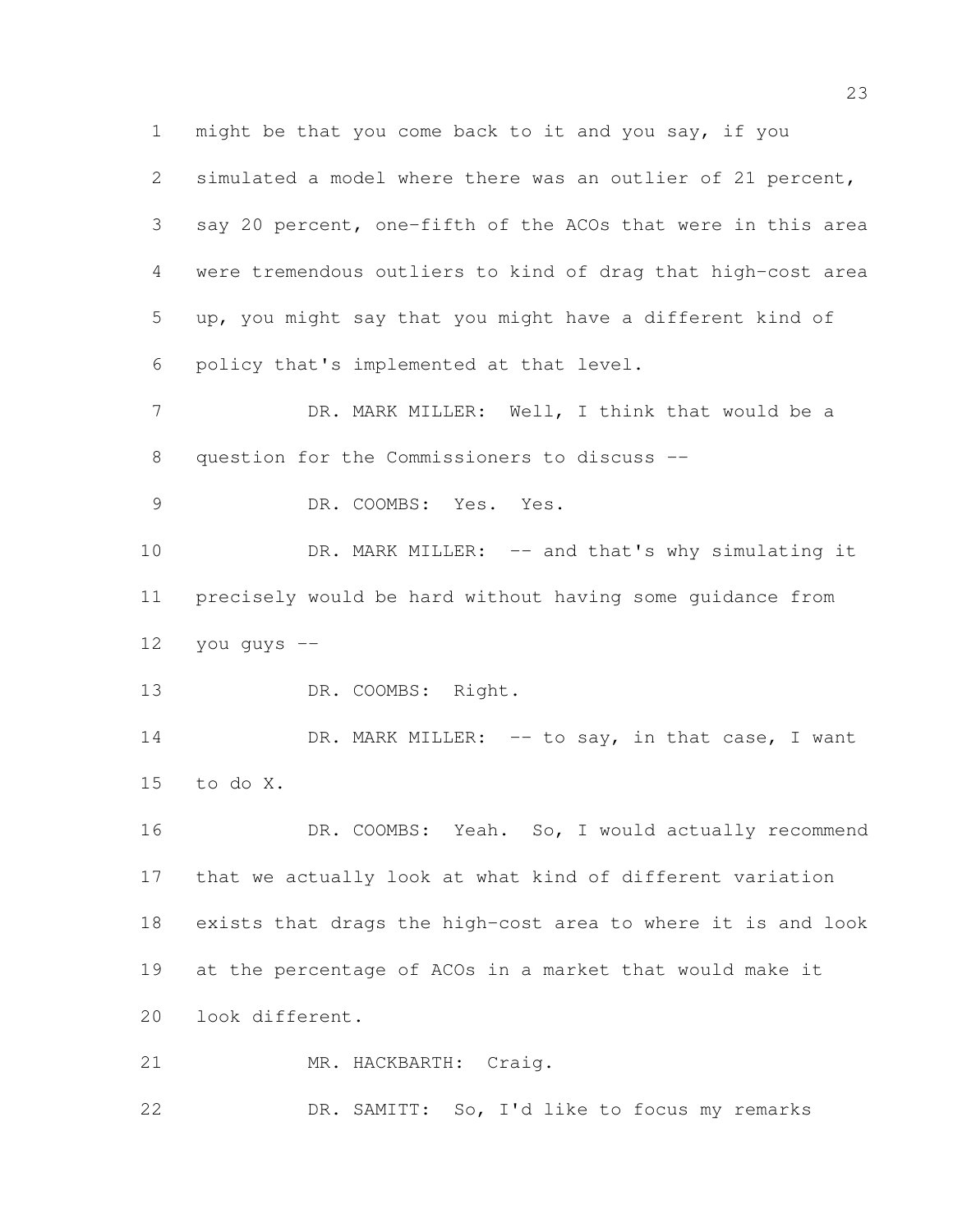specifically on fee-for-service versus Medicare Advantage, and the reason why I'd like to do that is, as I have suggested before, I'm not sure we should be concentrating on ACOs as sort of a permanent vehicle for value-based care delivery. I see it as a means to encourage fee-for-service groups to begin to experiment with alternative payment methodologies and to shift from the traditional model to alternative models. So, as I look at the example, it's hard for me to really envision how to address ACOs. So, I'd really like to concentrate on fee-for- service versus MA. I'm a believer in the whole notion of 12 synchronizing the two models, in essence, and what I mean by that is achieving alignment. We should be rewarding Medicare Advantage plans that -- or groups that are bearing risk -- to improve quality and reduce cost, and unless the incentives really reward the groups to improve their performance, I'm concerned that we won't see enough provider incentives to move in that direction. Likewise, I would say that we would want to encourage beneficiaries to shift from fee-for-service to alternative payment, as well, if we presume that the quality

is better and the savings accrue to Medicare.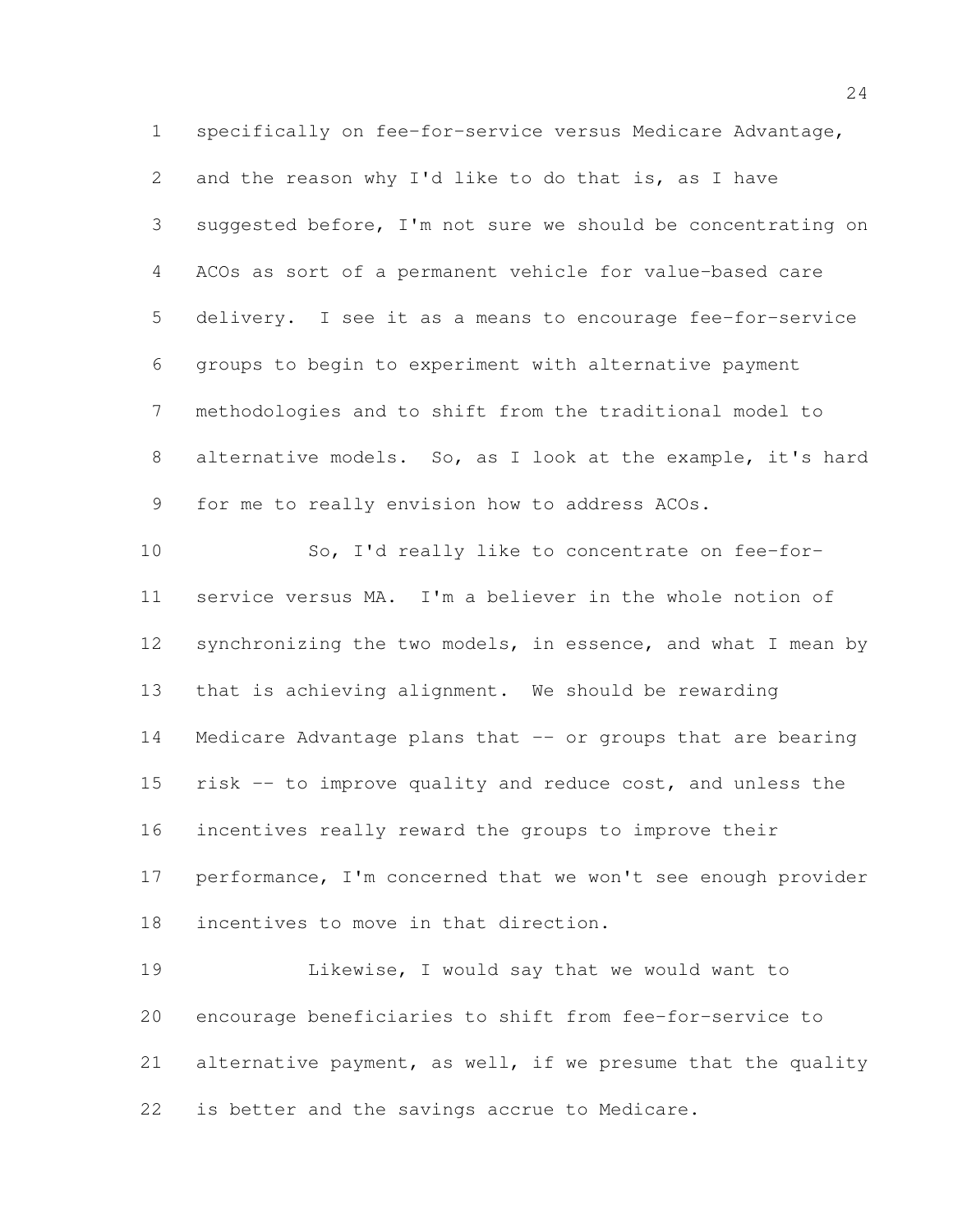So, I do believe that we need to achieve alignment and synchronize those two models with the thought being that if we continue to apply benchmarks for MA that are relative to fee-for-service in a particular area and then apply quality bonus, star bonuses to those MA plans, that in each market, we will begin to see transition of fee-for-service to Medicare Advantage. So, I believe in that synchronization. In terms of spending variation across areas, I have a hard time understanding why we would set MA benchmarks significantly higher than fee-for-service averages in those markets. It seems to create just distortion in that marketplace which seems to be unwarranted. I'm not sure that's necessary. So, I think 15 the focus really needs to be, in essence, saying let's peg benchmarks 95 percent to fee-for-service plus bonuses for stars with the presumption that that will shift both members who can share in the benefits of gaps to benchmarks and providers who are rewarded for their good efforts for quality and cost reduction in that direction. MR. HACKBARTH: Thanks. Jack.

DR. HOADLEY: So, what I'm focusing on is the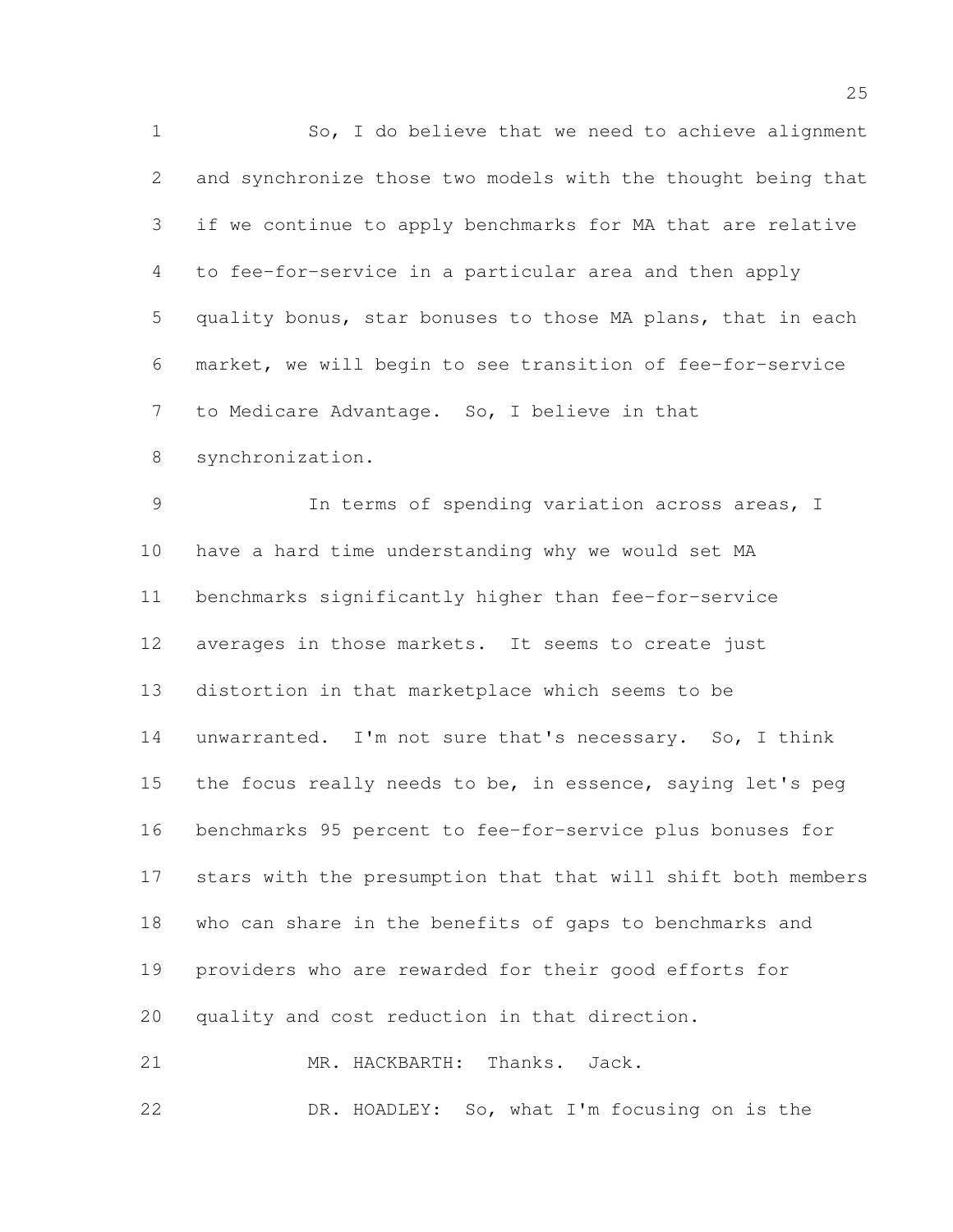geographic differences, and in some ways, it relates to both what Alice and Craig said. When I look at Slide 8, a low- spending area, we see here -- I think this illustrates nicely the policy that we've set which says that in low- spending areas, we're assuming to some extent that that low spending level is at least a little bit wrong. And so in the MA policy, you know, we used to do the 95 percent sort of across the board and it was viewed as not working, and particularly in low-spending areas, there was no ability for managed care, Medicare Advantage to come in. So, we've got a policy that says, well, we should set it higher because, in some sense, that 8,000 is wrong and we're trying to create a benchmark that says it goes up. Whereas on the ACO side, we've not said that. We've said, well, that is kind of right. Whatever history is is right and we'll try to 16 qive some incentives within that.

 When you go to the next slide and you look at the high-spending area, we've said, okay, that 10,000 is wrong. We're trying to get the MA down. We know there's room to bring them down. And in a way, the ACO examples here, both are lower, which might not empirically be what we'd expect. On average, we might expect that they'd be closer to the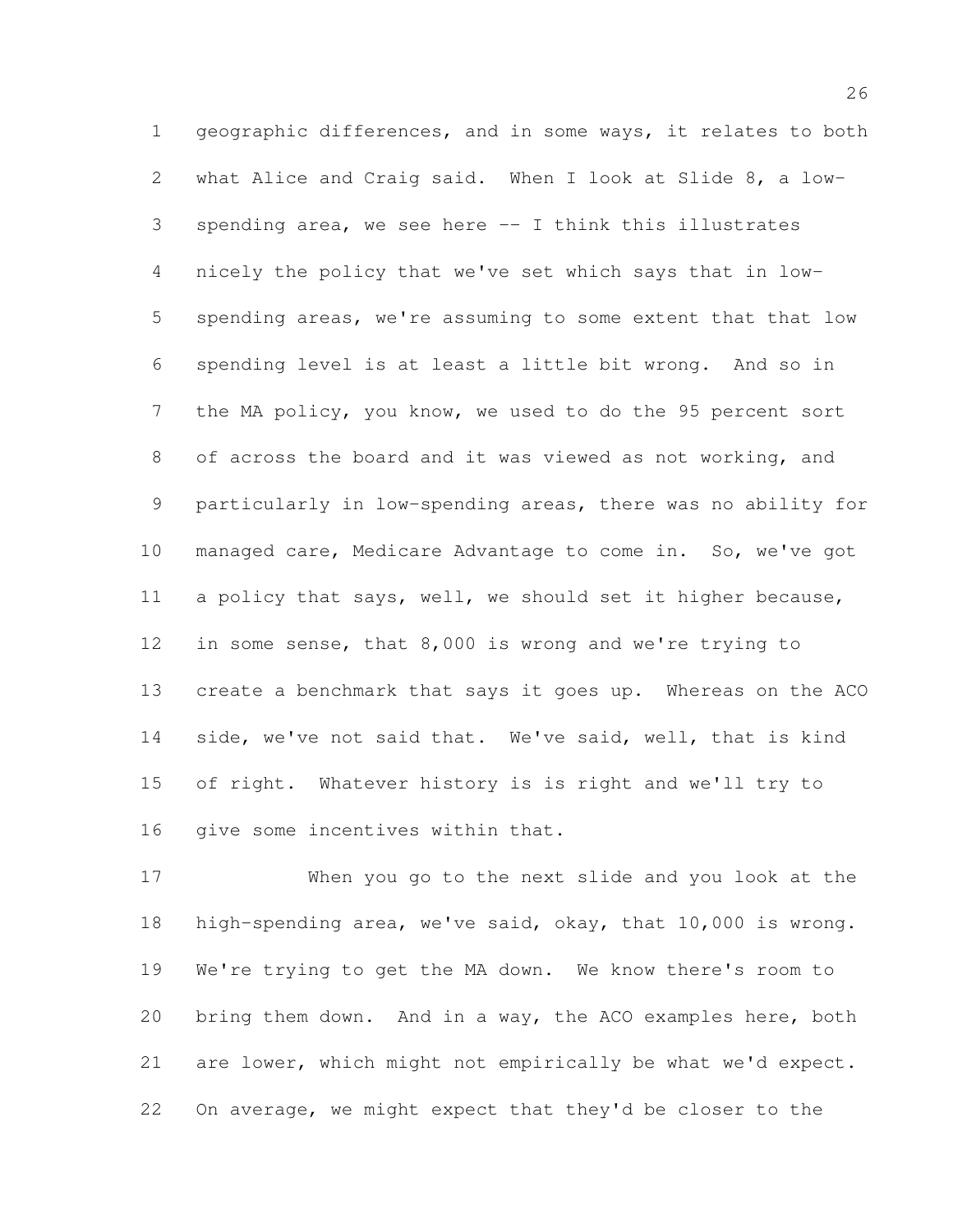10,000. But, in any case, it's the same policy that says we're kind of assuming history is the baseline.

 So, we've really made two different decisions 4 historically on where to put baselines, and I think -- and I don't know what the right answer is, but I think that's the challenge. Is fee-for-service simply too low in the low- spending areas and too high in the high-spending areas and it should be closer to uniform, or are some of those differences really legitimate that we need to reflect and capture.

 MR. HACKBARTH: Can I just quickly offer an 12 alternative perspective, and I don't -- I can't say that this is right or wrong. Congress is not of one mind. It's 14 got a lot of different minds. But as Congress moved away from paying 95 percent of local costs to paying above local costs in some areas and below in other areas, the rationales that I most frequently heard had to do with equity. It wasn't that they thought that the spending was too low in some areas. It was about equity.

 The low-spending areas, like my home State of Oregon, said, you know, we're so efficient, we need to be rewarded for our efficiency and a way to do that, a vehicle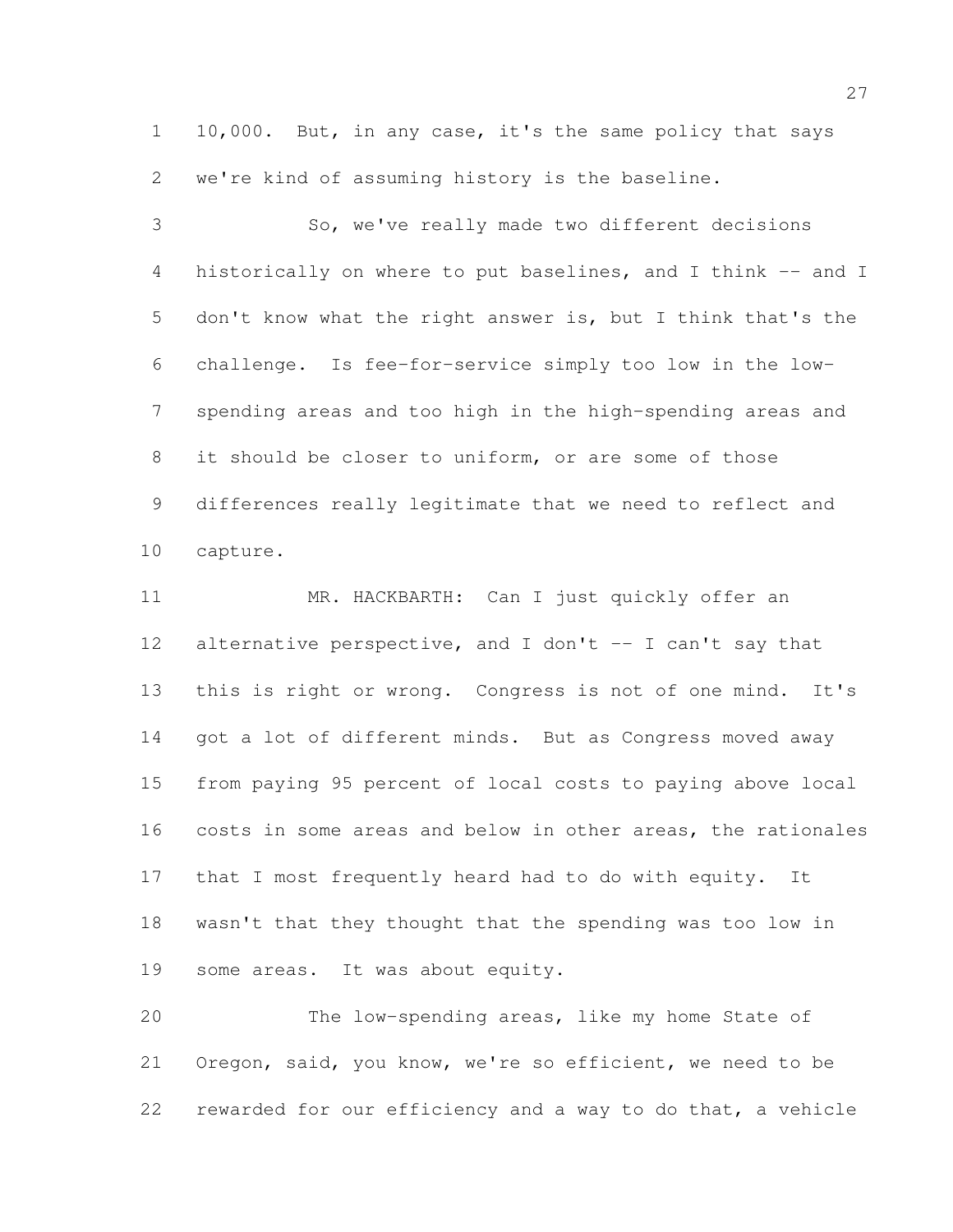for doing that is through the Medicare Advantage program giving us rates that are above fee-for-service costs. It was not that, oh, we in Oregon think our quality is poor and we need more money. It was, we need to be rewarded for being so efficient.

 The second equity argument was Medicaid beneficiaries across the country should have a similar access to the added benefits under Medicare Advantage. You know, it was equity for Medicare beneficiaries. I don't want my beneficiaries in Oregon not to have similar supplemental benefits as they have in Florida.

 And so it was not a judgment about quality being 13 poor or good, it was about different types of equity. Those 14 are the arguments that I heard.

 DR. HOADLEY: I've certainly heard a lot of that, 16 you know, in those debates in those days, but I think part 17 of it takes us back, you know, whatever the actual rationales in making the policies is, what is the correct level of spending? I mean, we look at it in the Part D side and see these vast differences. They're really hard to explain. Should we be trying to get the lower-spending areas a little bit higher, or we assume the lowest spending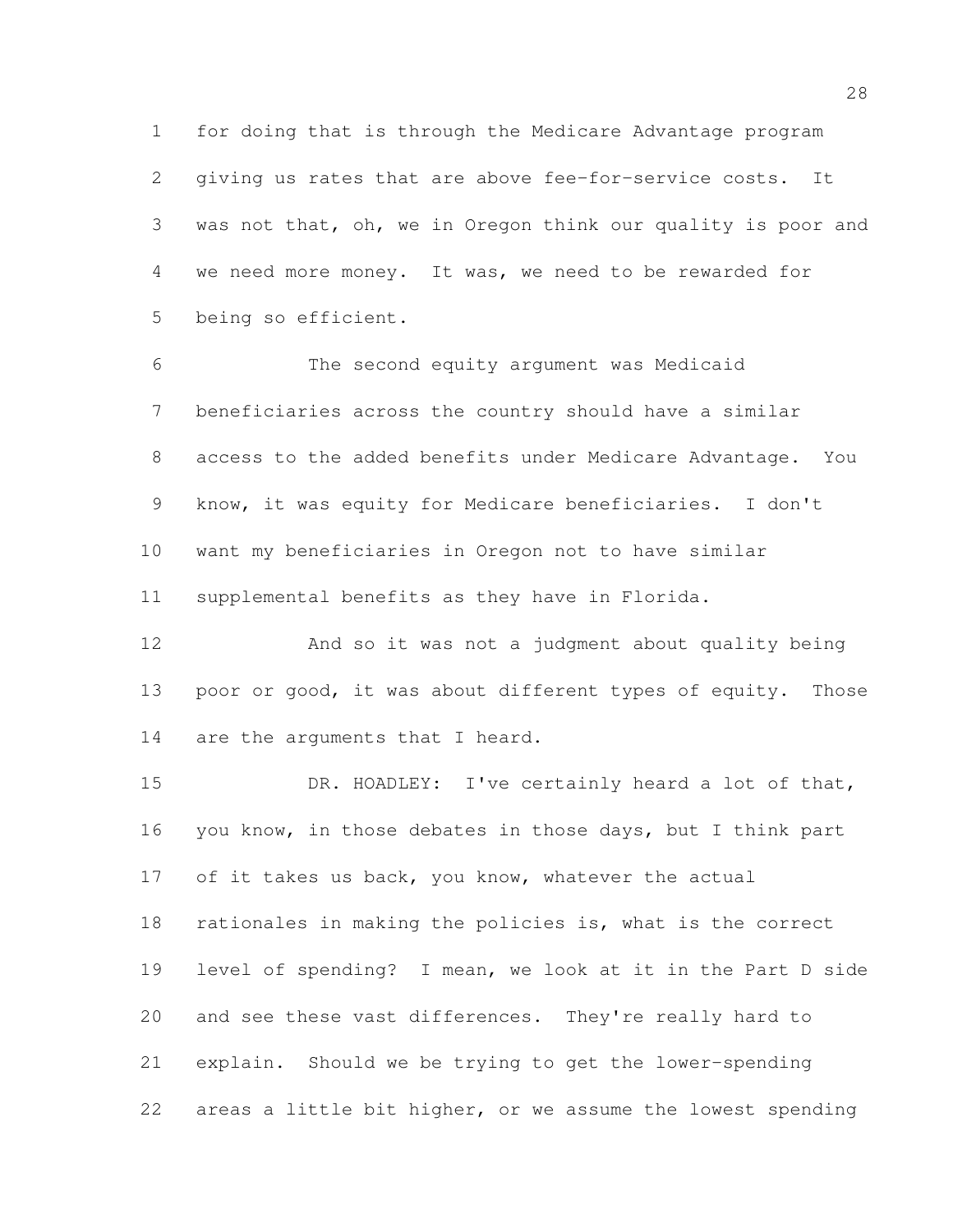in the country is right and bring them all down towards that. But is it that there should be sort of a uniform national price and the policy reflect that as opposed to, in a sense, the ACOs accept whatever history is and says, well, we're going to compare you to that, which may make sense in the sort of narrow sense of an ACO policy, but maybe not. MS. UCCELLO: So, Julie, thank you for this chapter. I think it's really good, not only for this discussion, but also kind of helped me frame my thoughts as I read the subsequent chapters on how to think about some of this stuff.

 In terms of neutrality, I mean, Medicare should be paying -- their payment should be closer across the different delivery systems or organizations, and I think if we -- I started thinking of this more as how we think about the efficient providers, that we should be paying at efficient provider levels. Well, we should also be thinking about paying in terms of efficient systems. And in some 19 areas, those systems may be different than in others. In some places where it may be more difficult for MA to be, because of scale issues or other issues, it may be more difficult for them to come below fee-for-service, I don't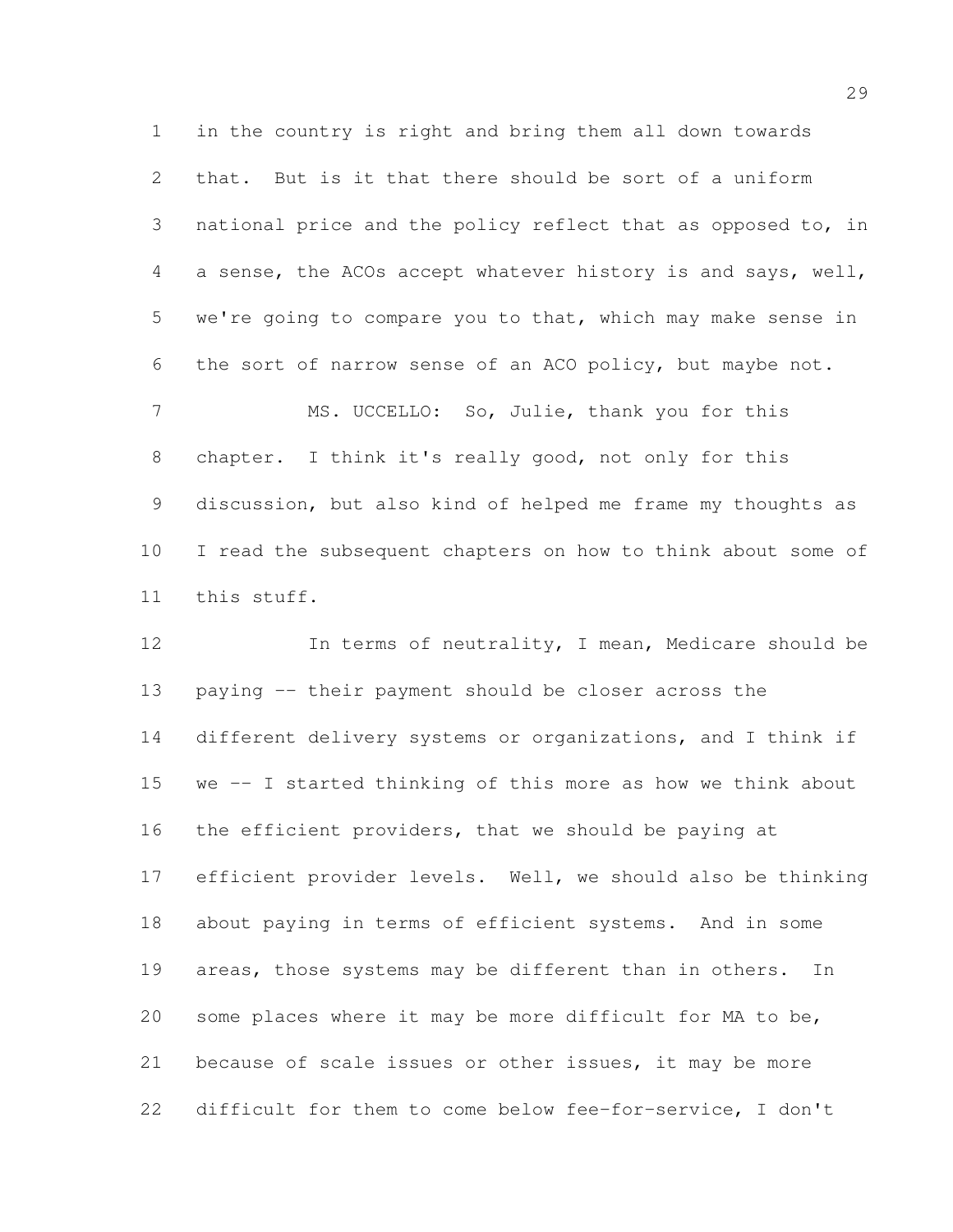know why we would have to pay them a lot more to do that. I think there can be some differences, as Mike said, with respect if there are quality differences or maybe rewarding some additional risk bearing, but, in general, thinking of things more equal across the different systems and thinking about them more as kind of efficient systems seemed to make sense to me. 8 DR. MARK MILLER: Can I say this one here, since we're on the clock here -- MR. HACKBARTH: See, I didn't allocate you any time. DR. MARK MILLER: That's why I'm jumping in. And I've got the clock here, so -- 14 [Laughter.] DR. MARK MILLER: So, I think I'm hearing you two saying two different things. Ninety-five percent of the market, Craig, what about a national, Jack, not asserting it, but -- and then you said we should be working to the efficient provider, but that does get tangled up in those two definitions. In your comments, were you thinking within the market or between the markets? MS. UCCELLO: I was thinking that the most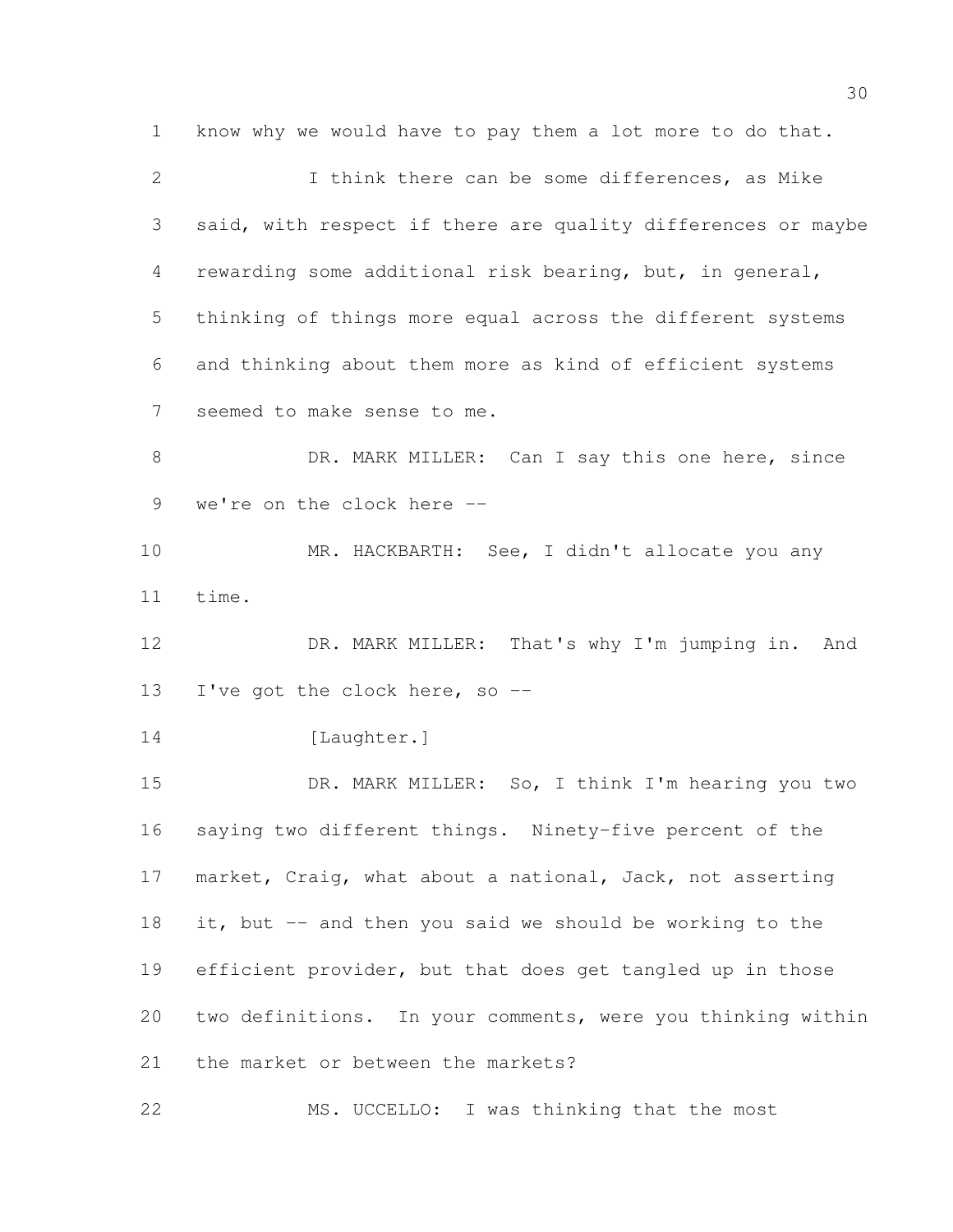efficient providers may vary across different areas based -- so within a market, yes.

 DR. MARK MILLER: [Off microphone.] I'm with you. DR. NAYLOR: So, others have addressed the definition of synchronizing around fiscal neutrality and alignment, and I think that that's what we are talking about.

8 I, just in general, the comments about differences in spending and how that's calculated between ACOs and MAs raise questions for me. I don't know how you use average spending for a select group of people today that could be different tomorrow, and it seems to me there's a tremendous opportunity for great variability, increasing or decreasing risk in a population served in a very short period of time. So, it would suggest a broader service area. A local community is a better way to move.

17 I don't know that the only path we're moving is from fee-for-service to Medicare Advantage, so I would think that taking a very close look at how ACOs evolve as a path toward alternative payments is very important, but I still question whether or not spending -- the way we are currently defining spending, based on beneficiaries attributed, makes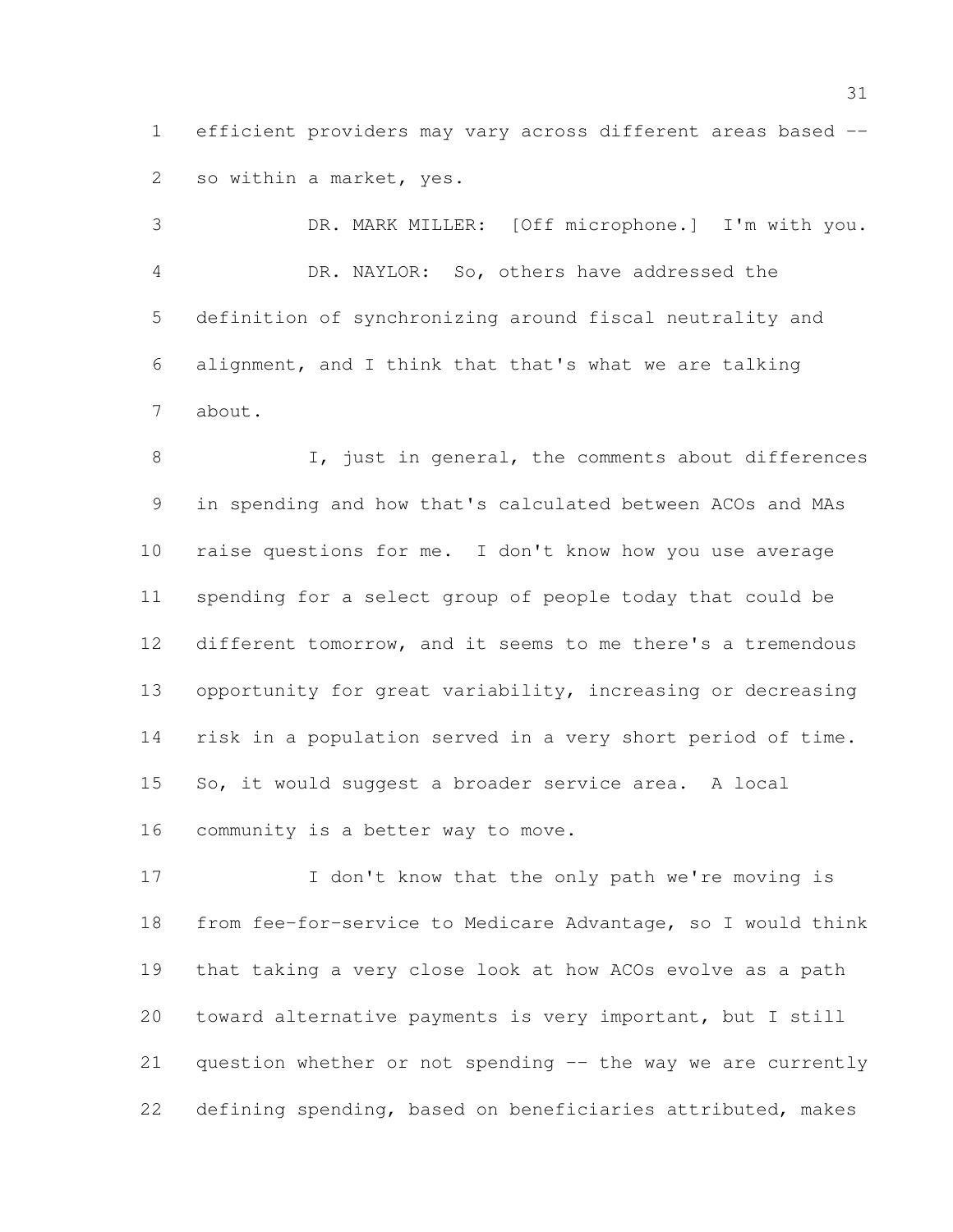the most sense, since they do exist within an area and,

therefore, we have some comparability with MAs.

 My last point, if any of that made sense, is that I think beneficiaries are really important to think about as a focal point for distributing shared savings. We ultimately rely on the beneficiary to be managing a great deal of their health and it seems to me that their engagement and reinforcement of those behaviors is a really important focal point for consideration. MR. GEORGE MILLER: Just briefly, I would agree with Mary that the beneficiaries should be part of the equation as far as sharing some of that benefit, but I'm struck by the other discussions we've had about a regional variation, and so my concern is, as Jack very eloquently went through the analysis on Slides 8 and 9, is how do we determine the right price, whether it's nationally or regionally, when we have variation, so much variation. So, once we solve that problem, it would be better to decide which is a better way to go. But, again, I just want to emphasize that I think that having the beneficiary part of the equation would be important, to reward them, as well. DR. BAICKER: So, my thinking follows up on Cori's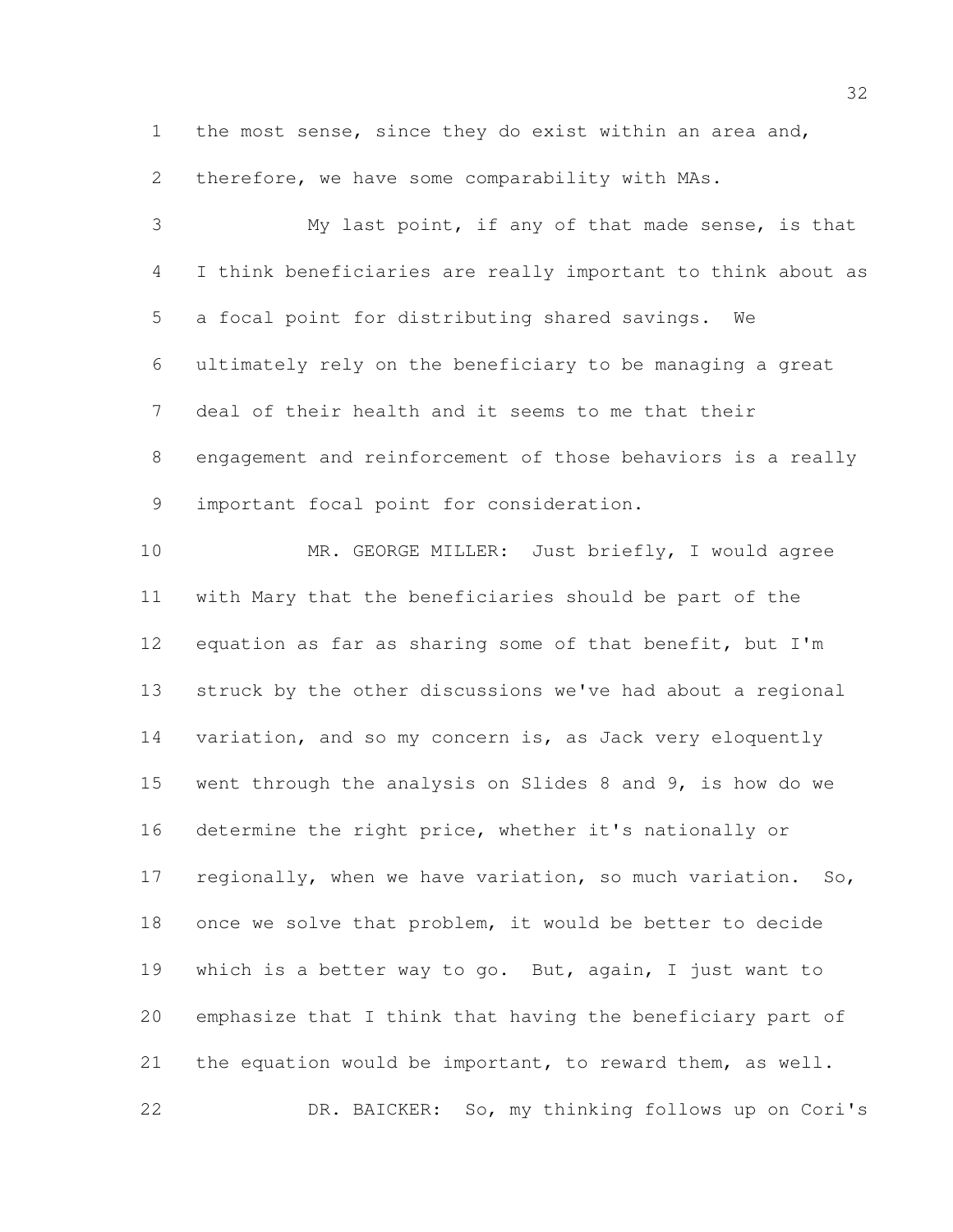and Mike's point. I, too, sort of think of the efficient way to deliver care to a particular beneficiary and it seems like we need to differentiate between variability in cost of care that we think is fundamental and in some sense good versus variability that is bad. If you're paying more to deliver the same quality of care to the same beneficiary under different modes, we don't want to support that. Some beneficiaries are more expensive than others. You know, if you have a more expensive health condition, you're going to 10 -- more than average should be spent on you. If it's a part 11 of the country where the costs of everything is higher, that needs to be taken into account.

 And so I would want to think about harmonizing in a way that in no way discourages enrollment of particular beneficiaries based on their attributes, because we want that variability to be allowed to persist, but does not reward inefficient use of resources to deliver the same quality of care to the same beneficiary. So that plays into the geographic variation, too. Some variability between 20 areas, I think, is not sensible -- a lot of it is probably not sensible -- and some of it is unavoidable and due to completely outside circumstances of the areas, and so we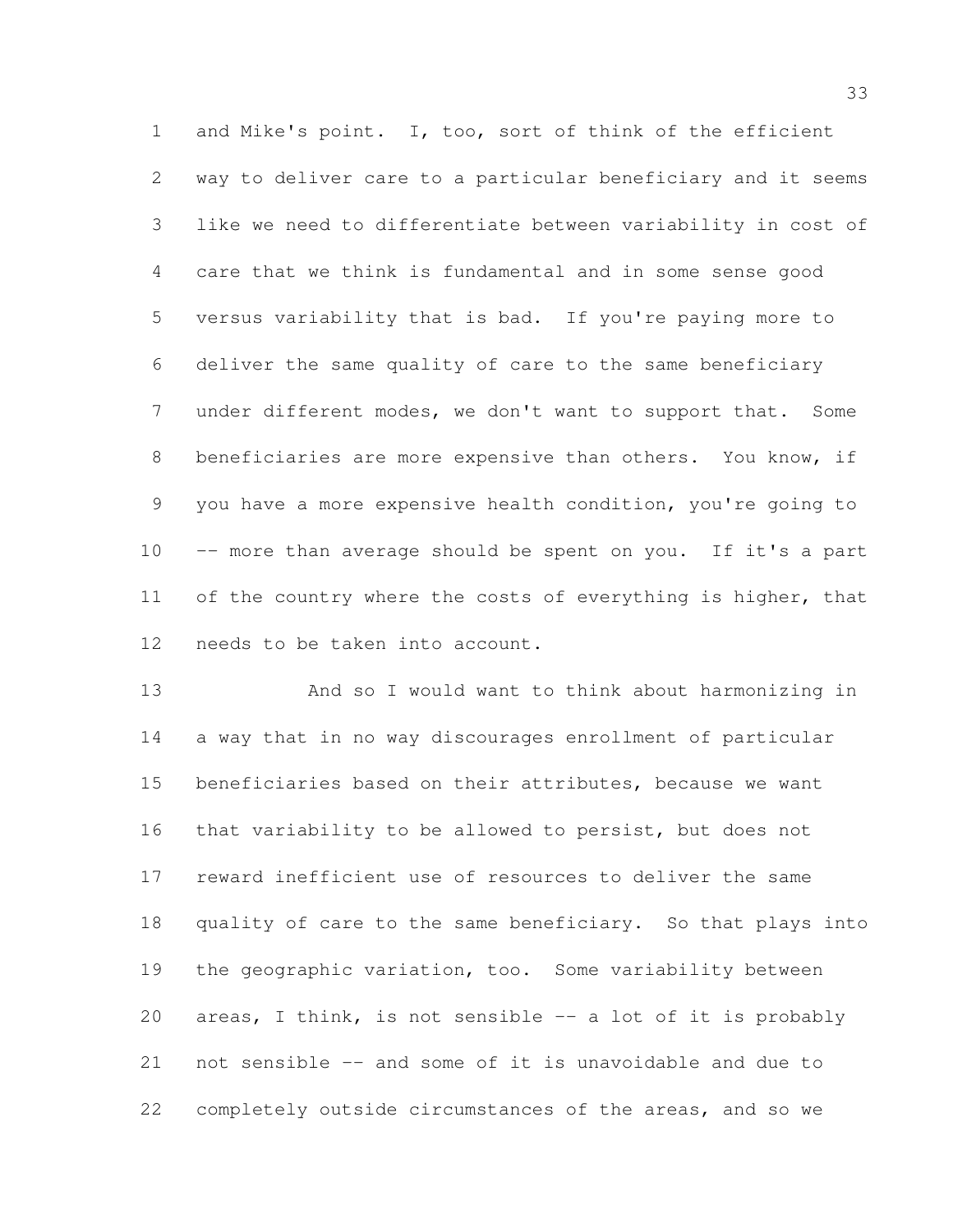have to differentiate between those, as well.

 MR. BUTLER: So, I like using potentially guiding principles to help direct these, so I'll suggest six, in two minutes.

5 [Laughter.]

 MR. BUTLER: One is, why not publish these things more, whether -- look at Slide 8 versus 9 now, I'll work off of. If it's MSA or if it's county -- could you flip to 9 Slide 8 -- is there a way that we can really kind of understand these differences and make them publicly available so we look at it?

12 The second is to make sure the methodology, whatever it is, does not result in either benefit or provider behavior towards a model that's more expensive to Medicare. That's the negative way of saying.

16 The third would be, I don't know why you couldn't 17 synchronize at least the updates, the increases per year, between the sectors to make sure you don't get further distortions.

 The fourth would be more of kind of behavior incentive synchronization. Craig mentioned the MA plans and the stars and so forth. I think in the fee-for-service,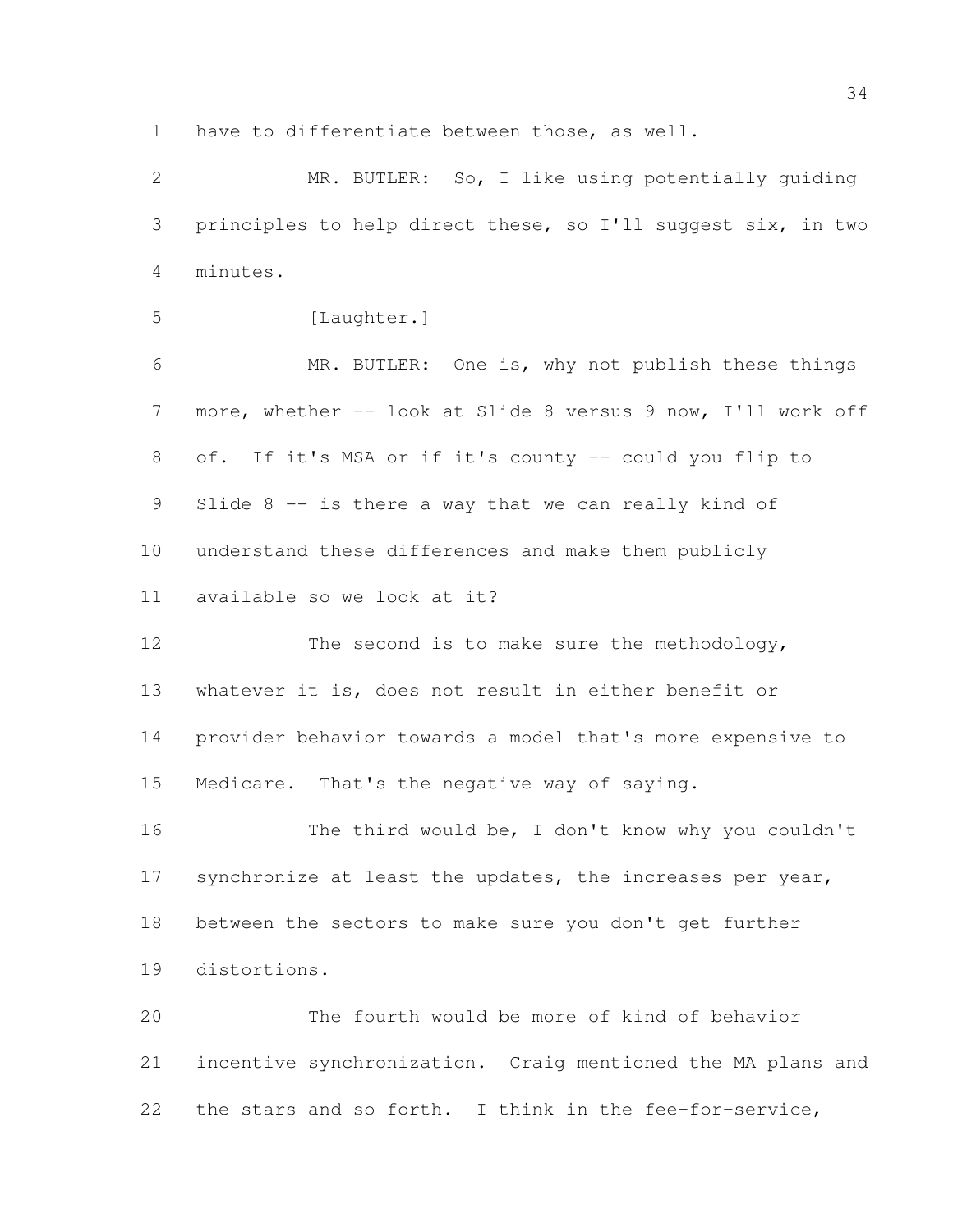particularly, you want to have the value-based purchasing flex up to mimic and use the same kinds of successful tools that are in either ACO or MA to kind of move that sector along as best you can, and I know we're going to talk about some of that in a later session.

 The next one is in terms of do -- I like value- based purchasing and that there's a reward for performing against a benchmark and there's also a reward for improvement. So I think there's some blend of encouraging 10 people to move to these models, even though they have a bad starting point, so you do get some of those shared savings. But if you blended that with a standard, maybe that's a compromise way of kind of getting at it.

14 And, finally, as we do in all things, any kind of these methodologies allow for some phasing.

16 So, those would be my thoughts.

 DR. CHRISTIANSON: I'm beginning to hear some consistency in terms of the Commissioners' thoughts about this. Yeah, we're synchronizing our thoughts.

[Laughter.]

 DR. CHRISTIANSON: So I won't ruin that. I guess one of the things that I thought about as Michael was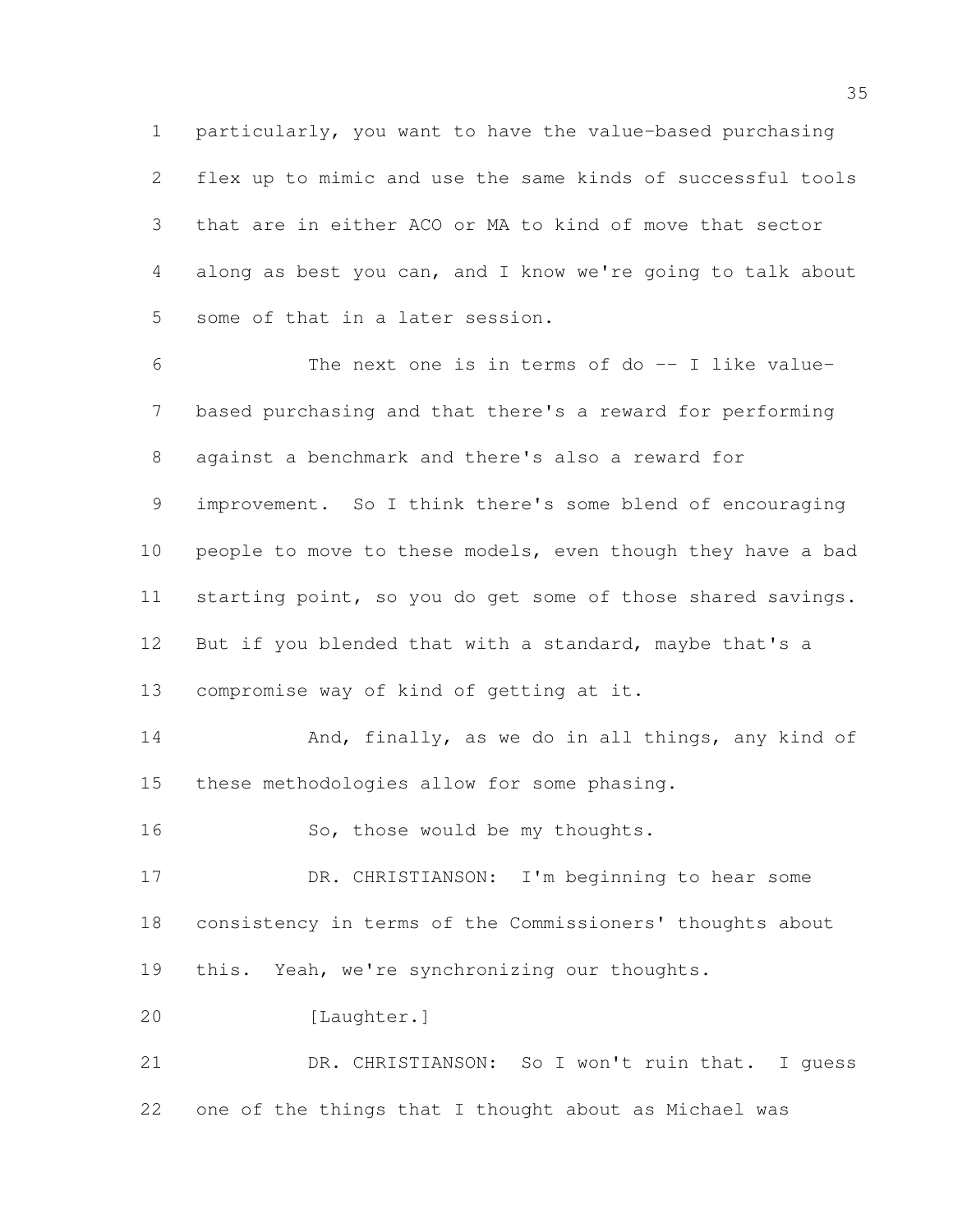talking, and maybe Kate, was to be cautious about equating synchronization with equalization and how much can Medicare tolerate in terms of differences in what we pay providers based on value. I think are we willing to pay more for more value? I think the answer has been yes, and the way that we've structured different bonus arrangements and so forth. But as we think about synchronization, let's keep in mind that that's something that we've endorsed a policy in the past that's resulted in, and I think reasonably so, differences in payment rates across providers that reflect differences in value. At least, we hope they do.

 And then sort of related to that is another policy that I think that MedPAC has endorsed in the past is the idea that there's no reason to -- if you have beneficiaries that have been risk adjusted and, as Kate was saying, if you've somehow adjusted for variation of labor costs, there isn't any particular reason that Medicare should gratify or validate the decisions that are made by provider groups that result in more expensive care.

 And I know that in one of the previous MedPAC reports, we've seen the argument that -- sort of trying to rebut the argument that Medicare is a low payer with the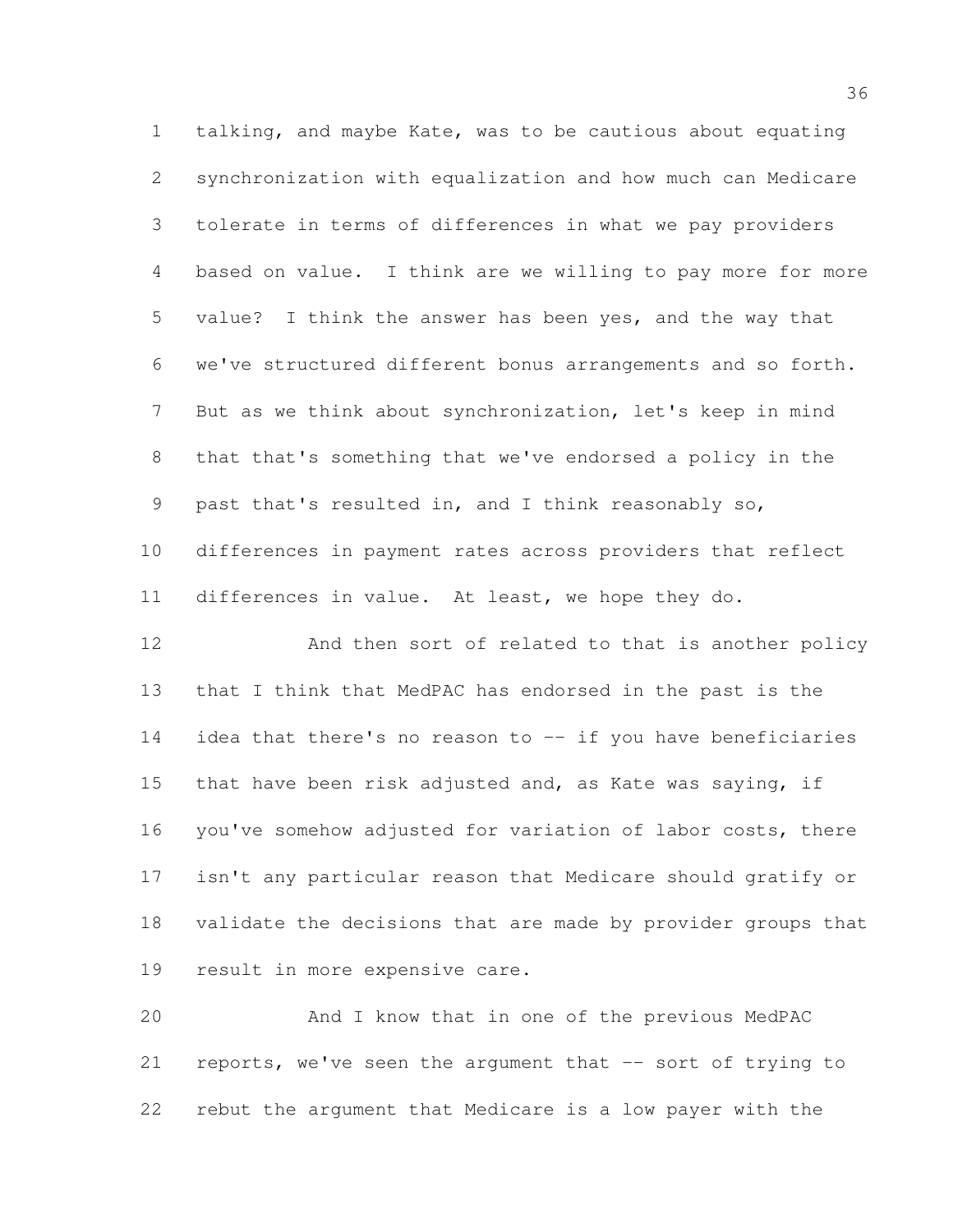competitive private sector markets, hospital payments for Medicare don't look so bad. But in less competitive private sector markets where provider organizations make decisions about their basic cost structure that results in a higher cost structure, then in those markets, Medicare payment doesn't look so good, and so you argue that Medicare underpays.

idea that, well, if you look across sites in highly

 Well, whatever we do in terms of synchronization, I don't think we want to necessarily reward or validate previous provider decisions in terms of their cost structures, which may or may not be efficient.

13 DR. HALL: Well, in terms of the synchrony dialogue, I guess I took a slightly different point of view 15 on what is the synchrony we're looking for. We're really comparing three systems of care that have very different historical backgrounds and experience. Obviously, Medicare for 60 years, fee-for-service, MA for a couple of decades, and now ACOs, relatively speaking, are just getting off the ground and are still in the process of evolution.

 So, consistent with a theme that's through almost everything we're going to be talking about today, and that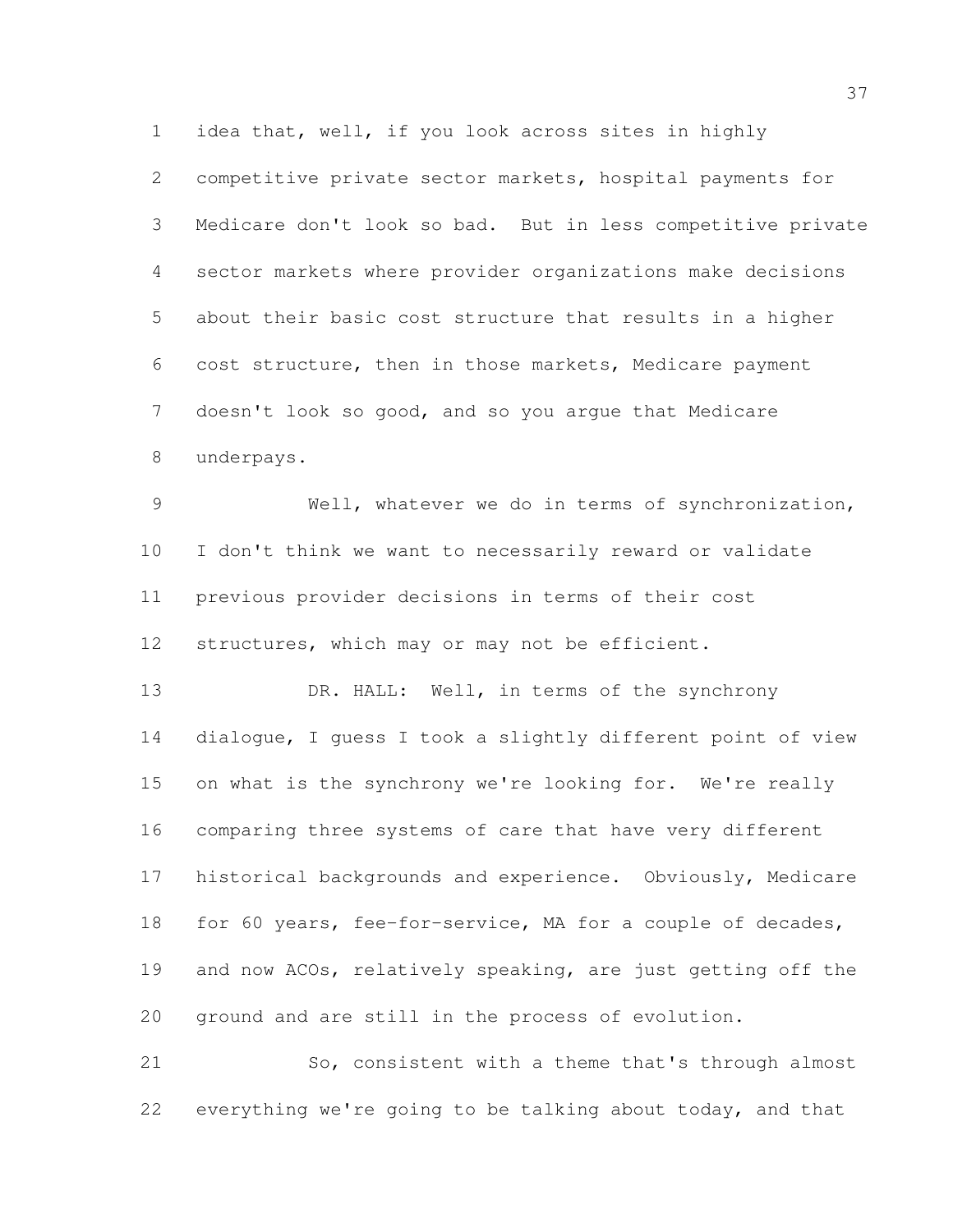is what is the value of any change or any pertubation of the Medicare system, how does it benefit the patient in terms of high-quality cost-effective care, and also, we're much more cognizant of the experience of the beneficiary.

 So, I would say that what we're looking for in terms of synchrony is basically what is the unit of value relative to the unit cost in the three systems, and I think it's going to turn out to be a very heterogeneous argument. We may become quite informed by ACOs as not only to what works, but what clearly isn't going to work in many parts of the country. Particularly as there's redistribution of an older population, costs are going to vary from place to place.

 So, I would say we ought to be very cognizant of the quality aspect of this as well as the cost and not let that be in some separate silo, that someone else is going to take care of that.

18 MR. GRADISON: I'm really going to be picking up on comments by many of you, Craig and George and others, 20 about the beneficiary side in the context of this thought, that I think it's very important to make the Medicare world safe for diversity. And the reason I say that is that a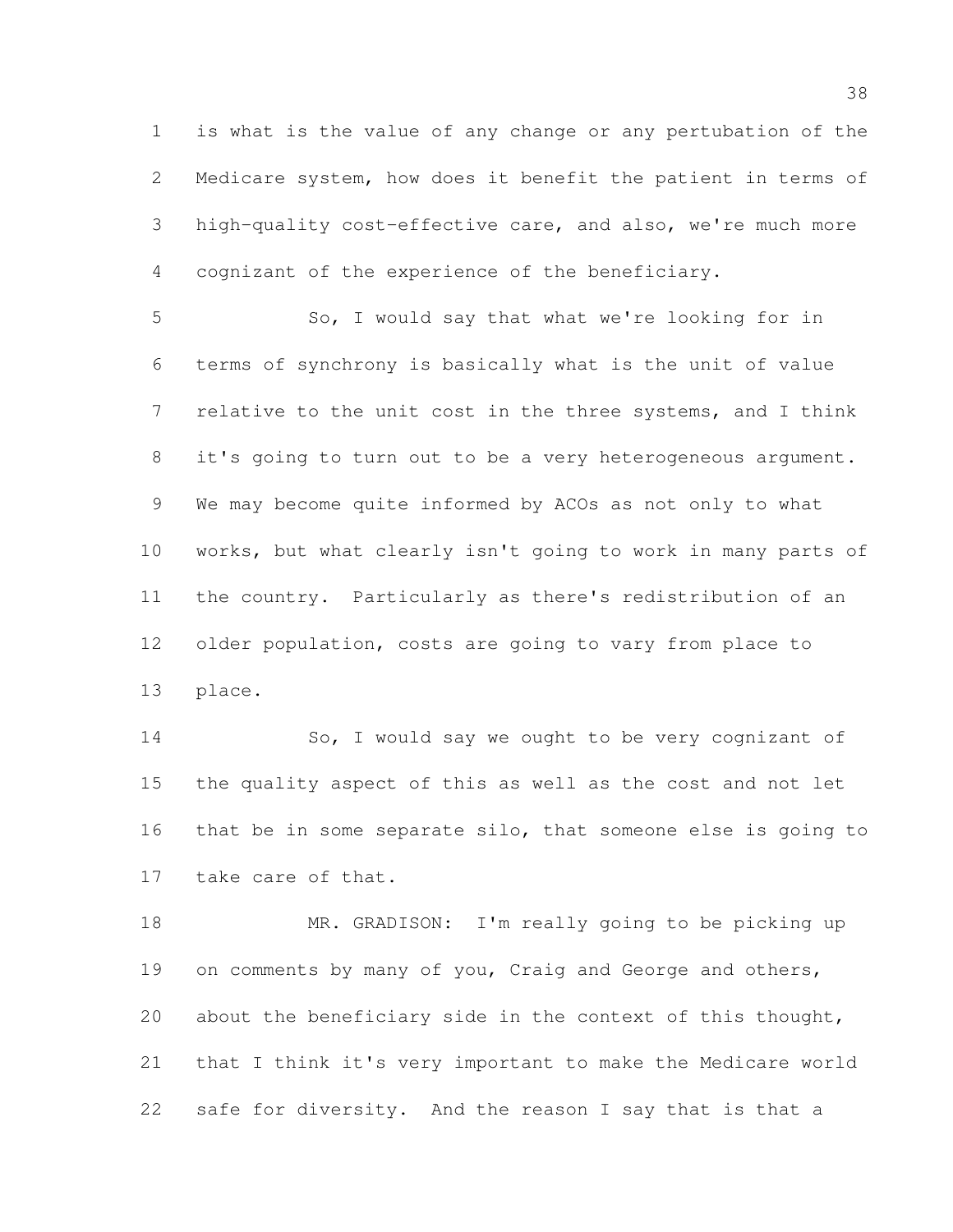one-size-fits-all plan doesn't necessarily fit the

circumstances or the choices that might be made by 50

million-plus different folks.

 That leads me to feel somewhat handicapped by not having, at least in my mind or from the literature I'm familiar with, any particularly clear idea about how choices 7 are made by the beneficiaries. I wish I knew more about it. I think it would help to inform my thinking on this specific subject and the one that's going to follow later in the morning about quality.

 I put the ACOs aside because that's not a choice 12 that's made by the beneficiary, not that -- I'm not trying to say they shouldn't exist, but I'm interested in the choices people make.

 And, long-term, I'm extremely interested in the possibility of offering additional choices way beyond the ones, the two main ones that are available today. That's for another discussion. That's one thought. What about the beneficiary? What impact should that have on this discussion?

 The other thought I have has to do with the way in which we think about fee-for-service and what it is. We've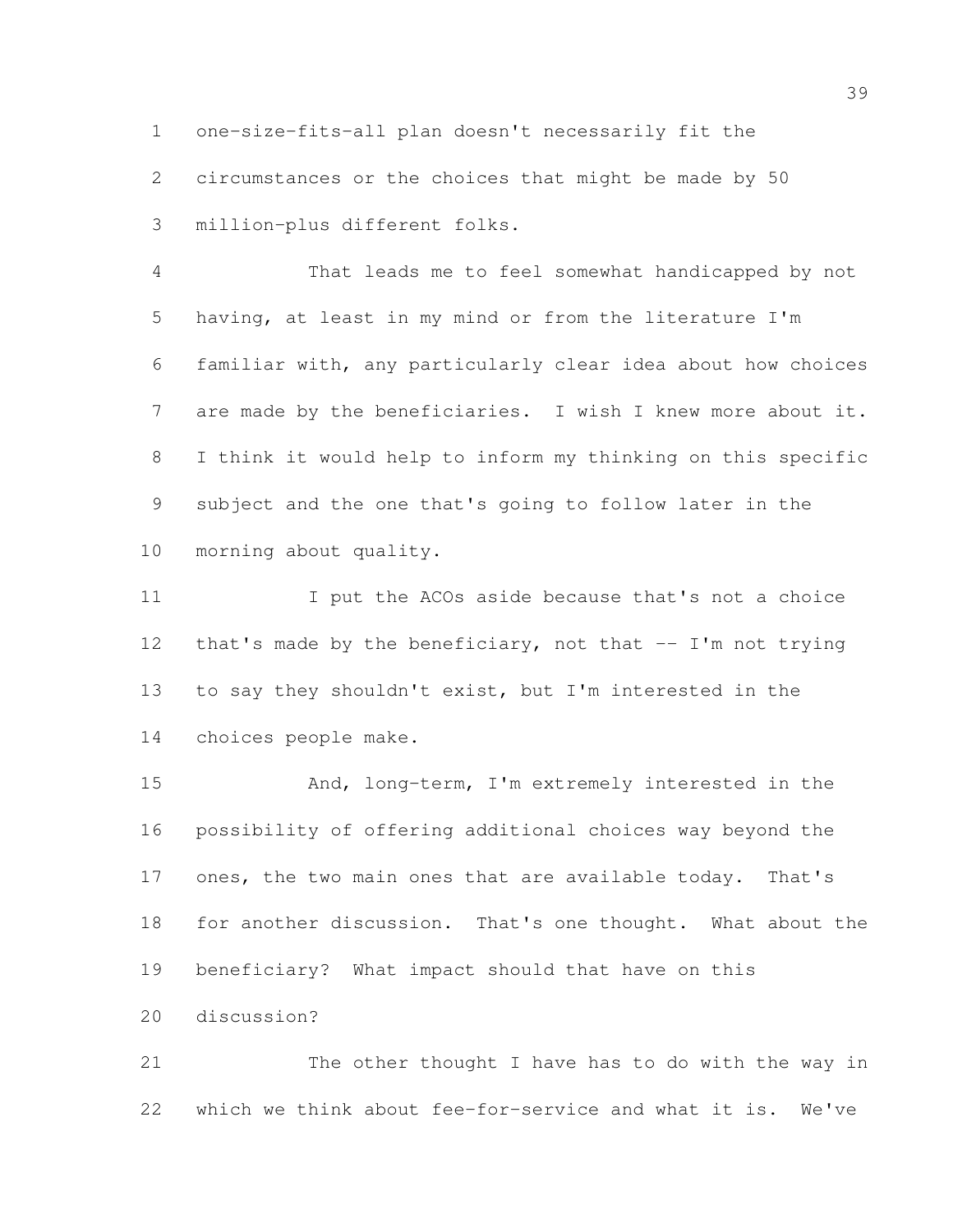recommended major changes in the reimbursement structure, like the combined deductible is an example. I mean, these are big deals. I'd kind of like to at least think, and maybe with the help of the staff be led to try to analyze a little bit more, let's assume that the fee-for-service system itself changes the way we think it should be changed. We've said this publicly. What impact, if any, might that have on the way in which these different plans develop and the comparison made between, in this case, at this point in time, MA and fee-for-service, not just traditional fee-for-service but maybe a future fee-for-service.

 DR. NERENZ: Okay. The very first point I might make would be a semantic one. Again, I don't think these 14 are delivery systems, as I understand the term. They are payment models. They are vehicles to get to delivery systems. But they are not delivery systems per se. Now, we may just say, well, that's a pedantic point. Who cares? 18 But I think if we build on the theme of beneficiary choice, we can find, certainly using MA currently as an example, that there are choices of delivery system within MA plan or across MA plans. You sometimes choose plans in order to get to a particular delivery system.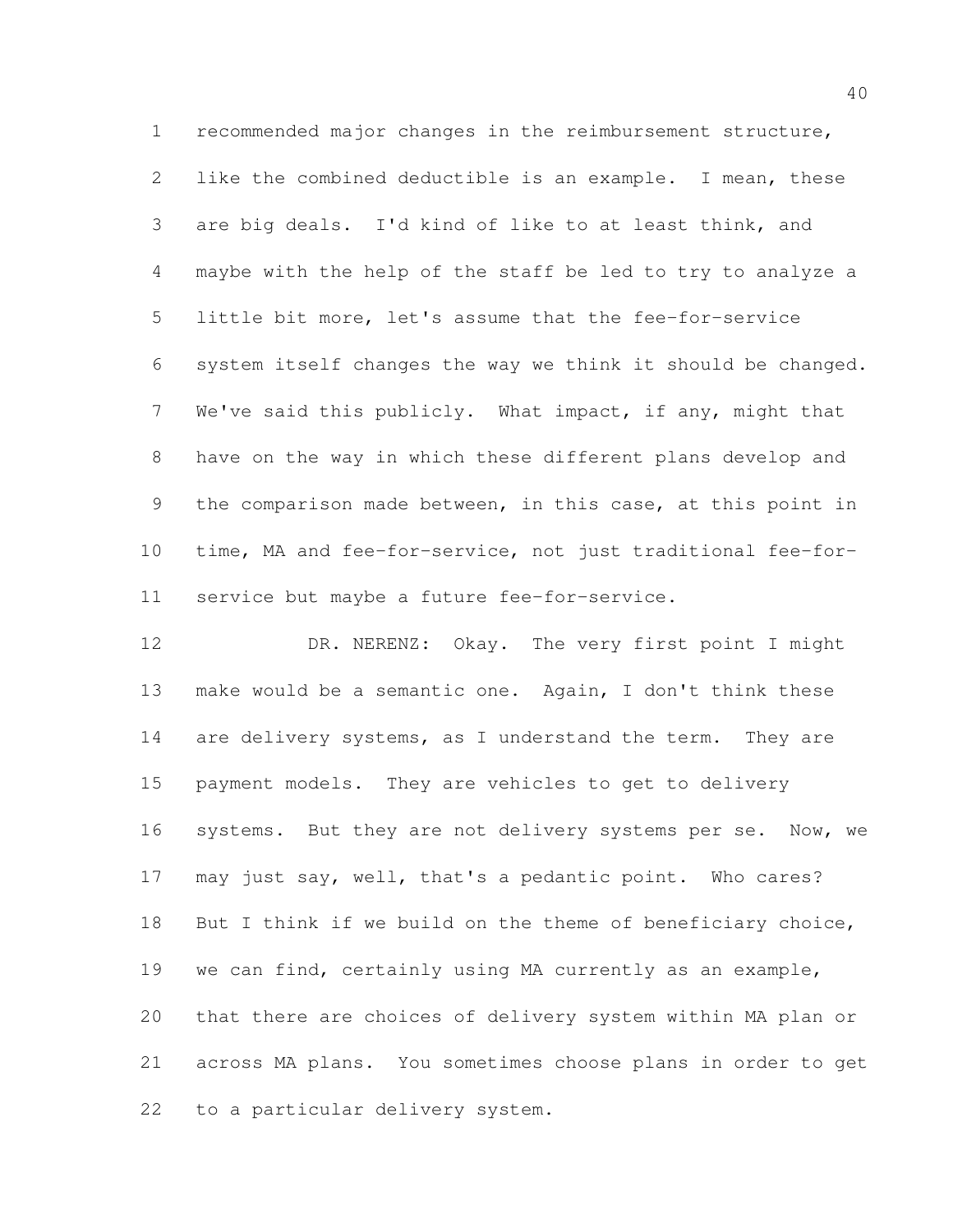Now, as I think about going forward on this, a couple things that I think are very paramount in my mind in terms of broad principles. One would be beneficiary choice. The other would be administrative simplicity. I'll get to the second one in just a second.

 But, we can think about a system where beneficiaries can have choices at two levels. They can think about choosing a payment model, and they could explicitly choose an ACO if that program evolved in that direction. And then within the payment model they have chosen, they could also choose delivery systems, and I tend to favor that kind of multi-choice option.

 It's not strictly necessary that CMS or MedPAC favor one or the other. We can let beneficiaries choose with the idea that the CMS contribution is essentially fixed 16 across these options, the way it is in many private sector situations, and then beneficiaries can either pay more or receive some sort of financial benefit, depending on the choice they make relative to some base.

 Since fee-for-service is the system that has the longest history and is most commonly in place, it seems sort of natural to think about that as the base. You have a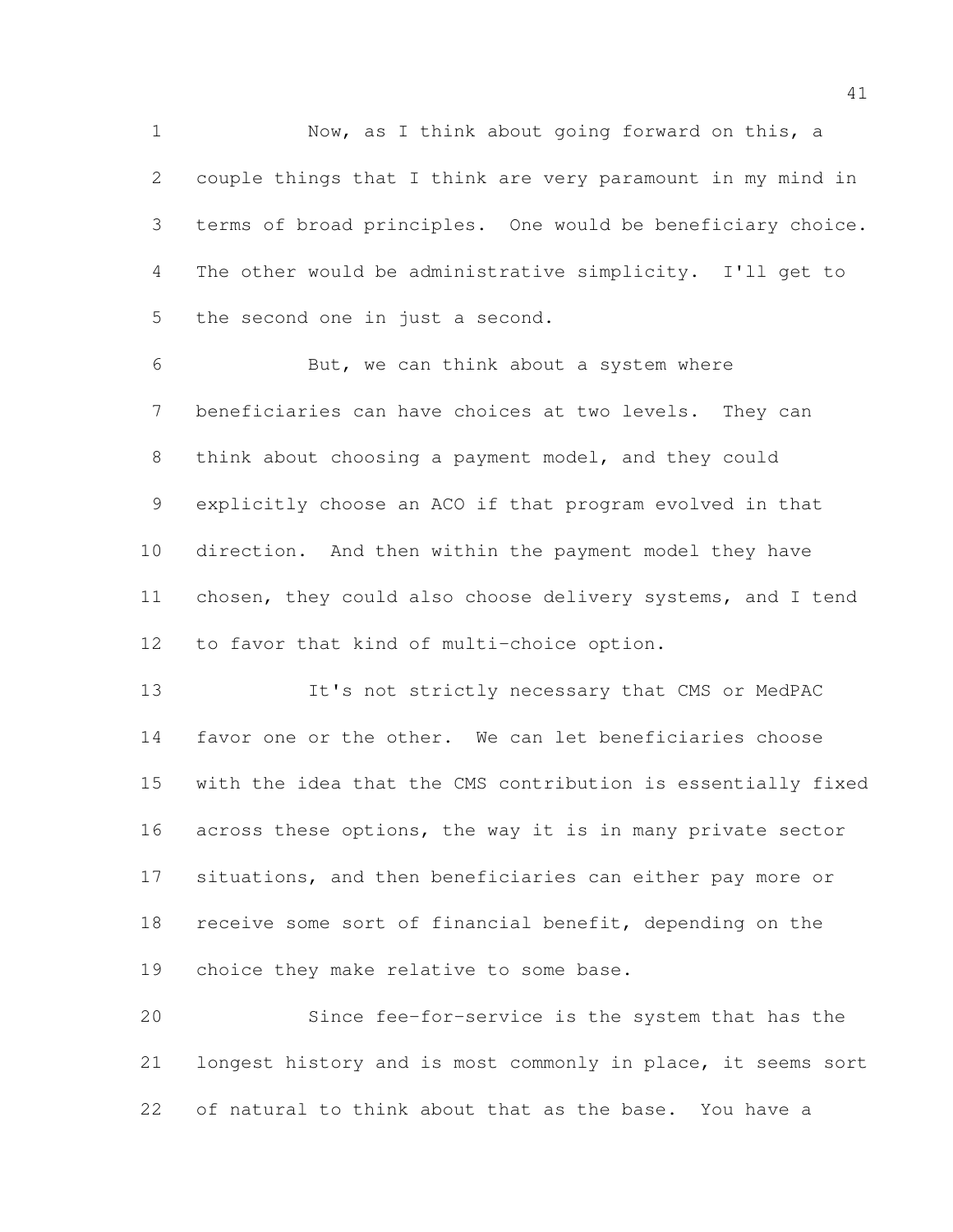certain contribution from CMS if you choose that. That's the way it is now.

 Going forward, if you choose something more expensive, there are ways, then, that you can pay more for taking that choice. If you choose something less expensive, there are ways to have some financial benefit of reduced copay, reduced premium, for making that choice.

8 So, the general directions here would seem pretty straightforward. But I'd start with the idea that let's not talk about these as delivery systems. Let's talk about them as pathways to get to a delivery system. I think that's the way beneficiaries experience them.

13 DR. REDBERG: So, I try to think of this in terms 14 of, you know, from the program perspective, we want to be efficient in that we want to spend money on things that are actually improving outcomes. So when we're just looking at 17 payment, we're not really incorporating, well, how is this actually helping beneficiaries, and also, what is it covering, because as someone pointed out, these all cover very different things.

 For example, I recently went to the grocery store and noted that my half-gallon of orange juice was no longer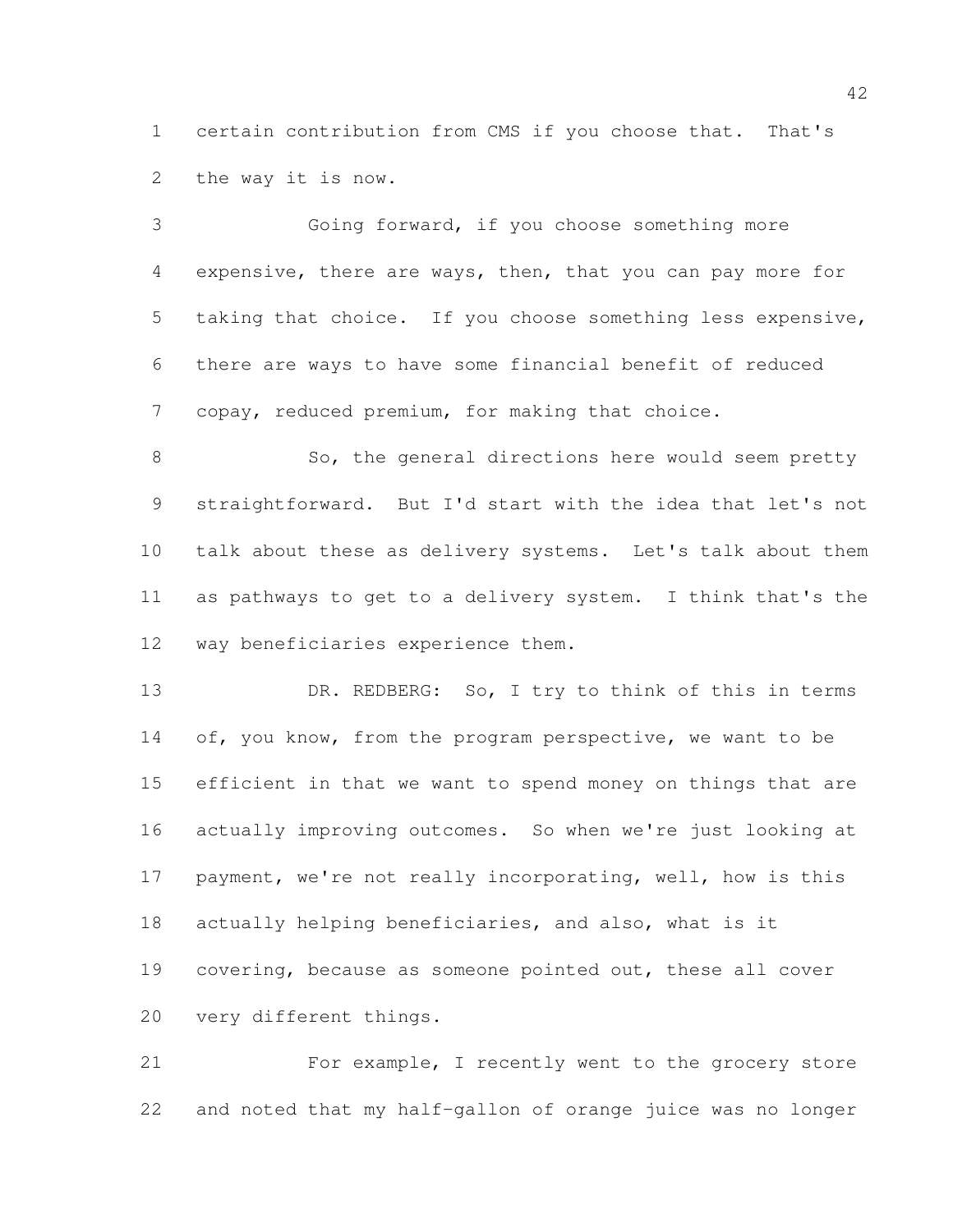64 ounces. So the price hadn't changed, but now I wasn't getting a half-gallon. And that is sort of how we're comparing it now. We could have the same price, but you're getting a lot less in some certain areas and certain plans, and so I think it's important.

 And from a beneficiary point of view, I mean, there really is no incentive in a fee-for-service plan to have any kind of value because your premiums are the same and the sky is the limit on how many providers you can get, 10 how many tests you can get, and that doesn't mean you're getting good care, but you could --

 And so I would favor going toward systems that incorporated not just how much we spent, but what you got 14 for it, both in terms of services and in terms of outcomes, because we want high-quality care and what we have now in a fee-for-service system is a high-volume care. I don't really think there's room for value in a fee-for-service system because it doesn't incorporate -- there's no fixed budget and there's no incentive to kind of look at value. There's only incentive to increase volume, and that's what we've seen, you know, is the trend has been much higher volume. We'll talk about that in some other contexts.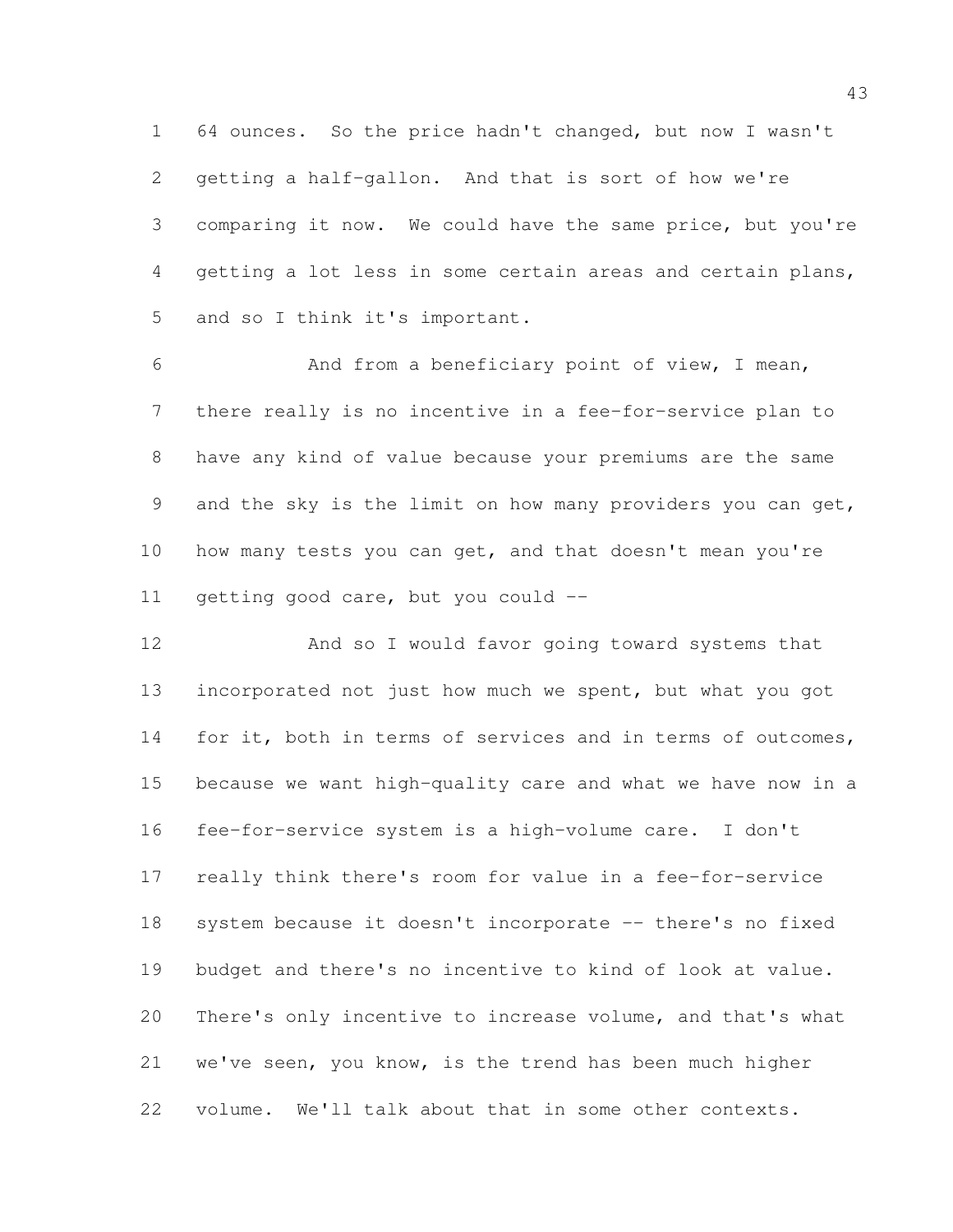And I also think, from a beneficiary point of view, it's very confusing to have all of these choices. I mean, we're in open enrollment now where I work and it's very confusing for me to go through all of those systems and I think it's much harder for beneficiaries because there's so many different -- and so I think having -- focusing our efforts on how to achieve efficiency in terms of more services for less cost.

 And when you think about what's the difference between the high spending and low spending areas, I think much less of it has to do with the beneficiaries and a lot more has to do with providers and the delivery systems and also with capital. We know that areas that have more PET 14 scanners probably spend a lot more money on PET scans, but that doesn't translate to value. So I think we need to keep that in mind when we're comparing areas and systems.

17 MR. ARMSTRONG: Well, first I would just start by saying I felt like the questions for discussion are really hard questions, and I'm not sure I have much more to offer beyond what has been said. Just I would affirm that, like many other Commissioners, generally I really value and want to promote creating financial incentives to move down the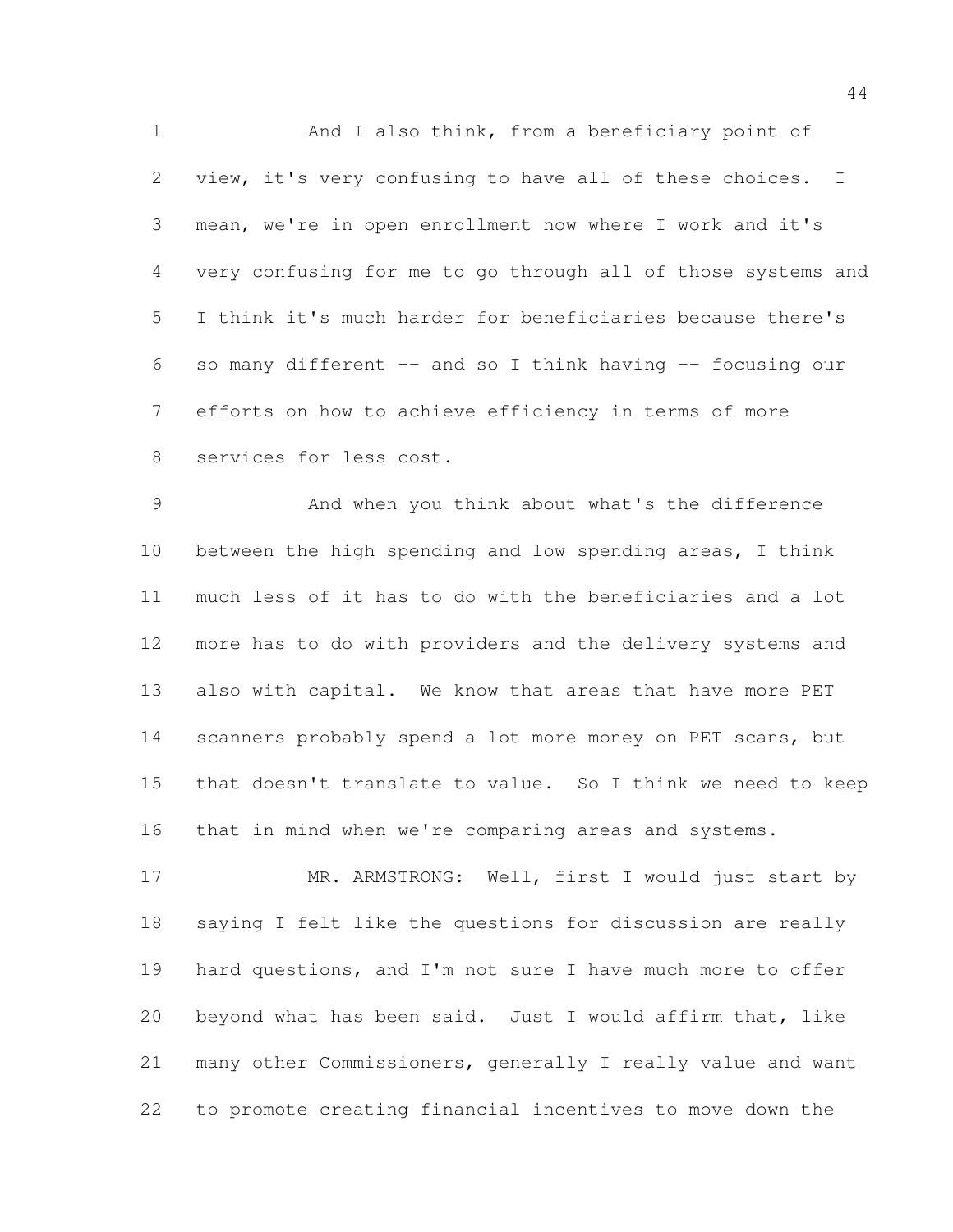continuum toward, you know, value-based or outcome-based payments. And I think MA is the best structure, and like Craig, there are other alternatives, bundles and ACOs and so forth, that kind of help get us accustomed to that and more effective at that.

 I also would agree that we do this through the Medicare program in order either to get more for the same amount or to pay less for the same services. And that should be a principle that influences the way we pay for these programs, the relative payments that we make for these programs.

 The last point I would make is that I felt it was a little beyond the scope of this chapter, but this idea that there's such spectacular variation from region to 15 region around our country in what we pay for, maybe really 16 just objectively, non-politically dealing with that may be one of the biggest opportunities to impact future spend for the Medicare program. And so if through this door we can 19 get ourselves into some more analysis around that, I would encourage that.

 MR. HACKBARTH: This is hard. There have been lots of rich discussion and comments, and, you know, usually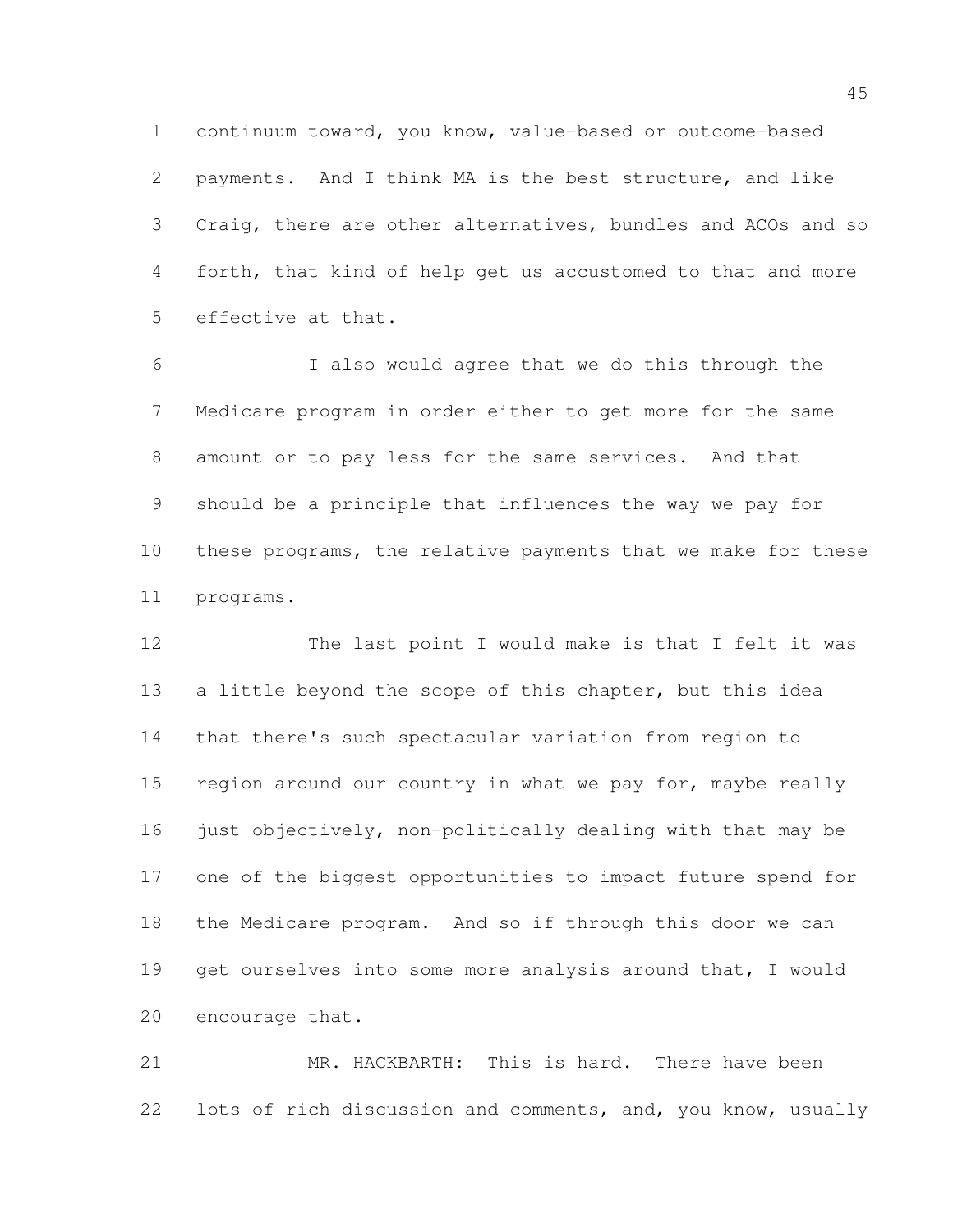my way of processing the discussion is to read the

 transcript and sort of go through it and I have time to try to piece together thoughts. Doing it real-time is really a different proposition altogether and very hard.

 So what I want to do is offer some themes that I think I heard in this conversation, but also some previous conversation, and see if we can sort of develop some consensus on some really basic points. So I'll throw them out, and they may resonate with you, they may not, but I want to get your reactions.

11 Before I do that, though, I want to introduce two other thoughts that are mine and maybe uniquely mine because 13 they are uniquely bad thoughts, but here they are.

 One aspect of both Medicare Advantage and ACOs that I think is not given sufficient emphasis is that potentially they're frameworks for delegating decisions to local organizations that now in traditional Medicare are too often made in Washington. But in order to have effective delegation, you also need to have accountability -- accountability for results on cost and quality -- and really MA and ACO are potential frameworks for establishing that accountability for defined populations on both cost and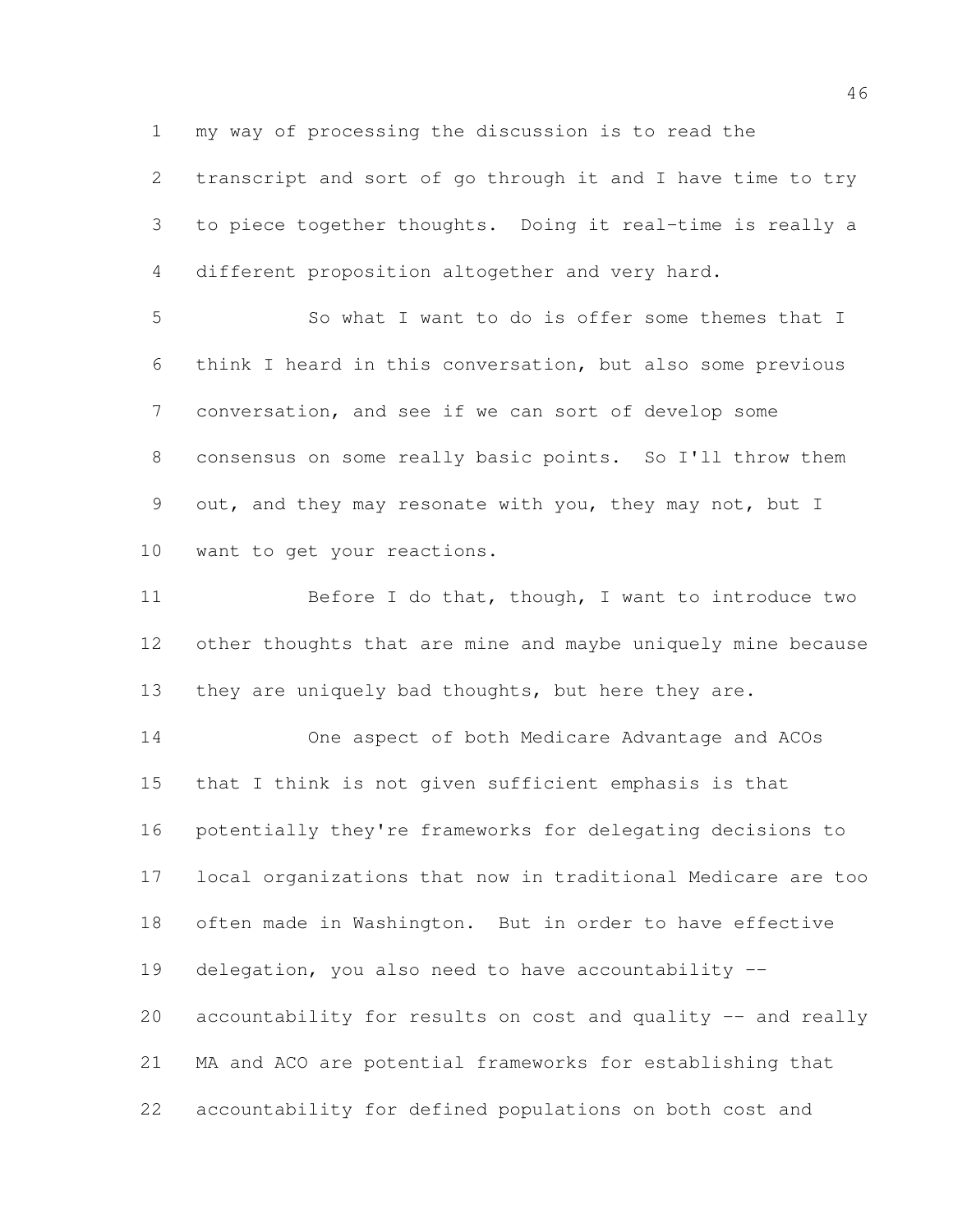quality.

 But that is very important to me, is that it's, I think, an affirmative argument for these initiatives that is underplayed. Let's get responsibility out, but hold people accountable for the results. So that's one thought that I want to emphasize.

 The second is that we at MedPAC often talk about changing the incentives. We don't like the incentives in fee-for-service, so we want new payment models, whether offered by the Medicare program or Medicare Advantage plans that get out of the volume-rewarding model. Of course, I think that is very important.

13 But here, too, I think there is another point that is sometimes not given enough emphasis. I think that changing the incentives for providers and new payment models are important, but an even more powerful way to change provider behavior is shifting volume of patients, moving volume from low performers to high performers. That is the mechanism by which markets really drive efficiency. Go outside of health care. In every market the

 producers have an incentive to reduce costs because, you know, they get a fixed price and they've got production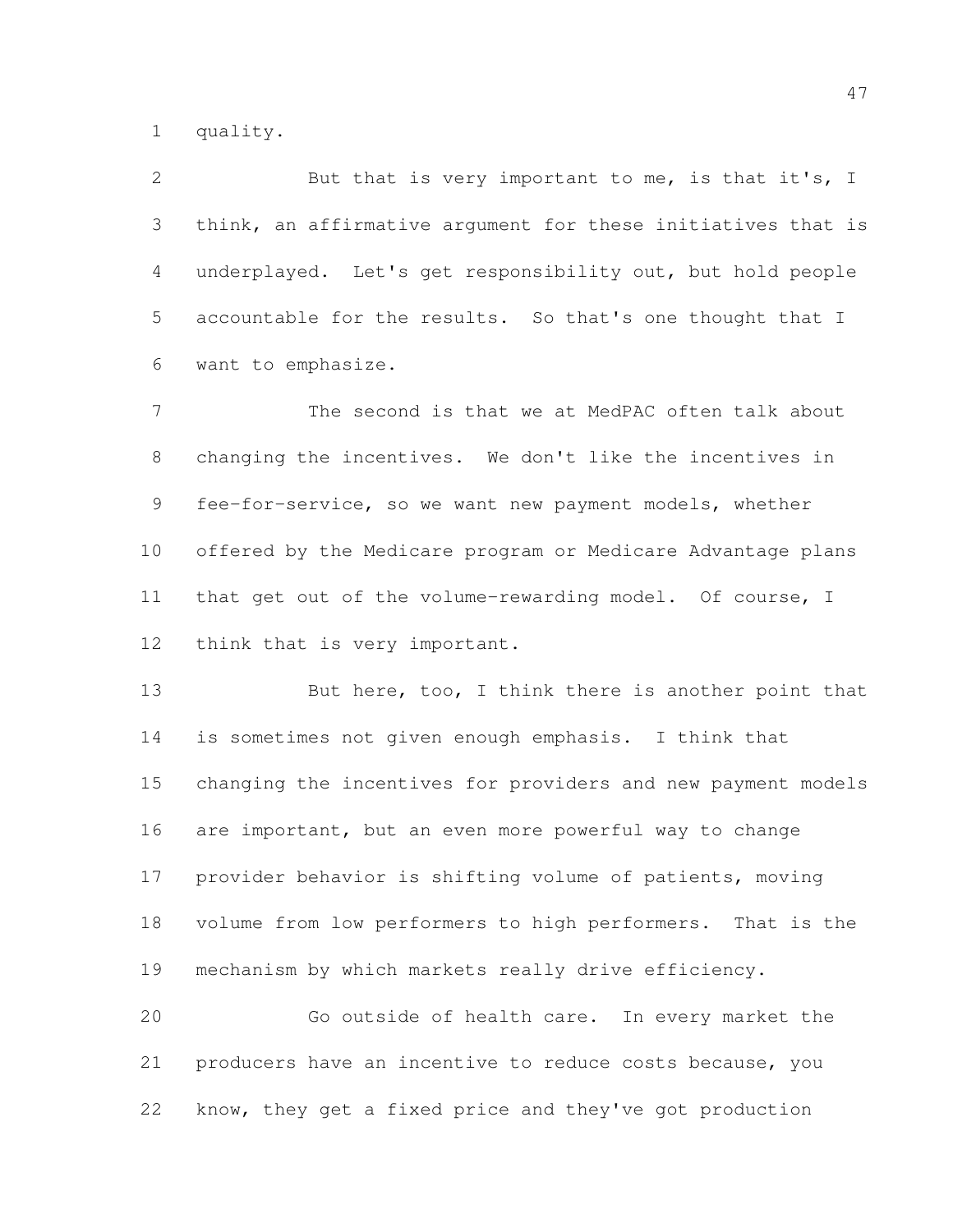costs, and if they can reduce their costs, they get a larger profit margin. But where you see dramatic improvements in efficiency, it's because all of a sudden there's been some event that has caused volume to shift, and that causes people to fundamentally rethink what they do. And so we want not just improved incentives -- of course, we want that -- but mechanisms that potentially shift volume from low performers to higher performers I think are very important. Now, that gets me to some of the themes that I've heard both in this conversation and previous meetings that I want to lay out and get your reaction to. Choices are important for both beneficiaries and providers. A couple people picked up on the beneficiary engagement and involvement in choices. Rita has mentioned how challenging that is, and for sure it is challenging. But the nature of the Medicare program, the diversity of 17 beneficiary needs, the diversity of the delivery system, the 18 diversity of the country -- and, oh, by the way, the politics of all this -- means that forcing Medicare beneficiaries to go into things that they don't like is not likely to be effective or politically acceptable or otherwise productive. So we need a system that offers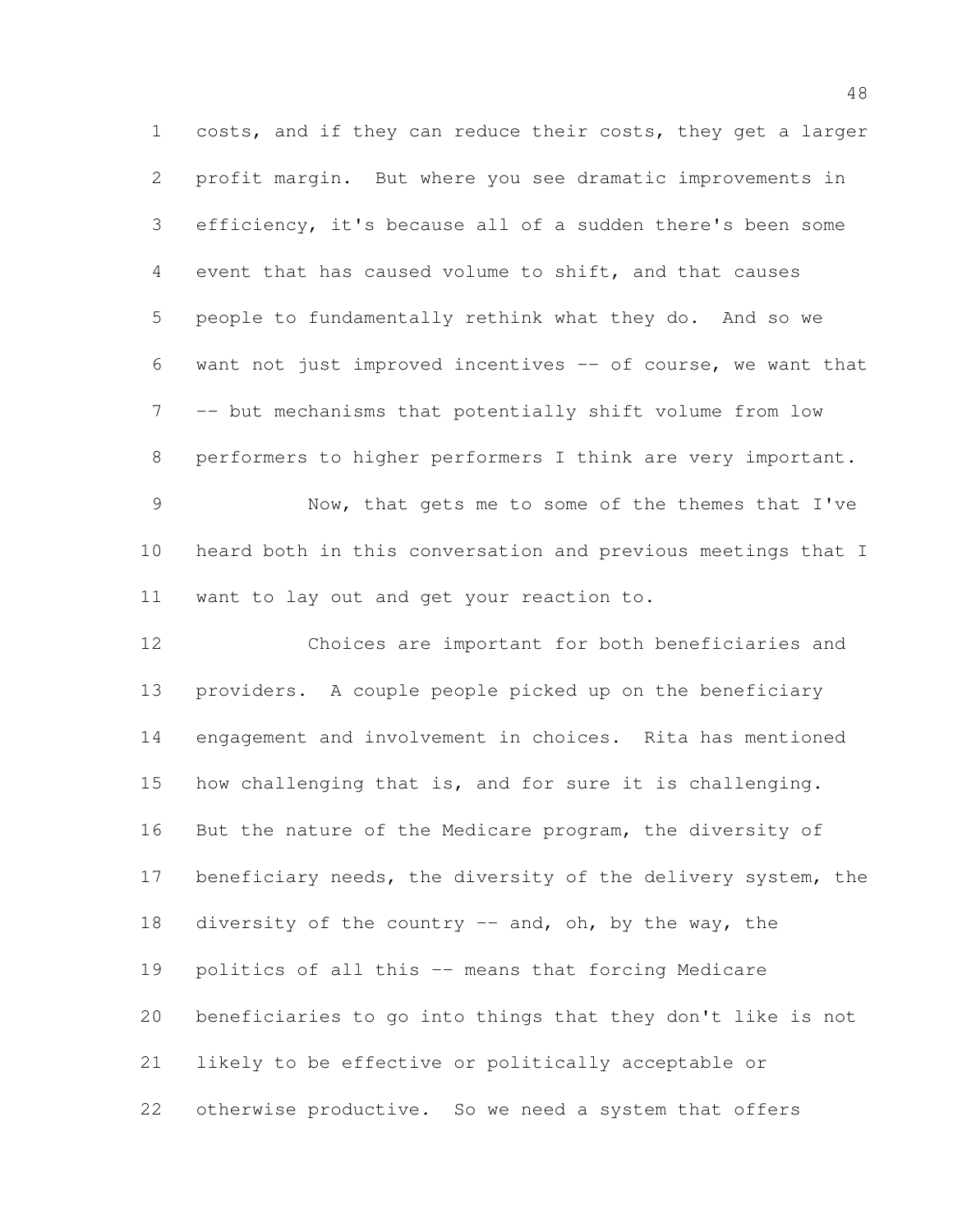choices for beneficiaries.

| $\mathbf{2}$    | In previous conversations I have also heard                  |
|-----------------|--------------------------------------------------------------|
| 3               | Commissioners emphasize that we need choices for providers   |
| 4               | as well, and, you know, in fact, that is a theme that I have |
| 5               | often mentioned. You know, we talk about moving to new       |
| 6               | payment models, but we know -- in fact, some people have     |
| $7\phantom{.0}$ | mentioned this just today -- that the level of readiness,    |
| 8               | the circumstances of providers to adopt new payment models,  |
| 9               | is all over the map. And, you know, we couldn't require      |
| 10              | everybody to be in ACOs today. That just wouldn't fit.       |
| 11              | So we're talking about choices for both                      |
| 12              | beneficiaries and providers, and we need to think very       |
| 13              | carefully about how to structure those choices and reward    |
| 14              | people, beneficiaries, for going to high performers, low     |
| 15              | cost, high quality, and reward providers for moving in that  |
| 16              | direction.                                                   |
| 17              | So the vehicles that we're talking about here are            |
|                 |                                                              |

 -- we have traditional fee-for-service, ACOs, and Medicare Advantage as sort of our basic choice model. And Mike's initial observation -- and he has written a fair amount about this as well -- is that if we're going to have options for beneficiaries and providers, we need to think very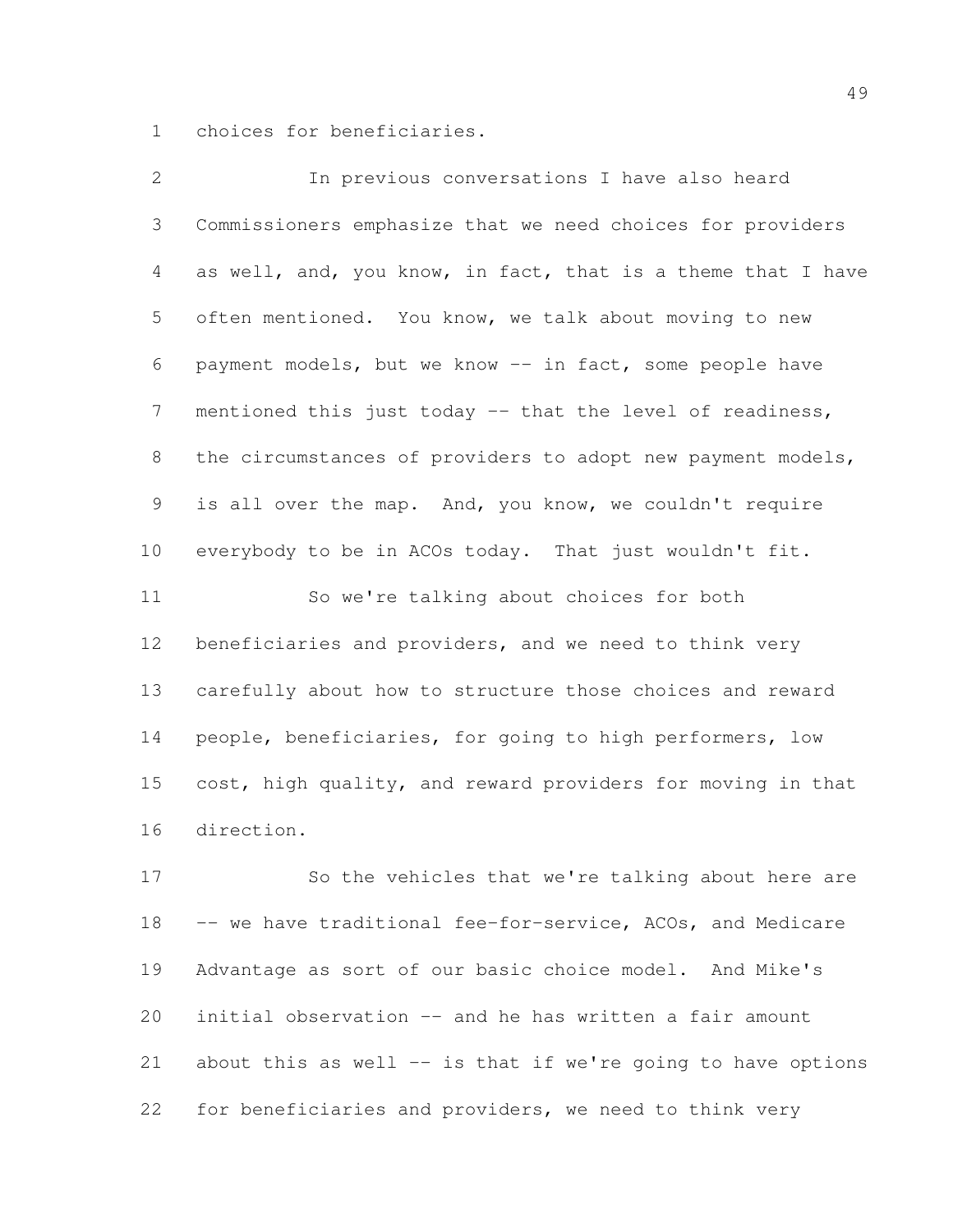carefully about the nature of that playing field. If we don't, we can have some serious unintended consequences and reward, for example, inefficiency when, in fact, we want to do the opposite. And it was that observation that brought us to this conversation.

 And I think we've talked about the leveling at both sort of the national level and regional variation and intra-market variation. I think both are very important. But if I had to give a priority between the two, it's the intra-market that is most important to address thoughtfully. They want to do the regional variation over time, but intra- market, if you don't address that effectively, you get some really untoward results that you don't want.

14 A last observation, and this pertains in particular to -- actually I think this graph is a good illustration of it. So we've got what seems to me some inequity potentially between ACO 1 and 2. If you start with a high cost base, if you are historically high cost, it's easy for you to get rewarded under the current structure of the program than if you were historically efficient. That problem is compounded if, in fact, you move away from an upside-only shared savings format to one where there's a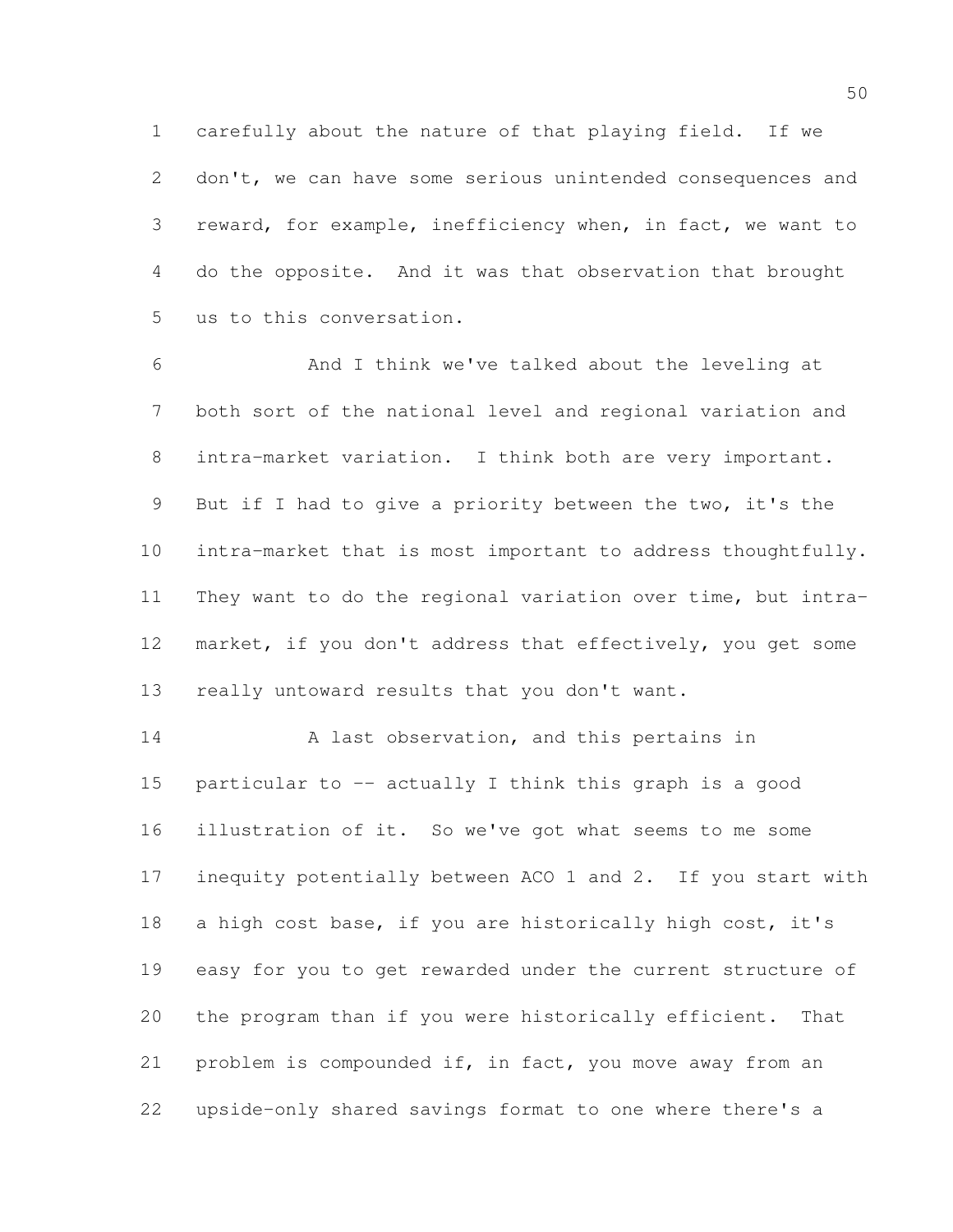potential downside risk as well, and that's something we're going to talk about a little bit later when we get to ACOs. So I think this potential inequity between ACO 1 and 2 could become a very pointed issue in the second round of contracts.

 Now, the point that I want to highlight here is that as you think about dealing with the equity between ACO 1 and 2, what goes on in fee-for-service has a very important effect on what your policy options are. If you try to reduce the difference in targets between ACO 1 and 2 and leave fee-for-service open ended, what will happen, especially as you move to two-sided risk, is that if you have a high historical cost base, you'll say, "I just won't play in ACOs. I'll just go back into fee-for-service, open- ended fee-for-service, where I know I can make a lot of money. It's open ended. I can generate volume. I'll just 17 go back to my old business model, and I won't play any longer."

 So, yeah, we want to offer choices for providers, but if you have an open-ended fee-for-service program as one of the options for providers, it's going to be very difficult to deal with equity issues, intra-market equity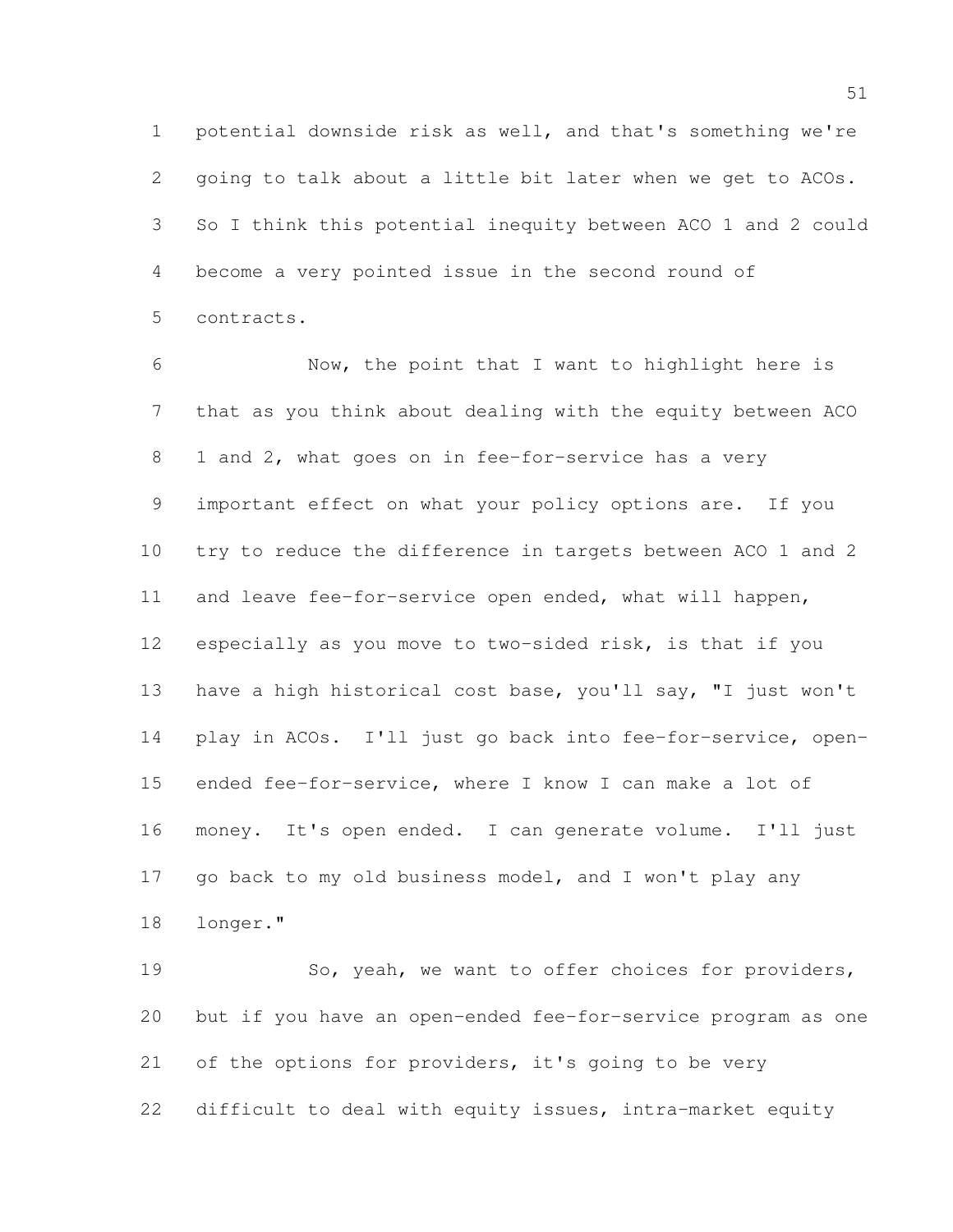issues. And so we need to think about how if we offer free choice of provider, open-ended fee-for-service as an option for beneficiaries and providers -- and I said at the outset 4 I think we probably need to do that -- we need to think about how to structure that option so that it isn't a refuge from reform, it isn't a refuge from getting better whenever pressure is applied.

8 So those are some thoughts. We have -- how much time do we have left here, Mark?

10 DR. MARK MILLER: 35 minutes.

 MR. HACKBARTH: We've got 35 minutes, and so we'll now have some open discussion. Obviously I welcome reaction to those thoughts, but if you want to go in other directions as well.

 What I will ask is -- I'm not going to just go by order of hands, who's got their hands up. Jon is going to go first. He got his hand up first. Then I'm going to ask people to sort of pursue that thread and see if anybody 19 wants to go where Jon has started to lead us. If not, then we'll ask for somebody to start a new thread. So I want to have a little structure in this conversation. Jon, lead the way.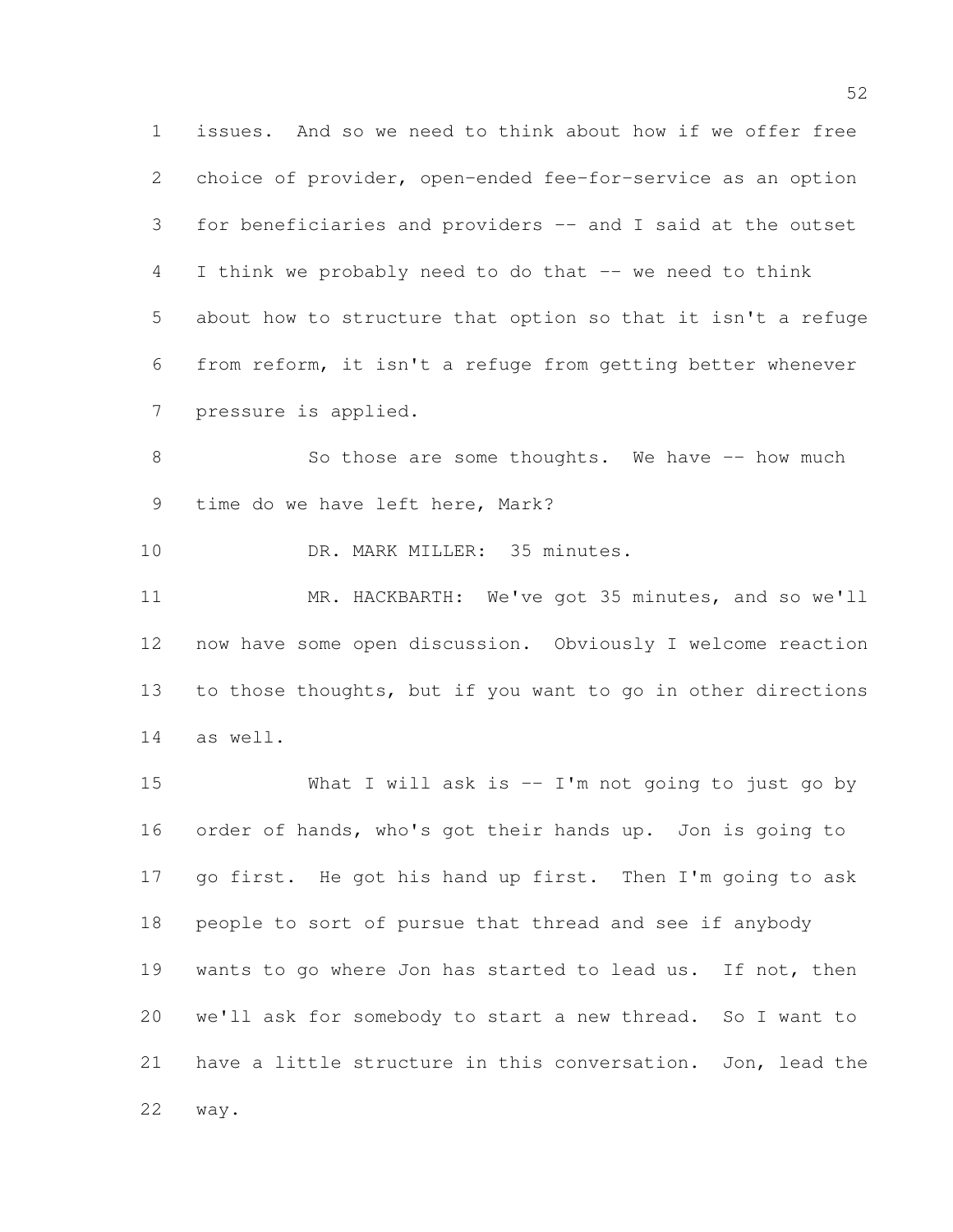DR. CHRISTIANSON: So I'll warn Mike that what I'm going to do is ask Mike to do something. Scott's last comments I think sort of raised the issue of variation in payment of providers by geographic area, and I think, Mike, you were on the IOM committee. DR. CHERNEW: [off microphone]. 7 DR. CHRISTIANSON: Okay. And I think that the IOM

 committee raised some serious issues about the nature of, you know, whether you should vary payment by geographic area, and maybe you could summarize for the group a little bit what their conclusions were in that regard.

 DR. CHERNEW: I'm not sure -- I won't claim to speak for them, but my understanding of their conclusions was that they weren't in favor of changing payment by geographic area, in large part because there's variation within the geographic areas. And so this notion of creating a level playing field mattered, but I think the summary I would give is the unit of payment being the geographic area, you know, to reward everyone there or not, didn't seem to make sense to them.

 DR. CHRISTIANSON: I would add to that that the notion that you would actually be penalizing efficient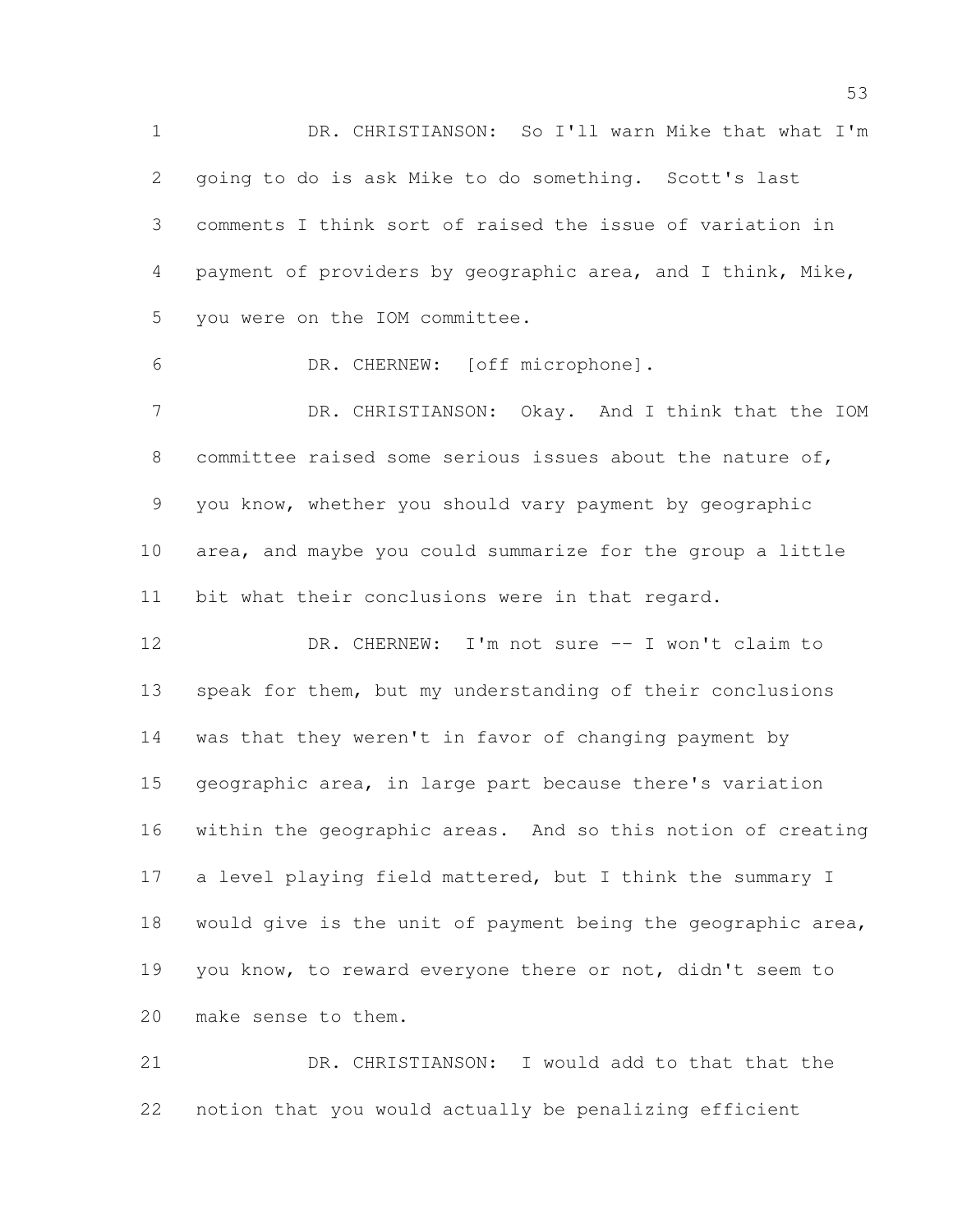providers in some areas and rewarding inefficient providers because of that.

 DR. CHERNEW: That's exactly what they noted, is that there's good providers in high-cost areas and there's high-cost providers in low-cost areas. And so thinking in the Nerenz delivery system sense is slightly different than thinking in a geographic area sense.

 MR. HACKBARTH: Okay. Anybody want to go further down that path of talking about variation across geographic areas?

 MR. GRADISON: This will be real fast. I think there's sort of a mythology, based in part on history and in 13 part on hope, that Medicare is a uniform national program. It isn't. At least in many respects it isn't. And I don't have any specific conclusion I want to draw from that except just it might be an interesting thing at some point to just give some thought to in what ways is it not a uniform national program and why, because it may inform some of our other discussions.

 DR. CHERNEW: I just want to say there's uniformity in terms of common rules and uniformity in terms of outcomes, and it differs along those exact dimensions.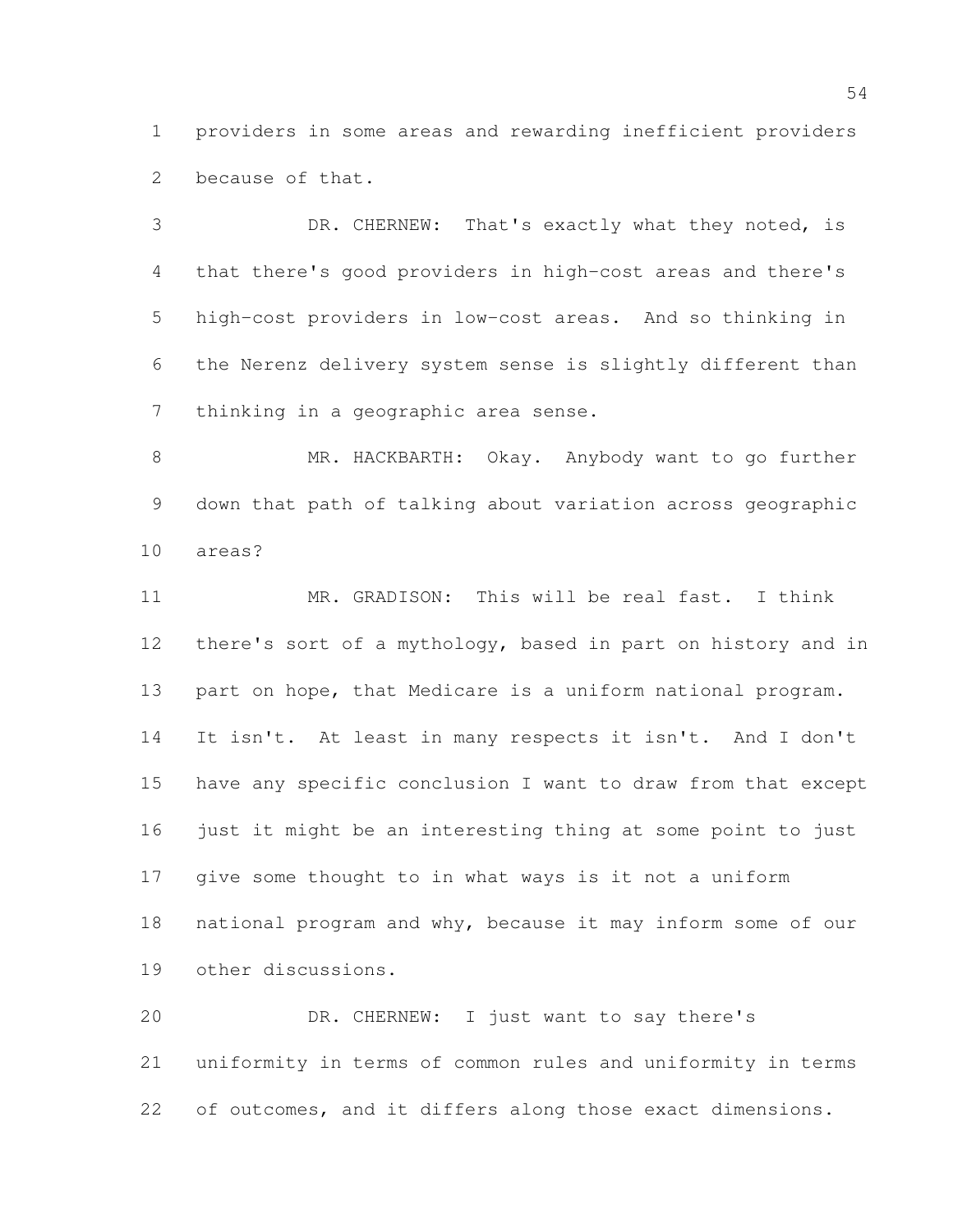They try to be uniformity in terms of rules, but as we've noted and as the IOM report noted, there's very differences in terms of uniformity, in terms of a whole range of different types of outcomes.

 MR. GRADISON: I first came across this when I was involved in the legislative side. It's a small example, but I was looking into a constituent concern and found that, depending on what region of the country you lived, you were entitled to different numbers of changes of colostomy bags in the course of a month or a year. A small example, but there are a lot like that.

 MR. HACKBARTH: There are a huge number like that. So, Craig, you had your hand up. Did you want to go in a different direction, a new thread? Anybody else on this one?

DR. REDBERG: I do.

 MR. GEORGE MILLER: Yes, just very briefly, to Bill's point, my question is: How much of the regional variation is just because of a higher price or demand for services or more entrepreneurs or providers going in the market because there's high demand? Do we know that difference? And have we been able to analyze that and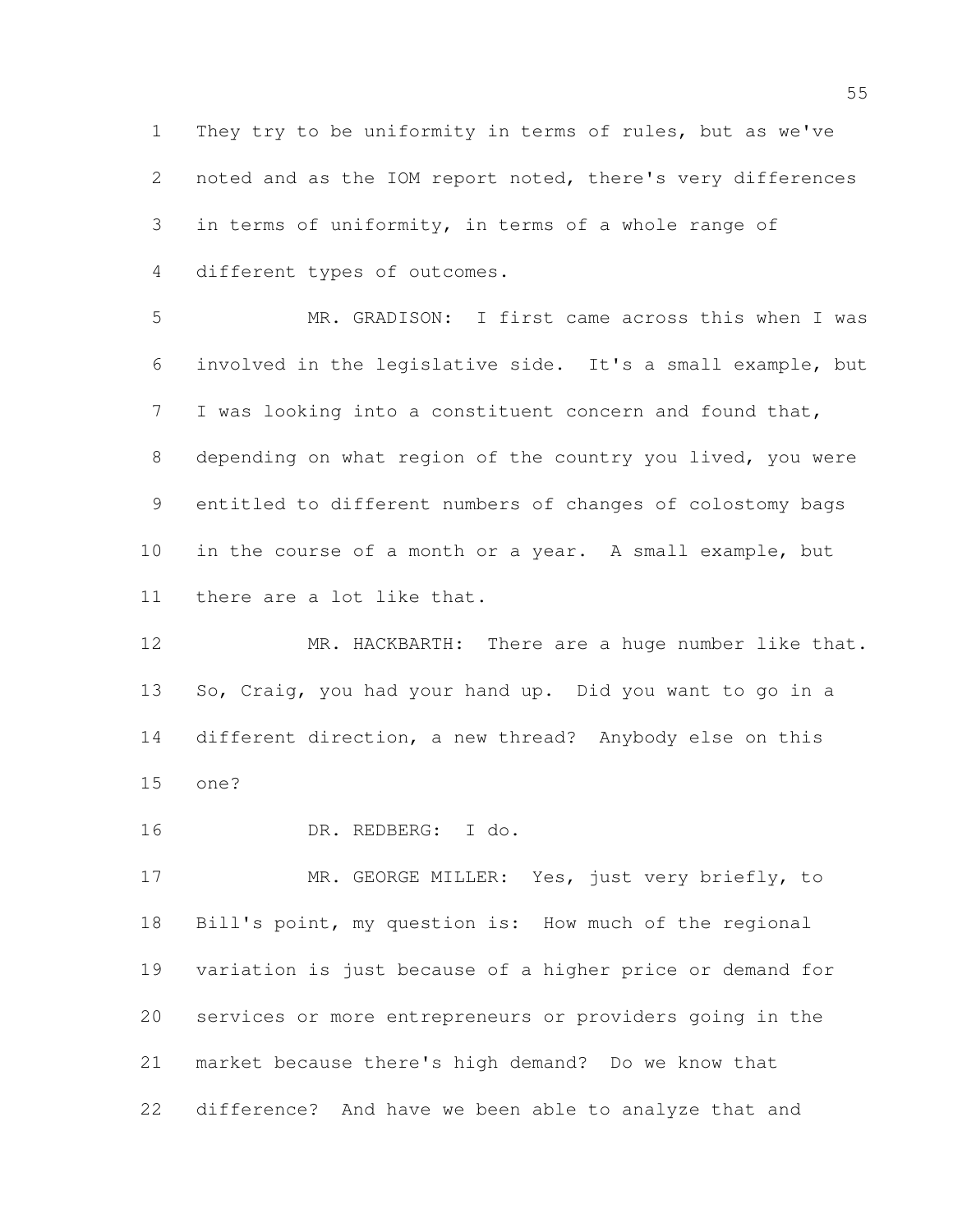determine if we're rewarding efficient providers or

rewarding just economic issues?

 MR. HACKBARTH: This is a really important topic, but I feel like we're sort of drifting away from the issue that we're trying to raise in this presentation. We can come back to geographic variation if people want to delve into that in more detail. But I think we're sort of getting away from how we create better incentives for both providers and beneficiaries and deal with these issues. Craig, do you want to take it in a new direction? 11 DR. SAMITT: Sure. I liked all of your --12 DR. MARK MILLER: Rita. MR. HACKBARTH: I'm sorry, Craig. Rita. 14 DR. REDBERG: Thanks. I was going to comment, and it is on geographic variation, but I think it's related to synchronizing, because my impression is like Mike's, that the IOM report didn't want to go into areas because it's so much individual provider variation that determines -- and right now, again, the problem in fee-for-service is there is no reward for the high-performing providers because in a fee-for-service system it rewards high-volume providers, not 22 high-performing providers. And there is -- because most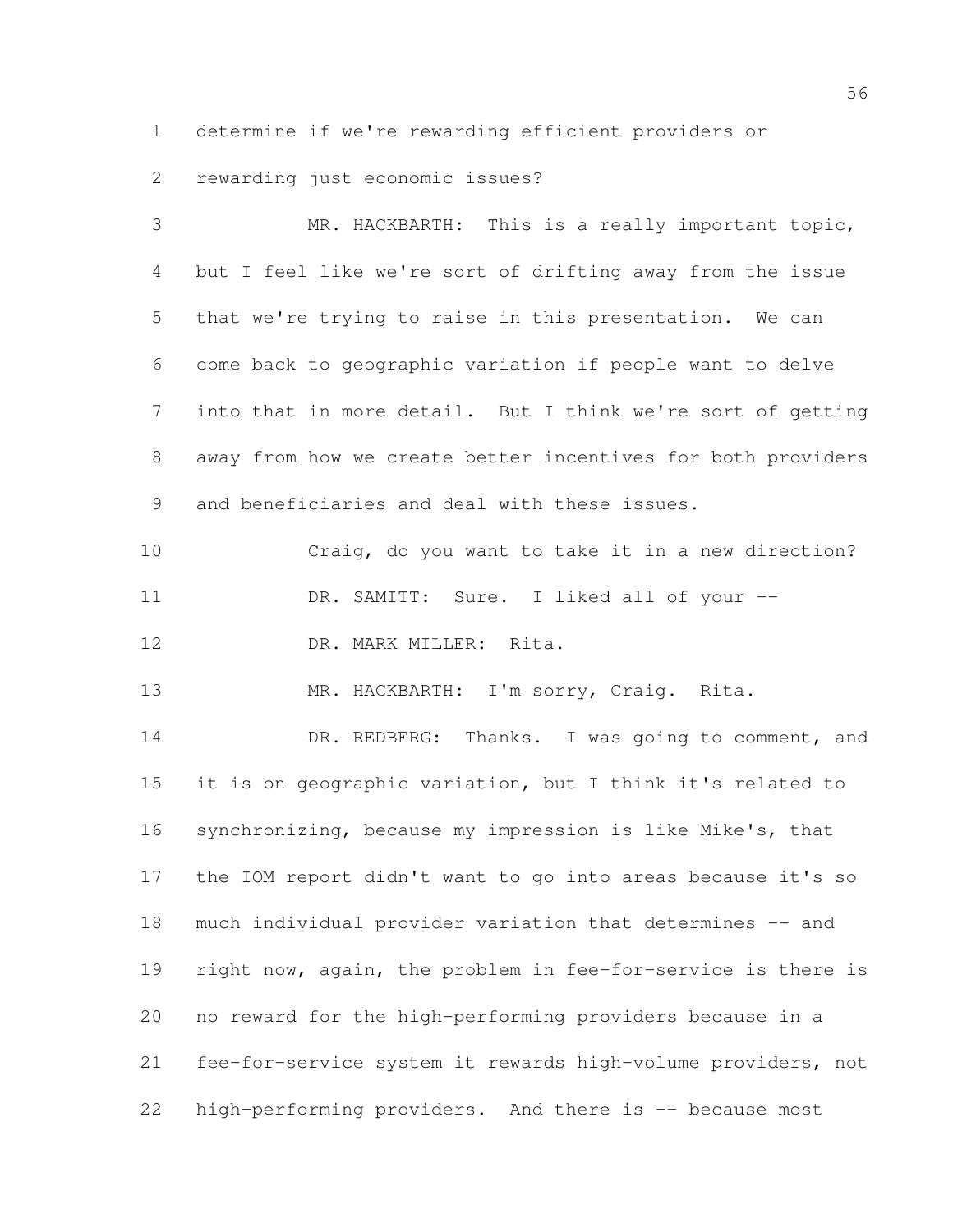Medicare coverage is determined by regional and local

 decisions, there is tremendous variation in what's available in different areas, you know, according to coverage and then, of course, according to what is in your area, you know, what services are available.

 And then I just -- because I agree with you that beneficiaries want choice, but it seems to me the choice they want mostly -- and I'd be interested in what else you 9 were thinking of -- is in choosing their doctor. But besides that, it seems beneficiaries consistently would want to be able to choose their doctor and then get good medical care, you know, when they needed it. Was there something 13 else you thought beneficiaries -- because, I mean, what I was saying is I don't think they really want to go through a long book of 100 pages and look at all these different 16 options on, you know, this one covers this much services, 17 and this one -- you know, I think people would like as much 18 services as they can for the least cost.

 MR. HACKBARTH: Yeah, I agree with your comment that for many Medicare beneficiaries, what choice means to them is, oh, I have an unrestricted choice of providers. And I think that's one reason that traditional Medicare,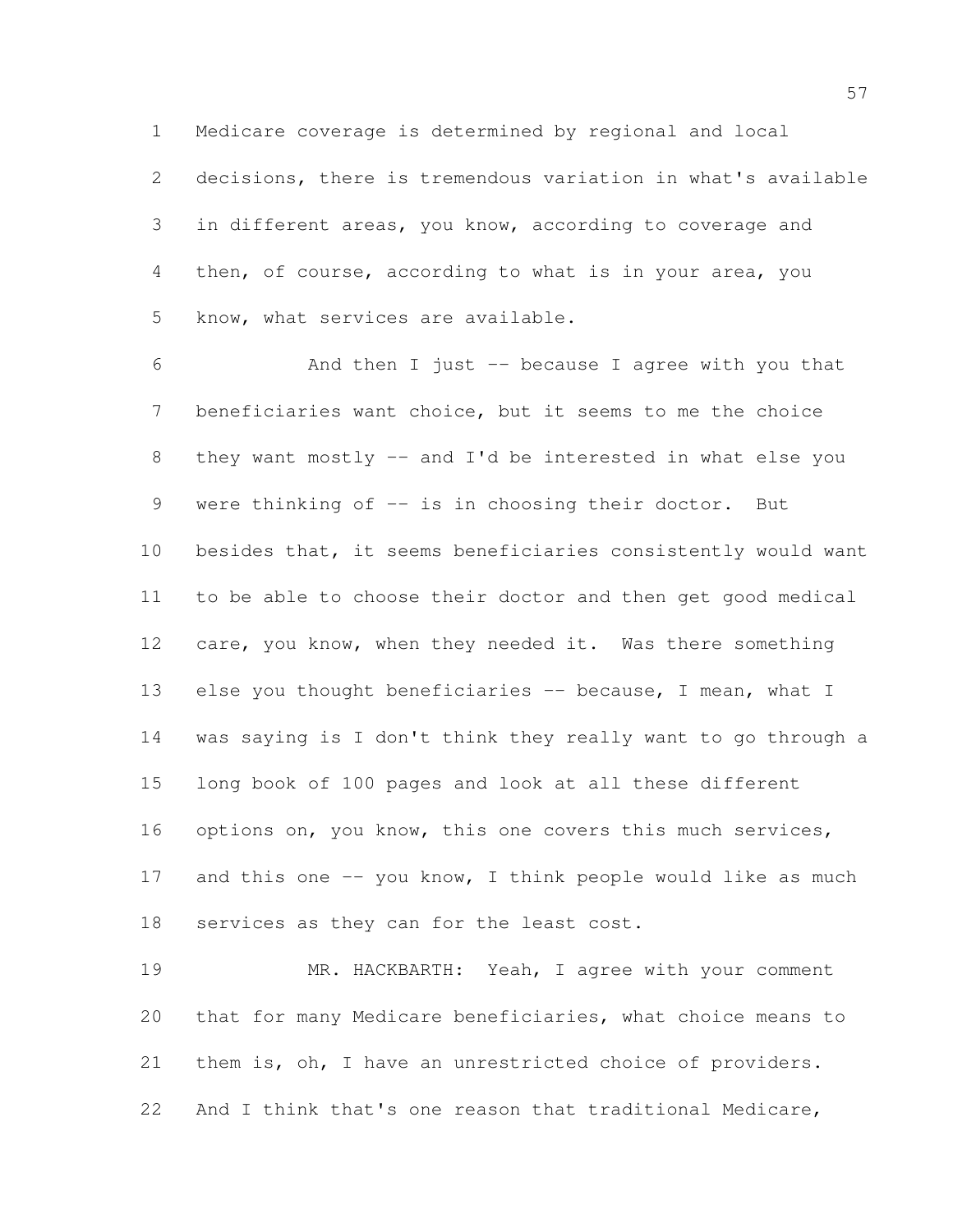which guarantees that free choice, has been and I think will continue to be popular for many beneficiaries far into the future.

 There are other beneficiaries, though -- and I think younger cohorts as they come into the program will have a higher proportion of these people who are used to saying, "I'm willing to trade off network size for premium savings." And I think we've seen that in our own focus groups. Joan's nodding her head. And I think there's other research that suggests that there are some generational changes that may occur there. But I agree with your initial 12 point that for a lot of beneficiaries, it is, "I want to be 13 able to go to my doctor without question."

 DR. SAMITT: So I liked all of your points, but the one that I really glommed onto the most that I'd like to talk about is your concern about the ACO viability and distortion. I commented earlier on the focus of fee-for-18 service versus Medicare -- excuse me, versus MA, but I'm admittedly worried about building upon, preserving, and enhancing the viability of the ACO program, mostly because I see it as a bridge from the old world to the new world. And if the bridge is unstable, then we won't effectively make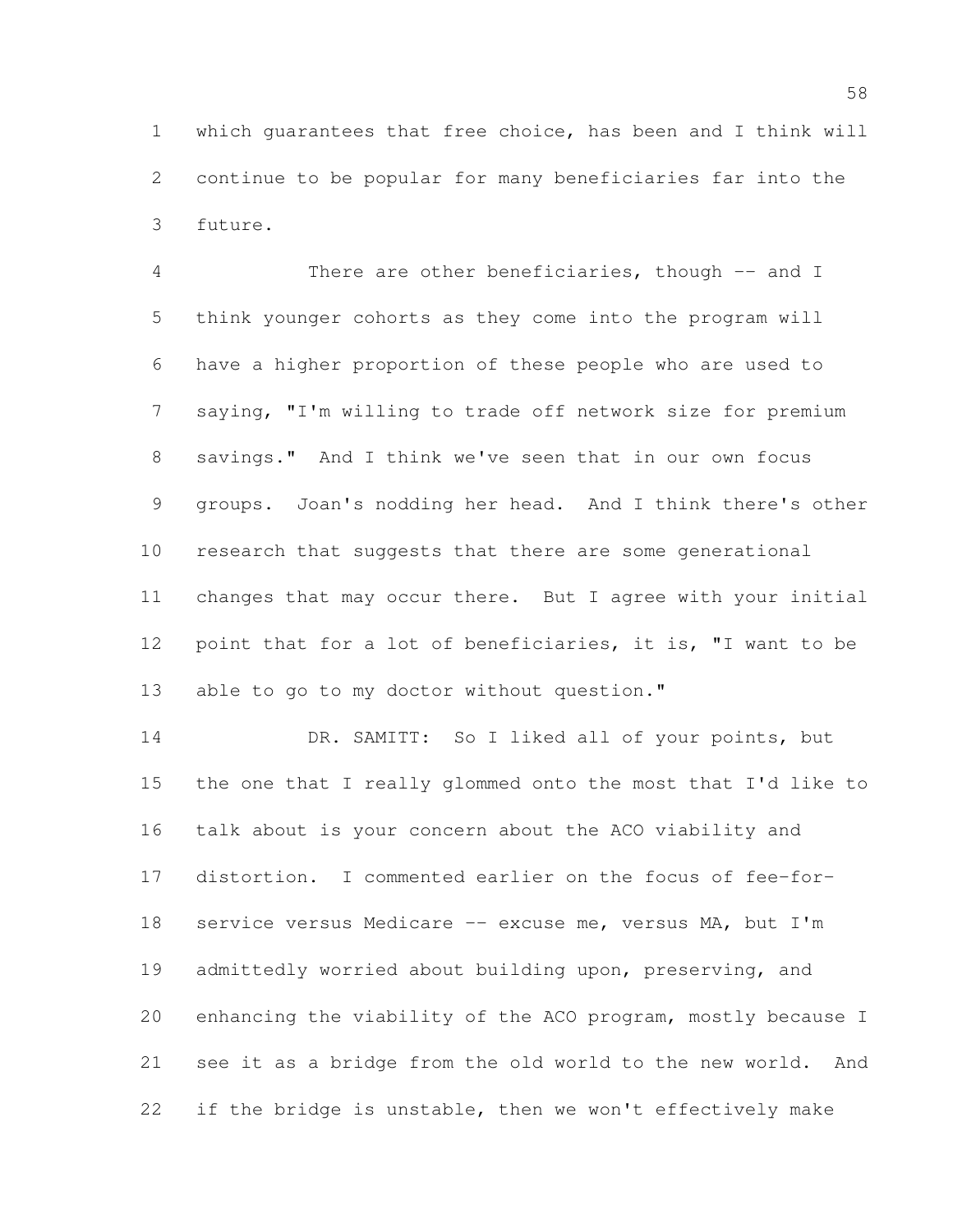the transition.

 So the concern that I have about getting this issue of synchronization right is we don't want to see organizations step into the ACO program and step back to a comfort zone of open-ended fee-for-service, because we're not encouraging providers to move forward or we're not encouraging beneficiaries to move forward. So if the presumption is we want to move forward in the continuum, how do we strengthen every step in the continuum to keep moving people in a forward direction? And, in fact, and what we haven't discussed much of is, Do we keep moving in a forward direction by closing doors behind us? So can open-ended fee-for-service really stay? Or very similar to the way we will discuss later, does one-sided ACO stay or do we move everyone to two-sided? The question is: Can the current fee-for-service open-ended model still exist? Or does that also need to move to some new plane where we can't go back to the way things were?

19 MR. HACKBARTH: A couple quick observations, and I would remind people that later on today we'll be focusing specifically on ACOs and the rules of the gam and how they might change. But I want to pick up on or add two things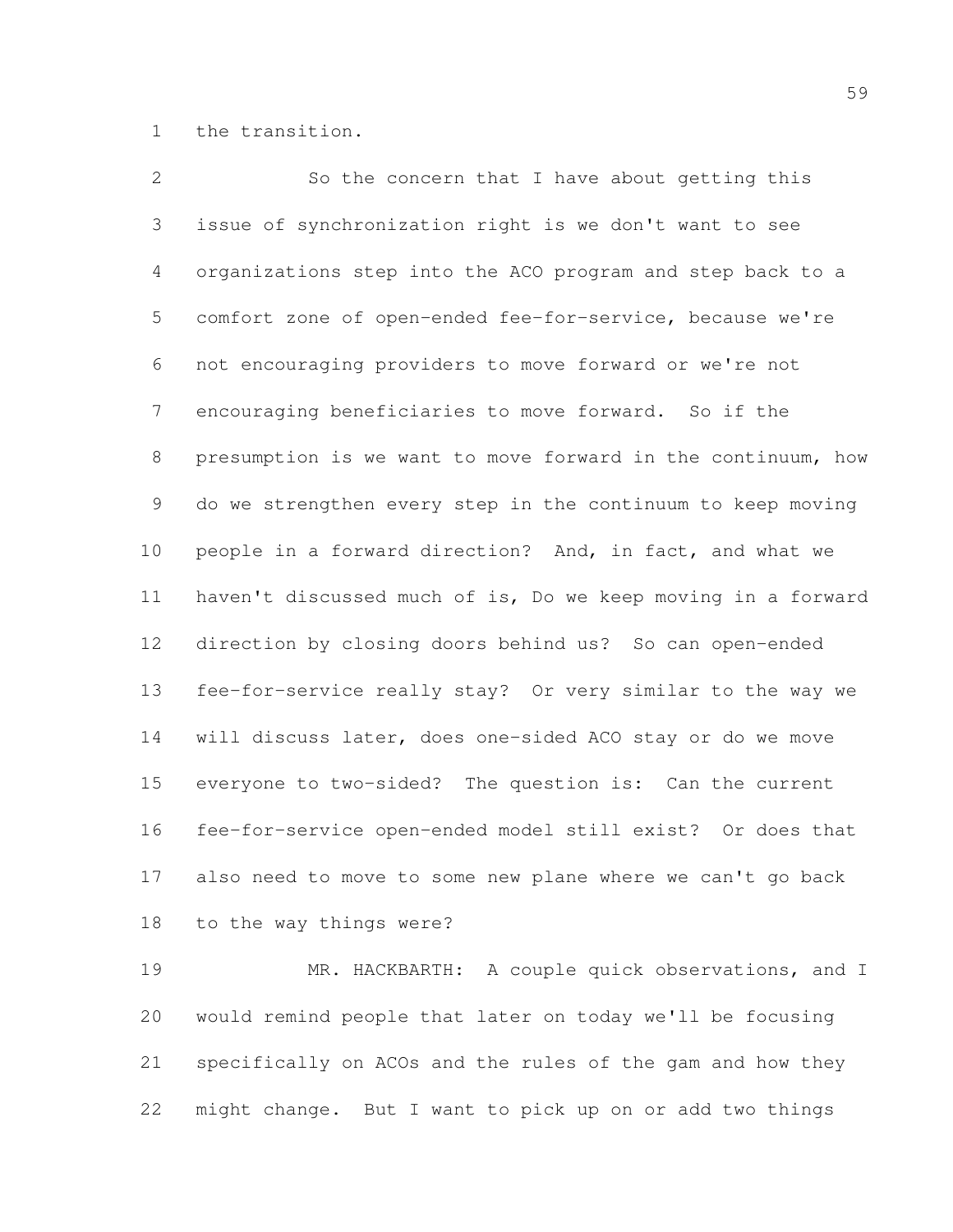about the weakness of the current model.

| $\overline{2}$ | One is that the shared savings, the one-sided               |
|----------------|-------------------------------------------------------------|
| 3              | model, I think is inherently a weak model in terms of       |
| 4              | providing strong incentives to change. And Jeff some years  |
| 5              | ago did some illustrations, you know, working through basic |
| 6              | math, of just how weak the one-sided model is, and we can   |
| $7\phantom{.}$ | delve into that perhaps later on in more detail. The other  |
| 8              | -- and a lot of people make that observation.               |
| $\mathcal{G}$  | The other thing that doesn't get quite the same             |
| 10             | attention is that, whether it's a one-sided or two-sided    |
| 11             | model, ACO is built on a fee-for-service chassis. So all of |
| 12             | the dollars continue to flow, bills are submitted by the    |
| 13             | individual participating providers, and people get rewarded |
| 14             | for volume. And if you're leading the ACO, your only lever  |
| 15             | to really change the system is by distribution of bonus     |
| 16             | dollars, or if it's a two-sided model, distribution of the  |
| 17             | penalties incurred. But, you know, the current model        |
| 18             | continues to reward volume, overpays specialty services,    |
| 19             | underpays primary care. All of those things continue to     |
| 20             | happen, and as we've discussed before, the fee-for-service  |
| 21             | chassis means it limits the free flow of resources within   |
| 22             | the system.                                                 |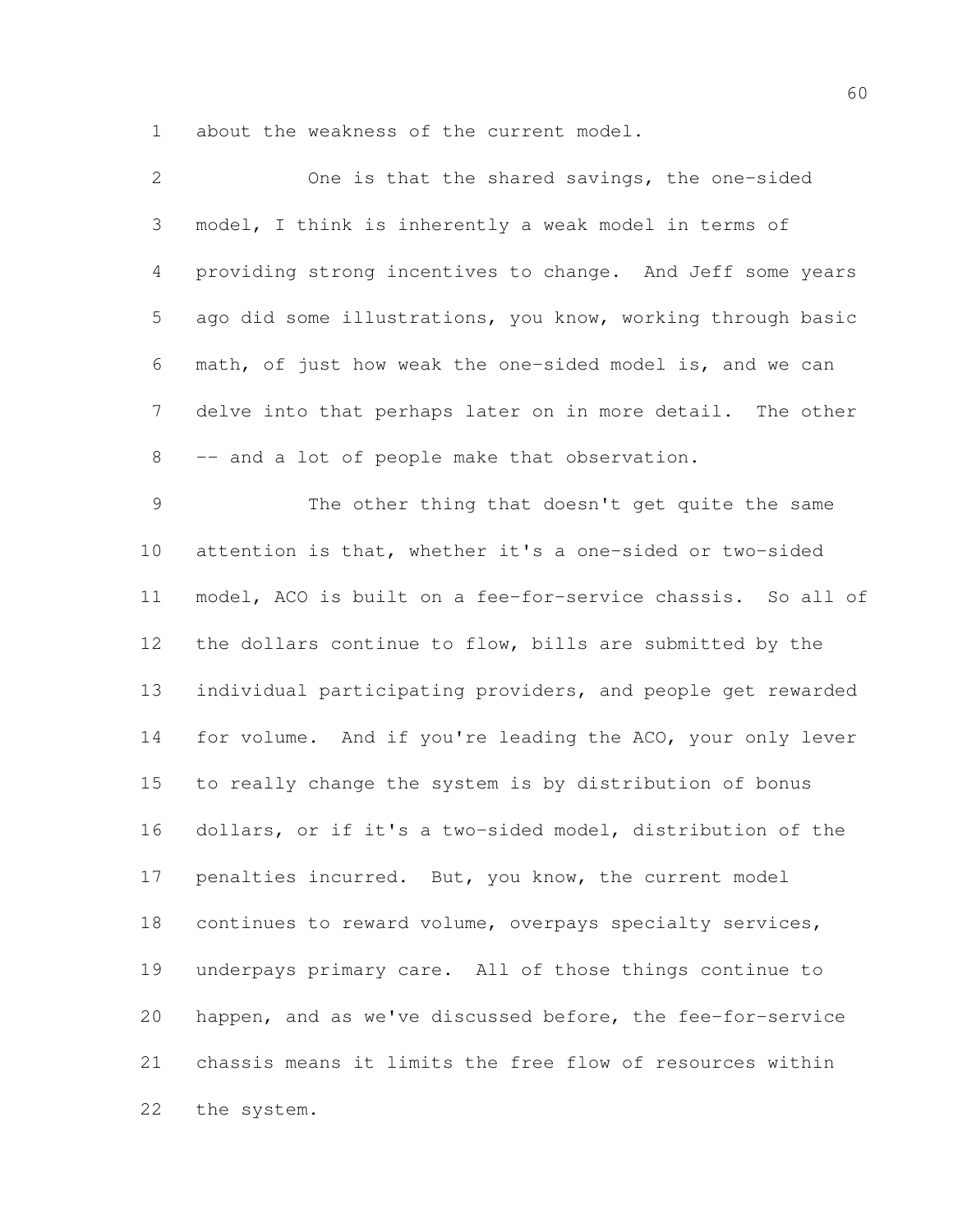You know, part of what we want to do is get the dollars to flow where clinicians think the highest value for patients are, but under ACOs you only get paid if you meet all of the fee-for-service rules about when the service was provided, you know, all that stuff. There isn't the same free flow of resources that you have under a capitated system.

 So those are just examples from me illustrating your point about the weakness of that model, Mike.

10 DR. CHERNEW: My reaction to both of your comments is essentially it's hard for us to always know which way forward is, and I think the point of this notion of synchronizing your level playing field is to allow organizations to succeed or fail under a common set of rules. So it might be that a one-sided model is weak, but someone could make a legitimate argument so let it fail on this common set of rules as opposed to predetermine that and kick it out.

 There's a concern that if we have too much stuff, there's too much clutter in the environment, and so I do think it behooves us to make each of the segments as efficient as we can, including fee-for-service, in a variety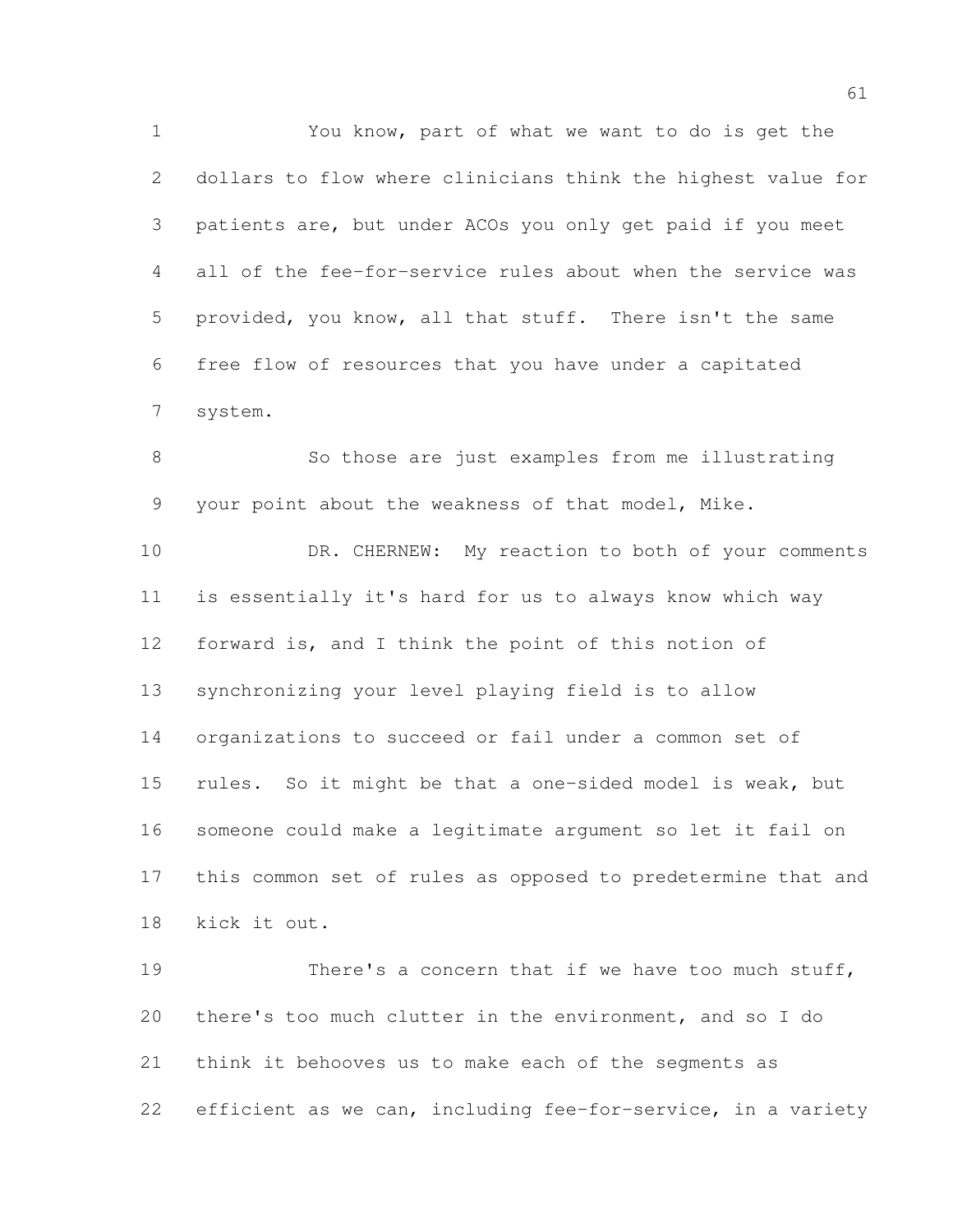of ways.

 My general sense, and I think the most complicated part of this discussion, is the part of that exact point which relates to paying for quality, because everyone says that when we go around the table. My view is that we have to start with fiscal neutrality, with a common set of quality menus or payment, and we'll have a session in a minute about what quality is. If an organization can do better in terms of financial performance or in terms of 10 quality or in terms of broader network, I think those gains 11 -- if they do better than our level playing field, those gains accrue to the organization and/or the beneficiary as the playing field is set out. But my take would be we want to have sort of a fiscally neutral platform with a common set of what we will pay for better quality or better benefits or better whatever and let organizations that can do better succeed by pulling in patients the exact way Glenn said about volume moving. And organizations could be a 19 plan, they could be a provider, and I think while you have a view that ACOs are a bridge, I think other people believe that inherently a provider-based system will do better than a plan-based system in MA. And I don't want to take a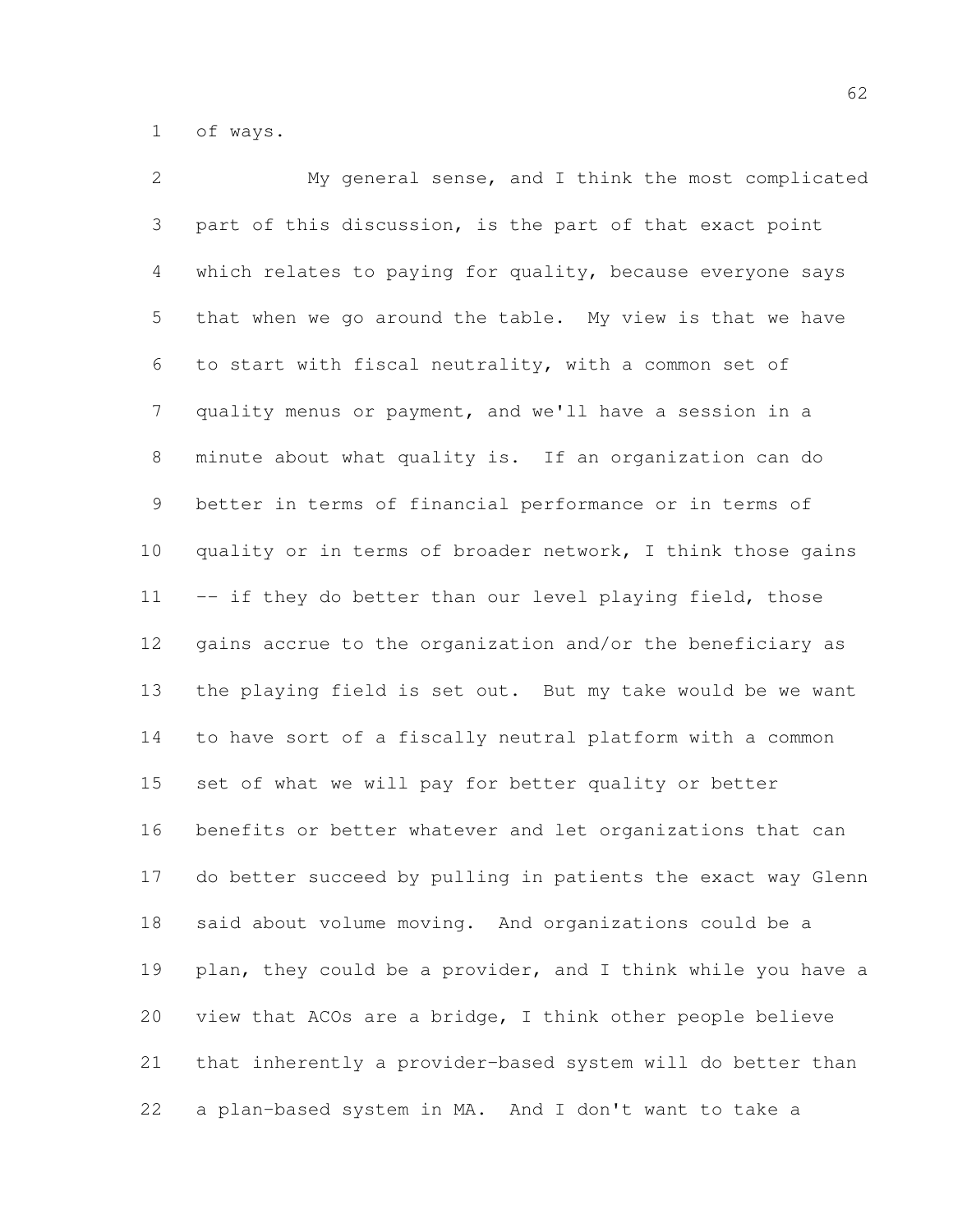position on that point as much as make sure that the rules 2 allow both to succeed if they can.

 MR. HACKBARTH: Others on this thread? DR. COOMBS: So as we begin to look at benchmarks, one of my concerns -- and I'm sitting here thinking that we discuss this as though we're in a vacuum, and part of the issues that I have with all four of the systems, if you will 8 -- ACO 1, 2, and a high-cost or low-cost area -- is there is a segment of our population that we have reviewed in the Medicare Advantage that we know is inadequate in terms of minority and vulnerable populations may have a hard transition there.

 The other thing is the data on Pioneer ACOs and where they're distributed in this country in terms of does it get to, you know, minority communities or suburban areas? What do ACOs look like in terms of demographics?

 So, you know, we say leveling the playing field in terms of payment. What about leveling the playing field in terms of inclusivity of all groups? And we looked at this in Medicare, specifically with the MA plans, and we actually said that there's low minority participation. So if we level playing fields, we should think about the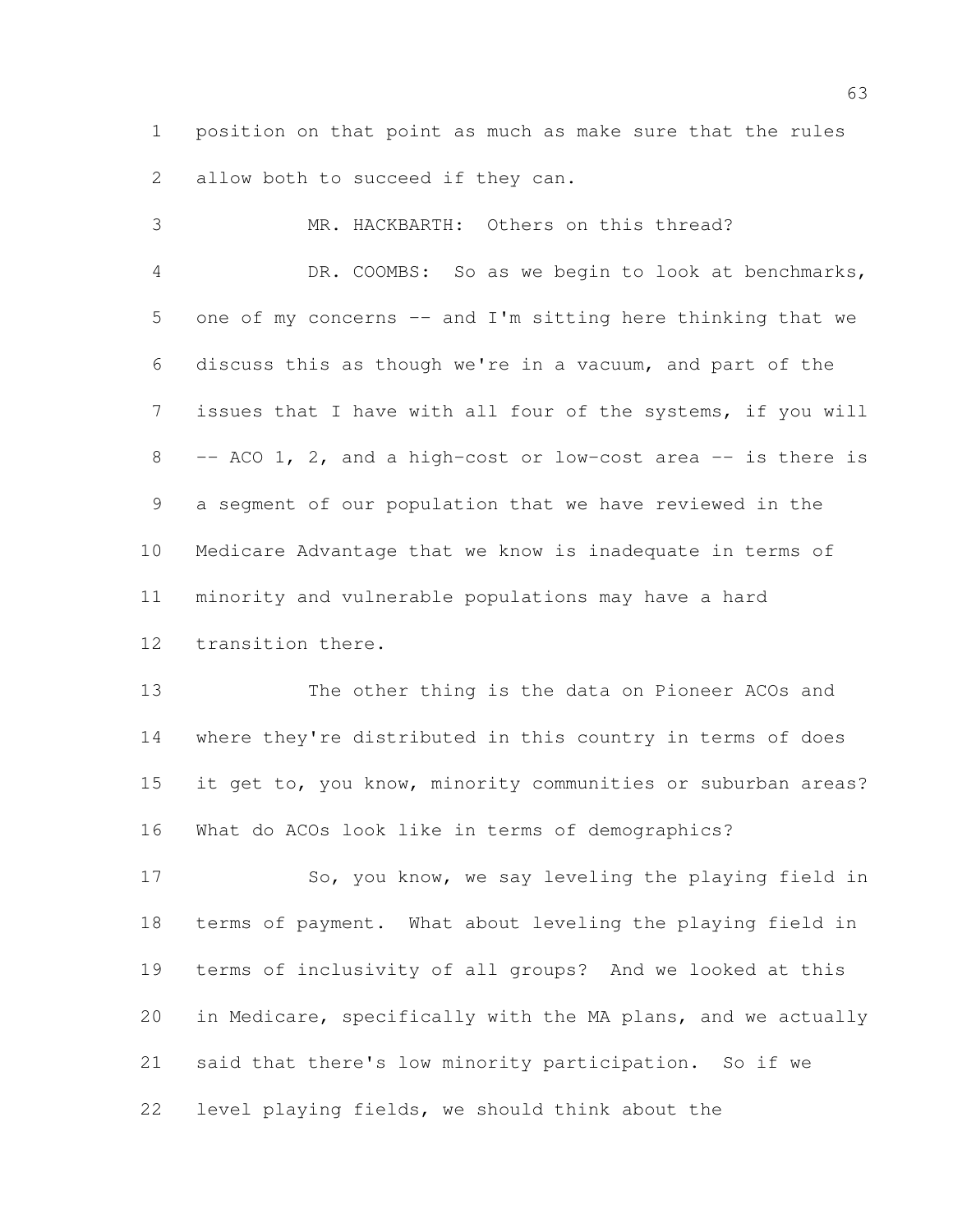inclusiveness, not just quality for the people who are there, but how inclusive is it? And you might find that with the fee-for-service there's a disproportionate number of minorities and vulnerable populations in the fee-for- service, and if you set up an infrastructure that's really, really rigid where you say let's build in some sticks in the fee-for-service, then you've made some decisions that will 8 drive a different type of care for those people who are --9 some people would call it "stuck in fee-for-service." Others would say that fee-for-service is doing what it needs to do for those beneficiaries that are there. So I think that's the part that we can't be blindsided to.

13 MR. HACKBARTH: So, Scott or Carlos, I think the national data -- and I don't know if you're referring to the Boston market --

16 DR. COOMBS: One of our chapters [off microphone]. 17 MR. HACKBARTH: The national data suggests that minorities are, if anything, maybe slightly overrepresented in MA plans. There are some complicated issues about how you make those comparisons, but I don't think they show that 21 they're underrepresented.

DR. COOMBS: [off microphone] overrepresented.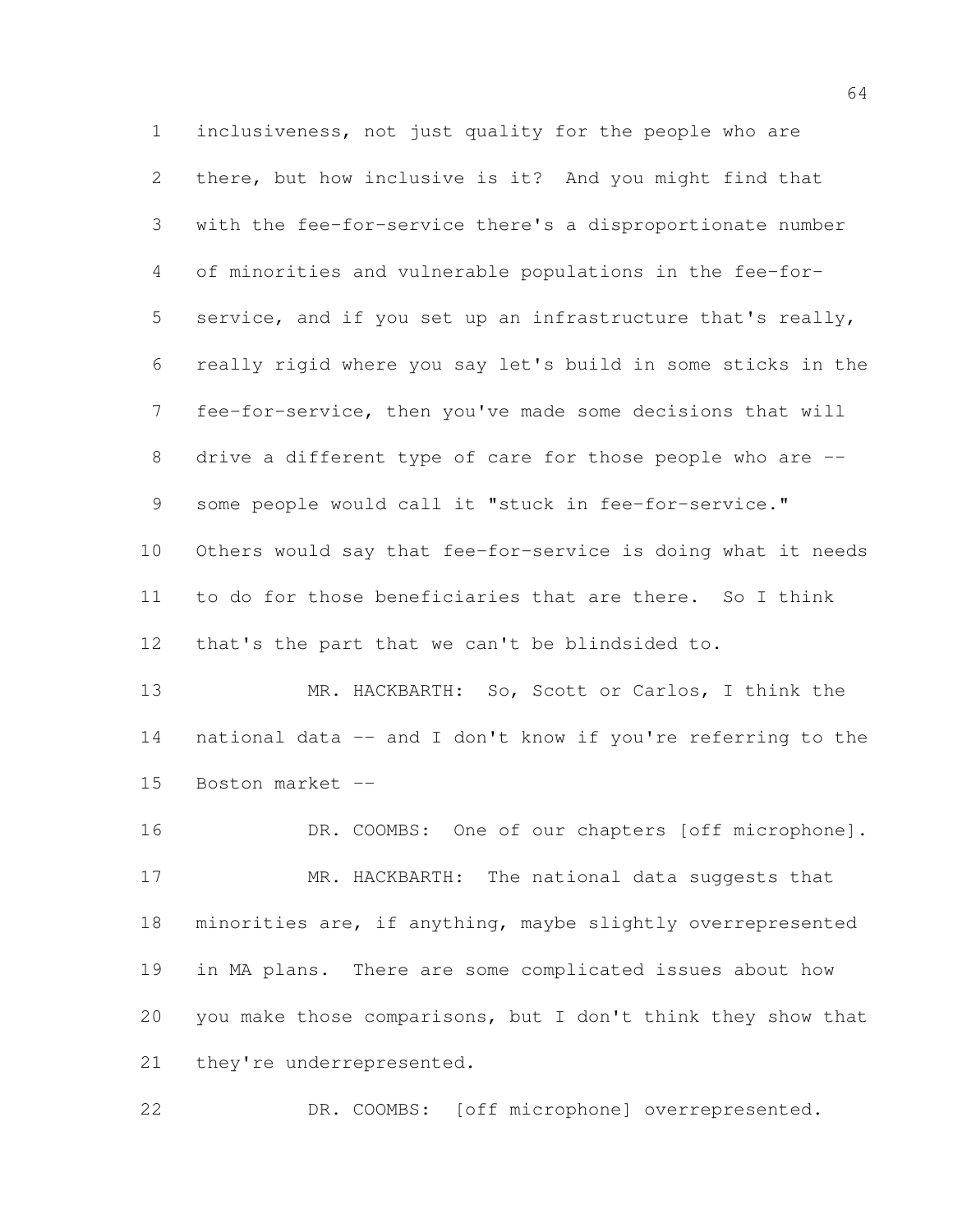MR. HACKBARTH: Would you come to a mic? DR. MARK MILLER: I think the point is that Hispanics are overrepresented -- represented African 5 Americans about the -- yeah. MR. ZARABOZO: About the same [off microphone]. 7 MR. HACKBARTH: At the national level, and it may be -- DR. COOMBS: So I was speaking about the maldistribution in terms of the crescent regions and specifically with Pioneer ACOs and where they are, just looking at the Pioneer ACOs in terms of two-sided -- MR. HACKBARTH: Pioneer ACOs would be a different 14 thing because they're much smaller in number, many fewer participating organizations. Okay. Who did I have next in line? Did I have somebody? 18 DR. MARK MILLER: Mary. 19 DR. NAYLOR: I think it was me. I just wanted -- these last two comments, I think, are really where I think this conversation needs to go. That we are thinking about a framework that's not grounded in how existing payment

1 MR. ZARABOZO: [off microphone].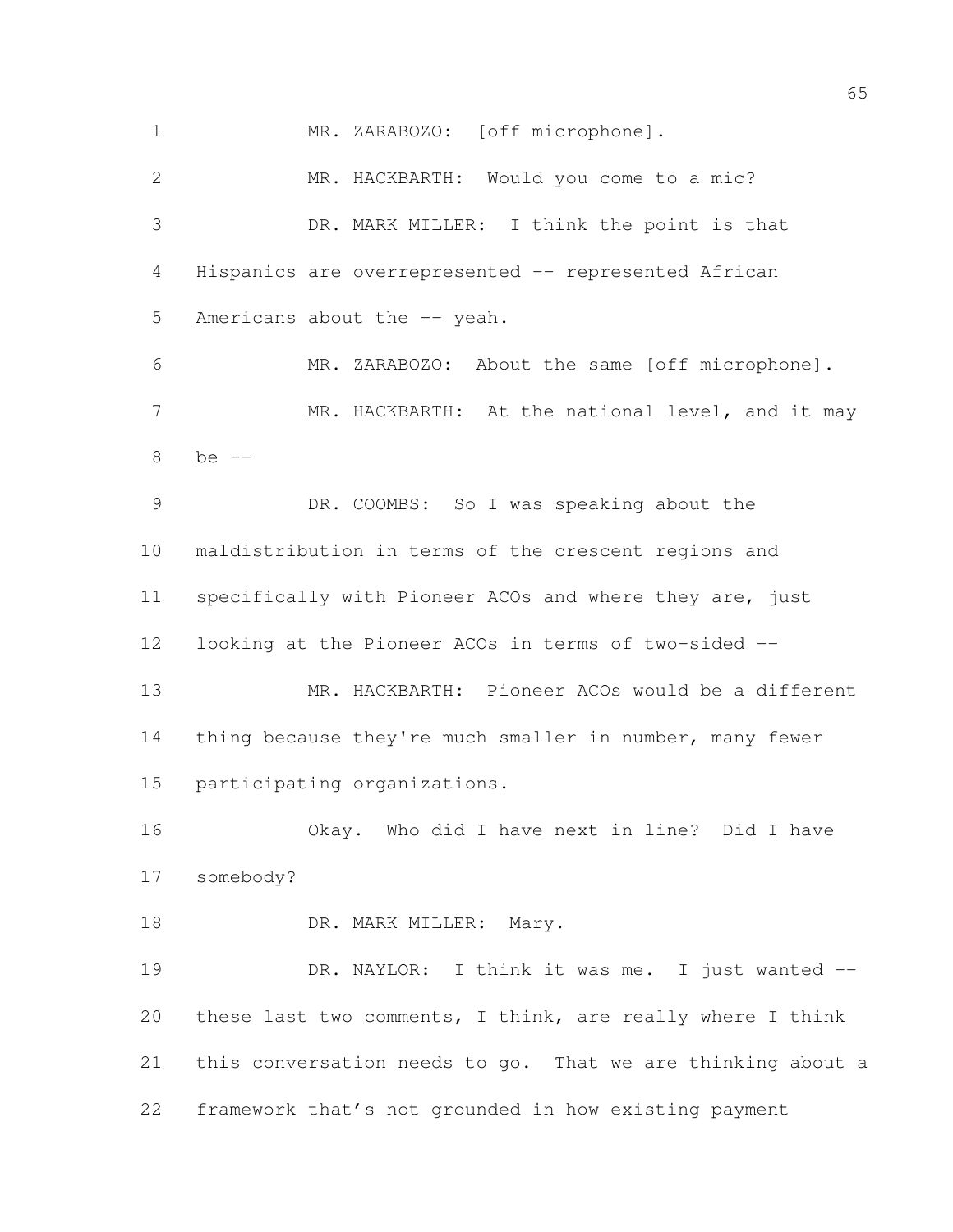systems are today, because we have the capacity to improve all of these options, but rather a framework upon which we can think about measuring common ground, equalizing 4 payments, and transparency -- to Peter's point -- where beneficiaries can see exacting who is served, what services they are getting, what is the performance relative to that, 7 and they can have the capacity to move.

8 I also think, to your point about preparing 9 clinicians, the framework really does need to think about -- you know, if we want to get it different and we want to use payment tools to get it different, we should think about how we make different investments in the workforce to enable 13 them to move from an existing culture -- even if it's an improved fee-for-service system -- to getting something better out of it.

 So I think what we're emerging with is a framework 17 that helps us to think about -- and all quided by these great chapters to unfold. But I hope that we will continue that part of the conversation.

 MR. HACKBARTH: Others? Either a new direction all together, or to add to this? Do you want to add to this, Dave, or do you want to go new?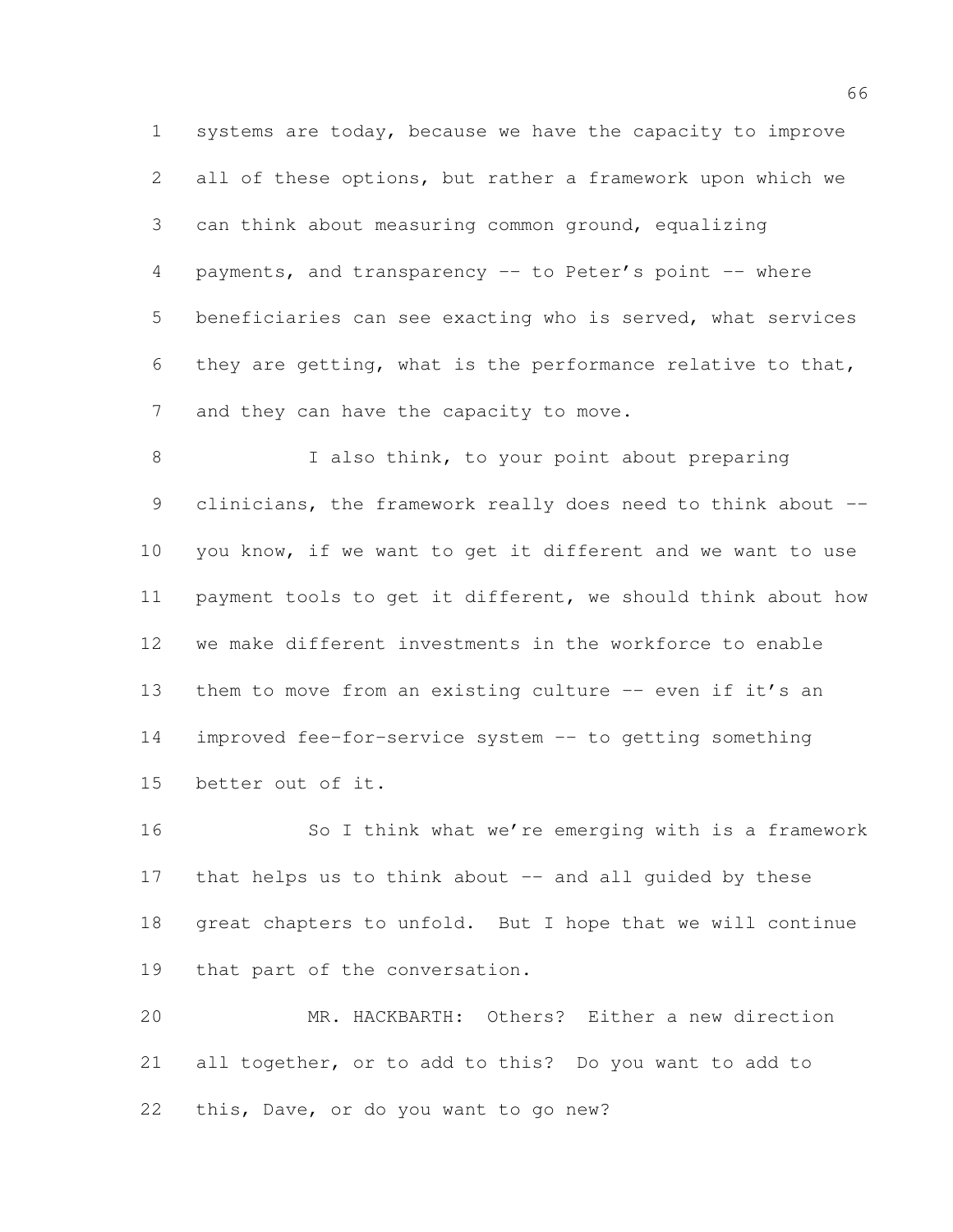MR. GRADISON: A quick comment about incentives. I would just like to observe that the incentives that we talk about, or the penalties, with respect to both ACOs and Mas are always directed to the provider, not to the beneficiary. Just think about what might happen if some portion of those savings were shared in cash with the beneficiary, giving them a stake in making the decisions. DR. NERENZ: I was just going to comment on a couple of things, Glenn, that you said as you led into the section. One is a comment and a question simultaneously on the issue of volume shift as an incentive. It strikes me -- and I would be interested in thoughts of other organizational leaders around the table -- that those incentives are very asymmetrical. In a fixed- cost environment, loss of volume is bad. And it seems like pretty universally bad. Losing patients is bad. 17 I'm not so sure it works the other way. A busy surgeon, for example, who already has a three-month lag time to an appointment is not really rewarded by more volume. And that's particularly true if the payment doesn't even

meet the average cost of that service.

So I guess I just wanted to make sure I was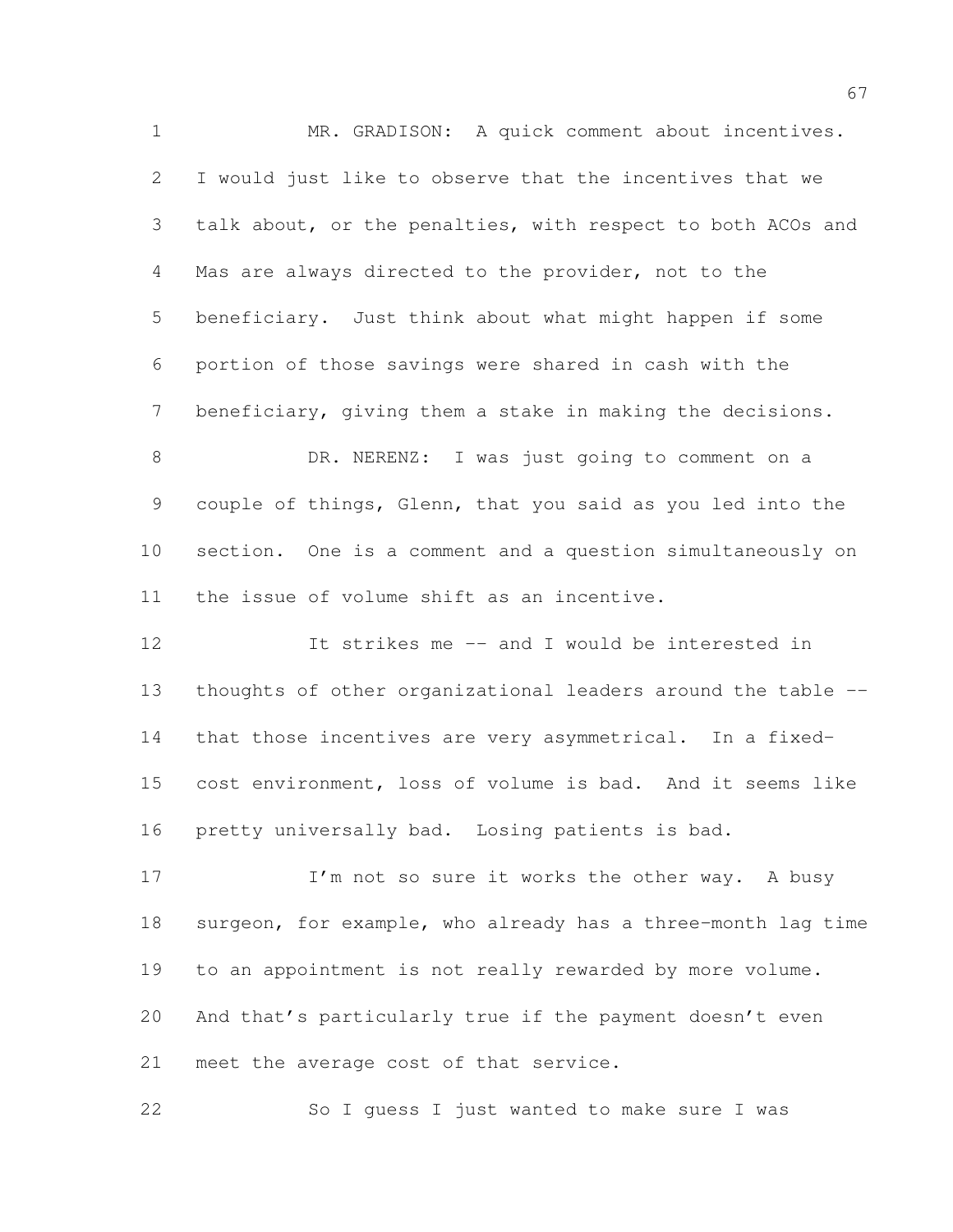thinking of that correctly, that if we're talking about volume shift as part of the dynamic going on here, loss of volume I think bites more in a negative sense than increased volume adds. Is that fair? MR. HACKBARTH: [off microphone]. DR. NERENZ: Okay. Then the other thing you mentioned was that under certain scenarios, looking at that chart up there, that organizations may decide they just didn't want to work in the ACO environment, go ahead and we are just going to run fee-for-service. That would be true except -- just as Bill was saying -- if there were tangible beneficiary incentives to be in an ACO environment, if we make the assumption it's truly better, an organization can't just unilaterally decide

 to be in fee-for-service if beneficiaries want to go the other way.

17 MR. HACKBARTH: Right on the asymmetry point. I 18 think, in particular, they are asymmetric in the short run. In the long run, everything -- including fixed costs -- can change. But in the short run, I think there is some asymmetry.

Jon, did you have your hand up? No? Before I go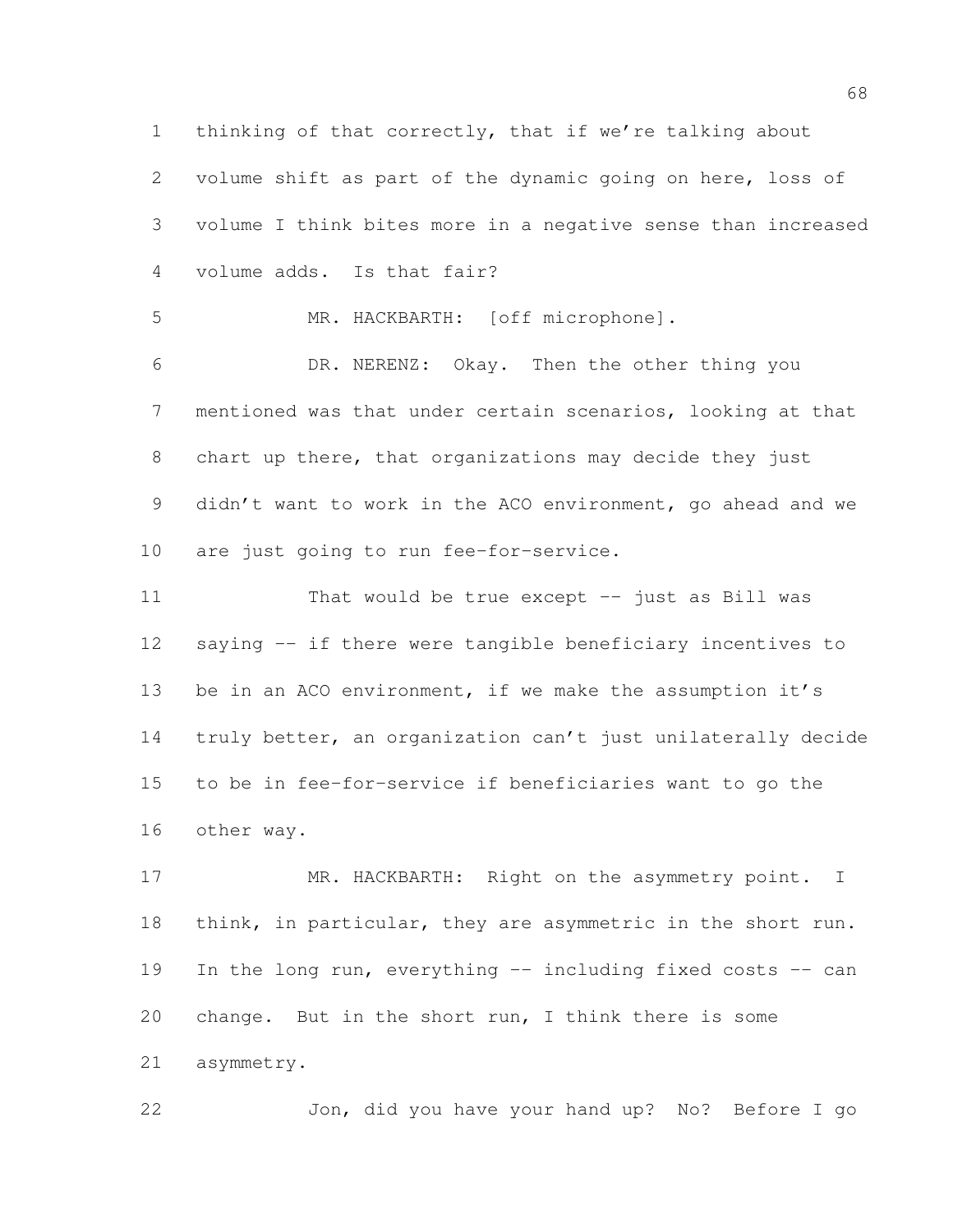back to Craig, anybody else who hasn't been in?

 DR. CHERNEW: Can I just say something related to what Bill Gradison said?

MR. HACKBARTH: Okay.

5 DR. CHERNEW: Okay -- go ahead.

 DR. SAMITT: I also wanted to echo Bill's comment about aligning -- synchronizing and aligning, not just with the providers but with the beneficiaries, as well. If we presume to know the direction we do want to move, the question is is have we achieved alignment with the beneficiaries? Are there sufficient rewards to recognize that if we're achieving higher quality outcomes, lower costs, are we in some way rewarding the beneficiary not just with improved health but also a desire to shift volume to that type of setting.

 MR. HACKBARTH: Let me just underline a point here.

18 If you look across the models, in Medicare 19 Advantage, as currently structured, there are mechanisms by which beneficiaries can share in the savings. They are constrained by both legislation and regulation. The principal vehicle has been expanded benefits and reduced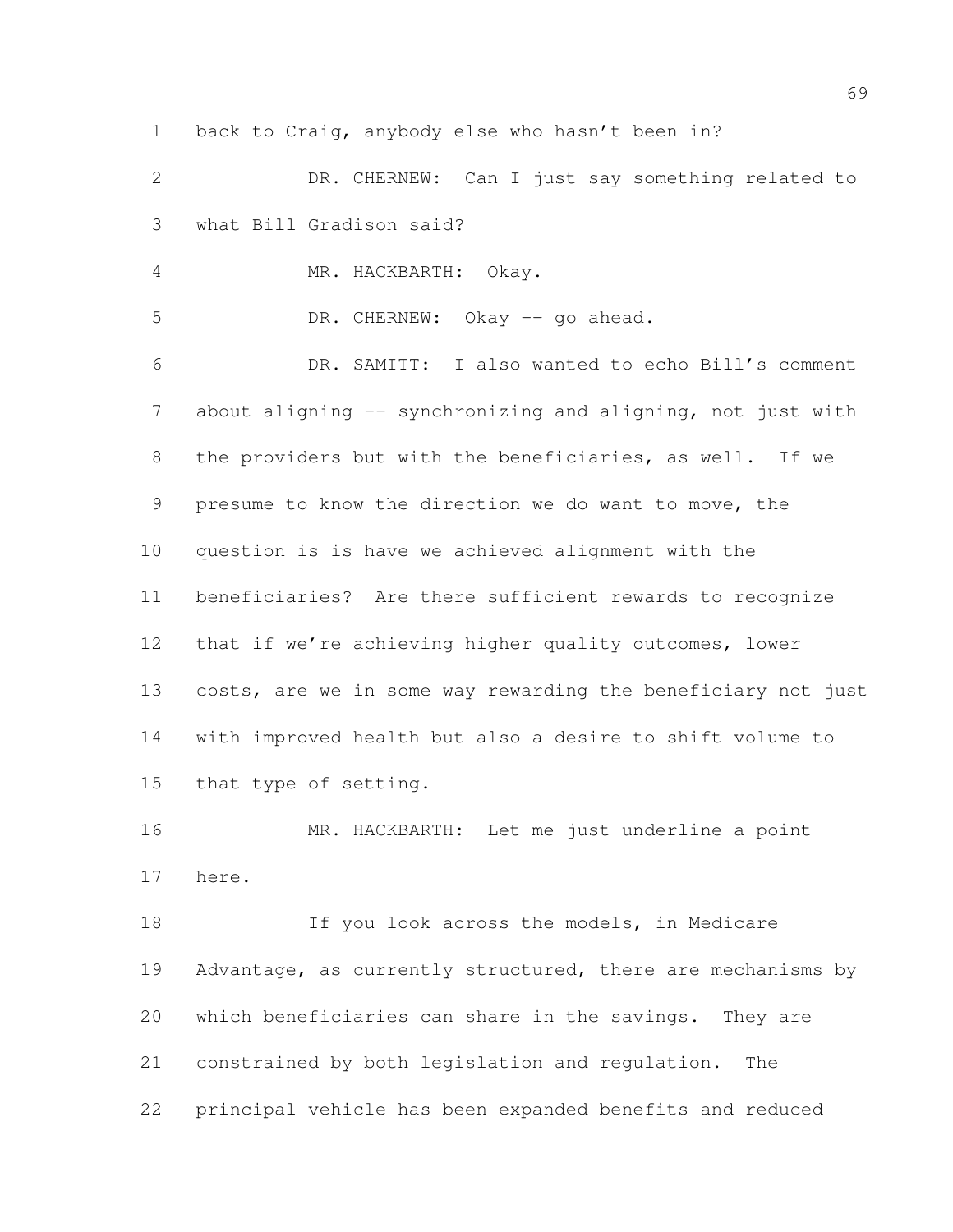out-of-pocket costs at the point of service. But I don't think there's anything to prevent plans from rebating Part B premiums. They haven't done it. But in theory, if you had a really low cost you could even say we're going to rebate part of your Part B premiums; is that correct? DR. HOADLEY: Some do do it. MR. HACKBARTH: Some do do it. 8 DR. CHERNEW: A few. MR. HACKBARTH: A few. ACOs, in the current structure, there is no mechanism for beneficiaries to share in the gains. That was 12 one of the things that we recommended, advocated for in the initial round and CMS went a different route. On the fee-for-service side, you know, the way the system is structured, fee-for-service is sort of the given. So if you stay in fee-for-service your premium never goes up, even if fee-for-service is dramatically more expensive 18 than the alternatives in your community, MA, ACO, whatever. So that means that the negative incentive, if you will, for beneficiaries to stay in what could be a grossly inefficient and even poor quality model in some markets 22 aren't there. They're basically insulated from pressure.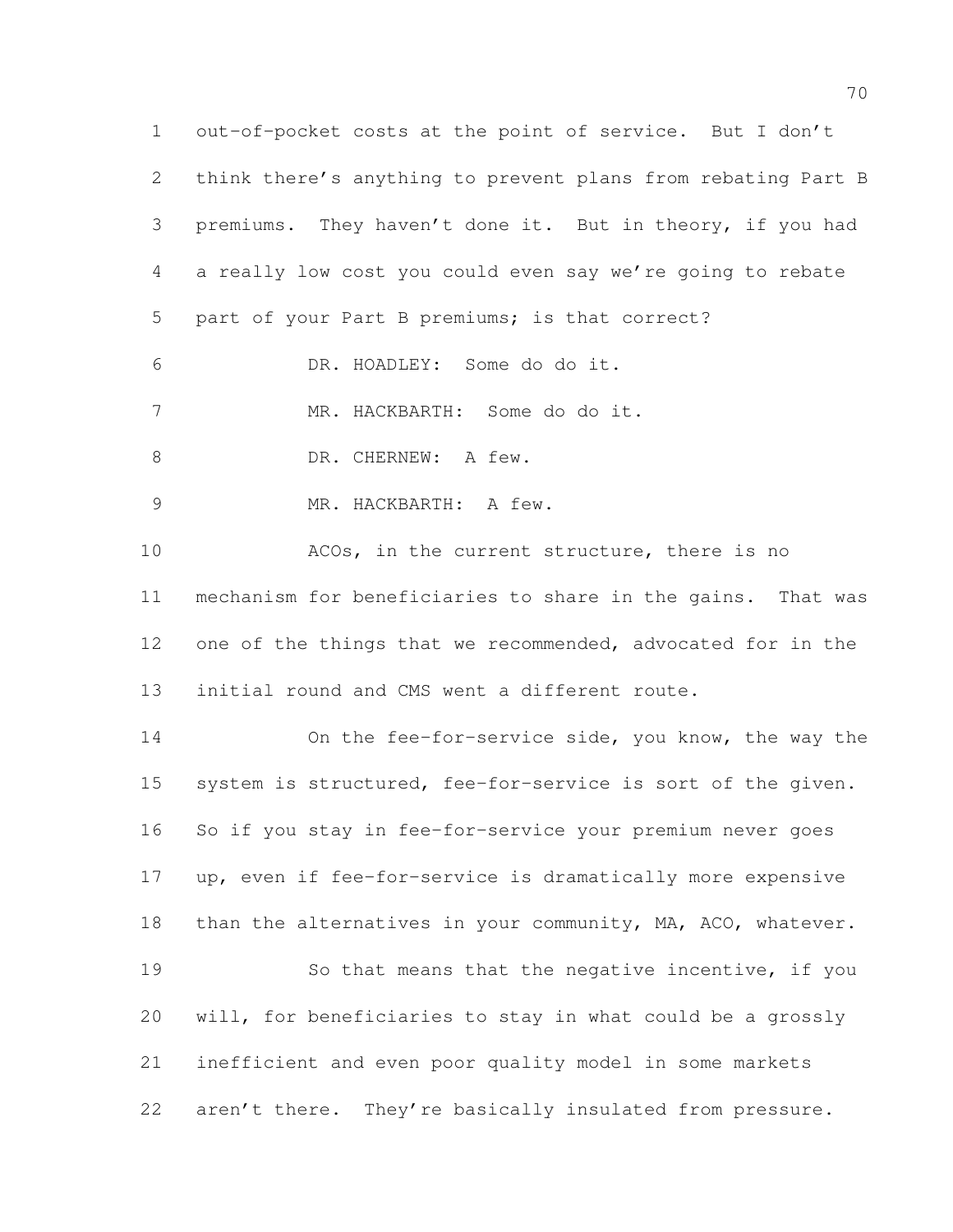So we've got sort of this funny mixture under current law of how beneficiaries see the alternatives and feel rewards or penalties for their choices.

 DR. CHERNEW: Picking up on that, there's this subtlety which is important. We talk about it, there's fee- for-service, ACOs, and MA. But of course, ACOs are part of fee-for-service in the way that the whole thing is structured. And so, that really is why you have this basic problem.

10 I won't say more about it now, we have an ACO section in a bit, but I think one of the questions that will arise is is that the right conceptualization of where the ACO program goes, in part because when you put it in that broad framework of fee-for-service, you saddle it with a bunch of other aspects of fee-for-service that might not make sense given, in many ways, it has traits like an organized system like MA or a bridge to MA, or whatever you want to think about it.

19 And I think that's worthy of some discussion, although we're going to have a session that will discuss those things.

MR. HACKBARTH: Other comments, either on this or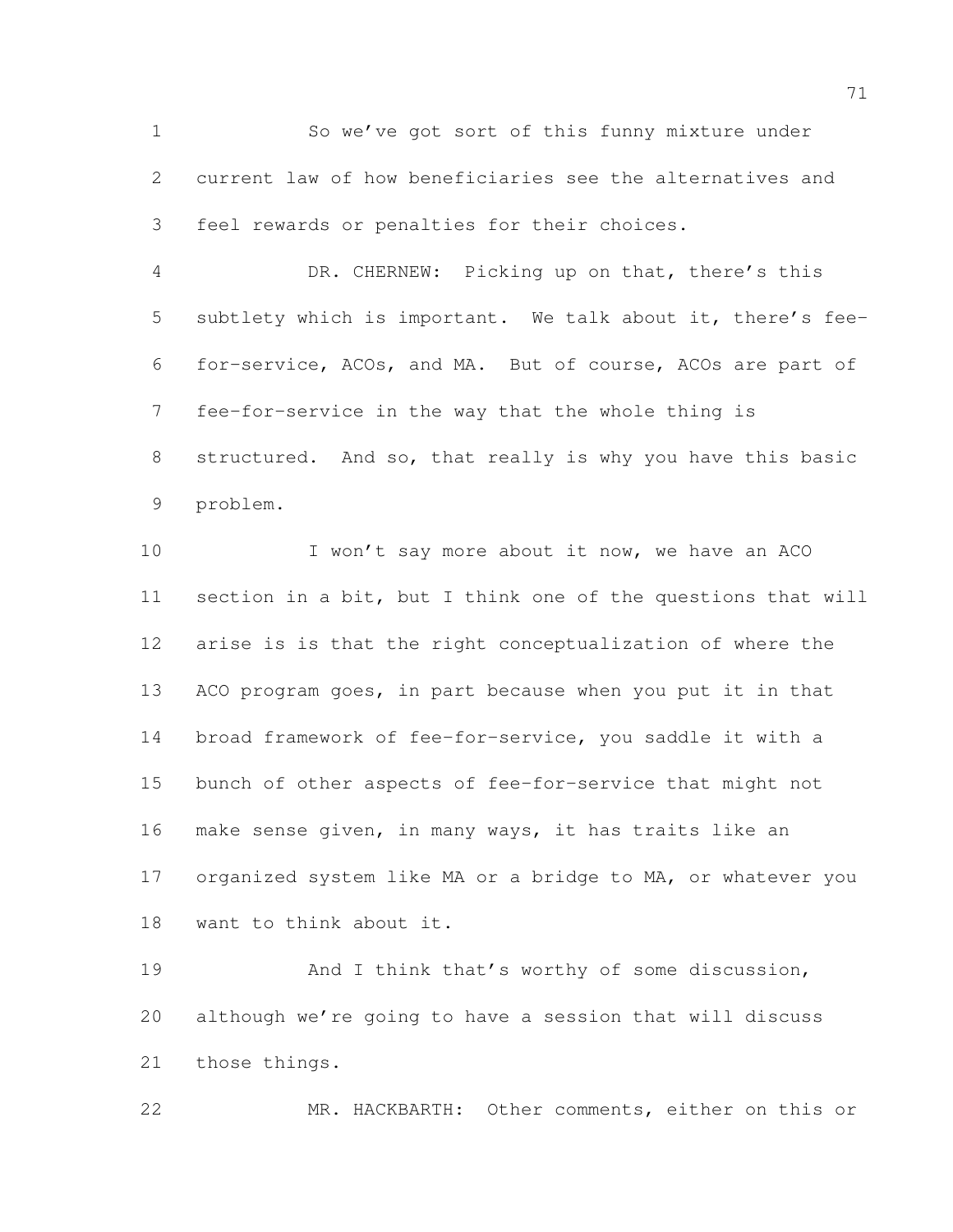in a completely different direction?

| 2              | DR. CHERNEW: Can I ask if there is -- I've heard             |
|----------------|--------------------------------------------------------------|
| 3              | sort of broad consensus around the basic notion of some type |
| 4              | of fiscal neutrality or payment neutrality, or whatever we   |
| 5              | have heard. I think a lot of people have said that in a      |
| 6              | variety of ways, with some consensus about finding common    |
| $7\phantom{.}$ | ways to pay for quality or common ways to get savings to     |
| $8\,$          | beneficiaries.                                               |
| $\mathcal{G}$  | I would be interested if people had strong or even           |
| 10             | mild disagreements with at least that perception of where we |
| 11             | were if that's not characterizing what people think.         |
| 12             | MR. HACKBARTH: Anybody feel -- have real problems            |
| 13             | with that direction? Jack?                                   |
| 14             | DR. HOADLEY: Not necessarily real problems with              |
| 15             | it, but I think part of this goes back to the geographic --  |
| 16             | the across markets and the within markets. I think you get   |
| 17             | to very difficult implications of what that means.           |
| 18             | So if we really are focused and you, I think, were           |
| 19             | leaning towards the pay more attention within markets sort   |
| 20             | of at least one cut at it, that would have implications say  |
| 21             | on the MA payment policy that we've got right now to say     |
| 22             | maybe that's the wrong policy if we really want to focus     |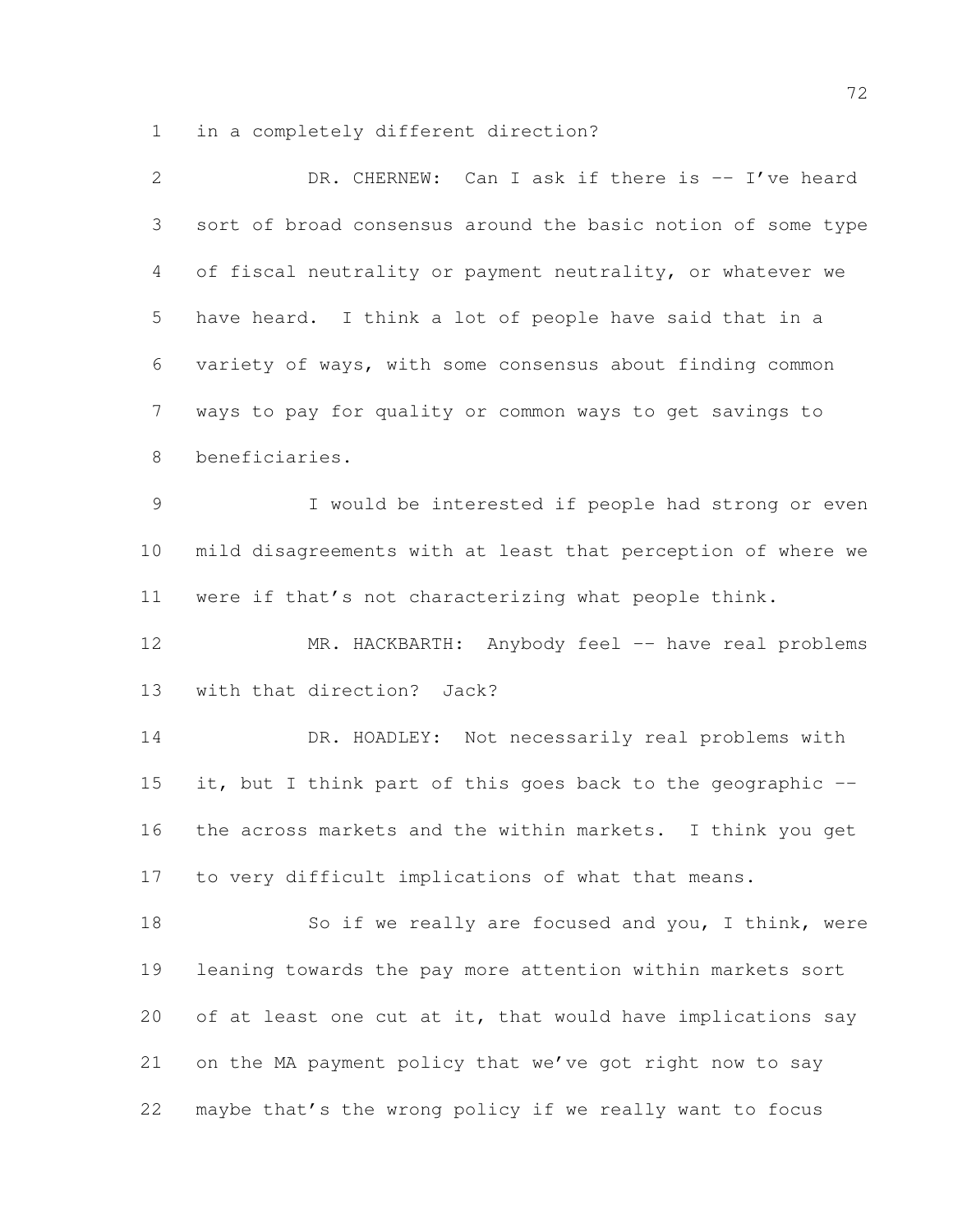within markets.

 If we want to focus across markets, you take maybe the MA policy is close to right and the ACO policies are less good.

 So I think the challenge of doing that is really thinking about where we're within and where we're across markets.

8 MR. HACKBARTH: So just to build on that, you're right. You could say either you take the underlying fee- for-service costs as sort of your starting point and say what we want to do is have a level playing field within markets wherever those fee-for-service costs might be in a given case. Or you could say we think those are bad and we want to adopt the MA structure or some other structure and use that as the linchpin for leveling the intramarket playing field.

17 A corollary of that, though, is that then you would need to start charging differential fee-for-service premiums based on where the markets stand relative to national costs? There's a question market at the end of that.

DR. HOADLEY: I mean, that is a potential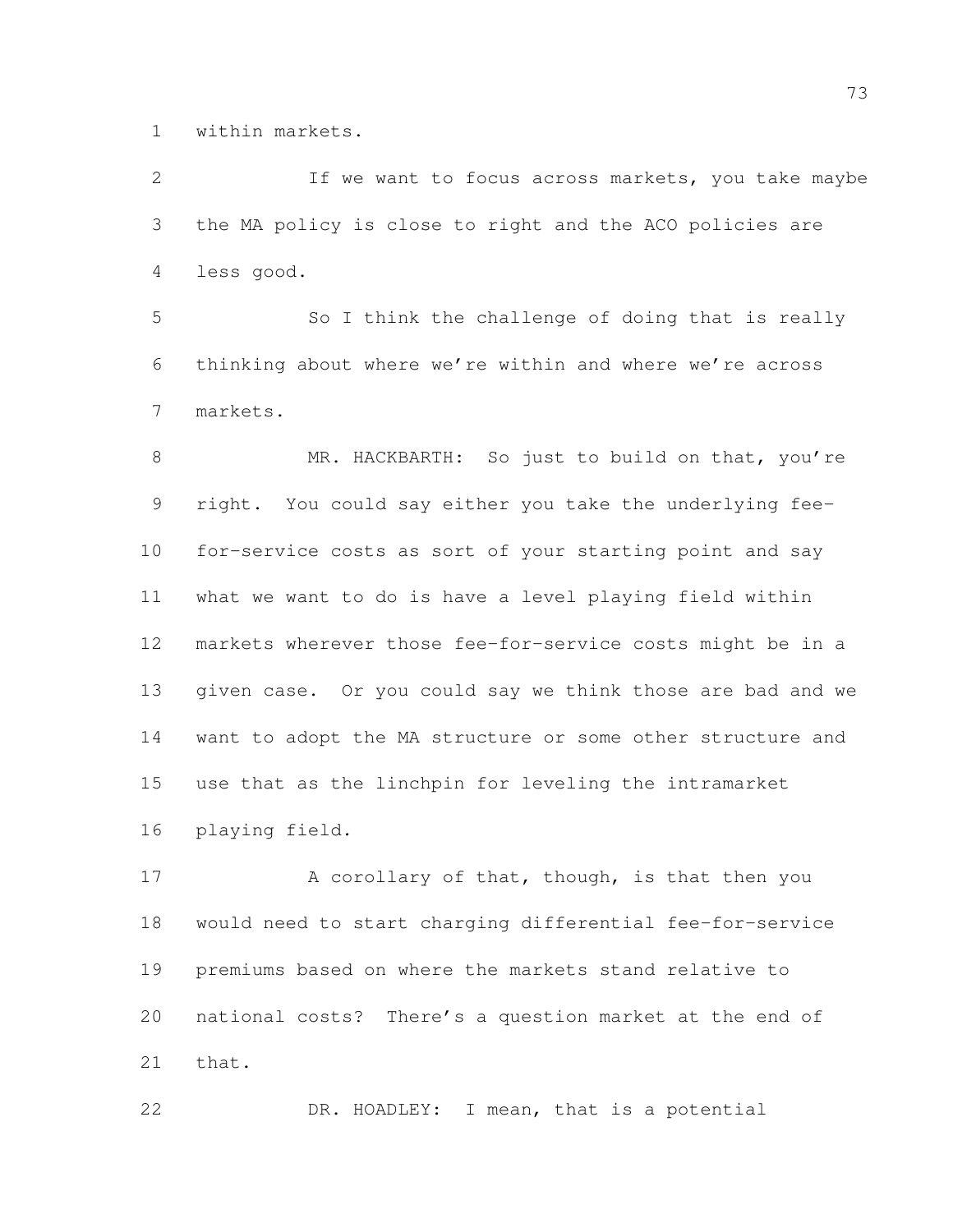corollary, I agree with that. I mean, I think that goes back to what's the goal we ought to achieve? How much do we think the geographic -- even granting that you look at some of the price factors and can make adjustments for that, there are clearly still differences that arise. And if we really want to address that, I don't know whether I would come down to staying that's a good policy solution. But that's certainly a logical thing to consider on the table at that point.

10 DR. CHERNEW: So I agree with that, and I think Kate's original comment, though, I don't think got -- in 12 some ways -- enough attention, which is figuring out what 13 the things are we want, think are good or bad.

 So in my list of that, I think we all agree that we would want to adjust for health risk. We all agree we would want to adjust for input costs. And I personally -- although I'm not sure we all would agree -- I personally would adjust for aspects of SES, socioeconomic status, for a variety of reasons.

 I think there's some agreement that we should have a common notion of paying for value or some version of that that would be across the places.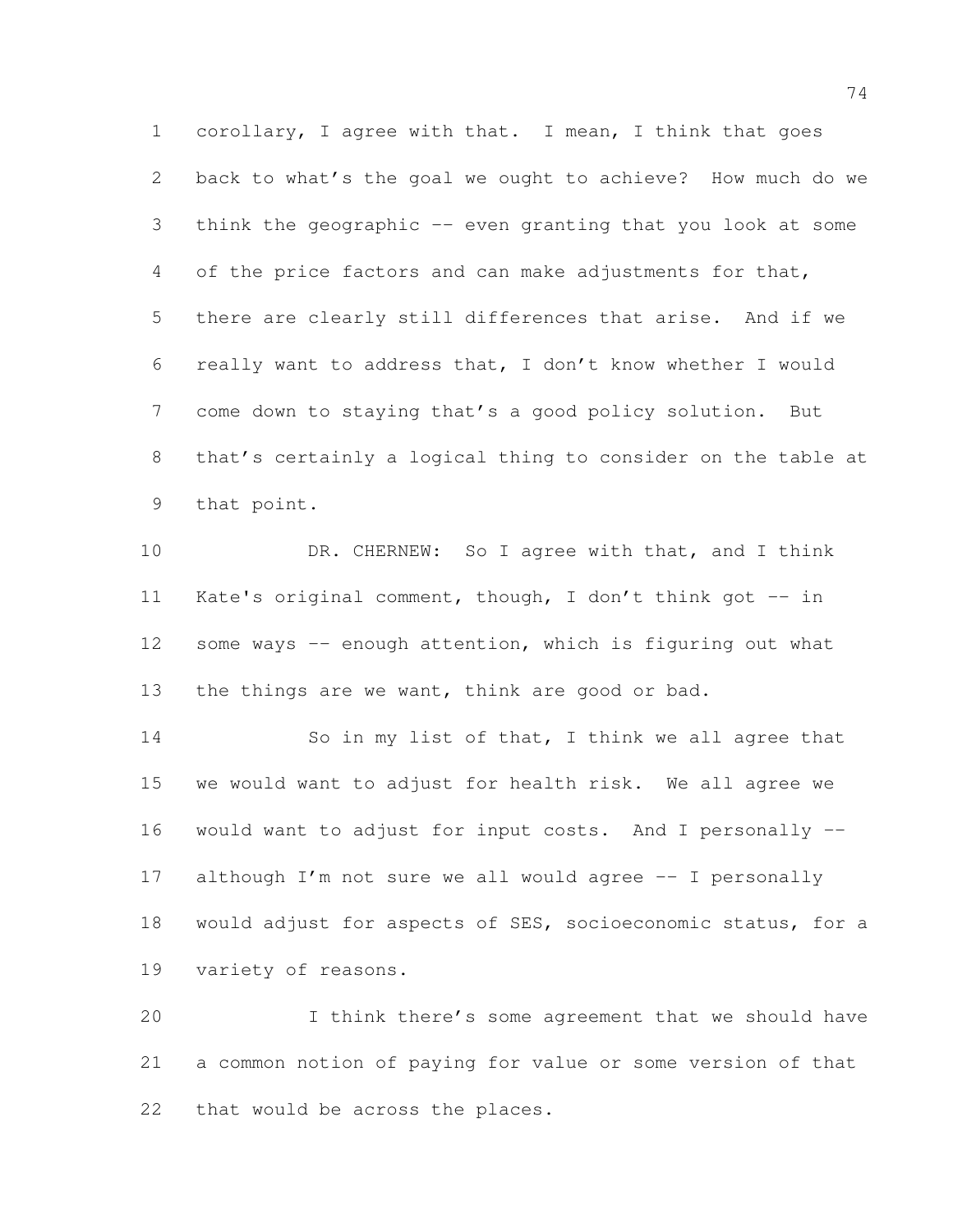Where it gets more complicated is I believe that most of us think we conceptually wouldn't want to adjust for different practice styles. We already have a quality component. But if you're just doing more of something, we wouldn't want to just pay you more for that. But the transition to get there across geographies is very complicated in a variety of ways, even within geographies. 8 There's other even more complicated things. I

 personally, for example, would not be so keen on adjusting for things going on in markets outside of Medicare. So Medicaid programs -- we had this discussion -- Medicaid programs in your area are horrible. Should Medicare pay more? I'm not keen on adjusting for that, but there's some discussion and I'm sure other people would have different views on that.

 There's also other aspects of the level playing field. The Medicare Advantage plans have to pay higher 18 prices because they negotiate. The ACOs don't. So there's market differences. How you feel about that in payments in adjustments is worth of some discussion.

 So I think if -- we won't do it now. But if we begin to build, is I think what Kate was asking for, along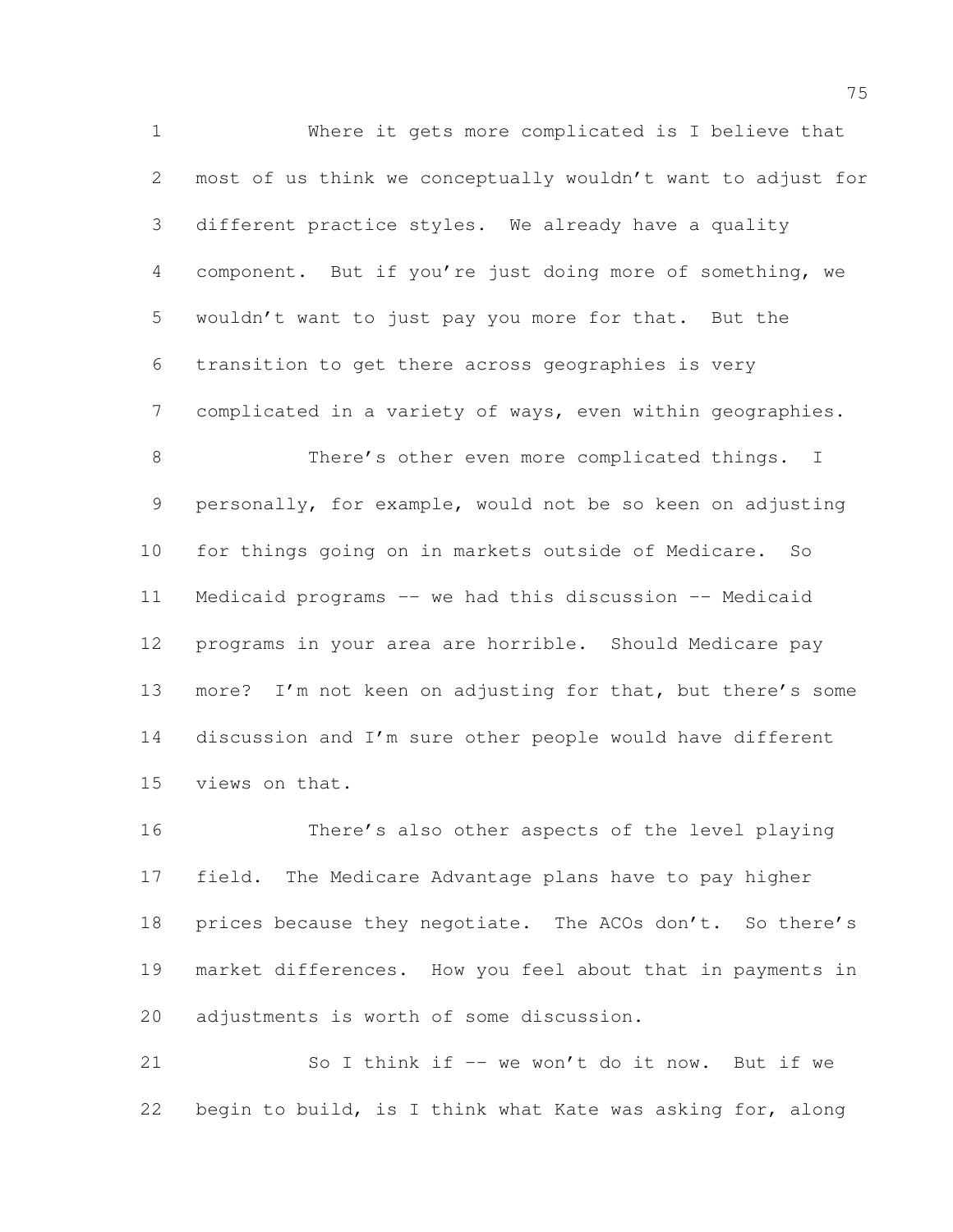things that conceptually want to adjust for, get there. And then this transition in equity issues that Glenn talked about -- Peter even mentioned -- how we transition to them is, in fact, a problem. There's political and other issues. But I think knowing where we want to set it up is helpful before we think about how we want to transition.

 DR. MARK MILLER: [off microphone.] I was going to try and summarize a set of things I heard, but you covered -- [inaudible].

10 MR. HACKBARTH: Others?

 DR. SAMITT: I just wanted to tag on to Michael's comments. I agree with the recommended list, that you would say would warrant adjustment. And I would be fully in support of that.

 The one comment that I would make about local adjustments versus national adjustments, I would be interested in knowing, does one lead to the other if we developed the right synchronizing model on a local basis? And so, in many respects, I would be interested in playing this methodology out year after year after year. So if we said we're going to fix this at the local level, which really drives all organizations toward a more efficient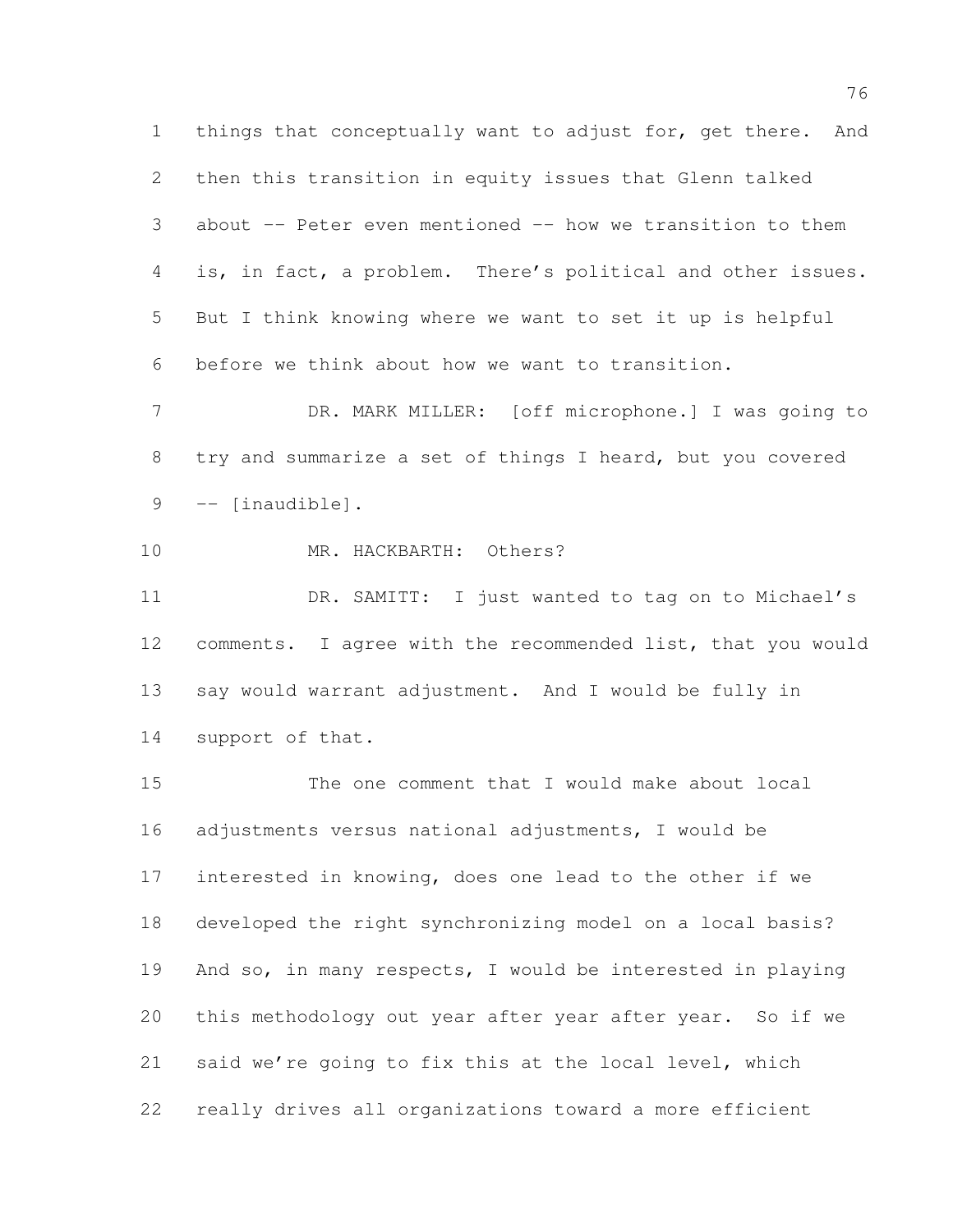incentives correctly, we're going to shift patients from a less coordinated fee-for-service model to a more coordinated care model, lowering the fee-for-service benchmark over time. Likely, more complex patients will also shift to a more managed environment.

model, we have to realize that if we get the aligned

 So if that happens market to market to market, do we begin to see that the differences between markets narrow if we get the methodology within markets correct?

10 DR. CHERNEW: If they got to ACOs, maybe. If they go to MA plans, it's complicated because the benchmarks are just the fee-for-service side. And so you could see where 13 it's not converging quite the way you say, depending on how you do risk adjustment and such.

15 MR. HACKBARTH: Well, you're Mr. Spillover. 16 DR. CHERNEW: You could have spillover. That part is true. Glenn's right. The answer is maybe. You could have spillover, so it all would converge. But you could also have a situation where the population left is just very different. And so I'm not sure if it would converge. It would certainly be nice if it would.

DR. MARK MILLER: And that could lead you to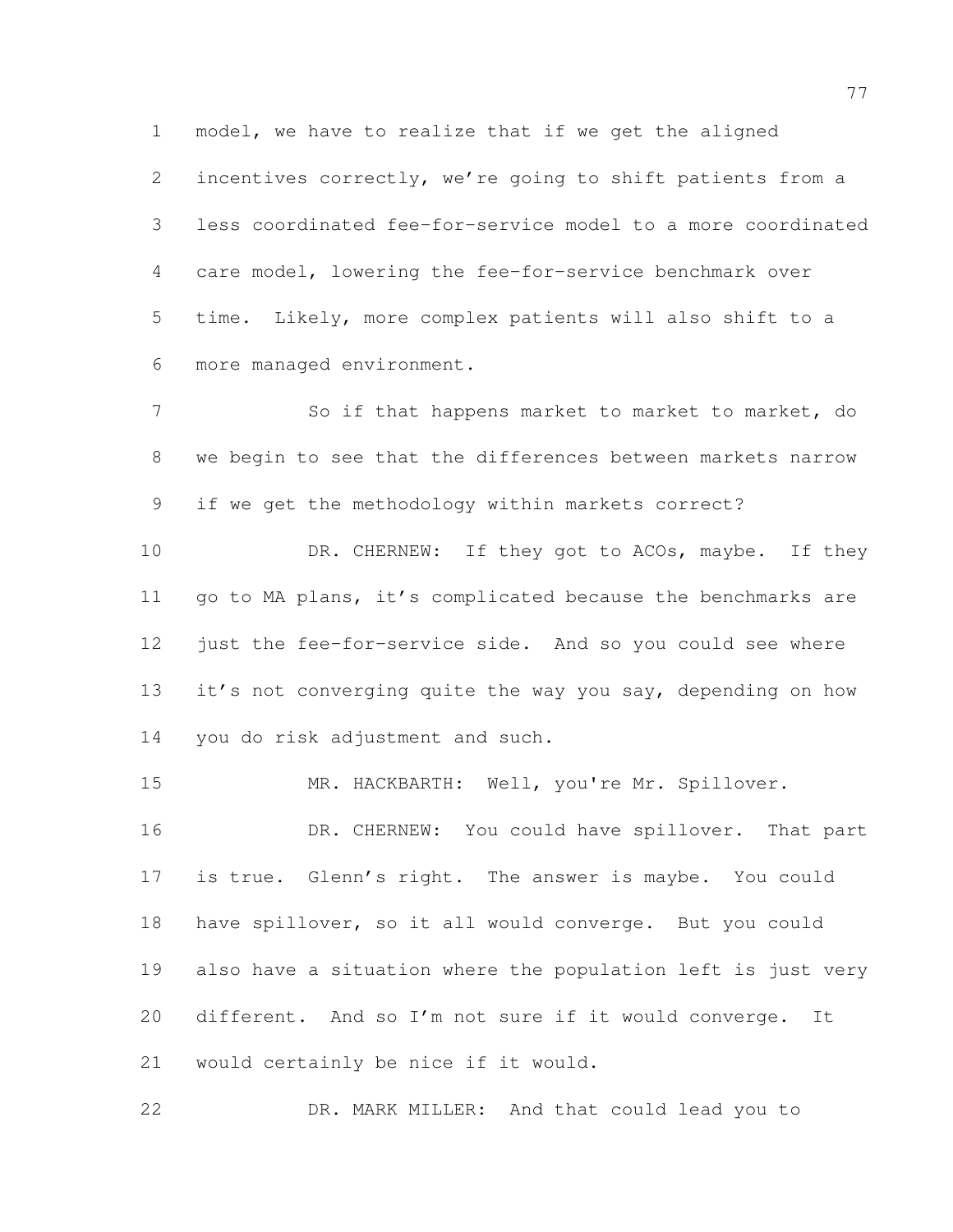conversations -- and this hooks up with your transitional point, where if you do want to drive some of the change -- because I kind of think of fee-for-service ends up being the benchmark, I'm with you, it starts to be fairly rigid for a while.

 I'm sorry, Peter, I'll be right there. 7 And then you can think about even how you update over time, and try and drive some convergence across markets 9 -- as opposed to just letting them naturally get there. 10 I'm sorry, Peter.

 MR. BUTLER: So I would encourage you, Glenn, as 12 you review the transcript or whatever to -- while gaining some consensus about financial neutrality is what we're 14 shooting for, to right the three or four sentences in English that defines what that is. Because I think each of us, if we were challenged to do that right now, you would 17 get some very different definitions, despite the fact we've talked about it for now -- that would be very helpful, to say here's what we mean by financial neutrality. MR. HACKBARTH: Any last comments? We're down to

our last couple of minutes?

[No response.]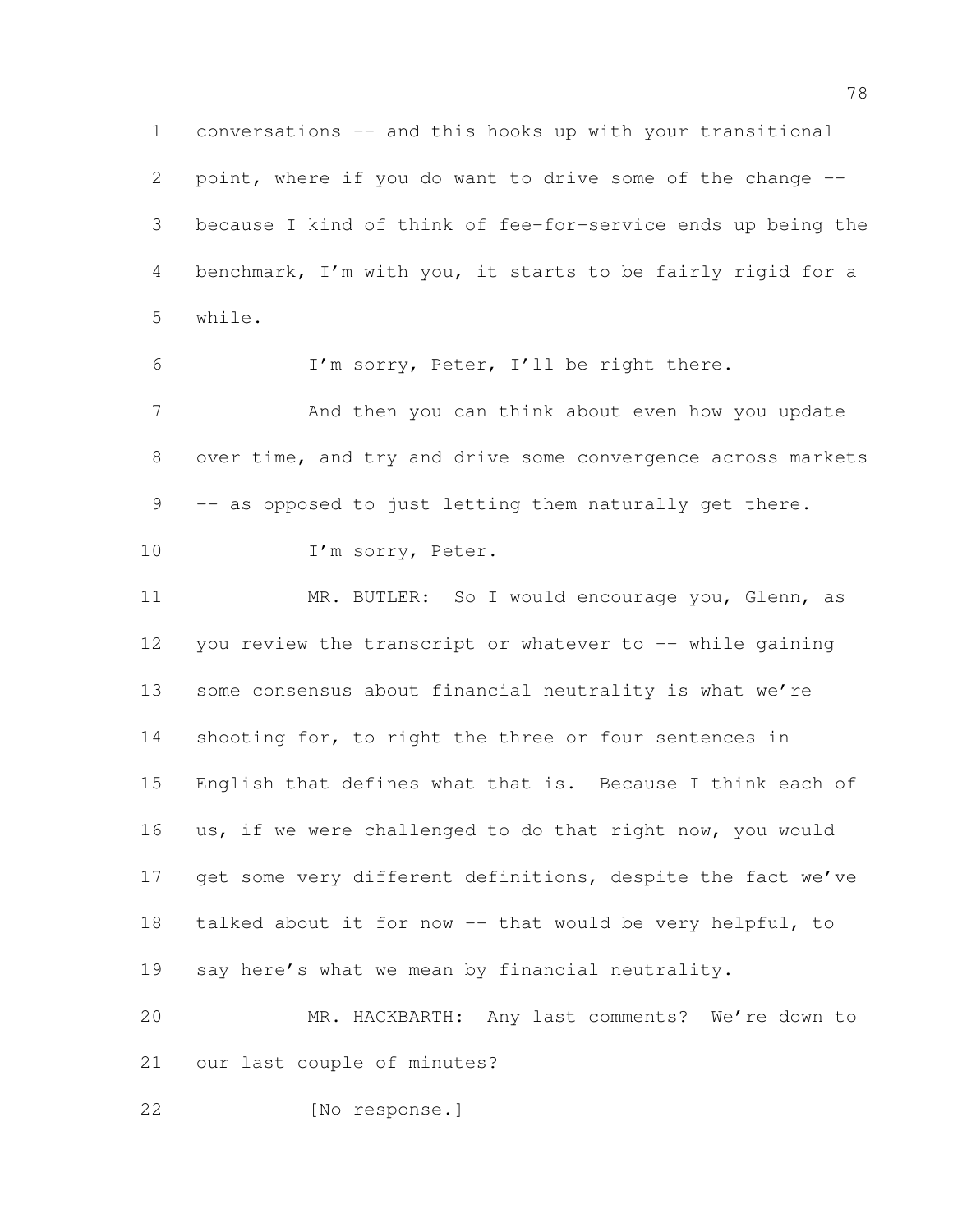MR. HACKBARTH: Seeing none, we'll move on. Thank you, Julie. Good job.

 Just in case there's any doubt, we haven't solved that problem. We will come back to it. So now we're going to turn to a theme that was mentioned frequently, which is how we assess quality across different arrangements offered by Medicare. John, are you starting? MR. RICHARDSON: All right. Good morning, everyone. Over 10 years ago, the Commission recommended that Medicare should no longer pay providers of care solely on 13 the basis of the volume of services they rendered, but also 14 on the quality of the care that they delivered. In the ensuing decade, the Congress and CMS have embraced quality measurement across fee-for-service Medicare, Medicare Advantage, and ACOs. As a matter of nomenclature, we will refer to these three models here as "Medicare's delivery systems."

 Over the past few years, a number of Commissioners and quality measurement experts, clinicians, and health system executives have begun to ask whether the Medicare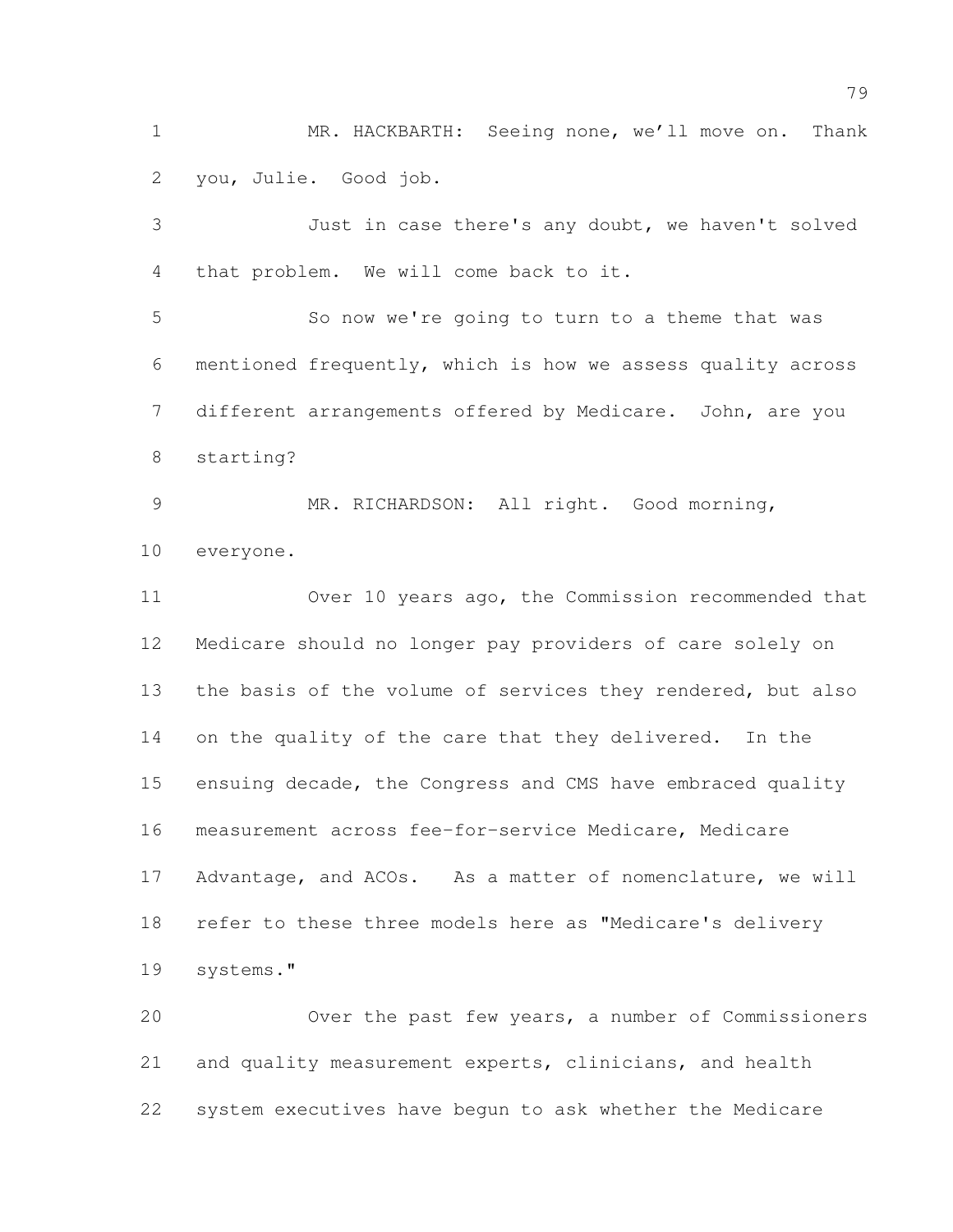quality measurement enterprise has become too fragmented, unwieldy, and may be moving away from the goal of promoting coordinated, patient-centered care. Given those concerns and the Commission's interest now in thinking about policy across Medicare's delivery systems, this is an opportune time to step back and consider if a new approach to measuring quality across the delivery systems is warranted.

 In this presentation, staff will: review the Commission's key positions on quality measurement over the 10 past 10 years; outline the concerns raised by Commissioners and others in the past few years about Medicare's current approach to quality measurement, particularly in fee-for- service Medicare; present an example for your discussion of one possible alternative approach that would use population- based outcome measures to evaluate and compare quality at a local area level across fee-for-service Medicare, Medicare 17 Advantage, and Medicare Accountable Care Organizations; present the results of a preliminary analysis of one piece 19 of this alternative approach, which will illustrate the interconnected policy and technical issues that would need 21 to be worked out in order to implement it; and, last, present a list of those issues for your discussion and to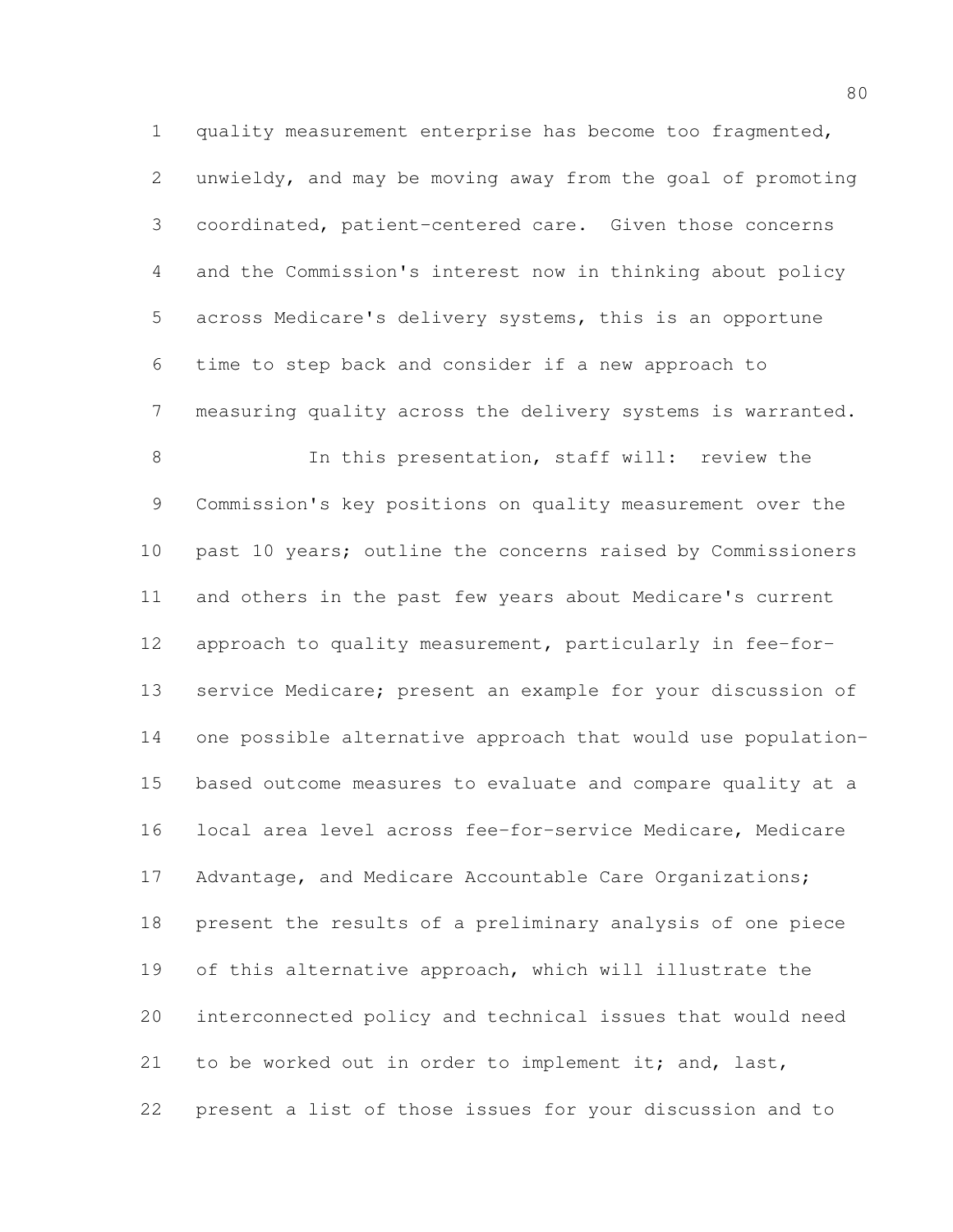seek guidance for future staff work.

 The Commission's past recommendations on quality measurement have fallen into the three categories shown on this slide.

 First, the Commission recommended that Medicare should measure and report quality of care for most types of providers in fee-for-service Medicare and for Medicare Advantage plans. The Commission urged the use of a small set of clinical process, outcome, and patient experience measures because this would minimize the burden of measurement on providers and CMS and potentially make it easier for Medicare and private payers to synchronize their 13 quality measurement programs.

 Second, the Commission recommended that Medicare should base a small portion of fee-for-service providers' and MA plans' payments on their performance on those selected quality measures.

 Third, the Commission recommended in a congressionally mandated report in 2010 how CMS could compare quality between fee-for-service Medicare and MA, and among MA plans, within a local area. This report included a recommendation to the Congress to ensure that CMS had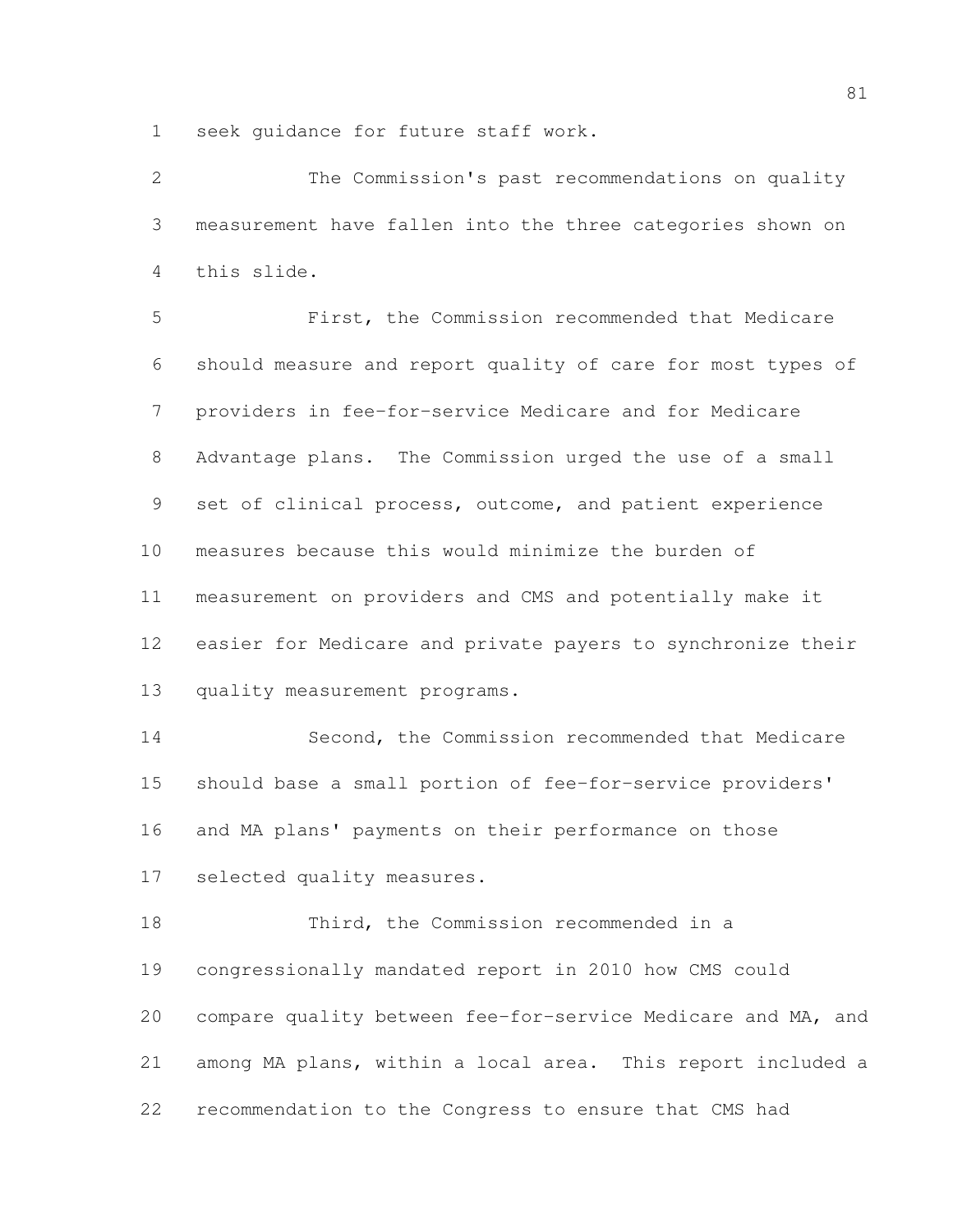sufficient resources to implement a quality measurement system that could use population-level outcome measures, such as admission rates for ambulatory care sensitive conditions and mortality rates, to compare quality of care between fee-for-service Medicare and MA in the local area. The good news is that the Congress has enacted and CMS has implemented quality measurement and in several cases value-based purchasing for almost all fee-for-service provider types, MA plans, and ACOs. However, stakeholders from several perspectives have become increasingly concerned over the past few years that Medicare's current policy 12 relies on too many clinical process measures that are, at best, weakly correlated with health outcomes and, at worst, may reinforce fee-for-service payment incentives to increase the volume and fragmentation of care. Other concerns raised are that the current approach is excessively complex and burdensome and too unwieldy to coordinate with private payers' quality measurement efforts; and that it diverts providers' attention and resources toward improving the quality of very specific care processes that Medicare has chosen to measure within each silo of care rather than encouraging efforts to solve more significant cross-cutting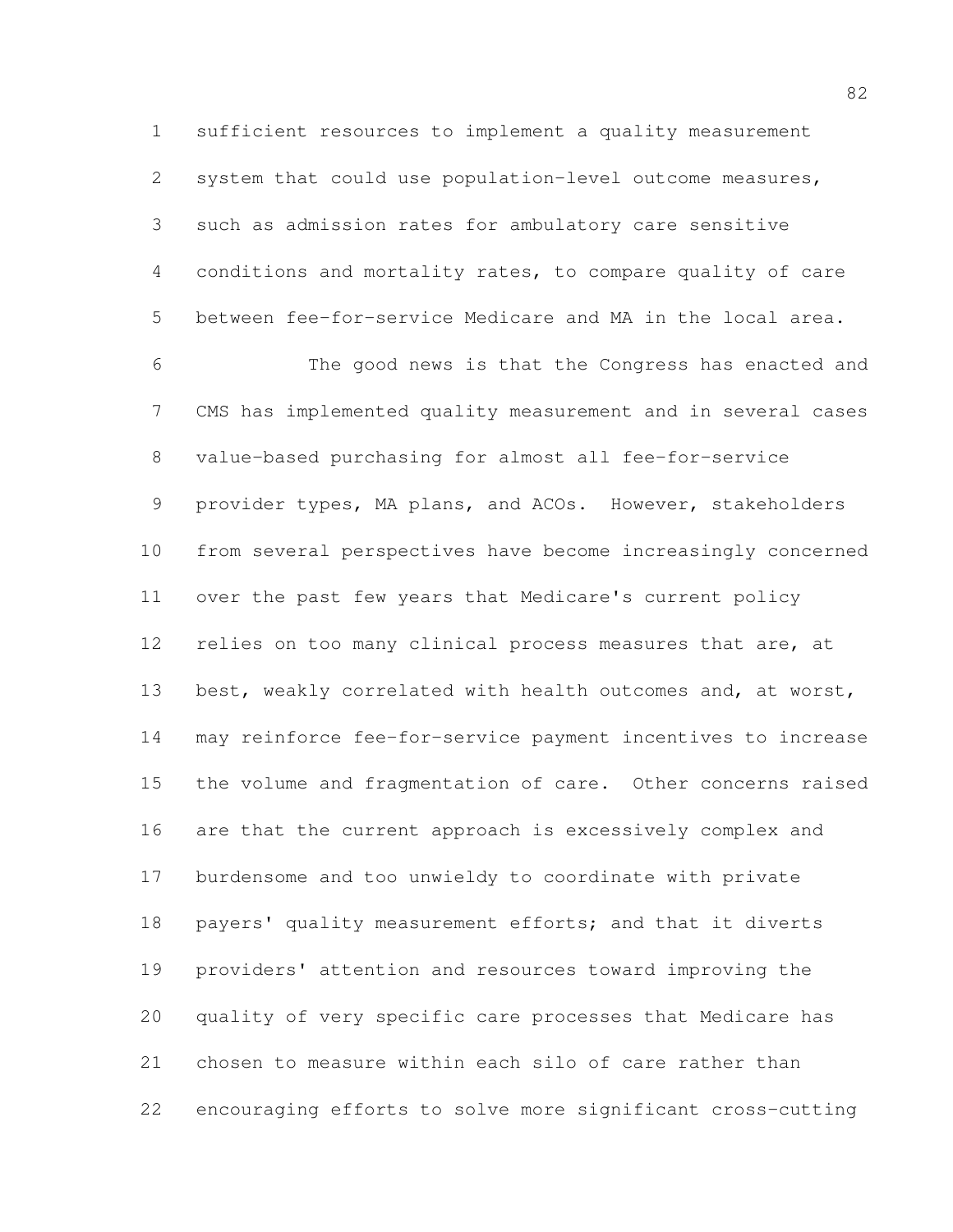quality problems, such as improving care coordination for patients as they move across the continuum of care. In short, Medicare's current quality measurement approach seems to be losing its focus on promoting clinically appropriate, coordinated, and patient-centered care.

 In light of these concerns, we are presenting an alternative direction for you to discuss. The starting point for this alternative approach is the simple observation that the providers in an MA plan and an ACO are assessed as a group based on their aggregate performance for the entire population of beneficiaries that are either enrolled in the MA plan or attributed to the ACO. This basic fact raises an intriguing question: Is it feasible to compare quality across fee-for-service Medicare, ACOs, and MA within a cohesive local area? If so, would moving Medicare's quality measurement focus in that direction better align with the Commission's goal of promoting care that is coordinated and patient-centered and not fragmented and silo-centered?

 Perhaps instead of straining providers' and Medicare's limited resources to implement and maintain hundreds of provider-specific process measures, a more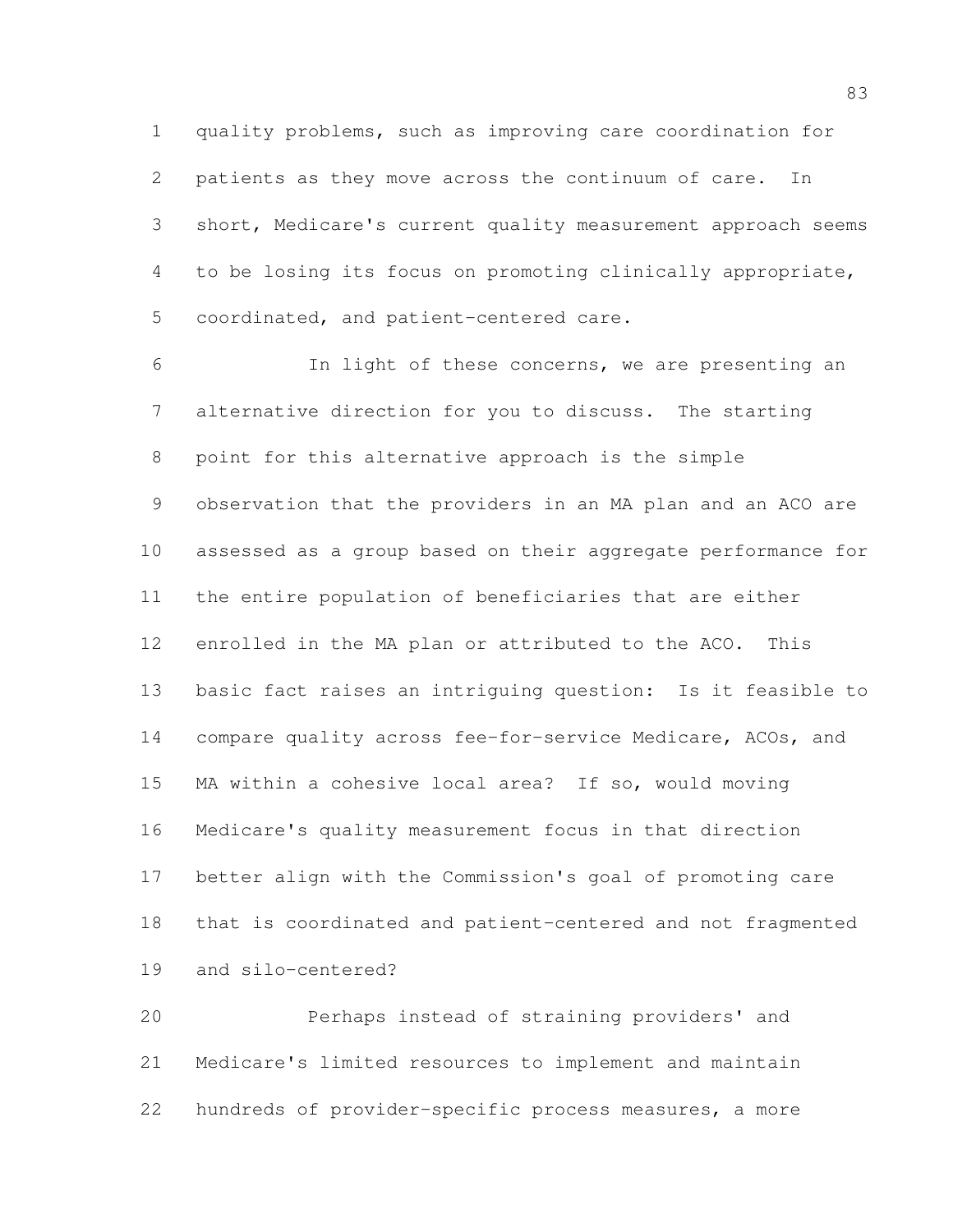effective strategy would be for Medicare to define the fee- for-service, MA, and ACO populations in a local area and then employ a small set of meaningful outcome measures that rely on existing data sources, such as fee-for-service claims and MA plan encounter data, plus existing patient experience surveys to evaluate and compare quality across 7 these three delivery systems.

 The table shown here presents one possible set of measures for such a system. It includes rates of potentially preventable hospital admissions and emergency department visits; rates of mortality within 30 days of hospital discharge; and a measure of "healthy days at home," the details of which staff are still developing, but conceptually would be a measure of how well the delivery system is doing at keeping beneficiaries healthy and not using health care resources such as inpatient and ED services when the use of such resources is potentially preventable?

 The other dimension of care captured in this system would be patients' self-reported experience of care, measured using existing CAHPS surveys. We are not asserting that this is the definitive set of measures, but it is meant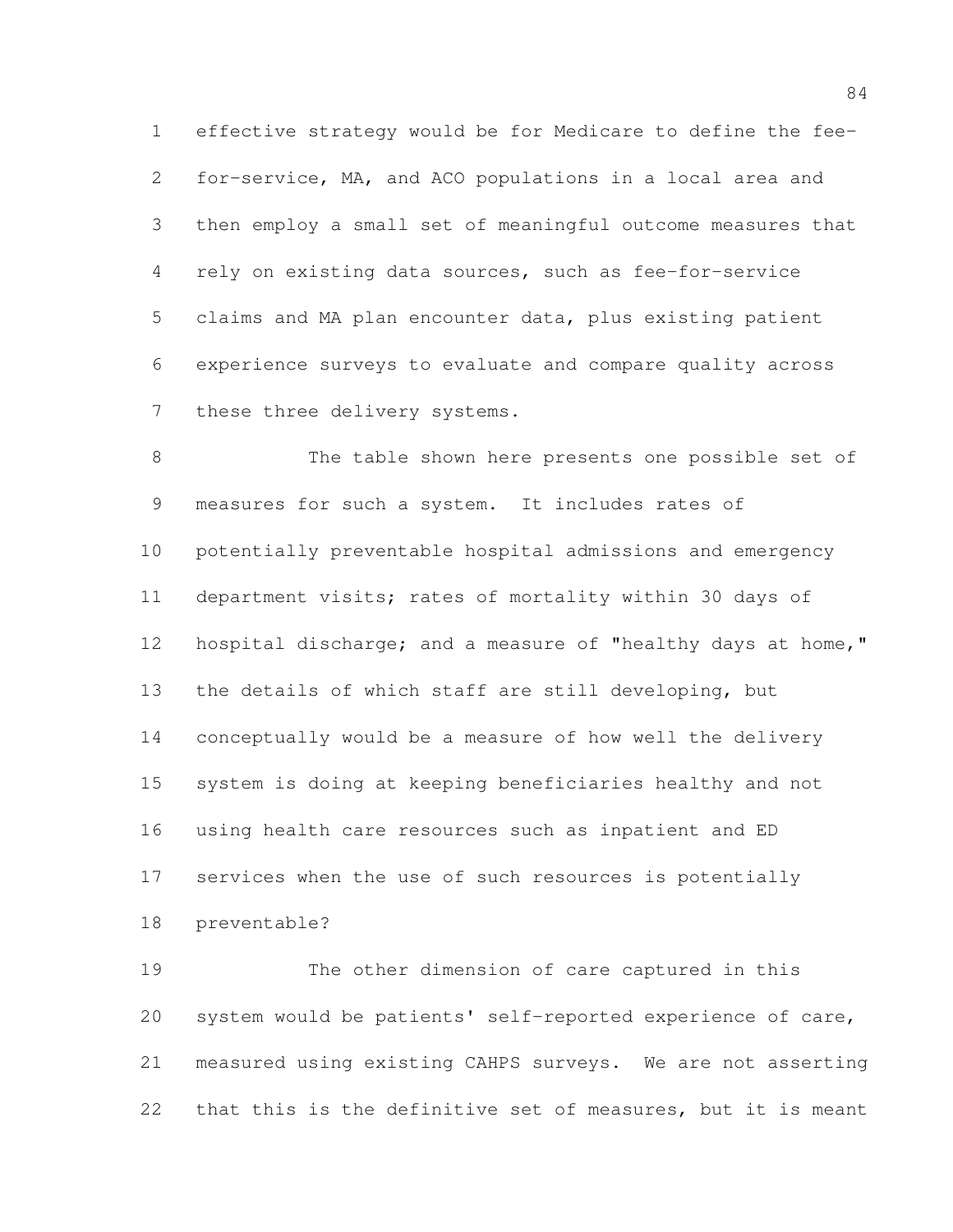to illustrate the parsimonious population-based and outcome measure approach we are presenting for your discussion.

 Next, to highlight several of the issues that the Commission will have to grapple with in considering a population-based measurement approach like this, Sara will present the preliminary results of an analysis that she and Nancy have been working on, using the first two population-based measures shown in this table.

 MS. SADOWNIK: I'm going to discuss our analysis of potentially preventable events in the fee-for-service Medicare population, as a means to compare differences in fee-for-service ambulatory care at a regional level.

13 As an overview, potentially preventable hospital admissions and potentially preventable emergency department visits are acute-care events that might have been prevented with appropriate monitoring, coordination, and follow-up by ambulatory care providers. Although these potentially preventable events are measured by their occurrence at hospitals, the rates are not intended to be indicators of hospital care. Rather, the indicators can be thought of as coordination measures that move away from measuring quality by provider and instead reflect the coordination of a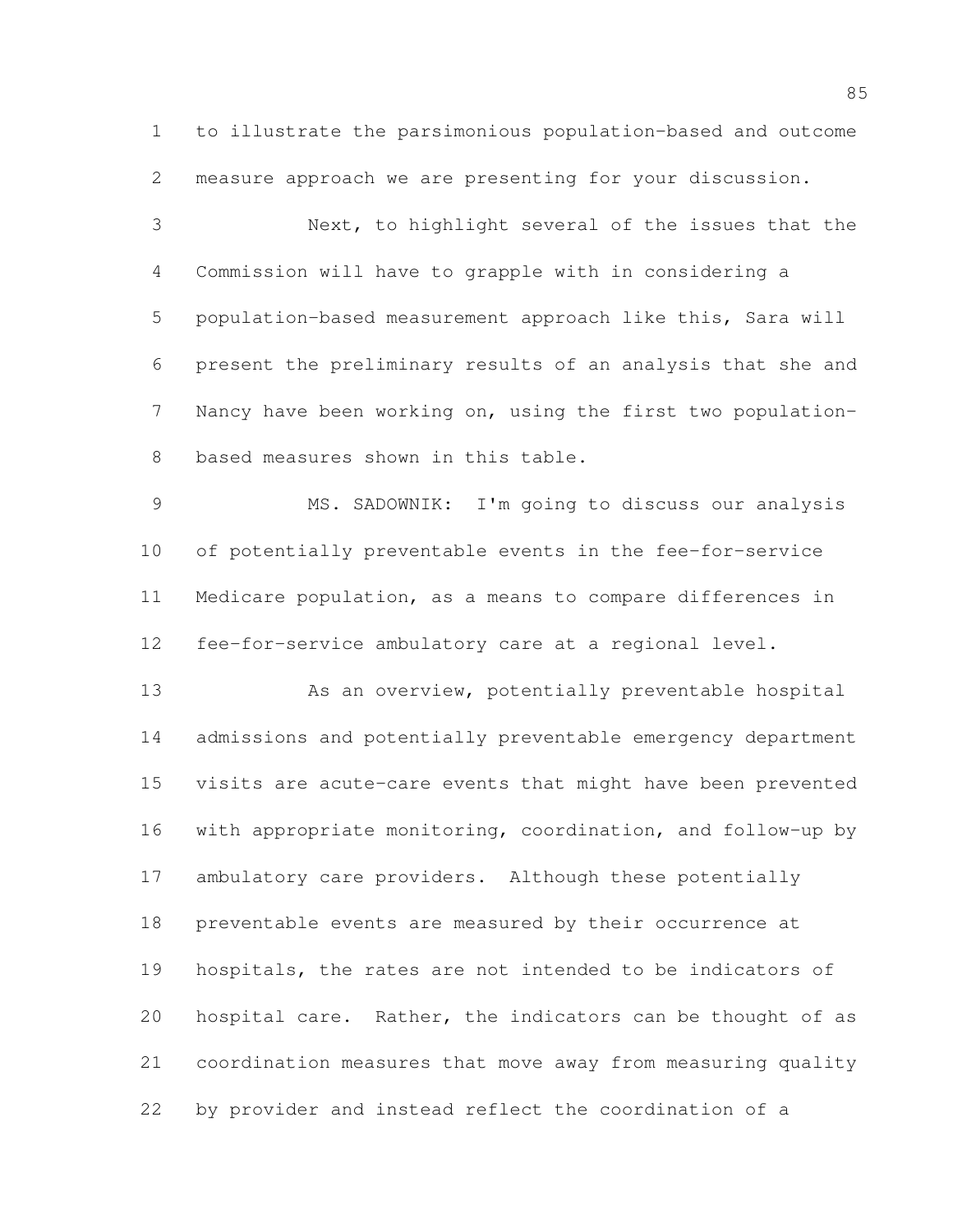region's ambulatory care. Not all potentially preventable events can be avoided in individual cases, and we would not expect rates of zero. This fact reinforces our emphasis on relative rates between regions, particularly when risk- adjusted for differences in health status in the populations.

 We contracted with 3M Health Information Systems and used the definitions for potentially preventable admissions and ED visits that 3M had previously developed. Other approaches exist to measure these events. We do not endorse any one approach, but are simply exploring the use of potentially avoidable events as a population-based measure of ambulatory care.

 We measured performance at the level of hospital service areas, or HSAs, which are local health care markets developed by the Dartmouth Atlas of Health Care. In this presentation, we will review preliminary results of rates of preventable events nationally and compare performance across hospital service areas.

 Now I'll run through our definitions of potentially preventable events. For potentially preventable hospital admissions, the patient required acute-level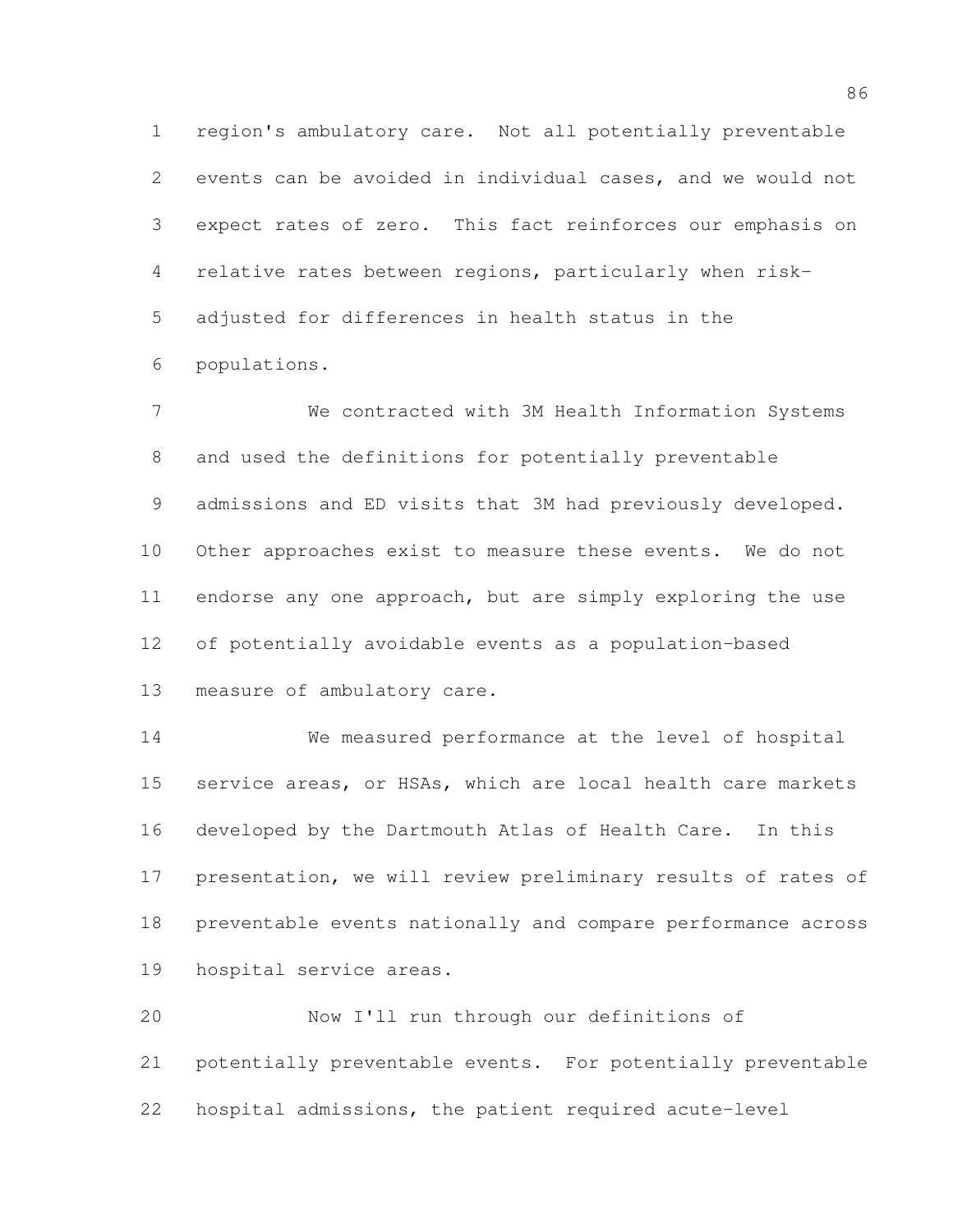services at the time they presented, but the need for the admission might have been avoided with appropriate ambulatory care and coordination activities. The use of potentially preventable admissions as a population-based measure of ambulatory care is well established. The Agency for Healthcare Research and Quality has developed a set of measures of potentially preventable admissions that is based on ambulatory care sensitive conditions. 3M's method is also based on ambulatory care sensitive conditions, but differs because it excludes complications that would have been preventable only in the long term, through years of prior preventive care, such as lower extremity amputations for diabetic patients. 3M's definition also includes procedures whose appropriateness has been questioned by clinical experts, such as spinal fusion.

 This analysis excludes hospital readmissions within 30 days of the index admission. We excluded readmissions because we wanted to focus on accountability 19 for care among ambulatory care providers, and programs such as the hospital readmissions reduction program already focus on hospital accountability for readmissions. We wanted to focus on events that more likely stem from a market's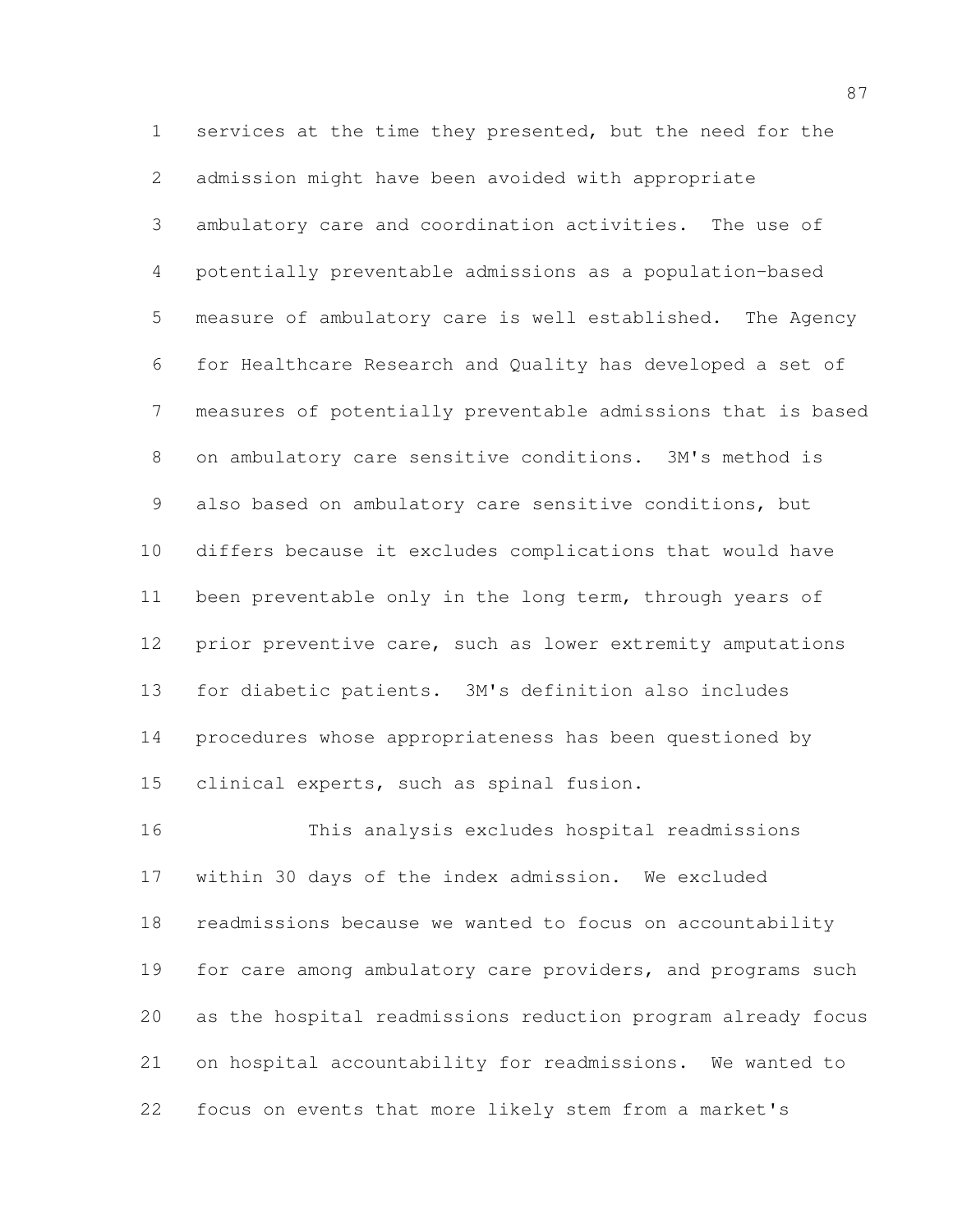ambulatory care infrastructure as opposed to those in which the index admission may be implicated.

 The design and use of potentially preventable ED visits as a population-based measure is not as well developed. In 3M's definition, potentially preventable ED visits include visits for medical conditions that might have been prevented through proper management and coordinated care, such as an exacerbation of COPD, as well as conditions that could have been addressed in lower-cost ambulatory care settings instead, such as an upper respiratory tract infection. 3M's measure excludes ED visits that resulted in 12 an inpatient admission; that is, we only include treat-and- release ED visits. The measure excludes ED visits during which a surgical procedure or therapy was performed. Both the potentially preventable admissions and ED visit measures also include nursing home sensitive conditions, which may not necessarily be preventable in a community setting, but could be preventable for beneficiaries coming from an institutional setting, such as acute major eye infections. Here is a high level summary of our methods. I'm not going to detail our methodology in this presentation, but we're happy to discuss it on question.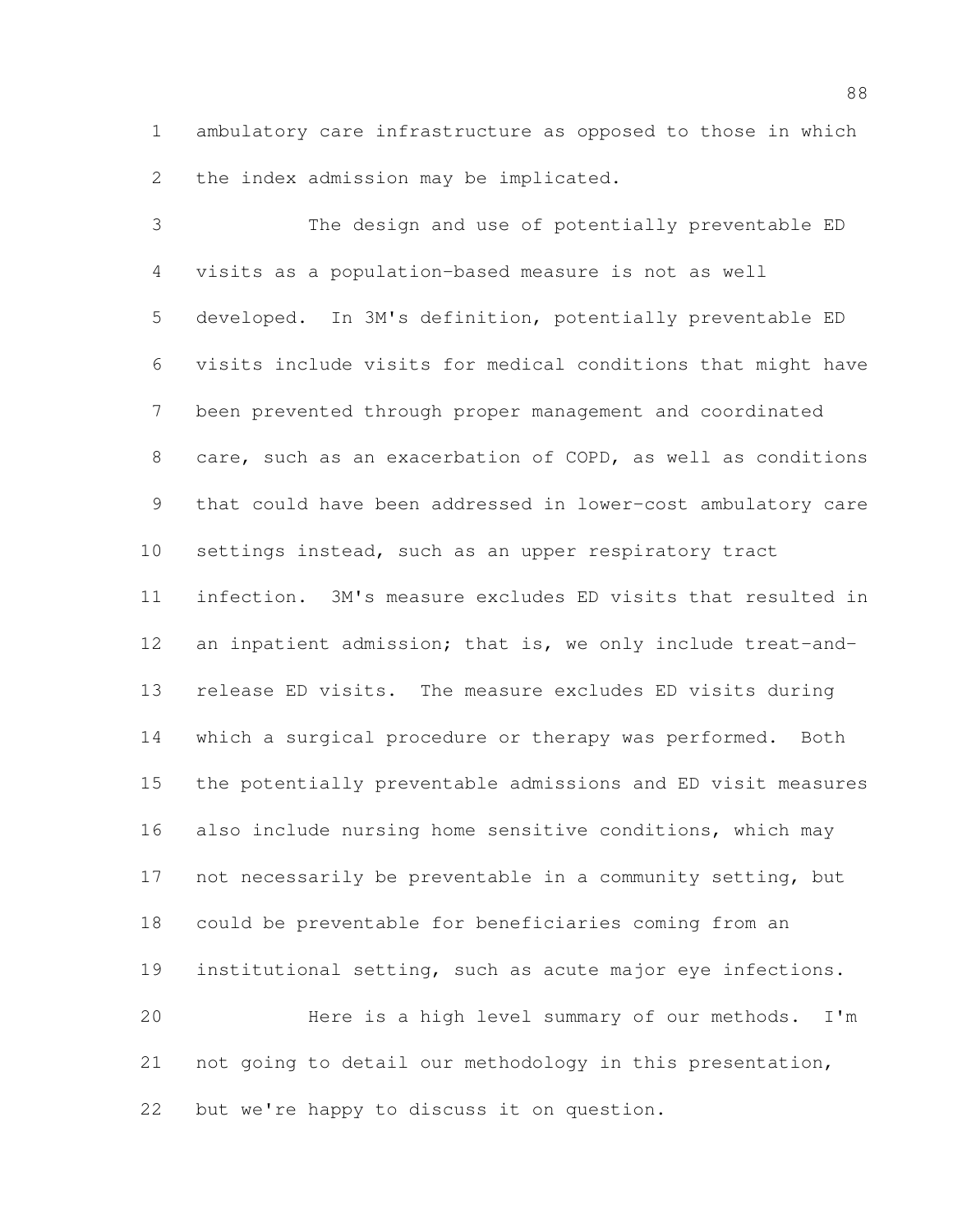Turning to our results, we found that potentially preventable events accounted for a substantial proportion of all admissions and ED visits. In 2011, potentially preventable admissions accounted for 23 percent of all hospital admissions. The national rate averaged approximately 78 events per 1,000 beneficiaries. Heart failure was the most frequent cause for a potentially preventable admission, followed by pneumonia and COPD. To be clear, heart failure does not mean an AMI, which 3M lists as a condition that is not considered potentially preventable. Instead, while the need for a hospital admission for heart failure might have been necessary at the time, the need for the event might have been prevented through better management of the condition in the community. Potentially preventable ED visits accounted for over half, 55 percent, of all ambulatory ED visits in 2011, with a national rate of 227 events per 1,000 beneficiaries. The most frequent reason was abdominal pain, which, to be clear, does not mean a burst appendix. Here abdominal pain as a cause for potentially preventable ED visit does not imply that this condition could have been prevented but, rather, that beneficiaries could have received care for this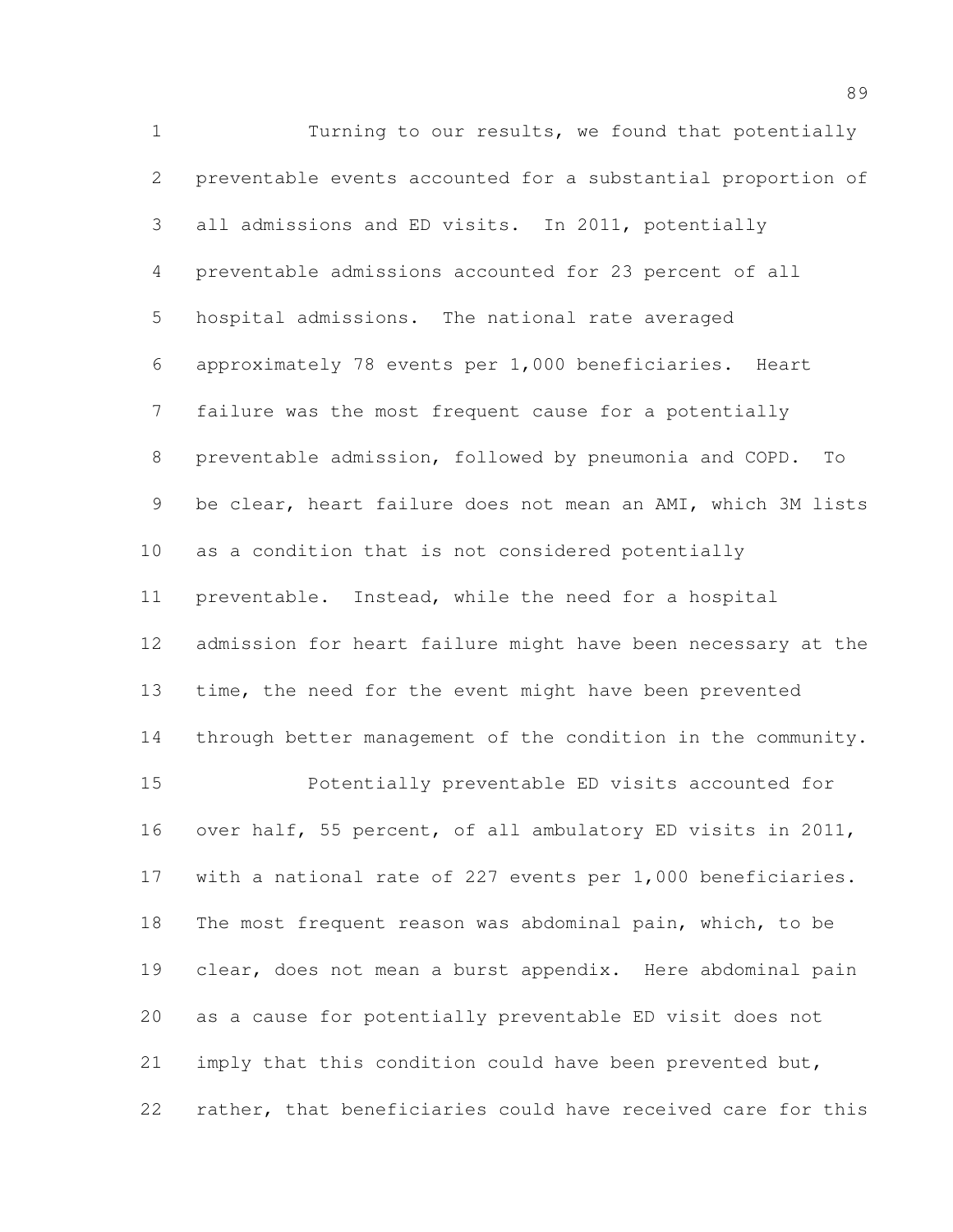in a lower-cost ambulatory setting.

| $\overline{2}$  | We found that outcomes varied substantially across             |
|-----------------|----------------------------------------------------------------|
| $3 -$           | HSAs. We also found extremes in the top and bottom             |
| $4\overline{ }$ | performing HSAs. These extremes were mostly found in           |
| 5               | smaller HSAs, which may be more susceptible to the actions     |
| 6               | of small numbers of patients or providers. We found            |
| $7\degree$      | somewhat less variation in the rates among larger areas.<br>We |
| 8               | are showing results here from relatively larger HSAs --        |
| 9               | those with at least 5,000 beneficiaries, which represent 42    |
| 10              | percent of all HSAs.                                           |

 We have presented the ratios of actual to expected events, which risk-adjust for differences in age and disease severity among the population in different HSAs. A ratio equal to 1 would mean that an HSA's actual rates of events equal the rates that would be expected, given the age and disease severity of its population. When the ratio is less than 1, it means that the area is performing better than expected. When the ratio is more than 1, it means that the area is performing worse than would be expected based on its population.

 For potentially preventable admissions, we see that HSAs range from, at the best, having ratios of 0.40,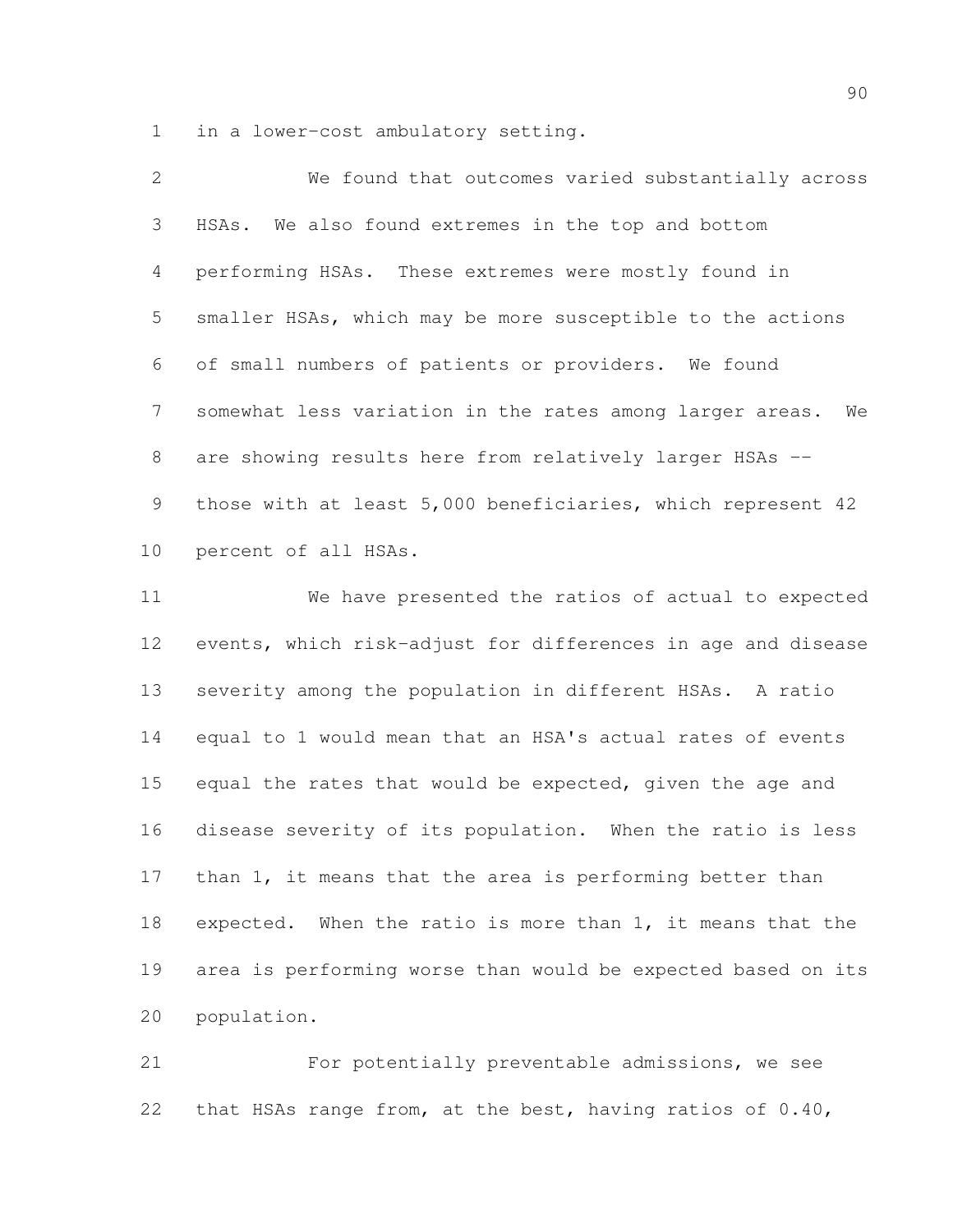meaning rates that are 40 percent of what would be expected, to ratios of 1.76, meaning rates are almost 80 percent more than what would be expected. For potentially preventable ED visits, we see that HSAs range from, at the best, having rates that are 16 percent of what would be expected, to rates of preventable ED visits that are over twice what would be expected. The mailing materials discuss other findings, which we're happy to talk about on question. In summary, we've presented early exploratory results on the feasibility of using fee-for-service claims

 data to evaluate potentially preventable admissions and ED visits at the local level, in considering the use of these potentially preventable events as population-based measures of ambulatory care quality. We have a number of potential areas for further research, such as continuing to analyze factors that may be tied to rates of preventable events. We may also look into the stability of rates, especially in smaller HSAs.

 MR. RICHARDSON: To wrap up, we'll pose several interconnected policy and technical questions that would have to be resolved if the Commission were to pursue a population-based outcome measure approach as we've sketched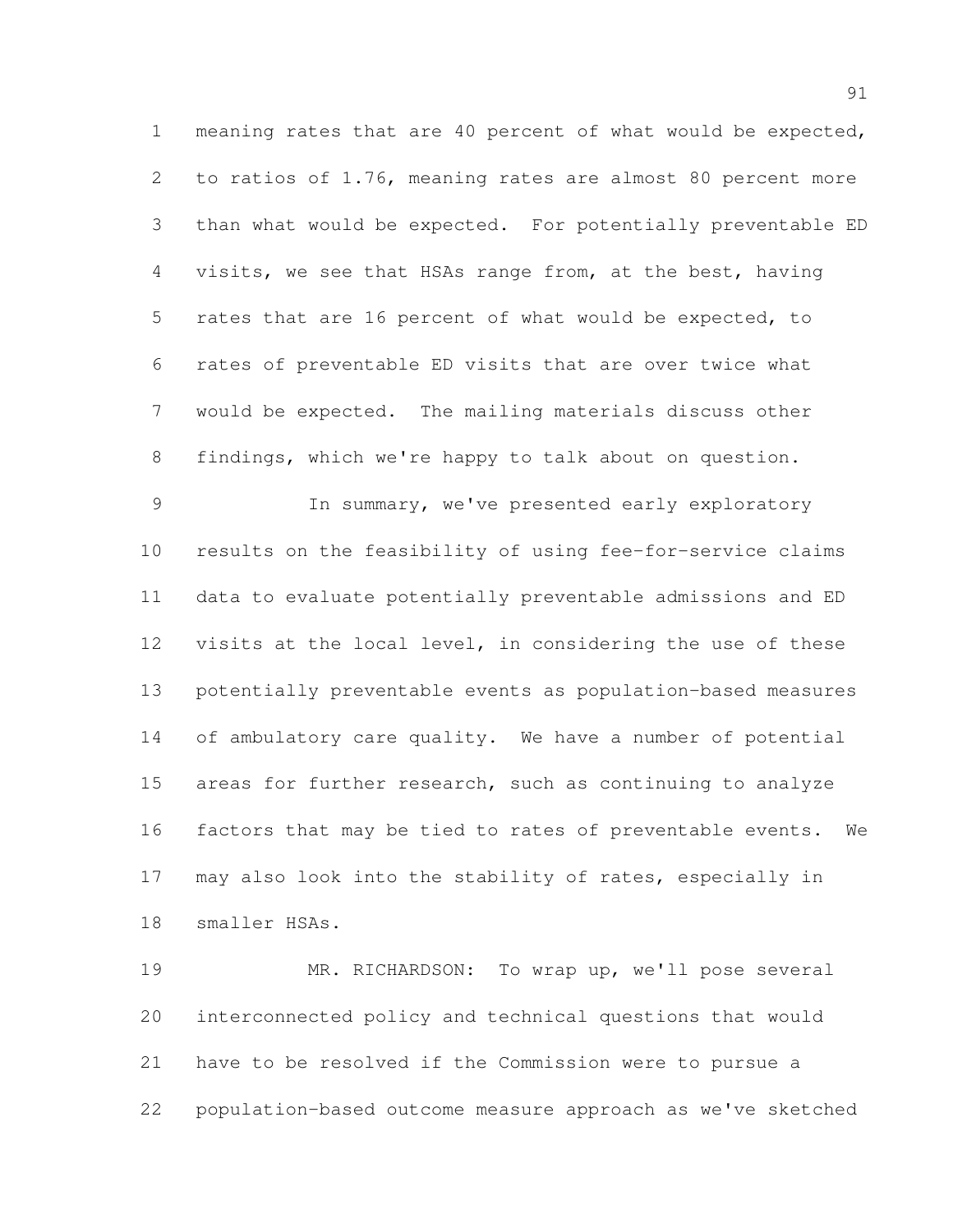out here.

| 2     | First, how should Medicare define the local area             |
|-------|--------------------------------------------------------------|
| 3     | within which outcomes are assessed? One option would be to   |
| 4     | use a local inpatient hospital market area such as the       |
| 5     | Dartmouth Hospital Service Areas that was in used in the     |
| 6     | analysis Sara just described. Another option would be to     |
| 7     | use the local MA payment areas that were recommended by the  |
| $8\,$ | Commission in its June 2005 report to the Congress, which    |
| 9     | uses metropolitan statistical areas and Health Service Areas |
| 10    | that are defined by the National Center for Health           |
| 11    | Statistics. This is also the definition the Commission       |
| 12    | recommended in it 2010 report for comparing quality between  |
| 13    | fee-for-service Medicare and MA at the local level.          |
| 14    | The second question is, How should the population            |
| 15    | be defined for each delivery system? The answer may be       |
| 16    | relatively straightforward for MA plans, where the           |
| 17    | population would be the plan's enrollees, and for ACOs,      |
| 18    | where the population would be the organization's attributed  |
| 19    | beneficiaries. Given those two definitions, one could        |
| 20    | define the fee-for-service Medicare population as all the    |
| 21    | beneficiaries in the defined local area who are not either   |
| 22    | enrolled in an MA plan nor attributed to an ACO. Of course,  |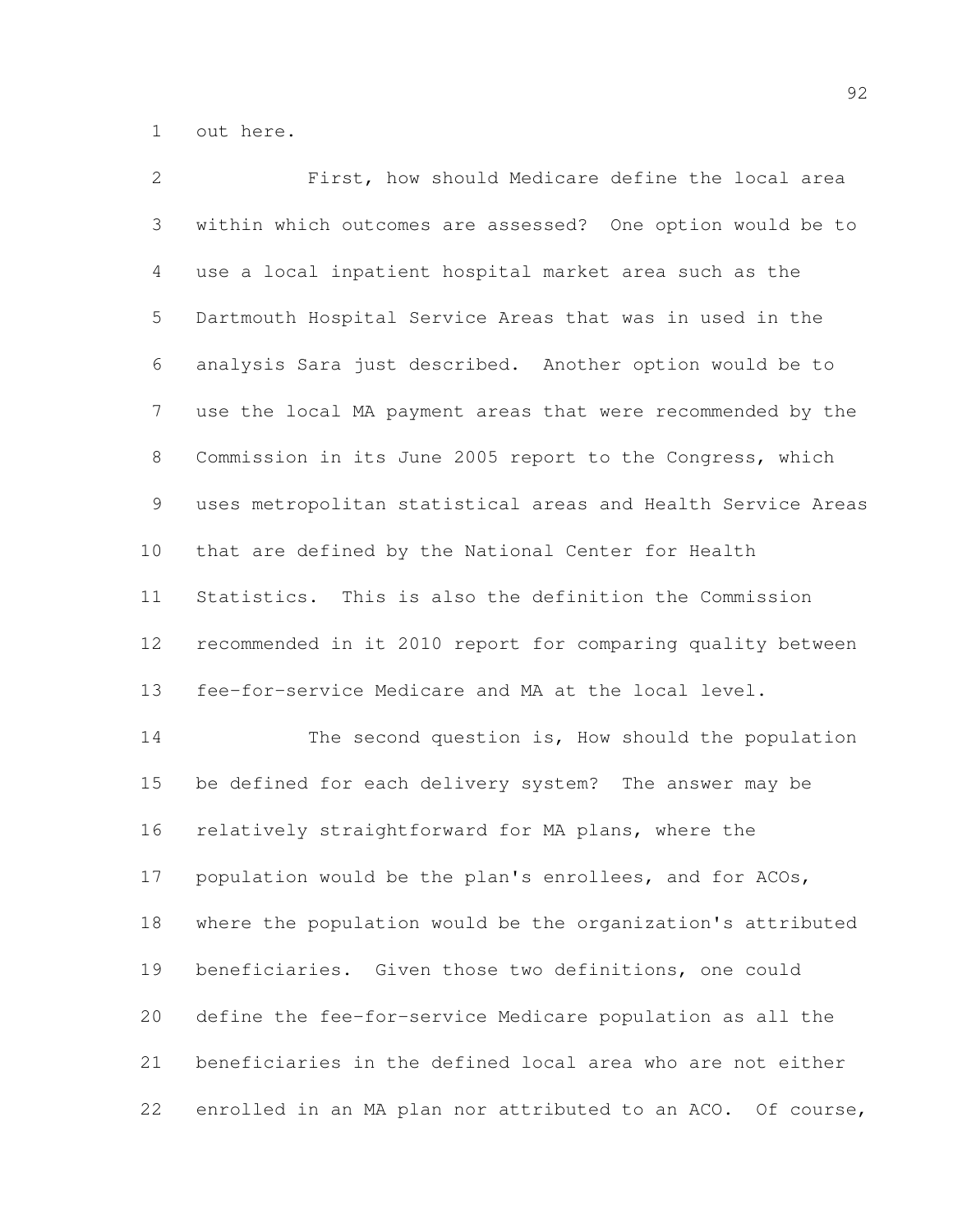the real issue underlying how to define each system's population is the question of defining the collective responsibility and, therefore, accountability of the providers in each system for the measured outcomes. How, if at all, should Medicare approach this central question differently when assessing providers' collective performance under MA, ACOs, or fee-for-service Medicare? Third, which quality measures should be used? We've presented one possible set of population-based outcome measures that could be calculated either from fee-for- service claims data, MA plan encounter data, or existing patient survey instruments. Are there other outcome measures that you would like us to investigate? In thinking about this question of which measures to use and whether and how to risk-adjust them, you also must grapple with the inevitable trade-offs between what would be feasible in an ideal data- and resource-rich environment and what is realistic to do in a world of limited resources and imperfect data. Fourth, should Medicare use any measures other

 than the population-based outcome measures in fee-for-service Medicare to address incentives inherent in that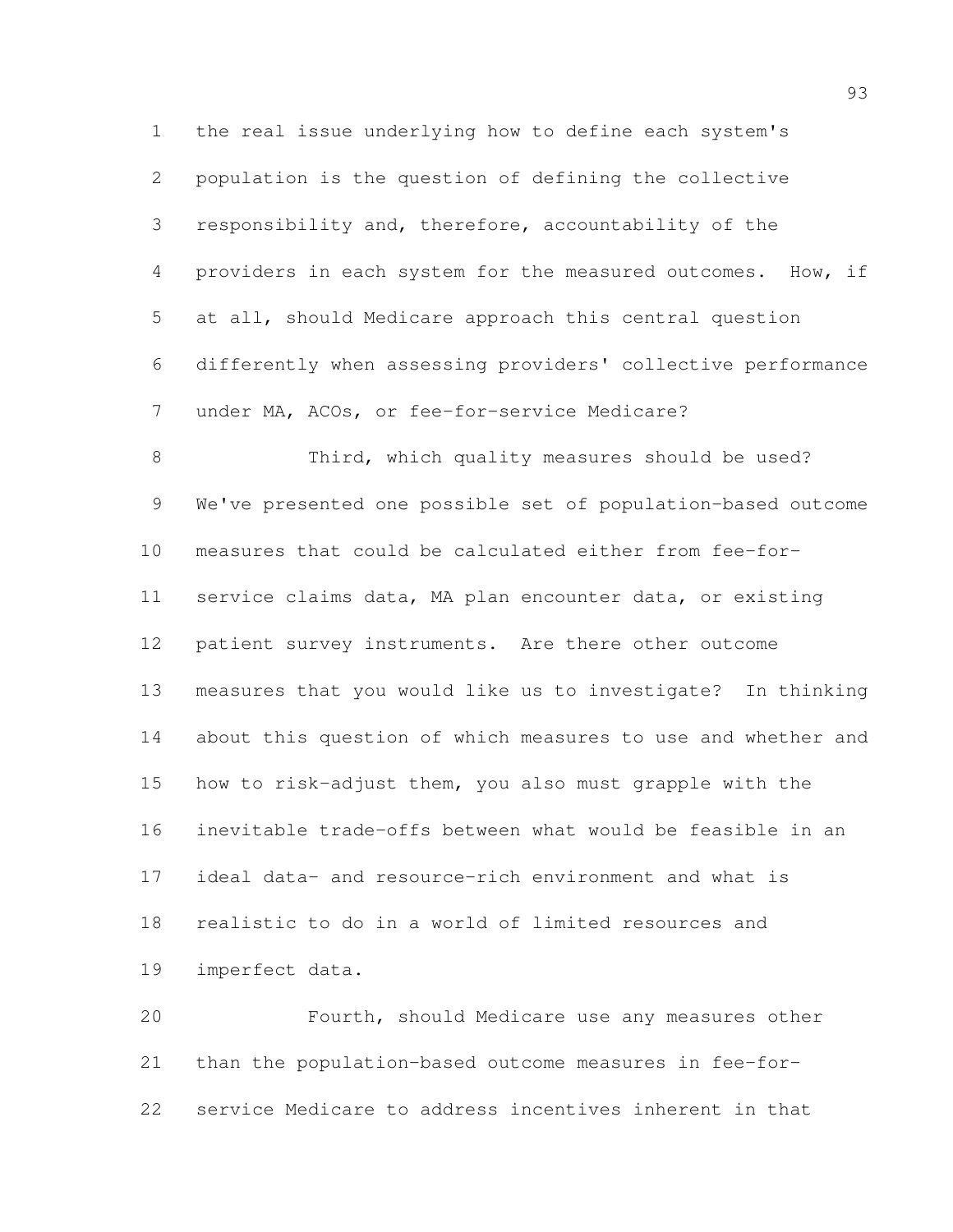system to increase service volume and intensity? For example, should there be any ambulatory service overuse measures, such as excessive or inappropriate use of certain imaging services or prescription drugs; any hospital patient safety measures such as avoiding central line-associated bloodstream infections; or per-capita and per-episode Medicare spending measures?

 Fifth and last, should Medicare use any measures designed to counter underuse incentives, such as those in the current HEDIS measure set used for MA plans or the similar types of measures currently used in accountable care organizations? While these kinds of measures can monitor for potential underuse of clinically appropriate care in 14 delivery systems that have incentives to limit service use, they also would complicate the measurement system and may require clinical data that are not easily obtainable today 17 or for the foreseeable future. Complexity and burden are, 18 of course, two of the primary aspects of the current system you may decide Medicare has had more than enough of.

 With that, we will conclude the presentation and look forward to your questions, discussion, and guidance. MR. HACKBARTH: Okay. Thank you very much. So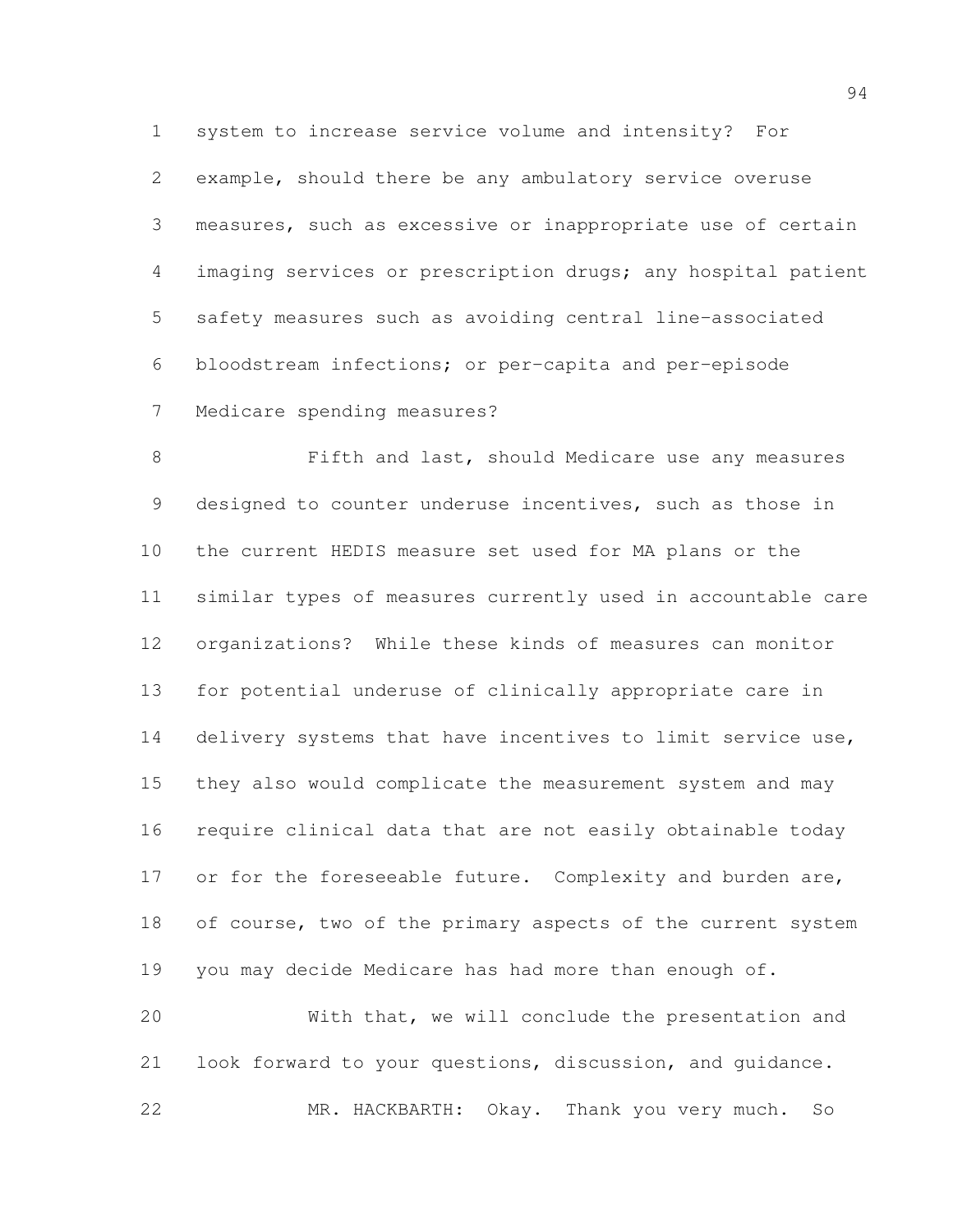let's see hands of people with Round 1 clarifying questions. MR. BUTLER: Slide 11. You mentioned that 30-day readmissions are excluded. I think that's, I don't know, 15, 16, 17 percent -- right? -- of admissions. And then this says they're 23 percent of potentially preventable admissions. So if I look at that right and combine 23 with roughly, say, a 17 percent readmission rate that it excluded, is there a pool potentially of 40 percent of 9 admissions that are kind of -- might be thought of as potentially reducible? They're mutually exclusive groups. You've excluded from your definition of PPAs readmissions within 30 days, right? MS. SADOWNIK: That's right. The 23 percent is 23 percent of all initial hospital admissions, excluding readmissions. MR. BUTLER: Right. MS. SADOWNIK: And I don't think we have information on, of all readmissions, what percentage are potentially preventable. MR. BUTLER: Right. But I think the pool that we

 ultimately are looking at as closer to 40 percent are things that are being targeted overall? Not through this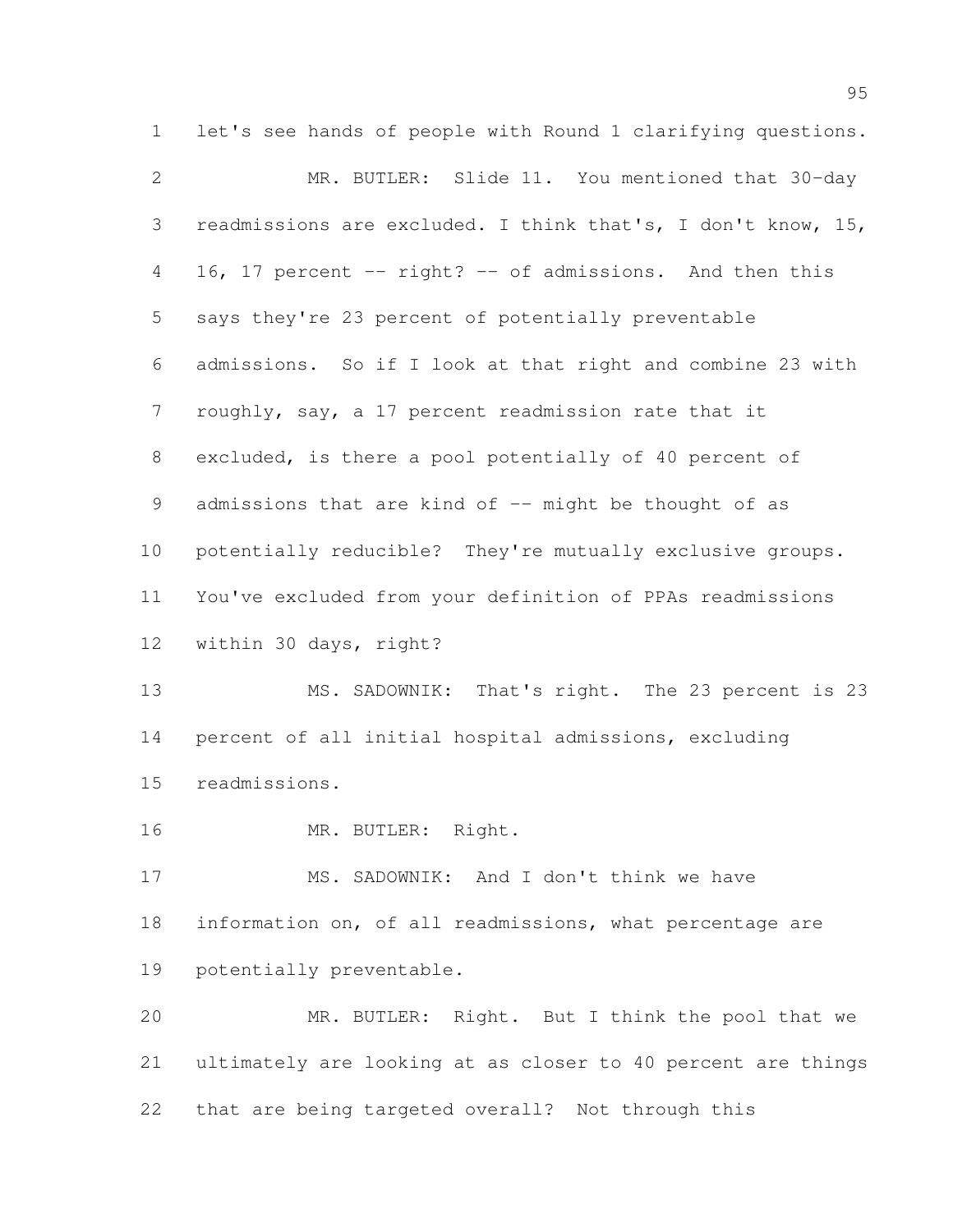methodology but collectively.

| 2              | DR. MARK MILLER: I think that's [off microphone].            |
|----------------|--------------------------------------------------------------|
| 3              | MR. BUTLER: Yeah. Okay.                                      |
| $\overline{4}$ | MR. GRADISON: On number 12, page 12, the                     |
| 5              | variations are so extraordinary, I wonder what else may be   |
| 6              | at work here. Question: Have you run these numbers against   |
| $\overline{7}$ | data, socioeconomic data, that might be available on an HSA  |
| $8\,$          | basis?                                                       |
| $\mathcal{G}$  | MS. SADOWNIK: We looked at a few different                   |
| 10             | factors. We used two different -- we used two proxies for    |
| 11             | socioeconomic status. We used a percentage of beneficiaries  |
| 12             | in an HSA who are dual status as well as disability, and we  |
| 13             | just looked at basic correlations, and we did find that both |
| 14             | of those factors were positively correlated with both        |
| 15             | potentially preventable admissions and ED visits. So higher  |
| 16             | shares, more events. But it's also worth noting that even    |
| 17             | among areas that had high proportions of both of those       |
| 18             | factors, duals and disability, there were some that had      |
| 19             | rates that were better than expected and some that were      |
| 20             | worse.                                                       |
| 21             | Thank you. On Slide 11, so<br>DR. REDBERG:                   |

sometimes heart failure certainly is preventable because you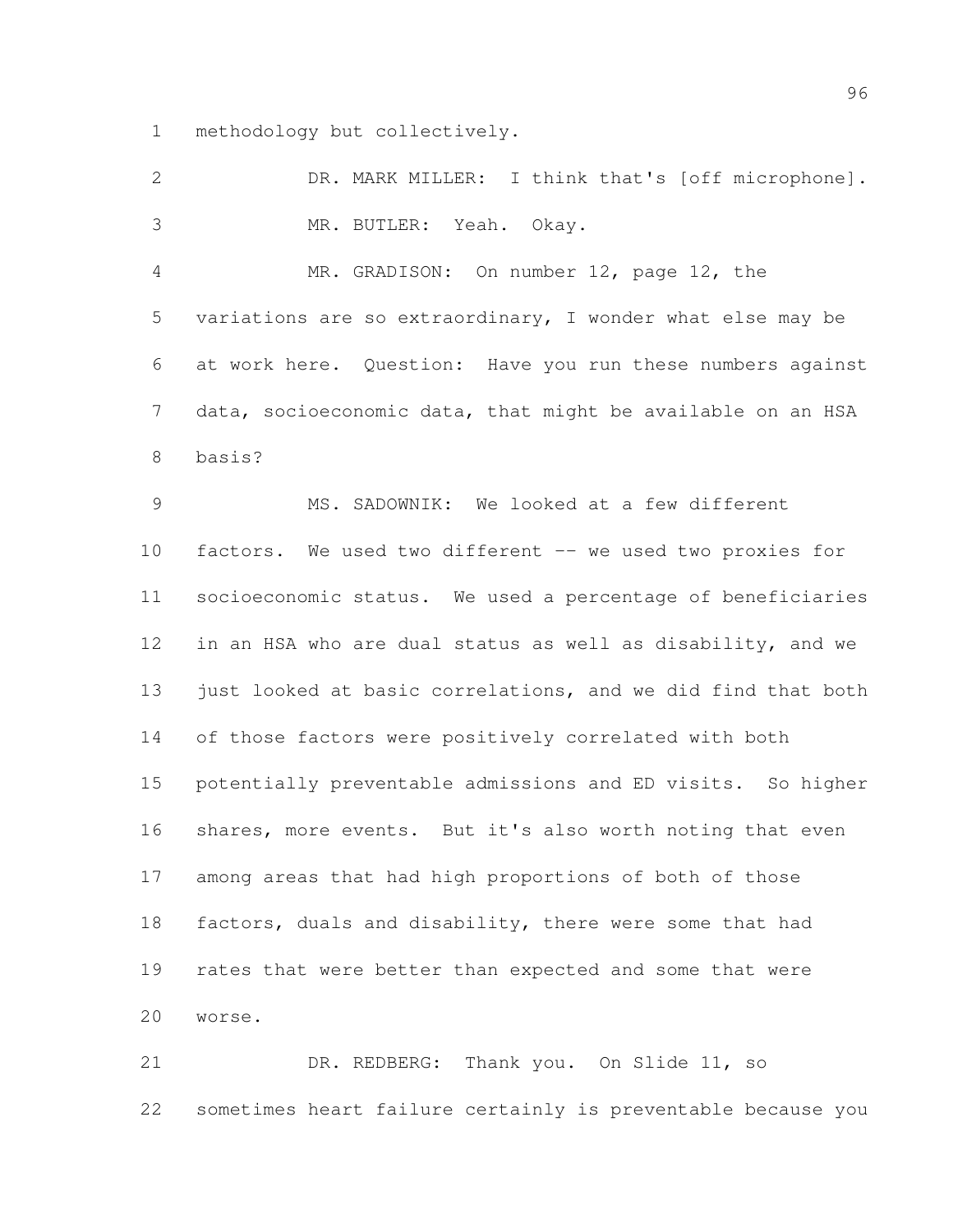could have adjusted medications in the office. But

| $\overline{2}$ | sometimes there's just the inexorable progression of heart   |
|----------------|--------------------------------------------------------------|
| 3              | failure. Is this just all heart failure admissions? Or was   |
| 4              | there any attempt to have clinical distinguishing features?  |
| 5              | MS. RAY: You know, I would want to go back and               |
| 6              | double check that and get back to you on that.               |
| $7\phantom{.}$ | DR. REDBERG: Okay.                                           |
| $\,8\,$        | MS. RAY: If you were to force me to answer, I                |
| 9              | probably would say it's, you know, mostly all heart failure. |
| 10             | But, again, going back to Sara's point, we would not expect  |
| 11             | rates to be zero in any case. We're looking at the relative  |
| 12             | differences between areas.                                   |
| 13             | DR. REDBERG: Right. Thank you.                               |
| 14             | DR. HOADLEY: I just wanted a little clarification            |
| 15             | on the hospital service area definition. It seems clear in   |
| 16             | a more rural area, but in an urban area, metropolitan area,  |
| 17             | how tight is this HSA measurement level?                     |
| 18             | MS. SADOWNIK: The definition is -- or the way                |
| 19             | that HSAs are defined are a group of zip codes where most of |
| 20             | the beneficiaries in that group of zip codes go to the       |
| 21             | hospital or hospitals in that area for most of their         |

admissions. We found across all HSAs 83 percent only had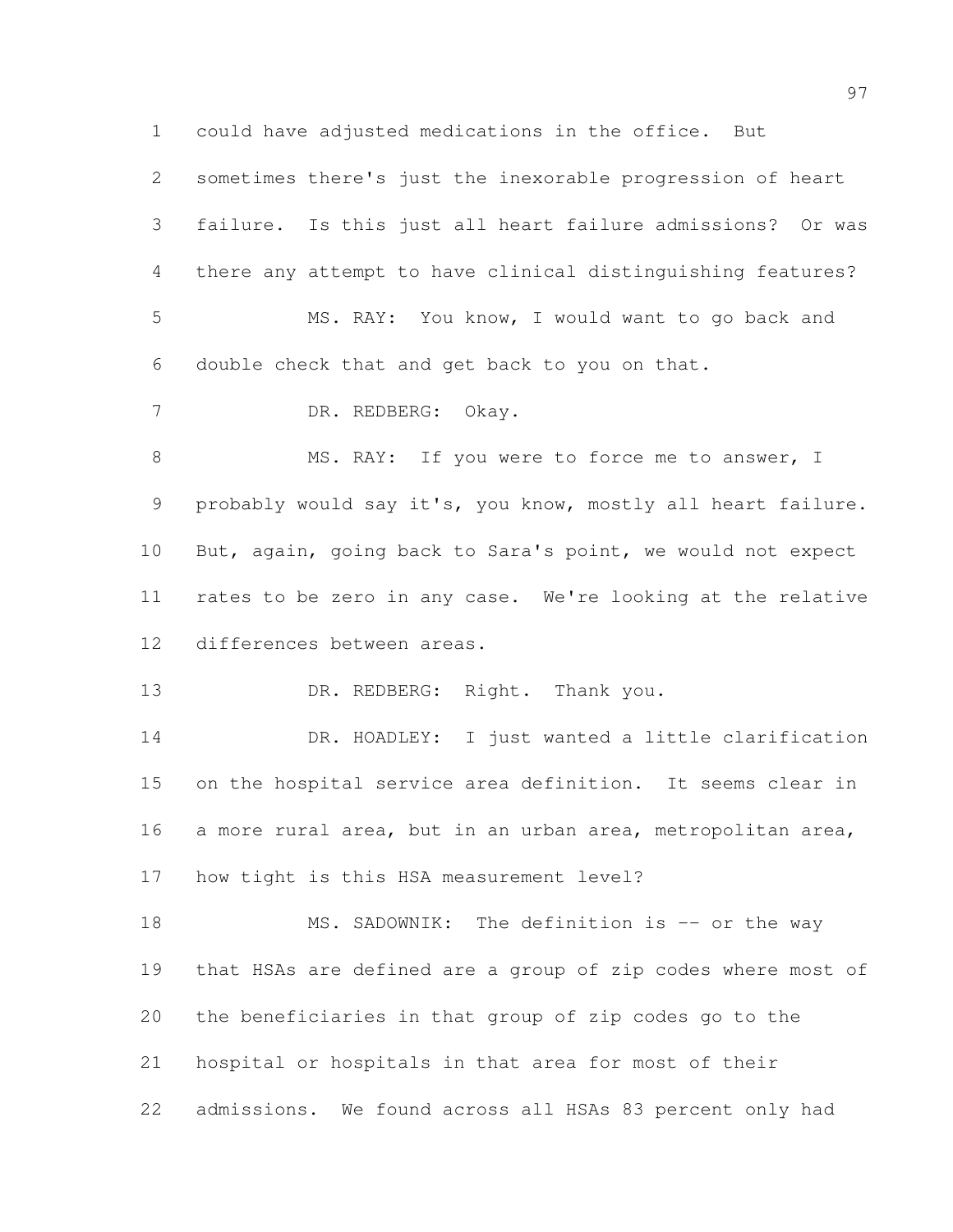one hospital and 10 percent had two and only 8 percent had more than three.

 DR. HOADLEY: In a large area like the D.C. area, there's a whole bunch of different HSAs across different parts of the region? MS. SADOWNIK: Actually, in Washington, D.C., just Washington, D.C., itself is one HSA. 8 DR. HOADLEY: Okay. MS. SADOWNIK: But Bethesda is one, Rockville, Silver Spring. 11 DR. HOADLEY: That helps. Thanks. MR. GEORGE MILLER: My question is similar to Bill's on the socioeconomic issues and question. I think you answered, but I just wanted to tease it out a little bit more that if you have a minority population, like a large Hispanic population in a Houston or an Austin or a Dallas, were there notable differences or anything you were able to learn? Anecdotally, I have been told why Hispanics use the 19 ED, as an example, versus going to primary care physicians. I don't know if you were able to tease that out or not. MS. RAY: That's something that as we continue this analysis, we are going to look at the correlation in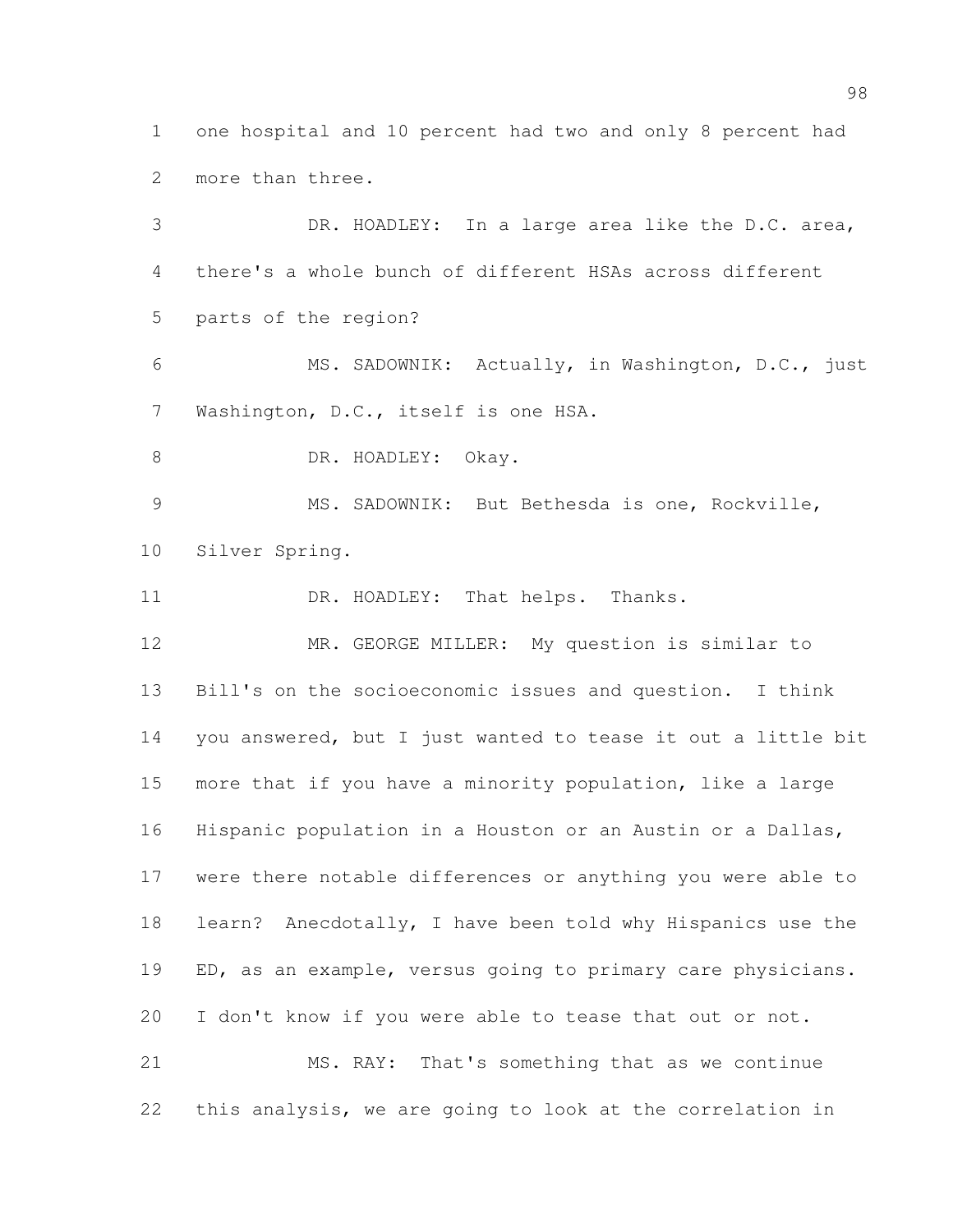the area. We are just beginning right now, and so we were just focusing, as Sara had said, looking at the proportion in a given HSA that were duals and disabled. MR. GEORGE MILLER: And just a quick follow-up. What other issues like transportation, how would they affect this as well? Do people without any transportation, do they use EMS to transport to them? Does that have a factor? Or do we have any idea? DR. MARK MILLER: I think it's going to be very 10 hard for  $-$ 11 MR. GEORGE MILLER: To tease that out? 12 DR. MARK MILLER: -- data that we're working with here, to tease that out. 14 MR. GEORGE MILLER: Okay. DR. MARK MILLER: Unless I'm unaware of something that you guys have. 17 MS. SADOWNIK: No. 18 MR. GEORGE MILLER: Okay. MS. SADOWNIK: No, we just took a very preliminary approach looking at basically what's feasible with fee-for- service claims. I think there's -- and sort of thinking of this measure, you know, as coordination. In an ambulatory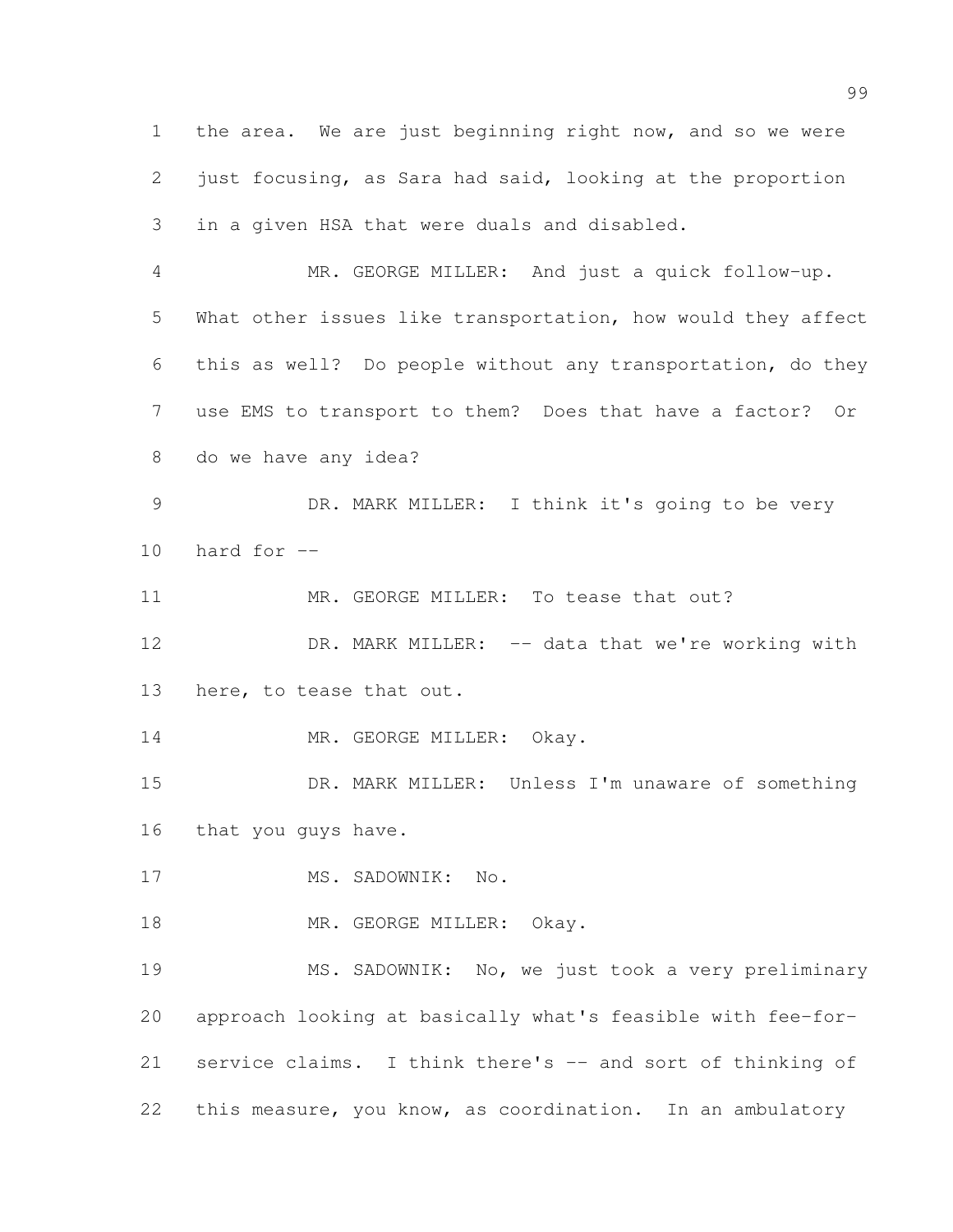care system, I think that issues like transportation or other services that beneficiaries would need to impact those events are not going to be looked at here, but would be important to consider in next steps.

 MR. RICHARDSON: And may I just pick up on one thing? I think you said earlier, Sara, to the extent you have looked at the variation when looking at HSAs that had a 8 higher than average number of duals, that you still saw very 9 -- even if you compared two HSAs that were both, you know, duals majority or minority majority, you still saw variation just looking across that subpopulation.

12 MS. SADOWNIK: Right.

 MR. RICHARDSON: So even within that, there's still variation.

15 MS. SADOWNIK: Right.

16 MR. GRADISON: On the point George and I were talking about, I just would flag pages 16 and 17. None of the high ones, the top of these two charts, is in the South. Virtually every one of the lowly performing ones are in the far South, plus the Rosebud Reservation in South Dakota. So something else is going on here.

22 MR. HACKBARTH: Okay. Let's move on to Round 2,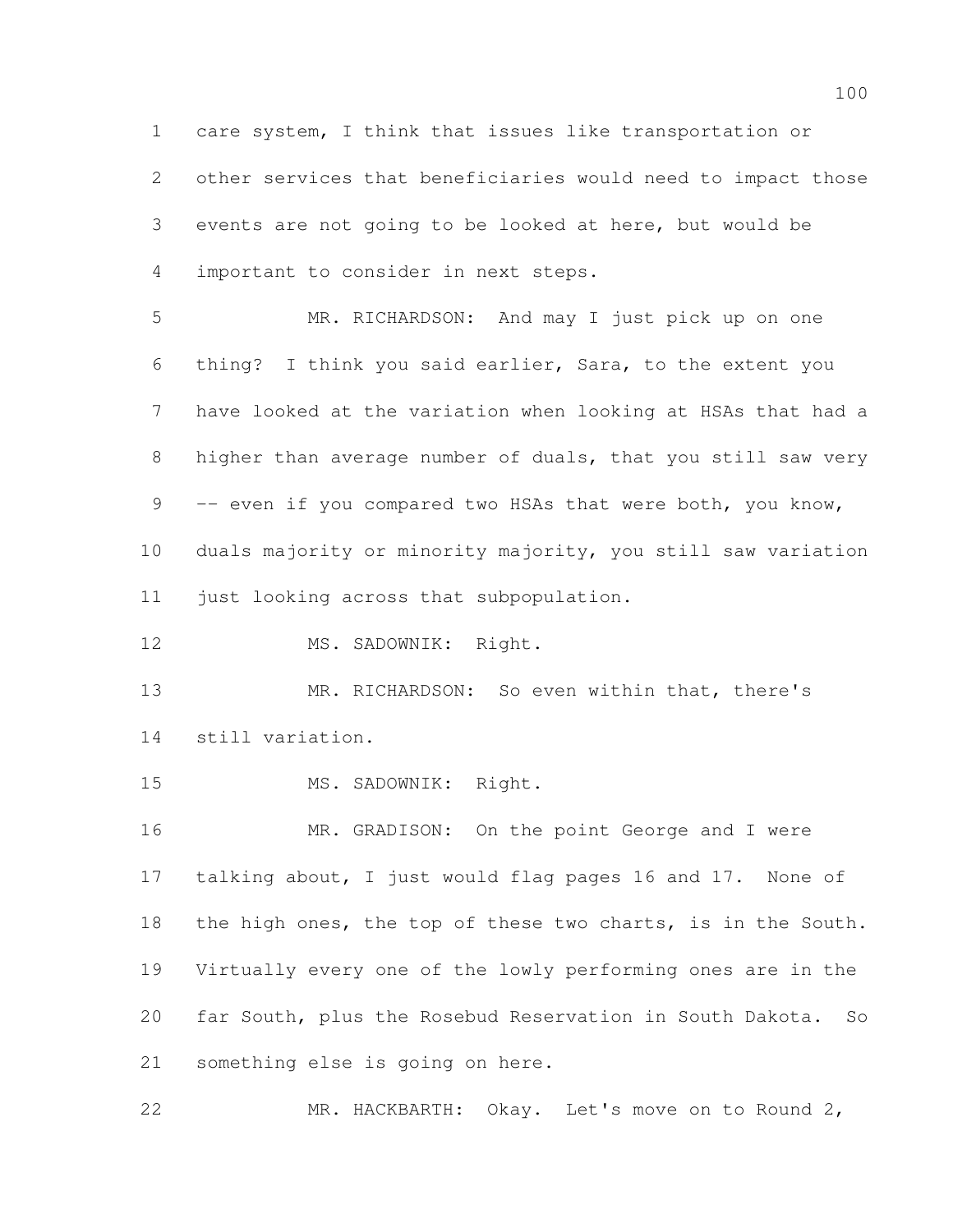and Bill Hall is going to go first.

| $\overline{2}$ | DR. HALL: Thank you. I just wanted to compliment             |
|----------------|--------------------------------------------------------------|
| 3              | This is such a great chapter. It really is. I think<br>you.  |
| 4              | it pinpoints this issue as well as anything that I've read.  |
| 5              | I learned a great deal from it.                              |
| 6              | I had really just two points. One is to sort of              |
| $\overline{7}$ | interject a sense of urgency about this whole process of     |
| 8              | getting a different set of metrics that are somewhat less    |
| 9              | complicated and more related to actual patient care.         |
| 10             | There's no way to overemphasize the stress on                |
| 11             | health systems, but also providers, in keeping up with the   |
| 12             | multiplicity of criteria that we have to look at on a daily  |
| 13             | basis.                                                       |
| 14             | My own community, where we think we're very                  |
| 15             | efficient in delivering care for Medicare patients -- in     |
| 16             | fact, one of the lowest costs per beneficiary in the country |
| 17             | -- probably in our system about a third of all physician     |
| 18             | time is spent keeping up with these requlations. This is a   |
| 19             | huge expense and one, as you've commented on, isn't          |
| 20             | necessarily correlated with real outcomes but are additional |
| 21             | process measures. So this is really a big deal, in terms of  |
| 22             | straightening out the health care system.                    |
|                |                                                              |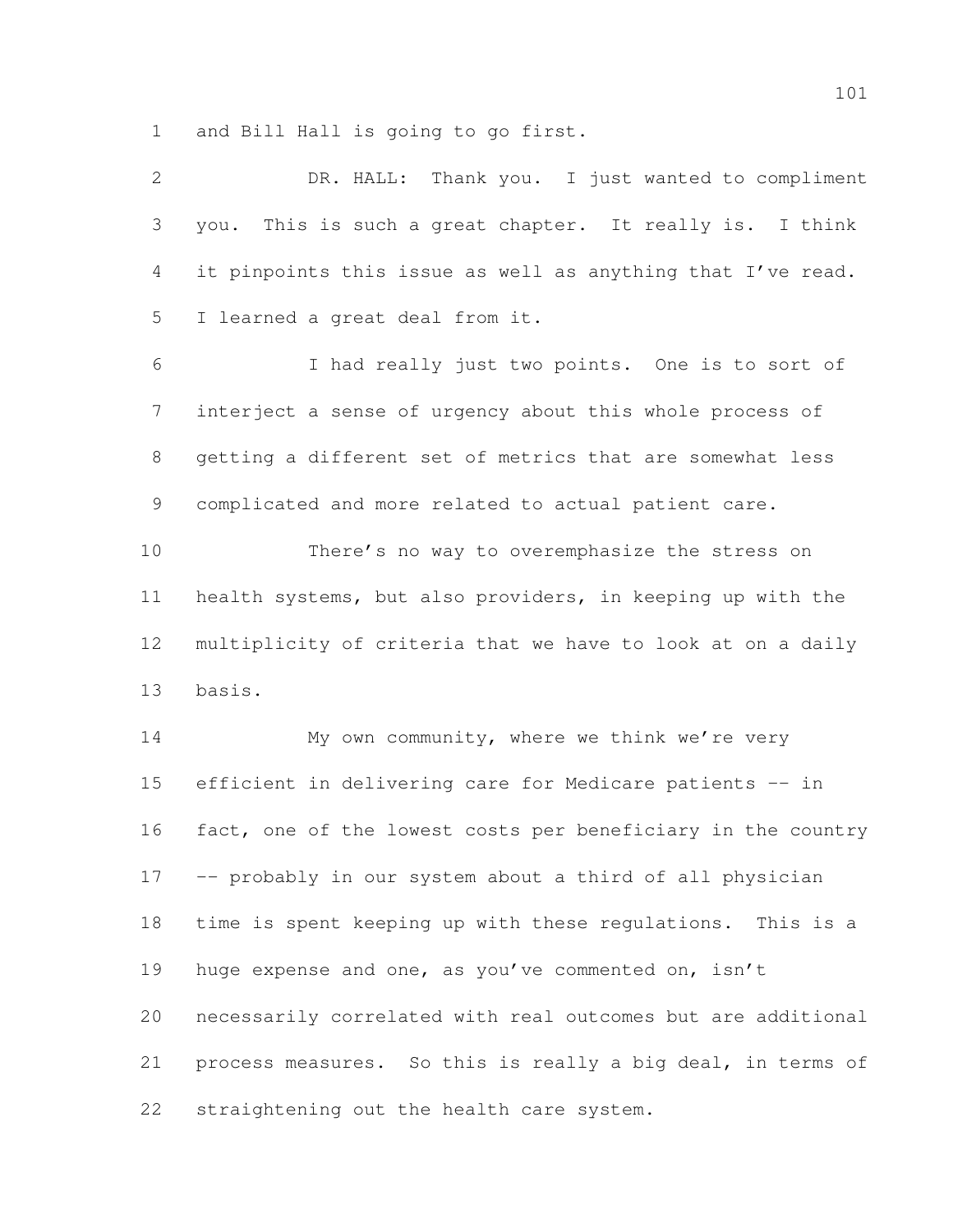Parenthetically to that, this whole process has also changed a lot of physician thinking. For example, there are now 16 medical speciality societies who have joined a program nationally called Choose Wisely, which is guidelines not so much about what to do but what not to do. Almost all of these are quite relevant to the Medicare population. Don't give people drugs that are going to alter their sensorium so that they fall. Be careful with urinary catheters. It goes on and on and on. I think we should be informed about this process

 because it also starts talking about a lot of outcome measures that ultimately might have some value here.

13 At the same time, there's a lot going on in hospital systems, a lot of competition going on. That can also change results.

 Kate had a recent piece in the New England Journal talking about the difference between -- an interface between competition and cooperation. So this is important.

 The second point has to do with the use of the HSA as kind of our population base for these comparisons. I think there's a lot of difference in HSAs in terms of availability of medical resources. So I followed your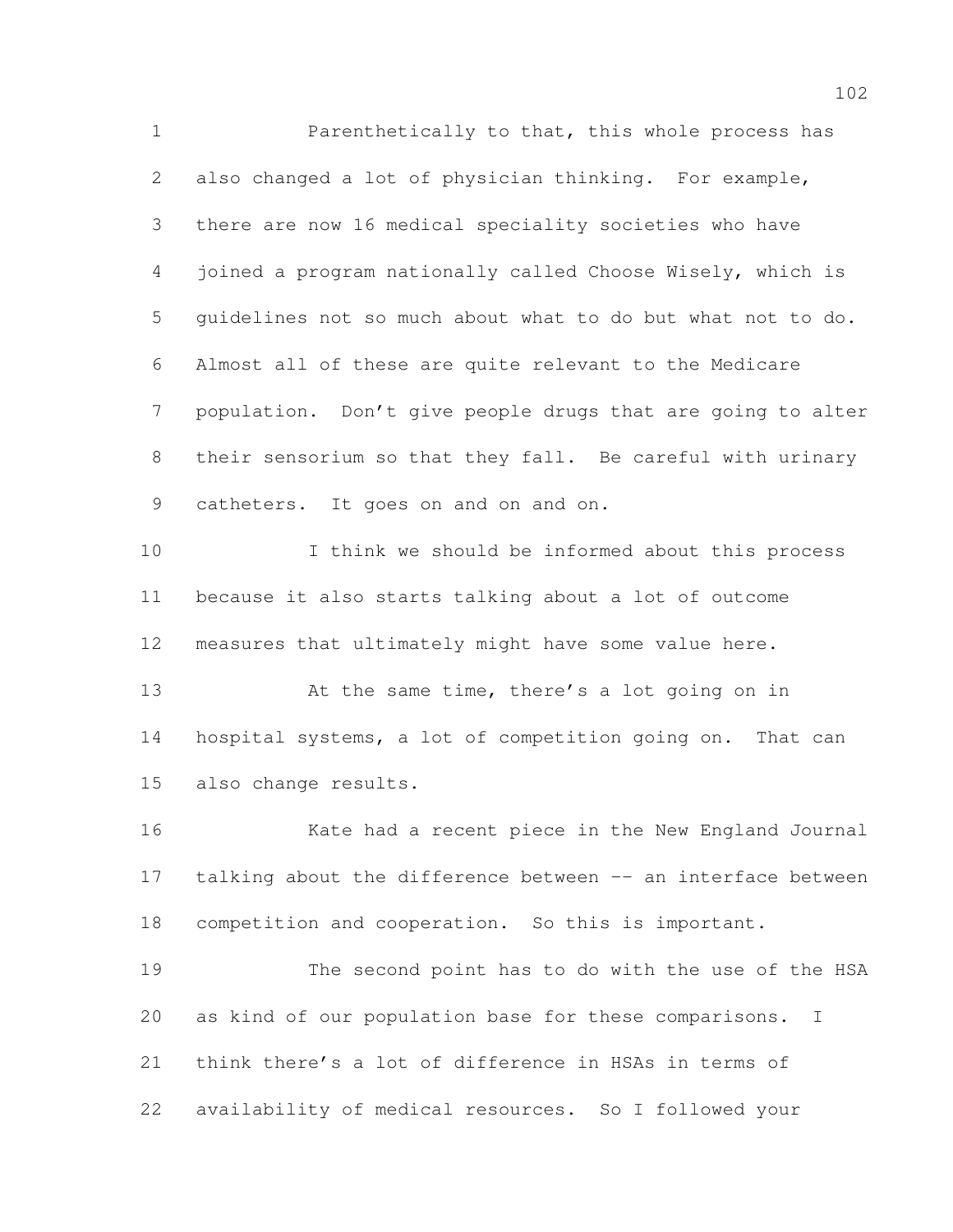computer links and pulled out actually from the Dartmouth Atlas a map of the United States that showed all of the 3,00-plus HSAs. This is a map of the country. I don't expect you to see the fine points. But notice all of the red that's in here. The red is what I want you to notice. These are all HSAs that have at least four hospitals within the HSA. Some have a dozen or so and oftentimes, like say in the Dallas-Fort Worth area, they are all within walking distance of one another. So this is not the same as Rosebud or a lot of the other places. I don't know what we do about that, except to say that I think we need to look very carefully at these high intensity hospitalized HSAs which, I think in the discussion you said comprise about 38 percent of all Medicare recipients. I think that's worth looking at. MR. HACKBARTH: Okay, thank you. Jon. 17 DR. CHRISTIANSON: It was very interesting data, 18 and as a research project, I think very timely. I guess I wasn't on the Commission when the discussion around the need to do this went forward. I understand the problems with having multiple measures and the burden on providers and so forth.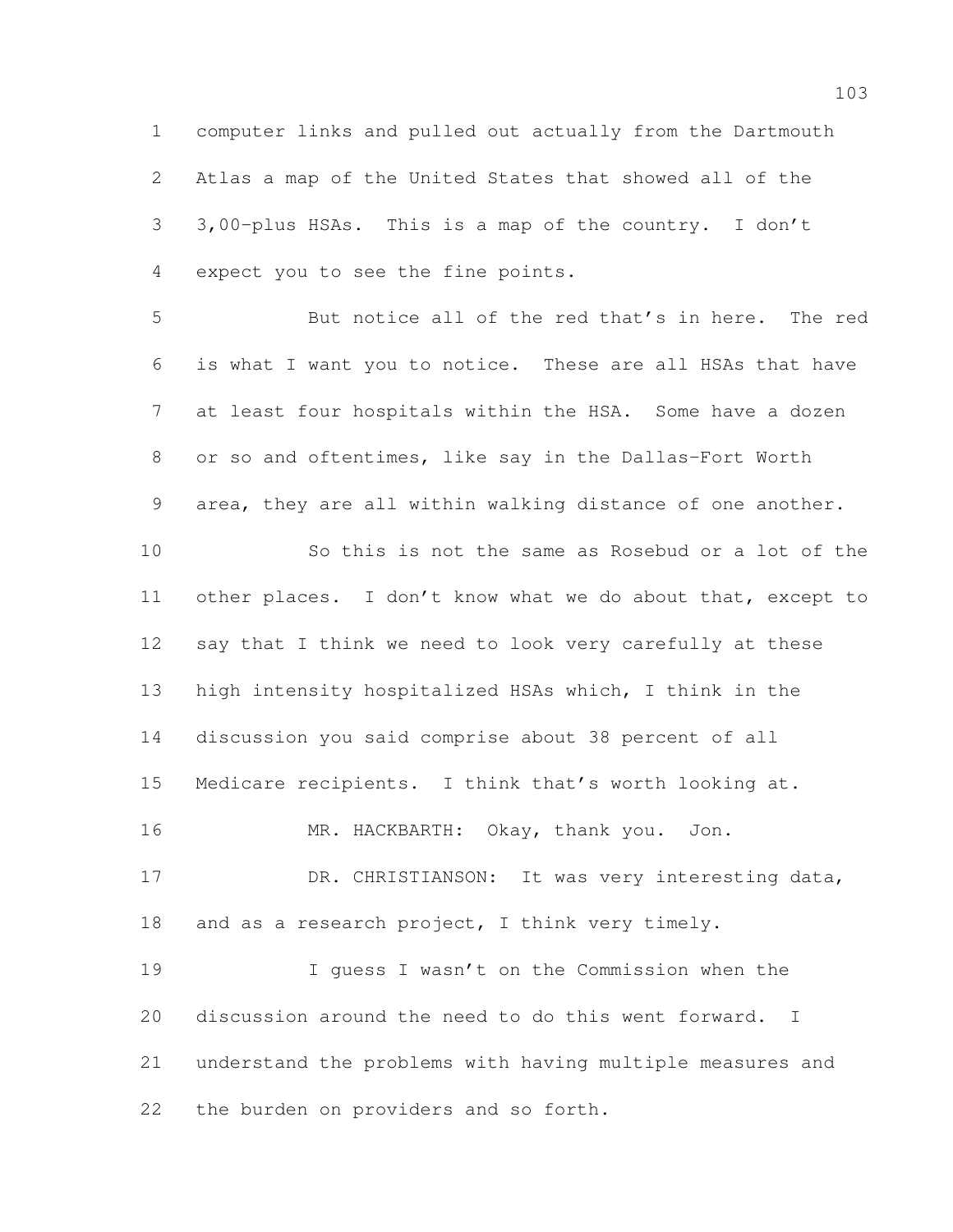But I think there are also questions that can be asked about measuring in the geographic area. These HSAs are not health care delivery systems. They are geographic areas. So what do you do? How are these measures beneficial for beneficiaries?

 As much as we might question, based on the research, the use of the comparative data at the provider level by beneficiaries in terms of choosing providers or the degree to which it shames providers to becoming better, clearly to me knowing that the fee-for-service providers as a group do less well in one area versus another is not necessarily going to motivate any fee-for-service provider to do better or help any beneficiary to choose among fee-for-service providers.

 In fact, the free rider problem here is to wait and hope that some other provider in your area is stupid enough to invest resources in improving the geographic average and you'll benefit from that.

 And I think, depending on the number of ACOs you can make a similar kind of argument there.

 So how is this useful for Medicare policy? I suppose it's useful for Congress to say as a whole, gee,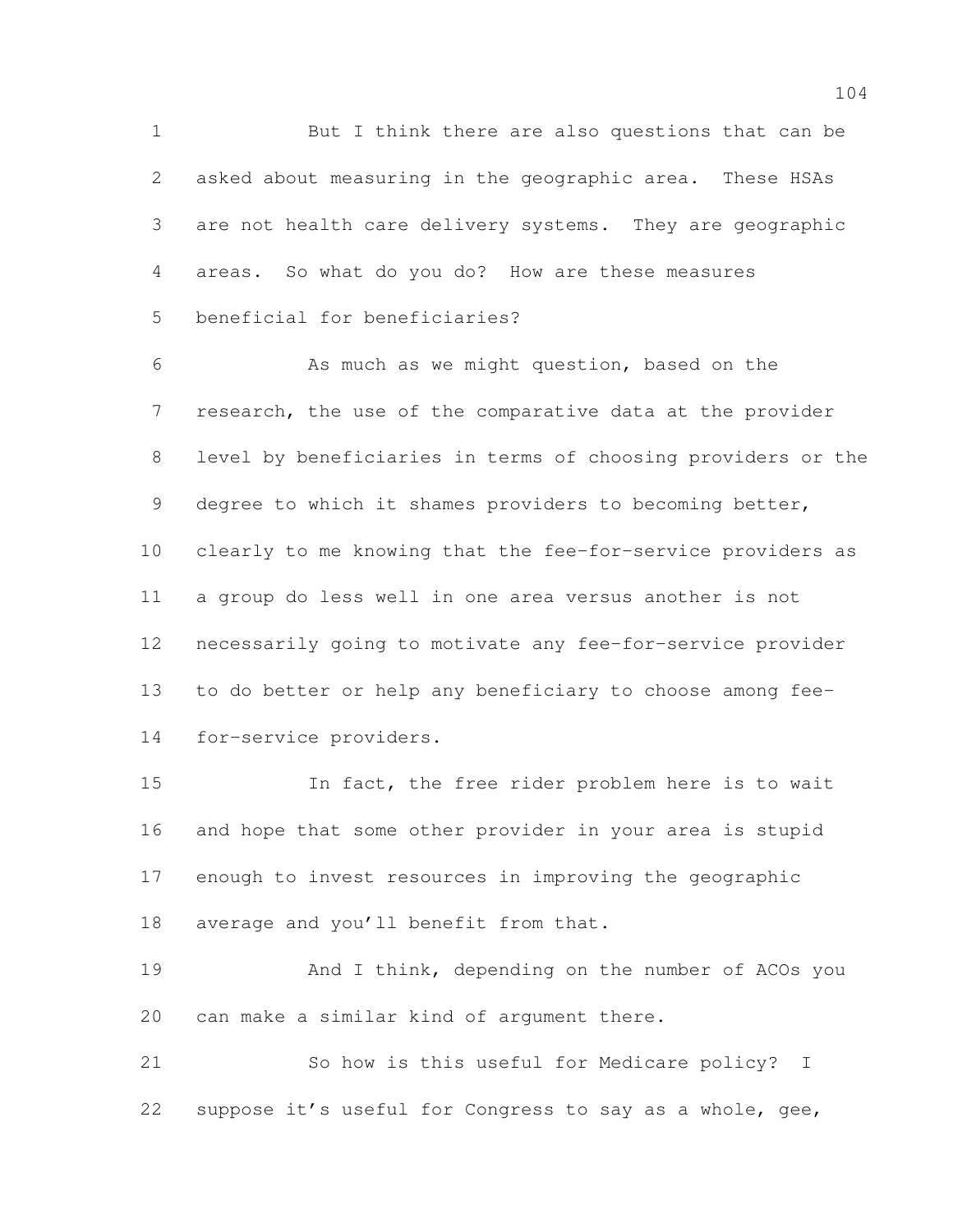these ACOs or MA plans are, as groups, not doing worse than fee-for-service. That's a pretty low bar in terms of providing policy advice.

 So one question for me is where does all of this 5 go? I mean, reporting -- as we've said before with respect to costs, reporting on the aggregate geographic level can hide very important geographic variation of providers within that area and can create some sense that everybody is bad within an area and I don't think we want to do that.

 Not having been involved in the initial discussions, I do kind of get that measuring at the provider 12 level, the ACO level, imposes burdens on providers. I'm not 13 sure that the response to that is to produce these measures, although I find them very interesting as a researcher. We are all fascinated with the geographic variation and we're all impressed with the degree of variation and we all worry about what you've controlled for or not controlled for when you did the analysis.

 MR. HACKBARTH: Since Jon has already focused in 20 on one of the topics that I wanted to examine in Round 3, let me just build on his comment and then we can have the benefit of everybody reacting if they so choose. I agree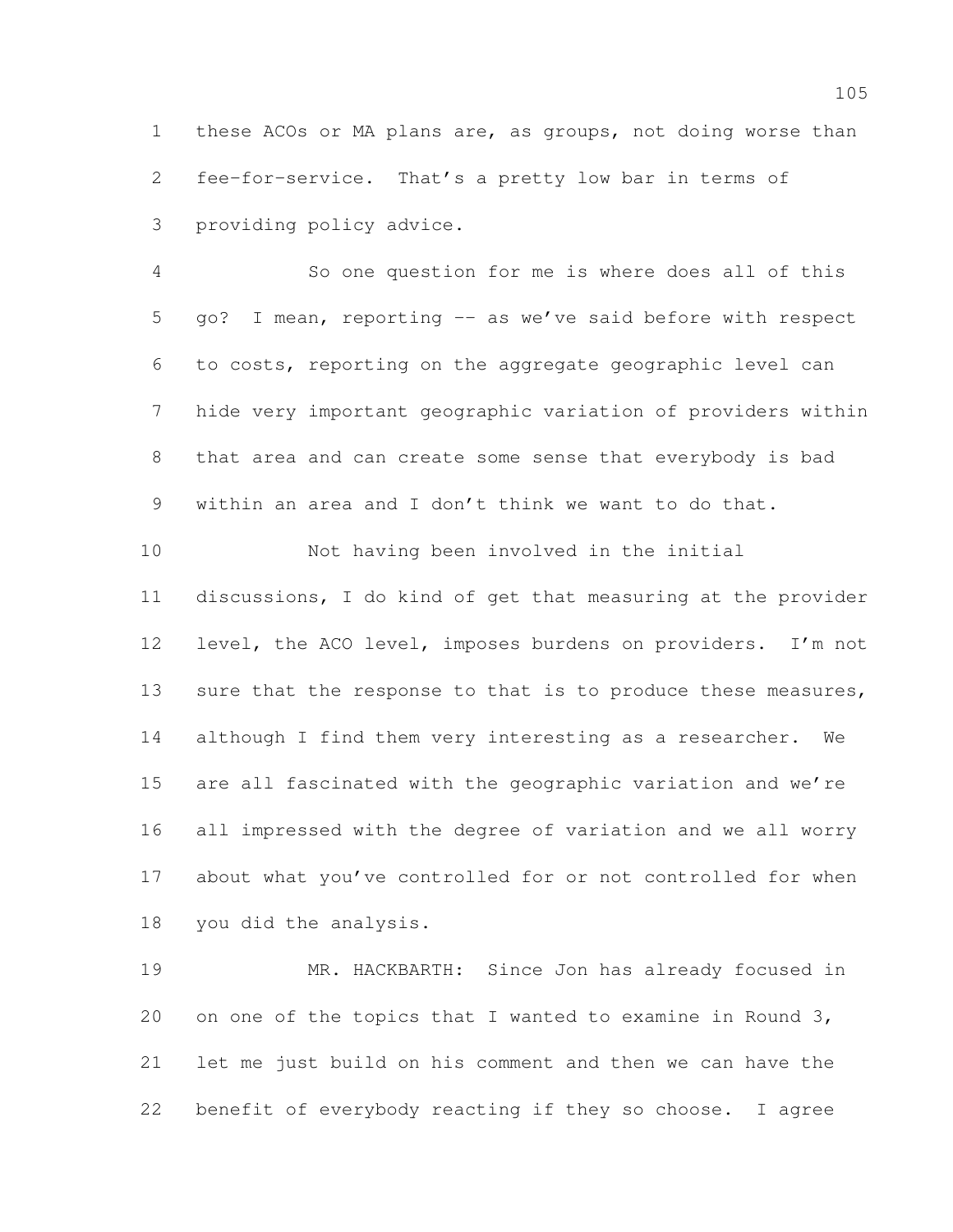with everything that Jon said. I would underline, though, that the problem is that however desirable it might be to assess at the level of the individual provider, what we're finding is that there are real technical problems in being able to accurately assess quality at the level of the individual provider.

 And so the policy question is what do we do in the face of that limitation and what's been described here as 9 one potential path that you take when you can't do the best, which is individual assessment.

 The other thing I wanted to add is that one way of thinking about this is that a message to providers that are in the fee-for-service portion is I'm going to be assessed for my quality alongside and calculated along with a lot of people that I don't have any influence over, whose quality I think may actually be poor. And so I can stay here and accept that as the reality of population-based measurement 18 or I have an alternative. As opposed to the government choosing my assignment for quality assessment, I can choose my own and particulate through the ACO channel or participate in a Medicare Advantage plan.

So the population level assessment is problematic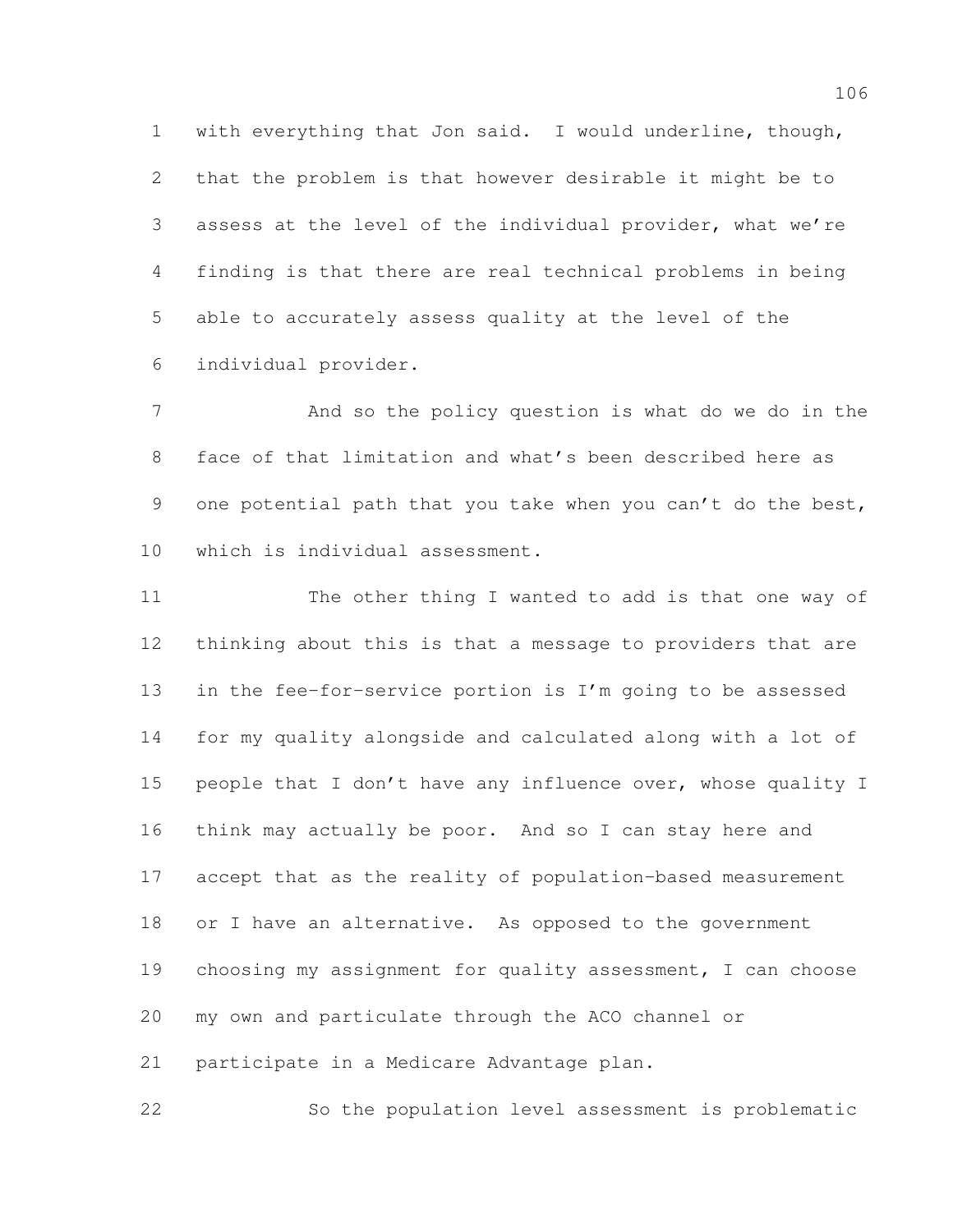in various ways. Providers would not be without choices in how they respond to it. At least let me offer that as a hypothesis and I welcome reactions to it.

 MR. BUTLER: So, I think we started this in the summer retreat with the concept that first we had two many measures. Second, they weren't outcome focused enough. And third, they were not consistent across the different segments. At least that's kind of how I think it was initially framed, is my memory.

 Now we've broadened the set of questions to maybe they should be population based and a number of other things. So you've got a lot of questions you're asking us to respond to here. I'll do my best in a quick period of time here.

 So with respect to the definition of the population, the HSAs -- yes, you mentioned 83 percent at one hospital and so forth but I bet from a population standpoint those that do have more than one are pretty densely populated areas. I do have a struggle when I look at an institution like ourselves, that kind of gets a little bit from 85 different ZIP codes, where we would fit in something like this.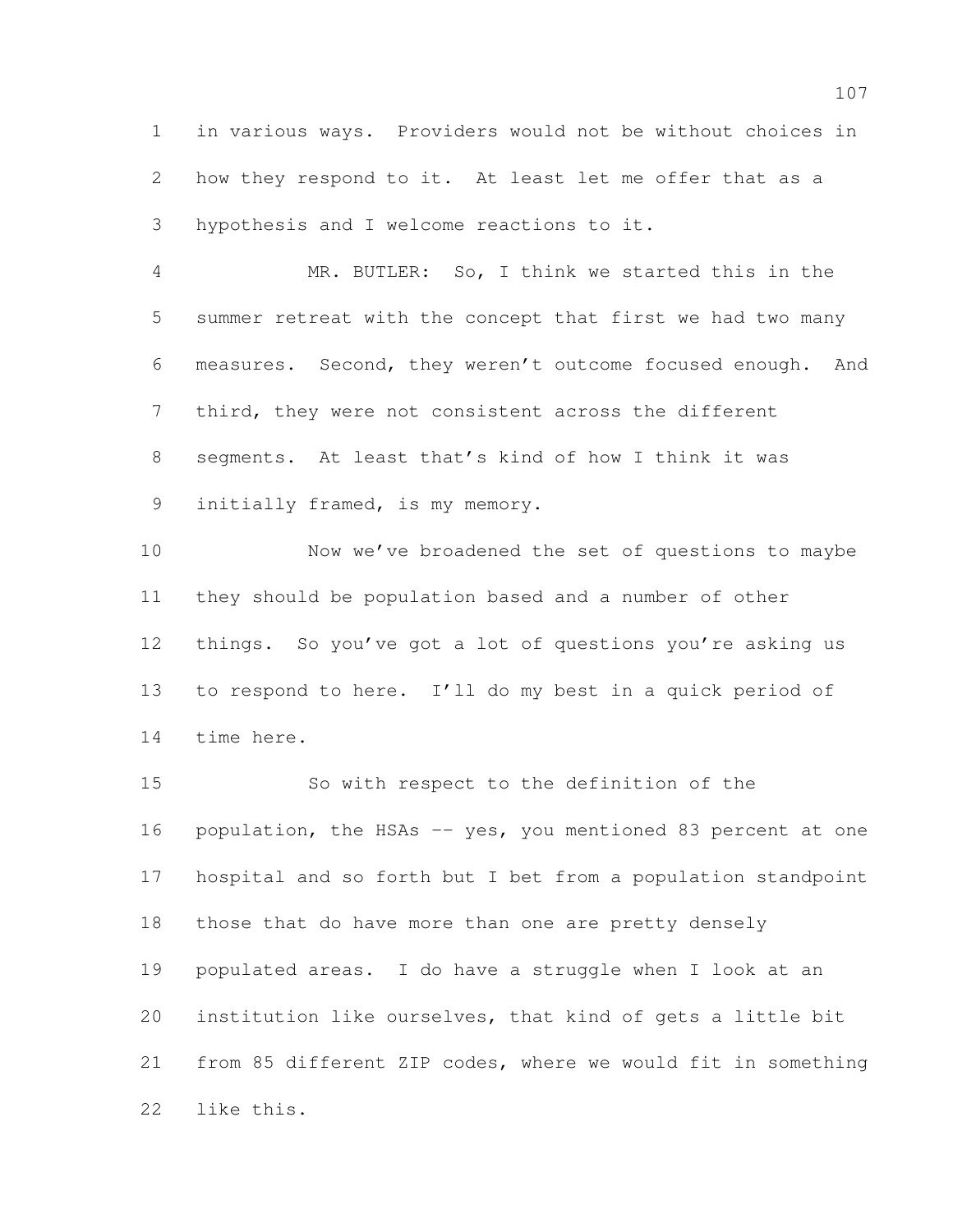The second is I like the PPV and PPAs and I particularly like also including an HCAHP or CAHPS score as part of the population base. I think go back to the 83 percent that are in -- if you really want -- those still, in a sense, are process measures. If you really want to get the outcome measures, if you really can define that population, you have to look at the impact on obesity and diabetes and really the health of the population itself as opposed to these things. Because if you really could define it, maybe you could see if you're making a difference over time. That's consistent with our Community Health Needs Assessment and what we're supposed to be doing.

 As you flip to the next page, different kind of 14 topic but this hospital patient safety measures, in our rush to have relatively few that are population-based, some of these sit within the four walls of the hospital, are 17 absolutely their responsibility, need to be tied to payment because we shouldn't be making some errors that are increasing costs and so forth. So I wouldn't kind of abandon that in our rush to kind of have a simple set that could be applied to everybody.

And I do like the medical spending per beneficiary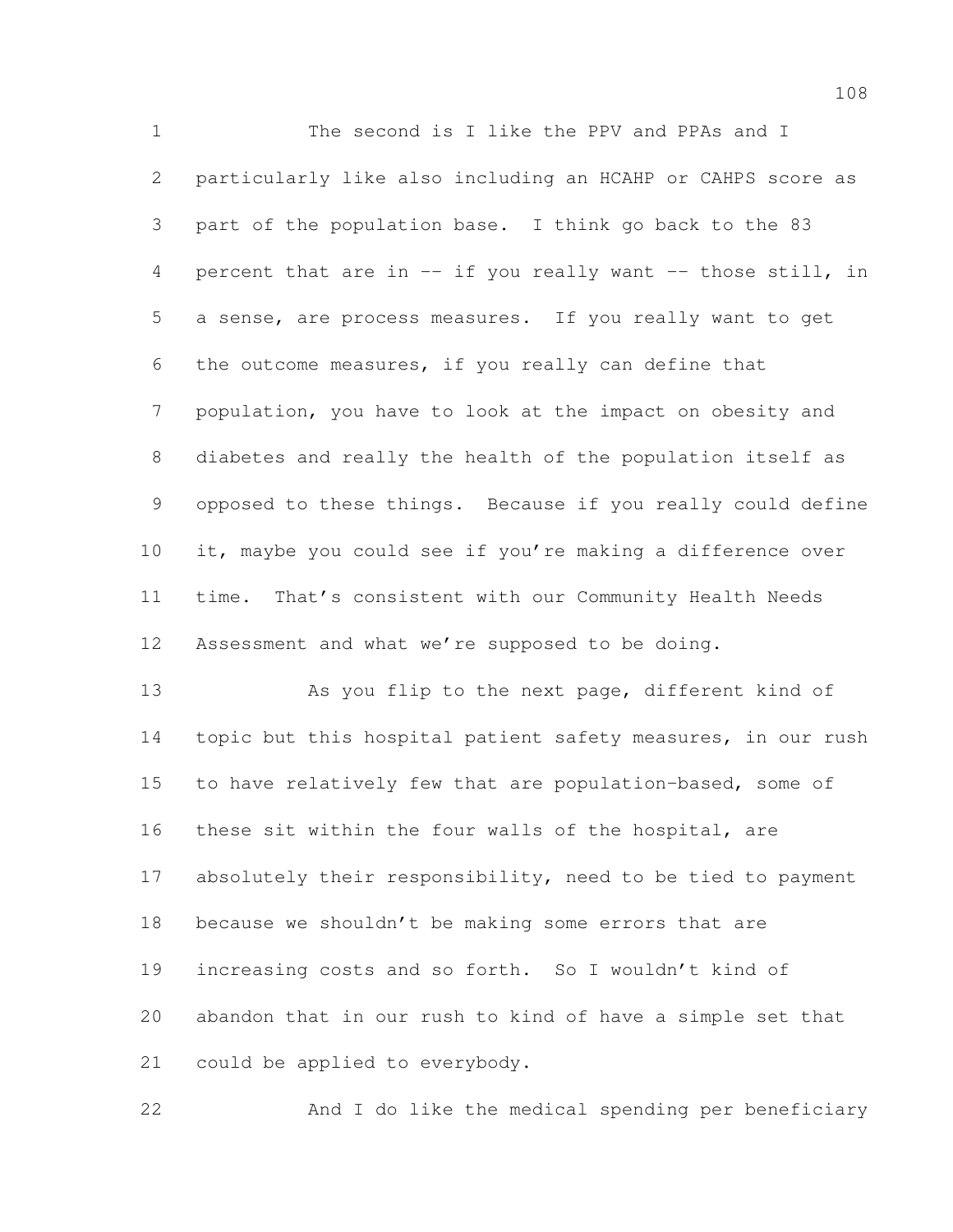measure as something that should be closely followed.

 DR. BAICKER: I agree that the answers depend on which question we're trying to answer, which problem we're trying to solve. These surveillance type measures seem very important to know to sort of map out the big picture landscape of what's happening, but they don't seem so useful for payments to individual systems, for patients or 8 enrollees to choose among options. Each of these, I think, requires a different granularity of information that comes with its own challenges.

 That doesn't mean that there isn't still a lot of potential upside simplifying and harmonizing those measures. I think some of the complaints were about things like -- okay, we all know that infections are bad. But are measuring them the same way across different delivery system organizations such that people could actually use them to compare, such that we could know how quality is varying across these things.

19 1 I like these measures, too. I think they're very informative but I don't feel as though they solve that problem. And maybe that's just a topic for a different 22 chapter or they're not intended to solve those problems.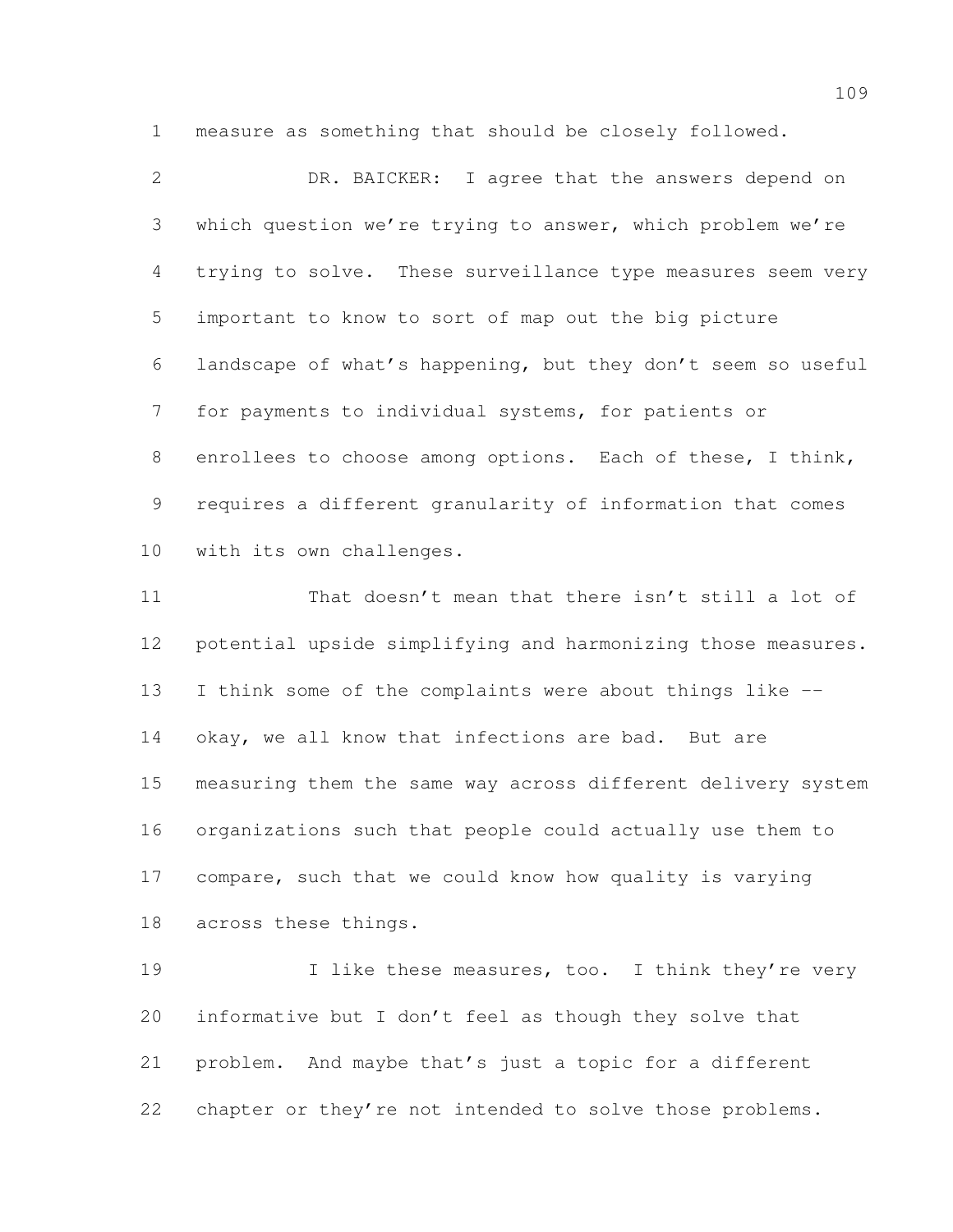But I think the population-based measures in general are going to have a hard time addressing those twin issues.

 MR. GEORGE MILLER: Yeah, I would agree and not repeat anything any of the other Commissioners said. One of our challenges as a provider is to define what the measures should be an appropriately and, while we have a great deal of respect for what CMS and MedPAC would recommend along 8 those lines, but there are others out in the community. And if you give us a defined set, that would be more appropriate. So how we coordinate that and so we have the measures.

 Again, I agree with Pete. There are some things that should be done for the payment. But again, condensing them and having one set would be very appropriate across everybody, NCQA, the Joint Commission, HEDIS, everything. All insurance companies, everything.

 DR. NAYLOR: So I can't wait until this chapter is published. It will be required reading with all of the doctor and post-docs. I think it's fantastic. I think the evolution of the thinking and how often great intentions don't always lead to great outcomes is a really important message.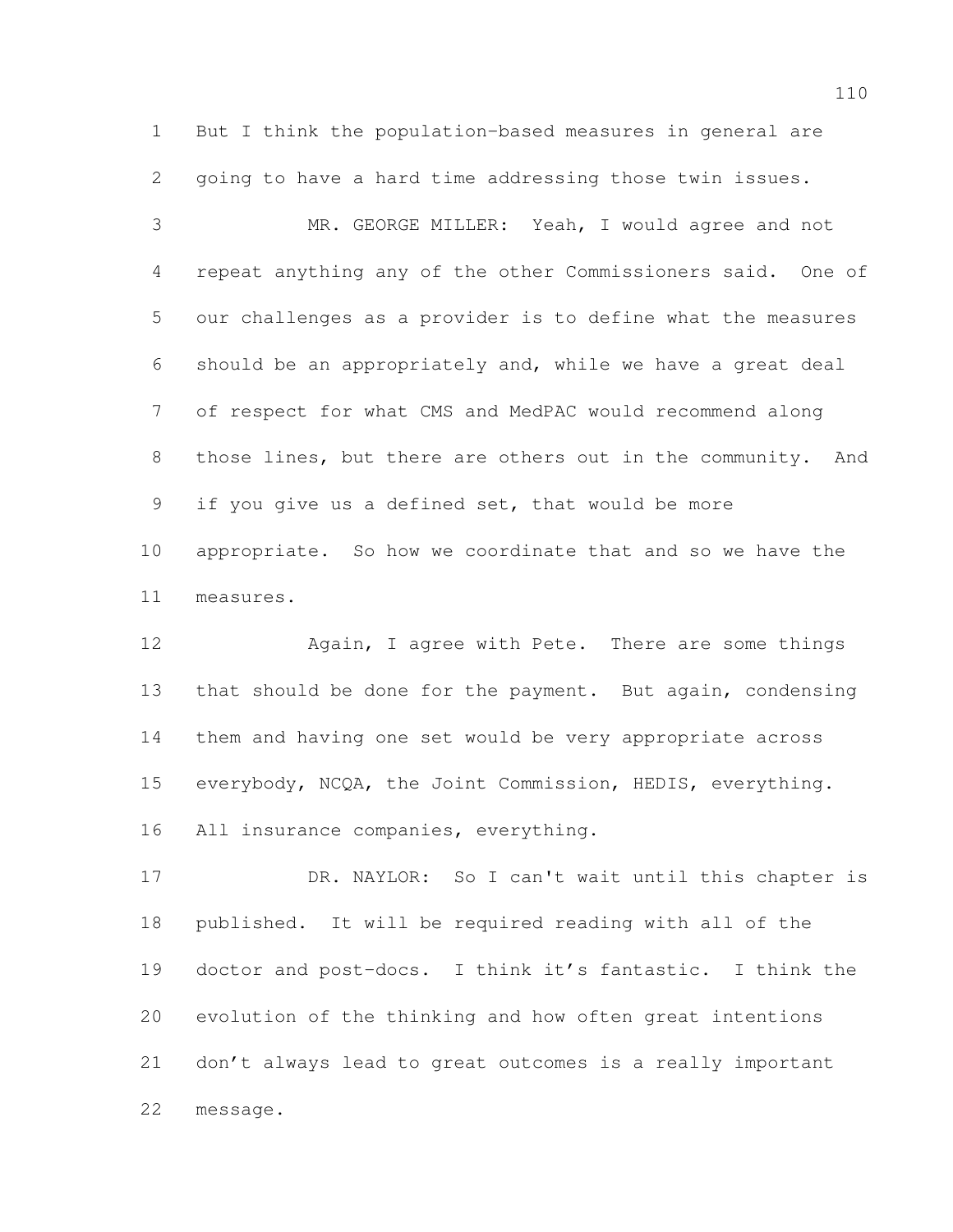I also think that that key message around the 88 measures between inpatient and outpatient reporting that don't get us to high value care is a critically important measure and I think you've captured it beautifully.

 I really like the overall direction for trying to get to that parsimonious set of measures that can be useful to a Medicare program in guiding how it pays for services, which does not mean that the accountability won't still be on individual providers and health system to figure out what are the processes and relationships to outcomes that they need to do to make sure that all of their providers are delivering. I think that's exactly the kind of approach 13 that we're trying to inspire here.

 So I really like the direction. I think the measures that you're talking about, potentially preventable hospitalizations and ED visits are important. Observation 17 days might need to fit in there some way, given what we're learning there. And combining that with some beneficiary expression of what it is like to be navigating all of these care systems and care coordination communications so the CAHPs measures makes a great deal of sense.

I worry about things like mortality when you're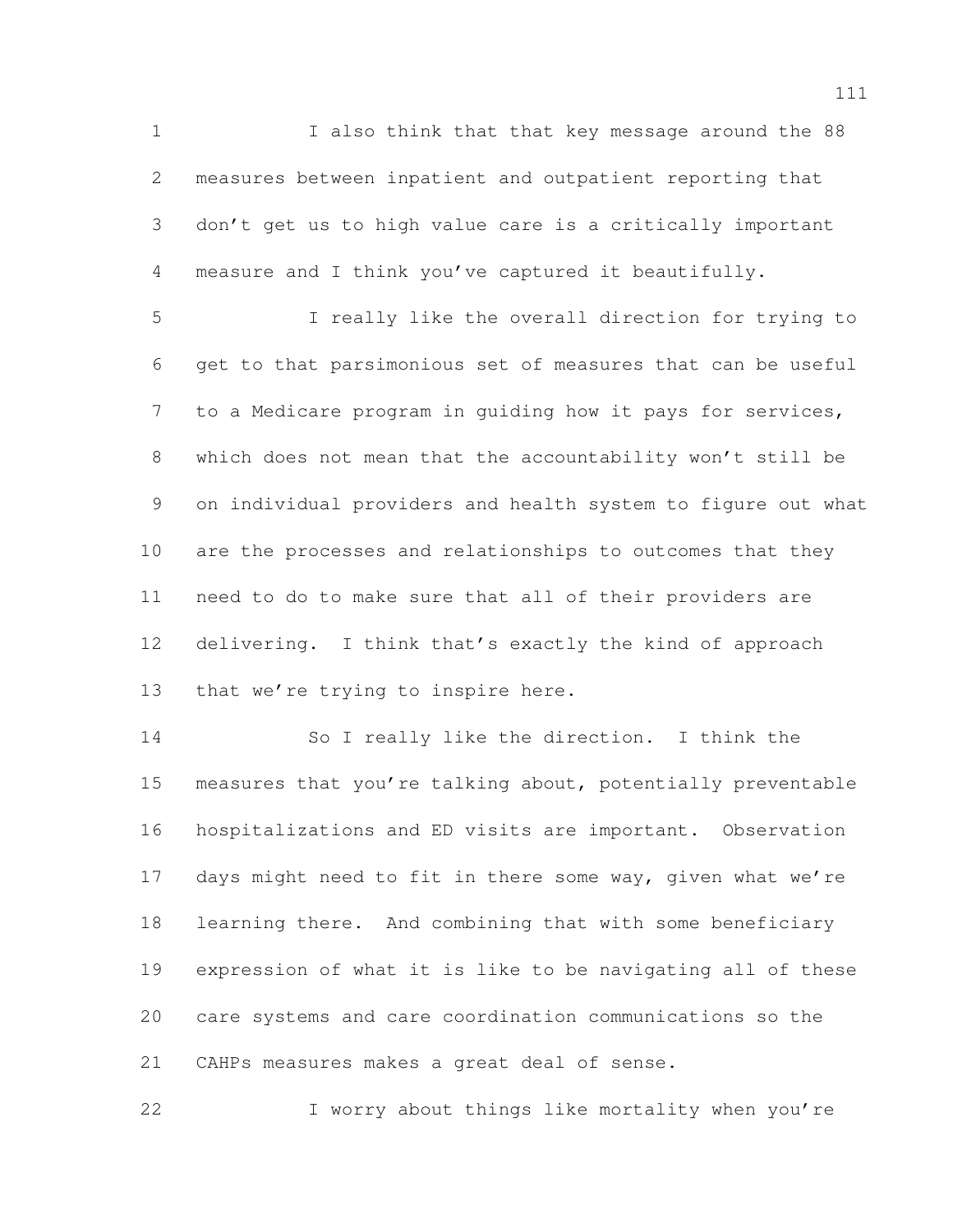talking about a 95-year-old -- I mean, so we'll have to think about whether or not we're getting the right mix of measures and whether ambulatory care sensitive for people who are frail get us to the right things.

 But that being said, I really think this is exactly the direction that inspires payment and that motivates delivery system change at the local level. And then the systems are going to have to figure out what are the right set of measures to make sure everyone on our team is getting it right.

 MS. UCCELLO: Well, not withstanding the down sides that people have mentioned, I really like the idea of these population-based measures, in that I really think they can provide incentives for providers and organizations to 15 really think about how to, in a sense, expand their sphere of influence and trying to understand better the needs of 17 the community and not just when they're seeing them. 18 So I hear what other people are saying and I understand but I really like that. Especially in

 combination when a couple of years ago we were talking about the quality improvement organizations and helping them kind of think of things more on the community level. Also some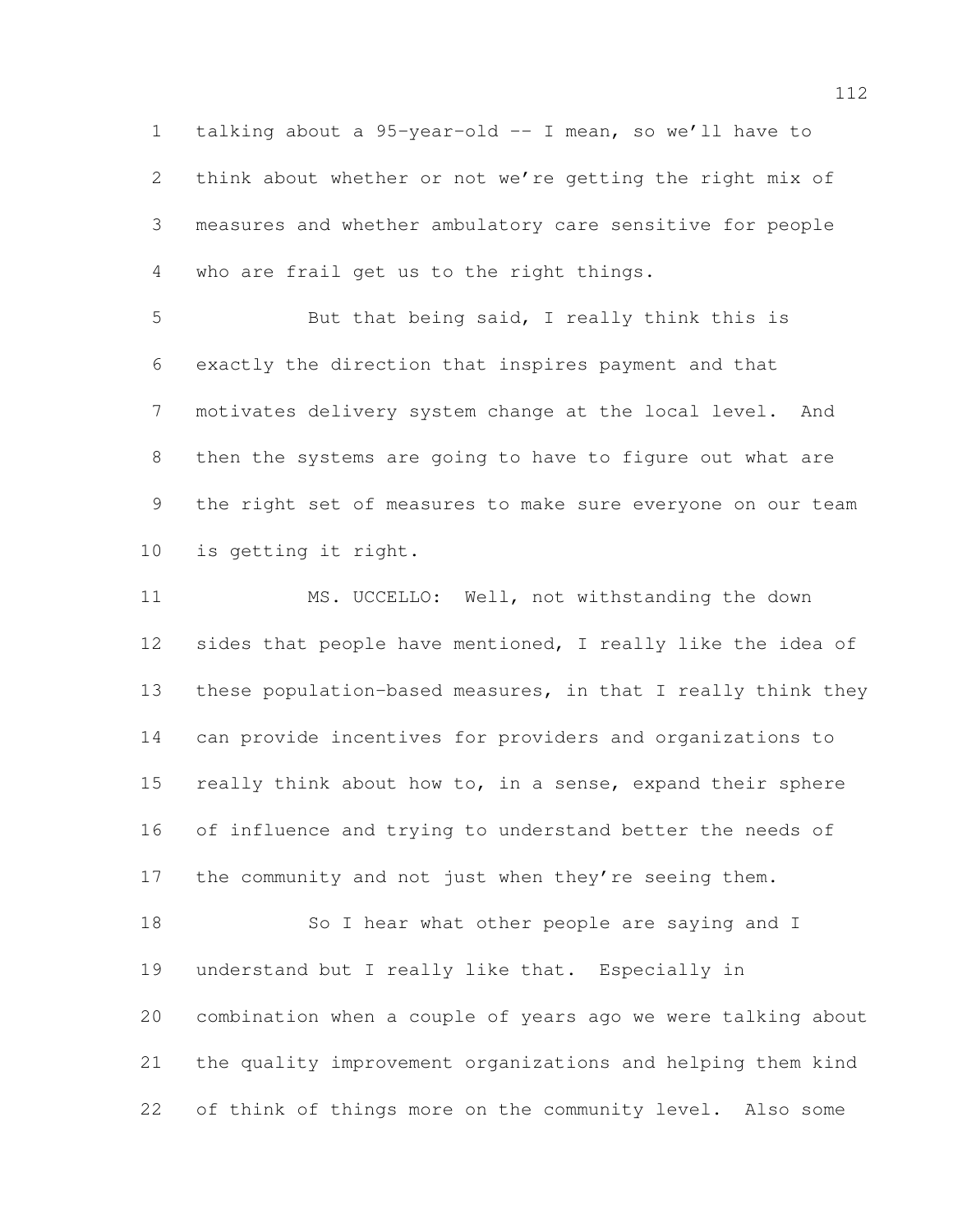of the discussions we had about the readmissions policy also, just trying to understand better how hospitals and others can kind of incorporate the needs of the community as a whole into what they're doing. I think it's important. And kind of building off what Peter said, even moving further into more population health assessments, health measures would be great. But I guess maybe that just doesn't, in reality, work. In terms of some overuse and underuse measures, I think we have to recognize that all these different systems do have different underlying incentives and it does make sense to incorporate quality measures that reflect those. And just a question on the visits. So potentially preventable visits can indicate either lack of access in other settings or non-coordination in those settings. And I think that those two causes can have different solutions. I'm just wondering if we have any sense of more of the distribution of what maybe the underlying causes are. I 19 don't know if that's even possible, looking at more access issues that would be driving those.

 MS. RAY: Yes, we do not have a sense of looking at potentially preventable events. X percent were due to a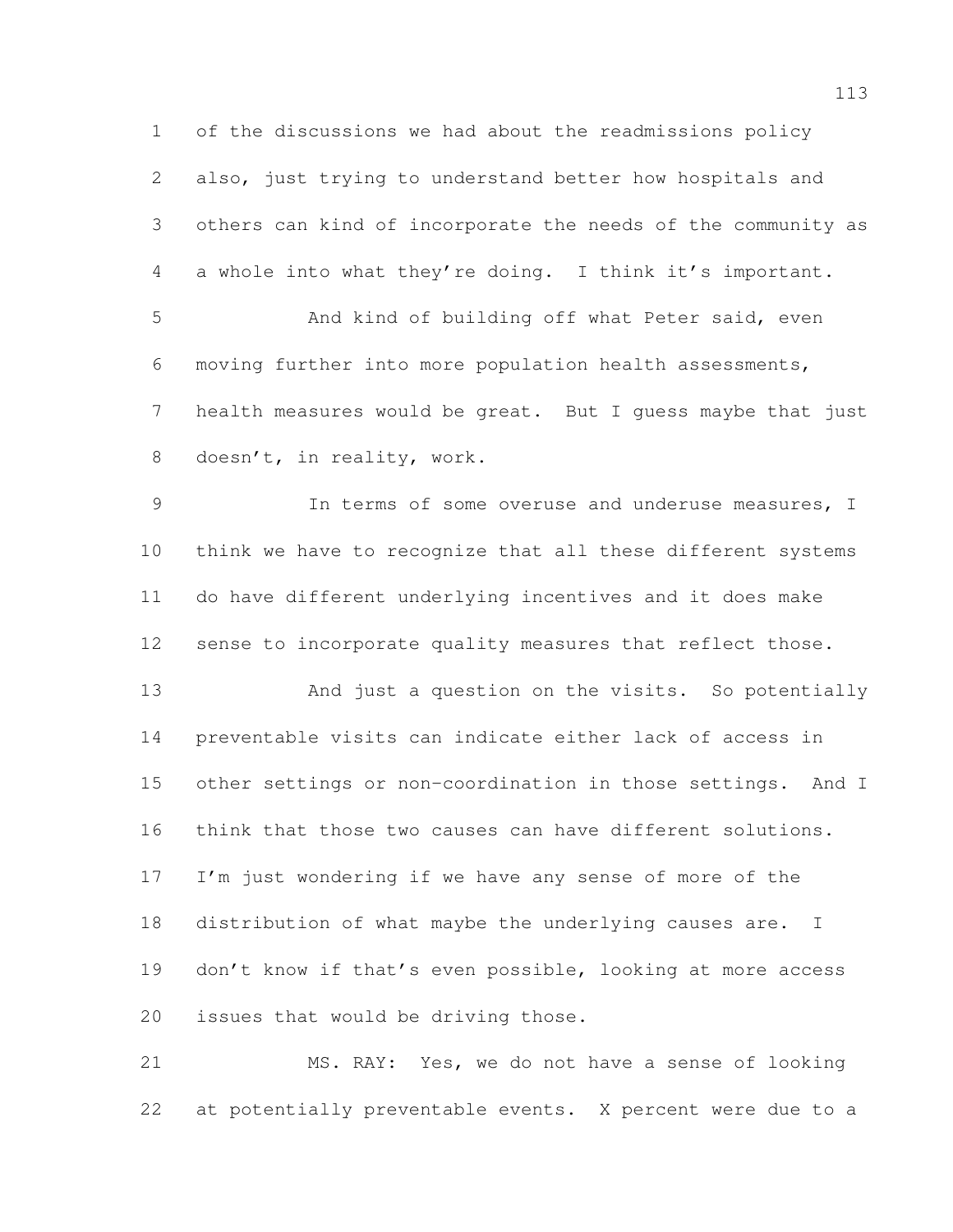lack of coordination versus Y percent were due to lack of -- what I call effective care, after hours care, more open scheduling, and so forth.

 MS. UCCELLO: I just wonder if there's any way to look at -- I know we don't like to measure access by ambulatory providers per 1,000 or anything like that, but maybe there's something we can do that just looks at visits. DR. MARK MILLER: Yes, I mean, I think she is correct that a visit measure could be driven by "your care wasn't managed well in the community" and by "I have no place to go at this particular hour in the evening" just as an example. I think that's what you're trying to say. 13 I don't think it's straightforward but the two things I think we could potentially think about is whether

 areas sort themselves a bit by the underlying visit. Are you there because you have a cough -- and these examples will be wrong -- because you have a cough or because your diabetes is out of control. And maybe that gives you some indication.

 And then on the other side, looking at the utilization data and on visit rates. But that's going to be highly imprecise because you don't know whether the person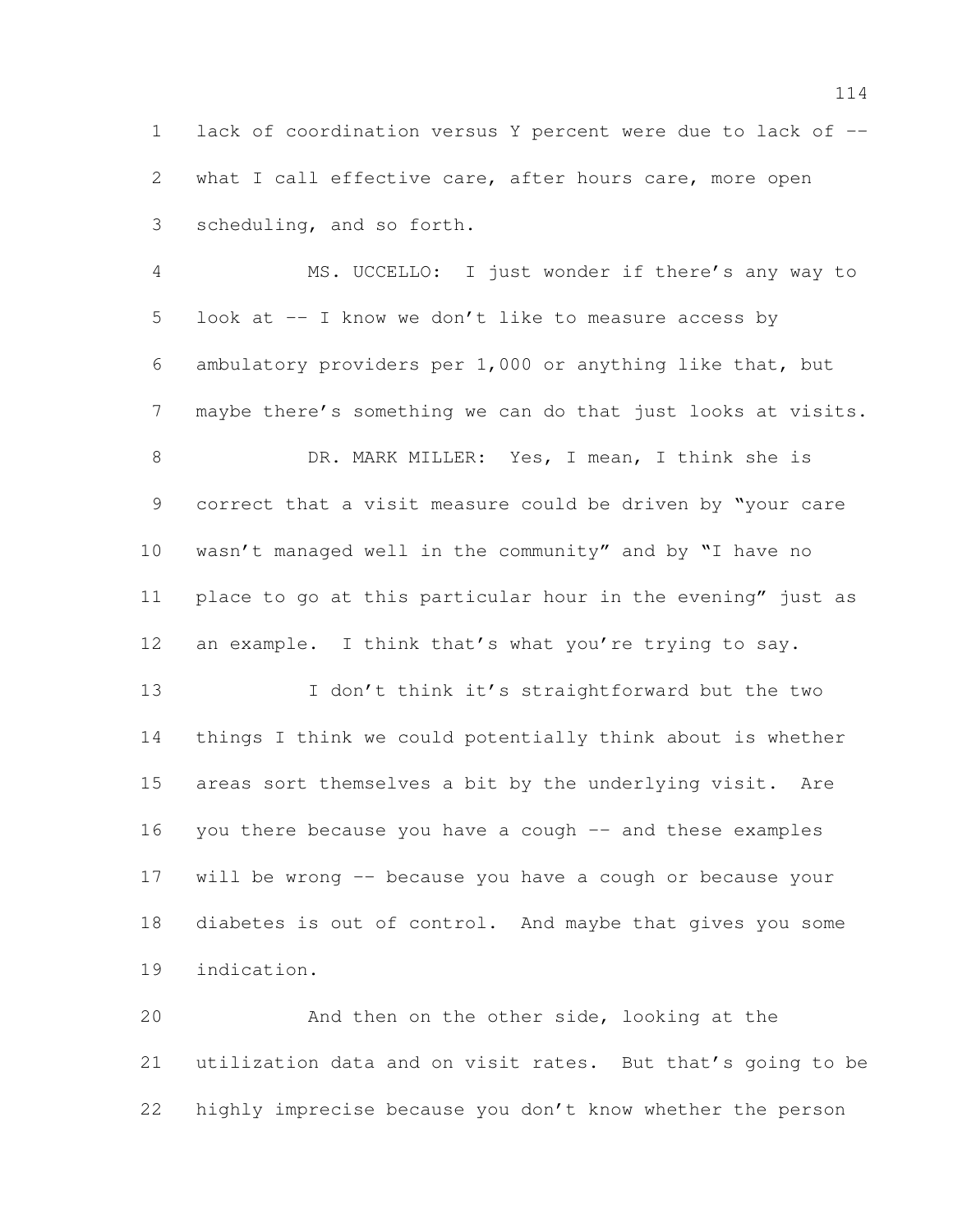visited the physician's office at 7:00 o'clock in the

evening or 2:00 o'clock in the afternoon.

 But we understand your question, I think, if I'm getting a nod out of you.

 DR. BAICKER: Can I just say one factual thing on that point? There are algorithms that you can use the same discharge information to break things down into emergent non-preventable, emergent treatable in another setting, emergent non-emergent. So you can use a few simple variables from the claims record to differentiate between "you need care right now but it doesn't need to be in the emergency department, if the doctor's office you could go there" versus "if you had gotten better care before you wouldn't have to be in the emergency department but now it's progressed to something where you have to be in the emergency department." You could do a more granular decomposition without requiring any more data. 18 DR. MARK MILLER: I have just --19 MR. HACKBARTH: Is that question or a statement?

 MR. RICHARDSON: May I? Which is within an area it will be interesting to see across the three models, the three delivery systems, differences for a given condition.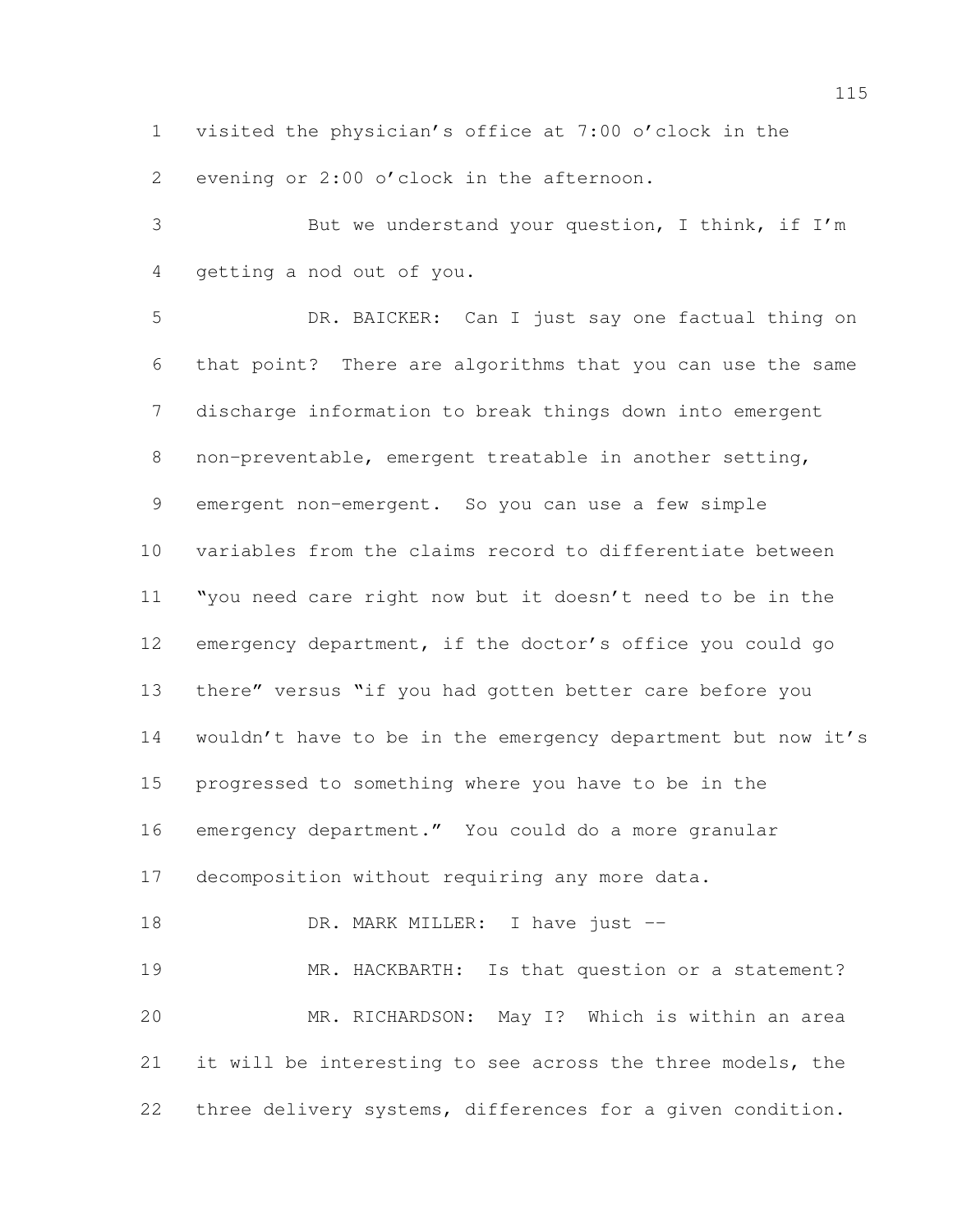And then you can start to look at -- it would be anecdotal but are there MA plans there that have specific measures that -- sorry, have they taken certain steps to allow people to have access after hours, and those kinds of things. Which maybe some of it not exactly causal but you could at least make some inferences from that.

7 But I just want to emphasize, a bit piece of this is looking within an area. As Glenn was emphasizing in the previous session, a lot of this is going to be intra-area, comparisons between the three models, not as much as the analysis that we presented was looking across the areas just for fee-for-service. But a huge component, of course, is looking across the three models within an area, using measures like this or however you decide to go.

 DR. MARK MILLER: And I know we're over time, but to Kate's question, the methodology we're working with is going to kind of define whether we can respond to that. Do we think we have the granularity? I haven't heard, in any of our conversations, a granularity that would get you to her point?

 You know what, we'll take this offline, we'll figure it out and we'll come back to you.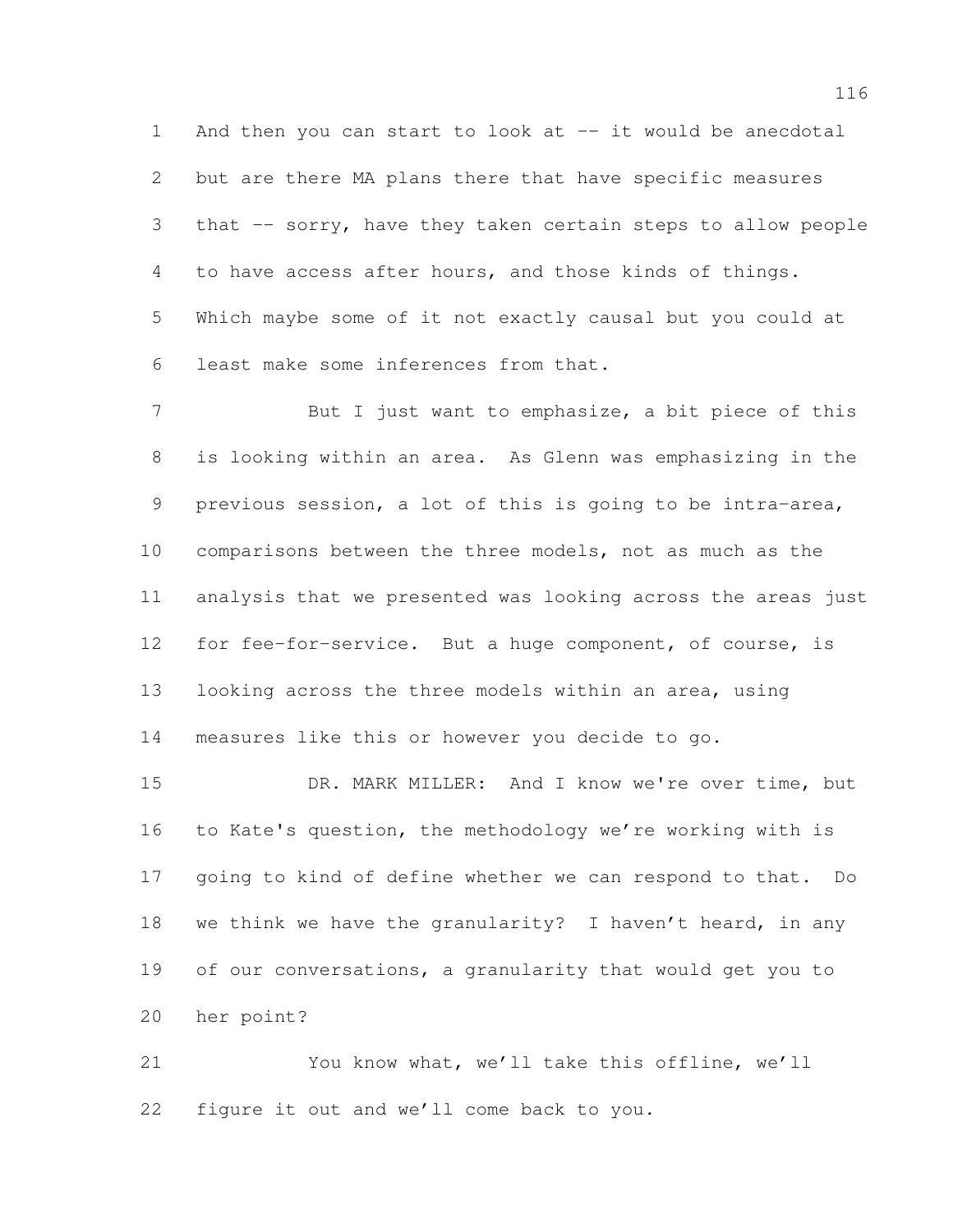MS. SADOWNIK: With the data that we currently have, we do not have the granularity to be able to do what you're describing. That type of analysis is doable and it's something that we could thing about. I think within -- those distinctions can be made and different events can be put and have been put in different buckets like that. I think that I would want to make sure that we take all of that with a grain of salt and know that there can be overlap. 10 MS. RAY: Just one point. A couple of years ago I did present an analysis that used the National Hospital Ambulatory Medical Care 13 Survey. That survey, you know, just pulling out those visits for Medicare beneficiaries. But that does allow some analysis of ED visits based on how the ED coded whether or not the visit had to be treated right away versus could wait 17 however many hours. So we could come back to you with that, as well. MR. HACKBARTH: [off microphone.] We've got to get back on track, continuing Round 2, Jack. DR. HOADLEY: So like a lot of others, I think

this is really interesting analysis and I think definitely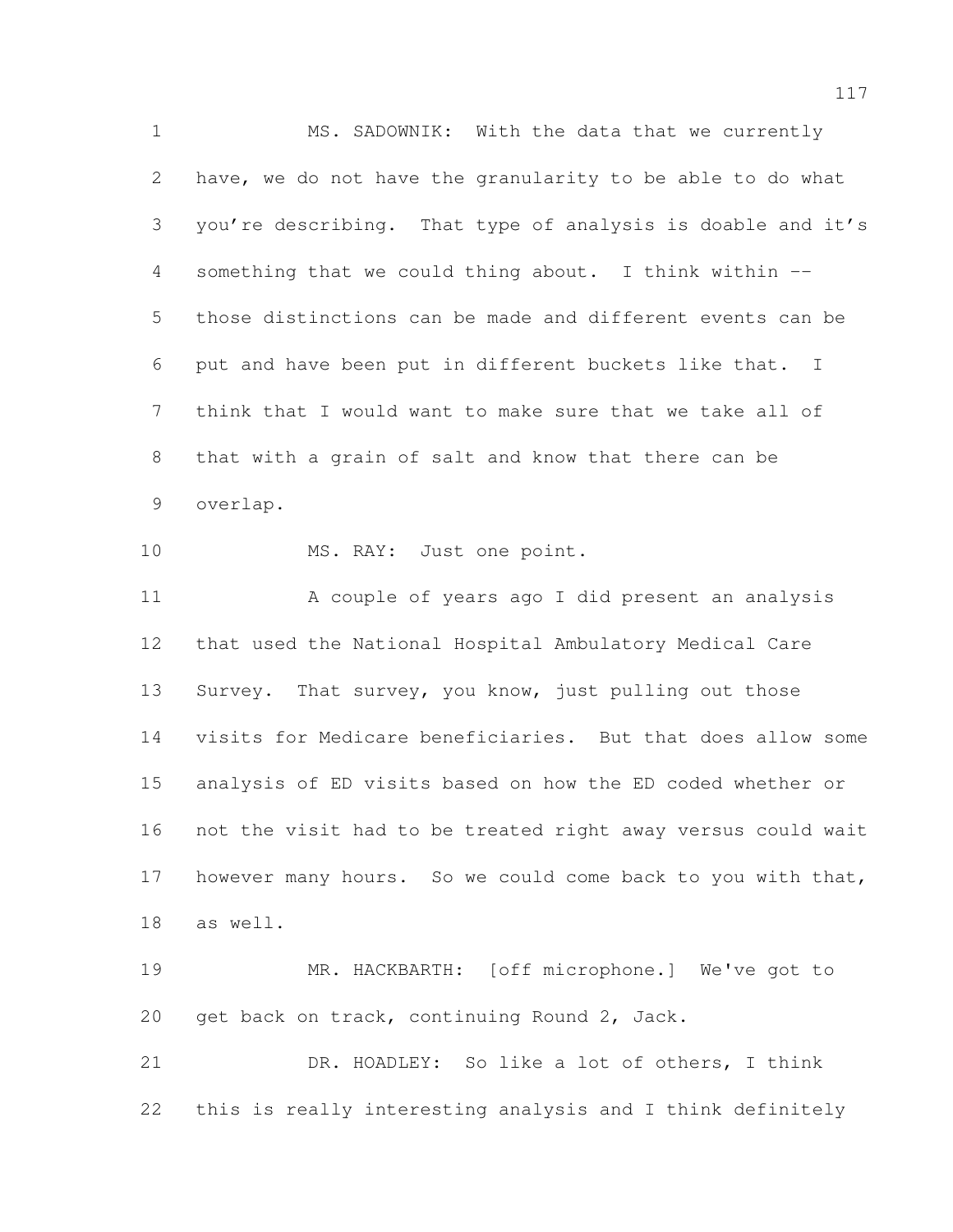worth pursuing. I think it's not as obvious how it fits in -- I mean, Jon said some of this, others have. As a quality measurement that you can sort of implement to do rewards and things because of some of the issues. We are better off moving to this HSA level from the referral regions that you have brought us in a previous meeting. There are still issues, as several have mentioned, about is the HSA still capturing a community that's kind of a natural community that these kinds of things we're talking about go on. I mean, the D.C. example, the idea that all of D.C. is one HSA and whether you're in Anacostia or in upper Northwest is all being smushed together into one measure.

13 I would remind, because nobody sort of emphasized this, what you're measuring here is all off of fee-for- service claims. So in terms of our three levels, where it's a combination of the ACO world and the fee-for-service world but not the MA world. So just in terms of the data you're looking at here, and obviously that could change at some point with the right data availability.

 As I started reading the paper, I said let's correlate this with some things and see what's working. And then you did the first thing I thought of, which is at least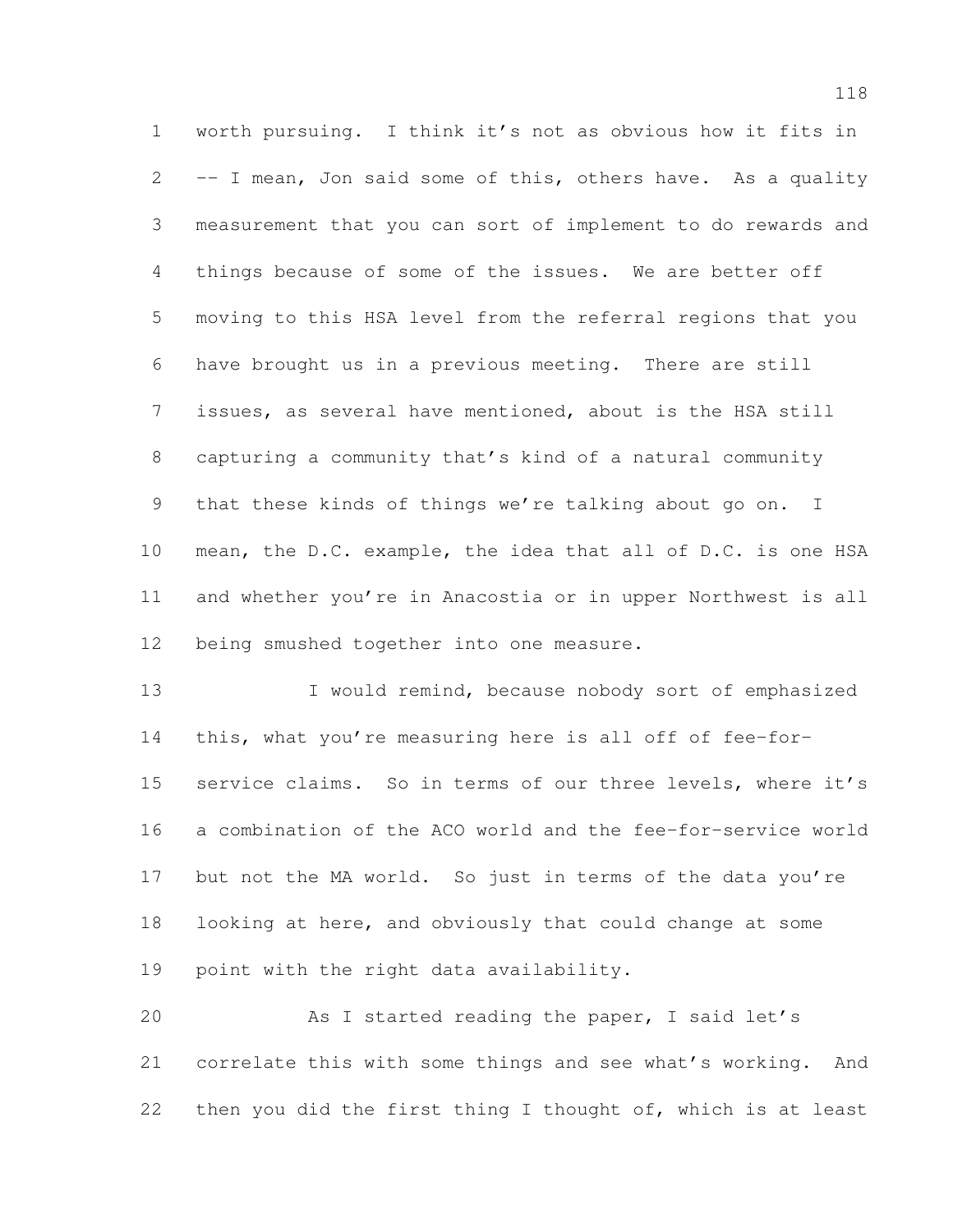some measure of wealth and some measure of the safety net structure with community health center presence. So I think that was really helpful.

 I think there are some other things you could try to throw up against these data, like the amount of primary care physicians in a community and some other people mention other things.

8 What's not clear is what you're capturing then. I think you're understanding the variables better. In the case of some kind of wealth measures, you may be saying well, there's a confounding factor here. In others you are actually measuring part of what you want to measure. Is the system structured with the right amount of primary care and safety net institutions and things to allow a good outcome. So I think those are really good analytical things to do. In a sense, it's more the research side of looking at this but eventually may inform us towards thinking about this as a quality measure.

MR. HACKBARTH: Okay, Craig.

 DR. SAMITT: So I will take on -- I'm a big fan of your work. I would go so far as to say coming from organizations in my career that have invested heavily in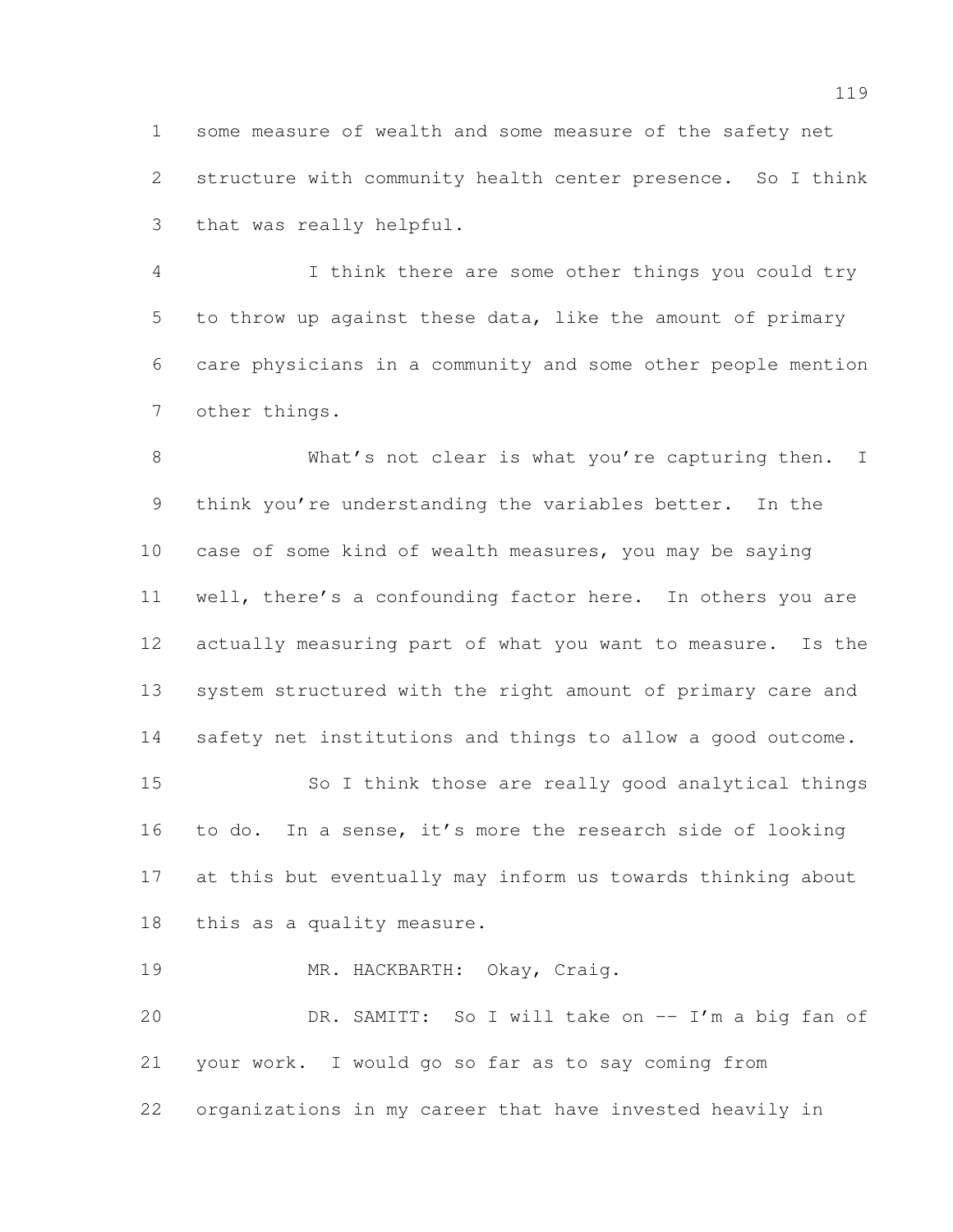quality measurement and reporting, I think this is

 absolutely critical for a lot of the same reasons that Glenn describes. The experience that we have had is that comparative reporting works and it results in improvements and performance. Comparative reporting attracts talent. So physicians want to be part of higher quality organizations. And if this results in sort of a shift of providers to ACOs or higher performing systems as a result of comparative reporting, I think that's beneficial.

 And the third rationale for why we've done this is ultimately we believe that there will be pure data and visibility comparing quality and cost performance between various delivery system models. And that will lead to volume growth for our organization, that we would care for more patients.

 So for a lot of reasons, I think this is important.

18 I would like to answer all five questions, if I may. So back to the first slide. I like the notion of local MA payment areas as a measurement. We've talked about synchronizing payment areas. Why would we not also tie to it a value measurement, quality measurement? So that gives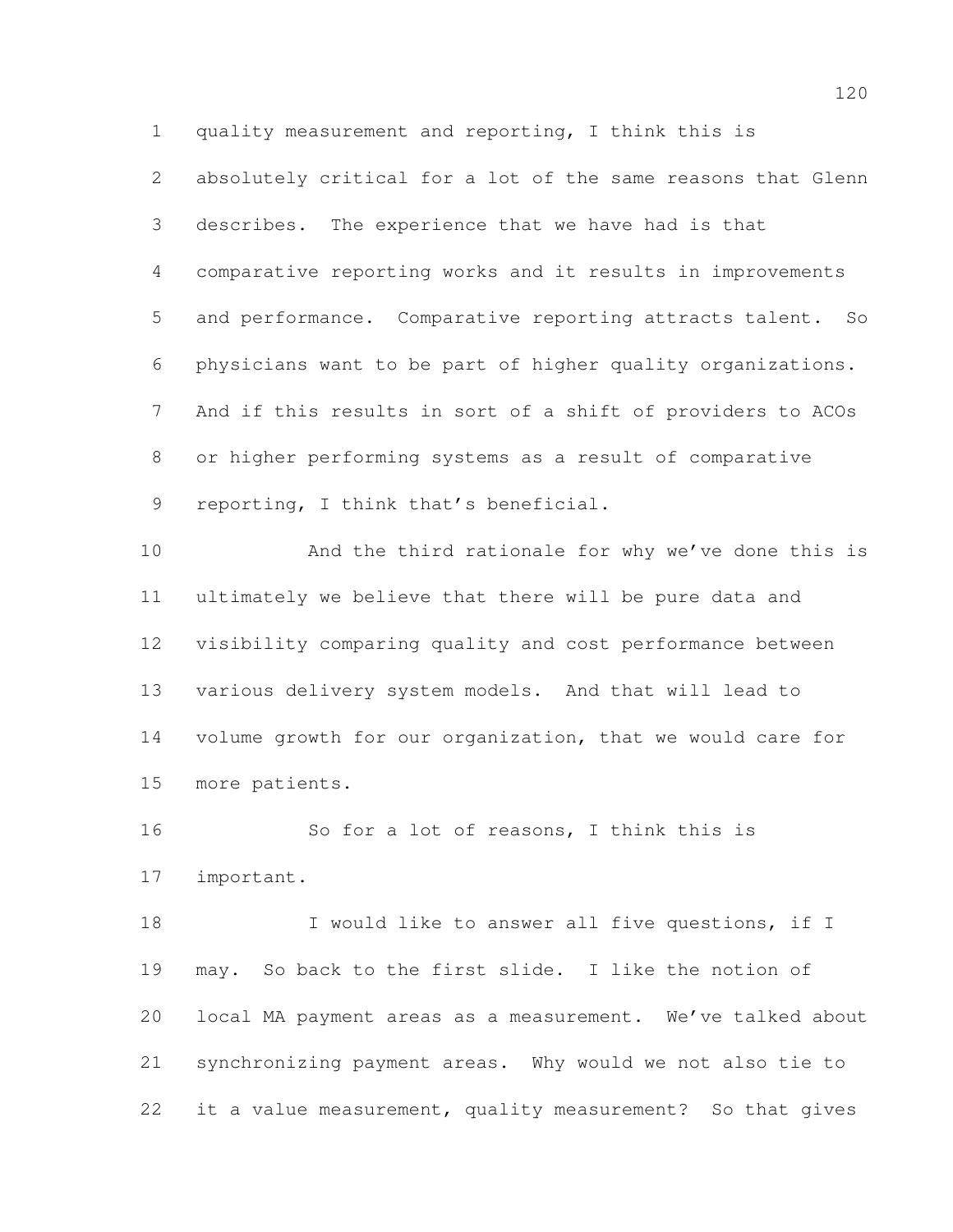us two pieces of information all within the same measurement bucket. So I would say that would be my vote.

 How to define the population? I like your definition. I think it's the right way to go. The only addition that I would make is I would measure MA down to a deeper level because MA, from my point of view, is too heterogenous. There are problems in measuring down to the individual provider level on fee-for-service but you can measure groups within MA plans that may have differential quality performance. And we may see that capitated groups via MA plans perform differently in quality than fee-for- service paid groups in MA plans. So we may want to segment and measure one level lower in the MA population.

 Quality measures are great. I think you've picked the right ones. I think the only thing I would add is are there any post-acute care related measures that we could consider to add to the list, that if these groups managed post-acute care more effectively, that is also another measure of better coordination. I don't know whether that's feasible. To the point of whether it's feasible or irrational to add that to the list, I would vote for that. And then on the next slide, measuring to address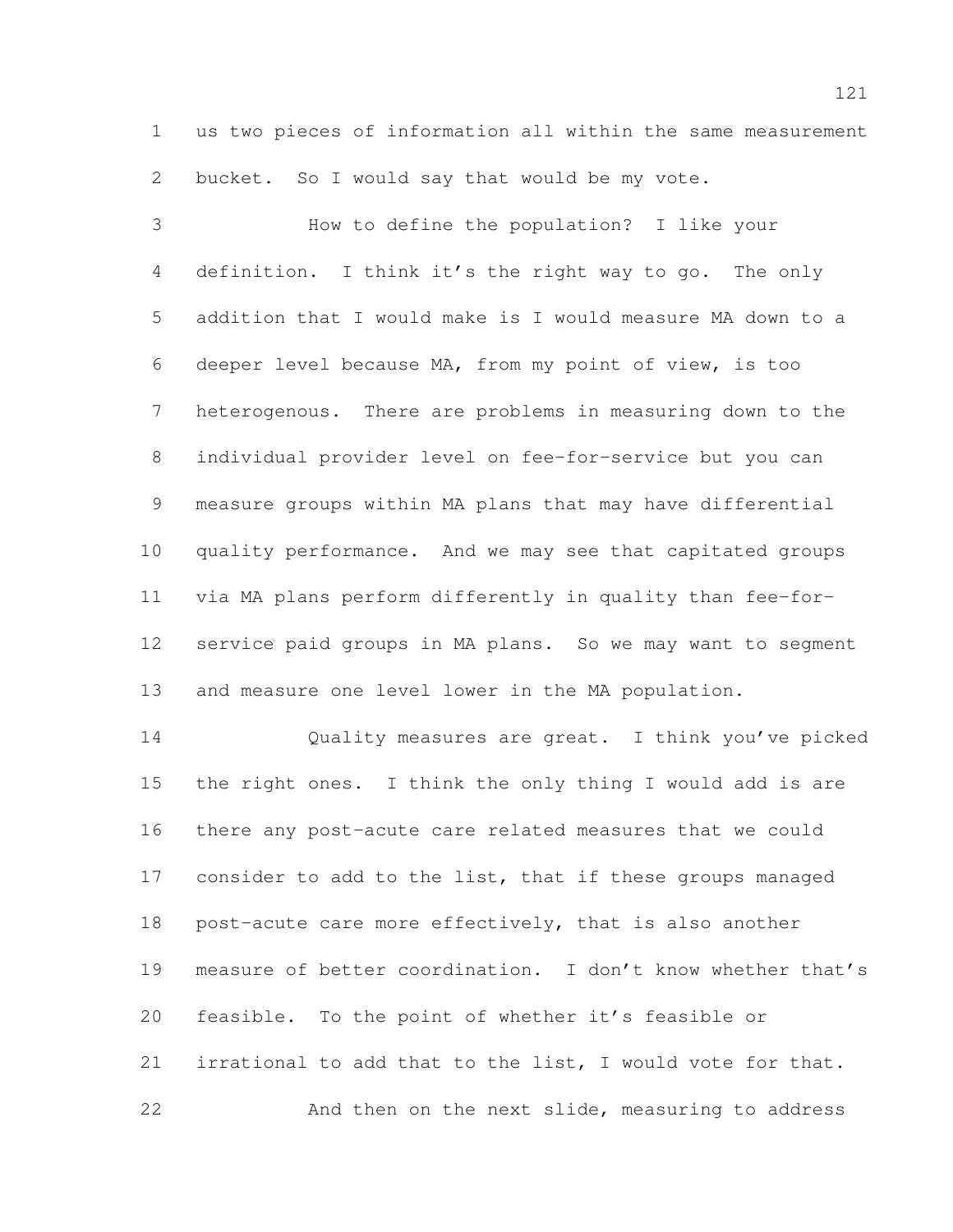fee-for-service incentives, this is where I'm worried about the complexity of measurement, that we could add so many things to this list. I just wonder whether we can simplify and create and elegant measurement in this space, like total cost of care measures, which may encompass several of these sub-measures. Is there something that we could bundle, similar to the way we bundle quality, to bundle some of the other fee-for-service related measures that we care about. And the final thing that I would say is the complexity for providers goes beyond just the complexity of the Medicare portfolio alone. It's all payers. And so as we look to evaluate simplification of quality measures, the question is is there any harmonization that can be done with both public and private to create a more simple environment for quality measurement for the providers? MR. HACKBARTH: Alice. 17 DR. COOMBS: Thank you. I think this is an excellent chapter. Thank you very much. I will go straight to the questions. In terms of an area defined, I have a problem with the HSA and I'd like -- I actually like Craig's idea of a population payment area because it goes to what you really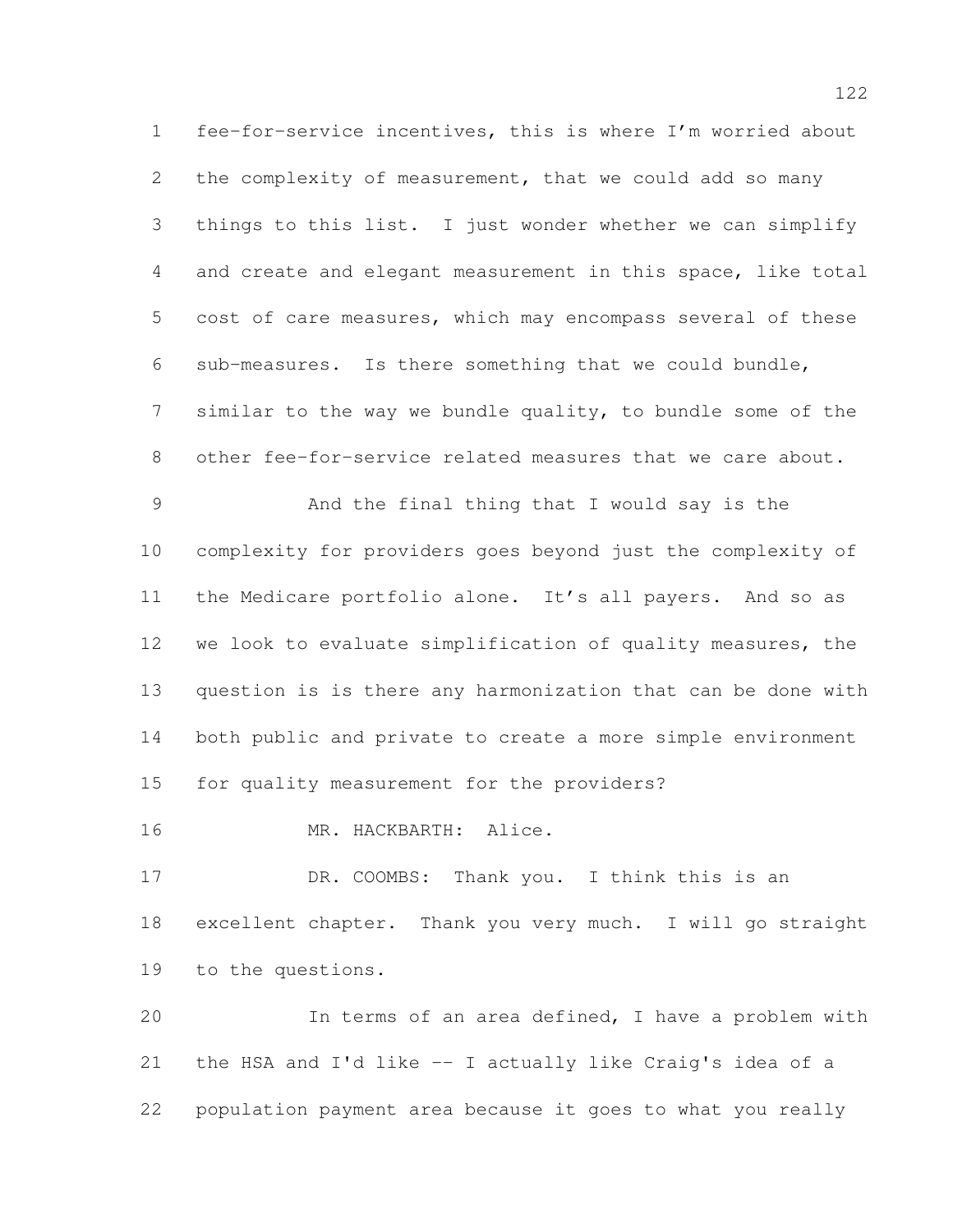want in terms of matching quality with what your payment winds up.

 But one of the other issues is the HSA is dated. In terms of consolidation within health care delivery systems, a lot has transpired since the origin of the HSA. In terms of quality measures, I agree with the population-based quality measures. One of the things, I guess, you were grappling with was this whole notion of what does the ED visits represent, and we actually did a study for the Boston Health Commission -- you can actually go look 11 it up -- and we actually defined the different types of ED visits that were avoidable, and the definition included urgent -- one category was that the patient needed not to come to the ED in the first place, and that was the routine ED visit that should have been an office visit, and then the truly, truly emergent visits. And it was interesting in that the visits occurred during -- the bulk of the visits occurred during the daytime when a doctor's office was open or when you could have gone to another site for service other than the emergency room.

 That being said, sometimes the ED visit might represent a proxy for workforce deficiency in terms of what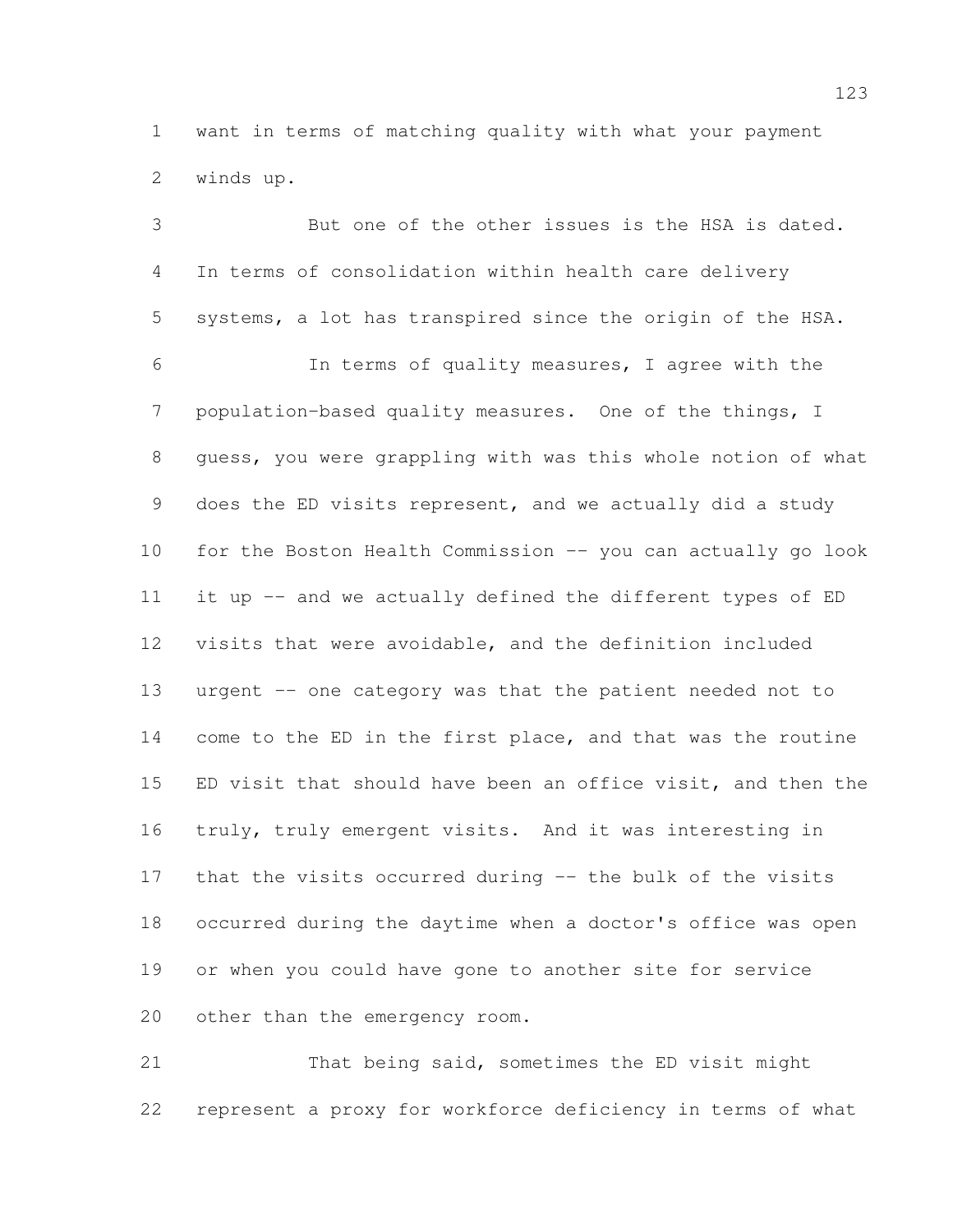actually is available for patients to go to, and that is, indeed, what we found in terms of wait times. And so a proxy for why ED visits exist in terms of increased ED visits might be related to the wait times of primary care office visits, and that we found that if it was a two-week wait, or you couldn't get in to see the doctor, it was a proxy for why you would see these increased ED visits.

 Just in terms of admissions, I think that you have to be cognizant of the fact that where there is consolidation, or where there is a high density of hospitals, the threshold for admissions might be very driven by other kinds of incentives, and although there may be 13 coordination of health care, it may be that patients are actually cross-fertilized between health care delivery systems and there may be a lot of leakage within a system because of the proximity of other health care delivery systems next to each other geographically.

18 In terms of other things to measure, I would -- I thought about critical events. They represent system errors and a lot of times can tell you a lot more. The frequency is much less. The randomness of it is also a problem in terms of you have an increase of critical events and smaller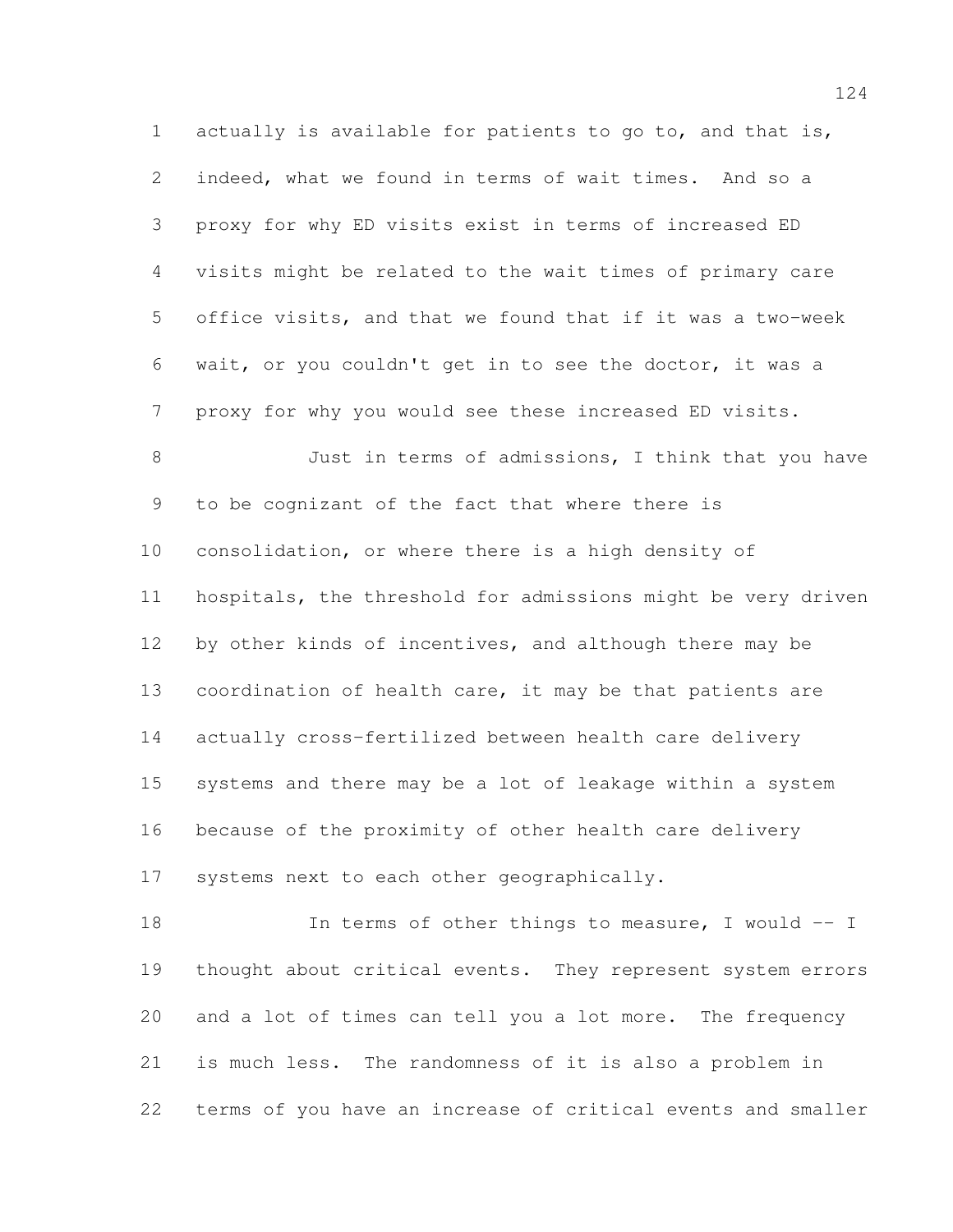numbers in terms of places where there are smaller

populations.

Thank you.

MR. HACKBARTH: Mike.

 DR. CHERNEW: So, my main comment is I think we need to frame this in terms of a quality measurement strategy as opposed to just a list of quality measures, and in doing so, as nice as it would be to have some sort of common, just clear, this is quality, I think we have to 10 recognize some inherent problems -- the sample size, differences in risk adjustment that came up in some of the early round one questions, inherent unobservability of certain important dimensions of quality, the fact that, 14 unfortunately, there is no single quality construct, that if you have a lot of measures, they don't always load so well 16 on each other. So, to say there is quality, let's measure 17 it, I think isn't the right conceptual frame.

18 There's concerns -- actually, Bob Berenson has a great piece Glenn actually told me about that I really would make a pitch for. But, anyway, there's tendencies to teach to the test in various ways, so there's a lot of complexities besides what we want to do.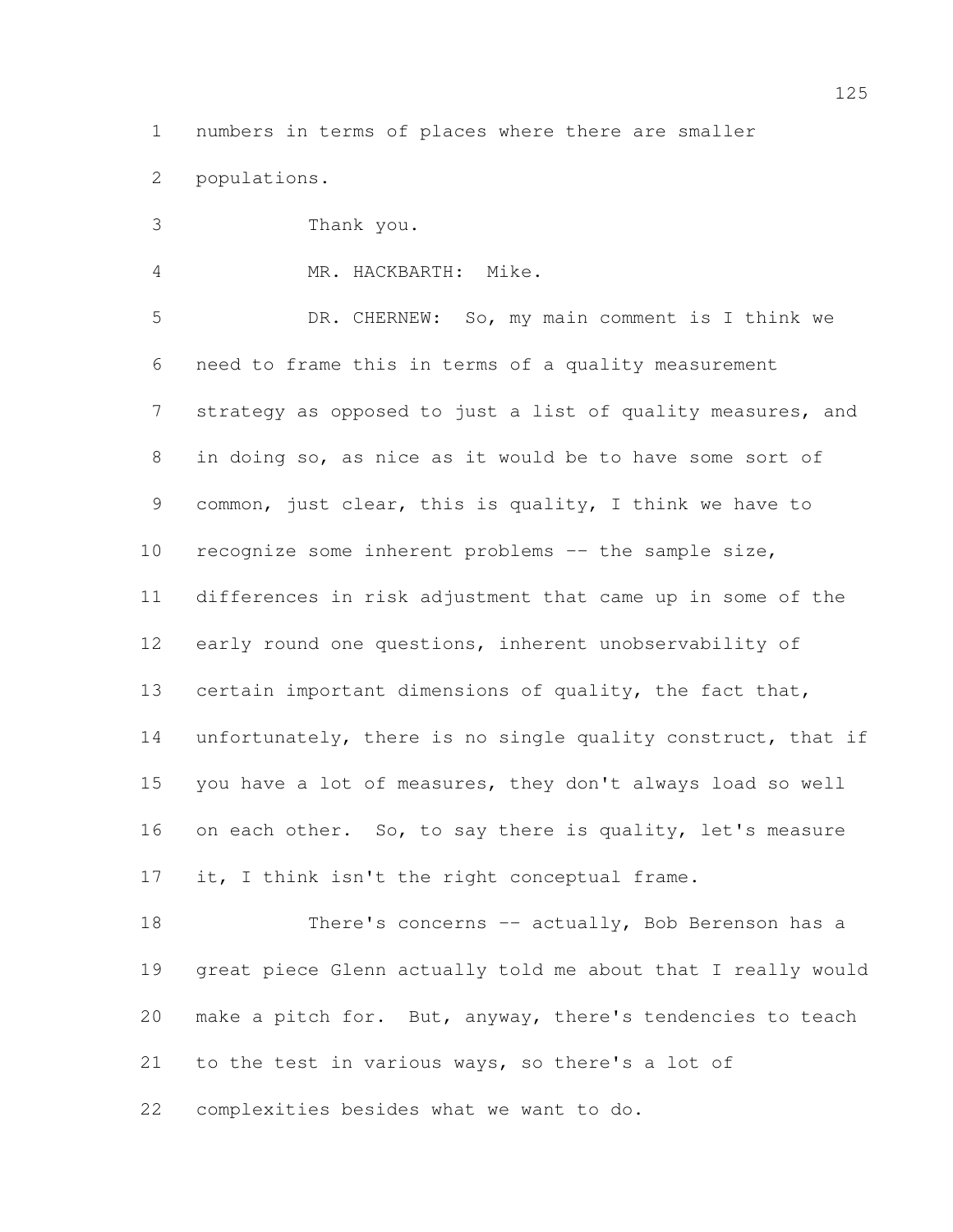1 I tend to believe, and I could be wrong, that in the grand scheme of where we're going, we have more measures -- any one measure, you have to do sort of a cost-benefit analysis, and I think where we are for the measures is we have too many measures relative to the administrative costs of collecting a lot of them. That's just my own personal opinion.

8 I think that the merits of these population approaches we're talking about depends on exactly how we're going to use it in the sanctions, and I'm not completely sure of that. Where I think about this is is that our 12 strategy might want to, at least as we move to these other 13 systems, make sure we don't have really bad performers, and these population-based measures in fee-for-service might give us a sense of what that means to be a really bad performer. I obviously would like to get better in a whole variety of ways, but I'm not completely sure exactly how we do that, but I do want to make sure if we move to other systems we don't have really bad performers that are stinting on care and maybe the fee-for-service population measures can help.

The last thing I'll say is that I think the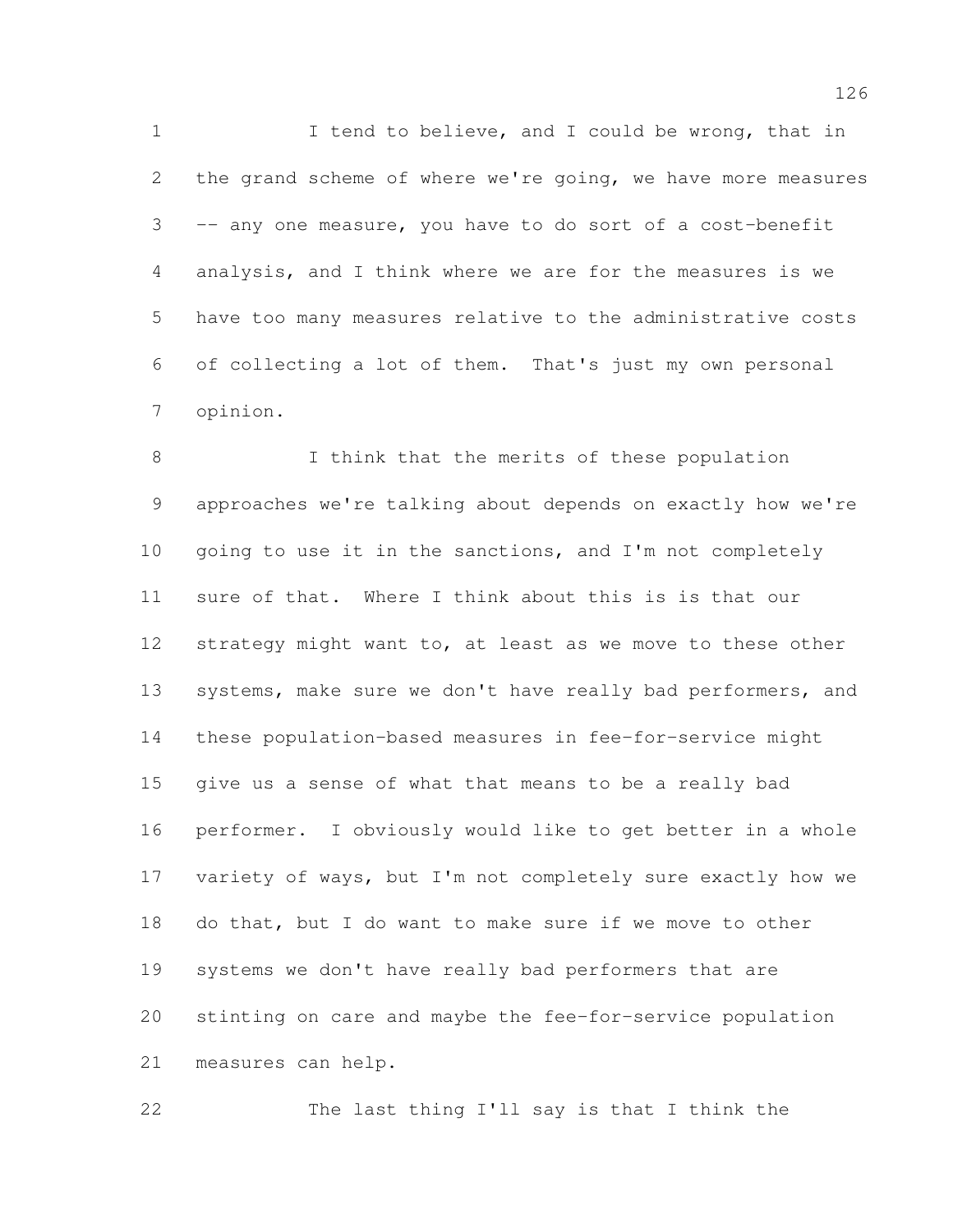dollars per beneficiary type things or the resource things are important measures in many ways, but they're not quality measures. They're cost measures. And watching them is important. But we shouldn't conflate them with quality. There are other aspects of quality and I don't think we should spend too much, but I don't think we should call dollars quality.

 MR. ARMSTRONG: So, just briefly, while I won't reiterate a lot of the points that have been made by other Commissioners, I think the one contribution I could make here would be I think we need to deal with the complexity of the measures and get a subset that works, but ultimately, the real issue is, particularly in the fee-for-service world, if you're measuring PPA or PPV, which, by the way, we measure very closely and we pay very close attention to it and I know our rates of admissions and visits will be significantly lower than the fee-for-service around us, but the issue is what do you do with the information? How does it get organized so that it's actionable?

 The comment I would just make is that there are a lot of markets around the country that are reporting quality information comparing medical groups at the medical group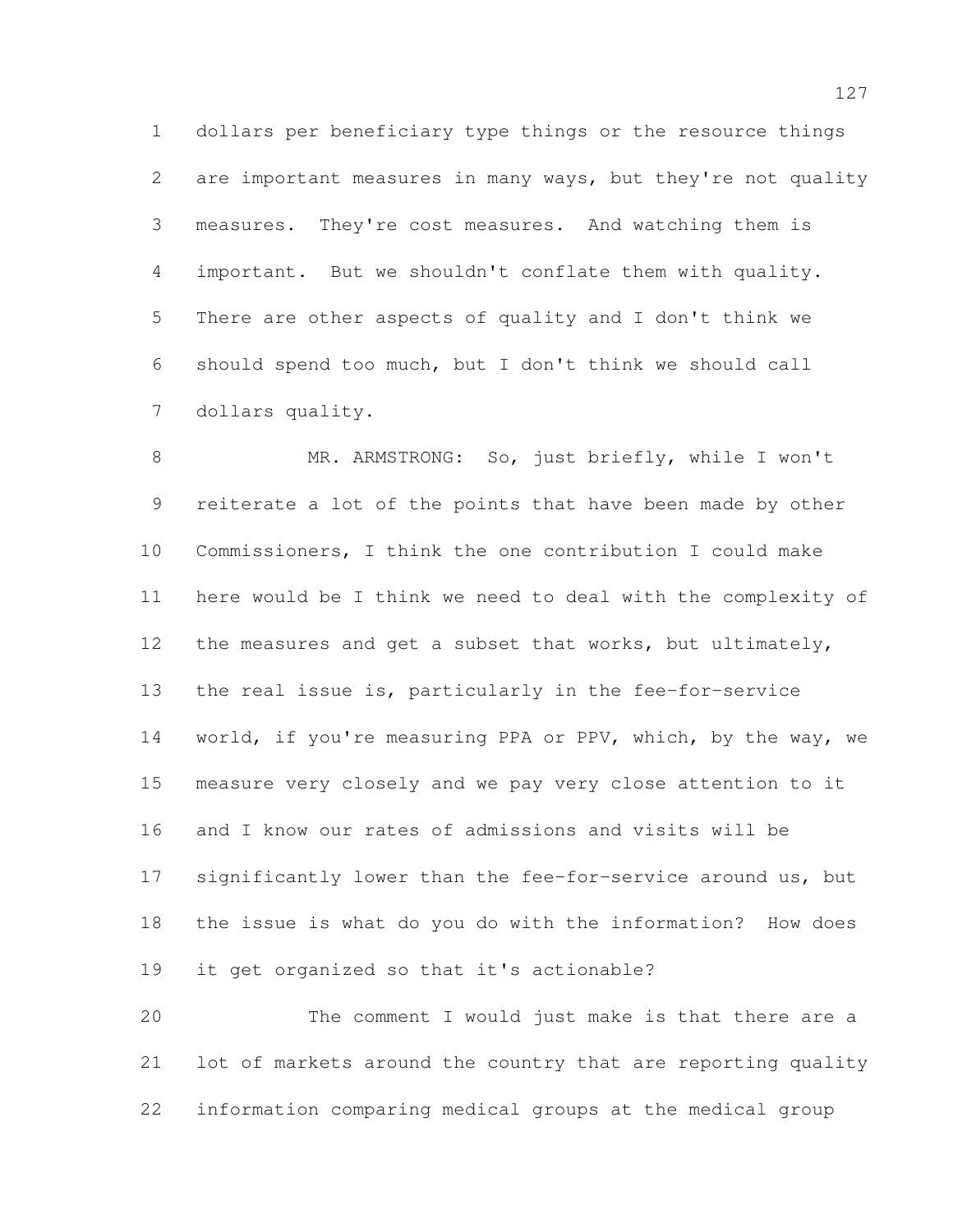level against a subset of HEDIS metrics, I think, some process, some outcome measures. But it creates a great dynamic for holding groups accountable that can actually change their behavior and change the outcomes.

 It just seems to me that, for us, in MA -- Craig made this point -- in MA, we would convert our overall results to some subsets that are at accountable groups to manage that. How could you convert an individual provider or a fee-for-service-based kind of metric in a similar way to accountable groups that really can have an impact on the overall outcomes?

12 So that's -- I think it's another variable. It's another consideration for us in all this. And, I think, frankly, one of the greatest challenges is that your preventable admissions or visits could be very high or very low. The real issue is, well, who's accountable? What do you do with that?

18 DR. REDBERG: I thought this was a really important chapter and you really summarized a lot of the strengths and weaknesses of quality. And I think it builds nice on -- we just talked about synchronizing payment, because as I was saying, I think when we think about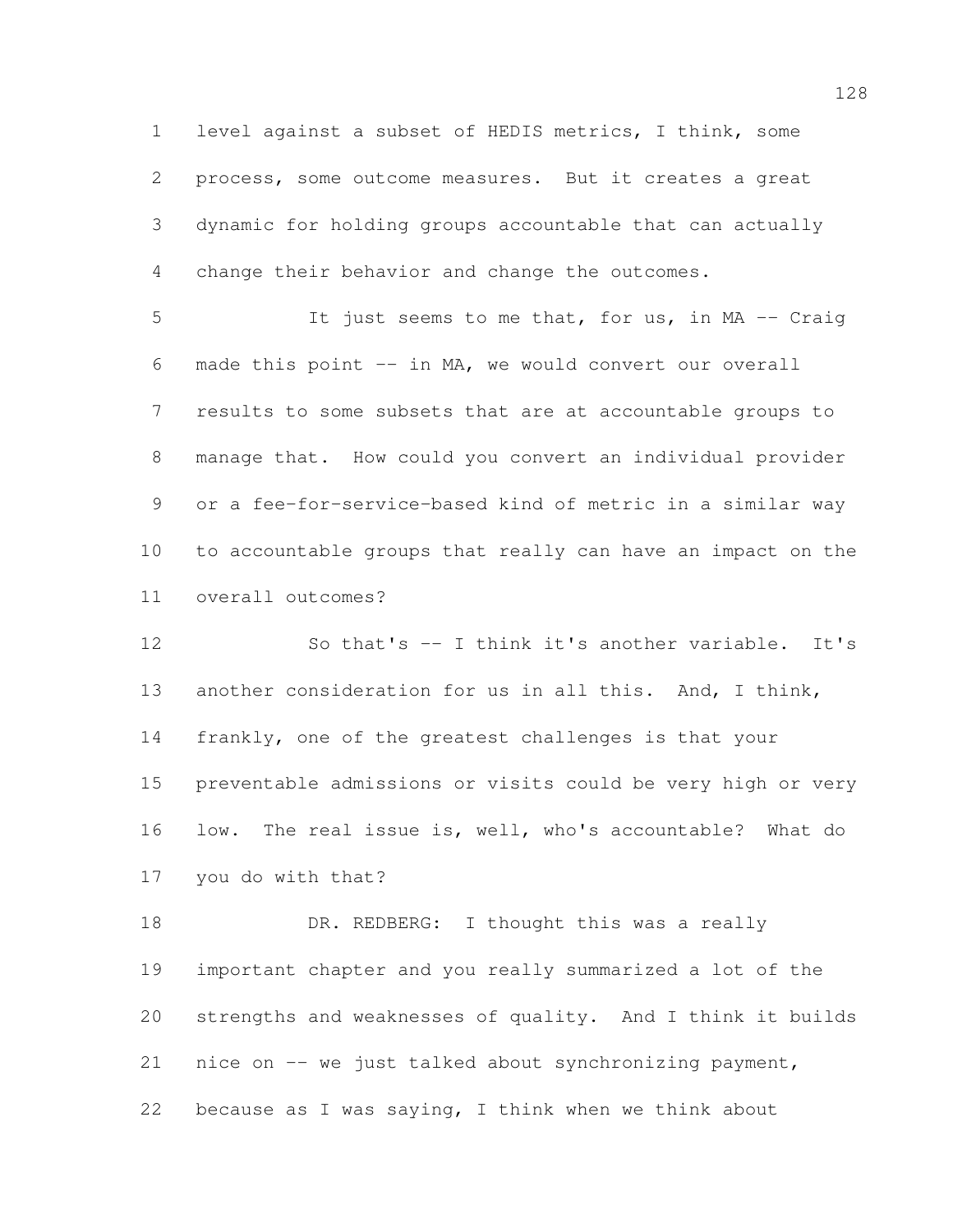payment, you want to think about what are you getting for it, and I feel like quality is what we should be looking at, and if we want to synchronize, we want to kind of synchronize payment for quality.

 Certainly, as a clinician, I think you're right. We have way too many quality measures and it's really undermining, first of all, physicians' happiness, because you feel like all you're doing is checking off lists and nobody is talking to the patient or taking care of patients, 10 and from a patient's point of view, you know, they're hardly -- and they are very process oriented and intermediate outcome oriented now, so I do think it's really important to get away from those.

14 And I think on Slide 6, those are really patient- centered measures, and I think that that incorporates all of the things that we've been saying we want to achieve, is looking at these -- potentially preventable hospital admissions, I mean, and healthy days at home, because I think that's what patients want and it really incorporates, you know, are you going to go to ambulatory care? Are you getting good -- it even incorporates the post-acute care. And the only thing -- and you don't need an under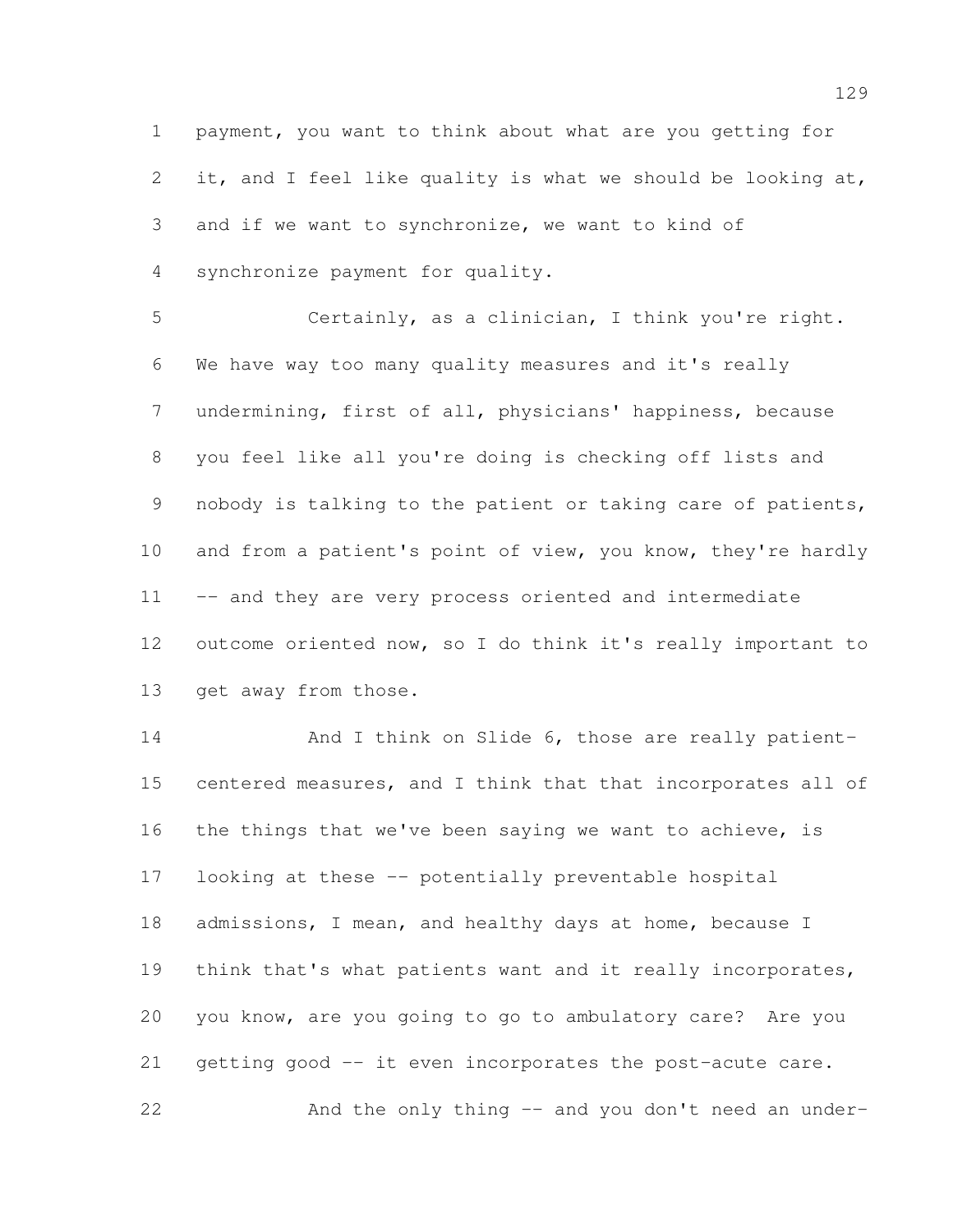use measure because, I mean, presumably, if there's under- use, it's going to be reflected because then you won't have these good outcomes. You'll have more higher mortality, you'll have less healthy days at home, and you'll have more preventable hospital admissions.

 In terms of the patient experience, the quality measure that I would suggest is really important and I think we should add is we have communication, but specifically the communication on risks, benefits, and alternatives before any kind of procedure or test, because, I mean, that's really what choosing wisely that Bill mentioned is kind of centered on, is have that discussion. But it is discussion to me how many patients have very invasive surgeries, 14 defibrillators, and they have no idea why they got it, what the risks were, and were there alternatives.

16 And so I think, as a quality measure, did you understand the risks, the benefits, and the alternatives? Was there a choice? It would really change patient experience and really improve quality of care and also value, because we are right now spending a lot of money on things that patients, if they had known risks and benefits, would have definitely chosen not to have.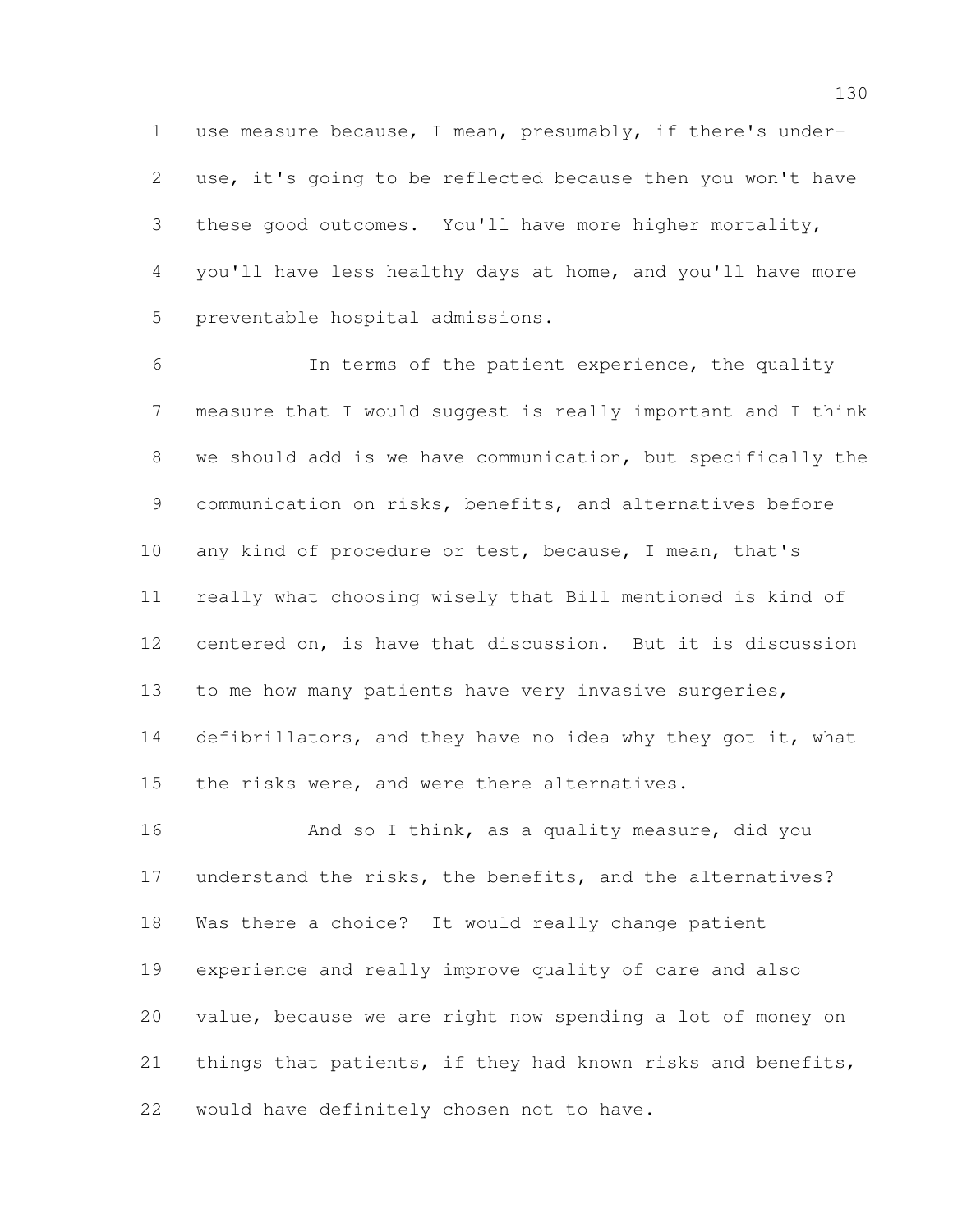1 MR. HACKBARTH: Okay. Dave.

 DR. NERENZ: Thanks again for teeing this up for us. I do fully share Jon's concerns about this and I would speak in support of the comments he made. I think there are some real issues here. Let me just go a step or two further, as devil's advocate on this.

 If we can go to Slide 13, the second question you're asking us. I would just assert for discussion and debate that there is no collective responsibility at the area level, at least in the American health care system, for quality and cost. The concept simply does not exist. It's not a technical issue. It's not about the measures. It's just the nature of the social contract about medicine in this country. It even goes into areas like the oaths that physicians take. Their responsibility is to individual patients. It is not to the community. It is not to the collective.

 And so I think you can do all this measurement in a very meaningful way for a health plan, MA plans. You can do it for ACOs. As Scott pointed out, you can do it for medical groups. But in all those cases, you've got a defined population. You've got an entity, a tangible legal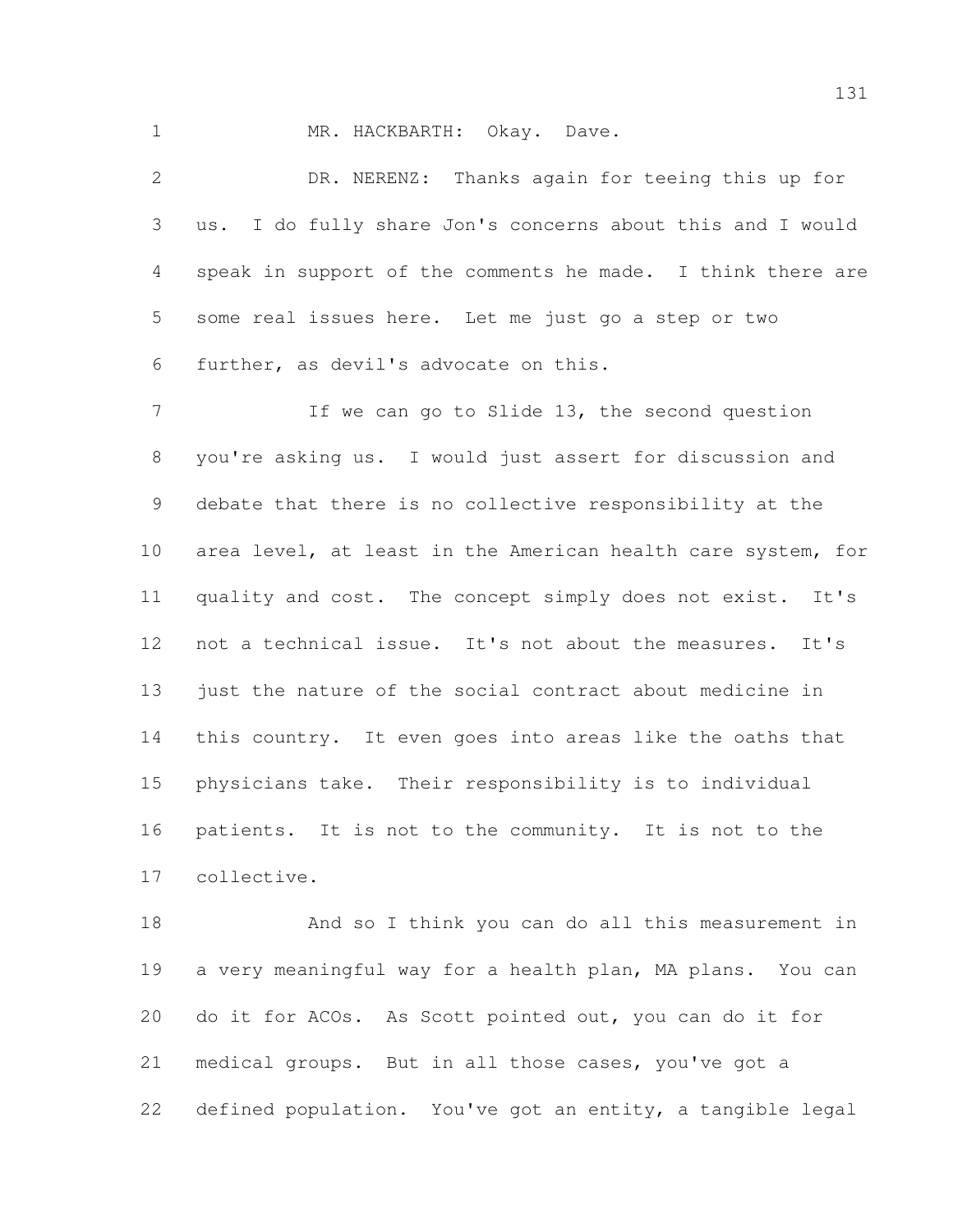entity, and, I think most importantly, you've got an agreement among the participants that some level of responsibility exists. From that point forward, the measures make sense.

5 But geographic areas, I think with few exceptions, are not delivery systems. They don't perform. They don't have accountability. It's like sort of measuring the performance of all the people sitting here in this room right now. The only thing we have in common is that we're sitting here in this room. That's it.

 So, the measures -- I like the measures. I like the measures when they're applied in settings where you can do something with them, but I do not think, at least until a lot of things change, that a geographic area is how to do it.

16 MR. HACKBARTH: Okay. I hear substantial, although not unanimous, agreement that there are significant problems in the current quality measurement regime, and Bill led with this. A number of people repeated it. But just to highlight a few of them, a proliferation of measures and never growing administrative burden, including on practicing clinicians as a result; a lack of coordination across payers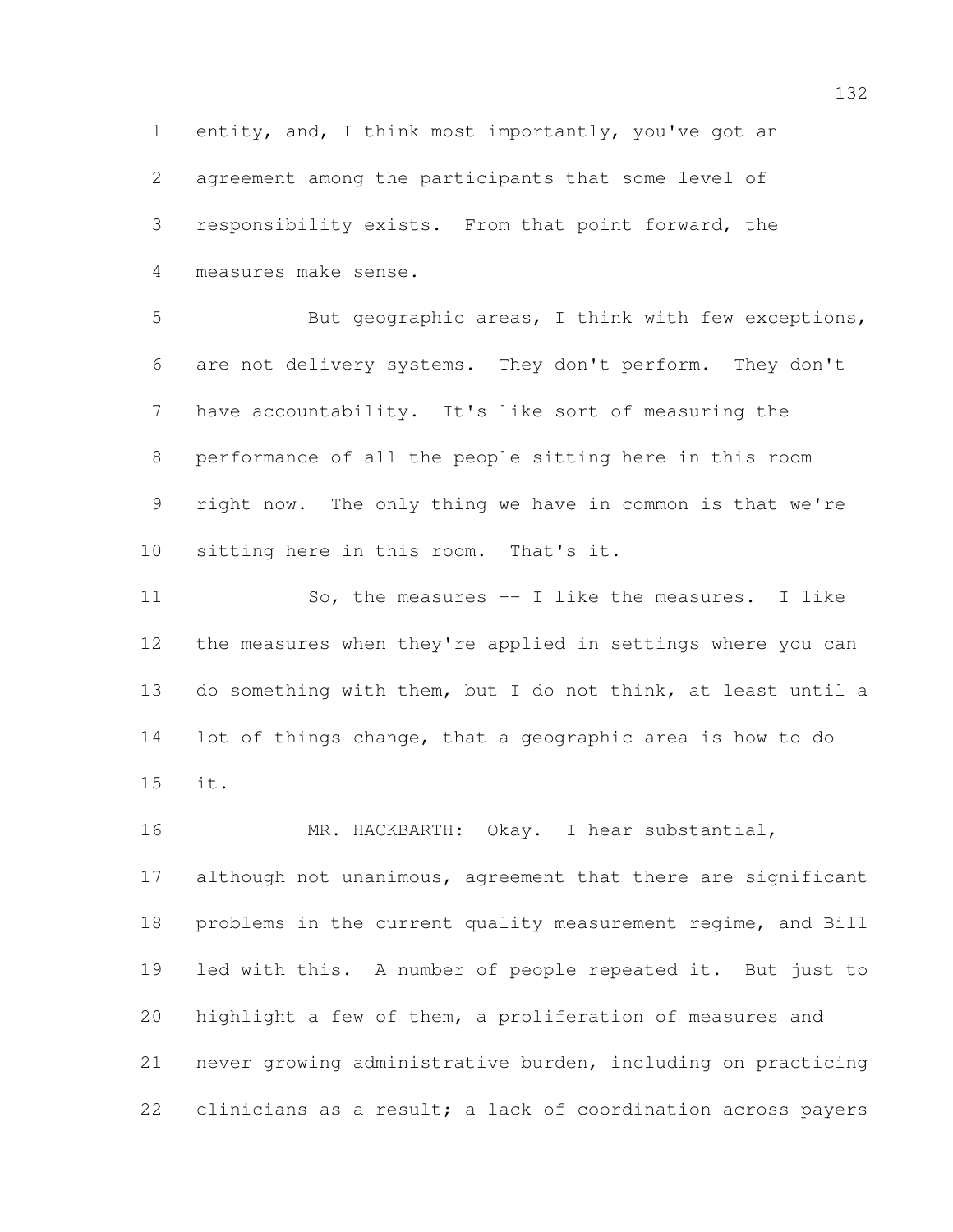that further aggravates that problem; individual payers developing their own unique requirements for information, including information related to quality.

 The measures are frequently focused on process, not because there's a belief that the process measures are really good, but they're easier to do, frankly, and as a result, there are large gaps that we know to be very important related to quality that are not assessed at all and a lot of things of marginal importance that are heavily assessed.

 We've got problems -- if you try to move away from process and look more at outcome, you've got problems with risk adjustment and small numbers. These are points on which I think there's broad, if not unanimous, agreement in the comments that I heard.

 Where there's way less agreement is with the 17 solution to that, and I want to just offer a few points and then open it up for round three discussion.

 One possible message that we might offer is stop digging. We're in a hole. We've got this proliferating burden of measurement, a lot of it low productivity, perhaps even giving incorrect signals about quality, yet the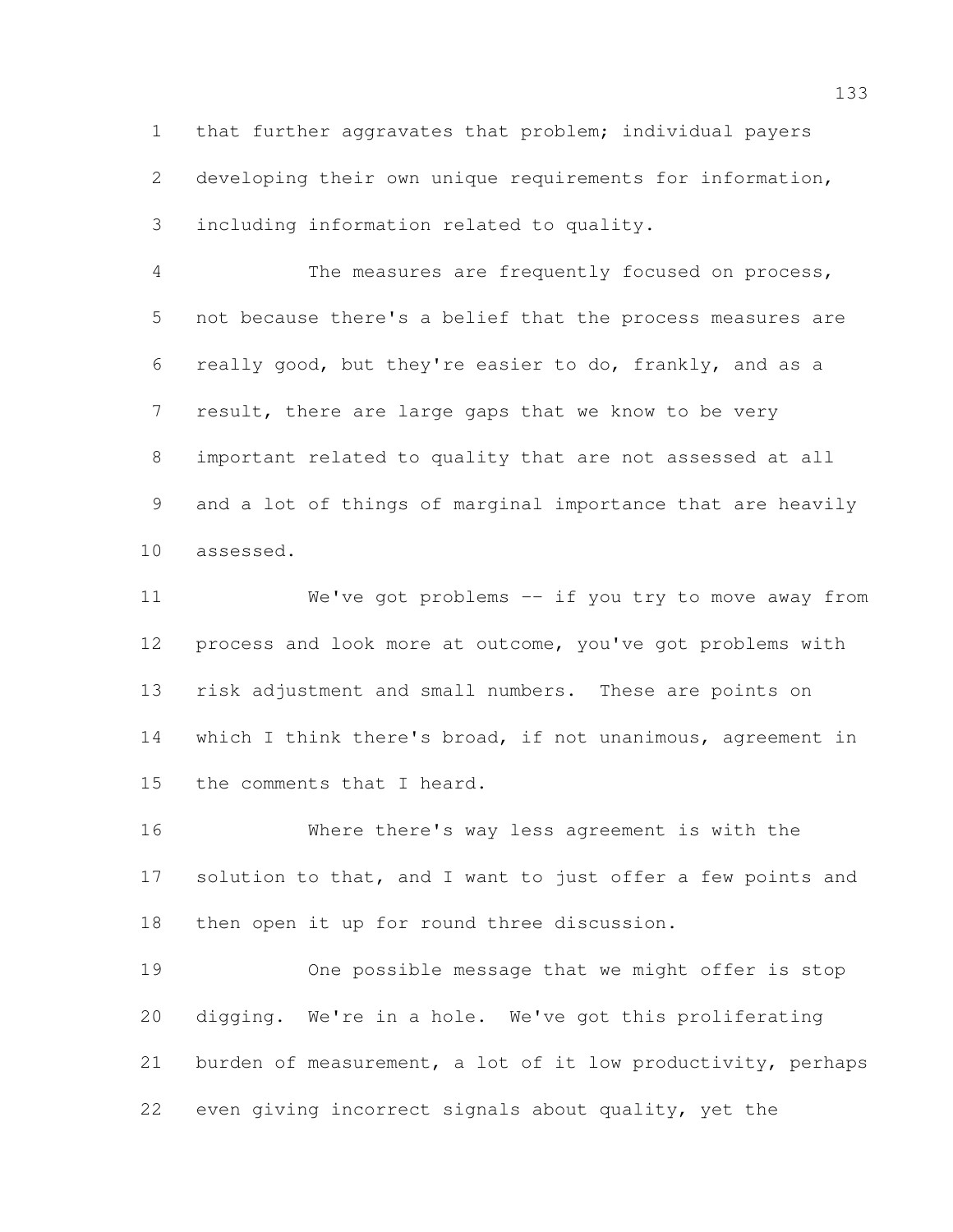apparatus is geared up to keep adding, adding, adding, adding, both legislative process and the regulatory process. And just as an illustration of that, if you look at the table in the chapter on value-based purchasing for hospitals and the proliferation of measures with each successive round, the vast majority of them requiring medical record abstraction, which is very costly, right now, we're on the track for making the problem that we've identified worse, I think, year after year.

10 A second thing where we could have some recommendation, and we said something about this in the past, but we could be more forceful and pointed, is the importance of moving to multipayer efforts. Here again, I 14 think, in some ways, we are not just off track but accelerating the movement down the wrong way. There are proposals, both regulatory and legislative, that would require more measures, invite more people to get into the measurement party, the festival of measurement, and none of it would go through the NQF consensus process of saying these are valid measures. It just bypasses that, which, as I say, makes things worse.

The last point is more controversial, but I'll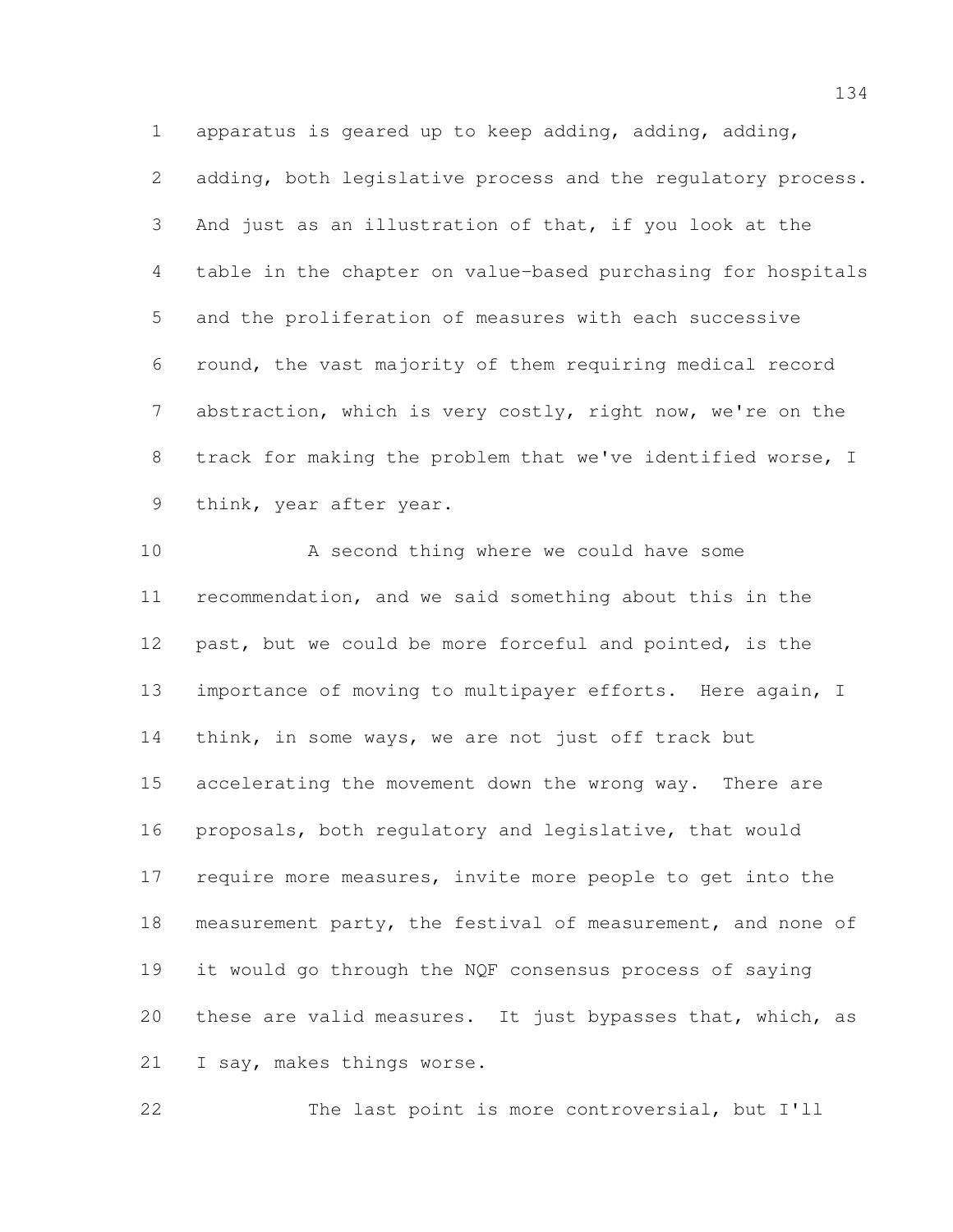offer it anyhow. Both Jon in his initial comments and Dave said, you know, this notion that there's any community responsibility for quality is a false one. I agree with that. I'm not sure it should be that way, but I think that is an accurate description of the reality. I think it would be better if we could measure individual performance, but I think, for all the reasons we've discussed here, that is very difficult to do.

 So, what is our message to Medicare beneficiaries if, in fact, there's no collective responsibility and there's no meaningful capability to measure individually? Perhaps we should be saying to Medicare beneficiaries, caveat emptor. Buyer beware. There is huge variation out there and we can't -- Medicare can't vouch for it and no providers are willing to vouch for it. You ought to really take a look at systems that are prepared to vouch for their quality, and fee-for-service isn't one of them.

18 So, those are some thoughts. I welcome reactions to those thoughts. Stop digging. Emphasize multi-payer efforts. And caveat emptor is the message to beneficiaries. Or go someplace else.

DR. MARK MILLER: Stop saying that last thing.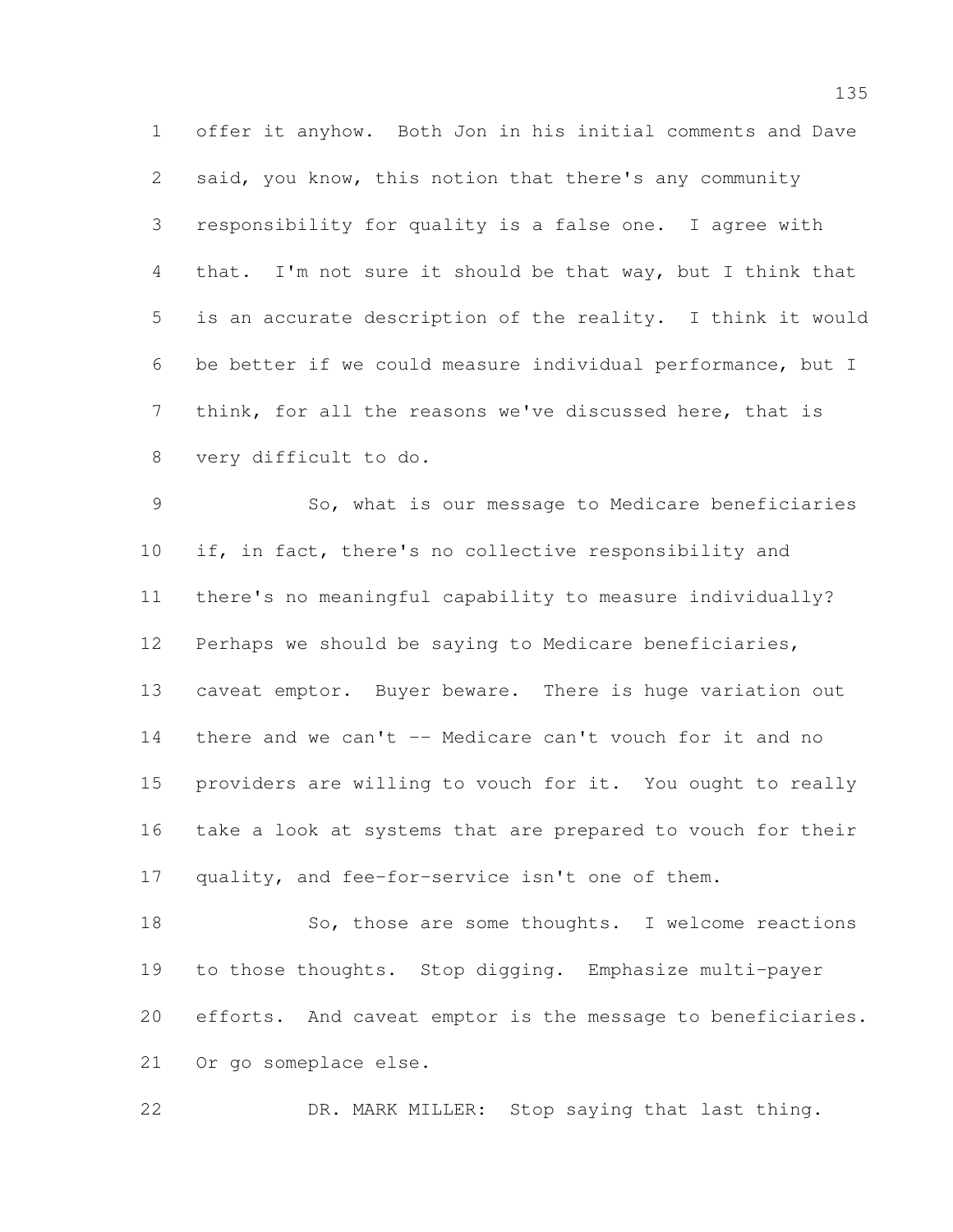DR. NERENZ: Just in response to the very last thing you said, it wouldn't have to be strictly caveat emptor in that, to follow on Scott's statement, there are certainly mechanisms for providers, medical groups, and other entities to offer up quality metrics either out of a standard program or ones that they develop on their own in the context of the fee-for-service system. And beneficiaries could find that useful if that goes forward. But I just would observe that an area measure does not address the problem of variability and quality at the provider level because there can be good and bad within the same area.

 MR. HACKBARTH: So let me just press on your first 14 point. If I heard you correctly, you're saying have more people start producing measures --

 DR. NERENZ: That view assumes that measures come 17 from people other than providers, and they do, in fact, but 18 we have very little, I think, currently of provider groups individually or collectively offering voluntarily quality measures for public dissemination, or cost measures for that 21 matter. My point was just that I think they could, and, in fact, because of the diversity of provider types, it may be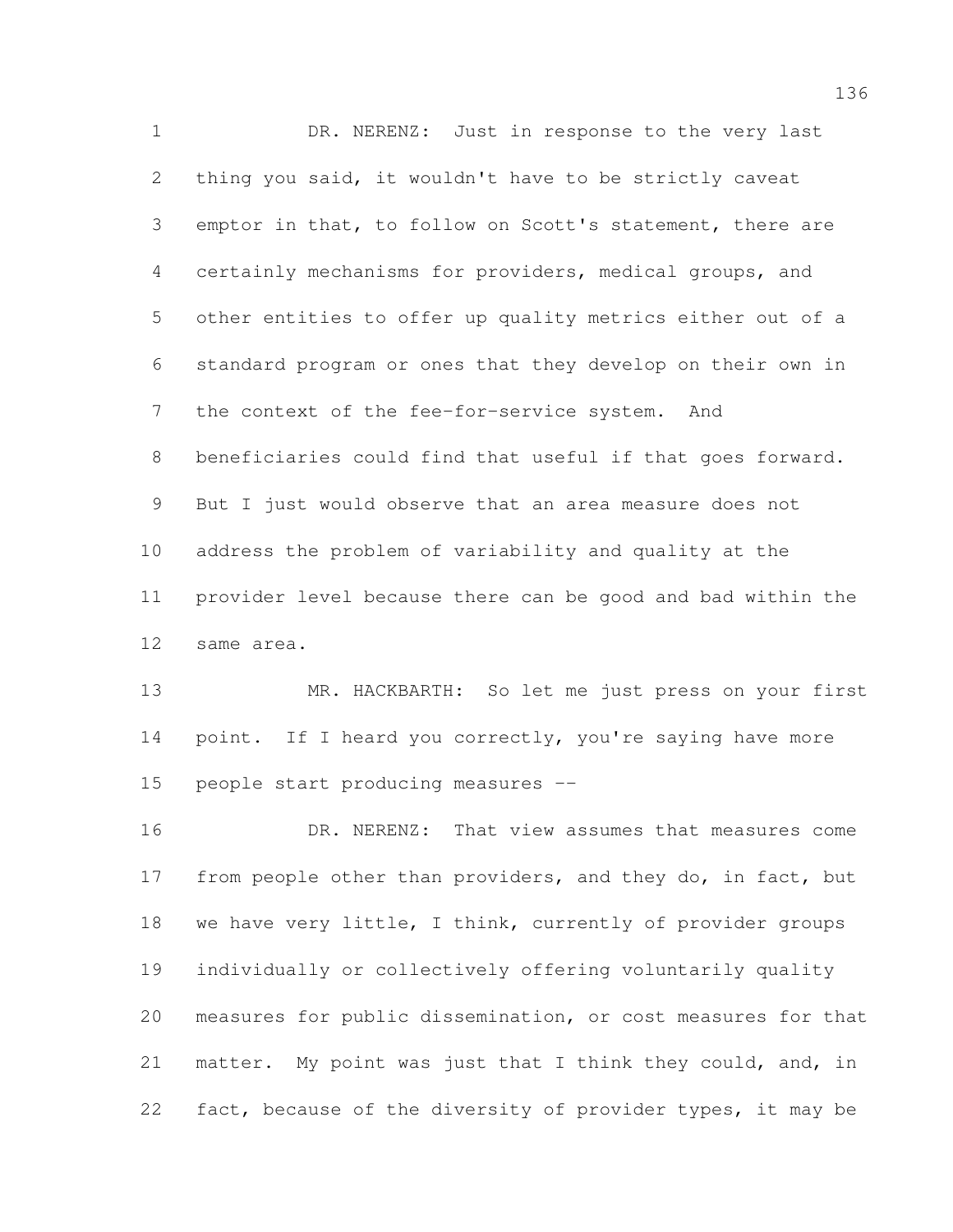that you inevitably need different quality measures. But the difference is that the quality measures that a pediatric neurosurgeon would choose to put forward are inevitably different from those of a primary care practitioner. And I think that's as it should be. And if you're choosing a pediatric neurosurgeon, you want to know what that person does. You can have that happen without having an enormously large, cumbersome, infinitely huge measurement system at 9 some centrally designed level.

 MR. HACKBARTH: Who wants to pick up? DR. REDBERG: I actually think that's why this measure proposed on Slide 6 is so beautiful, because it is applicable to a pediatric neurosurgeon and the primary care practitioner. If you're choosing a surgeon, you might want to look at the specific outcomes for that procedure. But if you're talking from a patient point of view, you know, no matter what it is, you want to know are you going to survive and are you going to go home and be healthy. That's why I think the small measures that does incorporate a lot of that.

 You know, I think the challenge in the details for us is that we don't really have a primary care provider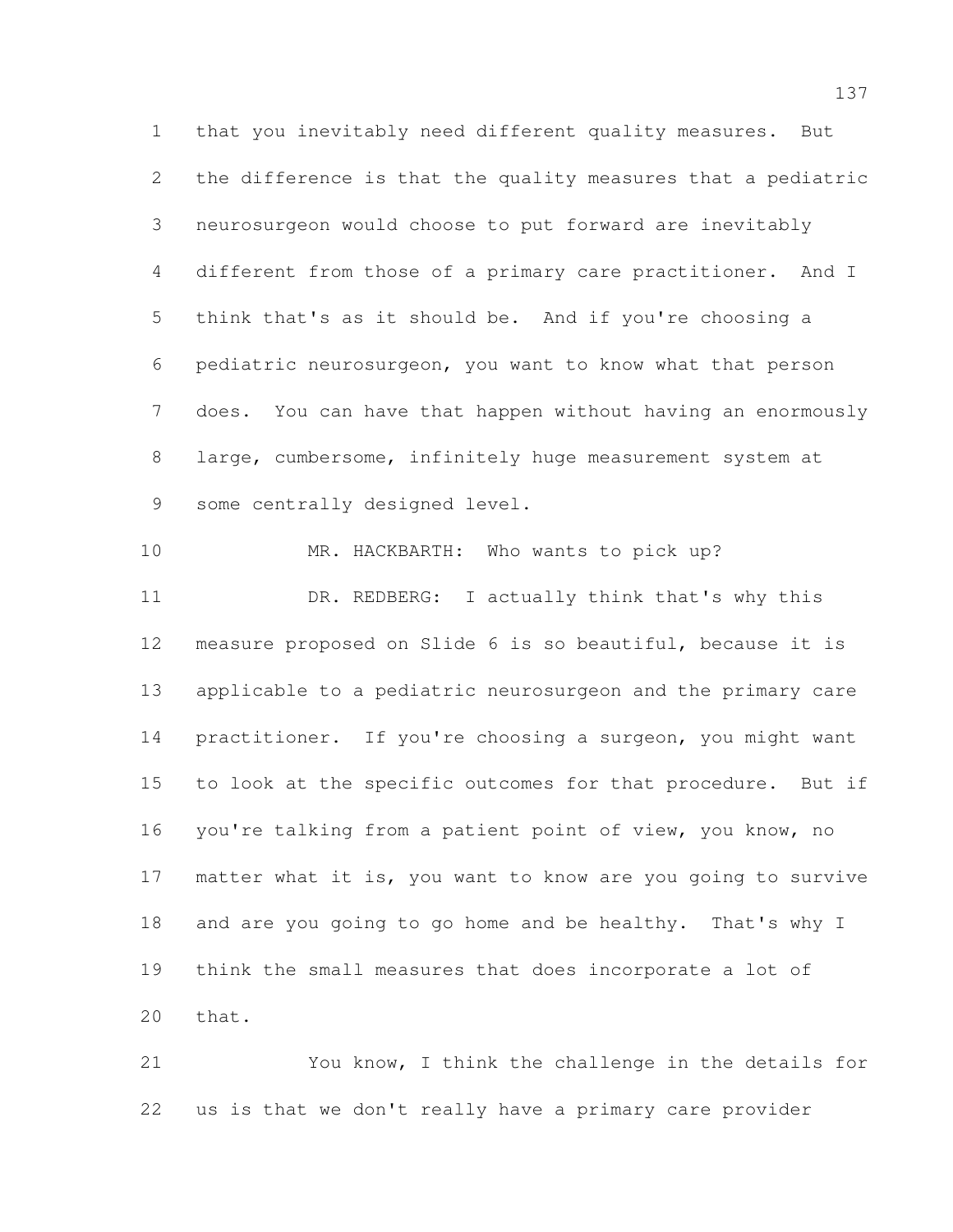system, particularly not in fee-for-service Medicare. And so it's almost impossible to do individual measures because the same patients, you know, that see me sometimes see several other cardiologists, not to mention five other specialists and several other primary care doctors. So who are you going to distribute this to? So unless we were going to change that structure where we actually had a primary care doctor that was responsible for each beneficiary, it would be very hard to do individual measures.

 I think that we can't get too hung up in risk adjustment because there was never a perfect risk 13 adjustment, you know, you can do age and sex and then -- but 14 if you have a large geographic area, sort of the other things should wash out enough that the perfect can't be the enemy of the good.

 DR. CHRISTIANSON: So I think there are two issues we're talking about here that we keep going back and forth on. One I think Kate summarized very well, which is there are a lot of measures out there and they're inconsistent and we should be striving towards encouraging in the Medicare program a smaller consistent level of measures. And I am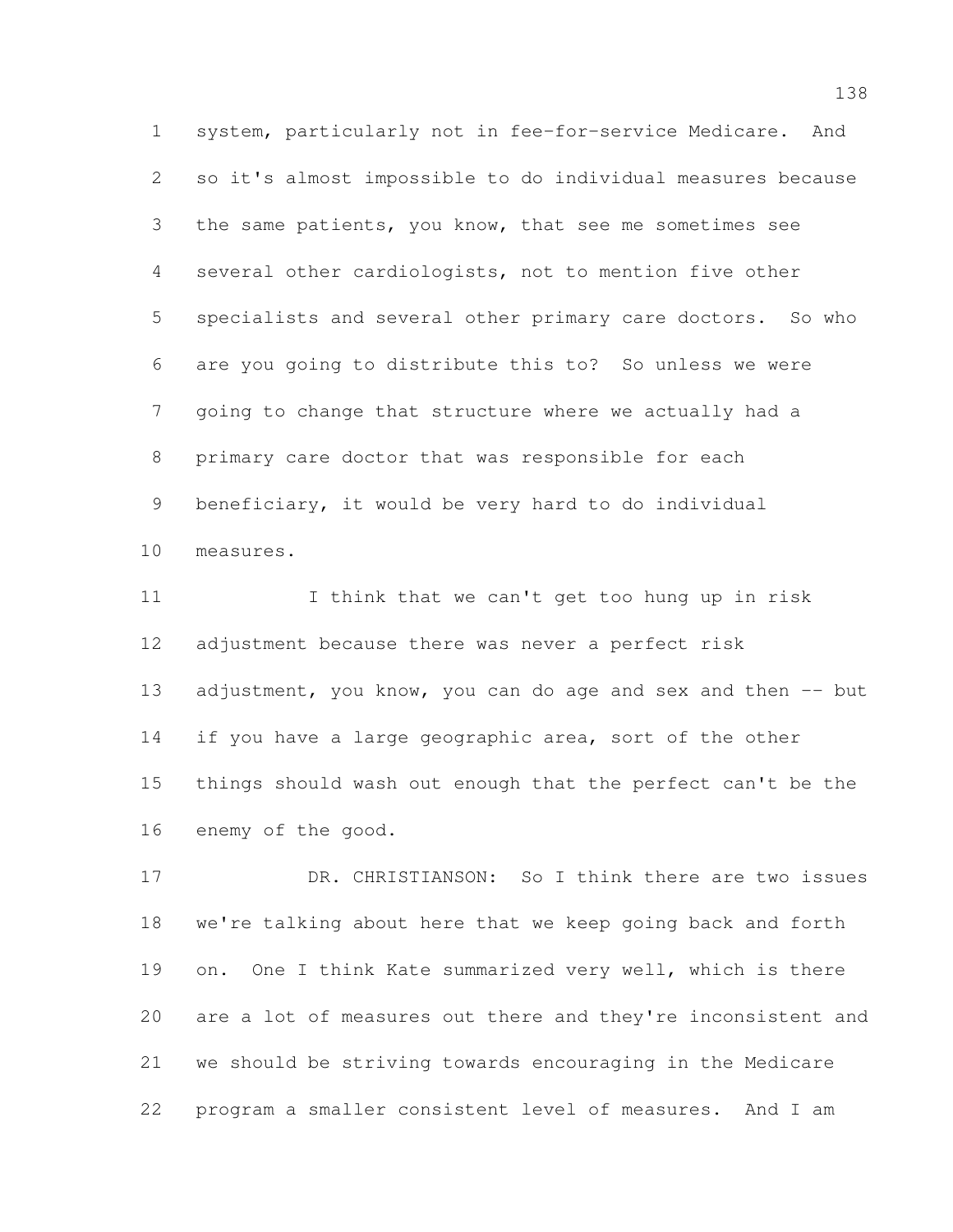somewhat sympathetic to the notion that measuring all these things are costly to providers, but I guess I would also submit that the business model for providers is changing, and measurement needs to be part of the cost structure. And if we value measurement, we need to be willing to pay for it.

 Now, we don't want to impose unnecessary costs and so forth, but, still, just basically the pushback on, "Oh, it's costly, I don't want to measure it," doesn't get a lot 10 of sympathy from me.

11 The second part of the issue was, okay, if we're going to harmonize the measures, do we need to measure at the geographic level instead of the provider level. And I think there's a lot of discussion around that, and I would 15 say to Rita's point, if these measures really are going to be the way we're going to judge value, we're going to be driven directly towards measuring cost at the geographic level. I think that's the wrong way to go. I totally agree with IOM's view on that, and I think the arguments they make are similar for quality measures.

 Now, I understand that the HSA level is sort of smaller level in some of the analysis that the IOM did and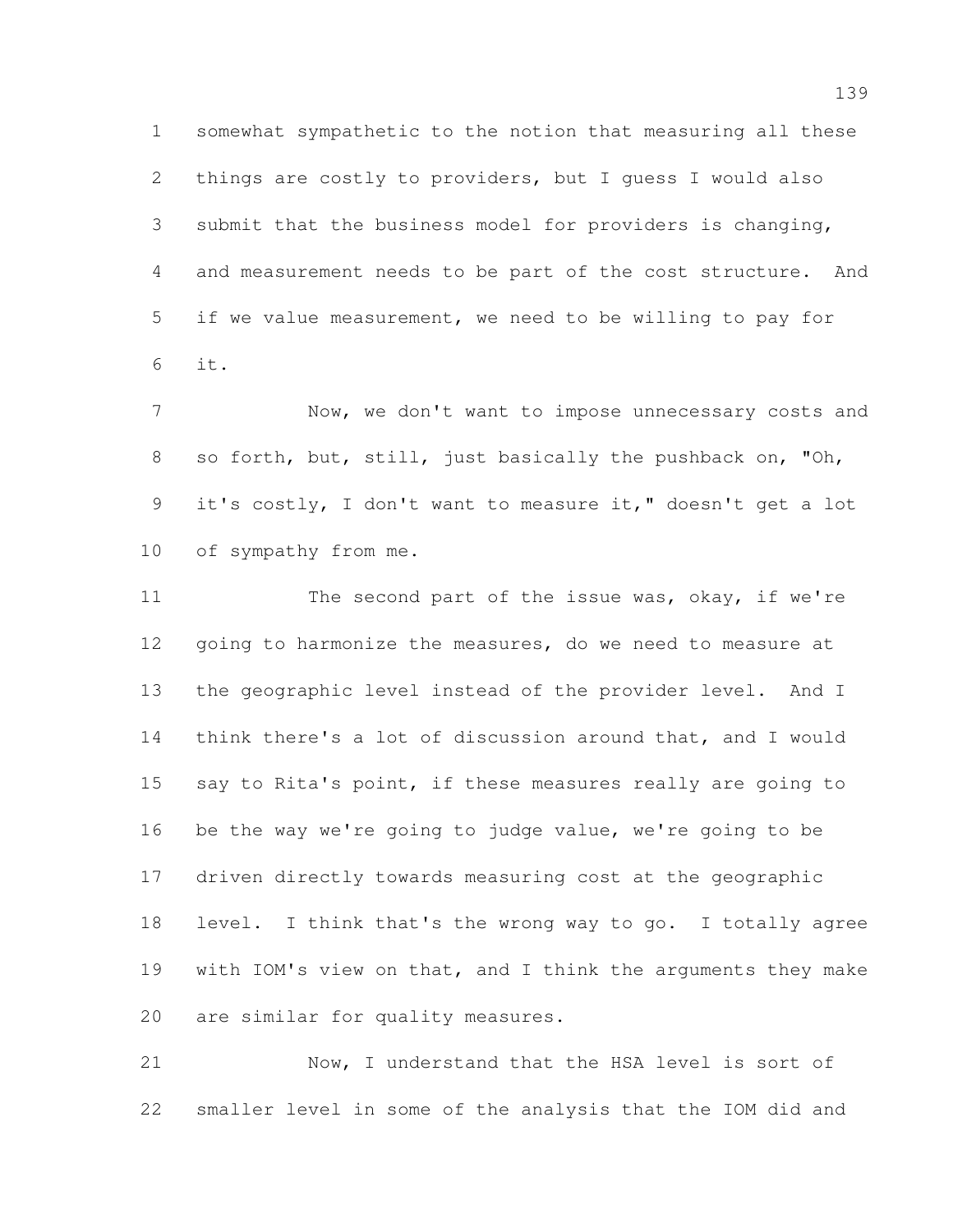the geographic units that they used. But I think it does drive us in an interesting direction, because if we're really striving for value measures, do we want to measure value measures at the geographic level and sort of treat all providers within a given geographic area then as deserving the same value-based payment? Or is that something to be concerned about? And I'm kind of in the second camp. 8 DR. SAMITT: So I like your three premises. I would modify two of them slightly, if I may. So in terms of the no digging, I wonder if there is a methodology to replace. So if we know that there are some quality measure that currently exist that are process measures that are really not driving any outcomes improvement, do we swap some out as opposed to just creating more and more measures? Harmonization absolutely I agree with. 16 And the last, I mean, I don't think we'd want to convey the message of caveat emptor, but I do think beneficiaries are entitled, even within geographic areas, to be able to view differential quality performance from ACO A to ACO B to ACO C to MA groups to global fee-for-service with just the caveat being that we counsel beneficiaries that there will be inevitable variability within each of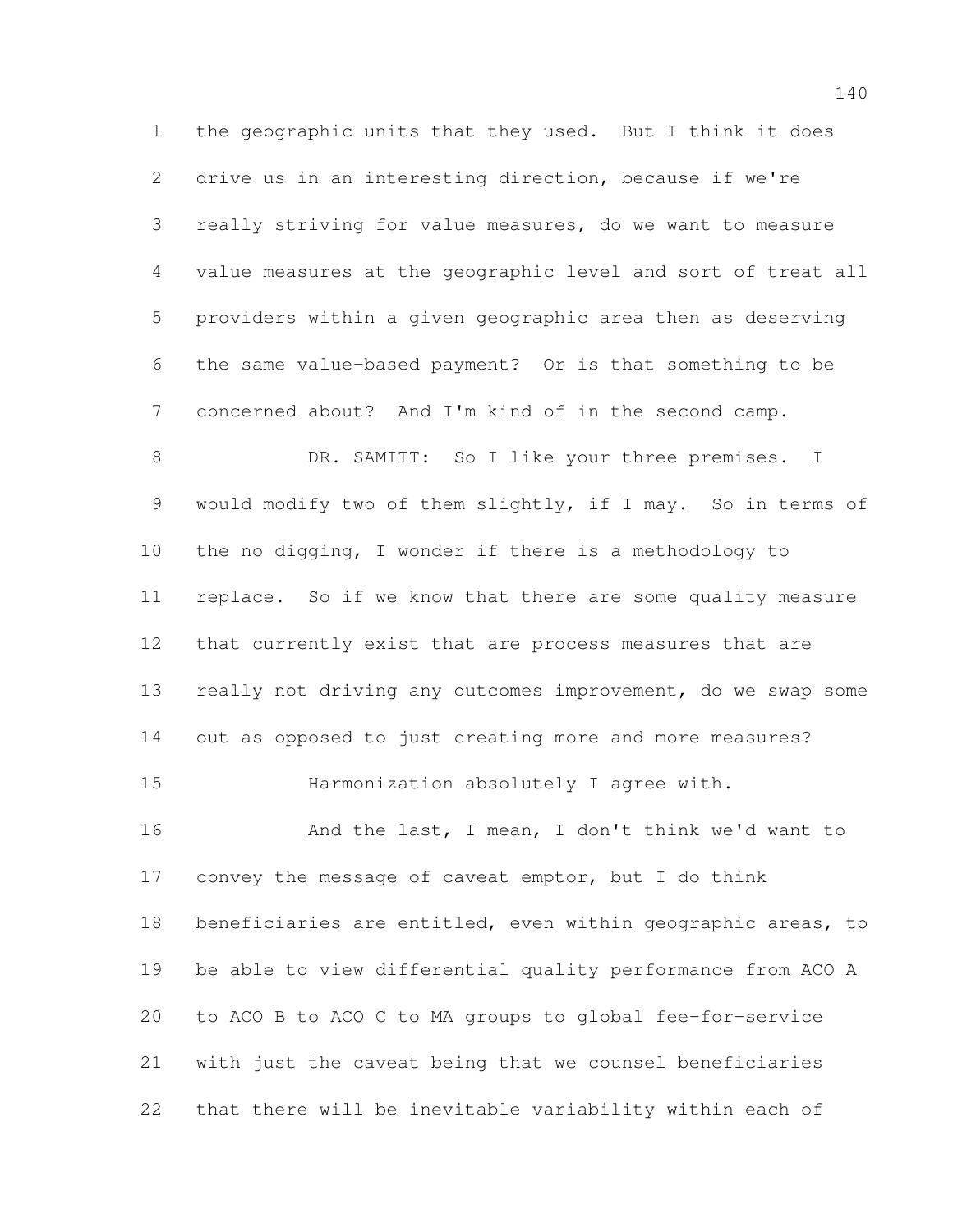those buckets. So all we can show you is comparative performance bucket to bucket, but there is going to be variability within the buckets, so beware of that. Maybe that's another way to twist it.

 DR. CHERNEW: First let me pick up on something that Jon said, which is I agree about measurement being part of the business model, but I also think like clinical care, measurement has to go through some sort of cost- effectiveness or sort of tradeoff. And so the question isn't should we not measure anything. It is are the costs of doing the measurement worth it given the number of measures, and that has to be viewed sort of collectively, it's sort of at the margin. And I think in the end we would agree.

 As I said in my other comments, my personal sense is we'd move to a point on the distribution where a range of existing measures are probably not cost-effective and new ones proposed don't add a lot. But I don't have a lot of evidence for that. That's a general sense.

 And then what I wanted to comment about David's point about is nothing we're talking about here prevents private organizations from saying anything about quality per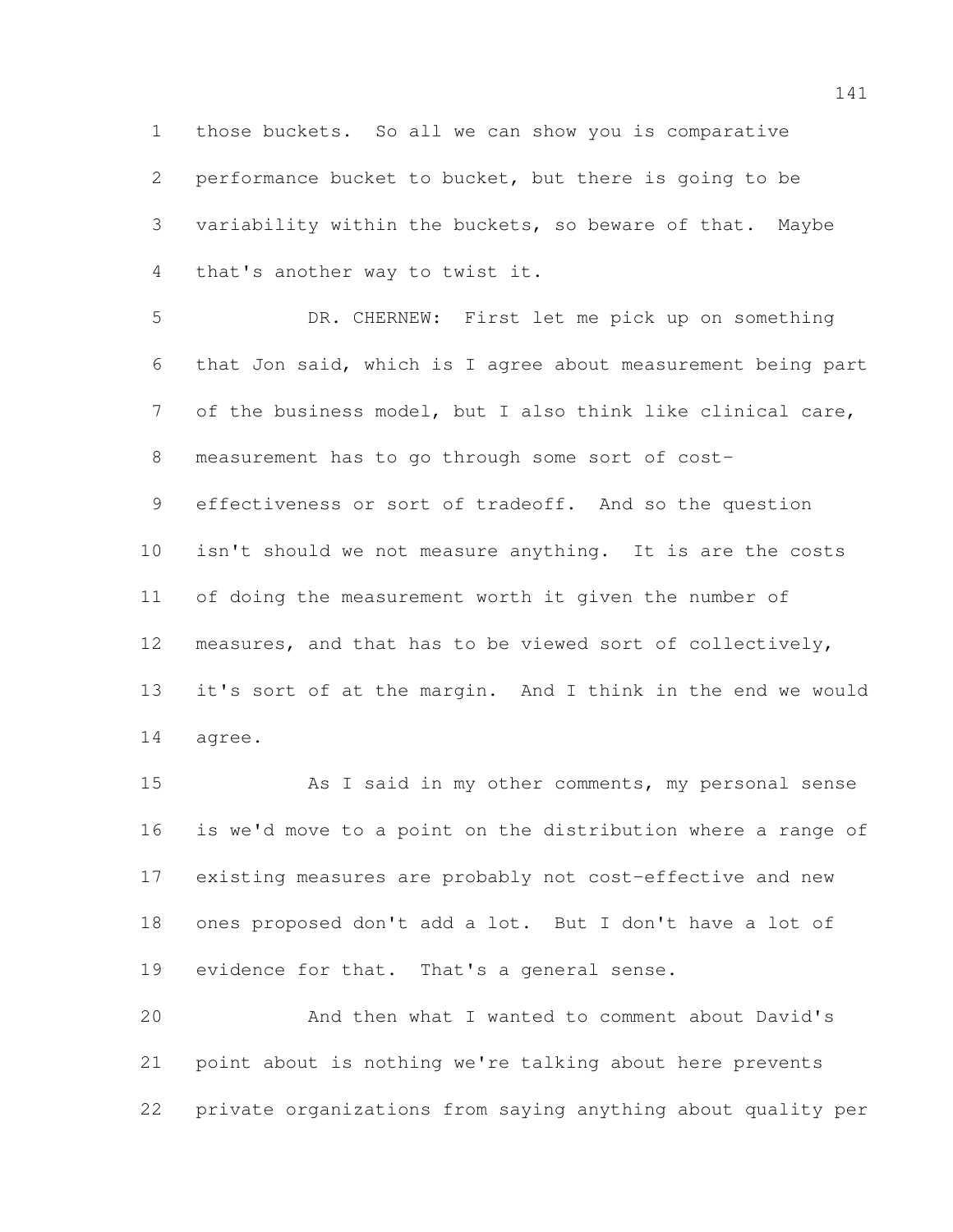se, and so that people can do. My general sense is quality measures are not that useful unless a lot of people are reporting them. So having a given system say we're the best at pediatric neurosurgery or whatever it is, according to a measure that we have set up, is really not that useful unless there's some sort of broad standardization. And the concern and I think the reason why this becomes more of a public good is the quality measurement/reporting system does have a public good component to it.

10 And so while anyone can say what they want, I think that's important, and I think our job is to try and figure out, at least for the Medicare program, where the 13 public good aspect of that is, and doing that, recognizing both the cost of the collection of the data and the inherent limitations of that. And so that's my concern with allowing private organizations to just on their own come up with their own measures and then have a single one report it. 18 DR. NERENZ: Just a direct response, and certainly no disagreement. In fact, I'm not sure we can do anything in a First Amendment environment about what organizations choose to say about themselves. So if we're just talking about standard measure sets, I think all I would just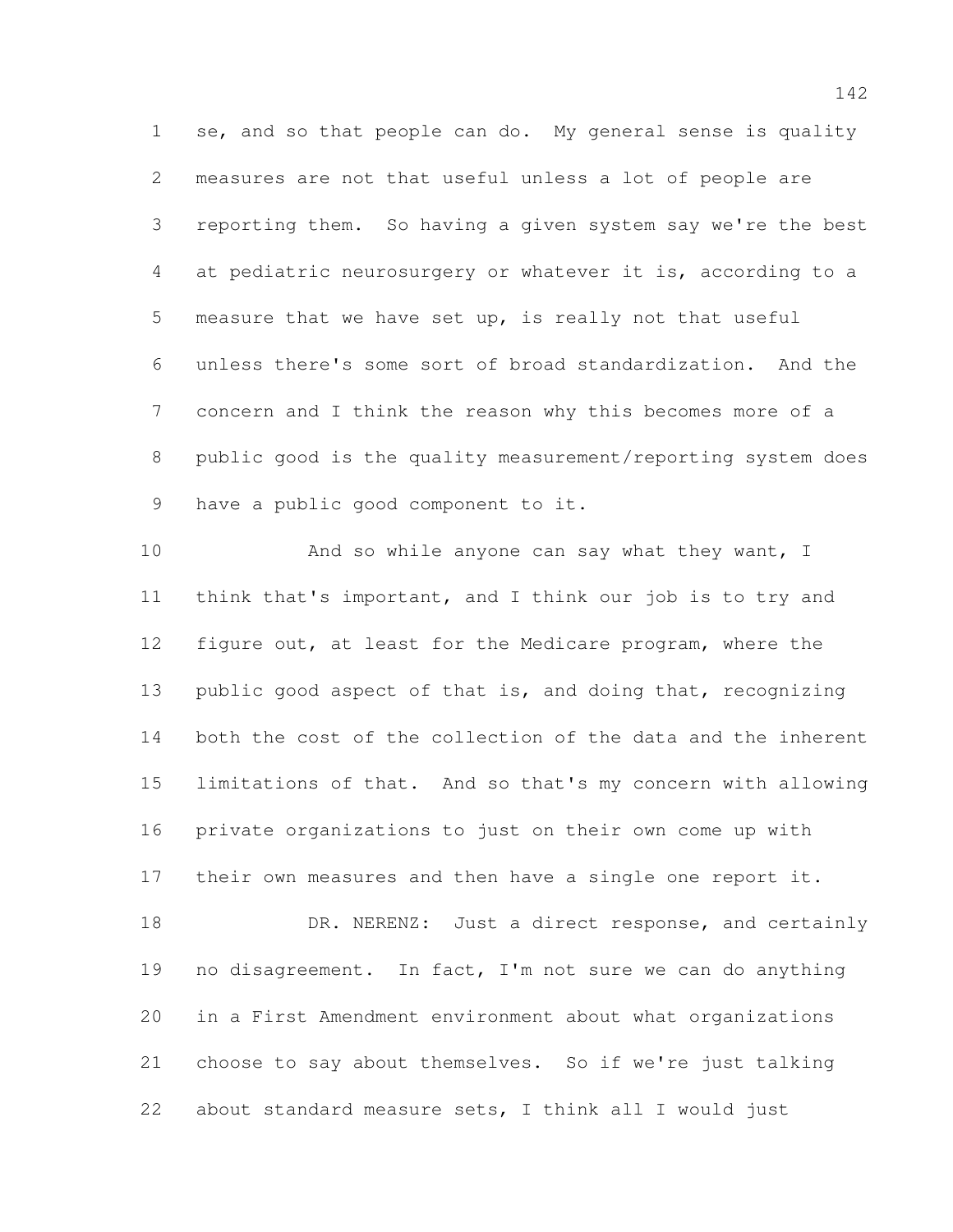require is that the measure sets reflect the performance of real entities who are really sort of granted or understood to have the authority for a particular domain in which measurement occurs, and that's my concern about the area. I just don't think that --

 DR. CHERNEW: And I wasn't responding to that [off microphone].

8 DR. NAYLOR: This really builds -- so I'm not sure that I want to -- it builds on the whole notion of the Medicare program as a federal program that is responsible for the whole of the Medicare beneficiary population, so on to the public good framework. And I think we are responsible for offering a framework that might be complementary to what is -- to the public, to the beneficiaries, that might be complementary to what 16 individual providers or systems, in fact, are doing but then enable beneficiaries in a given community to understand how well is my community doing in terms of performance in the Medicare program.

 So I don't see these as inconsistent at all. I mean, I think that the whole notion is we know we are not performing as well in multiple quality measures relative to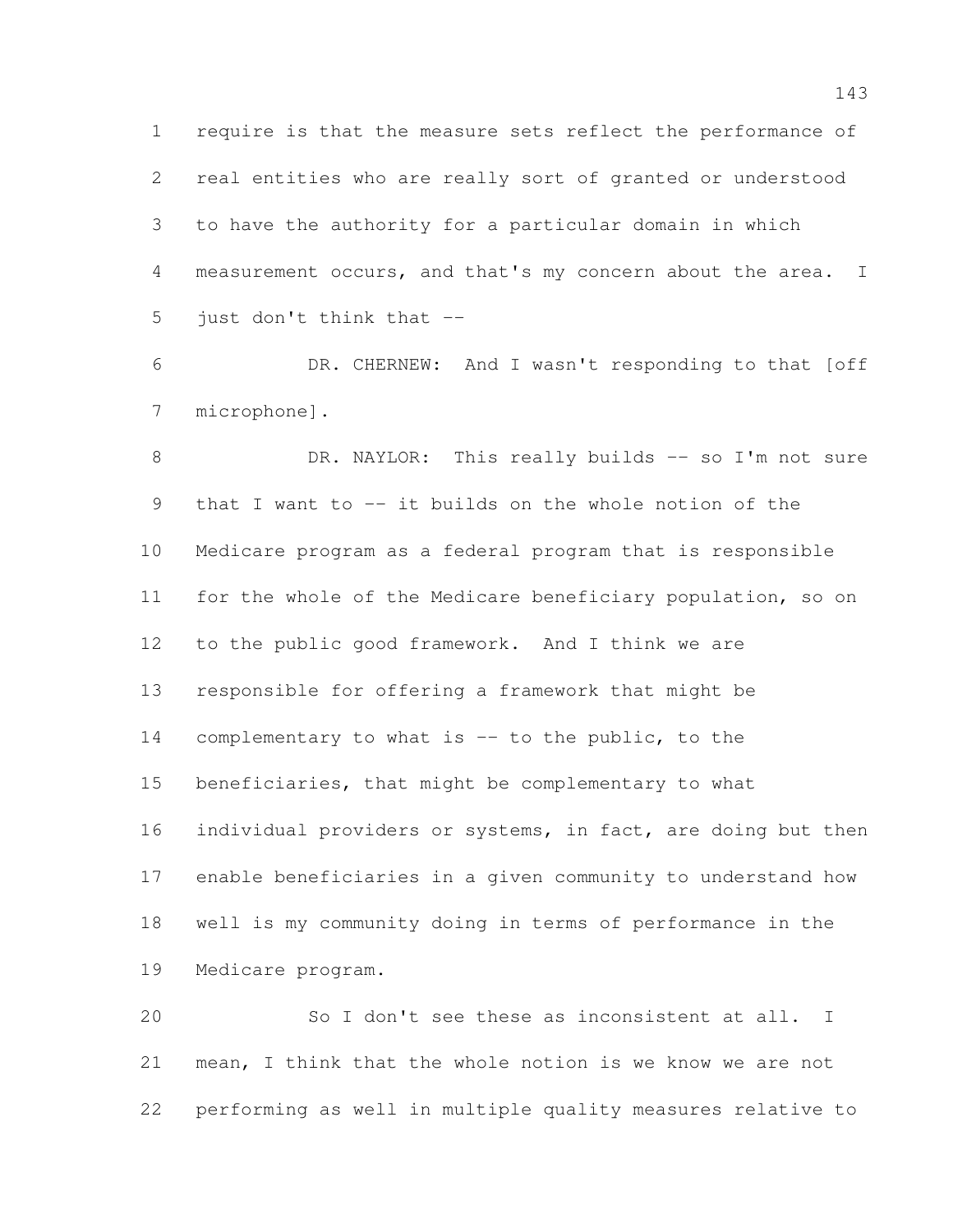other countries. We know this. Care coordination is -- we are ranked quite low on this, and that is a highly valued good from the Medicare beneficiary's perspective. So how might we change the quality measurement framework in order to be able to add value to the beneficiaries' understanding of what they're getting, and for us to understand how we're using our resources.

 MR. HACKBARTH: I just want to remind you [off microphone] I'm trying to manage this in a way that we actually have a conversation as opposed to a succession of independent comments. So, Alice, do you want to respond to something that --

13 DR. COOMBS: Yeah, it's a delayed response.

14 MR. HACKBARTH: Okay.

 DR. COOMBS: But I was just sitting here processing this whole notion of a pediatric surgeon and looking at these indicators here. A pediatric surgeon who 18 gets to one of these indicators as  $-$  you know, if you took a group of pediatric surgeons in an area and they hit a couple of these, that would be a serious concern. So the level of specialty -- I think the specialties may have other indicators that may be actually more applicable to their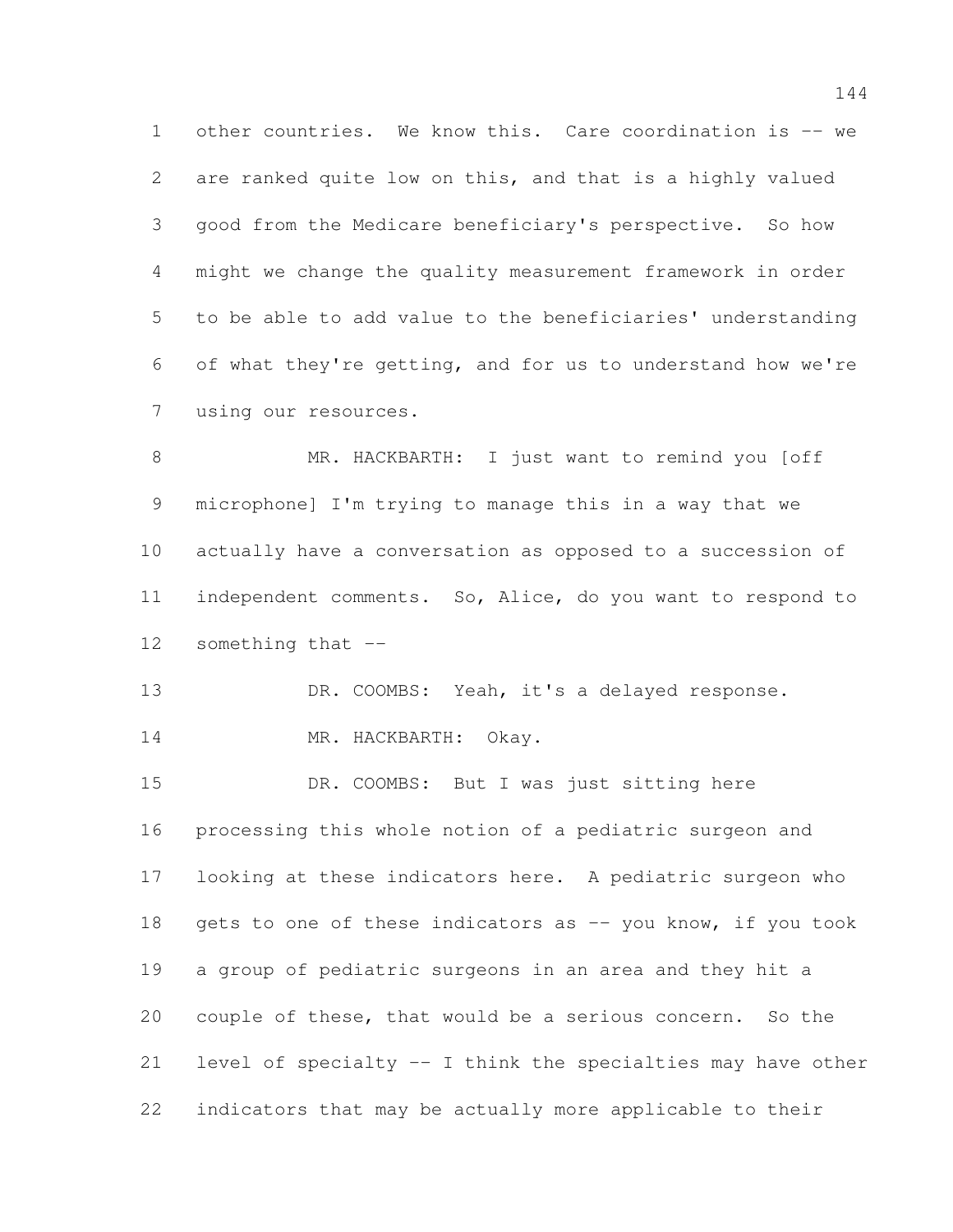specialties, and one thing I was thinking about that we haven't gotten at, these things we're looking at mostly are hospital centric, and the bulk of care occurs outside the hospital.

 And so one of the things that we should also consider -- and I don't know how to get our arms around this -- is the whole notion of escalation of care or services that are required as a result of deviation from some type of commonly accepted care, you know, within the confines of a primary -- it may be within an ACO, and an ACO actually could look at these things and see that there's deviation from care that resulted in an escalation of care or some kind of adverse event for a patient population.

 But this whole notion of what we're looking at here, mortality rates, is way down the line in terms of what you want to get to in terms of a healthy population. And 17 some of these things are very, very gross in terms of what we want, in terms of moving to a healthy people kind of environment. And so I'm just thinking that, you know, at some point escalation of care that actually resulted from something that happened in the community, these things are hospital centric.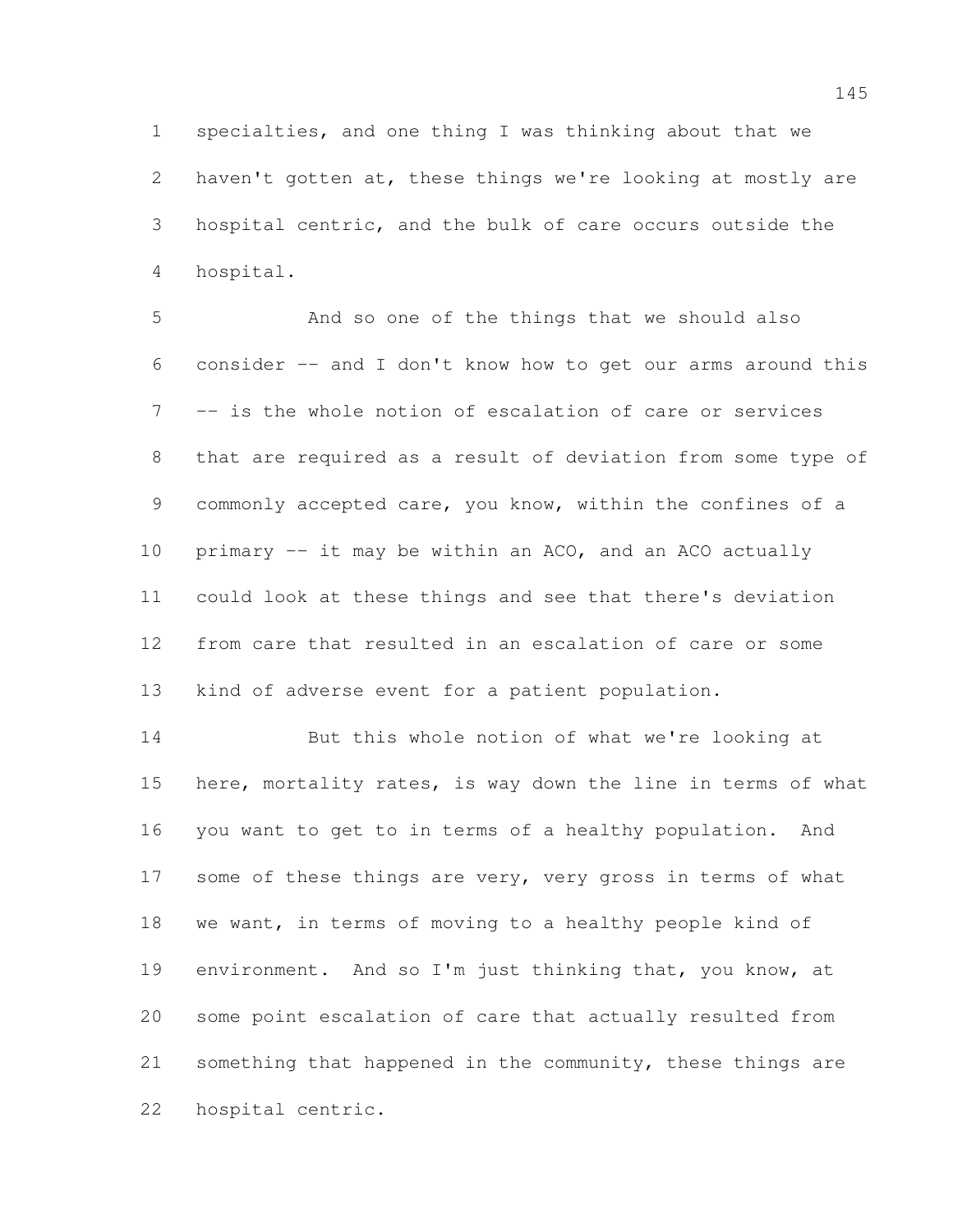1 DR. MARK MILLER: Can I just say one thing about that? And it's not on your main point, but it is that statement. If everybody at the table understands it, I want to be sure that at least the public understands it. These measures are -- although they're organized by hospital service area -- and I'm going to make a comment 7 about that -- they're about trying to reflect the ambulatory care in the community. It's sort of what's brought to the doorstep of the hospital. So I don't want people to think - 10 - okay. So I'm getting the nods that I needed there. 11 And then the other thing is -- and I do understand how you're using this term. I absolutely do. You know, it's not a set geographic area, that hospital service area is defined based on who touches which patients that go to a given hospital, and each hospital service area can be different. Now, I understand that in a sense you could draw a

 circle and say this is the geographic dirt that this encompasses, but it does kind of vary from hospital to hospital.

 Now, the other notion of an MA service area has some of that, but also, once again, gets turned into a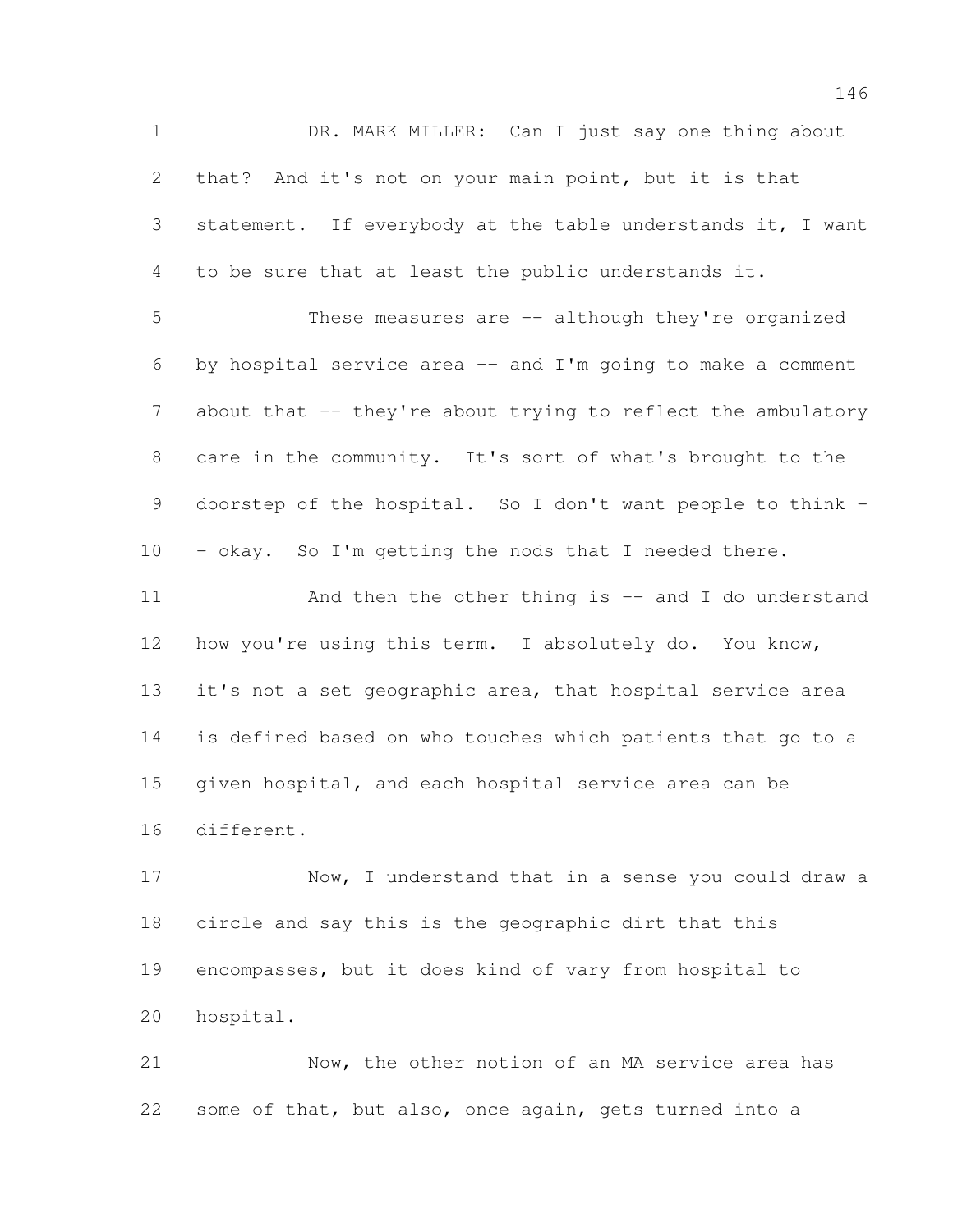geographic area.

| $\mathbf{2}$   | MR. HACKBARTH: So we're down to our last four               |
|----------------|-------------------------------------------------------------|
| $\mathfrak{Z}$ | minutes here, and I have Jack, Peter, and Kate on my list.  |
| 4              | And anybody else want to try to squeeze on? Mike. Okay,     |
| 5              | and that will probably be more than enough.                 |
| 6              | DR. HOADLEY: My comment actually is very similar            |
| $7\phantom{.}$ | to what Mark was talking about. I think there's a real      |
| $8\,$          | confusion -- not a confusion, there's a real complexity     |
| $\mathsf 9$    | about what we're talking about in these geographic kinds of |
| 10             | based measures, and, you know, it's why I asked way back at |
| 11             | the beginning sort of what is the HSA really defined as.    |
| 12             | And in some cases it is kind of a boundary of dirt. It's    |
| 13             | the District of Columbia or -- and that's a whole bunch of  |
| 14             | hospitals because they are close to each other and overlap  |
| 15             | in their kind of service. And it is why I think we're       |
| 16             | having some trouble with thinking of it as a basis for some |
| 17             | kind of value-based payment because it does get outside the |
| 18             | hospital specific, even though it uses hospital-relevant    |
| 19             | measures. And maybe part of the value here is that it's     |
| 20             | useful as information to inform a broader community --      |
| 21             | again, we can work on getting the community definition      |
| 22             | right. But if we know that certain areas aren't doing so    |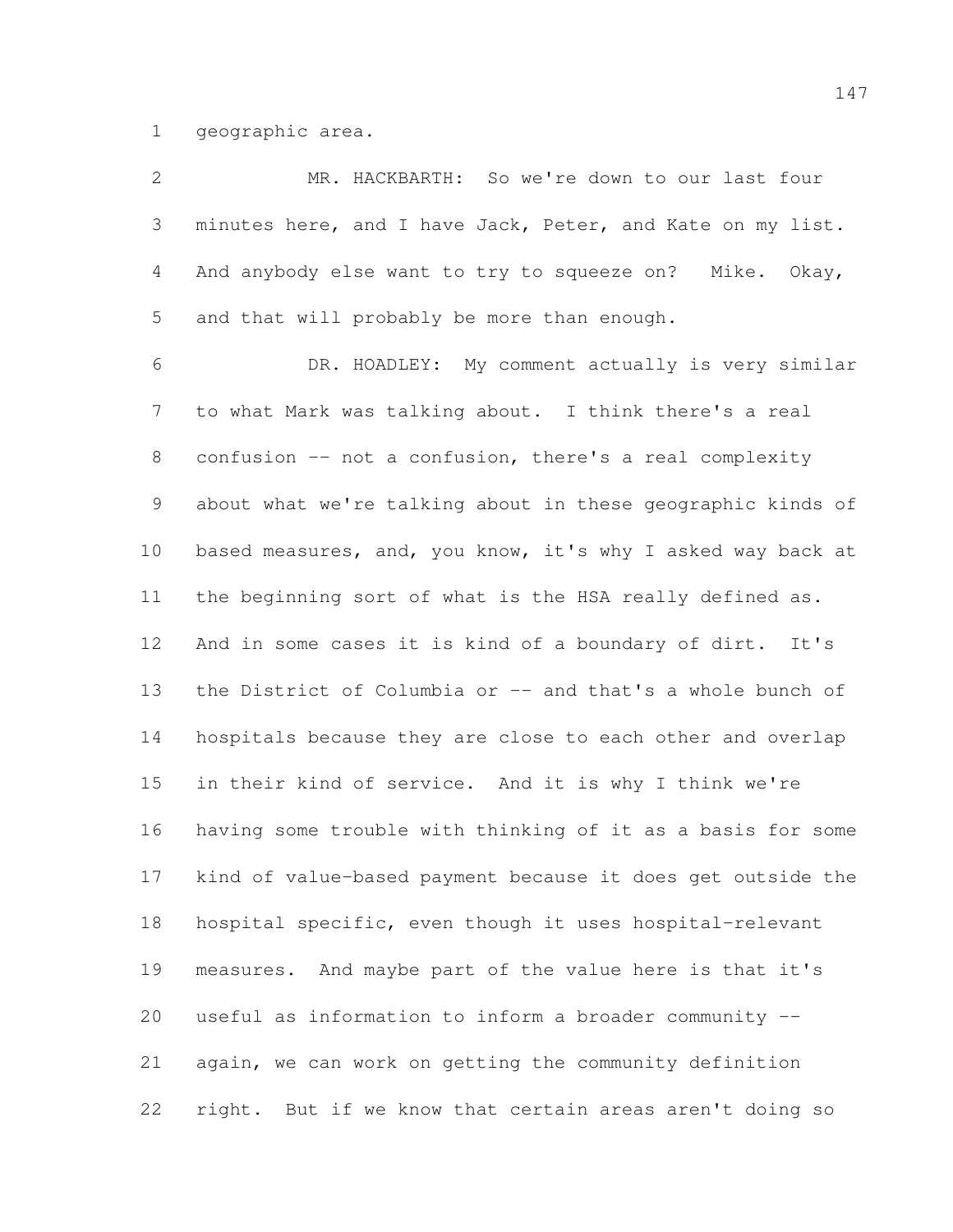well, they're on that below the median, well below the median kind of location, does that, if not create responsibility at the level of a doctor or a hospital, does it create some kind of a community sense? And we have seen, you know, with foundation-funded projects and things, community-level efforts to try to step in. You know, how 7 successful they've been is harder to say.

 And the only other thing I would add on one of the other points on the sort of no more digging point is it seems like -- and I'm not sure if this is true, but in Parts C and D, there's been some effort to have a bit of a zero sum measure set, so when they add new outcome measures, they're trying to weed out some of the old process measures. And part of that may be the transition from mostly counting being able to measure process to mostly measuring outcomes. But maybe that concept of sort of zero sum needs to get more 17 actively thought of, and so anytime you want to add a measure, okay, what are you going to take out in exchange? MR. BUTLER: One last comment on the population base. I like the lens -- I like it a little bit -- I compare it a little bit to episode of care. It's a great tool to understand issues. It may not be translatable into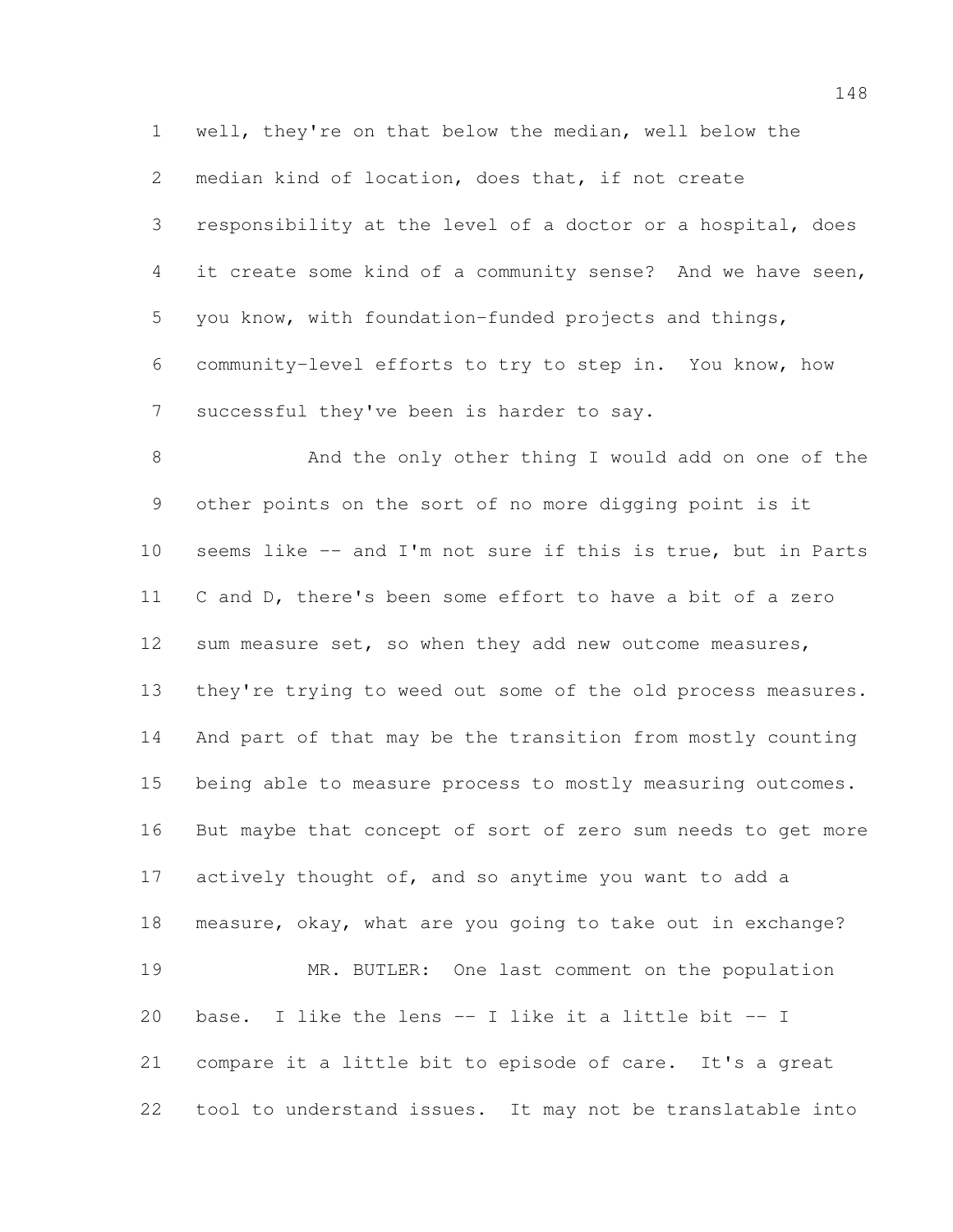payment, but it's still an important one.

| 2              | The second point is in our rush to diminish the             |
|----------------|-------------------------------------------------------------|
| 3              | number of quality indicators, I would say we're doing just  |
| 4              | the opposite in our own institutions and managing. If you   |
| 5              | look to our University Health System Consortium, which is a |
| 6              | lot of the academic medical centers are a member, we've had |
| $7\phantom{.}$ | a ten-year journey of advancing a scorecard that has        |
| 8              | quality, mortality, efficiency, equity, patient             |
| 9              | satisfaction, all of these things that we learn tremendous  |
| 10             | amounts from each other, and it's quite a robust list of -- |
| 11             | and we spend more time on it than ever before, and it's not |
| 12             | just teaching to a test.                                    |
|                |                                                             |

 And the last comment is the HCAHPS I'm going to 14 plug again, or CAHPS, is not just a -- when we compare ourselves to other organizations, we find a lot of reliability in those numbers. And if you look at things like likelihood to recommend or where do you rank 0 to 10, the consumer is kind of right at judging our cultures more than you think. And in a society that is increasingly looking for the consumer's voice, they understand the quality a little bit better than you think, even though I recognize that we may have great outcomes versus some things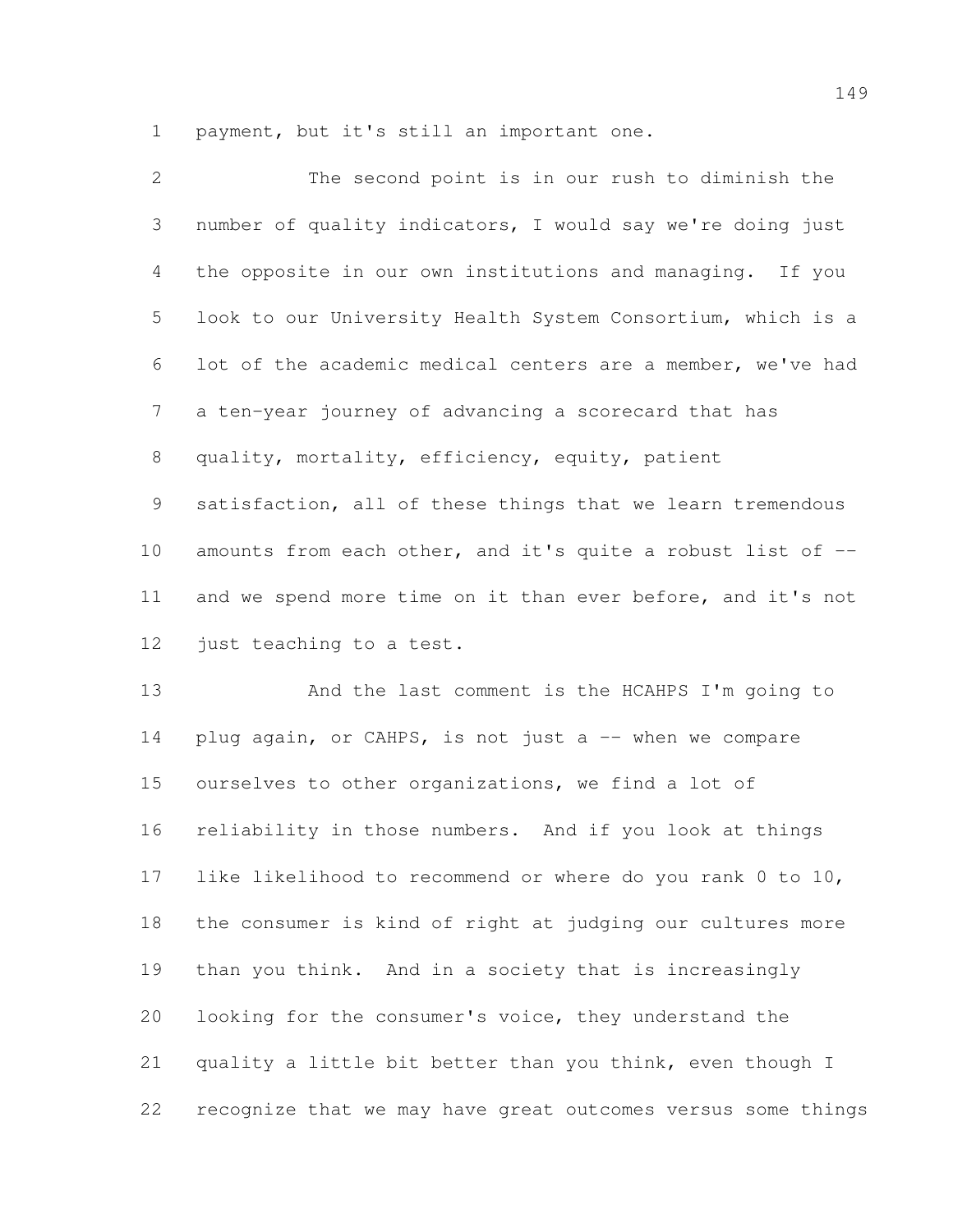that weren't even needed and get high scores, but,

 nevertheless, that voice I think is pretty darn important in, you know, kind of assessing quality.

 DR. BAICKER: So building on some of these points about the number of measures, especially what Rita was saying, each measure that you add has a cost to diminishing the effectiveness of the other measures as well. It's not only an extra burden on the provider hospital, whoever, to 9 do that recording, but the more unharmonized measures there are, the more diffuse the signals to move towards higher quality overall. There's a danger then if you're going to have fewer measures, they have to be good measures, or you're going to incentivize the wrong stuff. But Medicare could do more to do its part to harmonize the measures to make each one more powerful and hope that that proliferates a bit more widely.

 Now, again, I think a lot of those measures, if they're going to go into payment or into patient decisionmaking, you need to complement population-level measures with more granular measures. But the harmonizing I think has a real advantage to improving quality as well as reducing provider burden.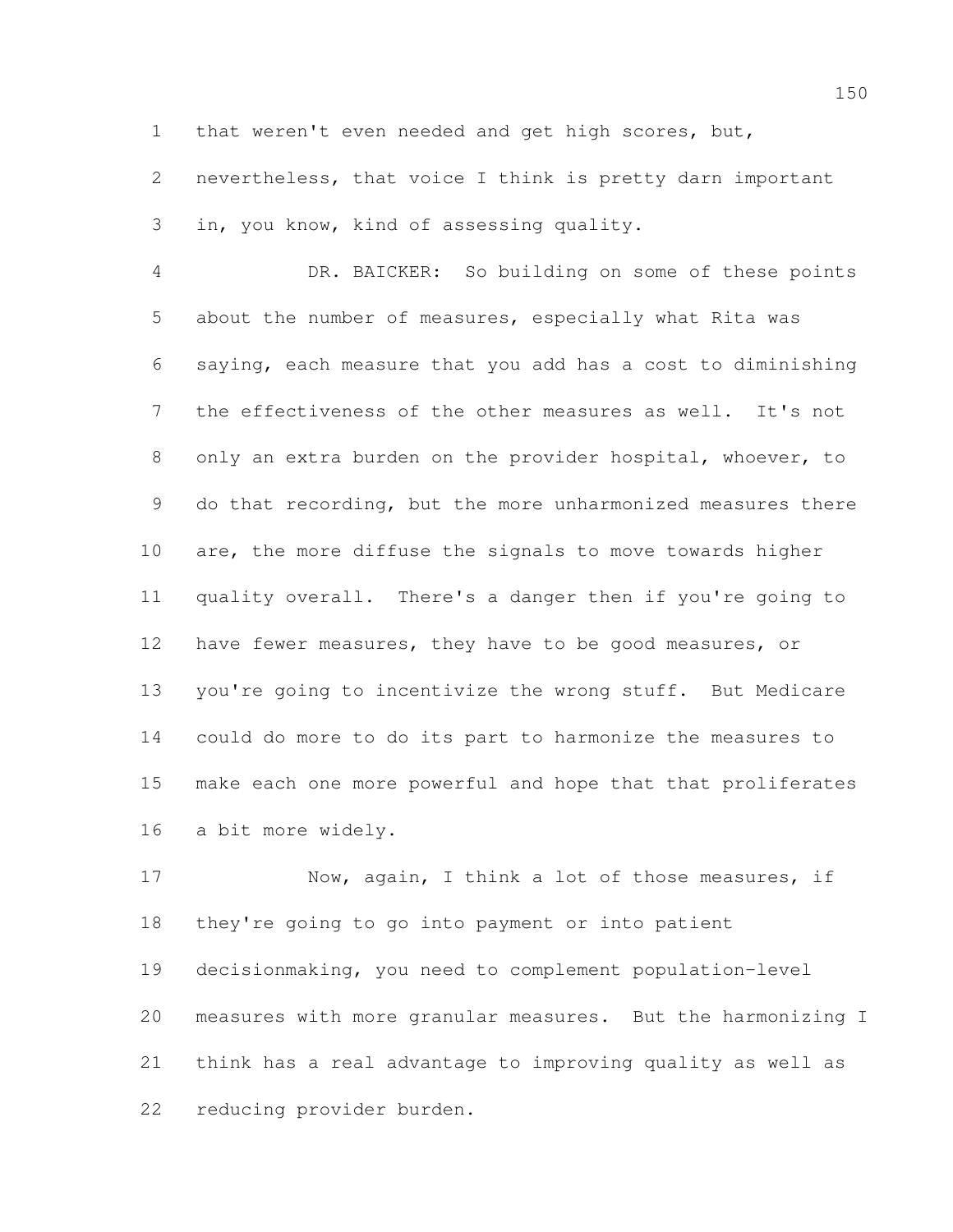MR. HACKBARTH: Kate, I'm not sure I understood. So what I think I've read is that one of the problems with the current measure set and growing measure set is a lack of correlation. So the fact that Provider A performs well on this measure doesn't really signal much about how they perform on other measures. And I'm having difficulty reconciling that notion, if I understand it correctly, with your saying that more measures dampens the signal about who's high quality.

 DR. BAICKER: So I'm thinking of an example from an experiment in the greater Mass. area of having different insurers agree to harmonize their measures as implemented in a common group of hospitals, so that if one insurer is measuring, you know, 30-day this and another insurance is defining the population differently and measuring it over 15 16 days and another insurer is  $-$  now, this is an analogy. It doesn't apply directly to Medicare. But the point is that then each one -- you lose the ability to focus on actually improving the outcomes because they're measured in so many different ways that eventually it's all kind of blurred.

Greater Mass area

MR. HACKBARTH: Even if they're trying to measure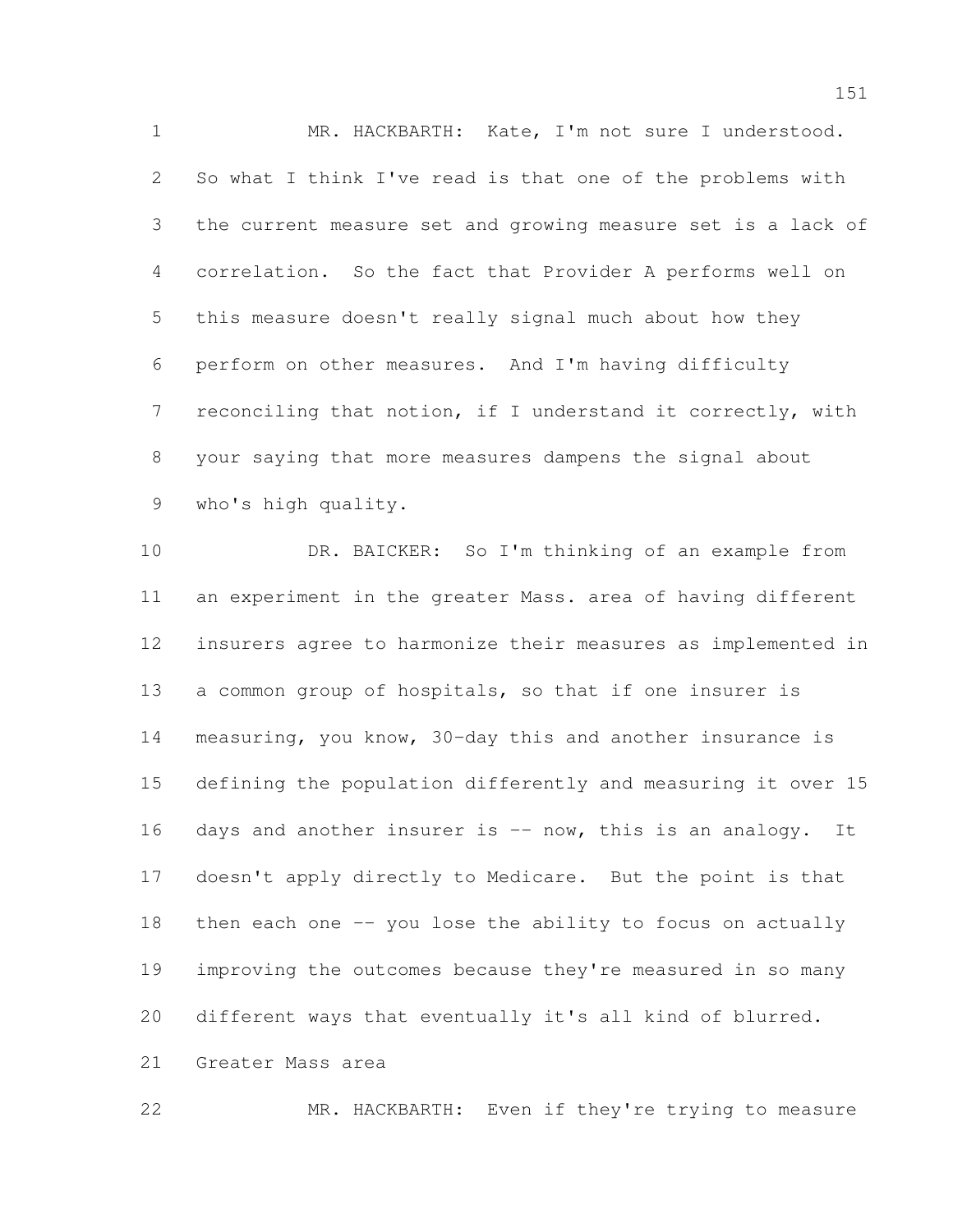the same clinical process, they're measuring it differently. DR. BAICKER: So that's analogous, not directly on point, but I think the idea is that the more -- if there are 100 different things you're trying to do, you may actually just give up on all of them, as opposed to a few measures that actually capture the totality of the quality of care you're delivering and then you don't get bogged down.

 DR. CHERNEW: So there are several different purposes for doing this, and I think they sometimes get 10 conflated, so I just want to list three in the priority, at least in my mind.

 So I think job one is to come up with a quality measurement strategy that can allow us to make sure that these organized systems of care we were talking about 15 earlier, whatever they are -- ACOs, MCO -- you know, isn't substandard, not necessarily at the top end but we just need to make sure that the quality is not substandard. And I actually think the population-based measures that we've been talking about might be useful in that process.

 The second thing I think is important is to come up with a quality strategy, if possible, that can improve the incentives for providers to provide better care. That's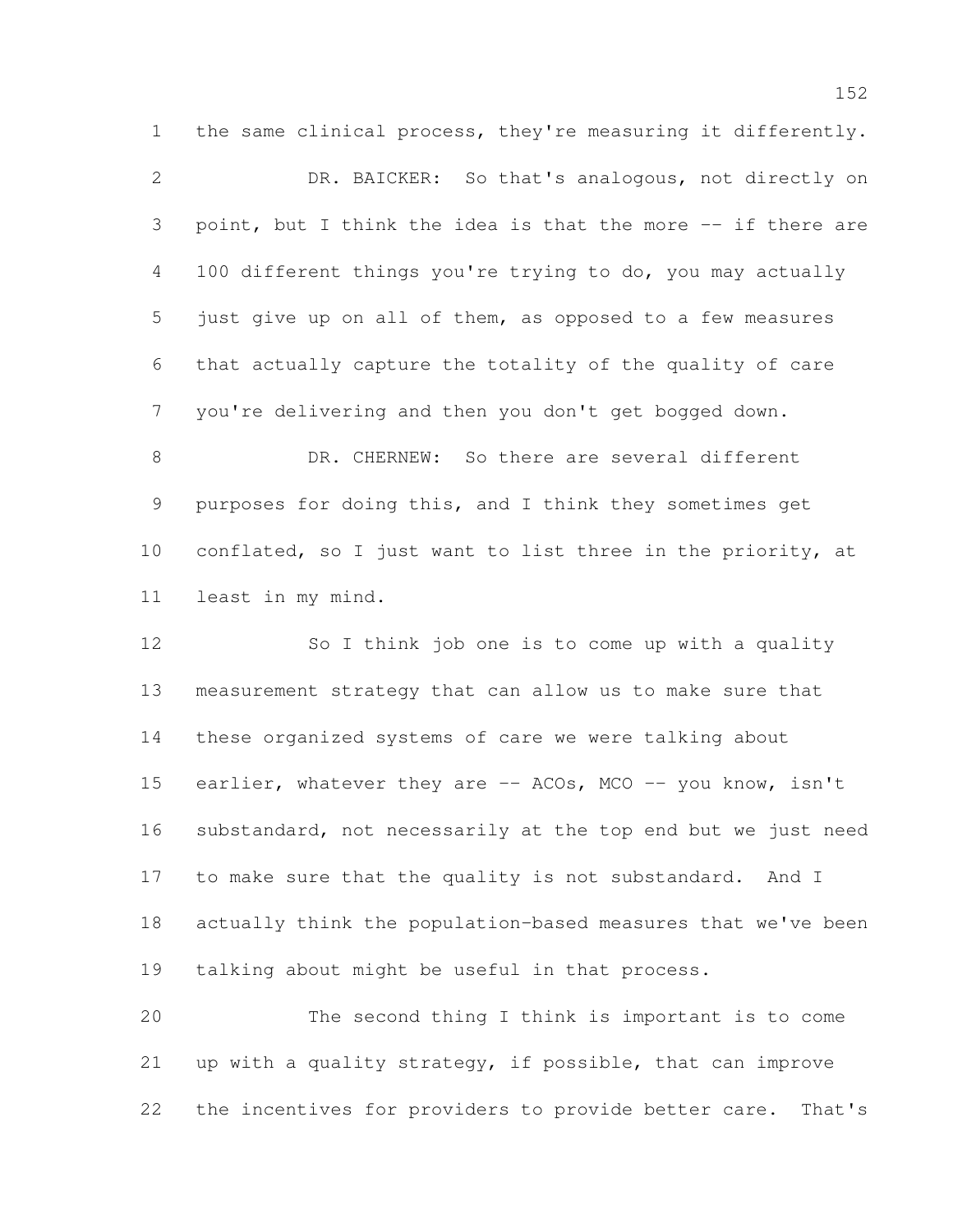going to require somewhat more micro-measurement. It's going to have a somewhat more difficult set of issues. I'm not sure how well we can do that given the set of measures, but I think that's a separate set of discussions and one that's important that one needs to have.

 The third thing that is important -- and I won't say it's actually less important. It might be as important as the second one. But the third thing is providing a measurement strategy that can help beneficiaries support them in their choices, either between plans, between providers, whatever it is. That also is going to require some level of micro-measurement, and there's issues of reporting and stuff. And I think recognizing the quality approach we take is going to have these three different purposes that are going to each have different issues and different priorities matter. And I would go on record as saying the most important one for me is that as we transform aspects of the system, we can guard against what we really consider substandard care, however defined.

 MR. ARMSTRONG: Just a brief response to this, and it may be a statement of the obvious. But it just strikes me that through the five-star rating of MA plans, we have a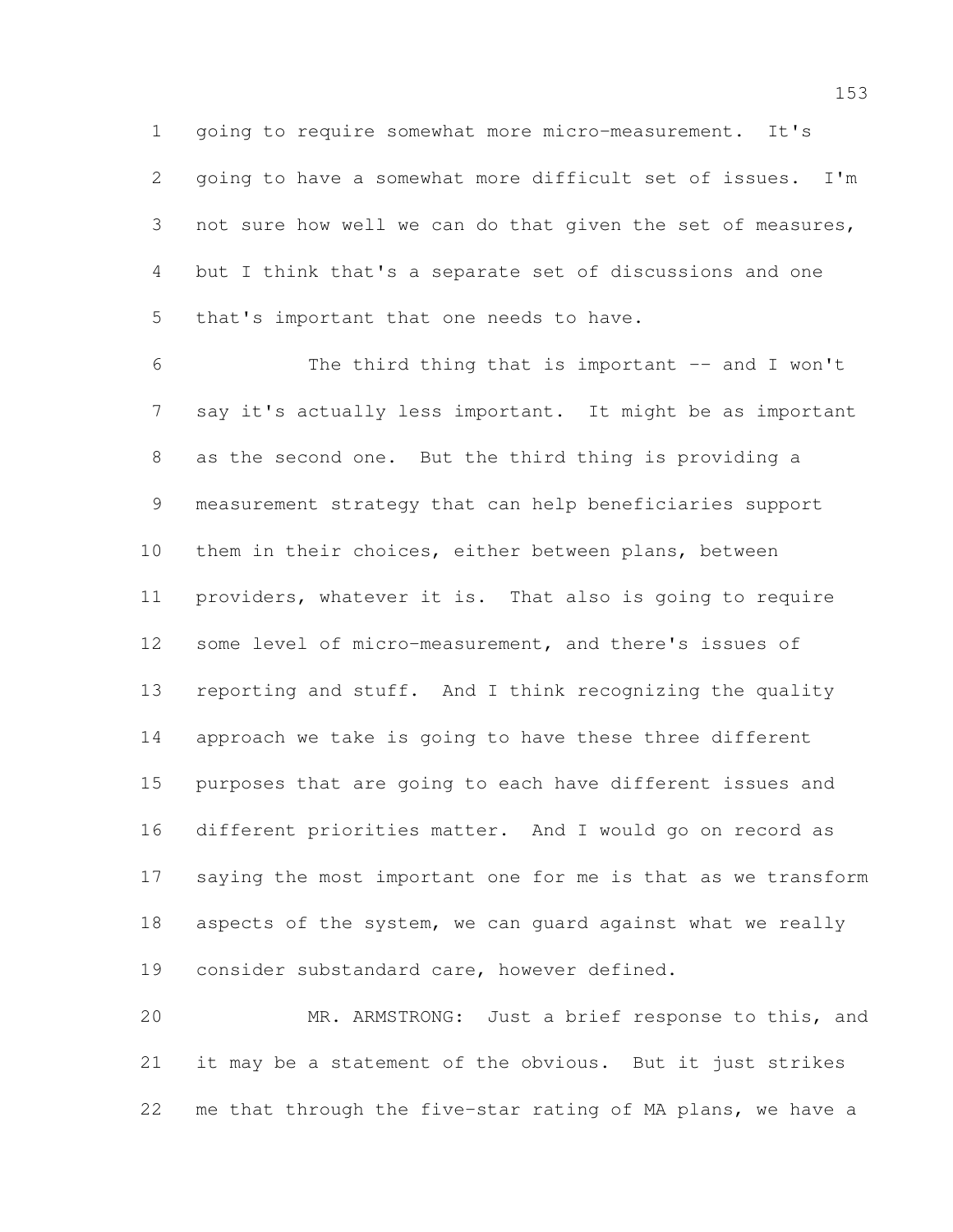system that's working incredibly well right now and that is paying for quality, is giving members access to information that informs their choices, that holds organizations accountable. And I don't -- I mean, this comes back to the point it's clear who's accountable in that system, and that's what we're struggling with. But I just -- anyway, we haven't acknowledged that actually we have a system that's working really well, and we haven't asked is there a way of distributing or applying some of the features of that more broadly. Maybe it's just another way of imagining possible solutions to this dilemma.

 MR. HACKBARTH: Much more we can discuss on this and will discuss in the future. Thank you all. Good job. So now we have our public comment period before lunch. We've got two people going to the microphone. Anybody else who is going to want to make a comment during the public comment period? 18 [No response.] 19 MR. HACKBARTH: Okay, so we have two -- oh, three. So the ground rules are begin by identifying yourself and your organization and when the red light comes

back on that signifies the end of your two minutes.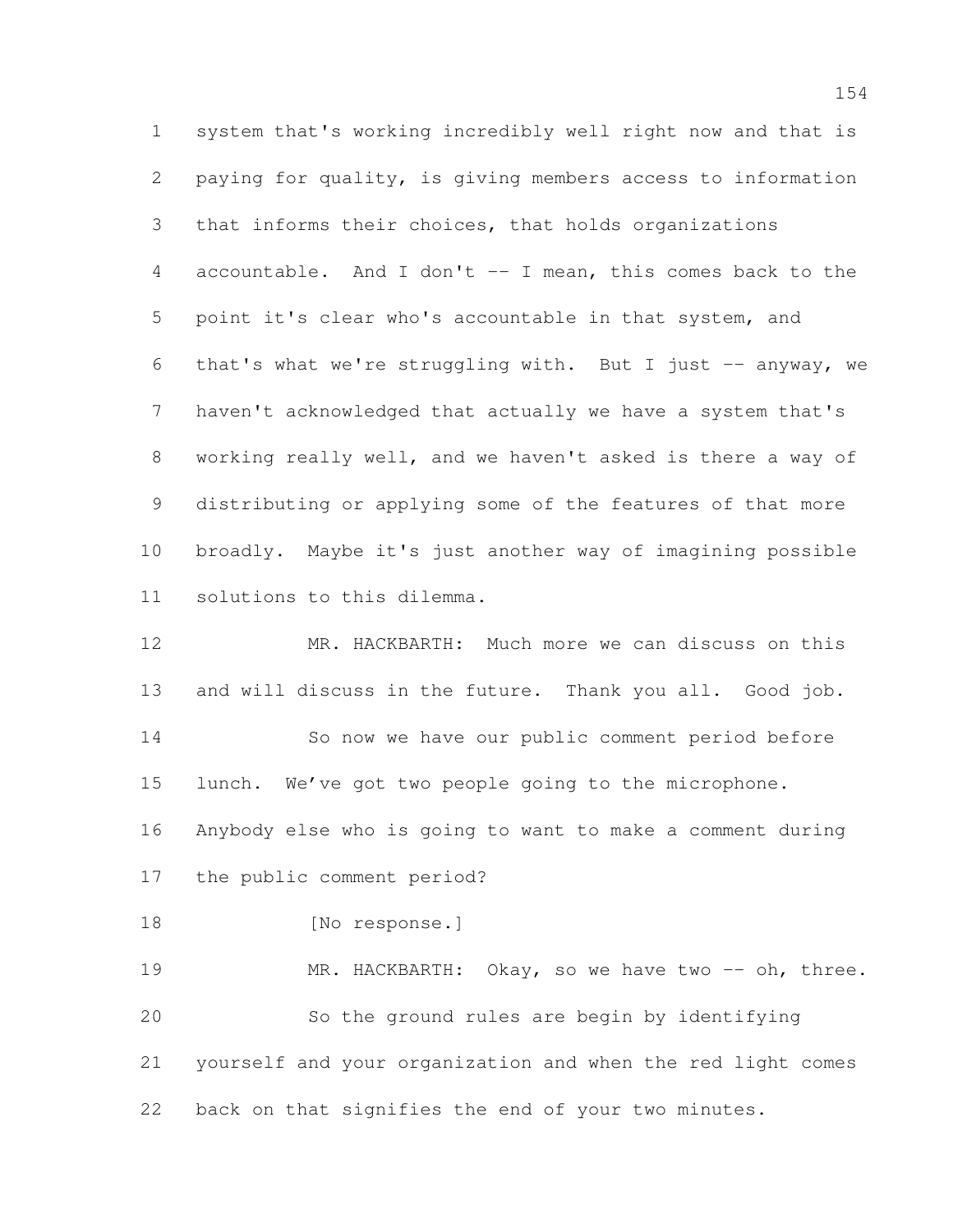1 The floor is yours.

MS. LUPU: Thank you, hi.

 Dale Lupu, L-u-p-u, on behalf of the American Academy of Hospice and Palliative Medicine.

 Thank you for this last discussion about moving quality measurement forward. I want to comment that I heard a lot of discussion about how can we get granular enough to see about the accountability of various actors within the system.

10 I want to speak from the patient point of view. I think we also need to be granular enough so that patients 12 and families, when they're looking at the information about potential providers can see whether the quality reflects on their experience. I would say that not only are there different buckets of providers but there are different buckets of patient experiences. You've got the normal healthy adult who might have a managed chronic condition. You've got our really seriously ill frequent flyer kinds of 19 patients. And you could have a system who, when you're just reporting a mean rate, they might actually be good at let's say the healthy adult experience but terrible at our patient population's serious illness experience, or vice versa.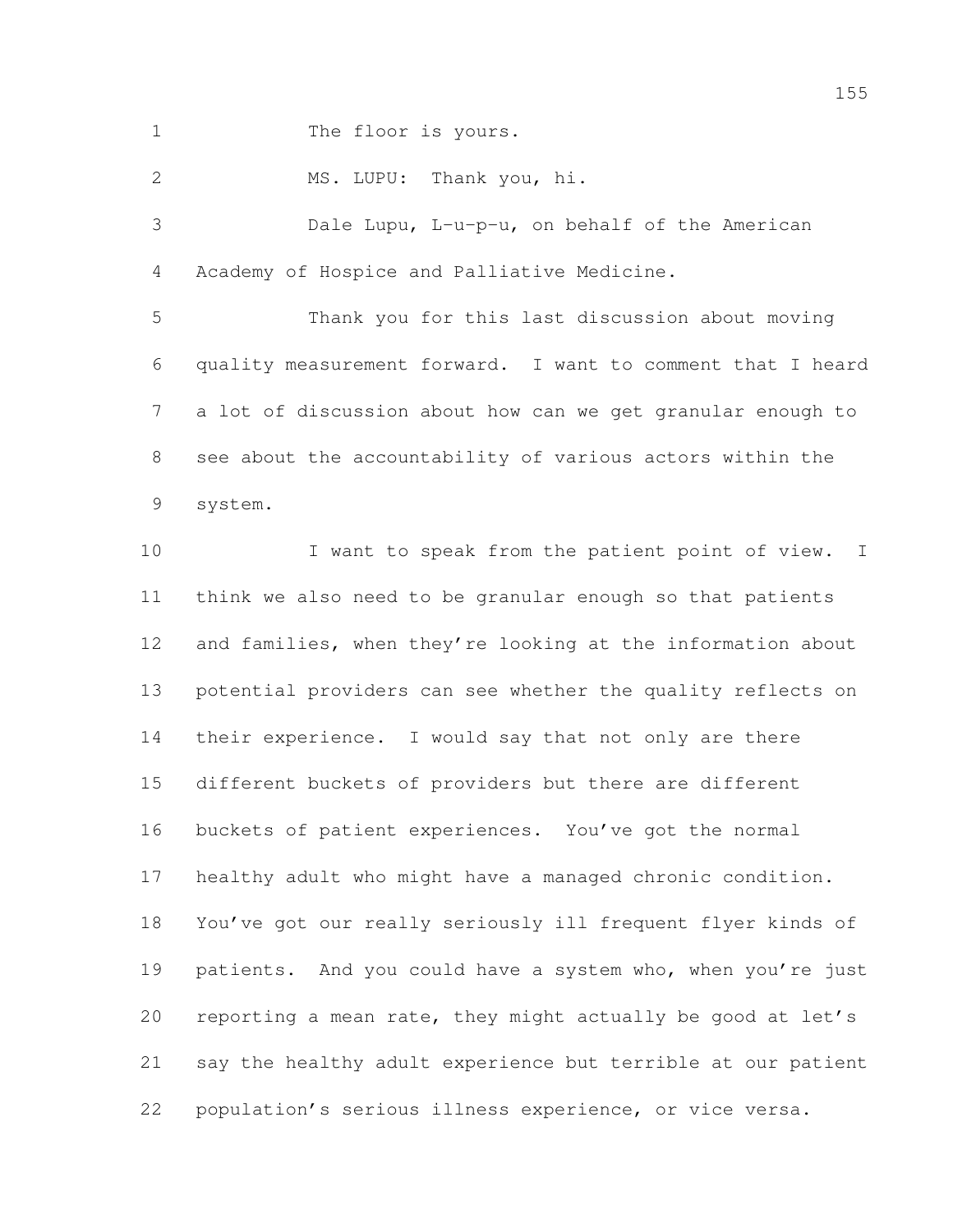So we need to be able to have some distinction. I mean, at a very simple level would be just reporting variability in addition to reporting means. But I think we would argue that it would begin to be useful if we could think of not a million buckets -- I like the stop digging approach -- but some simple buckets on patient experience. So patients can go and say what's this going to be like for a patient like me, really really sick, who is going to die probably. So I don't care about mortality rate. I care about my experience in the very serious illness. 11 And my light isn't on so I will say the Academy, along with colleagues in the Hospice and Palliative Nurses Association, we are engaged now in a project called Measuring What Matters, where we are going to try to come to you guys in about six months with a small set of core concepts and measures saying this is what really matters in our community. It is getting missed. We are one of the 18 gaps that, for instance, CAHPS systematically misses really seriously ill patients or patients who have died. Thank you. MR. DEMEHIN: Good afternoon. My name is Akin Demehin on behalf of the American Hospital Association.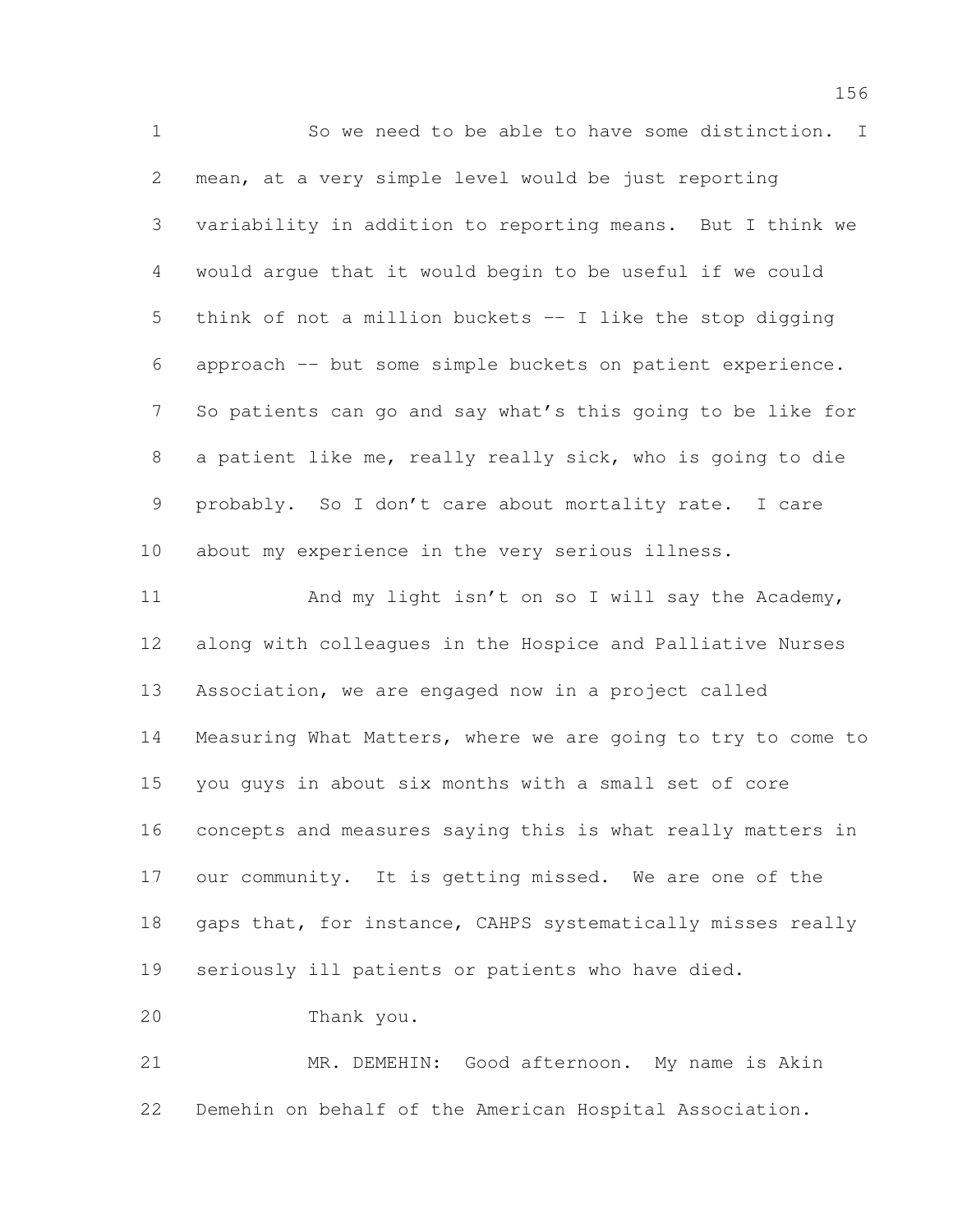I just want to first thank you all for engaging in this conversation about the number and type of quality measures that we have in federal programs and really nationwide.

 We absolutely share the concern about the number of measures, the resources needed to collect them and report them. We definitely need that more focus and a more limited set of measures is absolutely what is needed.

 Just a couple of reflections on some of the measures that you all discussed today. In terms of measuring health outcomes, and in terms of measuring population level outcomes, we certainly see a great deal of value to doing so.

 Just one word of caution. We also think that using outcomes measures really requires a robust approach to risk adjustment, some of which you all discussed this morning. The measures that you discussed this morning are based on claims data, and we have seen some examples of claims-based measures whose risk adjustment doesn't really allow for fair comparisons among organizations being measured and may not actually be a true reflection of quality of care.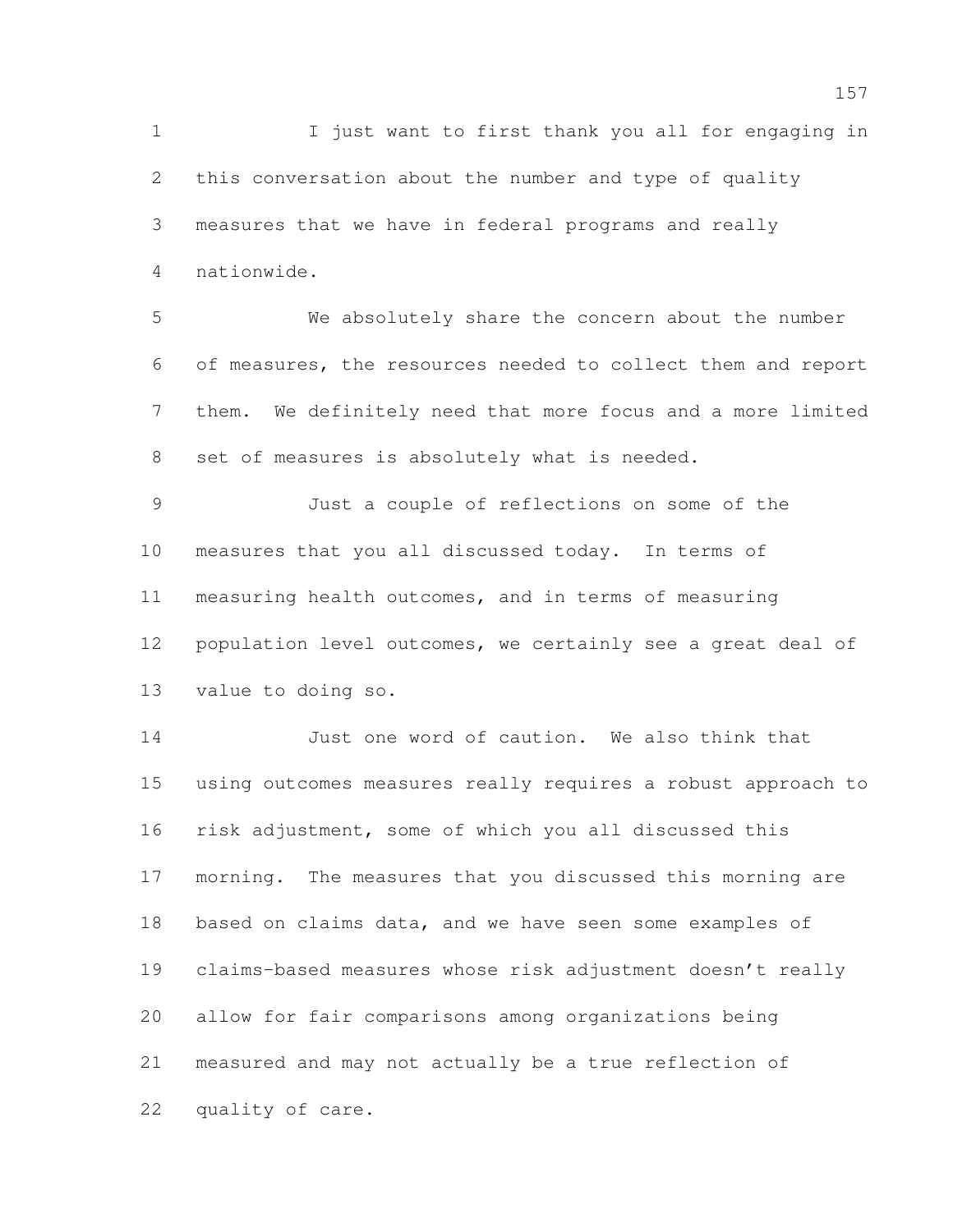The other thing that we would offer by way of comment is we think it's really important that whatever you measure, be it high level or more microlevel measurement really be tied to national improvement priorities. The National Quality Strategy provides one framework for doing so. There are bodies such as the Measure Applications Partnership, the National Priorities Partnership that can help identify concrete priorities and a limited number of measures that you can really implement and make progress. 10 And the last thing I would add is we have, at the AHA, begun a process of engaging our leadership in trying to identify areas of quality measures that we think should be part of a much more limited national measurement set. Just to give you some early impressions of what we're hearing, issues around care coordination and patient safety are really perceived as the biggest opportunities for 17 improvements. While these broader measures are useful, we think there may also need to be a little more granularity, as well. Thank you. MR. GORDON: Stuart Gordon from WellPoint. I think I heard a consensus this morning on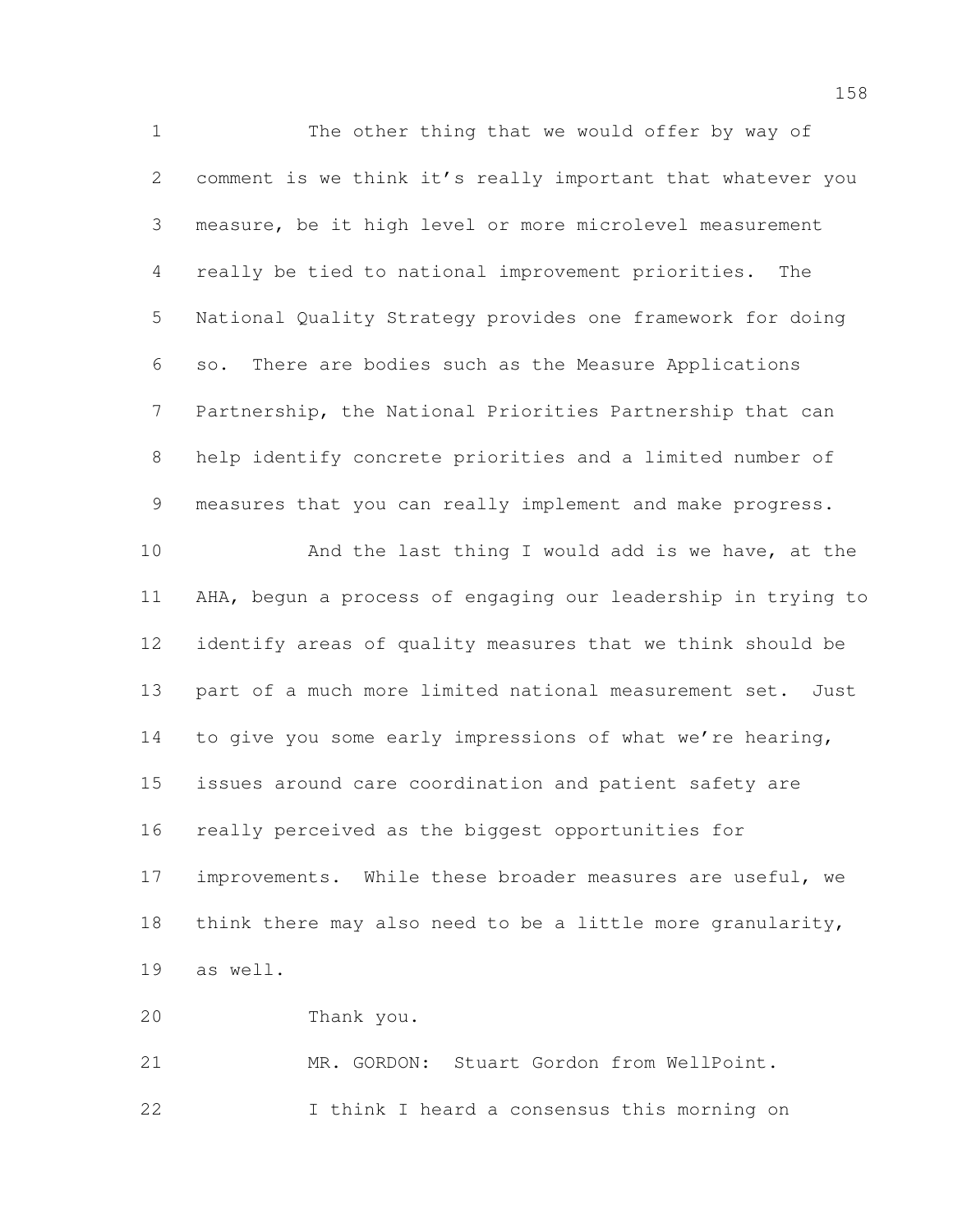continued use of the CAHPS measures as a tool. I think WellPoint would be in agreement with that but we would emphasize, as we have in the past and as I think we've heard this Commission agree in the past, that the CAHPS measures - - their utility varies depending on the population that's being surveyed, that the duals population, that the folks with lower socioeconomic status are less able to respond ably in the CAHPS survey. I think we saw an article last week on that. I think we would urge the Commission to continue to keep that in mind. MR. HACKBARTH: Okay, thank you. 13 We will reconvene at 1:00 p.m. 14 [Whereupon, at 12:13 p.m., the meeting was 15 recessed, to resume at 1:00 p.m., this same day.]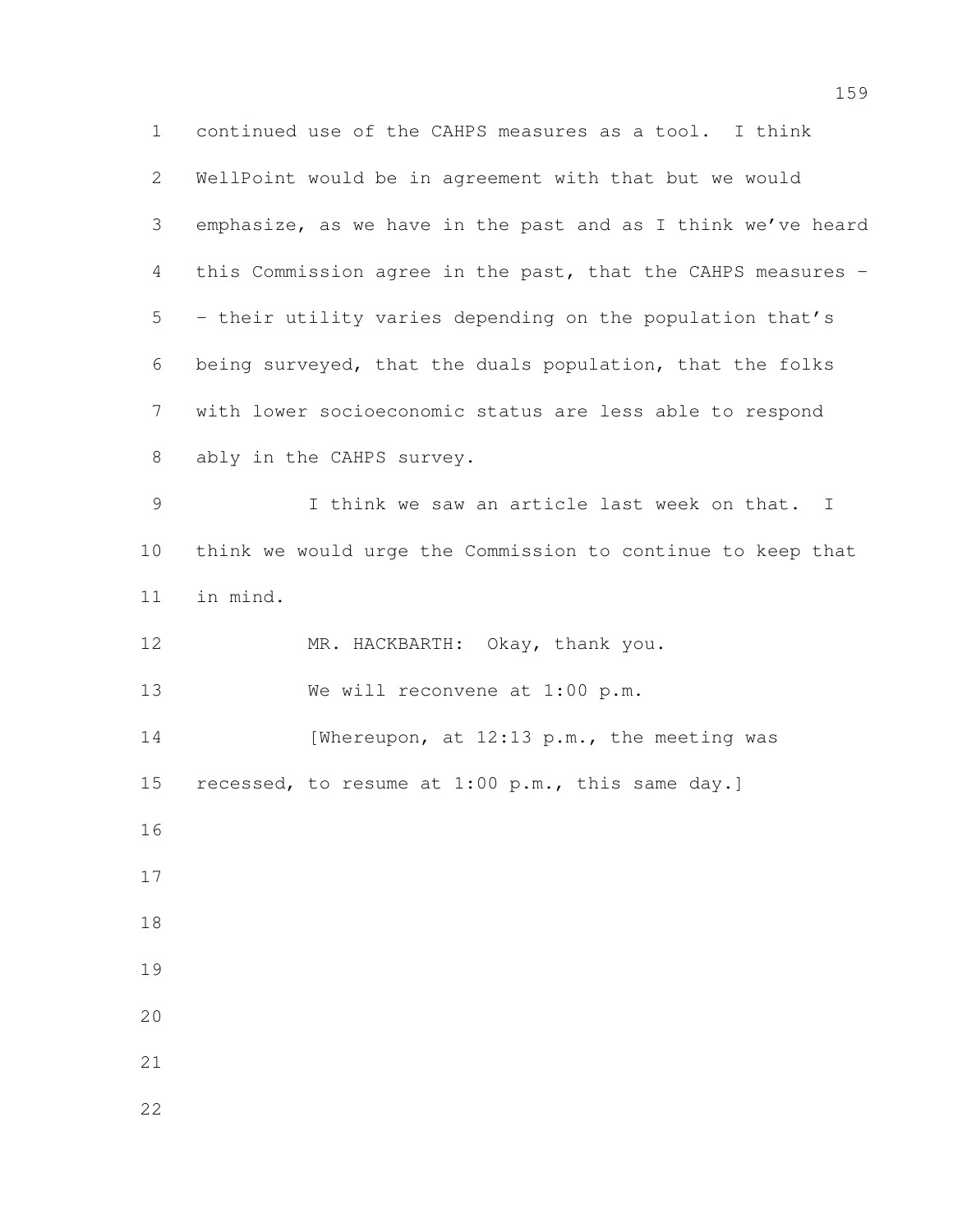|   | AFTERNOON SESSION<br>[1:05 p.m.]                              |
|---|---------------------------------------------------------------|
| 2 | MR. HACKBARTH: Okay. It's time for us to get                  |
|   | 3 started. So, this afternoon, we pick up with ACOs, which we |
| 4 | touched on this morning in our first session. Now, we're      |
| 5 | going to sort of dig deeper on the topic of ACOs. So, who's   |

up? Go for it.

 MS. SMALLEY: Good afternoon. We discussed some issues related to ACOs in September. Today, we will bring some additional information that you requested on policy directions for the program and on the first year of the Pioneer ACO's experience.

 First, we worked with a contractor to interview several Pioneer ACOs, so I will discuss some of the findings 14 and the issues that they raised. Next, David will provide information on several policy issues facing Medicare as ACOs enter their second phase.

 Our goal today is to get direction from the Commissioners on these issues, particularly if the Commission would like to provide guidance for CMS and the Congress on improvements to the ACO program. Because the second MSSP agreement period will start in 2015 and new regulations will likely be proposed in 2014, any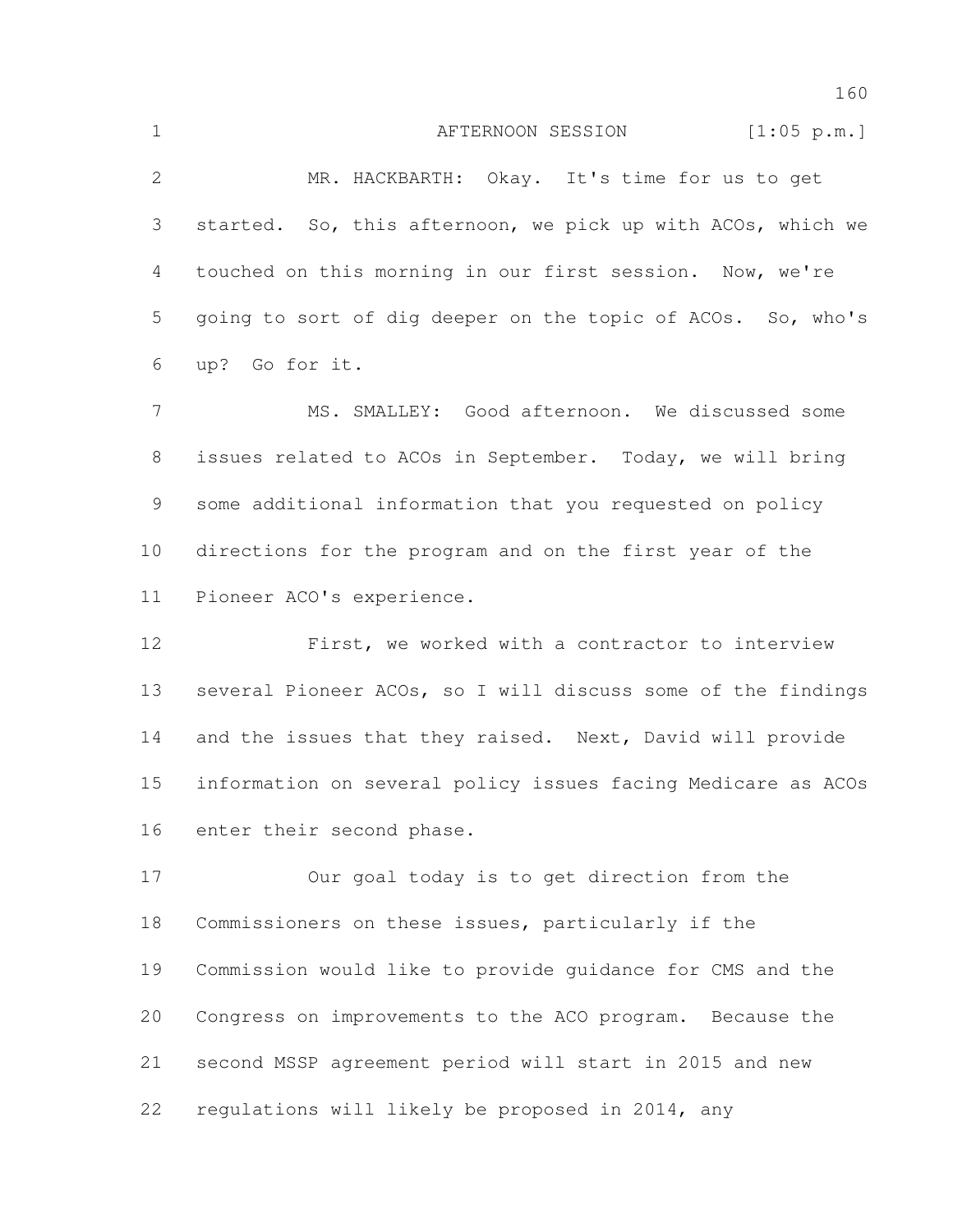recommendations that the Commission would like to make would need to be made in our next reports if we want them to influence the next phase of ACOs.

 Just as a reminder, the Pioneer program started over a year ago. There were 32 ACOs in the program with about 670,000 beneficiaries by the end of 2012. CMS reports that 13 of the ACOs had enough savings to meet the minimum savings threshold of one percent. One ACO shared in losses. The other 18 had either savings or losses below the minimum threshold or were in a payment arrangement that did not share in losses in the first year.

 We modeled how groups would perform relative to the national trend from random variation alone and found that more ACOs than we would have expected saved money. This suggests that some of their strategies may have been successful. We can discuss this in more detail on question.

 Nine of the 32 ACOs withdrew from the demonstration in July, such that 23 ACOs are staying in the demo. Seven are reported to be applying to the MSSP, and two likely will not be Medicare ACOs.

 Our contractor interviewed 12 Pioneers, four who left the demonstration and eight who chose to stay. We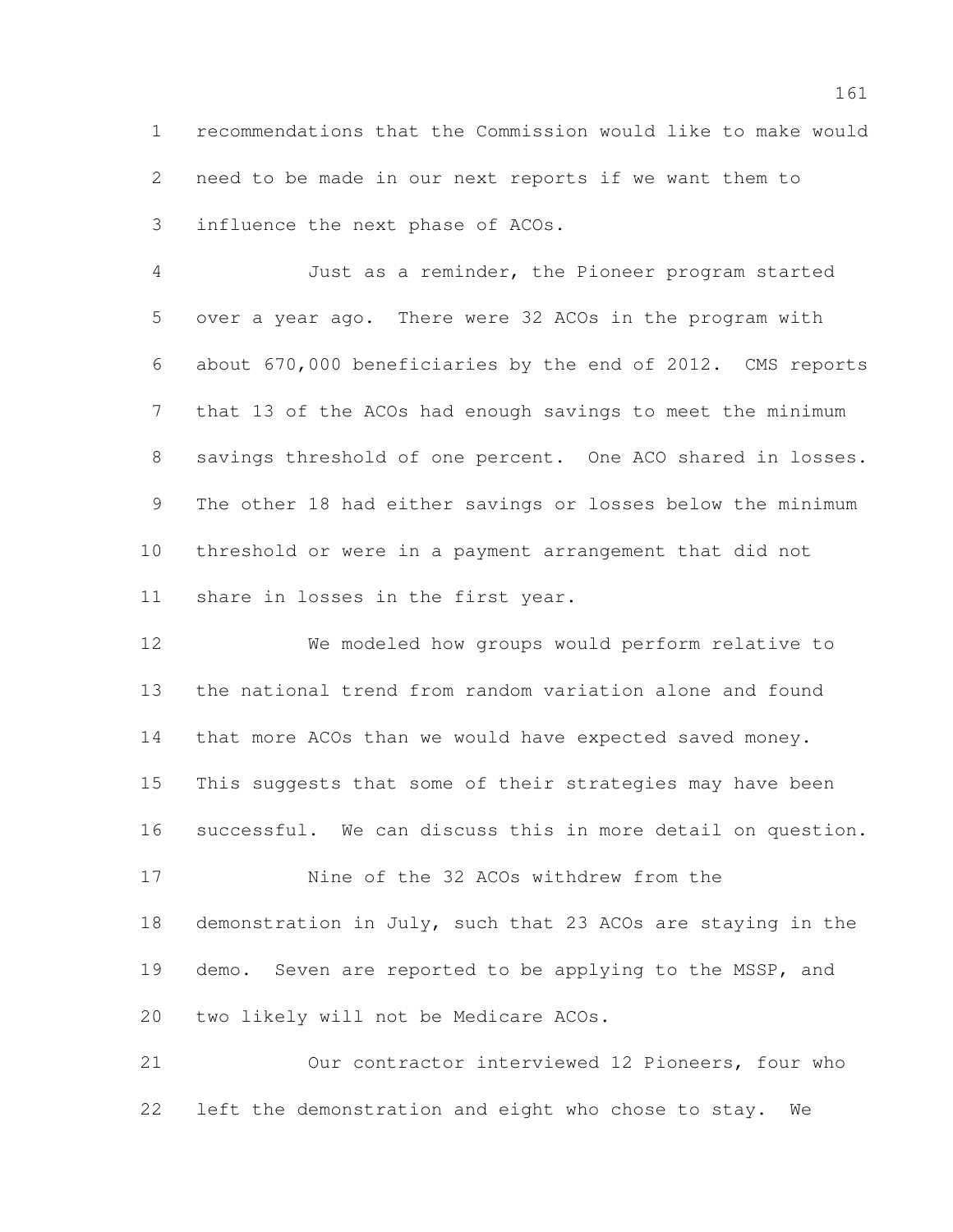wanted to get the perspective of ACOs themselves on

 successes, challenges, and the overall experience with the program. While ACOs were quick to point out the uniqueness of the strategies and experience of each, there were some common themes.

 Most Pioneers chose to join the demonstration because they saw it as an opportunity to expand their existing care coordination efforts. Many also noted that they did not expect fee-for-service to exist for much longer in its current form and they saw ACOs as where things are headed. Others mentioned that the choice of Pioneer over MSSP came from being confident that they could control costs.

 The ACOs that chose to leave did not all lose money, but most who chose to transition to MSSP did so because of the reduced exposure to downside risk. Some ACOs also highlighted concerns about the shared savings methodology, including baselines, reference trends, and rules for aligning physicians.

 Most Pioneers stated that their focus, at least for the first year, was on targeting and managing the care of high-risk, high-cost beneficiaries. They used care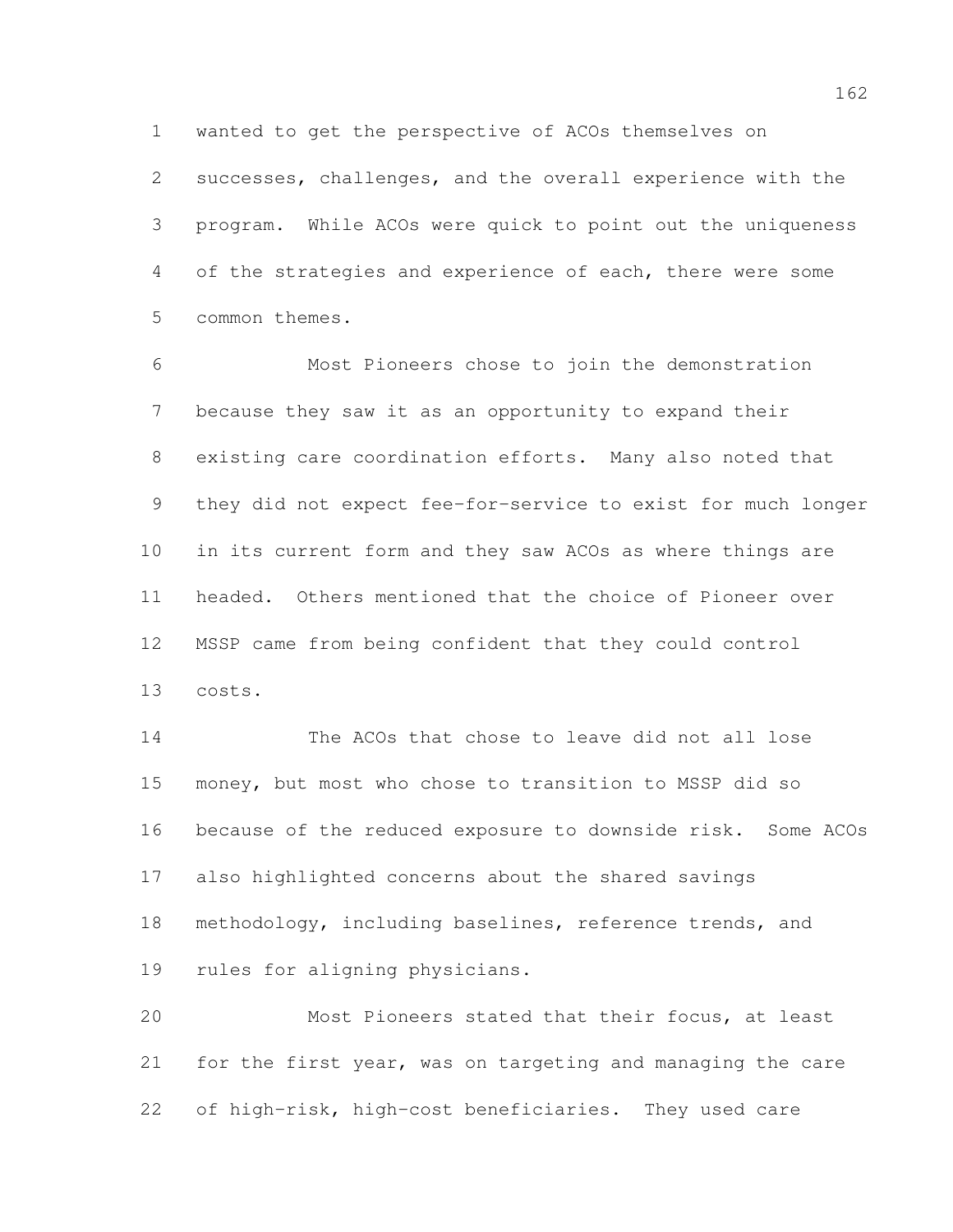management and care planning tools, like nurse navigators and medical homes, and also expanded the use of palliative care for chronically ill beneficiaries. Especially after seeing their first year data, ACOs are paying more attention to post-acute care use rather than focusing on the acute setting. Many ACOs encouraged physicians to improve practice patterns by giving them more analytic tools to be able to identify and track their high-risk patients and by allowing them to share in any savings achieved by the ACO. In general, Pioneers found that they were attributed fewer beneficiaries than they expected. They also reported that leakage of beneficiaries to providers outside the ACO was an issue. One ACO was surprised to find that this leakage occurred with primary care providers as

well as with specialists.

 Expectations about shared savings were murkier. Many ACOs reported that they did not know what to expect. Several stressed that shared savings was not a primary motivator, especially at the outset. They viewed the Pioneer demonstration as a learning experience in preparation for the future and a chance to invest in the infrastructure that will lead to efficiencies down the line.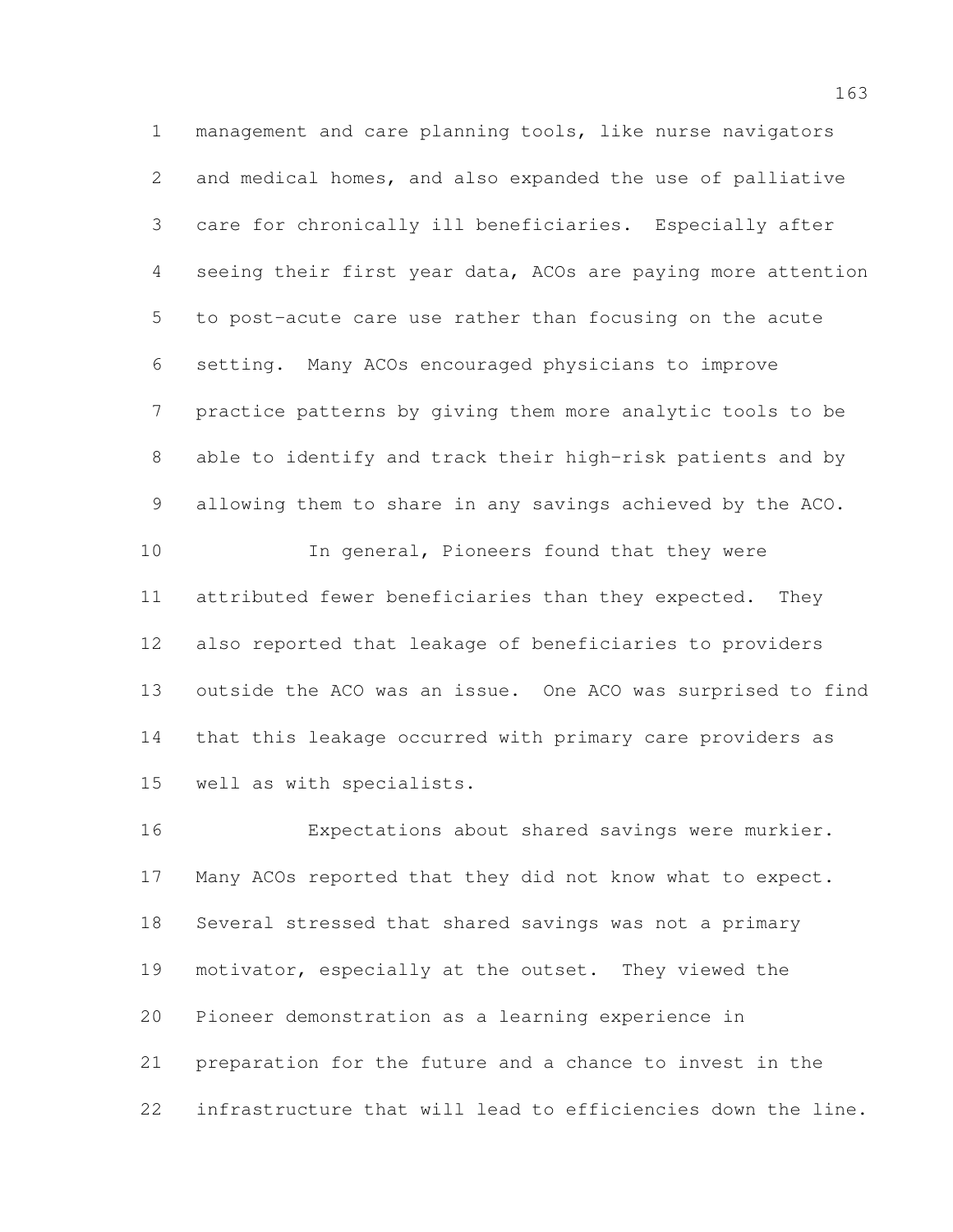ACOs often noted that the baseline and reference trends that CMS used were complex and not easily replicated. David will discuss some of the pros and cons of different ways to set baselines and trends in a moment and we can discuss these technical issues in further detail on question, as well.

 Nearly all ACOs reported problems with the timeliness of data sent by CMS, and some also discussed difficulties with comparing CMS data to other sources, like the clinical record.

 As we mentioned in September, CMS reported program savings of about 0.5 percent. Given that most of the ACOs staying in the demo achieved savings, the program savings from this group only would be higher. The ACOs we spoke with confirmed that the cost of running the ACO was about one to two percent. Some ACOs discussed significant front- end investments in infrastructure and felt that their CMS results did not reflect their true savings. This begs the question: Will savings really grow over time? And, is improvement over one's baseline sustainable, or will other baselines need to be considered?

For example, in MA, the baseline is based on local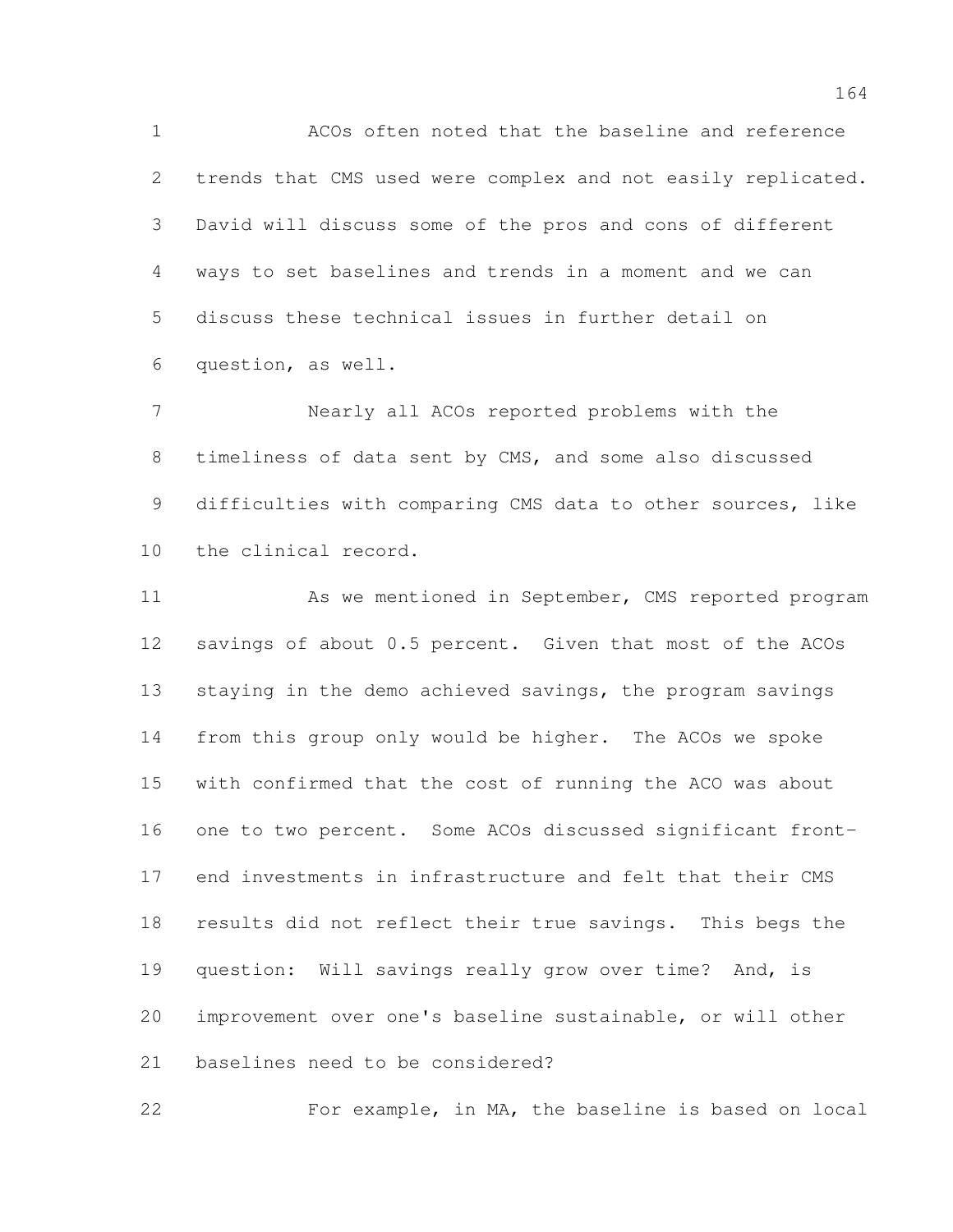fee-for-service. In a system like that, the ACO would be responsible for being more efficient than other providers in the area rather than having to improve relative to its own past performance. Some of the Pioneers we spoke with were concerned about the feasibility of continuous improvement over time. David will describe somewhat different ways to construct these baselines in a moment. With that, I will turn it over to David, who will discuss some other policy issues in more detail. 11 MR. GLASS: Thank you, Katelyn. Now that we're up to date on the environment and lessons learned so far, we can look at some issues on which we will need your direction as we think about developing guidance for the second phase of ACOs. The issues are one- sided versus two-sided risk sharing, setting baselines and benchmarks, and addressing issues of beneficiary assignment and leakage. The first issue is one-sided versus two-sided risk sharing. Briefly, the two compare as follows. The advantages of one-sided risk, that is, a model with no shared losses, only shared gains, is that it could draw in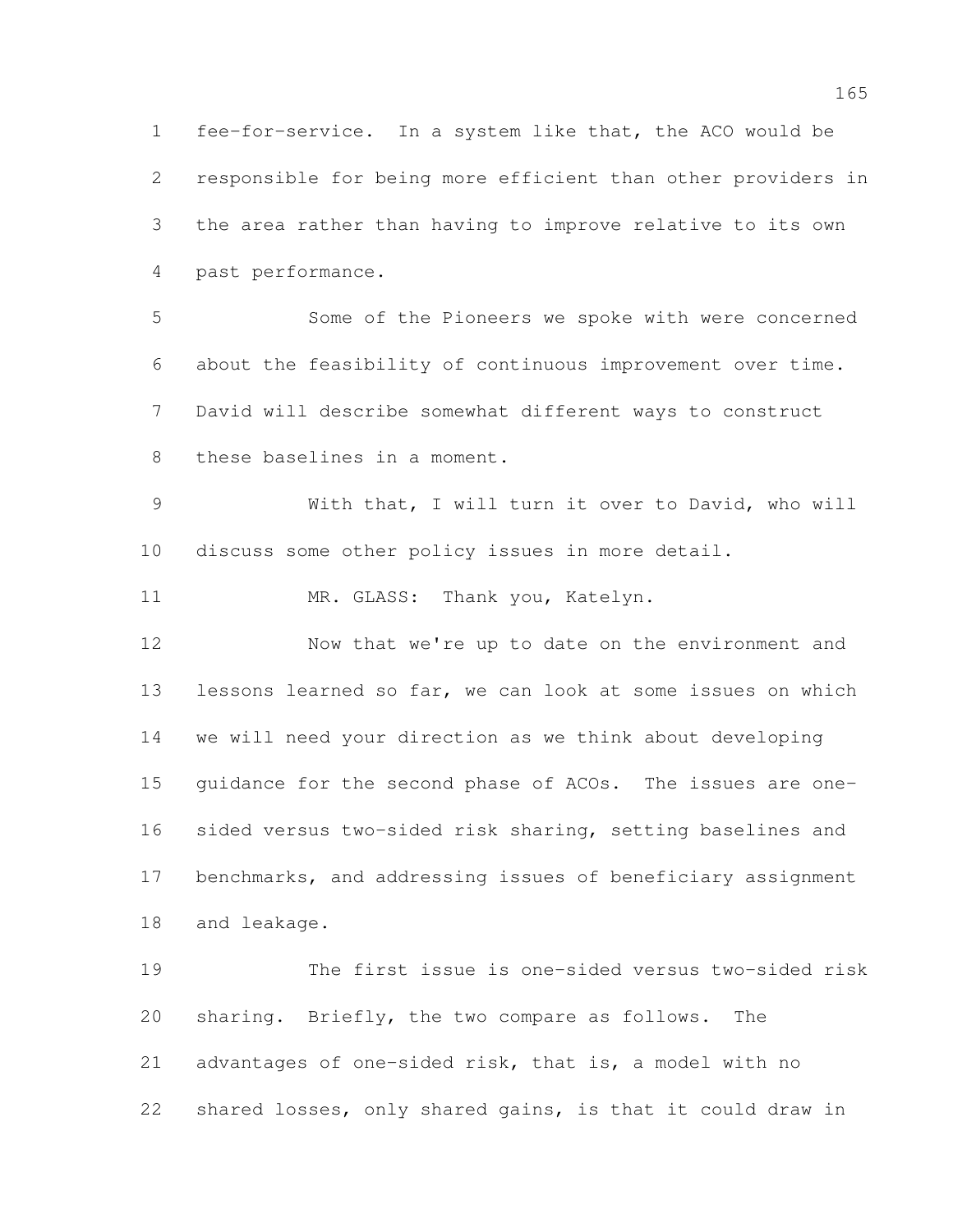more ACOs to participate in the initial phase of the program, even those that we are not sure of achieving any savings.

 The advantage of a two-sided risk model, where the ACOs share in savings and losses, is that it gives a much stronger incentive for efficiency. The incentive is greater for two reasons. First, any improvement in efficiency will pay off for the ACO, either in more shared savings or lower shared losses. In the one-sided model, only if there are shared savings will efficiency be rewarded. Second, the savings threshold can be lower because random variation will balance out over time in a two-sided model. The program does not need the protection against random variation that it does in the one-sided model. And, again, we can discuss this more on question.

 With that in mind, how should we think about the issue of one-sided versus two-sided risk sharing? The Commission commented on the MSSP proposed rule that the two- sided risk should eventually be the only option. Pioneer ACOs now all have two-sided risk, although they allowed some ACOs to be one-sided in the first year. For the MSSP, two-sided risk could be required for all existing ACOs as they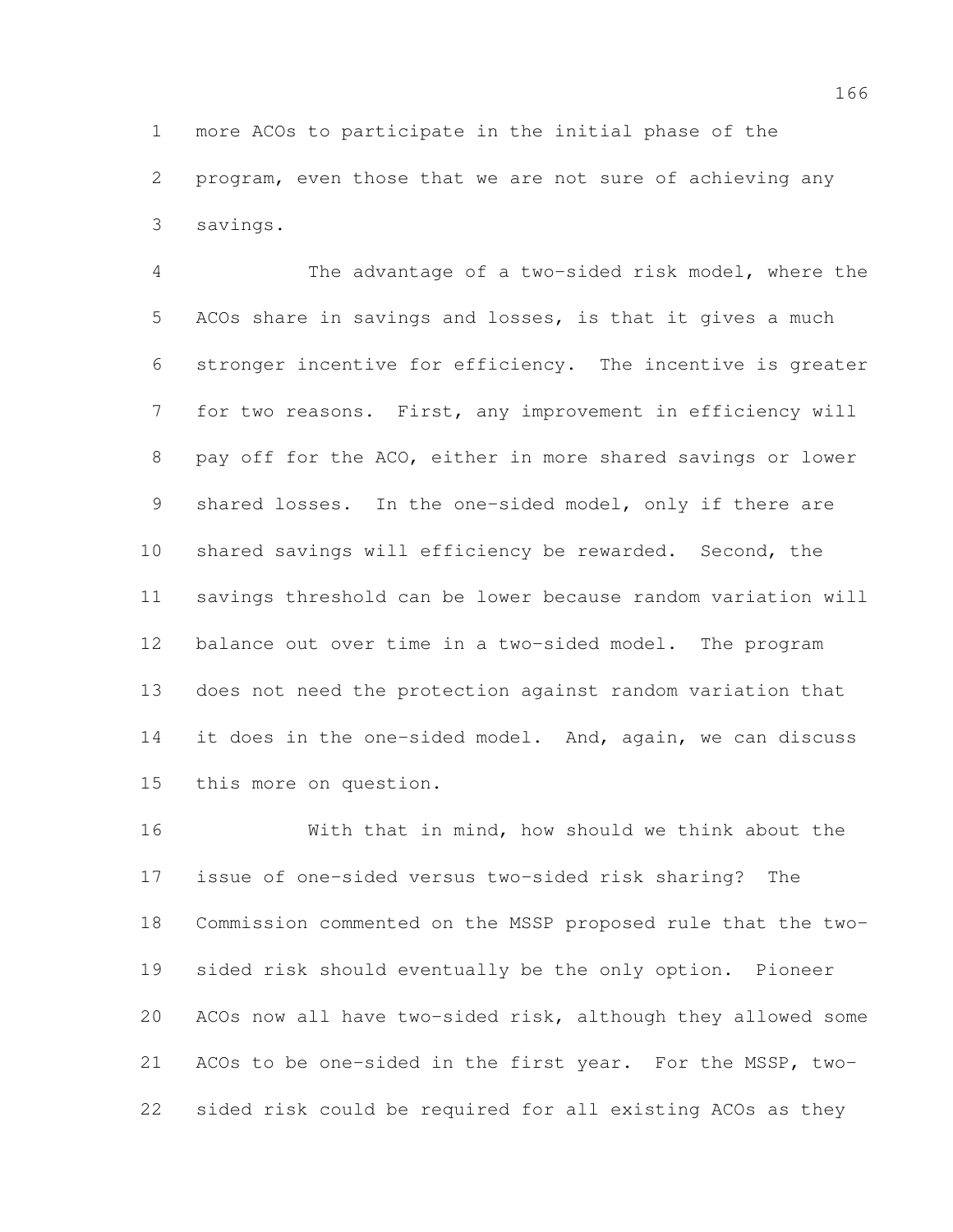move into a second agreement period, and that's what's implied in the current regulations.

 But, should two-sided risk also be required for new ACOs starting after some date, for example, any ACO starting in 2015 or after? If new ACOs can be one-sided, there could be a problem of some ACOs in a market being under two-sided risks and others being under one-sided risk. This could present issues of equity if, for example, ACOs were able to recruit primary care physicians from other ACOs based on having no share of losses.

 Alternatively, should there be an option for one- sided with a lower share of savings going forward? This might be an option if you think there is a large pool of potential ACOs that will not want to take on risk for losses but should be brought into the program. This could be allowed for the first year only of a three-year contract 17 period, as was done in Pioneer, or for the entire three-year contract, as was done in the MSSP.

 To start off considering the issue of setting baselines and benchmarks, let us first review the way that baselines and benchmarks are set currently in the Medicare shared savings program. The ACO benchmark is the sum of the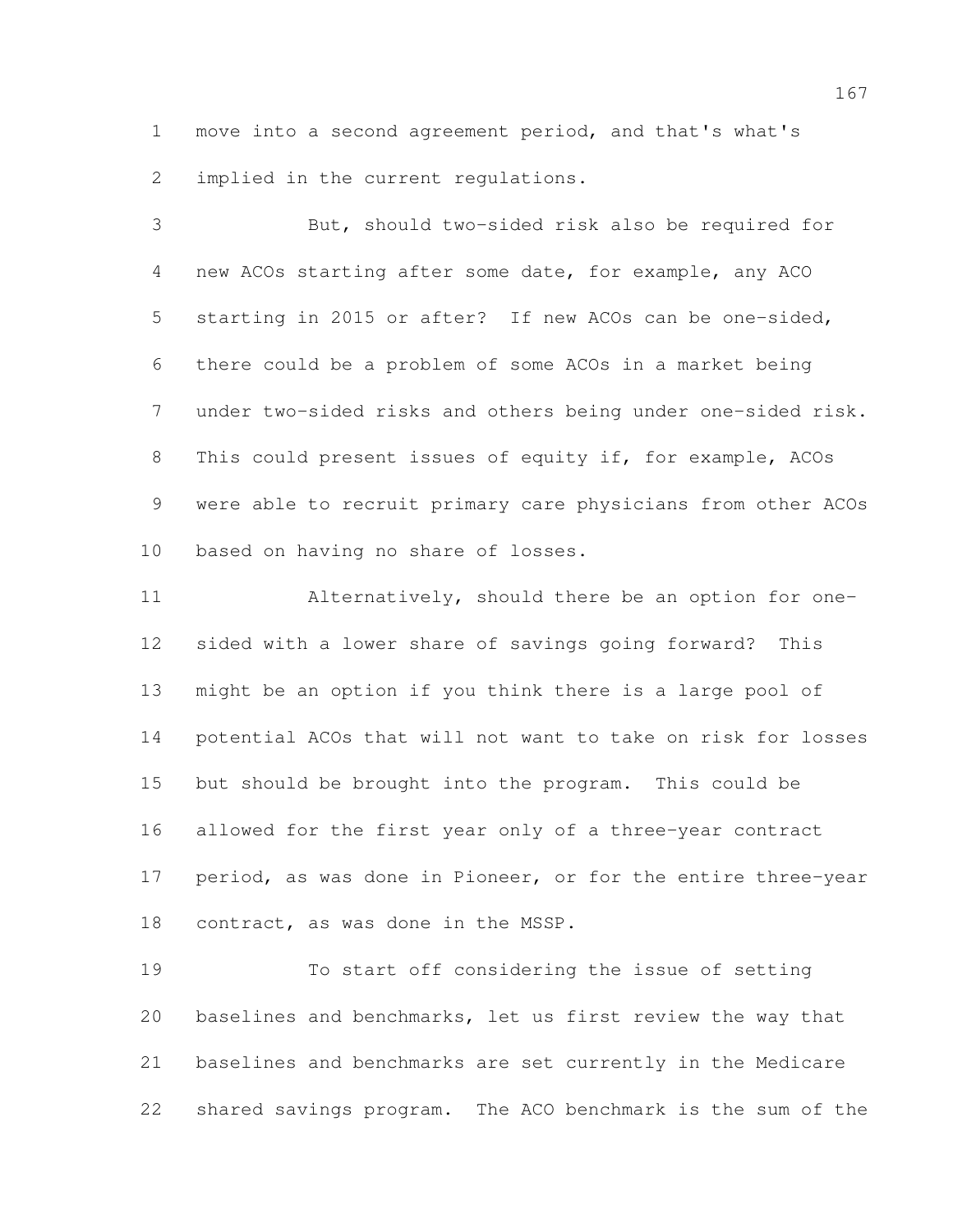historical baseline for the ACO's attributed beneficiaries and an allowance for the actual national trend in fee-for- service spending. So, let's look at an example of how this works.

 In this example, the historical baseline is the weighted average of the previous three years of spending on the beneficiaries attributed to the ACO, which in this case 8 is \$10,000. The reference trend for the ACO spending growth is the absolute dollar amount of spending growth for beneficiaries in fee-for-service, \$400 in the example. The benchmark is the sum of the baseline in the reference trend and is the target spending amount that the ACO must be below 13 in order to achieve savings. That is \$10,400. This means if the ACO can keep the increase in spending for its beneficiaries below four percent, they will have achieved savings.

17 For the MSSP, the \$400 is the same for all ACOs, regardless of the baseline. Thus, if our original ACO was 19 at the national average, the example as it was stated, if the baseline were different, results would be different. Here, we have a low-spending ACO in the first column. Its baseline is \$7,000. It gets the same allowance for growth.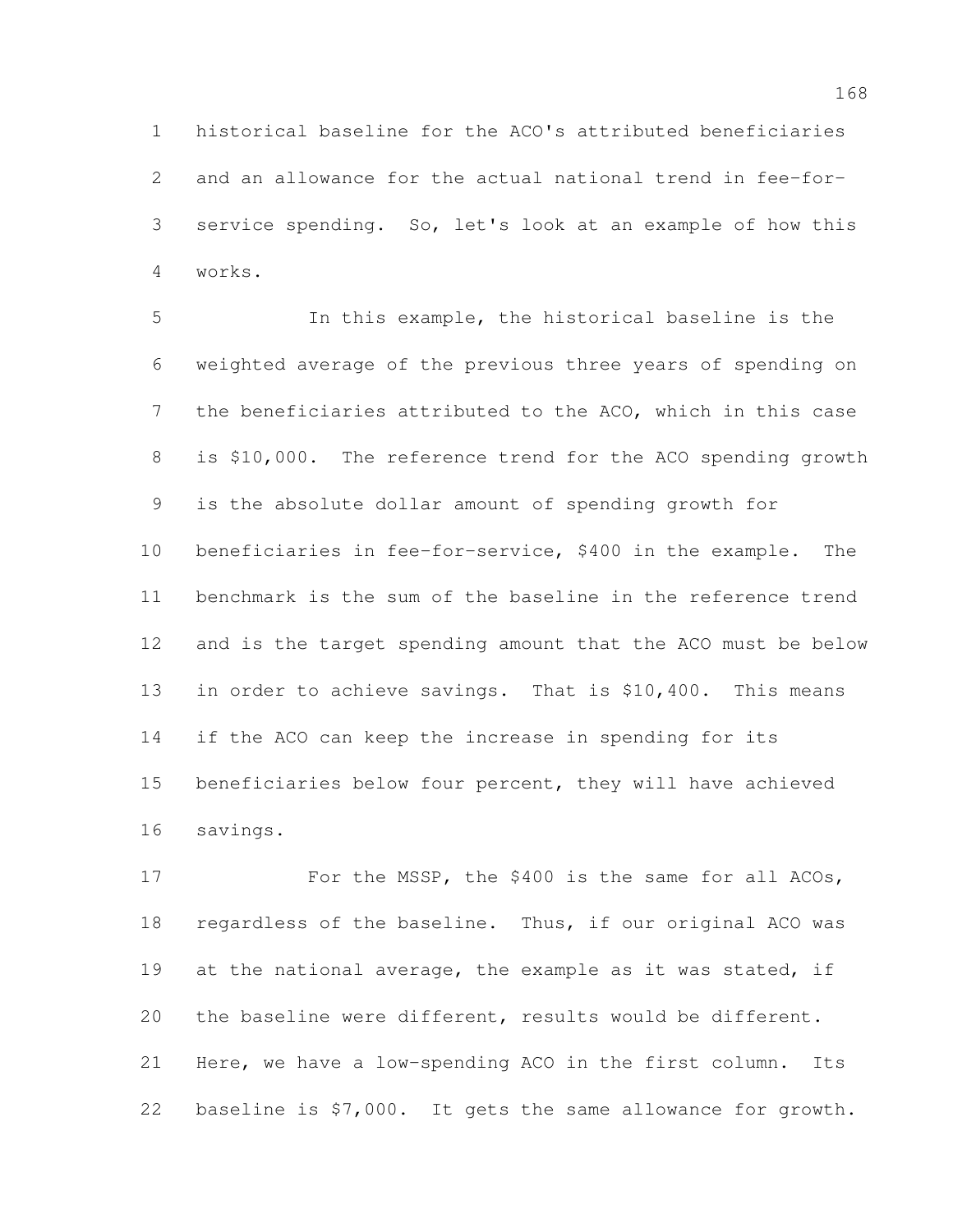Thus, its benchmark is \$7,400, giving it a 5.7 percent

increase, which is higher than the national average.

 Conversely, for a high-spending ACO in the last column, the benchmark is higher, but the percent increase is less, 3.3 percent.

 We like this approach because it gives a low- spending ACO a little more room for growth because it may already have been pretty efficient and recognizes that the high-spending ACO may already have some room for increased efficiency in its baseline amount.

 With that example in mind, here are several options you may want to consider for how to set the baseline for phase two of ACOs. The first option for setting baselines is the one that's currently used, the historical spending for the ACO's attributed beneficiaries. Its advantage is that it seems to be a reasonable starting point, and if the change allowance is set to fee-for- service, it would probably mean the program will likely not spend more for those beneficiaries in the ACO than it otherwise would have. The disadvantage is it may not be sustainable in the long run for ACOs to continually improve over their past performance, particularly if they were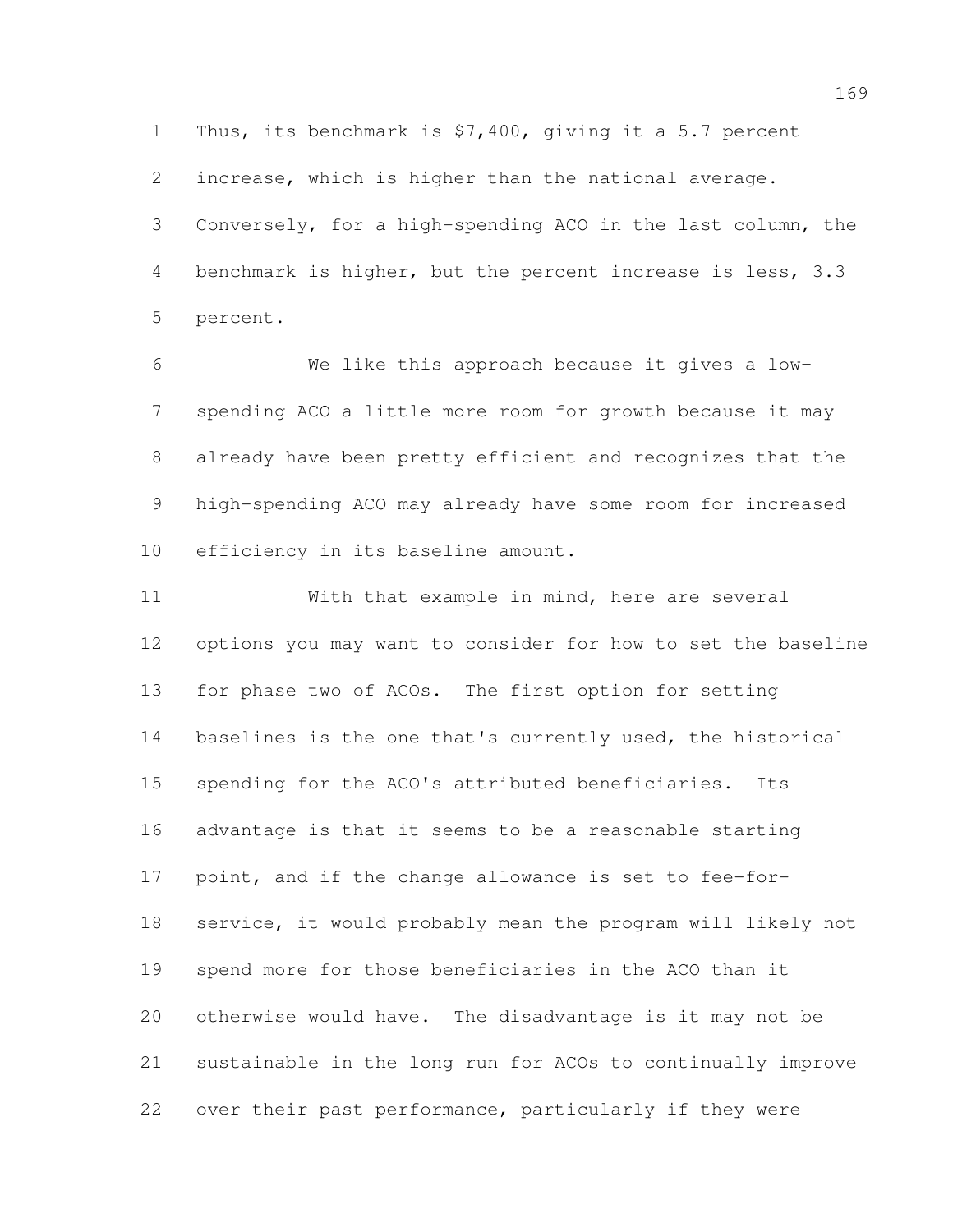already efficient.

| $\overline{2}$  | Sticking with the historical baseline, one                   |
|-----------------|--------------------------------------------------------------|
| 3               | improvement might be to express it in terms of use rather    |
| 4               | than spending. This would avoid problems with differing      |
| 5               | price levels. For example, for an efficient ACO in San       |
| 6               | Francisco, an area with high prices, the \$400 increase in   |
| $7\phantom{.0}$ | the previous example is a much smaller increase than for an  |
| 8               | ACO in an area with low prices.                              |
| $\mathcal{G}$   | The baseline, either spending or use, could also             |
| 10              | be computed as a blend of the ACO's historical experience    |
| 11              | and the national level, for example, 90 percent historical   |
| 12              | and ten percent the national average. This would help areas  |
| 13              | with low spending or use and recognize the opportunities for |
| 14              | efficiencies in areas with high spending or use in fee-for-  |
| 15              | service, and that's the regional equity issue we were        |
| 16              | talking about in the first session.                          |
| 17              | Finally, a totally different approach would be to            |
| 18              | use local fee-for-service as the baseline, as in the MA      |
| 19              | This approach would be a significant departure<br>program.   |

from current rules, but may address the issue of

 sustainability over time and would achieve equity among ACOs in the same market. It could also help improve equity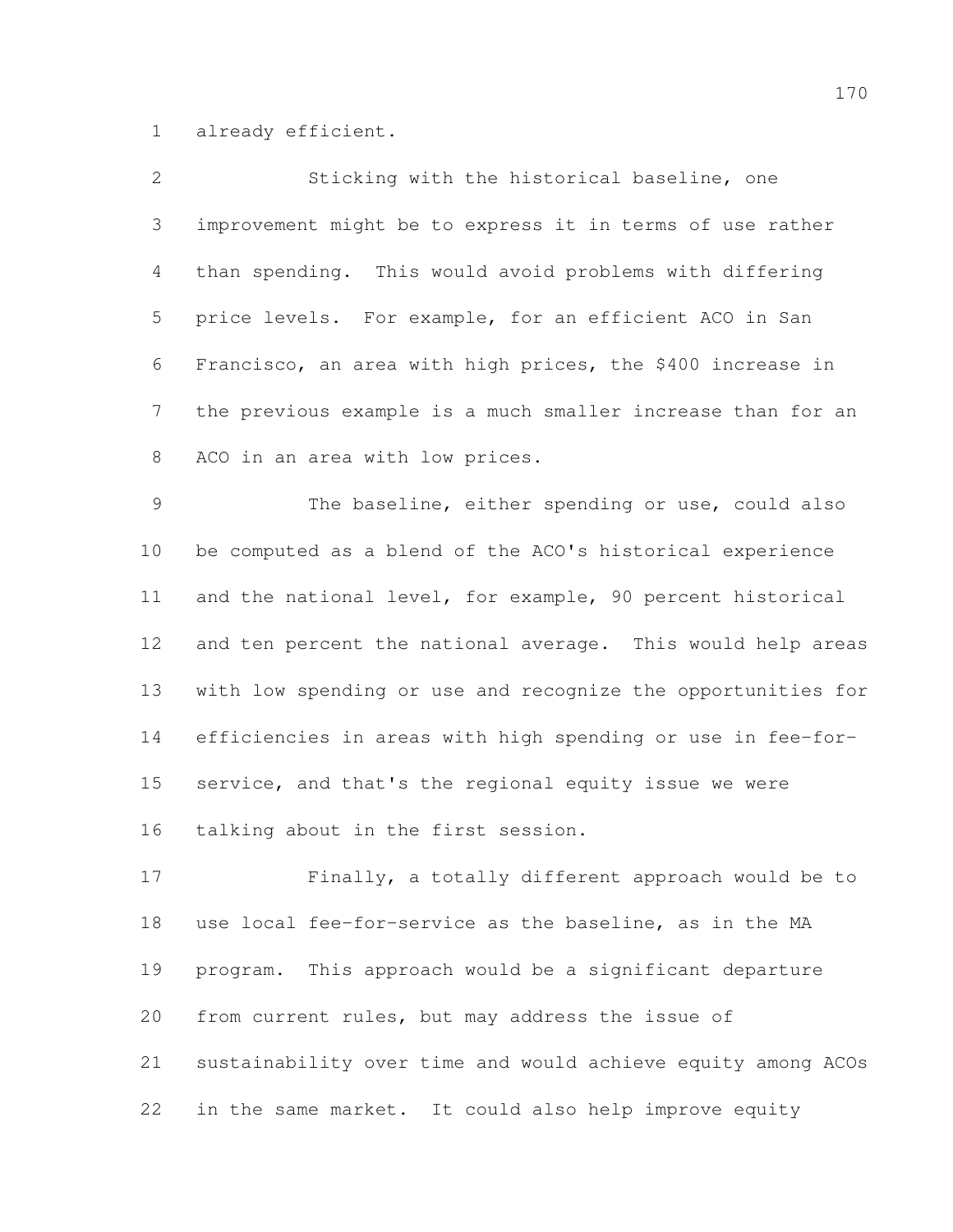between fee-for-service, MA plans, and ACOs, as you talked about in the payment synchronization discussion.

 After some option for setting the baseline is chosen, decisions would need to be made on how to set the trend in the benchmark. The trend could be set using the absolute dollar amount, as is currently done in MSSP. This gives an advantage to low-spending ACOs, as we discussed. An alternative would be a percentage growth amount, which could help overcome price differences. That approach is used in MA, for example. Pioneer split the difference and did half of each.

 Finally, the benchmark could be set prospectively, 13 as is done in MA, or retrospectively, as is currently done for ACOs. The advantage of prospective is that ACOs would know their target ahead of time, but it's less accurate because it's based on a projection rather than actual growth. A retrospective target, which ACOs now use, reflects actual trends, but ACOs do not know their target in advance.

 Another area for which you asked for more information was the issue of passive assignment and opt out. Under current rules, there can be limited awareness of the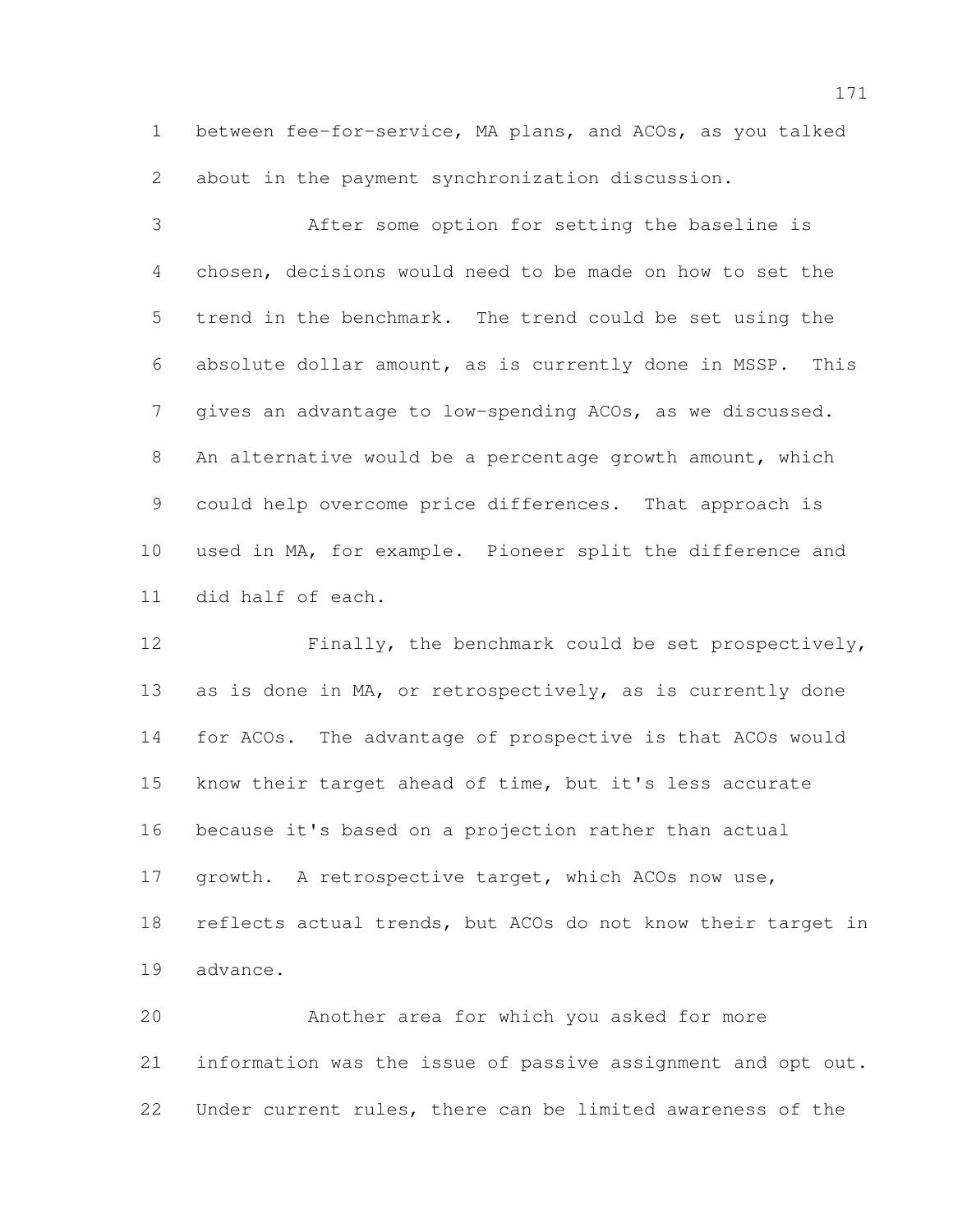ACO because the beneficiary does not sign up in any way for the program. There is no enrollment. The beneficiary is simply assigned. The ACO does send a letter telling the beneficiary he or she is in an ACO and giving the beneficiary the option to opt out of CMS sharing data with the ACO. We hear about five percent of the beneficiaries, on average, opt out. However, even if they do, their spending is still counted for the ACO's performance. The ACO just does not get any claims data from CMS to manage their care.

 The ACO is also allowed to provide some 12 information to the office about the ACO. However, there are limitations on other forms of communications with the beneficiary and some of the ACOs cited this as being an issue so far. And we are looking into the guidelines and seeing if there is room to broaden them.

 The advantages to the current system are that the ACO has little marketing cost and cannot select patients and no action is required by the beneficiary to be in an ACO. The disadvantages are that it is difficult to engage the beneficiary, who may not know the ACO exists, much less that he is in one, or what an ACO is supposed to do. The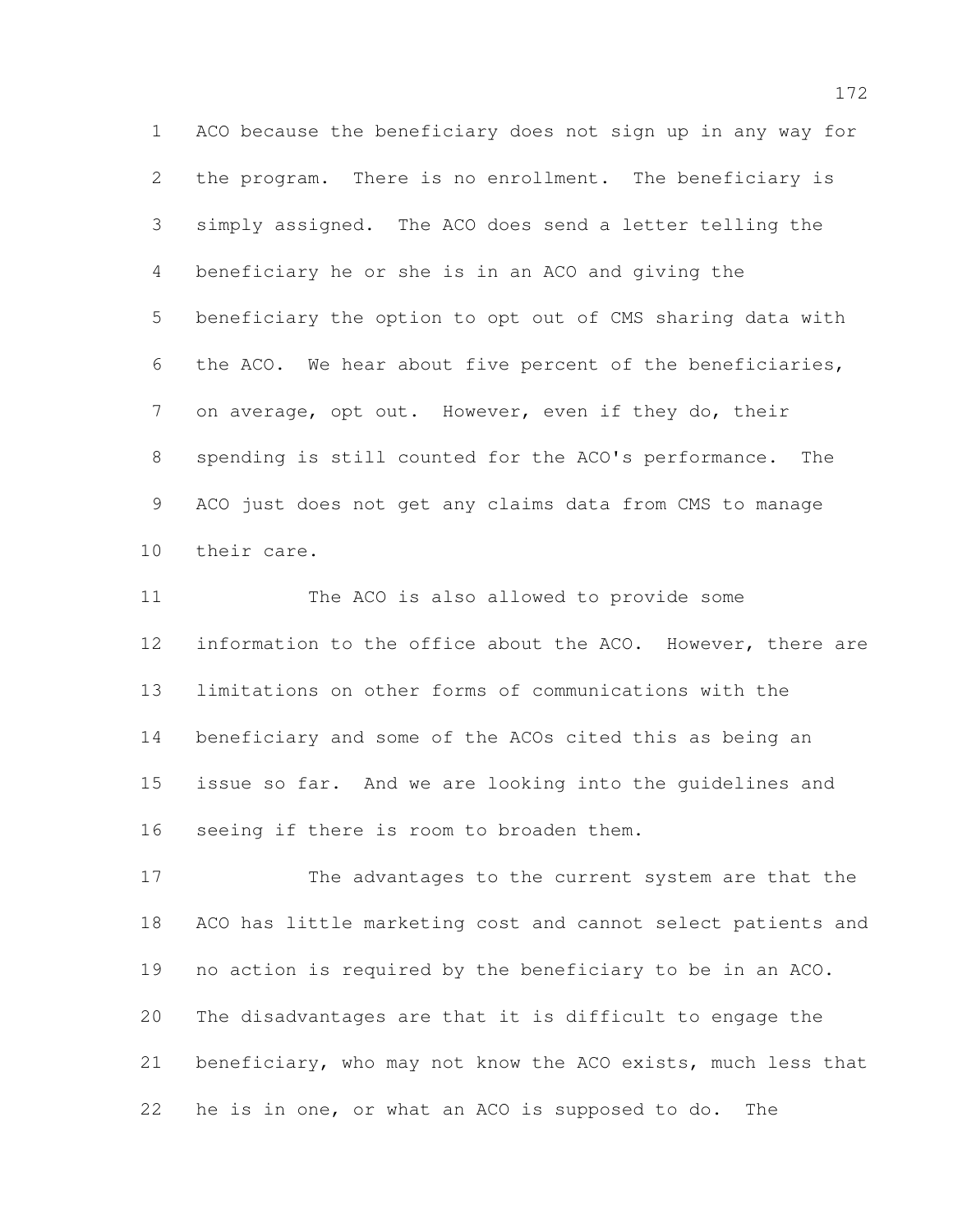beneficiary has no incentive to see ACO providers, which could limit the effective care coordination, which is how ACOs are supposed to succeed. The limitations of this approach are reflected in the ACOs' experience.

 ACOs reported issues with passive assignment and with leakage from their networks. Several ACOs mentioned that they were assigned fewer beneficiaries than they expected and they wanted some way to bring in the patients that weren't captured in the assignment algorithm, such as patients who consider an ACO physician to be their primary care provider. They would like to give these beneficiaries an opportunity to join the ACO outside of the attribution process.

 One alternative to passive assignment is enrollment. Beneficiaries would enroll in an ACO as they now enroll in MA plans. This would require the ACOs to market themselves and it would require the beneficiary to make an active choice. It would represent a big change for the program away from attribution.

 A less abrupt change could be some form of attestation in addition to passive assignment. For example, the beneficiary could attest that a particular primary care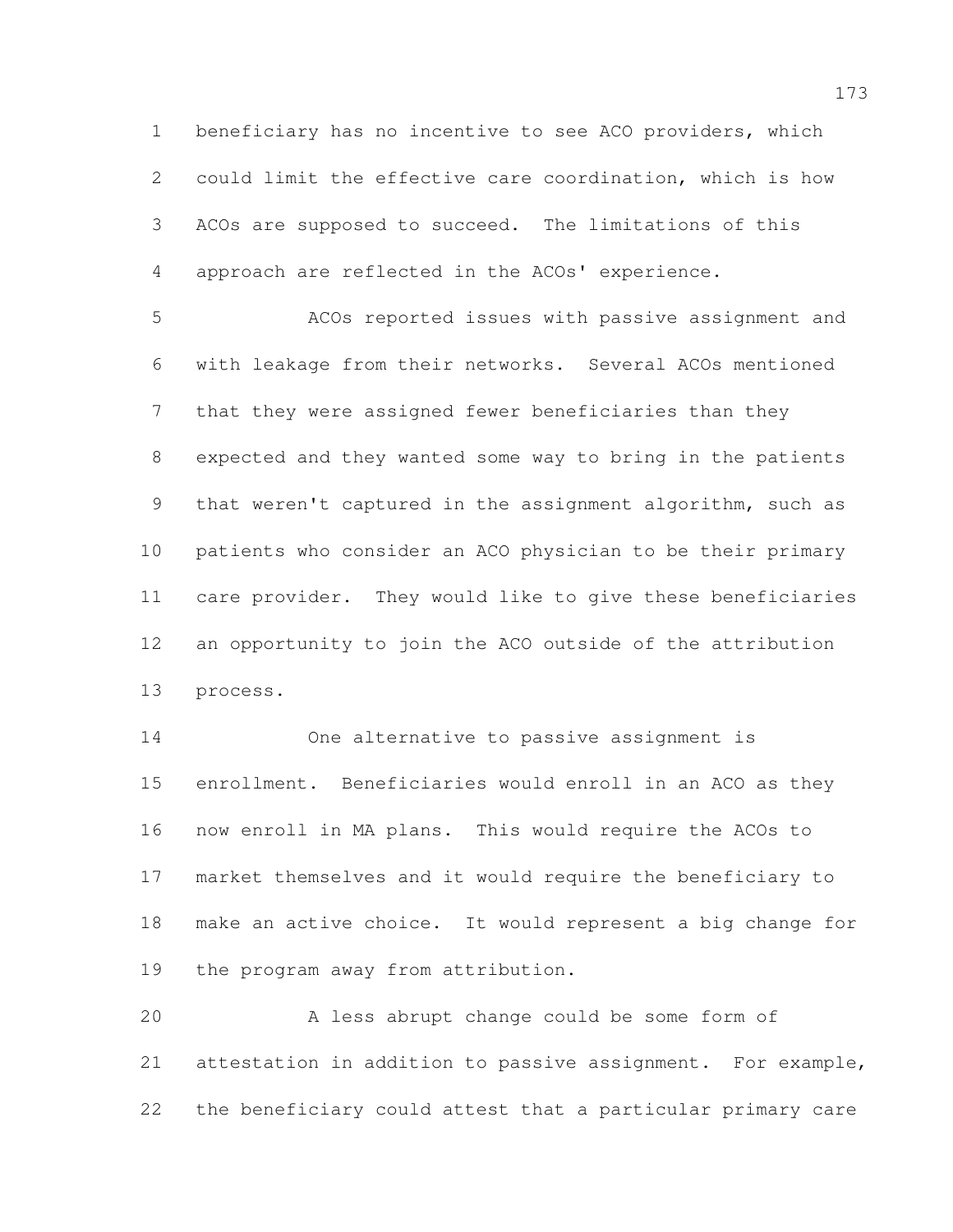provider in the ACO is her primary care provider. While this may better align beneficiaries with the ACO, it may introduce selection issues or other problems.

 Another issue raised by ACOs is that their beneficiaries use providers outside the ACO, making it more difficult to manage their care. One approach to address the leakage problem would be to give beneficiaries an incentive to use ACO providers. This raises two issues. Should ACOs be allowed to offer lower cost sharing? Some would object on anti-kickback grounds, but because the ACO does not want to increase volume, that concern may not be valid.

 The second issue is, should there be ACO-specific supplemental plans. Because many beneficiaries already have plans that cover their cost sharing, offering lower cost sharing in an ACO may not be very effective. One approach to make incentives more powerful would be an ACO-specific supplemental plan, such as we discussed in September. We developed this approach some more in your mailing materials and we can discuss it more fully on question.

 The point of all these steps is to try to give the beneficiary more of a reason to want to be in an ACO and to 22 feel any gains that are made are not all going to others, an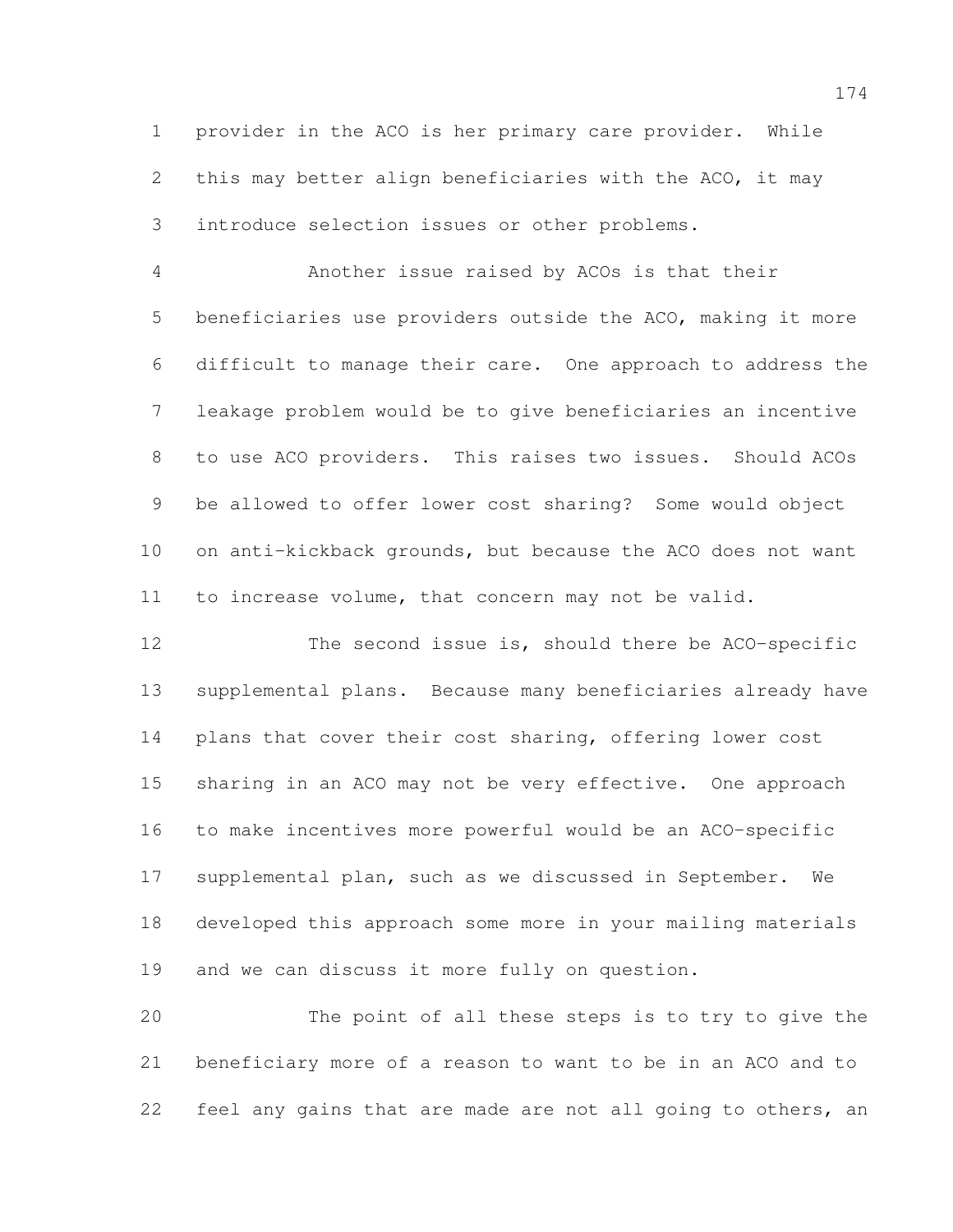issue that contributed to the managed care backlash in the late 1990s.

 So, I'll leave you with these issues for discussion. Should two-sided risk models be required next cycle or be the eventual goal? How should baselines and benchmarks be set for the next phase of ACOs, and do those decisions put us on a path towards synchronized payment among ACOs, traditional fee-for-service, and MA plans? Finally, how should we address attribution and leakage issues? Should beneficiaries be allowed to make some type of attestation, and should they be given a financial incentive to stay within the ACO? We'd be happy to try to answer any questions on 14 the presentation or paper you may have. MR. HACKBARTH: Thank you very much. Good job. So, round one clarifying questions for Katelyn and David. Bill, and then Jack and George. Bill. MR. GRADISON: I wondered whether your recommendations, or are they options, among which we might choose would depend on what kind of an ACO, really, it is. So I have this question. Have you taken a look at academic health centers' role as against non-academic health centers'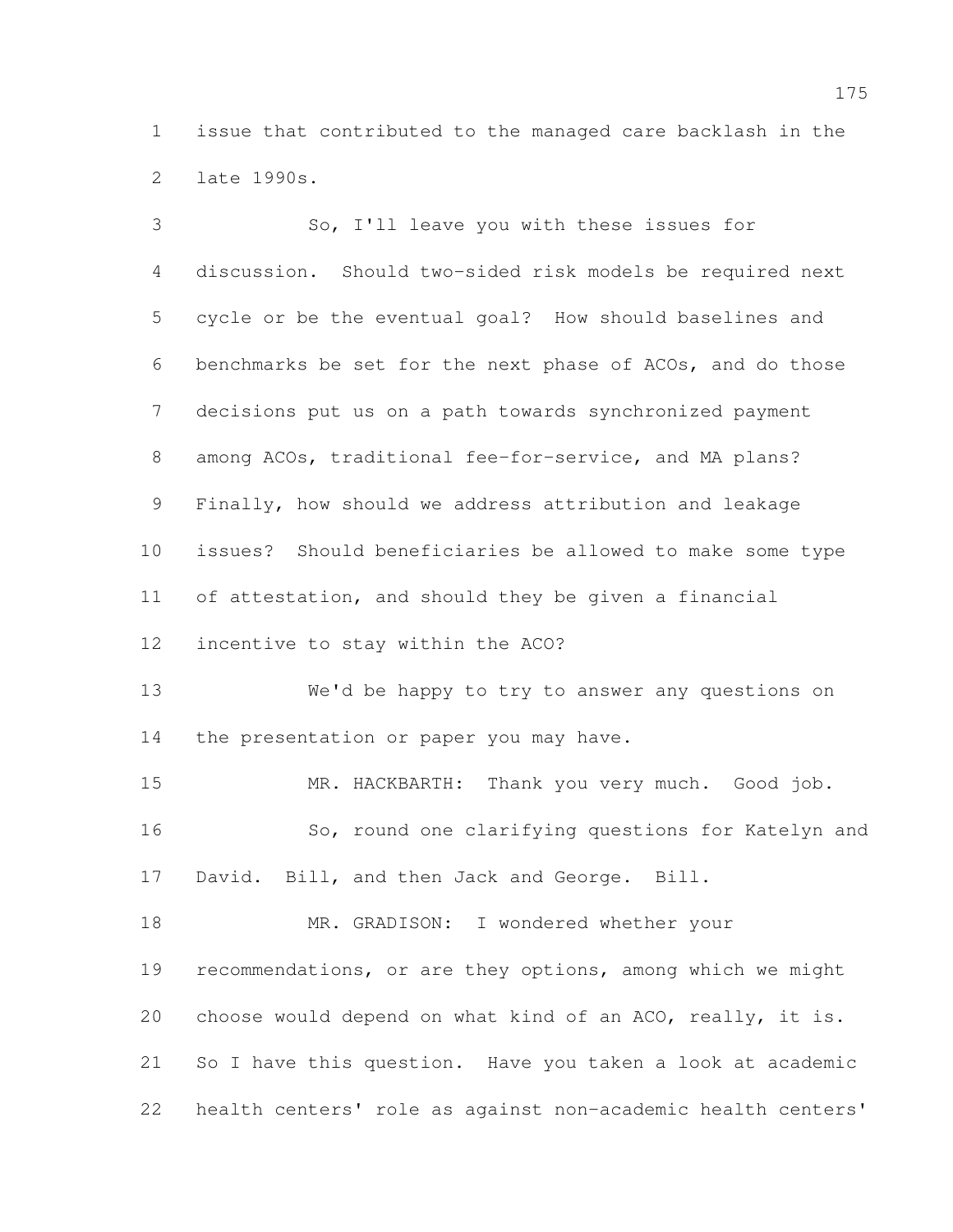role in ACOs?

| $\mathbf{2}$   | MR. GLASS: No, I don't think we have.                        |
|----------------|--------------------------------------------------------------|
| 3              | MR. GRADISON: Okay.                                          |
| 4              | MR. GLASS: We could try. Are there?                          |
| 5              | MR. BUTLER: There are -- can I just comment on               |
| 6              | that? The Pioneers, there are a significant number of        |
| $\overline{7}$ | academic medical centers, actually, that are in the Pioneer  |
| 8              | ACOs. I don't know, eight, nine, something like that, out    |
| 9              | of 32.                                                       |
| 10             | MR. HACKBARTH: Reminder: We are in round one,                |
| 11             | clarifying questions only. Jack.                             |
| 12             | DR. HOADLEY: My question is, the mechanics of the            |
| 13             | two-sided risks, are plans paid the full amount and then     |
| 14             | have to send money back? Is it withheld and then they get    |
| 15             | the full amount? Which way does it work?                     |
| 16             | MR. GLASS: They have to pay it back.                         |
| 17             | DR. HOADLEY: Okay.                                           |
| 18             | MR. GEORGE MILLER: Yes, a technical question on              |
| 19             | Slide 10. Is it possible, based on our previous              |
| 20             | conversation, is it possible for a low-spending ACO to be in |
| 21             | the same HSA as a high-spending ACO?                         |
| 22             | MR. GLASS:<br>Yes.                                           |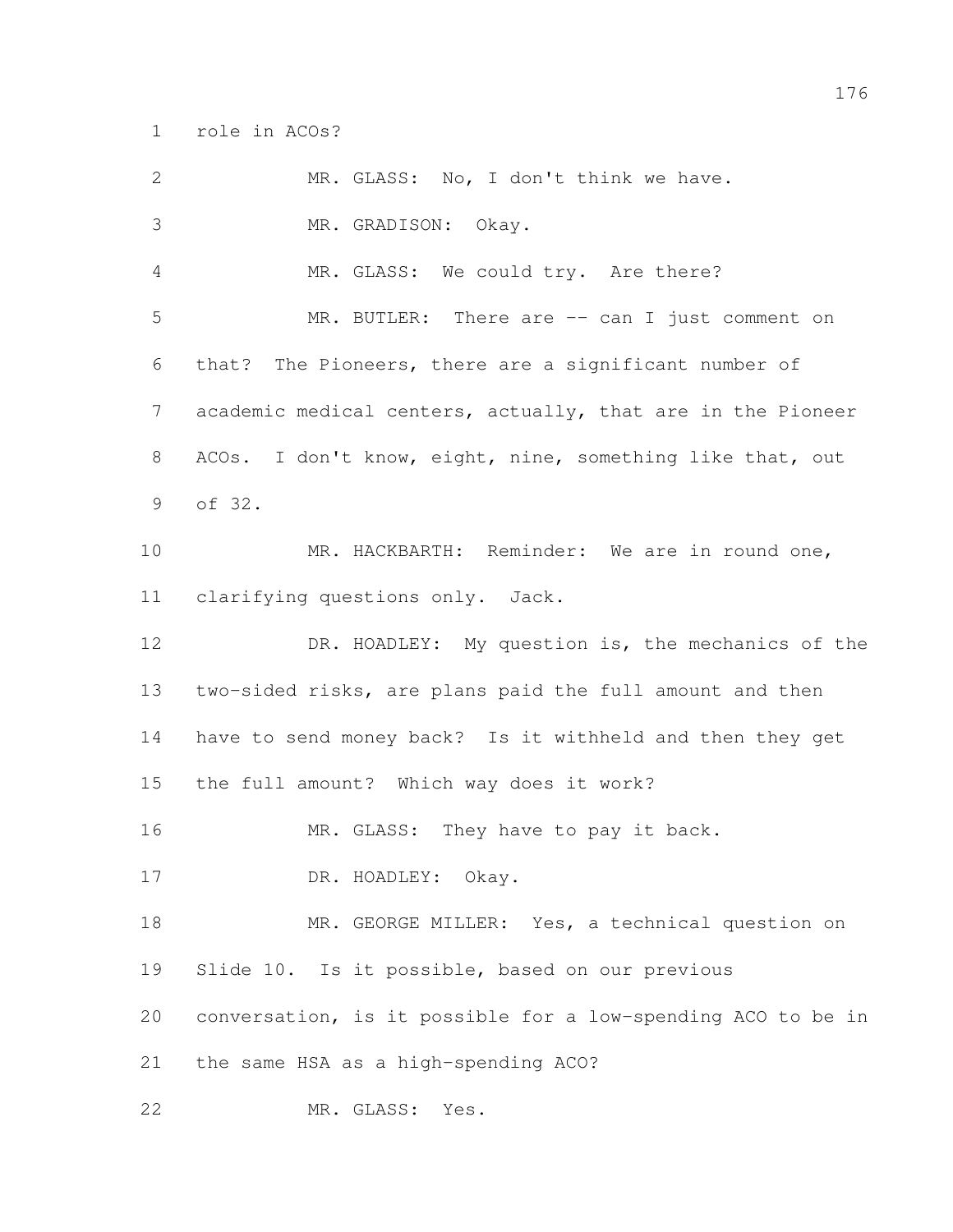1 MR. GEORGE MILLER: Okay. And then on Slide 13, you mentioned the five percent opt out. Do we know why they opt out? Has there been any analysis done, the reasons why they're opting out? MR. GLASS: I don't know. We don't know of any reasons. We could -- 7 MR. GEORGE MILLER: They just opt out? 8 MR. GLASS: Well, I mean, it could be anything. It could be confusion. It could be they don't want their data shared with the government, whereas, actually, it's the other way around. It's the government sharing the data with the ACO. 13 MR. GEORGE MILLER: Yes. Yes. 14 MR. GLASS: But we think there's probably quite a bit of confusion on that. 16 MR. GEORGE MILLER: Okay. Thank you. 17 MR. HACKBARTH: Any other clarifying questions? 18 Scott, will you lead off round two. 19 MR. ARMSTRONG: Thank you. In a way, we have been talking about this topic all morning, or all day long, and now we get to really talk about it. And on the very last slide are the three questions to organize the comments I'll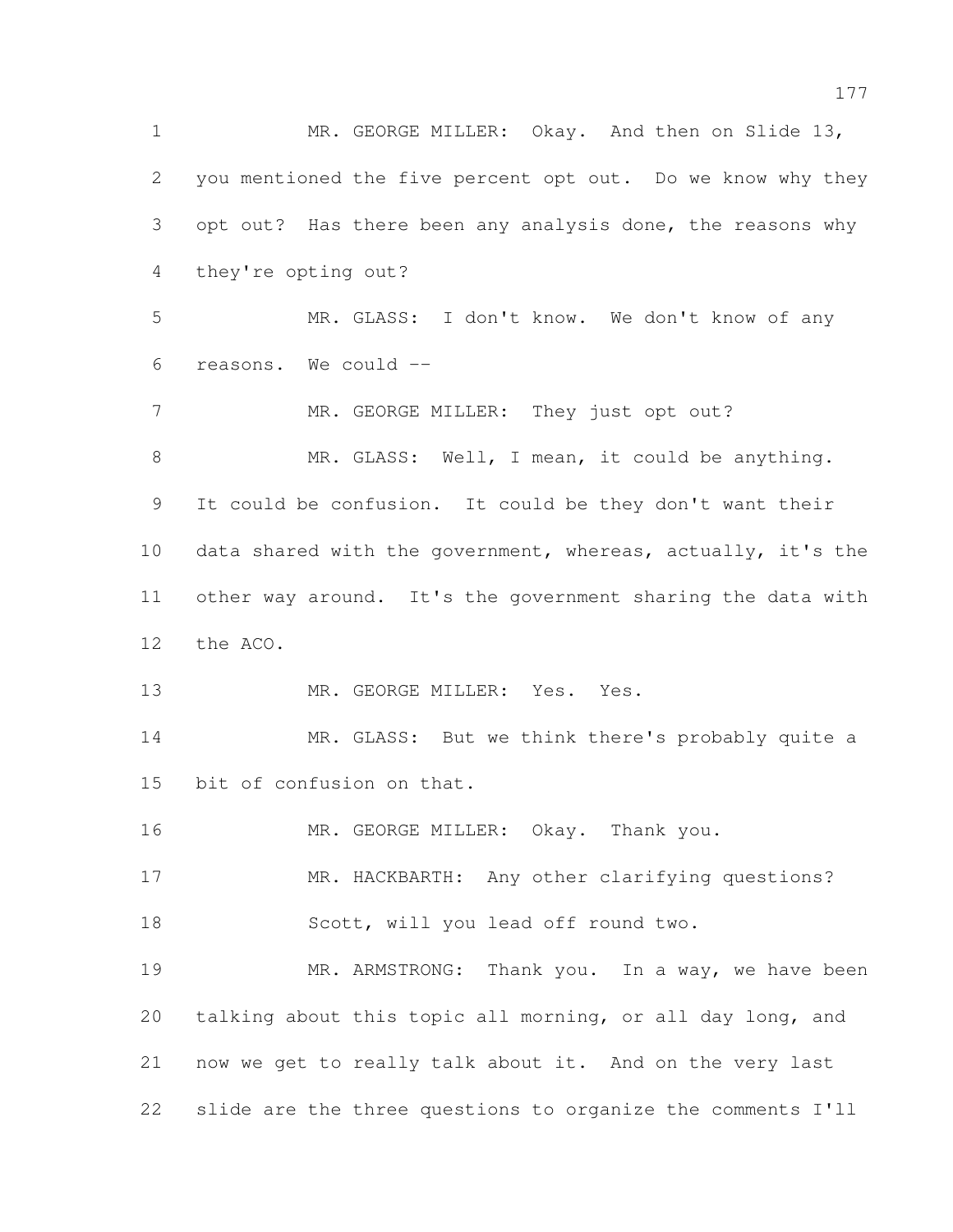briefly make here. These are three seemingly simple questions, but there's actually five or six questions inside each one of them, and I won't get to all of that, but -- Generally speaking, I think it's worth just reminding ourselves, and it came out, I thought, well this morning that we're trying to create accountability for outcomes in a care delivery system and ACOs are a vehicle for trying to do that. But this analysis identifies all sorts of ways in which it's flawed and that we are looking to improve on that. Generally speaking, we do want to move 11 in this direction, but I think, as your paper showed, there are a lot of things we can do better.

 Also, generally speaking, I was just thinking about how our policy is built on a principle that we've wanted to make entry into ACOs relatively easy because we think it's a good idea. But once groups are in, we want to start making it harder and we want to start pushing more on this idea of being accountable for outcomes for populations 19 of patients. And so I think that's really a mindset, if you will, that I had as I went through your questions.

 To them, specifically, yes, I think we should reaffirm a position we've already taken that there should be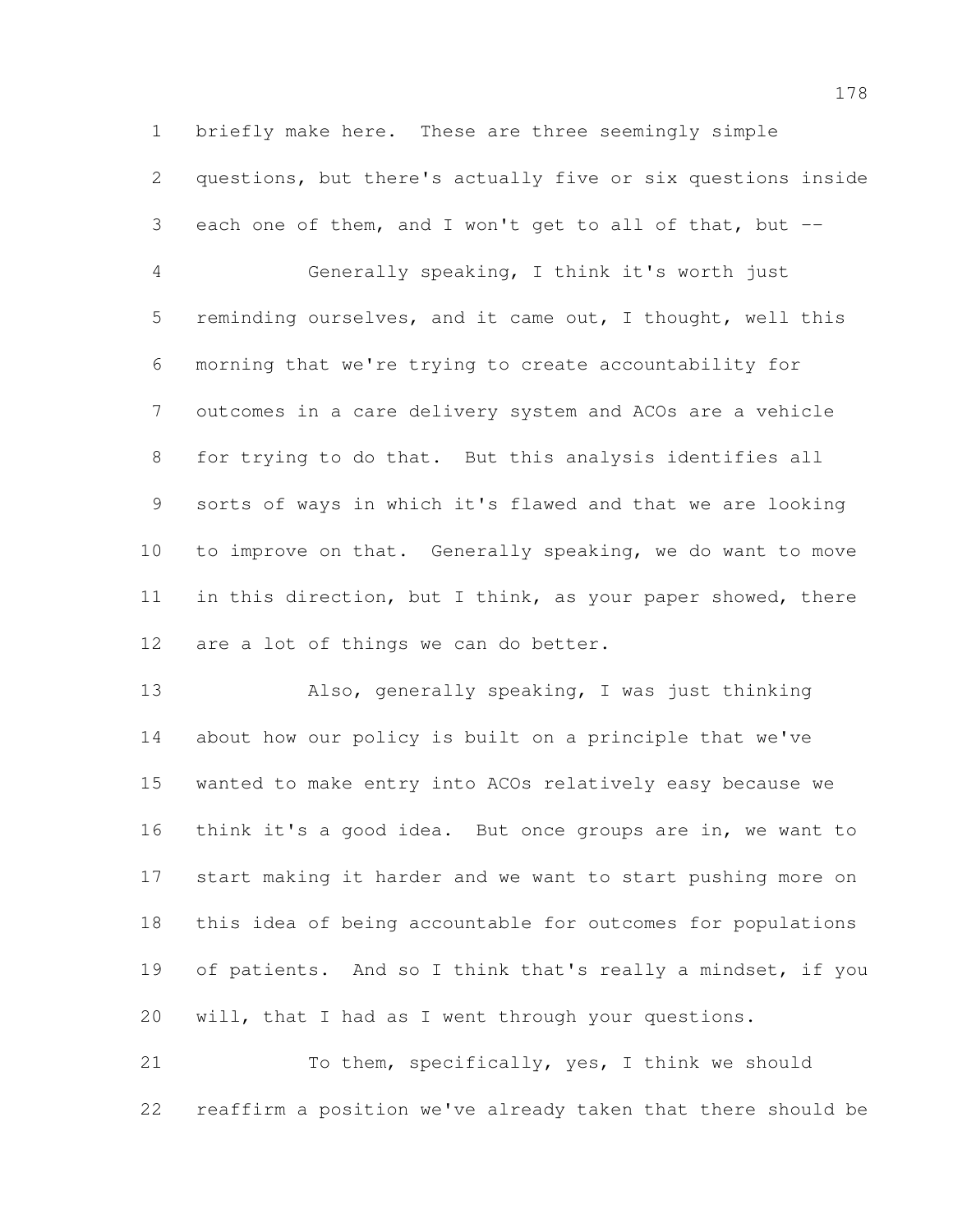two-sided risk to the ACO payment structure. I think, here, there are a lot of different ways you could create a graduated approach to getting there. In a way, that's really how the program has been designed. I would just say, from a very practical perspective, is we are contracting with large providers within our own network, moving toward capitation. We always start and move incrementally to a bigger and bigger risk and I think it just helps these groups figure out how to do that.

10 The baseline -- a lot of, I think, here, excellent questions -- again, I like the idea that you begin expecting incremental improvement from your historical past as a way 13 to ease entry into this, but ultimately, these ACOs need to 14 be accountable for delivering on outcomes, including cost. It's lower than just the fee-for-service. And so I think we do need to find a way of getting back to a structure that is based on local fee-for-service.

18 And then, finally, how in the world can a group be accountable for care for a population of patients if they don't have a relationship with them? The whole process of identifying and attributing patients to the ACO has got to be built, in my mind, and it's not just -- it's two ways.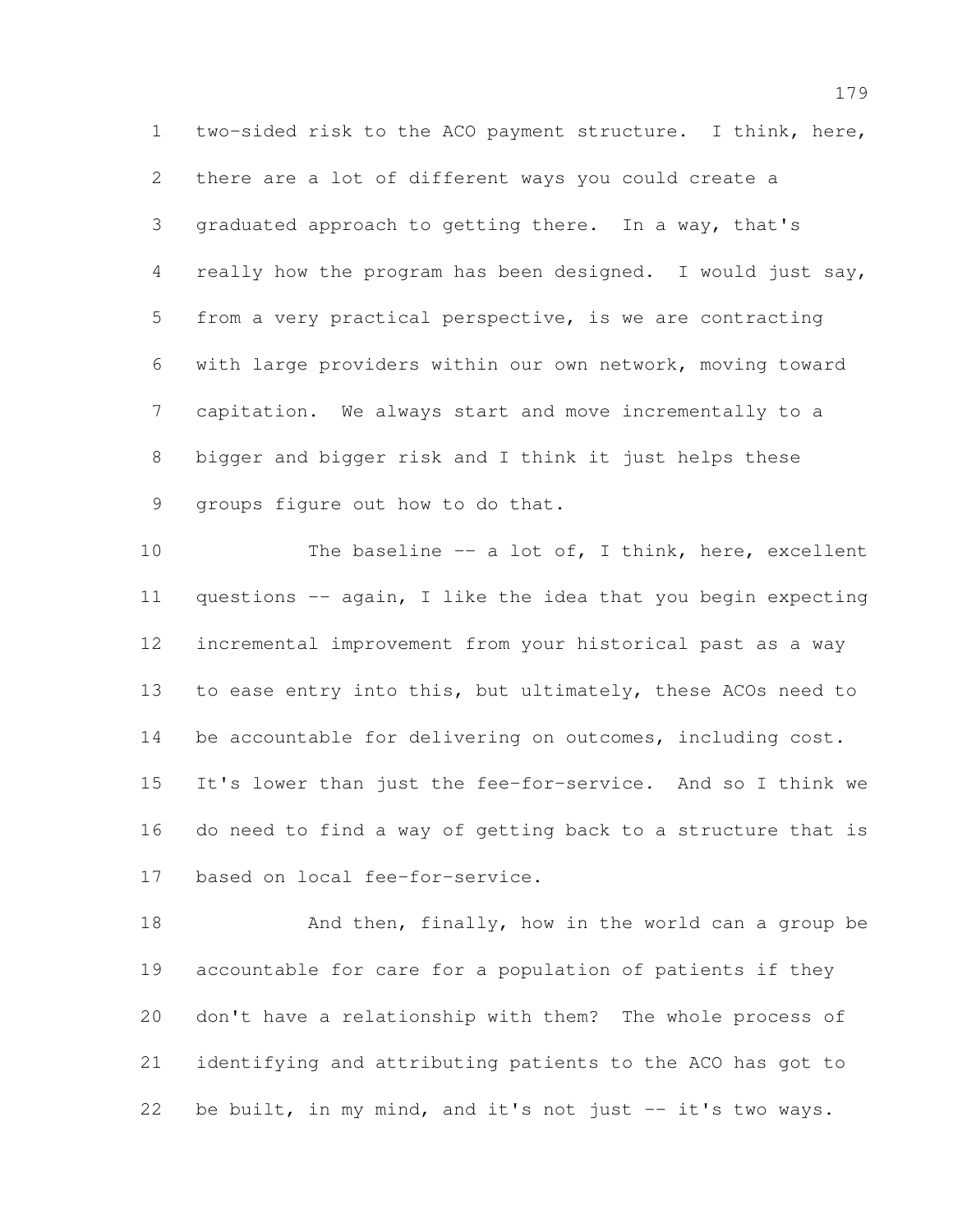It's so that the provider knows who they're accountable for and so that the patient and beneficiary can play a role as an active, engaged, and, I think in the end, ultimately much healthier participant in pursuing their own better health.

 The last point I would make would be this idea of, whether it's through a supplemental plan or some other way of tiering networks or tiering the out-of-pocket costs for beneficiaries to create incentives works very well in the rest of the world. Why don't we start applying it to Medicare? I think it's an excellent idea and should be pursued.

12 MR. HACKBARTH: Thanks, Scott.

 Let me just offer a thought and give people an 14 opportunity to react. These are up here seemingly three independent questions when, in fact, I think they are linked to one another, and I think that your decision on the first one has major implications for your decision about the next two in the sense that if all ACOs must at some point move to two-sided risk, they are going to be a lot more particular about the benchmarks. And an organization that has a low benchmark because of past efficiency isn't going to feel very good about taking losses if their neighbor, which has a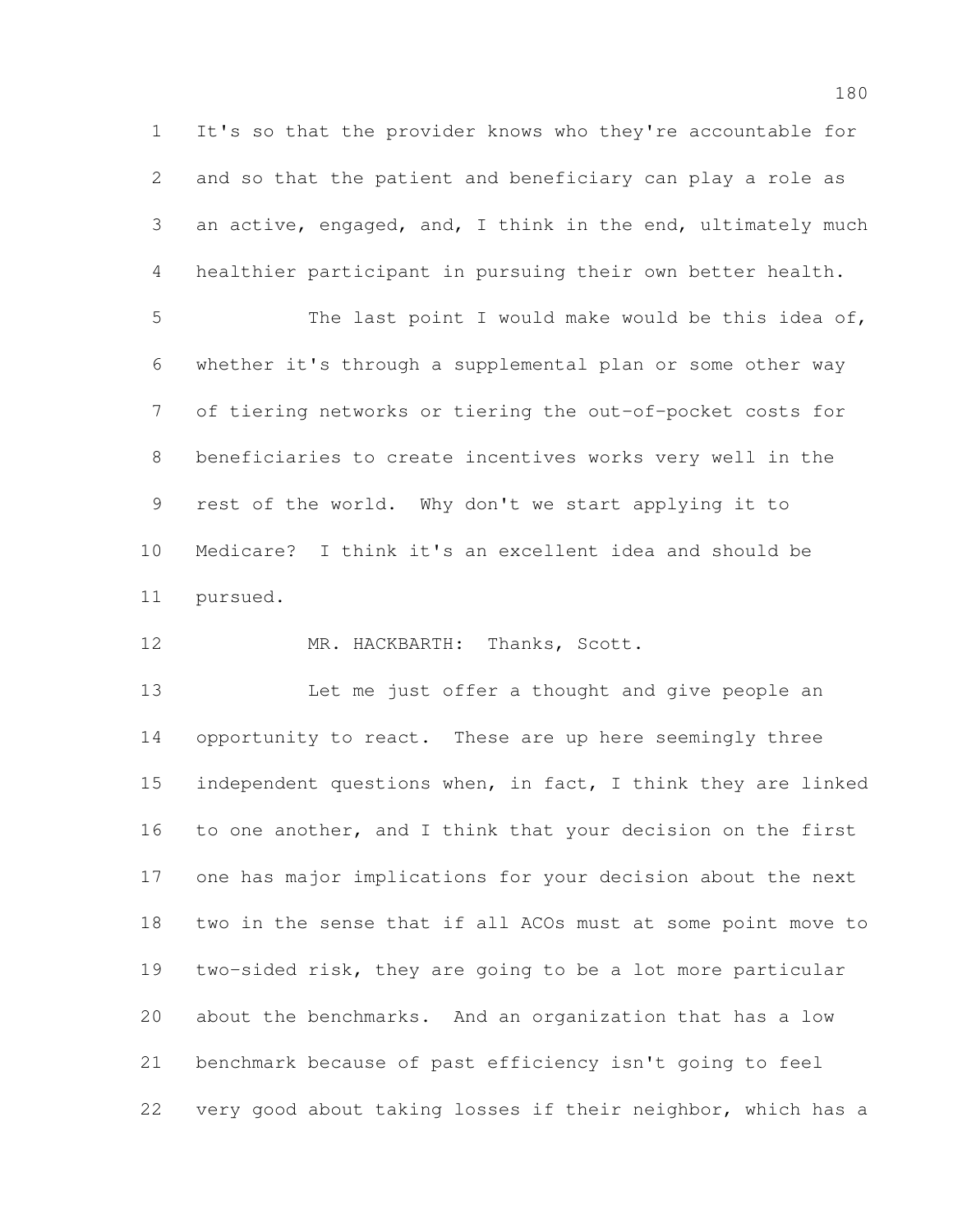high benchmark because of past inefficiency, is making profits. So I think that issue will become even more poignant.

 And, similarly, I would suspect that to the extent the organizations are asked to assume financial risk, the issue of leakage and having mechanisms to steer patients will take on added urgency for the ACOs.

 So, that's just a thought about how they're not 9 independent questions but, in fact, linked questions.

Rita.

 DR. REDBERG: So, just to build on that, I agree. I think it's very important as we proceed with ACOs to sort of strengthen the model, and leakage is clearly a big issue. 14 And the other thing besides the tiered supplemental, which sounds like a good idea, is the other idea we talked about 16 earlier, and perhaps, I quess, the Commission suggested it before I was on the Commission, but having patients share in the savings, I think, also gives patients an incentive to stay within the plan and share the same goals. I think it's very difficult in the current model, if patients didn't choose to be in an ACO, they probably don't even know what an ACO is and are free to go anywhere else. But I think if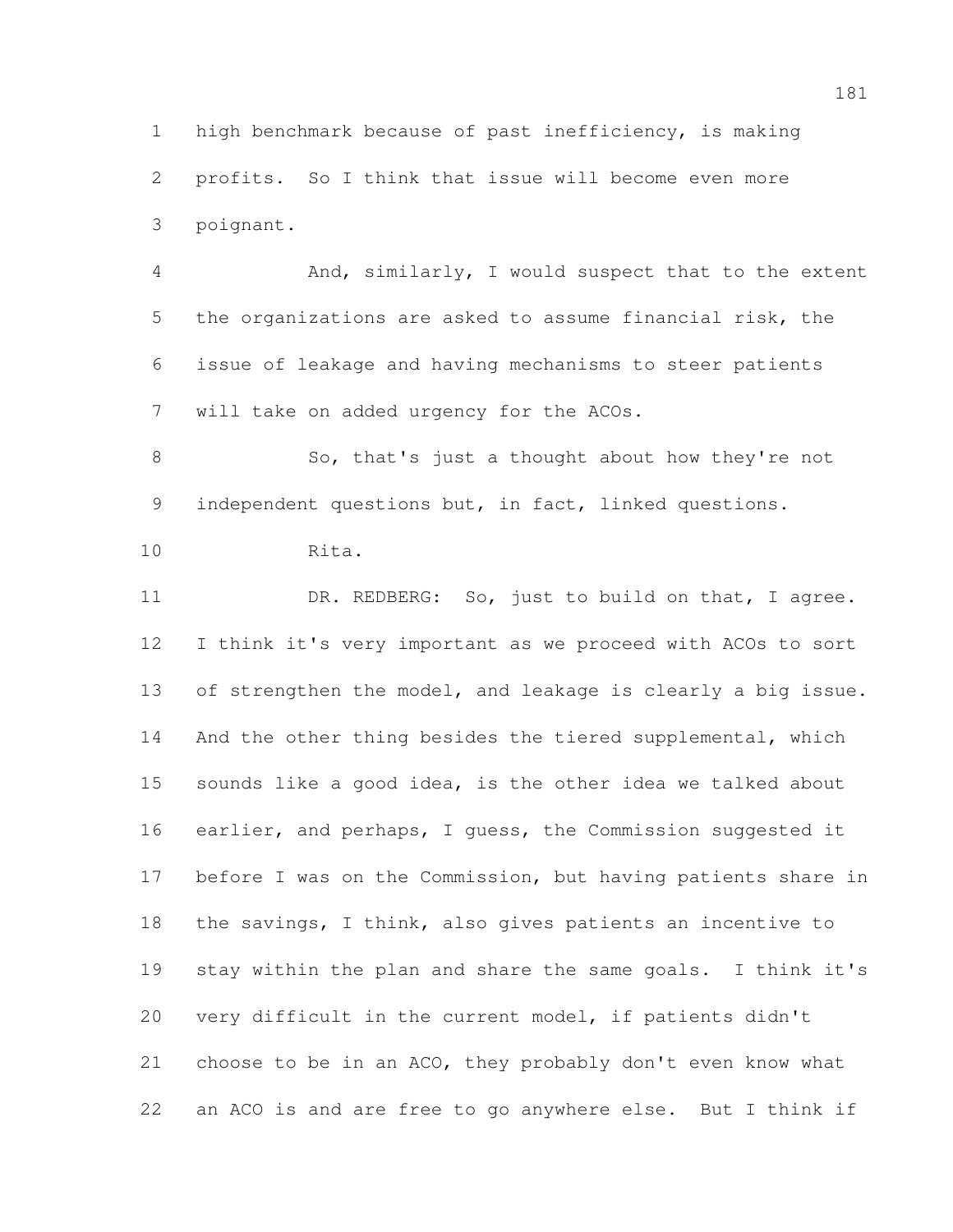patients were able to share in the savings of an ACO, they would be a lot more invested in the whole teamwork approach and model of the ACO, so I would favor something like that.

 And in terms of the baselines and the benchmarks, certainly, what you just -- you know, it's always do you reward improvement or do you reward absolute or relative. I thought your suggestion in the mailing materials on page ten of having a blend seemed to sort of address both of those issues and would be worth exploring.

 And I do think the two-sided risk model should be required in the next cycle because that's kind of the best way to ensure participation and commitment and to achieve the goals of the ACO.

 MR. HACKBARTH: One of the variations that was mentioned in the presentation, the paper, is that you could 16 way that in the second cycle, everybody, including new ACOs, had to have two-sided risk, or you could say that you're entitled to one contract cycle where you have just upside only. You get a training opportunity before you have to accept two-sided risk.

 DR. REDBERG: There was one, and I thought you said for the first year of a three-year cycle, you would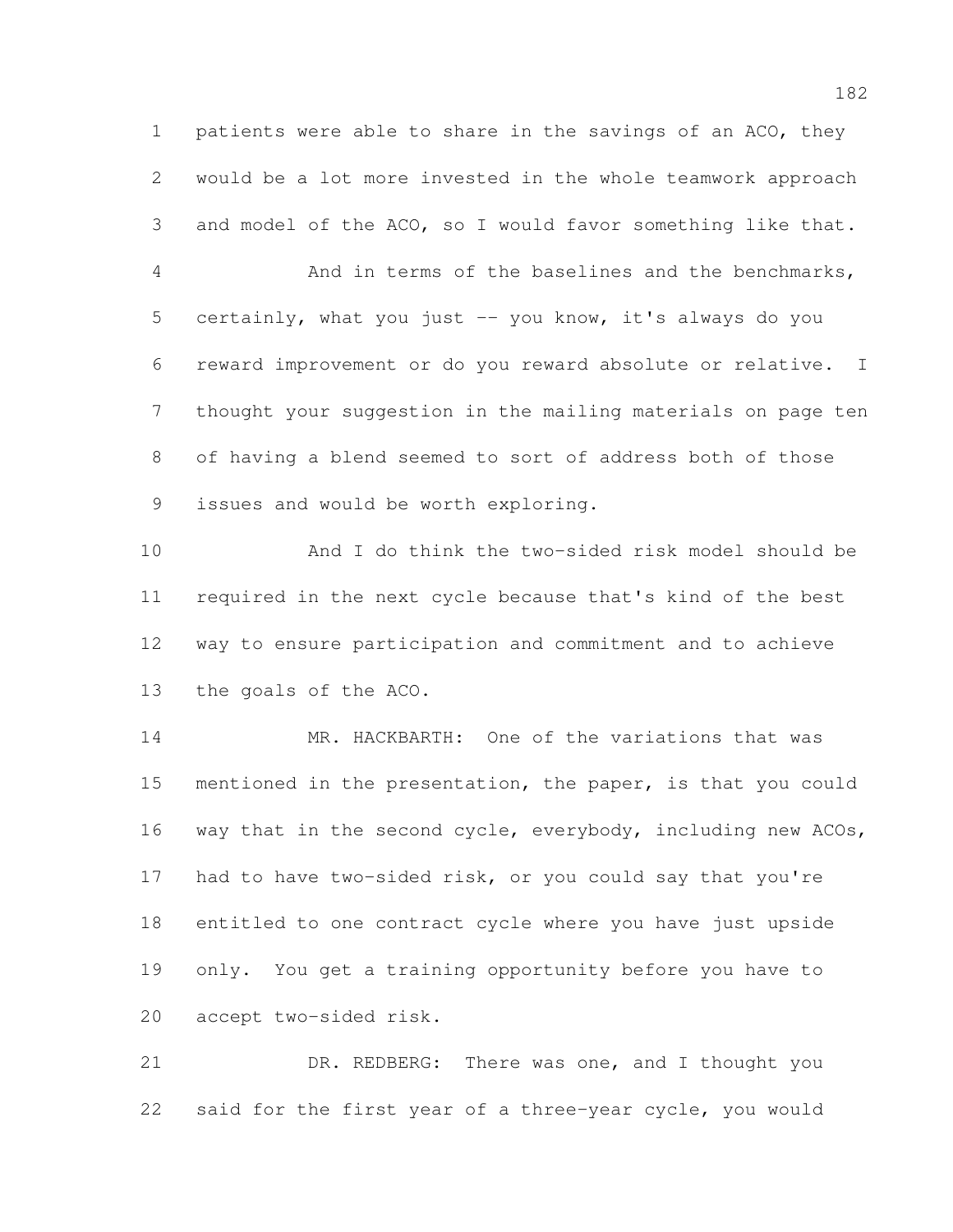have two-sided -- one-sided risk only --

 MR. GLASS: The Pioneer had a variation of that, yes.

 MR. HACKBARTH: Yes, you could do it within cycles, yes.

MR. GLASS: Yes.

7 MR. HACKBARTH: Right. But the basic idea is, should everybody be entitled to a learning opportunity where they do not have sided risk, so if people could react to that, as well.

11 Rita, do you have a thought?

12 DR. REDBERG: Yes. I think that seems reasonable, and it seemed -- I don't know if you had any other comments based on your conversations with the ACOs, whether that would seem -- it sounds reasonable to me.

16 MR. GLASS: Yes. The issue raises, you could then have a one-sided and two-sided risk ACO in the same place and the same time.

19 [Pause.]

 DR. NERENZ: When I was reading the materials, it was occurring to me temporarily that the term "one-sided risk" was an oxymoron, because if all you can do is go up,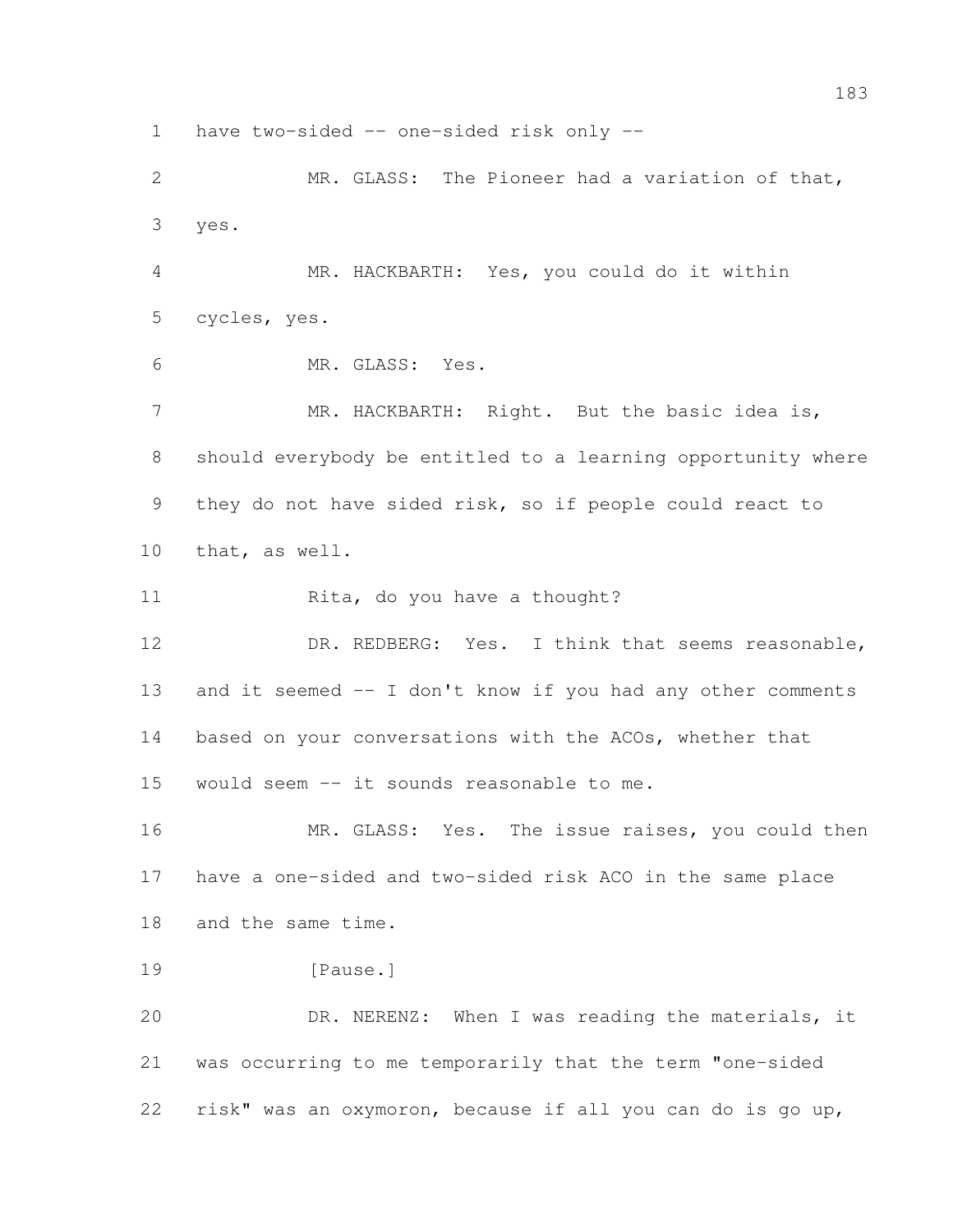what's the risk? But if you go to Slide 6, there is indeed risk. In fact, now my mental pendulum has swung the other way. Look at the top two bullets. Savings have -- but it costs you 1 to 2 percent to achieve that. And there's a third bullet that's not up there. If you are a fully integrated system that has hospital, specialty, ER components, those savings are your fee-for-service revenues 8 that are now gone. So if you think about the whole picture, 9 you've got the infrastructure cost to set it up and run it; you've got fee-for-service revenue lost. Both of those are bad. And then you get a little bit of it back depending on your quality production. It's really hard for me to see across the board how this is an attractive program at all. So rather than wondering about whether we should be pushing people to a less attractive version of it, I think if we start with the presumption this is a good idea, I'd be thinking more about how do we make it attractive for organizations that are not currently in it because they're seeing it that way.

 As it sits right now, the model's attractive to two sort of concepts that relate to each other. It's attractive to large primary care practices who do not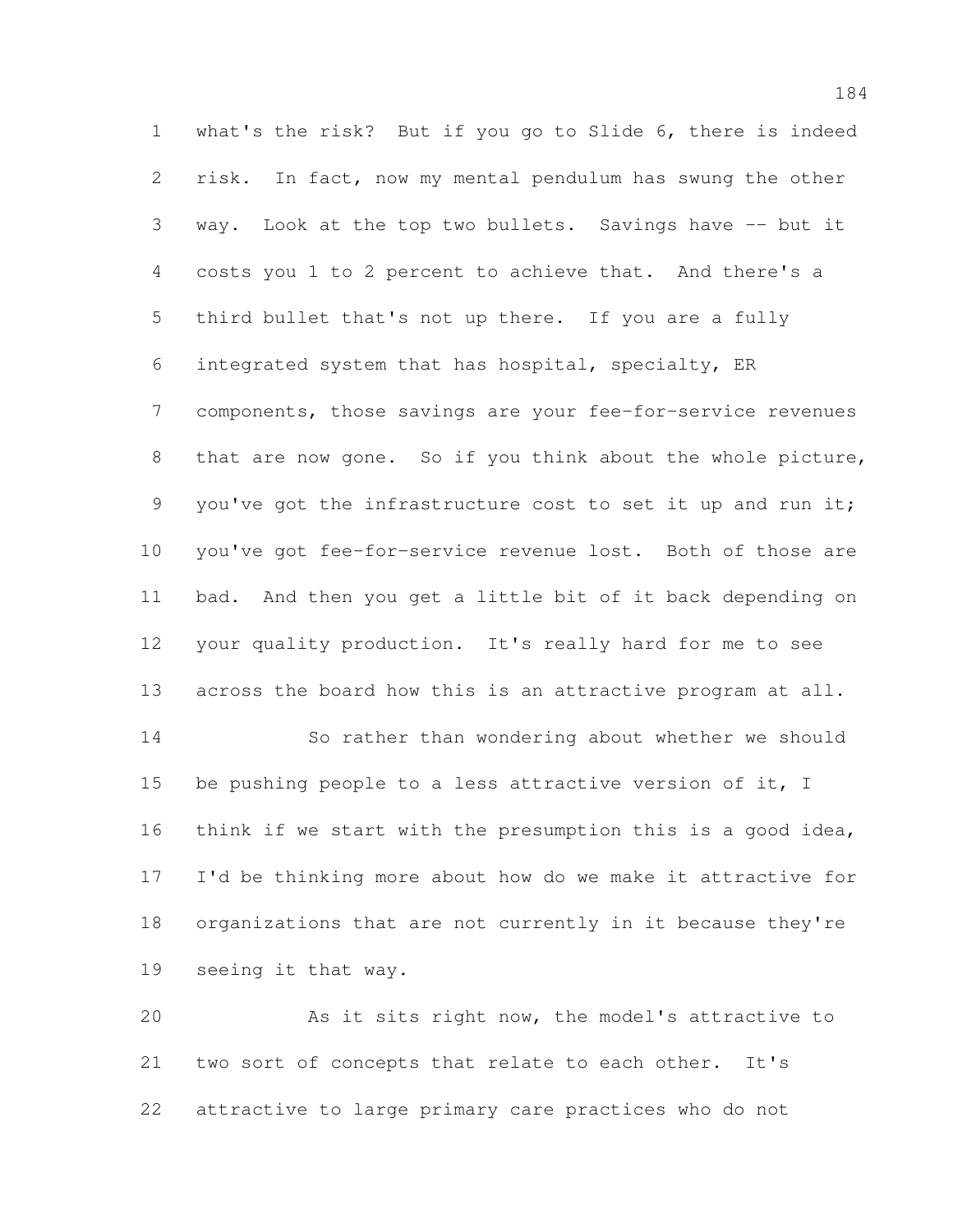themselves incur the revenue losses. It's somebody else's loss. It's also attractive to organizations that have high historical spending patterns because you have some room to move those down. And then you just switch to the other side. It's unattractive to others.

 So I think as we address the questions, we have to think about who do we want in this program. Do we think the current pattern of attraction is good? Is that what we want? And, I'm sorry, could we flip to the question slide? Because we could do some other things. You could go two- sided risk, but then you'd have to add some features that make it more attractive in general.

 For example, if you want historically efficient organizations in, you need to set the benchmark against prevailing area rates or something else other than their own historical performance. That would be an option. But then, 17 of course, in doing that now you disincent the currently expensive organizations. So it's hard to get both.

 Now, just in terms of the attribution, I think there could also be concerns about the current attribution model bringing too many people in, meaning people who have a plurality of primary care visits but do not have actually a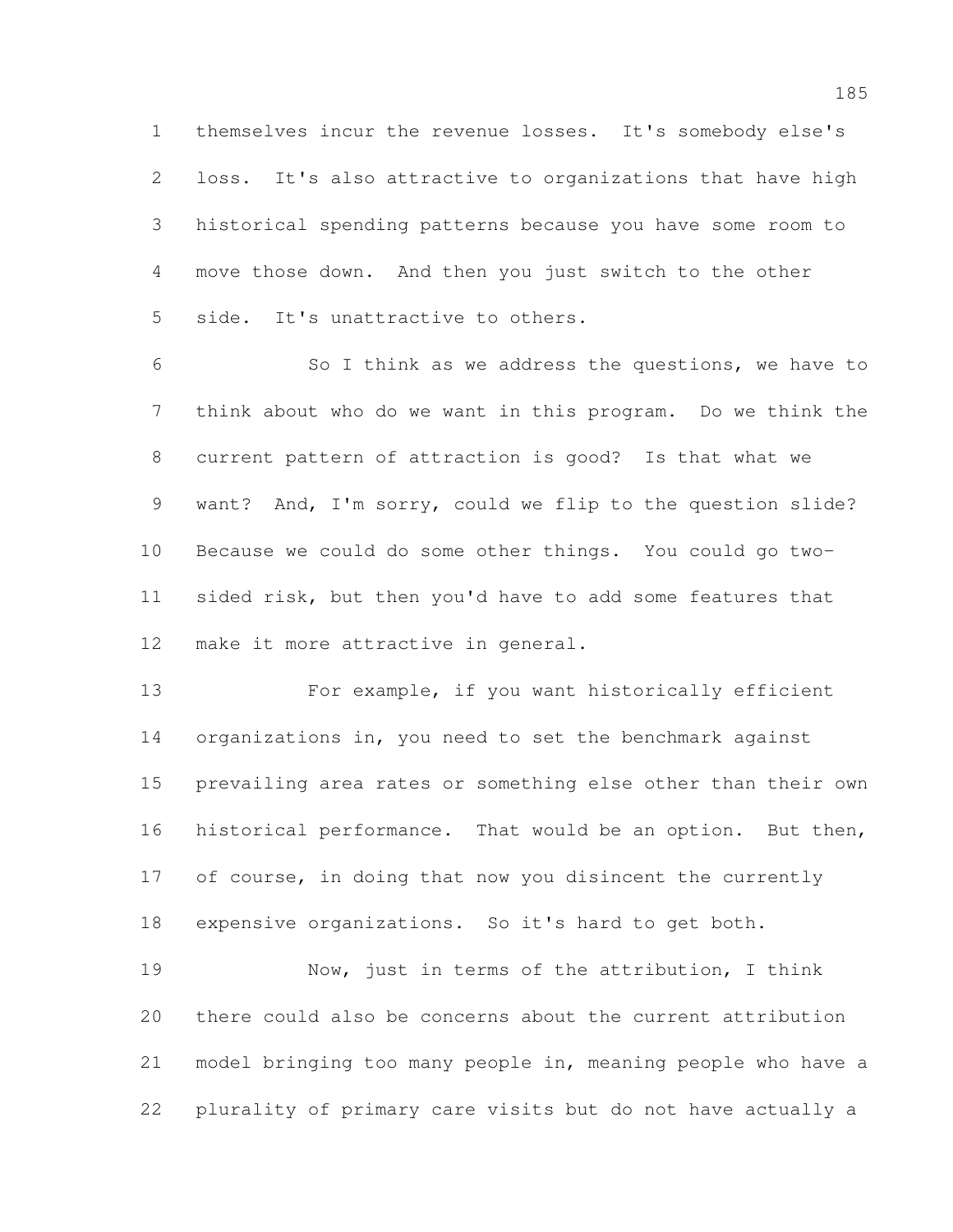meaningful continuity relationship with the system. So one way to make it also more attractive might be to actually set the bar higher in terms of the formulaic attribution, to Scott's point, just make it so it's tighter, those people with whom you actually have a relationship, but then allow the bringing in of people who somehow may slip outside the formula, but by some attestation or some other bit of evidence do have a relationship.

 MR. GRADISON: I've been so wrong about ACOs so far that I'm not quite sure how to answer the question. It has baffled me, frankly, in particular that hospitals would want to join into an activity which would require a commitment of high-level talent and their time, plus exposure to risk and financial costs. To do what? To 15 reduce their income. I mean, you know, that's kind of an interesting economic proposition. But maybe I misunderstand it. I apparently do.

 I prefer a phase-in to a two-sided model. I think that we probably need to think through the alternative, and I favor some type of monetary incentive for patients to stay inside the network, or at least not go outside of it. And it could be either way. I'd want to give some thought to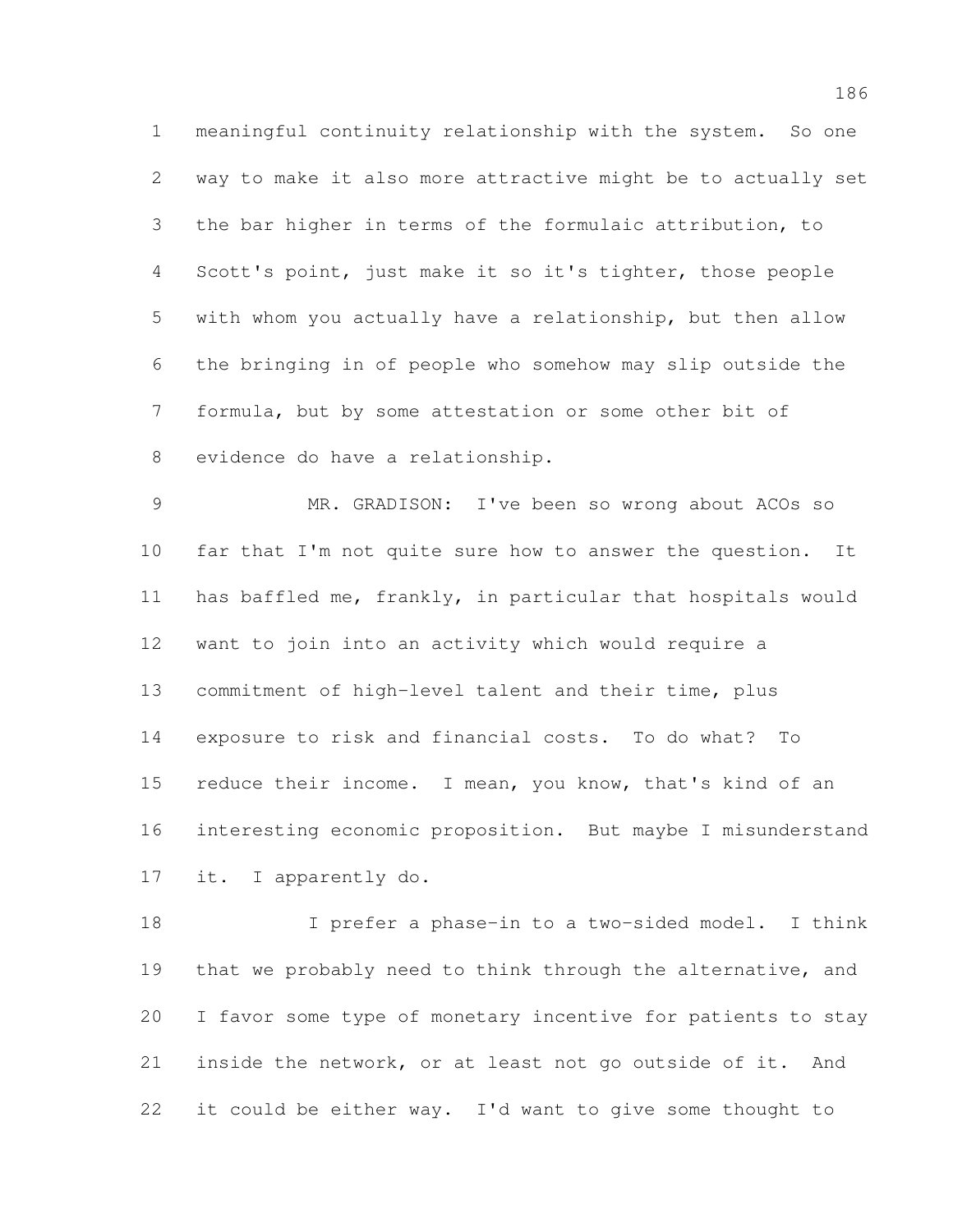whether it would be a financial incentive to stay in or a financial penalty to go out.

 But, anyway, that's a current report on my state of confusion.

 DR. HALL: Thanks for clarifying that. So I think we should do whatever is necessary to make consideration of joining an ACO attractive to health systems. So I guess I would favor at the very least the option of going one- or two-sided risk, but probably most people will pick just the upside just to start out with.

 But I'm very puzzled by the lack of beneficiary awareness of what they're doing. If we compare this to successful Medicare Advantage programs around the country, one of the hallmarks of a successful program is that they very proudly advertise to their beneficiaries and others hat they offer and why their system is attractive. And the idea of managing people without them knowing what organization they were part of just kind of boggles me. I think that has to be looked at carefully.

 DR. CHRISTIANSON: Well, I also sort of favor error on the side of encouraging as many organizations to become ACOs in the near term as possible on the assumption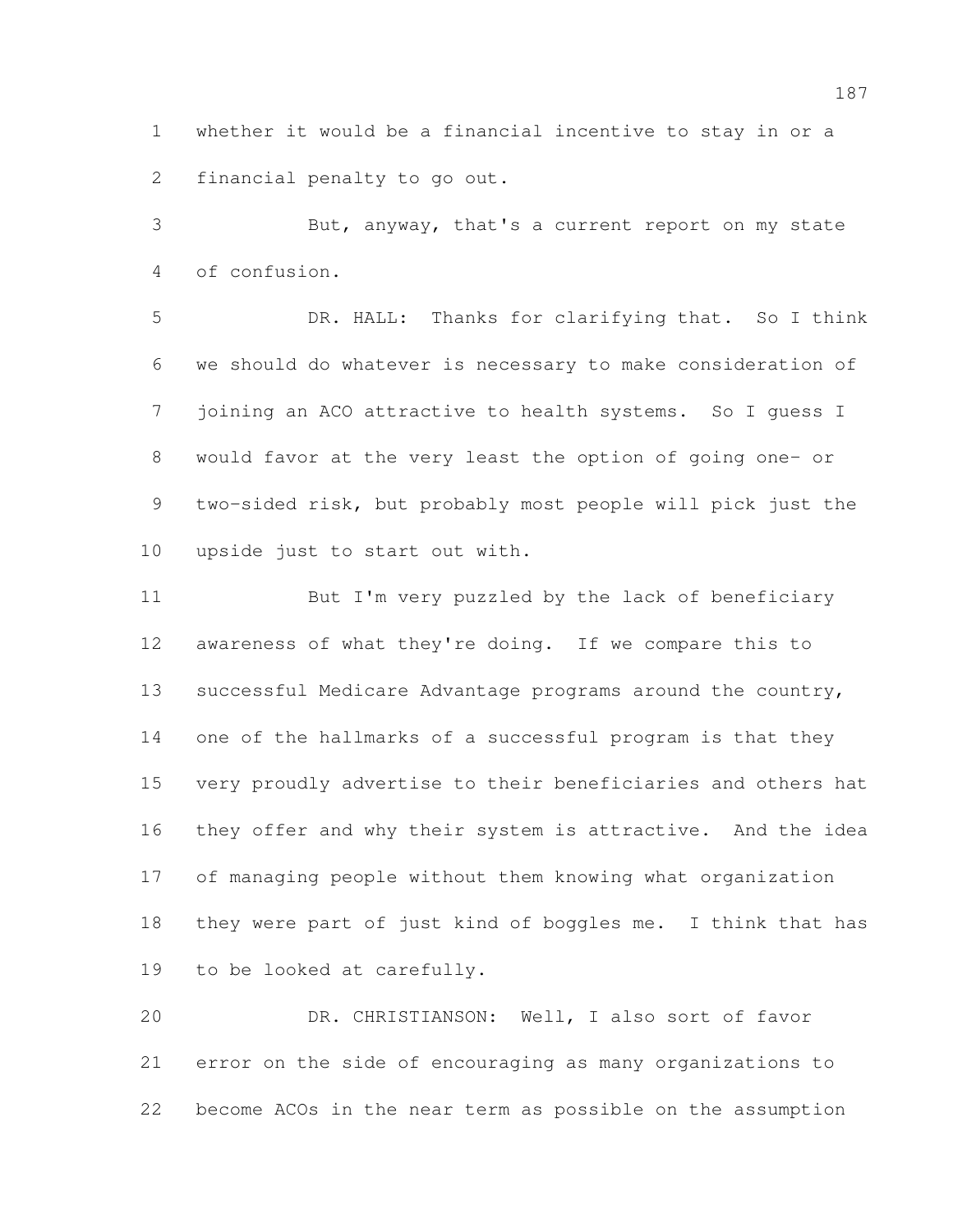that there are benefits to be associated with organizations thinking about managing care from a population health standpoint and better coordinating care across sites of care and across providers. So I favor the one-year contract cycle where it can be just one-sided, and then moving from there into a shared risk.

In terms of baselines --

8 MR. HACKBARTH: Can I just -- so one year --

9 DR. CHRISTIANSON: One contract cycle.

MR. HACKBARTH: One cycle, okay.

DR. CHRISTIANSON: That's right. I said that

wrong.

 In terms of the baselines and benchmarks, I think ultimately whether this program succeeds or fails in terms of saving Medicare money depends on the trend and how we set the trend rate. And I think that's the whole ball game, frankly, and I think we need to spend a lot of time thinking 18 more about that. I don't have any particular suggestion, but I'm just thinking about my experience evaluating Medicaid contracts with HMOs, and over time what really made a difference to the HMOs was the trend rate in terms of the annual capitation payment much more than the initial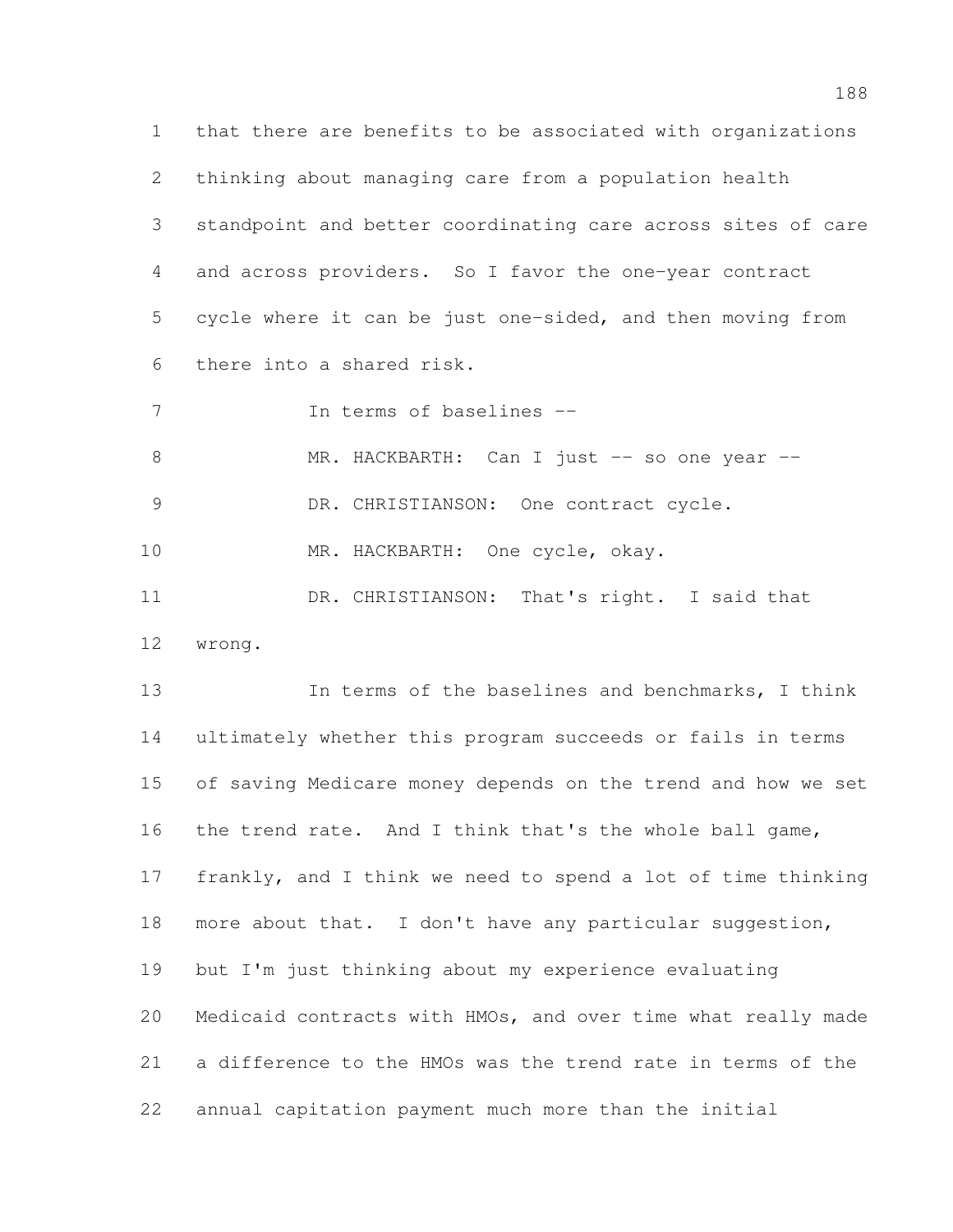benchmark payment.

| 2               | In terms of attribution, I think attribution is              |
|-----------------|--------------------------------------------------------------|
| 3               | what distinguishes ACOs in my mind primarily from more       |
| $\overline{4}$  | managed care plan. And if we give up attribution, I would    |
| 5               | say we need to do it in the context of you start out as an   |
| 6               | ACO, you have attribution, you demonstrate that you can be   |
| $7\phantom{.0}$ | fairly effective at managing care, then people get to enroll |
| 8               | at some level with you. But that should be a beginning       |
| 9               | point to transition to the MA program. I think that's        |
| 10              | basically -- if you're going to have people enroll, you're   |
| 11              | going to be accountable for an enrolled population, that's   |
| 12              | the essential distinguishing feature. So then you become     |
| 13              | some kind of MA plan. So we have to think about what that    |
| 14              | transition is.                                               |

 And then, finally, leakage. I'm always a little bit perplexed by leakage. So when you first become an ACO, your patients have always been going to providers that are employed by, contracted with you, and other providers. And so that cost of all of that is built into your initial payment. So leakage is -- you're not penalized for leakage, however defined, initially. So over time it seems to me you ought to be -- if you think that your internal providers are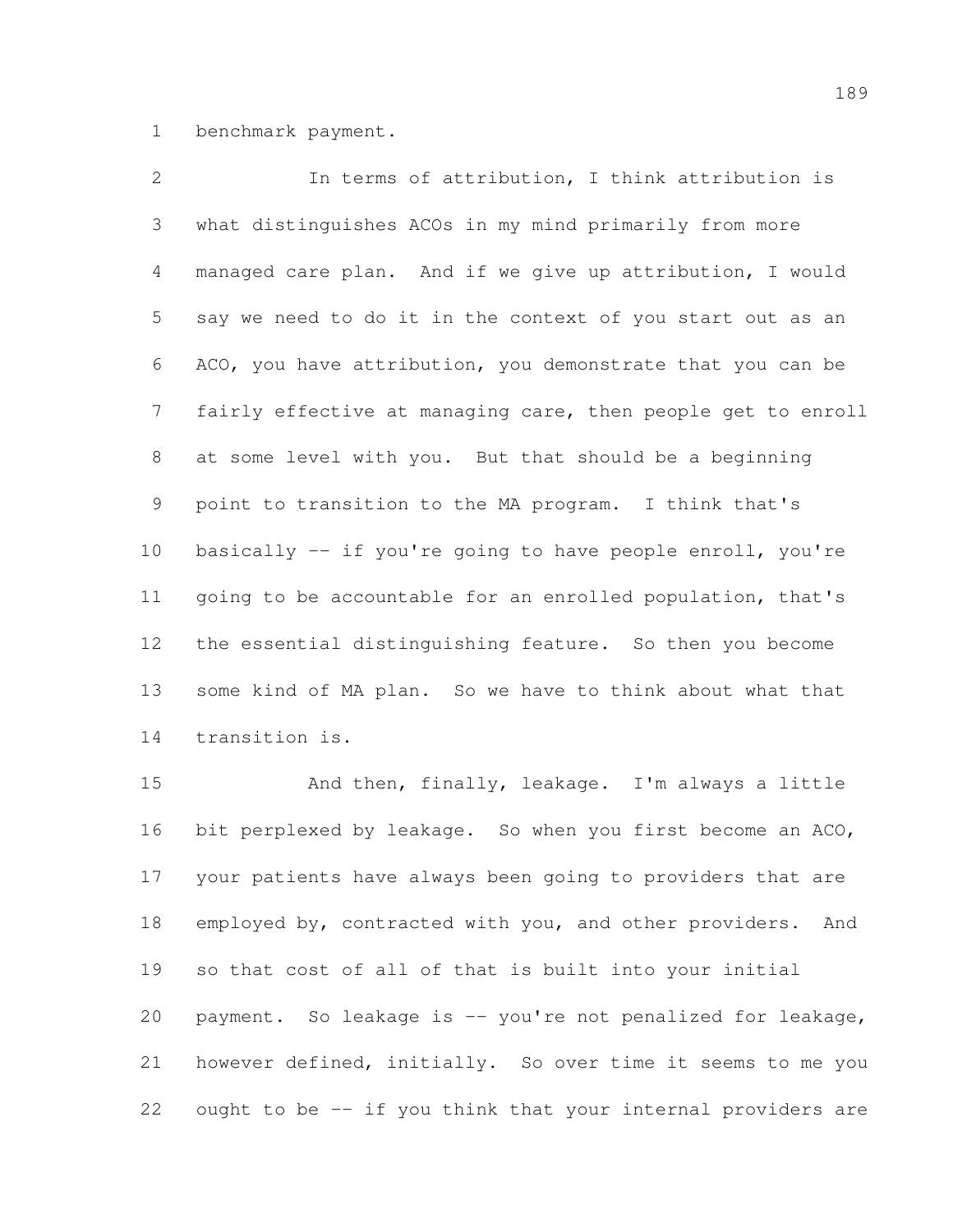more efficient and better quality than the ones outside of your system, you ought to be working hard with your patients to get them to use those providers. And, by the way, in the private sector, what providers are finding out is that their internal providers are not always more efficient. In fact, the leakage was to providers that were lower cost and better quality. And managers of those systems are using that information to try to improve quality within their own system and reduce costs.

 So this whole concept of leakage, it seems to me, the responsibility for that should rest with the contracting ACO, and ACOs don't in large part have networks. They have providers that work for them or have contracts with them and others. But it's not like a contracted network of providers necessarily. So I really think that it's maybe not clear how leakage is going to affect ACOs, but I think it's their problem, and I think that's part of the efficiency incentive they have.

 MR. BUTLER: I think David did a nice job of summarizing some of the issues, including the two parties most likely to participate. And I'd point out the ones that have the high spending baseline, if you both made it two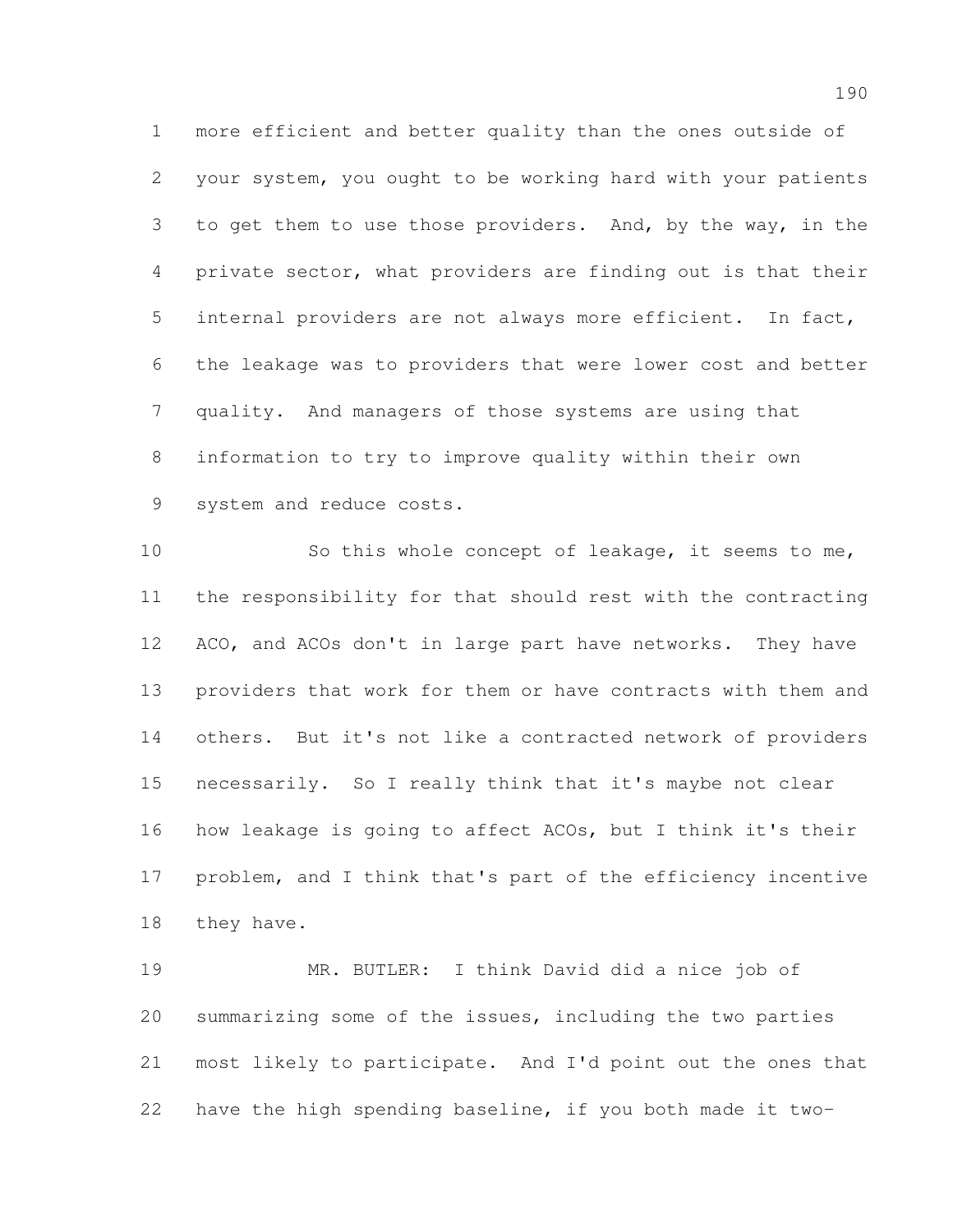sided and started phasing in national benchmarks, they'd 2 just say, "I'm out." You know, you're not going to get them in.

 I think more importantly maybe that's on my mind is that we have the results from 32 Pioneer ACOs, and we have some 200-plus other ACOs in motion. And I think in the 7 absence of -- or seeing the data from that, and if they're making strides, you know, this is like alpha site is out there, the Pioneer, we would be much better informed maybe how far to push the next phase if we knew some of the achievements of the next 200 in line.

 So with that in mind, I would favor at a minimum a year off the hook on two-sided risk, and maybe more until we get some more data from the first year of the other 200 ACOs.

16 MR. HACKBARTH: Can we say anything about when CMS is likely to have concrete information from the MSSP plans? 18 DR. STENSLAND: Probably not at least until the beginning of the year. I think they're just internally evaluating that data now.

 MR. HACKBARTH: And at that point it would be the year's worth of experience sort of on average?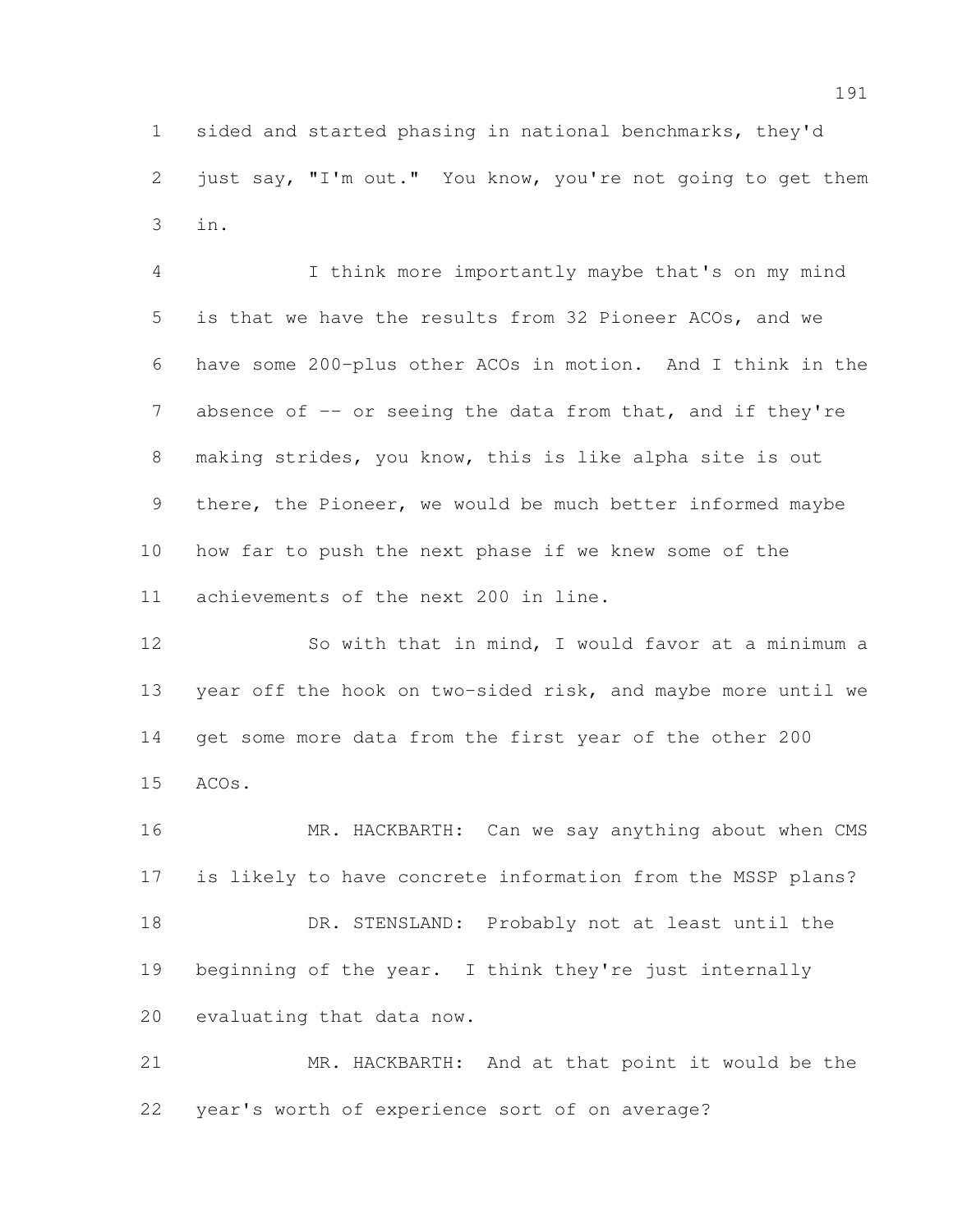1 DR. STENSLAND: Right. The first year data, they're just looking at it now.

MR. HACKBARTH: Yeah. Okay.

 DR. BAICKER: So I agree with a lot of the way Jon characterized things. It makes a lot of sense to me to give one contracting cycle's worth of one-year risk if it makes people feel a little better. But then it seemed as though the two-sided model has to be the long-run plan.

 The leakage issue, clearly part of the goal is to have the ACO feel responsibility for steering people towards higher-value care. It does seem hard for them to do that without a few more tools where those tools involve people knowing which ACO they're in and how that's working, and might also involve them having some more payment flexibility to go towards protecting beneficiaries from cost sharing when they're going to high-value providers and all of that.

 So I feel as though the discussion of expanding the suite of tools available to ACOs is probably important for them being able to manage towards lower utilization and also has some implication for attribution. I also don't have a sense of whether as ACOs scale up and penetration increases, if penetration increases, if that in any way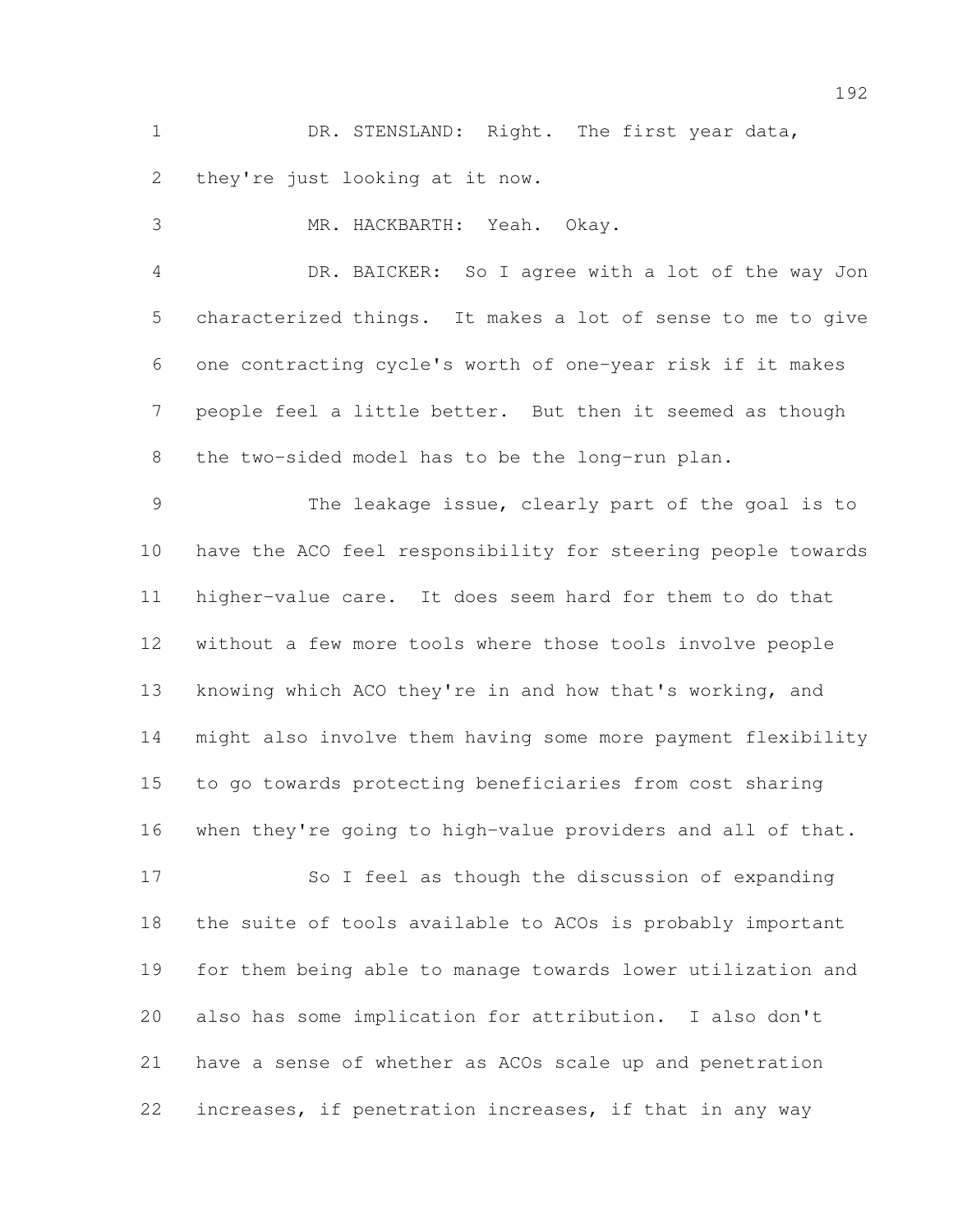attribution easier in some way. I know mechanically it would all look the same, but I can imagine at scale if a greater share of the population is under this umbrella and is being more actively steered by providers, there's going to be a little less blurring. There might be a natural separation where it's more clear who goes with which group. It might not be. That's just an I don't think anybody an answer with the data yet, but maybe this is a shorter-term problem.

 MR. GLASS: Boston will be a good test case of t because there are I think five Pioneers there.

 MR. HACKBARTH: Kate, in your comments on leakage, 13 what I thought I heard -- and I want to check this with you -- is that your notion is to give ACOs tools that they might use to encourage patients to stay within their system as opposed to make it a standard feature of all ACO contracts with CMS that they include, you know, a supplemental policy 18 that wraps around and provides incentives. So it's an option as opposed to a standard feature. Am I hearing you correctly?

21 DR. BAICKER: Yes, although I'm not sure that I was very definitive on that point.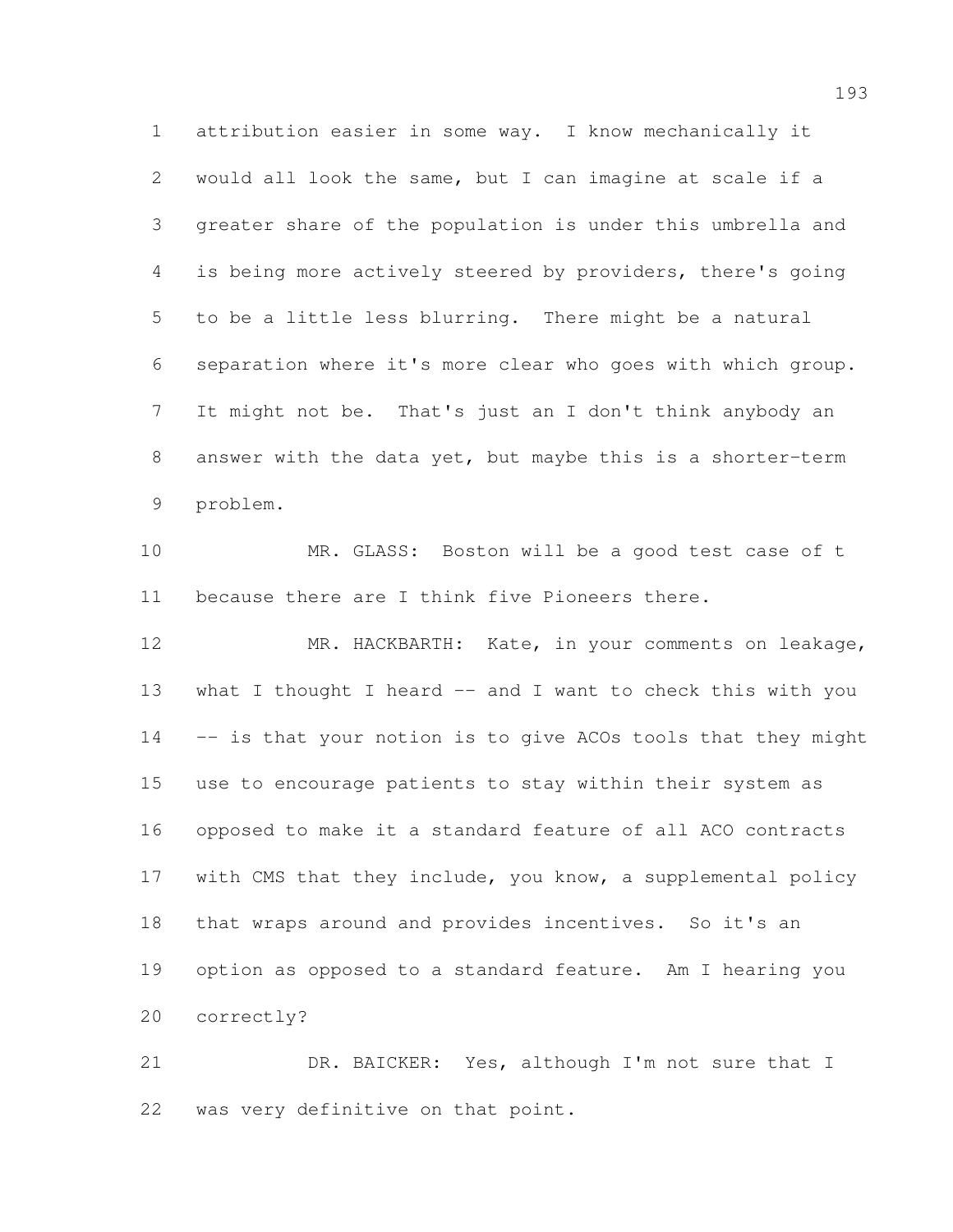MR. HACKBARTH: Okay.

| $\mathbf{2}$    | DR. BAICKER: But I would imagine that if it is a            |
|-----------------|-------------------------------------------------------------|
| 3               | useful set of tools for ACOs, they would try to -- I quess  |
| 4               | then the question is whose decision is it. If it were a     |
| 5               | standard wrap-around plan, that seems a little tricky given |
| 6               | that beneficiaries are sort of --                           |
| $7\phantom{.0}$ | MR. HACKBARTH: It does.                                     |
| $\,8\,$         | DR. BAICKER: -- passively assigned to ACOs. So              |
| 9               | it seemed more viable to me to have it be something that    |
| 10              | ACOs could offer the people who were attributed to them.    |
| 11              | MR. HACKBARTH: Yeah. The reason I ask is I can              |
| 12              | imagine that some organizations might take Jon's            |
| 13              | perspective, you know, leakage is overrated, we can control |
| 14              | that without any incentives, just based on how we relate to |
| 15              | our patients. Patients tend to go where, you know, their    |
| 16              | primary care doctor urges them to go. And so getting        |
| 17              | involved in this whole thing of, you know, financial        |
| 18              | incentives, special wrap-arounds, I don't want to get --    |
| 19              | that's just another overhead cost, another complication. I  |
| 20              | just want to try to motivate our patients through our       |
| 21              | interaction.                                                |

DR. BAICKER: But then --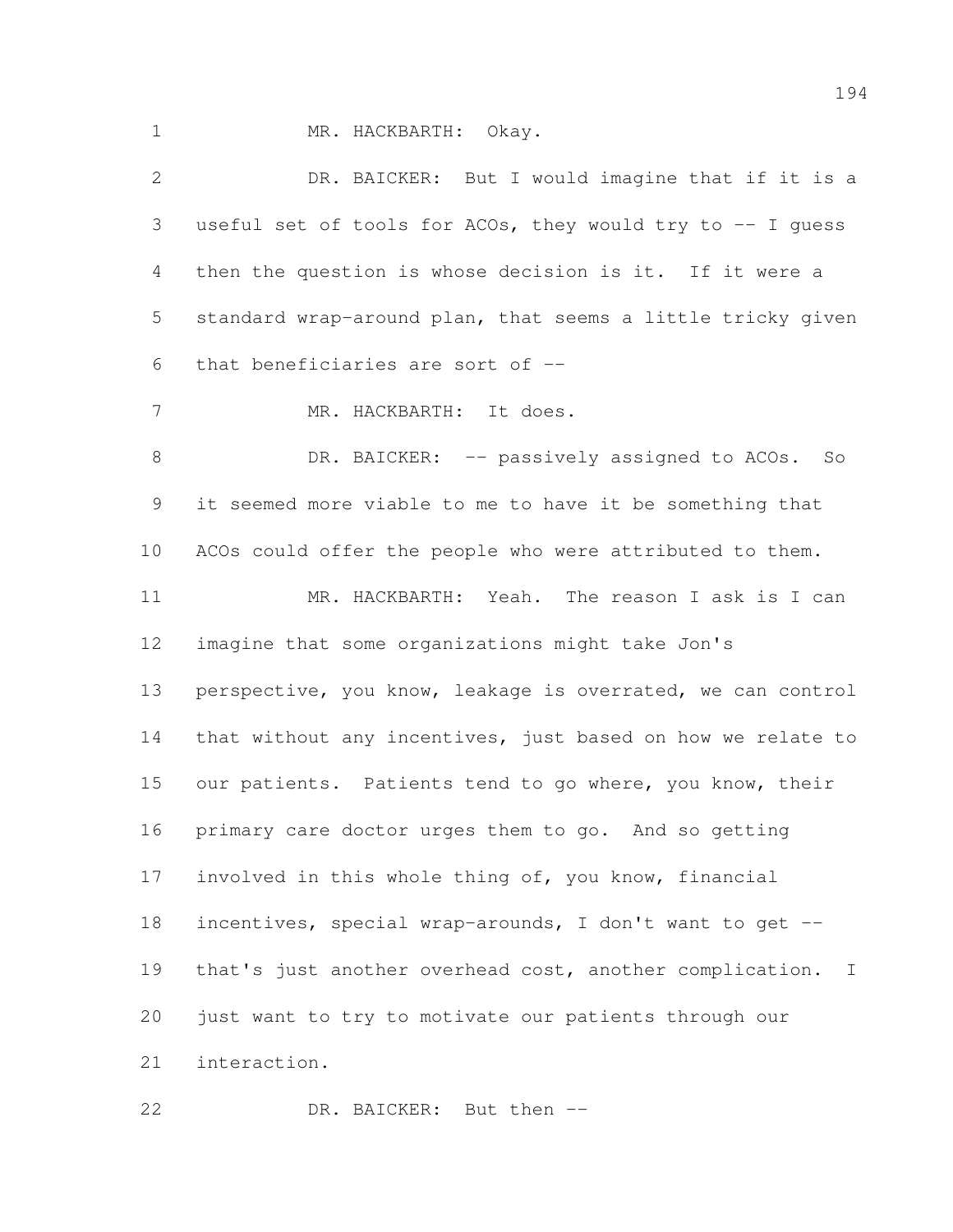MR. HACKBARTH: But others, depending on their configuration, may say, you know, having some financial tools is really important to me.

 DR. BAICKER: And the advantage of it being an option is that they could pick or choose that, and it could also -- and this is, you know, again, getting further afield from the way the world looks right now, but it could also offer an opportunity to try to attract more people to your practice model. And going back to your point about volume mattering, if this turns into a valuable way to help manage patients' care in a way that they appreciate and see as an advantage, it could steer volume as well as hopefully keep prices down.

14 MR. HACKBARTH: And some may see it as a defensive mechanism, as was mentioned earlier. Some people, myself in particular, have had the fear that the way this will play with beneficiaries is: "Oh, this is managed care, I wasn't given a choice. The savings are going to accrue to the 19 government and to the insurer, and I'm being cut out." And so if you had some mechanism for saying to your patients, "We're going to give you better care at a lower cost and 22 you're going to share in it," that may be a good defensive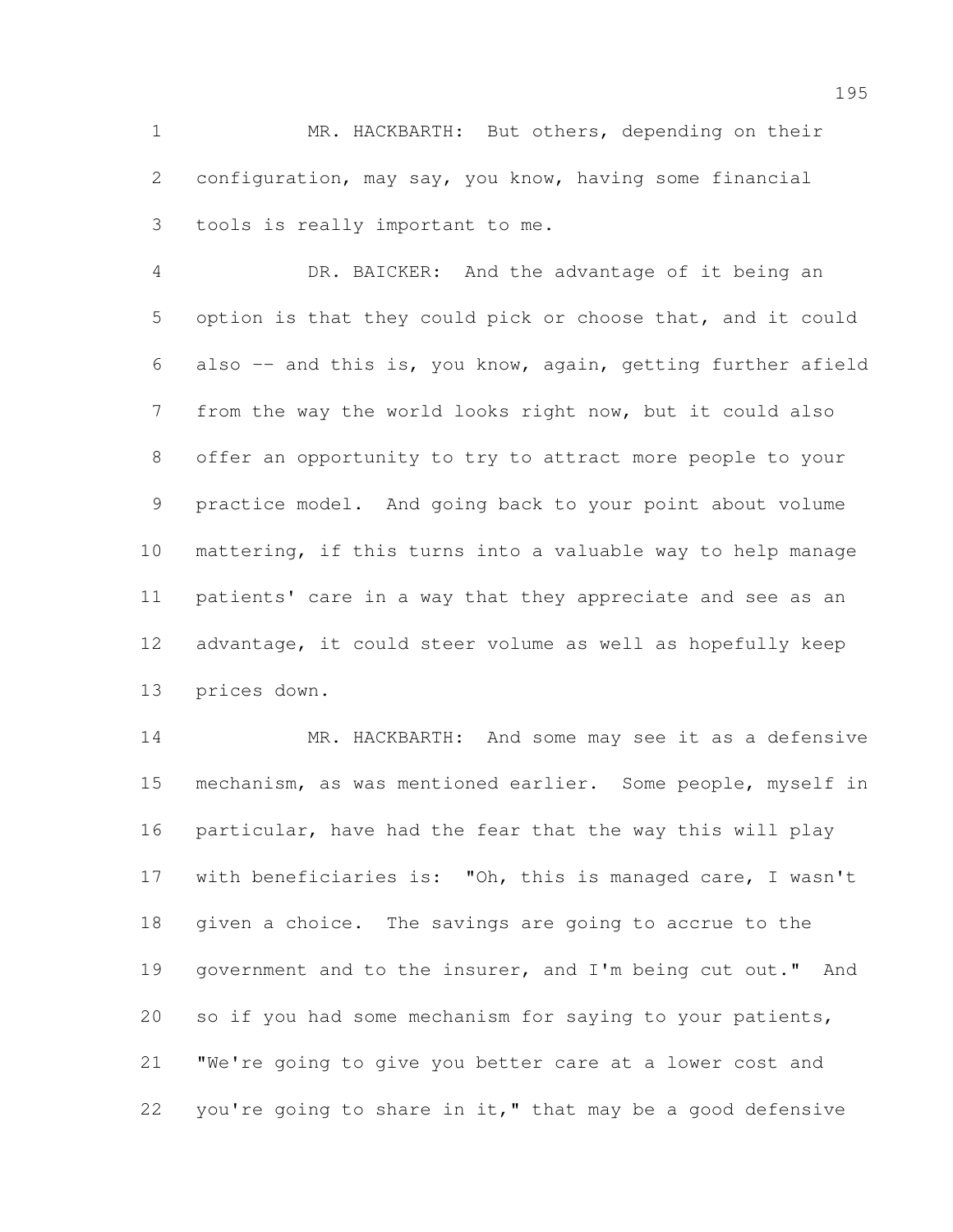mechanism.

| $\overline{2}$ | DR. REDBERG: Right. Because, otherwise, we were              |
|----------------|--------------------------------------------------------------|
| 3              | saying earlier that choice is really important to Medicare   |
| 4              | beneficiaries, and the way the ACO is set up now, it seems   |
| 5              | like they're losing their choice because they're assigned to |
| 6              | an ACO and now we're encouraging them not to exercise their  |
| 7              | current free choice of any specialist. So I do think they    |
| 8              | have to have some buy-in.                                    |
| 9              | MR. GEORGE MILLER: Yeah, on the first question, I            |
| 10             | agree with most of the Commissioners that moving to a two-   |
| 11             | sided risk model makes sense, but to give a cycle, not just  |
| 12             | one year but a cycle.                                        |
| 13             | And I agree with the second point with everybody             |
| 14             | else.                                                        |
| 15             | But on the third issue, I agree with Kate. I                 |
| 16             | would just make it a little more prescriptive in that one of |
| 17             | the tools would specifically be shared savings with the      |
| 18             | beneficiary, and that somehow be part of the education       |
| 19             | package that that particular ACO would have as a tool and    |
| 20             | strengthen that to keep them in. You're still going to have  |
| 21             | choice, as Rita said, but part of that choice is the fact    |
| 22             | that you could share in the savings. If you choose to opt    |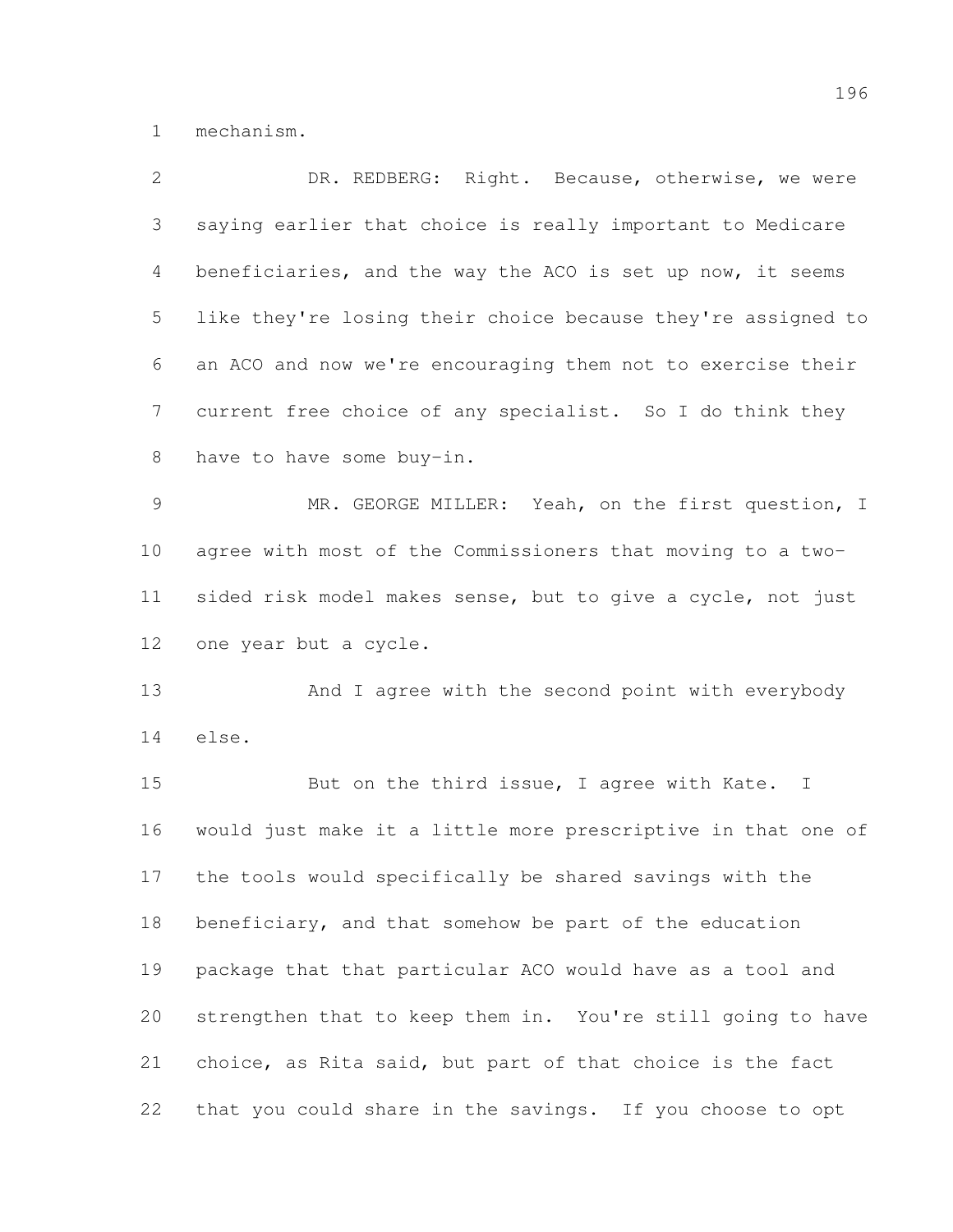out, you may not share in the savings, but if you stay in, you could share in the savings.

 DR. MARK MILLER: So, Jon and Kate and George, you were saying three years.

 MR. GEORGE MILLER: Right [off microphone]. DR. MARK MILLER: Right. Everybody gets one three-year period, so those who have had their three years 8 would be moving to two -- got it.

 DR. NAYLOR: So I absolutely think we should be trying to promote accountable care, and ACOs represent a path to do that. I think two-sided risk should become our 12 future, and I think whatever we can learn from the Pioneers, 13 out of 32 had shared savings, which is pretty good in 14 terms of early return, and now we have the others, from a learning health system that helps the next generation of ACOs to really strengthen the model, I think we should really try to promote.

 I do also agree that patients should have some 19 capacity to share in the savings achieved by this model, and that becomes at least one of the tools in a toolbox to promote their engagement.

I do lean toward -- I think that a primary goal is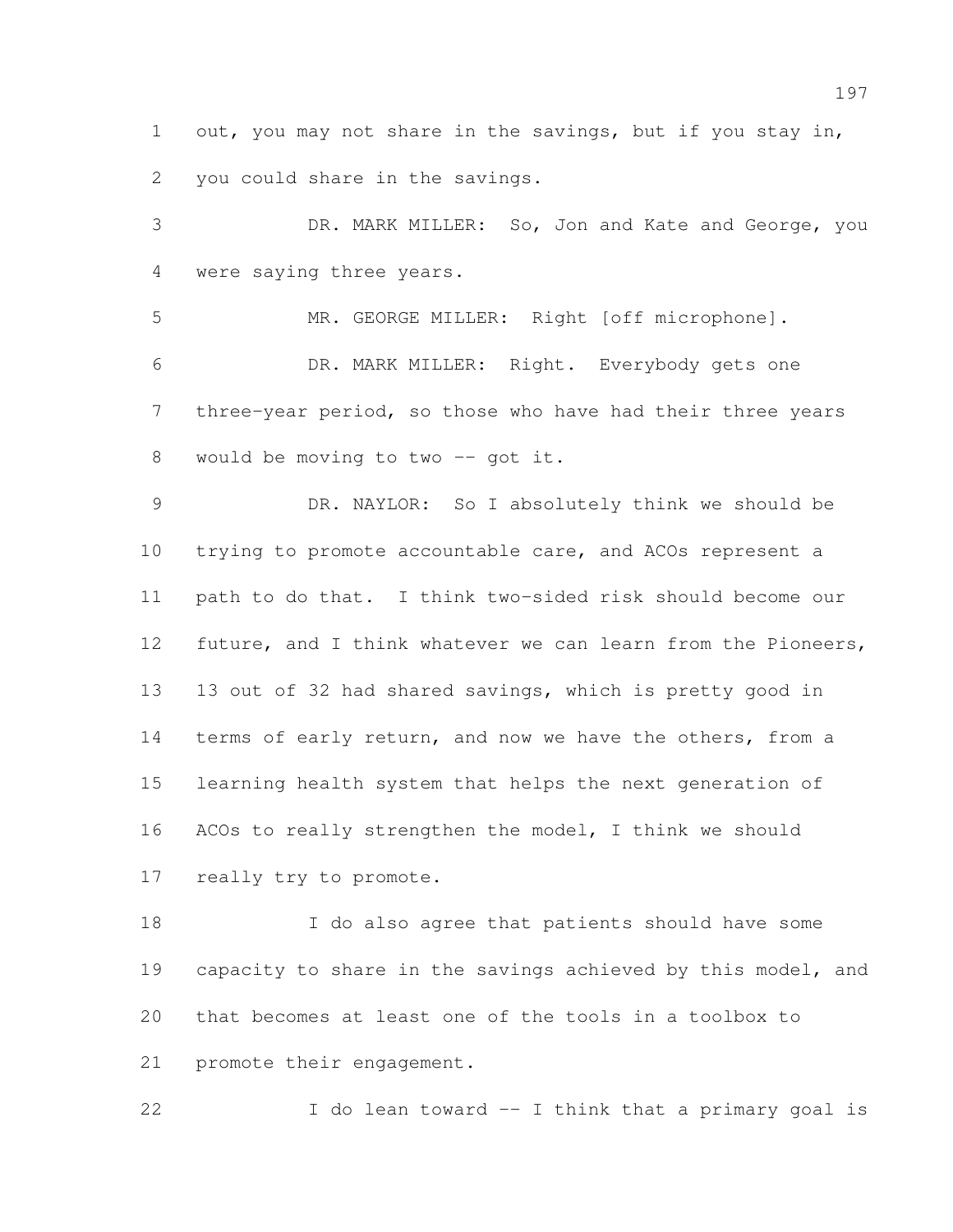for the systems themselves to figure out how to maximally engage patients as part of it.

 You know, on this issue which was raised the last time, I do think in the short term we should really try to think about ways in which we can promote a higher level of access of Medicare beneficiaries to ACOs, and certainly the convoluted path right now to other than physicians really warrants, I think, important and immediate attention. MS. UCCELLO: So I really like the way that you frame things, Scott. I really agree that as we think about this, think about, you know, bringing in these organizations, having them transfer to greater risk over 13 time, and then putting more pressure in terms of the payment benchmarks and changes in those benchmarks, kind of along the lines of what we were talking about in the first session, makes a lot of sense. In terms of the one-sided versus two-sided, correct me if I'm wrong, but it seems like the two-sided risk is actually more of a psychic barrier than an actual 20 something that makes more economic sense in that -- Jeff, I seem to recall your presentation a few years ago that made

it seem like, well, everybody should prefer the two-sided.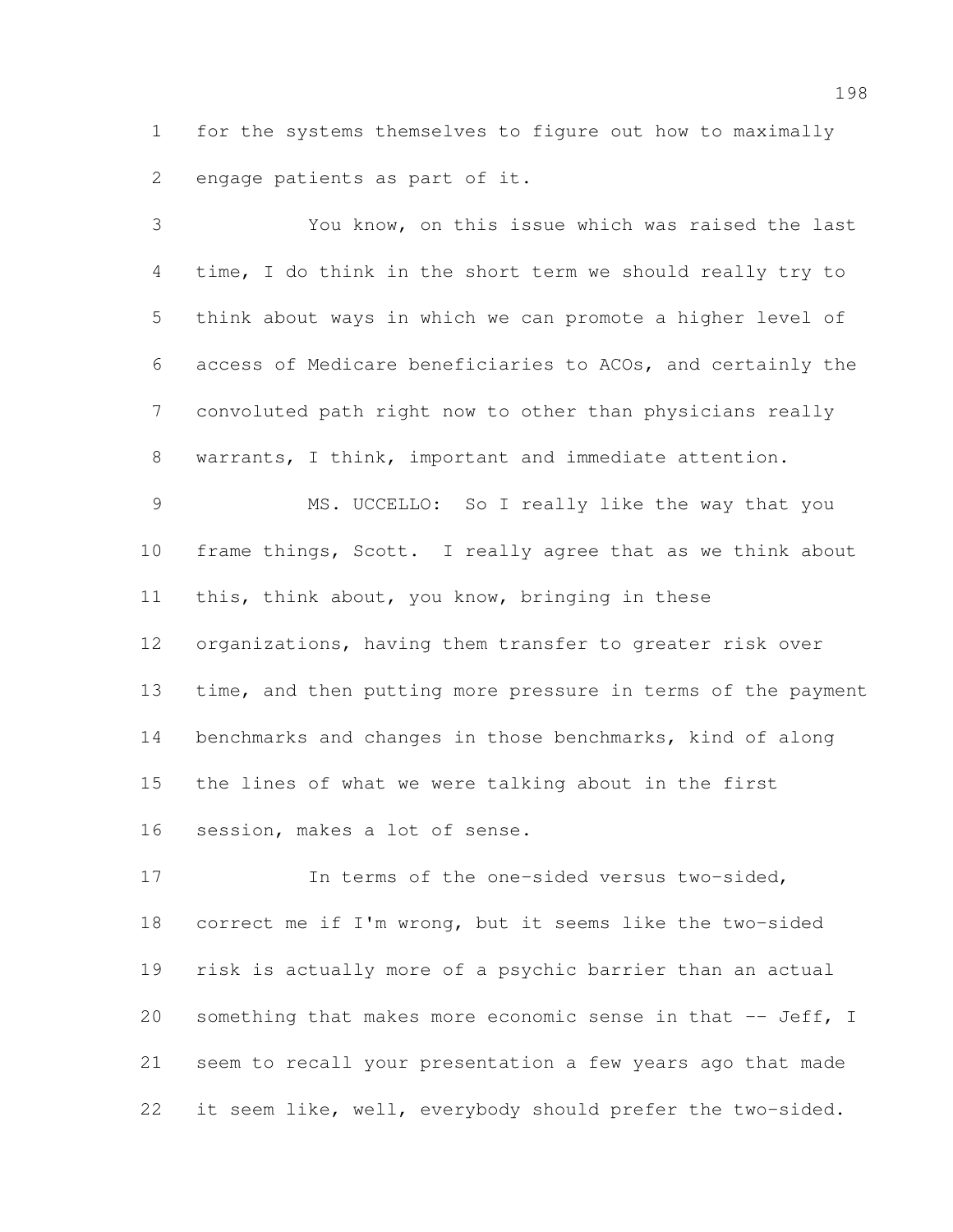1 DR. STENSLAND: I have an example here, but just not to slow it too far down, the incentives are bigger in the two-sided model, so there's the psychic reason why people might have more of an incentive in a two-sided model 5 just because they fear downside more than they like upside; but also because there's so much random variation. Basically when you have a two-sided model, you know that 8 either -- if you can actually reduce utilization, you're going to get some benefit out of that, either through a reduced penalty or a bonus. It's a sure thing that if you actually change practice patterns, you would benefit to some degree, maybe not enough to overcome your cost of doing it, but you will benefit to some degree.

 In a one-sided model, there is no guarantee that you will actually have any sort of benefit from your actions and actually reduce utilization because random variation might just happen that year and you might not get a reward even though you did some good things.

 So the incentive to actually do stuff and actually try to reduce utilization, reduce capacity expansion, is much bigger in the two-sided model.

MS. UCCELLO: So because of that, I would actually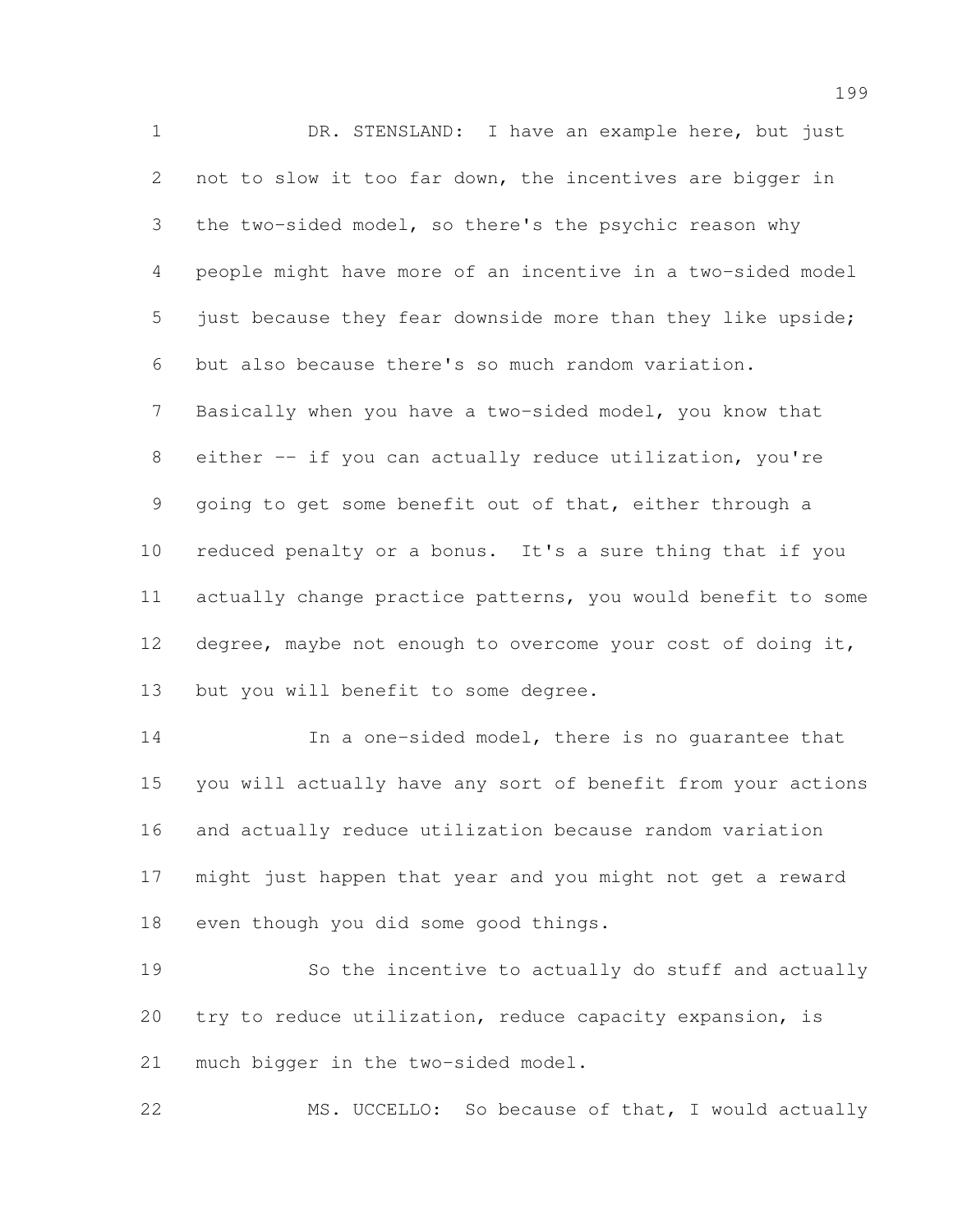be okay with requiring two-sided from the get-go. However, you know, if we really think that that's going to cause organizations to really not want to pursue this, then I'm also comfortable with having the first cycle being the one-sided.

 In terms of the attribution and linkage, for exactly the reasons you mentioned, Glenn, I am very for having differences in cost sharing or whatever, just so that beneficiaries can share in these savings. They're not getting lower premiums, but if there's something we can do in terms of the cost sharing, I think that would be good. 12 And I would also mention -- and to do that, I think you need to have some kind of acknowledgment by --

whether it's attestation or something, that the

beneficiaries know that they're in there.

16 And I would just also mention that, you know, part of the reason that doing this is so complex is just the way the supplemental plans go, and we made recommendations in terms of the fee-for-service plan design and how supplemental policies are treated that would, I think, reduce that complexity somewhat. So I think it's just something to keep in mind.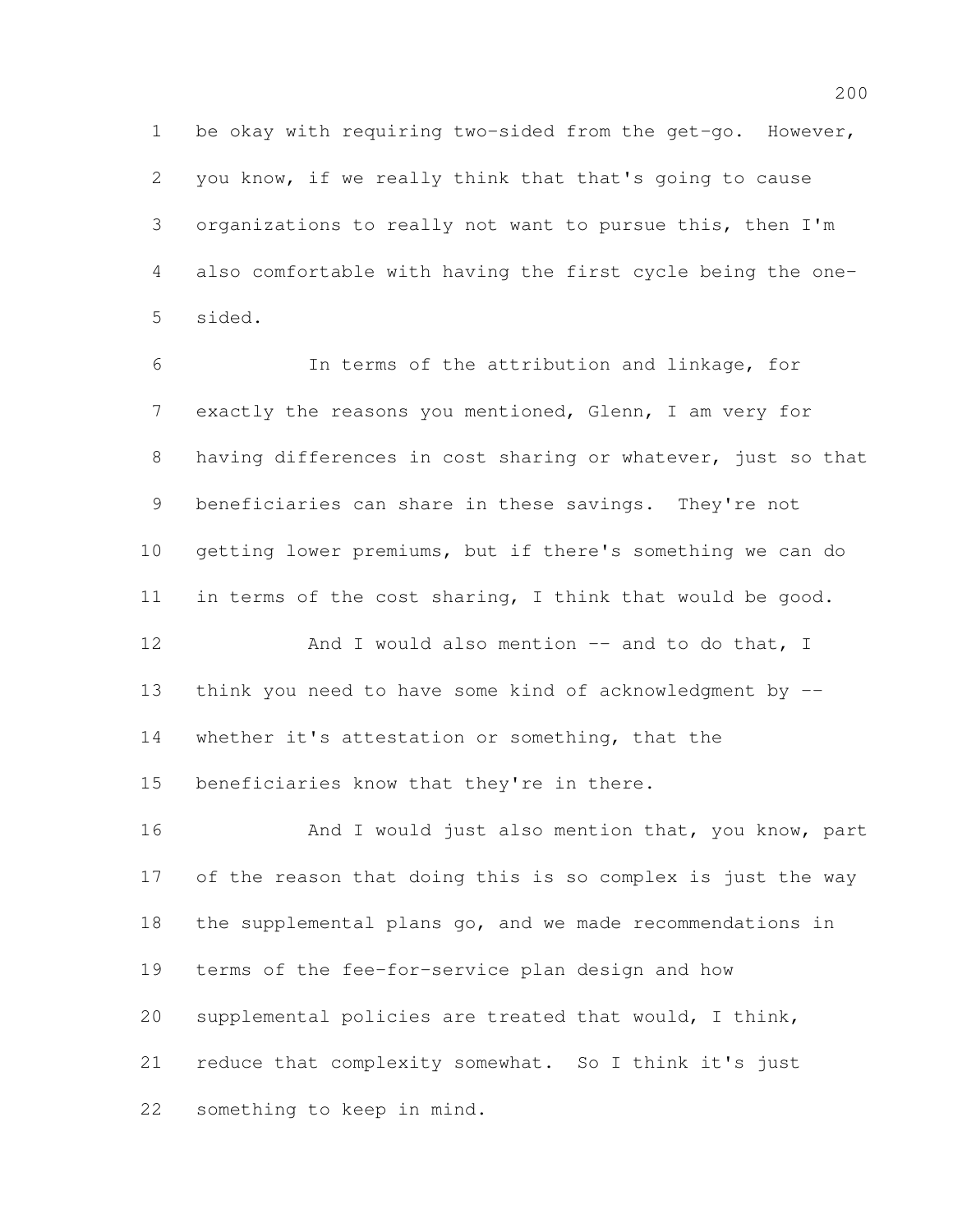1 And then just finally, when we think about what kinds of organizations we want coming in, I think we care most about those that are the higher cost, because that's where the opportunities are in terms of lowering spending, better treatments for beneficiaries, and more generally, so that when we're trying to decide when there are things that affect -- policies that affect the higher-cost ACOs differently from the lower-cost ACOs, we want to think about how to kind of keep those higher-cost ones coming in and giving them the incentives to lower their costs. DR. HOADLEY: So I think I'm convinced because of 12 some of the things that Jeff was just talking about that, you know, the move towards full two-sided risk does make sense, although I would probably still want to transition. Whether it should be a year or a cycle I guess I am neutral on at the moment.

 I am concerned about sort of the financial consequences, and it's hard to think about the variety of kinds of organizations that are acting as ACOs. And I think

about the debates a decade or two ago about provider-

 sponsored organizations moving into the MA program, and the concerns about their ability to take on risk, and sort of --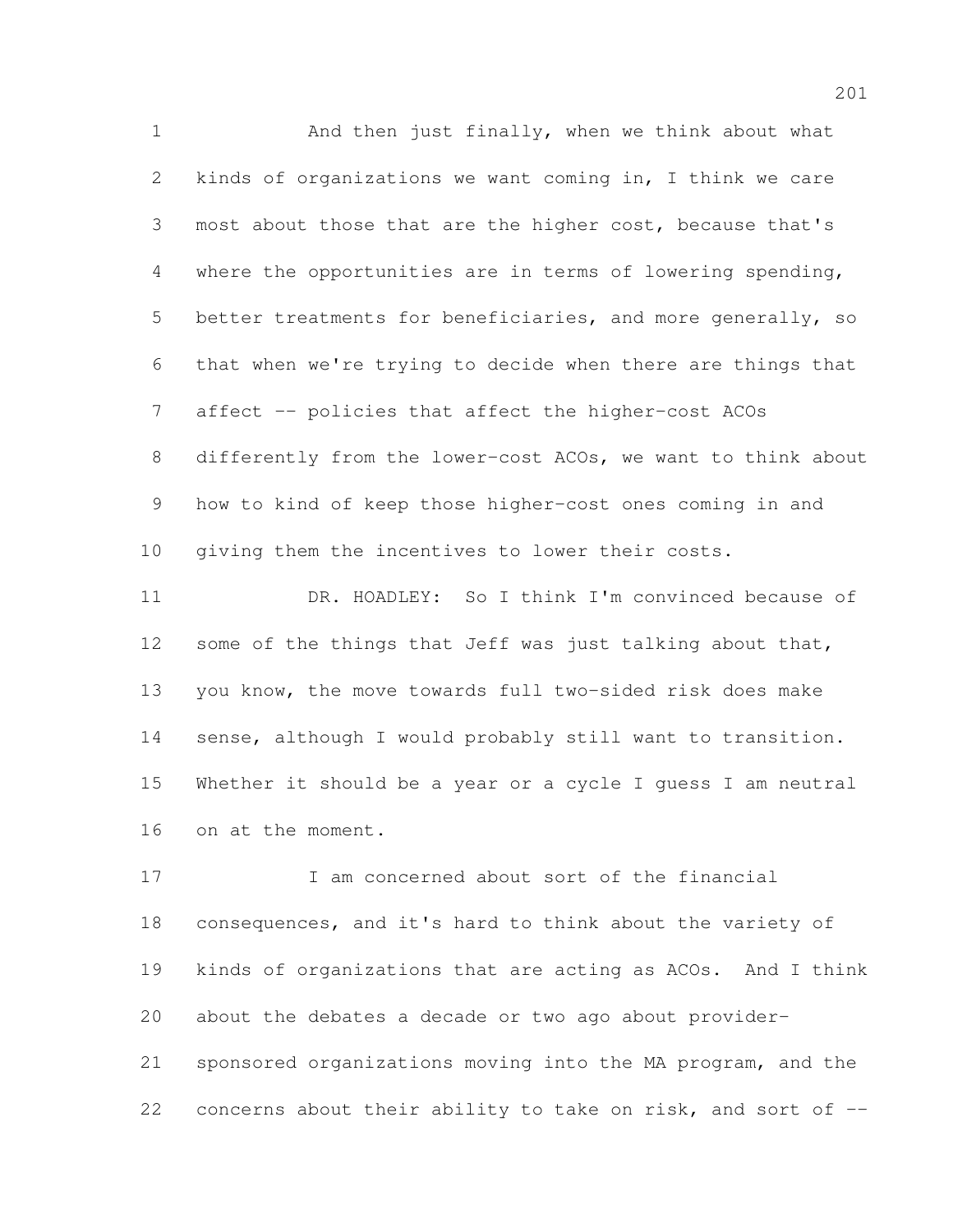I don't think I have enough numbers in my head to kind of think that through in this case, but I do think that's something we should worry about. Are we getting either some organizations involved who, because they're going to actually have to pay money back, there is some question of sort of the financials of it? Is there some advantage doing more of a withhold followed by a full payment? Or because if we go with the kind of thing we're thinking about with two-sided risk, does that then limit the kinds of organizations that would choose to do this? And is that a bad thing? I mean, do we want some of the less fully capitalized kinds of organizations? Right now are we getting mostly sort of larger academic health centers, large hospitals who clearly do have, you know, some ability to absorb some cash flow from time to time? But do we also want the smaller organizations?

17 And then on the second question of the baseline, I 18 guess one of the things I wondered about  $-$  and I was looking back at Slide 10 and trying to think about, you know, if we have organizations in this example -- I don't know if these were just hypothetical numbers, I assume, but, you know, if in one market you had the sort of 7,000 to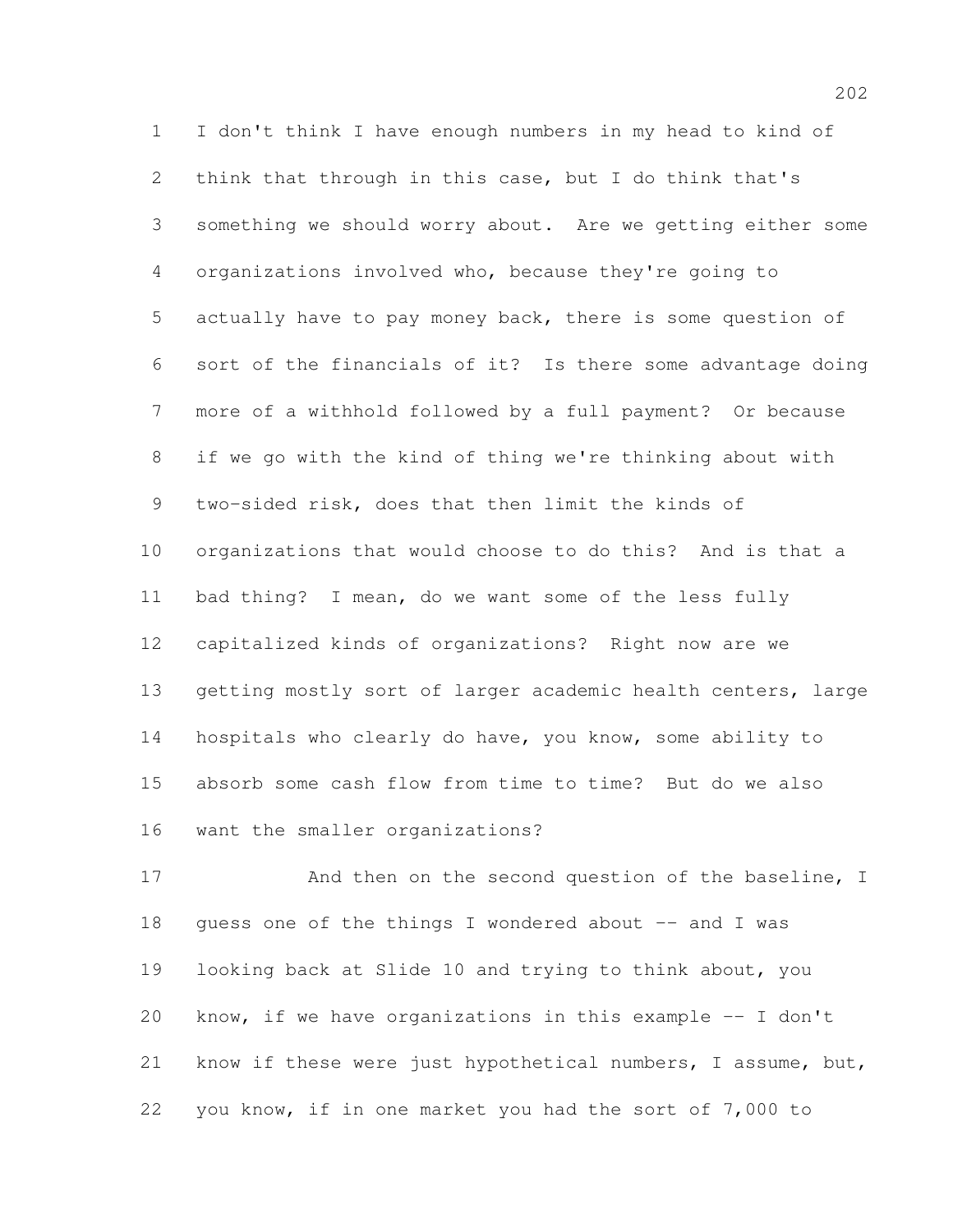12,000 kind of range, that's a very different story and actually raises questions. How in one's market where you should have some general similarities in some of the geographic things we thought about before, would you be getting that big a difference? Empirically within a market are we seeing more like, you know, a 9,500 to 10,500, in which case, you know, having a market-level benchmark isn't as big a shock as it would be with that.

 So I think if we understood a little bit more of, you know, what the dollars might look like, how is it that one organization in the same market, how much different could it possibly be? We're not talking about, you know, Scott's kind of organization that's a real integrated system. We're talking about, you know, people still in the fee-for-service world. So before I would want to think about the answer to the baseline and benchmark question, I'd want to know a little more how those numbers played out. 18 And then on the last question, you know, John started, and some others have picked up, on the notion of

 coming up with some ways to do shared savings and engagement that doesn't sort of go to the Medicare Select, Medigap-kind 22 of thing. I'm pretty skeptical about that as an approach.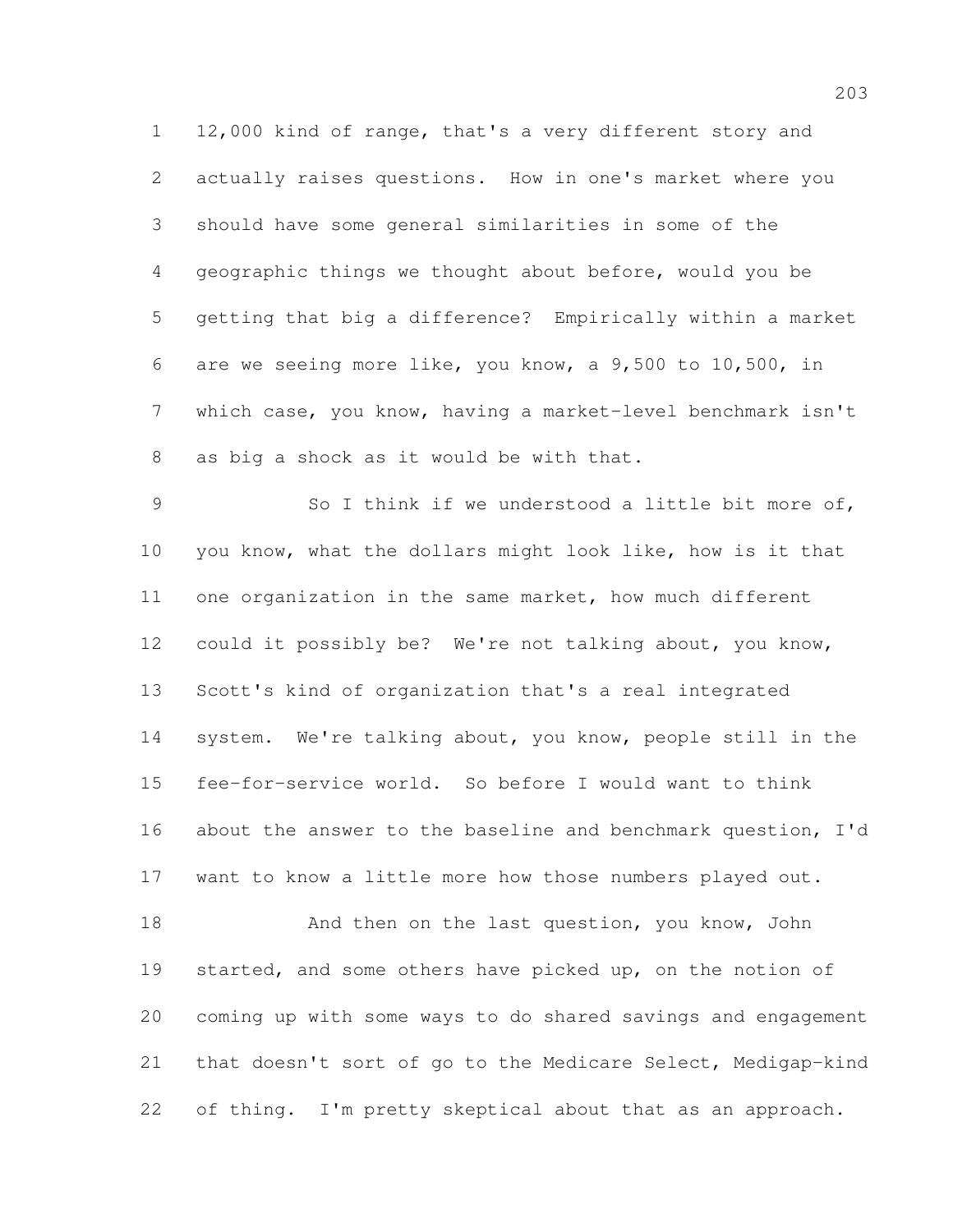I would need to be convinced that that could work. And even 2 the straight attestation, I think the ability to sort of -- I mean, I try to think about what would you say to somebody, "Why should I join, attest to, or whatever this organization?" You're either going to get to that sort of managed care backlash kind of thing, or people are going to say, "I don't know what this is." I think even a lot of smart people would have trouble explaining to somebody, 9 their own parent, you know, what this was. So I think if there's some room for creativity on the ACOs' part and maybe there's some regulatory or legislative barriers that need to be lowered to allow some creativity given Medigap and all the other things, to allow them to find ways -- I mean, obviously now they can work

 with the providers to get there, but I think that's a good way to think about it, try to come up with creative kinds of things that don't --

18 MR. HACKBARTH: Back on the issue of risk, we've sort of implicitly talked about risk as though it were a dichotomous variable -- you're either bearing downside risk or you're not -- when, of course, it's a continuous variable. You can do risk sharing, caps on risk, and I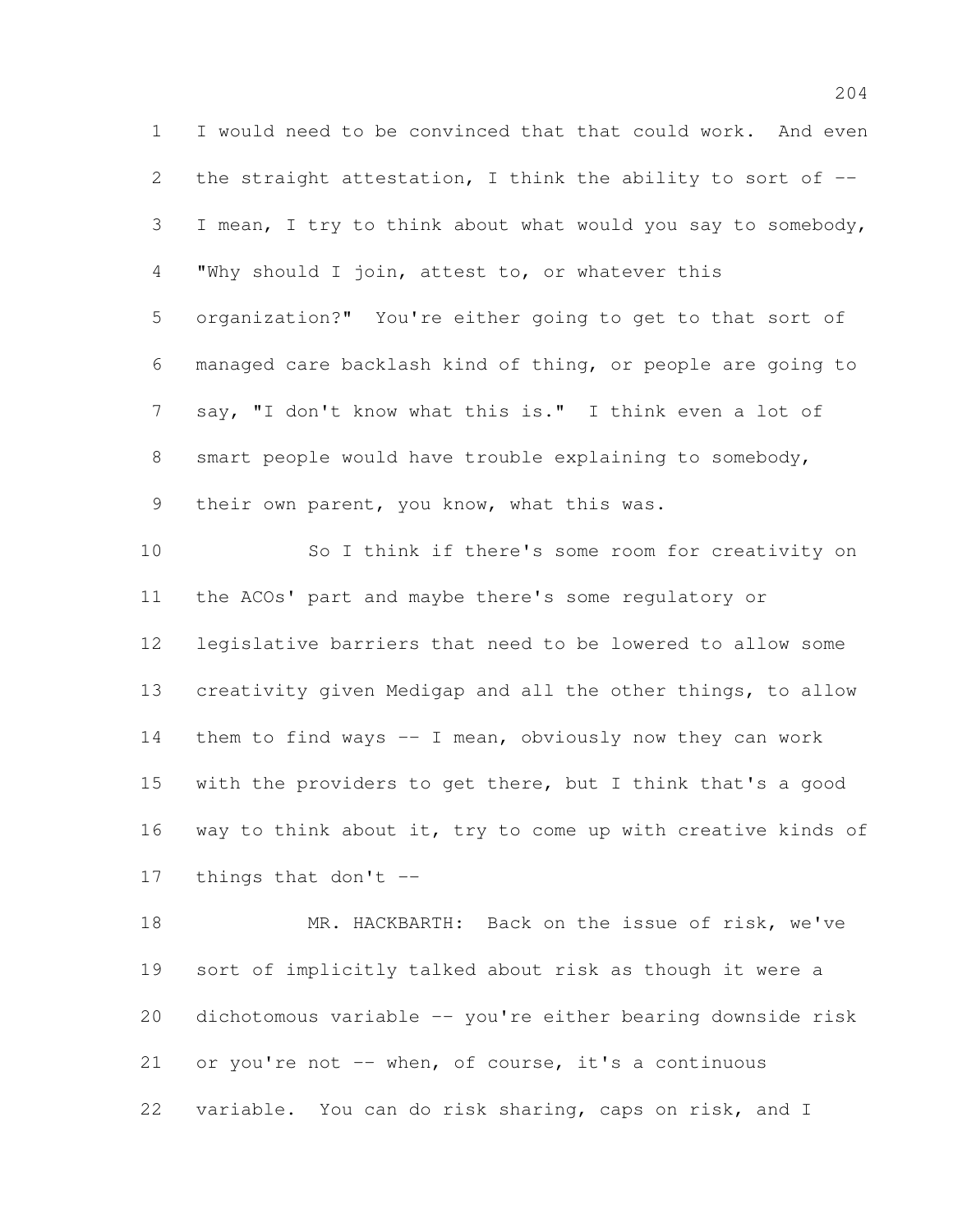think it's just important to keep that in mind. So even if we say conceptually that there ought to be some downside risk borne by the ACO, that doesn't really say anything about the level that we're contemplating. That would be sort of a subsequent decision.

 DR. HOADLEY: I think that's a really good point. Part D plans have full downside risk, but it's very tempered by reinsurance and risk sharing.

 MR. HACKBARTH: In fact, your speaking and your connection to Part D is what made me make that point.

 DR. SAMITT: So I wanted to put my comments in a context. You know, my sense is that our hope for ACOs is it was one means of overcoming fee-for-service inertia and moving in a positive direction. And I would imagine that what we're hoping for is we want to achieve better outcomes through the formation of ACOs. We want to encourage providers to pursue a bridge between volume and value, and we want beneficiaries to see the value of ACOs versus fee-for-service.

 And so I guess my question is: How much progress are we making overcoming that inertia? And do we need to make some changes so that we keep moving forward as opposed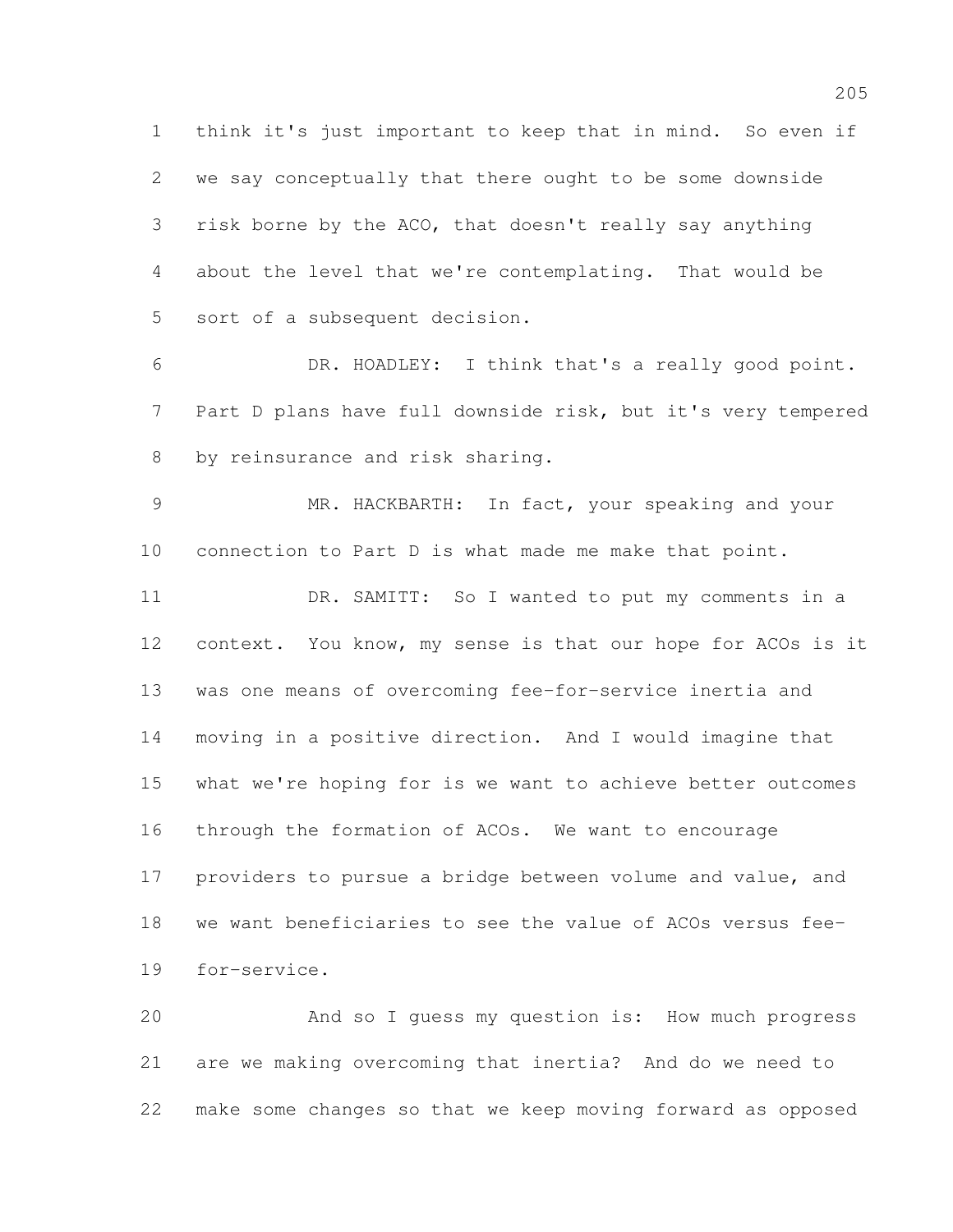to slipping back? And that's the context of my answers to these questions. I absolutely believe we should require current one-sided to move to two-sided. In fact, my perspective is that they've already made their 1 to 2 percent investment. Why would they now not pursue greater potential movement upside to move forward?

 I would offer new ACOs a full new cycle. I would be concerned about jumping right into two-sided. We already know how many people chose two-sided right out of the bat when they were offer one-sided or two-sided. So I'd be afraid just offering two-sided wouldn't get so many takers from folks who are just in traditional fee-for-service. And 13 I don't think one year is enough for people, one year of non-risk is enough for people to feel comforted if it's a foreign world for them.

 So I do think it needs to be a full cycle. I would go so much further to say, Have we already garnered the groups that are more amenable to ACOs? And does the one-sided need to be even more attractive the next time to bring another tranche along? Or will people just stay in the comfort zone of fee-for-service? So we either need to make one-sided more attractive to bring more or make fee-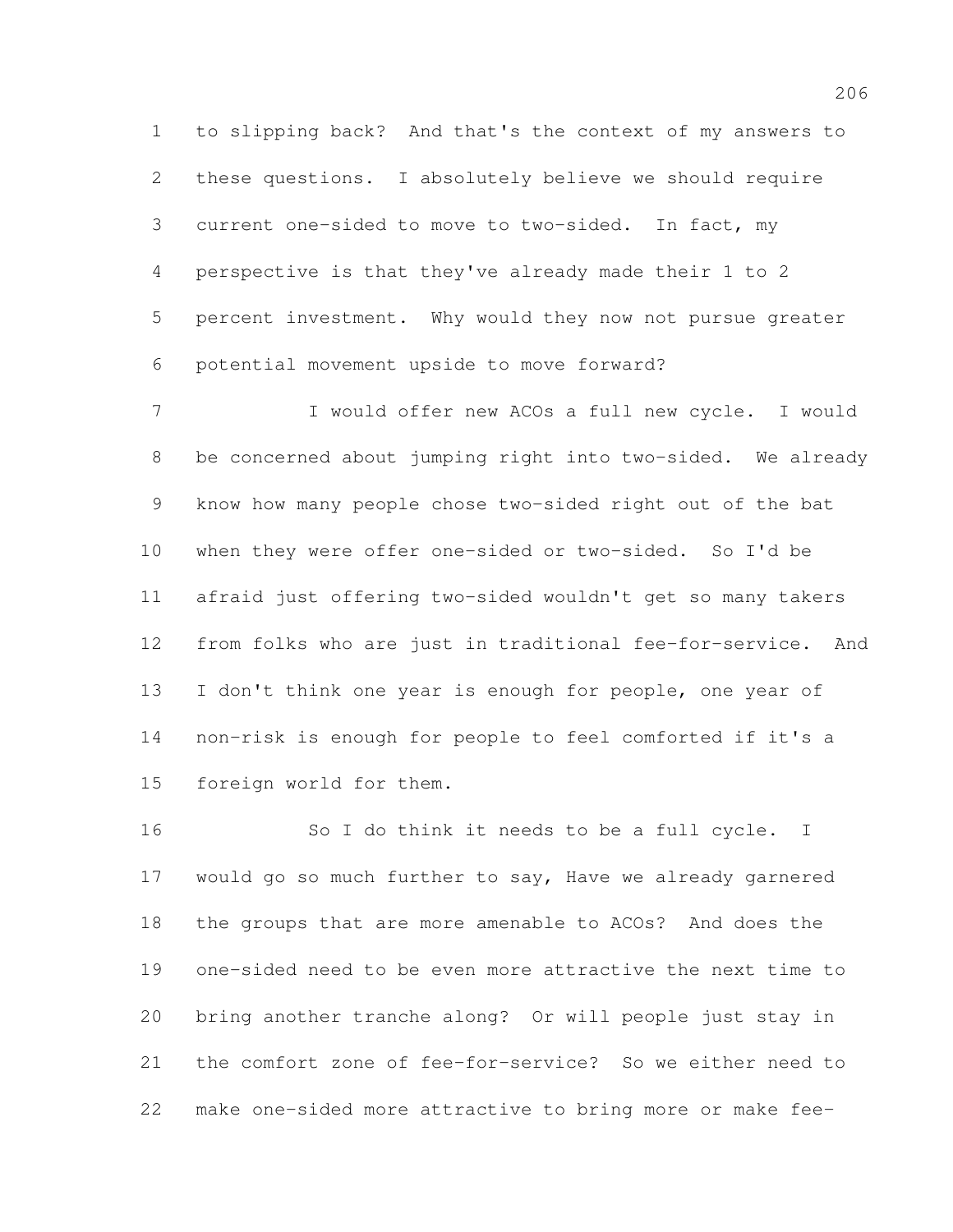for-service less attractive so that we keep moving forward.

 And then in terms of really all the questions, I agree with Glenn that they're all interrelated. My sense is that the one-sided and two-sided has been really more fee- for-service-like in all of these elements, and if we're afraid that people will slip backward, maybe we need to make all of these other elements more MA-like, that it is local fee-for-service or a blend to encourage performance relative to others as well as performance relative to self, as well as making enrollment attractive and benefit and gain-sharing with beneficiaries and other MA-like functions as a way to really move the pendulum in the direction of value-based care delivery.

 DR. COOMBS: So for the first question, I think that two-sided risk models are somewhere in the future, and I want to call your attention to Table 2 that speaks about random variation. And my concern is the different types of ACOs that exist, and just the notion of random variation and how the benchmarks would be established in the small ACOs as compared to ACOs that have greater than 10,000 beneficiaries, and the range there you can see is quite

different for 5,000 versus 10,000 beneficiaries.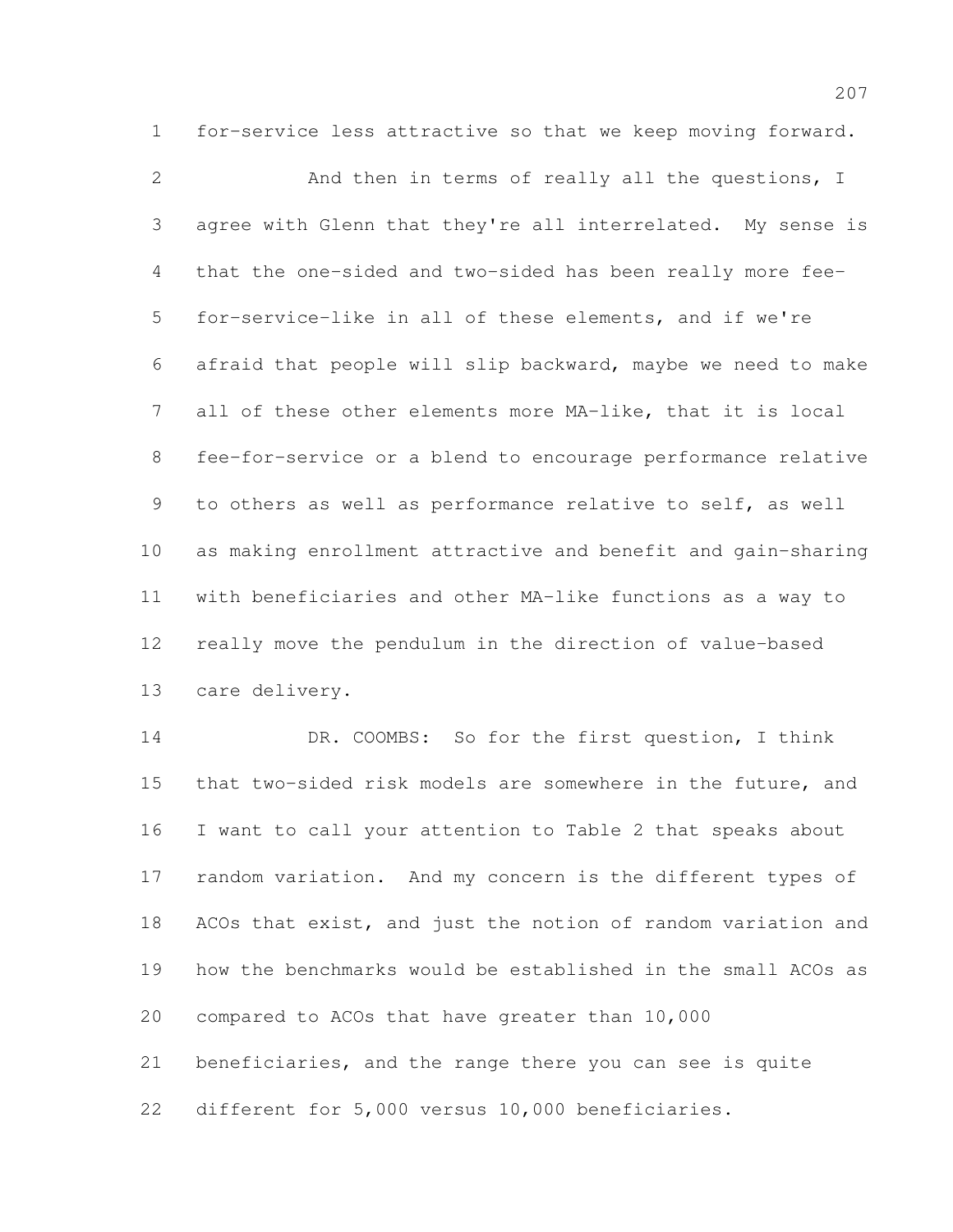One concern that I have is the wisdom of the crowd speaks to the fact that nine out of the 32 Pioneer two-sided risks withdrew for a reason, and that the uptake for the two-sided risk involves I think a number of issues, and part of it is that the fear of loss is greater than the want for the gain, and that a lot of providers may see a threat in terms of the infrastructure necessary to get over the hurdle of the 1 or 2 percent. And I actually think it's probably - - in some situations it may be much more than the 1 to 2 percent to get to the place where you have a Cadillac version of an ACO. And so I think that's an issue for me. I think I agree with Craig in terms of where in the future, I think it's going to take longer because there's a timeline, because what you want is you want to make the two- sided risk attractive enough that people want to do it. When I was reading the chapter, I said, "Now, who would want this?" And that's the question that came up first. Who would want this? Would I buy this pair of shoes in the store? It would be difficult for me if I didn't have all of the necessary ingredients to kind of carry it off. And then in terms of the baseline and benchmarks

to be set, I agree with -- I think someone said it. It's in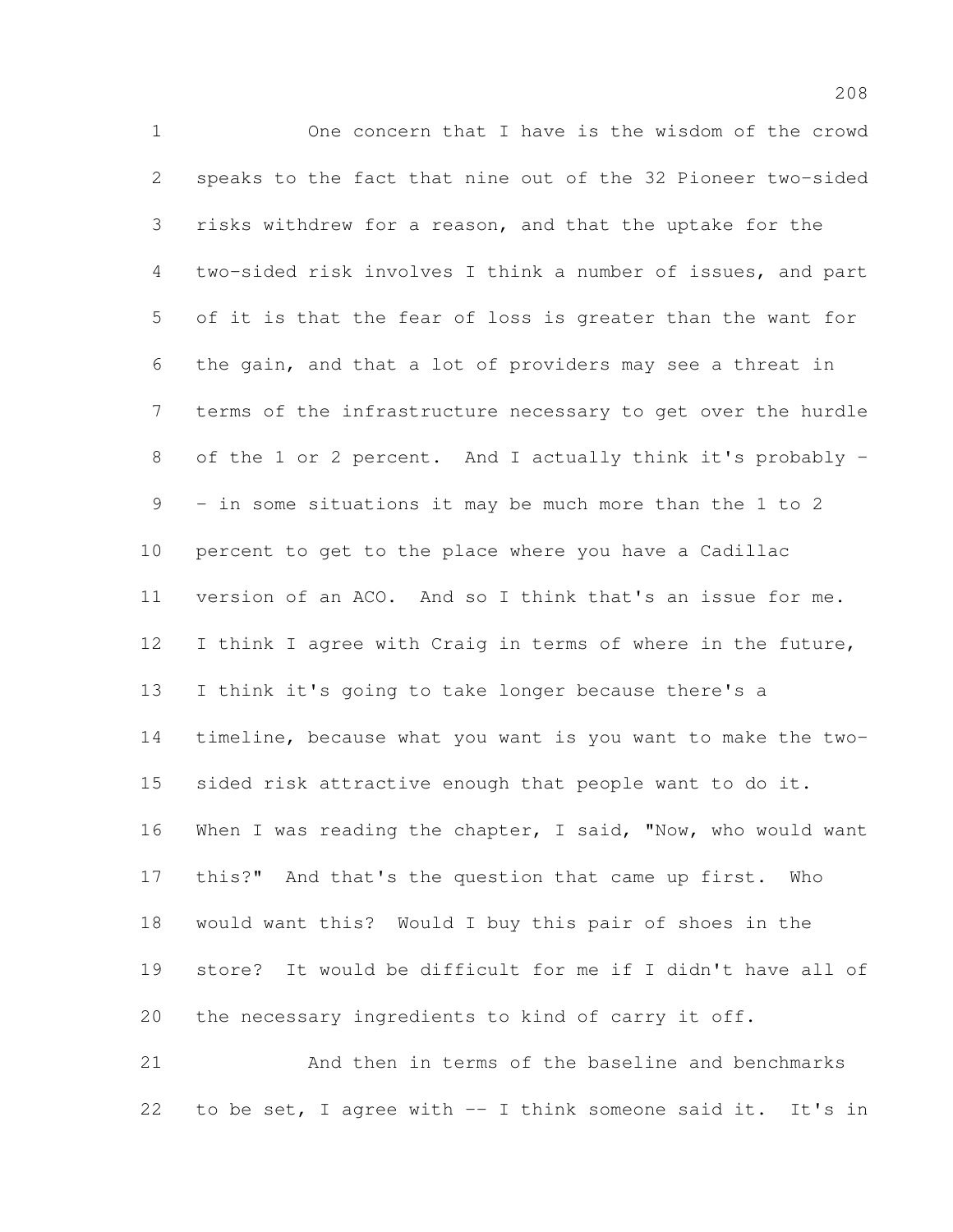the chapter on the blended combination. I think that helps to correct for some of the issues we talk about in terms of historical controls versus national benchmarks, maybe doing some kind of blend.

 In terms of attribution and leakage issues, I think there's some other issues outside of the primary care in the ACO, and that has to do with the specialists and the exclusivity clauses in terms of local dynamics within accountable care organizations. And we have seen that when you have a specialty in which there is some local forces in terms of stress of the numbers that that might be an issue for the ACOs and going forward.

 And then the leakage in terms of being in close proximity to some of the larger medical centers, and the whole notion of consolidation, because a lot of small providers are saying, "Who do I get on the train with? I need to be in an ACO. Who do I join?"

 So I think that we want to be able to encourage a transition, but you can't do it in big leaps. You can't jump from a fee-for-service and go all of a sudden into an ACO that's willing to bear two-sided risk. So I think the transition would be enhanced by considering the environment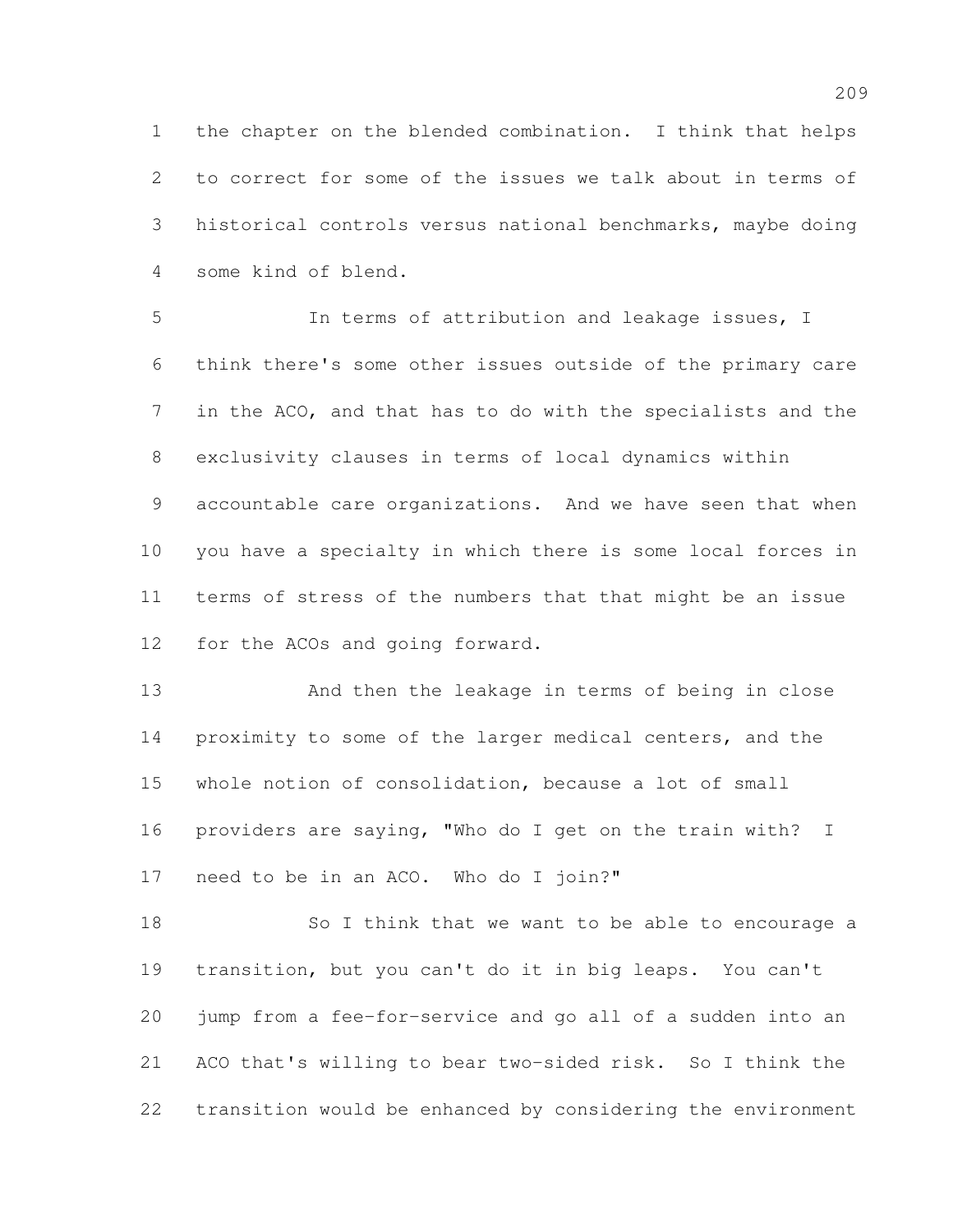that the providers are practicing in.

| $\overline{2}$ | DR. CHERNEW: So I want to start picking up with              |
|----------------|--------------------------------------------------------------|
| 3              | something that Craig said, which is there's this question    |
| 4              | about how to get providers to join, and as much as we talk   |
| 5              | about the design of the ACO program, one of the key things   |
| 6              | is the attractiveness of the other part of the program. And  |
| $7\phantom{.}$ | I think focusing, at least to some extent, on what's going   |
| $\,8\,$        | on there will begin to answer why you would join -- not      |
| 9              | because you love it, because you hate what the alternative   |
| 10             | is.                                                          |
| 11             | MR. HACKBARTH: Fee-for-service.                              |
| 12             | DR. CHERNEW: Fee-for-service. The alternative                |
| 13             | portion of fee-for-service, right? And the key to these      |
| 14             | ACOs, all of them, is that it allows the provider to capture |
| 15             | efficiency, so if you can manage post-acute better, if you   |
| 16             | can reduce readmissions, if you can do, you know, all these  |
| 17             | other types of visits by e-mail, we think there's a lot of   |
| 18             | inefficiency. This allows the providers to capture that      |
| 19             | efficiency on their bottom line in a way that fee-for-       |
| 20             | service fundamentally doesn't in a world where fee-for-      |
| 21             | service payments are fundamentally under a lot of pressure.  |
| 22             | So you can convert those efficiencies into profits if you    |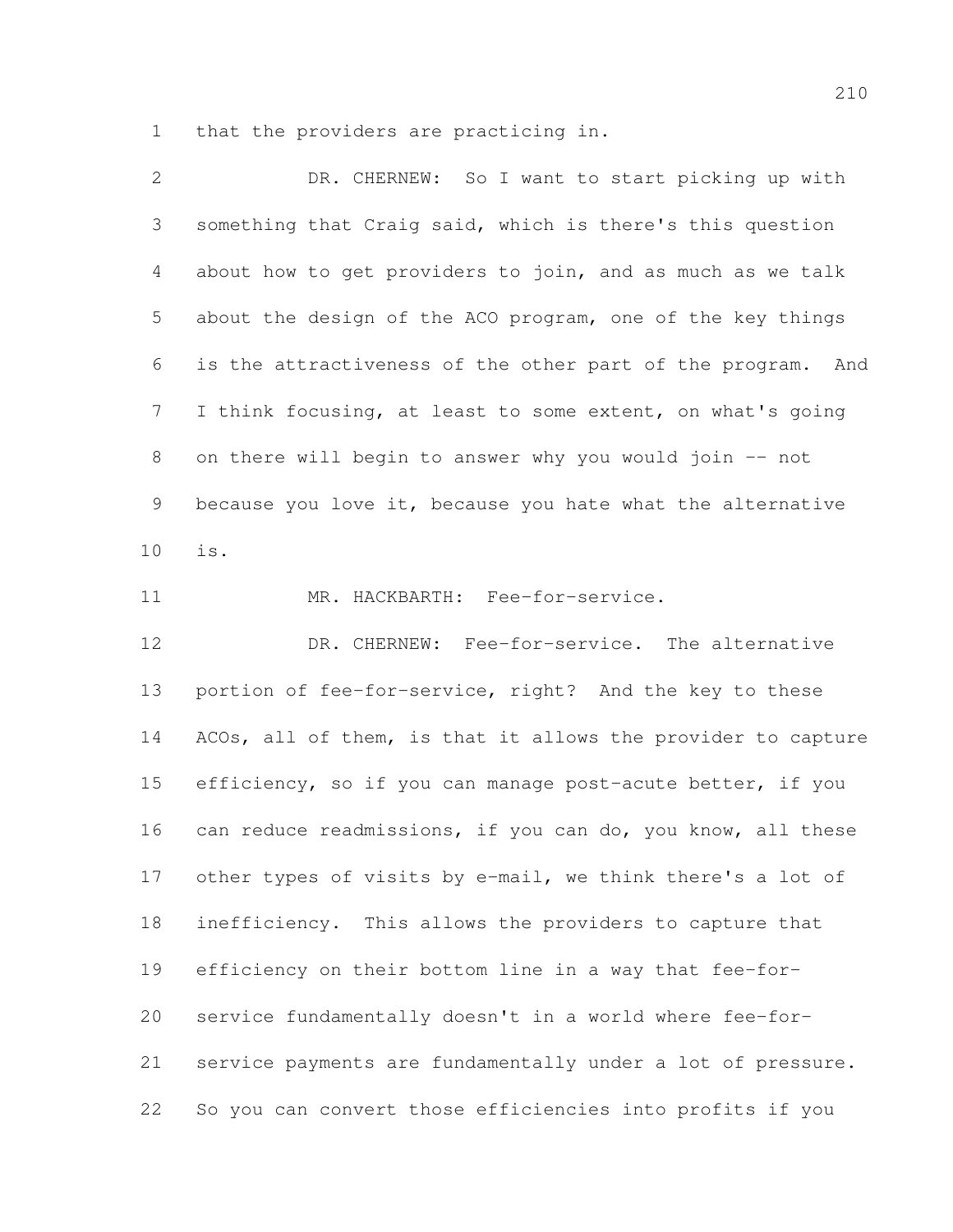can convert those efficiencies into profits, which is easier said than done, which is why I'm an academic.

3 [Laughter.]

 DR. CHERNEW: But in any case, I think that's the theory of why people would join these things, and that leads me to the point that the benchmark, as Jon said in the beginning, I think the benchmark becomes crucially implement, and the trending of it. And I think it's probably fundamentally not a good idea to have organizations compete against themselves. The way they set it up, it adjusts for risks, but it adjusts for inefficiencies in a bunch of ways. It's not only a bit unfair cross-13 sectionally, but over time, as you become more efficient, your target rolls and it becomes problematic. And so I really think we need to think through that. And as we begin to think through that, there's this question of one-sided versus two-sided or how long. Ideally, per our earlier discussion today I'd want the two-sided one, which people seem to prefer, to win in the marketplace, but we don't really have the mechanisms to allow that to happen the way people are choosing or not choosing or the way the system is

set up. So in the context of this discussion, I prefer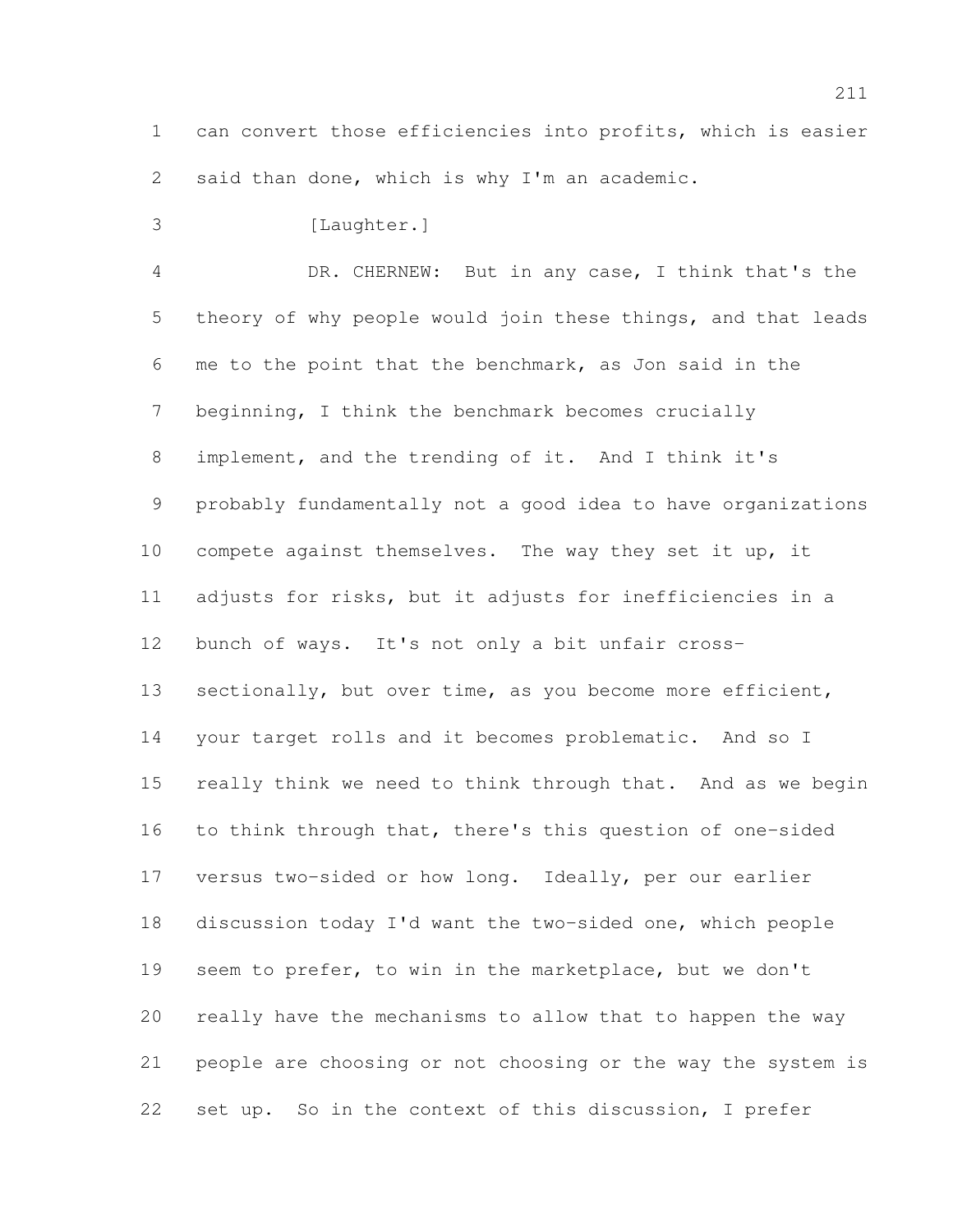giving them some time on cycle and then moving to two-sided risk would be my preference. But my real preference would be a sort of level playing field and organizations could decide what they wanted to get into.

 My last point would be why ACOs are not -- and maybe there's a bunch of reasons, but one really important one is there's insurance regs for MA plans, not for ACOs, and there's a bunch of other sort of differences, so don't think of these as just another MA plan run differently. There's really fundamental institutional differences.

 MR. HACKBARTH: So I think one of the themes here in at least some of the comments is that if you have voluntary payment reform, that is, providers have a choice whether to participate or not, that really has ramifications for program design. So to just pick up where Mike was, if it's voluntary whether a provider becomes an ACO, then presumably they'll look at the benefits of the ACO and the risks, but also the attractiveness of the alternative, which is to say in traditional Medicare and not be involved in ACOs.

 If the model we're offering is, well, old traditional Medicare will continue as it has been and you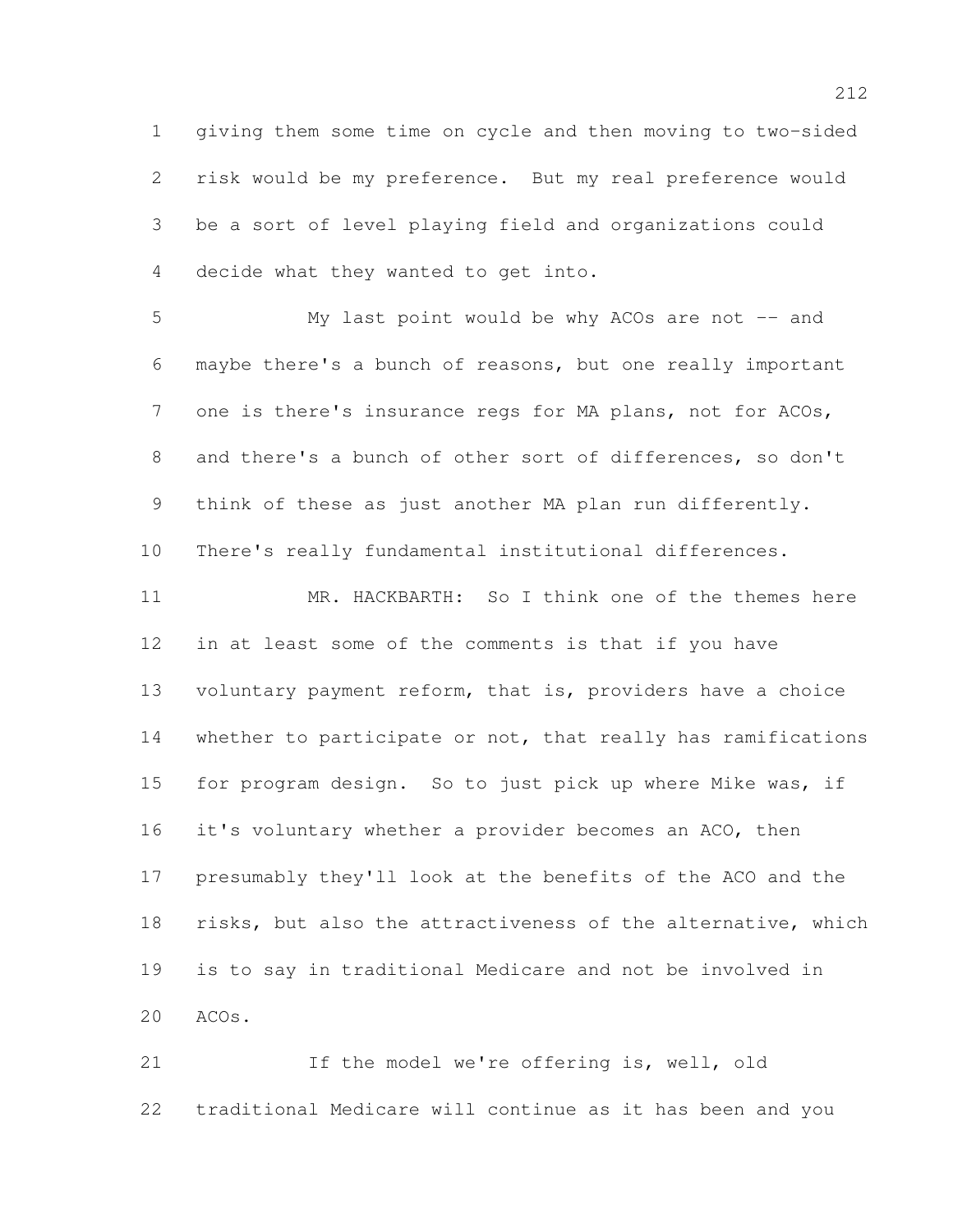will be able to take advantage of it the way you have in the past, have a volume-focused business and use it to maximize revenue, boy, a voluntary ACO you're going to have to make the terms really delicious to get people to move out. And I'm afraid that's sort of the trap that we're in, and that's one of the reasons why, if you say, now, it's not just upside only gains, downside risk, it could have a dramatic impact on participation. I think Dave did a nice outline of 9 some of the reasons that a provider would say, "Not for me," especially if you go to two-sided risk.

 But where that leads me is to the question of what is the success of this program. Is it how many organizations we can entice into being ACOs? If it is, you know, I think that means that two-sided risk is going to be difficult to impose. I think you're going to have to make 16 it really attractive for people to come in; or, alternatively, make traditional Medicare increasingly really unattractive. Or another way to think about it is, you know, we're not looking to maximize the number of ACOs. What we're trying to do is give an opportunity to organizations that really are pretty well set up to do this, another way for them to participate in a program.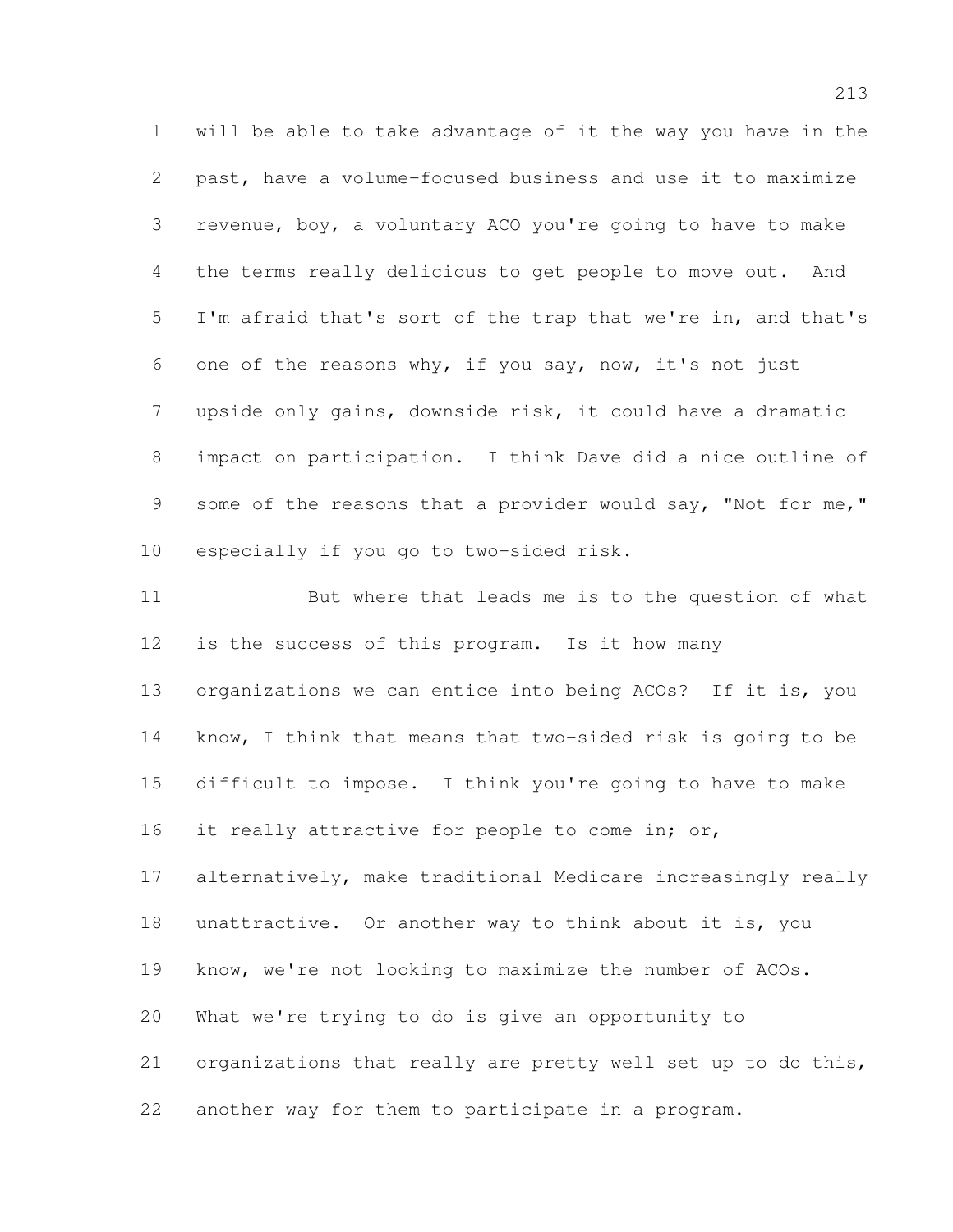So to take Dave's description, if all the academic medical centers are out, if there are no hospital-based ACOs, if they're all sponsored by physician organizations, is that necessarily a bad thing? I can imagine that, in fact, that may be ultimately the most sustainable model of an ACO and trying to jimmy the rules so it's attractive to academic medical centers may compromise your design and not enhance it.

 So I've gone on too long already. There are some 10 thoughts in there for people to react to. You know, I think, what is success? What do we mean by success? How do we judge success of this program I think is a really fundamental question that we've sort of -- not just here, 14 but all of us collectively -- the big "we" -- have sort of 15 jumped over in our eagerness to have more ACOs.

16 [off microphone] So we're now onto Round 3. Questions? Ultimately, what I want to do is get to these, but I think we needed to sort of broaden the discussion in 19 order to be able to think carefully, systematically about these questions.

 DR. NERENZ: Just in response and agreement to what you just said, I would find it successful from a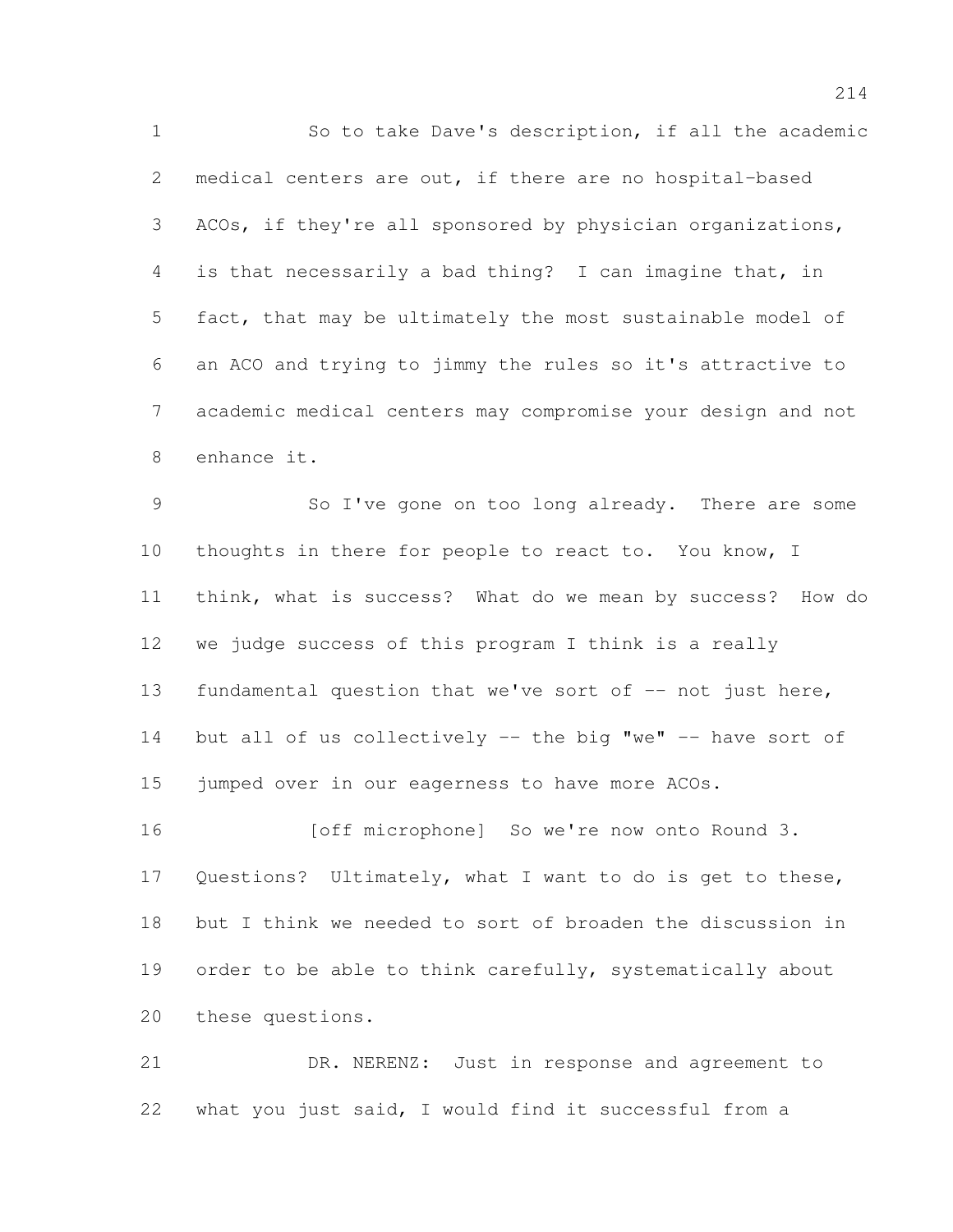program design perspective if ACOs became a successful, sustainable niche thing that sat alongside MA as opposed to being a pathway to MA. It might sit alongside even some remnants of traditional fee-for-service in environments where that also seemed to be working well. So I'd just -- to echo that point, I don't think I would judge success by some just vast volume growth. A niche thing would make sense to me, with that understanding that certain organizations may be well suited for this model but not everybody, and you wouldn't seek to have everybody in it. 11 If I could ask a question to Katelyn and David and Jeff, back to this issue of the two bullets on line 6, did any of the organizations that you talked to actually describe themselves as having net savings, meaning savings net of program costs? MS. SMALLEY: I believe a few of them did. 17 DR. NERENZ: The average numbers would suggest not, but some did? MS. SMALLEY: Yeah, there was kind of a large variation in how well certain organizations did versus others. DR. NERENZ: Okay.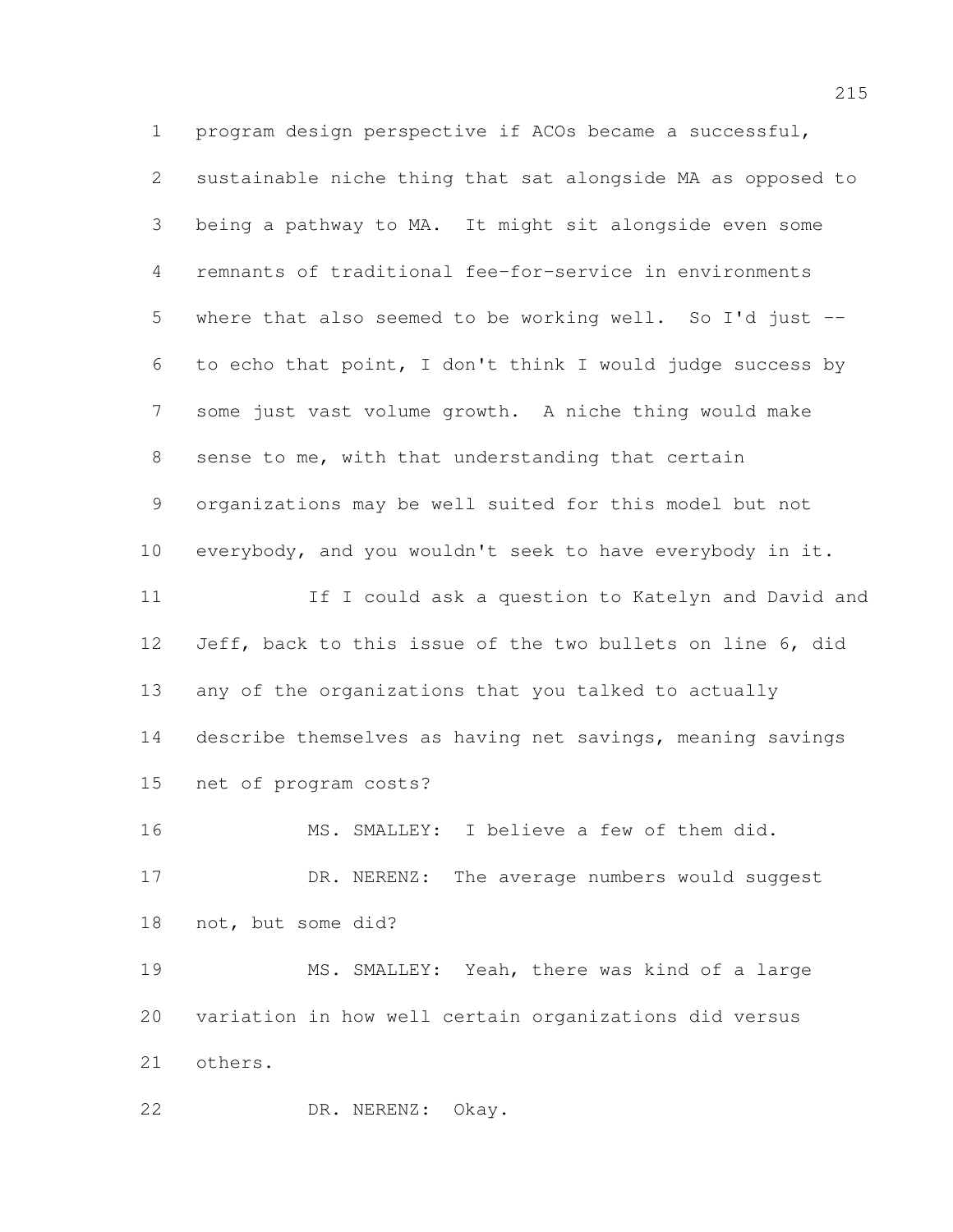MR. GEORGE MILLER: Those who did, could you kind of describe what they look like and do you understand what drove their success?

 DR. STENSLAND: I think I would caution on that, and there is a couple of them that said we had net gains, but I think it cautions going back to the random variation I talked about. There was a whole lot of random variation going on here.

9 MR. GEORGE MILLER: Well, that's --

 DR. STENSLAND: And we would expect a couple to look really good almost if everybody just did random stuff. And so when we only have three or four examples of people 13 who actually had net-net savings, as David talks about, I think it's maybe too early to jump on those and say exactly what they're doing because we're still not so sure if those net-net savings, how much of it's due to them being better operators than other folks and them just being luckier.

18 DR. CHERNEW: I've also heard from places around that they think they actually did better than the scoring showed up at CMS. So I don't know if you've heard that as well, but there's been some dispute, at least where I've been, about the way the scoring is all going. So I think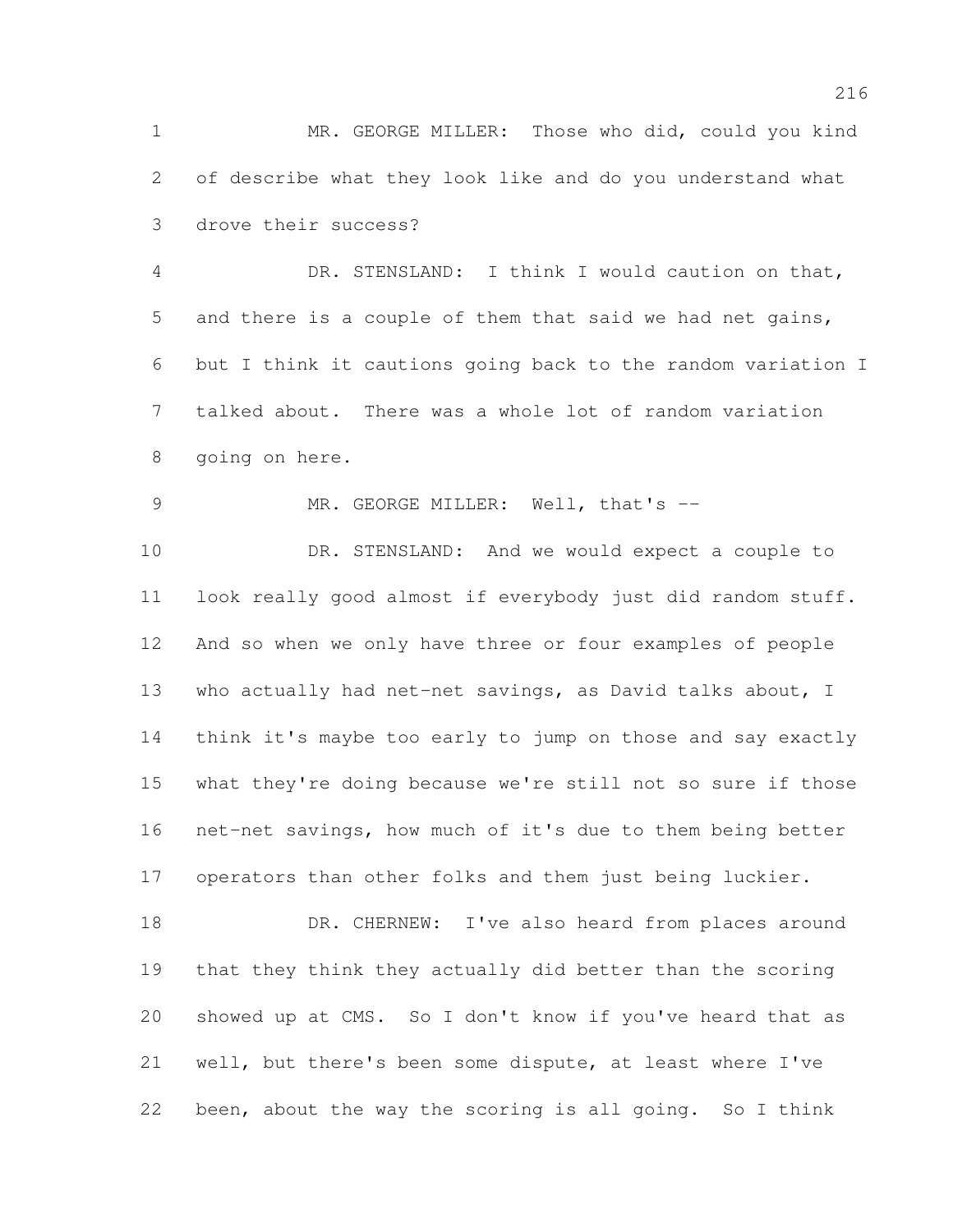this is still pretty fluid in terms of what's really happening.

 MR. GLASS: Yeah, we mentioned how the baselines were set and how the benchmarks were set and how all that worked out. There were some questions raised. So we're trying to figure out how that's working out.

 MR. ARMSTRONG: So just a couple of points, one 8 following up on this. You know, let's not forget that there is incredible waste in our system, and it could be luck -- 10 and while this isn't for the faint of heart, it's not easy, with upside and downside risk it could be worth a lot of money for these organizations. And so it's like we haven't 13 really said that, but there is -- I mean, I think that's a real drive for well-run, well-organized group practices, and we want that.

 Second, and not unrelated, is, Glenn, to your question, how do you measure success? Well, this is just another tool in the toolkit to lower costs and improve health outcomes for the beneficiaries. I think, you know, a concern I would have just from a very on-the-ground practical point of view is that the word ACO is what everybody is talking about. I mean, our care delivery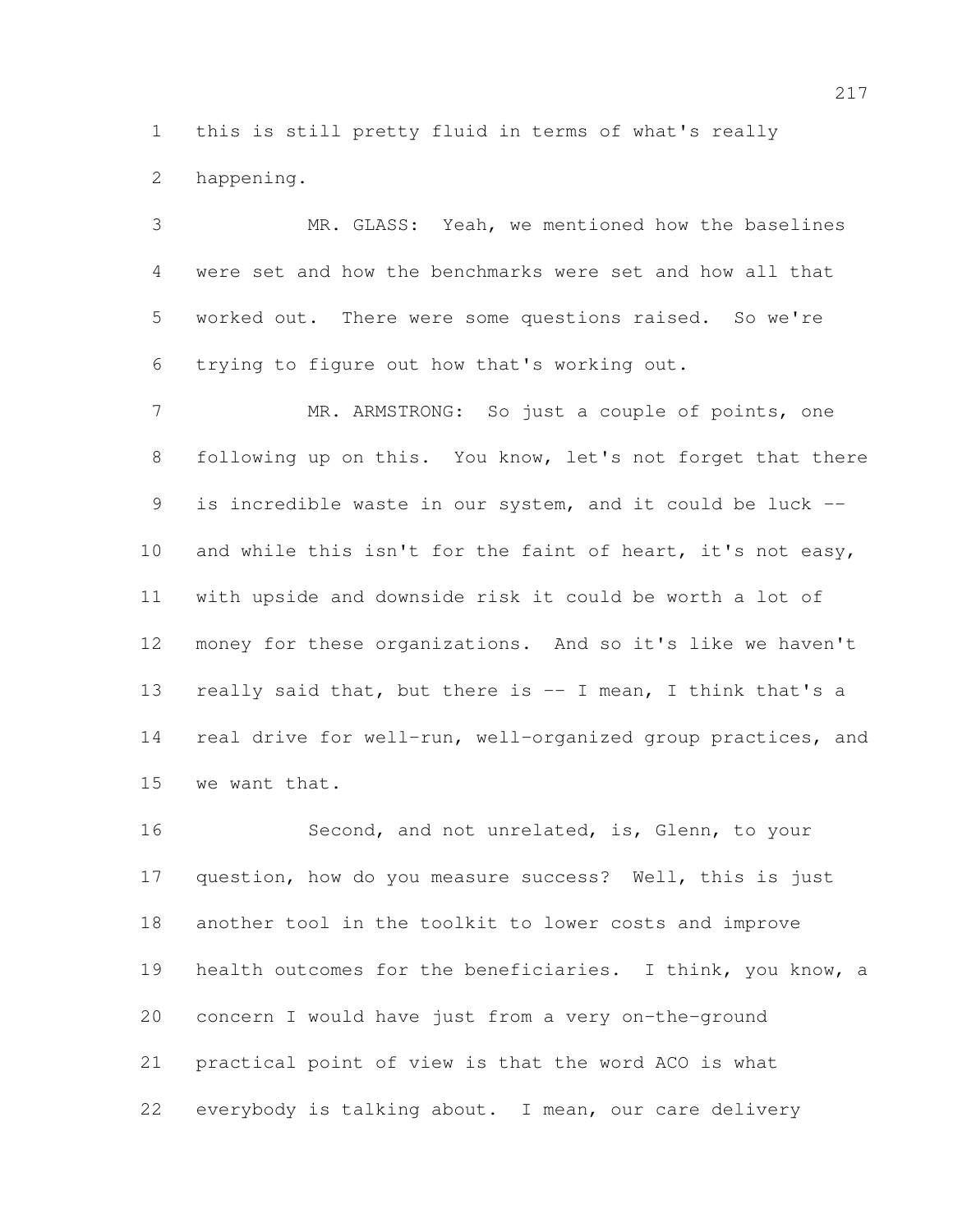systems have changed so much through consolidation and mergers and alignments in the last few years, driven by this idea. And yet there's very little evidence, at least in my anecdotal experience, that they've done anything to achieve the goal of lower cost or better outcomes. And it just seems to me that part of our issue is continuing to drive payment reform that allows us to convert what has been a big transition in the care delivery systems into a transition that actually creates value instead of one that just maximizes margins on a fee-for-service-based payment structure.

 MR. HACKBARTH: Go back to these questions for a second. One of the paradoxes here is that the organizations that are best positioned to do the work that Scott has described, many of them have done a lot of it already, and under the way the program works, they're punished with a low baseline. And so we're sort of trying to make the program inviting for the people who haven't done the work of the past, who for the reasons that Dave outlined may be reluctant to do it because they're going to lose hospital admissions and, you know, have revenue hits, and designing it against the people who have the most potential to drive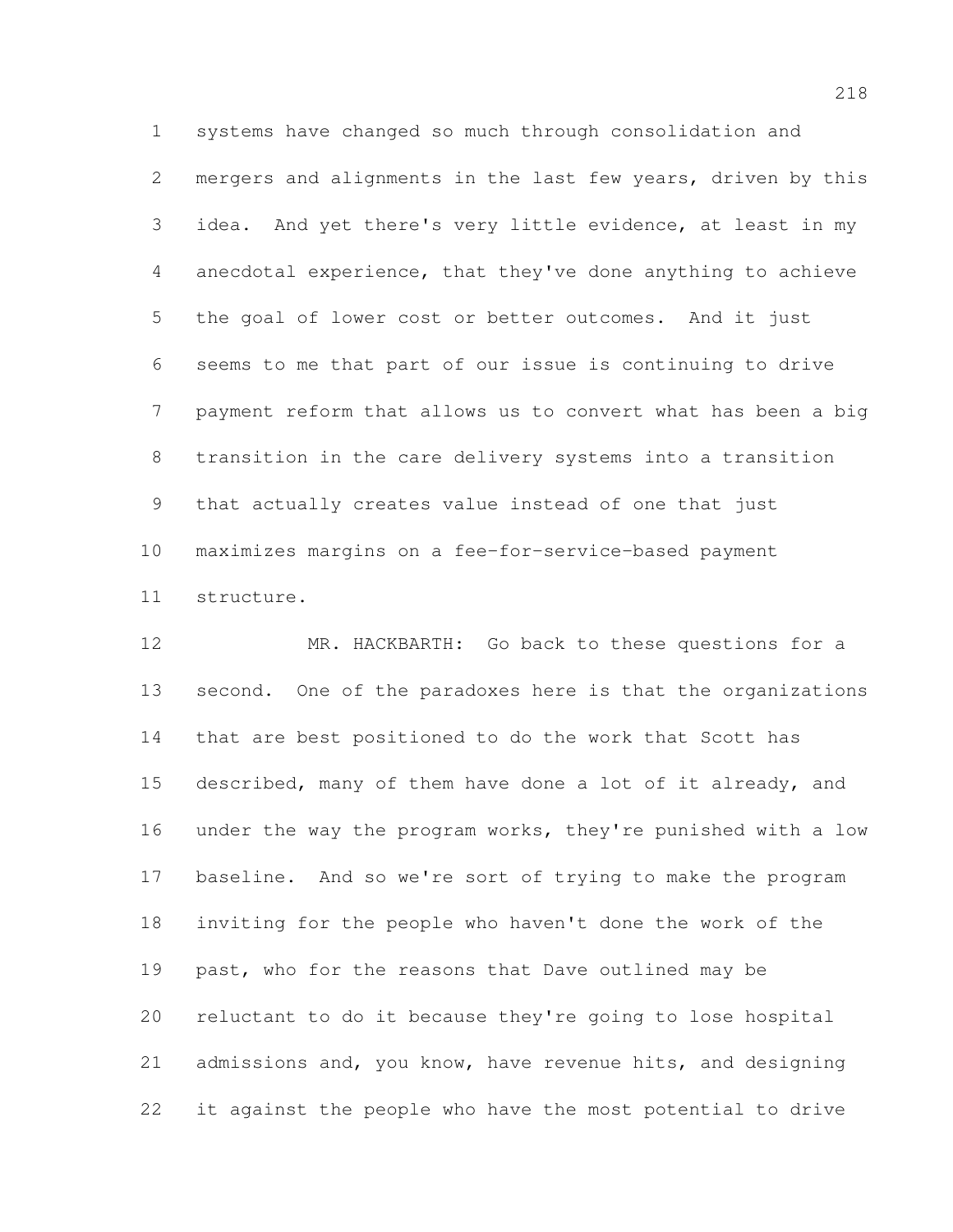high value. You know, we're sort of at war with ourselves in the design here.

 DR. MARK MILLER: And this is where I feel like I'm trying to figure out what to carry out of these conversations here and this morning. You know, this morning we were talking about something of a financially neutral 7 posture towards the three delivery -- or payment systems. Then we're saying here, well, we have to make it attractive to -- maybe make it more attractive to get people in. But if you don't put any pressure on fee-for-service and you make it attractive to go into a one-sided risk thing, you haven't necessarily, at least on the spending side, achieved anything.

14 MR. HACKBARTH: Right.

15 DR. MARK MILLER: And if anything, you've probably spent more money. And maybe you get the quality payoff. There does seem to be some evidence there. And I don't mean to dismiss that, but I have a hard time reconciling we're driving people to something when it's sort of we're not -- 20 if we're neutral on fee-for-service -- and you may have some views on that. If we're neutral on fee-for-service and then enticing on the ACOs, I'm not sure we're driving -- other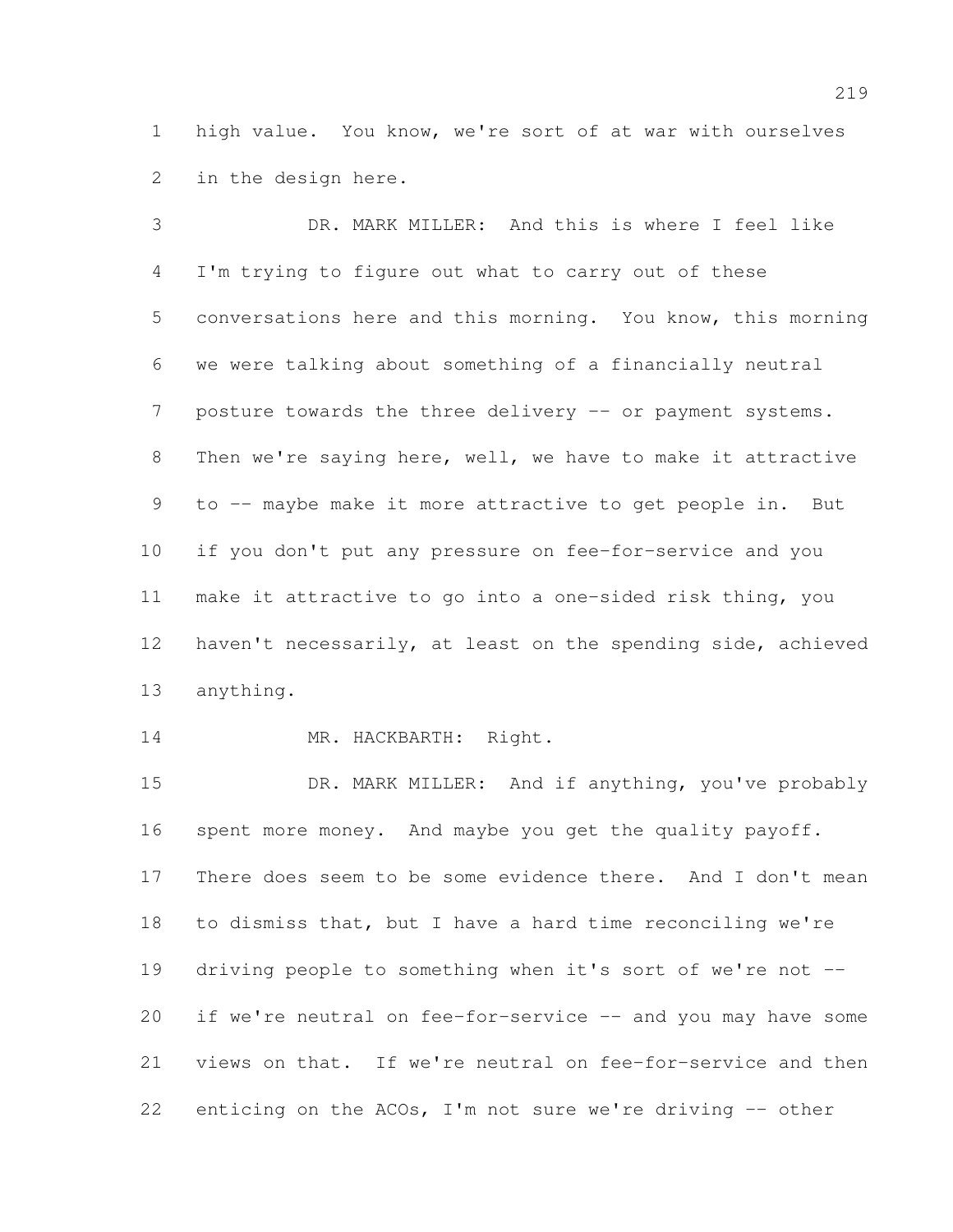than the people who already know how to do it, you know, how much we're driving. And that's what I hear, sometimes driving, sometimes we're not, and I'm a little --

 DR. COOMBS: But I want to speak to the notion of some forms of creativity in that, you know, Glenn said something about the type of risk and better defining that. If you were to develop risk corridors that were specific to different concerns of different groups, you might create a paradigm where people were more likely to say, okay, I'll accept this two-sided risk, and that you can mitigate some of the risk and some of the concerns and maybe that might be a situation where, you know, ACOs in certain regions would 13 say I'm going to go ahead and undertake this.

 The other thing is the attribution in terms of changing the whole notion of one or two encounters as a defining assignment and how you do it prospectively versus retrospectively. There's a way in this -- I guess in the U.K. there's like a 5 percent mullet. You get a certain 19 aliquot of patients where you're not responsible for, and maybe a possibility that something like that. On the creative side, you might be able to redefine the relationship that exists in a way in which it subtracts some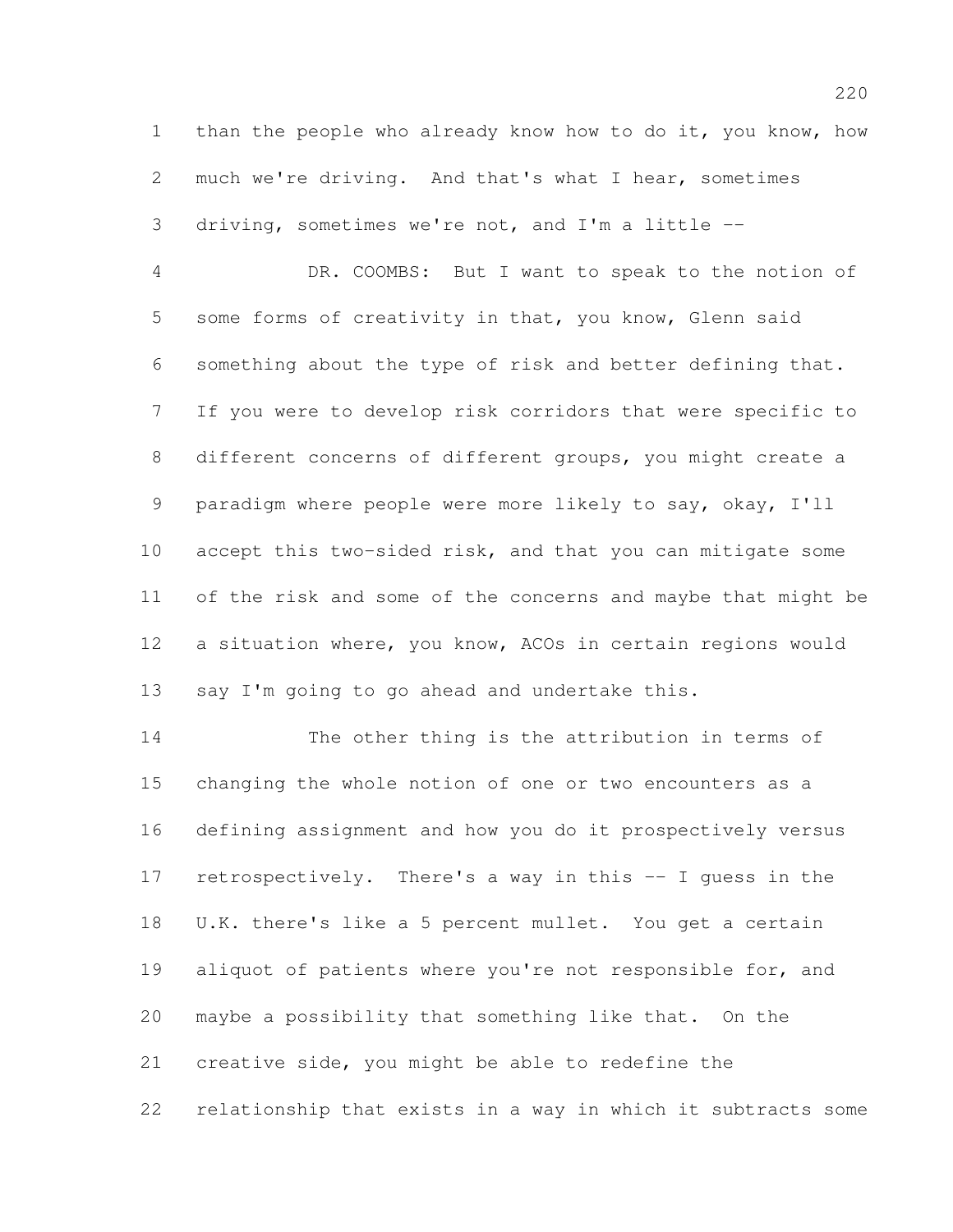of the patients that you may have had a minimal encounter, i.e., what settings are they seen in and how you can better define what a relationship is with a provider.

 DR. HOADLEY: I'm intrigued by your bringing up this notion of this may be more of a niche -- could be more of a niche thing, and it sort of goes to the same point Mark was making and a couple of others have made. And I think what's not obvious a priori to me is who's in that niche or who should be in that niche. And so is it that we should be looking for the really weak performers and trying to figure out some way to get them to finally engage something? Is it actually get the good ones to keep doing better and reinforce what they're doing? And I don't know if there's a way out of the many organizations that are doing this that we can look at differences between, you know, hospital- based, academic health center-based, group practice-based 17 kinds of examples out there, or whether we even have enough information yet to do that, but to try to get a sense of not 19 just the big numbers but what are they doing. You know, where has it really changed some ways that they're operating in order to say maybe that's the niche that's actually creating some success?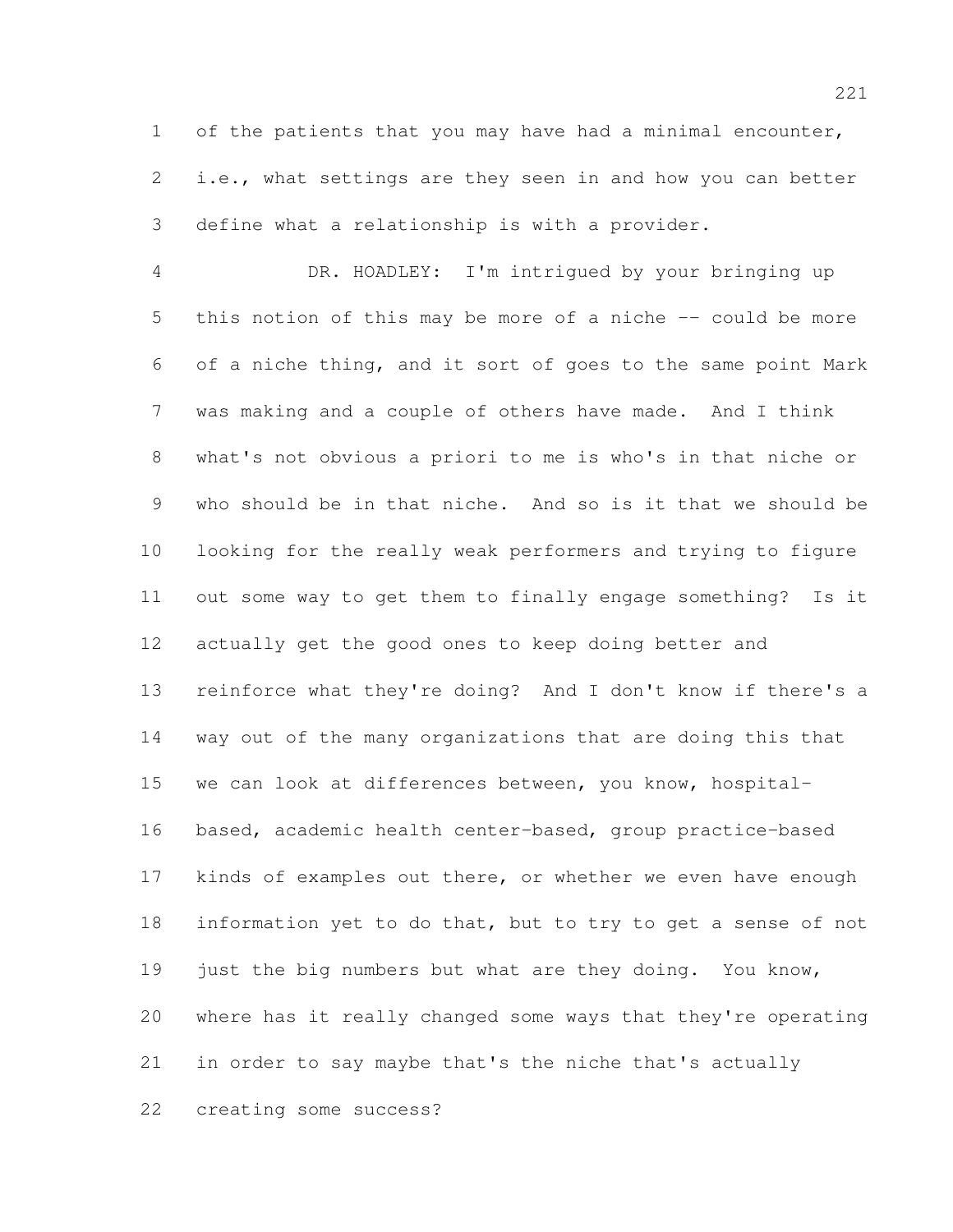MR. HACKBARTH: So if you're content to have this be a niche, i.e., the goal is not to convert everybody in the health care delivery system into ACOs, that has certain policy ramifications, like one is I think it really changes your thinking about how you sent benchmarks. You want to quickly move to a system where payment is not based on past performance, but based on some market level.

8 If your ultimate goal is to try to move everybody or a high percentage of care delivery into this new model, then I think one of the implications of that is that you've 11 got to have a clear, explicit strategy for how you're going to make fee-for-service increasingly uncomfortable. And there's going to be push as well as pull. You won't be able to make a pull attractive and positive incentives rich enough without blowing the budget. You're going to have to push them out the door.

17 DR. CHERNEW: Very much in that spirit, I believe now we have in current law a set of update rules that are going to make fee-for-service increasingly difficult for a series of groups, and I personally would be comfortable allowing the efficient providers that joined the ACO programs to make more money than they would if you gave them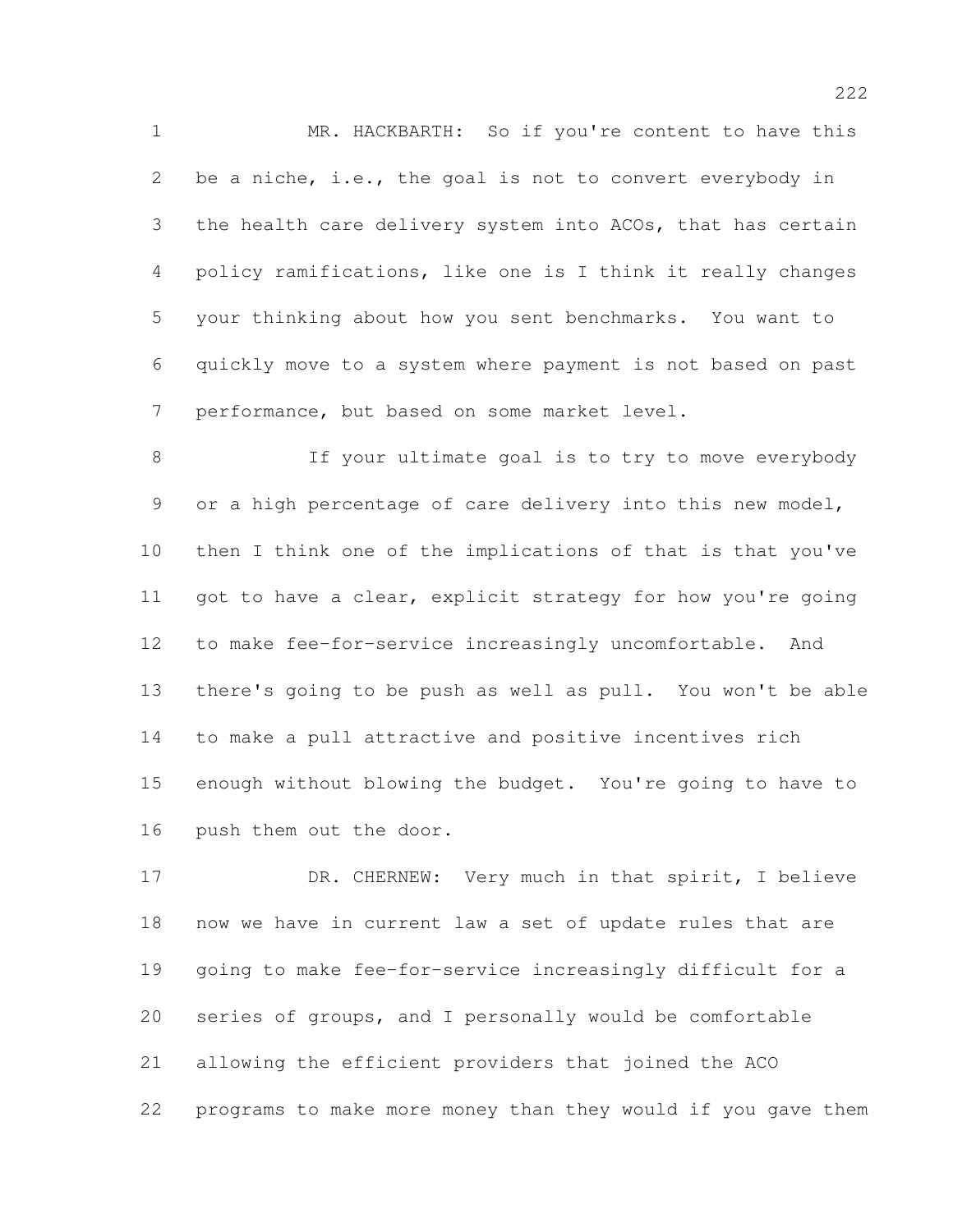their past performance baseline. In other words, you may spend some money in the front end, but you would get them in and that would be attractive to them, would have to work through that. What you would then find is that people left not in the ACO program would be the less efficient groups in the fee-for-service side, and I have to say personally I would be much more comfortable being much tougher on fee- for-service if I had a bunch of groups that were in ACOs or other places that were providing good quality care at low cost, and that would be the way that my strategy would play out.

 Another way to think about that is I hear a lot of people say things. I never hear people compliment the fee- for-service system in general. Now, maybe they just don't talk to me about that. And I think there's a lot of things about the fee-for-service system that makes it hard to manage and run. As that system becomes more and more problematic with the other various current law things, we need to have a system that groups that can't become MA plans for a whole variety of reasons, we need to have a place where they can go, where they can succeed financially and provide high-quality care and, you know, not go bankrupt.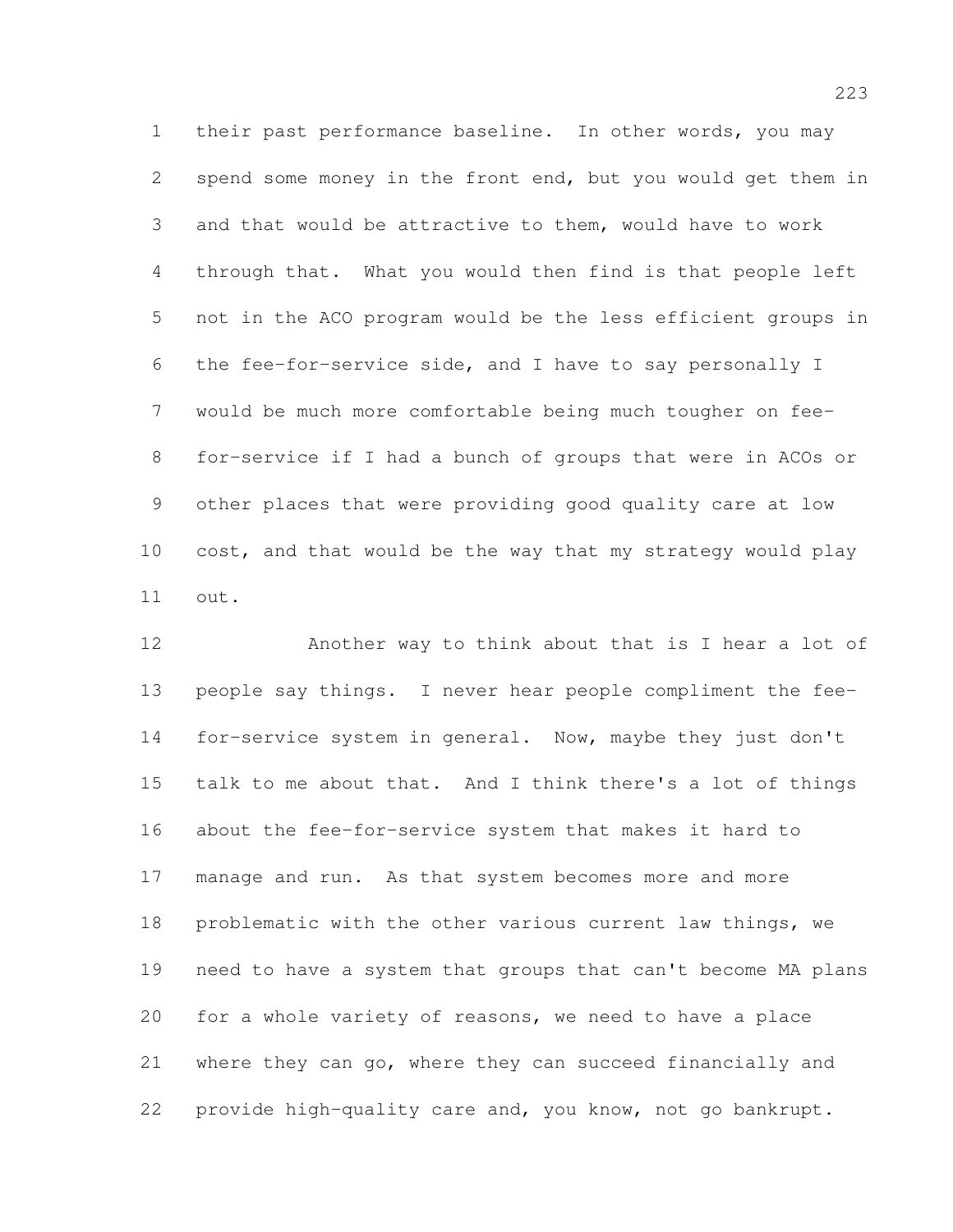Building this type of system, whatever that is, I view as that place. And hopefully we can do it in a way where they can live there.

 DR. CHRISTIANSON: I think what I'm going to say has some relevance to what the discussion points have been here. I want to make a couple of observations based on work that I'm doing with people in the private sector.

 One is this focus on shared risk models. The health plans that I've talked to that have multiple total cost of care contracts and they've had them in place for a while find that more and more of their more sophisticated systems are saying they don't care about shared risk -- one- side, upside, downside risk. They want what they used to not want under health plans, which is full risk capitation contracts, we will go buy reinsurance. And then the whole 16 deal in terms of as the payer, whether you save money or 17 not, is the benchmark and trend and what you can negotiate. 18 And I would hypothesize that the more successful ACOs in Medicare are going to eventually say this is what we're getting in the private sector, why can't we get similar contracts from Medicare. And are we willing to consider that? And if we do consider that, do we want to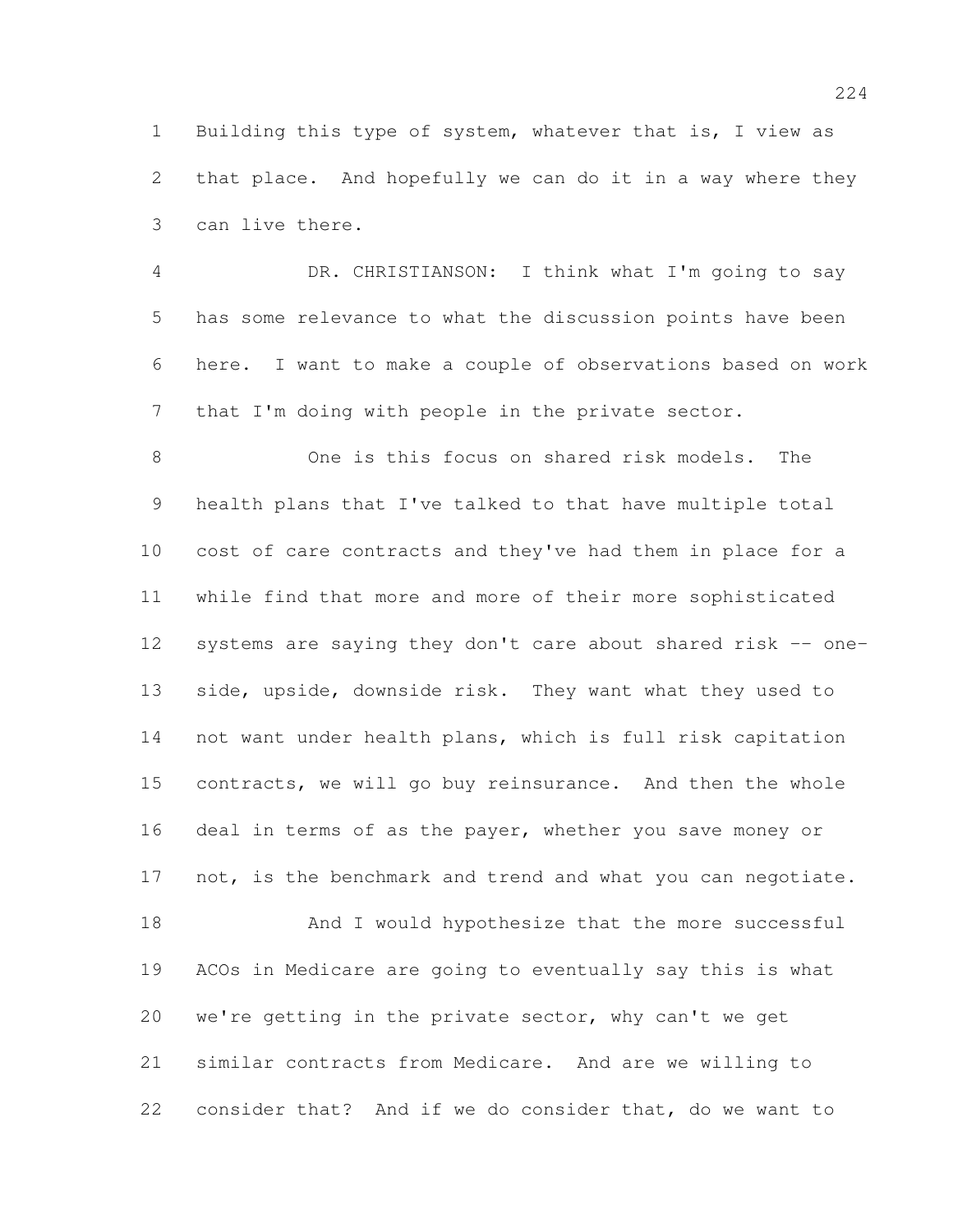have as a condition enrollment? And then notwithstanding what Mike said about all the different regulations and so forth, at some point when you have a full risk contract and you're enrolling people, do you have to shift over and becomes an MA plan? And so we do have to think about transition I think a little more than we have.

7 And then Slide No. 6 where the folks talk about is improvement from your own baseline sustainable over time, I'm probably influenced too much by some time I spent with a health plan on Tuesday that has multiple total cost of care 11 contracts and has had them for four or five years, and the first thing that came out of their mouth was, "This is not sustainable. This is not a sustainable model. It's not sustainable over time, and cost savings are not sustainable over time." That's from their perspective in the private sector.

 So the reason for that was nothing change din the market structure when you went this kind of payment. So 19 when they're negotiating global budgets with care systems, it's no different than negotiating fee-for-service in terms 21 of the relative leverage between the provider systems, the consolidated provider systems, versus the health plan. In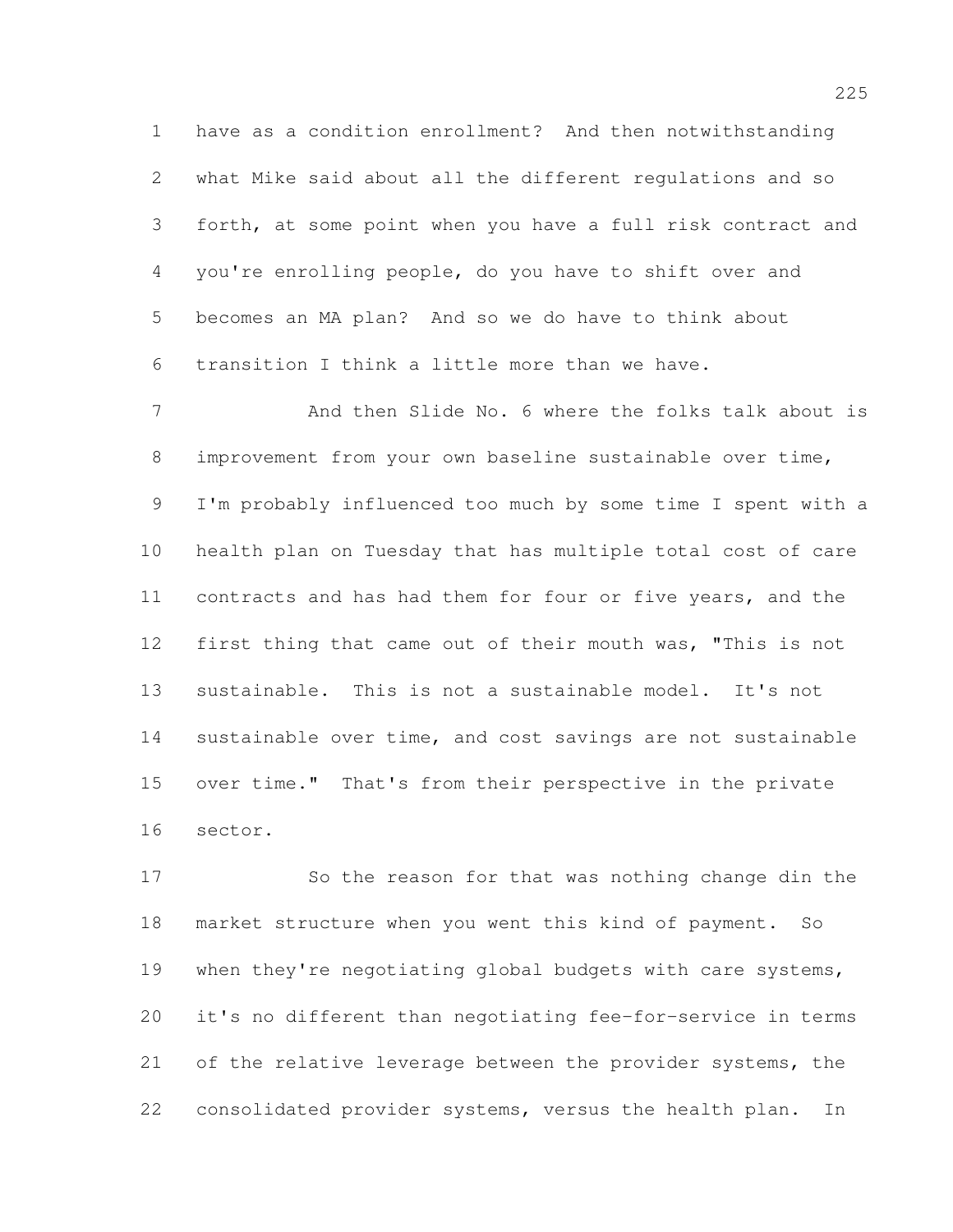fact, the provider systems, by virtue of what they've done under their total cost of care contracts, have become more consolidated, and so if anything, the leverage has shifted 4 the other way. So, well, so what?

 So what do you do about that? Well, what they've done about that is they're already kind of past total cost of care contracts, and they run private health exchanges, and they offer what used to be their total cost of care contract as narrow network options in their private health exchanges. So the higher costs that the providers are able to negotiate are now revealed to consumers as the cost of choosing that option in a private health exchange. And these integrated delivery systems that have ACO contracts 14 are now being offered. This is just the starting of what may be a trend. Who knows? It has options within Medicare Advantage contractors. So the Medicare Advantage contractor will have a limited network alternative for people to choose, which will be the ACO contractor. So the ACO contractor is an ACO contract, and it accesses Medicare beneficiaries through the Medicare Advantage contracts. So these are all, you know, things I'll put out on

the table to show that this is going to be a morphing,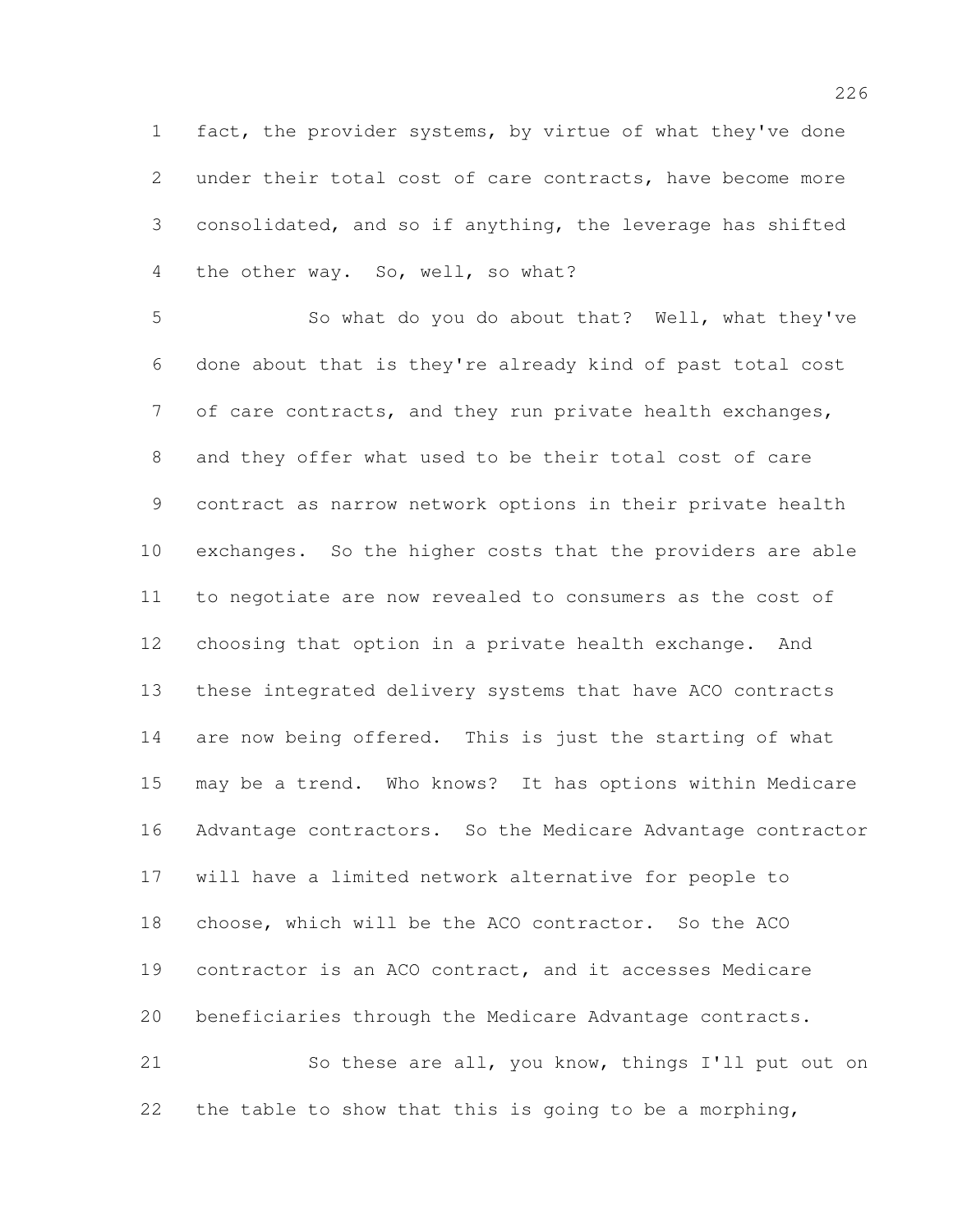quickly developing kind of area, transitional area, and we're spending a lot of time worrying about whether it should be 1 or 2 percent shared savings contracts, and I think in the private sector it's moved in a lot of different directions from that, and it's going to continue to move, 6 and we need to be thinking, you know, further ahead  $-$  not that we're not worrying about important stuff, but the market is moving along, and we need to be aware of that, I think.

10 DR. MARK MILLER: But implicitly that means that it's a baseline that's not historical. And I think it's widely understood that that doesn't last for very much 13 longer or doesn't -- and they are at two-sided risk. 14 DR. CHRISTIANSON: [off microphone.] Right. DR. MARK MILLER: Right. Okay. 16 DR. CHRISTIANSON: [off microphone] ... funny, it's the classic thing that health plans had trouble negotiating capitated contracts in the past, but these organizations have developed -- they have built the continuum of care, they are serving larger portions of patients in the community, their risk is more predictable. 22 And now they're saying the insurance market is pretty good,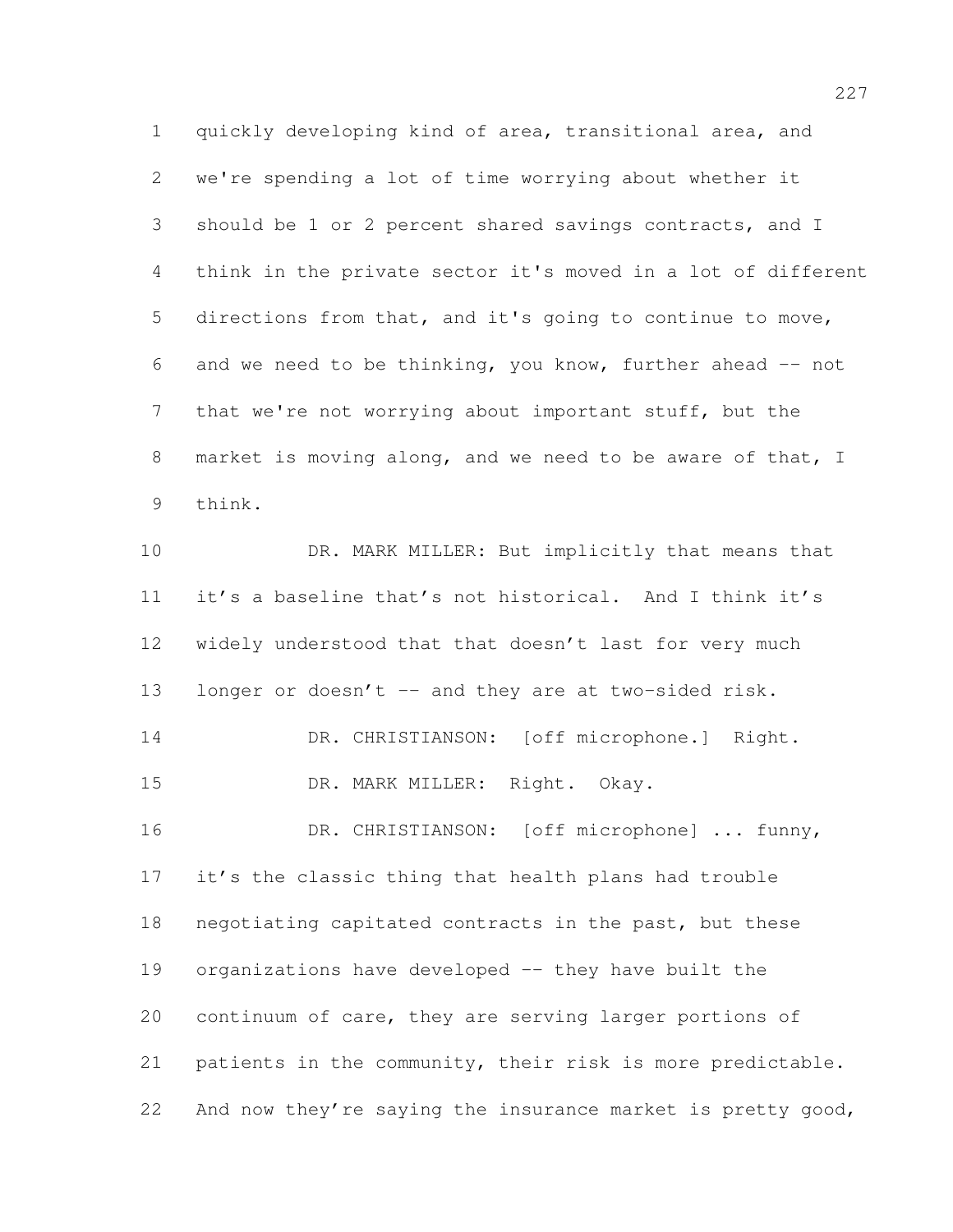I can buy reinsurance fairly cheap, and I can make some money because I can negotiate really favorable markets because I have a lot of leverage in the market. MR. HACKBARTH: The third question, about attribution leakage, these private contracts, what are they doing on that? When they negotiate total cost of care with delivery system A, what are the terms about leakage? 8 DR. CHRISTIANSON: Well, attribution happens pretty much the way it is now except where they are offered as alternatives in a private health exchange in which people have to actually sign up. MR. HACKBARTH: Yes. 13 DR. CHRISTIANSON: They manage the leakage. 14 DR. MARK MILLER: Can I ask one -- I know we're behind but can I just ask him one more thing? MR. HACKBARTH: Okay. 17 DR. MARK MILLER: So then wouldn't -- where did he go? MR. HACKBARTH: He's there. He's hiding. DR. MARK MILLER: Man, he's good. Man, he just like disappeared. 22 [Laughter.]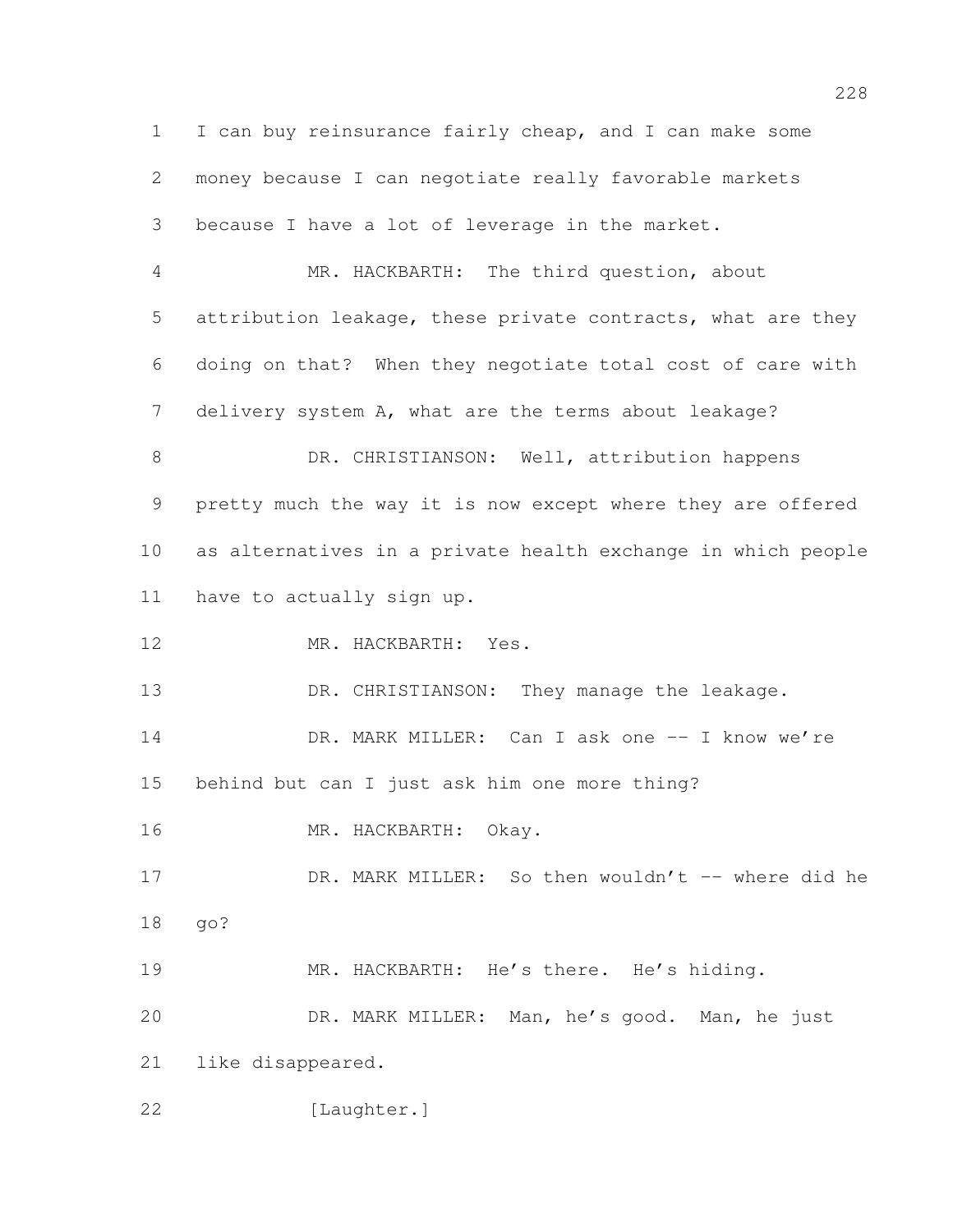DR. MARK MILLER: When you see him, ask him this: So then wouldn't that lead you to say some of the discussion about making it more attractive, I could take your comments as look, there are people who have moved down this road, they know how to do it.

 So would you end up making it more attractive to draw more people? Or would you say look, there's people here who know how to do this, so move and other people will just have to catch up?

 DR. CHRISTIANSON: So I think it's not an either/or. It's more of an argument for flexibility in 12 terms of -- in how we treat different ACO contractors moving forward.

MR. HACKBARTH: Peter.

 MR. BUTLER: So the fact is, we squeeze fee-for- service system now and it's actually delivering pretty good results on a per capita increase basis, ironically.

 I still think that a three year cycle is a good way to go. The people that are in the Medicare ACO world 20 are the ones that have -- they haven't had the competencies. You need three years, at least, to get the cultural 22 competencies, much less the investments, made. And you're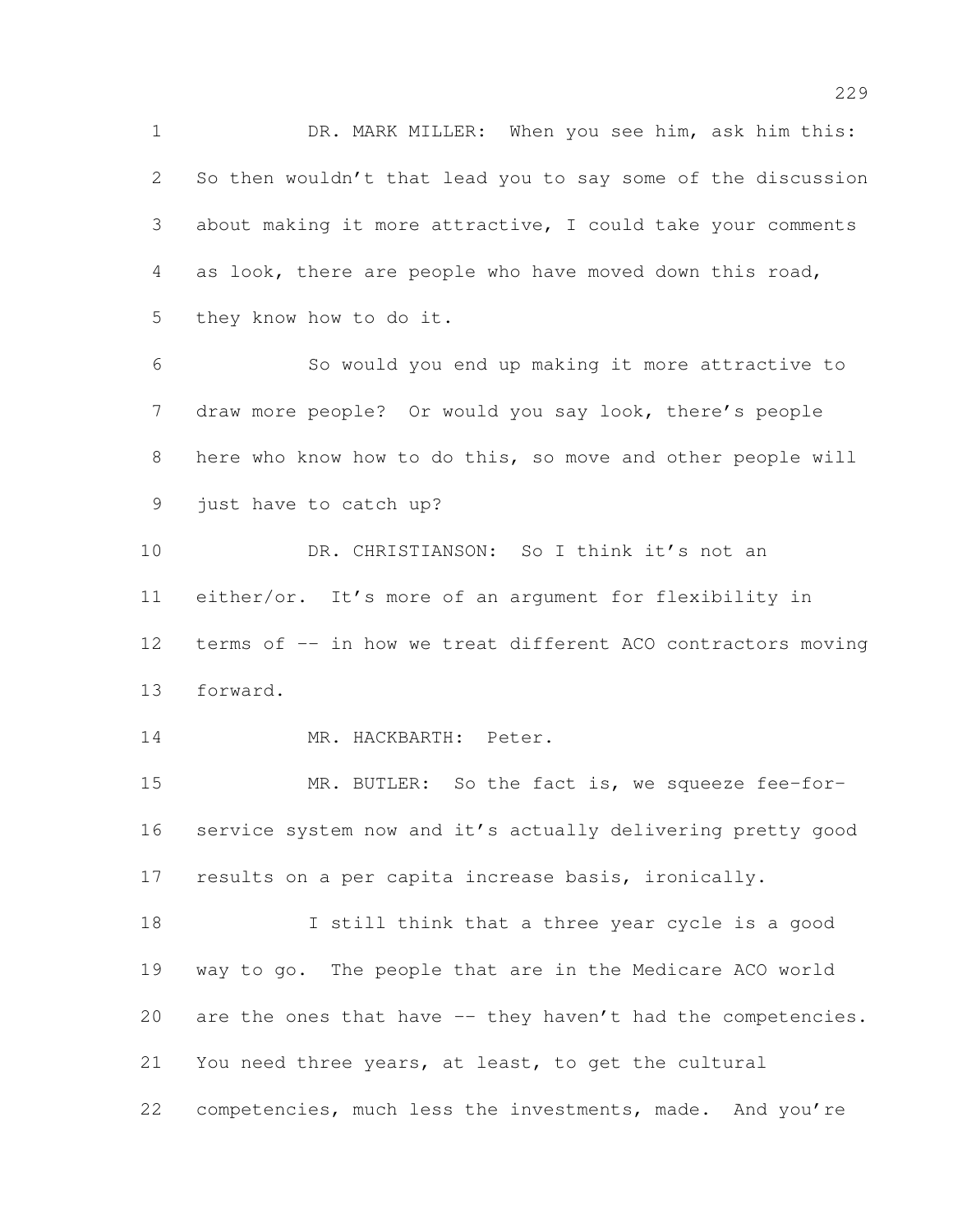getting it for free, in a sense, because the one to two percent, they are funding themselves.

 So what is the downside? The ones that compared well to the benchmarks can flip right to MA now if they think that the shared risk isn't strong enough. So why wouldn't they -- that's what I hear from my ACO colleagues, that say hey, I'm going to go right to MA. I get the whole savings there.

 So needing to have that two-sided risk set at benchmark levels for the ACOs may be not that important if they've got the MA option and they can keep all of the savings if they go that direction.

13 MR. ARMSTRONG: I just briefly wanted to 14 acknowledge -- and I can't remember where it was, but in some of our previous discussions on this topic we have imagined what this transition looks like and the different levers we have to encourage at.

 I think we've always referred fairly loosely to the prospect that the transition itself is going to cost money and that there will be an increase in our costs before you are able to decrease costs.

I think that question sort of indirectly got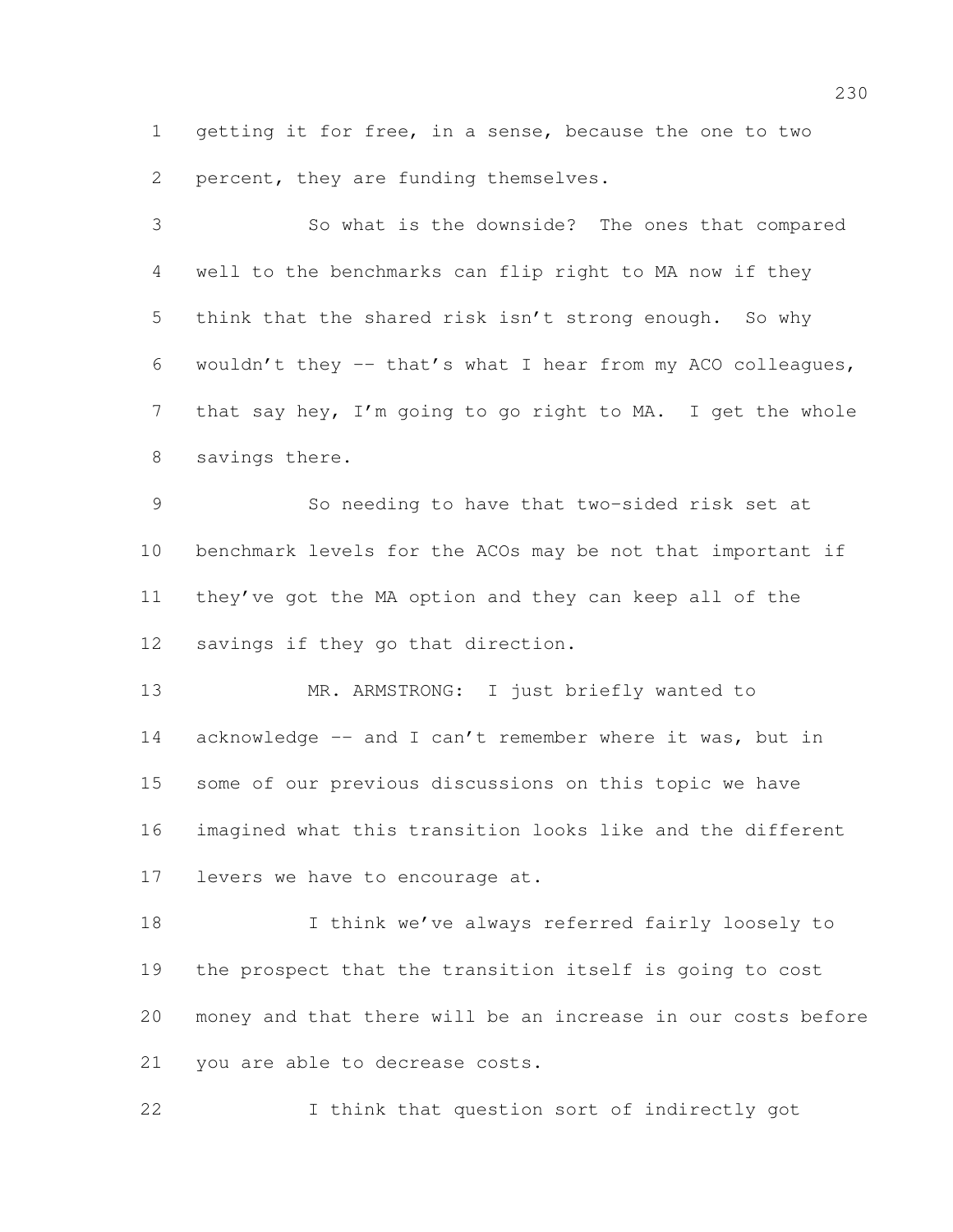begged a few times in this discussion here and we ought to explore that a little bit more. What do we really mean by that? what are the investment costs? Is it luring people into ACOs and then cranking down on the reimbursement? What do we mean by that?

 I just was reminded that we've acknowledged that there's a transition plan that won't be free, that the whole system is going to need to build and then execute.

 MR. HACKBARTH: [off microphone.] Any other concluding comments?

11 [No response.]

 MR. HACKBARTH: Okay. Next up is post-acute care. So this represents a significant change in direction from most of what we've been talking about this morning and we're sort of back in more traditional MedPAC mode here, focusing on at least a group of silos, if not one particular silo. So, who's leading the way? Evan.

18 MR. CHRISTMAN: Good afternoon. Carol, Sara, and I will walk you through some approaches to rationalizing Medicare's payment for post-acute care.

 For many years, the Commission and others have been concerned about the multiple PAC payment silos in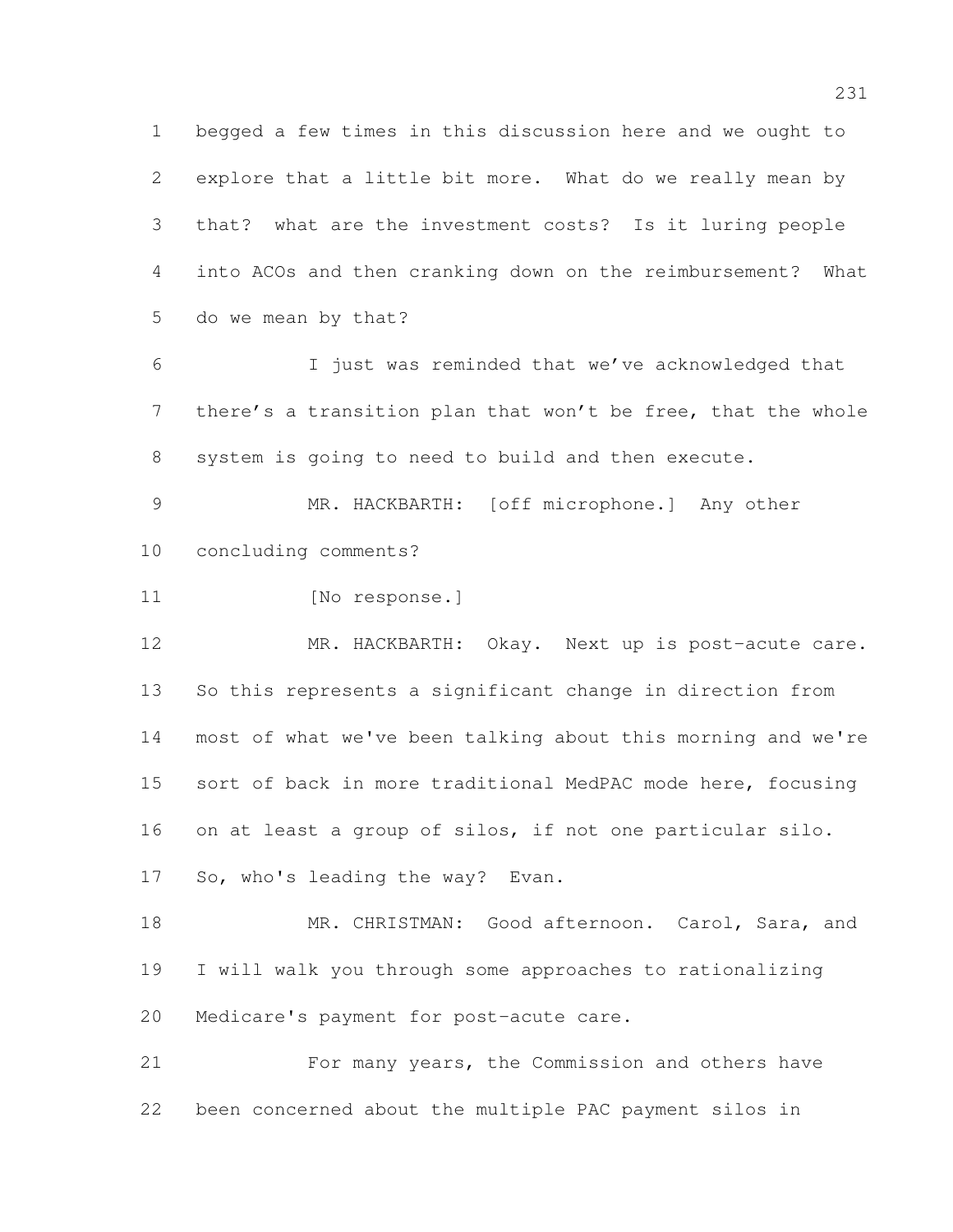Medicare. The BBA established separate PPSs for the four PAC providers and there has been concern that these separate systems have discouraged coordination across silos and led to inefficient payment. These separate silos exist even though these providers often overlap in the services they provide and the patients they serve. Medicare payments for similar patients can vary significantly between settings because each setting has its own approach to setting base rates and measuring patient case mix. Efforts to understand the overlap have been hindered by a lack of robust comparative patient data. Currently, the PAC silos collect 12 data using formats unique to each setting. Consequently, it is difficult to assess how often the silos provide similar services to similar patients.

15 A new tool designed by CMS to measure care across silos addresses these concerns and presents an opportunity for a more patient-centric PAC system. Ideally, some or all of the current silos could be consolidated into a new payment system where Medicare's payment is based more on a patient's needs and not the site of care selected.

 There are several directions for the Commission to explore that would facilitate this goal. The more sweeping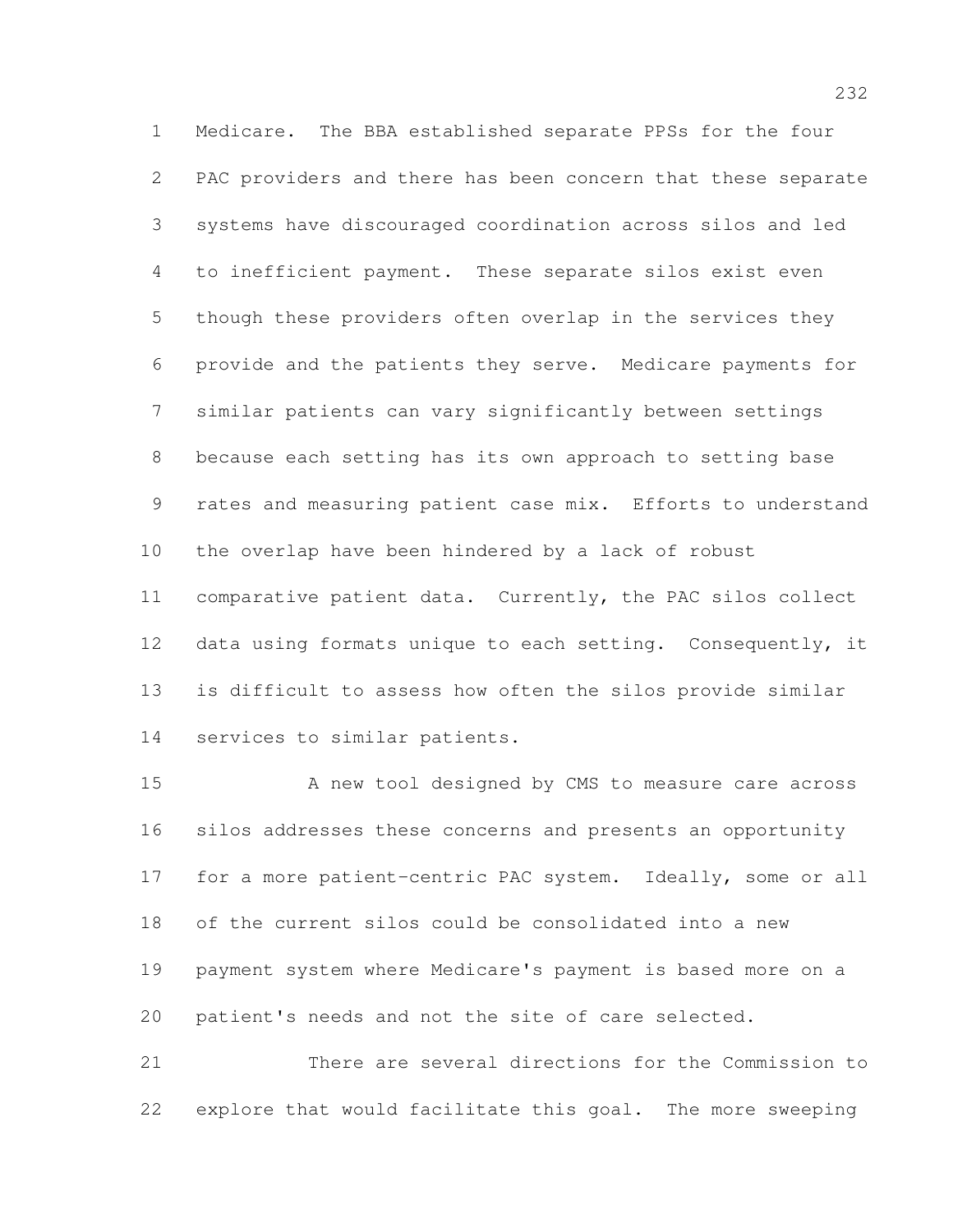approaches would eliminate some or all of the separate PPSs and replace them with a consolidated post-acute care payment system. More incremental approaches would retain the current silos but synchronize prices for select conditions within each silo, when possible, to ensure that similar patients are paid at similar rates under the separate systems.

 I am going to talk first about efforts to establish a common payment system for the existing silos and then Carol will discuss the second approach.

 Establishing a common payment system would require that Medicare have data that permitted it to assess patients across the various PAC silos on a comparable basis. Such information is necessary for establishing case mix indexes for payment and for assessing outcomes. Medicare's current approach to collecting patient assessment data is siloed. It mandates unique assessment tools for three silos and does not collect patient assessment information from LTCHs. Each silo's use of dissimilar data makes it difficult to compare patient severity and quality.

 For example, the tools use different approaches to defining patient characteristics, like functional status,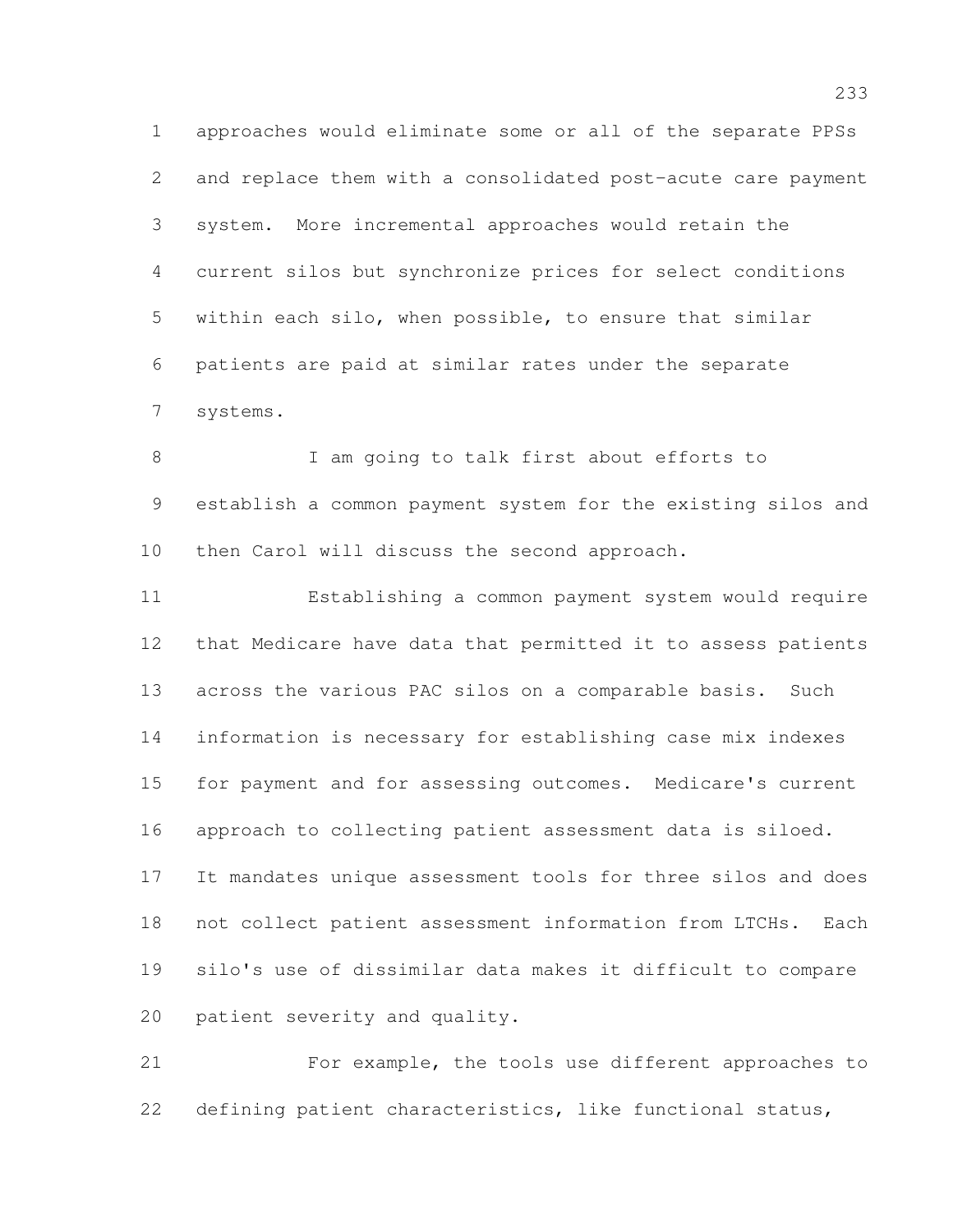have different requirements for when they are to be administered during a stay, and use different scales for measuring the severity of a patient attribute. Medicare also has no required tool for screening patients for PAC needs at discharge from the acute care hospital. As a result, there is no standardized assessment information for evaluating patient PAC needs at discharge.

 The difficulty of using the current tools to compare patients across silos led MedPAC to suggest that a new tool designed for cross-sector measurement be developed. In 2006, Congress mandated that CMS develop and test a 12 common assessment instrument for post-acute care, one that could explore the feasibility of establishing a common 14 payment system for the PAC silos.

 In response to this requirement, CMS developed the Continuity Assessment Record and Evaluation, or CARE, tool. The tool assesses a patient on a range of factors, including clinical diagnosis, functional status, and other measures of clinical severity. CMS fielded the tool to test its viability. Providers in each of the four PAC silos use the tool, as well as a sample of acute-care hospitals that evaluated patients at hospital discharge. The test included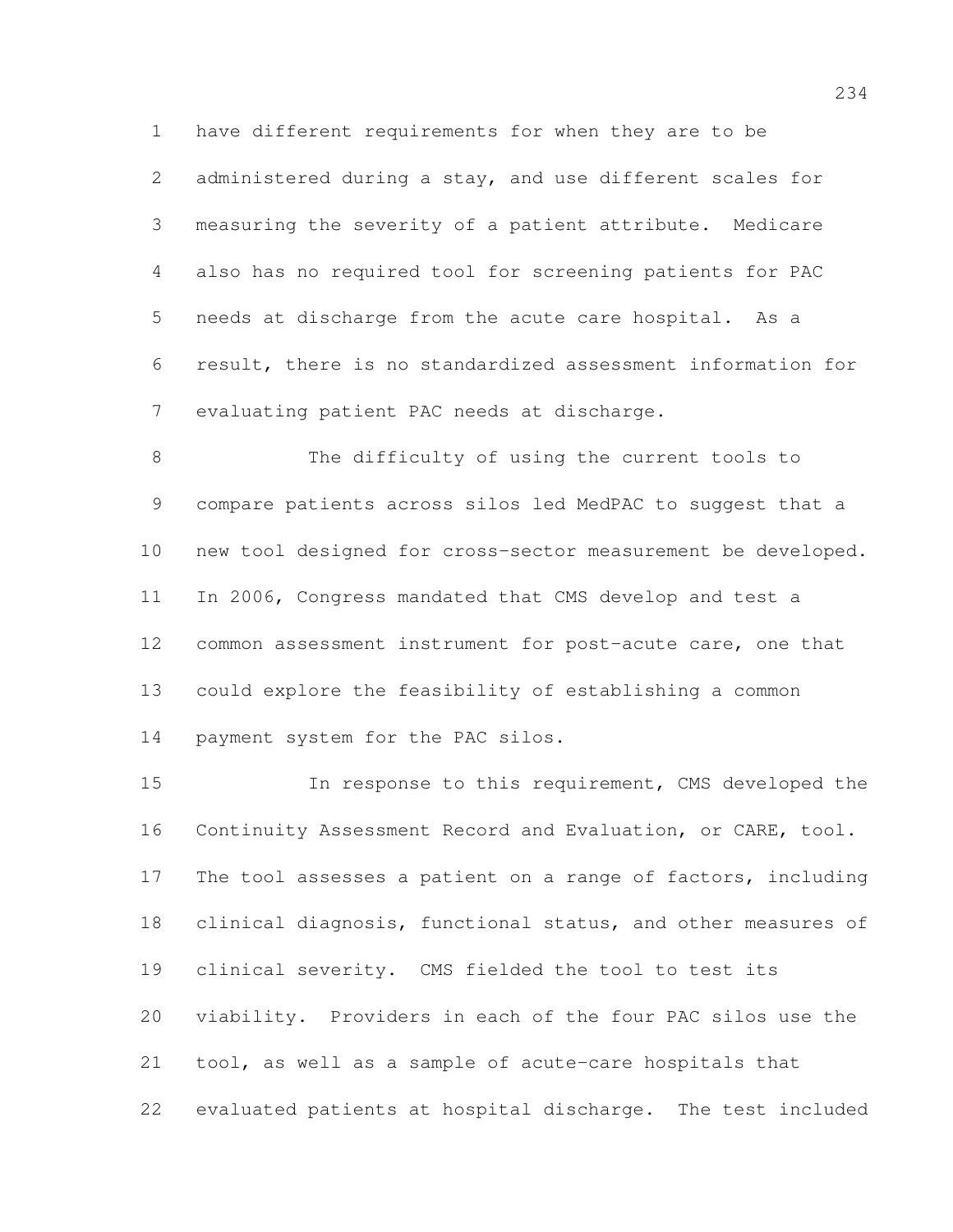140 providers in 11 different markets and over 54,000 assessments were collected.

 A contractor for CMS used the data to test the feasibility of building a case mix index for a common post- acute care payment system. The contractor tested whether a single set of patient characteristics could predict the direct costs of nursing and therapy for a patient, regardless of the setting used. The analysis found that a model could predict a significant amount of the services provided, suggesting that the care data could be used to establish a common consolidated PAC payment system. The analysis suggested that a case mix index that combined the three inpatient PAC settings, IRF, SNF, and LTCH, together would work best. Home health would be paid separately.

 The analysis also examined quality across the silos and found generally similar outcomes for risk-adjusted quality indicators across the settings, suggesting that the PAC sites achieved similar results when they serve similar patients.

 A reformed PAC PPS would have many parts and there are many decisions about which settings should be included and how to set the payment levels. This slide gives an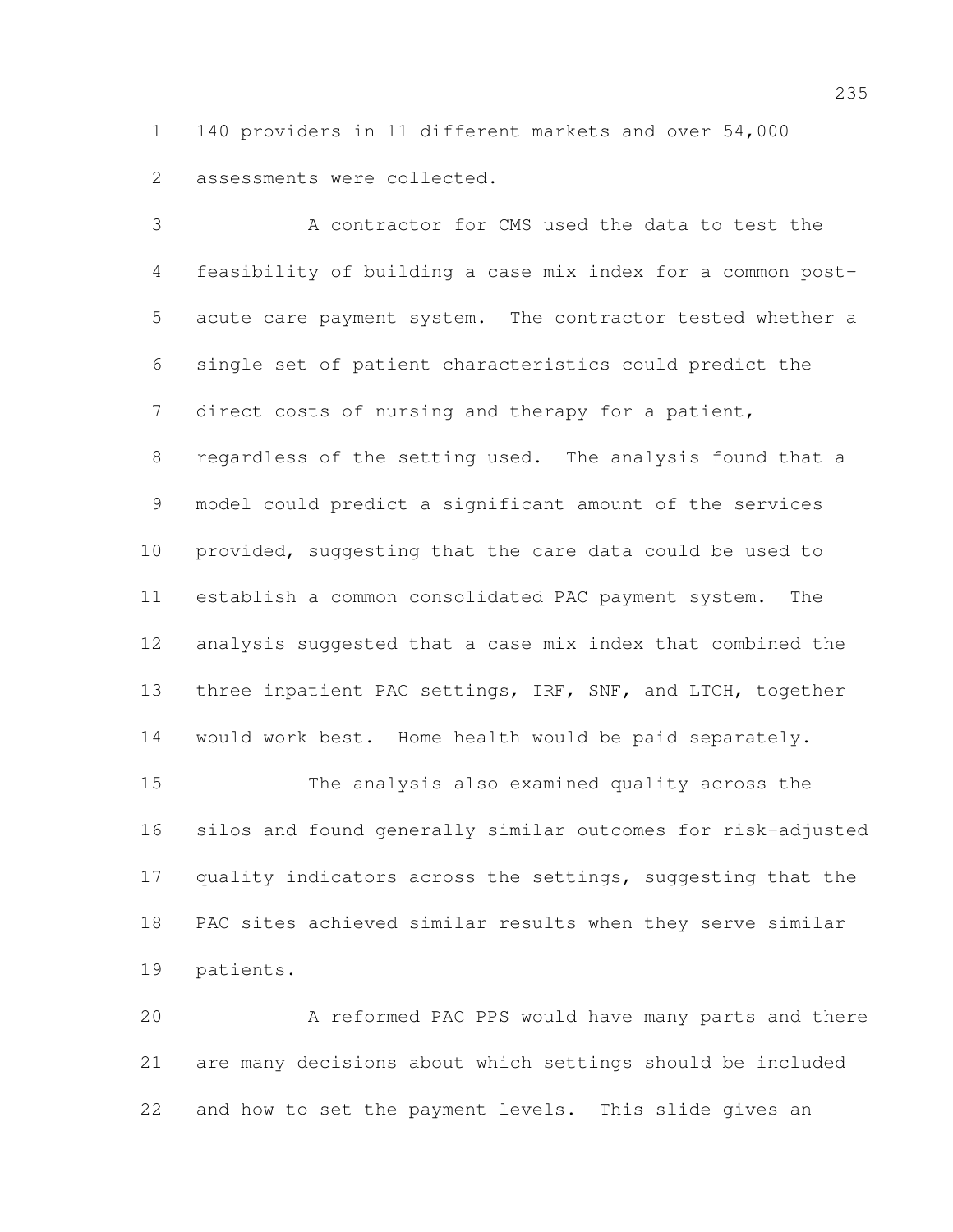illustrative example of how it could work in practice. In this example, there is a combined payment system for inpatient PAC settings, the IRF, the LTCH, and the SNF. Patients referred to an inpatient PAC setting would be assessed at hospital discharge. This assessment would be used to help determine the appropriate site of care. The assessment would be the same for all patients, regardless of the PAC services they ultimately received. Because a patient's condition can change, they would also be assessed when they are admitted to the post-acute care site.

11 A new PPS would replace the current separate PAC 12 systems for IRF, SNF, and LTCH. The new payment system would cover all inpatient PAC care under a single system, with a single rate and case mix system that applied to all three settings. The case mix adjustor would use the data reported on the patient assessment instrument to set the payment at a level that would cover their expected costs in the inpatient PAC setting. In this approach, the new PPS would generally cover the PAC services included in the SNF, IRF, and LTCH PPSs. It differs from bundling in that it would generally not include things that are paid separately, such as physician fees or hospital readmissions.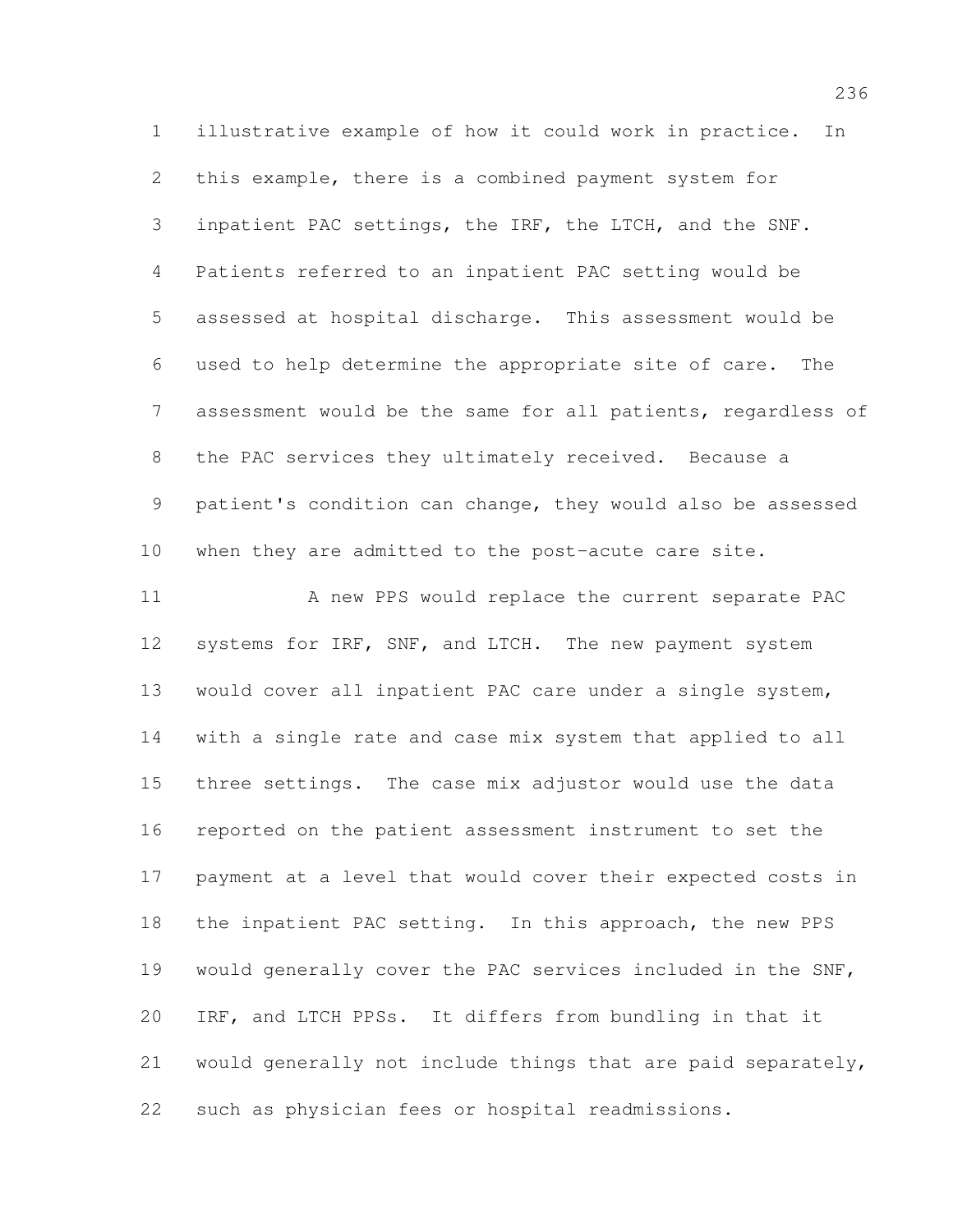CMS has released a report to Congress on the CARE demo and satisfied the Congressional mandate, but it plans further work in several areas to explore possible reforms to 4 the PAC payment systems. First, it plans to develop quality measures based on the functional assessment items included in the CARE tool. CMS is also setting the feasibility of using the CARE data in the current PPSs for each silo. Under this approach, CMS would retain the siloed pay systems but use CARE assessment data in place of each silo's unique tool.

 Despite the promising results of CARE, current law requires separate payment systems that have separate payment levels, effectively reinforcing the status quo. Though the demonstration suggested a more patient-centric system is possible, CMS currently does not have a plan for pursuing a consolidation of the PAC silos.

17 The CARE data suggests several additional steps. First, the Commission may want to consider making a recommendation mandating a common assessment approach so that comparing patients across silos is easier. The Commission encouraged CMS to develop a reliable cross-sector approach to assessment, and though this does not address the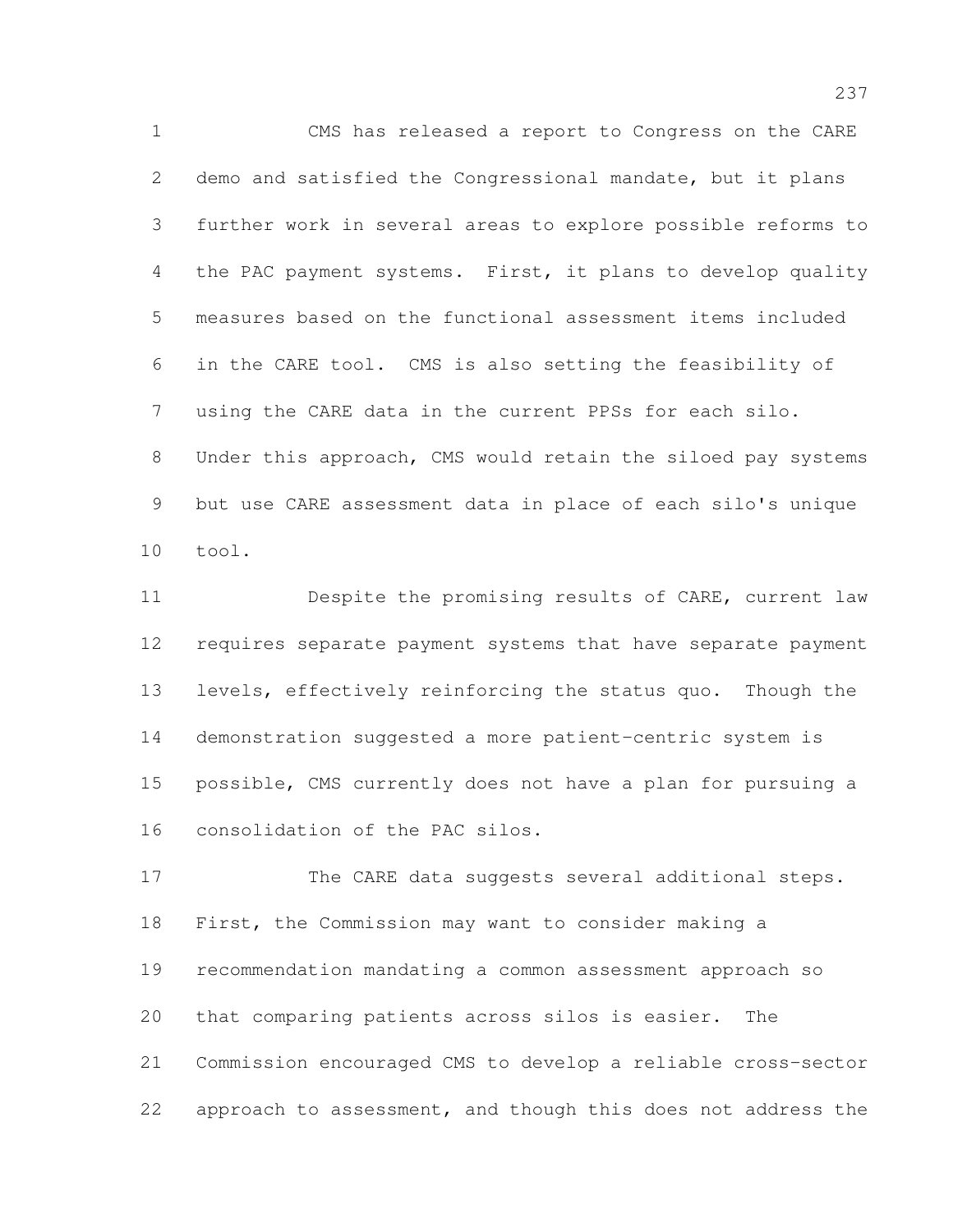current silos directly, it would be an enabling policy that makes more sweeping changes easier to implement.

 Second, establishing cross-sector quality measures would be helpful for better understanding the value of the PAC services Medicare buys. Cross-sector measures would enable the program and beneficiaries to better understand the value of each provider, possibly leading to better decisions about the appropriate site of care. Finally, the CARE demonstration indicated that a common payment system was possible. Establishing such a system would be consistent with the desire to move Medicare to a more patient-centric system of payment, and so the Commission could consider urging CMS to begin focus efforts to establish a more unified system of PAC payment. The Commissioners should discuss these policy options and highlight issues or concerns they would like us to address in future analysis.

18 DR. CARTER: Evan talked about one approach for PAC reform, using a uniform assessment to develop a single patient-centered payment system across PAC settings. Because this large-scale reform will take time to implement, we are pursuing another track that can be accomplished in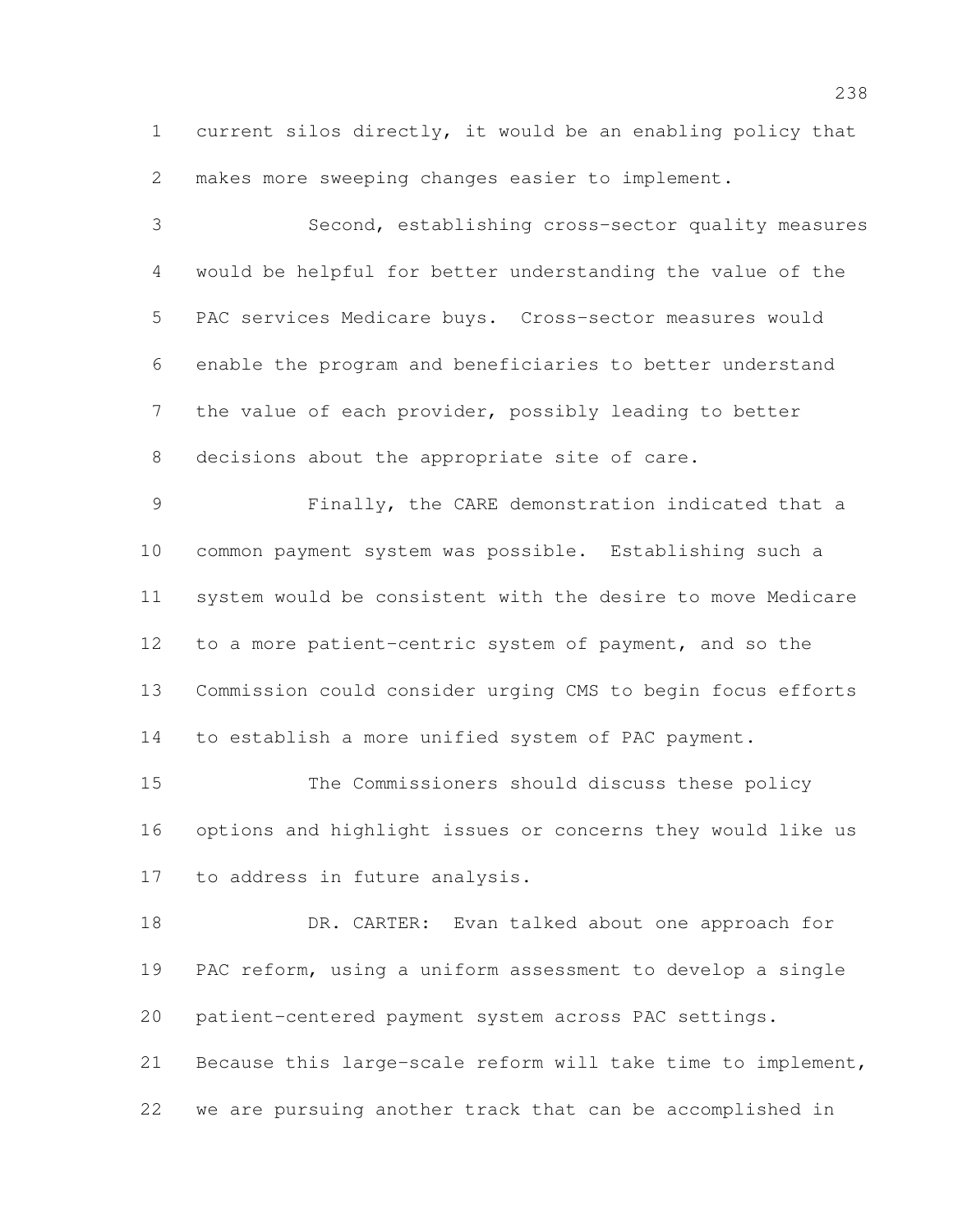the shorter term and would be a stepping stone to broader reform. This other approach is to narrow prices Medicare pays for similar PAC services in patients.

 This would pursue two of the Commission's goals. First, it applies the idea of site-neutral payments to PAC, and second, because fee-for-service is likely to remain in place for many years, Medicare's payments should reflect low-cost care.

 We considered narrower prices between IRFs and SNFs because we know from the demonstration that comparable patients are treated in both settings and the outcomes are the same or similar. Yet, Medicare pays very different prices. Site-neutral payments would move Medicare towards basing its payments on patient characteristics, not the 15 setting where they were treated.

 Let's first look at data on whether the patients admitted to SNFs are similar. These data come from the PAC demonstration and they show the overlap in the functional status of patients admitted to SNFs and IRFs. Going up the slide is the functional ability of patients at admission, with a high score indicating more independence and a low score indicating dependence. The last pair of bars compares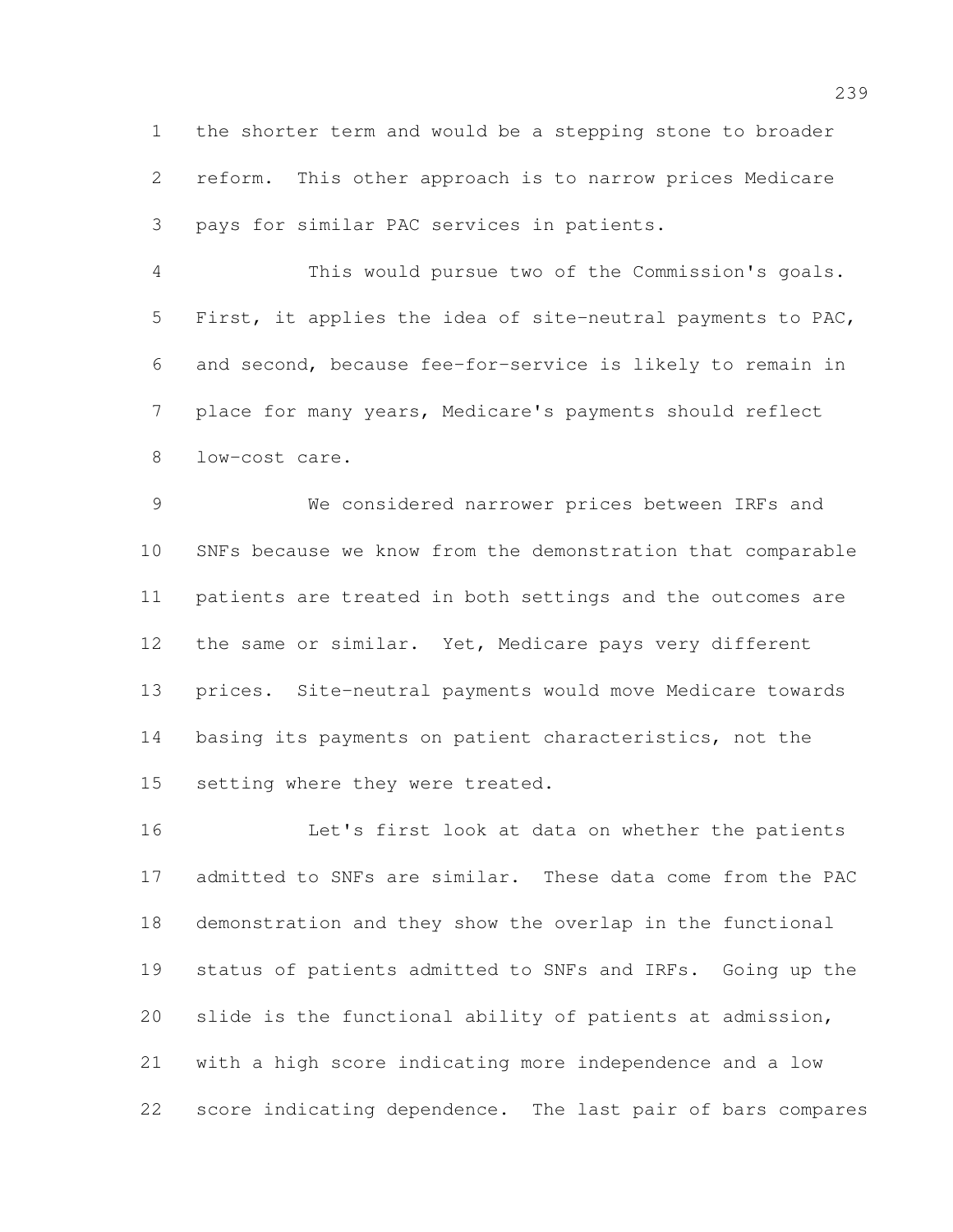the ability of patients to conduct self-care activities, such as dressing and eating, at admission, with IRF data on the left and SNF data on the right. The right-hand pair shows patient mobility at admission. Each bar represents a percentile, so you can see the distribution of the abilities across the patients treated in each setting. The top bar is the tenth percentile, then the 25th, and the 50th, and so on, and the red dots represent the mean functional abilities.

 You can see that the means and the distributions 11 of these measures are very similar, meaning that the patients admitted to IRFs and SNFs are similar in terms of their functional status.

14 Now, let's turn to outcomes. The PAC demonstration and evaluation is probably the best comparison to date of the outcomes of patients treated in SNFs and IRFs because of the risk adjustment and the common assessment tool that was used to compare patients. Here, we show two risk-adjusted outcome measures, changes in self-care and mobility, and these are risk adjusted. You can see from these that the mean and the distribution of outcomes are pretty similar. SNF patients, on average, achieved slightly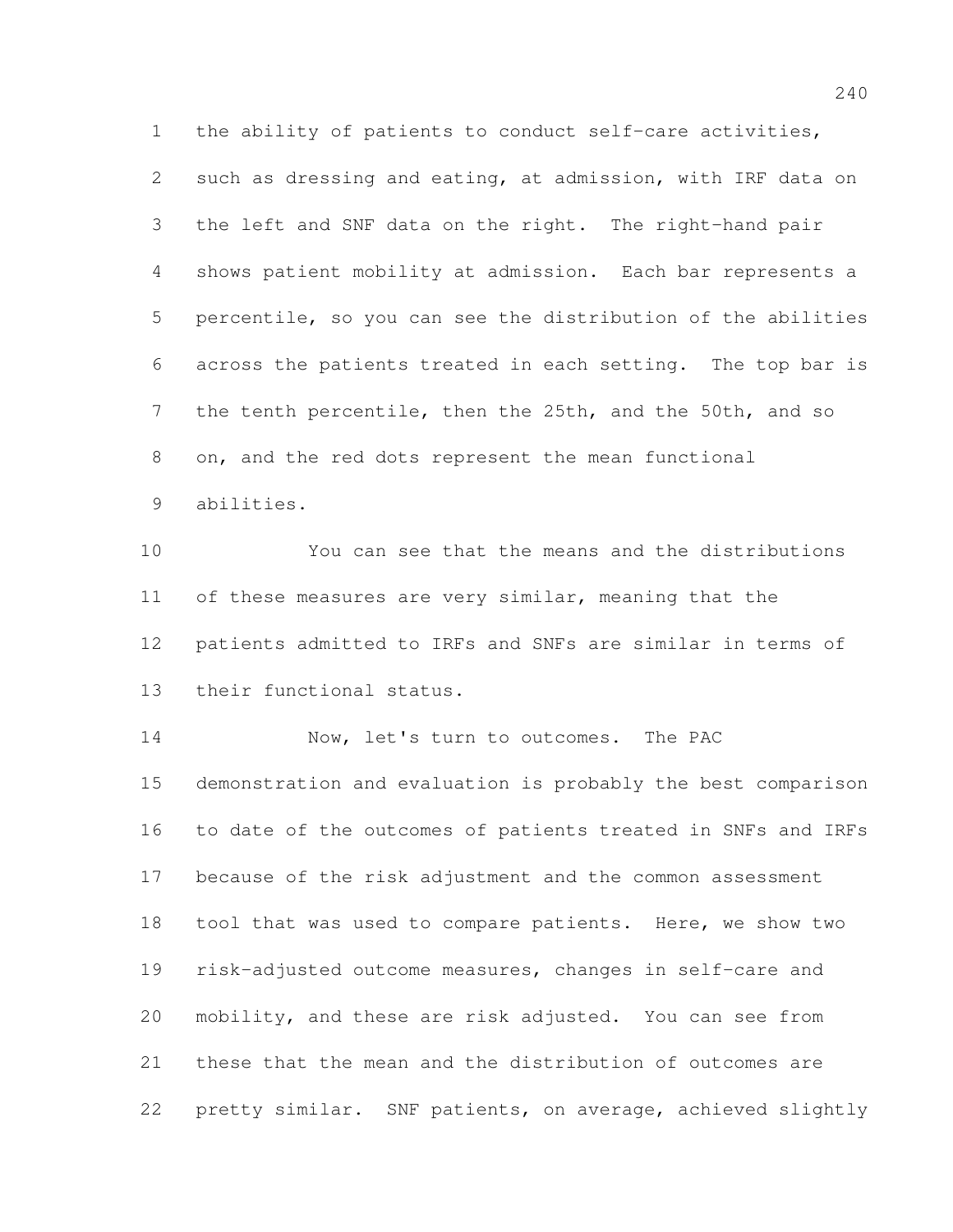less improvement in self-care, though the differences were small, and the changes in mobility were not statistically different.

 As Evan mentioned before, the demonstration also looked at rehospitalization and found that the risk-adjusted rates were not statistically different between the two settings.

 Even though SNFs and IRFs admit similar patients and achieve similar outcomes, Medicare's payments to the two settings are quite different. Here, we list several conditions frequently treated in IRFs and SNFs. Medicare payments to IRFs range from ten percent higher to 90 percent higher than those made to SNFs. For example, on the first line, we see stroke with major comorbidities and complications, MS-DRG 64. Payments to SNFs are about \$11,000, while payments to IRFs were 90 percent higher, or about \$21,000. In another example, major joint replacement 18 -- that's MS-DRG 470 -- payments to SNFs averaged \$8,800 and payments to IRFs averaged \$13,500, or about 70 percent higher.

 Given the overlap of the settings yet the differences in Medicare payments, we are undertaking a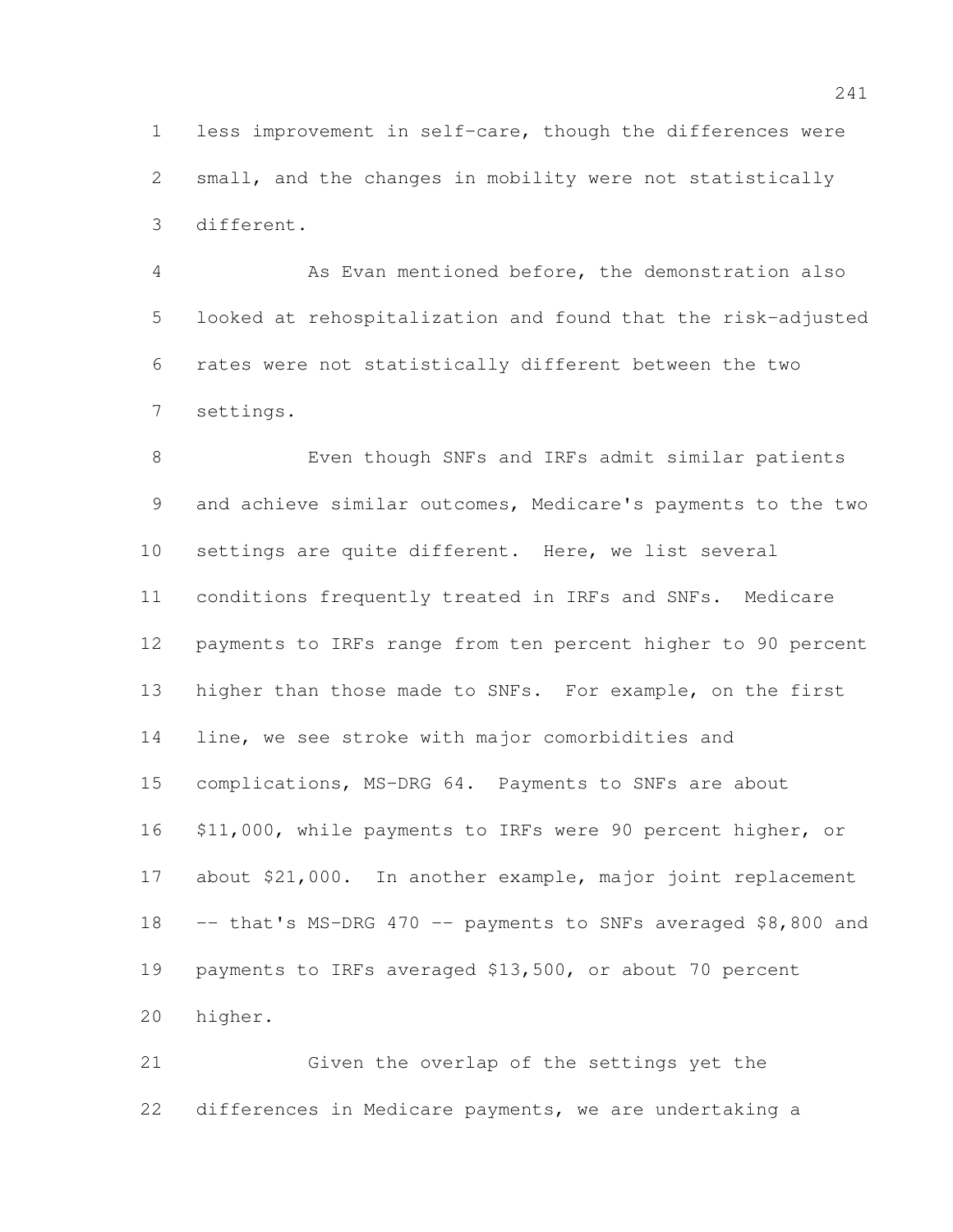project to evaluate setting narrower prices between the two settings. We plan to focus on select conditions, and I'll describe in a minute how we selected those. We will develop a common payment metric, since SNFs are paid on a per day basis while IRFs are paid on a per discharge. We will put our price comparisons on a discharge basis.

 We will also compare the patients and make sure that they are comparable, looking at their comorbidities, risk scores, and age. Because the CARE tool is not in use, we will use a simplified crosswalk between the assessment tools that will allow us in a limited way to compare the functional status of patients in both settings.

 We will model IRF payments under the current SNF 14 policy, and using the alternative SNF design that we recommended back in 2008. We are working with research from the Urban Institute to update this alternative design to reflect more recent practice patterns. And we are working 18 out how to estimate payments for patients treated in IRFs, given that the patient assessment data is different between the two settings.

 In selecting the conditions to explore, we considered three factors. We wanted conditions that are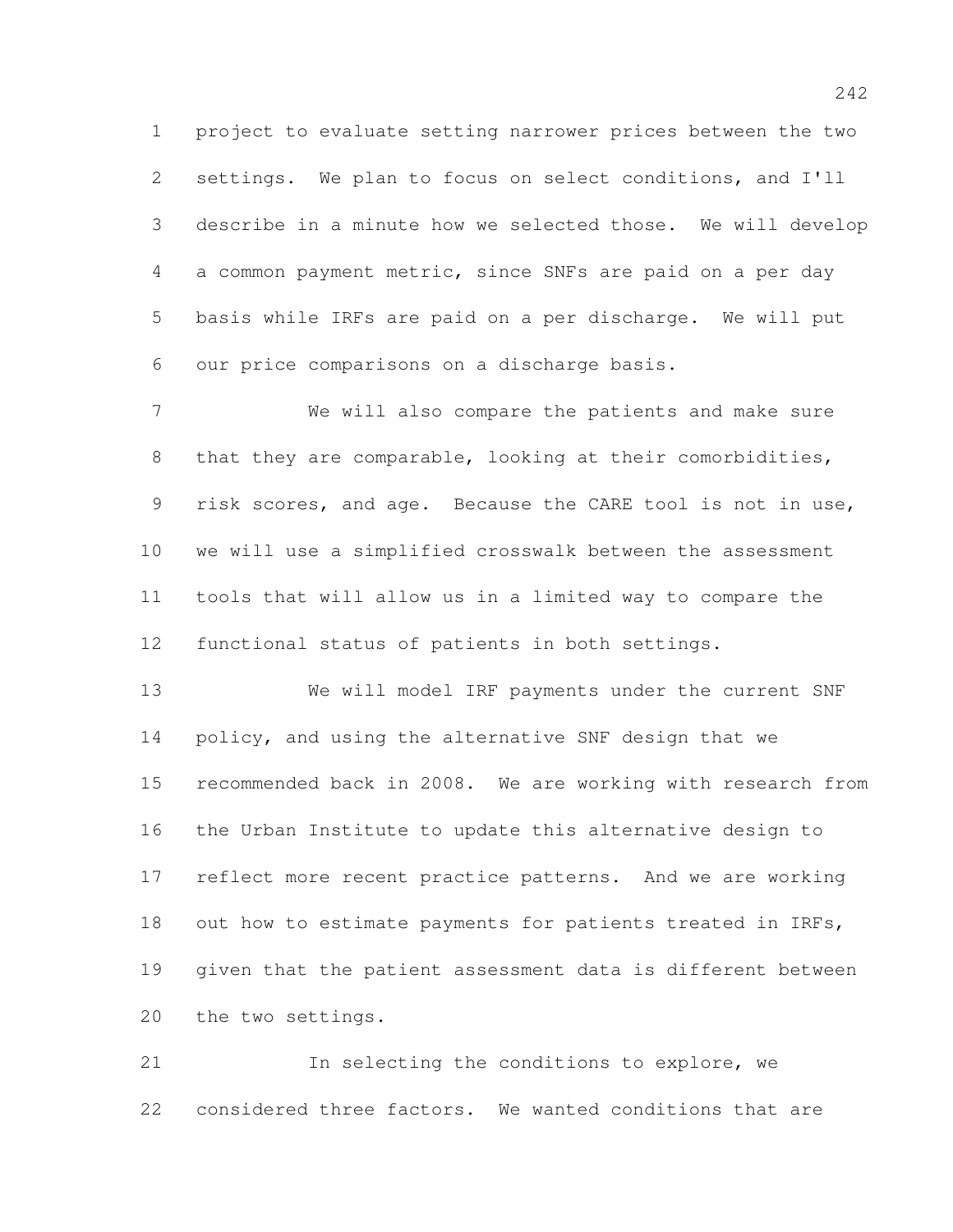often treated in SNFs, even in markets where beneficiaries have the option to go to an IRF, as a way to ensure that the setting is safe for these conditions. We also wanted to select conditions that make up a sizeable share of the business, of Medicare's business in IRFs. And, finally, we looked at studies that compare IRFs and SNFs in terms of their costs and outcomes. Based on these considerations, we decided to focus on beneficiaries recovering from three conditions, major joint replacement, hip fracture, and stroke.

 In closing, we'd like the Commission to discuss the next steps that we are taking for advancing PAC reform. The first is to consider narrower prices between SNFs and IRFs for select conditions. This short-term strategy can be seen as a stepping stone to broader reforms that move fee- for-service away from basing payments on site of service. The Commission could consider making a recommendation to require a common assessment approach so that comparing patients across silos is easier. The Commission could also consider requiring

 Medicare to establish cross-sector quality measures so the program and beneficiaries can more easily compare the value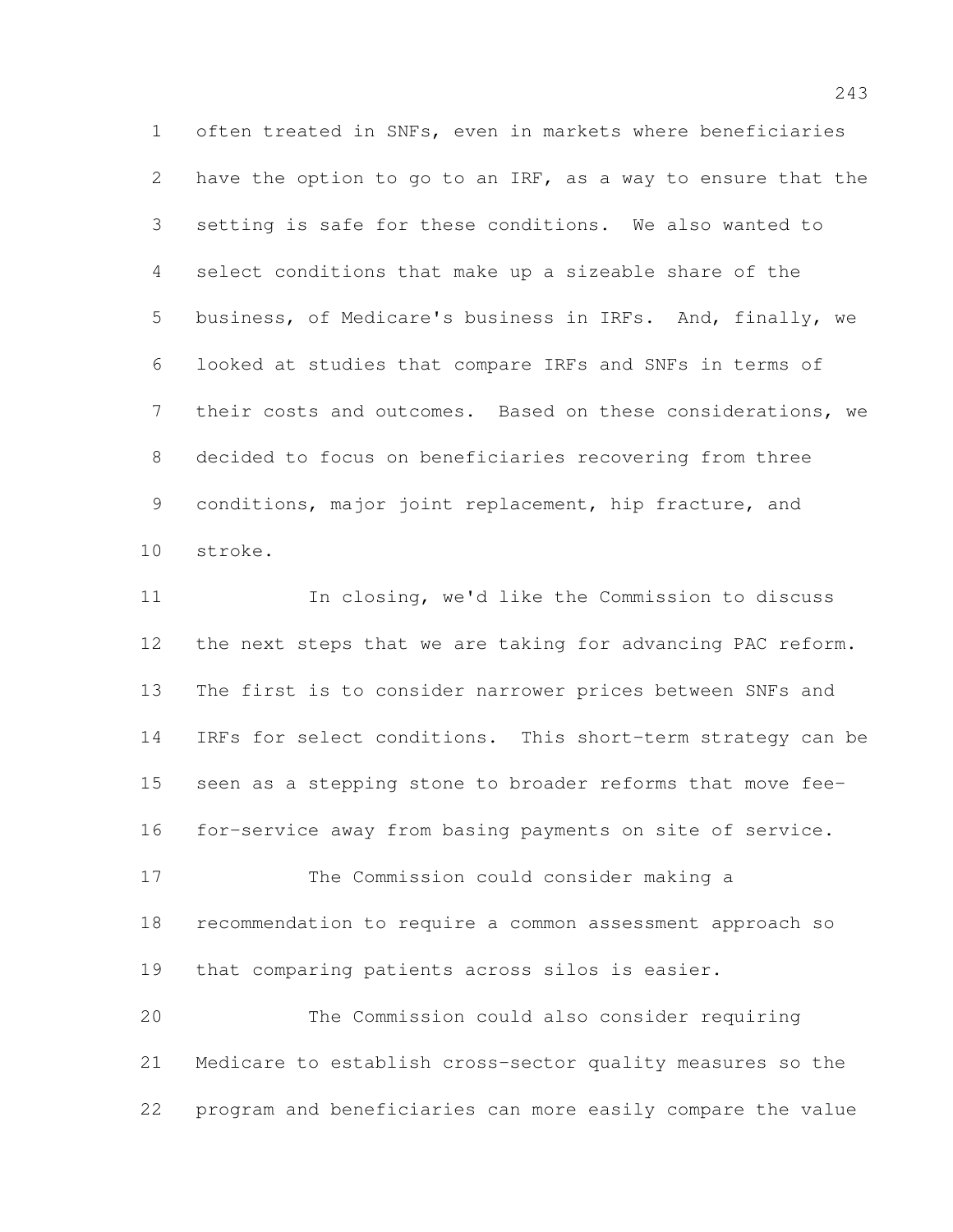of the care furnished.

| $\overline{2}$ | And, finally, the Commission could consider                 |
|----------------|-------------------------------------------------------------|
| $\mathfrak{Z}$ | whether Medicare should develop a common payment system for |
| 4              | two or more of the existing PAC silos.                      |
| 5              | The Commission should discuss these steps and if            |
| 6              | there is additional information you would like to see or    |
| $7\phantom{.}$ | concerns we will need to address as we move forward with    |
| $8\,$          | this work.                                                  |
| $\mathcal{G}$  | MR. HACKBARTH: Okay. Thank you very much.                   |
| 10             | I think this should be easier in the sense that             |
| 11             | this is, as I said at the outset, a little bit more         |
| 12             | traditional topic, sort of constrained and focused, and I   |
| 13             | think the presentation and the materials are excellent. So, |
| 14             | we will begin with our round one clarifying questions. I    |
| 15             | have Bill, Craig. Bill, go ahead.                           |
| 16             | MR. GRADISON: My main question is whether you've            |
| 17             | come across anything in the private sector that might shed  |
| 18             | light on this situation and the choices that have been made |
| 19             | here, and in particular, I'm sorry, I don't recall the name |
| 20             | of the company, but there's a relatively new company that   |
| 21             | Tom Scully with private money has set up which is going, as |
| 22             | I understand it, at risk in this field. I took a look at    |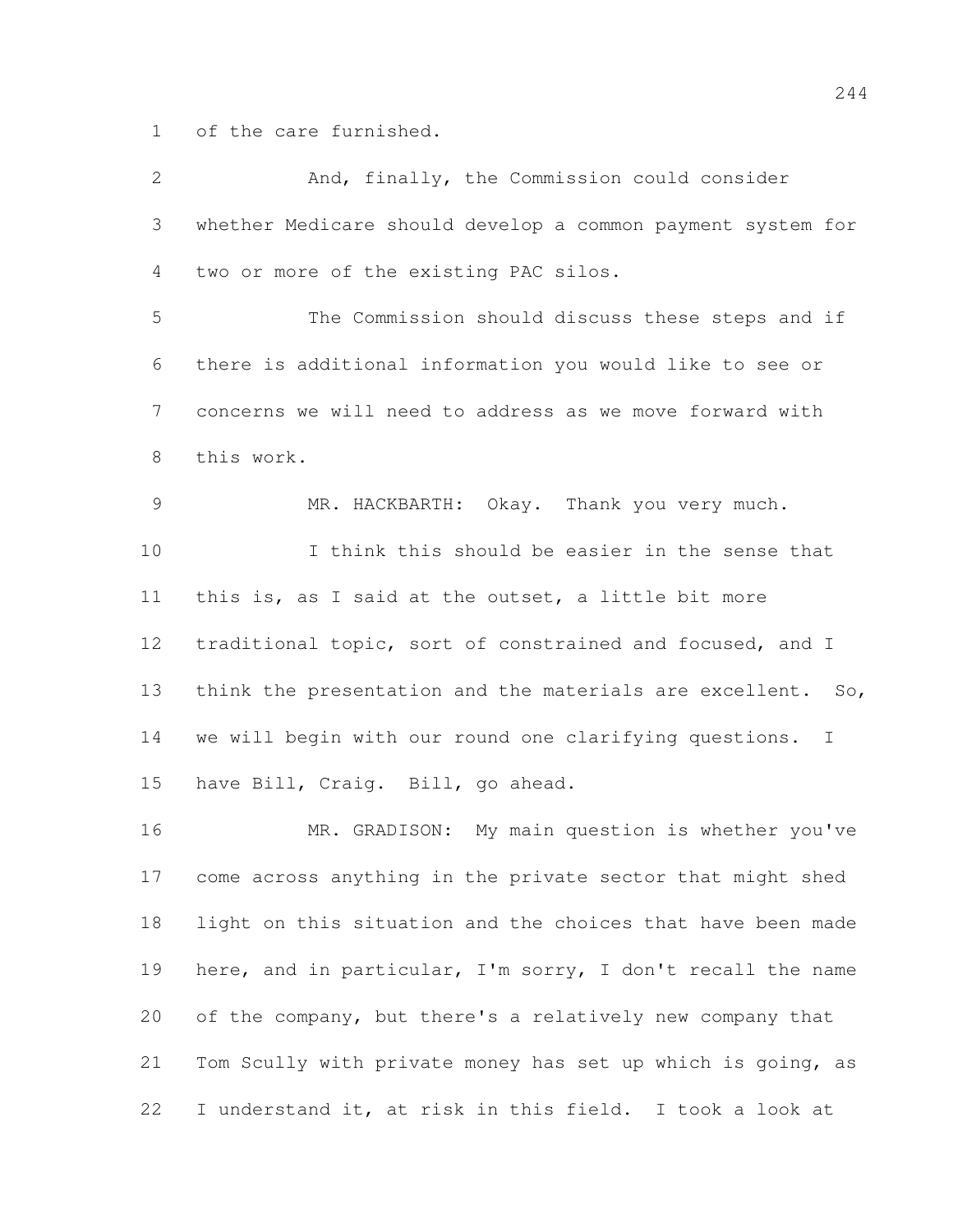their website once and I don't know much more about it, but I am curious whether there's anything that you would like to share with us from private sector experience in general or about this particular enterprise, if you don't mind.

 MR. CHRISTMAN: I mean, the short answer to your question is, yes, Bill, we are looking at it. There is -- Tom Scully's NaviHealth company was recently in the news. But there are a range of actors who are moving in this area and it's coming out of a couple of different areas. It's companies who are trying to help people set up ACOs or participate in the bundled payment for care initiative that CMS has, who are trying to build sort of a post-acute care management infrastructure.

14 And we've started a project where we're going to talk with some of these individuals that are doing different models of payment. We're looking at across all payers, not just what people are doing for Medicare, but for the private sector, so we hope to pull some of that in as we collect that data.

 MR. HACKBARTH: So, the basic concept, though, is insert another party in the system that will collect fees, share in risks and benefits, and they will take on the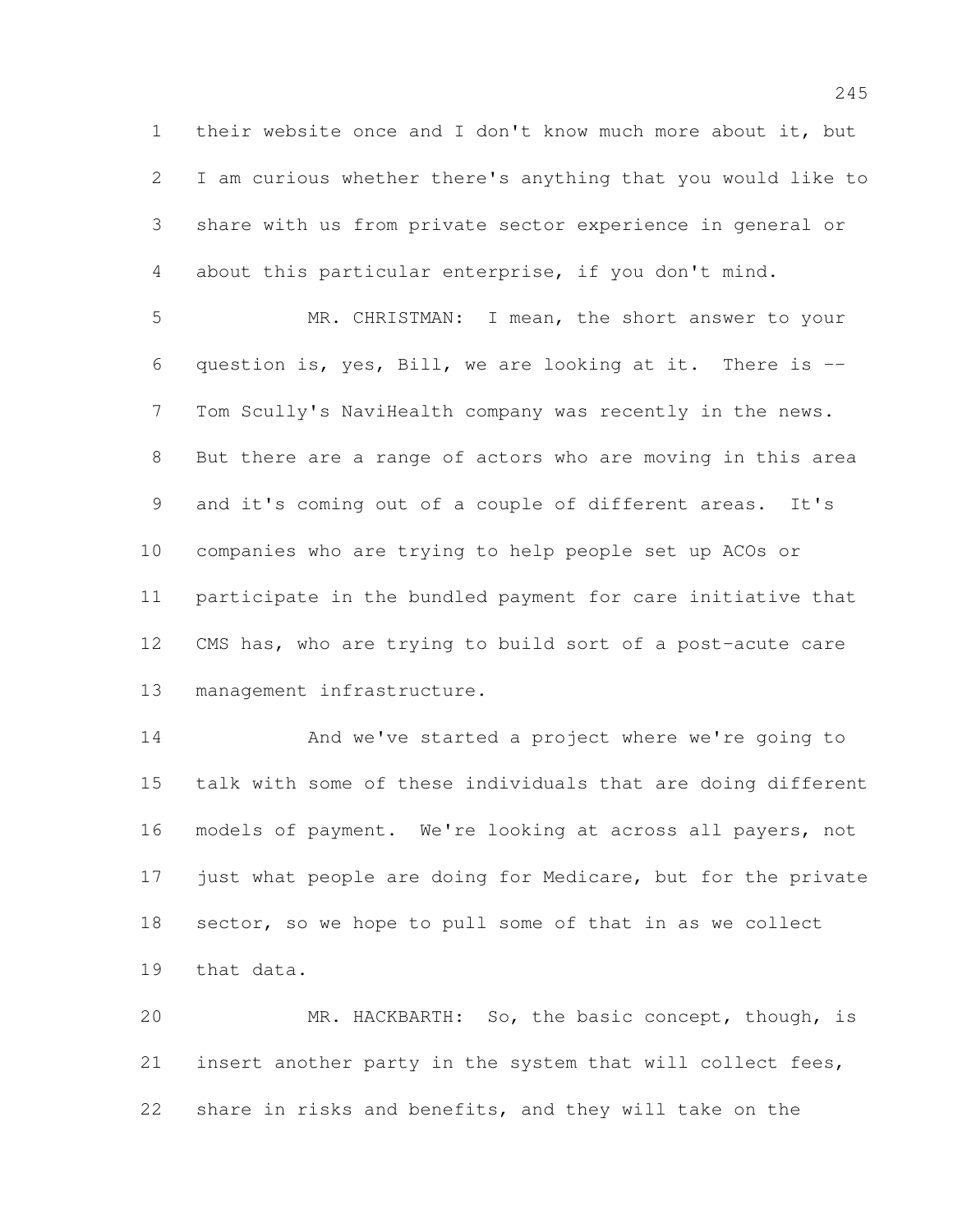assignment of overseeing post-acute care, proper placement, all that stuff. So it's a new actor, a new box on the grid. Is that accurate?

 MR. CHRISTMAN: Yeah. I mean, I guess -- we're just getting into this. I would say that some of them do look like that. NaviHealth puts itself at financial risk. 7 So, in a sense, instead of -- you can think of it as a new box being inserted, or you can think of it as one box replacing ten from the health insurers' perspective.

 MR. HACKBARTH: Yes, but they are a new type of entity. They sell their services to an insurer.

12 MR. CHRISTMAN: Yes. Yes.

 MR. HACKBARTH: This is some other risk-bearing entity.

15 MR. CHRISTMAN: Exactly.

MR. HACKBARTH: Yes.

17 MR. ARMSTRONG: Glenn, I just would add, there are Medicare Advantage plans that have been doing this for a long time, too.

 MR. HACKBARTH: Yes. And that's what I mean by this is a new actor as opposed to it being an in-house 22 function. This is a new enterprise that says, oh, we have a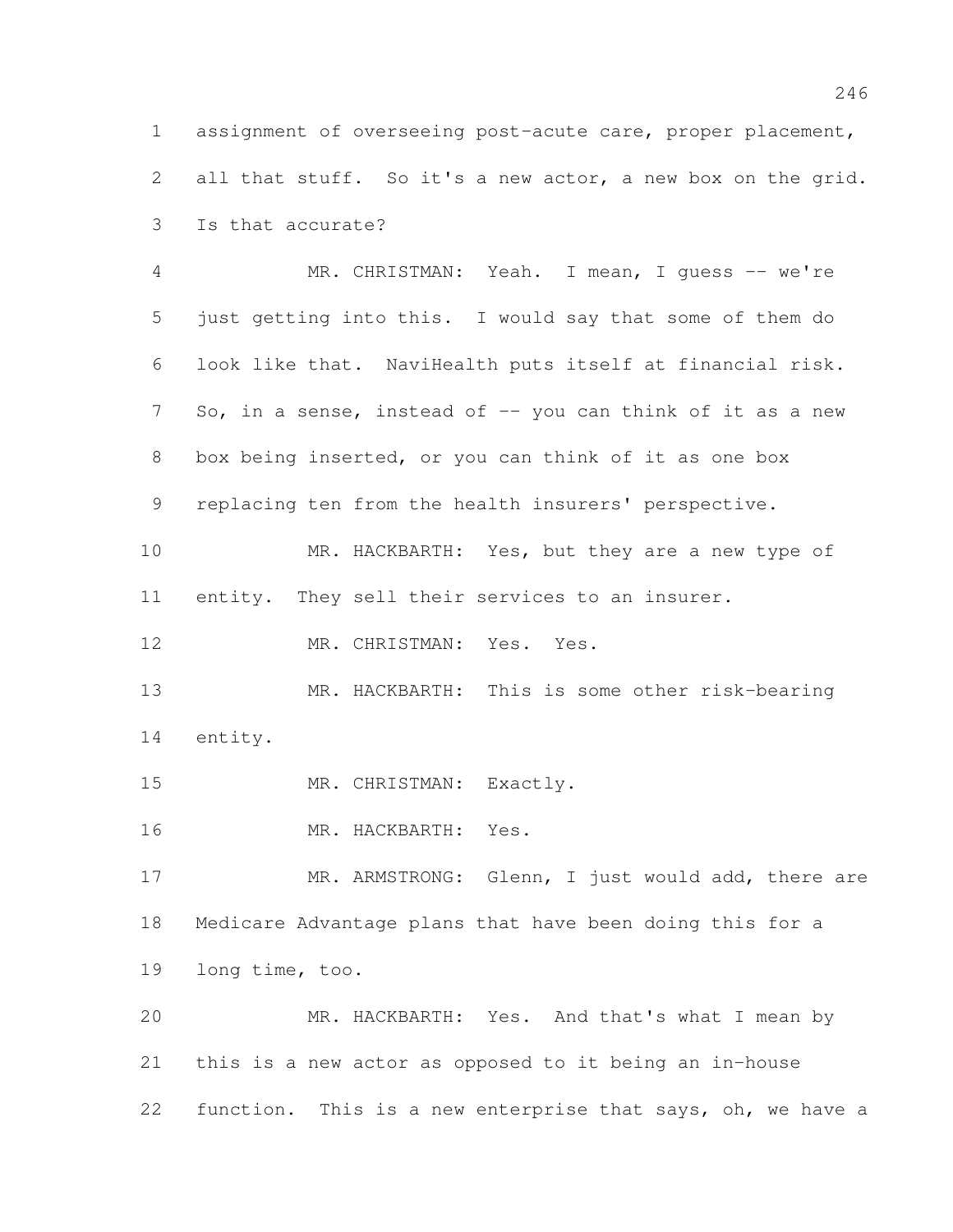product. We'll offer it to Group Health of Puget Sound.

 Okay. Let's see. Somebody over here had their hand up. Craig.

 DR. SAMITT: My question is about the care assessment tool. What is the vision on who would complete this assessment tool? Is it pre-post-acute care providers or is it the post-acute care providers themselves?

 MR. CHRISTMAN: You know, this is a question we're still thinking about, but there have been two places that two people are focusing on, and one is could CARE or a tool like it play a role in helping hospitals with the discharge process so that we could get a little bit more systematic 13 about how -- where people are referred, you know, come up with a standardized way of measuring their status at discharge, and trying to use that to inform the discharge decision. You know, that's driven by the variability we see in where people with the same conditions are referred to. The second piece of this is in the CARE demonstration, they also assess people at admission to their PAC site, and that could be used -- that information could be used to feed into a standardized post-acute care payment

system. All patients, regardless of where they were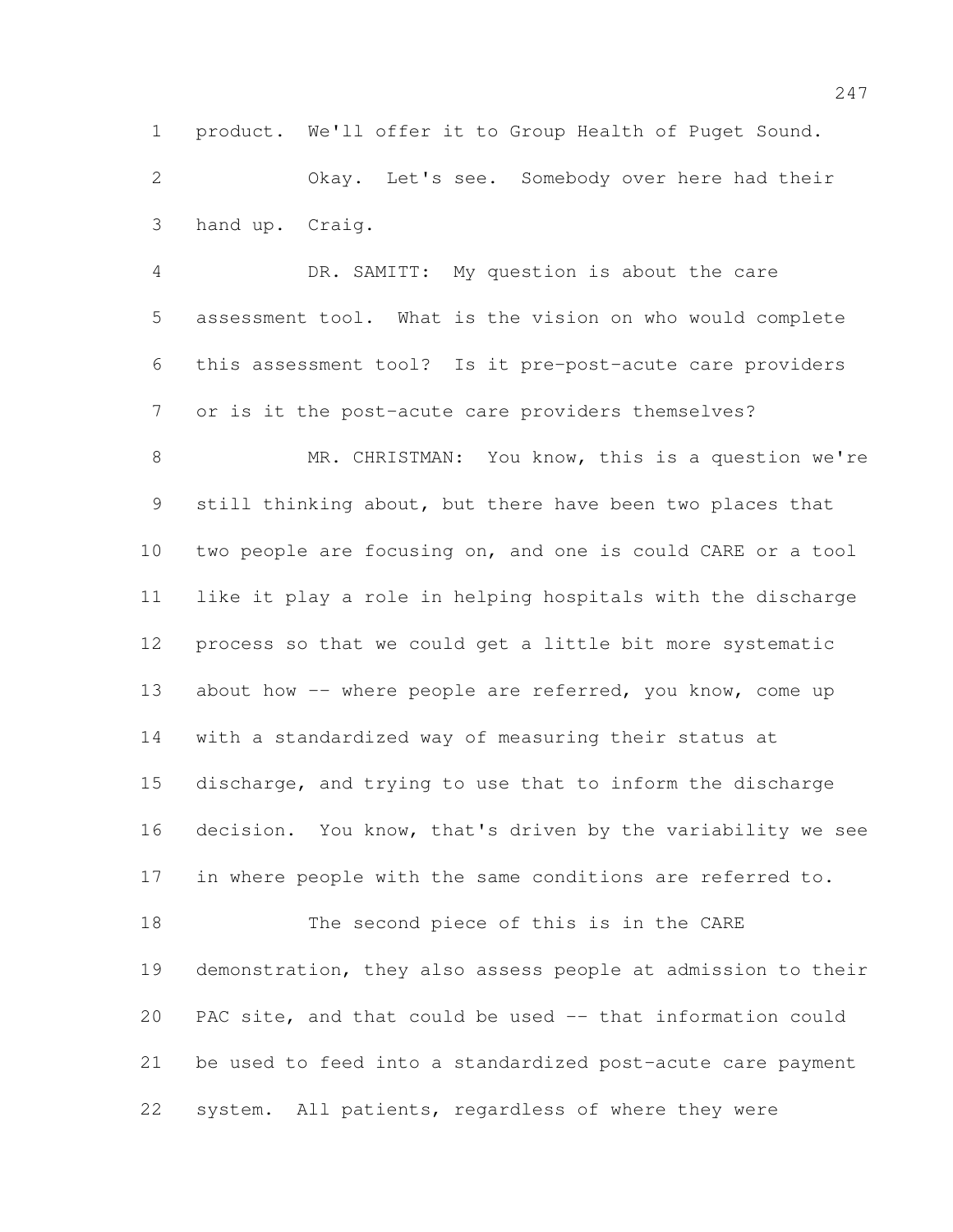referred to, would get assessed on the same system and the payments would be the same and not driven by the site of service.

 And the one thing I guess I should just clarify is CARE did both. They -- most of the assessments were collected at post-acute care sites, but they did have a 7 small sample where they had hospitals -- had a small sample of hospitals who did it at discharge, as well.

 DR. MARK MILLER: [Off microphone.] And I think the key thing is to do it up front and do it all in the same place and time, so it's not like I can assess 14 days after they've arrived in PAC and you are doing it somewhere else.

13 MR. CHRISTMAN: Right.

 MR. HACKBARTH: So, Mary is going to lead off round two.

16 DR. NAYLOR: With the high bar that I'll be more rational.

18 [Laughter.]

 DR. NAYLOR: First of all, just another great chapter in this journey that we're on to achieve some kind of rationalization, so let me comment on your proposed next steps, and I might not do it in exactly the order.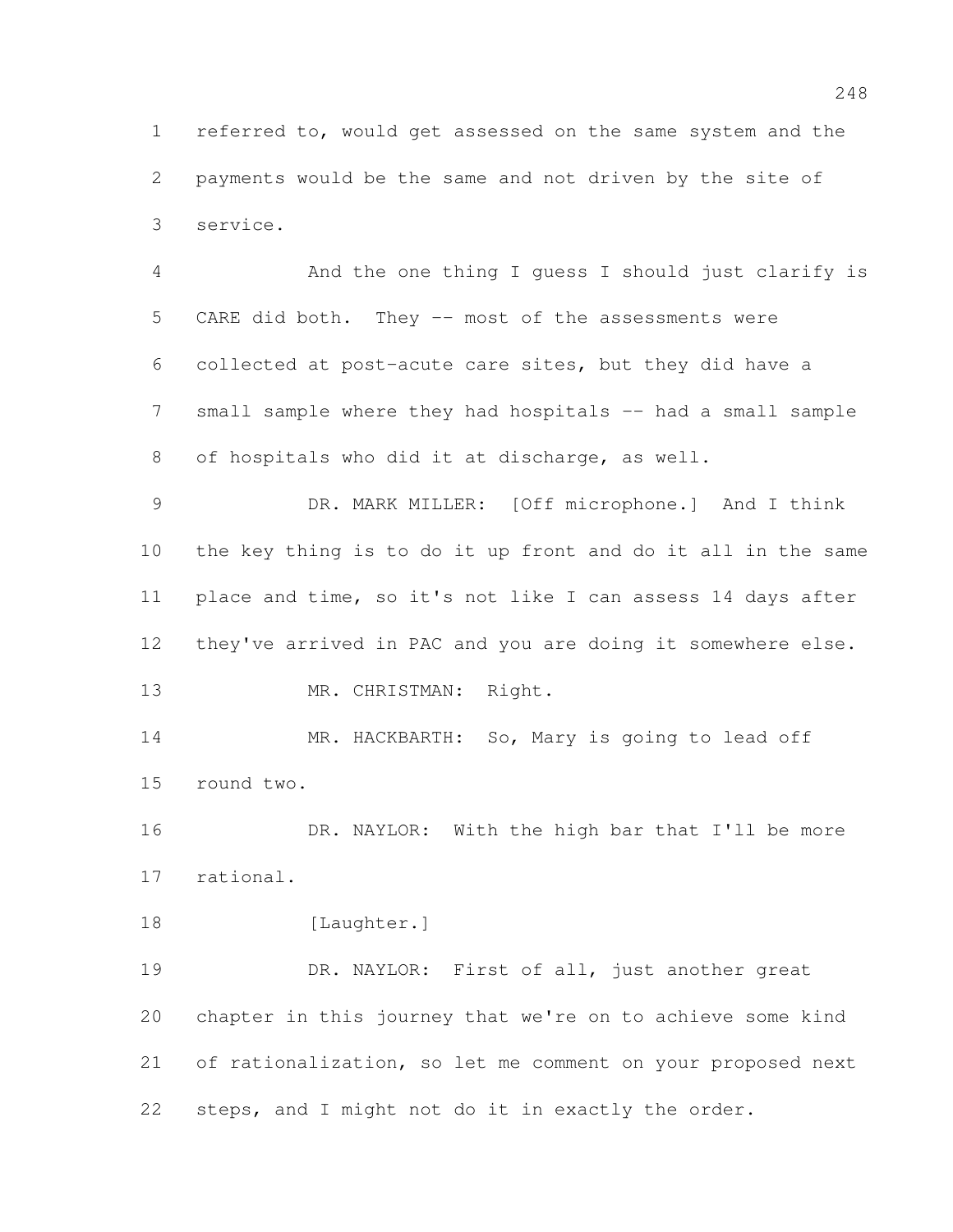I really think that the CARE tool is a very robust measure, as evidenced by your wonderful analysis, and represents an important opportunity, even if we only focus on selected elements of it, to encourage use by CMS for hospitals and post-acute care settings. So I really think it represents a great opportunity to rationalize what is a journey for many people. It's not usually just hospital and one site. It's often hospital plus one post-acute plus 9 another post-acute on the way someplace.

 I also think the great opportunity to focus on quality measures derived from the CARE tool in the two 12 areas, self-care and mobility, represent gargantuan  $-$  I'm 13 in self-care. I saw the data where there were some small, meaningful change in IRFs relative to SNFs, but these two areas are really very critical knowledge -- understanding of how to get meaningful change in the sector.

 On the issue of uniform prices, I think the data are very compelling about the overlap in functional severity 19 and represent, therefore, a great rationale to pursue this. And I love the methods that you are proposing in terms of why you selected the conditions and how you're going to do that.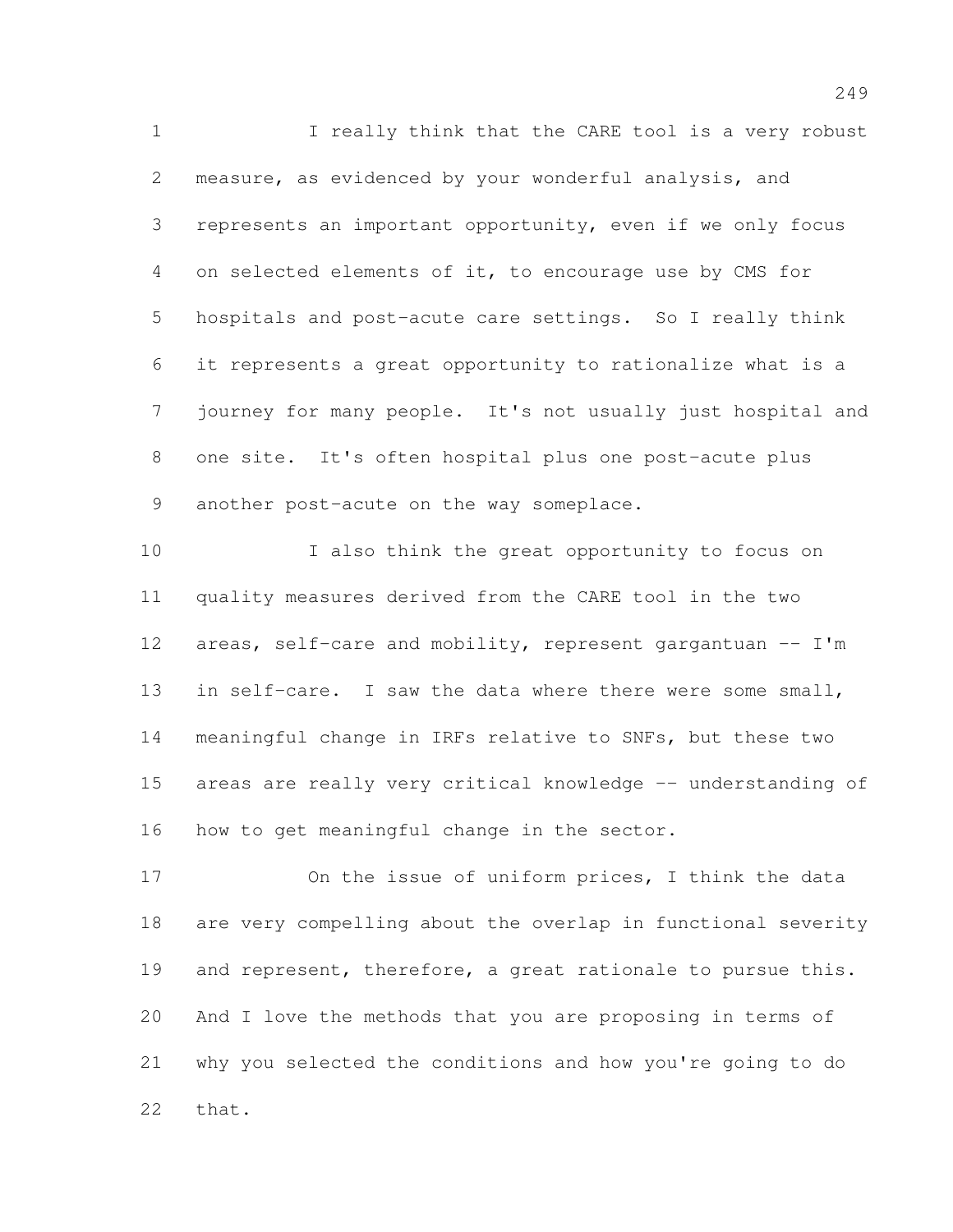It does -- you know, so here's the question. The data are not compelling about the long-term impact of IRFs versus SNFs and so the one question as you're going through that analysis that we may or may not be able to understand is how one option of 3.5 hours, or three hours and two modalities, five times a day, gets us to a better longer- term -- does it get us to a better longer-term outcome than 8 two modalities, 2.4 hours, three times a day, and whether or not we look at impacts of these services just in the short term or whether we have a longer-term view is very important.

 All that said, I think we should be working toward a common payment system where it is rational that substituting lower-cost high-quality services for higher- cost same quality services is a path we should pursue. 16 MR. HACKBARTH: Mary, do you agree -- so, as I 17 read the presentation, there were two paths offered. We could sort of try to do broad reform of post-acute care or we could identify a particular target, like the IRF-SNF substitution. Do you like the focused --

 DR. NAYLOR: I saw this as part of the path toward rationalization. I don't see it as the only, and we've been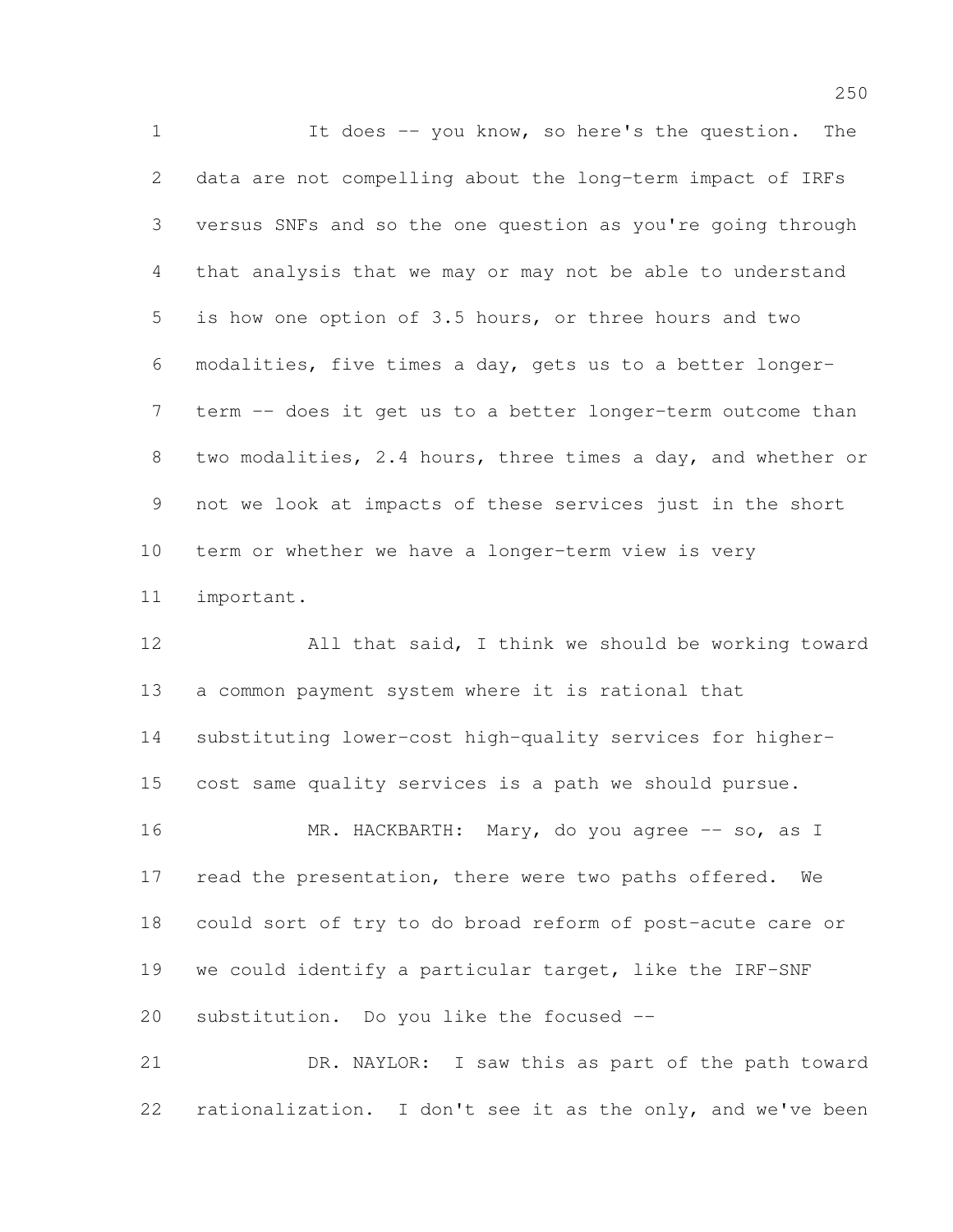1 talking about others. So, I see, because of -- you have such rich data about saying the people with the same functional severity are in two different sites getting services, it's a really important path to say, can we look at post-acute more broadly.

MR. HACKBARTH: Yes.

7 DR. NAYLOR: And certainly the three sites, long- term care hospitals, IRFs, and SNFs, together represent an opportunity to do this, although it seemed like your data, or the data, said home health is a separate ball that we may need to look at a little differently. Did that answer your question? No.

 MR. HACKBARTH: I think so. If not, I'll come back.

Cori.

 MS. UCCELLO: Actually, I really like the way that the presentation and mailing materials were framed, and I think this might get at Glenn's question of I don't think this was an either/or. It seems like, okay, we have set out where we want to go in the long term and then, well, what can we do in the short term that can help move us in that direction. So, I would say yes to all of these points.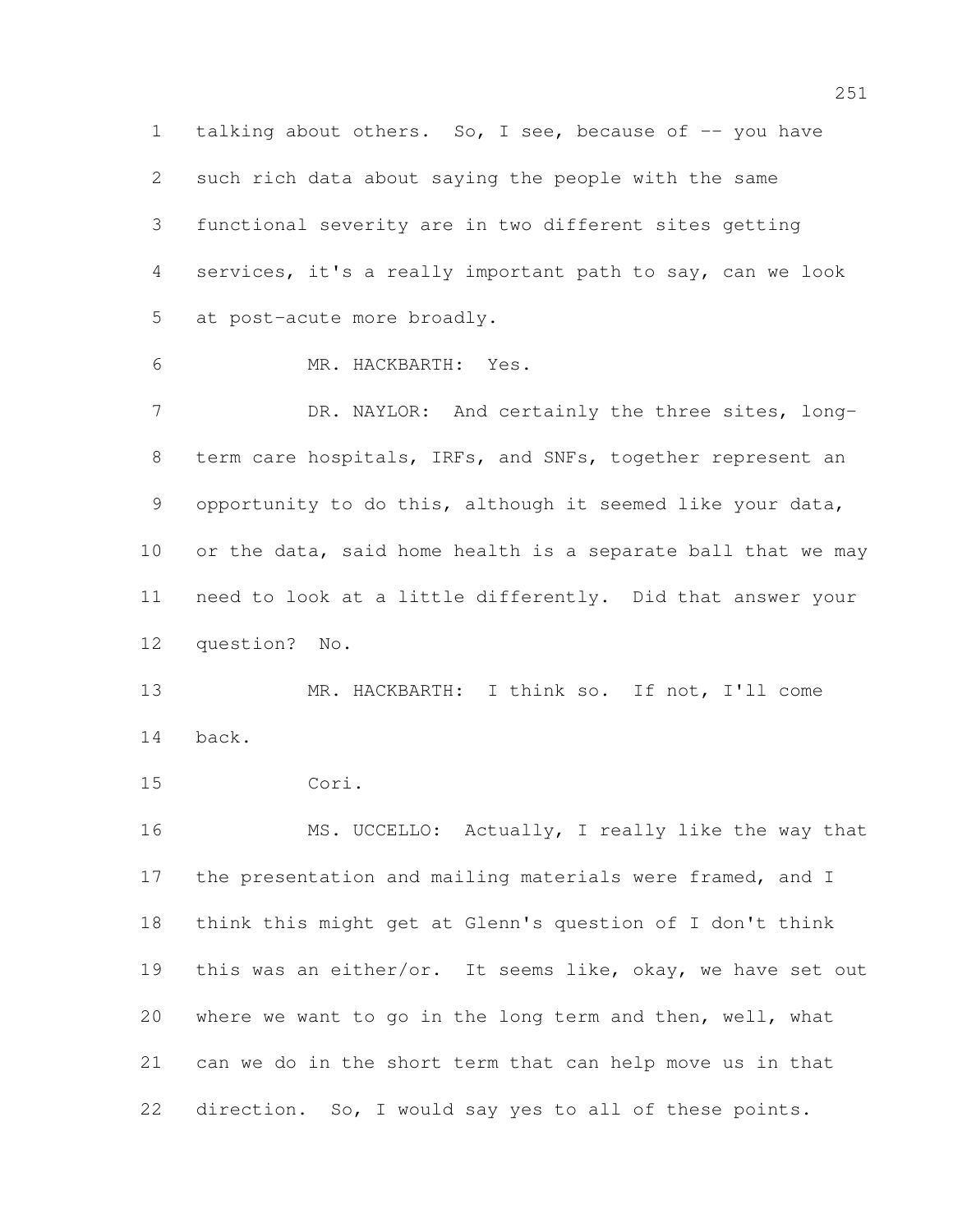In terms of Craig's question on when this CARE assessment is used, it seems to make the most sense to do it at hospital discharge so you're discharging the person to the best place. That's it. DR. HOADLEY: So, I have one sort of question in the weeds. On Slide 13, you look at the cost ratios, and I know at some point in the, I think it's Table 5 in the longer paper, you do something where you split out the communities that have both kinds of facilities in the same community. I assume this is across the board? 11 DR. CARTER: It's across the board. DR. HOADLEY: And have you looked at whether this changes if you only look at the communities that have both types of facilities? DR. CARTER: I haven't looked at that, but that would be easy to do. DR. HOADLEY: It seems like it might be interesting -- DR. CARTER: Yes. DR. HOADLEY: -- to see whether these ratios are similar, get smaller, get bigger -- DR. CARTER: Right. Right.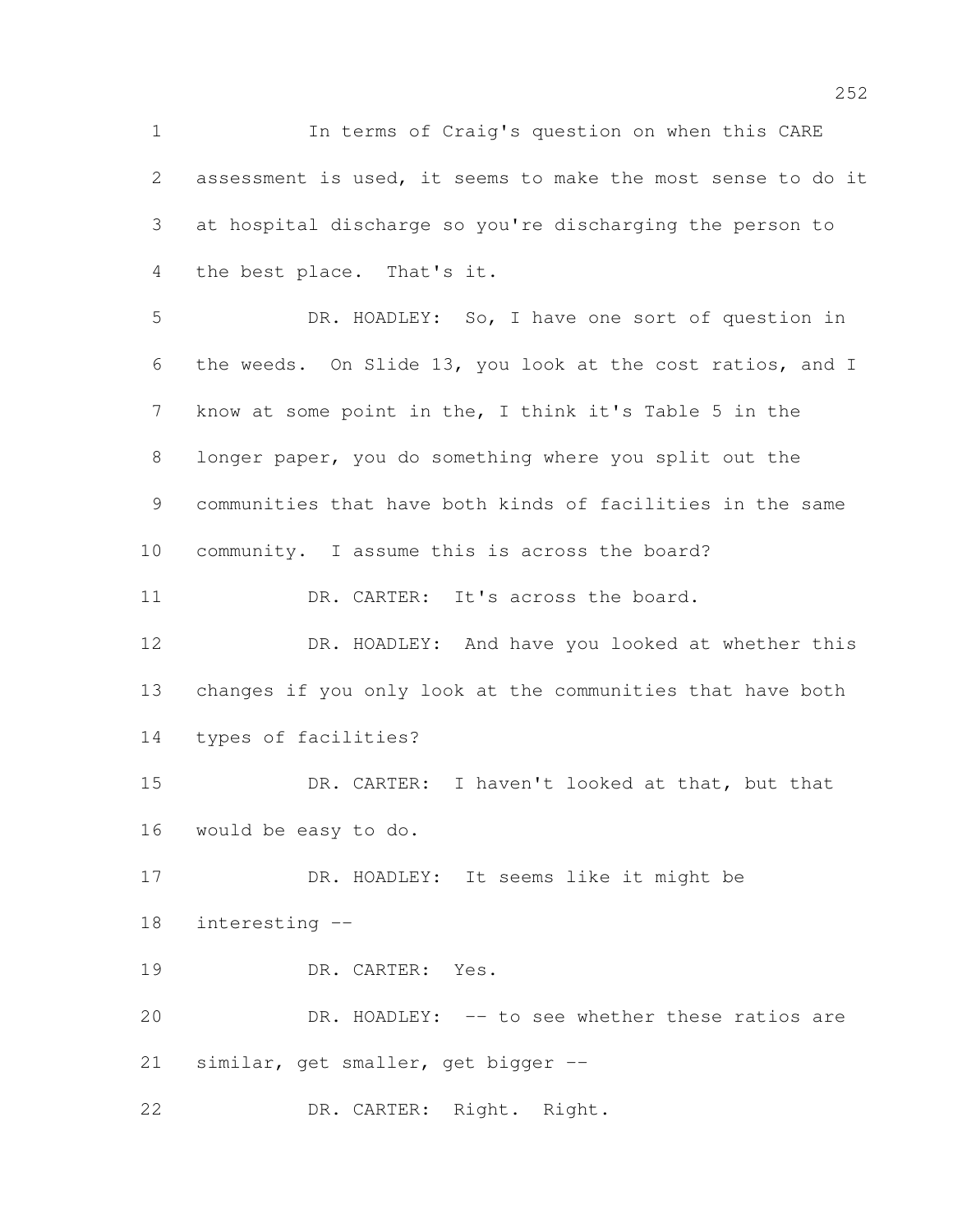1 DR. HOADLEY: -- or something like that. So that just seemed like it might be a useful thing.

 Beyond that, I mean, in terms of the questions, I can mostly ditto what's been said, I think. I really agree that you did a nice job of laying out the sort of logic and the methodology for the IRF and SNF, sort of the short-term fix, and it is really compelling that the settings are adequately comparable to go ahead and do something to try to create more uniform prices. And I think the rest of the track that's in the additional steps makes a lot of sense to me.

 DR. SAMITT: So, I am fully supportive. I think this is a great short-term solution. I call it a short-term solution because, similar to all of our prior discussions today, I think, longer term, we want to really have accountability shift upstream so that clinicians are making wise choices about the appropriate post-acute care setting. So, ultimately, I feel that that would be more optimal.

19 19 I do have concerns about the assessment timing. I would want to make sure that whoever's completing the assessment is doing so objectively so that if we're using 22 this as a mechanism for payment, so that there aren't any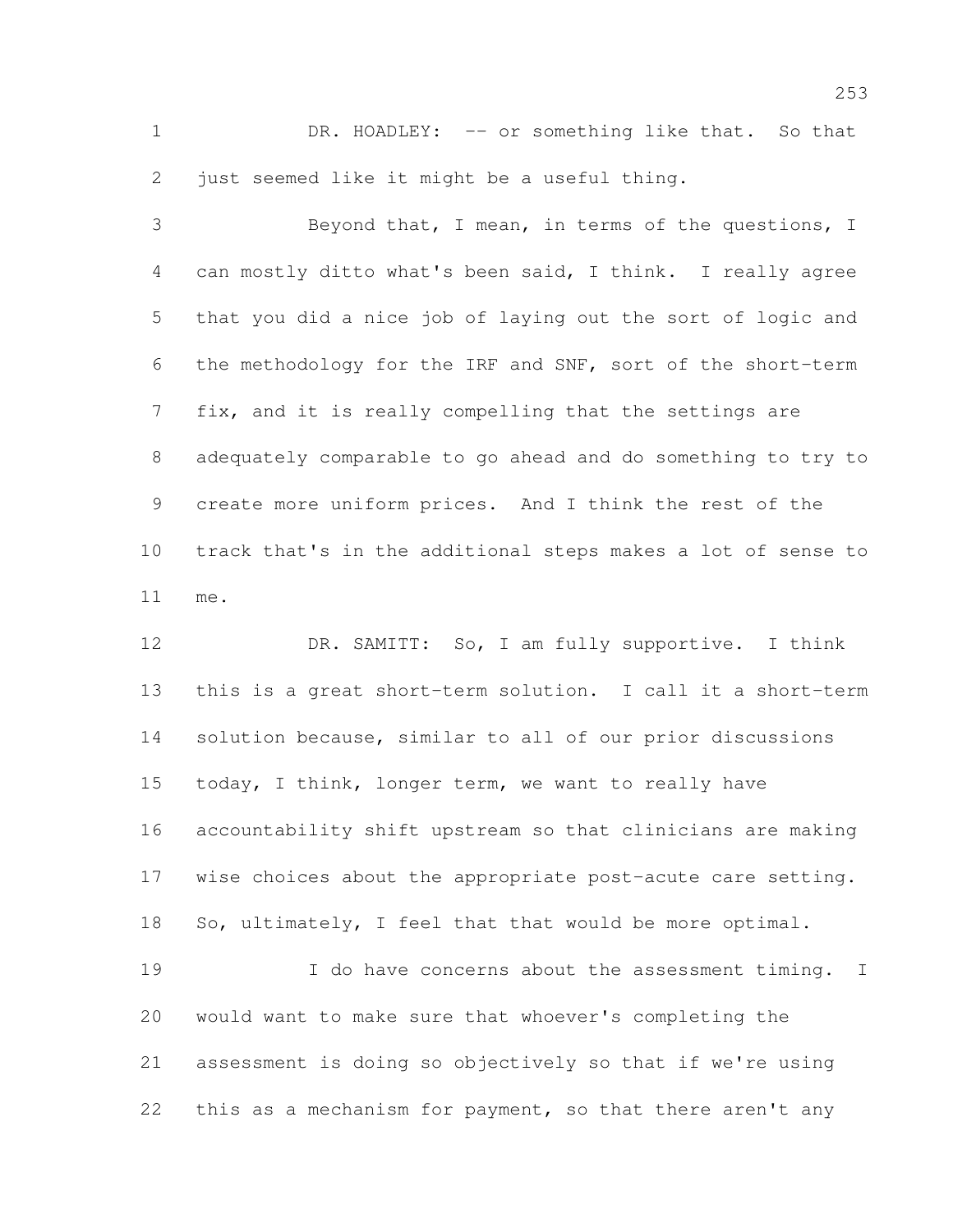inappropriate behaviors there in terms of the assessment.

2 And then, finally, I want to go where Scott is. I checked within our own group at Health Care Partners how we do this and the answer I got was we observed this conclusion may years ago and shifted the referring methodology for specific diagnoses to specific settings. And so I do believe there is a great deal to learn from Medicare Advantage groups that are already beginning to try to innovate. And we may find, as we look at those groups, more information about how to structure some of these assessments in terms of timing and what other diagnoses beyond the ones that you've recommended we could consider next for this rebalancing.

14 DR. COOMBS: Thank you very much. This chapter was excellent. I agree with everything that was said 16 already, especially the care assessment tool.

 The one question that I had was regarding the three-day rule for the SNFs and what kind of accommodations we need to take in consideration. I was even thinking that bundled care with a certain number of days that extend beyond some period, you know, 21, 30 days, for both IRFs and SNFs in this area would be maybe a good thing in terms of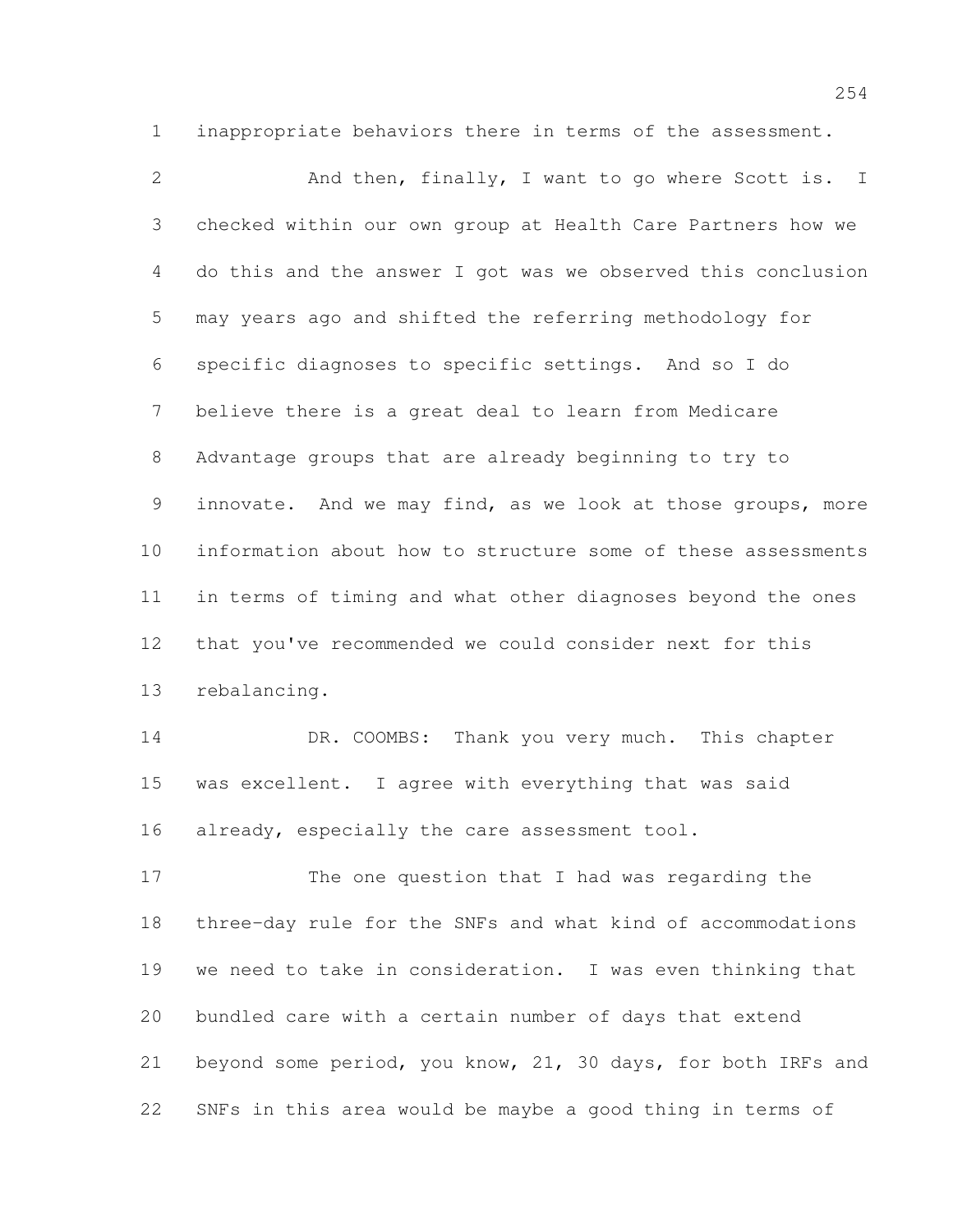looking at overall costs and quality.

 So, just about this three-day rule, recently, there's been some question about observation admissions and SNF admissions and who's on the hook for actually the coverage of the SNF if it's just an observation, acute care hospitalization.

7 DR. CARTER: So, in the paper, we talk a little bit about if you were to go down this road, what kinds of the regulations would you want to consider waiving, and the three-day rule is a little different because here we're thinking about, well, would you waive it for SNFs or apply it to IRFs, and so you see there's quite a bit of discussion in the paper about that.

 The three-day requirement for SNFs was always intended to distinguish SNF Medicare-covered post-acute care from long-term care. That's a little different than IRF care because you don't have the same problem in trying to 18 distinguish care within the same facility, services that are covered from services that aren't.

 So, my personal opinion, and this would be something for you to discuss either now or, I think when we come back, we will talk more carefully -- lay out sort of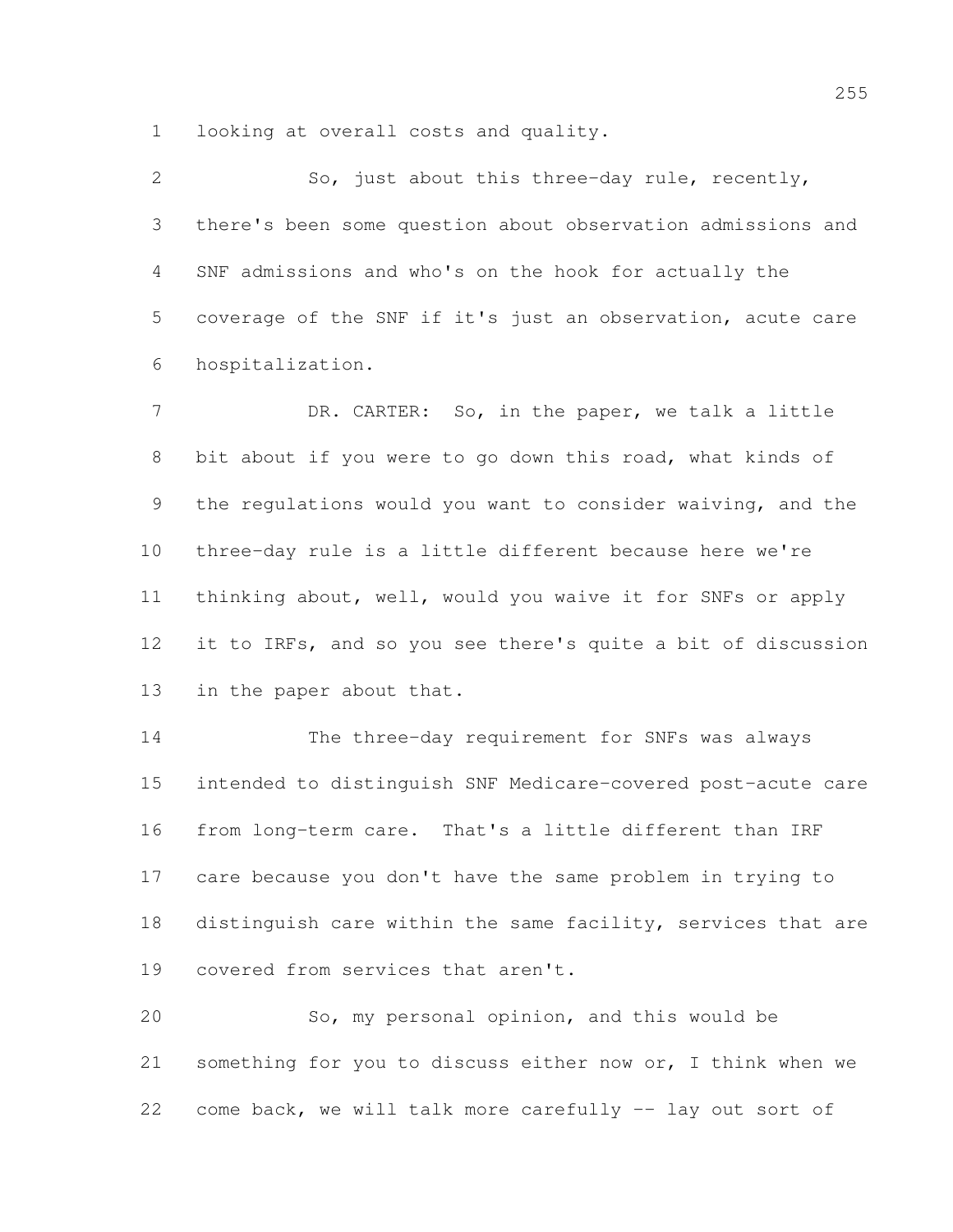what are the regulatory things you would want to waive. The three-day requirement for me -- if you impose it on IRFs, it would make it actually harder for beneficiaries to get access, so I don't think that's a good idea. And I do think that the three-day requirement, putting aside whether you think observation time should count towards that, I think is very important for ensuring that Medicare pays for post- acute care, that patients are hospitalized for a condition that is truly acute, and tries to minimize whatever might -- there could be some incentives to cost shift. I think for facilities, for nursing facilities to rehospitalize folks for a very short period of time in order to requalify for Part A coverage. 14 And so I think that the three-day rule -- my own opinion is I think the three-day rule is important for Medicare and I just don't see it as relevant for SNFs -- 17 DR. COOMBS: Right. DR. CARTER: -- and I don't see it as relevant for IRFs. DR. COOMBS: And, lastly, I wanted to say that the DRGs, you hit it right on. Those are the most important DRGs to undertake.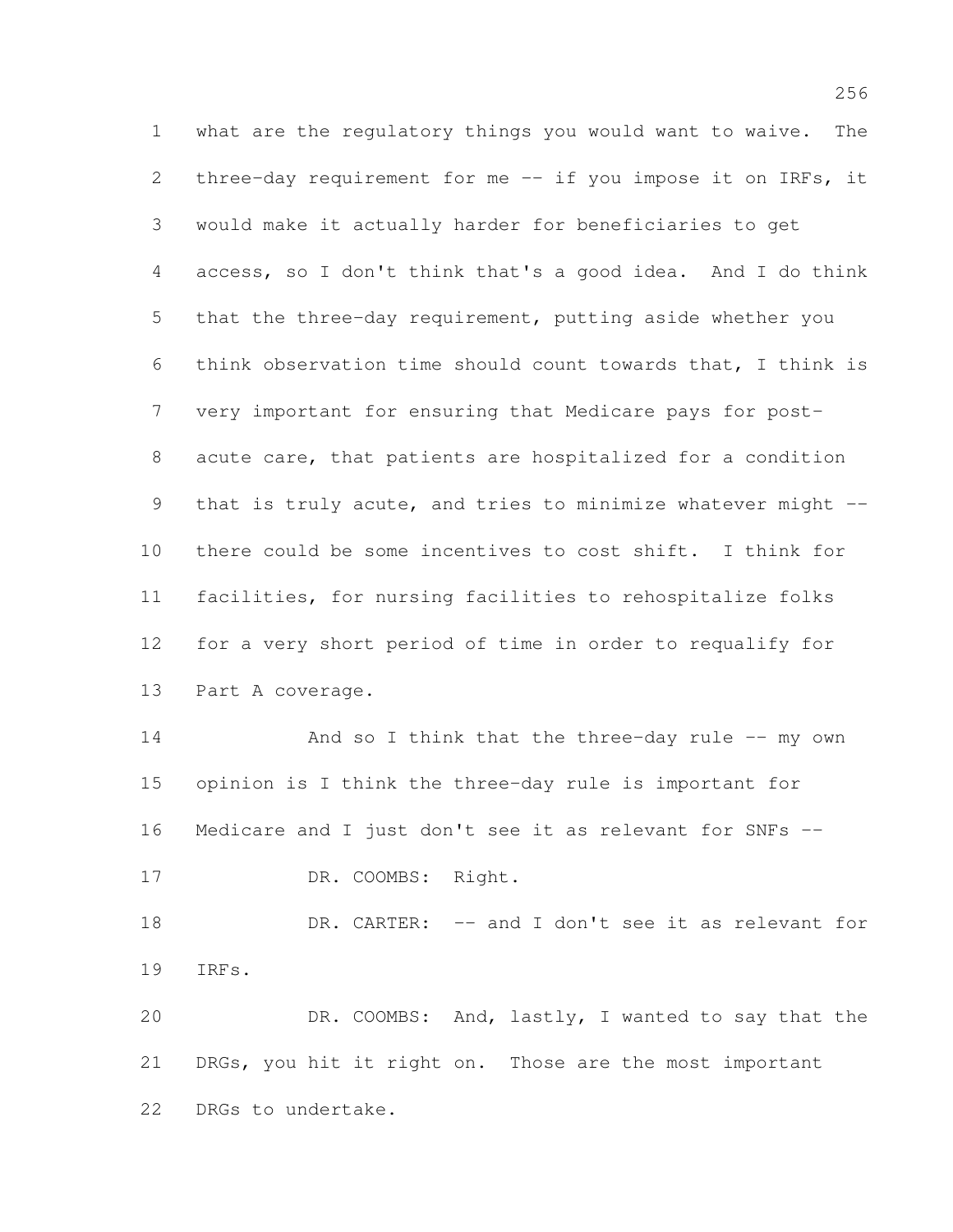DR. CHERNEW: I have a somewhat embarrassing 2 question to ask because of my ignorance, but  $-$  so I agree with what everybody said, and I won't repeat, but the question I have is can you remind me briefly about how the payment systems are working for -- is this a conversion factor issue? Is it the way in which the particular bundles are set up for the different settings? In other words, I don't know if we're talking about changing weights on things or if we're changing conversion factors across and some of the nitty-gritty.

11 DR. CARTER: We're thinking about something much 12 simpler than that, which is for these conditions to simply 13 apply a SNF payment. So, sort of pulling them out of the IRF PPS and paying them what a payment to a SNF -- DR. CHERNEW: So, this is loosely what 16 was asking. So, when you do that and you pull 17 people out of the IRF PPS, are there going to be residual patients in the IRF buckets that you pulled some of them out of and -- I just was curious, maybe this is for a longer discussion, but I was -- I'm trying to understand, beyond my general enthusiasm for everything that's up here, issues related to the mechanics of how this would work, given that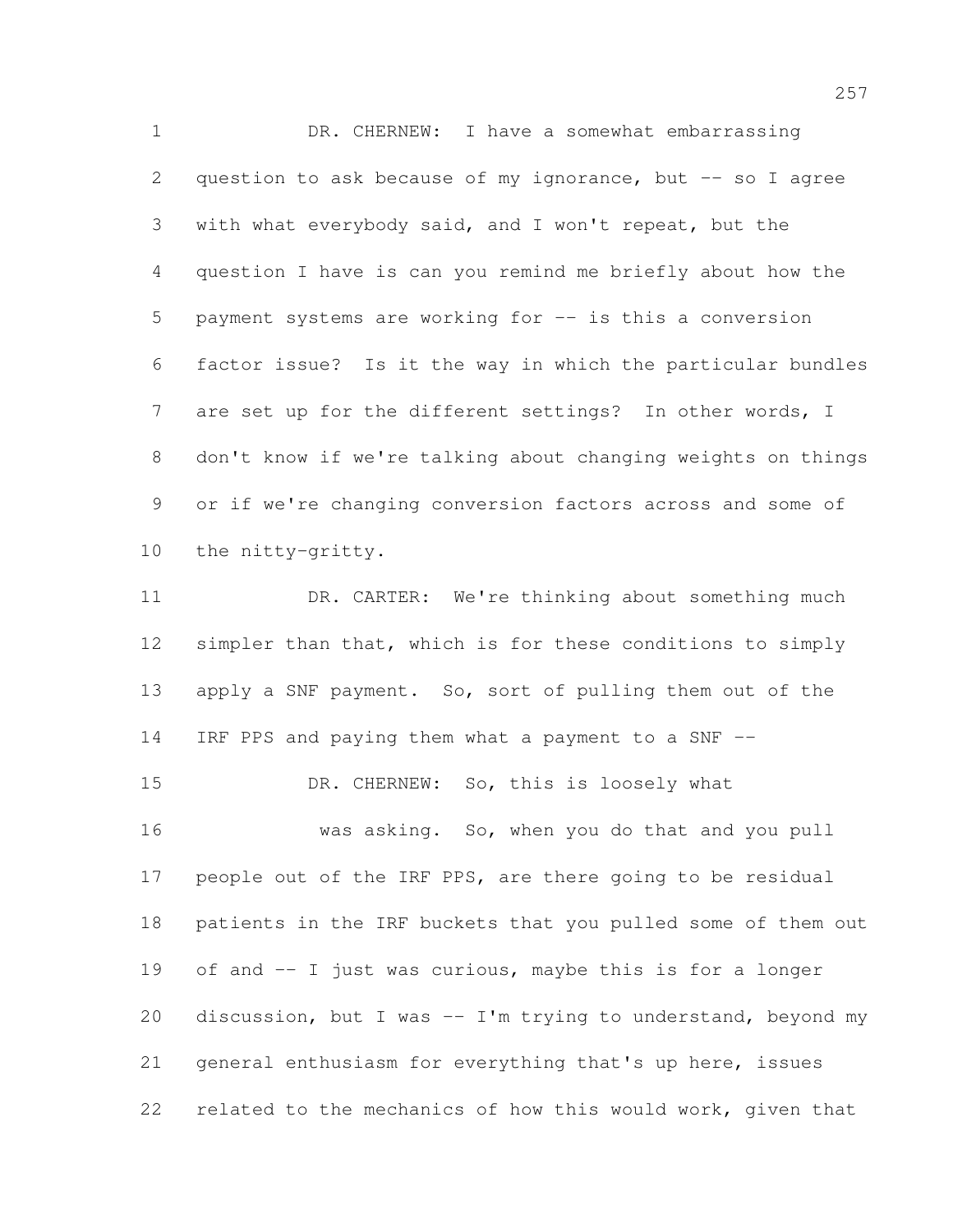I believe the two settings are in different payment systems with different conversion factors and different groupings.

 MS. SADOWNIK: I think you're raising a good question for -- that is something that we should include in our analysis as we move forward to the phase where we're actually looking at payments, because, for example, looking 7 at stroke, we're talking about taking one of the -- just one 8 of the DRGs that feeds into -- one of the DRGs coming from the hospital that feeds into all of the stroke patients in the IRF population, and currently, relative values are compared across all IRF patients to all other diagnoses. 12 So, once you take one subset of that out, I think that is something that we should look at.

 MR. HACKBARTH: [Off microphone.] There has to be some recalibration of your payment system to reflect the 16 move of some patients out of IRF and into SNF payment, so -- MS. SADOWNIK: I think it's a good point to consider, what would be the residual effect no the IRF -- on the payments for the other IRF patients who are not -- DR. CHERNEW: You've picked people based on their discharge DRG, which is how the hospitals were paid. But

22 when they move to another setting, SNF or IRF, they're not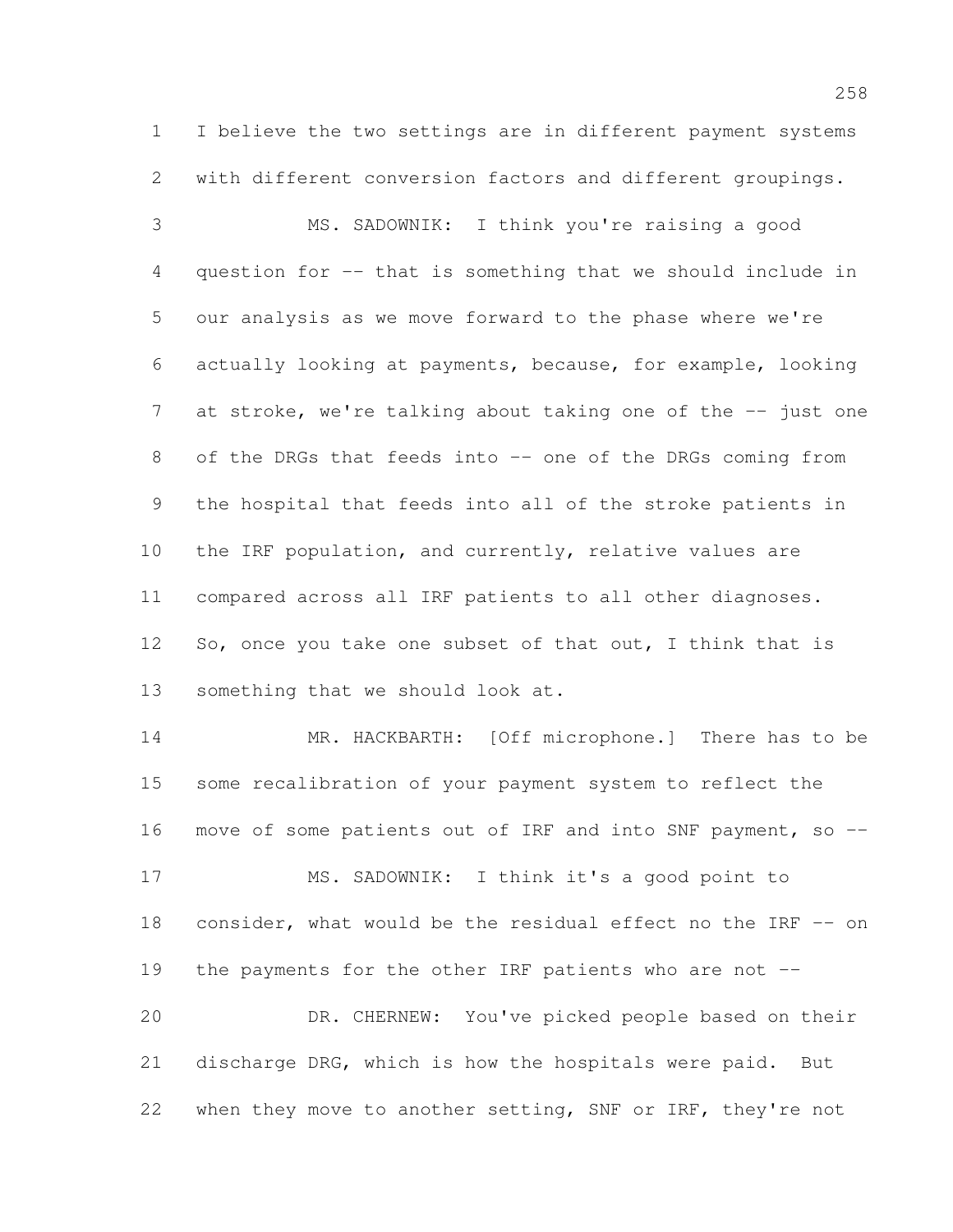paid a DRG payment. They're moved into the payment system that's appropriate for that setting, and that has a whole different set of categorizations of the patients. I understand that.

 DR. MARK MILLER: Yes, and I think we understand you, that once there is -- if there were a policy position that the Commission took here, we'd also have to think about the downstream implementation issues, and it does raise this question. Are we engaged in some recalibration after the fact in order to bring everything back into true? 11 DR. CHERNEW: And, really, I was just trying -- so, I'm very supportive of all of this and all the discussions, I think, were. I'm just trying to figure out how big a lift it's going to be to get there in particular areas.

16 DR. MARK MILLER: We can put some thought into that.

18 MR. HACKBARTH: Scott.

 MR. ARMSTRONG: So, briefly, I just would agree and reinforce the point of view that's been represented, that I'd encourage us to apply this site-neutral payment for the same service kind of policy that we've applied in a lot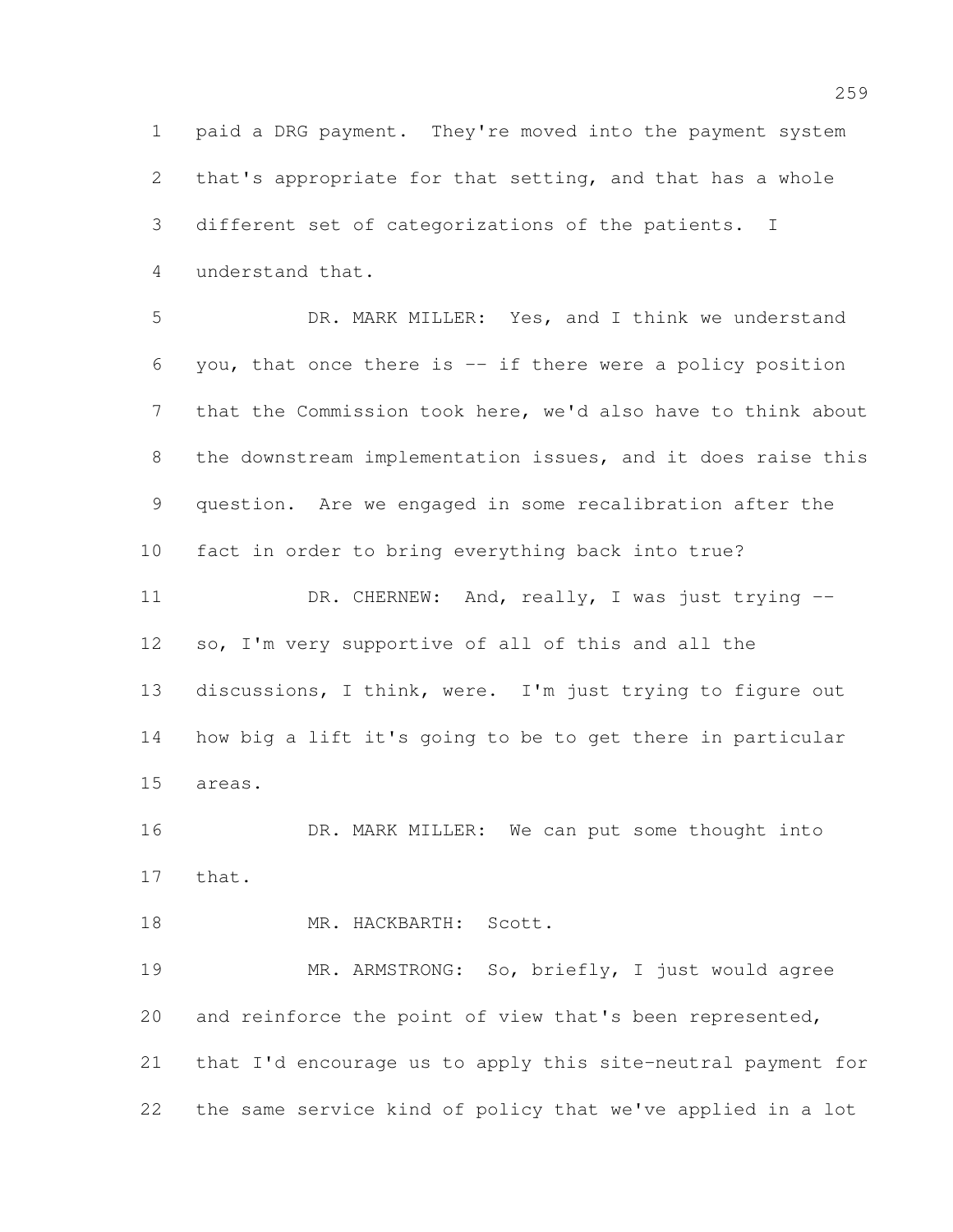of other areas, and if we can move more quickly on the IRF-SNF payment changes, then I support doing that.

 And secondly, then, advancing a prospective payment for post-acute care is great. I think it's smart. I think just the one comment I would make would be as we're thinking about that, we should remember that there's tremendous value that comes from a prospective payment for post-acute where you have these currently disjointed payment structures, just because we would stop overpaying for things. But that's a key moment in the overall course of care for patients and the implications for doing post-acute really well could be enormous for costs and care elsewhere 13 in the care system. Readmission rates, for example, or -- I mean, there are just a multitude of different ways in which we might want to think about additional quality payment or additional variables in that pre-prospective payment rate that would create value that may not show up right there in the post-acute experience.

19 A last thought on this is that, particularly 20 looking at the slide, I'm just thinking that -- how do we create incentives -- no, let me put it differently. An enormous impact on the cost of post-acute care would be to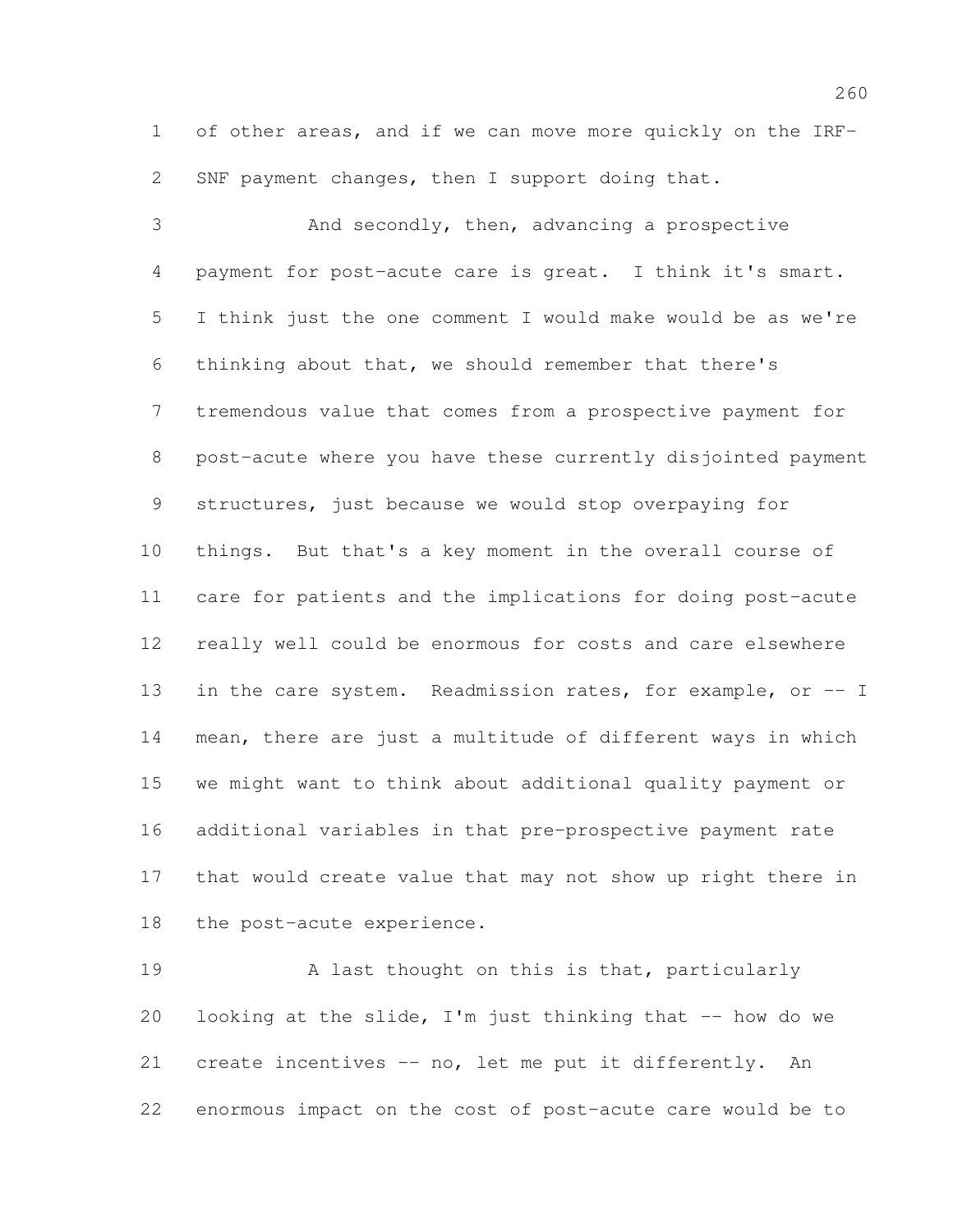cut in half the number of joint replacements we do to begin with, and you don't need to do that many. So, how do you bring shared decision making into a system where patients are engaged in real discussions about data-driven choices and that we stop needing to use so many services to begin with.

 DR. SAMITT: Yeah, it's too late when they're in the SNF.

MR. HACKBARTH: Rita.

10 DR. REDBERG: Well, I certainly agree, this was a very clear chapter and a little simpler because I think we 12 all endorse integrated payment and delivery systems, and I 13 agree that those are the right conditions to look at. Maybe if we have a quality measure of discussing risks and benefits of procedures, that would get us towards fewer 16 joint replacements. So, I think we should go forward with the common payment system for all post-acute care.

18 And the only other thing I wanted to mention was that Judy Feder had an article -- a perspective in the New England Journal a few months ago on rethinking Medicare incentives for post-acute care services and she referred to a CMI large-scale demonstration of bundled payment for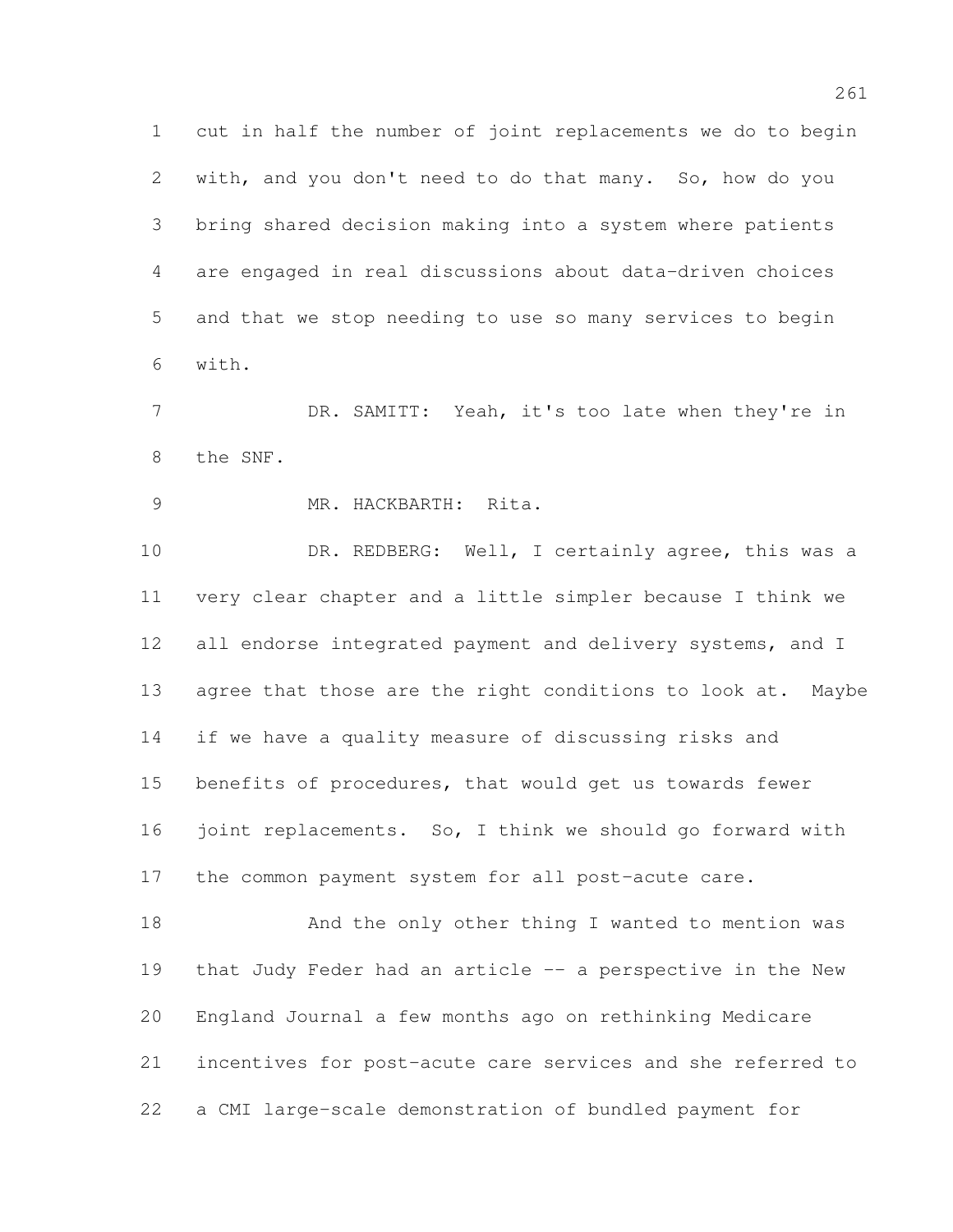hospital and post-acute care services. So, I assume we'll get some more data from that demonstration. It sounds like it was just starting at this time, or just announced. DR. CARTER: Yes, that just started. DR. NERENZ: Yes, thank you. A lot of interesting things here. I was also very interested in Table 5 on page 21

 of the binder materials, but for a little different reasons than what Jack brought up. When we look at the figures that you showed, and these are the ones on pages 12 and 13 -- when you look at the figures, you're impressed by the comparability of patients in the two settings, and that certainly is the take-home message, and then you think from 14 there to the payment choices.

 But if you look at Table 5, if I'm interpreting 16 correctly, that takes me the other way. That says that in places where people theoretically could go to one or the other, these are not 50-50 splits. These are really extreme splits. Virtually all of the patients in some of these categories go to IRFs. Why?

 MR. GEORGE MILLER: [Off microphone.] Location. DR. NERENZ: Well, and I've just been hearing a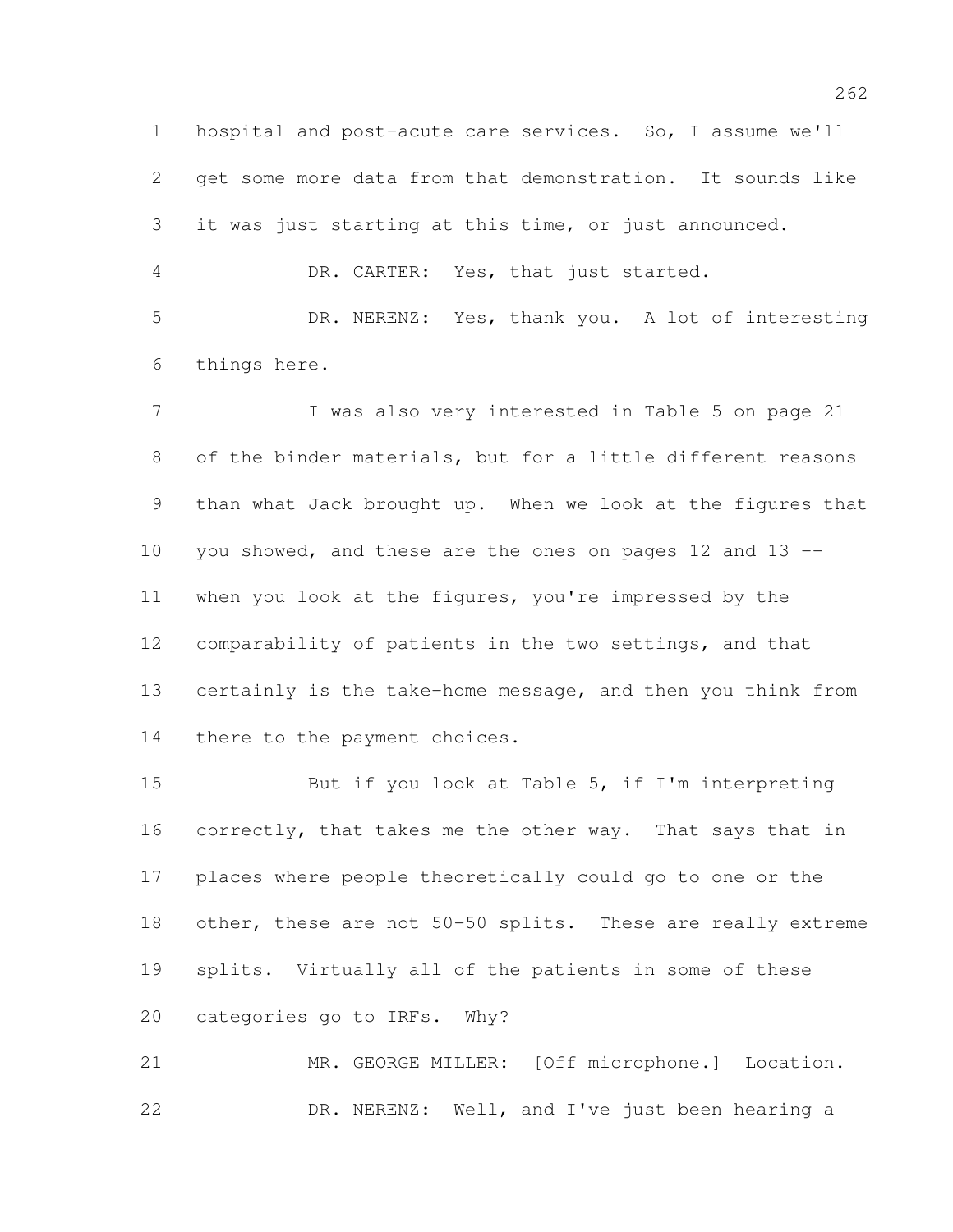couple things. Location, okay, or that the payment is greater, okay.

 DR. REDBERG: [Off microphone.] The ratio was two-to-one for IRFs to --

 DR. NERENZ: No, I understand, but is that actually -- I mean, it could be the explanation. Is it really the explanation, or do IRFs do something that these people really need that is not captured in the mobility and the independence metrics?

 MS. SADOWNIK: I don't think we have a clear answer in most of these cases. So, the IRF population, it's worth noting, is a group that you have to be, or you need to 13 be in an inpatient setting or want to be, so you need to be, you know, sort of impaired enough. But at the same time, you have to be able to tolerate three hours of rehab therapy 16 a day. So, for some of these -- you know, for some conditions, there is likely some sorting going on by 18 severity or by specialization or, you know, spinal cord or traumatic brain injury. But for some of these other breakdowns in patients, you know, why is one DRG for stroke split one way versus another DRG, we don't have a clear answer that I think we have. There may be some clinical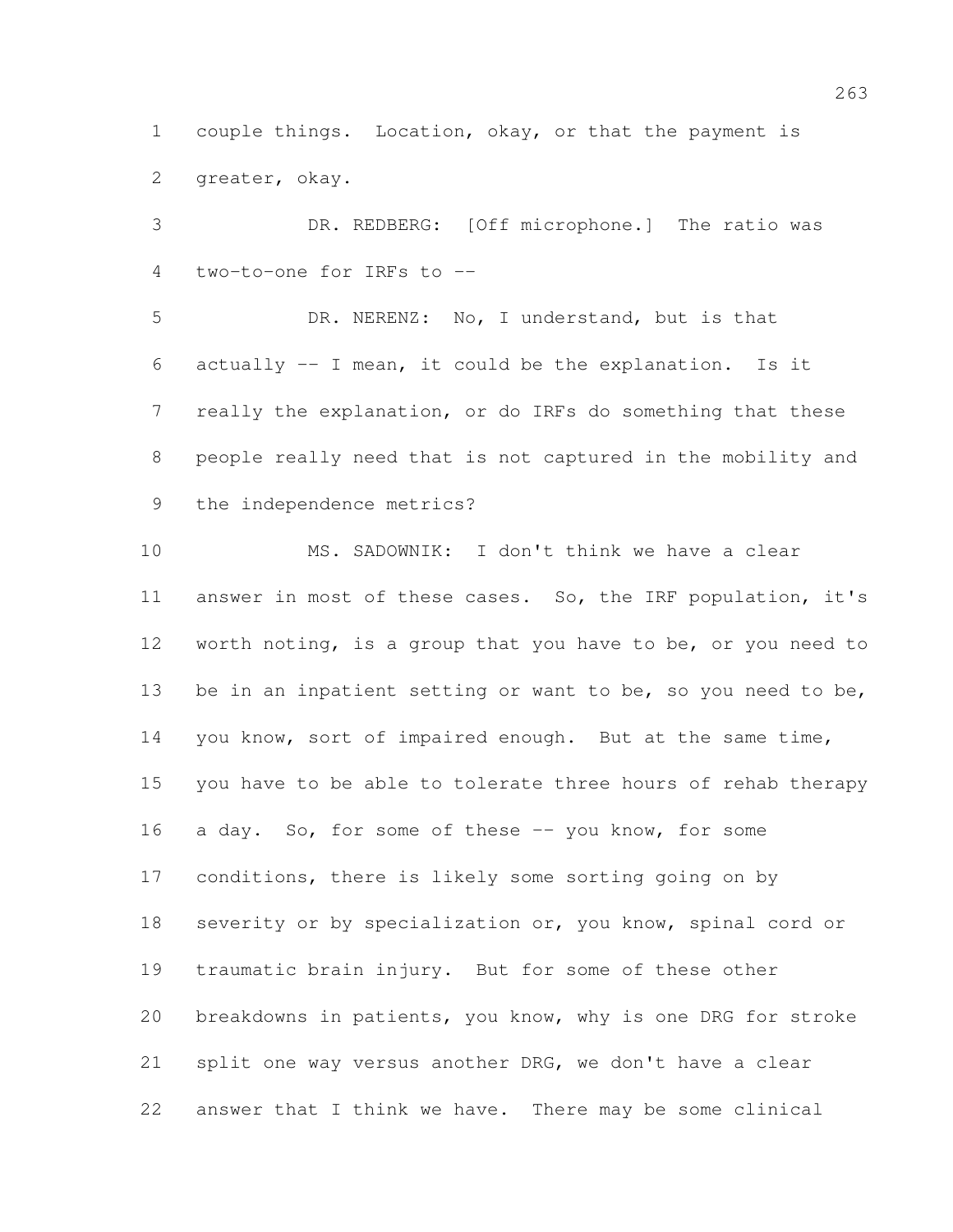nuances. It's just one idea of, you know, maybe patients with some major comorbidities may be more appropriate in a facility like an IRF that has to meet all the conditions of participation for a hospital or some other sort of clinical nuances in that way.

 MR. HACKBARTH: Dave's question leads me to ask this one. So, in the past, we've sometimes observed that SNF is a malleable category and the capabilities of SNFs are sometimes influenced by what other alternatives exist within their community. So, the SNFs that exist in communities where there are IRF alternatives may look different in terms of their capabilities to handle patients than SNFs that exist in communities without IRFs.

 So, if we now go to a site-neutral payment system and we're paying SNFs in IRF communities who have not developed these capabilities because the norm in that community is that they go to IRFs, are we raising issues about the capability of the SNFs to provide, in fact, the same level of care?

 DR. REDBERG: Perhaps on Slide 12, where you have the changes in function between IRFs and SNFs, because 22 they're so similar, even though the IRFs have more intensive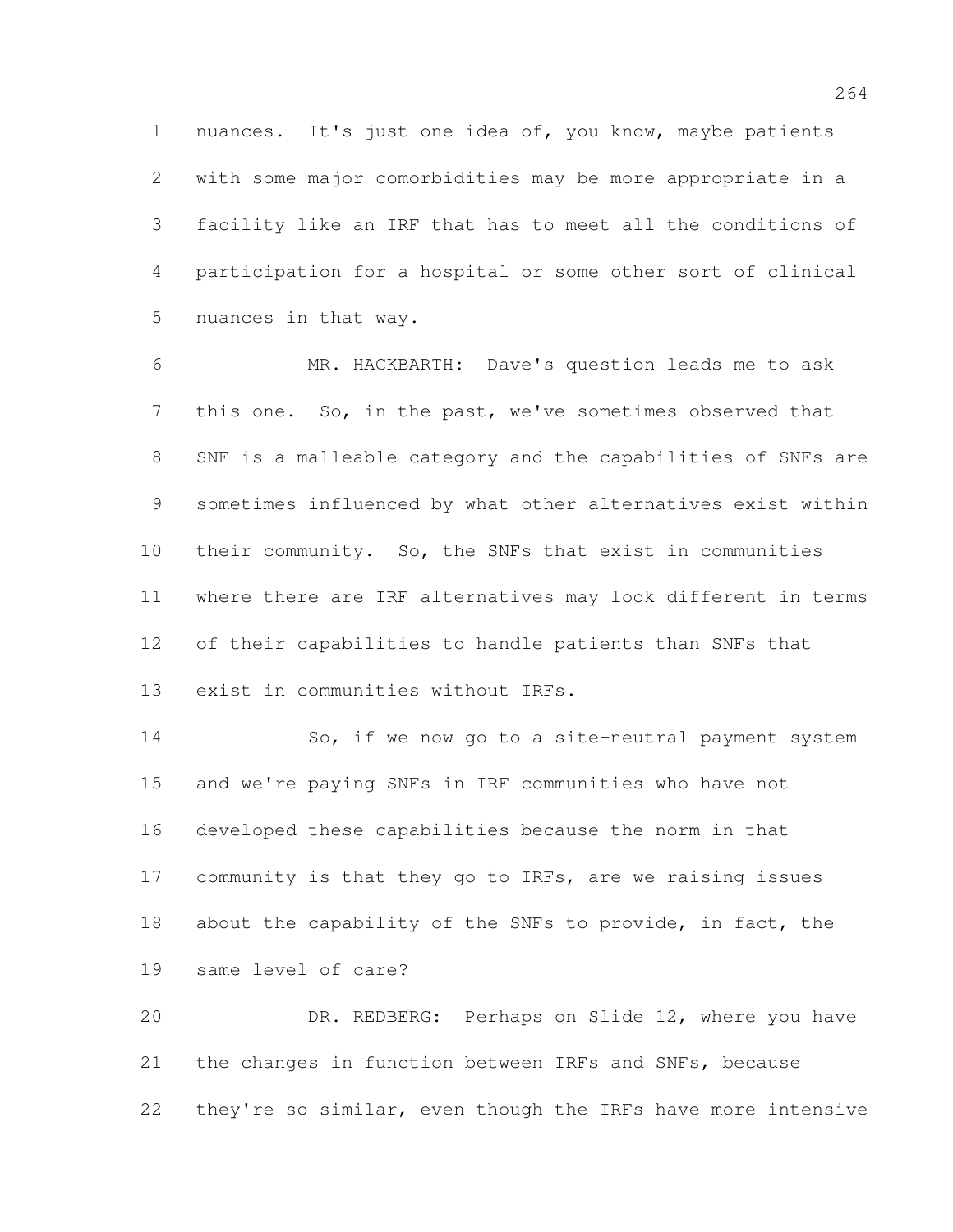rehab, the three hours, so I wonder if you separated it out by -- if you separated out the SNFs that were in the vicinity of IRFs from the SNFs that were on their own, whether that would separate out more, like perhaps are those SNFs doing more. DR. CARTER: This is not data that we have, so these were results that came out of the demonstration -- 8 DR. REDBERG: Academy -- DR. CARTER: -- and so that doesn't allow us to look at SNFs co-located in the same market, if you will. 11 These are risk adjusted, and so in that sense, they are seen as being comparable. DR. REDBERG: How many facilities were represented in this table, do you know? 15 DR. CARTER: That, I'd have -- do you remember how many IRFs -- MR. CHRISTMAN: I don't remember. You know, there 18 were a total of -- of all types, there were a total of 140 facilities in the entire CARE demonstration. I mean, off the top of my head, in each column for IRF and SNF, there's probably in the low thousands of patient cases in there. There's probably, maybe, somewhere two or three thousand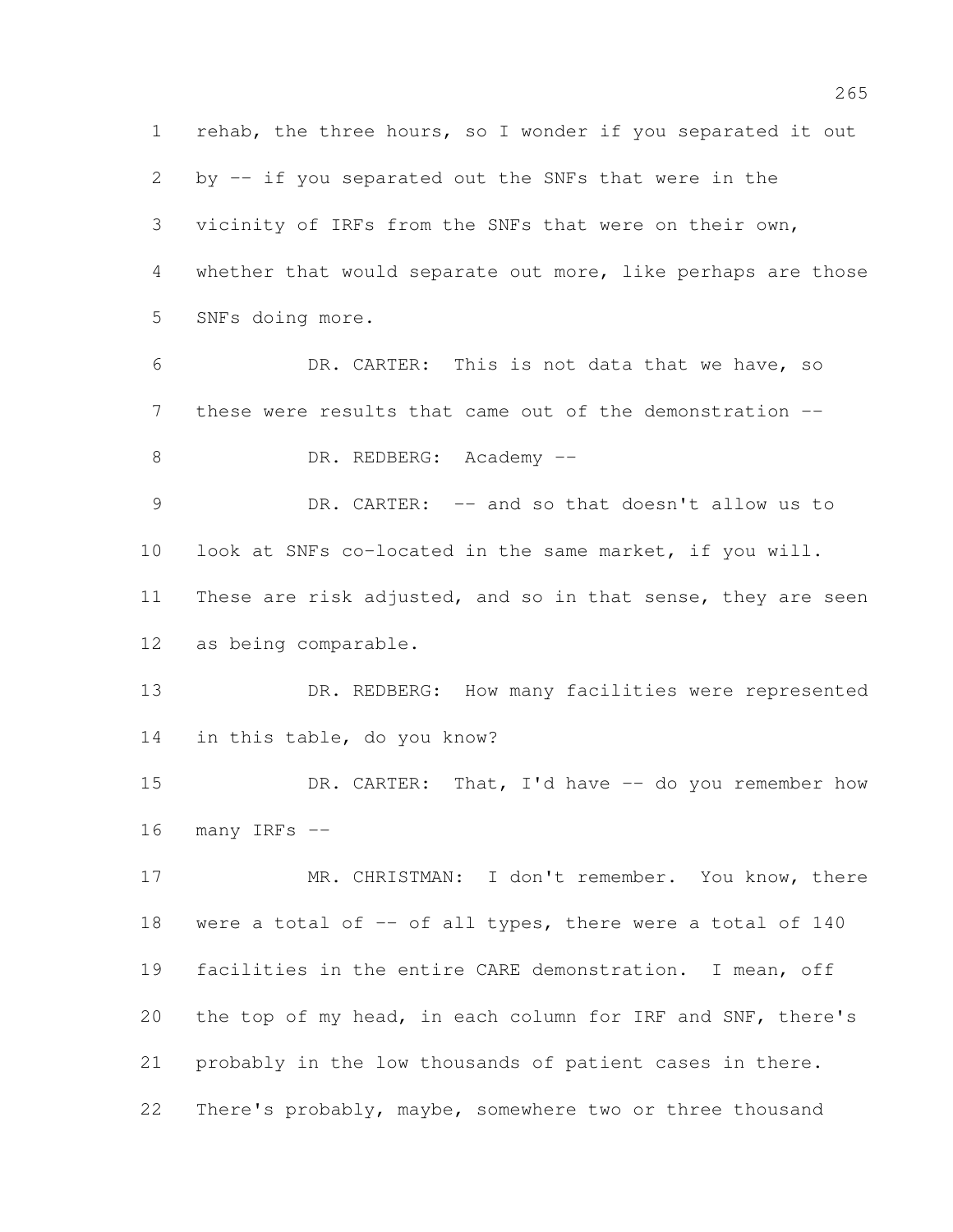assessments for each setting.

 DR. MARK MILLER: Where I think this conversation goes and where David's question goes is, so, we have Table 5 and you see in some of these conditions there is a real disproportionate in one setting versus another, and then in some of the others it's much more distributed between the two settings. It may be through the work and developing the crosswalk to try and get a look at the risk we find conditions in which we say, look, the risk here suggests they need to be in an IRF. So then for policy purposes, we wouldn't argue that that payment should be the same. And it may be that David has pointed out a couple of categories here of, like, they absolutely need to be here. That should come through in the risk. And then they would be off the table.

16 But we can walk through and explore these things. But a couple of these, there's a mix of where the patients 18 are going, and I would suggest that that may be a fertile place to be looking at how different are these patients and 20 whether we should be paying different  $-$ 

21 DR. CARTER: Right. So, when we --DR. MARK MILLER: That's what I hear in your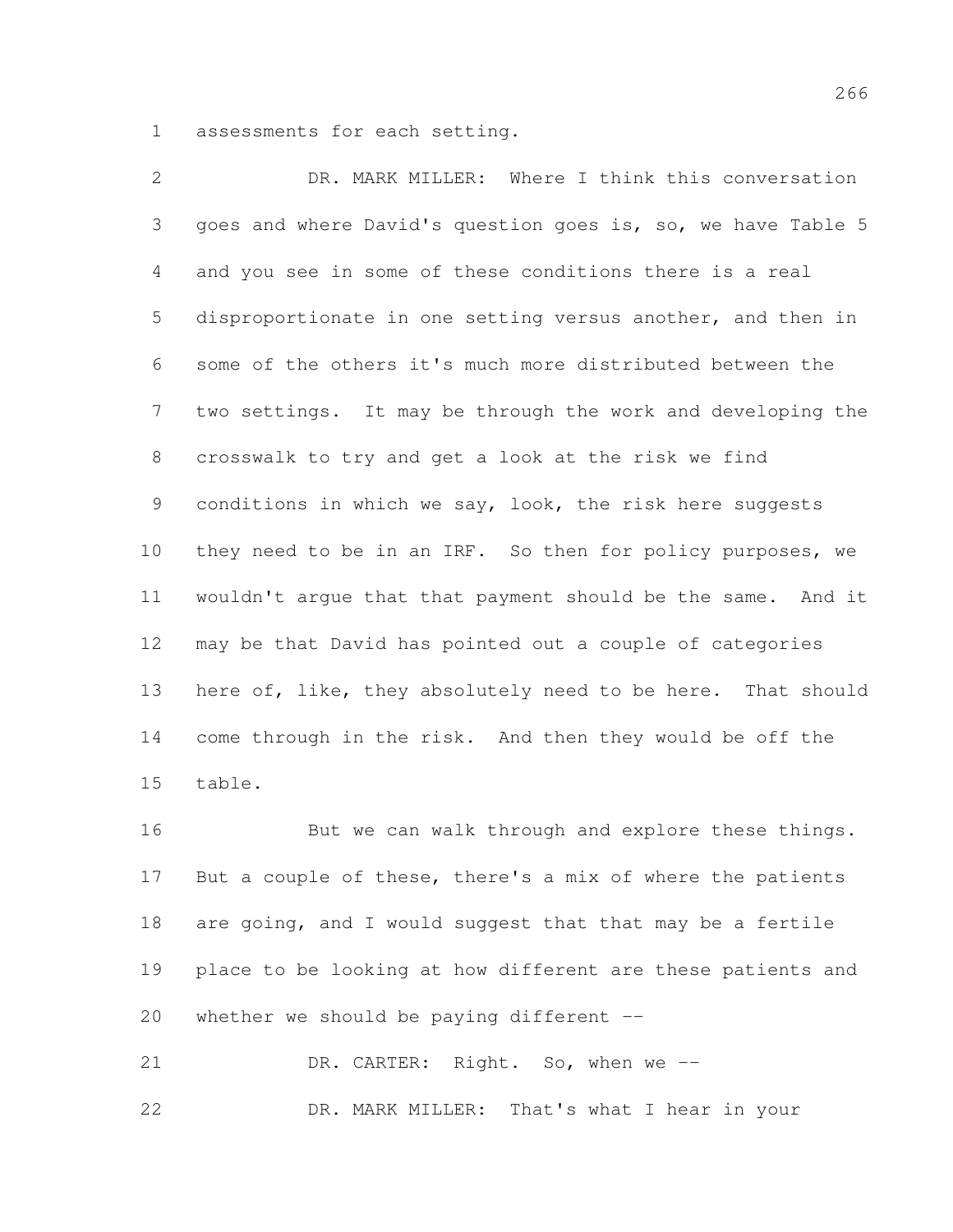question.

 DR. CARTER: Right. When we talked about looking at strokes, we're talking about one of the three DRGs for exactly that reason. DR. MARK MILLER: [Off microphone.] Exactly. I think  $-$  DR. CARTER: Right. 8 DR. MARK MILLER: [Off microphone.] DR. CARTER: Right. And, actually, this work might -- and Sara can speak to this if she wants to chime in -- but some of this work may actually lead us to think that CMS's criteria for IRF conditions that qualify as IRFs need to have a certain share of their patients in 13 conditions, but the category of stroke is very general and this may lead us to think about more specific criteria of the types of 16 strokes that are appropriately placed in IRFs, in the same way that all joint replacements don't count towards IRFs, 18 but it's the bilaterals and the obese and the over-85s. So, we're thinking this work may also bleed into some examination of the criteria that IRFs meet in terms of the conditions that count towards being paid as IRFs. MS. SADOWNIK: Right. Very well said there. Some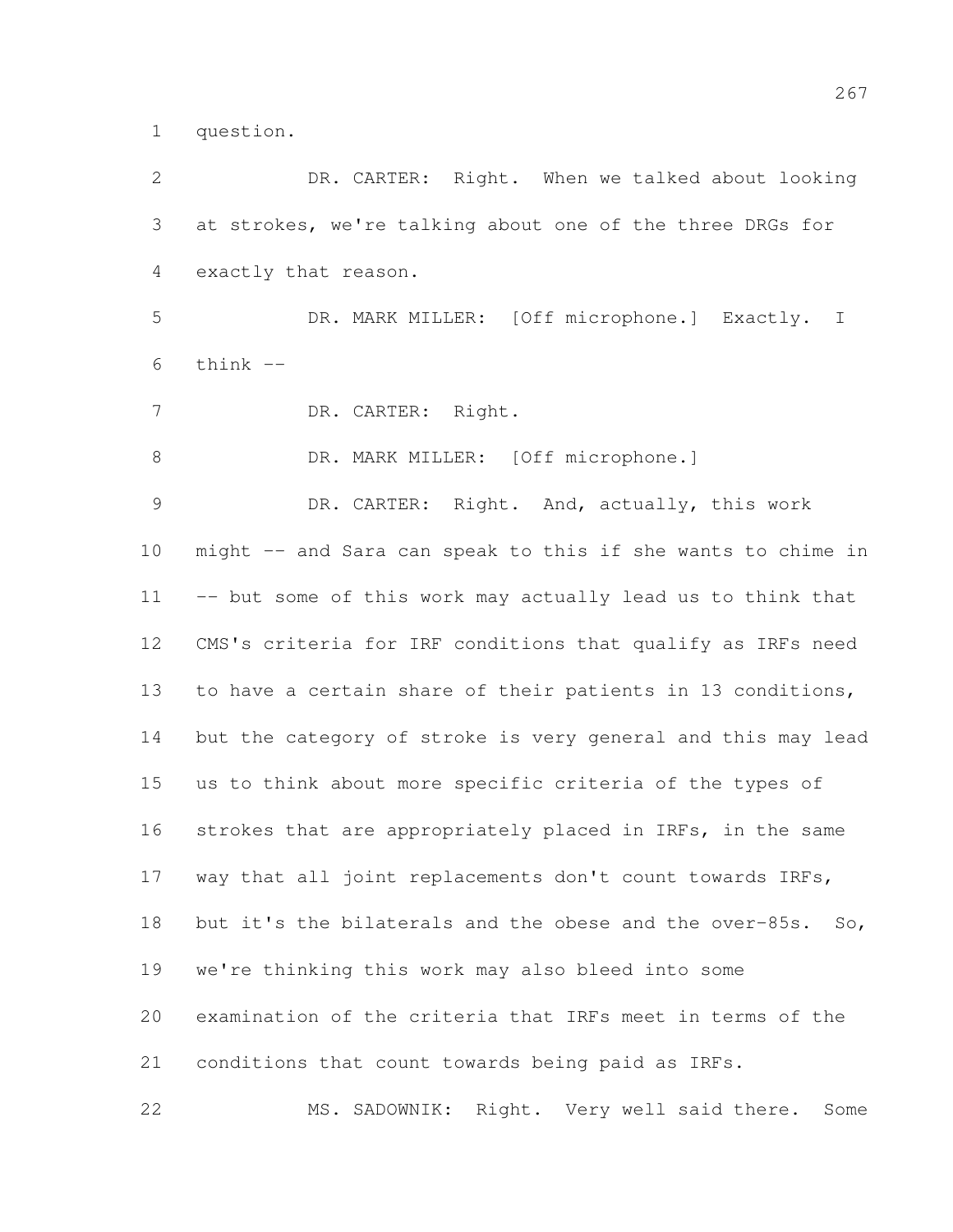of the 13 conditions that have a number of sort of patient- centered specific criteria, like Carol said, you have to be over 85 or a certain BMI, and then other conditions are just much more broadly defined.

 MR. GRADISON: I fully support what you were doing. It seems very important, very exciting, and looking forward to the next step.

 DR. HALL: Well, I've joined the chorus. I think 9 we're on the right track here.

 But I would interject a note of caution at this point. I don't know how many of you have been in an IRF or an SNF. An IRF looks a lot like a hospital, not only that it's in the same building, but the intensity of professional 14 staff, the sophistication of the equipment, specialists running all over. It's a very different animal than a typical SNF unit, which, frankly, looks like a nursing home 17 but it does have the accoutrements to do physical therapy. 18 In my area, we almost never send an older Medicare

 patient to an IRF. One is they would absolutely not be able to participate in the required three hours a day. It just isn't going to happen in a thousand years. And their length of stay will be sharply limited because it doesn't really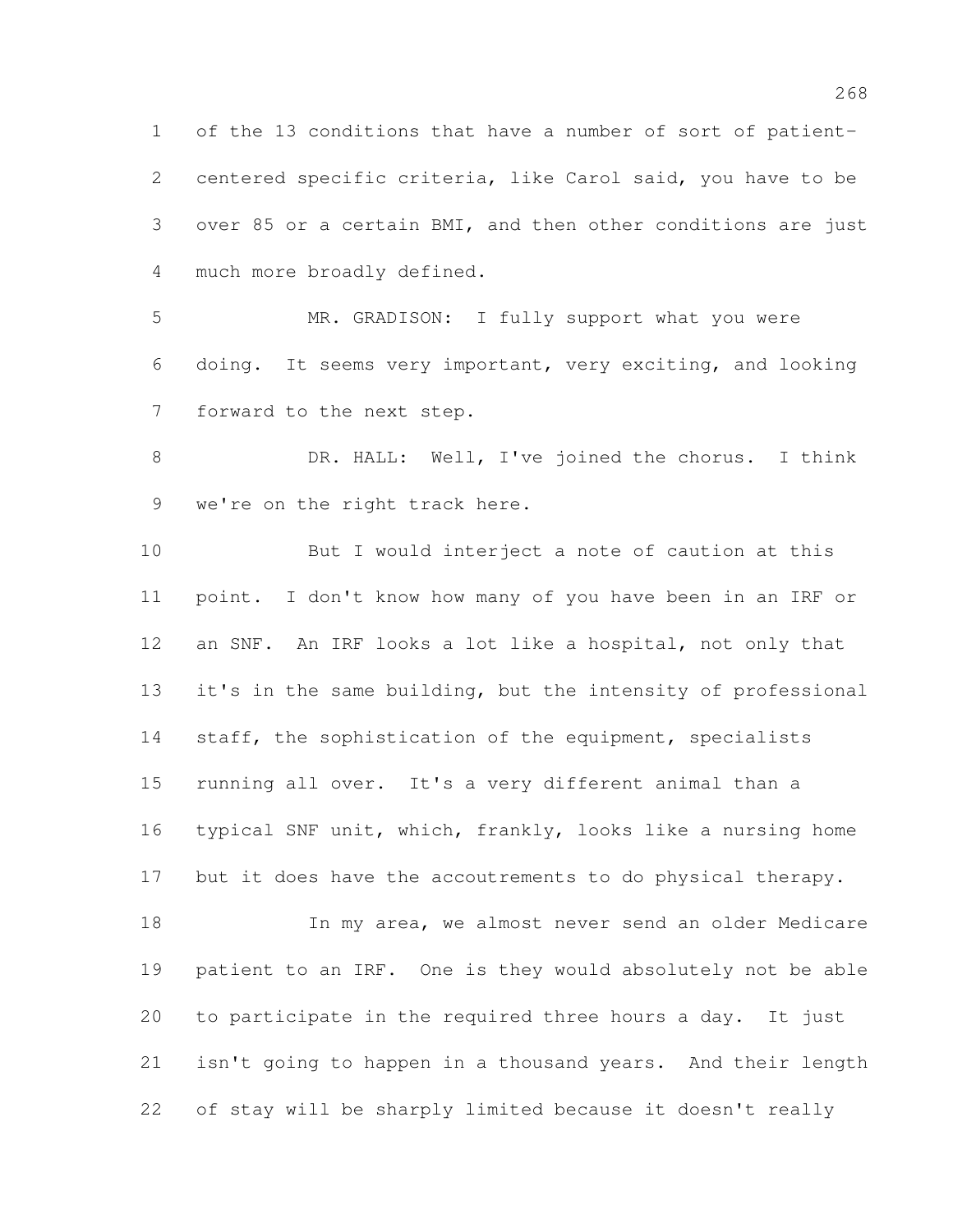fit the -- that type of patient doesn't really fit well with what a lot of IRFs feel they should be doing. So, the vast majority of our people with stroke would go into an SNF directly.

 If a patient does go to an IRF, paradoxically, they often have better function than the person who goes to 7 the nursing home. They have to, by definition, have better 8 function or they wouldn't qualify. So, in some senses, that's a self-fulfilling prophesy.

 I had trouble understanding why there was so much parity between the functional state, and I think we should entertain some consultation from rehabilitation groups who have looked at this to really see if this observation here obtains in their experience. The last thing I would like to see is that we disenfranchise Medicare recipients from getting IRF services in those unusual cases where they get 17 them. The typical group of patients in an IRF, to be sure, includes some Medicare patients, but there will also be a lot of spinal cord injury of young people, athletic accidents, brain trauma.

 So, I think the next phase of this, looking at what might be called gero-specific diagnoses, specifically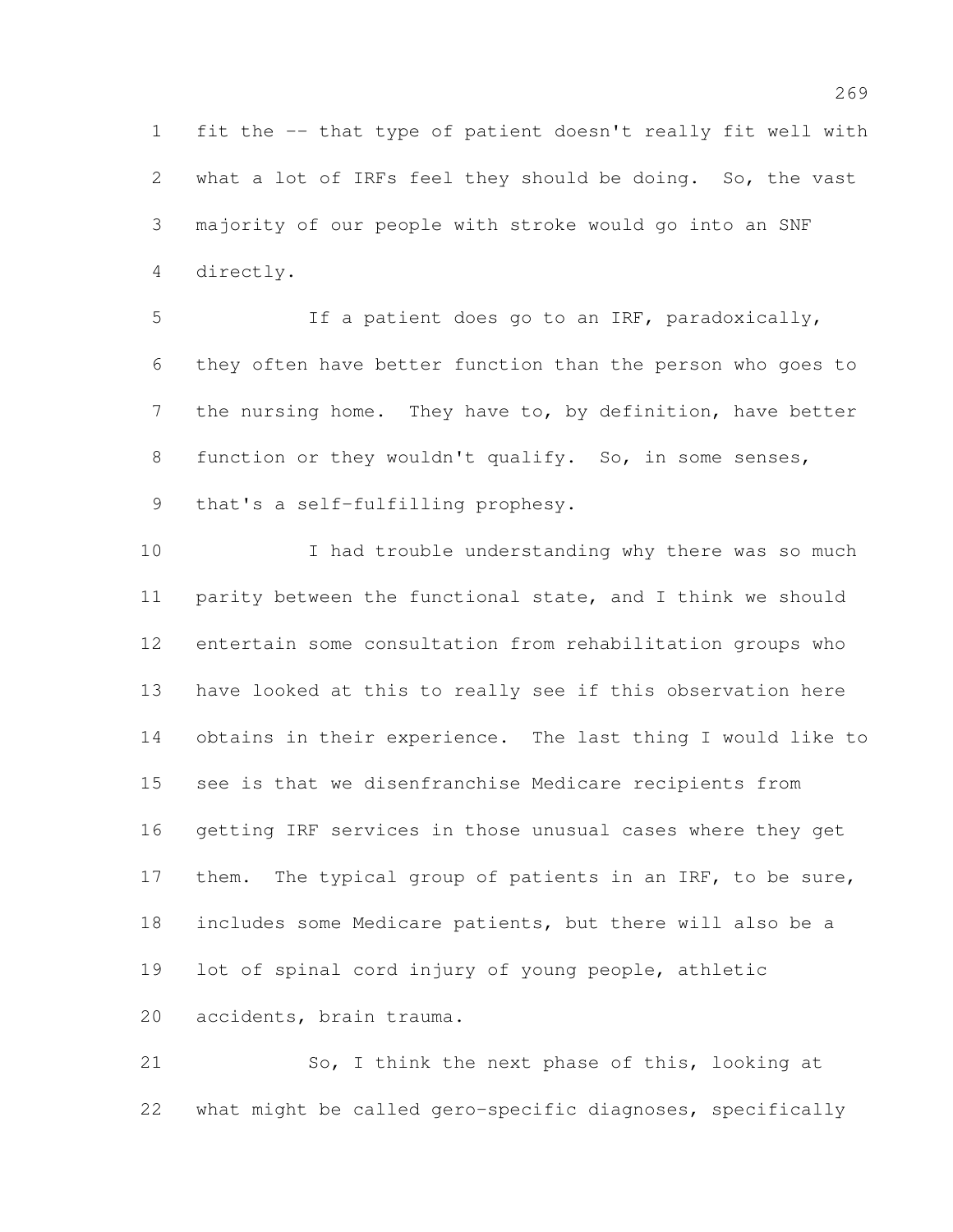stroke and hip fracture, would be very informative. And there, I think, for the most part, we'll find that people will do well in SNF.

 Now, the NIH has designated a number of stroke centers around the country, academic medical centers who are set up to facilitate the care of people with stroke, giving proper drugs, particularly clot-busting drugs, early on in 8 the course, et cetera. They use IRFs. And so some of this may be an artifact of people who are incentivized in a very different way in terms of stroke.

 So, anyway, the whole point is, I think we're on the right track. We ought to keep going on that. But let's keep in mind that we're talking about medical facilities that do very, very different things for people and I think we could get confused if we don't continue to study that. 16 DR. CHRISTIANSON: Well, I would endorse the first

 three bullet points and I'm probably not ready to endorse the first without seeing some more data on other non-IRF, non-SNF, what you call existing PAC silos. I would call them PAC alternatives, I guess. But there are others besides IRFs and SNFs and I would want to see a little bit more information before I would say, yes, we should create a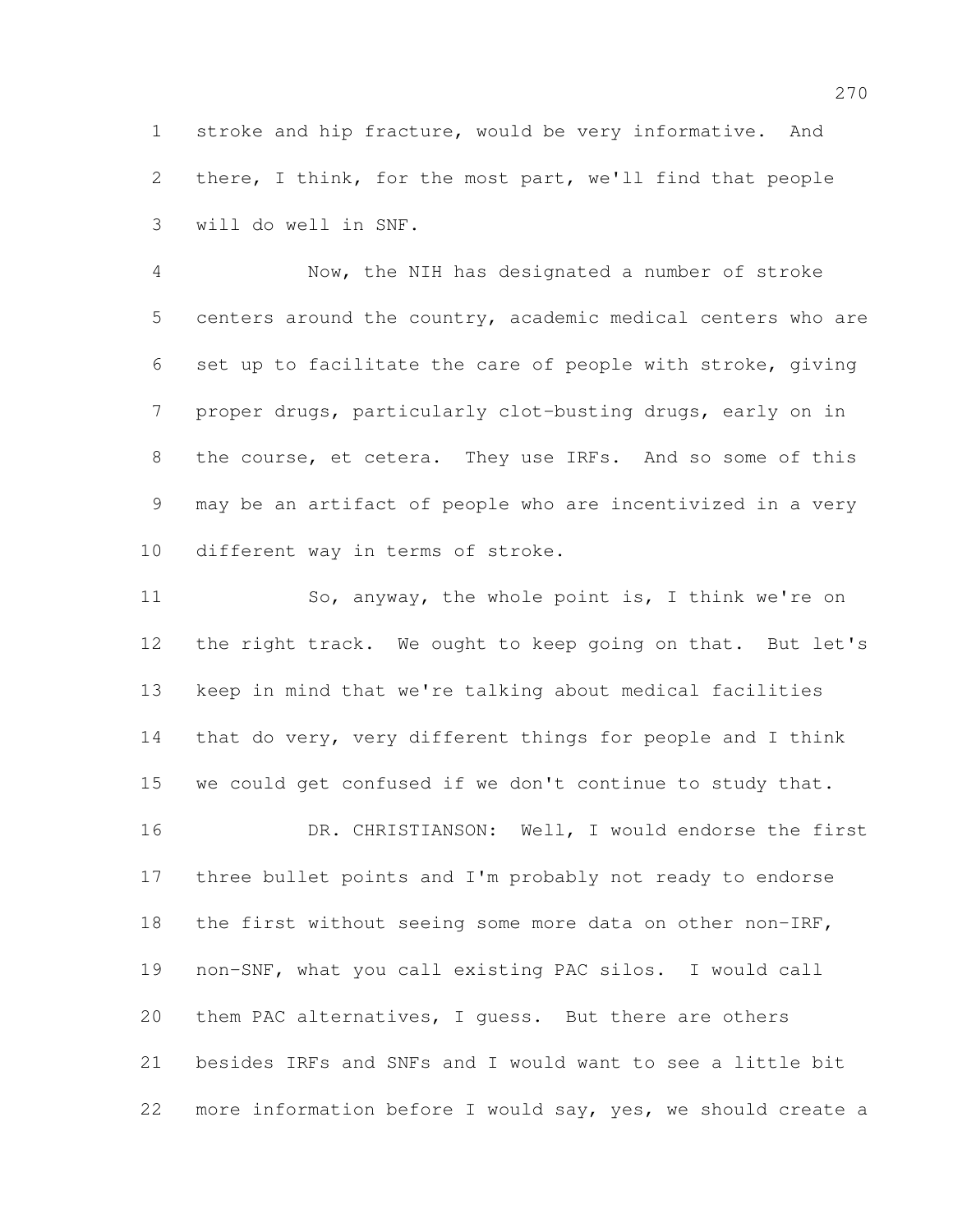common payment system.

| 2               | MR. BUTLER: So, I think the middle two bullets               |
|-----------------|--------------------------------------------------------------|
| 3               | are the key that unlocks the door. If those are well done    |
| 4               | and we feel good about them, which you're hearing some       |
| 5               | support for, then I think the rest can follow. And I think   |
| 6               | as much as we're encouraged, not only statistically but      |
| $7\phantom{.0}$ | visually, the similarities, don't rest easy yet that you've  |
| 8               | got it exactly now.                                          |
| $\mathcal{G}$   | I had the same reaction as David and was going to            |
| 10              | ask on -- the numbers are just kind of shocking to me, the   |
| 11              | percent of, for example, joint replacements that were going  |
| 12              | -- some DRGs of joint replacements are going to IRFs. I was  |
| 13              | kind of stunned by that. I thought that that had long ago    |
| 14              | kind of moved away more from IRFs. I think yo would find in  |
| 15              | the bundled payment models, pilots that are out there,       |
| 16              | wouldn't be surprised if home care is being swapped out a    |
| 17              | lot for some of those, and it's not an IRF versus SNF trade- |
| 18              | off. So that area, particularly;, seems to be ripe for       |
| 19              | focus.                                                       |
|                 |                                                              |

 The last thing I would say is that we've talked a lot about the three-hours requirement and so forth, and you mentioned this in the text, but I would mention it here.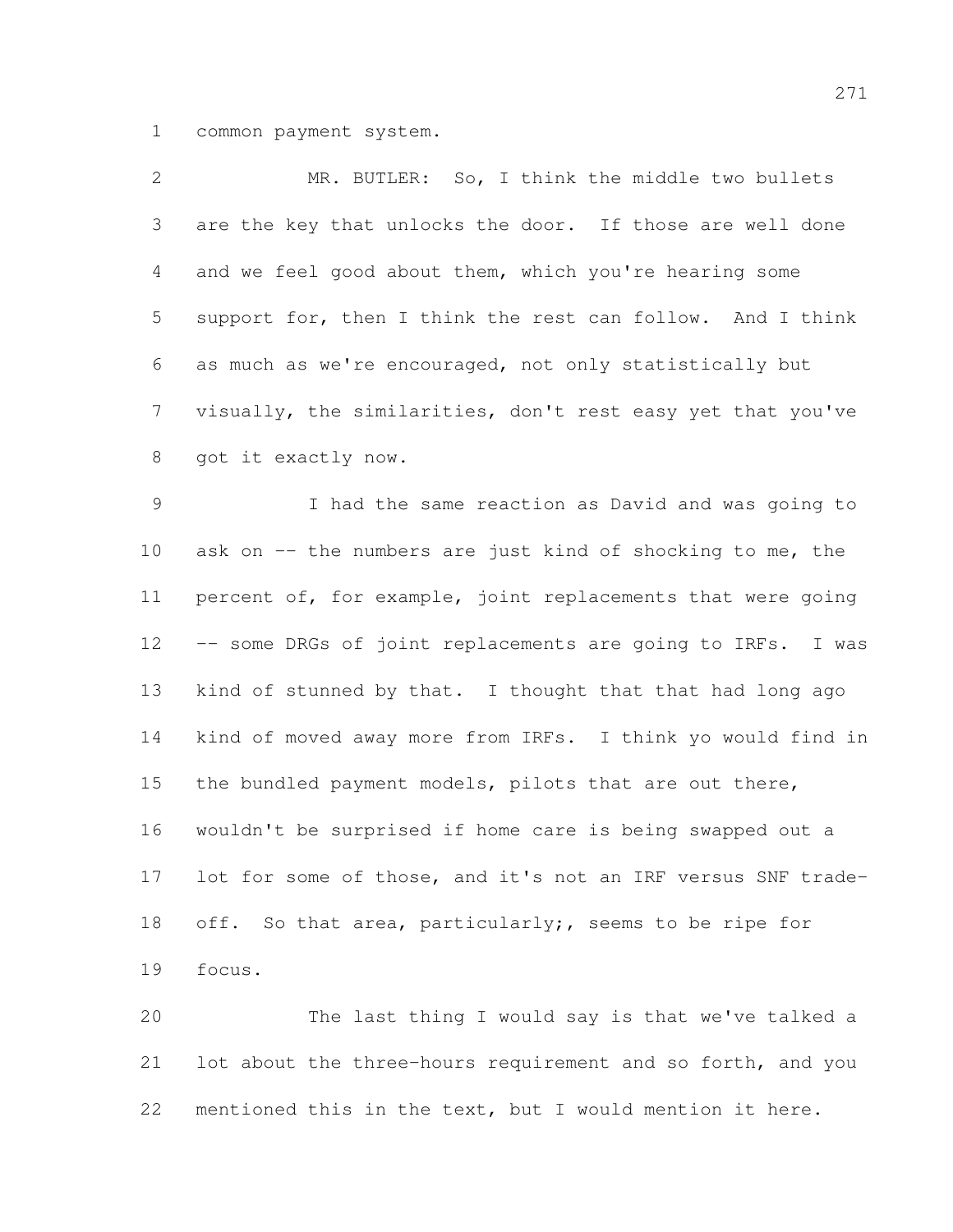If, in fact, you are going to get SNF rates in an IRF, then you're going to have to relax that requirement in the IRF so that they're on a level playing field and you're matching the service with the payment and not subjecting to the IRF to the standards that are more expensive that are being applied to their other patients.

 DR. BAICKER: I'm definitely supportive of this down payment towards the larger effort, and I thought the billing exercise was really interesting and suggested that there will be even further to go, and hopefully you get more information from this first down payment on harmonization to how many silos you would be able to go across.

 MR. GEORGE MILLER: I agree with all the colleagues, so I won't restate that, but I would like to bring up the notion that Scott mentioned and Rita, and I 16 would think this is a good opportunity to -- and especially if you look at the slides of the types of studies that are done, while I certainly appreciate the quality of care that is given in these settings, but the question should be, should we introduce palliative care as an alternative to some of these methodologies, particularly giving patients 22 the education and choice. Instead of choosing these, they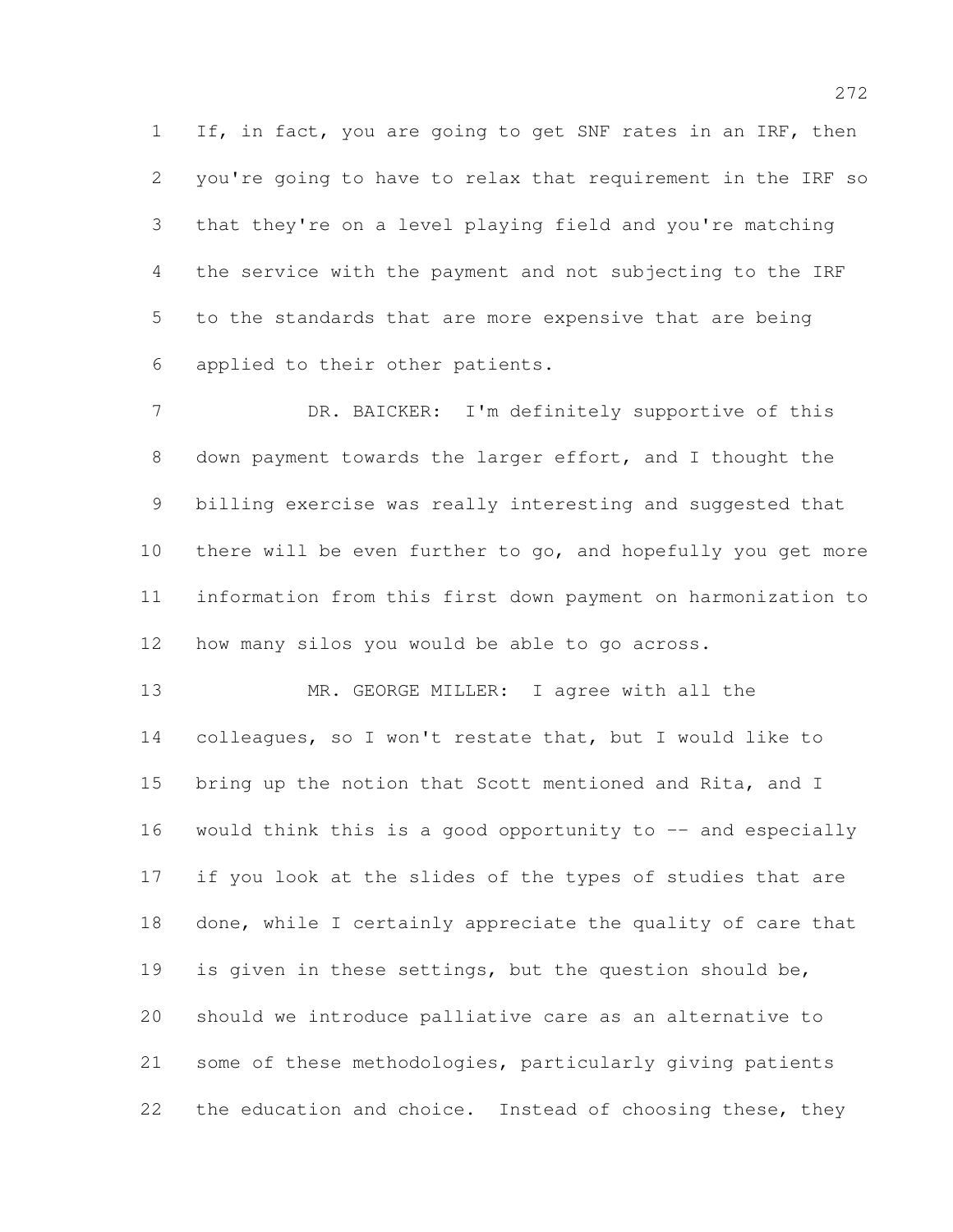have the education and choice with the proper consultation by their physicians and truly encourage shared decision making. So, they may choose not to take these types of procedures. We know we've heard anecdotal stories about a 90-year-old getting total joints and folks that may not live longer still going through an exercise. So, I at least want to put the discussion on the table about palliative care and how we can incentivize the discussion along those lines and then maybe use that as a lever to reduce some of the total number of procedures that are being done.

 MR. HACKBARTH: [Off microphone.] So, what I hear is a pretty strong, near unanimous affirmation of the direction that you've described, not just working across silos, but using the IRF-SNF for selected conditions as a starting point of that effort.

16 Are there questions, Evan, Sara, and Carol, that you have? What I'm trying to do is figure out an efficient path for us to get to a conclusion on this. We've affirmed the general direction that you've presented. Are there questions that you have about what information Commissioners need to sort of get to the next step down the journey. Mark, I invite you on that, as well.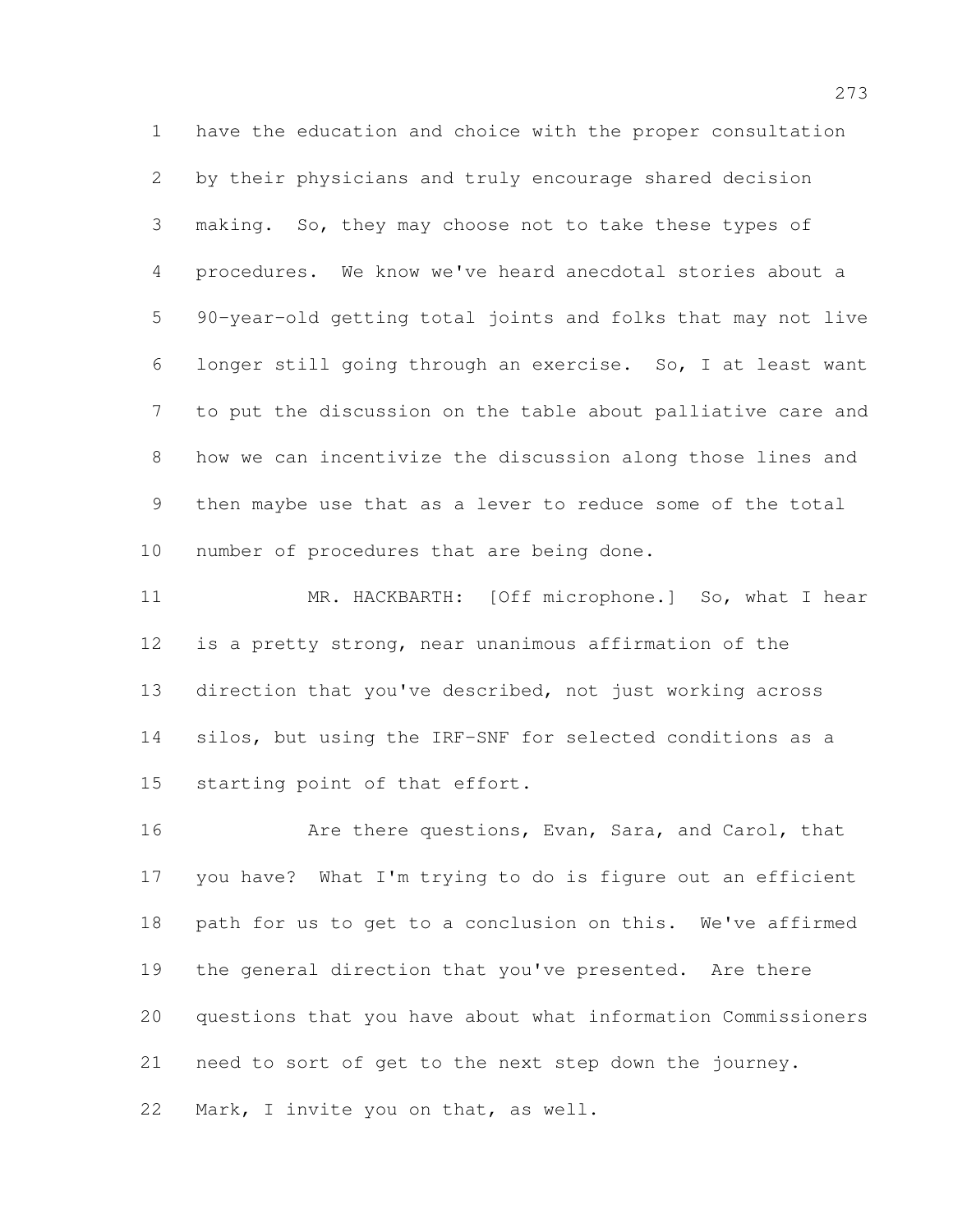1 DR. REDBERG: [Off microphone.]

 MR. HACKBARTH: Pardon me. I'm sorry. Did -- DR. REDBERG: [Off microphone.] I have another question.

 MR. HACKBARTH: You have another question? Sure. DR. REDBERG: Can you remind me why you didn't include home health in this model, because it seems to me that some of these patients, at least, could be cared for and be happier and get better recovery and less cost to Medicare at home with home health, you know, PT/OT. DR. CARTER: I think we just wanted to start with two institution-based settings because home health, even because there isn't a facility, the cost of that care is very different, not just in terms of bricks and mortar but sort of who's employed by a home health agency. So, just in terms of kind of trying to care institutionally-provided rehab, we started here.

18 DR. REDBERG: I can understand that, but I think we should --

 DR. CARTER: But, I agree with you. There are definitely patients who can go home.

MR. CHRISTMAN: I think what we run into, part of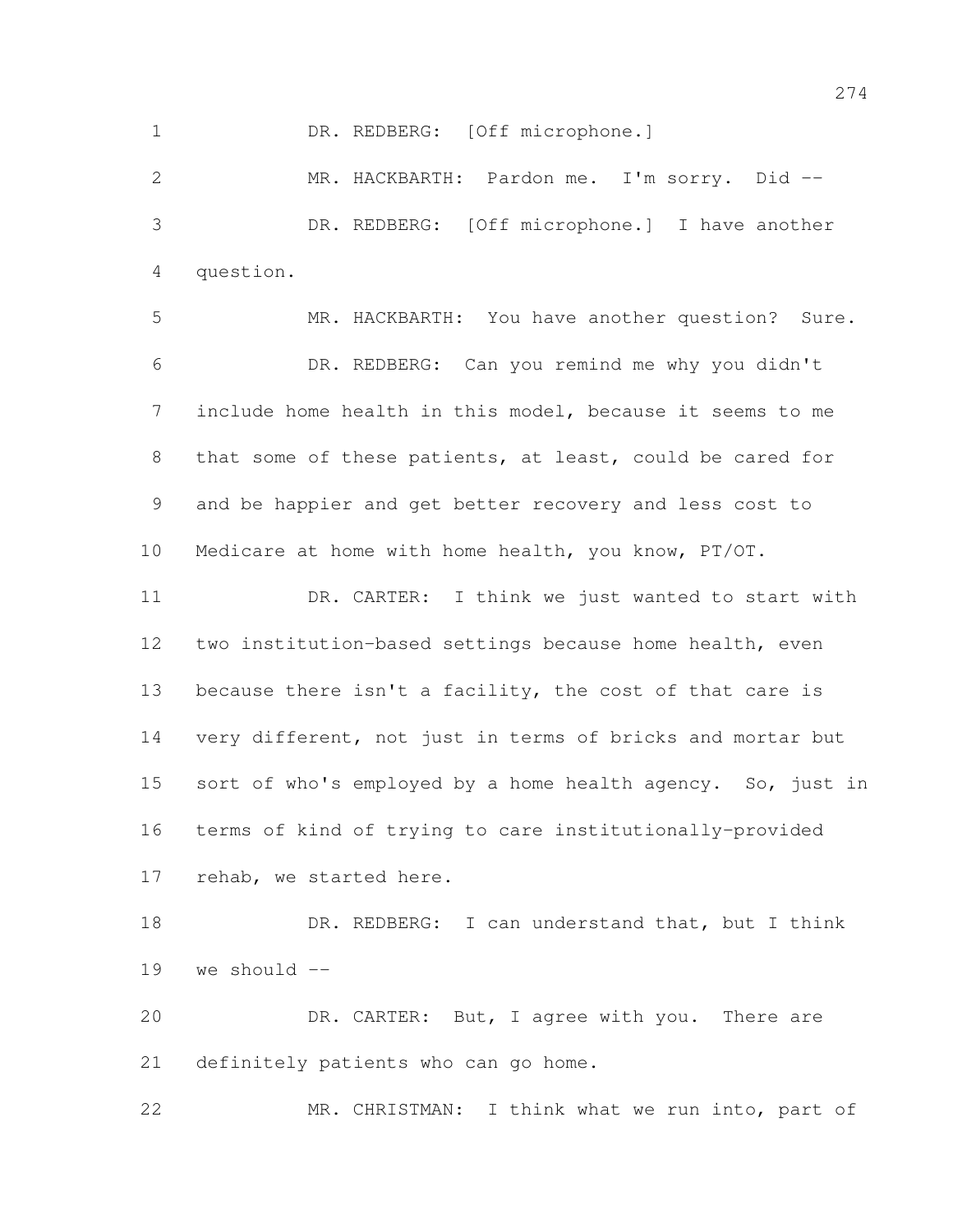it is if the alternative to a site of care is home health and you want to build sort of a common single rate, if you set that rate averaging the home health and the institutional rate, you will get a rate that will demonstrably overpay the home health agency and leave the institutional setting underwater. And maybe that's what you want to do. But it would, obviously, create some secondary issues.

 Another piece of this to go at it, as you guys have talked about earlier, is engaging the beneficiary in savings and some way to do that. You know, another way to go at this is cost sharing, and you could use that as a signal to indicate that, for your condition, this lower-cost setting will be just as successful. If you opt for the higher-cost setting, you may do that, but this is the consequence.

17 MR. HACKBARTH: I think that's an important point, Evan, and Nancy Kane, who used to be a Commissioner, used to observe that we're never going to get to the right utilization pattern by titrating the payments per unit of service for different locations. If you really want to get to appropriate use of facilities, you need to move to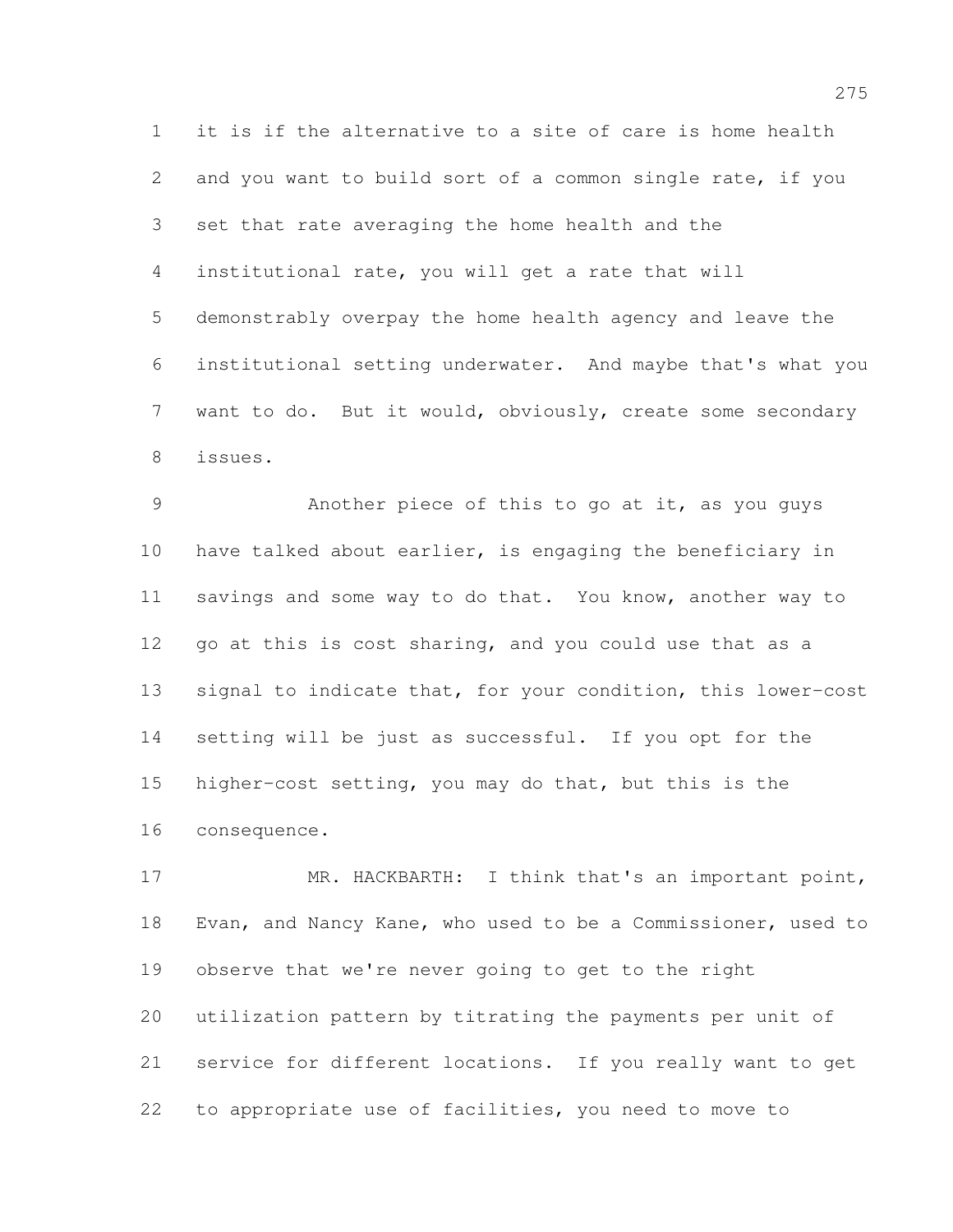bundled payment and other things that we've talked about.

 This, as I conceive of it, is a more narrow effort 3 to not try to accomplish the whole task of proper placement, but within a very narrow category where we think there's real similarity in patient, engage in payment equity, ensure that Medicare is paying the rate of the most efficient provider of that service. It's a related activity but it's not quite the same thing as trying to assure proper placement for all patients. Pricing tools will never be 10 good enough, strong enough, robust enough to assure proper placement. They can interfere with the process and encourage improper placement, but they're never going to get the whole job done. 14 And so I would worry, for the reasons that Evan describes, including a very heterogeneous group of providers into it would compromise the limited goal of this pricing activity in the name of trying to accomplish a task that's 18 really beyond pricing alone. That would be my fear.

 Does that make sense, Rita? It doesn't look like it does.

21 [Laughter.]

DR. REDBERG: I see what you're saying. I just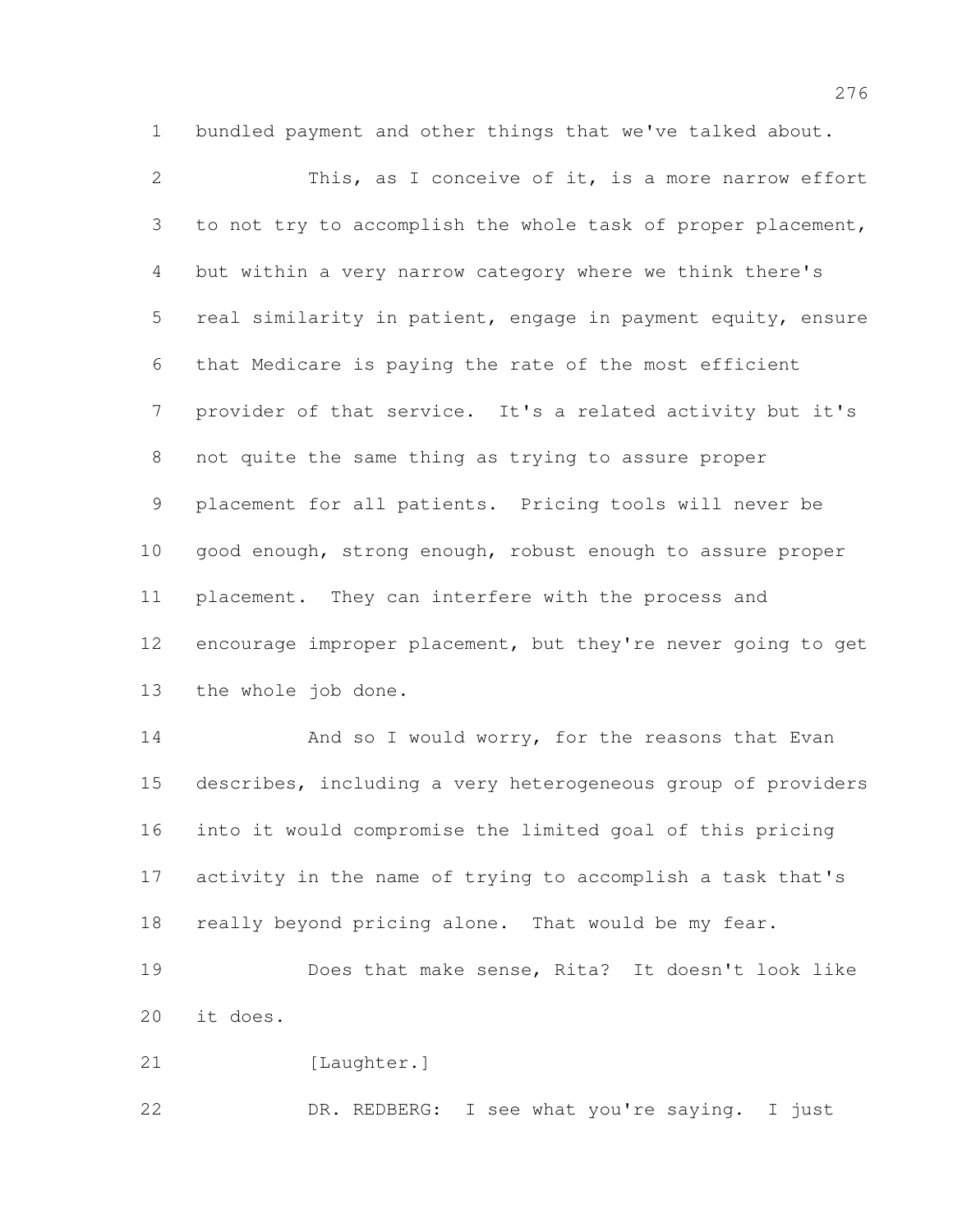think, from a patient in a clinical point of view, if someone can recover at home, we should be -- you know, I think a lot of times, it doesn't happen now because we don't -- it's not reimbursed, we don't cover it, it's a lot easier to discharge people to a post-acute care IRF than it is -- MR. HACKBARTH: ...does that make sense for you? It doesn't look like it does.

8 DR. REDBERG: I see what you're saying. I just think, from a patient and a clinical point of view, if someone can recover at home we should be -- I think a lot of times it doesn't happen now because it's not reimbursed, we 12 don't cover it, it's a lot easier to discharge people to a post-acute care IRF than it is --

14 MR. HACKBARTH: And I absolutely agree with that, 15 both for quality reasons and financial reasons. That's one 16 of the reasons why I'm so enthusiastic about payment reform. I think it's difficult to accomplish that goal by

manipulating relative prices for PAC services.

 DR. CHERNEW: I'm going to make an assertion that might be wrong, but I think one of the challenges for this whole area is that observing case-mix well -- I don't know enough about the CARE tool, but there's a lot of unobserved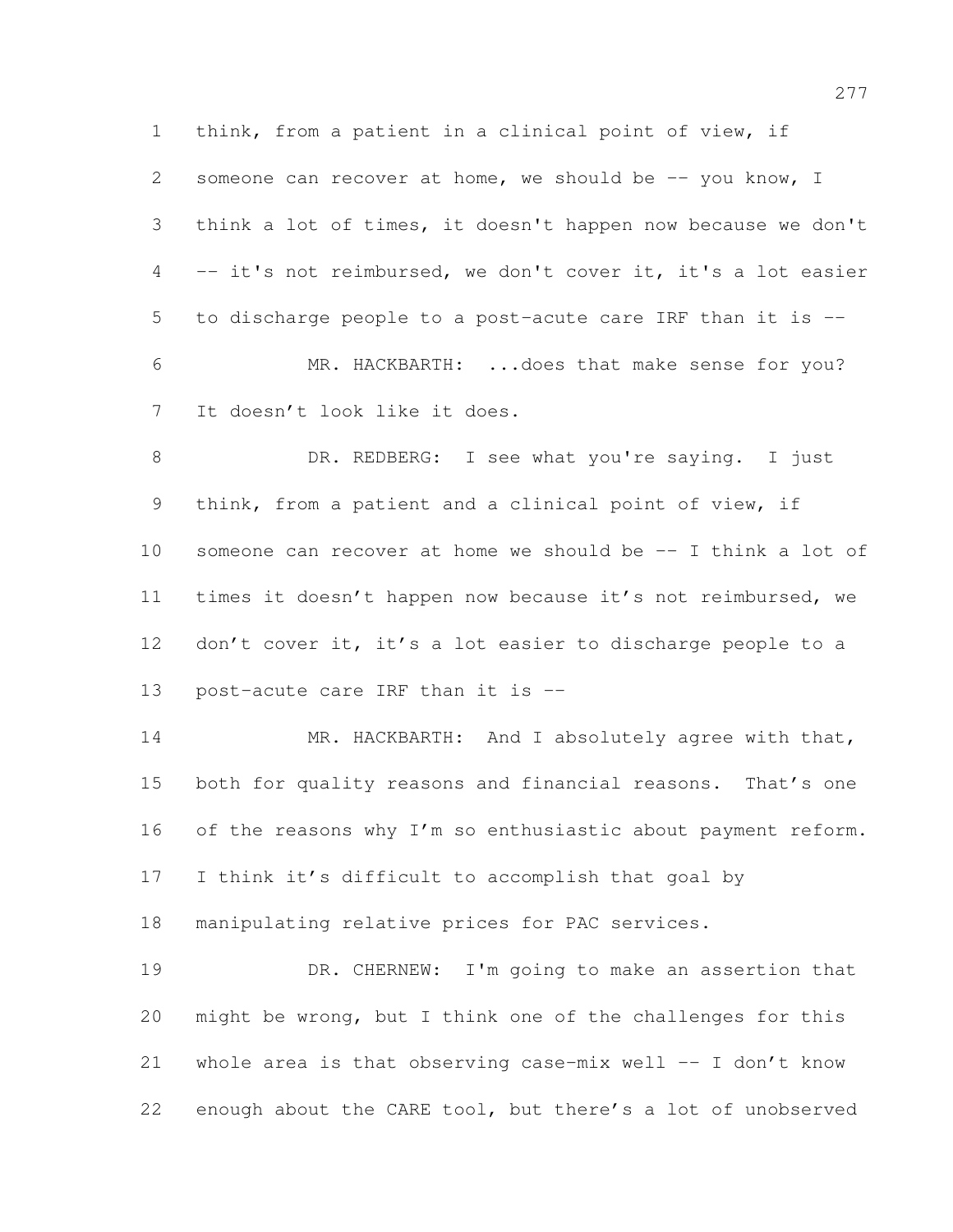ability and willingness to undertake rehab, and a whole bunch of things that we don't observe very well that the actual clinicians actually do observe.

things about individuals, their social support, their

 And my own personal view is the solution is not to try to figure out how we can observe everything because that strikes me as just a disastrous way to go, but set up structures to give enough flexibility to providers to do the right thing and have at least a sensitive enough measurement 10 tool -- and it might be the CARE tools getting us there, I don't know enough about it but I hear good things from you - - but nevertheless about it, to make sure that we can monitor at least if quality is getting a lot worse.

 So we need to be able to have a system as we do any of this stuff to make sure that when we do it quality is not deteriorating a lot. I am reasonably comfortable that we can get there, but I do realize that unlike a lot of things -- maybe everything has this -- but in this area in particular there's a ton of unobserved things about patients that we can't hope to observe or to pay on or to manage or to direct.

22 DR. MARK MILLER: Well, some of them may have been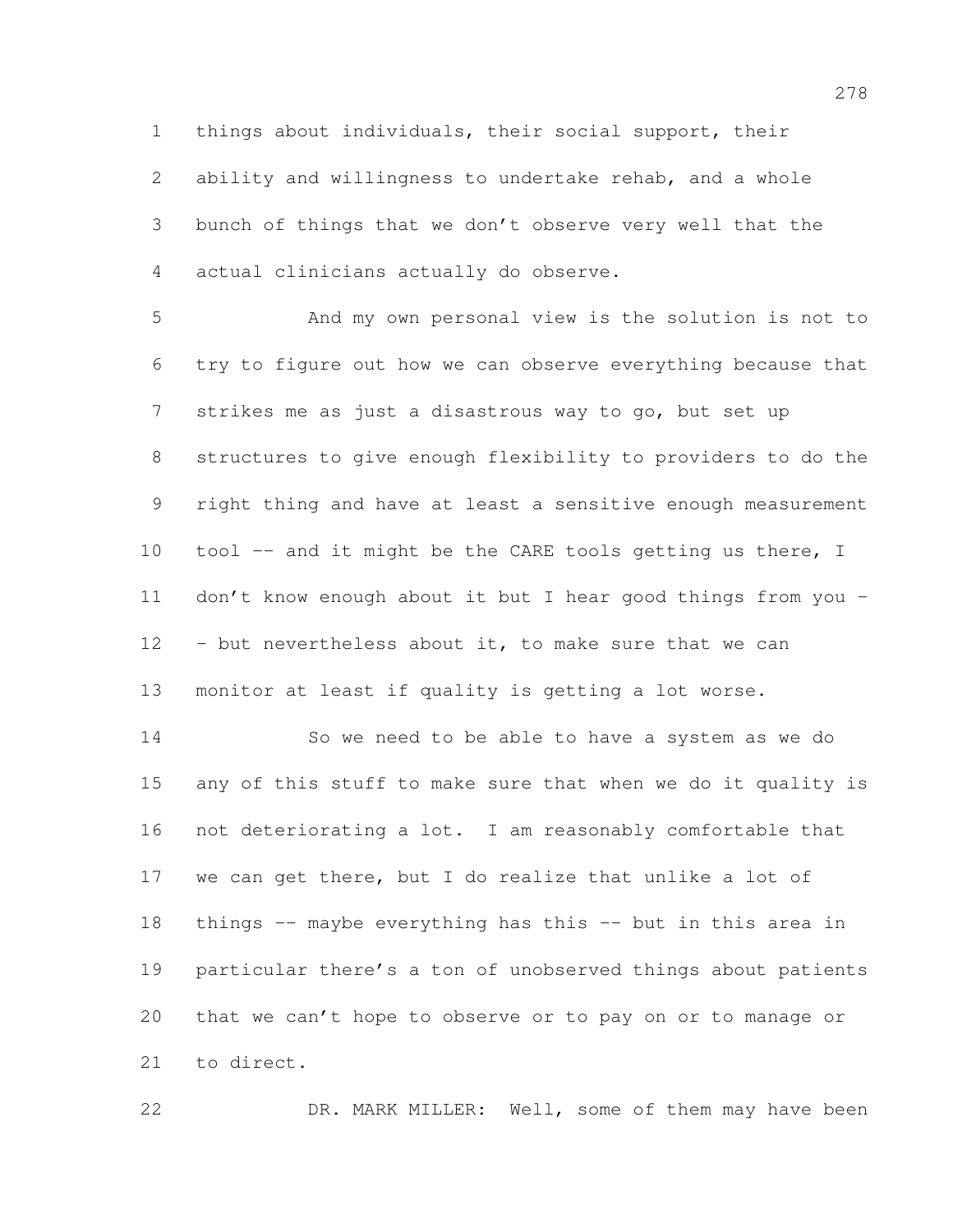overtaken. In trying to answer the question that you framed a minute ago, I think you can think about this a couple of different -- that a few things are going on here.

 One is, and we may have said this already -- this is why I can't remember whether it's overtaken -- is whether you come back in the short-term and the Commission says well, many years ago the Commission said we need to have a common assessment instrument. CMS did it. Then they did this analysis and now the thing exists. And we're sort of at a point where well, now what do you want to do?

 The Commission could give the policy process a push and say this is what we have to work with and so let's 13 begin to think about how to integrate it.

 Now that's actually kind of a question, too. Do you just attach it? Do you integrate it into the existing tools? There is some complexity there that has to be 17 thought through. But that's a step we could take and maybe even in the short term come back to you and say are you on board? Do you want to make a recommendation? That's one thought.

21 The second thought is -- well, I'll go to the bigger one where I think in the end does bring you guys back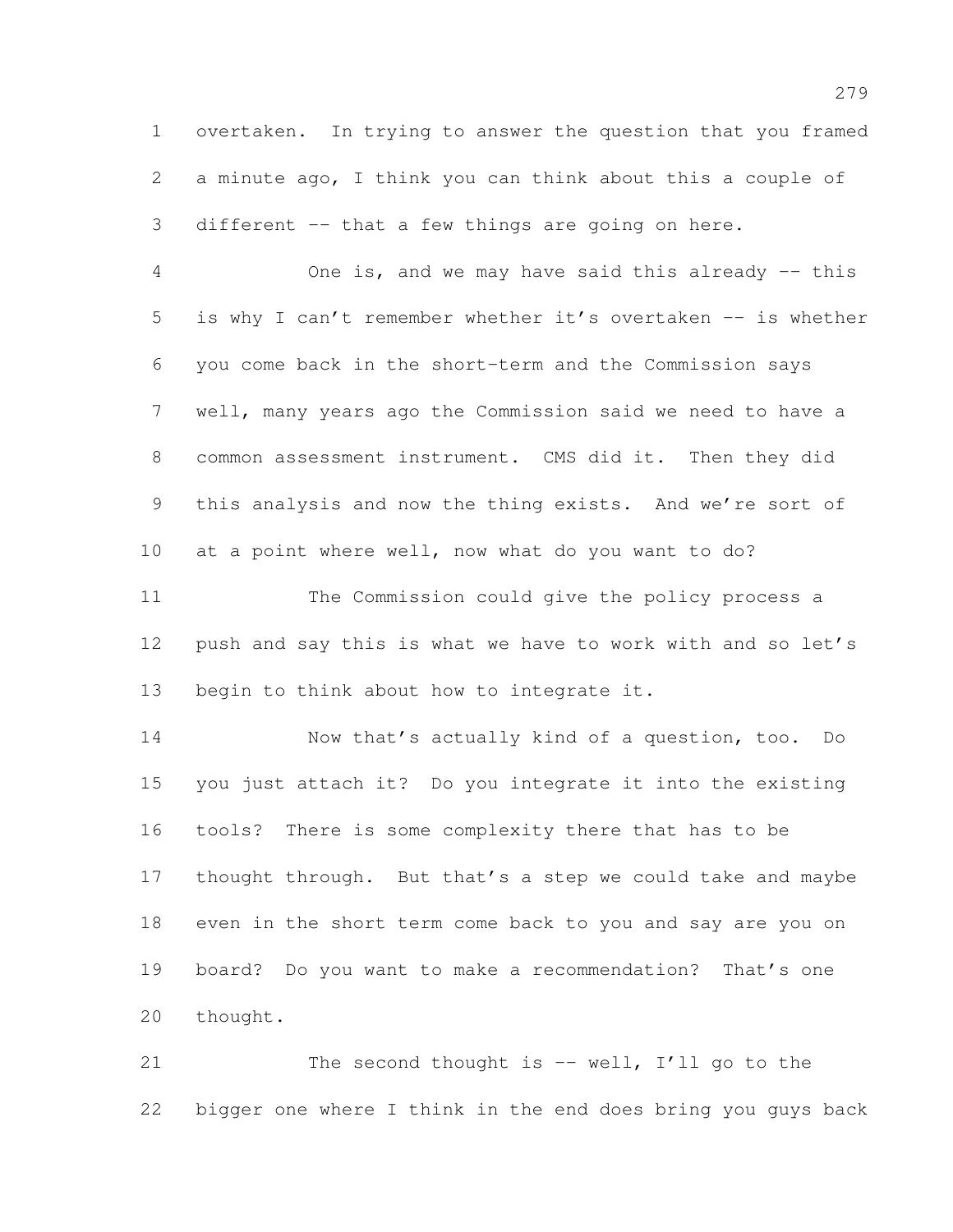into saying the same types of things. Ideally, if you have a common assessment instrument, you can potentially move to a patient-oriented assessment and say here's the payment and become much more agnostic about the mix of the actual settings. I'm going to do a little IRF, then I'm going to go home. Or I'm going to go home and whatever the case may be.

 I think that's a long run out. The instrument is just been created, we're only now perhaps getting it plugged in. That's a long run. And I see that the price comparison is an exercise in sort of thinking through some of the risk issues that rise, some of the issues that Mike and David and others have raised, this realistic "could we get patients that kind of look like each other and pay them kind of the same" and have a short-term strategy of trying to get some more rationality in the prices if that analysis supports it. And then before we get to the bigger solution of a unified system.

 So the short term thing would be do you want to make a recommendation on a CARE instrument? And then beyond that -- and this is not immediate -- do you want to make a recommendation on a more unified price? But that won't be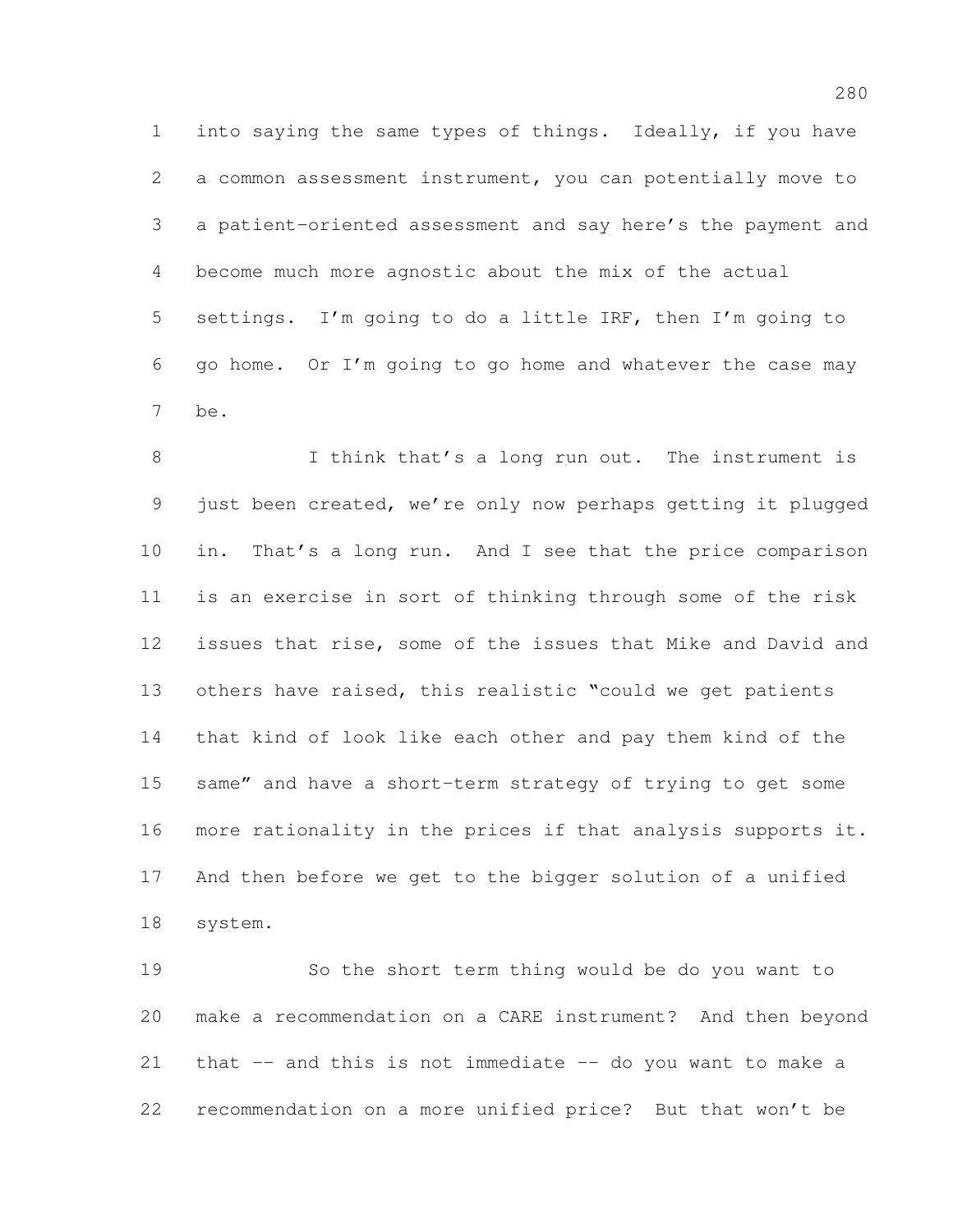in the next couple of months, if you see the layout.

 And then the grand unified system maybe, and that's even longer yet.

 So that's kind of I see what our work plan from 5 this conversation. That's my attempt to answer your.... MR. HACKBARTH: So reactions to that? So step one would be to say we think CMS should begin changing the assessment tools to implement the CARE elements.

 DR. NAYLOR: I also think a hybrid of that might be to say if not the whole tool, which does very much draw on this notion that there are lots of things we need to pay 13 attention to, social support, et cetera, cognition which we 14 pay no attention to in anything, but anyway.....

15 If not the whole look, what are the key domains 16 that we could think about. So I think that that might be  $-$  and especially the areas that they have paid close attention to as contributing to variation in use of services in the post-acute environment.

 MR. GRADISON: Another advantage of a limited step in this direction within the broader context of thought is that it might encourage the private sector to move more in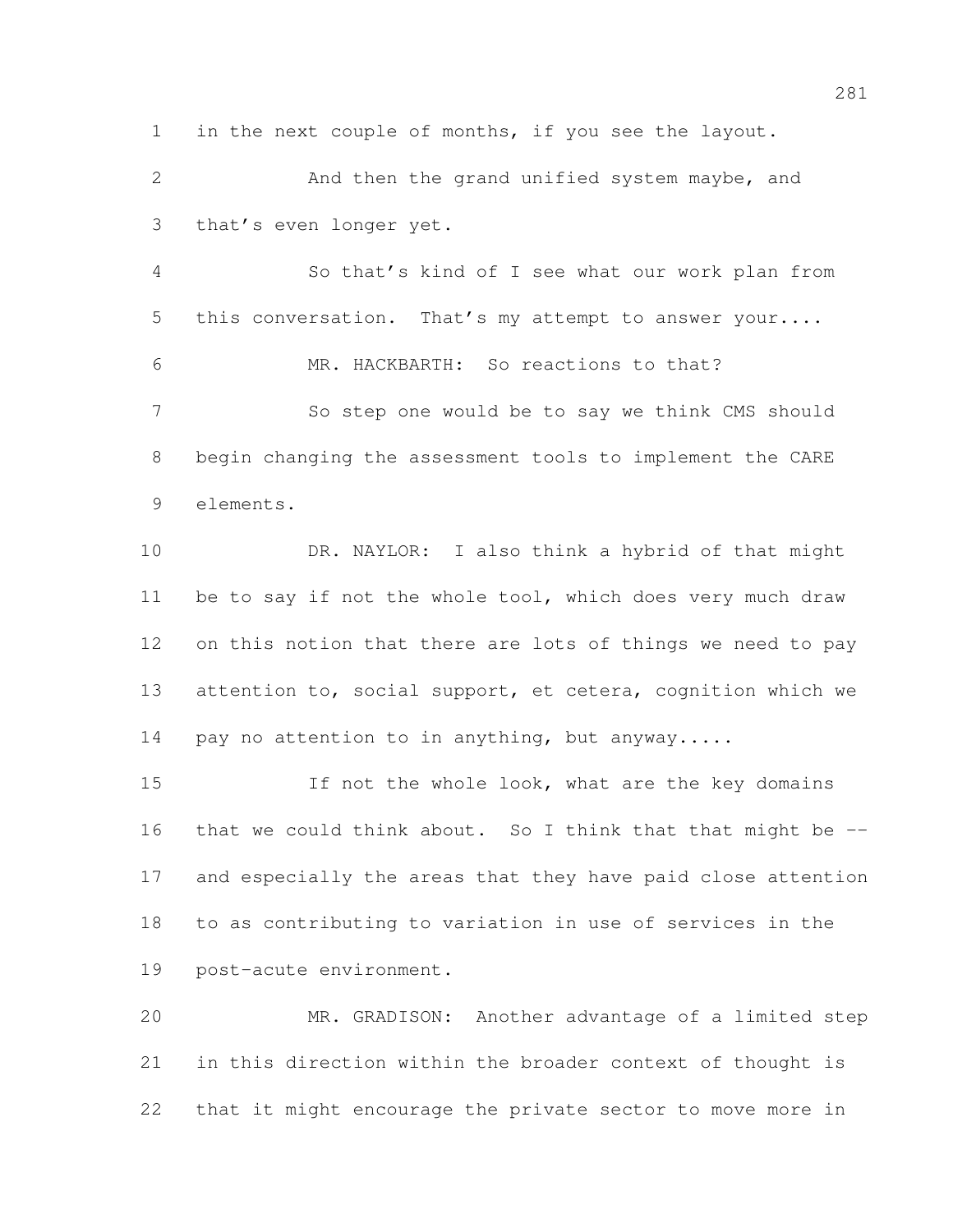this direction and reinforce back and forth a movement that might be faster than if it were just for our population. MR. HACKBARTH: Mark, in your characterization, you said the pricing step is down the road, or some similar language. How long is the road that we're talking about? DR. MARK MILLER: And the pricing thing is -- 7 okay, so the three steps are common assessment instrument, are there for a selected set of conditions a more unified price, and then there's the big giant change. MR. HACKBARTH: That's what I'm talking about, step two. 12 DR. MARK MILLER: Step two, that's what I thought. 13 I'm going to say -- and I'm getting a look from 14 everybody, you better watch it..... MR. CHRISTMAN: We're interested to hear what you say. DR. MARK MILLER: I'm interested in hearing what we can pull off here. My sense of this is we're hoping to come forward to these guys in the spring with some results on the work that we're doing there. DR. CARTER: Right.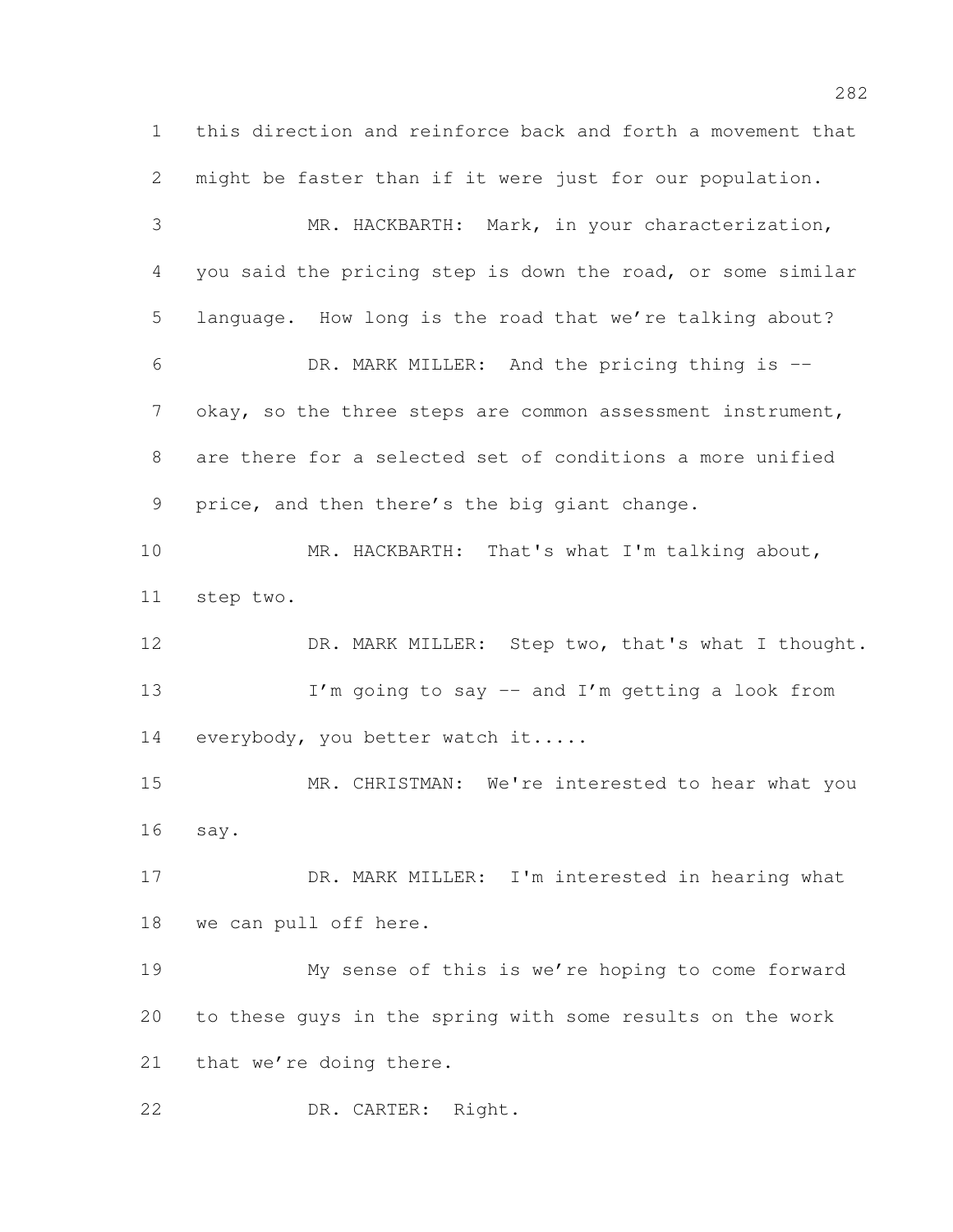DR. MARK MILLER: And I wouldn't say a recommendation necessarily. That will really depend on what we find. This is one of those things where the research has to settle out to have a pretty clear idea where we're going. And since we don't know what it's going to tell us -- DR. CARTER: Right. DR. MARK MILLER: I wouldn't assert a recommendation in the spring but I'm hoping for analysis that informs this issue in a decent way come spring. And by 10 that, I mean the March and April meetings. DR. CARTER: Right. And even with results, in the same way that you thought about ambulatory services differently, depending on the services; right? You had these five criteria and when they met all five you thought about equal prices but if they only met three you were going to narrow the prices. Well here, this is a much more complicated 18 service. And so, even given the results that we see, one of the issues we will need to come back to you about is okay,

 so are we talking about leveling the playing field or making 21 the playing field more level? And by that I mean prices,

but I also -- and Mark's right, and I think Glenn mentioned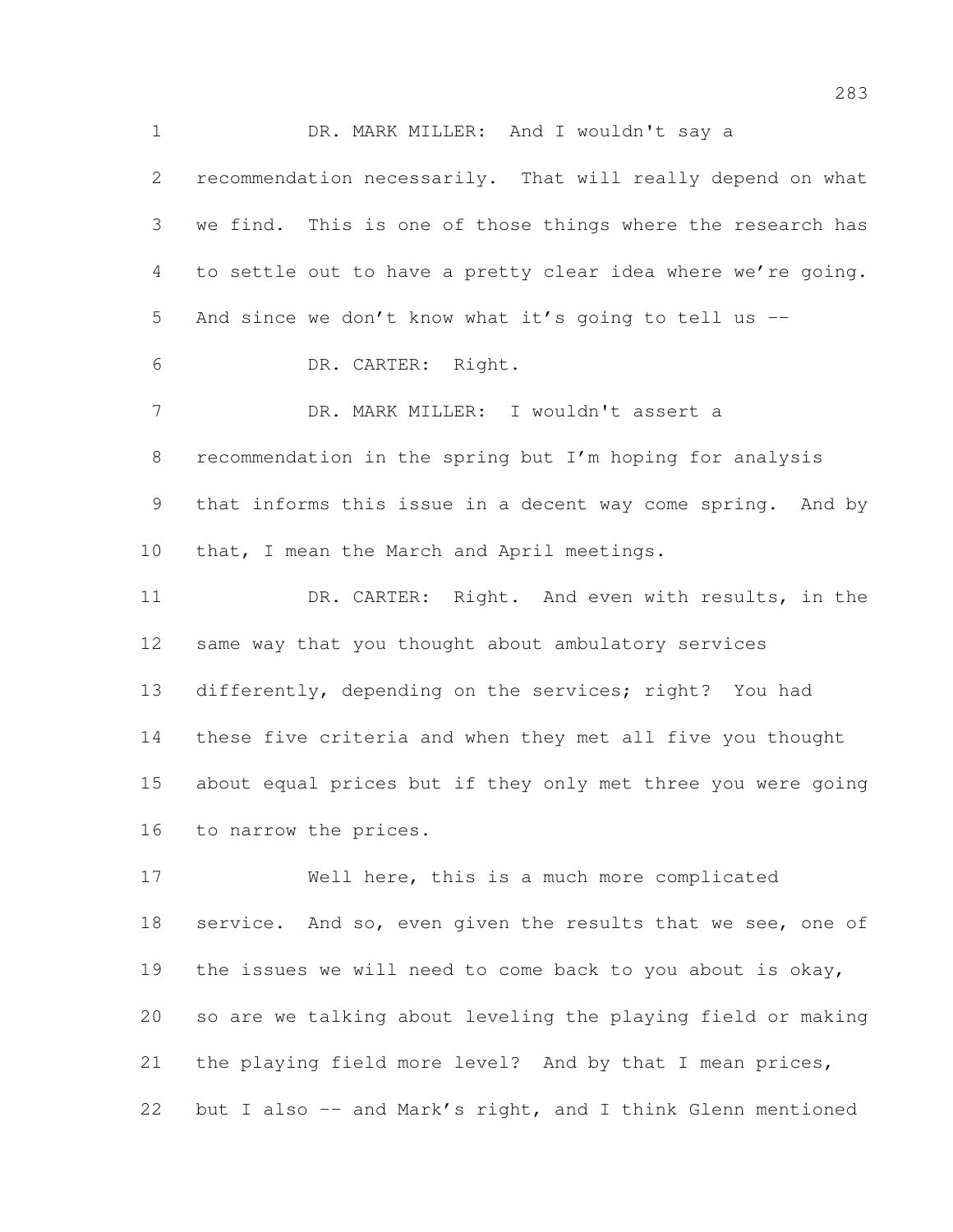this, too -- we will need to have a conversation about what are we going to do on the regulatory requirement side. So I think we will have information for you in the spring, but I don't think we'll be ready for a recommendation. MR. HACKBARTH: And using Mark's framework, what's the timing on step one, a recommendation to CMS to incorporate elements of the CARE tool in patient assessment? MR. CHRISTMAN: I think we could give people a good sense of what we would say could be in a recommendation, thinking about some of the issues that Mary 12 is talking about, that Mark has brought up. It's pretty established I think that the CARE tool performs as well or 14 comparably to the existing tools. It's sort of ready. 15 It's thinking through the -- we haven't really thought through the particulars of what we would want to say about a transition in terms of how long and what exactly to include. MR. HACKBARTH: Okay. DR. CARTER: One of the complicating things is the PPSs currently run on their own patient assessments. And so you need to -- and CMS has this work underway to think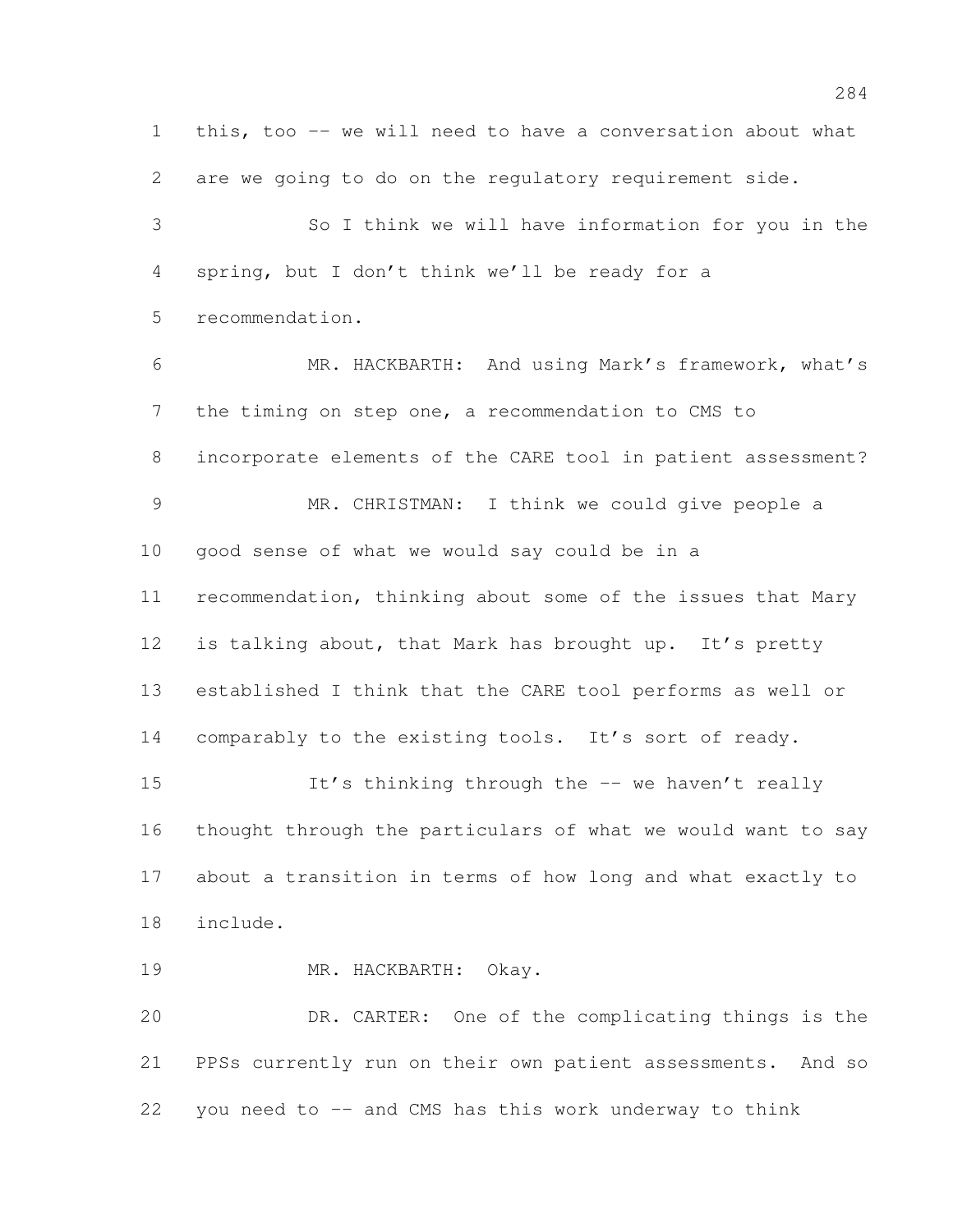about. If you plug in CARE tool elements, how well do the PPSs perform. That work is just underway so we haven't seen those results.

 That kind of analysis we couldn't do, certainly not for a March recommendation and we don't have the staff time to do that even for June.

 So I think a broad recommendation about using the 8 CARE tool is one thing. But thinking about -- like Evan said, how do you transition it for using it for payment. In the short term, for each of the individual silo PPSs, I think we'd need to give more thought to that.

12 MR. HACKBARTH: I think we are the point where we can move on to the next item. But what I have heard is broad affirmation of the concepts that you laid out. It sounds like you have what you need from us in terms of support and ideas and so we look forward to your coming back.

Thank you.

 And so, our last session -- I had to do a double- take. It actually is the last one. There is an end to the winding road -- is payment for chronically critically ill patients in hospital settings.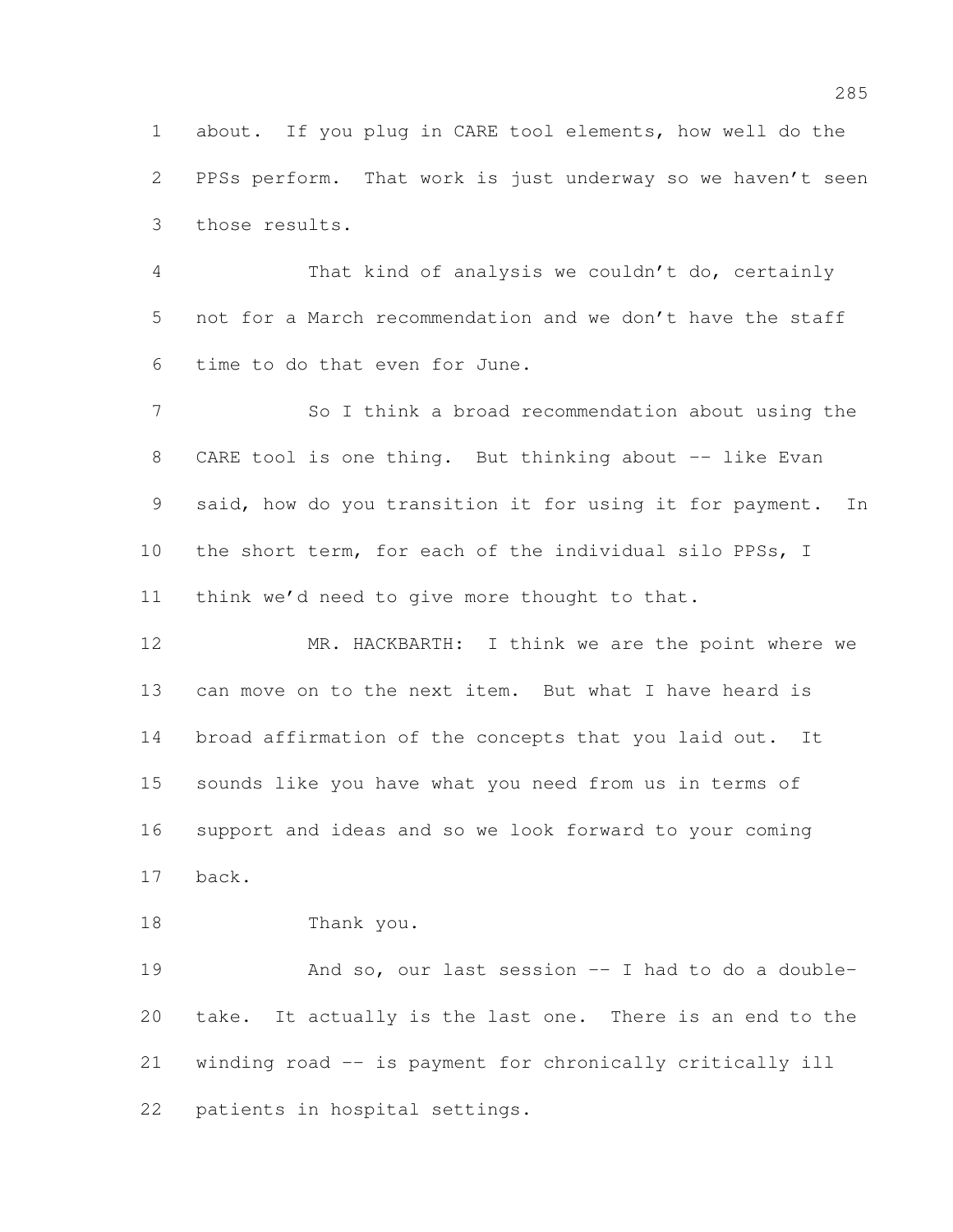1 [Pause.]

 MS. KELLEY: Good afternoon. Julian and I are here to continue our discussion of improving payments for the medically complex patients we've been calling the "chronically critically ill," or CCI. As you know, Medicare's payment rates for CCI patients in LTCHs are higher than payments for similar patients in acute-care hospitals. This results in inequities across providers and also creates incentives to move patients into LTCHs -- a problem because not all patients are good candidates for that level of care.

 In April, Julian and I reported on the history of how we can to have different payments for these similar patients, depending on the type of hospital they receive care in and the consequences this has had for both the Medicare program and for patient care delivery in some areas of the country.

 We also presented results from an analysis that attempted to define and describe CCI patients and where they receive care, and we described some approaches we've been working on to make payments for CCI cases site-neutral and more patient-centered.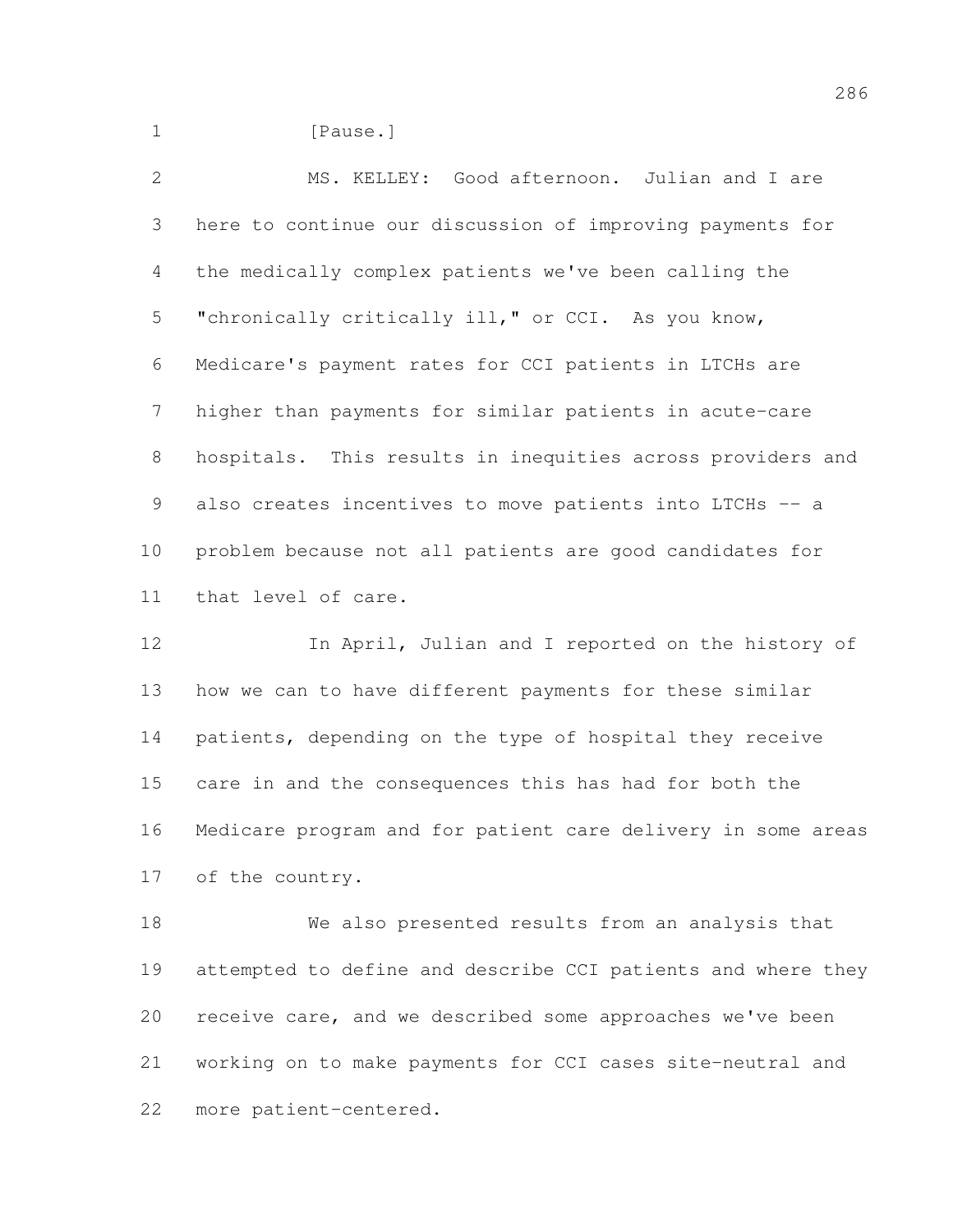Since then, CMS published a proposed rule on the LTCH PPS in which the agency discussed a possible framework for LTCH payment reform. Today I'm going to quickly review our concerns about LTCHs and our work on identifying the CCI patients who appear to be most appropriate for admission to LTCHs. And I'll also remind you of the reform approaches that MedPAC staff has been working on. Then I'll bring you up to date on the CMS framework that was discussed in the proposed rule.

 It's important to emphasize that CMS' framework is not a proposal. No structural changes to the LTCH PPS have 12 been proposed by the Secretary. However, it's fair to say that the framework that was discussed in the proposed rule provides insight into the types of changes the Secretary might consider in the future.

 Let me begin by reviewing the Commission's concerns about LTCHs. First, when the LTCH PPS was implemented in 2003, its rates were based on inflated costs, resulting in overly generous payments that provided few incentives for efficiency. In addition, the LTCH payment system includes policies such as the 25-day average length of stay requirement and the short stay outlier policy that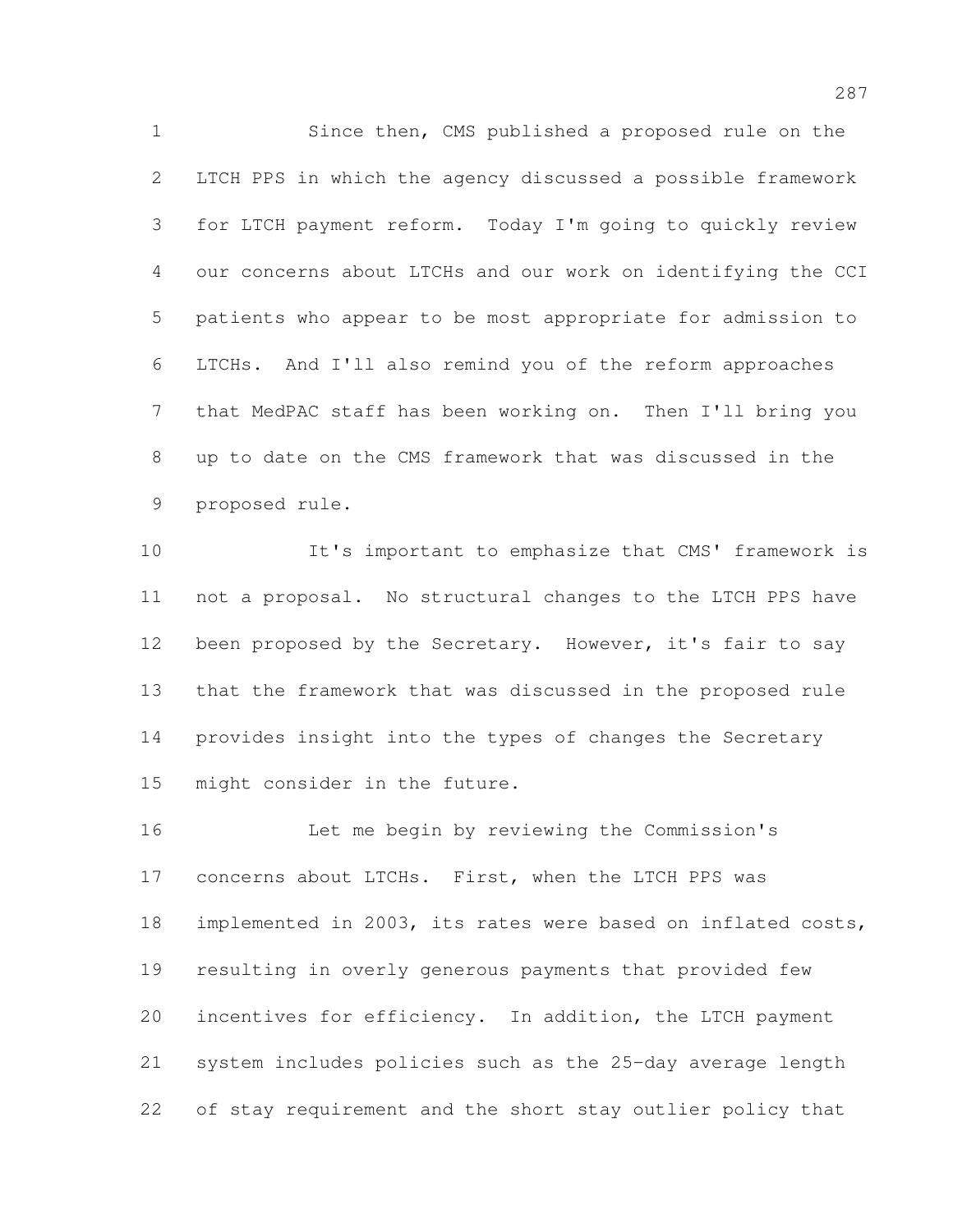likely distort the delivery of care and the use of resources in these facilities.

 Second, there are almost no established criteria for admission to an LTCH. That means acute-care hospitals in areas with LTCHs can unbundle care by transferring costly patients, and LTCHs can admit any patient needing hospital- level care as long as they maintain that greater than 25-day average length of stay. Without criteria for admission, it's not clear whether or which patients treated in LTCHs require that level of care.

11 Third, some parts of the country have many LTCHs while others have none. The oversupply of LTCH beds in some markets may result in the admission of less complex cases that could be cared for with comparable outcomes in other less costly settings. This, of course, is not difficult to do because, as I mentioned, there are almost no criteria for 17 admission to an LTCH. In fact, in areas of the country with very few or no LTCHs, many Medicare beneficiaries do receive similar services in other settings.

 The key issue in reforming payment is determining how to define the chronically critically ill. In 2004, the Commission recommended that the Congress and the Secretary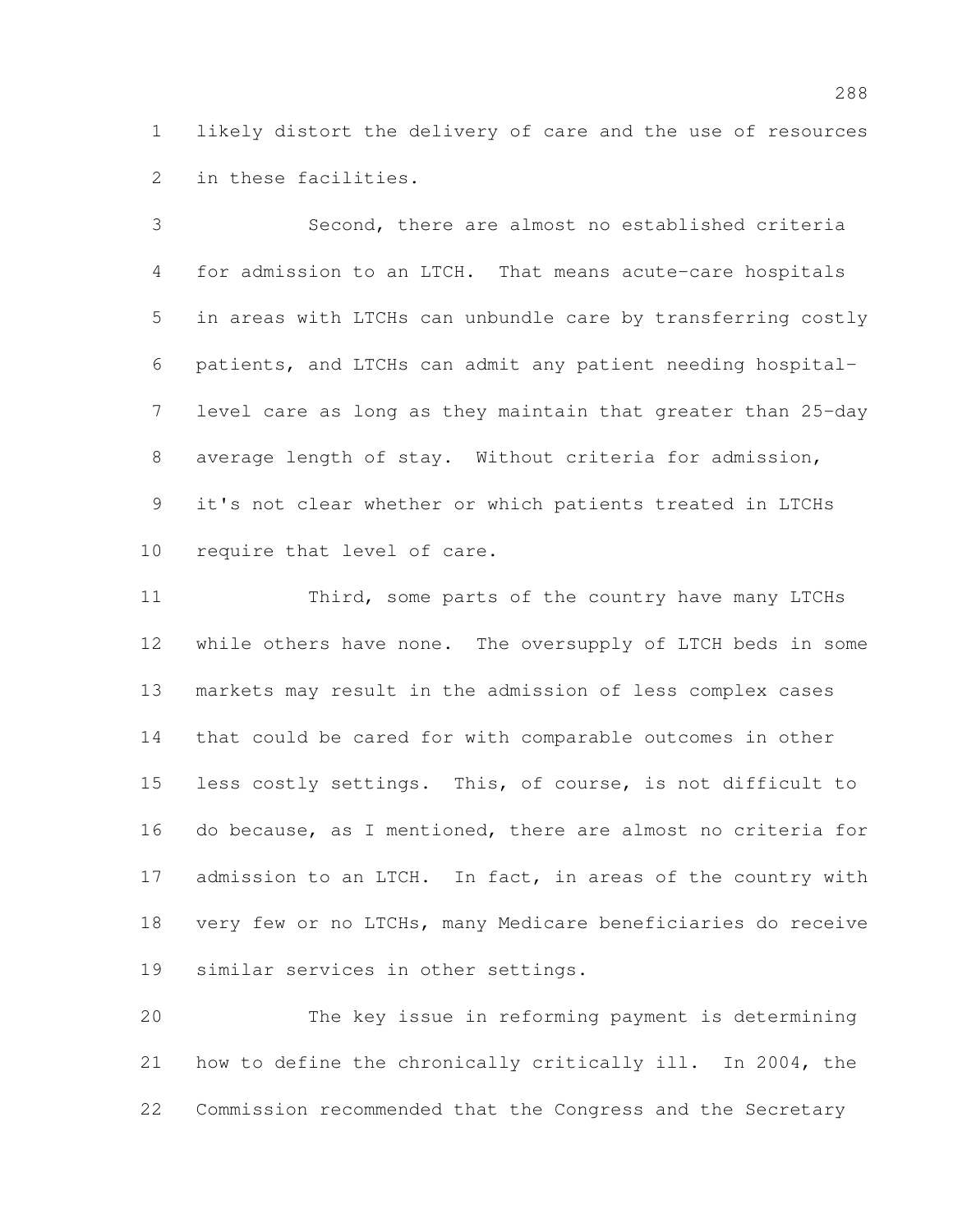of Health and Human Services develop facility and patient criteria to ensure that LTCHs serve only the most medically complex patients. But identifying those patients has proven to be difficult. Researchers have described CCI patients as exhibiting metabolic, endocrine, physiologic, and immunologic abnormalities that result in profound debilitation. However, such abnormalities and debilities in hospital patients are not readily identifiable in claims data. As you know, Medicare does not collect assessment data for these or any patients in acute-care hospitals or LTCHs.

 Research suggests that one of the best available measures of high acuity in hospital settings may be the number of days a patient spends in an ICU. As we presented in April, staff has used this metric to define CCI patients. In an analysis of 2011 Medicare claims for IPPS and LTCH services, we identified CCI cases as those discharges with eight or more days in an intensive care unit or critical care unit. You'll recall that we found that about 6 percent 20 of all IPPS cases are CCI -- that is, they have eight or more days in an ICU -- and of the CCI cases in acute-care hospitals, about half go on to use at least one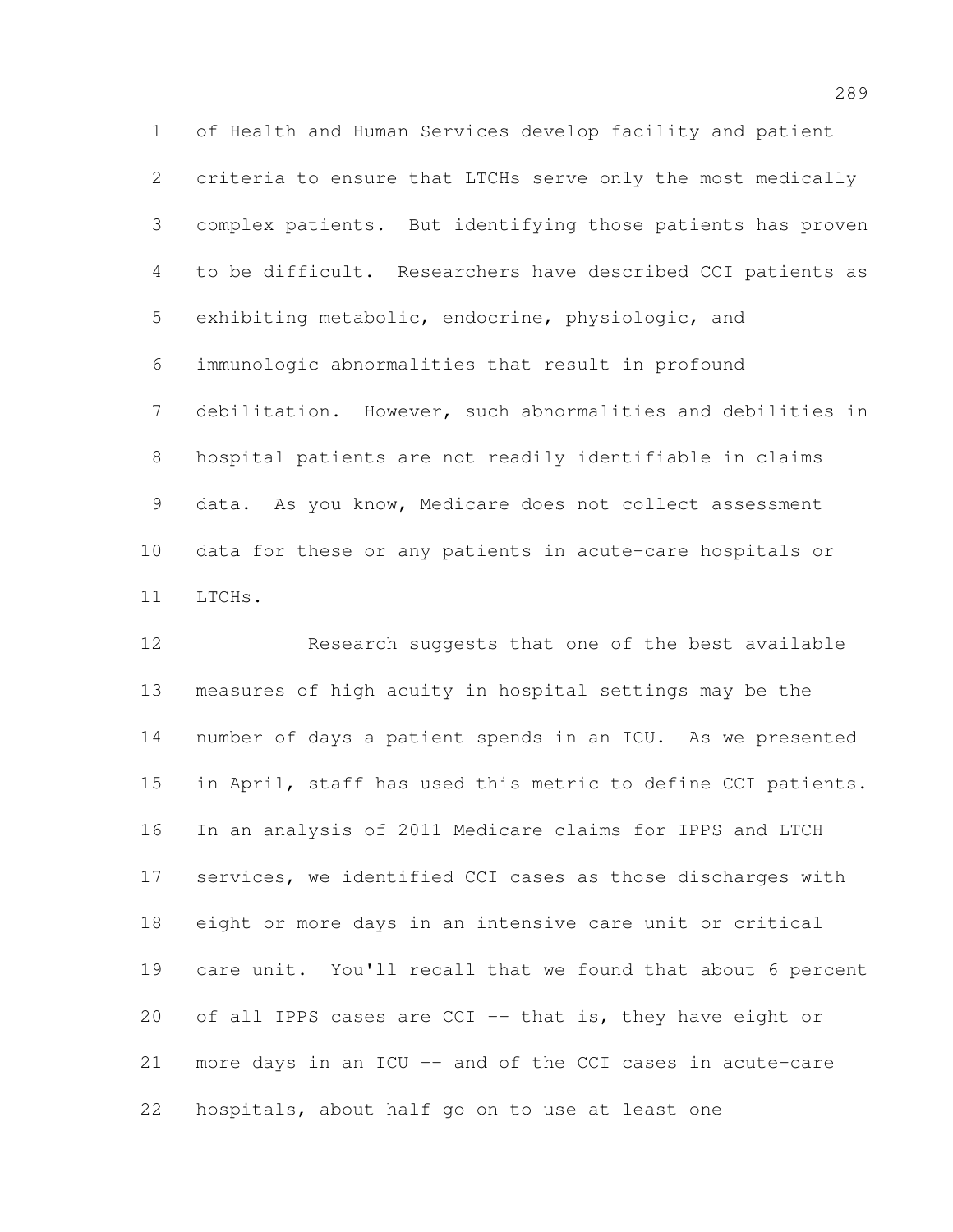institutional post-acute-care provider: a SNF, an IRF, or an LTCH. Only 9 percent of these CCI cases in IPPS hospitals go on to use an LTCH.

 We also found that, by our definition, most LTCH cases are not CCI. About 60 percent did not spend eight or more days in an ICU during an immediately preceding acute-care hospital stay.

 The payment reform approaches we presented in April are based on the premise that the most medically complex patients have always been a small share of the total population of hospital inpatients. Both of the approaches we're exploring would be site-neutral. They would pay the 13 same for cases in acute-care hospitals and LTCHs, and both approaches would incorporate special treatment of CCI cases in both settings in order to better align payments with the costs of case.

 The first approach would change the outlier policy to reduce facilities' losses on CCI cases. Medicare would apply the same IPPS base payment rates and weights to hospital patients in acute-care hospitals and LTCHs. More generous outlier payments would be available for CCI cases in either setting. A lower fixed-loss amount would be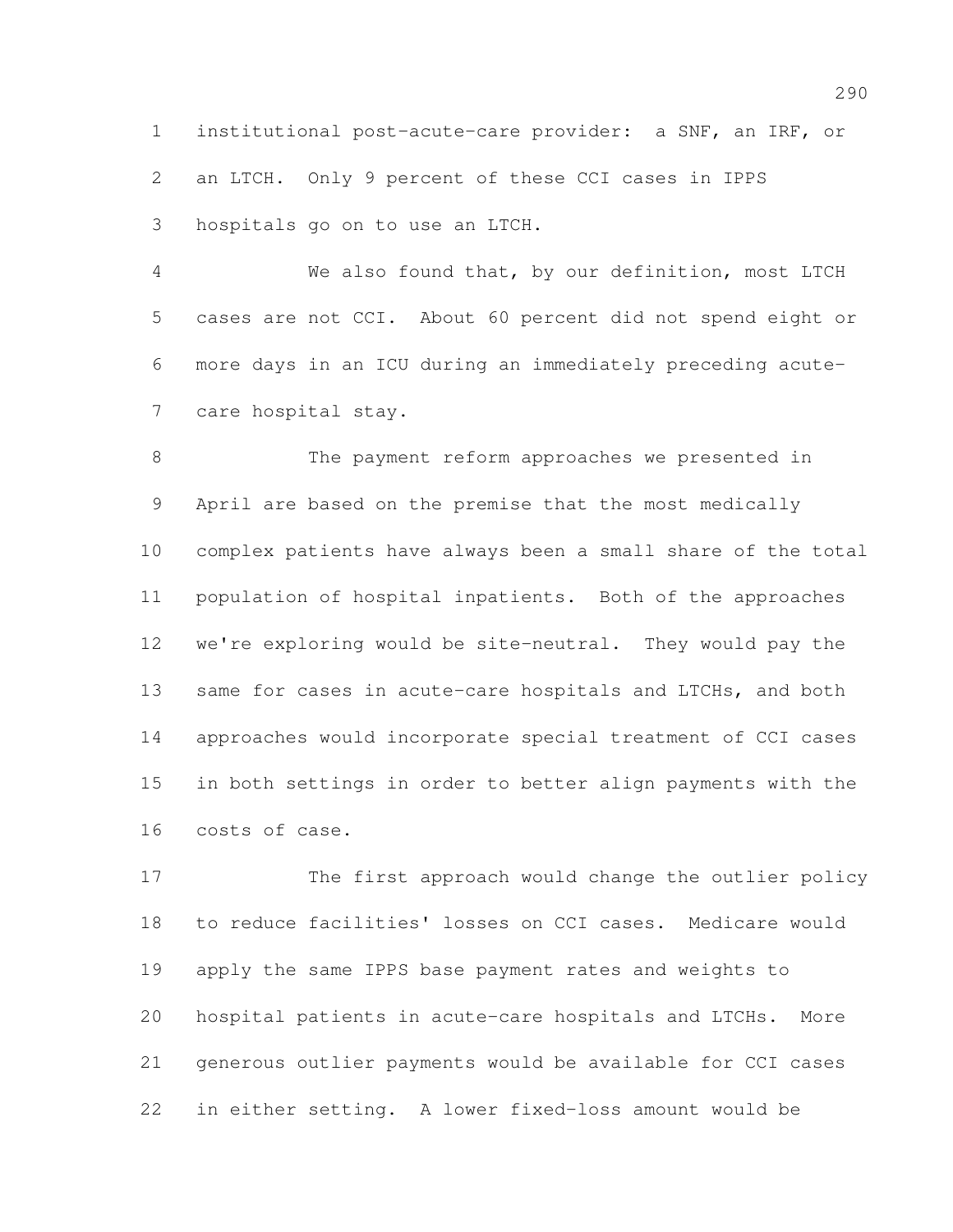applied to CCI cases, and Medicare would pay 90 percent of hospitals' costs above the CCI outlier threshold. The outlier policy for non-CCI cases in IPPS hospitals and LTCHs would remain unchanged, with Medicare paying 80 percent of hospitals' costs above the non-CCI outlier threshold.

 The second approach would create new MS-DRGs and weights for CCI patients in both acute-care hospitals and LTCHs. This can be thought of as adding a new level of severity to the base DRGs that have a high prevalence of CCI cases. Weights for the CCI MS-DRGs would reflect the average relative costliness of patients in the groups compared with that for the average IPPS case. Because these relatively costly cases will have been extracted from the current MS-DRGs, new weights would also need to be calculated for existing MS-DRGs as well, reflecting the new lower average cost per case. Non-CCI cases, whether in acute-care hospitals or LTCHs, would be paid using these non-CCI MS-DRGs and weights. All outlier cases, whether CCI or non-CCI, would be subject to the same fixed-loss amount and would continue to receive 80 percent of costs above the threshold.

Both approaches would significantly reduce the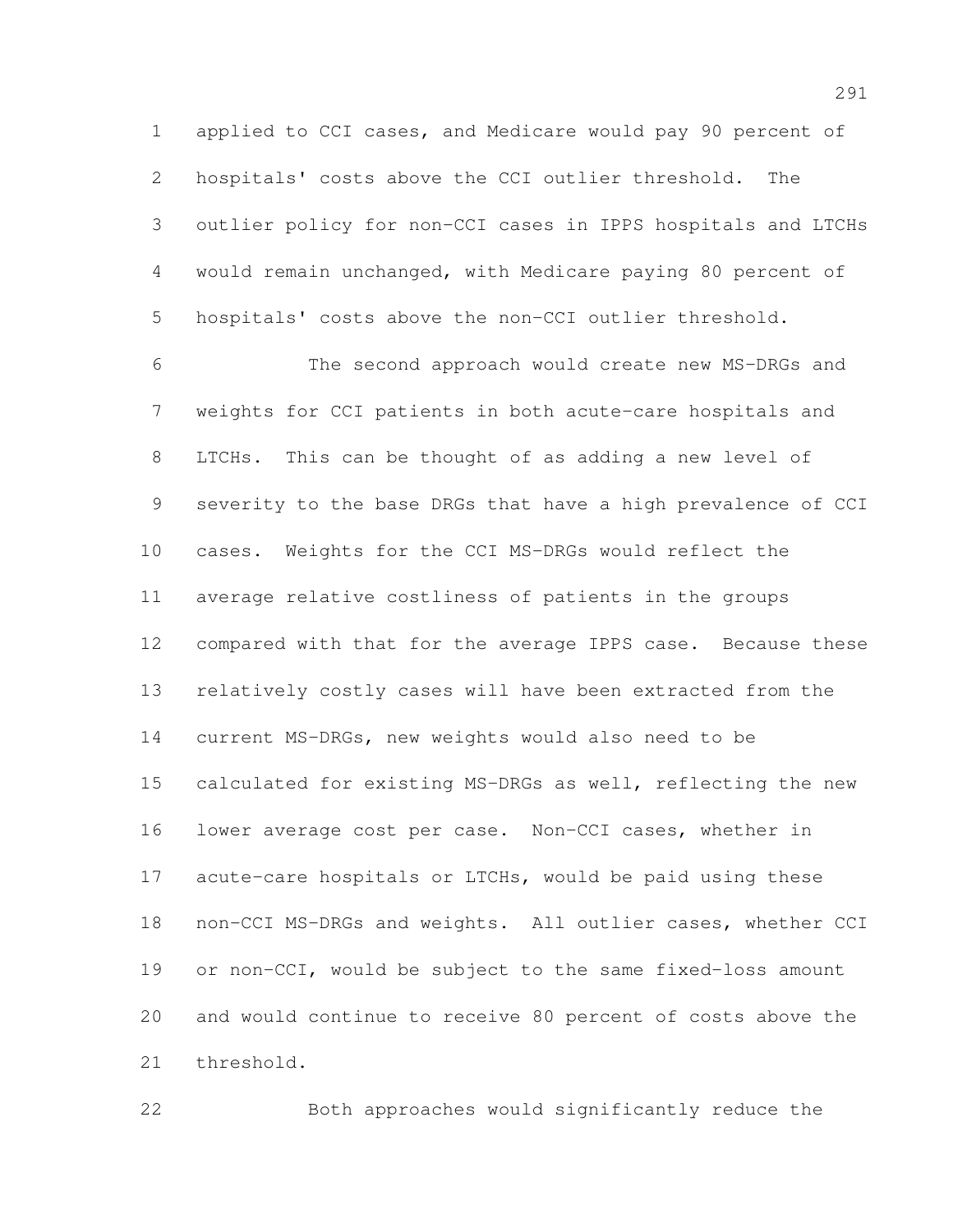payments LTCHs receive for non-CCI cases, thereby reducing

incentives for LTCHs to admit patients who are not

appropriate candidates for LTCH services.

 Both approaches would also create an incentive for providers to lengthen ICU stays.

 The first approach, in which a new outlier policy is applied to CCI cases, has some friction built into it because providers would have to absorb some losses before the CCI outlier policy would kick in.

 The second approach would create much stronger incentives for providers to classify patients into CCI DRGs, so additional policies would need to be considered to counter this incentive. Both approaches would improve equity among providers of hospital care. Medicare would pay a comparable amount for services furnished to CCI patients, whether that care was furnished by an acute-care hospital or an LTCH. In addition, acute-care hospitals in areas without LTCHs would no longer be disadvantaged relative to acute- care hospitals with available LTCHs to which they can discharge CCI patients sooner.

 These approaches would also change the level and distribution of payments to hospitals. We'll present the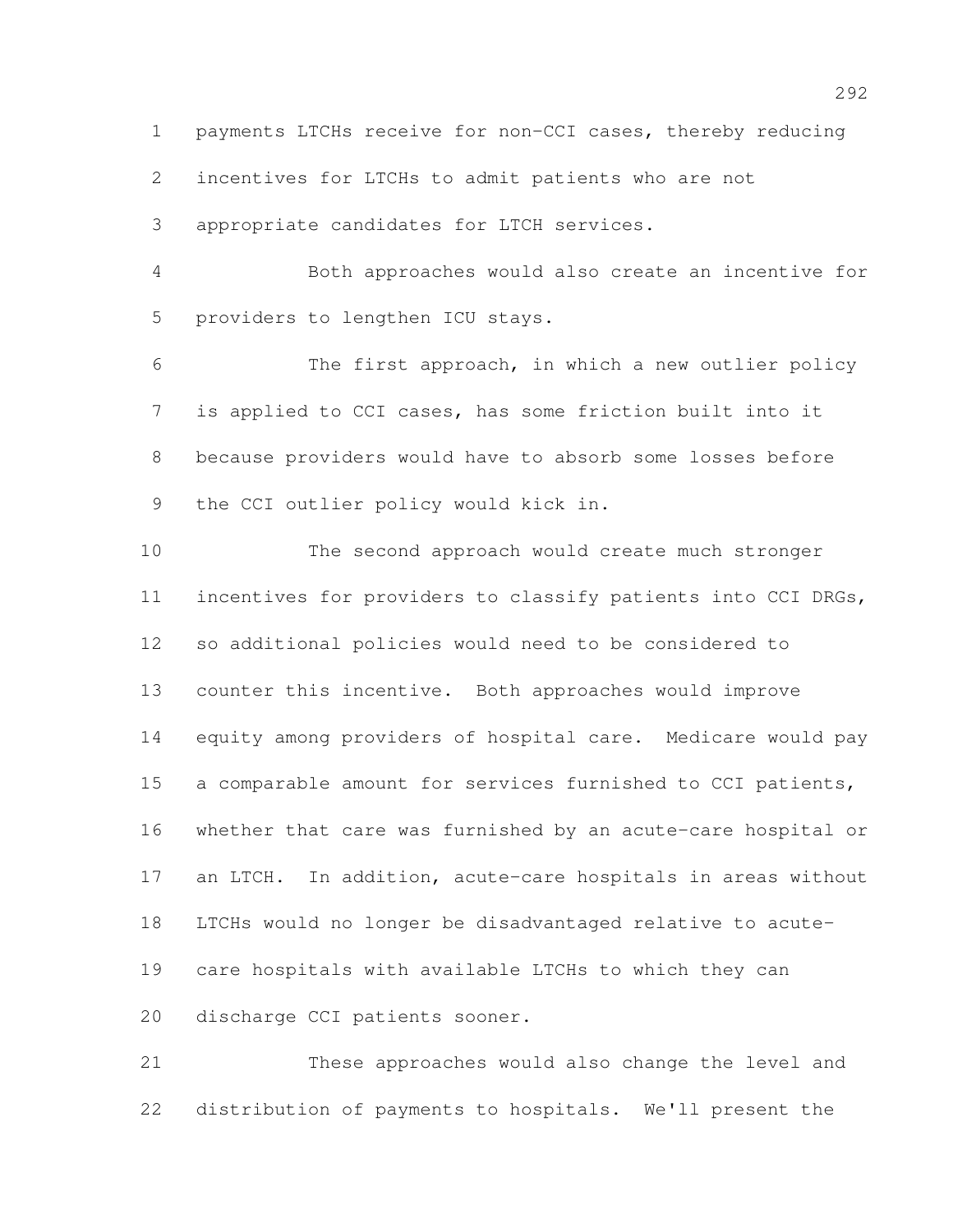financial impacts of these approaches at an upcoming meeting.

 Now let's turn to the CMS framework for reform that was discussed in the May 10 proposed rule. The framework CMS discussed would be consistent with current law, maintaining the separate LTCH payment system as well as the requirement that LTCHs have an average length of stay of more than 25 days for all Medicare patients, whether CCI or not.

 CMS suggested a more restrictive definition of CCI cases in LTCHs than the one MedPAC has been exploring. Appropriate LTCH cases would have specific clinical characteristics that can be identified in claims data and that are identified on this slide, and eight or more ICU days during an immediately preceding acute-care hospital stay. Let me say that again, that we need to have both those: the specific clinical characteristics and eight-plus ICU days.

 Full LTCH payment rates would be limited to these CCI cases. Payments for all other LTCH patients would be at IPPS comparable rates. No changes would be made to the IPPS.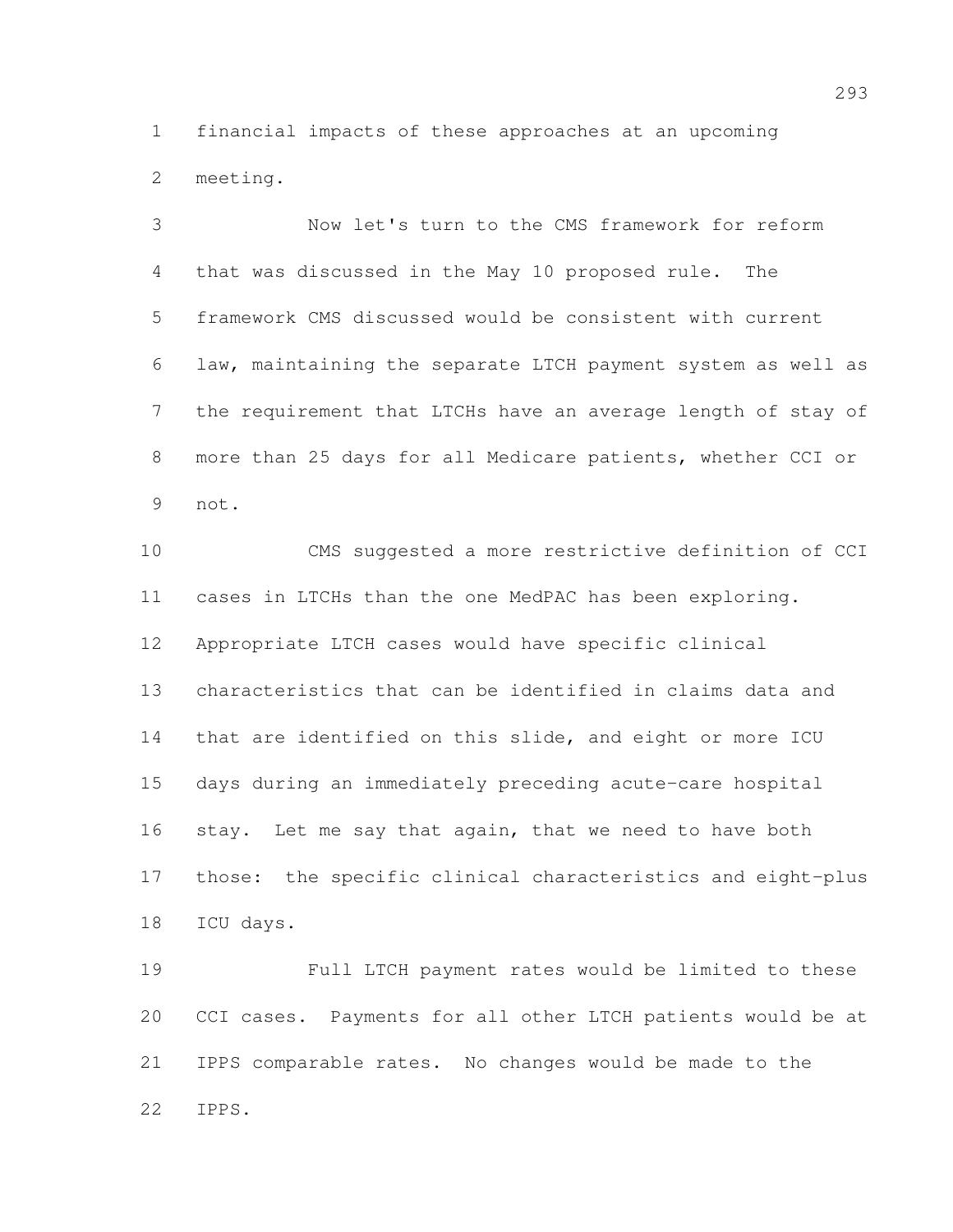In terms of the expected effects, we see some similarities and differences between the CMS framework and the approaches MedPAC has been exploring. Similar to MedPAC, under CMS' framework LTCHs could continue to admit any patient they thought could clinically benefit from LTCH services. But because payment for non-CCI cases would be sharply reduced, LTCHs likely would focus primarily on admitting CCI cases.

 Unlike under MedPAC's approaches, under CMS' framework the separate LTCH payment system would remain, as would higher payments for LTCH cases, so long as they had long ICU stays in an immediately preceding acute-care hospital stay. Acute-care hospitals, however, would see no direct financial gain from increasing the number of days a patient spent in an ICU, so gaming incentives would likely be reduced.

 Like MedPAC's approaches, CMS' framework would improve payment equity across hospital settings by paying a comparable amount for services furnished to non-CCI patients. However, unlike MedPAC approaches, CMS' framework does not address inaccuracies of Medicare's payments for CCI cases in acute-care hospitals. CMS' framework would be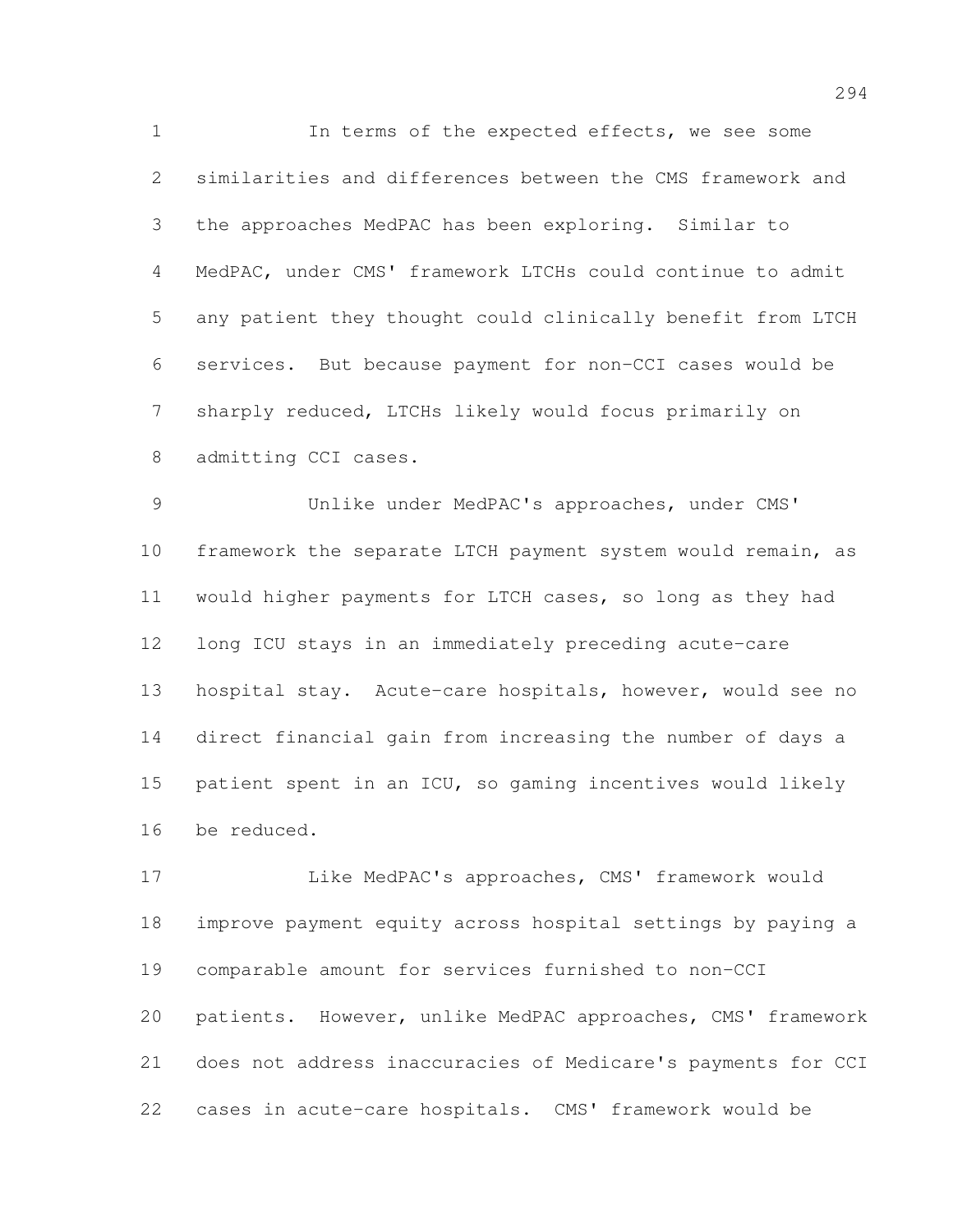expected to produce savings by reducing payments for non-CCI cases.

 Our next steps are to continue our work on estimating the impacts of MedPAC's two approaches, and we'll develop a payment model based on CMS' framework so we can estimate the impacts of that framework. We'll report these results at an upcoming meeting. 8 That concludes my presentation, and Julian and I are happy to answer any questions. 10 MR. HACKBARTH: Okay. Thank you, Dana and Julian. Round 1 clarifying questions? DR. MARK MILLER: Can I make one clarifying comment? Just for any of the public or anybody writing 14 about this, we will not be estimating the impacts for CMS' proposal. We will be doing a framework like CMS' framework, because there's not enough detail to estimate it specifically. Just in case there's any lack of clarity on that. DR. COOMBS: I was going to ask about the extrapolation from what we know now in terms of the percentage of non-CCI, if it were to go to a CMS in terms of the 60 percent/40 percent ratio of non-CCI versus CCI and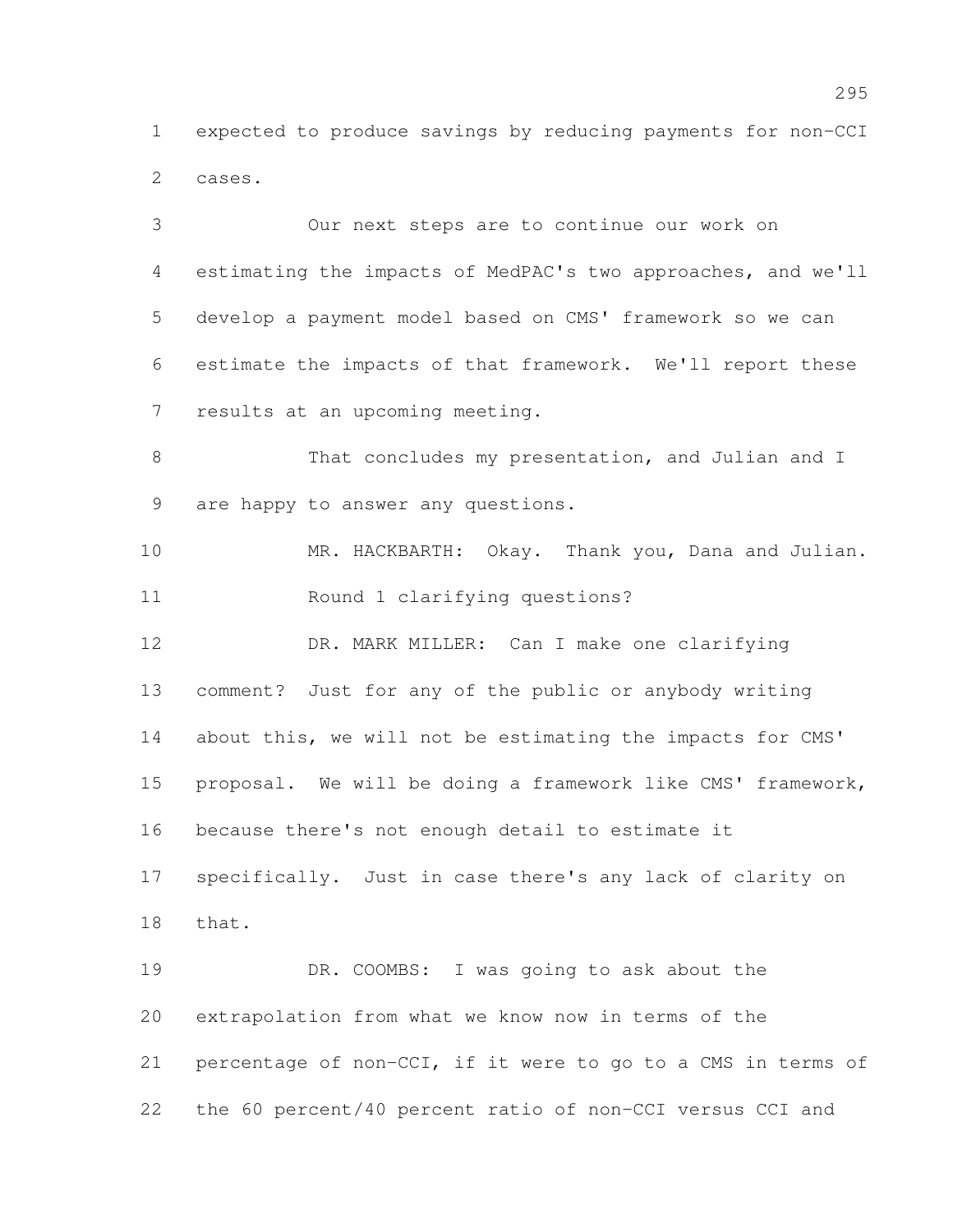what that would look like, especially in the face of the fact that the CCI compensation is not going to be the 80 percent above the benchmark as in the other two options, the other two approaches.

 MS. KELLEY: I'm sorry. I'm not sure I got your question. What the CCI cases would be under CMS' framework? Go ahead.

8 MR. PETTENGILL: I think what you're asking is how would the CCI cases under the CMS definition compare with the CCI cases in ours in terms of numbers and percentage of cases and so on? Is that right?

12 DR. COOMBS: Theoretically, this shouldn't change. It's just the reimbursement for them is changing. Is that correct?

15 DR. MARK MILLER: Both of your statements can be correct. It is true that whatever the definition is, the reimbursement for some set of cases that are currently in LTCHs would go down to more of a PPS rate. I, like Julian, 19 thought the first part of your question was, well, how many cases does that affect in the general MedPAC ideas and how many cases does that affect in the general CMS ideas. And we can say with some certainty that more cases would be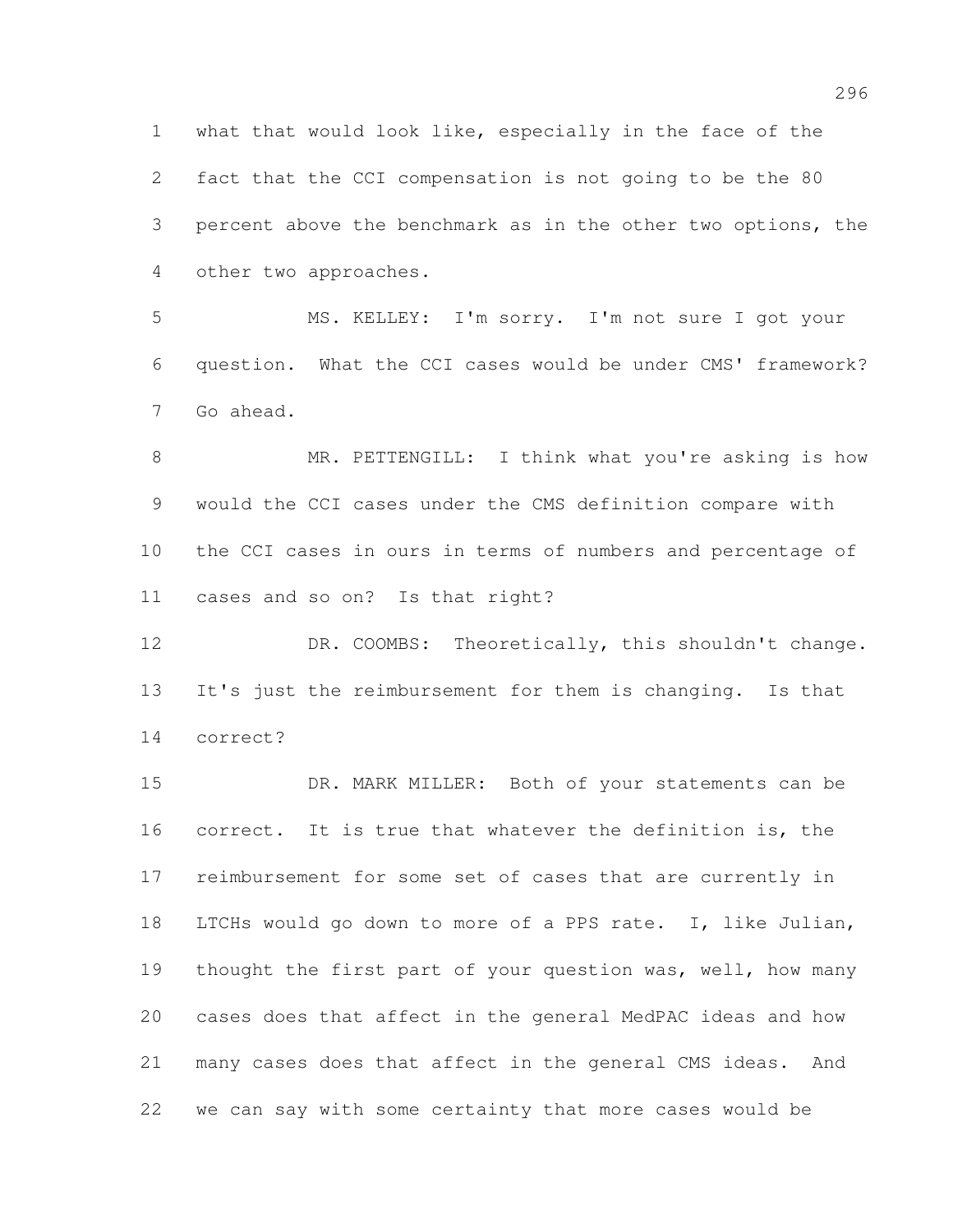affected under the CMS framework. We have to fill in some gaps in, you know, what has been written to simulate something like that, so giving you an exact number I think would be hard for us to do. 5 DR. COOMBS: Can I ask one more -- DR. MARK MILLER: And I'm getting blank stares. 7 MR. HACKBARTH: The important part [off microphone]. DR. COOMBS: One more clarifying question. In the area SA, if you were to take Approach 2 -- I think you alluded to this -- there were little or no LTCHs in a hospital setting, what would that look like in terms of a hospital that would have the capacity to take care of a CCI for an extended period? Would that change or would it impact on a regular DRG in a hospital with acute respiratory failure, there's no place for the patient to go after they've gotten to a meta stable state? MS. KELLEY: So in an area where there aren't LTCHs? DR. COOMBS: Yes [off microphone]. MS. KELLEY: An acute-care hospital under the second approach that we're talking about, under that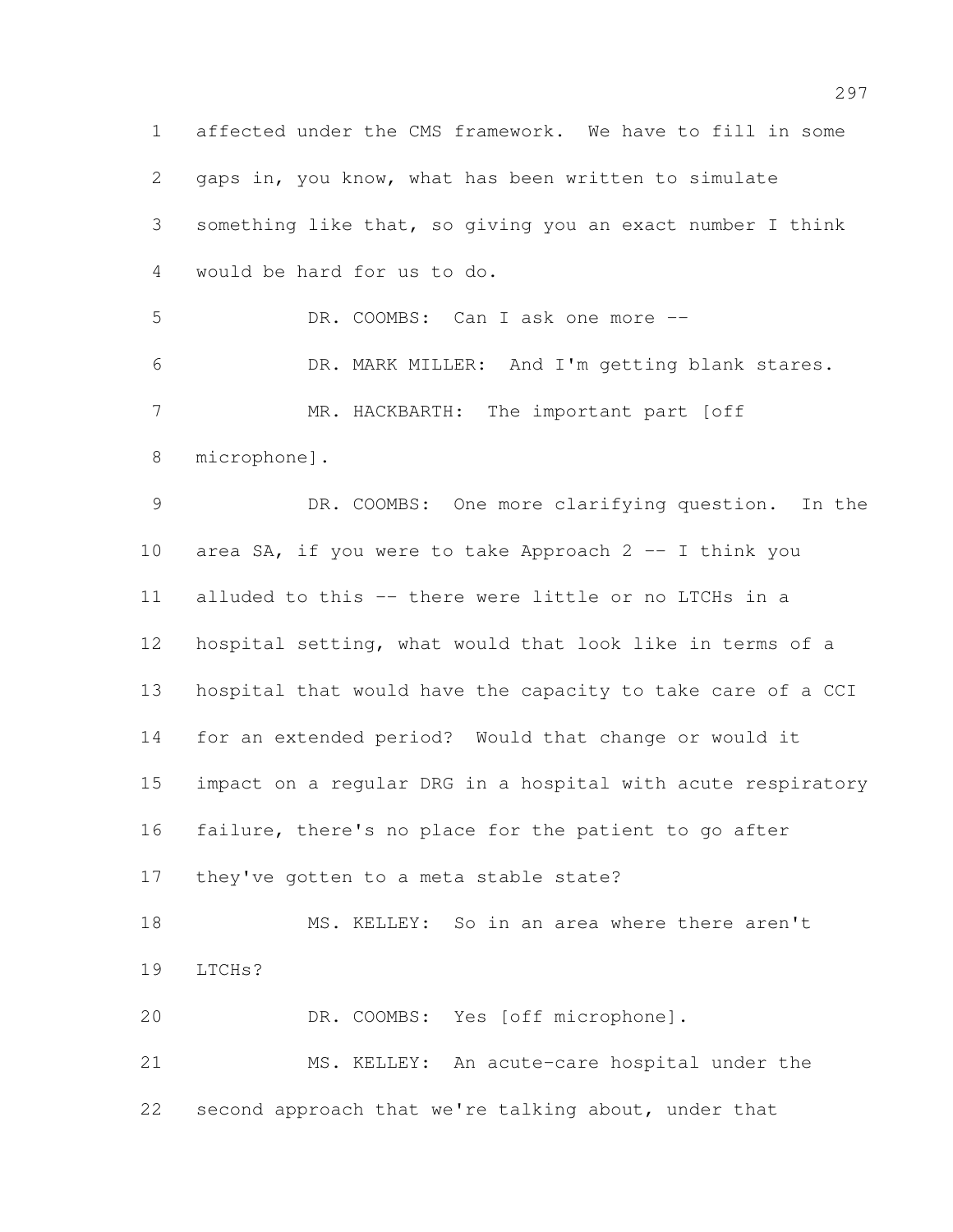approach we would have new CCI DRGs, so that case, if that case had spent eight or more days in the acute-care hospital, that would bump that case up to a higher-paying DRG for the acute-care hospital, and the acute-care hospital would receive that payment.

 MS. UCCELLO: I just want to clarify what CMS framework means. It's in the proposed rule, but it's not a proposal. Is it just like a request for information or comments on something that they're not planning immediately to do?

 DR. MARK MILLER: You have described it well. **[Off microphone discussion and laughter.**] MS. KELLEY: I think -- it was a discussion in the rule. They were very clear that they were not proposing 15 anything. This was a discussion -- as you know, they've 16 sponsored a great deal of research over the last few years, so there was a long summary of the findings of that research 18 and some conclusions that one might draw from that research, and where those conclusions, if you did draw them, might drive you in terms of developing future payment policy, and 21 they requested comments on these ideas.

MR. HACKBARTH: So they're sort of where we are,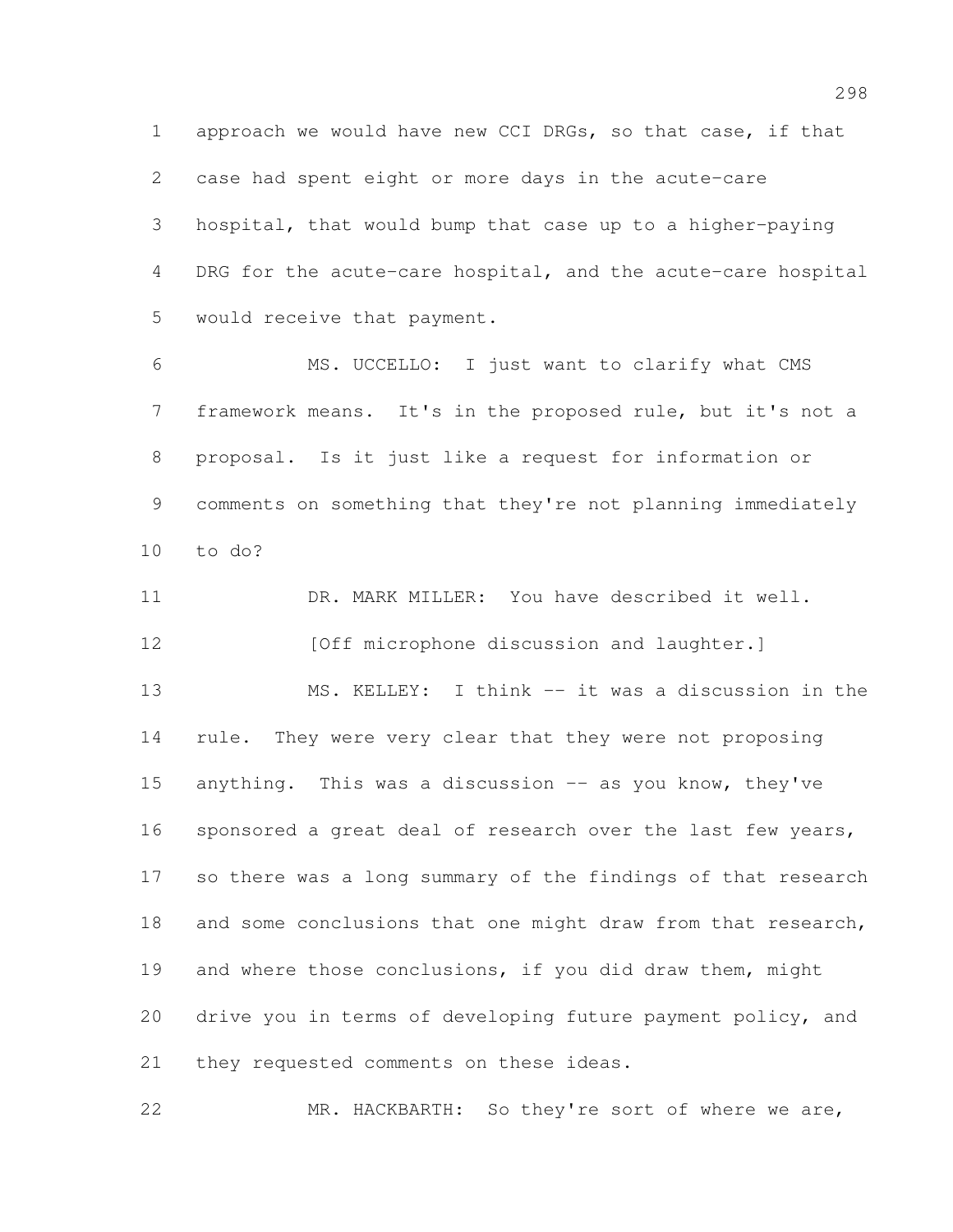in other words, right?

 DR. MARK MILLER: That's exactly right [off microphone].

 DR. CHRISTIANSON: So on page 6 you've got some bullet points, Slide 6, and one of them, you could have said 9 percent, but you started out with only 9 percent, which expresses, I guess, either concern or surprise. So my question is: You also said that there were many communities where there were no LTCHs. So does this 9 percent average in those communities too? Or does this look -- is what percentage of patients in communities where there were significant LTCH opportunities were...

 MS. KELLEY: So it's an average, and that's a national average, so it does include the areas where there was almost no LTCH use. There are occasionally patients that do travel long distances to use an LTCH.

 DR. CHRISTIANSON: You would get a higher number if you --

19 MS. KELLEY: This would be much higher --20 DR. CHRISTIANSON: -- limited the analysis to places where --

MS. KELLEY: Much higher in certain communities.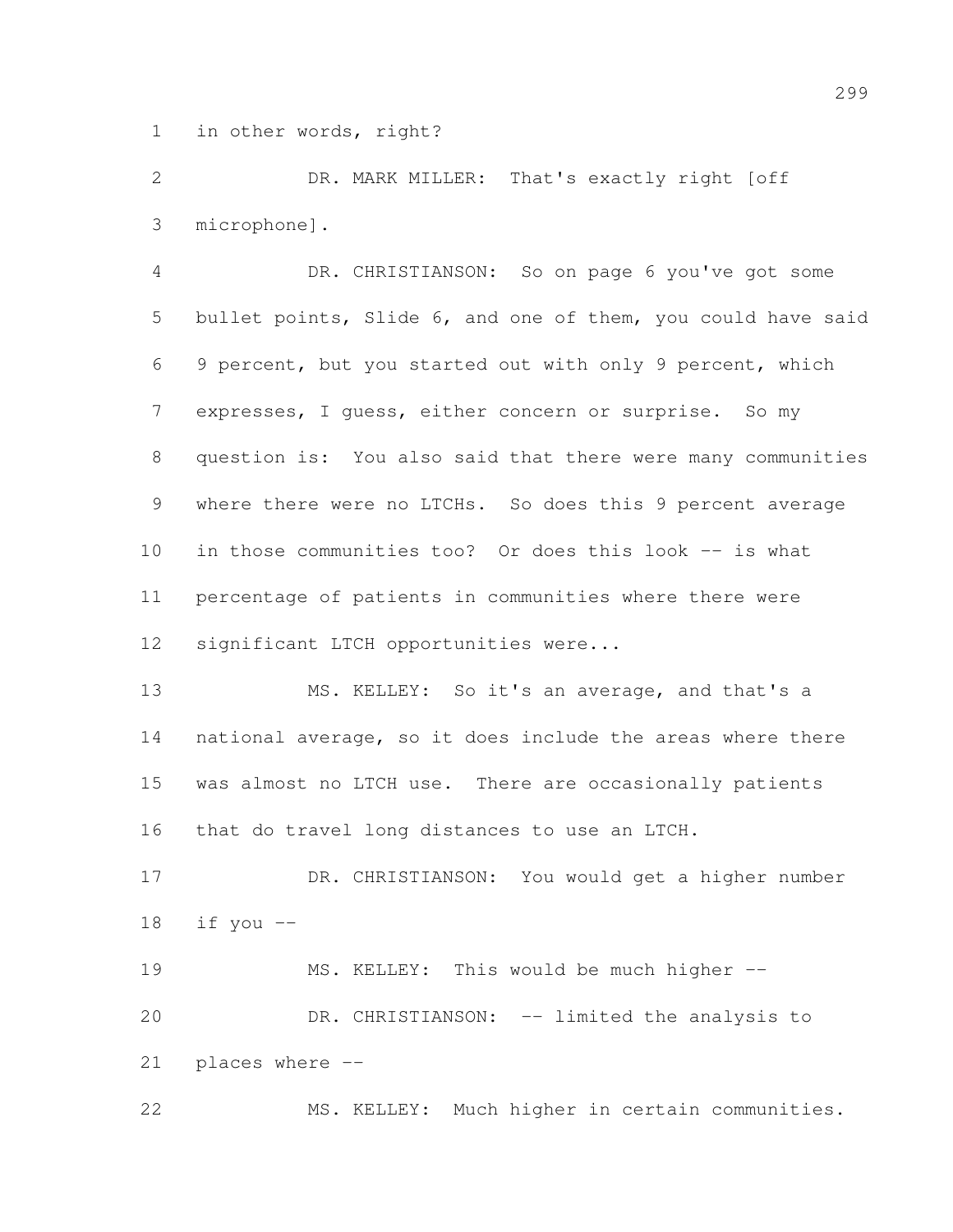1 DR. CHRISTIANSON: -- they had opportunities to use LTCHs.

 MS. KELLEY: Yes, absolutely. DR. CHRISTIANSON: So I find that a little bit -- I'm not sure what the concern then -- until you see the other number. MS. KELLEY: And that's work we're doing as well. MR. GRADISON: I want to make sure I understand your relationship between what we're talking about and the

 outlier pools under PPS. First of all, just order of magnitude, do you have any idea how large a proportion of the total outliers in acute-care hospitals are represented by the populations we're talking about here, CCI and non-CCI? Is it a major part of the 5 percent or whatever?

 Let me explain why I ask. I'm aware from past experience of some major issues about the outlier pool. There was a period of years when it was claimed that the Secretary had overestimated the amount of money needed in 19 the pool, and the amount set aside was not used, which at least in the short run reduced the payments to the 21 hospitals. The department responded, well, it averages out over a period of time. But we're in an environment where a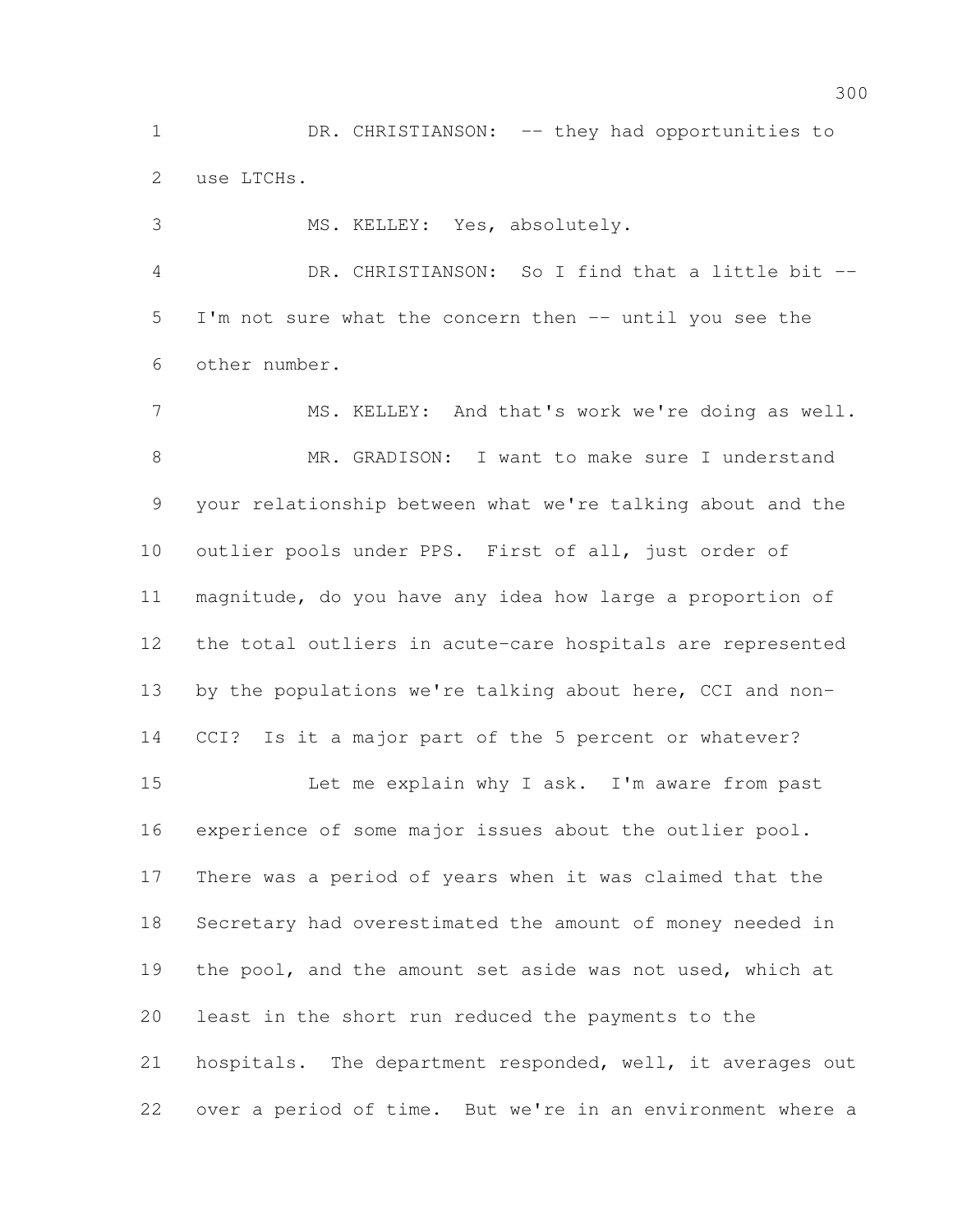percentage or two here and there can make a difference. I just kind of wondered how this fits into that type of an issue.

 MR. PETTENGILL: I'm not sure that it does, but I couldn't give you an exact percentage of outliers that turn out to be CCI cases at this point, but that's work that we're also doing. We'll come back to you.

8 MR. GRADISON: Thank you.

 DR. REDBERG: You had in the mailing materials on page 21 the data that I think you had presented last time we talked that the mortality wasn't very different between LTCHs and acute-care hospitals. But what is the mortality, like 30-day or one-year?

 MS. KELLEY: In an LTCH? The mortality rate in a LTCH? I knew you were going to ask this, and I looked it up, and, of course, it has gone straight out of my head.

17 Okay. So the mortality rate in an LTCH averages, I believe, about 15 percent, and that's patients that die in the LTCH. It varies quite dramatically across patient types, so, for instance, a patient with septicemia who's also on prolonged mechanical ventilation, I believe the mortality rate in the LTCH for those patients is about 40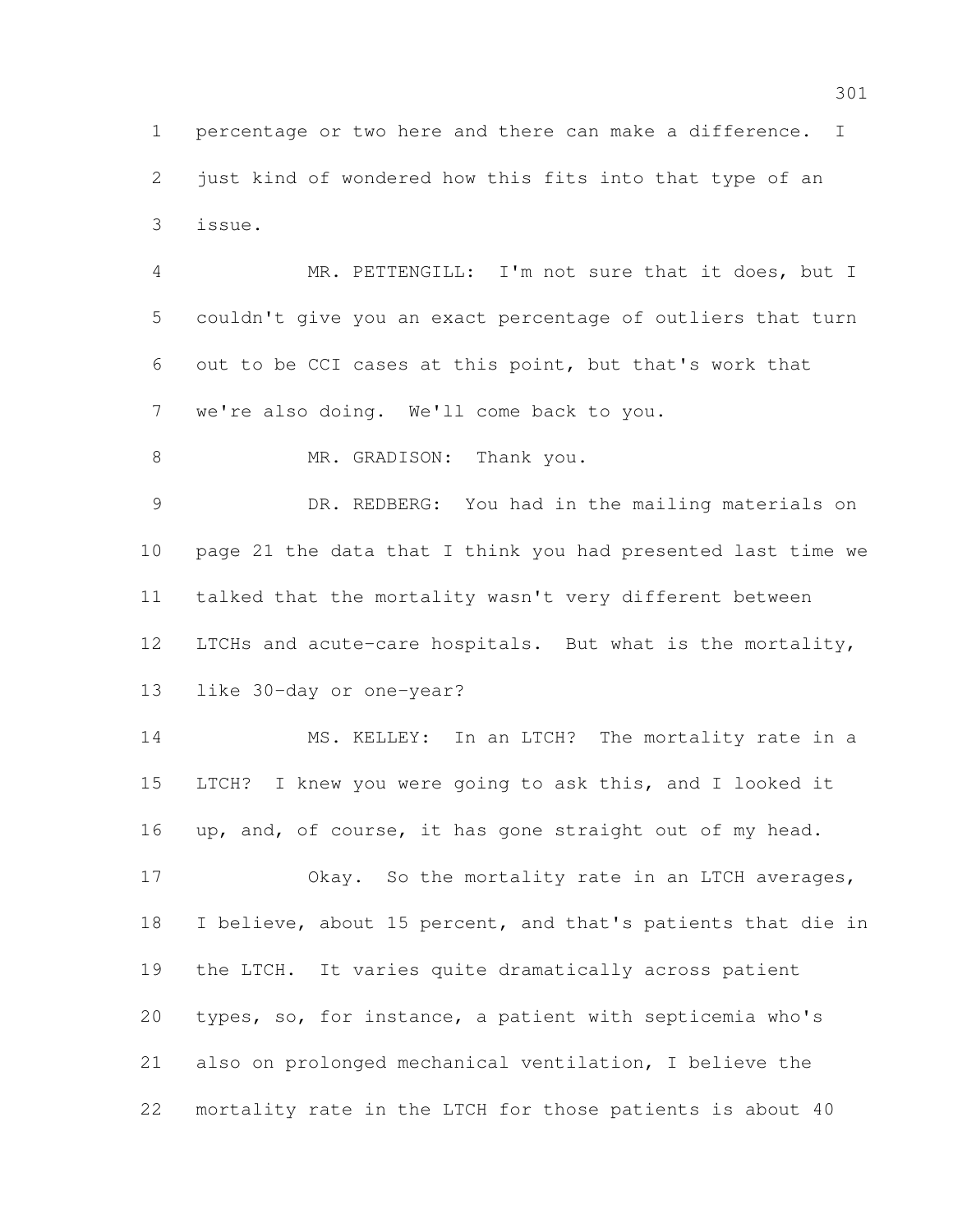percent, and an additional 15 percent or so die within 30 days after discharge. Other DRGs, patients that, for example, are admitted for after-care or pressure sores have much lower mortality rates. So it really does depend on the DRG in question.

 MR. HACKBARTH: Peter's going to lead off on Round 2.

8 MR. BUTLER: If you could go to the last slide? I think Glenn is asking me to lead off because maybe he figures I can handle -- these questions aren't too tough. "Don't model, don't model, whatever you do." Just kidding. This is obviously a sensitive topic in the sense that these are very vulnerable populations, and I would just remind you that, as I've said before, I was involved about 20 years ago in three large organizations that came together and said, you know, we have five or six of our ICU beds filled with ventilator patients. They're kind of clogging 18 the thing up. And, in addition, they're kind of  $-$  certainly our DRG payments, even with outliers, weren't covering the costs. And if we had our best pulmonary people put together a hospital to kind of do these things, we'd all 22 be better off. So it really wasn't -- you know, so it was a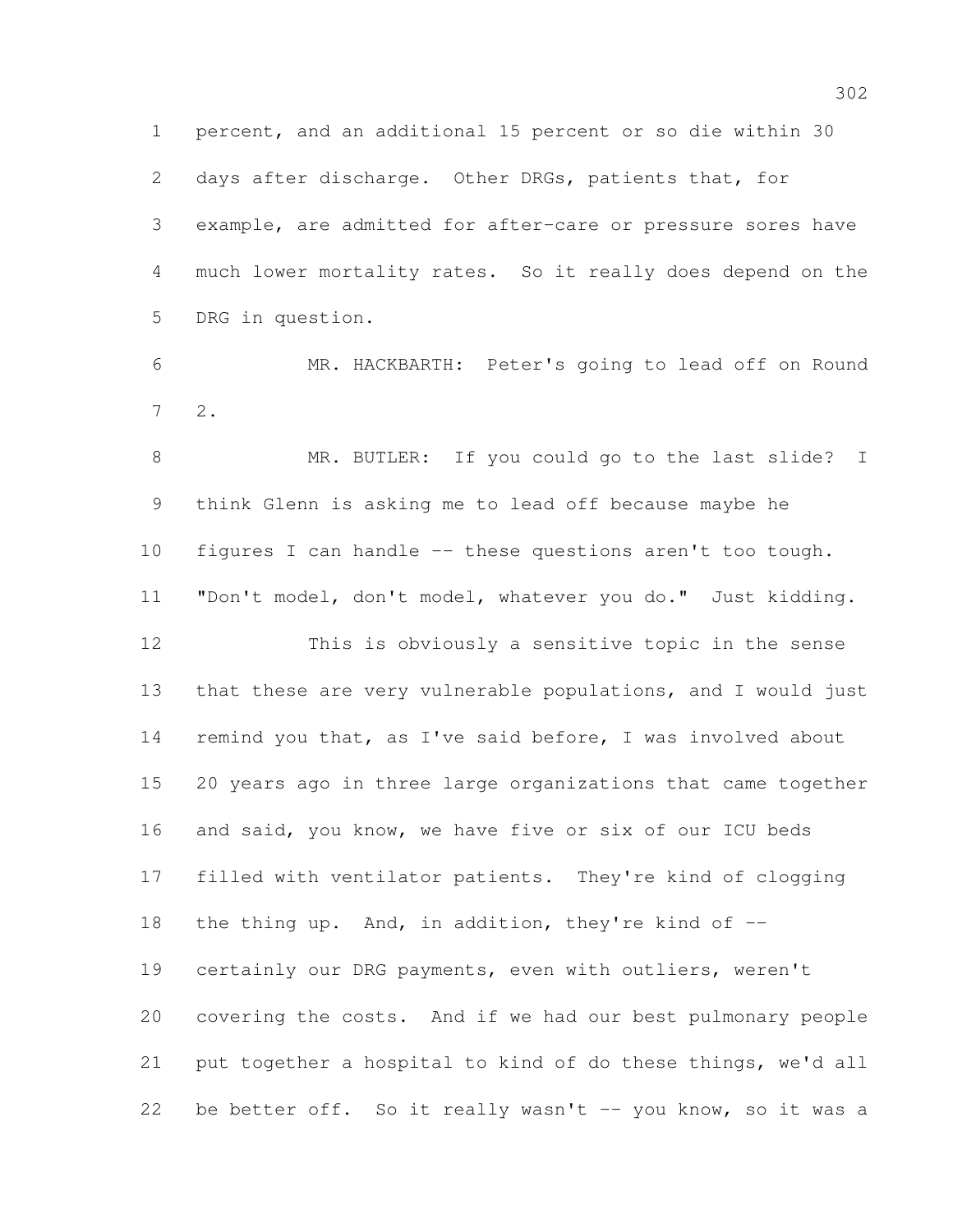voluntary effort to kind of make this happen, which I think I said also is easier to do in an urban market. I think when you have some fairly large ICUs and you can depend on not just one hospital but some large hospitals to help make this work.

 So with respect to -- so I've always thought of this as a narrow definition, a fairly narrow definition of CCI as being the ones to really make sure we do and do right in the right setting, and, again, don't overpay for the non- CCI. So of the options, obviously I'm saying I support these even if Mark says I'm not sure how we can do some shadow kind of modeling of CMS.

13 But the first one, which is the outlier, my bias would be that that is probably a better mechanism, depending on the data, than new DRGs, which always creates a rapid movement to try to document how you can fit into those DRGs. So I think my bias would be one versus two, but I think it's great to model both of them.

 I actually am intrigued by the CMS because I think it does several things. First of all, it is a narrow definition. The second is the point that Mike brought up in 22 the previous discussion, and that is, you leave the -- you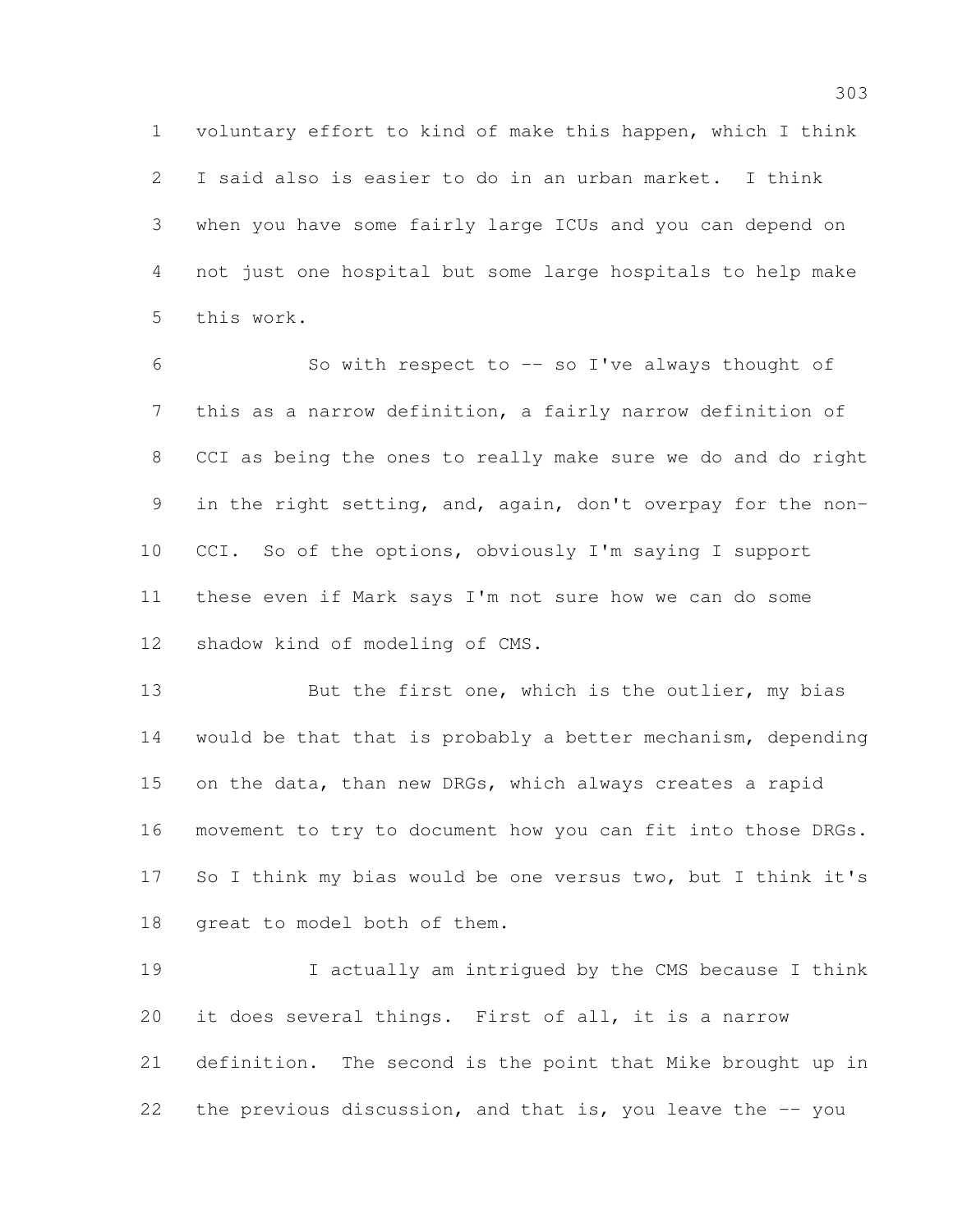don't intermingle the payment mechanism in the hospital with a payment mechanism in another provider setting. All you're doing is fooling with the LTCH payment system and making adjustments there. And the third part of it is not exactly self-serving because, you know, as somebody who has hospitals, I always like more payment, not less, but I don't 7 know that you need to -- I don't know that you need to, in effect, put additional money on the hospital side. There already is an incentive, I think, to move out to another setting, where appropriate. And if you say, well, you know, hospitals don't have LTCHs in certain markets, well, they're existing without them now, so I think we would be adding on 13 payments either through new DRGs or outliers, in effect, 14 when you don't even have the LTCH option there. So I'm not sure what we would be doing to advance the model necessarily, and we certainly wouldn't be saving money if it were applied there.

18 I hope that makes sense, my arguments, but -- so I actually kind of am more leaning a little to potentially the CMS model as one that could work.

 DR. HALL: Peter's point about being sensitive to the patient population is very real. These are desperate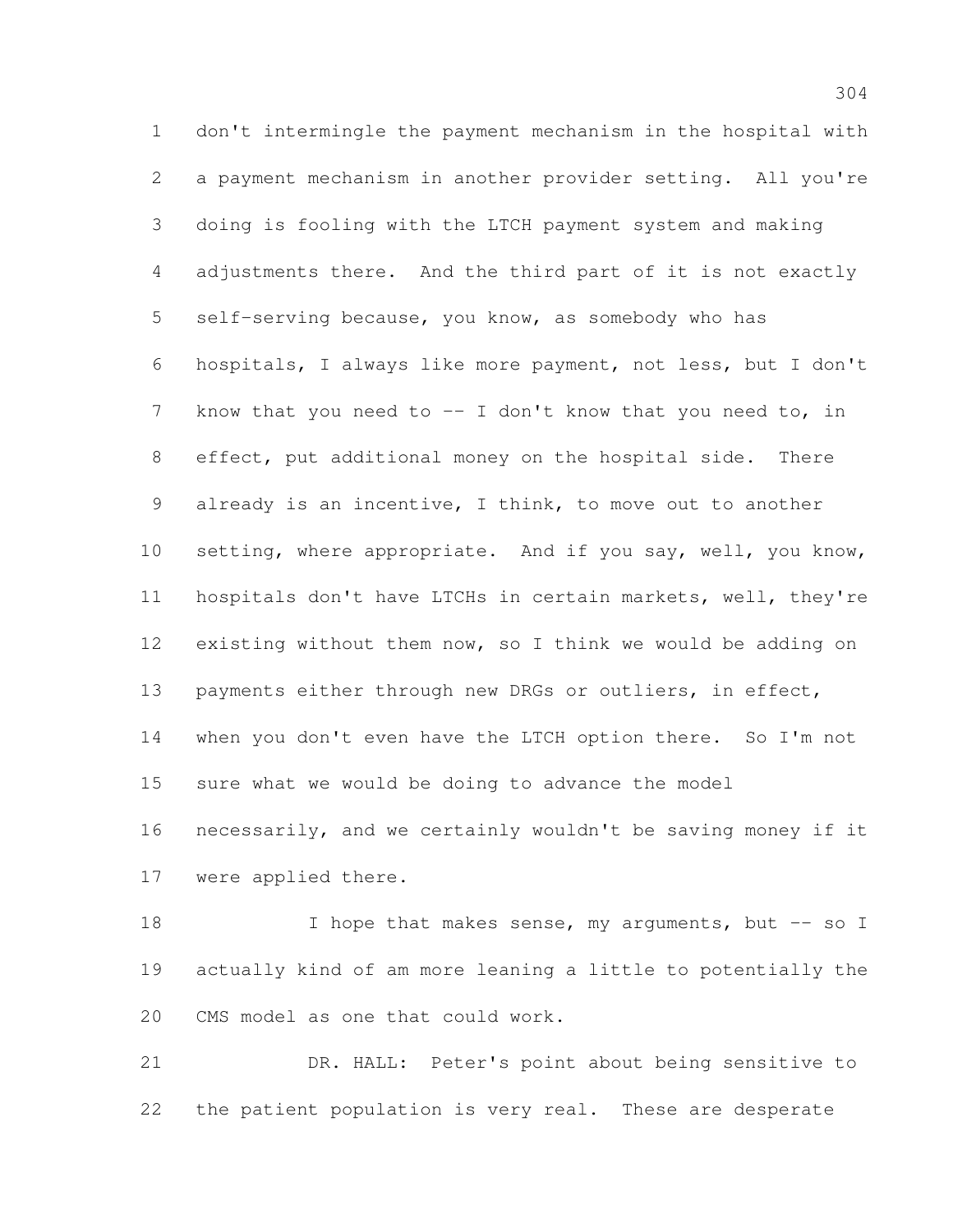people, and where there is an LTCH in a community, I think it serves the community very, very well. So I think whatever options that we come up with, we ought to acknowledge that there's considerable value to the health care system for Medicare recipients to have an LTCH system available. MR. ARMSTRONG: I'll donate my two minutes to Mike. DR. CHERNEW: I can take a lot of time if I -- 10 MR. HACKBARTH: We've got 10, 12 minutes. DR. CHERNEW: I do have a question. In the mailing materials in the end, there's a text box where you talk a little bit about hospitals within hospitals and free- standing LTCHs. I'm curious about the joint ownership between acute-care hospitals and LTCHs and how in places where there aren't LTCHs essentially parts of the acute-care hospital like Peter described begin to look like LTCHs in certain ways. MS. KELLEY: In order to qualify as an LTCH for payment under the LTCH PPS, the facility has to have a

located within an acute-care hospital. So they have to have

completely separate financial structure, even if they're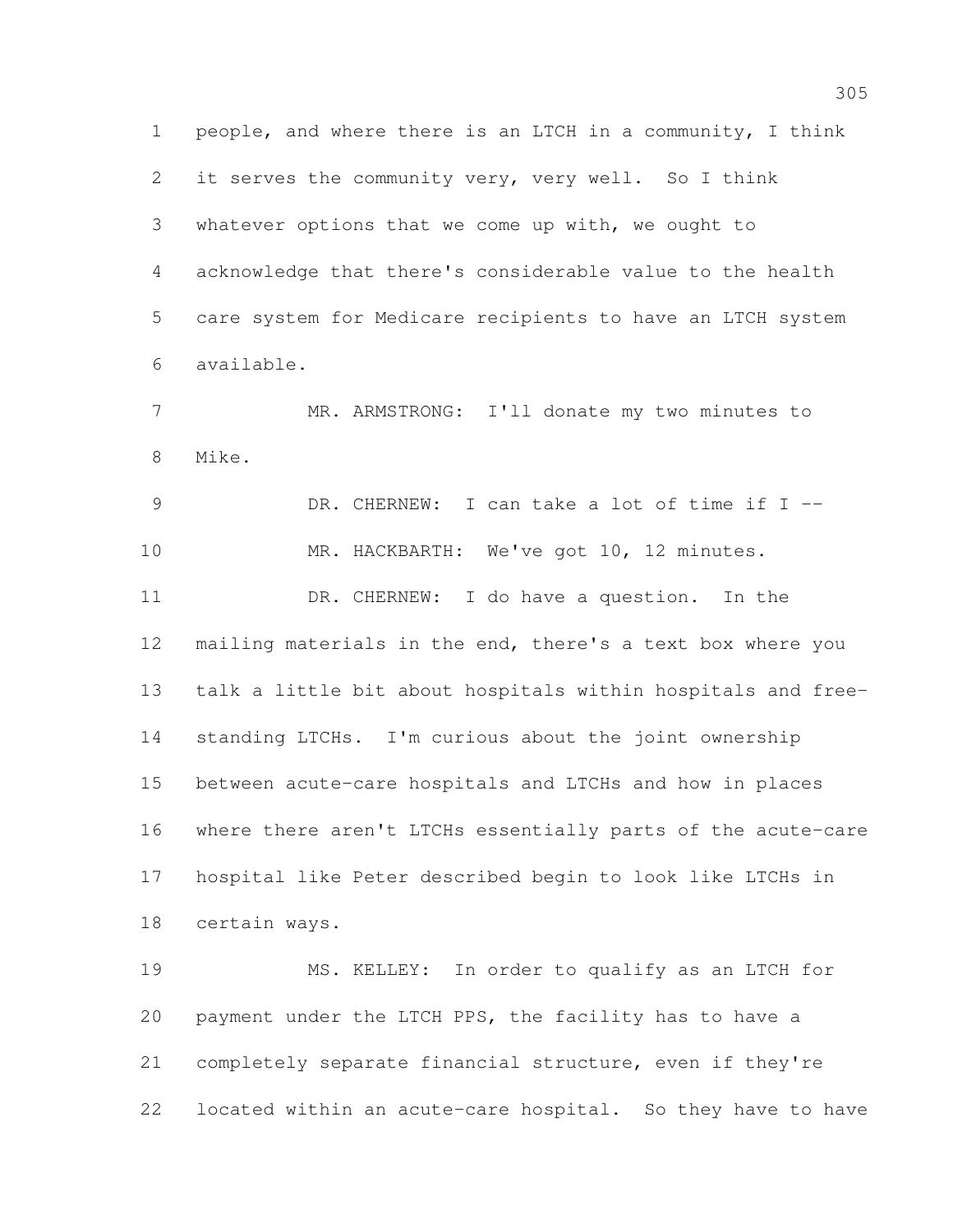a separate board; the financial structures must be and ownership must be distinct. So that was put into place in order to safeguard against some financial irregularities there.

 There used to be a lot of hospitals within hospitals, so a wing of an acute-care hospital would be owned and operated by an LTCH company. After CMS made some changes and required that no more than 25 percent of an LTCH's patients come from one acute-care hospital, the benefits of having a hospital within a hospital in your acute-care facility really declined. And so now we see fewer hospitals within hospitals and more free-standing LTCHs located across the street from acute-care hospitals. 14 So, you know, there is some maneuvering around 15 that goes on like that, but they do technically have to be

distinct financial structures.

17 DR. CHERNEW: I want to just to say or ask, as we move towards bigger integrated systems, like, for example, ACOs, which we've talked a lot about today, are therefore not allowed to own both an acute-care hospital and an LTCH because of the rules that you just said? I care in part because of the -- I'm interested in the inpatient ICU stays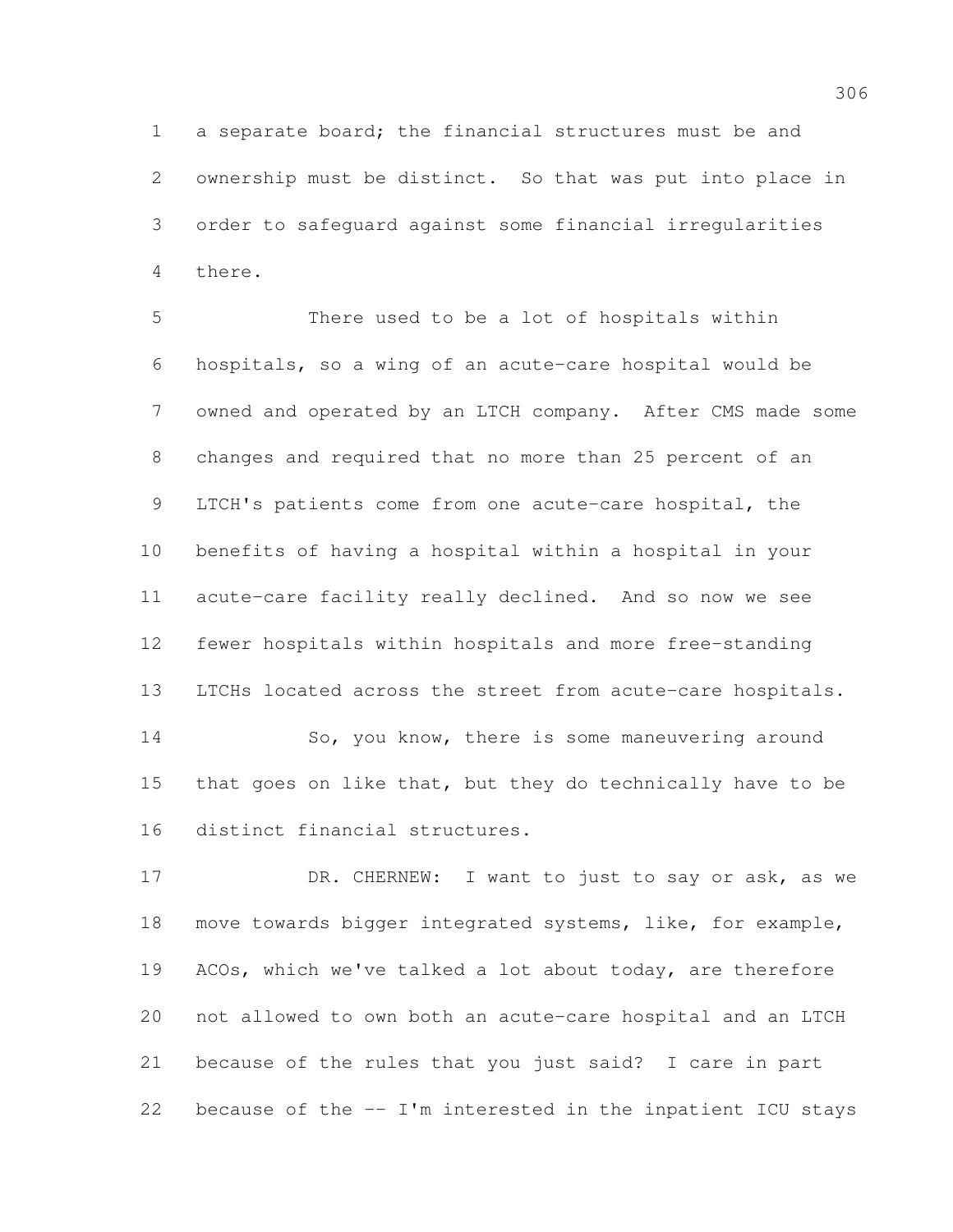and the joint incentives around that. And then, of course, one way to solve part of this problem is to integrate within the same organization and try and get the overall population right. So I'm interested in the possibilities of doing that.

 MS. KELLEY: I don't know the answer to that question, so we'll have to look into that. But Mark -- 8 DR. MARK MILLER: [Off microphone.] -- just to make sure that I understand what your question is, and to pick up where Peter was. If someone were to approach this CMS framework, your concern is that the way I'd want to work this is if I had a relationship with the LTCH, then the arithmetic between the number of days in the ICU versus putting the person in the LTCH, I could start to try and arbitrage.

16 DR. CHERNEW: [Off microphone.] That was my first concern.

18 DR. MARK MILLER: That was the concern I understood.

DR. CHERNEW: Yes, right.

 DR. MARK MILLER: And I think there's two things that potentially -- I'm not sure that end that, but militate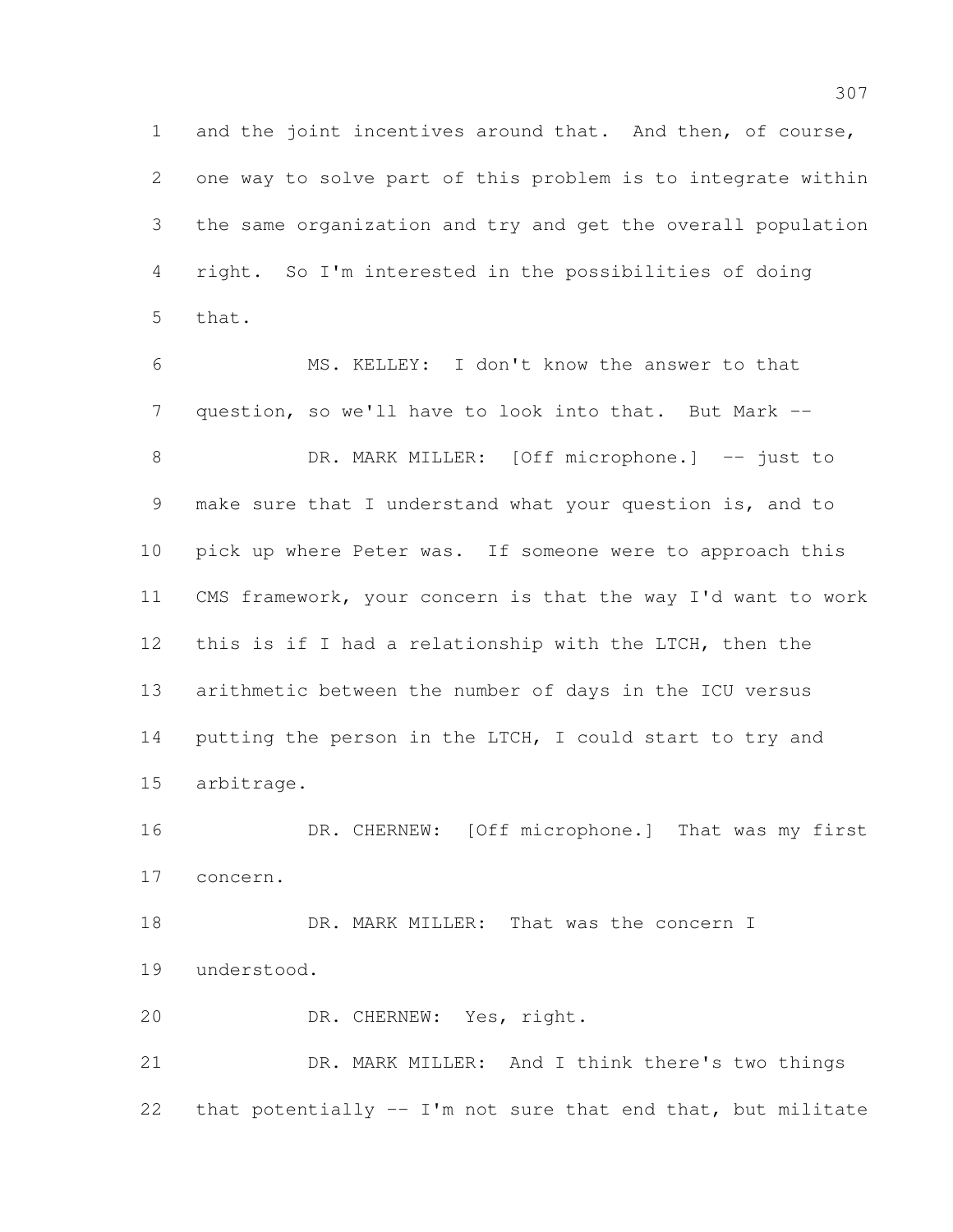against it, which is the separate financial structure and if you keep the 25 percent rule in place.

 MS. KELLEY: Right. And one of the things CMS had asked for in the proposed rule was comments on whether or not if you were to redesign the LTCH payment system in this sort of a -- in the model of this kind of framework, would a 25 percent rule still be something you would want to have. 8 DR. CHERNEW: And just my second question, spurred by Dana -- [off microphone] -- but I didn't have it until Dana answered the first one, is there's other times we have discussions about post-acute bundling and a whole series of other things. If I thought about that way of thinking about the world or an ACO way of thinking about the world, then 14 all of a sudden the answers to these questions, I view them as sort of completely different. And so some of those rules that were put in place to deal with the frictions between acute care and LTCHs, what I would want to do to do that might be an impediment to moving to another type of payment model to solve a similar problem in post-acute -- [off microphone] -- and trying to sort out in the grand bigger picture.

DR. MARK MILLER: [Off microphone.] -- bigger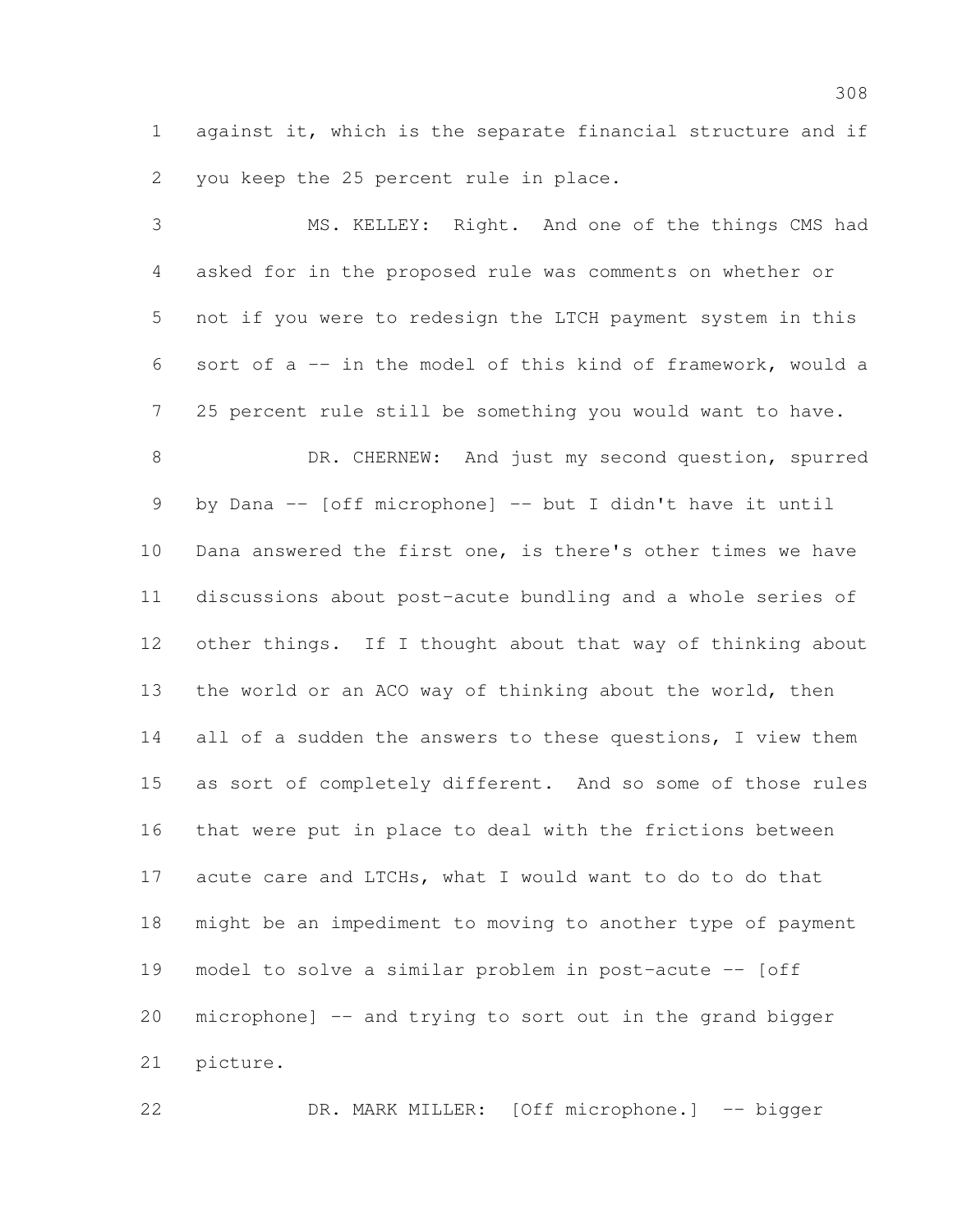picture. You have said and others have said, and I think some different sets of staff have said, when you think about moving to an ACO framework, for example, and somebody says, okay, I'll take risk, we have often said, in that environment, you want to start to strip away some of these -  $6 -$  and you have made this point many  $-$ 

7 DR. CHERNEW: [Off microphone.] Things are hard to strip away.

 DR. COOMBS: So, I think one of the things that struck me was just the criteria used for defining the CCI patient outside of even the eight-day rule of requiring an ICU, because you could get around that, theoretically, in 13 some systems, and then combining that with, as you've mentioned, approach two, and even if there was an area where there were LTCHs available, a hospital could conceivably kind of add on or mushroom a patient who could stay in their 17 system extended time, theoretically, and there would be some incentives to do that directly, right? And so that would be an issue with that piece.

 And then the approach one, actually looking at having a uniform IPPS system within LTCHs and hospitals, a similar thing might exist, as well, potentially.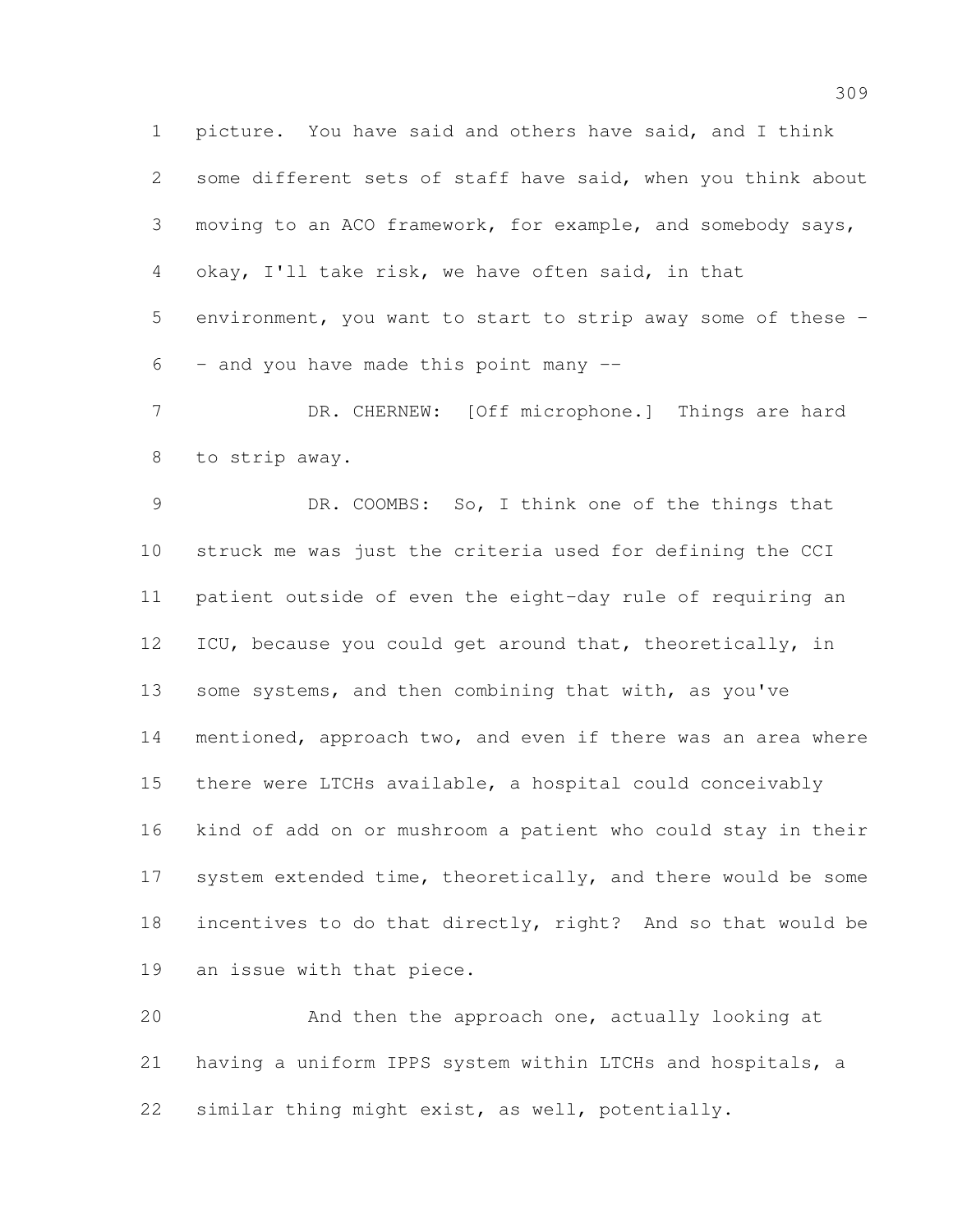MS. KELLEY: So, under approach one, a patient would be eligible for the higher CCI outlier payment in an LTCH if they'd had a previous -- an immediately preceding acute-care hospital stay with that long ICU number of days. So, yes, there -- theoretically, there would be incentives for hospitals to lengthen ICU stays in order to qualify patients both in their own facilities and LTCHs for CCI outlier status, but, of course, for a case to be an outlier, you have to run a loss. So that builds in some friction 10 into the  $-$  it's not quite the financial incentive  $-$ 11 DR. COOMBS: Right. 12 MS. KELLEY: -- because you have to run that loss before the outlier payments kick in. DR. COOMBS: But there is still an incentive in both the approaches to extend the ICU stay. MS. KELLEY: Yes. 17 DR. COOMBS: Okay. And, as I mentioned before, I think LTCHs are very important, especially myself being an ICU doctor and dealing with patients who have so many comorbid conditions in terms of needing ventilators and 21 dialysis and things of that nature, and in some areas, there are very few institutions that can actually accommodate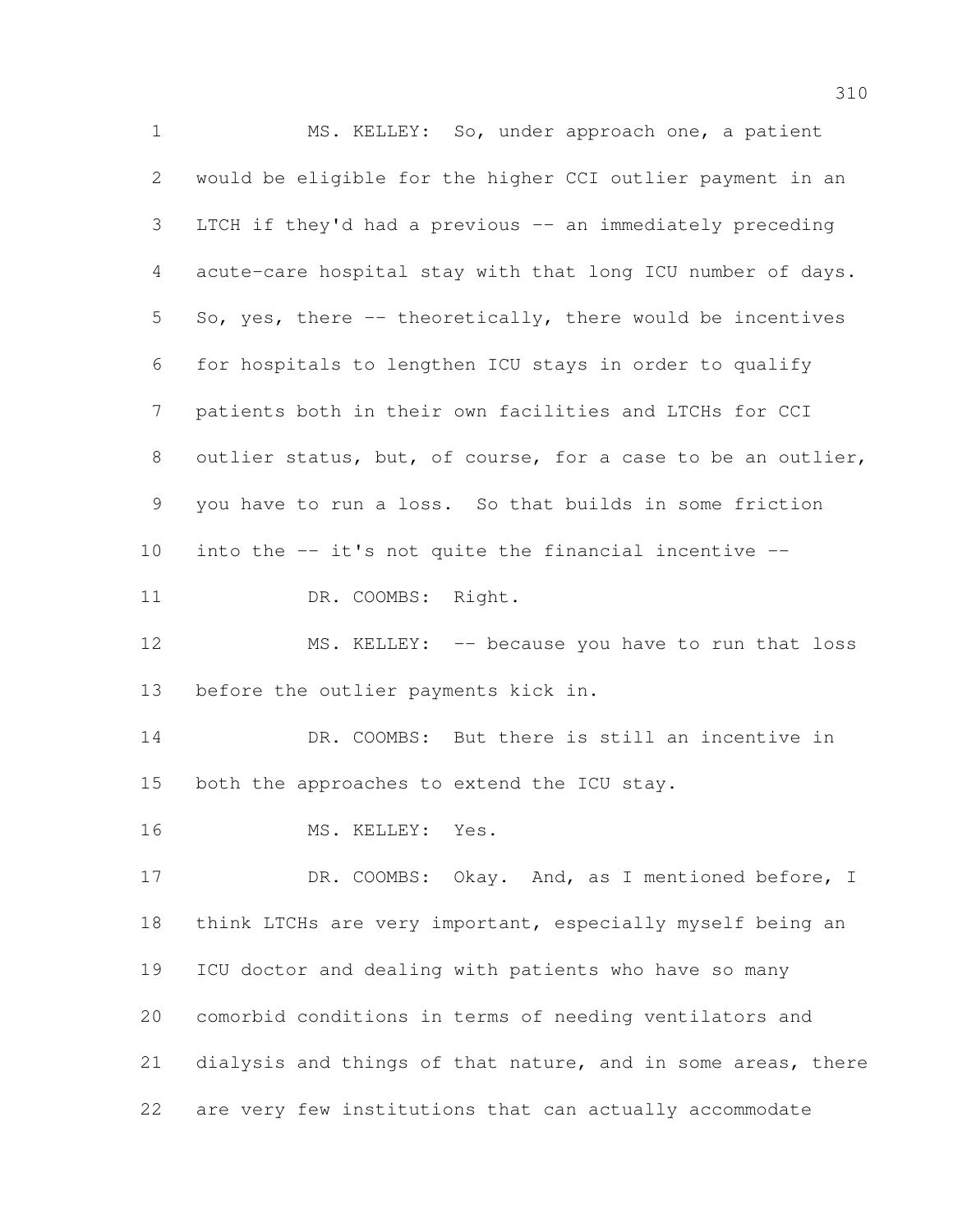those type of patients. And I do believe that that impacts access for beneficiaries indirectly because of availability of ICU beds, which are very limited in hospitals.

 So, you know, looking at the CMS model, it almost appears like that is a more favorable arrangement in terms of doing what you want to do. We're concerned about the proliferation of LTCHs and the incentives for LTCH's development, but this would actually control costs, and I would wait to see what kind of more information will be yielded from models in terms of anticipating what that actually looks like going forward.

12 But, you know, I would be concerned about a possible gaming the system in both approach one and two for acute-care hospitals, more so in this situation. And approaches one and two actually does what you want it to do in terms of the non-CCI cases.

 MR. PETTENGILL: Just to be clear, I don't want anybody to walk away with the idea that there really is an incentive to increase the ICU length of stay under option one because while the cost of adding a day or two of ICU care might not be all that large, the gap in payment between the payment rate for a CCI case and the outlier threshold is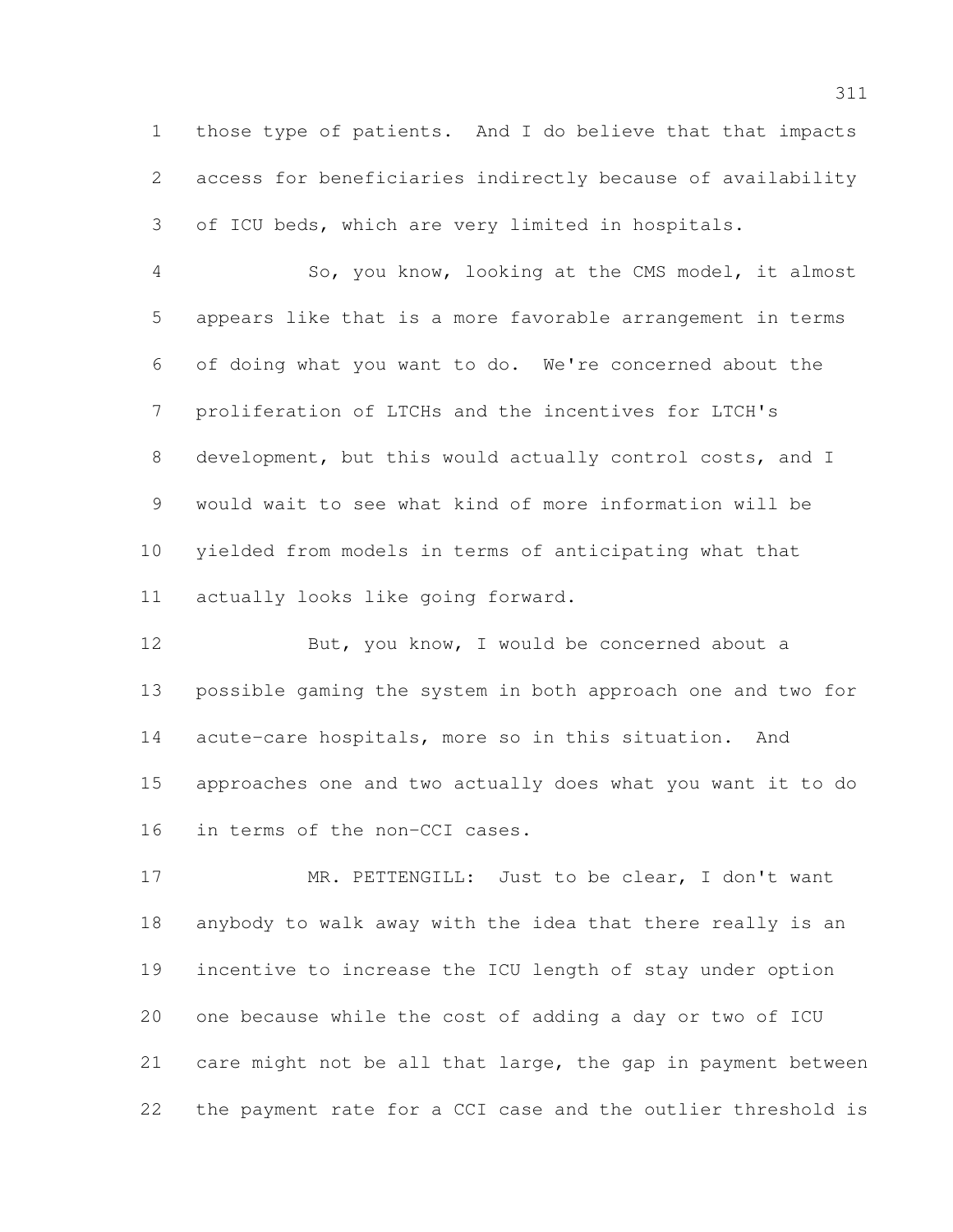1 still there, and the outlier payment is -- even though it's 90 percent of the costs above the limit, above the threshold, it's not going to make up for that loss, okay. So there's really no incentive to extend the stay. Under option two, when you extend the stay to get CCI status, it might be the case that the payment bump you get from going into a CCI category would be large enough to offset that cost. DR. COOMBS: In some situations, though, in the ICU, patients are actually waiting for a bed. And in the cases where they're actually waiting for a bed, you're not going to have any advantage while you're waiting for the bed

 under the current system. So this would be even better than what happens for a patient who's actually waiting to be placed.

16 MR. PETTENGILL: Yeah. There might be an incentive for hospitals to expand their ICU capacity.

 DR. SAMITT: I just have two quick things. I'm also intrigued by the CMS framework. When I kind of looked at the puts and takes of the pros and cons of the various proposals, the only con that seemed to emerge in the CMS framework was the impact on communities that didn't have an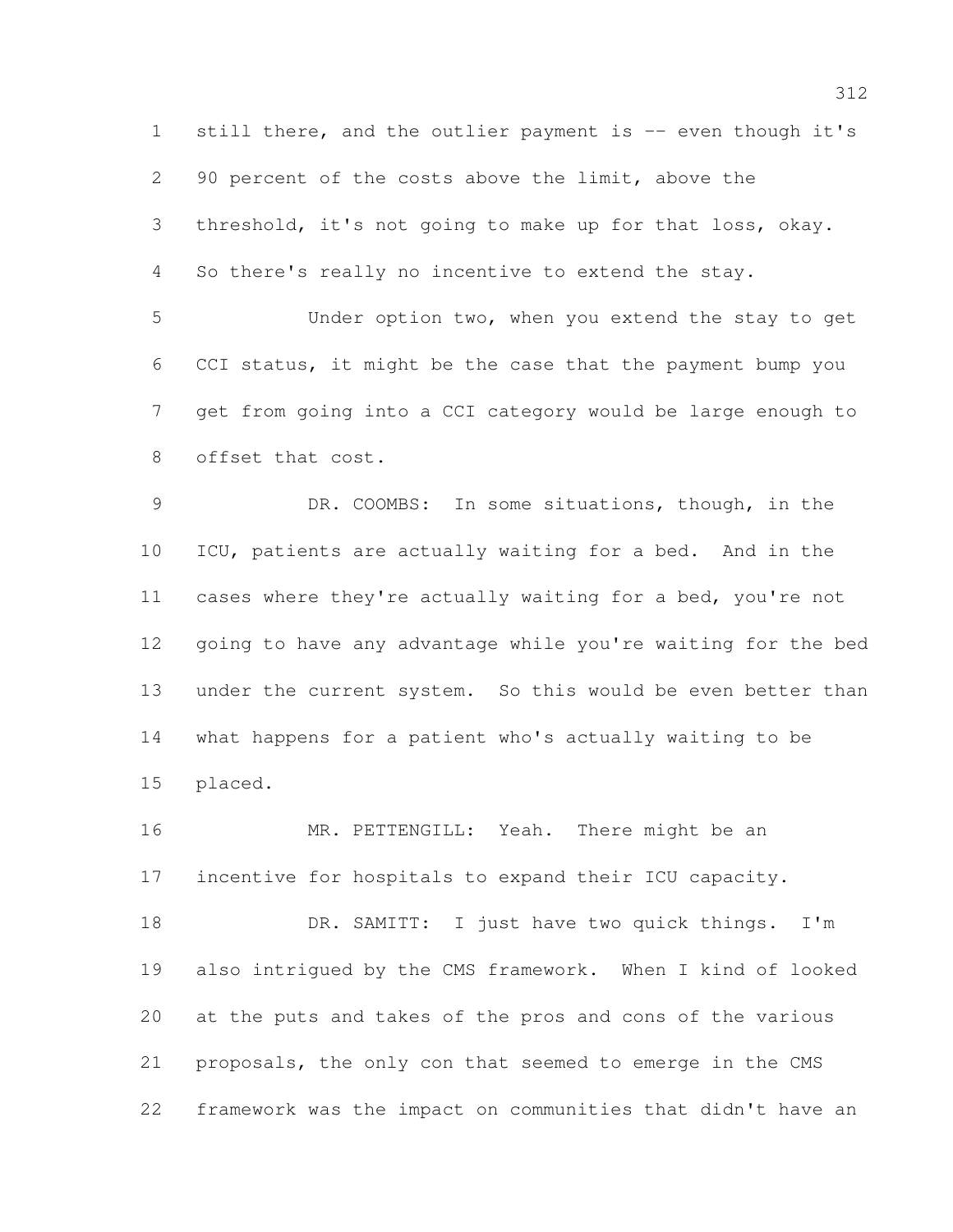LTCH, that those hospitals would, in essence, be

 disadvantaged because they wouldn't have an alternative other than to maintain the patient's care within the hospital.

 So, if there's a comment period, the question is, is just the comment that there could be an exception awarded to hospitals with CCI patients in an environment where there isn't an LTCH and would that help resolve that remaining gap.

 The second comment that I would make is we talked -- many of us talked about the vulnerability of the population. We also can't forget the importance of informed decision making with these patients about advanced care planning and palliative care, and somewhat similar to discussions we had earlier, this is not the time to do so. There really should be an imperative with families and patients sooner to have these types of discussions because it will influence this total population.

 DR. HOADLEY: I was going to raise questions about the incentives on the ICU use, but I think you've well discussed that. I don't really have anything to add on that.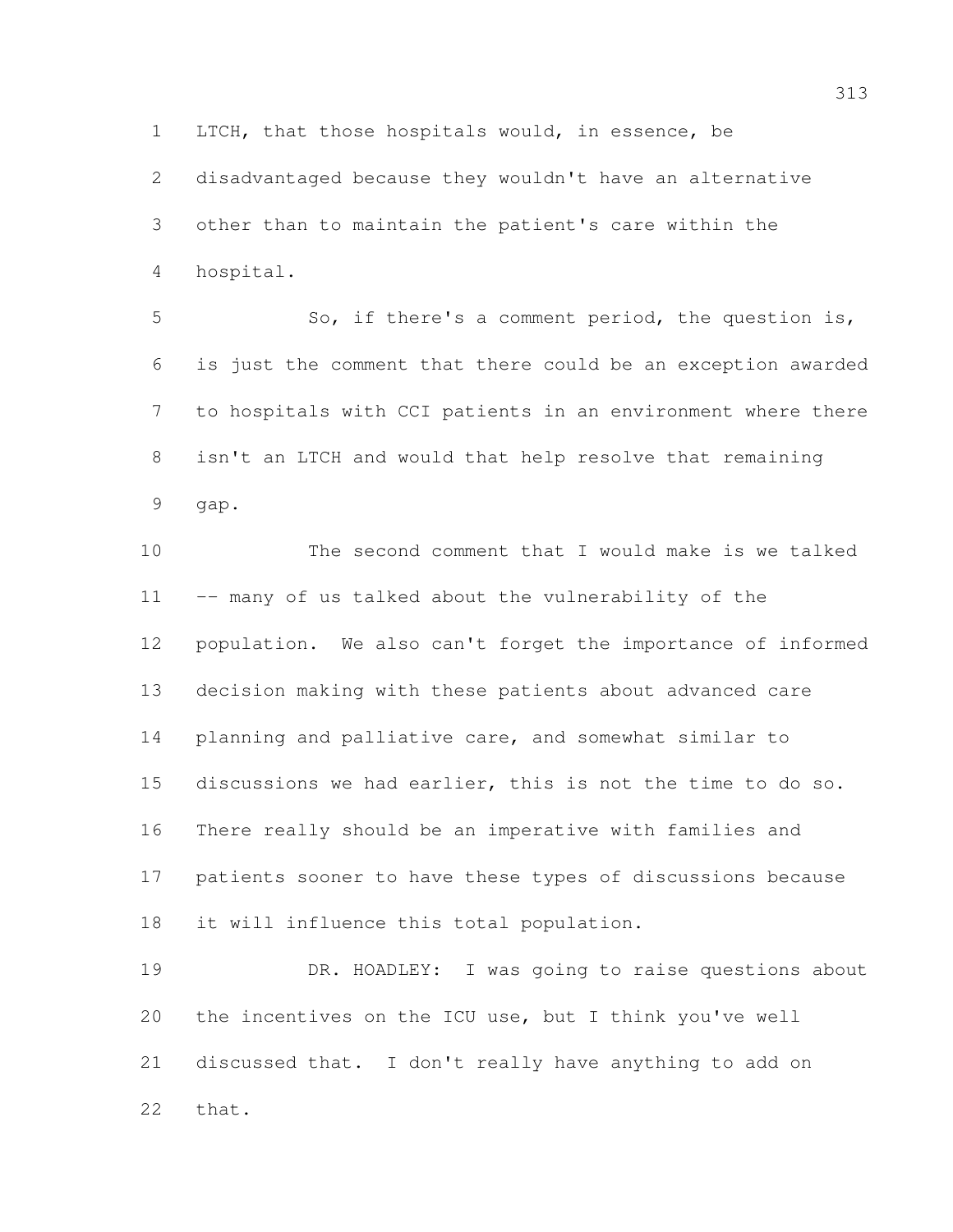The only real alternative to using that as the criterion would be if you had an assessment, which you don't have. I mean, is that pretty much right? MR. PETTENGILL: [Off microphone.] Right. DR. HOADLEY: Okay. MS. UCCELLO: So, I am a little flummoxed on how to decide kind of between these different kinds of options. One question I had was that what are the incentives, given there are -- I mean, what's the ability to increase time in the ICU, given the differing incentives across the options? We talked about that already a little bit. Also, what's been mentioned, too, is what happens 13 to the hospitals without LTCHs and are they disadvantaged, 14 and Peter is almost suggesting that they might not be. So understanding kind of what's going on with them and how they relate, I think, could help me, at least, think through these issues.

18 But I think the bottom line is that any of these 19 approaches seem to be better than what we have now, and so we don't want to be kind of paralyzed by a wealth of imperfect choices, but just something would be better. DR. NAYLOR: Pass.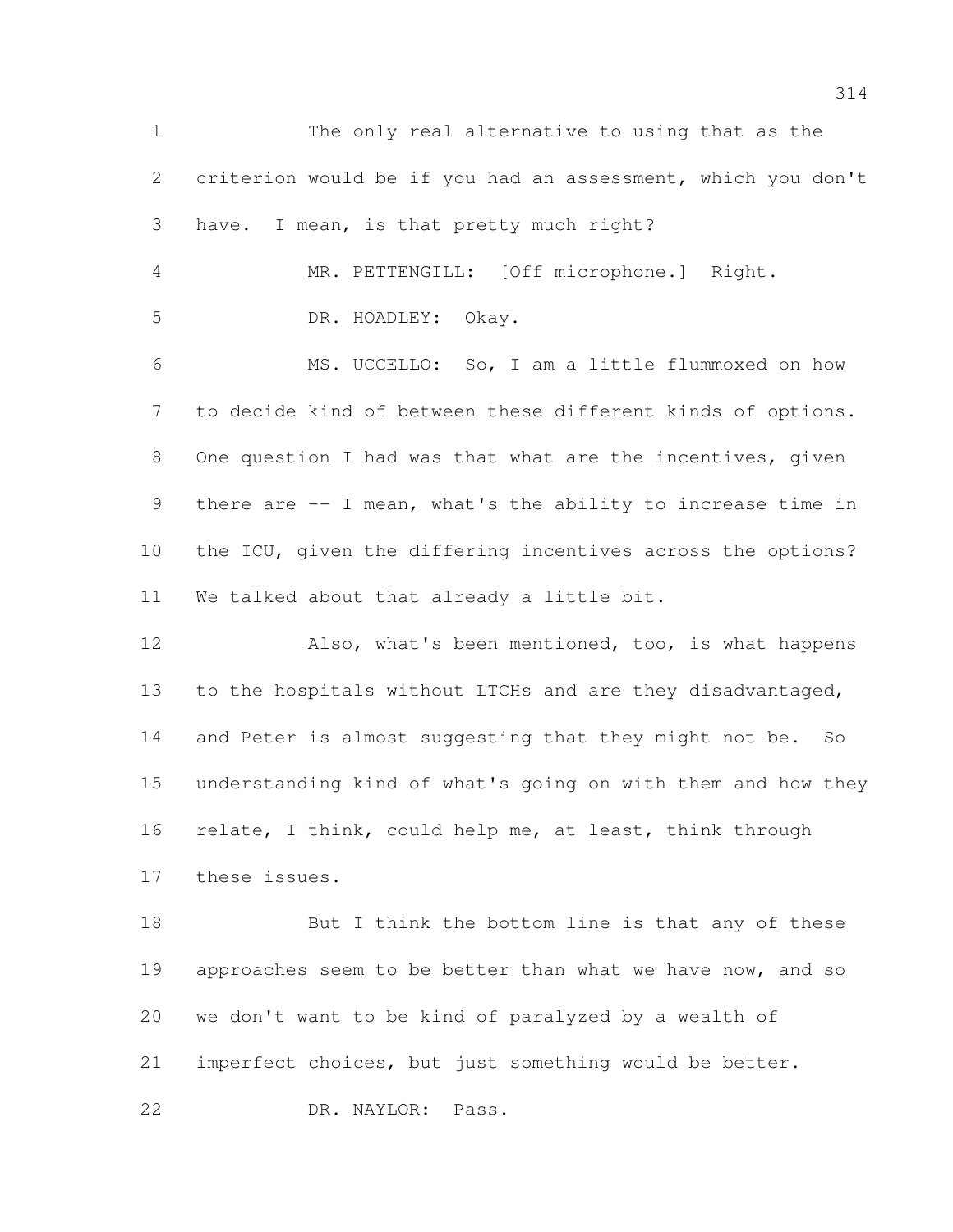MR. GEORGE MILLER: I want to just add my comment from the last time about this, I think, would be under discussion. Very good chapter. Very rich discussion.

 But as I was reading this, it raised the issue about palliative care. I don't have the statistics, but it seems to me that this is just absolutely perfect for the discussion of shared decision making, engaging the patient, and maybe we should consider in some ways incentivizing the provider to have that conversation and in some way document that the patient clearly understands that these alternatives have additional risks for maybe never recovering or spending a long time in a state that the family maybe never intended for their loved one or them themselves predicted in having. I think it's the notion of saving a life versus prolonging dying.

16 And in the reading, in the chapter, it had a couple articles about that. Even after an 84-year-old woman decided not to have valve replacement, several other physicians tried to convince her to change her mind and they even talked to her son about changing her mind. I think we could tremendously impact the types and numbers of procedures if we somehow -- not somehow, but incentivize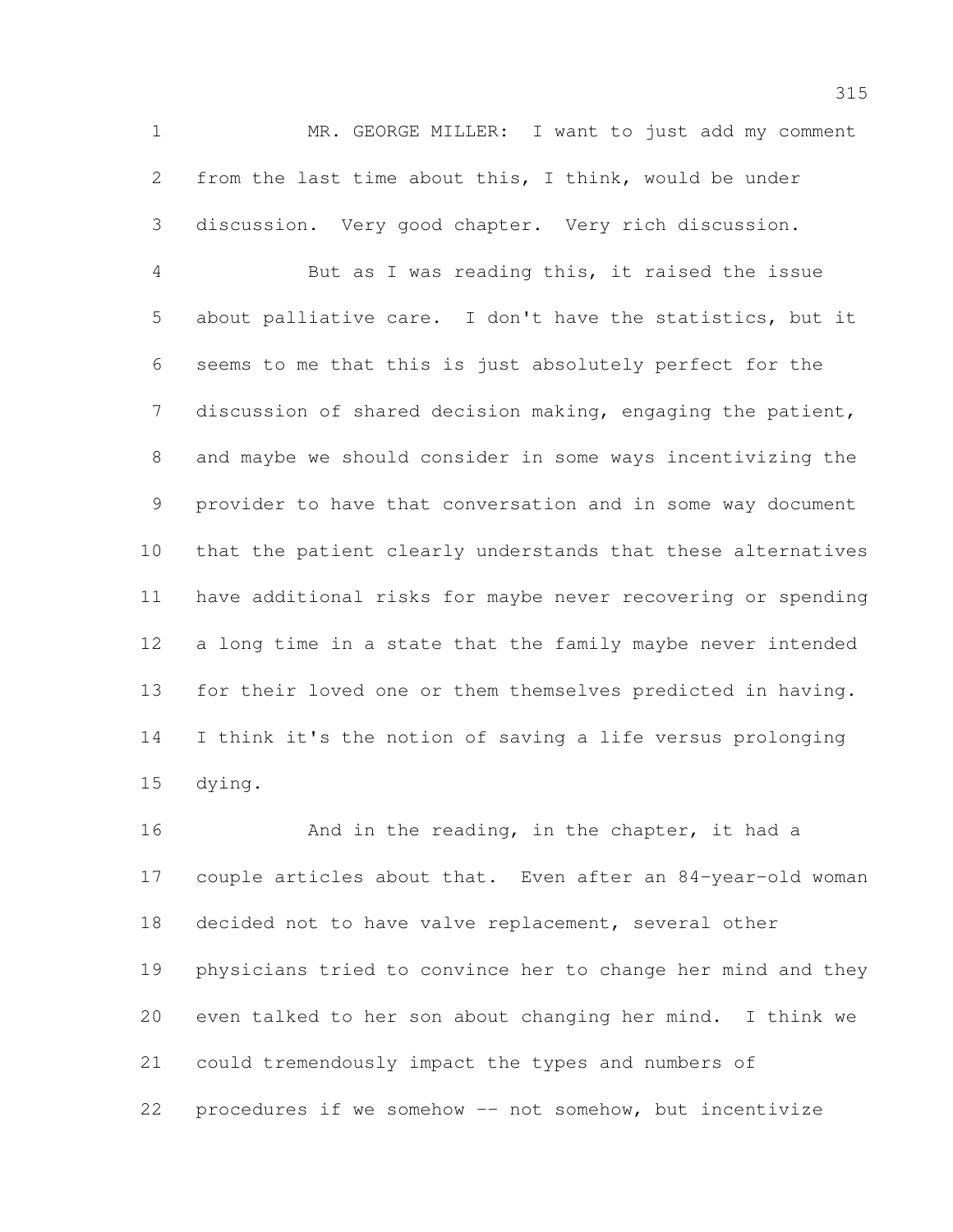that discussion about shared decision making involving the patient clearly understanding and that there are additional risks. While I think Bill and others are right that these providers have valuable services where needed, but I somewhat suspect we do way too many in the community, way too many of these procedures.

7 DR. BAICKER: I think I've lost track of a key piece of the rationale for the development of our proposals that I'm sure you've outlined for us in the past, but I know I would benefit from thinking about again, which is when I look at the CMS proposal, one thing that's very different is maintaining a separate LTCH structure. And the other thing that's different is how they're defining the appropriate patients for -- that includes the conditions as well as the ICU stay.

 One of the challenges with the CCI definitions that we've been using is that they're neither sensitive nor specific in some sense. Now, you don't want them to be perfectly sensitive and specific in that you think there's variation in LTCH use that's inappropriate and the goal is not to replicate that in some other definition.

But is there an evolution of our definition of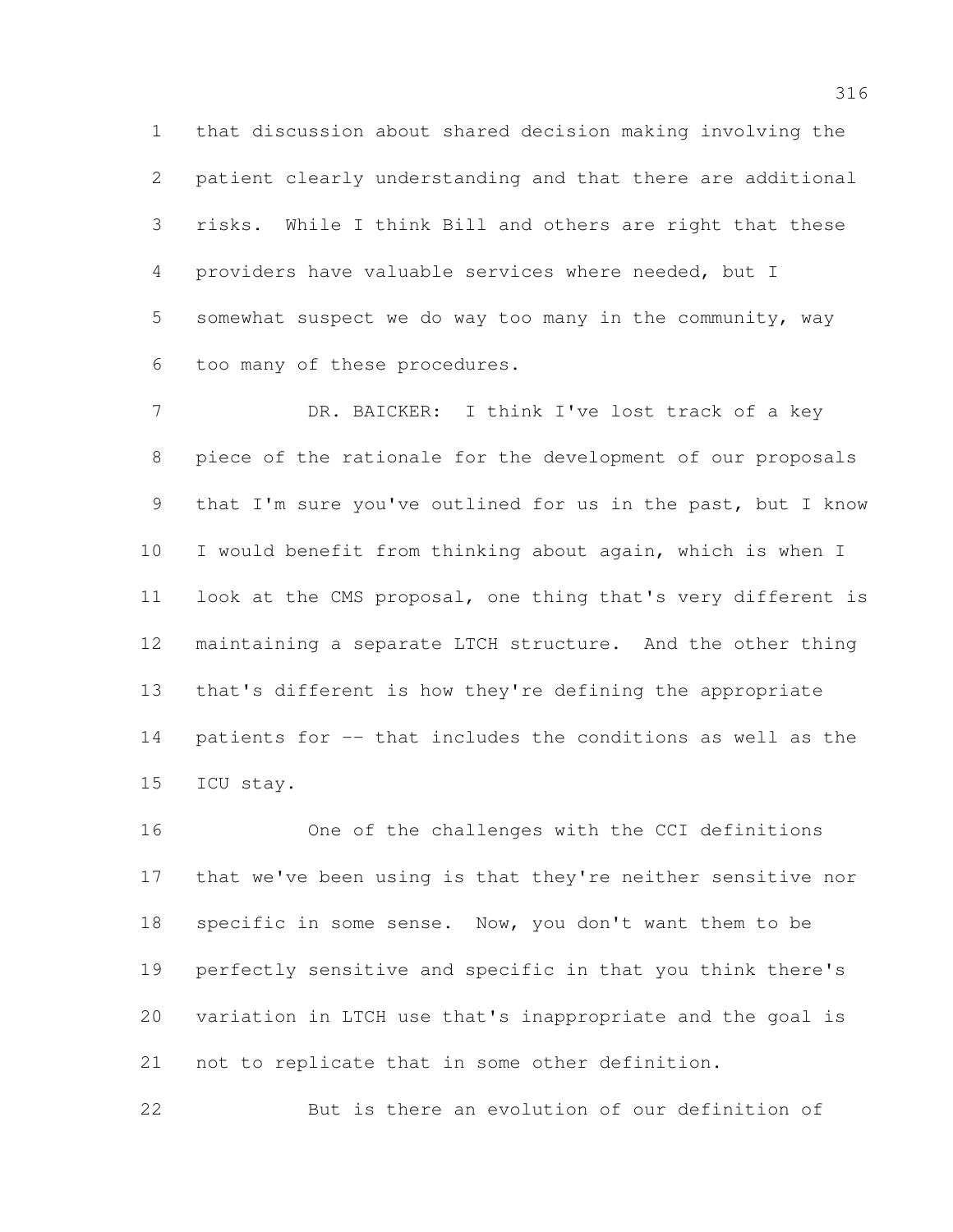which patients might be subject to the special CCI outlier payments, or whichever option we choose if we go away from the LTCH version, that would be more optimally sensitive and specific, by which I mean flagging patients who ought to go to a different kind of care, whether it's an LTCH or a different -- that kind of care, and flagging only patients who are in that kind of care, not more broadly. I'm wondering if there's anything to learn from the CMS approach 9 about how we define the patients for the extra payment arms, regardless of which of our two approaches one were to pursue. Does that make sense? **[Off microphone discussion.]** 13 [Laughter.] MS. KELLEY: I do think -- all right. I'll turn on my microphone. So, I do think that there is something to 16 be learned from their approach. I think we -- Julian and I felt that we suffer from a lack of, perhaps, the medical expertise that would be required to help us kind of narrow down the definition, and RTI -- I'm sorry, CMS worked with RTI to help sort of broaden that out. They also, I think, have used the CARE data and the assessment tool information to also help give a, you know, a more robust definition of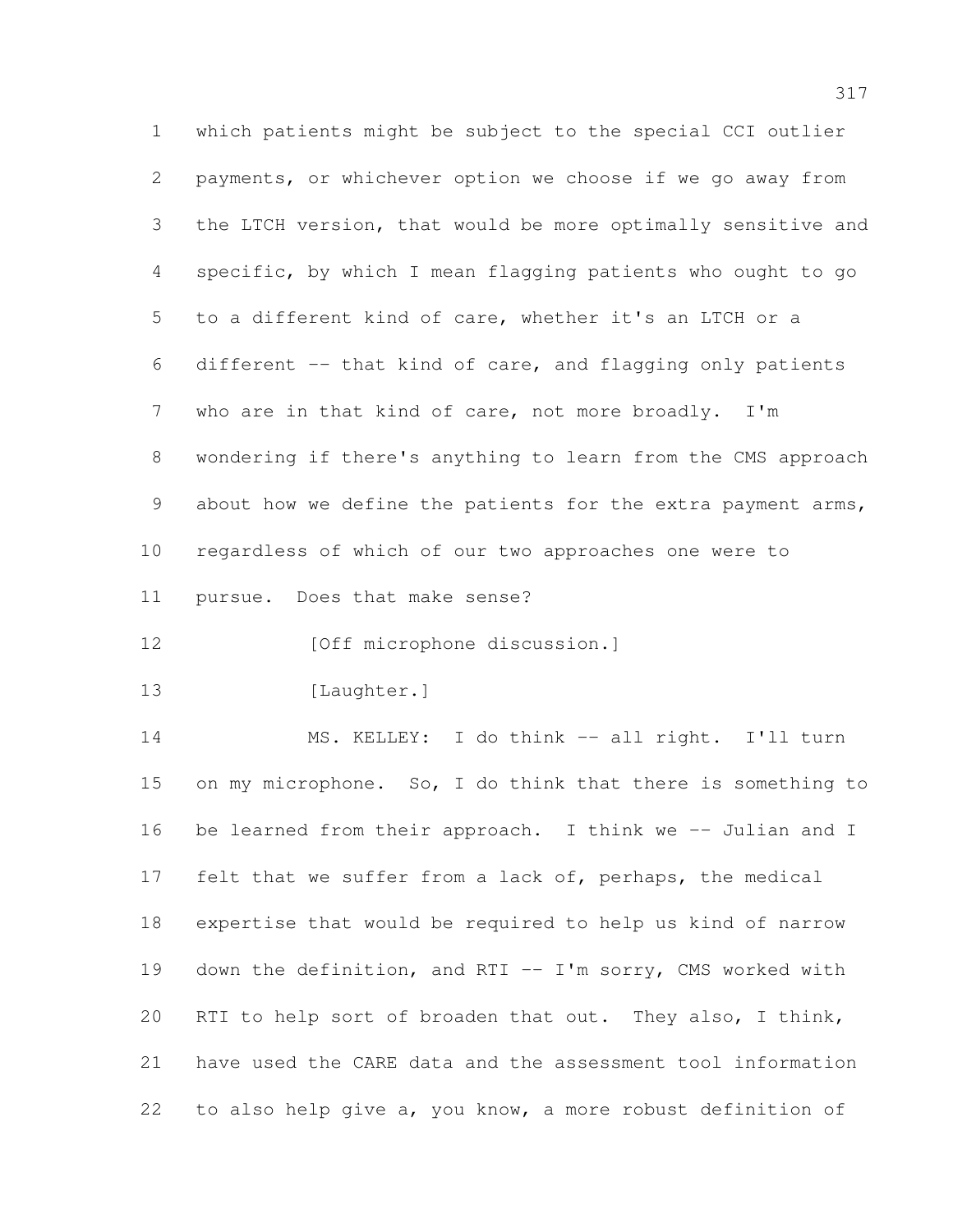what these patients look like, and that's the kind of information that we're lacking. We don't have an assessment tool that's used in the hospital setting, but certainly if there were one, one would hope that it could not just help us pick out the patients that are right for this particular kind of care, but also who's not right and maybe what a better path would be for those patients.

8 DR. BAICKER: Just to follow up, that would have 9 the advantage of allying, potentially, whatever -- some of the remaining concerns about incentives to change behavior and treatment if they were based on things that were sufficiently backward looking, that they had even less 13 incentive for that, because I really like the approach that you've outlined of not having separate LTCH payments. But to maximize the value of that approach, it seems like the fine-tuning would then happen on the "who gets the outlier 17 payments" or whatever mechanism we choose.

```
18 MS. KELLEY: Yeah.
```
 DR. MARK MILLER: [Off microphone.] Can I ask an actual question, too, that's triggered by that?

DR. BAICKER: Was that it?

22 DR. MARK MILLER: That was it.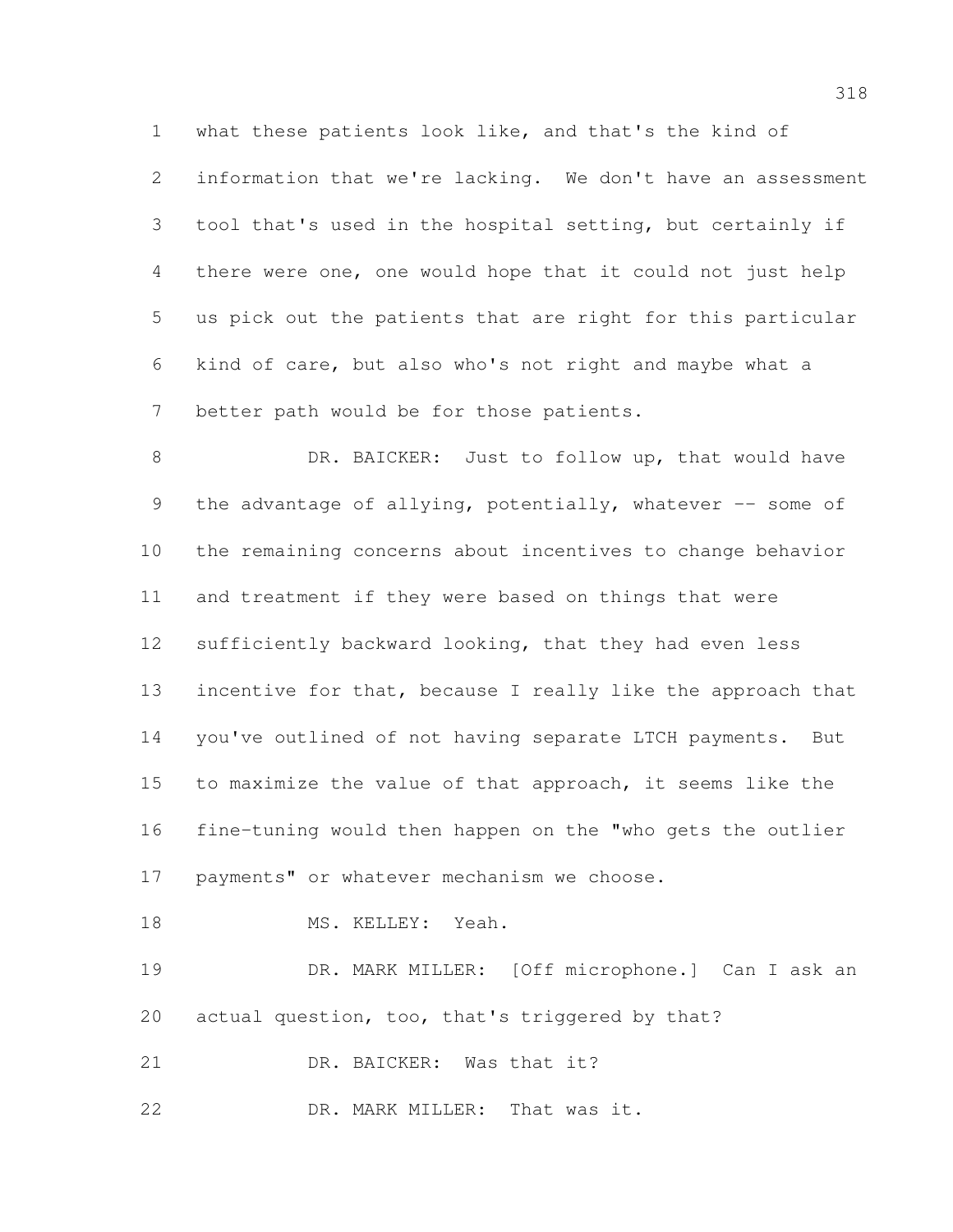1 [Laughter.]

 DR. MARK MILLER: So, I think from this morning we're even now. Can we leave it? All right. So the game is still on. All right. 5 [Laughter.] DR. MARK MILLER: The other way I could hear 7 something that -- in her question, and you can not agree -- is, in a sense, you have three payment policies: An outlier one, a DRG one, and then a continued split model, for lack 10 of a better word. And inside each of those, you could try a definition that is ICU eight days, or ICU eight days plus 12 the conditions that CMS is asking, and you could almost, in a sense, have that variation cut across the three payment models. That's what your comment made me think of. 15 DR. BAICKER: Yes, or any other --16 [Discussion off microphone.] 17 DR. MARK MILLER: [Off microphone.] Or any other DR. BAICKER: Right. 20 DR. MARK MILLER: [Off microphone.] -- that we were able to -- DR. BAICKER: And the definition of the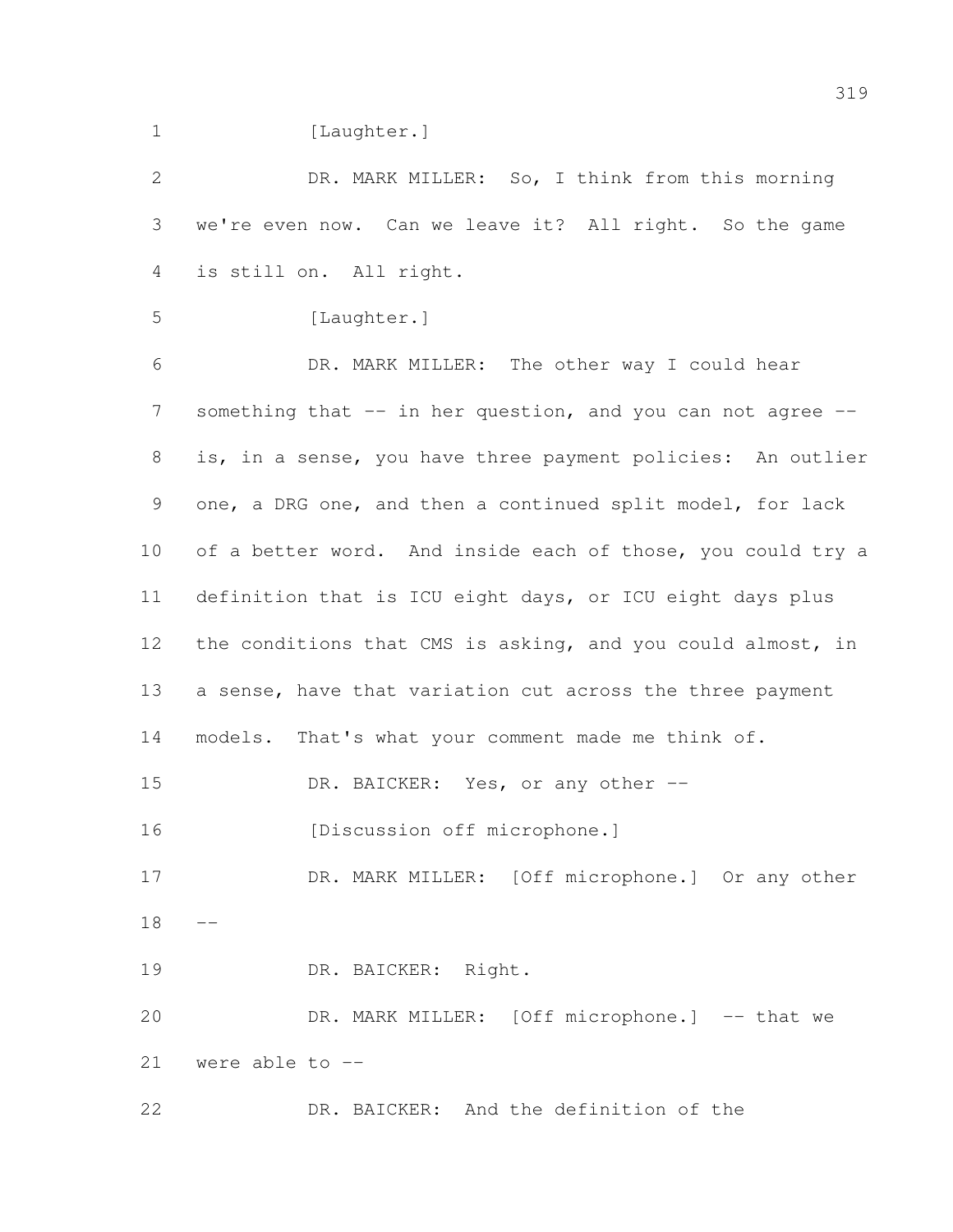potentially appropriate payment is patient for the extra payment is necessary for our approaches because we've eliminated the separate silo. It's not necessary for the separate payment approach under CMS because you could just say, anybody who is in that facility is the appropriate patient. That's not the option they're outlining. So you could have it in all three. You must have it in the first two.

 MR. HACKBARTH: [Off microphone.] So, we're still very much at a developmental stage on this. To the extent that people have voiced opinions about options, there's actually been some division of opinion about that.

13 I guess my question is, did you folks get what you 14 wanted out of this presentation, or is there -- are there some questions that you have for us? And that applies to you, too, Mark. Are you good?

17 MS. KELLEY: I think we're okay.

18 DR. MARK MILLER: [Off microphone.] We're good. MR. HACKBARTH: Okay. Any concluding comments from Commissioners? Mike?

 DR. CHERNEW: One of the issues per the Kate-Mark exchanges, when you have two separate systems, like an LTCH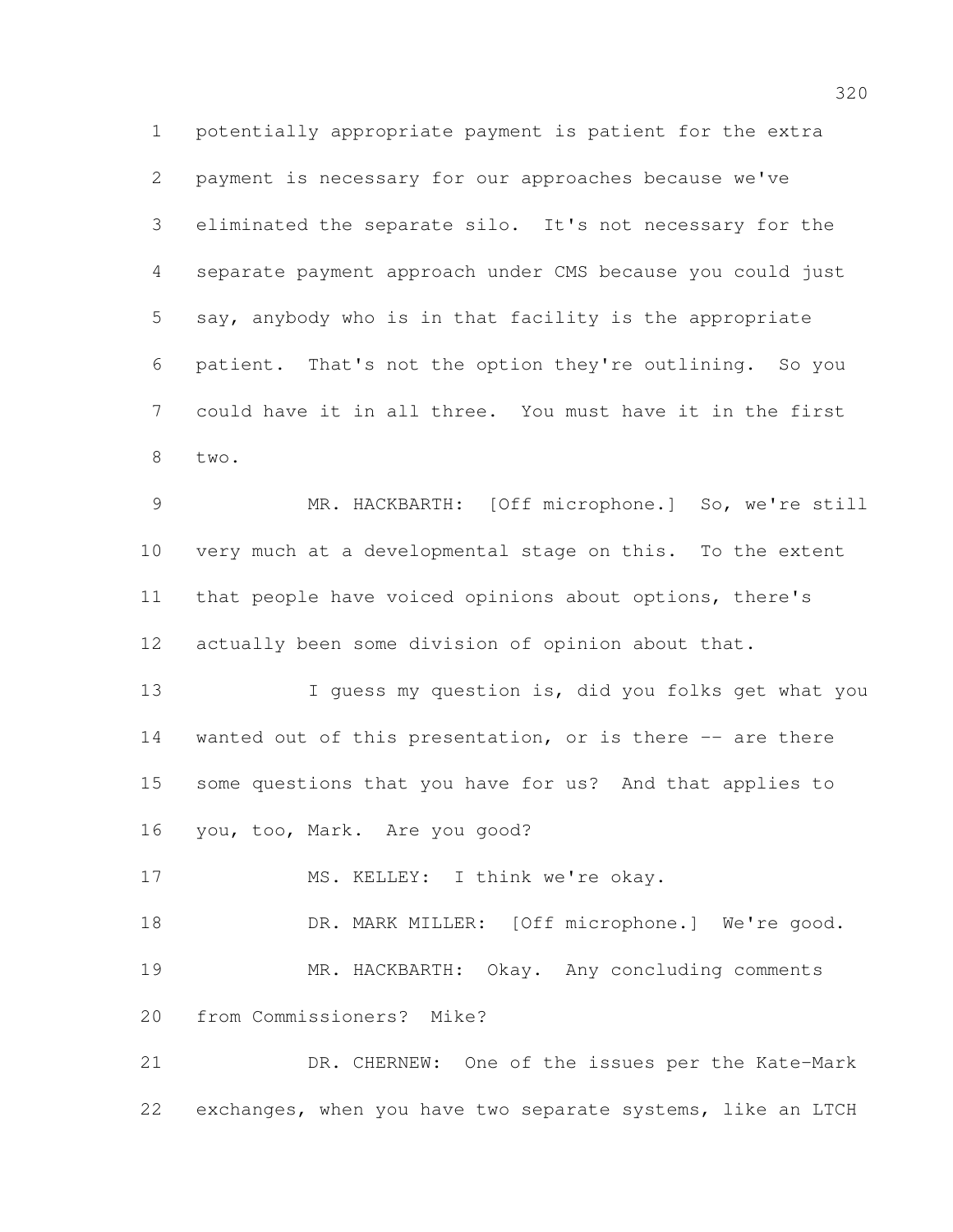payment system and another payment system, you have two separate conversion factors floating around and a bunch of other things and that has some ramifications of complexity, because whenever there's heterogeneity, we have a problem. So, I think there's a bigger picture about what you want to do through weights off a single conversion factor and then outliers versus when you want to have multiple conversion factors floating around which then pull other things in.

 I don't know the answer to that in this case, but that's how I interpret Kate's comment and your exchange, and I think that is actually conceptually a very important point in post-acute, because we have a lot of separate conversion factor payment systems walking around and all of them have their own separate weighting systems and all of them have their own separate data that they use to categorize people 16 into what actually gets weighted.

17 MR. PETTENGILL: One thing to note about the CMS framework is that it does keep a separate system. You're not -- if you were to collapse to a single set of weights and a single conversion factor, as you call it, then what that would imply is that you would be making higher payments for CCI cases in acute-care hospitals, as well, that met the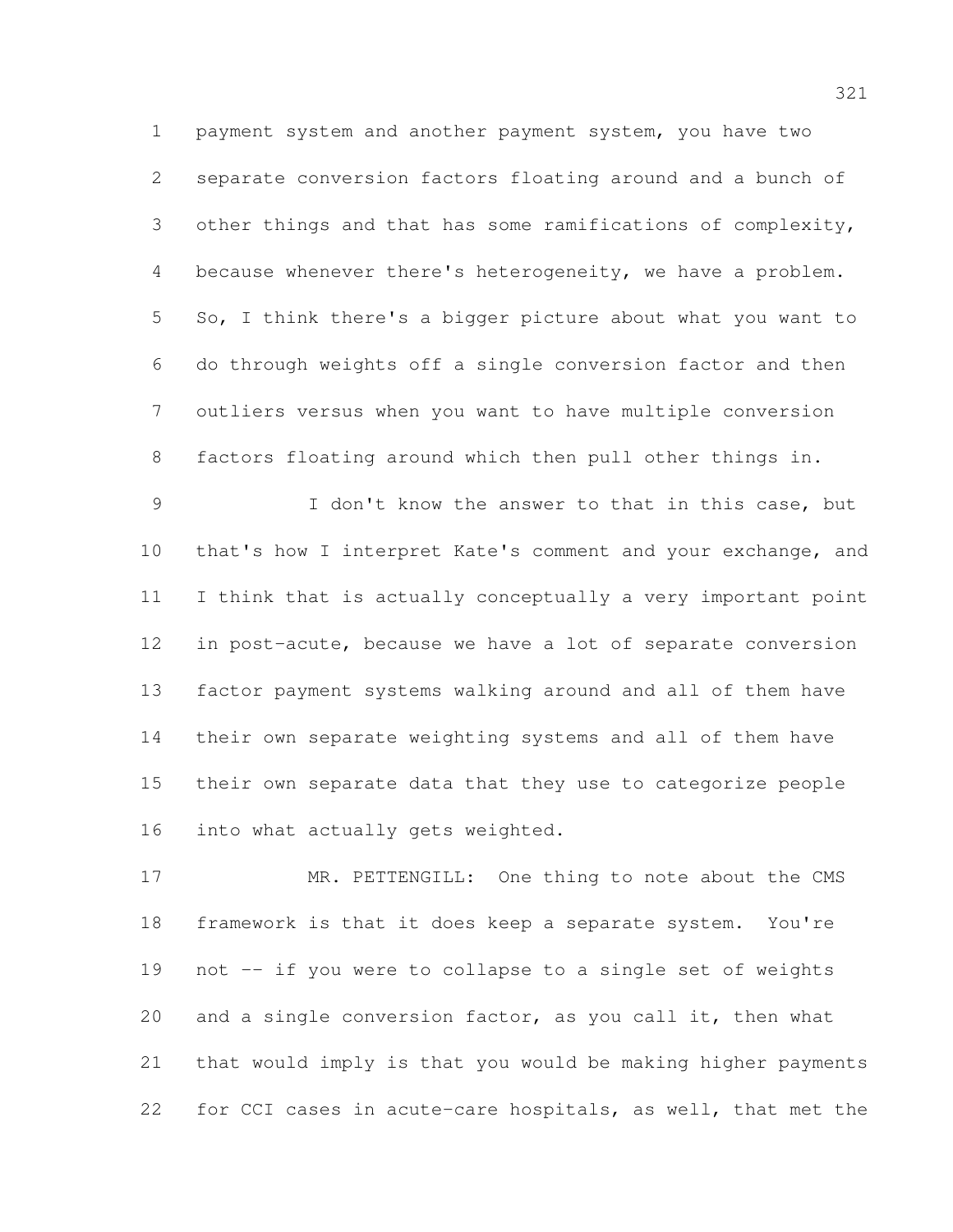criteria, and that's not where we're going. We do that in 2 option two, the second approach, but not in the CMS -- DR. CHERNEW: And I wasn't advocating one way or the other. I was just trying to point out there's trade- offs, because you pull other people in in different ways -- MR. PETTENGILL: Right. 7 DR. CHERNEW: -- across all these systems as you deal with that, and that's where the just conceptual framework of sorting through, I think, ultimately happens. 10 MR. PETTENGILL: Right. And maybe someday, if we had the assessment data, you could define clinical categories that would cross both environments, and then you could do that. 14 MR. HACKBARTH: Okay. With that, we are done. Thank you, Dana and Julian. Good work. We will now have our public comment period. We have two at the microphone? Anybody else on the way there? So three. The ground rules are please introduce yourself and your organization. When the red light comes back on, that signifies the end of your two minute time period. I just would like to emphasize, as I usually do,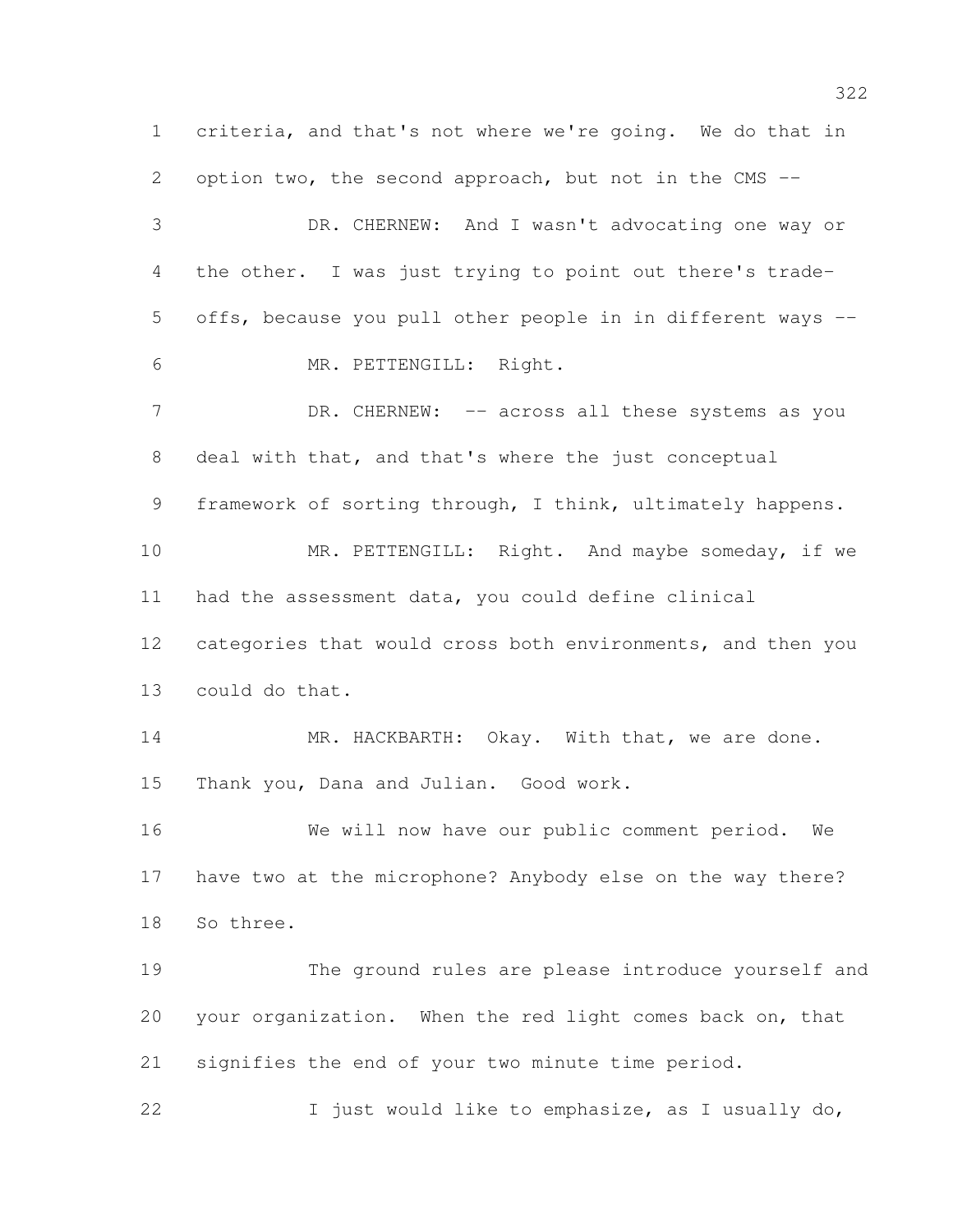that this is not only -- or even your best -- opportunity to comment on the Commission's work. The best opportunity is through the staff, but you can also use our website where there is an opportunity to make comments on each meeting. With that, your two minutes has started. MS. ARCHULETA: Great. Thank you. I am Rochelle Archuleta with the American Hospital Association. I have brief comments on the LTCH session and also the site neutral session. First, on LTCHs, we understand the overriding concerns of the Commission in terms of preserving the LTCH 12 space for just the sickest patients, and we certainly share those concerns. However, the approaches shared in April and reviewed again today, we think have an over reliance on a single metric. We really do believe that the number of ICU 16 days serving as the sole test, the sole gatekeeper, is an reliable way to determine who should be eligible for LTCH coverage and LTCH payment. We've closely studied this metric and it's clear

 that ICU days, on their own, are not a reliable indicator of severity of illness. What we see is that as the number of ICU days goes up -- four, six or eight, wherever you would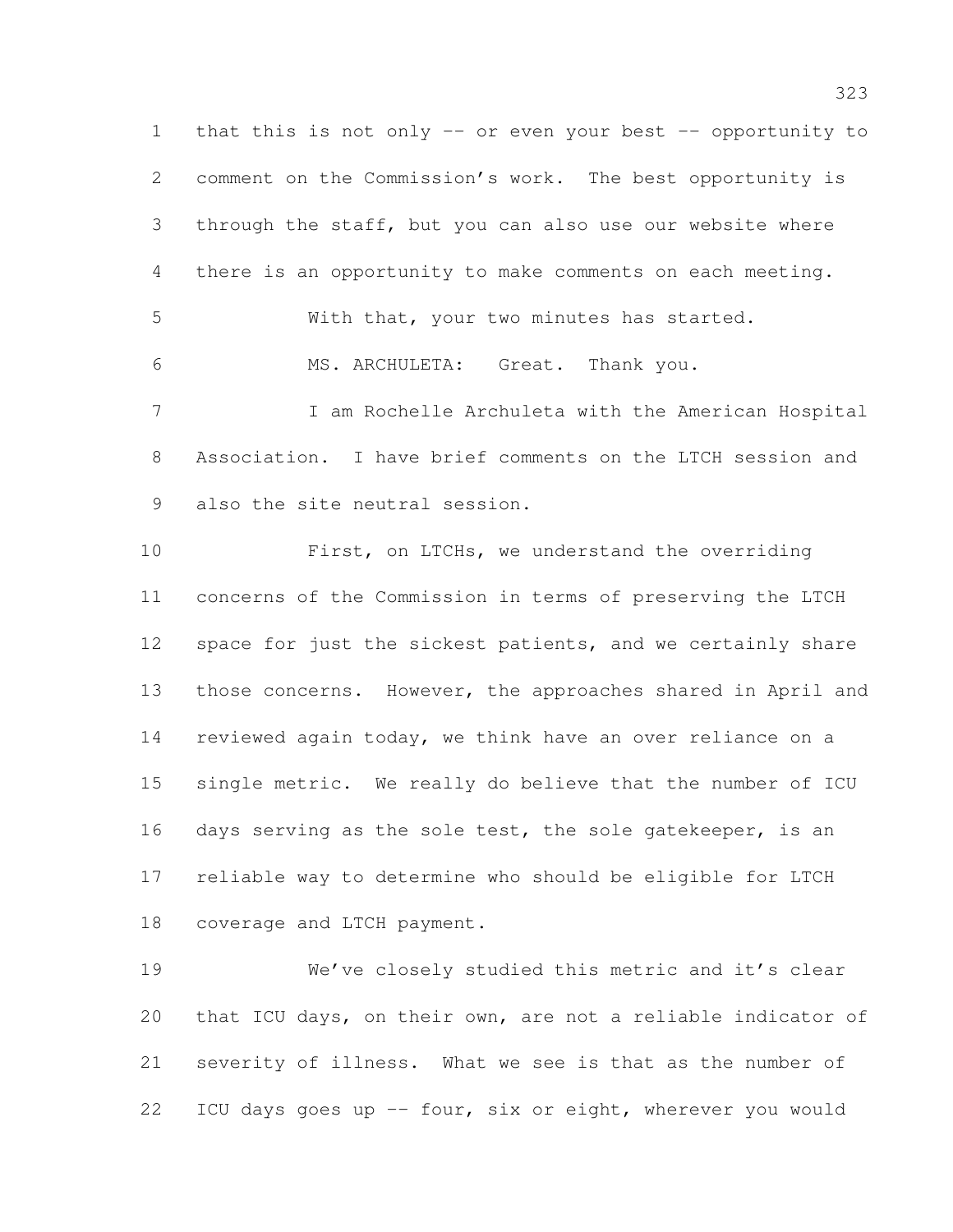set the threshold, you're going to have patients with high severity of illness both above the threshold and below. And you're going to have patient with lower severity of illness above and below.

 What we'd like to see as an alternative, is see the ICU metric combined and used as part of a two-pronged test rather than a single-printed test. That's the direction that we're heading in in our work, and that we would encourage you to consider.

 On the second session, site neutral payment for SNFs and IRFs, we would note that in 2010 the admission criteria for IRFs were meaningfully raised by CMS. This set IRFs apart from SNFs even more. It required that IRFs could only admit hospital-level patients.

 As a result, we feel that from that point forward the IRF product and the IRF patient population became even more distinct from SNFs. And we would encourage you 18 therefore, in your comparative work moving forward, to only use data from 2010 and later. You can even see in the CARE tool report to Congress that older data is used and we would encourage you to move away from that approach.

In summary, we feel strongly that if Medicare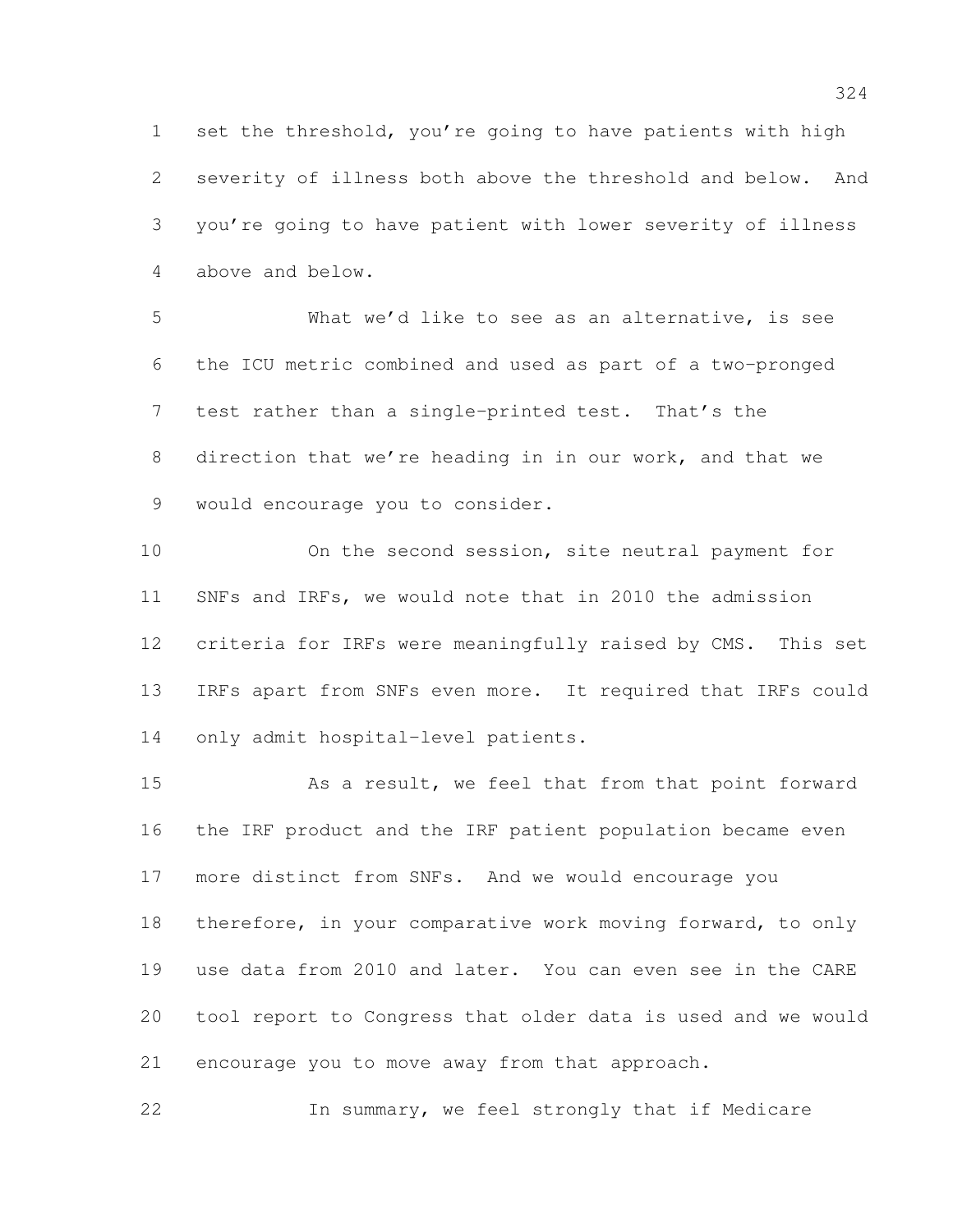rules, which they do, they limit IRF to hospital-level patients and very specifically lay out the scope of services that IRFs have to deliver. As noted today in the 4 discussion, if it's not a SNF product -- we are talking really apples and oranges here -- then the payment should really correspond to the product that's being delivered. 7 And then on quality, both the Commission and CMS

 have noted that acuity and function levels are much higher in IRFs to start with. So again, repeating myself, it is different populations being treated. But the quality outcomes are different as well. It is especially important 12 to note that IRFs have far superior readmission rates. They have a lower readmission rate.

 So we just think that moving forward the quality ramifications of site neutral payment should be very closely considered as we move forward down this track.

17 Thank you very much.

18 MS. WHEATLEY: Hi, I'm Mary Wheatley from the Association of American Medical Colleges.

 I just want to have a comment or two going back to the ACO discussion and the role of academic medical centers in ACOs.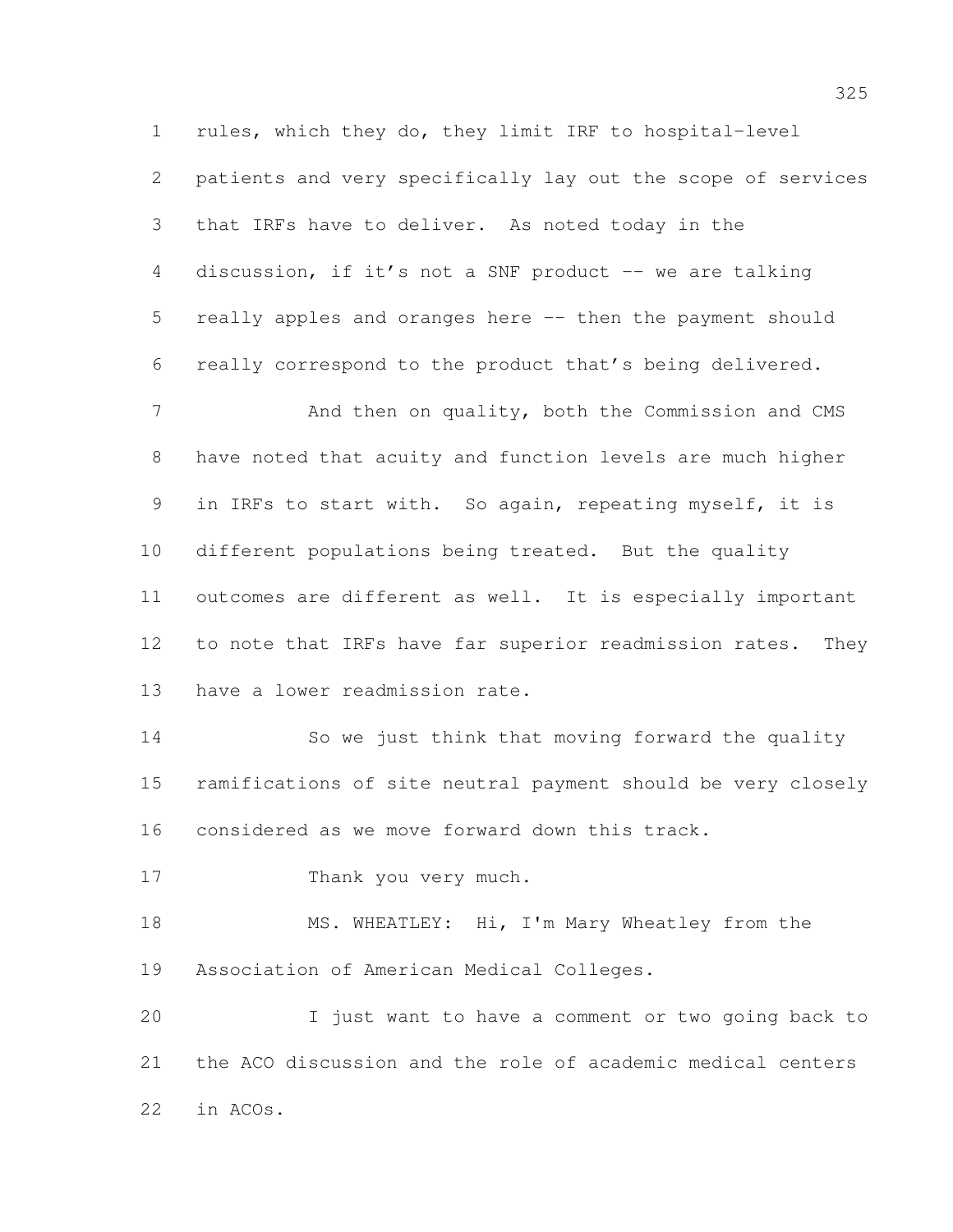First of all, the AAMC represents teaching hospitals and the close to 100,000 clinical faculty that work at the associated faculty practices. We have actually been engaged -- a lot of academic medical centers have been engaged in both the Pioneer and the Medicare Shared Savings Program ACO. So they are actively involved either as their own entities or often with the broader community

 Second, we are actively being the environment where we are educating the next generation of doctors and other professionals. This is the kind of environment where you want to make sure that the alternative payment models are being implemented in so that they have exposure in how to deliver new kinds of care and bring it to their own practice.

environment.

 Given those two things, given who we are and what role we play in the community network and the services that we provide, we just want to make it abundantly clear that a) we have been actively participating and we think that encouraging academic medical centers to be part of an ACO program would actually be a measure of success in any kind of ACO policy.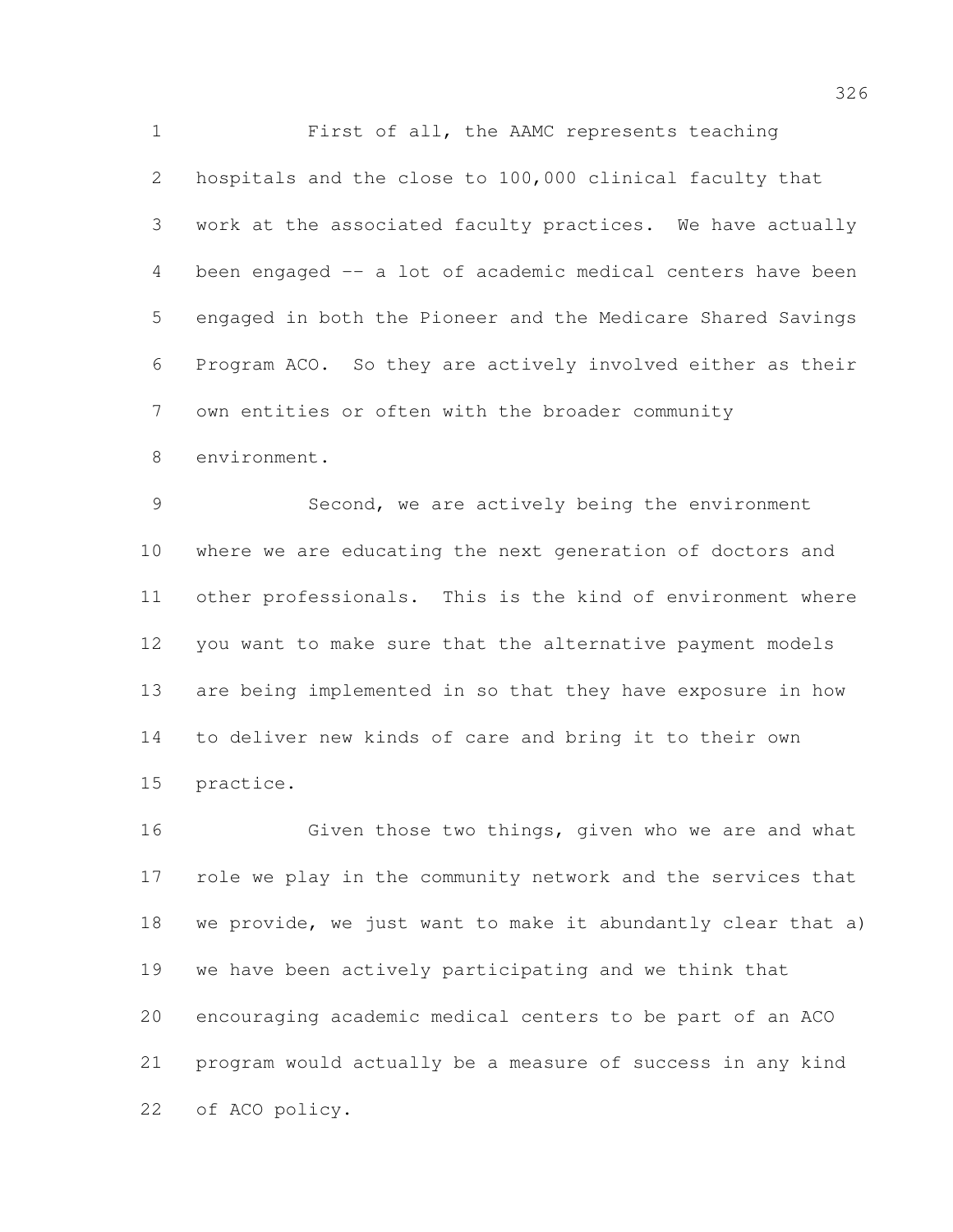Thank you.

 MS. LUPU: Hi, Dale Lupu, L-U-P-U. Now I want to switch hats and I'm speaking on behalf of myself. I'm faculty at George Washington University Center for Aging Health and Humanities in the School of Public Health. 7 I just wanted to sort of do a shout-out to Dr. Samitt and Dr. Miller for raising the issue of shared decisionmaking and palliative care during the discussions on post-acute care and LTCHs. 11 I wanted to point out that I was watching something that is an exercise that I give to my public health students. It's an exercise I call the blind spot. I ask them to go look at public policy and look for the places 15 where we  $-$ - once you look at it  $-$ - conspicuously fail to really consider the policy issues around hospice and palliative care. 18 I watched that for your last two discussions. Not 19 to criticize, but I watched it. So in post-acute care there was no discussion -- no policy analysis of where palliative

 care or hospice or shared decisionmaking fits in the post-22 acute care environment. The same thing happened with LTCHs.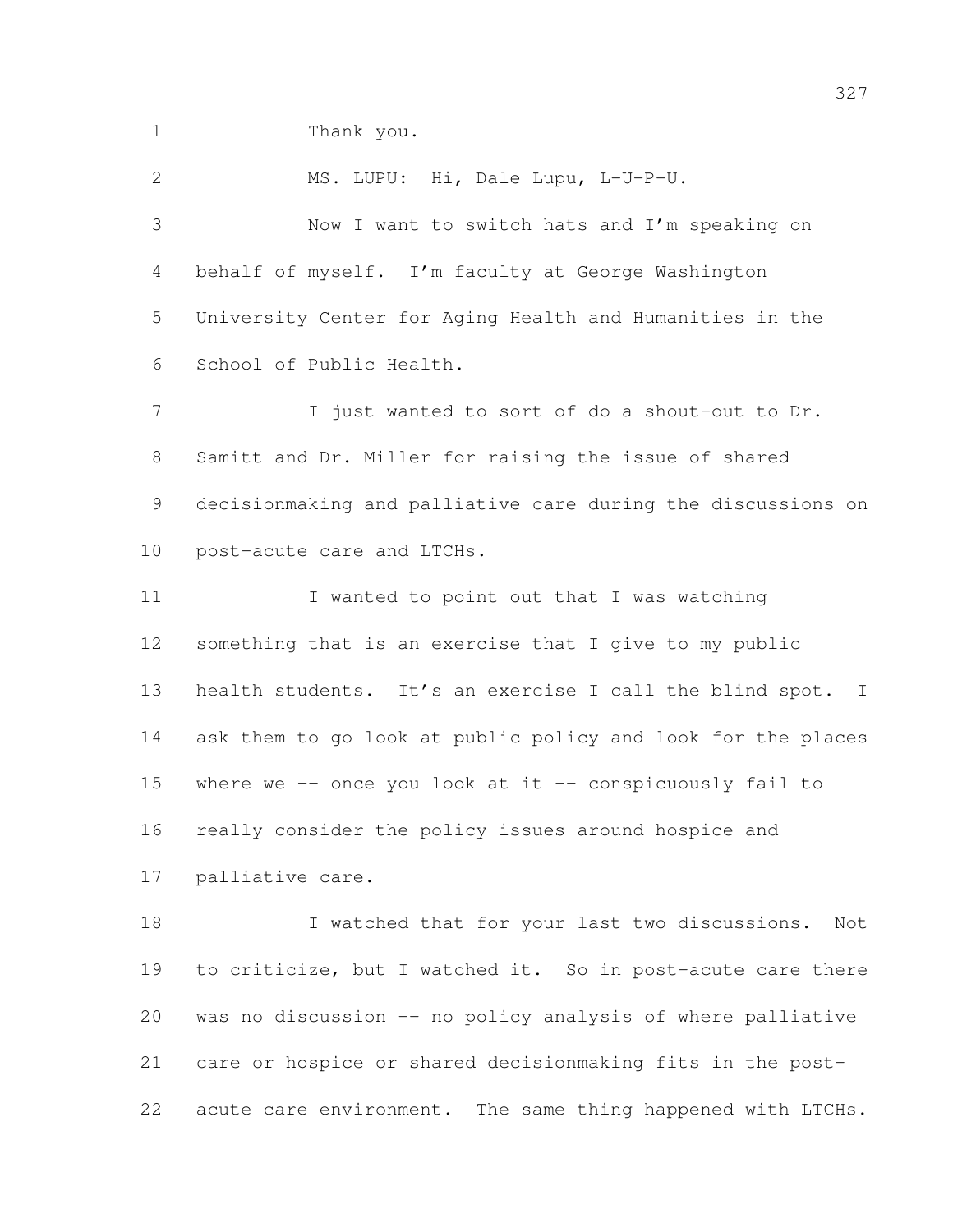I remember that last spring when you talked about LTCHs you did say aren't some of these patients appropriate for palliative care? You guys, Commissioners, said that. But there's no analysis.

 And I want to suggest that what's happening is you are unintentionally falling prey to what we often criticize. There is no payment mechanism for palliative care. And the hospice payment mechanism is very walled off at the moment. 9 So when you analyze by -- when you look policy-wise and analyze by provider payment mechanism, palliative care is invisible. It falls into a blind spot.

 So what do we do about that? One is we could have 13 a payment mechanism for it. I'm not sure that's the right thing.

 I think the real thing to do is we need cross- cutting quality measures and we need what in the field we're 17 calling the denominator question. And we don't have it yet. We need a reliable way to identify that patient population that is a palliative care patient population. Maybe it's 20 CCI but we don't really know yet.

21 I think that would help. And again, it would help us shift towards a person-centered, patient-centered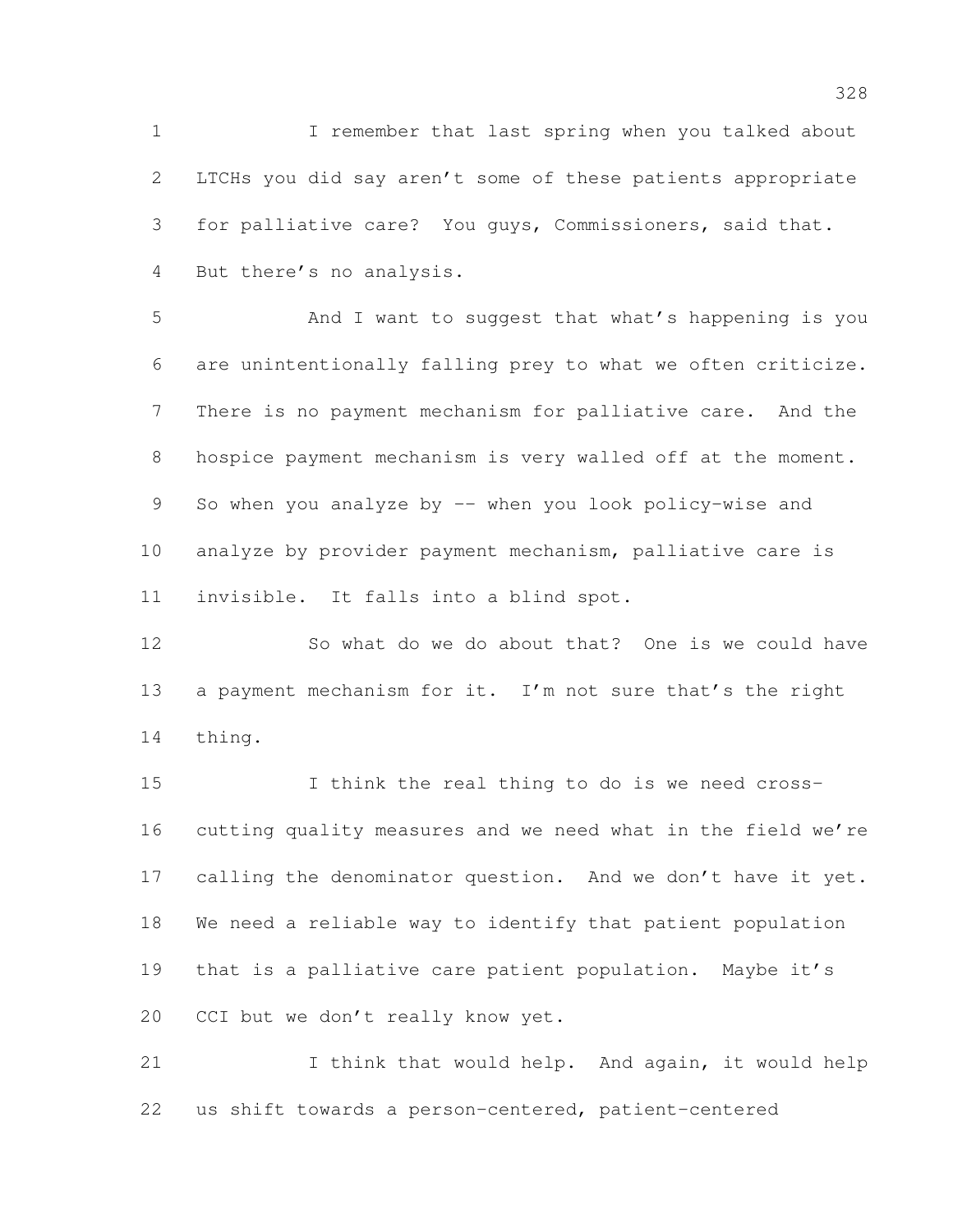approach, not just a payment model approach. Thank you. MR. HACKBARTH: Okay, we are adjourned until 8:00 a.m. tomorrow. 5 [Whereupon, at 4:44 p.m., the meeting was recessed, to reconvene at 8:00 a.m. on Friday, November 8, 2013.]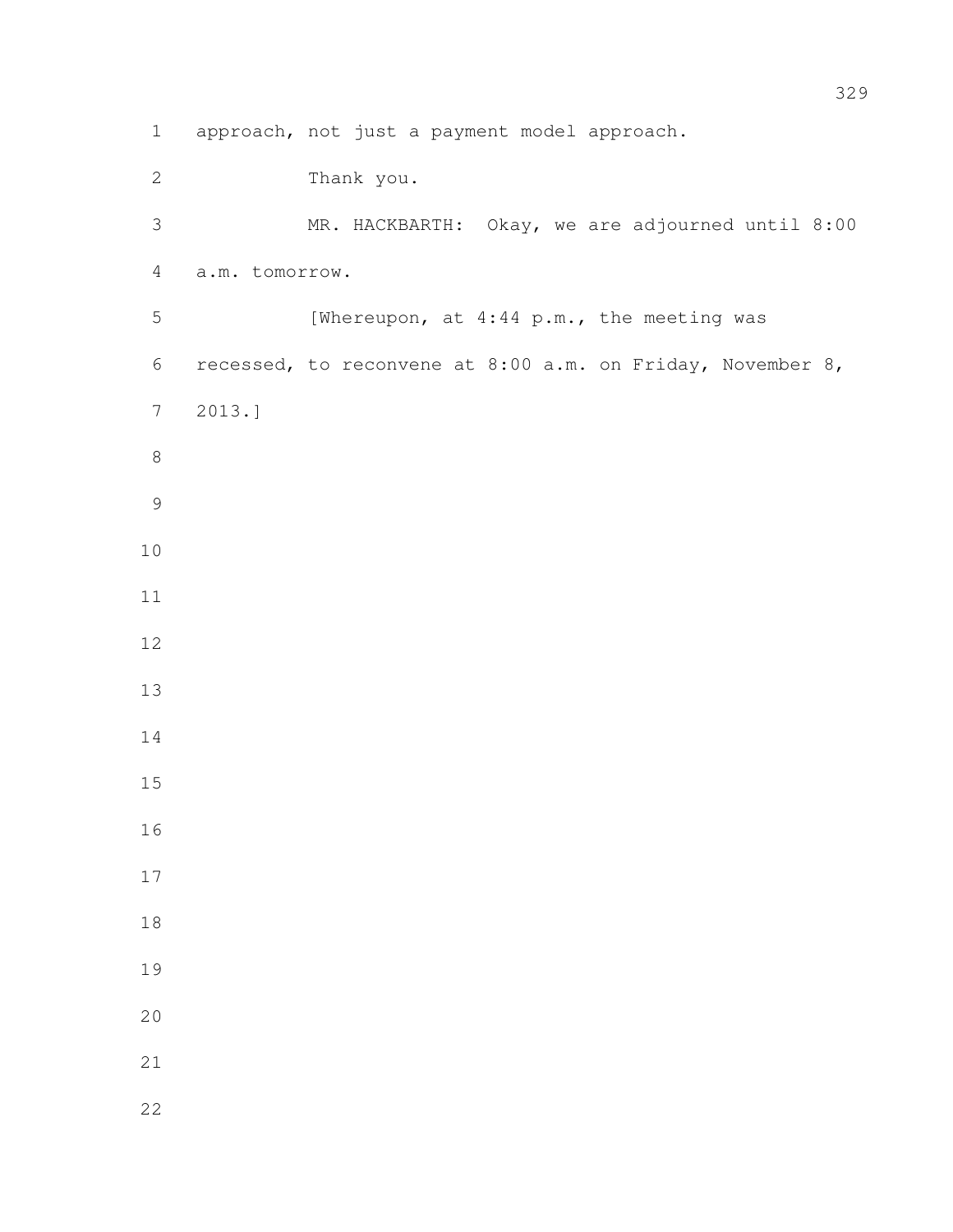## MEDICARE PAYMENT ADVISORY COMMISSION

PUBLIC MEETING

The Horizon Ballroom Ronald Reagan Building International Trade Center 1300 Pennsylvania Avenue, N.W. Washington, D.C.

> Friday, November 8, 2013 8:00 a.m.

COMMISSIONERS PRESENT: GLENN M. HACKBARTH, JD, Chair MICHAEL CHERNEW, PhD, Vice Chair SCOTT ARMSTRONG, MBA, FACHE KATHERINE BAICKER, PhD PETER W. BUTLER, MHSA John B. CHRISTIANSON, PhD ALICE COOMBS, MD WILLIS D. GRADISON, MBA WILLIAM J. HALL, MD JACK HOADLEY, PhD GEORGE N. MILLER, JR., MHSA MARY NAYLOR, PhD, RN, FAAN DAVID NERENZ, PhD RITA REDBERG, MD, MSc, FACC CRAIG SAMITT, MD, MBA CORI UCCELLO, FSA, MAAA, MPP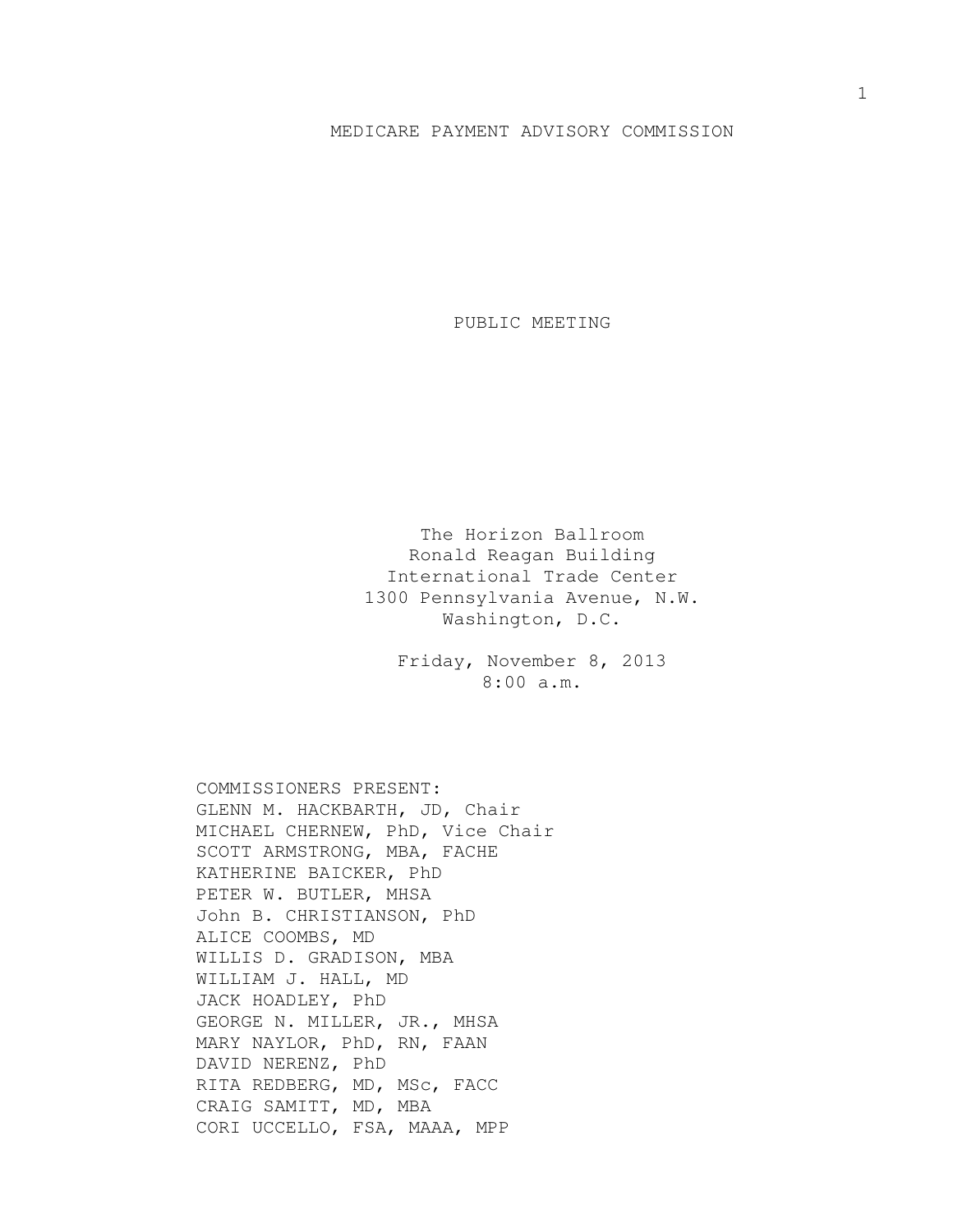|                                                                                                                                                    | 2    |
|----------------------------------------------------------------------------------------------------------------------------------------------------|------|
| AGENDA                                                                                                                                             | PAGE |
| Medicare managed care topics<br>- Scott Harrison, Kim Neuman                                                                                       | 3    |
| Initial approach to the payment update and other<br>policy options for physicians and other health<br>professionals<br>- Kevin Hayes, Julie Somers | 53   |
| Medicare beneficiaries' access to hospital care<br>and near-term changes in Medicare's payment<br>policies                                         |      |
| - Jeff Stensland, Zach Gaumer                                                                                                                      | 114  |
| Public comment                                                                                                                                     | 185  |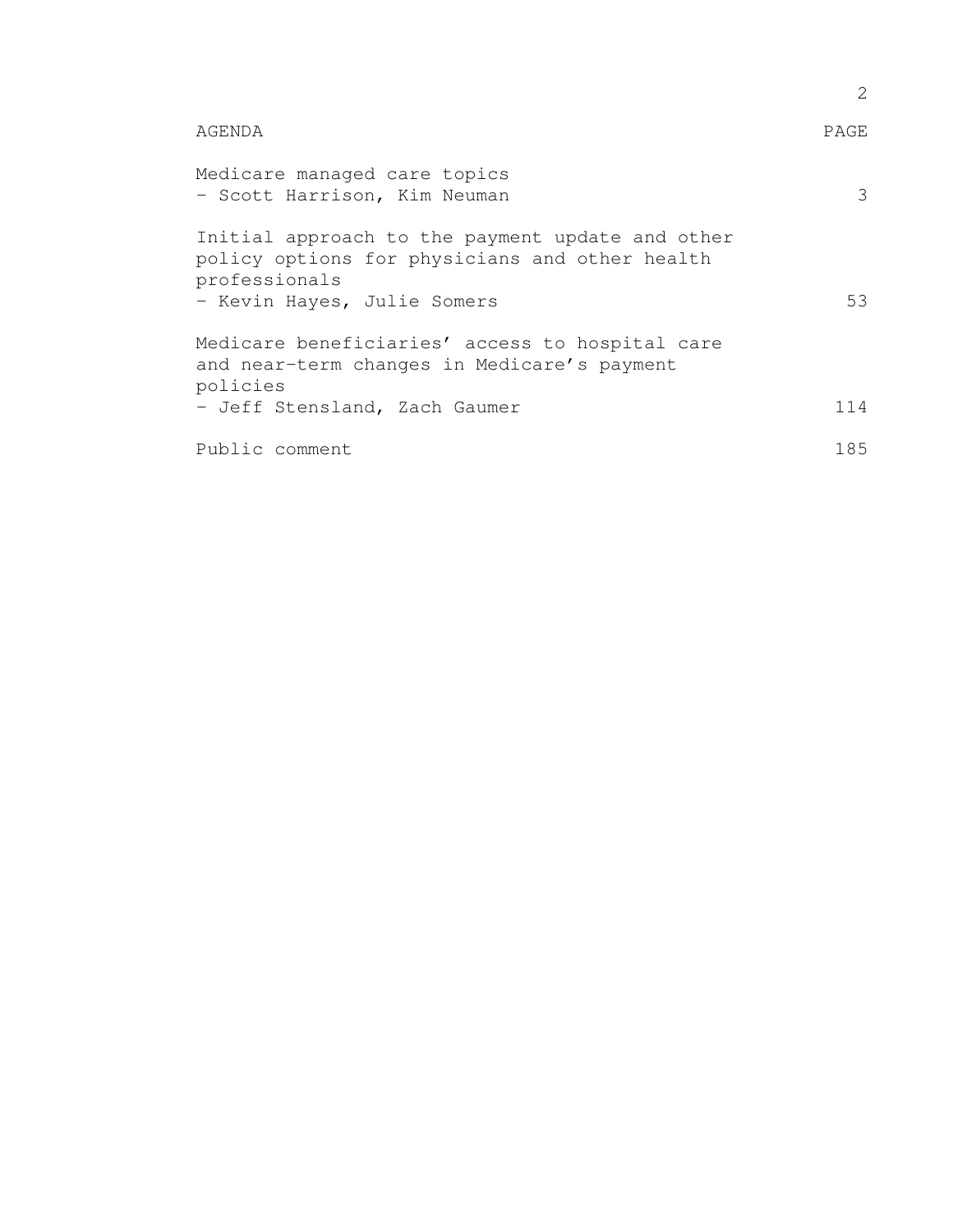| $\mathbf 1$    | P R O C E E D I N G S<br>[8:01 a.m.]                         |
|----------------|--------------------------------------------------------------|
| $\mathbf{2}$   | MR. HACKBARTH: Okay. Good morning. We have                   |
| 3              | three items this morning: first, Medicare managed care; and  |
| 4              | then two sessions related to our upcoming discussions about  |
| 5              | payment updates -- one on physicians and the other on        |
| 6              | hospitals. So beginning with managed care, Scott?            |
| $7\phantom{.}$ | DR. HARRISON: Good morning. Next month we're                 |
| 8              | going to present the status of the MA program information    |
| 9              | that generally goes into the March report, but today we're   |
| 10             | going to present some material on two specific topics that   |
| 11             | you may want us to develop further for next month.           |
|                |                                                              |
| 12             | The first topic is the treatment of employer group           |
| 13             | plans under the program. We are concerned that the employer  |
| 14             | group plan bids that are a determinant of Medicare payment   |
| 15             | do not reflect the plan's costs as accurately as do the bids |
| 16             | of the non-employer plans, and thus Medicare may be paying   |
| 17             | employer plans relatively more than the non-employer plans.  |
| 18             | The second topic addresses the fact that MA plans            |
| 19             | do not include hospice benefits. If an MA enrollee chooses   |
| 20             | hospice, the enrollee must get those benefits through the    |
| 21             | Medicare fee-for-service program, and the resulting benefit  |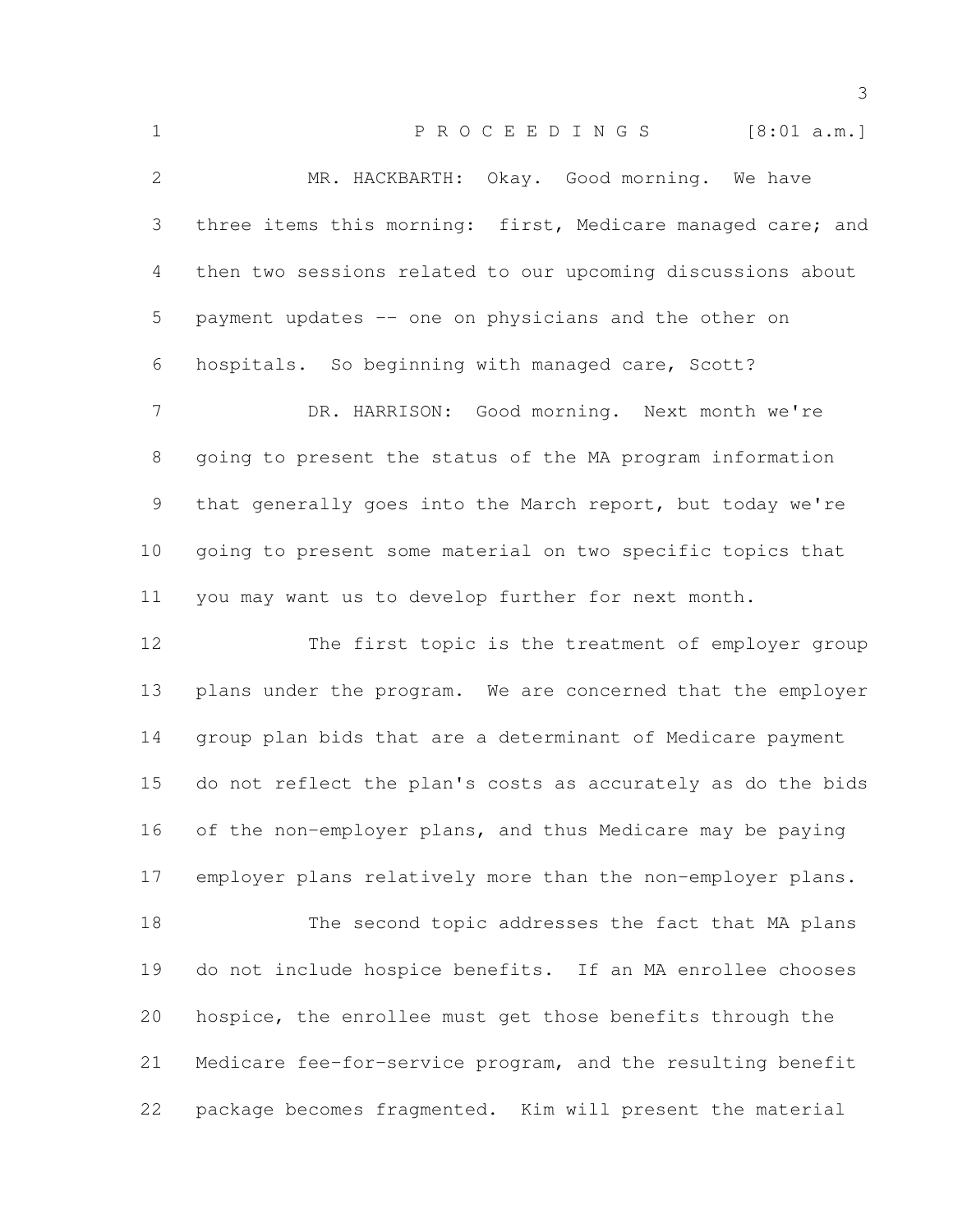for the hospice issue after I finish with the employer plans.

 To orient you, let me remind you about the MA program and payment system.

 The MA program allows beneficiaries to receive their Medicare Parts A and B benefits, other than hospice, through a private plan rather than through the traditional fee-for-service Medicare program. Medicare pays the MA plan a capitated amount, adjusted for the health risk of the individual beneficiary. As of September, 28 percent of all Medicare beneficiaries were enrolled in MA plans.

 Plans submit bids each year for the amount they think it will cost them to provide Parts A and B benefits. Each plan's bid is compared to a "benchmark," which is a dollar amount set for each county. A plan's benchmark is based on the benchmarks of the counties it serves and on the plan's quality rating. I'll go into more detail next month 18 on how the benchmarks are set, but I can provide more detail today on question.

 If a plan bids above the benchmark, Medicare pays the benchmark, and the beneficiaries make up the difference with a premium.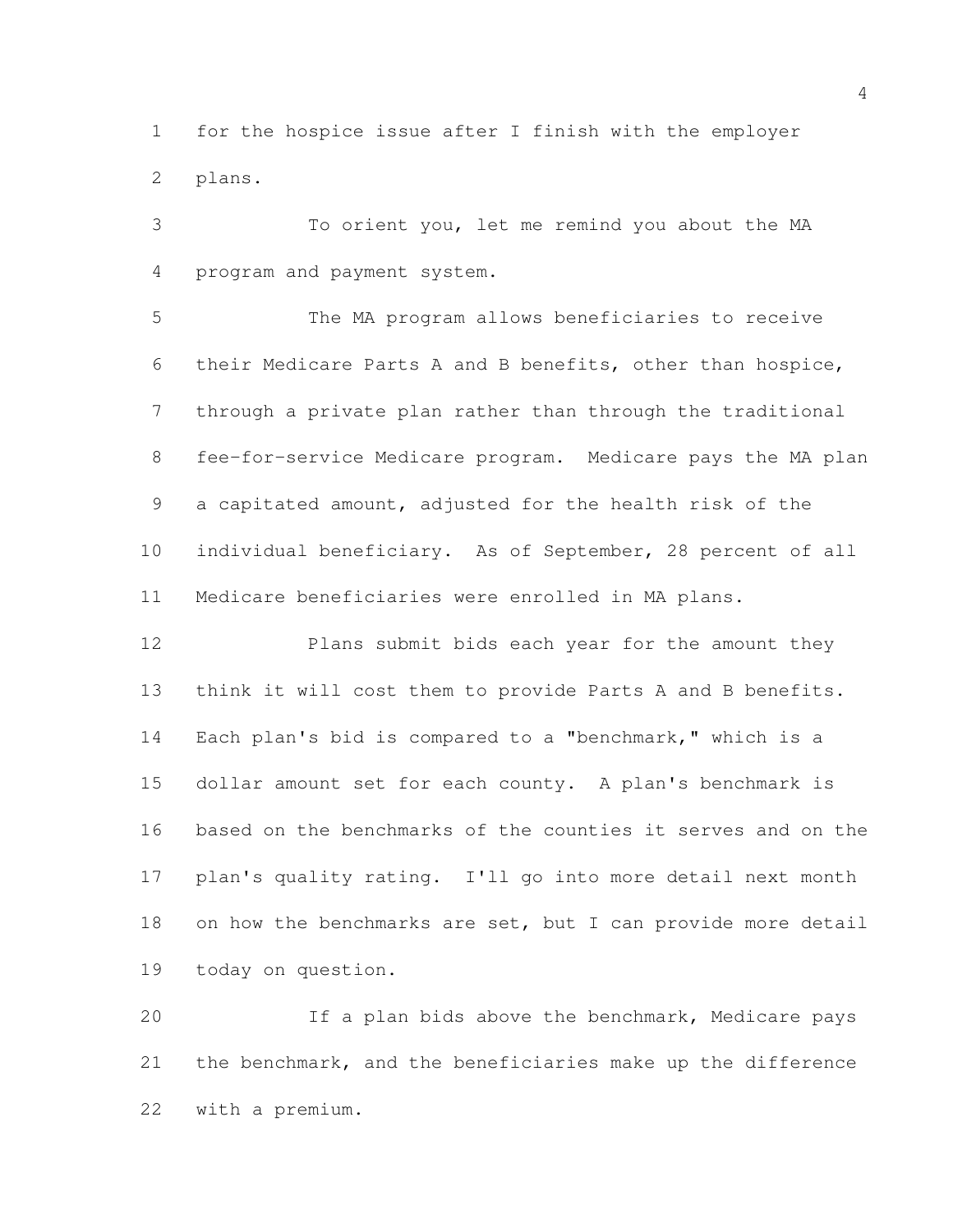1 If a plan bids below the benchmark, Medicare pays the bid plus a rebate, calculated as a percentage of the difference between the bid and the benchmark. Plans with higher quality ratings are awarded higher rebate percentages. The rebate must be used by the plan to provide extra benefits to the beneficiaries. The benefits could take the form of reduced cost sharing for Medicare services or could also take the form of additional non-Medicare benefits.

 What I've just described applies to all MA plans. While most MA plans are available to any Medicare beneficiary, certain types of plans can limit their enrollment to a subset of Medicare beneficiaries. Today I am focusing on MA plans that are available only to retirees whose Medicare coverage is supplemented by their former employer or union.

17 For this presentation, I will refer to theses plans as employer group plans. Such plans are usually offered through insurers and are marketed to groups formed by employers or unions. One plan can serve the retirees of thousands of employers; 2.6 million, or 18 percent, of all MA members are enrolled in employer group plans.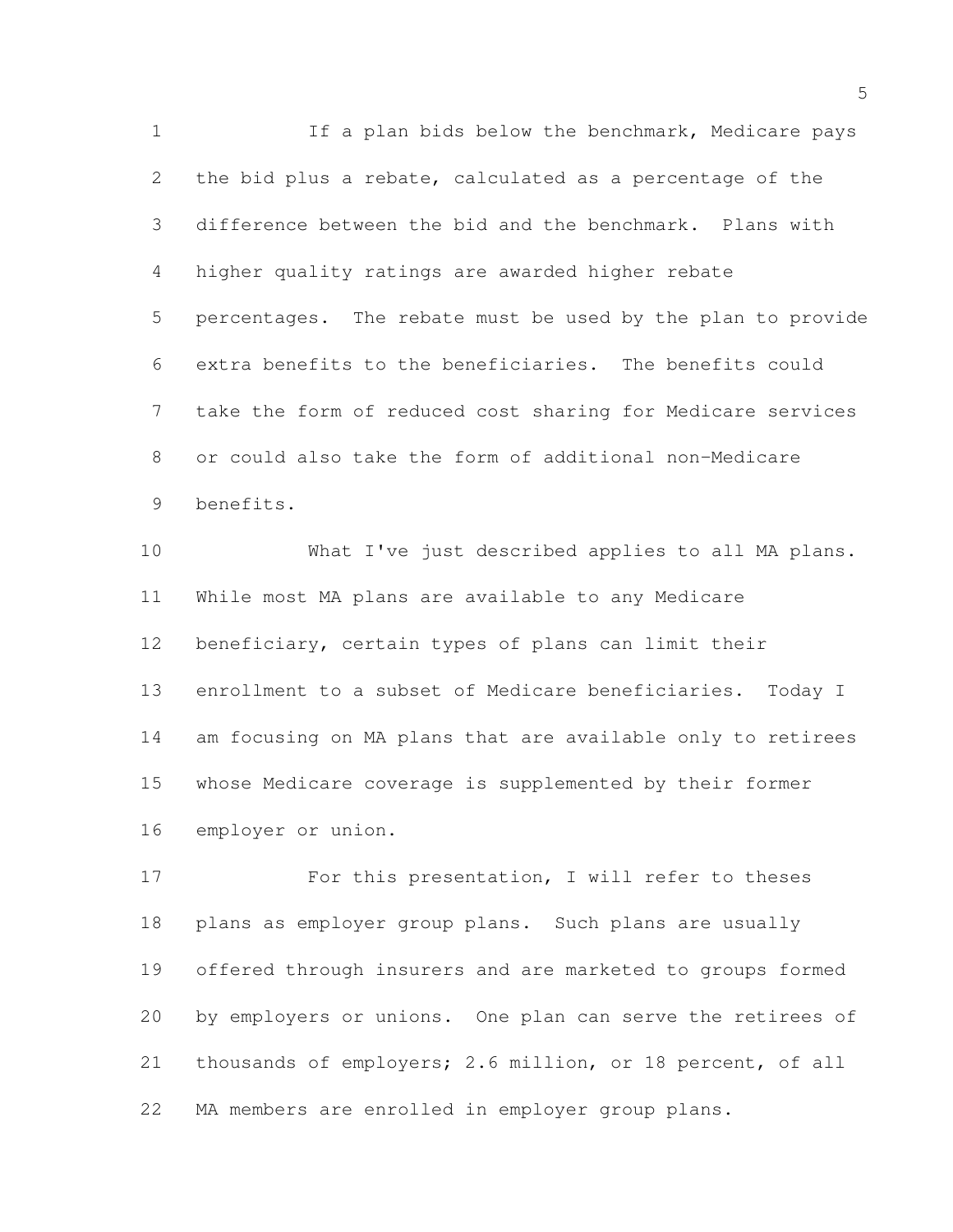The dynamic of the bidding process for employer group plans is more complicated than for other MA plans because the employer group plans can negotiate benefit and premium particulars with employers after the Medicare bidding process is complete. The bids CMS sees may not reflect the actual benefits and costs in the plans which the employers actually buy. Conceptually, the closer the bid is 8 to the benchmark -- which is, the maximum Medicare payment - - the better it is for the plan and the employers, because a higher bid brings in more revenue from Medicare, potentially offsetting expenses that would have required a larger contribution from employers.

 On the other hand, non-employer plans have an incentive to bid below the benchmark to obtain rebates they can use to finance extra benefits that, in turn, are used to attract increased enrollment.

 So let's look at this slide that illustrates competition among two non-employer plans and shows how the calculus may be different for the employer plan. Assume we have three plans in a county where the benchmark is \$1,000 per month and assume all the beneficiaries are of equal risk and the plans are of equal quality.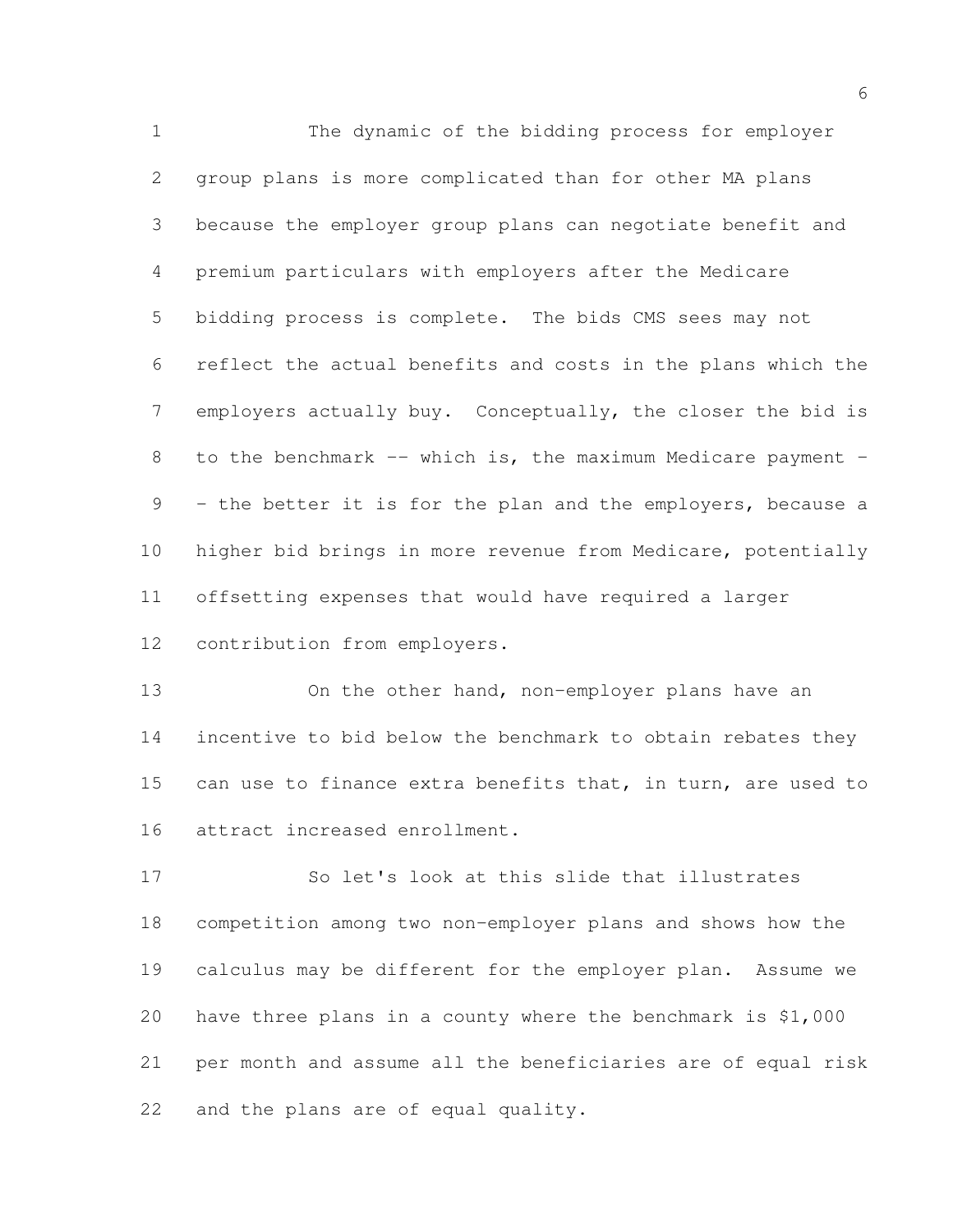The two non-employer plans bid \$820 and \$900, respectively. Plan No. 1 would receive a total of \$918 from Medicare per member per month, and Plan No. 2 would receive \$970. However, when the plans build their benefit packages, Plan No. 1 will have \$98 to spend on extra benefits to attract plan enrollment, and Plan No. 2 will have only \$70 to spend. This is the nature of the competition. If a plan can underbid its competitors, it will look more attractive to beneficiaries.

 Now look at the employer plan on the right. It bids \$990 and would receive \$997. It would only have \$7 in extra benefits to offer to beneficiaries, but the plan has already assured itself enrollment through negotiations with employer groups, so its bids serves more to maximize revenue.

 So the bids here are theoretical, but 17 conveniently, they are reflected in reality. In fact, as we 18 reported in our March report, the median employer plan bid was 99 percent of its benchmark, while the median non- employer plan bid 86 percent of its benchmark. As a result of the bidding behavior, for 2013, the

employer group plans bid an average of 106 percent of fee-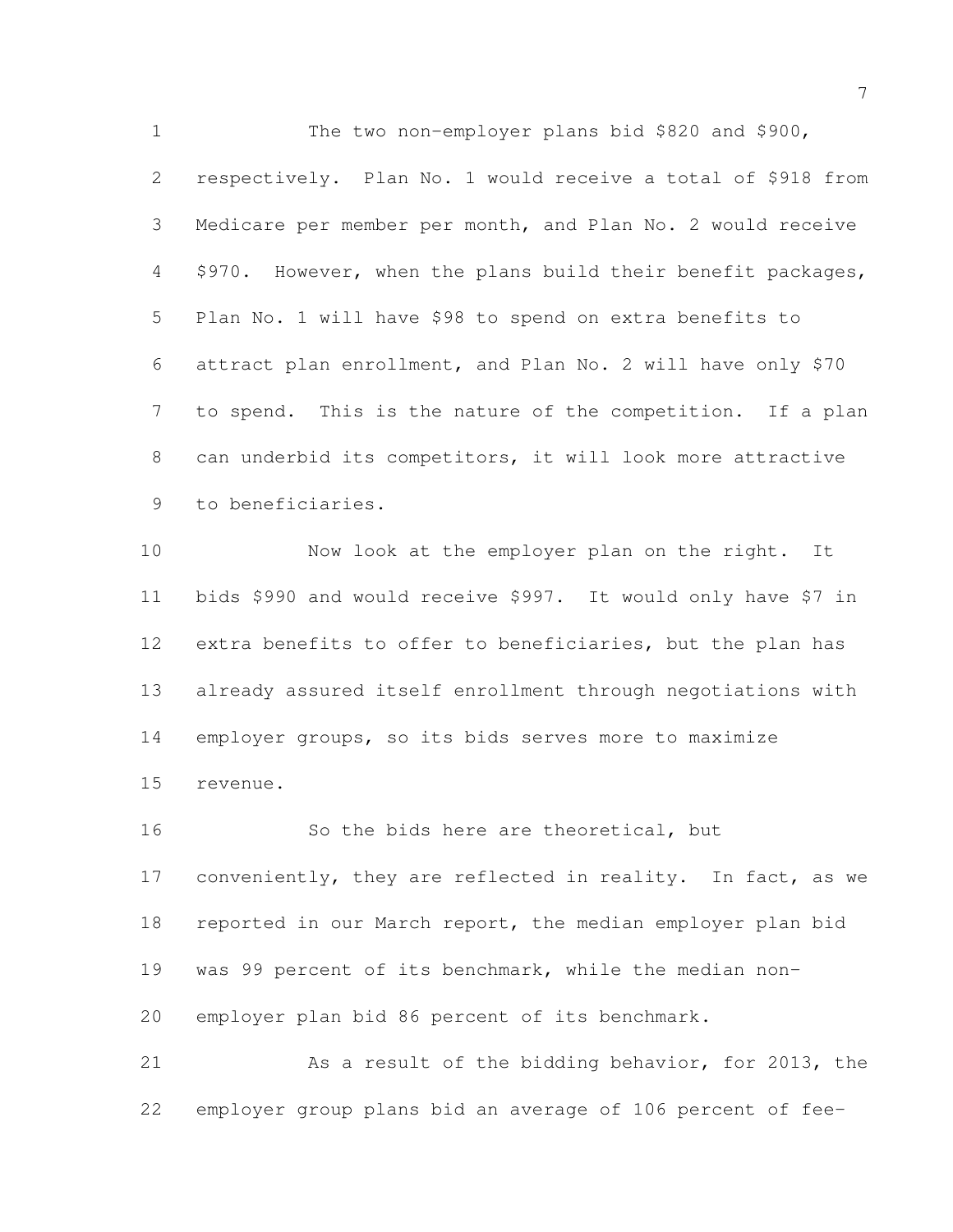for-service spending and are paid about 108 percent of fee- for-service, while non-employer plans bid an average of 94 percent of fee-for-service and were paid about 103 percent of fee-for-service.

 So if we are not comfortable with the reliability of the employer plan bids, how else could we determine payment rates for those plans?

 One option would limit payments to employer plans to the average plan payment in the county. There may be some counties that do not have non-employer plan bids, and in such cases, the benchmarks would be used as the limits. An option like this was included in the President's 2013 budget. It was scored by CBO as saving approximately one-half billion dollars in its first year.

 Employer plans, however, tend not to think of themselves as county-based. Many of the plans submit nationwide bids, and the average enrollment per county in their service areas is under three beneficiaries. So another option for setting employer plan payments would be to use the national average bid to benchmark ratio for non- employer plan bids and apply that to employer plans. In 2013, the average bid of non-employer plans was 86 percent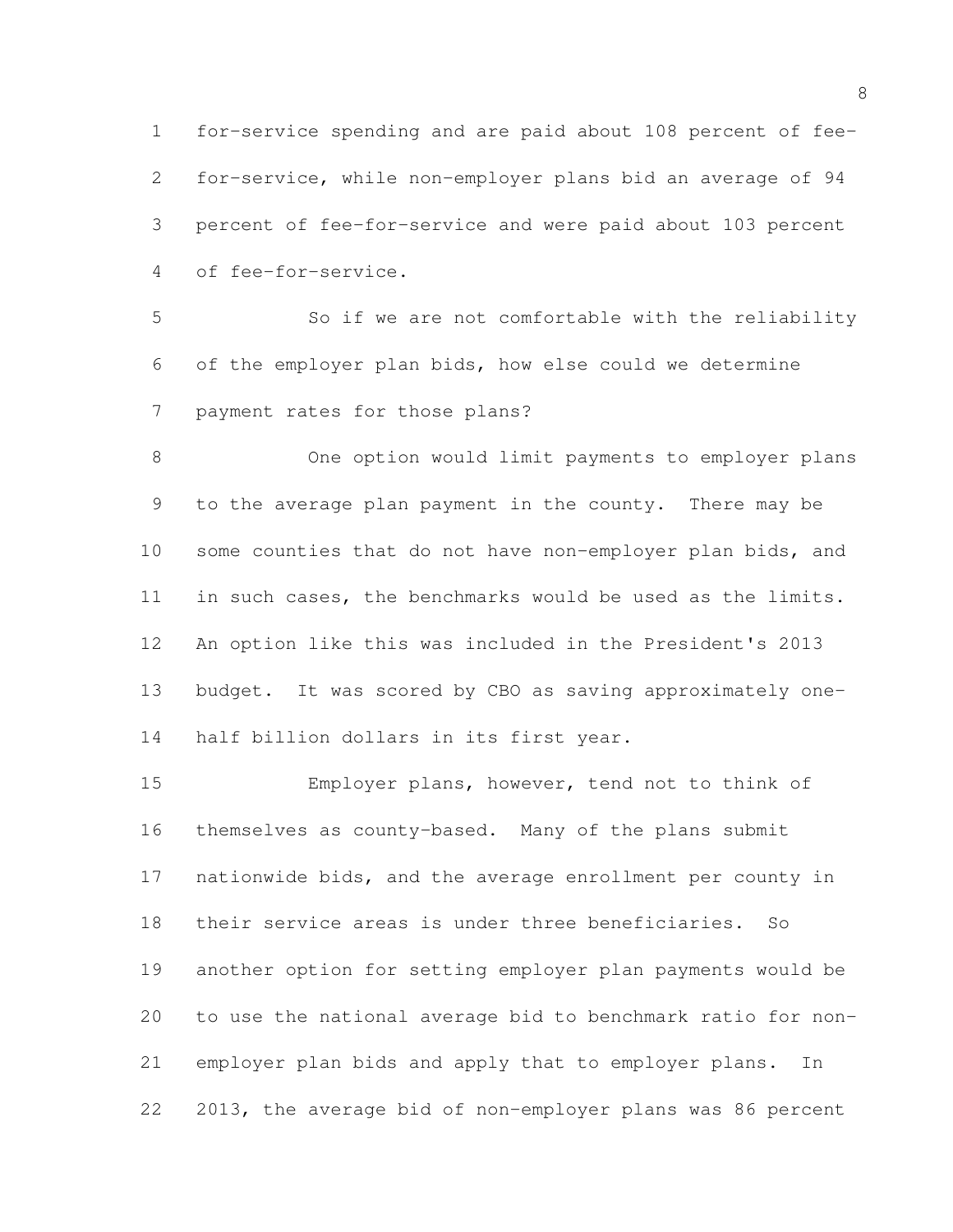of their benchmarks. Under this option, employer plans would have their bids set at 86 percent of their benchmarks. If this policy option had been in effect for 2013, MA employer plan payments might have been one-half billion to a billion dollars lower.

 Under both options we would want to maintain the incentives for employer group plans to improve their quality. It would be possible under either of these two options to adjust the resulting payments for the plan quality level.

 Now Kim will discuss the hospice in Medicare Advantage.

 MS. NEUMAN: So the next topic is hospice and Medicare Advantage, and I'm going to start with a little budget on hospice.

 Hospice provides palliative and supportive services for beneficiaries with a life expectancy of six months or less who choose to enroll. When a beneficiary elects hospice, the beneficiary agrees to forgo curative care for their terminal condition. Beneficiaries can disenroll from hospice at any time and can re-enroll later as long as they meet the eligibility criteria.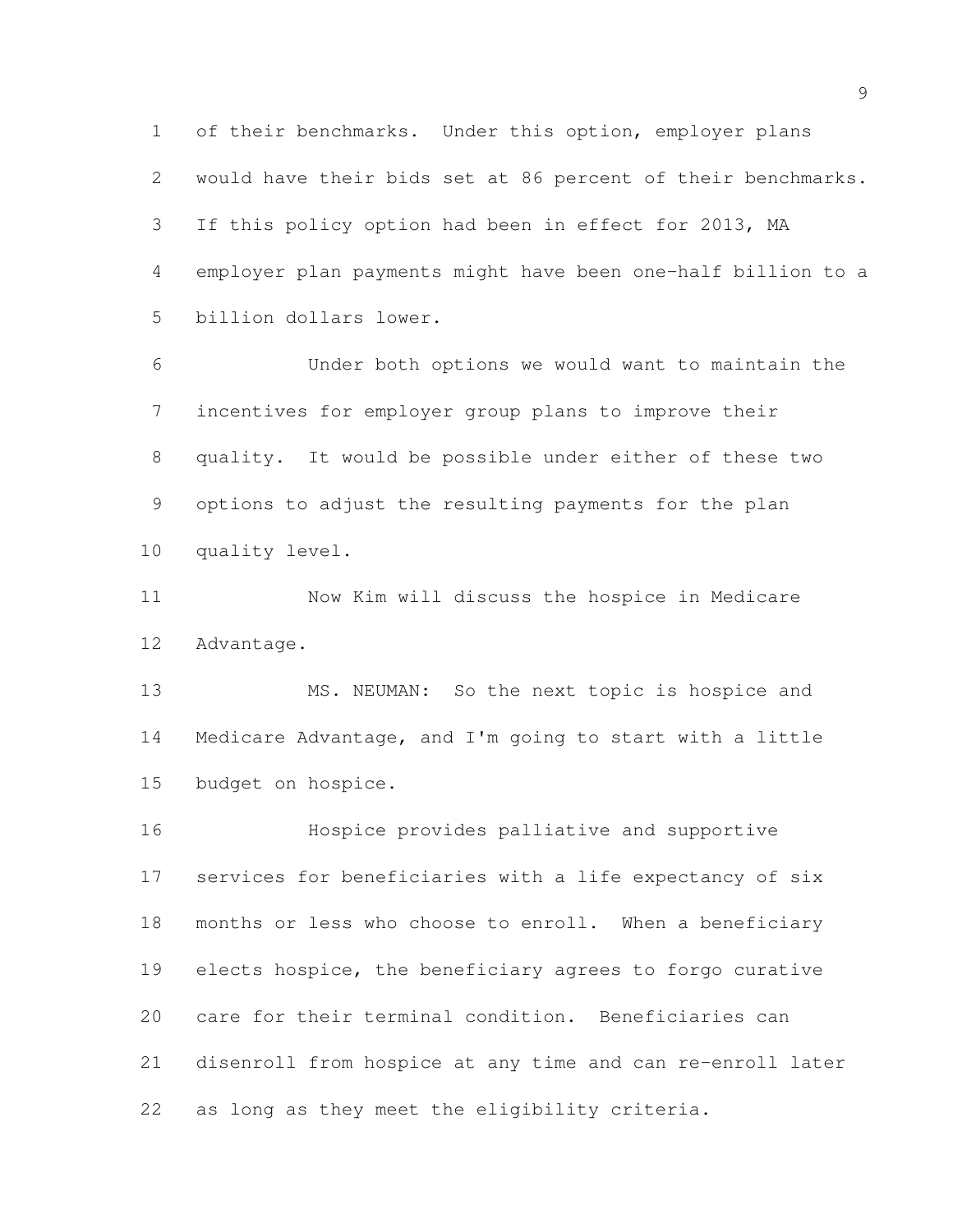Medicare fee-for-service pays hospice providers a per diem rate to cover services associated with the terminal condition and related conditions. In 2011, about 49 percent of Medicare Advantage decedents and about 44 percent of fee-for-service decedents used hospice.

 Hospice is carved out of the Medicare Advantage Benefits package. Here's how that works:

8 An MA enrollee who elects hospice typically stays in the plan but gets hospice services paid by Medicare fee- for-service. Fee-for-service becomes responsible for hospice and any other Part A or B services. Medicare Advantage is responsible for supplemental benefits and certain Part D drugs.

 To reflect the Medicare Advantage plans' reduced responsibility, the government's payment to the Medicare Advantage plan is reduced to just include the Part D payment 17 and the rebate dollars, and the beneficiary's premium is unchanged.

 The rationale for the hospice carve-out from Medicare Advantage in not fully known. According to a HCFA review article by CMS staff, hospice was first excluded from the Medicare risk plans' capitated rates in the mid-1980s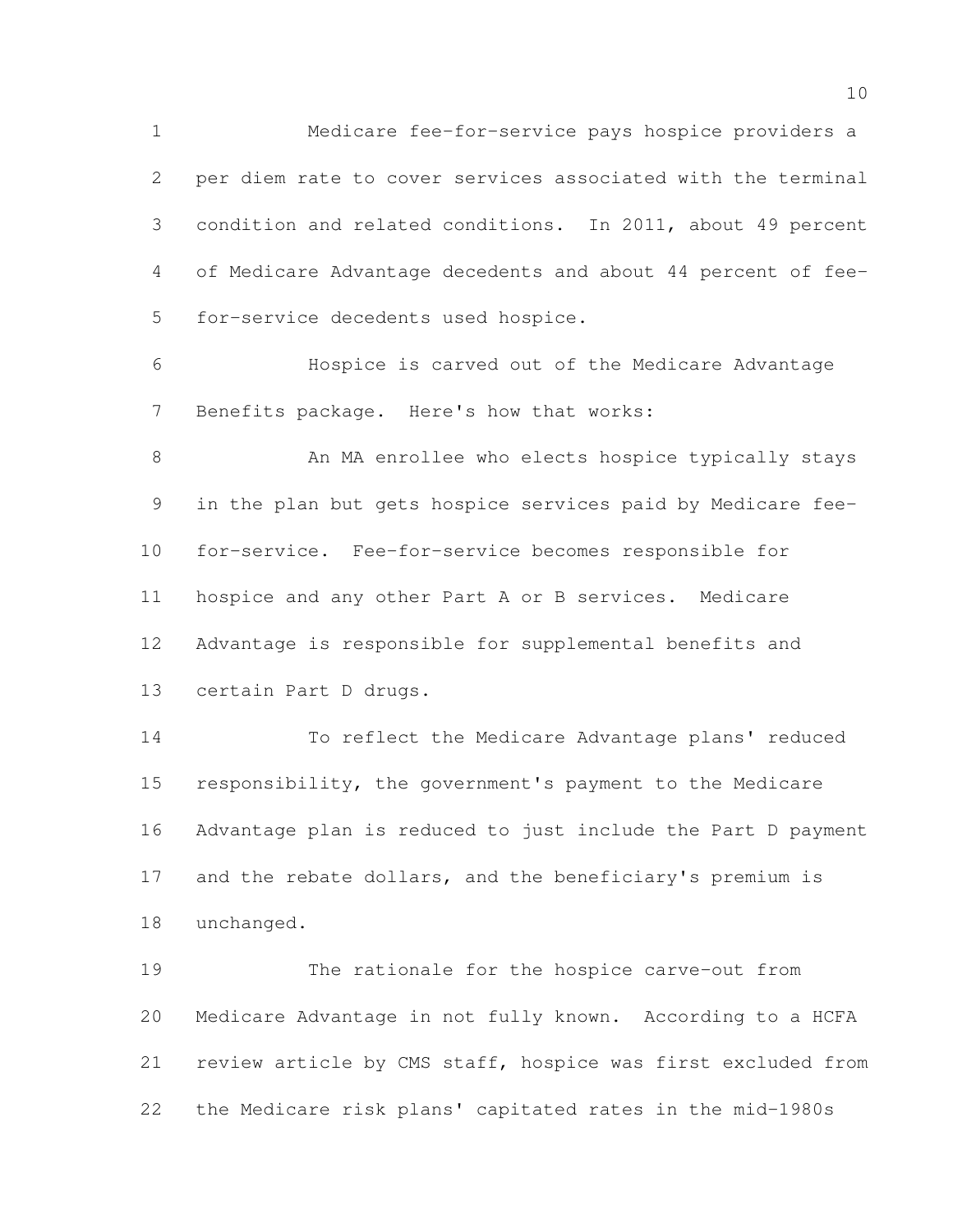because there was a small number of hospice providers at that time and cost data were limited. The Balanced Budget Act of 1997 made clear in statute that hospice was carved out of Medicare managed care, and it remains carved out today even though it is common for private plans to include hospice in their benefits package.

 Yesterday you discussed the idea of synchronizing Medicare policy across systems. Hospice is example of an area where policy differs across fee-for-service, Medicare Advantage, and ACOs.

 Fee-for-service pays for hospice care. The ACO benchmarks include hospice in the shared savings targets. But the MA benchmarks and the capitation payments MA plans receive exclude hospice.

 In addition to differences in financial 16 accountability across systems, there are also differences within MA plans in terms of the extent to which the plans have financial liability for end-of-life care for their members.

 Plans have full financial responsibility for end- of-life care for those beneficiaries who do not elect hospice; in contrast, a plan's financial responsibility is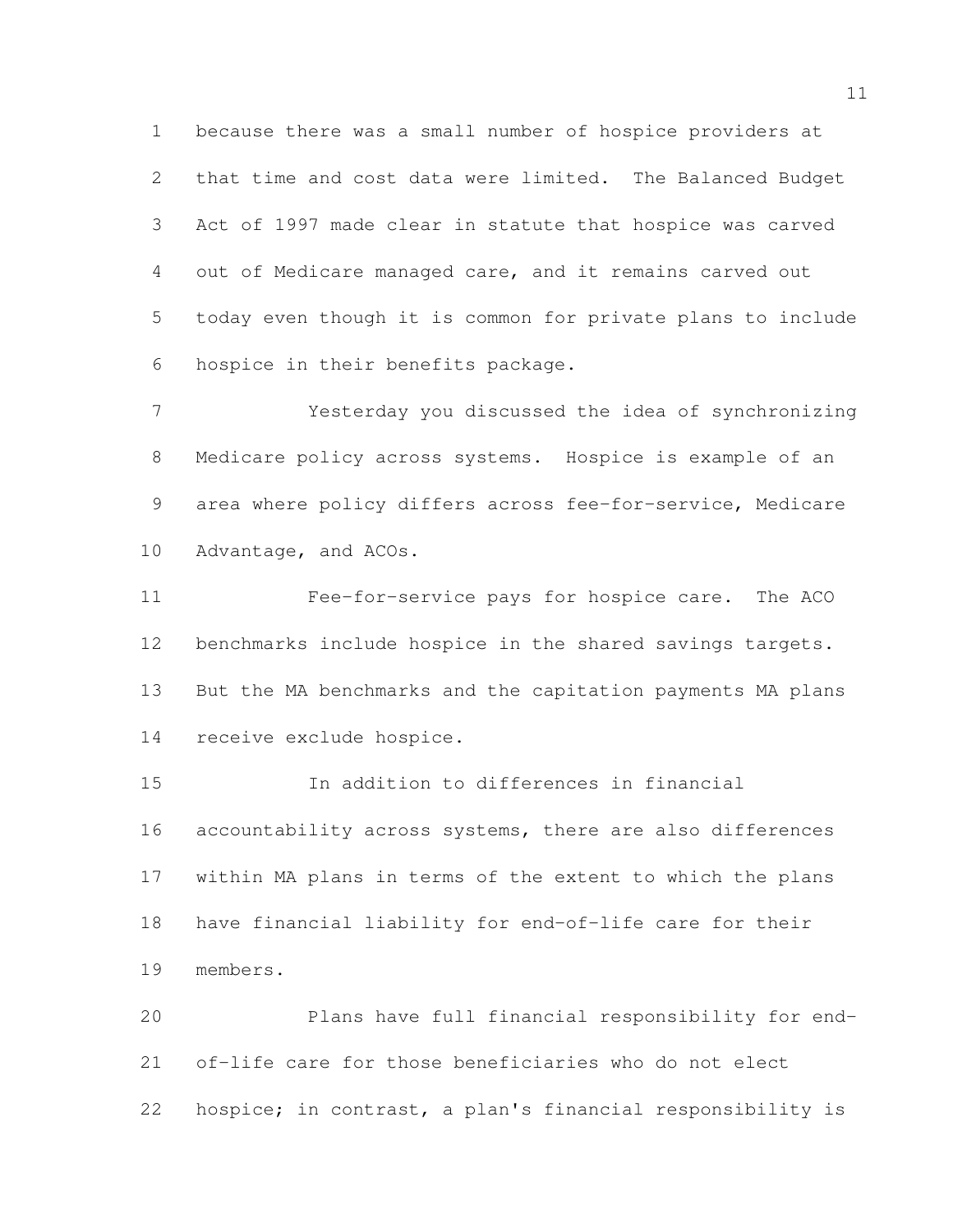limited for those beneficiaries who do choose hospice. This raises the question: Does it make sense for MA plans to have full financial responsibility for end-of-life care for some of their members but not all of them?

 This next chart shows how the hospice carve-out results in a complex and fragmented set of coverage rules. 7 So if you look at that first line in the chart, that shows you the situation for an MA-PD enrollee before hospice enrollment. Responsibility for all services is under the umbrella of the MA plan.

 That second line shows how coverage rules change when the MA-PD enrollee elects hospice. Fee-for-service pays for hospice care on a per diem basis, and that per diem payment covers all services and drugs associated with the terminal condition and related conditions. And for about half of all hospice enrollees, that's all they get while they're in hospice. For the other half of hospice enrollees, they receive additional services for conditions 19 unrelated to their terminal illness. And when that happens, financial responsibility is split. Fee-for-service is responsible Part A and Part B services unrelated to the terminal condition, while the MA-PD plan would be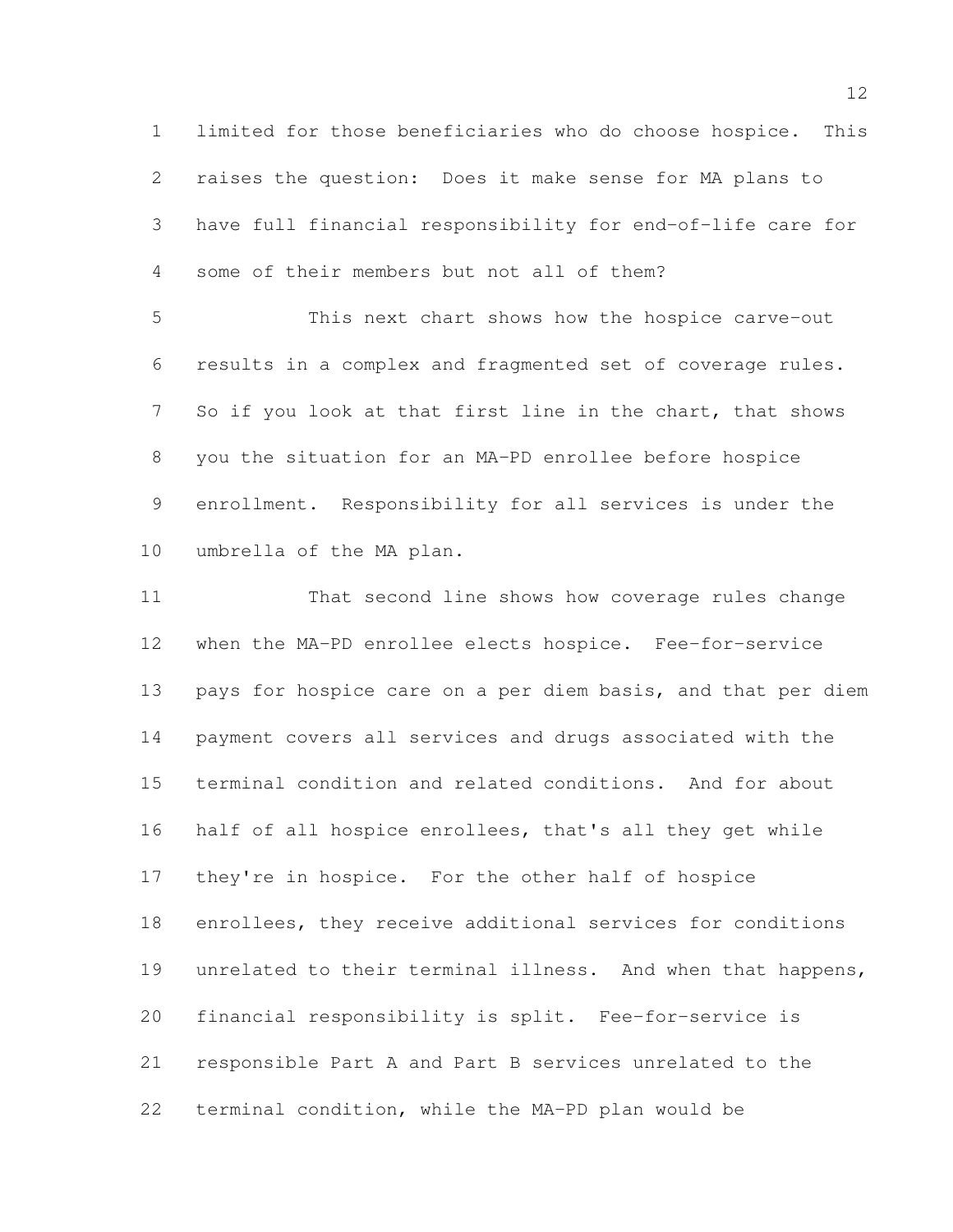responsible for Part D drugs unrelated to the terminal condition and any supplemental benefits. For example, they may be responsible for reduced cost sharing for Part A and Part B services unrelated to the terminal condition under certain circumstances.

 In the chart, we have a third bank of information at the bottom which shows sort of another anomaly that affects a smaller group of beneficiaries, and that's the 17 percent of hospice enrollees who disenroll from hospice. When a hospice live discharge occurs, financial responsibility for care for the MA enrollee who is no longer in hospice remains split between fee-for-service and Medicare Advantage from the day of disenrollment until the beginning of the next calendar month.

 Given how the hospice carve-out leads to fragmentation at several levels, a policy option that could be explored is including hospice within Medicare Advantage. One key question would be how would this affect the MA payment rates. As a starting point, we could think about what would happen if hospice was treated like other Medicare services in calculating MA plan payments.

If you rolled hospice costs into the MA capitation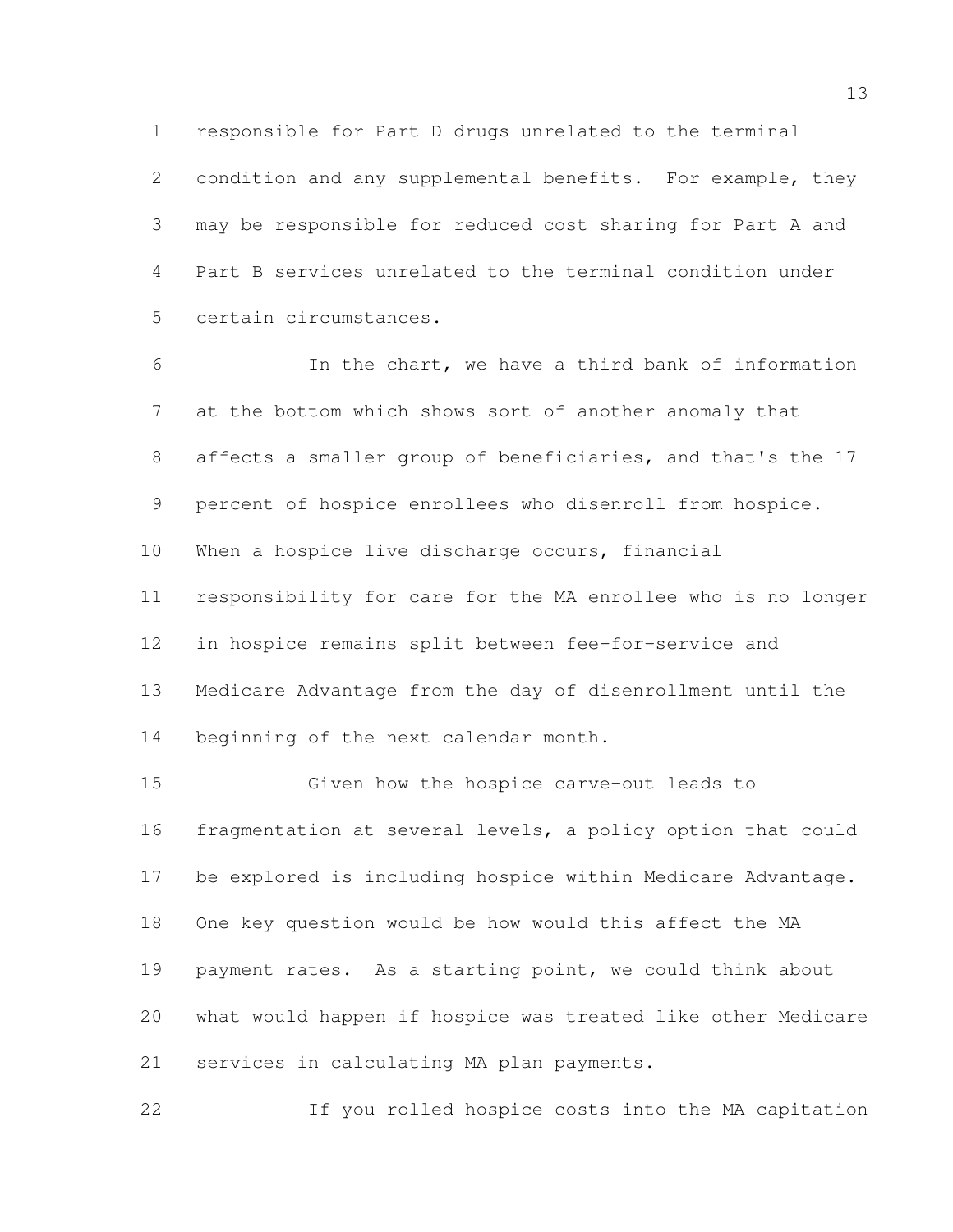rate calculation, it would increase the government's monthly base payment rate to MA plans since hospice expenditures would be spread across the payment rates for the entire MA population. And what this would mean is that the payment rate that a plan receives for an individual beneficiary would not depend on whether the beneficiary elected hospice. So what would be the implications of doing something like this? Broadening the package of services that MA plans are responsible for to include the full continuum of end-of-life care may promote care coordination and incentivize plans to focus more on efforts to improve 12 quality, efficiency, and satisfaction with care for patients

with advanced illnesses.

 It's also possible that some plans may choose to experiment with covering concurrent hospice and curative care, as a few are currently doing in the commercial working-age population. Since the Medicare population and the working-age population are different, it's hard to know to what extent MA plans would pursue concurrent care approaches, but including hospice within MA would give them that option. If hospice were included within Medicare Advantage, MA enrollees may be required to obtain hospice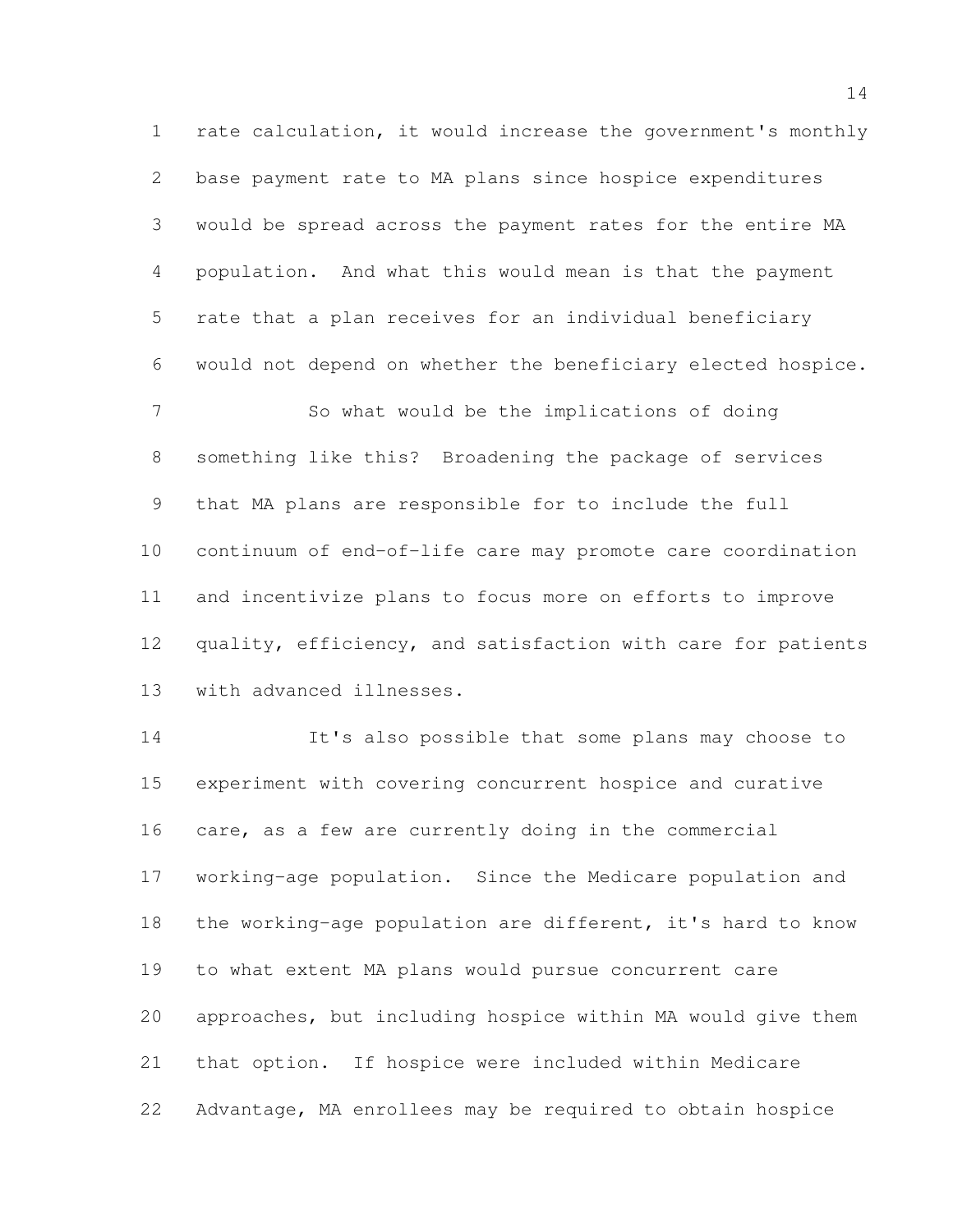care from providers in the plan's network, so they may have fewer providers to choose from than in fee-for-service. There would also be additional administrative costs associated with contracting for both plans and providers, like there are with other Medicare services. From a Medicare program-wide perspective, including hospice within Medicare Advantage could be a potential step toward synchronizing policy across fee-for- service, Medicare Advantage, and ACOs. Finally, while the rationale for considering this type of policy would be coordinated integrated care, not savings, a clear question is: What would be the effect on Medicare program spending? Right now, Medicare Advantage is paid more than 100 percent of fee-for-service on average, so today this 16 policy option might be a cost. If you were to consider this for 2017, when Medicare Advantage and fee-for-service are 18 expected to be at parity, our sense is that the effect on Medicare program spending would be minimal. So, to conclude, we've talked about two issues today: Medicare Advantage payments to employer plans and the hospice carve-out for Medicare Advantage. As far as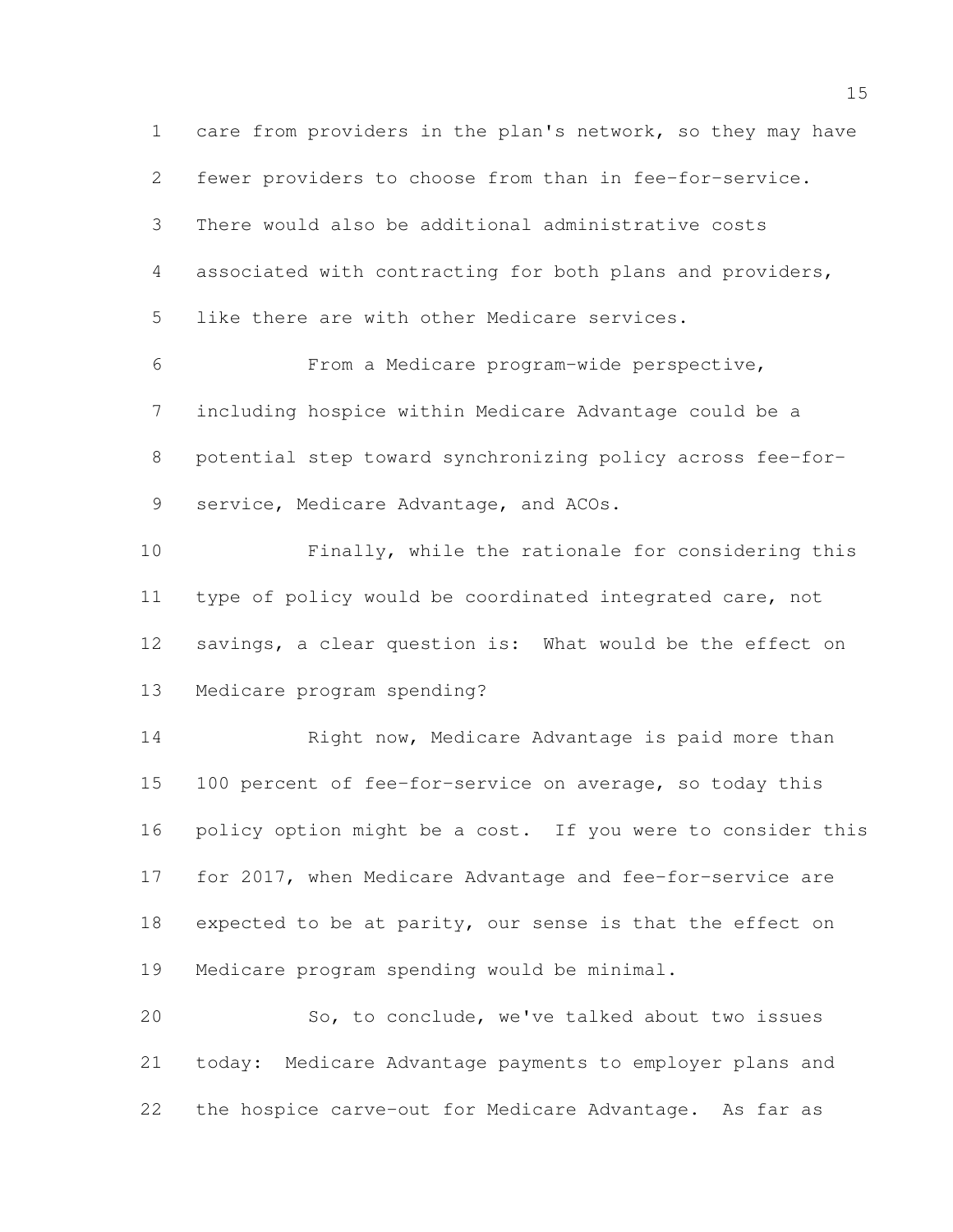next steps, we would find it very helpful to get your

 feedback on whether you would like us to more fully develop these two issues and bring then back for your consideration in December and January.

 MR. HACKBARTH: Okay. Thank you. Good job. Isn't it nice to have something real concrete, not abstract and ethereal?

 Okay. So we've got 60 minutes for this session in total. We spent about 15, so that means we've got 45 to go here. What I propose to do is have a quick Round 1 and then go to Round 2, two-minute allocations, as yesterday. I don't envision any Round 3. That's how we'll get within the 60-minute budget.

 During your Round 2 comments, I would ask you to 15 address the questions here on each of the two issues, and 16 it's okay to say, "I'm not sure at this point." But if you have an inclination about what to do on the employer issue and hospice, Round 2 would be a good time to reveal it.

 MR. GRADISON: Have you taken a look at the option of making it possible for the MA plans to have a choice year by year as to whether to include this or not to include this? I mean, this is sort of an either/or option. I just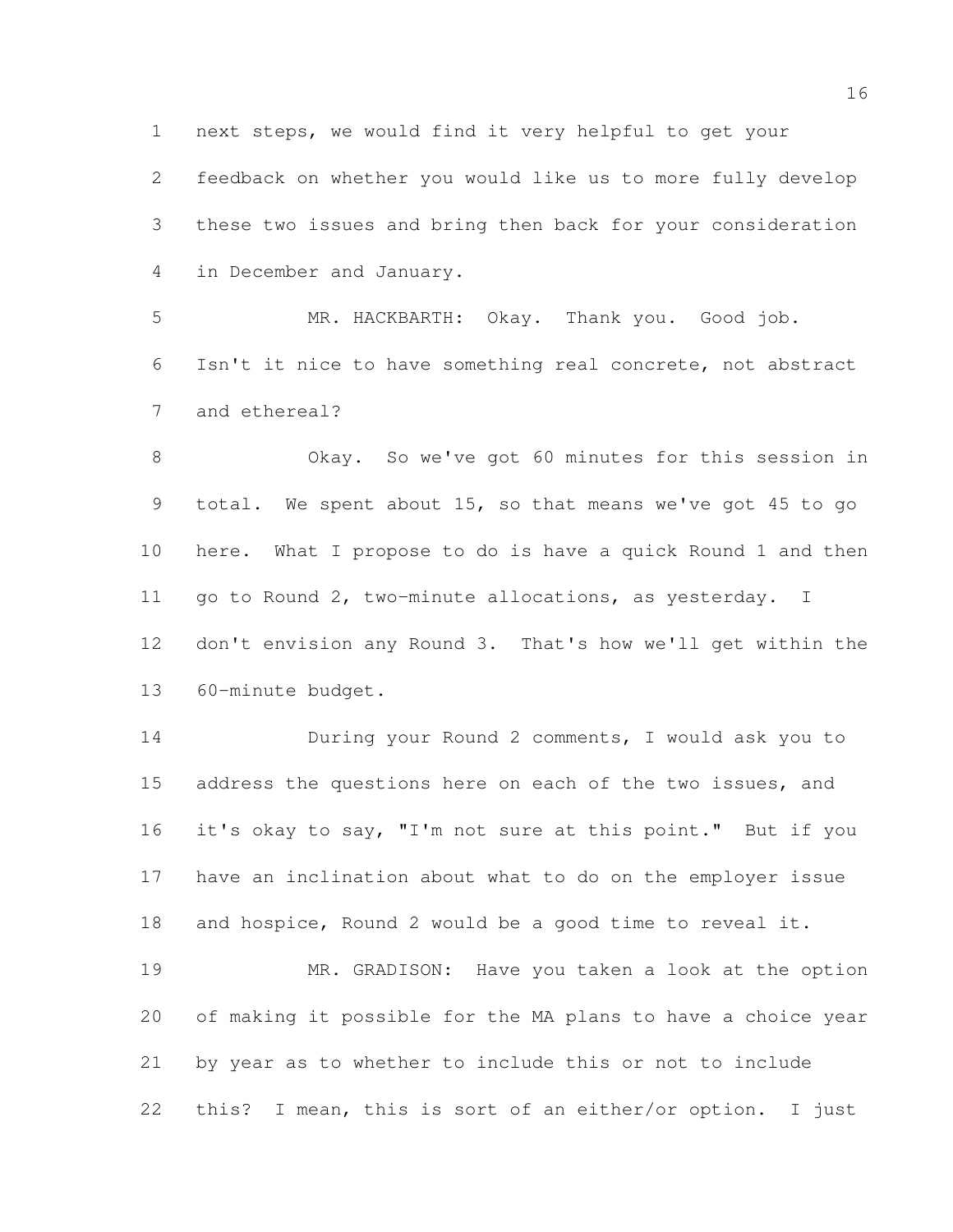wondered if you had taken a look at something along those lines.

 MS. NEUMAN: We hadn't at this point. Are you thinking of something more along the lines of an optional benefit?

 MR. GRADISON: Well, the benefit from the beneficiary's point of view, they'd still get the benefit. But the question in my mind is whether an MA plan, if this change were taking place, would have to include hospice, or whether they could say, well, we'd just rather stick with the arrangement that we've had before and have the hospice benefit be paid by traditional Medicare. I'm not trying to complicate it. I'm just wondering if you had taken a look 14 at that. I can see some practical problems, but you're focused on it much more than I am.

 MR. HACKBARTH: It's okay to say, no, you haven't taken a look at that and we'll think about that.

Round 1 clarifying questions?

19 DR. HALL: Just quickly, what do we know about the durability of employer-based MA plans? Are these

increasing? Decreasing?

DR. HARRISON: Enrollment has been increasing.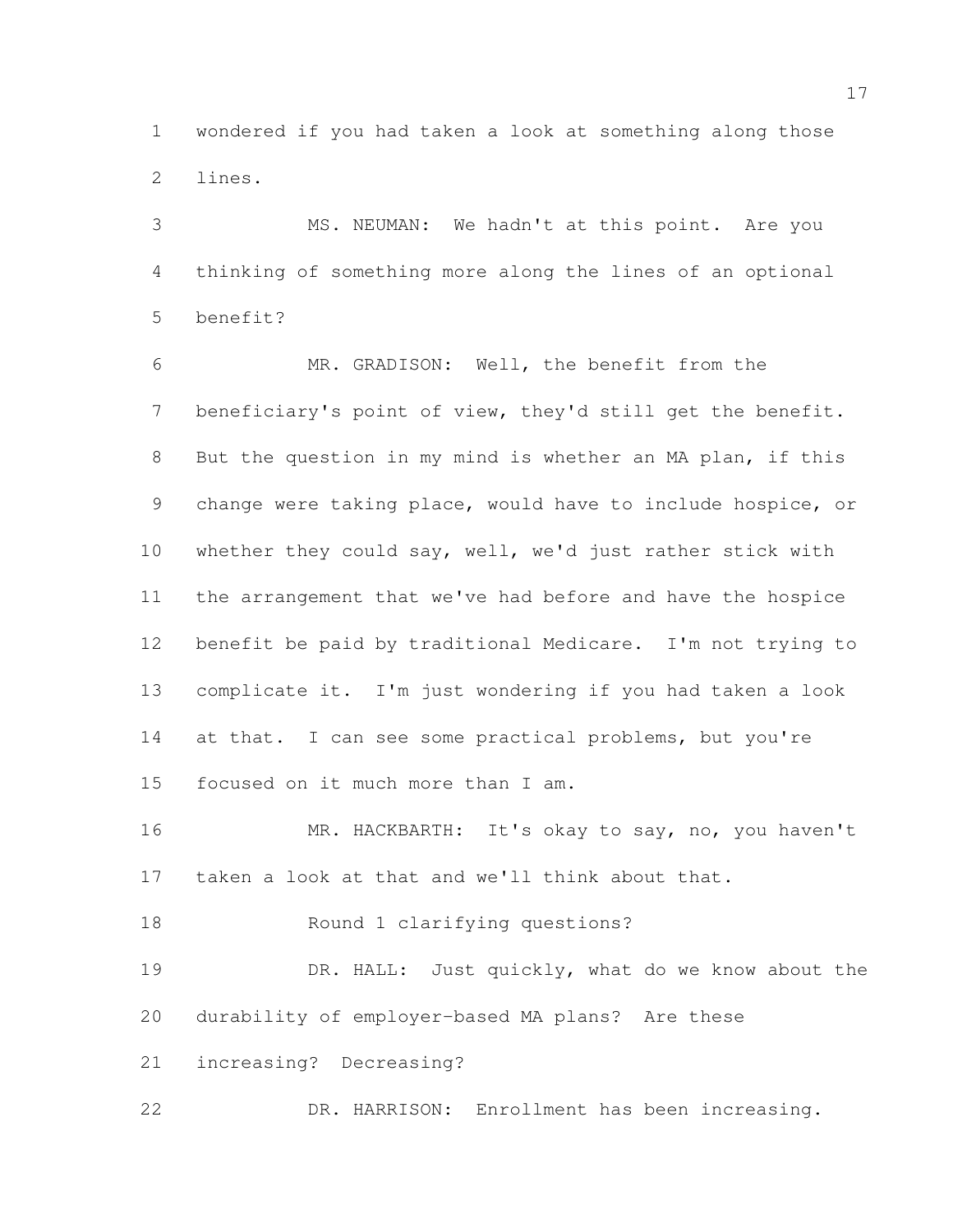DR. HALL: By?

 DR. HARRISON: Kind of about at the same level as general MA plans, maybe slightly higher the last few years. DR. CHERNEW: Can you go to Slide 5? So you said when you did this slide that non-employer plan 1 had \$98 to go to extra benefits and non-employer plan 2 had \$70 to go to extra benefits. Who decides how much the extra benefits actually cost? In other words, if you do vision or dental or whatever it is, who determines what's in that plan? DR. HARRISON: So CMS reviews bids as they come in, and they put a particular emphasis on the cost of the supplemental benefits. They don't want shifting between those two because you could tell that the bidding behavior would change. DR. CHERNEW: But is it possible that the first plan gave vision and they said it cost \$50 and another plan gave vision and they said it cost \$40? 18 DR. HARRISON: It is possible, but CMS is supposed to review looking for that. DR. CHERNEW: And when you get to the employer plan 1 and they do vision, who knows what goes into 7?

DR. HARRISON: Employer plans wouldn't put vision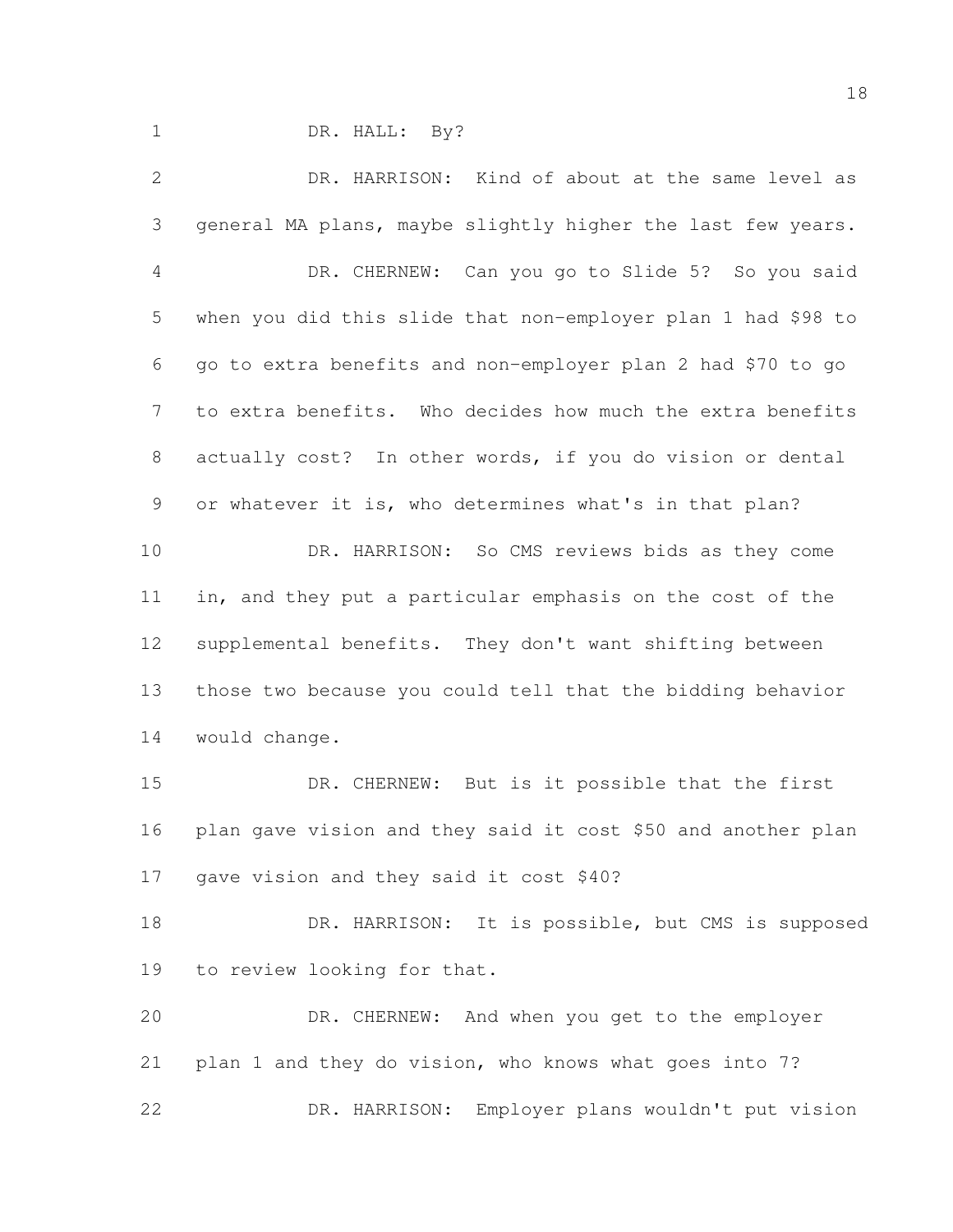in their bid generally. Generally what they're putting in is just A/B benefits. DR. CHERNEW: So they're bidding higher, but then after -- this is my question. So then they might actually offer vision. DR. HARRISON: Right. 7 DR. CHERNEW: So the basic problem seems to be --8 and I'm sorry for -- this is really clarifying. 9 [Laughter.] 10 DR. CHERNEW: No, honestly. 11 MR. HACKBARTH: Probably for somebody. DR. CHERNEW: One of the asymmetries is the 13 employers don't have to say how they're spending the money, but the other ones do. DR. HARRISON: Right. 16 DR. CHERNEW: Okay. I understand. DR. MARK MILLER: It's like you maximize the revenue, you work out the benefit later. 19 DR. CHERNEW: But that's because the law is different between... MR. HACKBARTH: Clarifying questions? DR. COOMBS: Table 2, they both have the same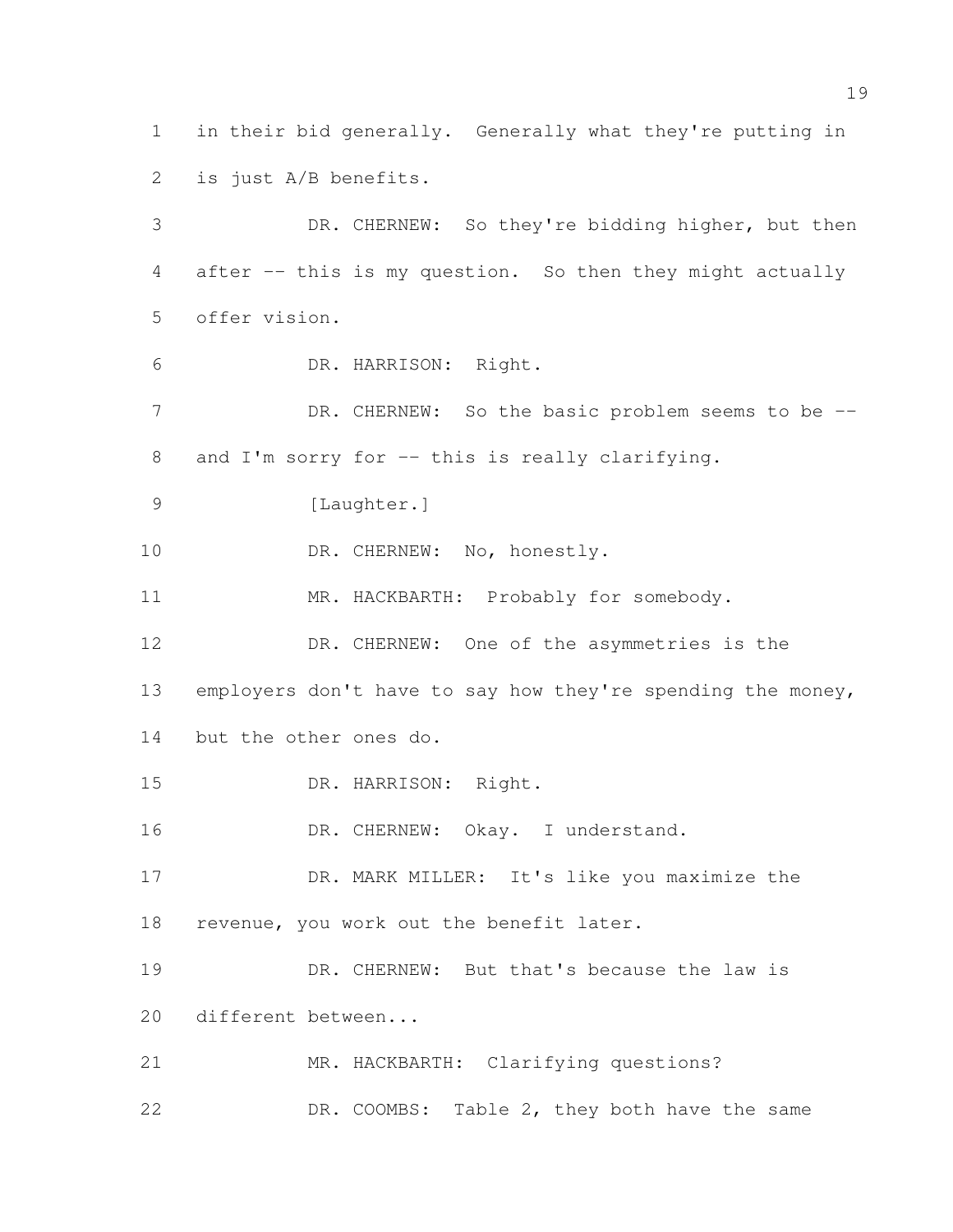discharge rates from hospice, and I'm wondering if the disease processes for which they were admitted to hospice are known in terms of whether or not there's concordance with the two discharge rates for the type of diseases in which they're discharged.

 MS. NEUMAN: That's exactly right, that the live discharge rates do vary by disease, and we do not at this moment have the MA fee-for-service data cut by disease, but we will have it very soon. So we should be able to give you information on that.

11 DR. COOMBS: Thank you.

 DR. REDBERG: When you're discharged from hospice 13 because it's more than six months, does that happen on the first day, or is there any flexibility in that?

 MS. NEUMAN: That could happen at any time during the month.

17 DR. REDBERG: But it's always --

18 MS. NEUMAN: Yeah, and it may not happen exactly 19 at the 180th day as well. I mean, they make an assessment at a certain point about whether you're eligible for an additional benefits package. And so at that point, that could happen at any time.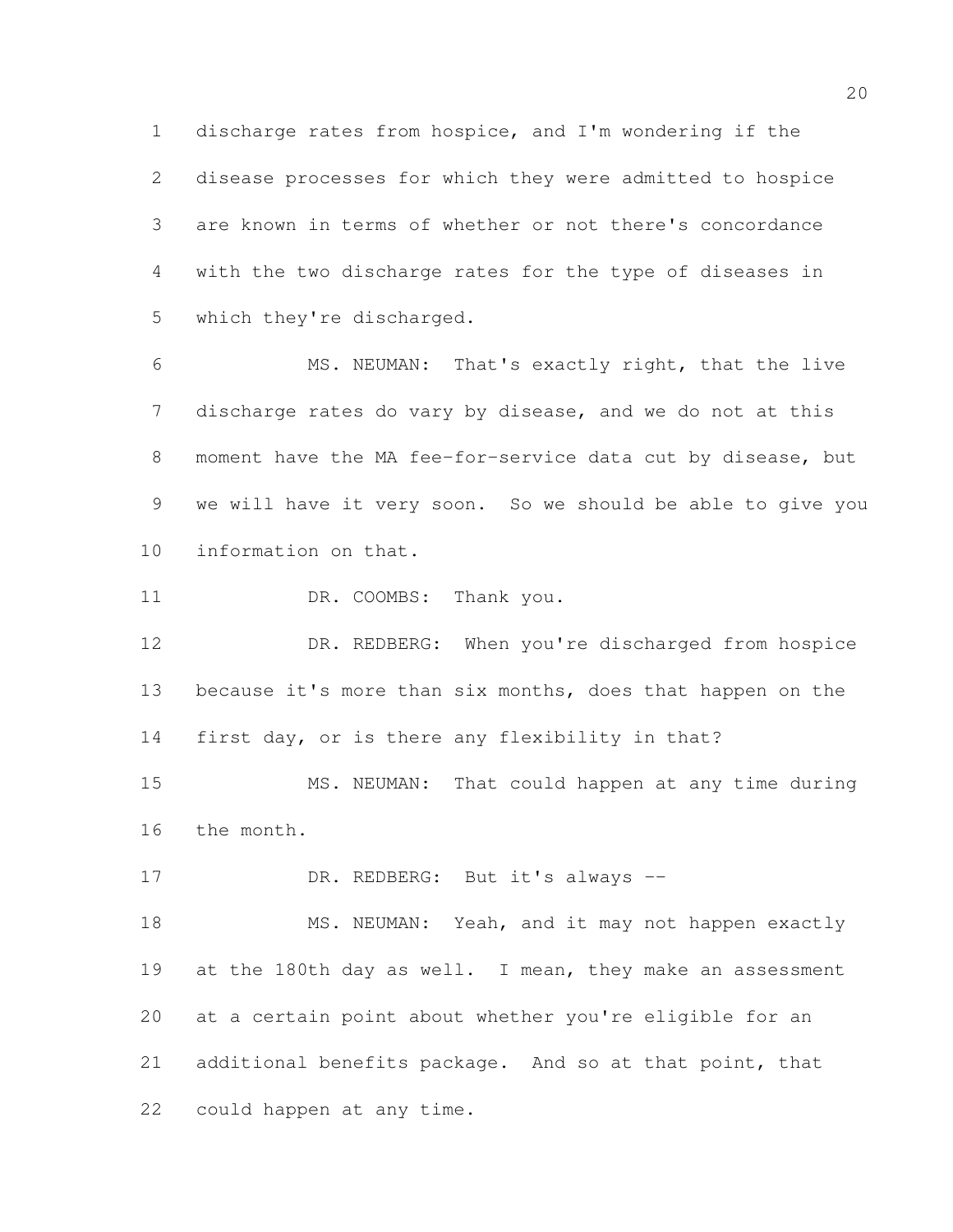DR. REDBERG: And has it generally stayed around 17 percent? This data was 2010?

 MS. NEUMAN: It has been in that neighborhood. There has been a slight trend downward, but it's very slight.

 MR. HACKBARTH: Any other Round 1 clarifying questions?

 MR. ARMSTRONG: So on Slide 5, this I think is just a variation on the question Mike was raising. So the employers -- given the process that you described, the employer plans, they can bid right up to the limit there. But is part of the explanation for the difference that the benefits themselves are just more generous?

14 DR. HARRISON: Certainly an argument would be that 15 -- by the way, the risk scores for the employer plans tend to be lower than average. But what they claim is that these are higher utilizers given their illnesses, and probably one of the reasons is they do have a richer benefit package, 19 smaller co-pays, and so they probably do use more services. MR. ARMSTRONG: Okay.

 MR. GEORGE MILLER: On Slide 8, have you been able to determine the spend rate for those beneficiaries who had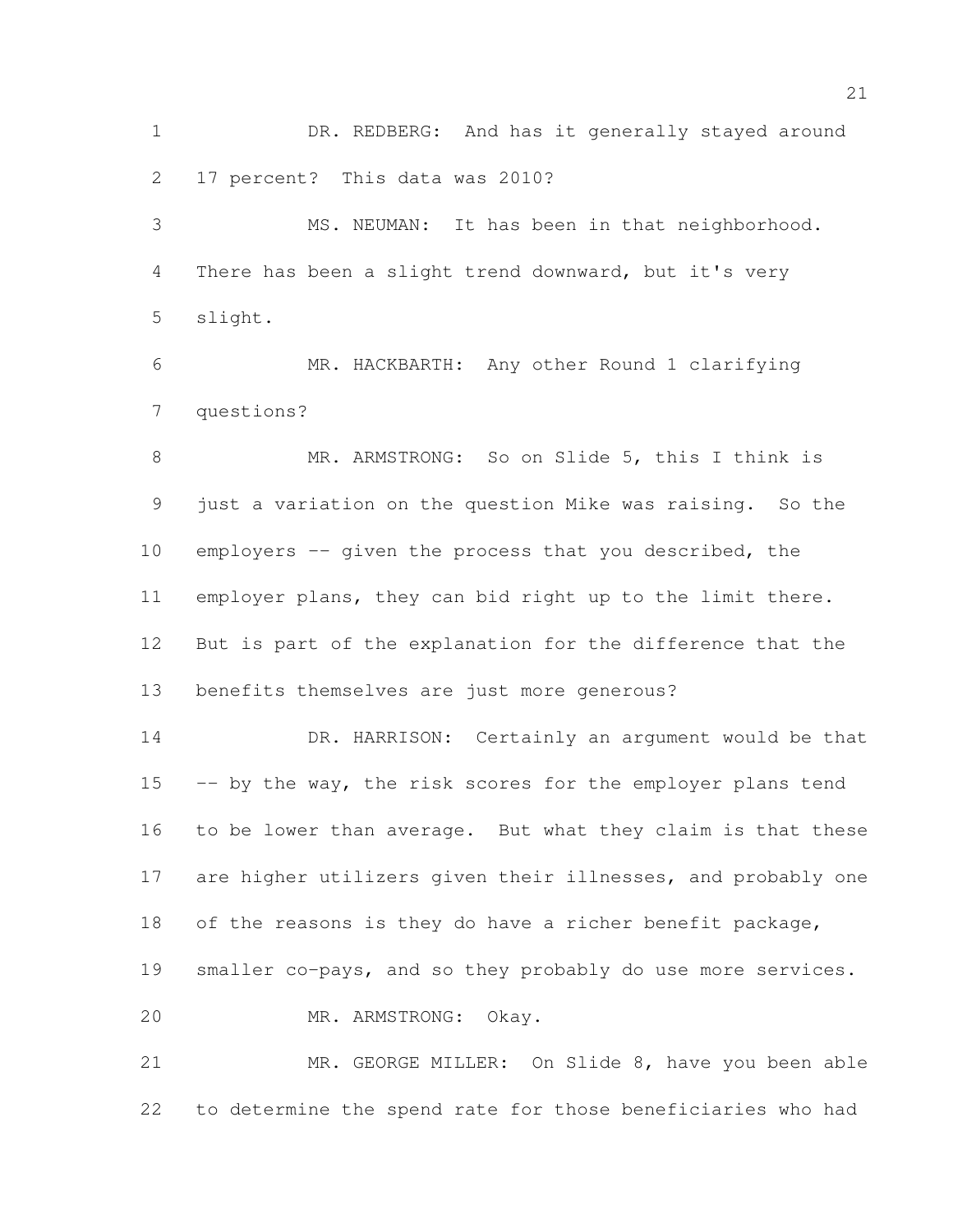hospice versus those beneficiaries who did not have hospice? Is there any comparative data?

 MS. NEUMAN: So there's been literature on that topic. Sort of the question you're asking is: Does hospice save money? Is it budget neutral? Does it cost? MR. GEORGE MILLER: Right, right. 7 MS. NEUMAN: And the answer to that question is varied. It hinges a lot on the patient's length of stay. A big chunk of hospice's potential to save money comes in the last month or two of life when the most expenditures occur. 11 MR. GEORGE MILLER: Right. MS. NEUMAN: So when lengths of stay go beyond 13 that point, there continues to be savings, but at a certain point the costs overtake the savings. And so it will depend on the length-of-stay profile of the patients. 16 MR. GEORGE MILLER: Thank you. 17 MR. HACKBARTH: Okay. Let's go to Round 2. 18 MS. UCCELLO: Okay. I think this was a great chapter, and I'm supportive of moving forward on both of these issues. And I think as you noted, this ties back to

our first session yesterday when we noted our desire to have

more synchronicity between systems, so I think we'd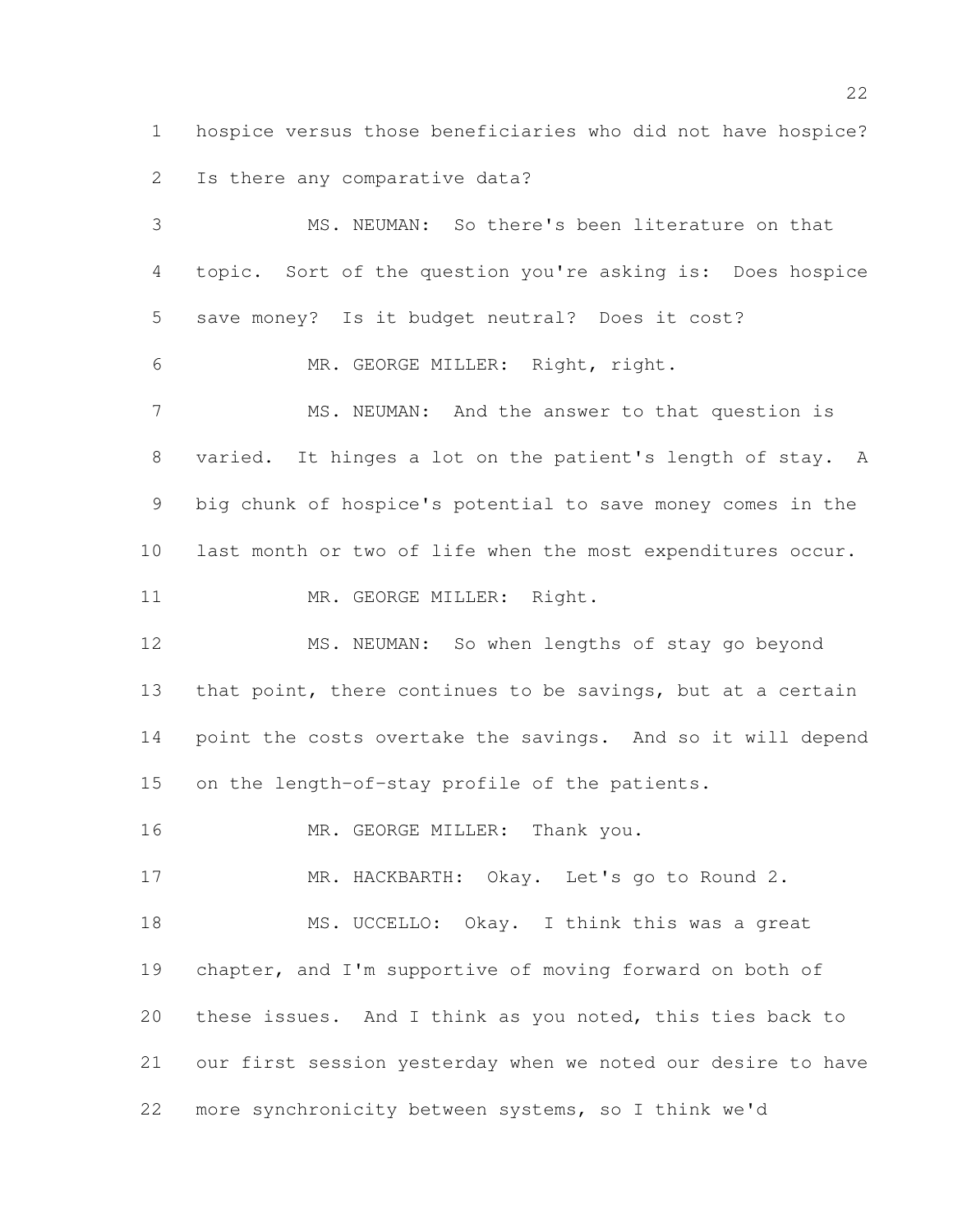certainly want it within a system in terms of the MA -- how we treat the MA plans, as well as the hospice. I don't think it's desirable or appropriate to be giving these employer-based MA plans incentives to maximize their payments, and that's really going on in the way this is structured.

7 I had been concerned when I thought about this about what might happen to employer decisions to even offer retiree coverage. So I reached out to a few actuaries who are employee benefit consultants, and they said that it's almost too late to be worried about that because it's already happening. Employers are already moving their retirees to private exchanges where they have options of the individual MA plans. So my concern about that is lessened. I think using the bid to the benchmark ratio seems

 like a reasonable approach, and I think the points that Mike and Scott were talking about I think are really important here.

 On that slide with the charts, those bids are still only for the A/B. They don't reflect more generous plans, but what could be going on here is if they have more generous plans, utilization is going up, driving up the A/B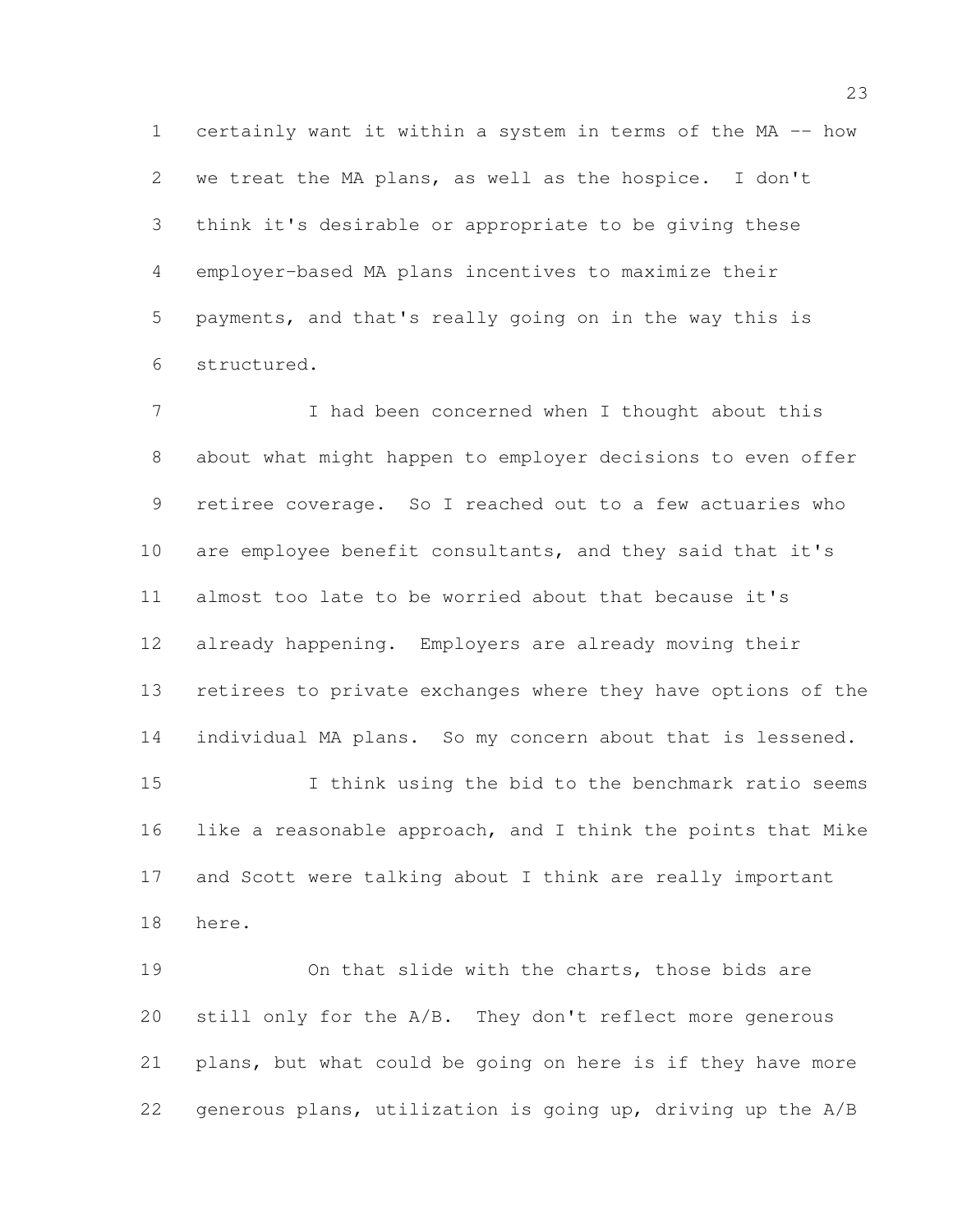cost, similar to our concerns about the very generous Medigap plans. So I think that's what's going on here, and I think that's something that we're not comfortable having as incentives in how things work.

 And just more generally, with respect to MA plans, it's my sense that many plans -- not all but many plans -- really focus their strategy on maximizing revenues as opposed to managing costs. And so we need to kind of keep putting the pressure on to encourage plans to look at the cost side rather than just the revenue side.

11 11 In terms of hospice, again, I just think it makes 12 sense to include hospice within the MA, not carve it out, and I think that the advantages of coordination exceed some of those administrative issues that you brought up.

 MR. HACKBARTH: Cori, could you just go back to MA? Which of the two options did you favor for -- MS. UCCELLO: The bid to benchmark ratio. 18 MR. HACKBARTH: Okay. So the second one. DR. NAYLOR: So thank you. This was a terrific chapter. I intuitively think these are both important directions. On the first, the employer setting the bid to benchmark equal to nationwide seems to be the direction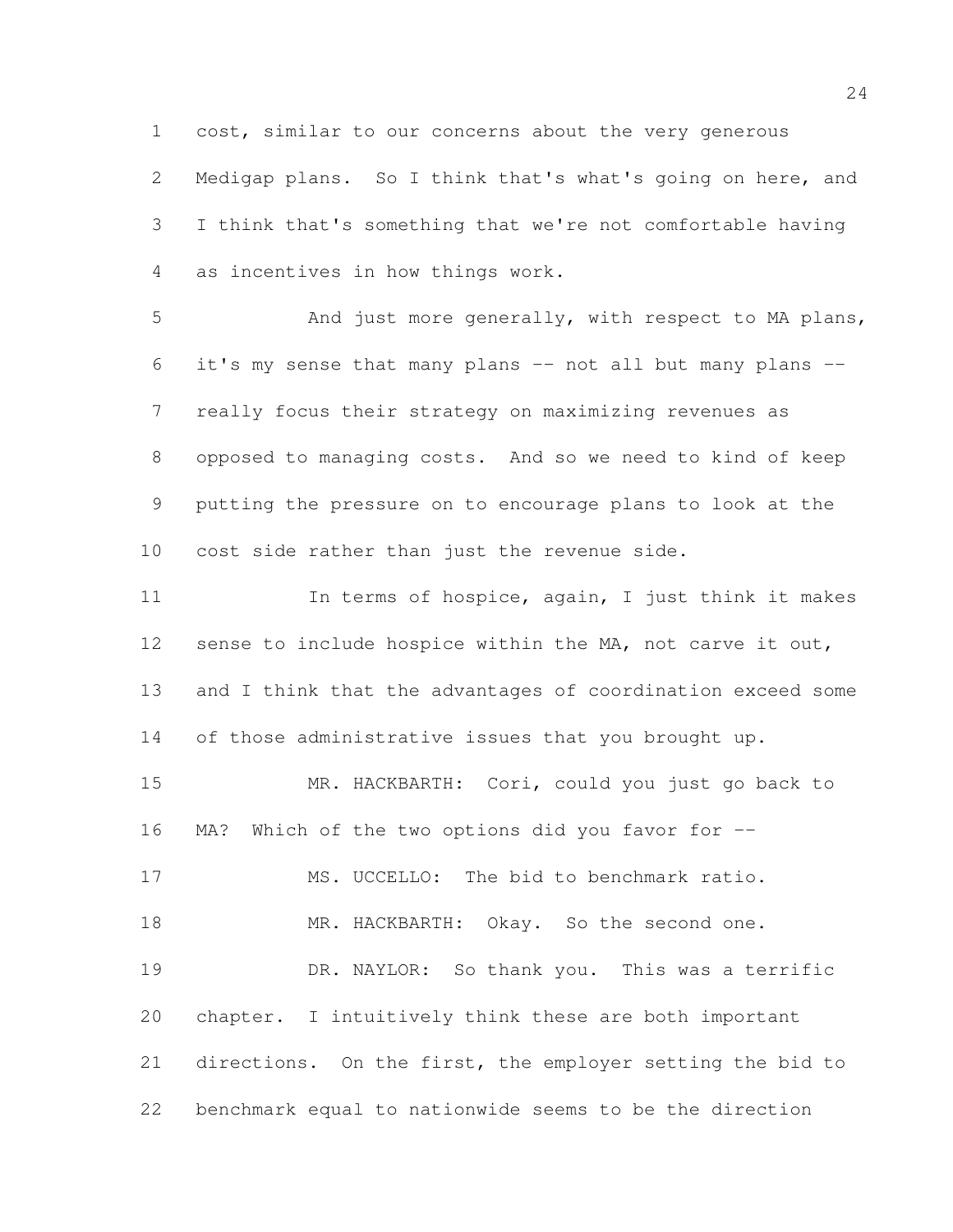given the data that you had shared. I would probably like to know even more the impact on beneficiaries and what this might mean in terms of both access -- availability of the benefit package, but also their co-pay, so how adjustments might impact directly the beneficiaries.

 On the hospice benefit, I think that this makes great sense to integrate this all into a comprehensive plan. I'd love to know how the MA plans themselves would respond - - are responding to this. Many are moving in the direction 10 of trying to create palliative and other kinds of services, and so I think it could be very well received, but I'd be interested in knowing a little bit more about how leadership of the plans would think about this option.

 From a beneficiary's perspective, I think this is exactly what we need to be moving toward, a seamless journey.

17 MR. GEORGE MILLER: Yeah, I would just simply add that I would support the bid-to-benchmark ratio.

 DR. BAICKER: I definitely agree on the integration of the hospice benefit.

 As for the employer versus non-employer MA plans, I have to admit that I didn't really appreciate that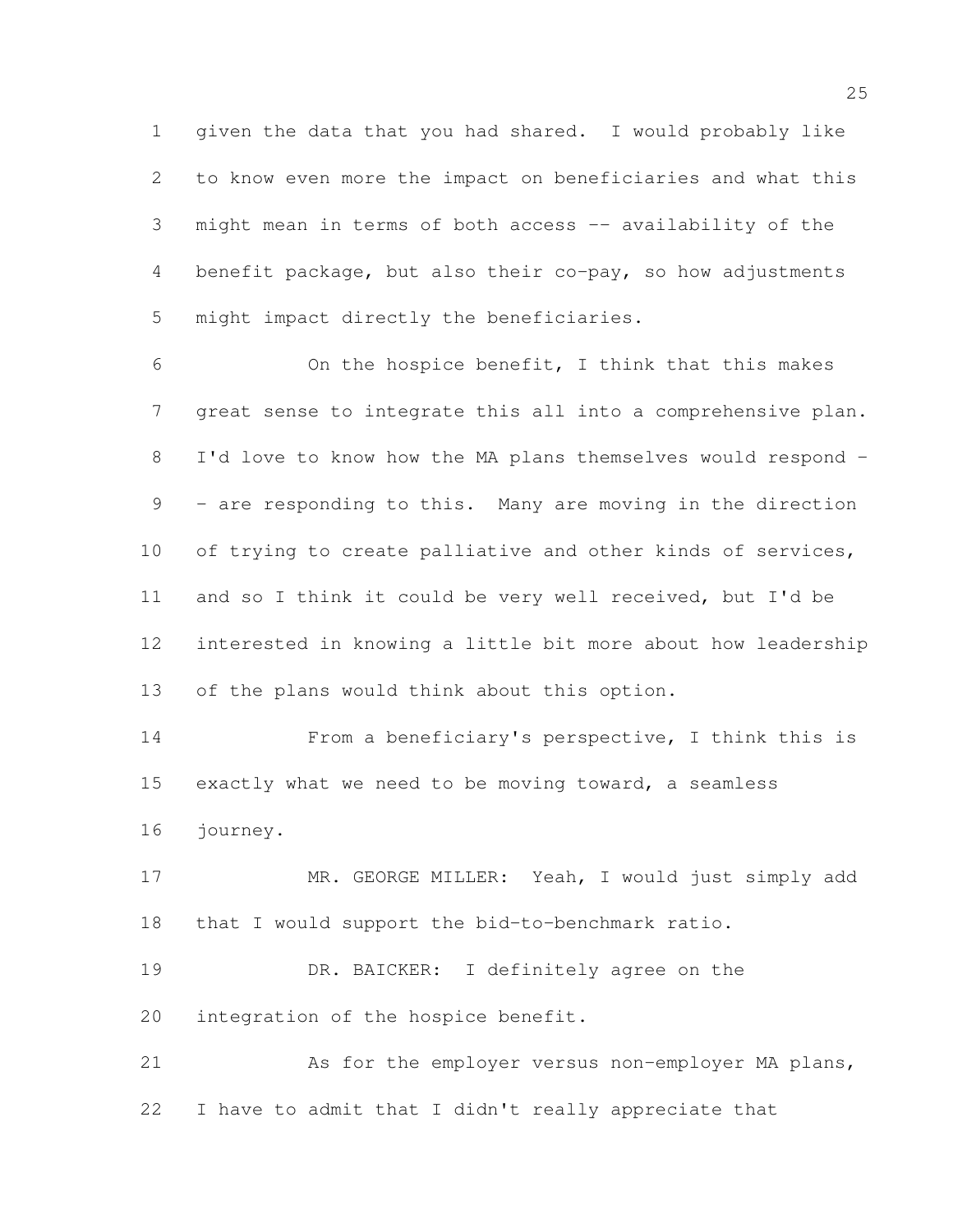difference until I read this chapter, and I'm still thinking through some of the different ways of adjusting the benchmarks. I'd be interested to see the limited information we have on what the enrollees look like in the two different types of plans. You mentioned that they have, on average, a lower risk score. You know, if only we had detailed encounter data.

8 [Laughter.]

 DR. BAICKER: We would have a better sense of how much the utilization patterns differ, but that's obviously a product of what the benefits look like. And I would also imagine that whatever we do, the risk adjusters would still play in. If they were differentially selecting or not 14 selecting risk, that would adjust the payments. But we know the risk adjusters aren't perfect, although they're much better than they used to be, so it would be great to just see a profile of what the pools, the two different pools look like to have a sense of how much we think selection may be playing into what the pools look like and what the implications would be for different ways of benchmarking. But clearly from what you've outlined, some adjustment to the payment is definitely in order, and I'm still just not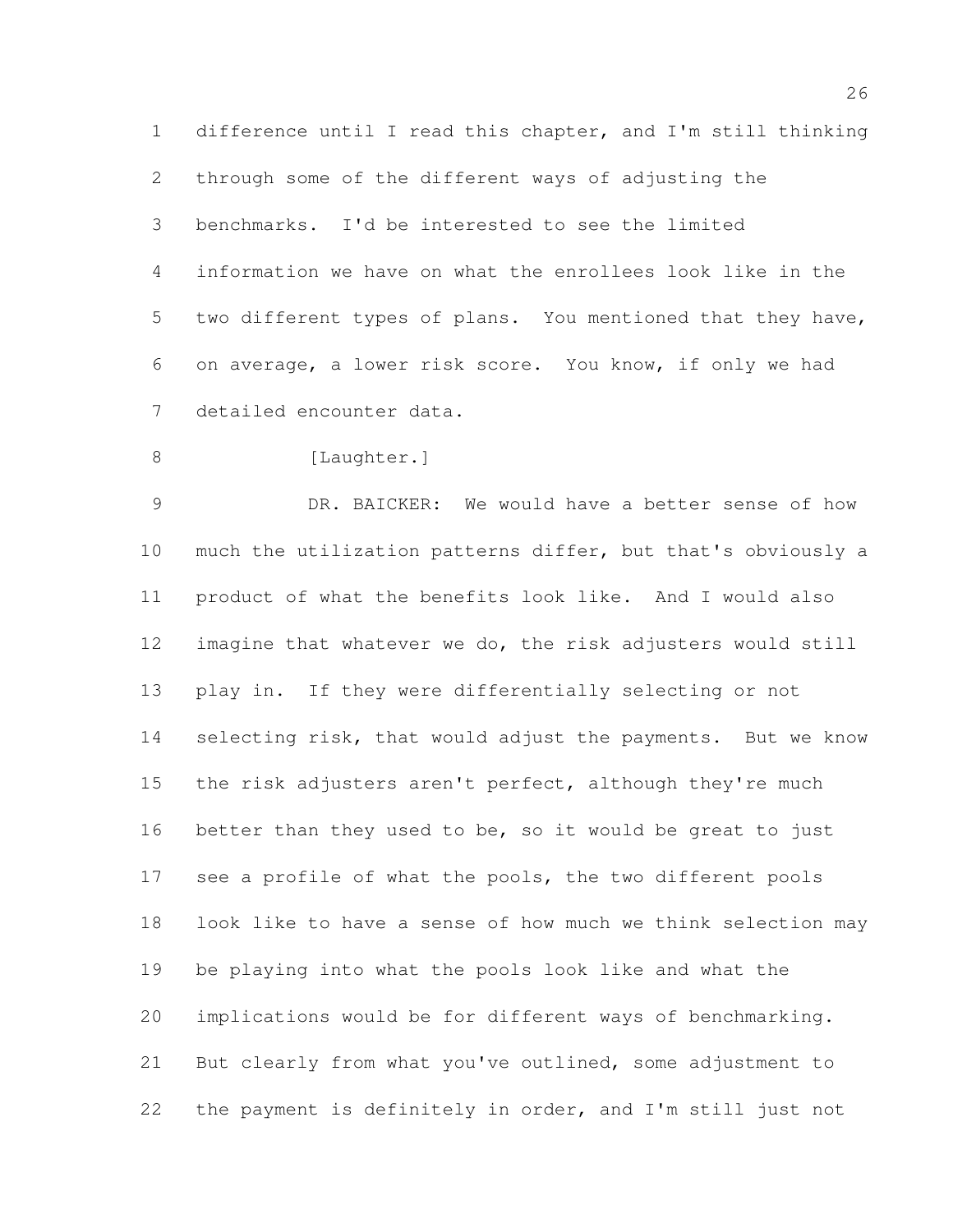quite sure about how the different mechanisms would play out.

 MR. BUTLER: So I do support the direction on the employer group plans. I guess I'm leaning to bid-to- benchmark, but that's not with great conviction or knowledge. It seems like it's the better way to go. 7 On the hospice, I averted Round 1 because I was worried it wasn't a clarifying question, but on private insurance that you say typically includes hospice, is there anything that is different typically about the benefits or how they pay hospices in the private sector versus in Medicare? MS. NEUMAN: So there's not a lot of data on the benefits package that they offer and specifically the payment rates. Anecdotally we hear that they often model their benefits package on Medicare, but that's not 100 percent. And as I said, the payment rate information is not available. MR. BUTLER: It does make, though, perfect sense

 DR. CHRISTIANSON: I would support going forward in both these areas to develop specific proposals. On the

to integrate it, so I would support that direction.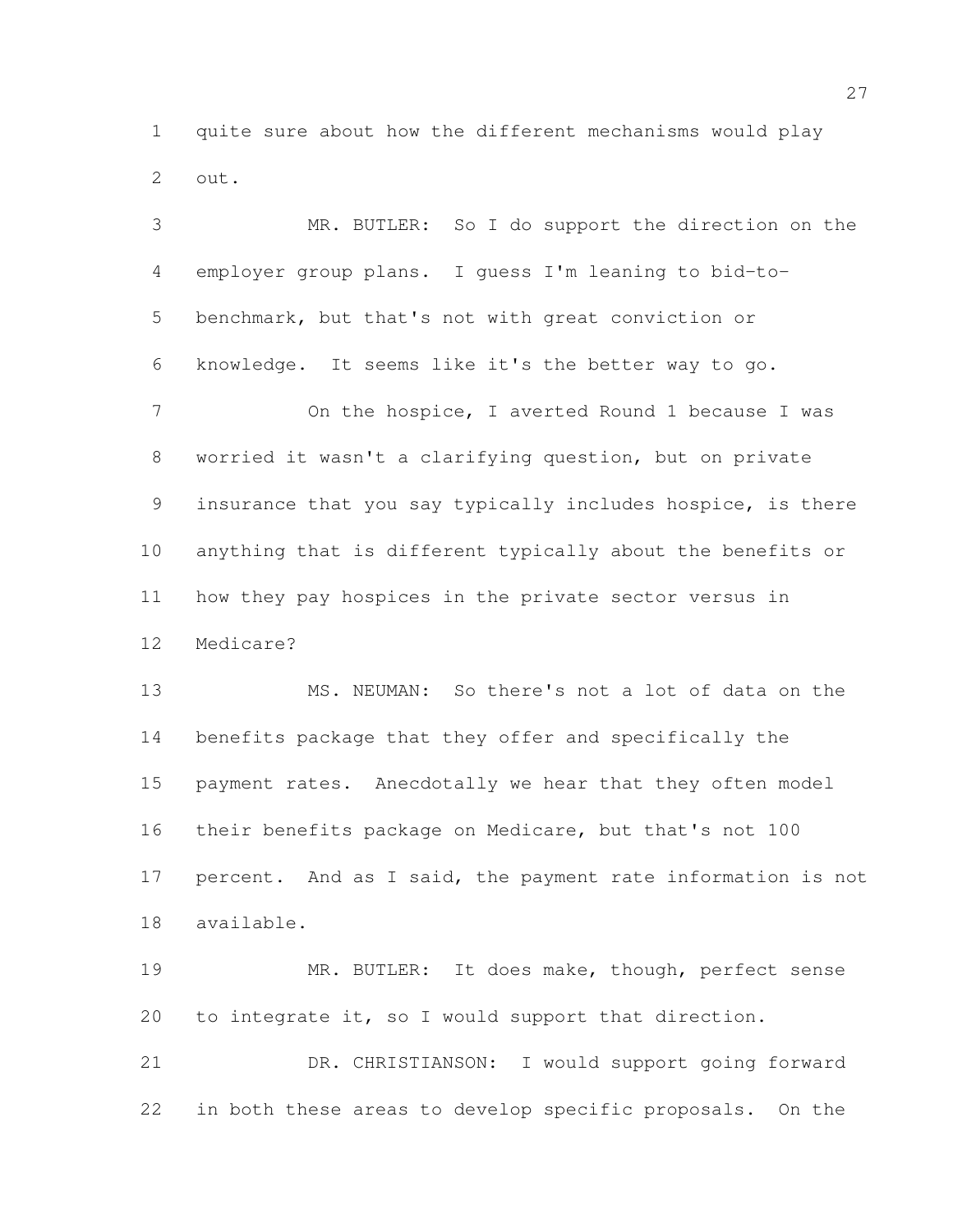managed care plans, a second alternative seems to me to be the best, so I guess we're pretty consistent so far on that. But I would like you to spend some time trying to work up and explore whether there are other alternatives besides the two that you proposed. And then I was wondering if you could summarize for us what the arguments might be in favor of the status quo in terms of treating employer plans, the base plans, the way they are. Could you comment on that right now? What would people say who would support doing that? DR. HARRISON: I imagine since it removes some money from those plans, the employers would feel like 13 they're getting a better deal now and more likely to offer. DR. CHRISTIANSON: So Cori sort of raised the issue of her concern, which was alleviated by talking to people about whether employers would be less likely to offer retiree plans. So those are the only two things that you come up with in your research that would support keeping the status quo? DR. HARRISON: I mean, I think there has been a long trend of the employers trying to -- instead of offer

22 specific products, to sort of cash out so that they have a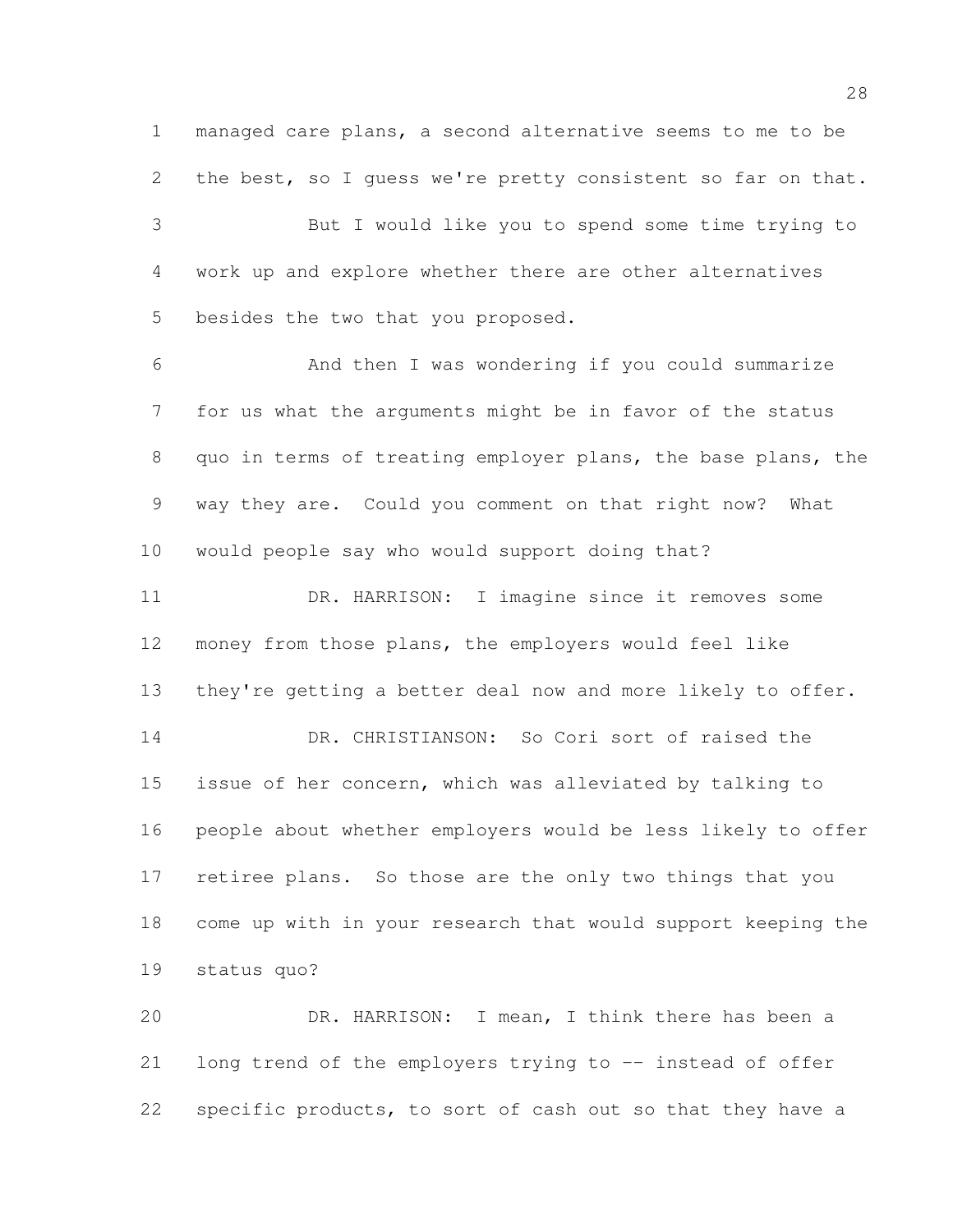more predictable stream going forward. And so they're putting money into the exchanges, and I assume that is going to -- I would think that's going to continue. That's sort of a hot new thing out there for the benefit consultants to offer these exchanges.

 DR. CHRISTIANSON: That's an argument in favor of 7 the status quo, leave things alone now?

 DR. HARRISON: Well, I think you might just see lower enrollment in the employer plans and instead having employers subsidize the individual products, and that's probably going to happen anyway.

 DR. CHRISTIANSON: Yeah, so without putting words in your mouth, which I clearly am trying to do, if we ignore this, will it go away on its own?

 DR. HARRISON: Don't know how long, but could. 16 DR. HALL: I had the same thoughts about Jon in terms of what's going to be the long-term trend of employer-18 sponsored MA plans. But if we were going to stay with it, I guess I would favor the bid-to-benchmark ratio.

 Just a comment about the hospice benefit. I think there's some key differences between the typical hospice patient in the Medicare-eligible age range and people who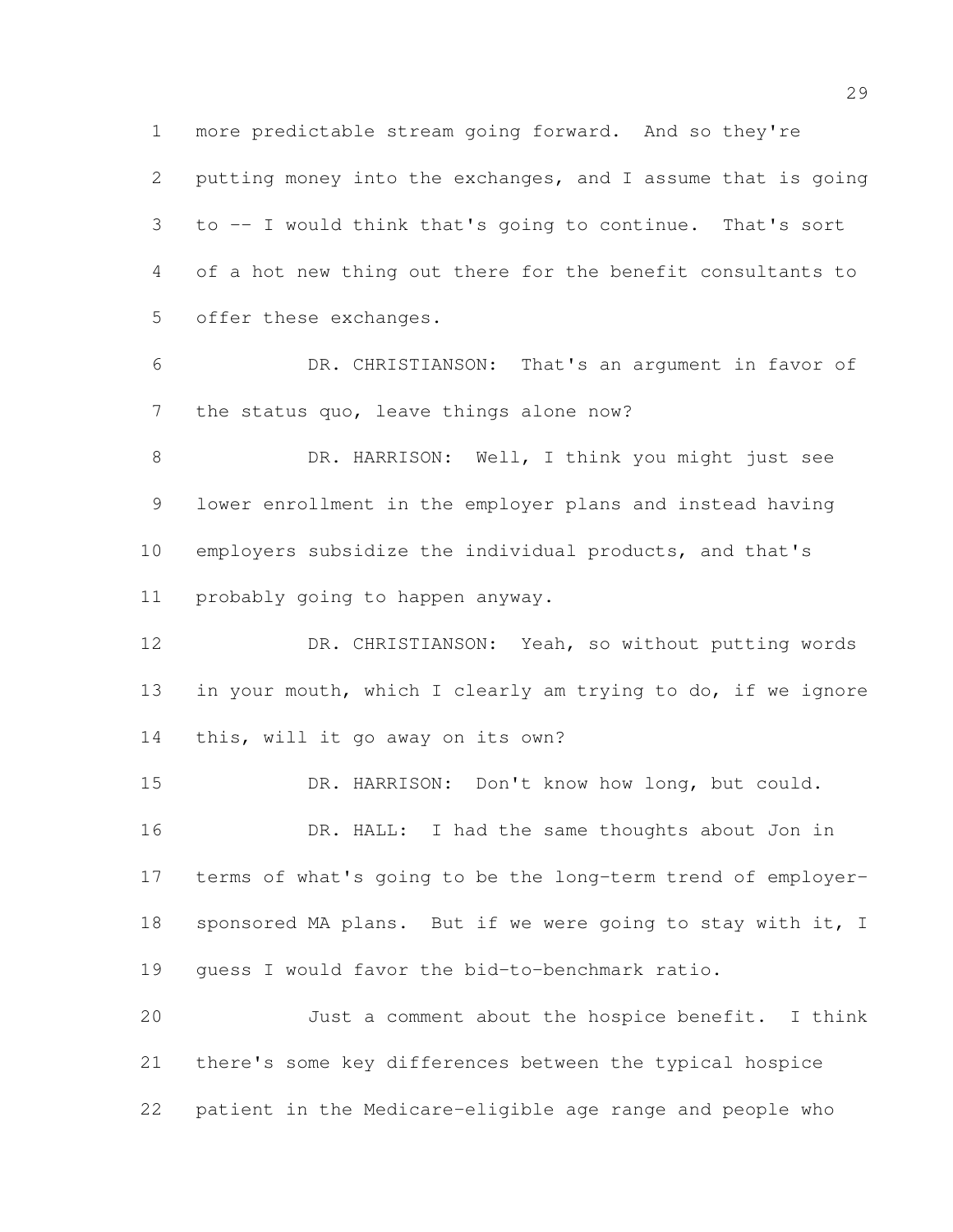hospice, it's generally because of a single catastrophic illness -- a devastating cancer, an unanticipated stroke, an accident. So that the predictability of that six-month rule is pretty good.

are younger. People who are younger, once they reach

 Conversely, in the Medicare population, as it gets older, the hospice benefit generally comes in at a time when municipality comorbidities are expressing themselves simultaneously. It makes prognostication much more difficult so that that 17 percent of people who move in and out of the hospice benefit, it creates enormous trauma to families and patients because, remember, when you sign up for hospice, you say, "I will agree to forgo my Medicare benefits for such things as hospitalization, antibiotics, fluids, maybe even nutritional support." And it's a whipsaw back and forth.

 So I think more integration of that into an MA plan, a good hospice plan, would alleviate a lot of these difficulties that seem to be present very often.

 MR. GRADISON: This paper is the first I was -- brought me for the first time to understand the difference with the employer plans, and I'd certainly like to give more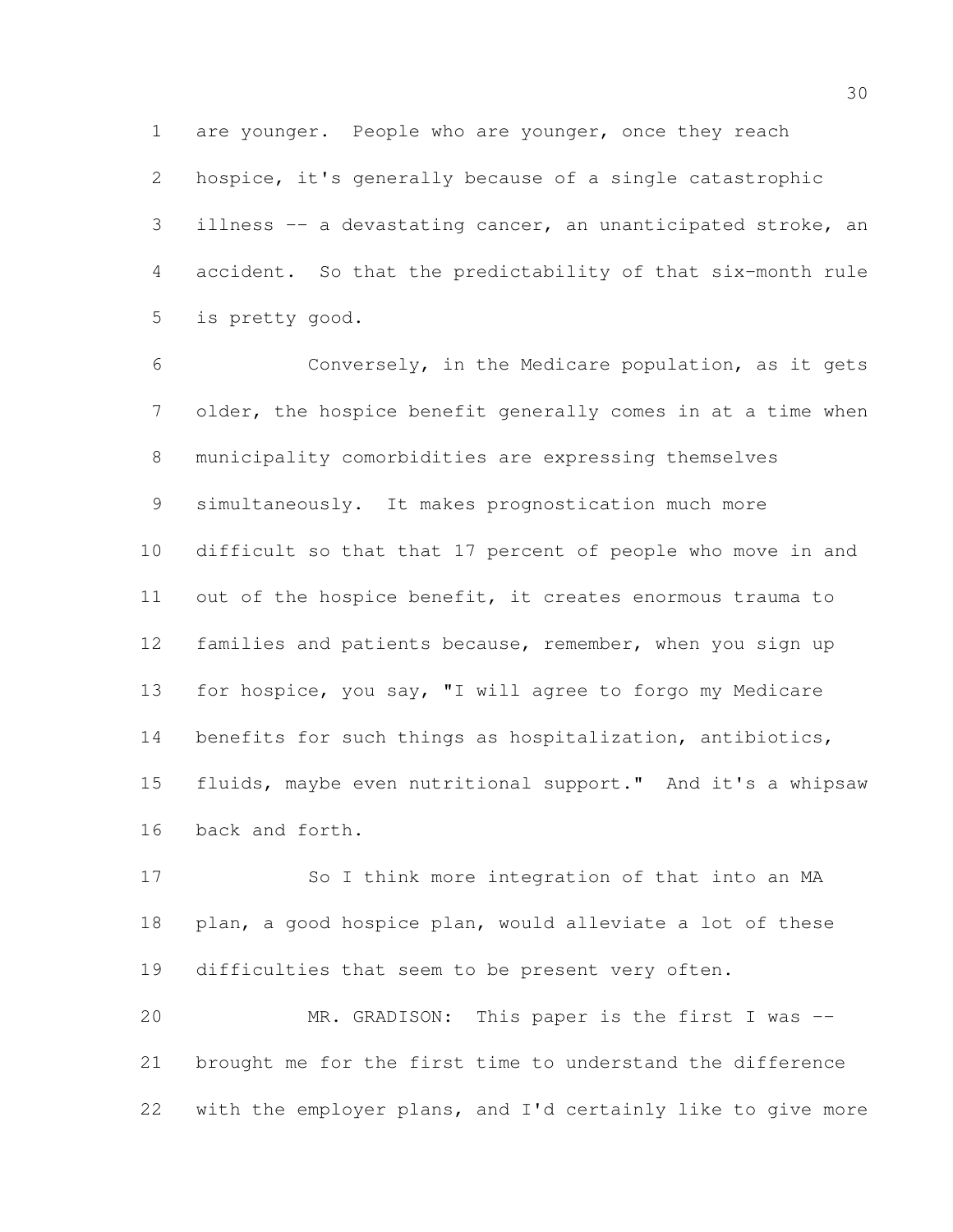thought to it. But initially the bid-to-benchmark proposal makes a lot of sense to me, but I'd like to kind of understand it better than I really do.

 As for the hospice benefit, I think it definitely should be included.

 DR. NERENZ: Also, to me it seems an easy yes on the hospice benefit. I won't repeat what others have said.

8 I'm having much more trouble understanding the other issue here. If we go to Slide 5, you don't show uninsured PMPM costs here. Usually on a slide of this type, if we're trying to understand people's bidding behavior, that's an element that would be in there.

13 DR. HARRISON: So the bid is supposed to be the cost of the A/B benefits.

15 DR. NERENZ: And is that empirically true, as far as we know? Because you were telling us that they're the incentives, like for non-employer plan 1 to bid as lo as possible, but clearly it can't big \$10. So I was just curious as you were walking us through that. And then likewise for the employer plan, as high as possible, what the ratio was between the bids and the cost. Now, I at least can think about it a little more clearly if the bids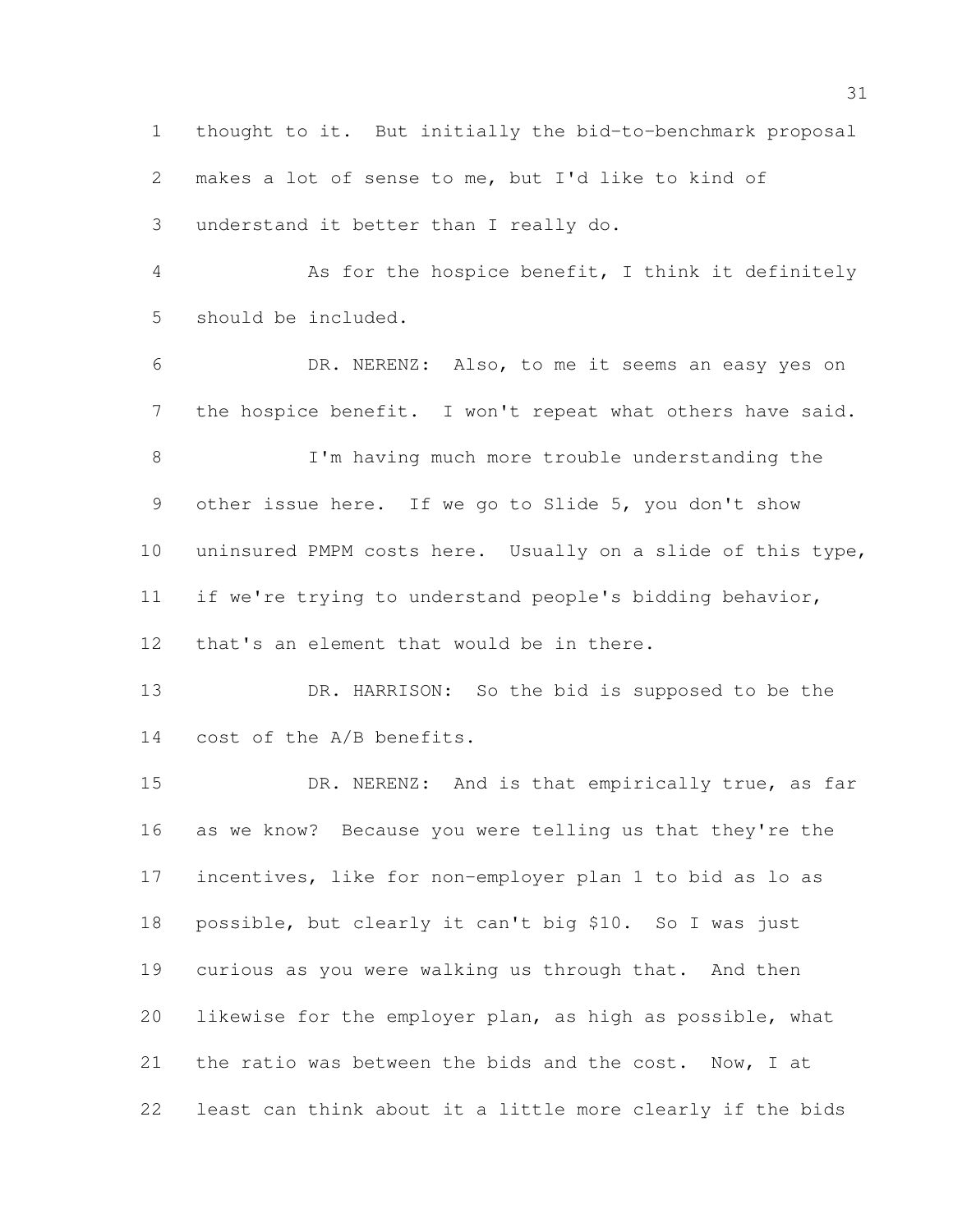and the cost were part of the same number. But is that true in fact?

 DR. HARRISON: Okay. So for non-employer plans, the bids are built up through actuarial methods using past experience and then actuarial factors that maybe Cori could tell us more about, or maybe not. 7 [Laughter.]

8 DR. HARRISON: And so they look at what the -- I mean, the cost is supposed to be in the bid, and the bid reviewers look for that.

 DR. MARK MILLER: As well as their overhead and their profit. So when you're saying the word "cost" --

13 DR. NERENZ: Yeah, yeah, I understand. Okay. I'm just trying to understand because --

15 DR. HARRISON: The problem is with employer bids, we don't really think that is their cost. They're plugging in a number that doesn't mean very much. I mean, you can tell because the convergence around the benchmark is a little --

DR. NERENZ: Okay.

21 DR. HARRISON: -- too great for coincidence. DR. NERENZ: Understood. Okay, okay. That to me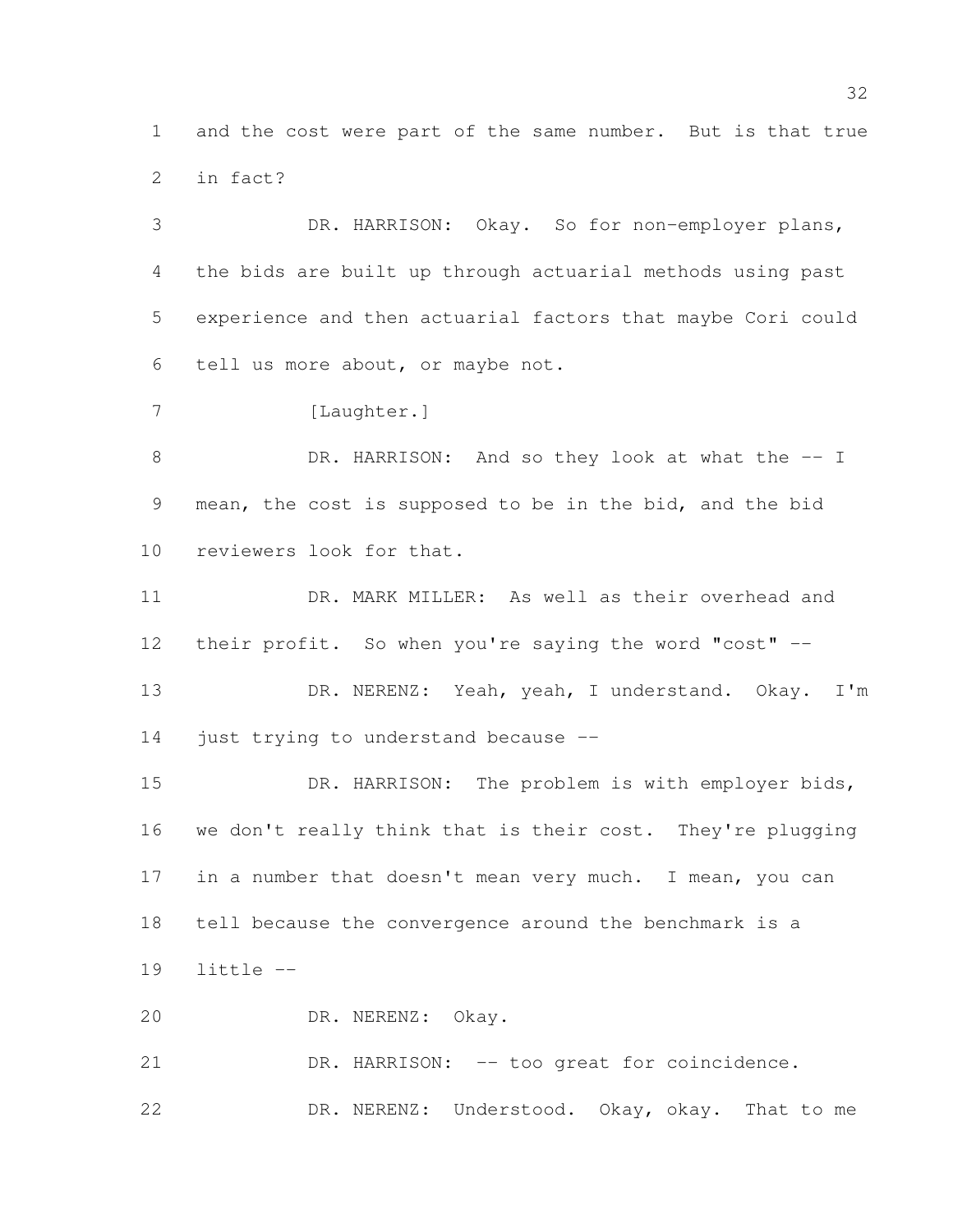was an important point, because I just was trying to find out where the constraints were or where the requirements were.

 All right. And if that illustration is sort of an actual representation, is there a reason we should understand about why costs in the non-employer side should 7 be distinctly lower than on the employer side, if they are indeed lower?

 DR. HARRISON: Why they should be lower? 10 DR. NERENZ: Why they should -- what's that mean? 11 DR. HARRISON: We don't necessarily think they should be lower. We think the employer plans are bidding a number higher than their cost.

 DR. NERENZ: And is that reflected in any publicly available profit margin data? Because at least on the illustration, there's a significant profit margin then in the employer plan, if the costs are not different across the two --

 DR. HARRISON: See, the problem is we don't know what the actual cost is in the employer plans.

 DR. NERENZ: Okay. Well, I guess that sort of was going back --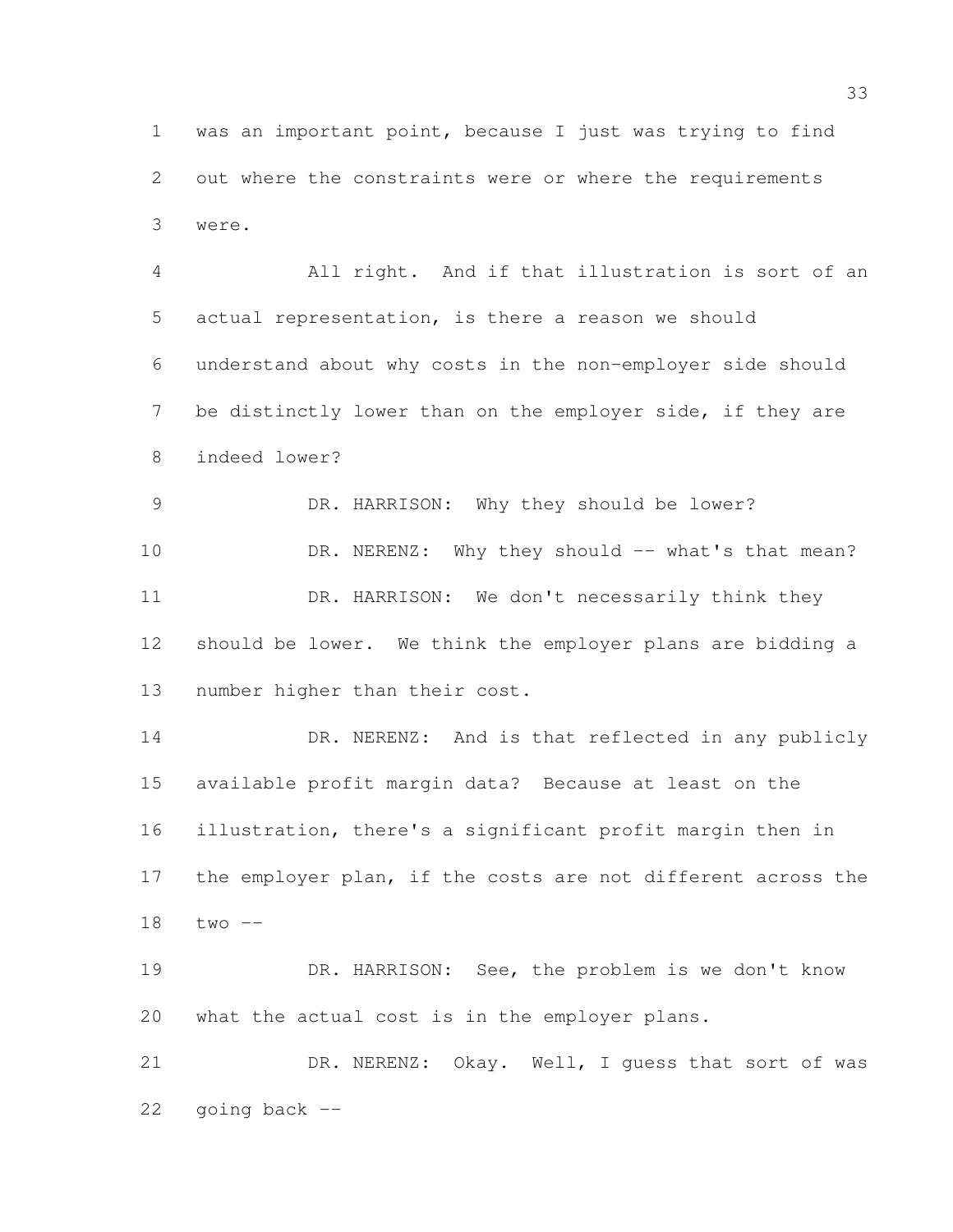1 DR. HARRISON: Yeah, right. Right. DR. NERENZ: -- to my first question. Part of the answer was, well, the bid is the cost. Okay, fine. And then it leads me to -- MR. HACKBARTH: [off microphone]. DR. NERENZ: Okay. I'm trying to -- maybe these were all clarifying questions. Okay. So for the non- employer plans, bid and cost have some close relationship to each other. Employer plan we're not sure. DR. HARRISON: Right. DR. NERENZ: Thank you. Okay. I still don't know quite where to go with that, but okay, fine. 13 Then the only other thing  $-$  and my time is up  $-$  to Slide 7, I just also want to understand. The second option, Slide 7. Is the word in the second bullet, bid-to- benchmark ratio, does the word "bid" have any meaningful meaning? It's not actually 18 DR. HARRISON: For the non-employer plans, we think it does. DR. NERENZ: Well, but it's not a voluntary bid, if I -- it's just a set price, right? Well, if it's set at a ratio that's calculated from one number relative to non-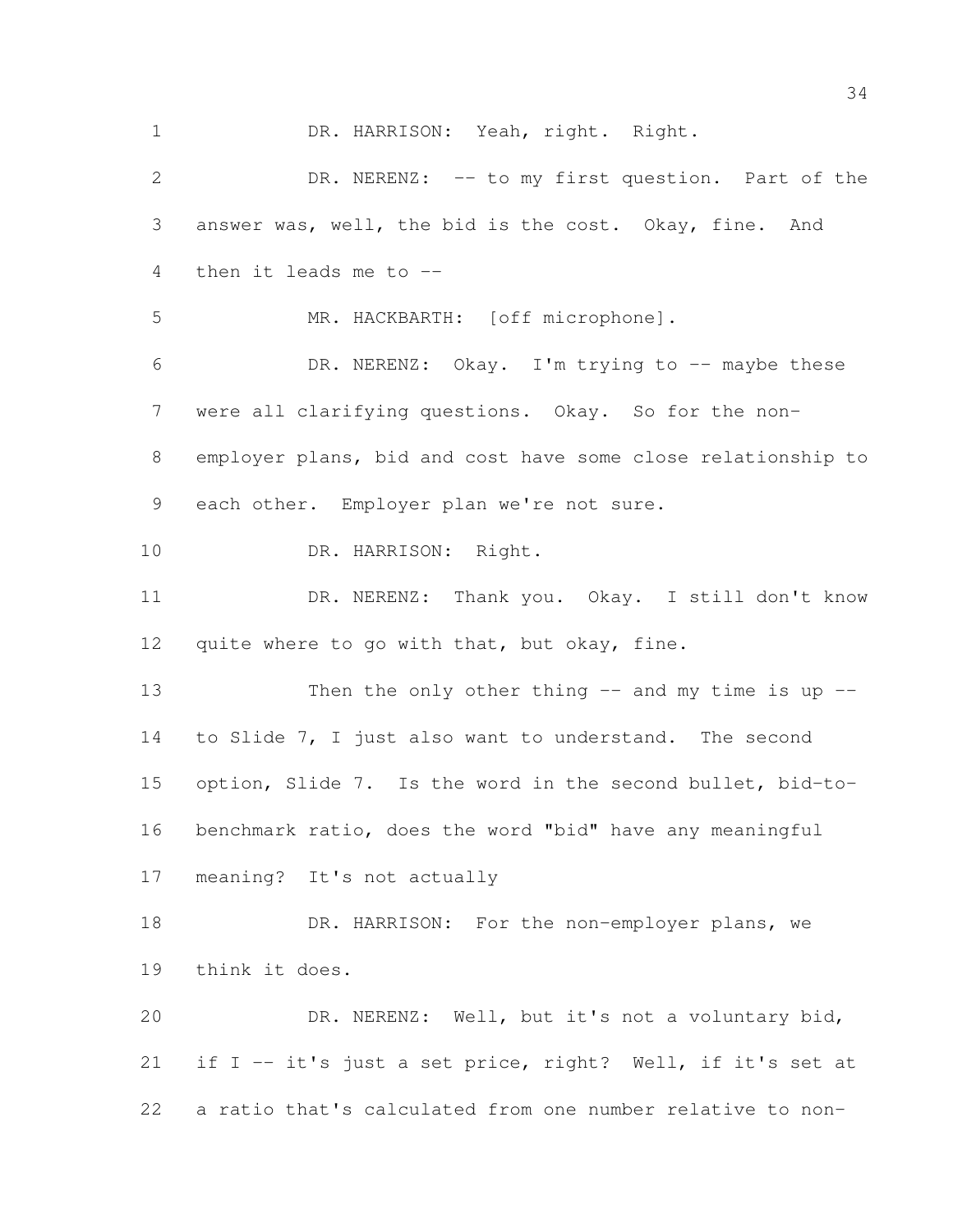employer plans, how is it voluntary? I just am missing that point, how it's voluntary, or how it's --

 DR. MARK MILLER: You're right. The policy would say for employer plans we're no longer taking a bid; we're assuming a bid-to-benchmark ratio from the non-employer plans, which we think reflects a competitive or more competitive market. DR. NERENZ: Okay. That's what I wanted to clarify. It's not really a bid in the sense we usually think about it. It is a set price. DR. MARK MILLER: For the employer [off microphone]. 13 DR. NERENZ: For the employer. Understood. 14 DR. MARK MILLER: After the  $-$  in the context of the policy. 16 DR. NERENZ: Thank you. 17 DR. REDBERG: So thank you. I also wasn't aware. 18 The disparity in the employer group -- employee group plan costs and bids, and it doesn't make sense, and I would 20 support the bid-to-benchmark ratio suggestion. And, in general, it doesn't -- they are lower-risk groups. In

general, people that are healthy -- that are working are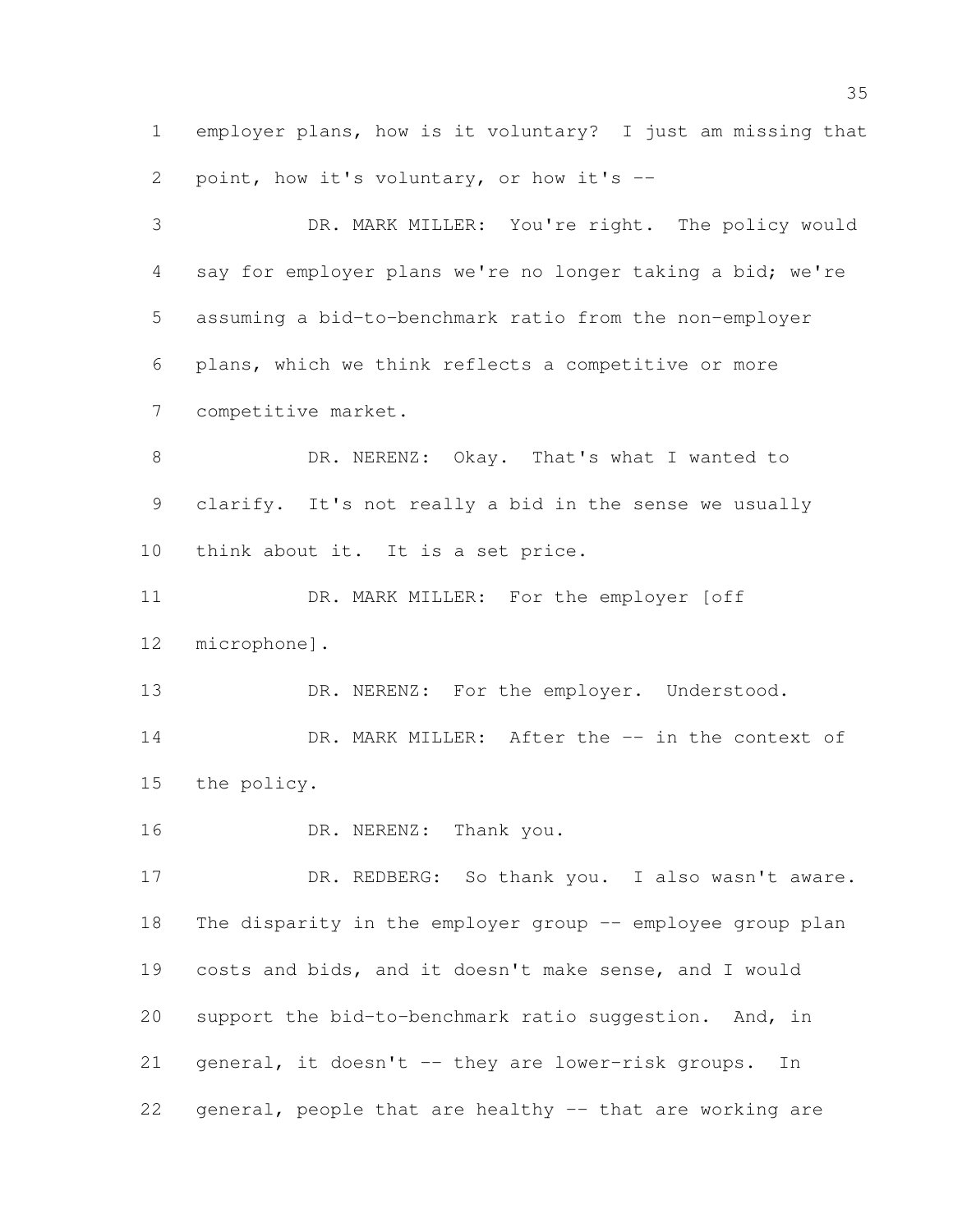slightly healthier, and it would make sense to be lower risk. So for the plans to be spending more and costing more makes me wonder what they are spending the extra -- what the extra services are and, you know, what the sort of quality and outcome measures are in those groups as compared -- is that really all care that is leading to better outcomes or higher patient satisfactory? And certainly I support

8 putting -- adding hospice to the MA plans.

9 And, you know, just on that note, I think we also need to perhaps at some time think about how we could also encourage more use of hospice and have the concept introduced, because certainly a lot of patients and doctors, we just don't think of hospice until way later in the course 14 of disease, and often, you know, quite when it would have been, because there's a lot of very positive things about hospice. Even at end of life, there's a lot more support and comfort measures that patients and their families really appreciate, and I think a lot more could benefit from

hospice and palliative care.

 So certainly in cardiology, you know, there are a lot of heart failure patients that we just don't think early enough in the course of hospice care, and that's actually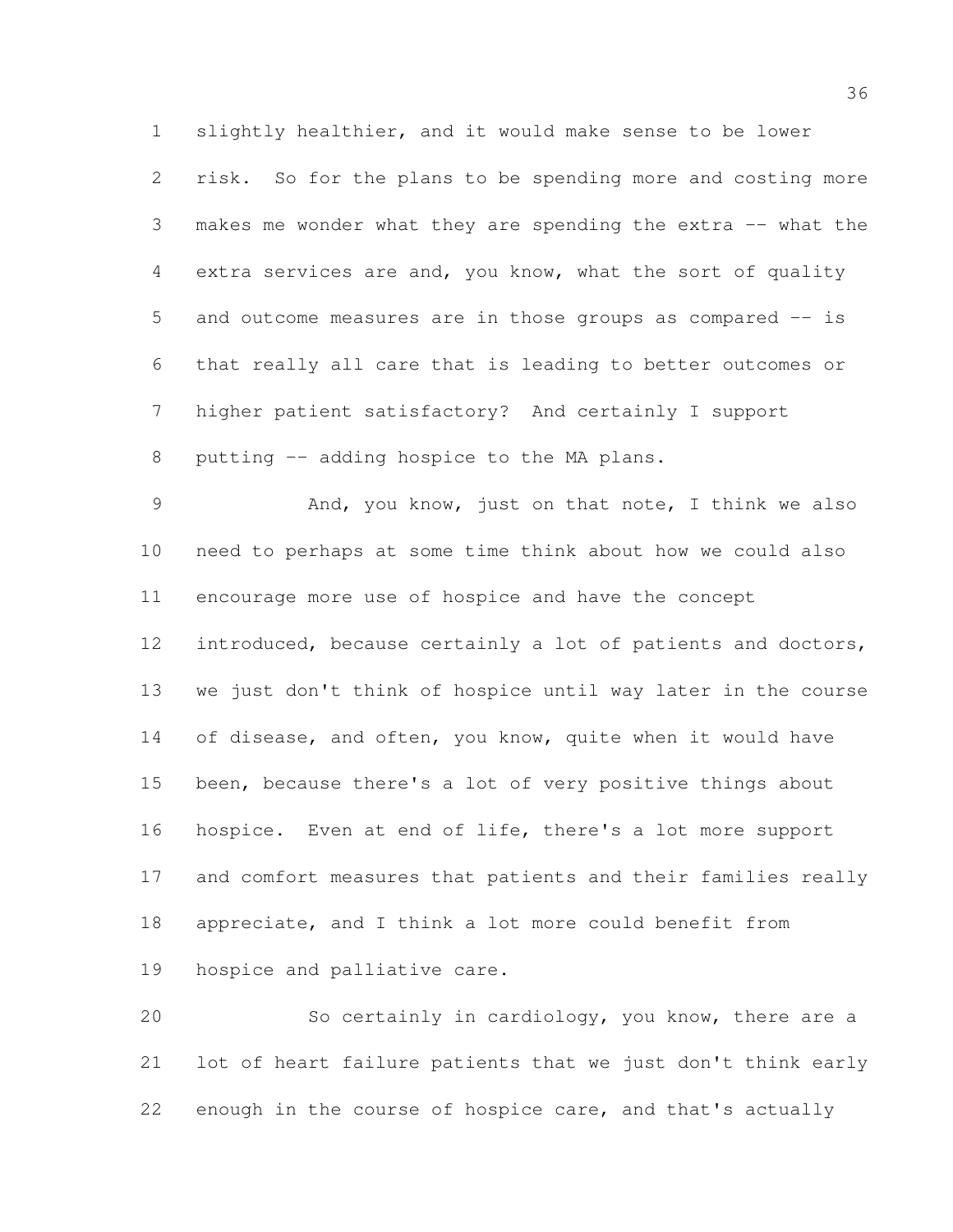why I was asking that seemingly random clarifying question about how many go out, because I wonder, kind of following from what Bill said, you know, it's very hard to predict when it's six months left of life, and I just wonder how important it is to have it be so exact that it's six months 6 and could there be  $-$  you know, why can't it have some more flexibility? Because it is upsetting to go in and out or 8 have to figure -- it could discourage some people from electing or using hospice because they might think it's not six months left but it is, or maybe it's more than six months, but why does it have to be that rigid six months? 12 DR. MARK MILLER: Can we -- and I just want to

13 make sure in case this isn't clear, if you are put in  $-$  if 14 you are diagnosed and choose -- and the prognosis is six months, and you come to the end of the six months, you're not required to leave. You can be recertified and get an additional, you know, benefit period. And sometimes people stay in hospice for very long periods of time.

 So the six months, you're right that that's the prognosis that qualifies you for the benefit, but when it comes to the end of six months, it's not like, okay, you have to leave hospice. That is not a requirement. There is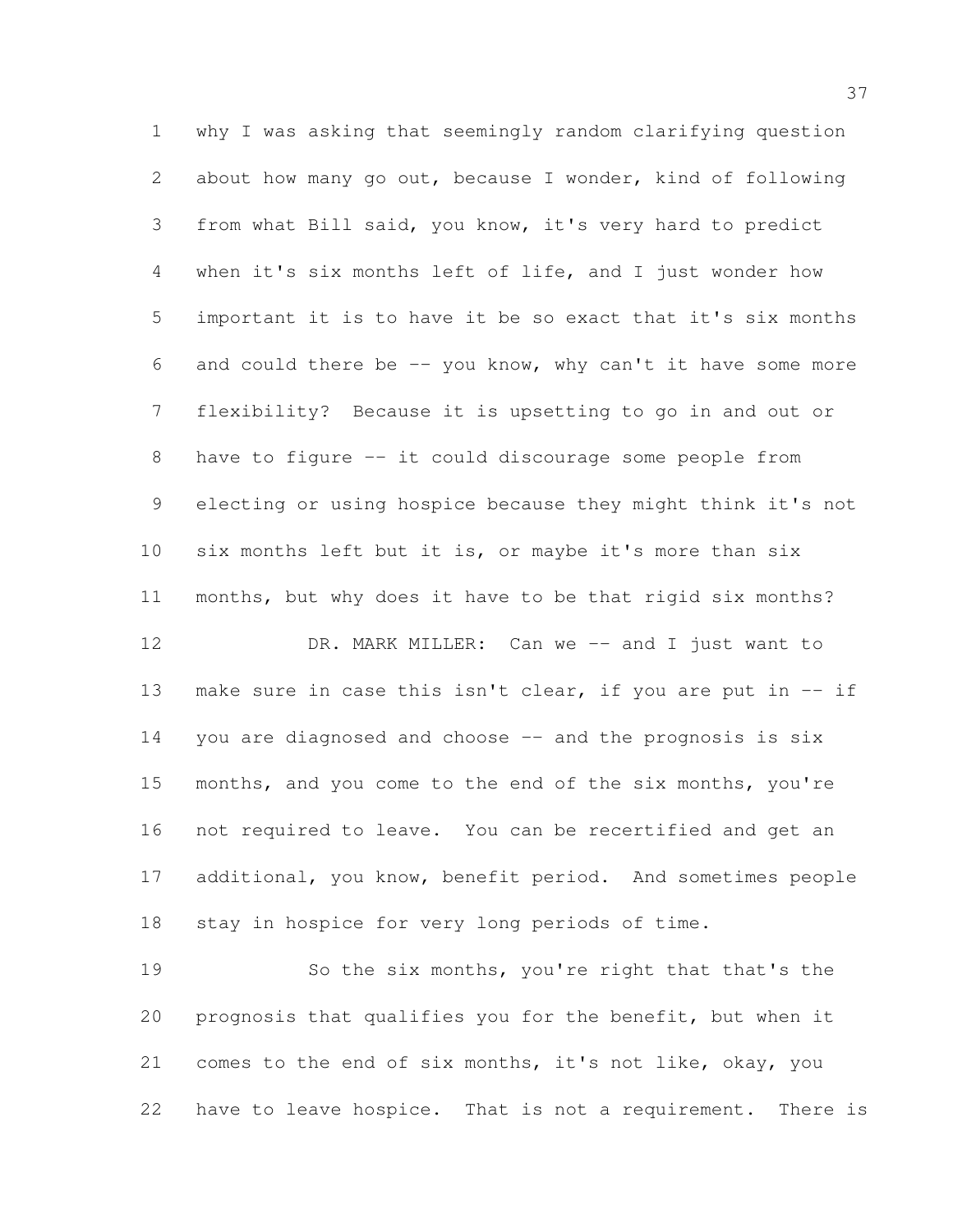1 no hard back end. Kim, I'm right  $-$  I'm not  $-$  MS. NEUMAN: Yeah, that's exactly it. MR. GEORGE MILLER: And in addition, if you have an event that's not related to the diagnosis, you still have the Medicare benefits for those other services if you're hospitalized. 7 DR. MARK MILLER: That's also --8 DR. REDBERG: So how many patients -- MR. GRADISON: I had a hand in writing the hospice legislation. The six months was taken directly from what was happening in the private sector at the time. There was really no analysis one way or the other. That's just the way it was. 14 DR. REDBERG: How many beneficiaries elect to stay on more than six months? 16 MS. NEUMAN: So I would say that of those that are 17 in hospice in a year, about 20 percent of them are beyond 18 180 days. Now, you know, it's -- I think the default is they continue in hospice unless the hospice says that they do not view them to meet the eligibility criteria any longer or unless they have a change of heart as far as what their goals are. So I think that's kind of how it operates most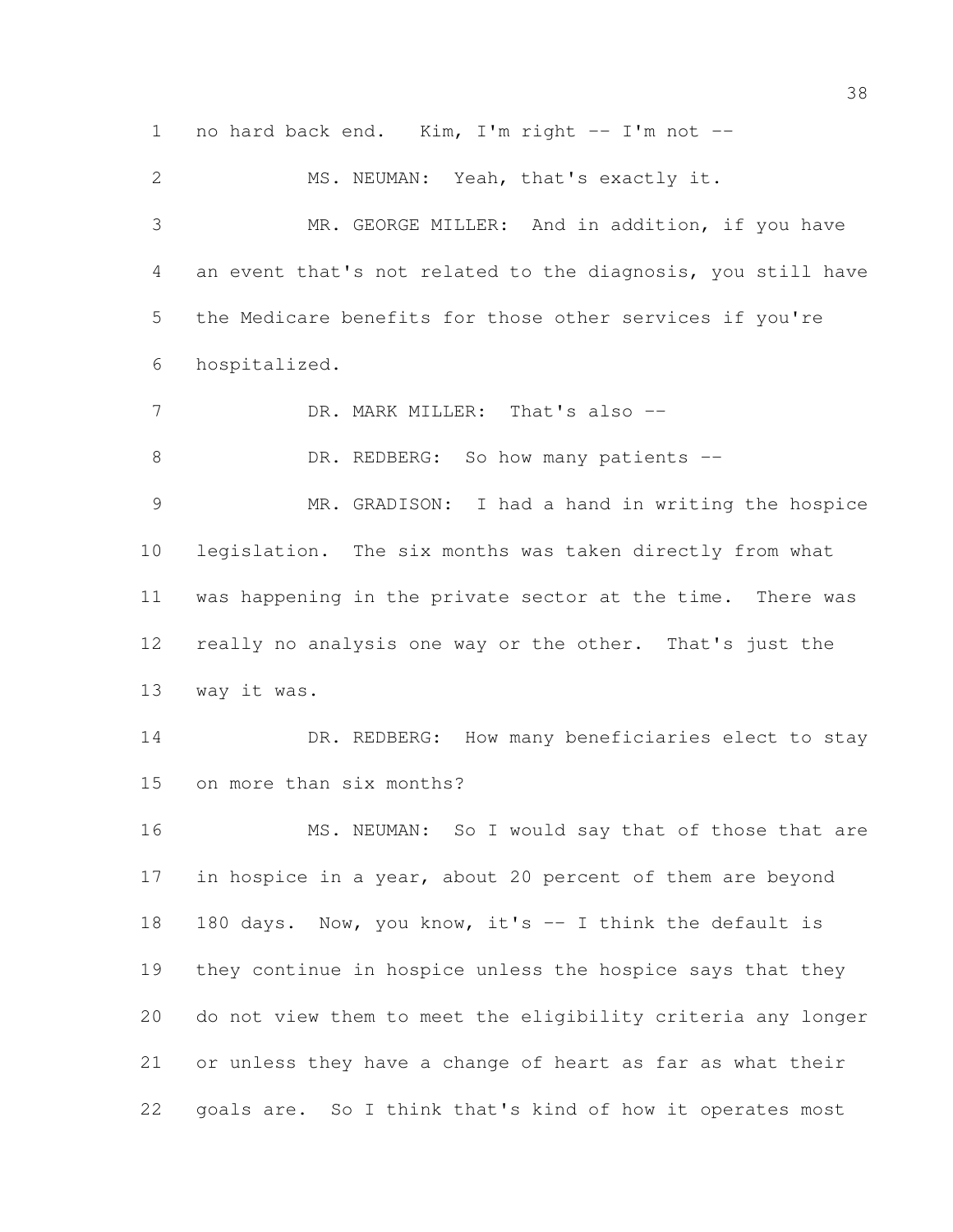of the time. And, you know, the live discharge rate that you see, a chunk of that is people who have either gotten better or stabilized. And then there's others who have live discharges very early in their stay, you know, after a couple days in hospice. So it's a real mix in that 17 percent number that you were looking at.

7 MR. ARMSTRONG: Briefly, I just will agree, affirm the same point of view as my colleagues that these are two issues we should move forward with and evaluate. I thought David laid out a series of questions that are very similar to the ones that I would have on the first topic.

 The only other question I would ask would be for 13 me to -- this is a surprise that it was an issue, and I really appreciated learning more about it. The only issue or question I would have would be somewhere I'm sure we have 16 an inventory of all the issues, payment policy issues with the Medicare Advantage program, and why this would rise to the top for us now would just be a question that I would ask 19 relative to the other things that we could be looking at. I just don't know the answer to that question. There may be a good one. But as we go forward with this, I think, you know, to put this particular topic in that context would be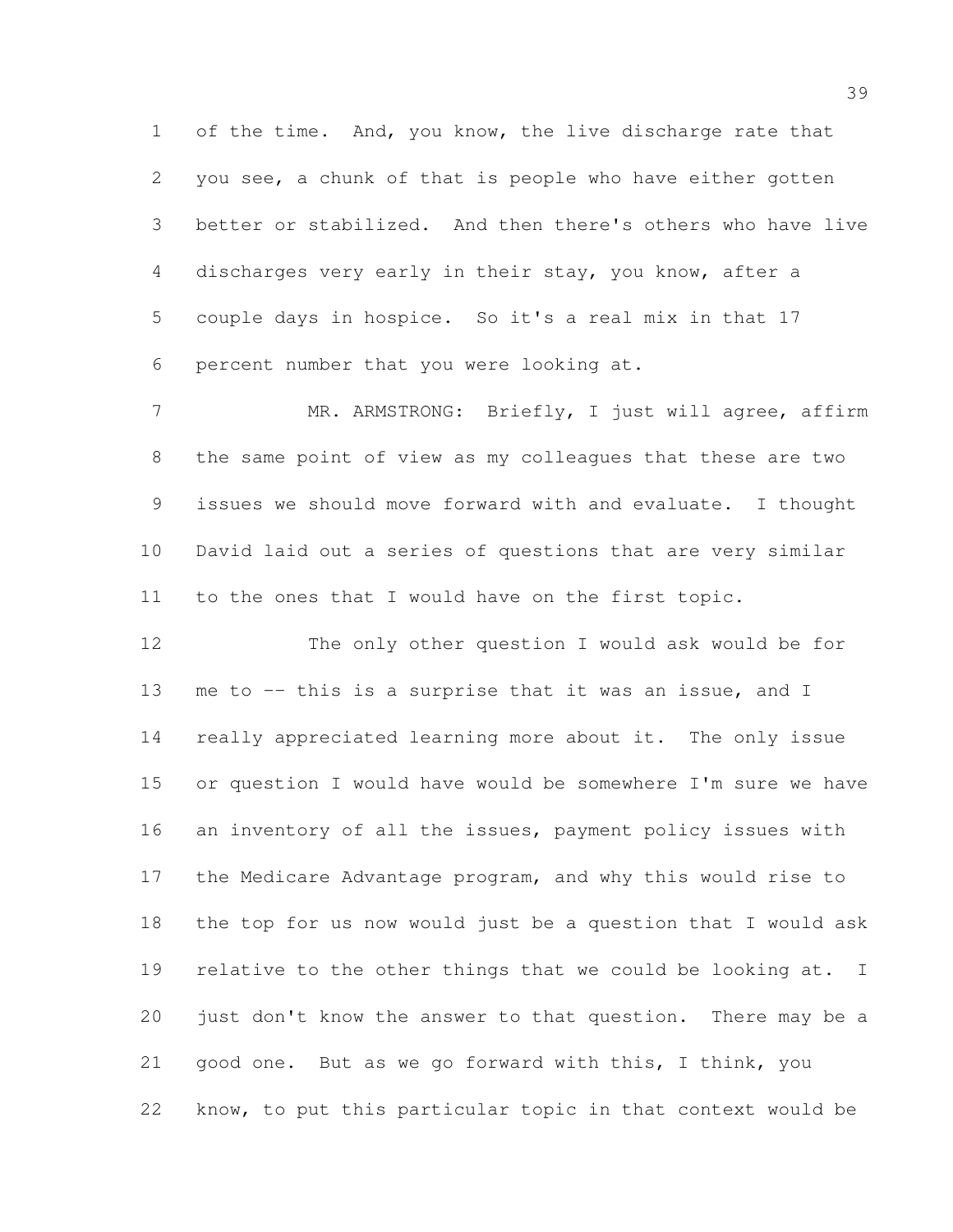useful.

| 2  | On the hospice, again, for all the reasons around            |
|----|--------------------------------------------------------------|
| 3  | synchronizing programs and so forth, this is the right       |
| 4  | direction to head in. The issues of risk adjustment are      |
| 5  | going to have to be paid close attention to, and I think     |
| 6  | it's a great opportunity also for us to talk about hospice   |
| 7  | is a program that we want our Medicare Advantage patients to |
| 8  | be in. And so what might be some complementary quality       |
| 9  | metrics that we could be examining?                          |
| 10 | For example, in our paper there's a 49 percent               |
| 11 | national rate of MA deaths in hospice. I know from my        |
| 12 | organization, our rate is in the high 50s. And so does this  |
| 13 | payment change give us an opportunity to also make some      |
| 14 | statements and establish some targets around improving some  |
| 15 | of those quality metrics at the same time?                   |
| 16 | MR. HACKBARTH: So on your first point about why              |
| 17 | this MA policy change as opposed to others and whether       |
| 18 | there's an inventory of other things we're looking at, as    |
| 19 | you very well know, a large number of changes were made in   |
| 20 | the Affordable Care Act in MA policy. At least broadly       |
| 21 | speaking those changes, many of those changes were in        |
| 22 | directions, general directions that MedPAC had long          |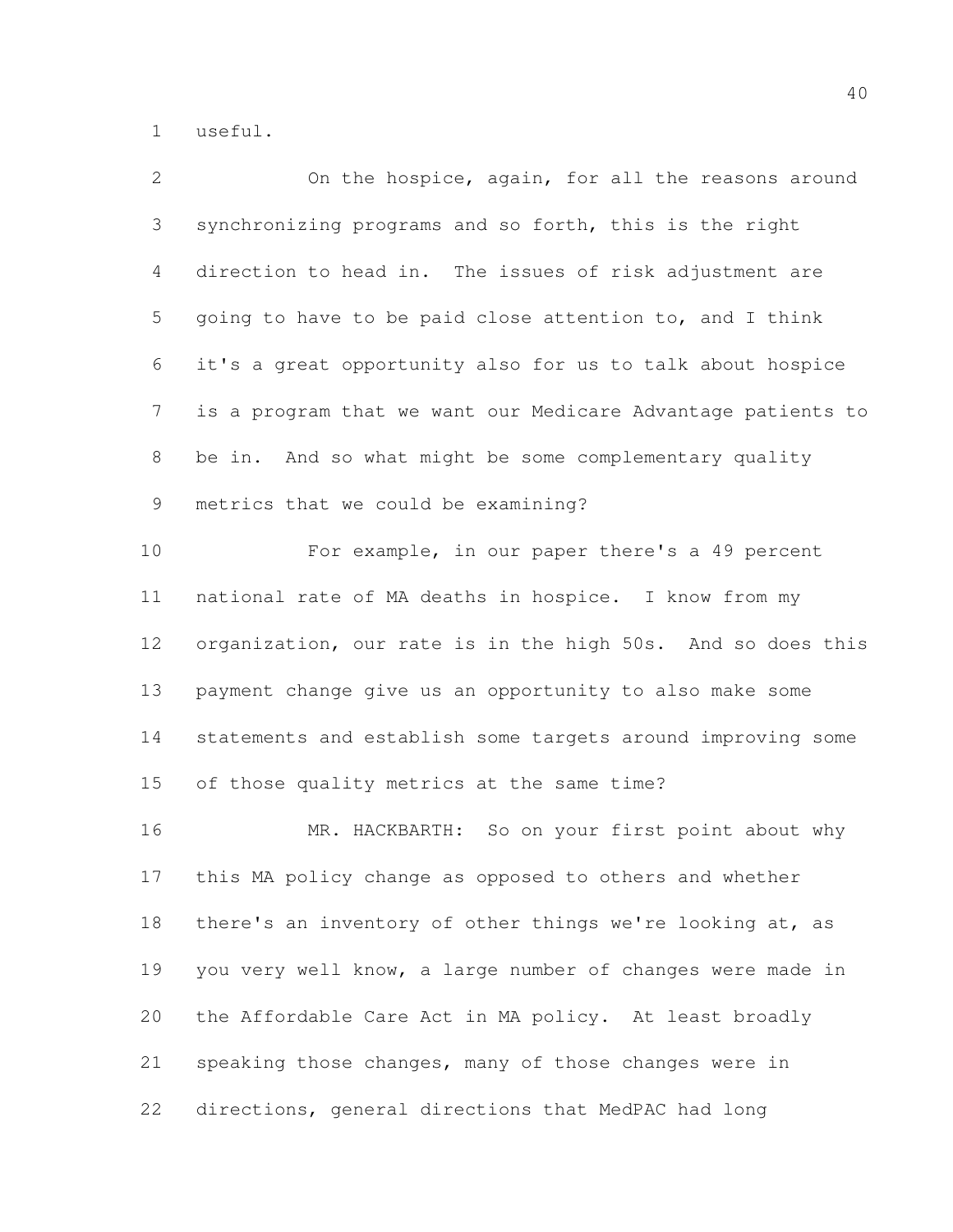advocated.

| 2              | That said, it is not exactly what we have                    |
|----------------|--------------------------------------------------------------|
| 3              | advocated in the past, but there was a huge amount of effort |
| 4              | put into this reform of Medicare Advantage payment policy.   |
| 5              | Because of that, my sense has been, well, it doesn't make    |
| 6              | sense for us to go back again and again and say, well, we    |
| $7\phantom{.}$ | would do this differently, we would do that differently.     |
| $8\,$          | It's sort of time to let it rest for a while.                |
| $\mathcal{G}$  | However, this particular issue is one that sort of           |
| 10             | was left unaddressed by the Affordable Care Act, and while   |
| 11             | it's not a really big fish, in my view at least, the current |
| 12             | policy does not make a lot of sense.                         |
| 13             | And so I -- and help me out here, Mark and Scott.            |
| 14             | I don't plan to bring lots of other Medicare Advantage       |
| 15             | payment issues here that this could be coupled with. There   |
| 16             | is an Medicare Advantage train being loaded up, and so we    |
| 17             | either do it in isolation or not do it at all.               |
| 18             | MR. ARMSTRONG: Even those comments were helpful.             |
| 19             | Just being involved in an MA plan, I've got a lot of big     |
| 20             | blips on my radar screen. Well, this employer plan was not   |
| 21             | even on it, and so that was the reason why I asked that      |
| 22             | question. But, you know, to affirm that we've actually       |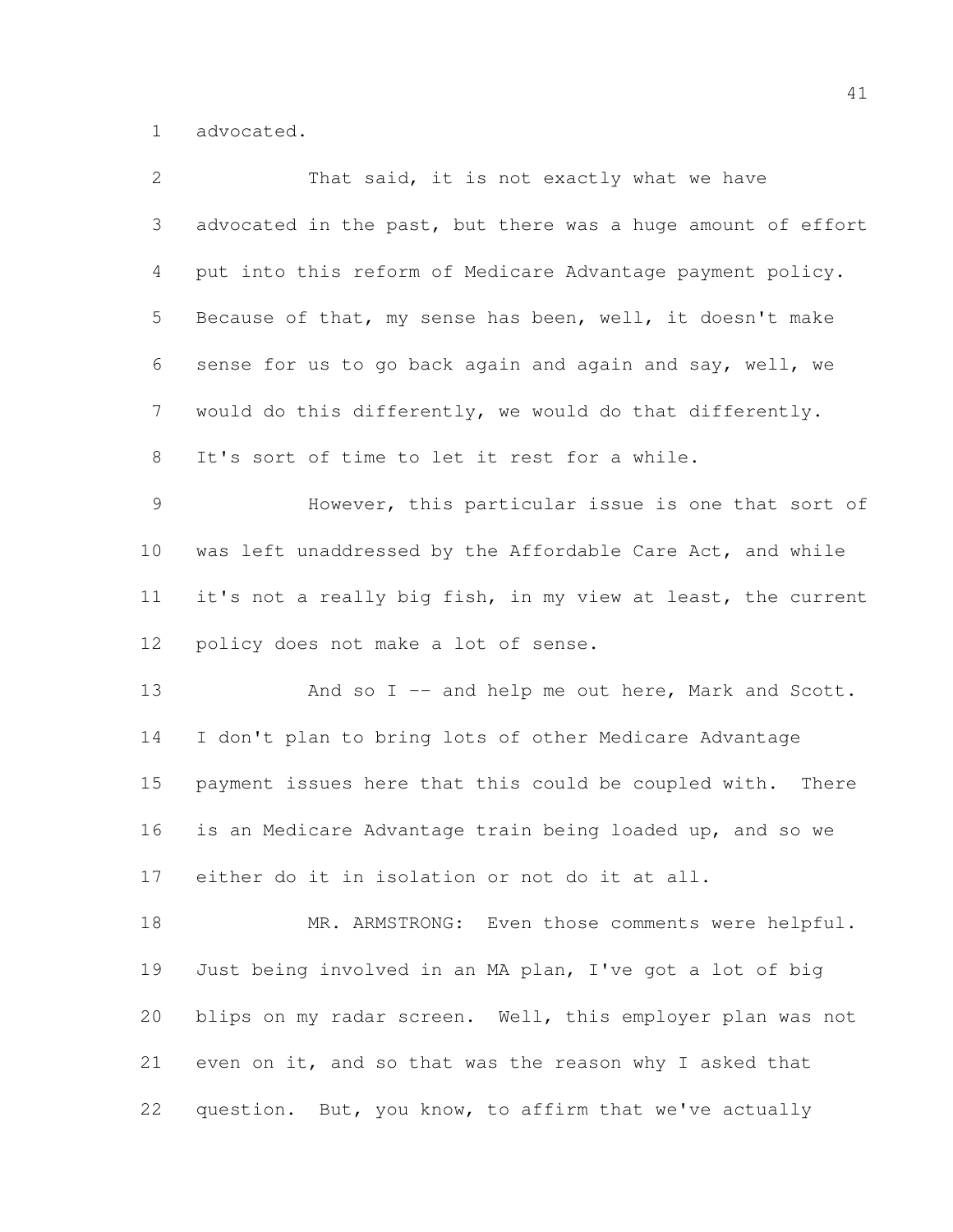thought that through and just exactly the points you made were actually for me quite helpful.

 DR. MARK MILLER: And the only thing I would add - - and some of this goes to the exchange between Jon and Scott as well. We're in an environment where people are dealing with sequesters and debt ceilings and everything else, and there's half a billion dollars here that's sitting on the table, and I think that warrants coming back and asking why we did leave it behind. And you're right, we dealt with big issues, and some of the small fish, if you will, were left behind.

12 I would also say offline, if some of those blips 13 you feel we should be dealing with and we're missing them, you should definitely tell us that.

15 DR. CHERNEW: Two things. The first one is I 16 agree with the hospice stuff. Regarding the -- the second thing had to do with the MA plans, so my first instinct is the easiest solution would be to equalize the rules in how you deal with the accounting so you could simply say that the employer plans have to do their accounting of benefits if they want to offer supplemental benefits the same way that the non-employer plans do so that they can't bid at the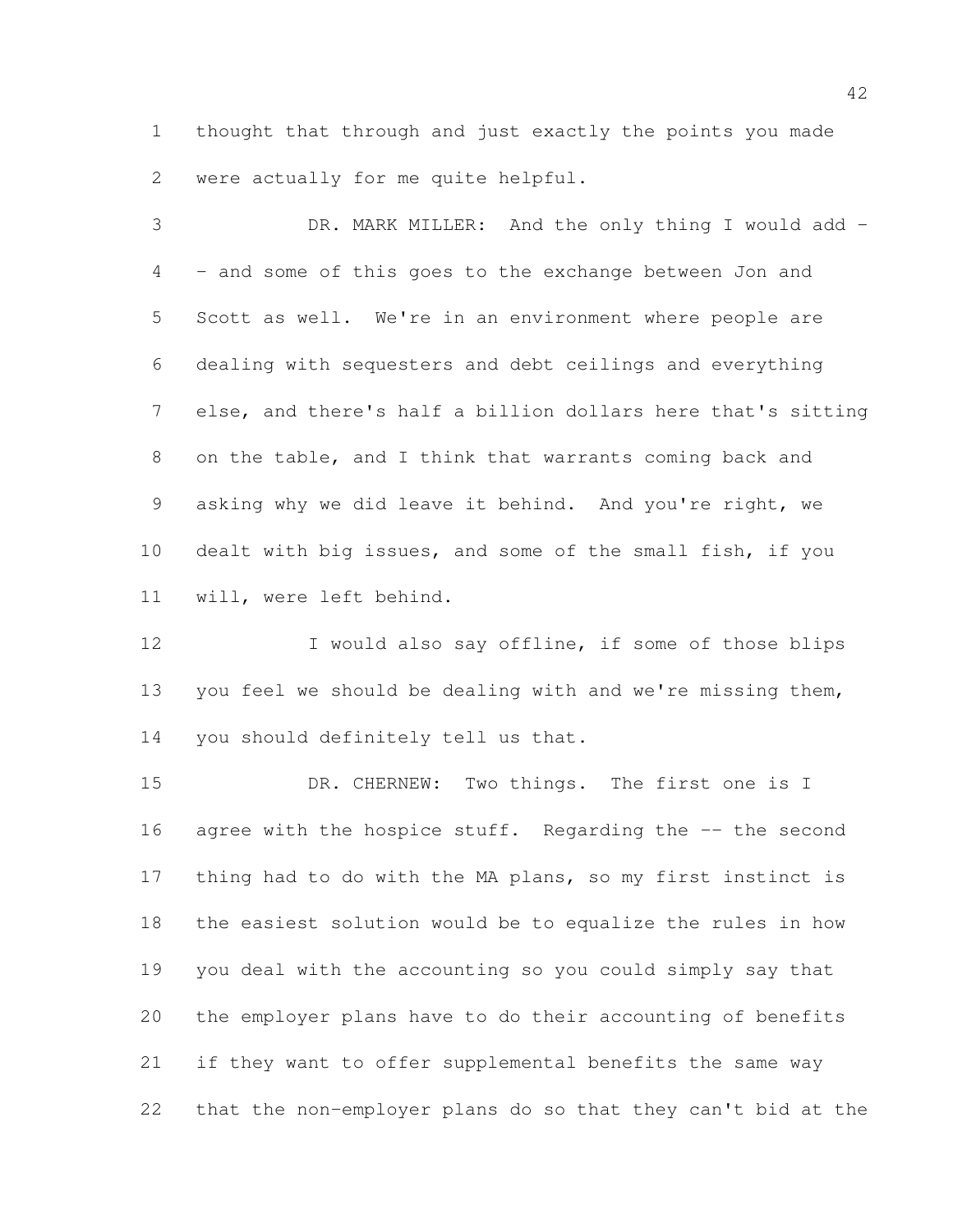benchmark and then offer much more generous plans so that the playing field's level.

 I do agree that this needs more work. My concern with what seems to be the preferred option around, which is Option 2 -- which I don't have a problem with particularly if there was some reason why we couldn't do the other -- is that if there's a plan that's only in the South and the South has a different bid-to-benchmark ratio, they would 9 complain about it; or there's a lot of other aspects that go into making that work for specific employers. I would support that incidentally, although my preference would be to equalize the underlying rules that led to this discrepancy in my belief based on the other question, is 14 that the asymmetry in the rules, is that the employer plans 15 don't have to justify the costs of their added benefits, so they can bid high, avoid the Medicare portion that comes 17 out, and then offer whatever it is they want, which appears to be more generous than actually what the other folks are. MR. HACKBARTH: So, Mike, on your first point, is it that the accounting rules are different for the employer plans? Or is it the absence of competition that results in this different bidding behavior?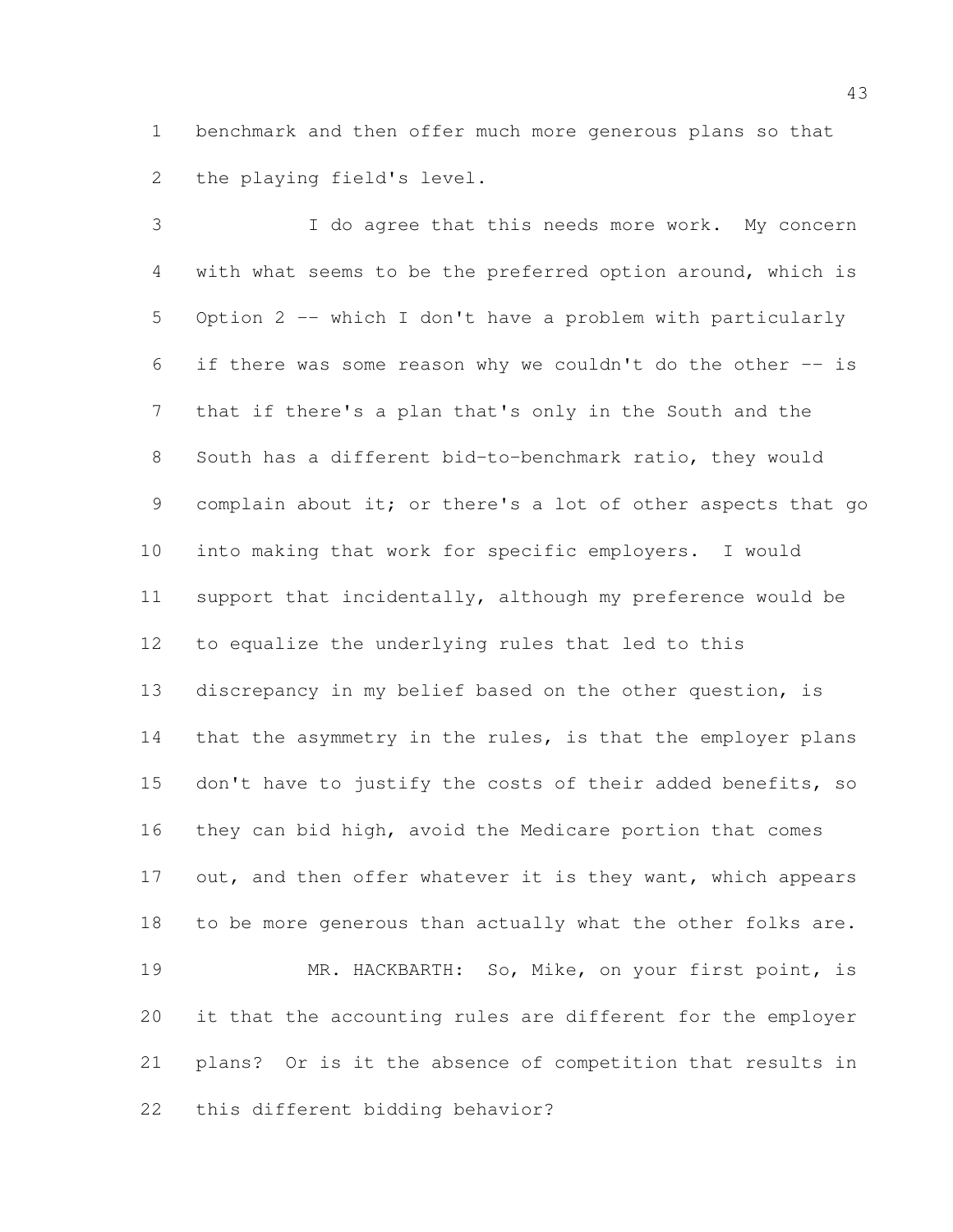DR. HARRISON: So we certainly think the absence of competition makes this possible. The other thing is there are differences in the accounting rules, and I would need to look into them a lot more to figure out exactly how 5 they do it. I know that there's -- the employer plans have a waiver for some of this stuff so that the bids are not reviewed as closely.

8 So these plans are offered, let's say Blue Cross offers plans, right? And they may cover thousands of employers. It would probably be pretty hard for them to go through and list every benefit package and what the premiums ended up being, and I would imagine that would be kind of a mess for them.

 DR. CHERNEW: All right. So I don't actually think it's just competition. I think it's because they 16 don't have to -- maybe because it's administratively too complex. But I think the problem isn't so much lack of competition. It's that they can offer whatever benefits they actually want without having to justify them with a lower bid.

21 DR. HARRISON: Right. That's right. DR. CHERNEW: In fact, I would have argued if the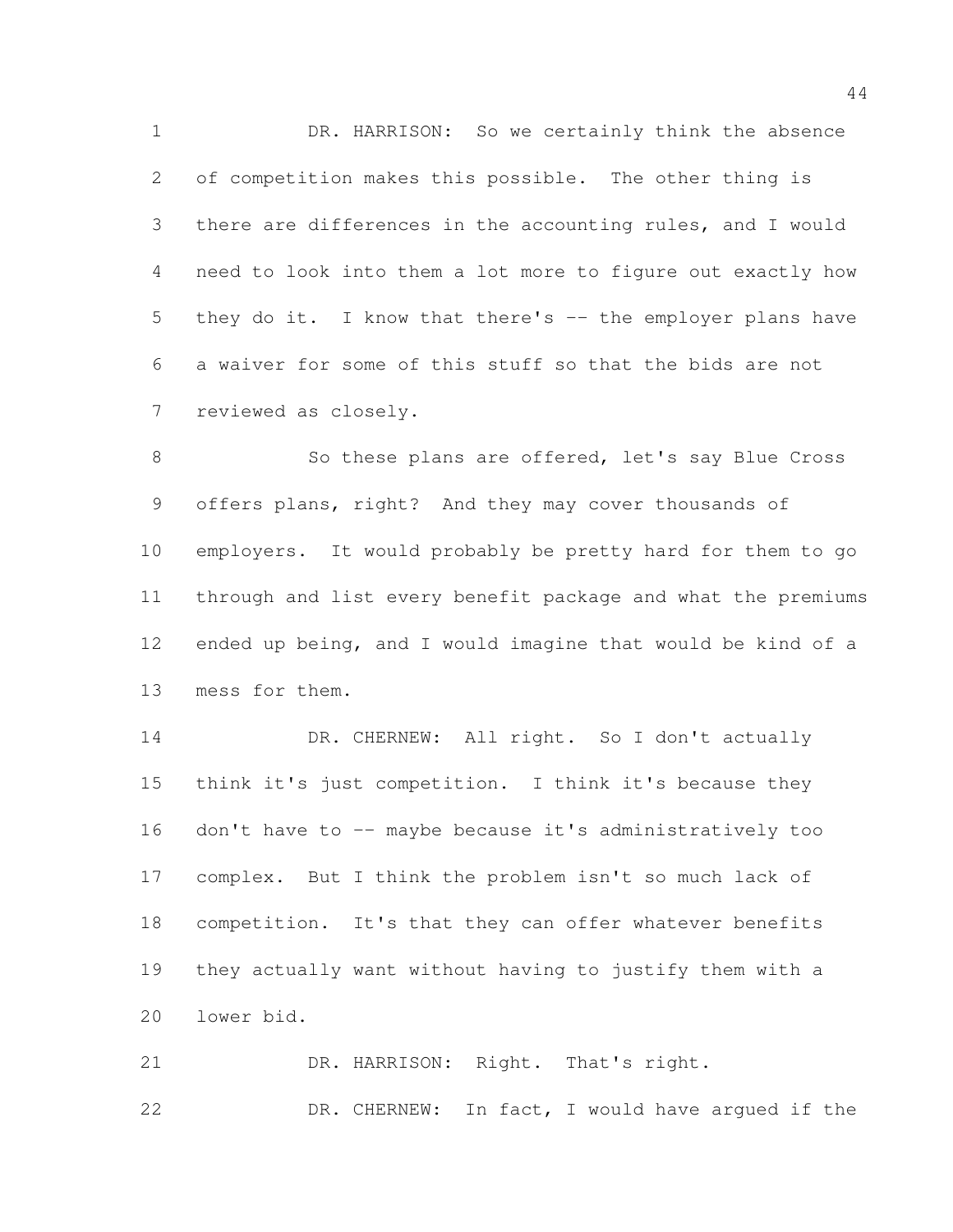other plans could offer whatever benefits they want but didn't have to justify them with a lower bid, they also would have bid up at the benchmark and then just competed on the benefits underneath to avoid the portion going to Medicare.

 But, anyway, that aside, the only other thing I would say that I think relates to this is two things: 8 There's a lot of evidence that the competition -- the bids in the non-employer section aren't related to costs either 10 for a bunch of reasons that I won't go into now, or at least particularly closely. And the second thing is I think in many cases it's the same plans. So you could have Aetna bidding in the employer and Aetna bidding in the non-14 employer. So these aren't different plans in --

 DR. HARRISON: So that could be another option where you say that Aetna's bid-to-benchmark ratio has to be the same in the two sectors. That might be something we could look at.

 DR. CHERNEW: So my bottom line is I'm not sure why you can't just equalize -- making them justify it, but maybe it's administratively prohibitive. So thinking through the exact form of the solution is important. I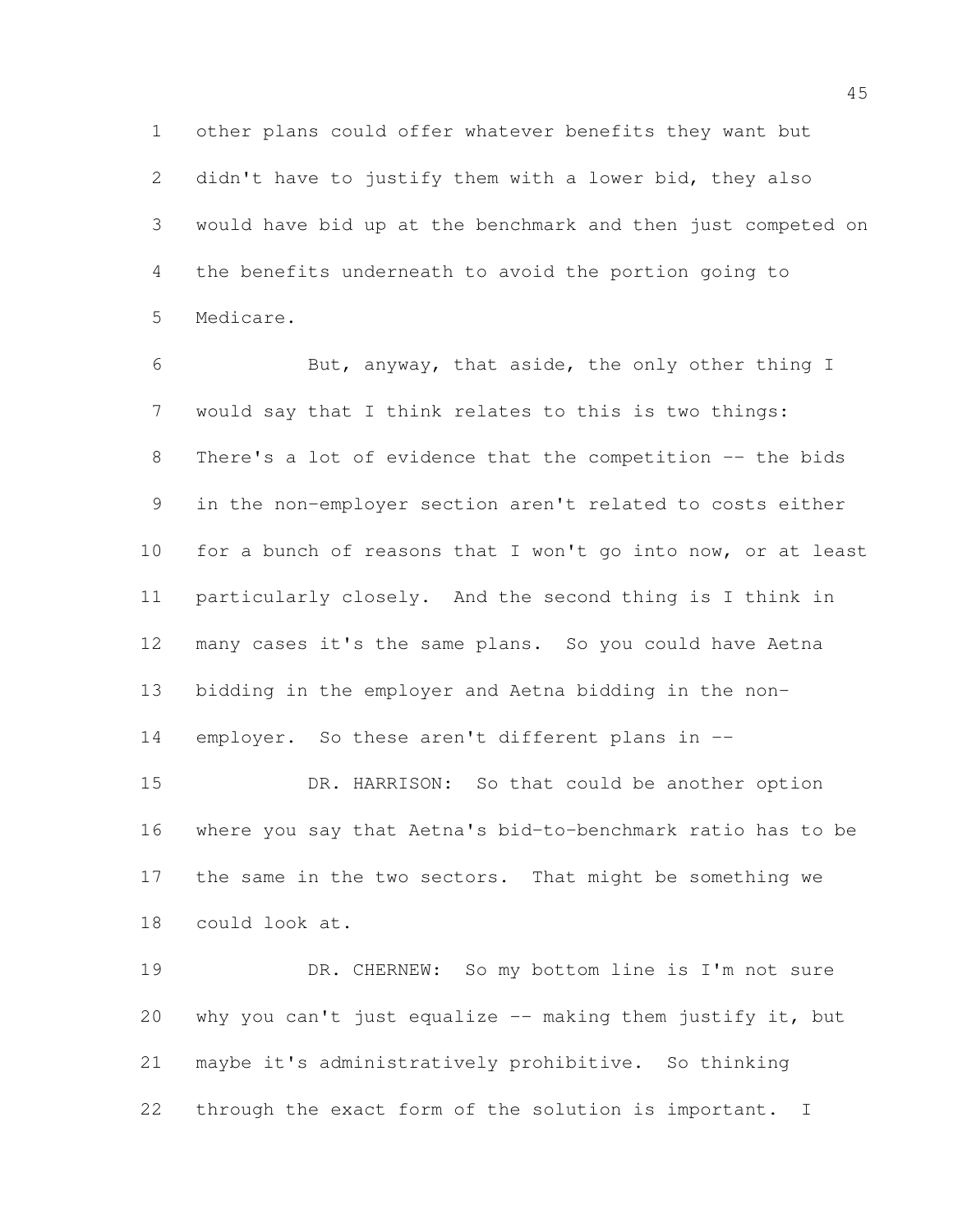don't have a particular problem with 2, but I see some issues with it.

 DR. NERENZ: I just want to clarify, for those who really know this, what the nature of the competition is on the employer side. Let's say we're talking about the AT&T retirees, just to pick an example. Every year, do several plans bid for that group of people? And then if so, do the individual retirees -- 9 DR. CHERNEW: [off microphone]. DR. NERENZ: Okay. Well, how does it work? I just was seeing the shake of the head. DR. HARRISON: Every once in a while, you'll see, you know, a major employer group switch insurers, but I'm not tied into all that literature. But it happens from time to time. 16 DR. NERENZ: And is the competition for individual retiree enrollment in this model? Or do all the AT&T retirees by contract go into whatever plan or plans AT&T selects? DR. HARRISON: Yes, that's what they do. DR. NERENZ: And it's plan singular generally or multiple?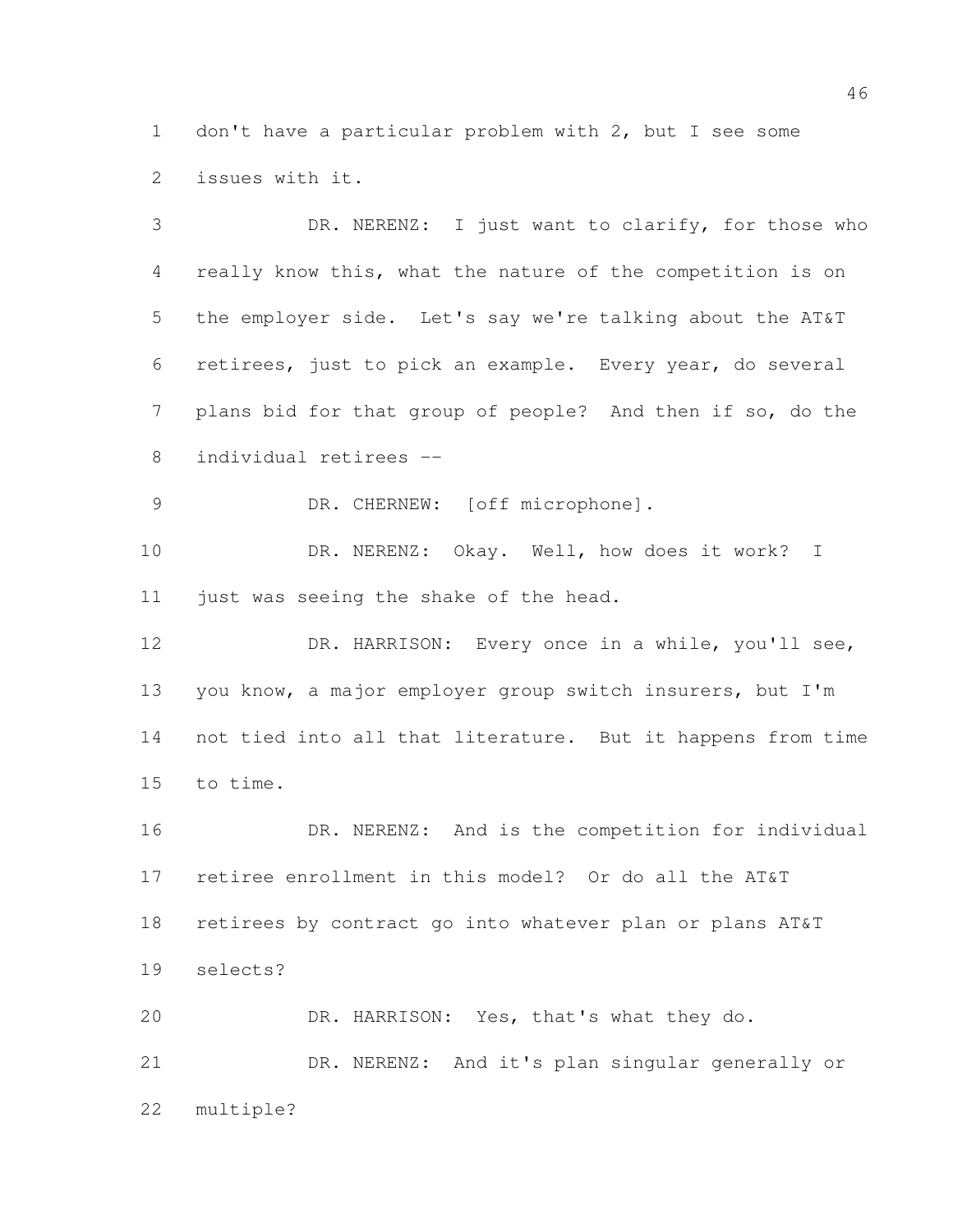DR. HARRISON: I would think they probably have a couple choices, but probably with one insurer. DR. CHERNEW: [off microphone]. DR. NERENZ: Within MAs, that's what I'm interested in. DR. HARRISON: Right. And they're going to -- you 7 know, AT&T has got retirees all over the country, so they've got to make sure that they have a plan that bids over the whole country. 10 DR. NERENZ: Okay. And I just want to understand 11 what the nature of the competition is when we say -- and at what level, how often, for whom, who decides. Okay. DR. MARK MILLER: I think that would still drive a high bid, because you're trying to show up at the employer and say these are the many dollars that I have to work with you to build a benefit. So even if I'm trying to steal away the employer, we're both showing up and saying I have 700 18 whatever dollars and this is what I'll do for you, and then the -- DR. HARRISON: And the other thing is what the employers are trying to do a lot of times is trying to mirror their under-65 coverage so that the plans look the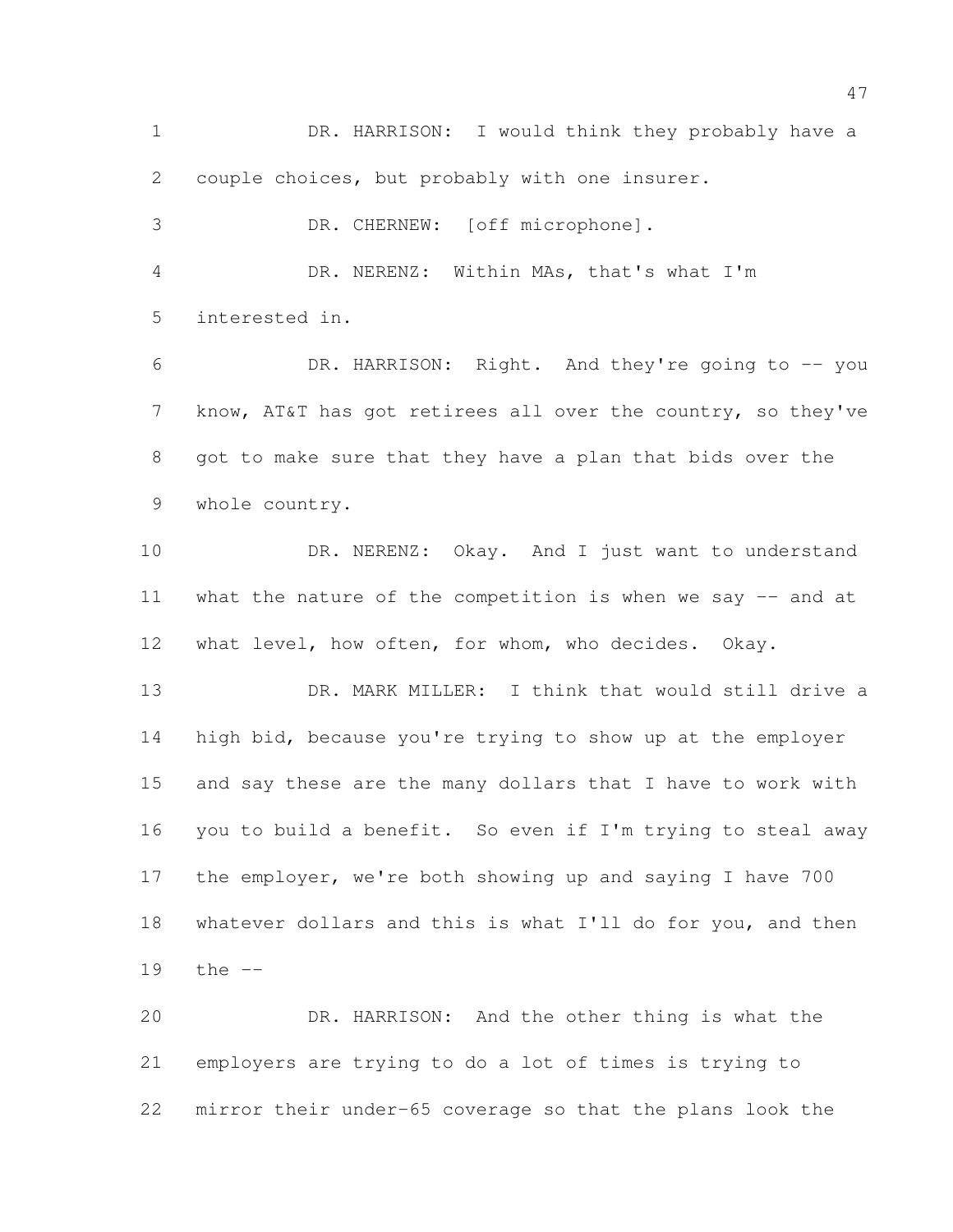same. And so that can be pretty hard with the MA package to get it to match. There's probably not one on the shelf that's going to match yours, that you've got to customize it.

 MR. HACKBARTH: Okay. We're down to our last 5 minutes or so.

7 DR. COOMBS: So I support the bid-to-benchmark. I would like a little bit more information about that 17 9 percent. The fact that -- Scott, you brought up the point about the Medicare Advantage versus the fee-for-service in terms of the percentage is 50 percent decedent rate. You can't tell much from that because it might be that if you entrain the right type of patients or people in this group, 14 that the percentage might be even higher, which meant that you did appropriate care for the patients that deserved it. 16 I think it's important to know what the patients look like in both subsets. My problem is really the whole notion of the carve-out, and I know it's the BBA of '97.

 But the carve-out is part of the problem in terms of not allowing the MA plans to be innovative. If you had to assume 100 percent agency for all the people under your umbrella, you might invoke different policies under your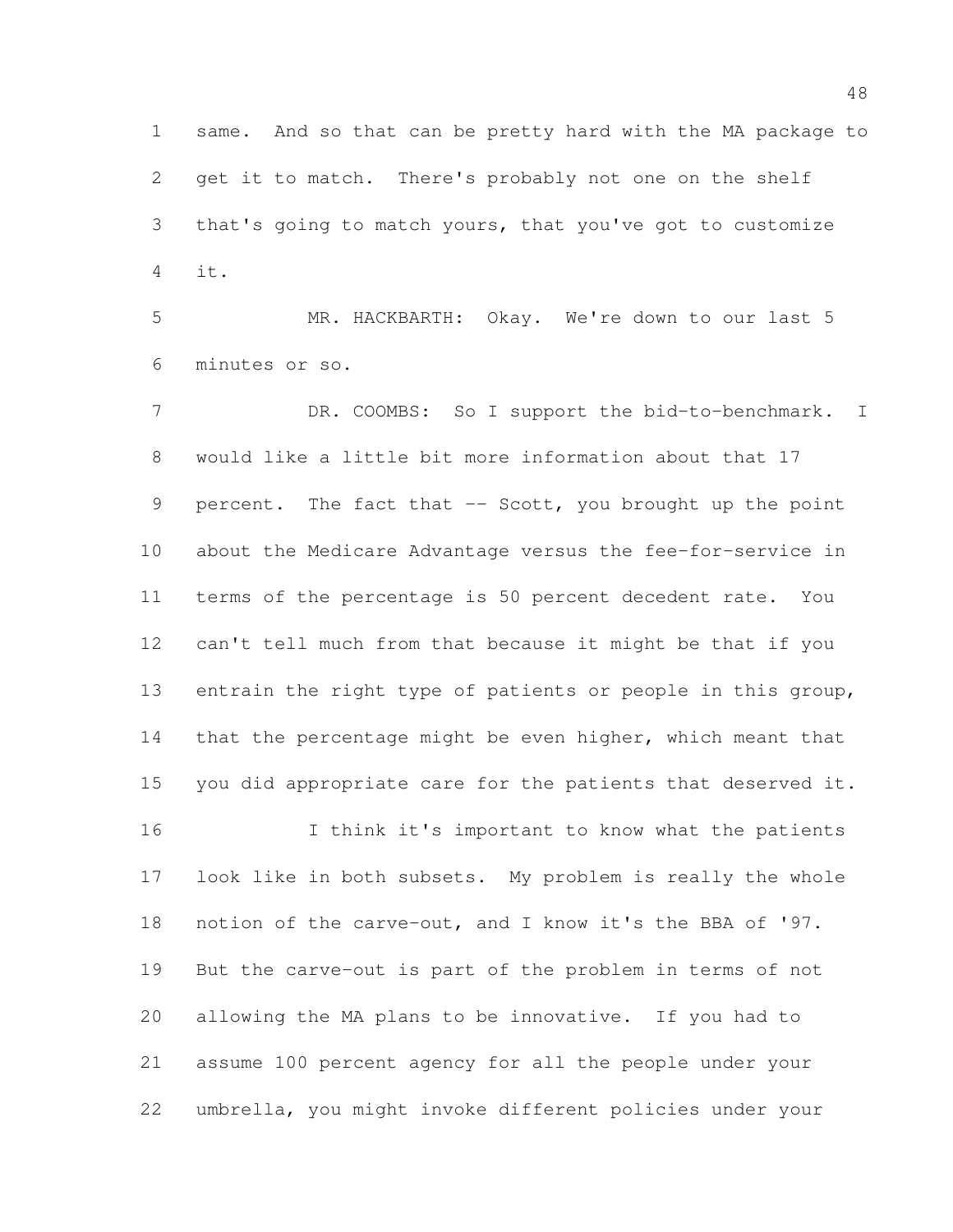umbrella of patients to say that we want to really make sure we look at palliative care because we're responsible for 100 percent; we don't have an opt, we don't have a window out. 4 And I think that going forward, the higher the percentage of Medicare Advantage -- you know, it's 2.6 million versus 11. As you increase the percentage, you would want the MA plans to take more responsibility in the sense that they would have greater control and you would have better vertical integration. Conceivably that's why we're promoting this. So why the carve-out? I think we need to address the carve-out.

12 DR. SAMITT: So in terms of the employer plans, 13 I'm ending up where Michael is. I don't have a clear sense of whether either of these scenarios levels the playing field. I think what we should try to seek out is whichever option levels the playing field. And if what Michael suggests, which is that the employer plan rules need to match exactly MA plan rules to level the playing field, I'd be in favor of that.

 If employers want to offer supplemental retirement benefits to their retirees, there are other ways to do so other than to fold in additional health benefits.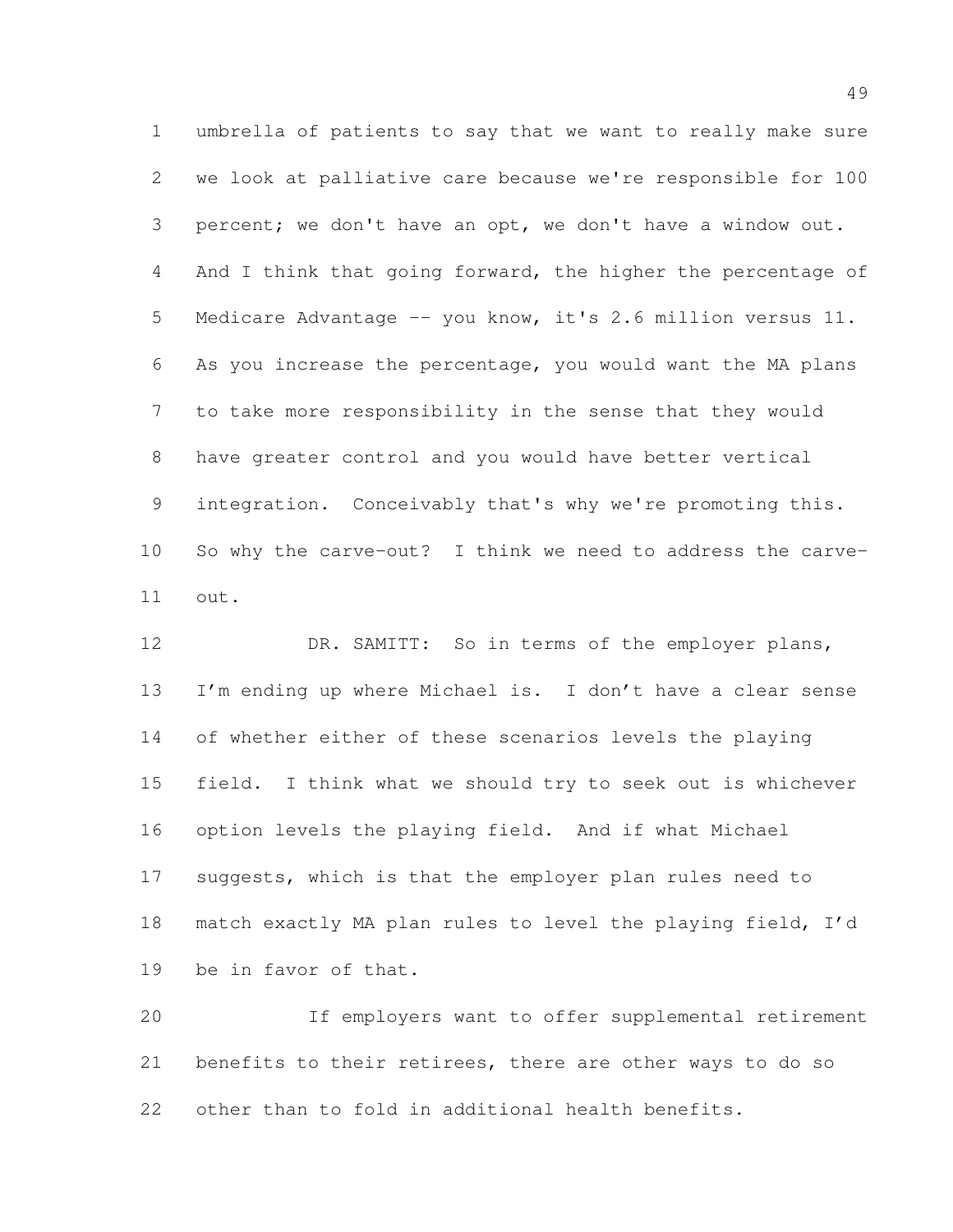On the hospice side, intuitively it sounds absolutely right. What was most important to me was the notion that including hospice benefits allows plans to really appeal to the patient with concurrent hospice and curative care. I'm where Scott is. I think we need to be talking in a shared decisionmaking fashion with patients. And if patients are less inclined to think about hospice because they're afraid they'd like periodic curative care, then it would make sense to actually bundle the benefits. 10 DR. HOADLEY: So I support the hospice discussion for many of the reasons that have already been said. My only additional question on that is I know you said that one impact on the beneficiary would be if a plan has a more limited network for hospice providers. And obviously, in that case, if they want to use the non-network provider their costs would be higher, and whether there's any other situation that would affect beneficiary costs with such a change. So we should make sure we know about anything that is on the table in that regard. On the employer plan, again I'm supportive of moving in this direction. I had questions about sort of the issue of shifting employers out of this, and that's been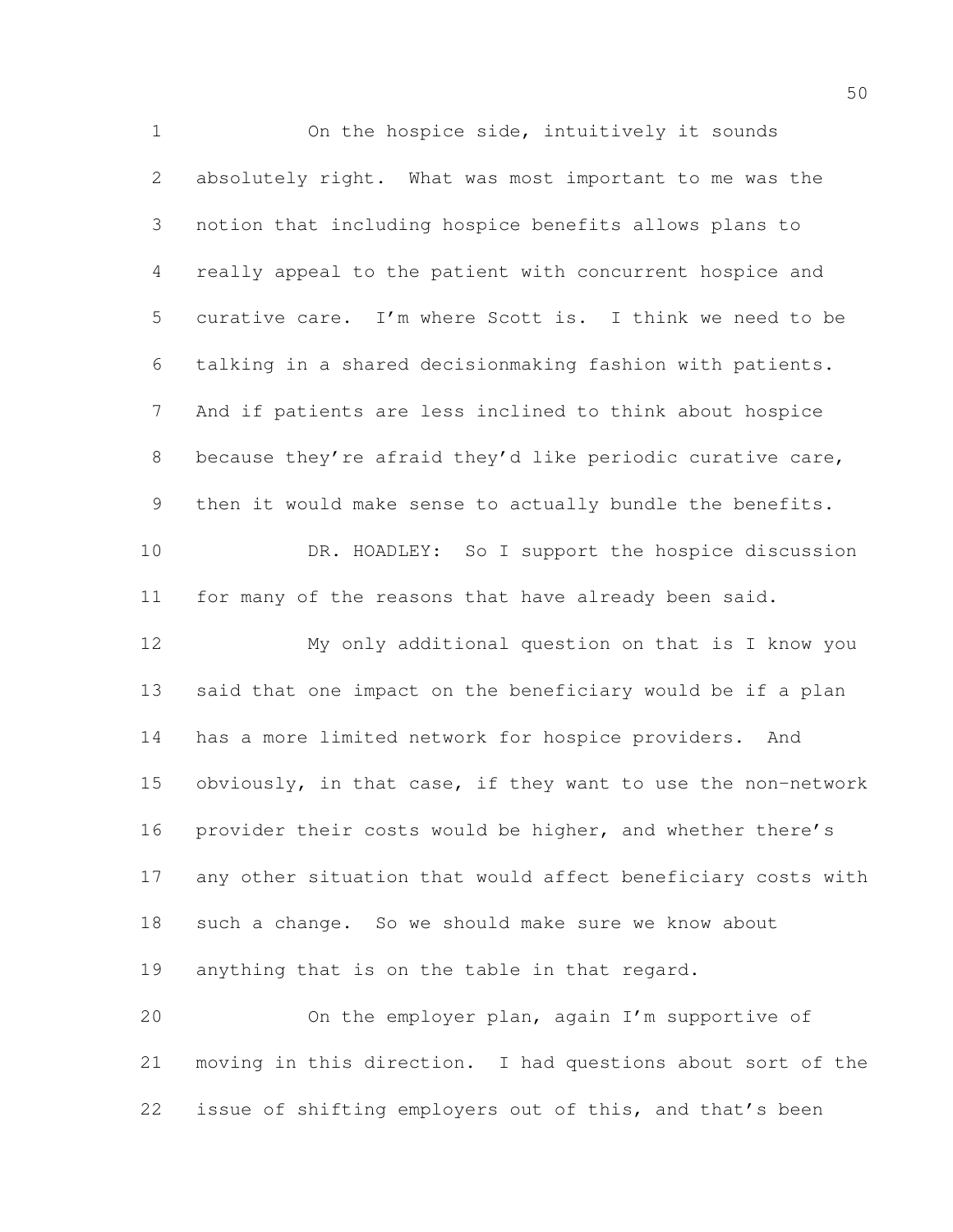discussed. You had brought up in a little bit of your pros and cons some things where the different options might tilt a little more or a little less in that direction. I think it's important that we make sure that we have thought that through, and you have already started to do that.

 On the options, one of the things that occurred to me was one of the same things that Mike mentioned, which is what about the situation where an employer is pretty 9 regionally based. Now obviously, when we're talking about retirees, they do scatter. But it's different for a large national employer whose employees start out all over the country than if you have a very regional employer whose retirees are likely to stay somewhat in that region. It does strike me that with the national benchmark there could be some odd effects there.

 And so I think it's useful to think through that 17 and whether that makes that option less attractive. So I would say I'm not sure on which option. I'd like to at least hear some thought about the impact and whether we have any empirical data on the geographic distribution of retirees.

The only other thought I wanted to throw in was in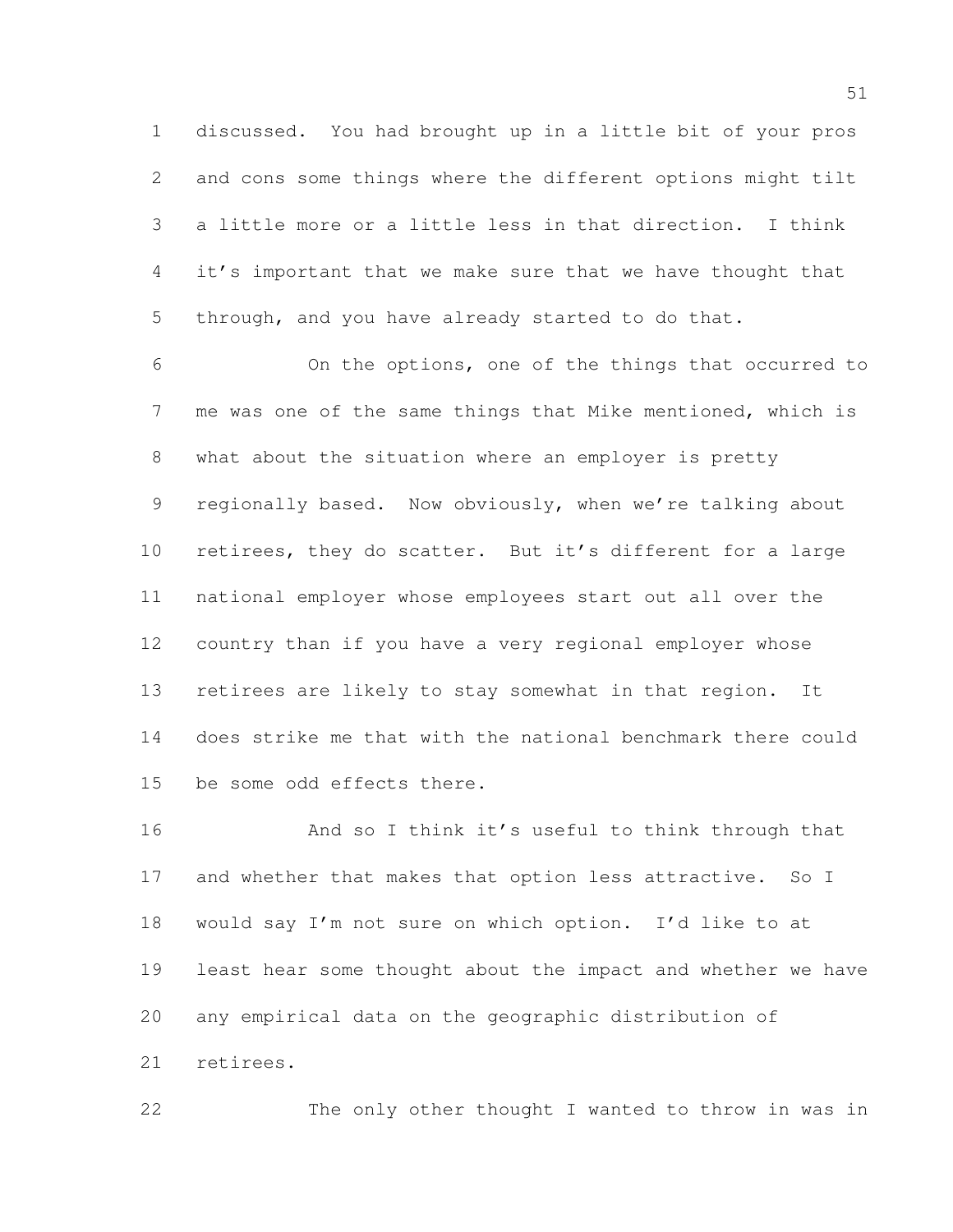thinking about this -- and I should know more about this -- but whether there's any parallel on the Part D side with the employer-based benefits. We obviously don't have the same benchmark structure to start from, but we do have a fast increasing number of employers that are putting their retirees into Part D -- I mean, employer-only Part D plans because of the change in the ACA on the tax treatment of the 8 retiree drug subsidy. So that's actually -- the number of employer-only Part D plans has actually tripled in the last couple of years. DR. HARRISON: Right. DR. HOADLEY: And I don't know if there's any kind of bidding issues there. 14 DR. HARRISON: So for D, employer plans bids are not looked at. 16 DR. HOADLEY: That's what I thought. DR. HARRISON: They're excluded from the calculations of the national benchmark. They're excluded from low-income subsidy, I believe. DR. HOADLEY: That's right, I think. 21 DR. HARRISON: So they are excluded. DR. HOADLEY: So, I don't know if, on the bids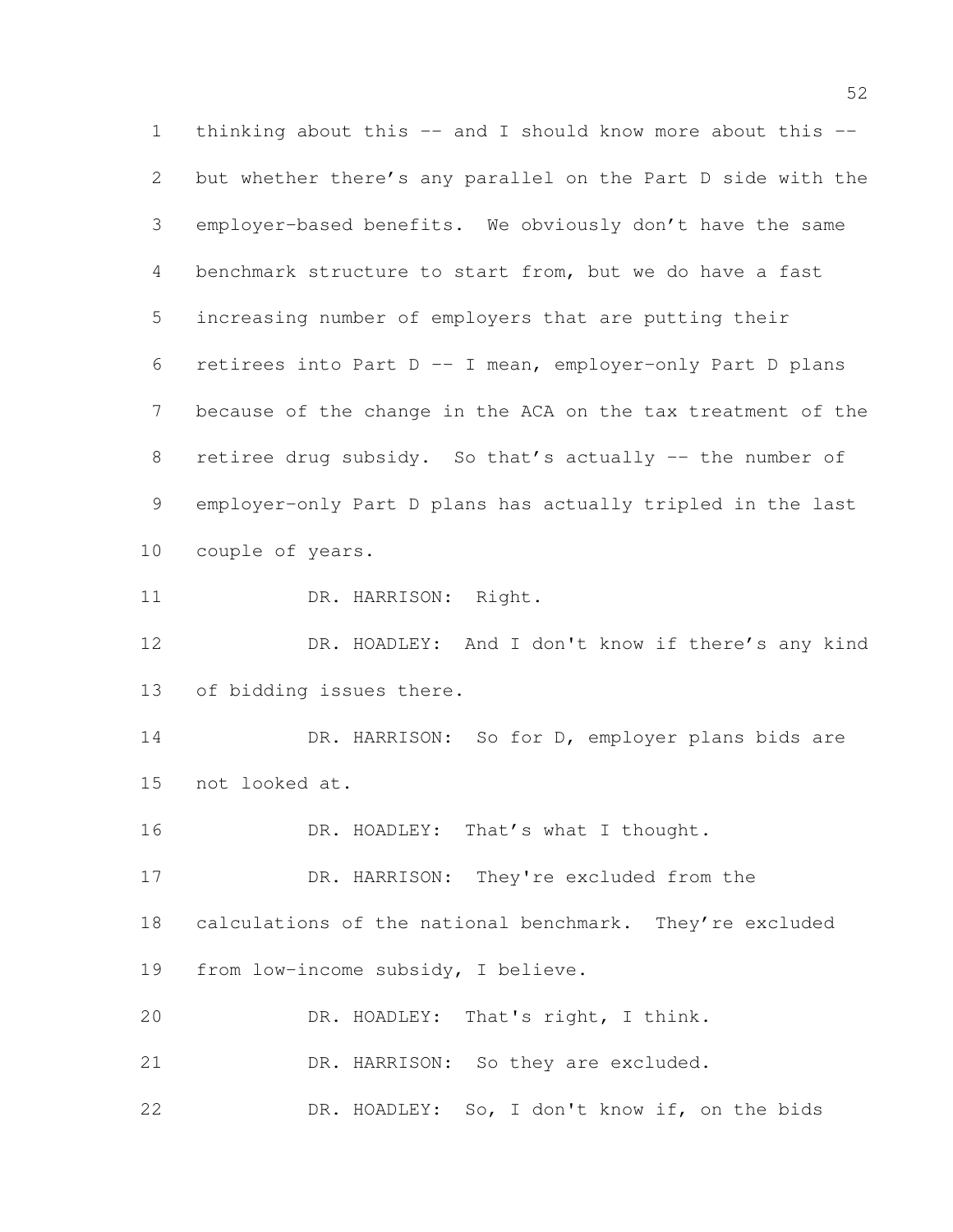that are coming in on the Part D side, for their employer-2 only Part D plans, whether there are some issues -- and I'm going to go back and think about that a little bit -- but that might be something that we should at least be aware of, if there's any kind of parallel issue there.

 MR. HACKBARTH: Thanks Jack. Good job, Kim and Scott.

8 We now need to move ahead to physician payment. This is a prelude to our December discussion on updates. DR. SOMERS: Good morning. At this session, Kevin and I will review recommendations that the Commission has made previously and could choose to rerun for the March report chapter on physicians and other health professionals. Then we would like to discuss and seek the Commission's guidance on longer-term issues for future work.

 Specifically, we will review the Commission's standing recommendations on repeal of the sustainable growth 18 rate, or SGR. For the past two years, the Commission has reiterated its position in its March reports. Assuming that our annual assessment of payment adequacy continues to show no significant change in beneficiary access to care, the Commission could reaffirm its position in the March 2014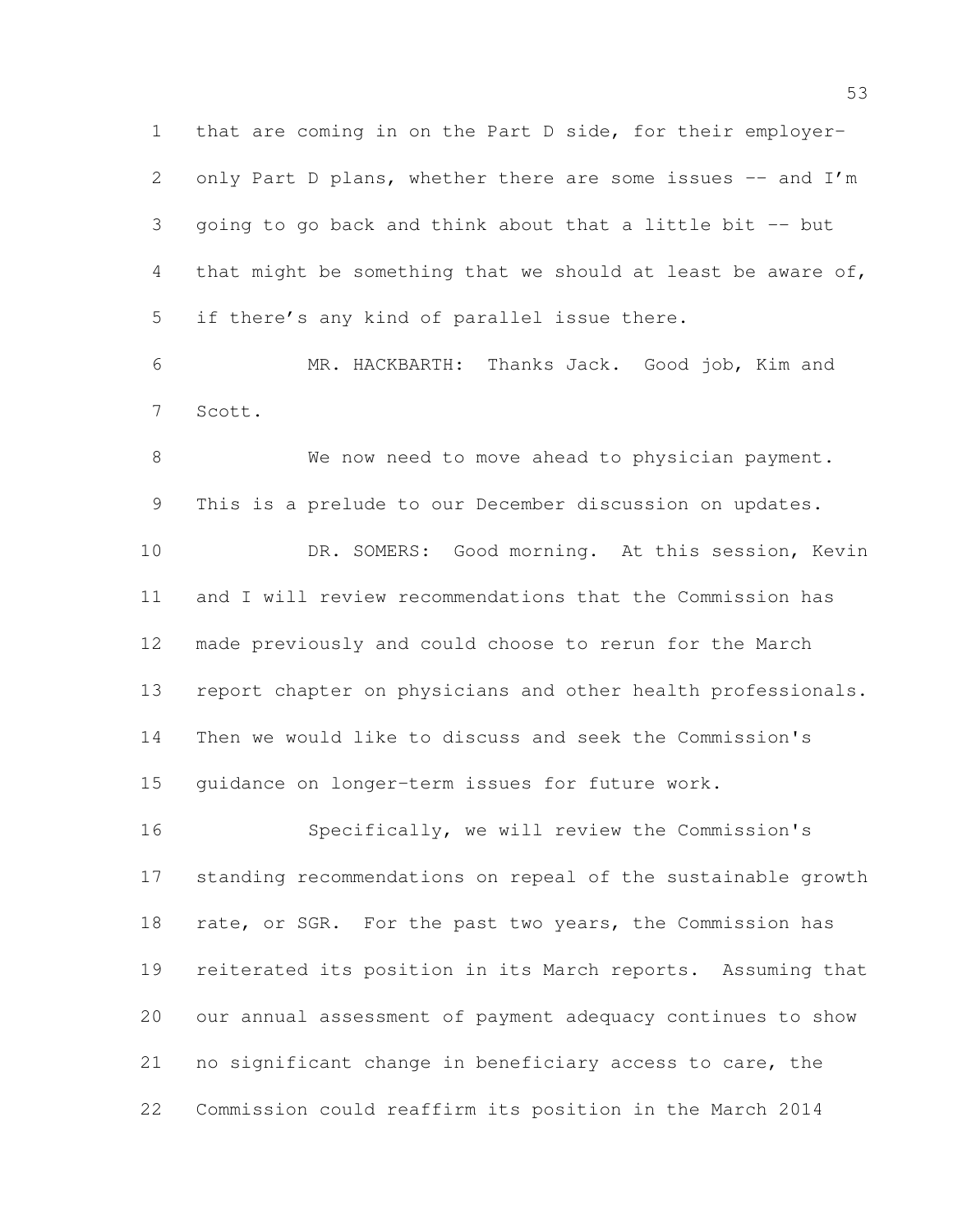report. We will also review additional recommendations that the Commission could choose to rerun regarding establishing an HHS panel on misvalued services, improving payment accuracy and appropriate use of ancillary services, and reforming graduate medical education. Finally, we will discuss longer-term issues for future work.

 Yesterday, the Commission discussed in great depth quality measurement across Medicare's delivery systems. For future meetings, the Commission may also want to discuss quality measurement as it relates specifically to payment for physicians and other health professionals.

 Today, we would like to discuss and hear the Commission's views on another longer-term issue, payment for primary care. We will begin with our review of the Commission's recommendations on repeal of the SGR.

 The Commission has long held that the SGR as an update formula is fundamentally flawed. The SGR is a formula that was intended to control spending on services furnished by physicians and other health professionals by setting a limit on aggregate expenditures. If actual spending in a year exceeds the limit, then the annual payment rate update for the next year is to be reduced to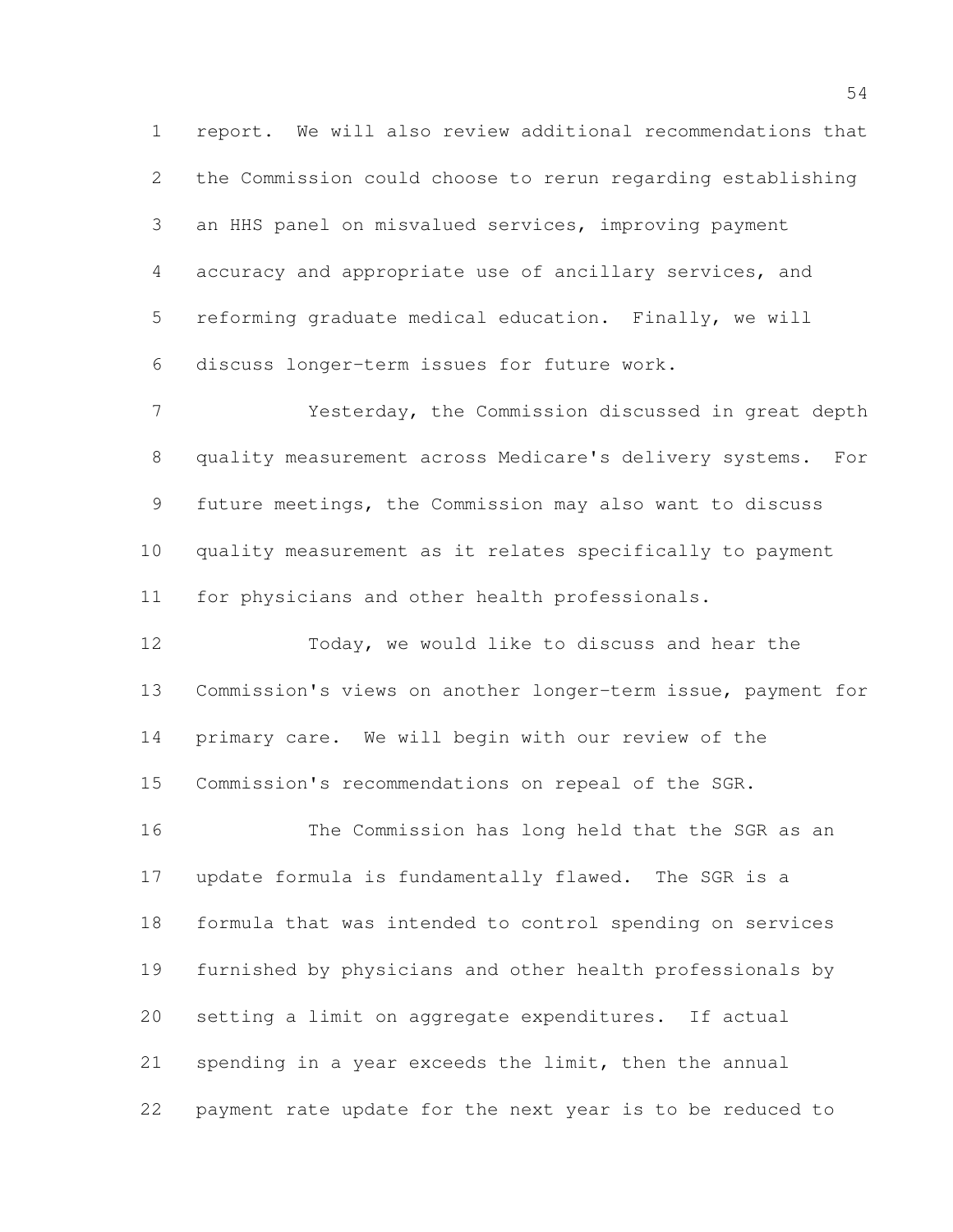bring spending in line with the limit.

| $\overline{2}$ | However, tying annual payment rate updates to                |
|----------------|--------------------------------------------------------------|
| 3              | aggregate expenditures does not incentivize providers to     |
| $\overline{4}$ | restrain volume growth since those who restrain volume       |
| 5              | growth receive the same update as those who do not.          |
| 6              | As illustrated in the chart on this slide, the SGR           |
| $7\phantom{.}$ | has not restrained volume growth. Spending per beneficiary,  |
| $8\,$          | indicated by the red line, is the product of the payment     |
| 9              | rate and volume per beneficiary. Updates to the payment      |
| 10             | rate have been modest from 2000 to 2012, as indicated by the |
| 11             | green line. But because of the robust volume growth,         |
| 12             | spending per beneficiary has increased by 75 percent over    |
| 13             | the same time period. The rapid rise in spending per         |
| 14             | beneficiary has caused actual spending to exceed the SGR     |
| 15             | limits every year since 2002, resulting in negative payment  |
| 16             | rate updates specified by the formula. In response, the      |
| 17             | Congress has implemented short-term overrides of the payment |
| 18             | rate cuts every year after 2002.                             |
| 19             | In recent years, the payment rate cuts called for            |
| 20             | by the SGR have been particularly draconian. For example,    |
| 21             | for 2013, the SGR would have resulted in a 27 percent        |
| 22             | payment rate cut, but the Congress overrode the cut with a   |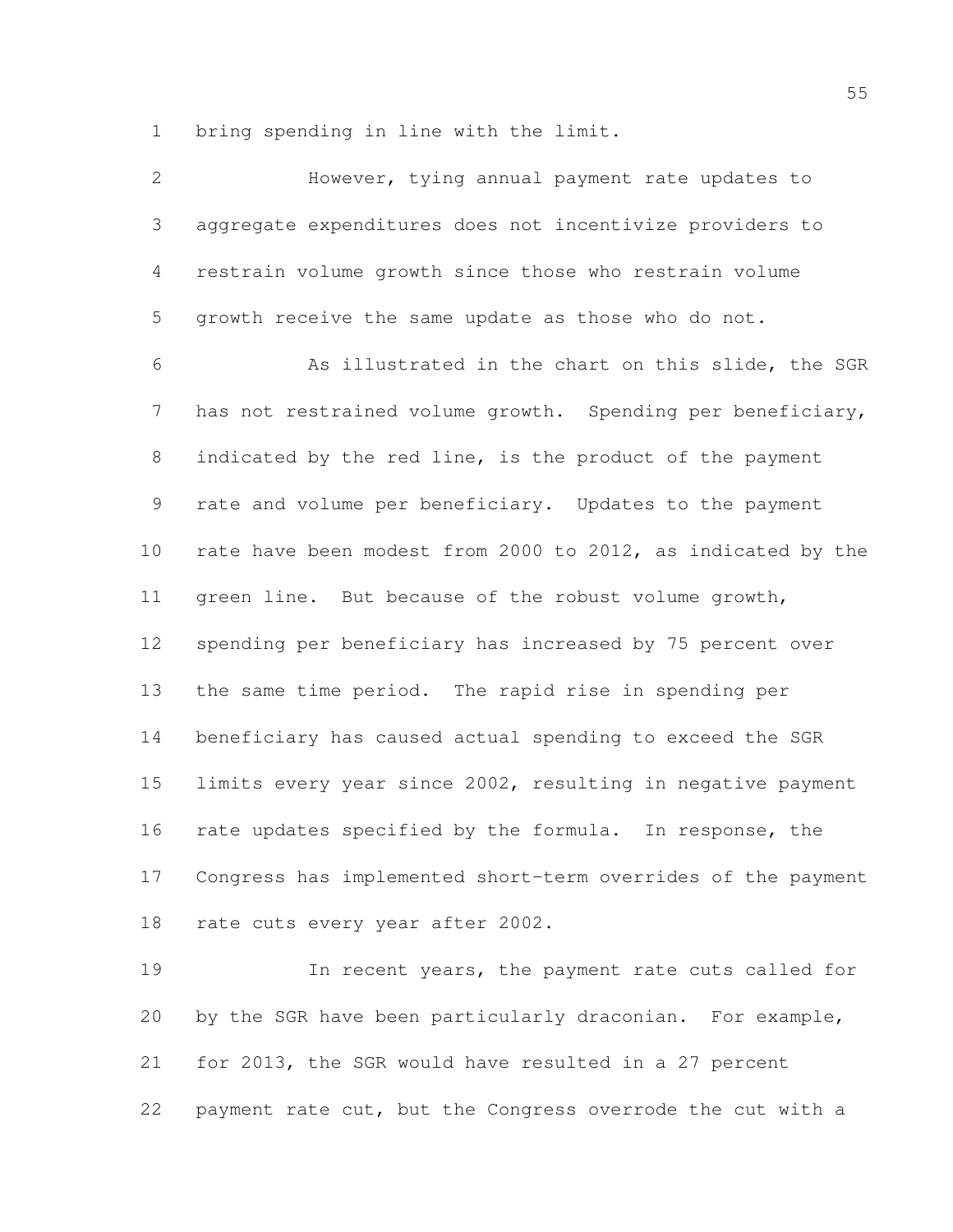payment rate freeze. The Commission has become increasingly concerned that those legislated overrides of the formula's deep cuts are creating instability in the Medicare program for providers and beneficiaries.

 Moreover, changing budget estimates make it clear that the time to repeal the SGR is now. In October 2011, CBO's estimate of the cost of a ten-year freeze in payment rates was about \$300 billion. Due to slower volume growth in recent years, their current estimate of a ten-year freeze is \$138 billion.

 The Commission has urged the Congress to act and take advantage of this lower estimate. If history is any guide, volume will reaccelerate and the cost of repeal will increase again. In addition, further delay encumbers more rational reforms and would expose beneficiaries to an increasing risk in the long run of impaired access,

especially access to primary care.

 In developing its recommendations on repeal of the 19 SGR, the Commission adhered to a set of principles. Repeal 20 of the SGR is urgent. Beneficiary access must be preserved. The Physician Fee Schedule must be rebalanced to achieve equity of payments between primary care and other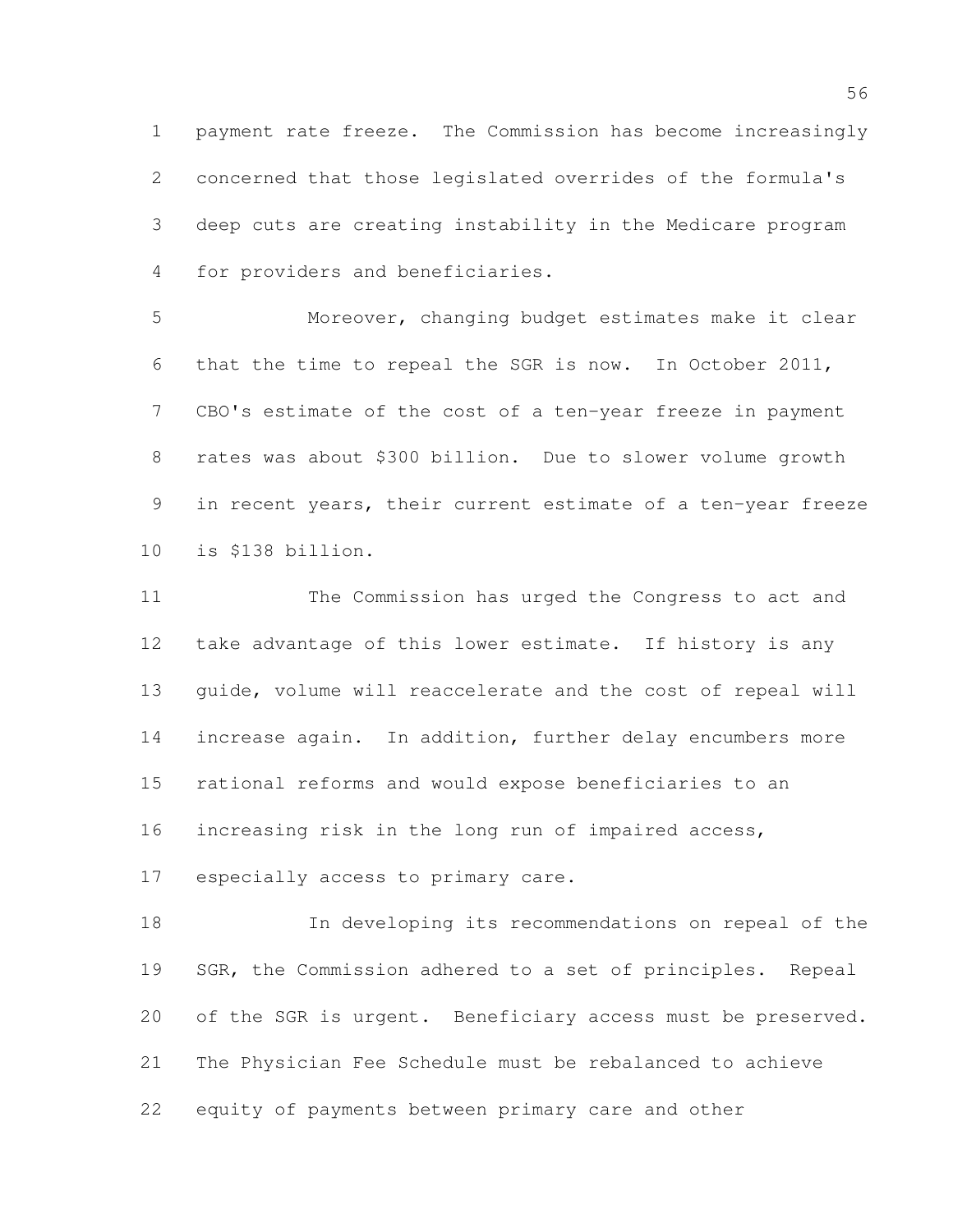specialties. Pressure on fee-for-service must encourage movement toward new payment models and delivery systems. Working from those principles, the Commission made

 four distinct recommendations in an October 2011 letter to the Congress and reiterated those recommendations in its March 2012 and March 2013 reports.

 First, in place of the SGR, the Commission outlined a ten-year path of legislated updates, including updates for primary care services that are higher than updates for other services. The higher updates for primary care services will help bolster primary care for the important role it will play in a reformed delivery system. Second, CMS should collect data to improve the relative valuation of services. As part of the process of determining payment amounts for the 7,000-plus services on the Physician Fee Schedule, CMS assigns relative values to 17 the services based on data, often outdated, from physician specialty societies that have a financial stake in the process. The Commission maintains that CMS needs current reliable and objective data. To meet those needs, the Commission recommended that CMS collect data on a recurring basis from a cohort of practitioner offices and other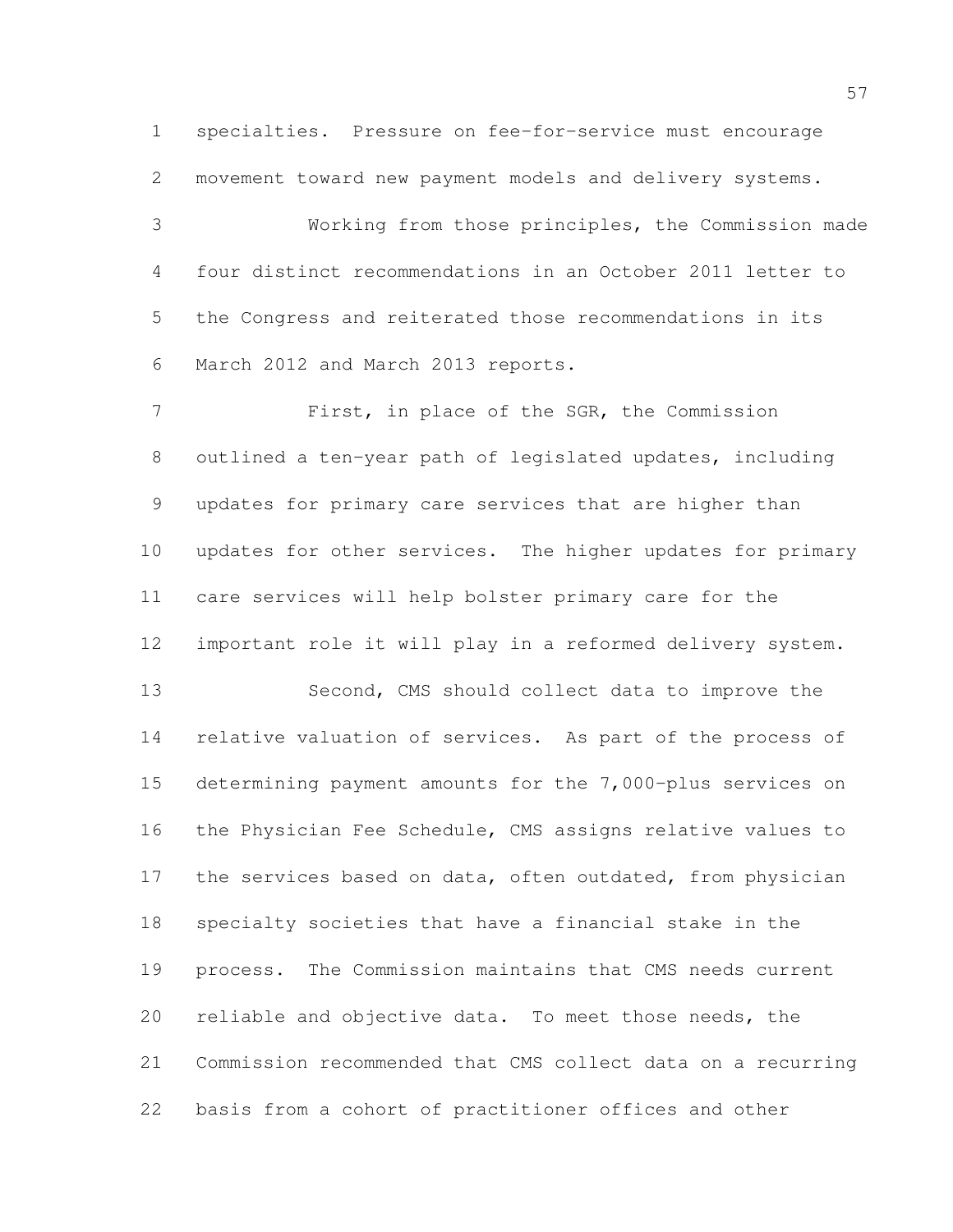settings where practitioners work to establish a more accurate relative valuation of services.

 This leads us to the Commission's third recommendation. With the improved evaluation of services, CMS should identify overpriced services and underpriced services and rebalance the fee schedule accordingly. The Congress should direct CMS to achieve an annual numeric goal equivalent to a percentage of fee schedule spending. And, finally, the four recommendation. The Medicare program should encourage physician movement from fee-for-service into risk-bearing Accountable Care Organizations by creating greater opportunities for shared savings. Now, I turn it over to Kevin to discuss additional recommendations that the Commission could rerun and to discuss payment for primary care as a longer-term issue for future work. DR. HAYES: There are a number of recommendations that the Commission made previously that complement the recommendations that Julie just reviewed. Those recommendations could be restated for the March 2014 report. For example, on the issue of misvalued services,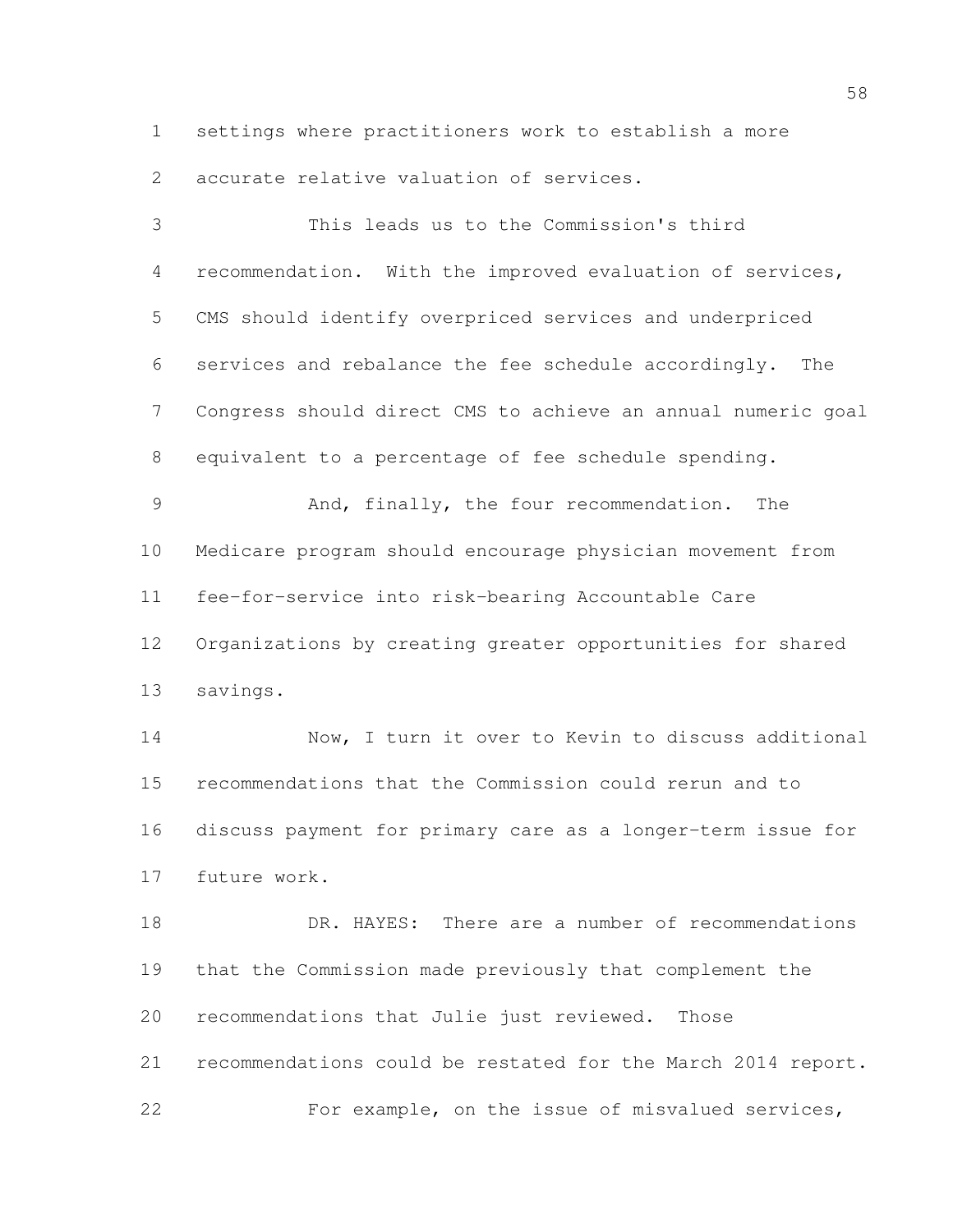the Commission recommended that the Secretary establish a standing panel of experts to help CMS identify overvalued services. The Commission also made a series of recommendations for improving the accuracy of payments for ancillary services -- these are services such as imaging and tests -- and a recommendation on appropriate use of those 7 services. The recommendations were to, one, bundle payments 8 using comprehensive billing codes; two, reduce payments when multiple imaging studies are furnished during the same session or when imaging or other tests are ordered and performed by the same practitioner; and three, a prior authorization program for advanced imaging. Another set of recommendations to consider would be those on reform of payment for graduate medical education. The Commission recommended a new performance-

 based GME program in which payments to institutions are contingent on reaching desired educational outcomes and standards, including providing education and training in evidence-based medicine, team-based care, care coordination, and shared decision making.

 Now, with that, we have concluded the portion of the presentation on possible recommendations for the March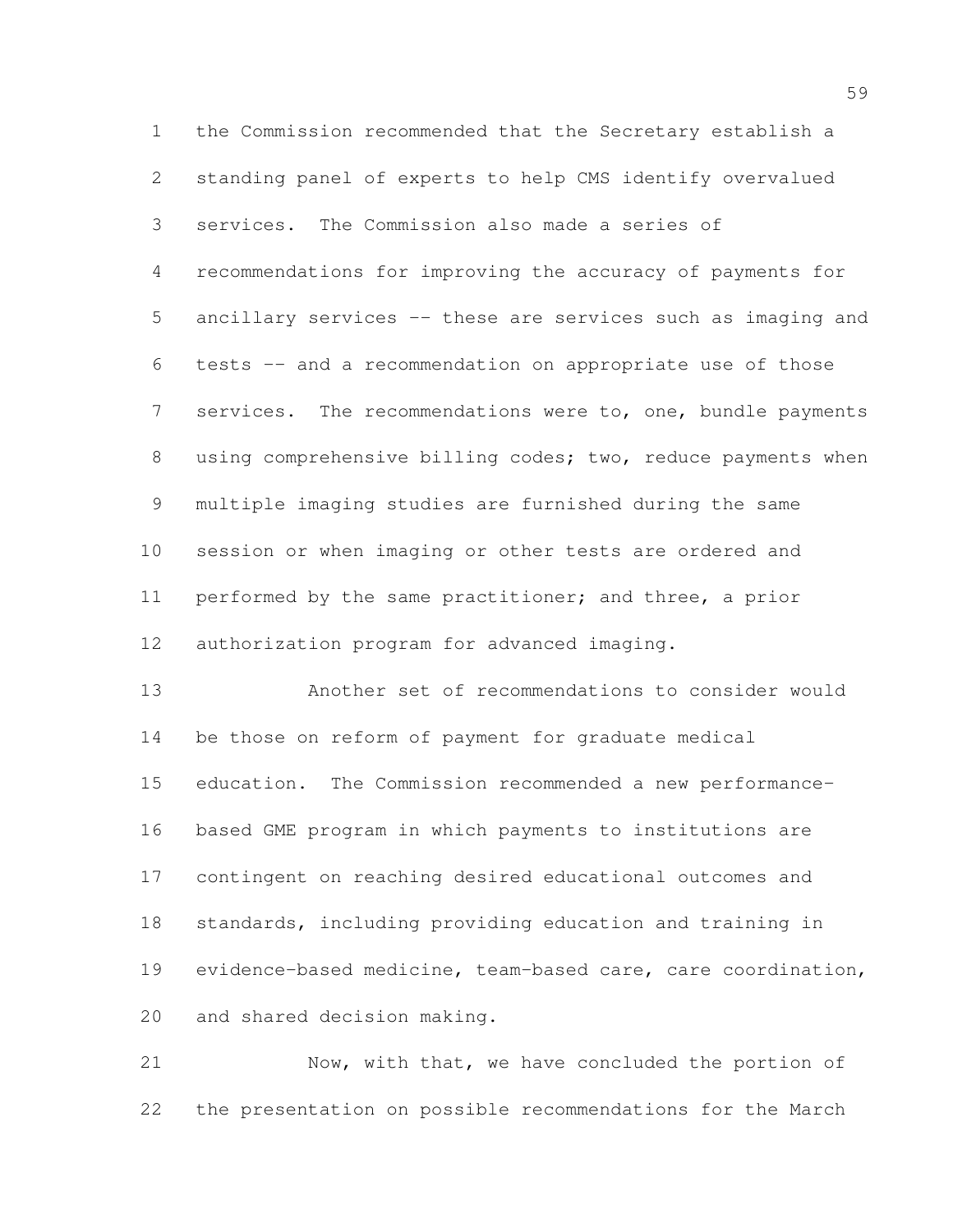report. Let's shift gears now and take a few minutes to talk about a longer-term issue for possible discussion at future meetings.

 It concerns primary care. In particular, it is the question of whether there is adequate support for primary care under fee-for-service and whether there should be a change in the method of payment for these services. Medicare beneficiaries generally have good access to the services furnished by physicians and other health professionals. However, in both patient surveys and physician surveys, access to primary care practitioners raises concerns more so than access to specialists.

 One issue with fee-for-service payments for these services is that they can be passively devalued. Primary care services are passively devalued when other services in the fee schedule are overpriced. Unless there is a 17 reduction in fees for the overpriced services, there is no budget neutrality adjustment that would raise the fees for 19 services that are not overpriced, including primary care. Another issue is the concern that fee-for-service

 does not adequately support care coordination. Fee-for-service payment is payment for uniquely defined discrete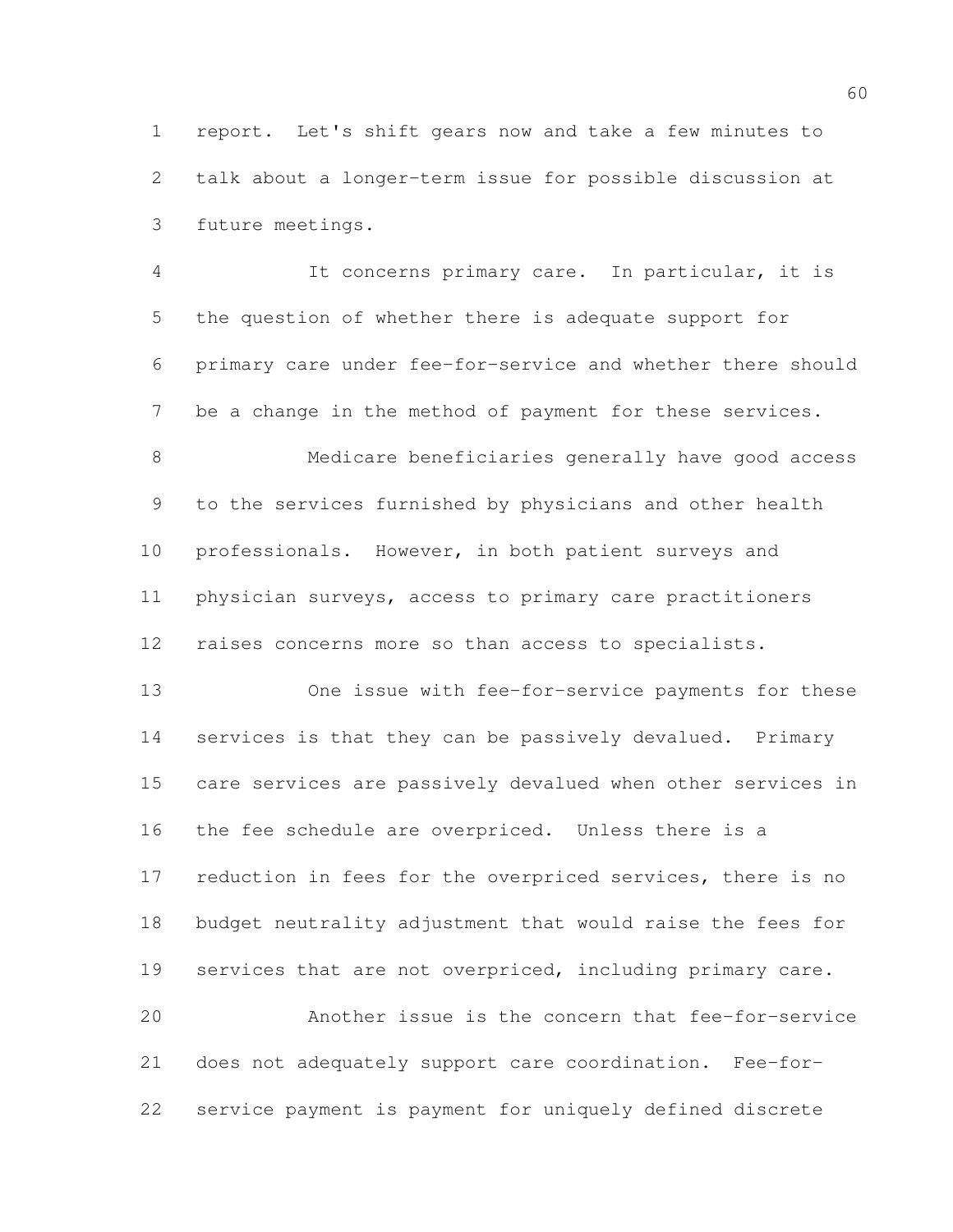procedures that can be billed one by one. By contrast, the cognitive activities that characterize care coordination are focused more on comprehensive team-based care for a panel of patients with diverse needs, one of whom might need management of multiple medications, another who requires counseling on dietary habits, another who needs guidance on use of social supports in the community, and so on.

 The rationale for supporting primary care is that this care can improve the overall efficiency and quality of care. Research on regional variation and the mix of primary care versus specialty care has shown that a higher share of primary care physicians in a region's workforce is associated with higher quality and lower cost. Further evidence comes from the early experience with medical homes. For example, during a medical home pilot in Rhode Island, cost savings were achieved in the first two years, due in part to reductions in emergency department visits for ambulatory care sensitive conditions.

 However, there is a caveat on these findings. While acknowledging that a higher share of primary care practitioners is associated with lower spending at a point in time, other researchers have found that the share of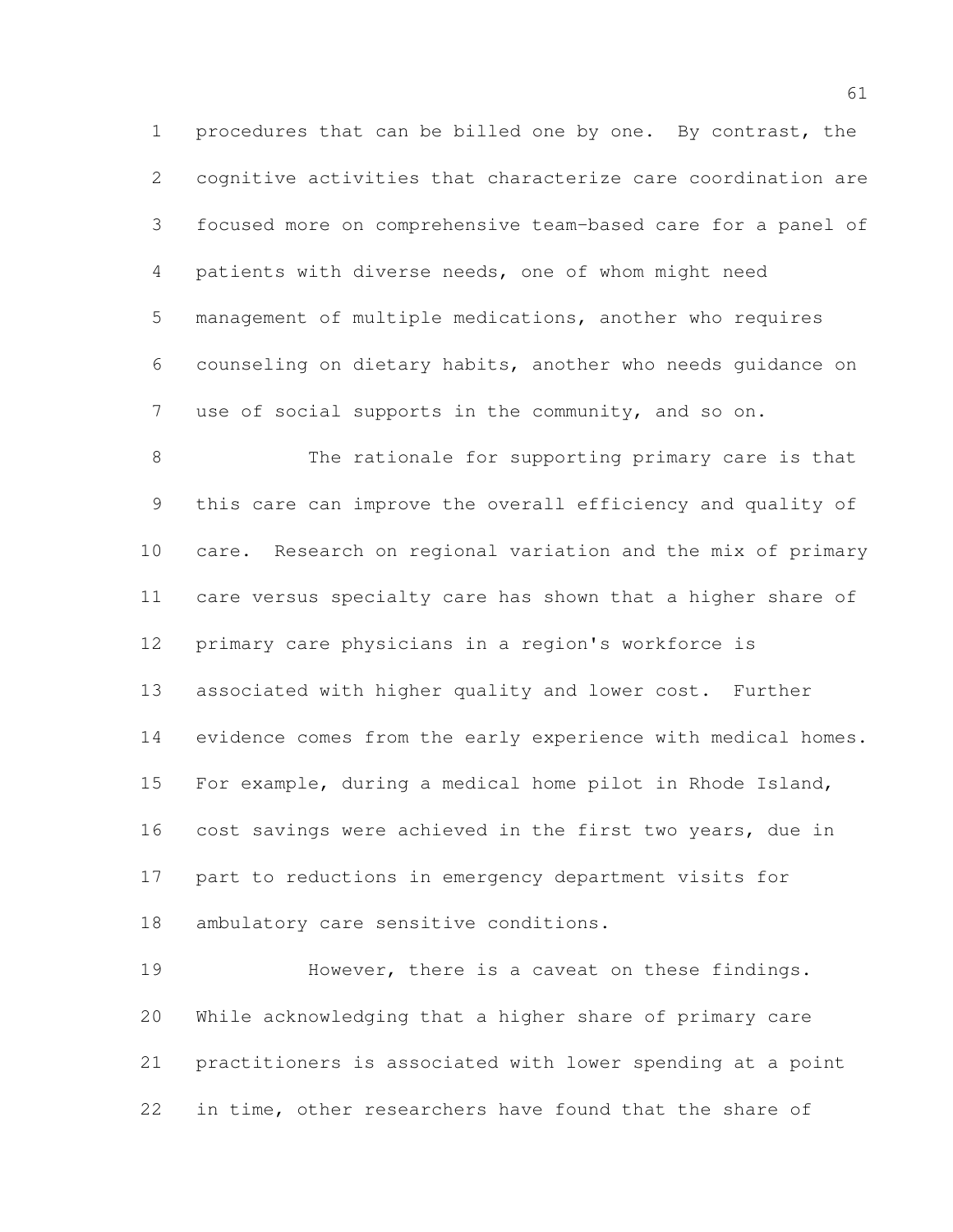primary care practitioners may not have an effect on spending growth. This research suggests that changes in just the composition of the physician workforce may not be sufficient to reduce spending growth.

 Inadequate support for primary care would also pose risks for the future. Those about to obtain health insurance coverage are likely to increase the demand for health care, including primary care, starting in 2014. In addition, the retirement of the baby boomers will have two effects, one, more Medicare beneficiaries; and two, with retirement of baby boom physicians and other health professionals, there is a loss of those professionals available to provide care. An implication is that new physicians must see primary care as an attractive specialty choice.

 Steps have been taken to improve payment for primary care consistent with Commission recommendations. PPACA included provision for a Primary Care Incentive Payment Program. The program consists of a ten percent bonus on payments for services billable under the feed schedule and defined as primary care. There are eligibility requirements for the practitioners receiving the bonus in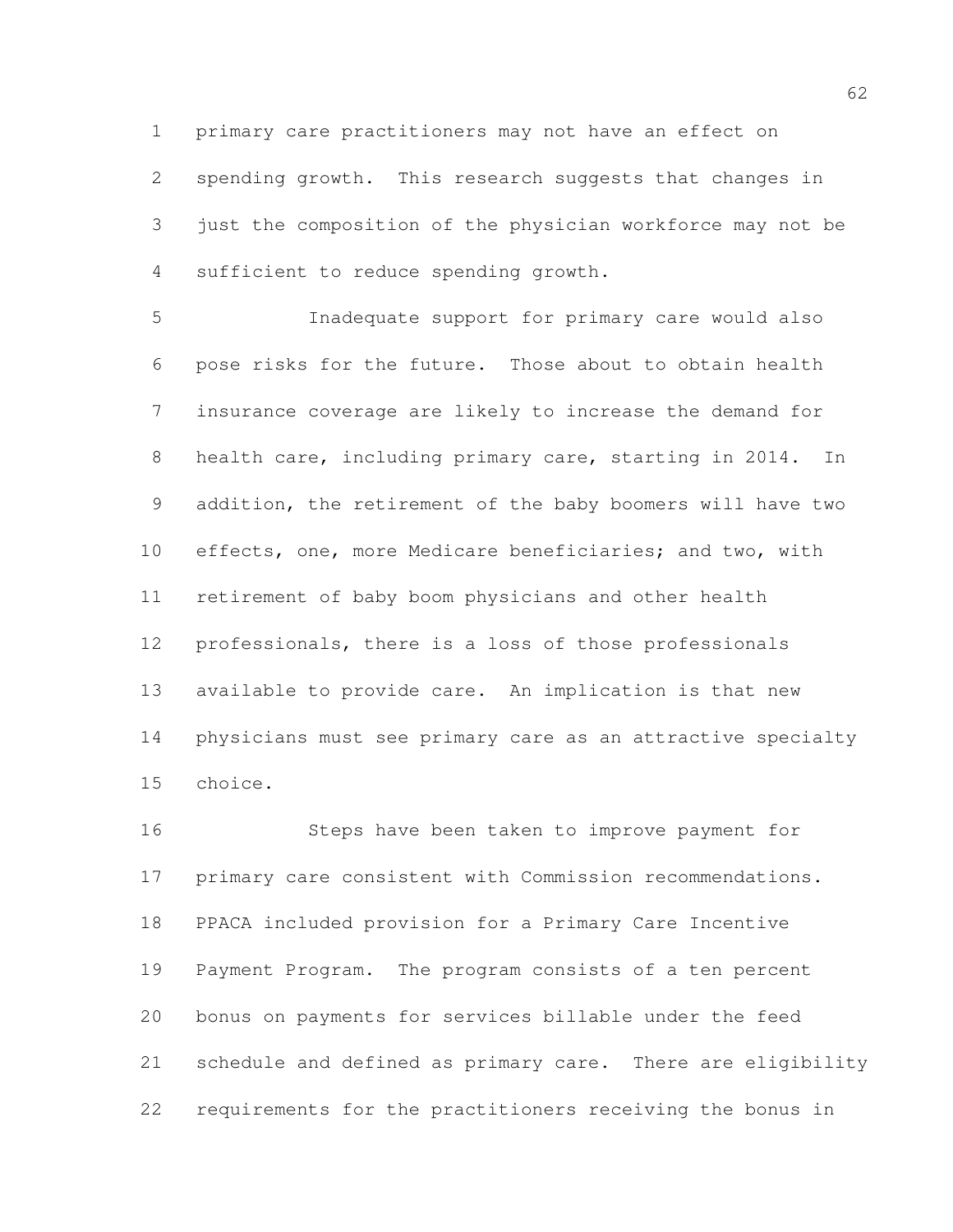terms of specialty designation and having a practice focused on primary care. The bonus program expires at the end of 2015.

 There are also a number of medical home demonstrations underway. As you heard at the September meeting, they are multi-payer, meaning that Medicare is participating, but also private payers and Medicaid programs. A difficulty with multi-payer demonstrations is that it is difficult to use the results to estimate spending effects specific to Medicare.

 Separately, CMS is proposing to add billing codes to the fee schedule for complex chronic care management. We can provide further information about this proposal on question.

 One question Commissioners may wish to consider is whether it's time for almost a change in strategy to overcome the limitations of fee-for-service payment for primary care. One element would be rebalancing the fee schedule. Julie went over the Commission's recommendations on repeal of the SGR. Those recommendations include legislated updates for primary care that are distinct from updates for other services. There is also reduced payments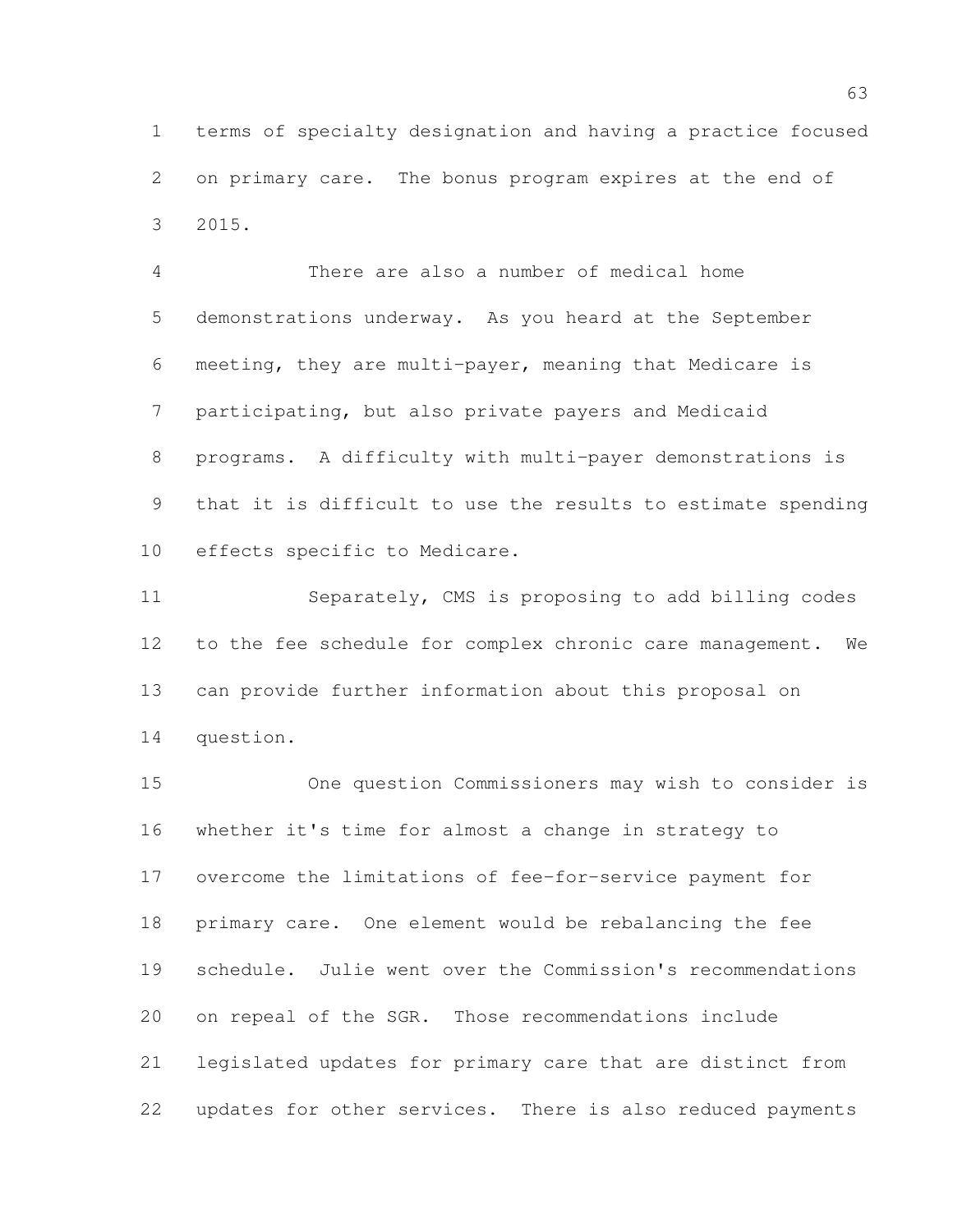for overpriced services. Also on the topic of overpriced services, recall the point I made a moment ago about the Commission's previous recommendation concerning an HHS panel on misvalued services.

 So, there are several ideas on rebalancing the fee schedule, but there's another policy option you may wish to consider and that is making payments for primary care a 8 blend of fee-for-service and, say, a monthly or quarterly per beneficiary payment. Reasons to consider this would be, one, it's a way to pay for activities other than face-to- face office visits, activities not adequately accounted for under the fee schedule. Two, it may dampen the fee-for-13 service incentive to increase volume. And, three, it could build infrastructure for medical homes. The method of payment for medical homes is a per member, per month payment.

 To actually implement a per beneficiary payment 18 for primary care, it would be necessary to make some design decisions. Which practitioners would be eligible for the payment? If the current ten percent primary care incentive bonus is a model, eligibility could be based on specialty designation or the share of allowed charges derived from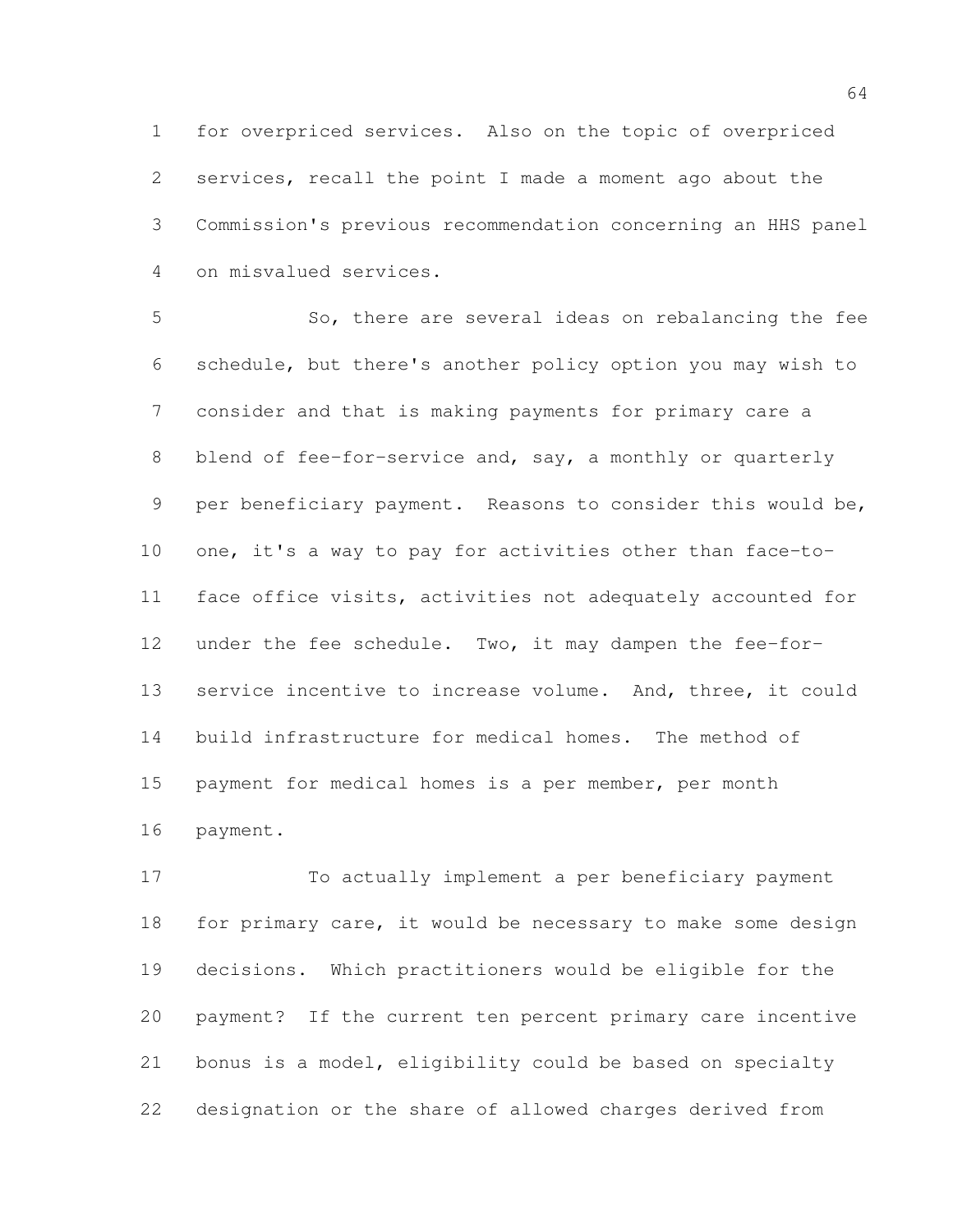services defined as primary care.

| $\overline{2}$ | Another criterion for establishing eligibility                |
|----------------|---------------------------------------------------------------|
| 3              | might be delivery of prerequisite services, such as the       |
| 4              | plurality of evaluation and management services. And some     |
| 5              | or all of the capabilities of a medical home could be         |
| 6              | considered, capabilities such as providing responses to       |
| $\overline{7}$ | patient inquiries after normal office hours.                  |
| $8\,$          | The next design decision listed here is linking               |
| $\mathsf 9$    | beneficiaries to practices. If the process for ACOs is a      |
| 10             | guide, there could be an initial linkage performed            |
| 11             | prospectively and then a retrospective correction for         |
| 12             | inaccuracies.                                                 |
| 13             | Another design decision if implementing a per                 |
| 14             | beneficiary payment for primary care involves deriving the    |
| 15             | amount of the payment. One approach could be to estimate      |
| 16             | the cost of resources required for care coordination.<br>This |
| 17             | would be staff, equipment, supplies, practitioner time, and   |
| 18             | price that out in terms of cost per beneficiary, say, per     |
| 19             | This is the approach taken as CMS prepared for a<br>month.    |
| 20             | medical home demonstration called for under the Tax Relief    |
| 21             | Act passed in 2006.                                           |

Another approach is to aim for a per beneficiary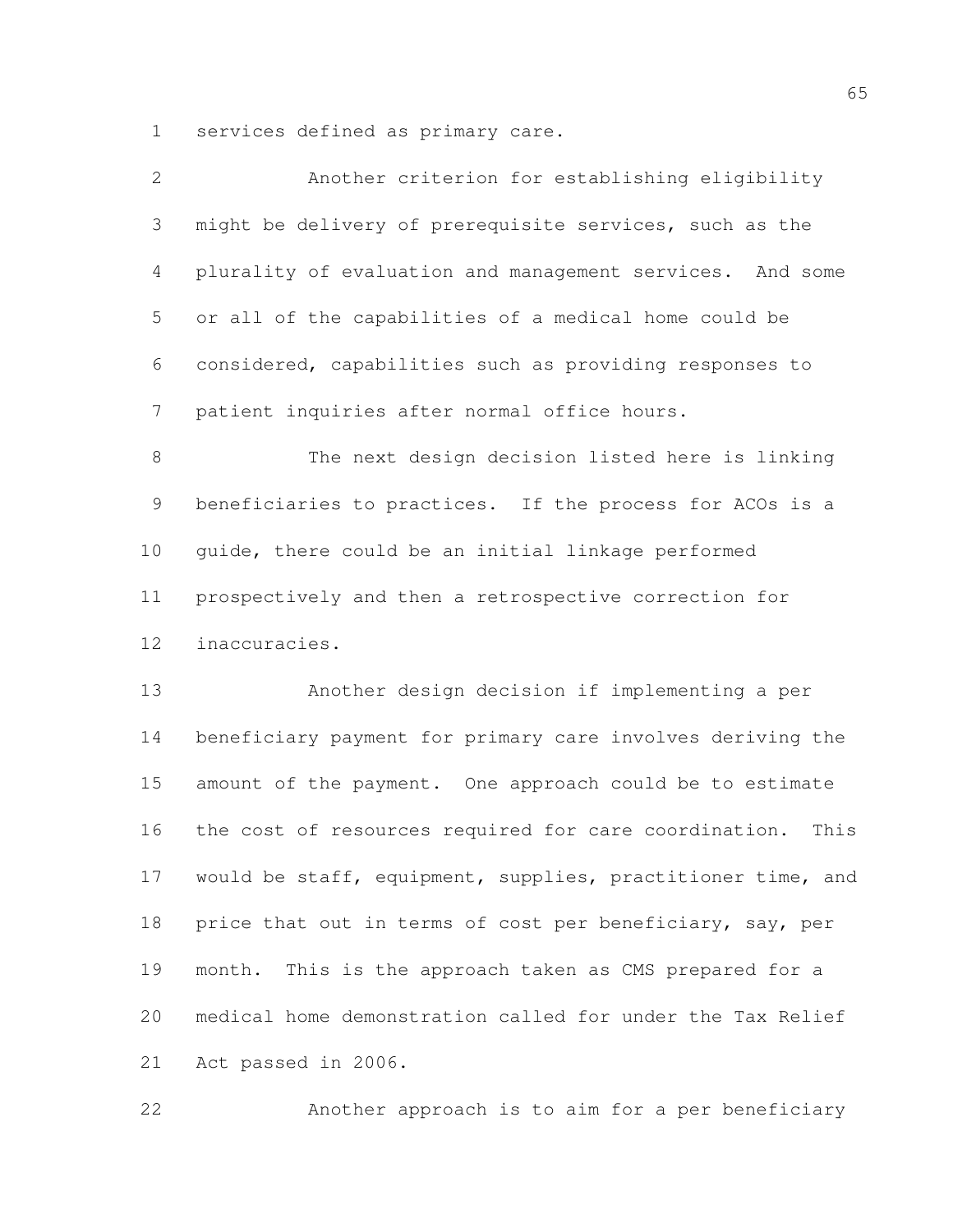payment that, when totaled, would represent a desired share of practitioners' total payments. For example, the goal might be that, on average, practitioners derive 20 percent of their payments from Medicare via per beneficiary payments and another 80 percent from fee-for-service. The amount of each per beneficiary payment would be set to achieve that goal.

 One last design decision to mention here would be to identify a funding source. Making per beneficiary payments budget-neutral would be a way to redistribute payments from overpriced services to primary care.

 To sum up everything Julie and I covered, the Commission has a number of options for making recommendations in the March report on payments to physicians and other health professionals. In addition to 16 reiterating the recommendations on repeal of the SGR, you could have a goal of addressing a broader set of policies 18 and could restate recommendations made previously, establishing an HHS panel on misvalued services, improving payment accuracy and appropriate use of ancillary services, and reform of GME.

And then there are longer-term issues for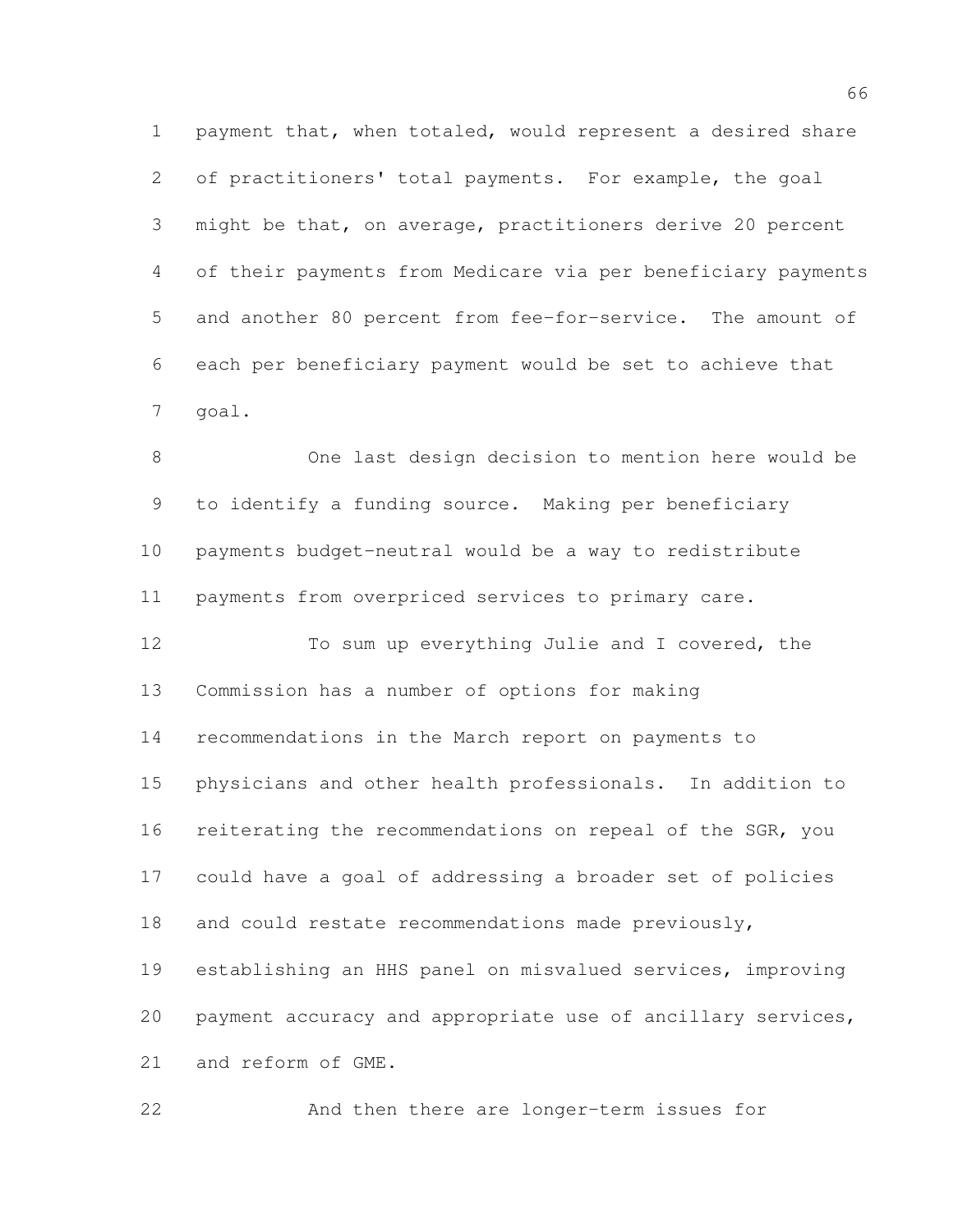discussion at subsequent meetings: Quality measurement and payment for primary care.

 That concludes our presentation. We look forward to your discussion.

 MR. HACKBARTH: Okay. Thank you, Julie and Kevin. Before we do round one clarifying questions, I just want to make a couple additional comments. As I said at the outset, what we're trying to do here is set up the discussion next month on updates for physicians as part of 10 our March report. As everybody knows, the Congress is working on SGR repeal and some associated changes in physician payment.

 Broadly speaking, the work underway is consistent with past MedPAC recommendations. Could you put up Slide 5 for a second. So, those have been sort of the core principles that we have advocated and the legislation now pending, which includes the bill reported out of the Energy and Commerce Committee in the House and then the statement of principles agreed to by the Senate Finance Committee and the House Ways and Means Committee are broadly consistent with these principles that we've been advocating.

The idea that I'm offering for your consideration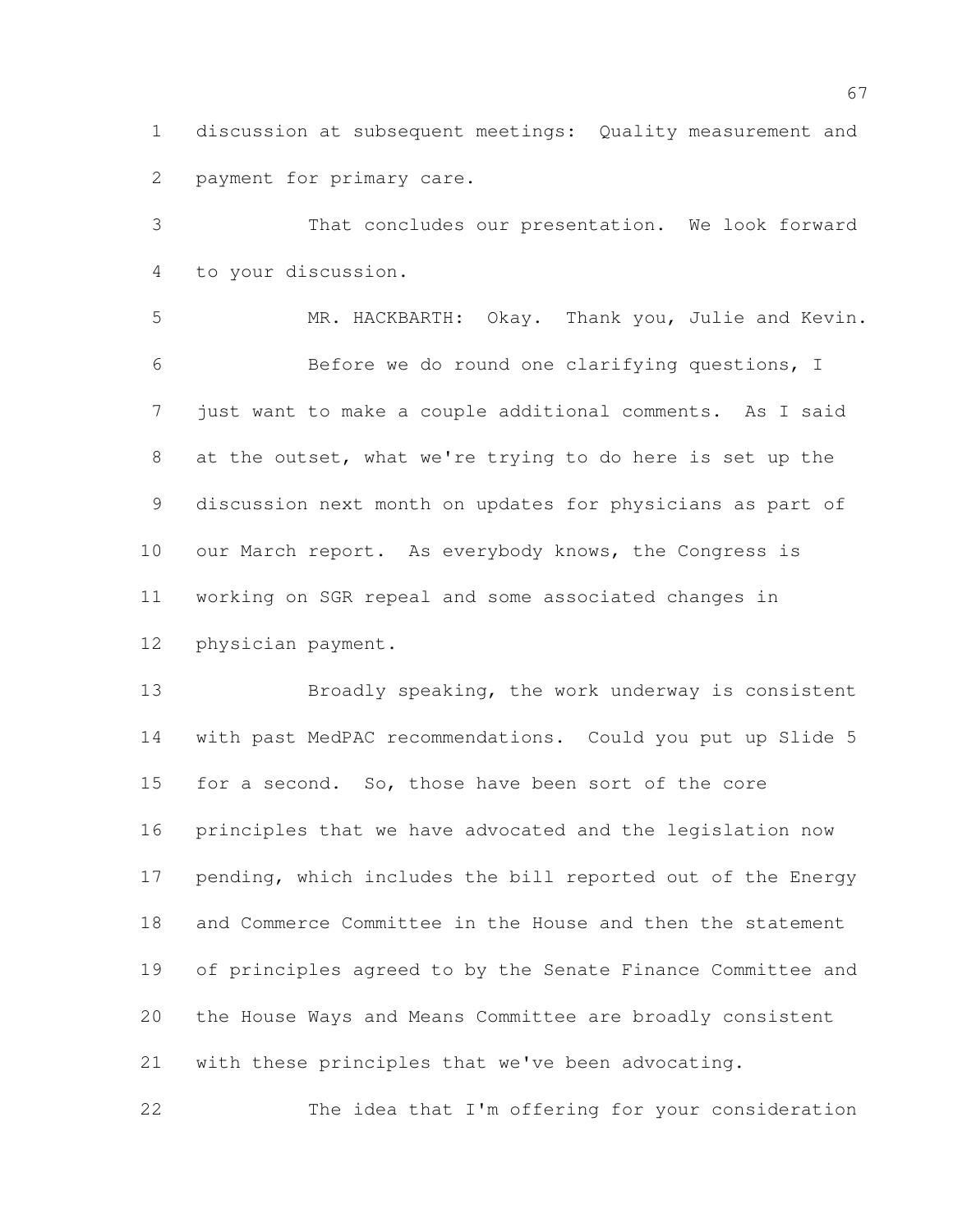reiterating our principles summarized here on Slide 5, not vote on any new recommendations or even re-vote on past recommendations. The detail of our recommendations, for example, could be included in an appendix or it could be summarized in the text of the chapter. I don't have a strong feeling about those options at this point. But the key thing would be no new votes, stick with reiterating, emphasizing broad statements of principles.

is that what we do in our March report is focus on

 The reason that I prefer that approach is that there is momentum on this issue and the last thing that I want to do is anything that might disrupt the progress now underway.

 Now, at the end of the presentation, we raise a couple new issues, for example, changes in payment for primary care, and what I want to emphasize there is that's longer-term work. I do not envision that we're going to try to reach a quick conclusion on that or recommendations in the March report. I'm raising those for careful consideration and deliberation.

 So, that's the context for that and I invite your reactions to that as our basic approach on physician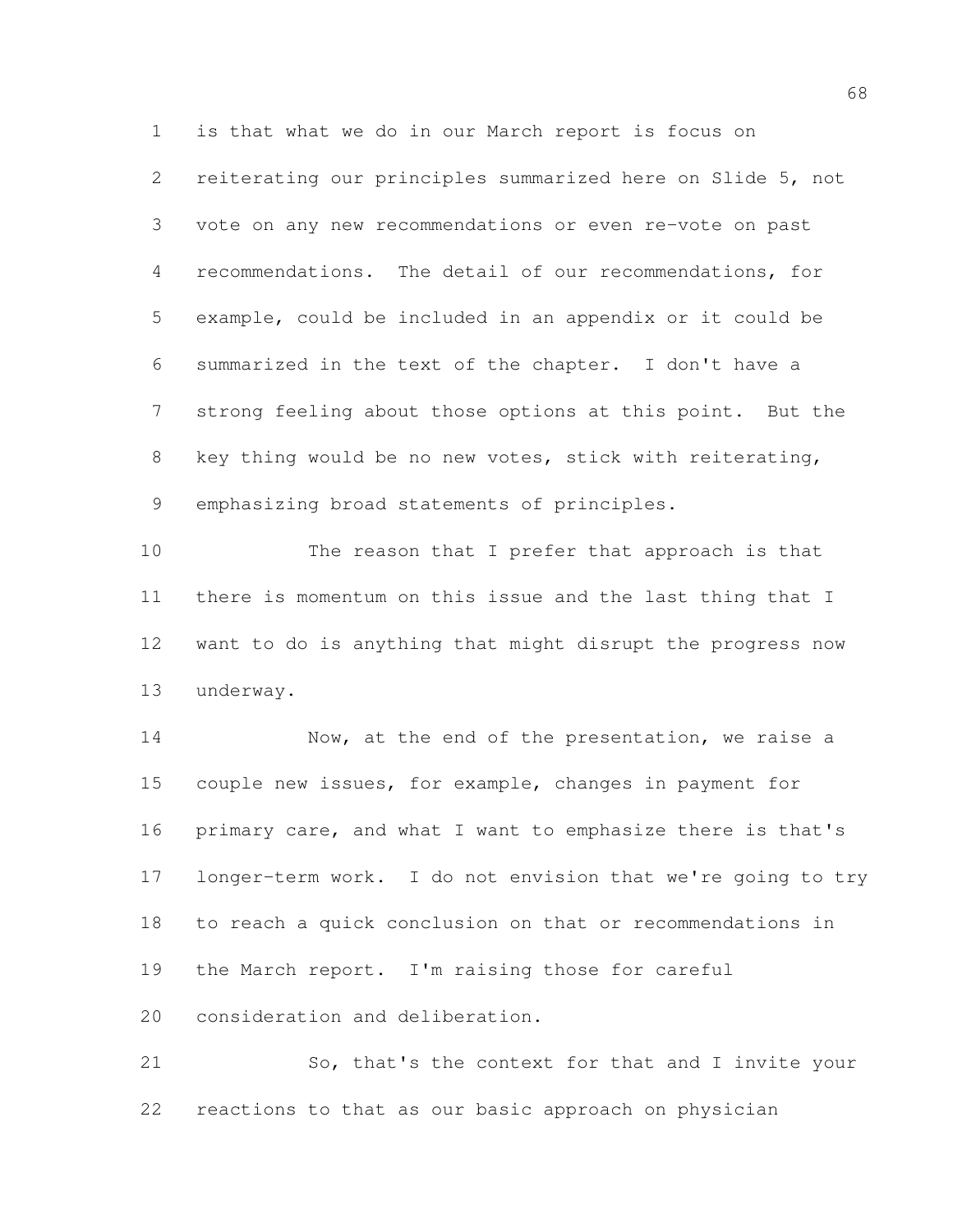payment.

 With that preface, round one clarifying questions. Clarifying question, Bill?

 MR. GRADISON: I'm not sure. It's a very short question and I'd understand if you'd rule it out of order, but my understanding is the AMA has made some announcements recently which, as I understand it, suggest some changes in the way that the relative value, time spend, and so forth will be determined, and that was all since you put your material together. I think it's relevant, but if it's not the right time to ask it or for another day, I would understand that.

 MR. HACKBARTH: Yeah, let's defer that. I do think it is relevant for something that I want to get into in round two and was alluded to in the presentation. One of our past recommendations has been to change how the RUC process, broadly defined, works, and Kevin indicated that one thing we could do is reiterate past recommendations there. But let's save that discussion for when we get to round two.

 Round one clarifying question, Peter? MR. BUTLER: Absolutely clarifying. The reiterate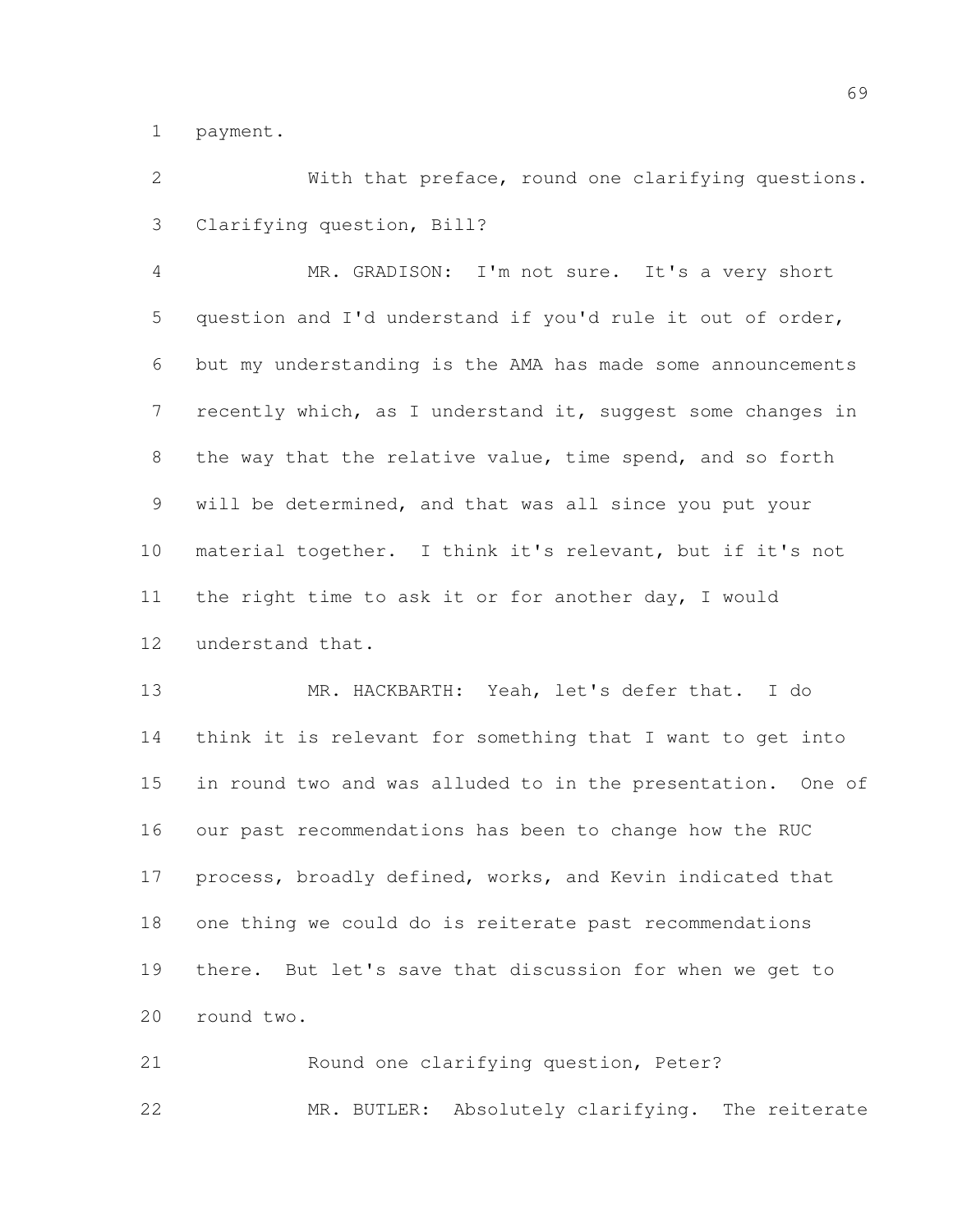SGR recommendation, just so I can be sure I'm crystal clear, the principles are one thing, and I believe we voted on those. Of course, then we had our famous letter that had not only the principles, but if you really want to look for places that may pay for this, here are some things that we've processed. We haven't voted on all of them, et cetera, et cetera. I don't think you mean that as part of what would be submitted. You're just talking about the principles.

10 MR. HACKBARTH: Correct. So, put up Slide 5 again. So, you'll notice nothing in here about how to offset, and that is by design --

13 MR. BUTLER: It's clarifying --

 MR. HACKBARTH: Yes, but I appreciate your asking that because I think it's important to be really clear about this. And so these would be the principles emphasized in 17 the chapter. As I said, one approach might be to say that the text of our October 2011 letter, which is the one Peter is referring to, that had potential offsets, et cetera, could be in the appendix, just as referred to it in the text and the detail is there. But we would not be voting on any particular strategy for offsets. What we are doing is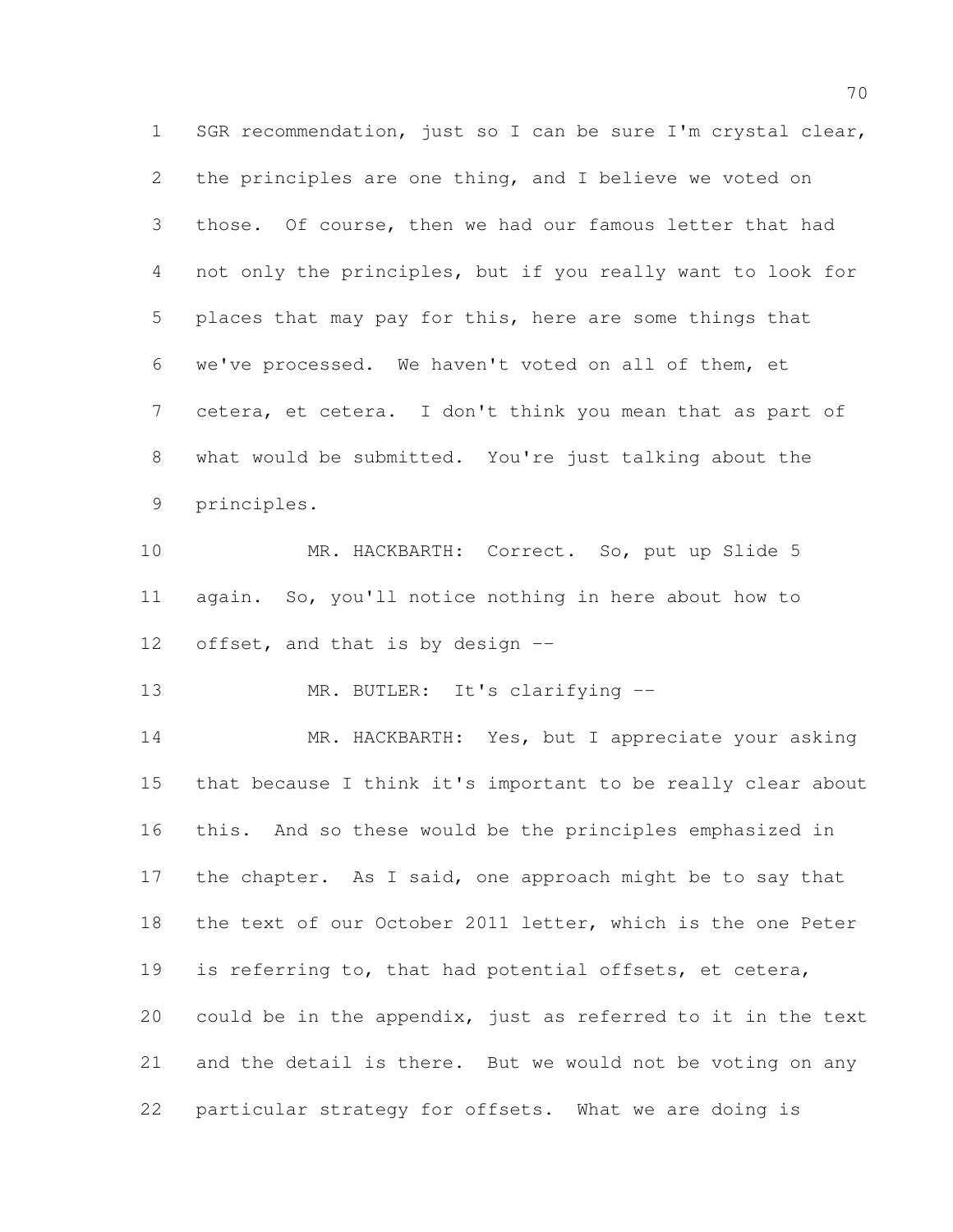focusing on these four principles.

| $\overline{2}$ | DR. COOMBS: Question. So, would that letter with             |
|----------------|--------------------------------------------------------------|
| 3              | the offsets, you said, would be in the appendix as it was    |
| 4              | sent last year? The letter that was sent last year --        |
| 5              | MR. HACKBARTH: That's one approach, would be to              |
| 6              | put it in the appendix. You know, it is what we've said and  |
| $7\phantom{.}$ | that's the history of it.                                    |
| $8\,$          | I would also add that there was a letter in the              |
| 9              | spring of $-$                                                |
| 10             | DR. HAYES: April of this year.                               |
| 11             | MR. HACKBARTH: -- April of this year, which was              |
| 12             | much shorter and just sort of updated the October 2011       |
| 13             | letter, recognizing that now the CBO score for repealing SGR |
| 14             | was dramatically lower and that would alter the array of     |
| 15             | options that Congress has for offsets.                       |
| 16             | DR. CHERNEW: The offsets weren't, you should do              |
| 17             | these things. They were things to --                         |
| 18             | MR. HACKBARTH: They were options, a list of                  |
| 19             | options for Congress to consider. In fact, let me just       |
| 20             | pound on this point to make it really clear. So, in October  |
| 21             | 2011, what we said is it's Congress's decision whether or    |
| 22             | not to offset the repeal of SGR. MedPAC takes no position    |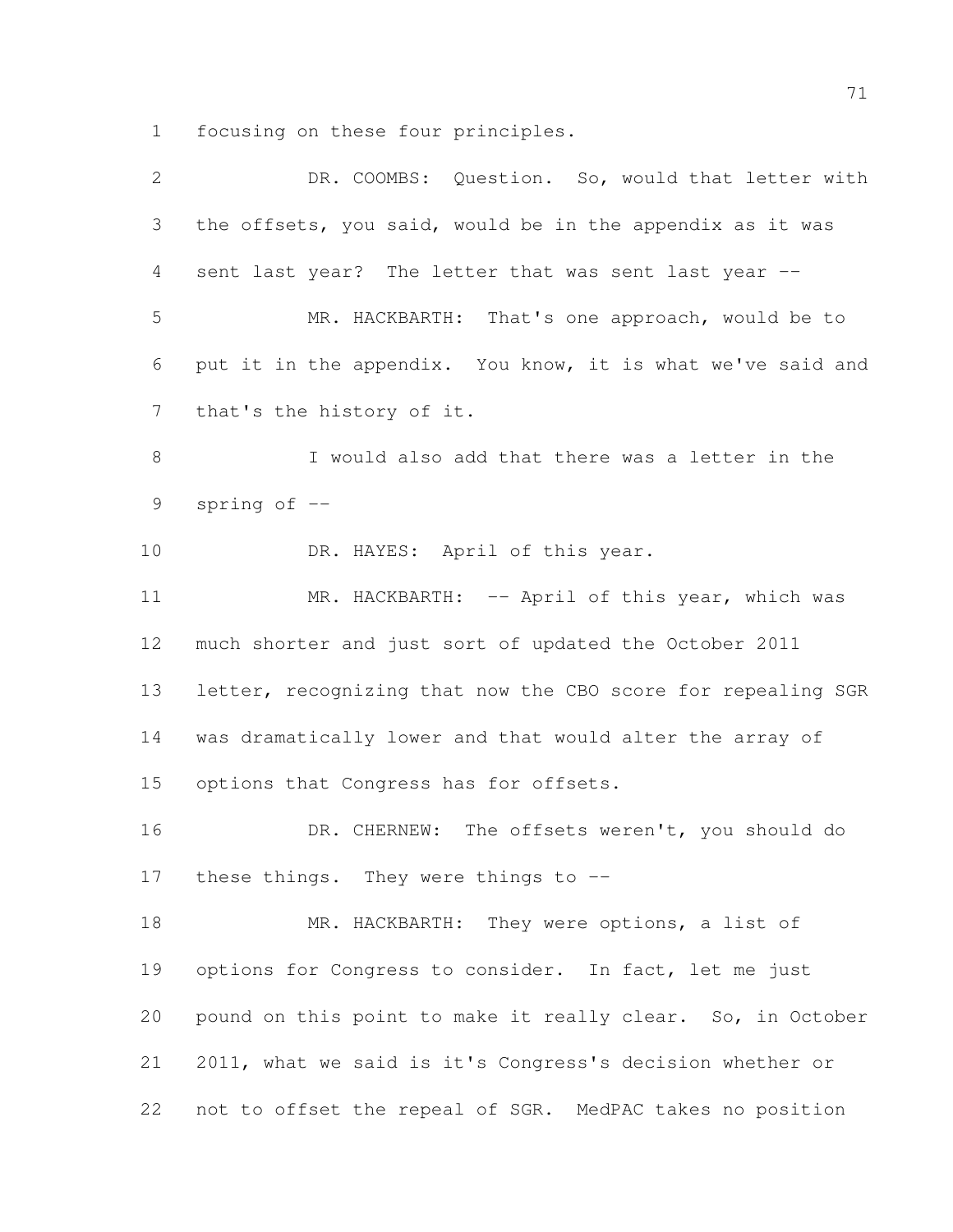on that. Further, it is Congress's decision, if it decides to fully offset, whether to fully offset from within the Medicare program or to use increased taxes, reduce spending on defense, whatever. Those issues are Congress's prerogative. We take no view.

 However, we noted that one of the reasons for not repealing SGR for the last decade has been it cost too much, and so we tried to nudge the process forward by saying that if Congress decides to offset and do it from within Medicare, there are places it might reasonably look for potential savings. So that's the structure of the October 2000 [sic] letter in summary.

13 DR. COOMBS: So, my only point was that if they're in the midst of some kind of negotiations, that adding a suggestion like that might be something that might enter into decision making or kind of --

17 MR. HACKBARTH: It isn't adding a suggestion. It's that it's already there. That is our historical position, which is very well known in the Congress. So I'm just trying to envision what the chapter might look like so that somebody who isn't enmeshed in this process can pick up 22 the chapter and read it and understand, oh, this is what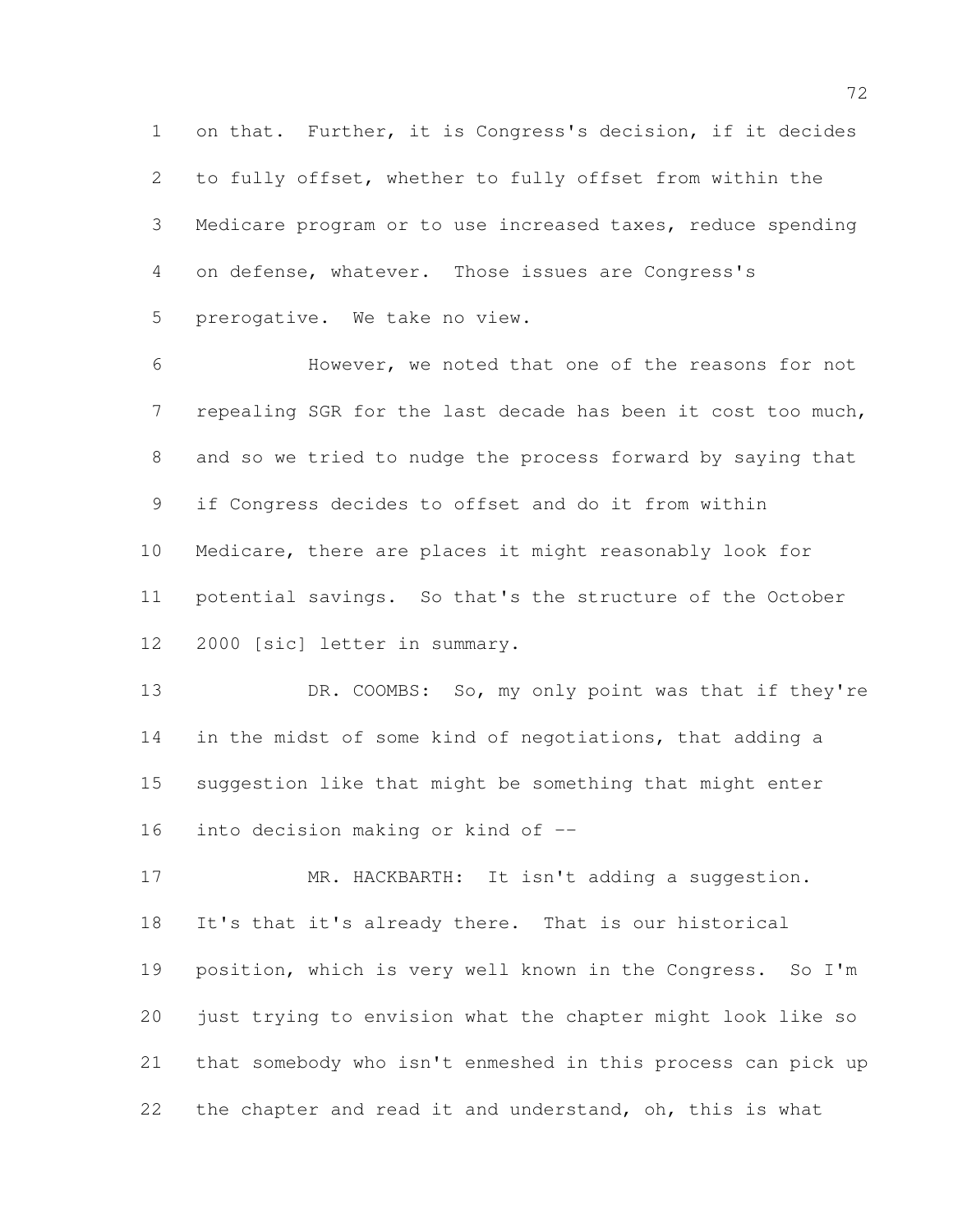MedPAC has recommended in the past, and putting it in the 2 appendix is one way to do that without  $-$ - with minimizing the risks of disruption.

 DR. REDBERG: I have a clarifying question. I think it's a clarifying question. On Slide 9, on the primary care may not reduce spending growth, it stated that in our mailing materials, but I wasn't clear on why that would be true, because all of the data show that primary care is much less expensive, and most of our high-value and very expensive care is in specialist care. Is that because we just would have more primary care practitioners but the same amount of specialty care and that's why the spending growth isn't restrained, or I wasn't sure of the reason for that.

 DR. HAYES: The distinction here has to do with a one-time change in spending versus a change in the rate of growth in spending. And so the research on a one-time change in spending, you know, comparing one region, one 19 State, let's say, to another, is that there is a  $-$ - there can be, potentially, a downward shift in spending with a higher share of primary care physicians and other professionals relative to specialty care.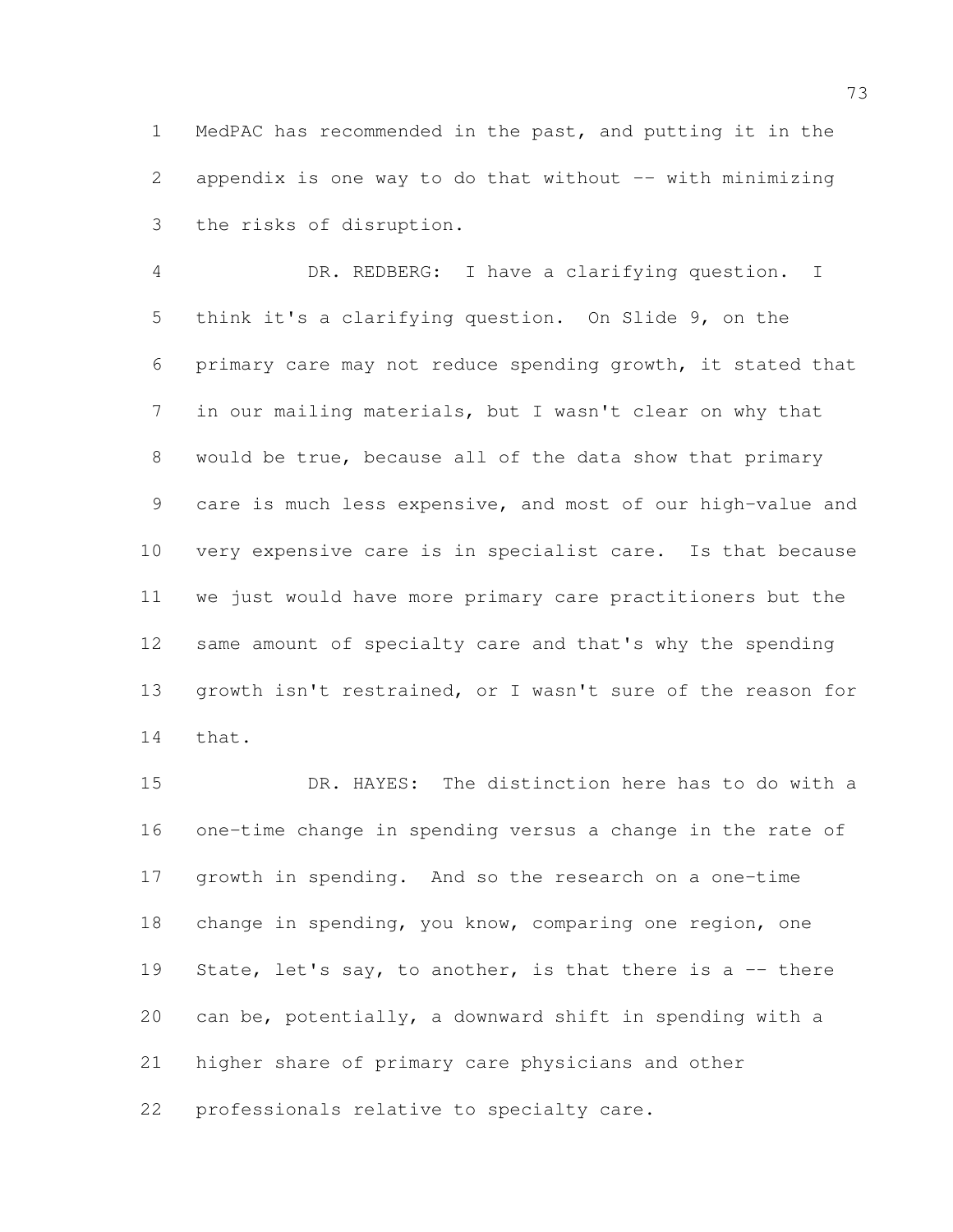But then there's a separate question of whether that change in mix is sufficient to change the slope of the curve, in other words, the rate of growth in spending, and there, the research has shown that the change in mix would have an effect of a one-time change, but not necessarily a change in the growth rate. DR. REDBERG: [Off microphone.]

8 DR. CHERNEW: I'm sorry. The efficiency of primary care seems to be constant over time. So if primary 10 care, say, always reduces spending by 20 percent or 20 percent cheaper, exactly for all the reasons you say, that 20 percent seems to be constant over time. So then the rate 13 of growth ends up being constant over time because you're constantly 20 percent less expensive. So the --

 DR. REDBERG: But it would be a lower growth rate. I mean, you could have -- you've shifted the whole curve 17 over. I mean, you --

18 DR. BAICKER: Which is a lower level, not a lower growth rate.

 DR. REDBERG: -- the absolute amount would be less over time, but just the rate --

DR. CHERNEW: [Off microphone.] This will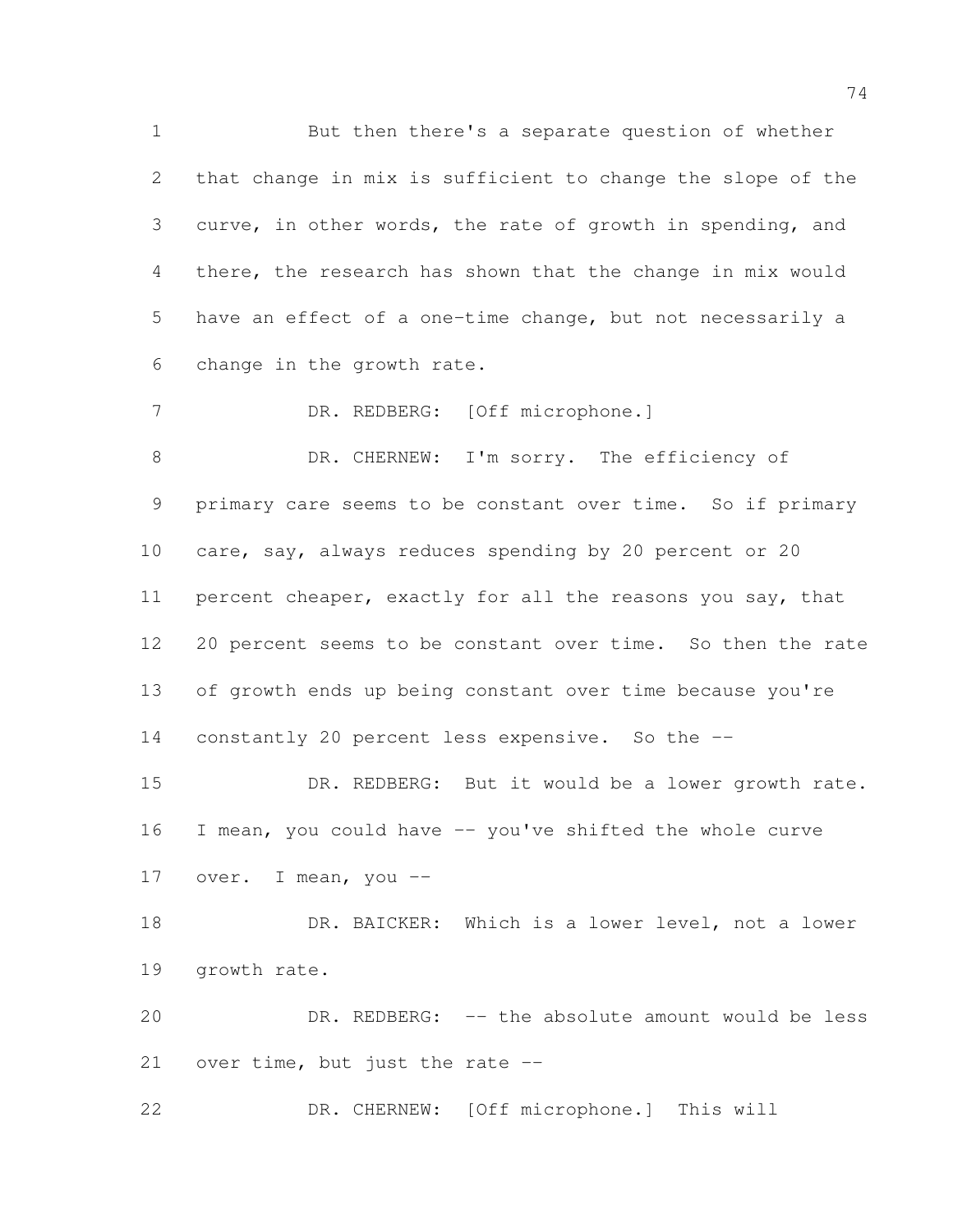probably be semantic, and we can discuss it when everyone else is asleep.

 MR. HACKBARTH: And this has sort of a round two- ish feel to me. 5 [Laughter.] MR. HACKBARTH: So, round one clarifying questions. Any others? 8 [No response.] MR. HACKBARTH: Okay. So, let's begin round two, and Craig is going to lead off. DR. SAMITT: So, can we go back to Slide 5. I'd start by saying I wholeheartedly endorse your recommendation, Glenn, that we restate the prior recommendations for repeal of the SGR. It's of critical importance and we must underscore it yet again. The only supplemental concern I would offer is about the fourth bullet, that I want to be sure that we underscore the imperative to move toward alternative delivery systems. You know, while we want to stabilize fee- for-service rates and we want to ensure access for beneficiaries, I believe we also want to allow physicians

who participate in ACOs or MA to fare better than fee-for-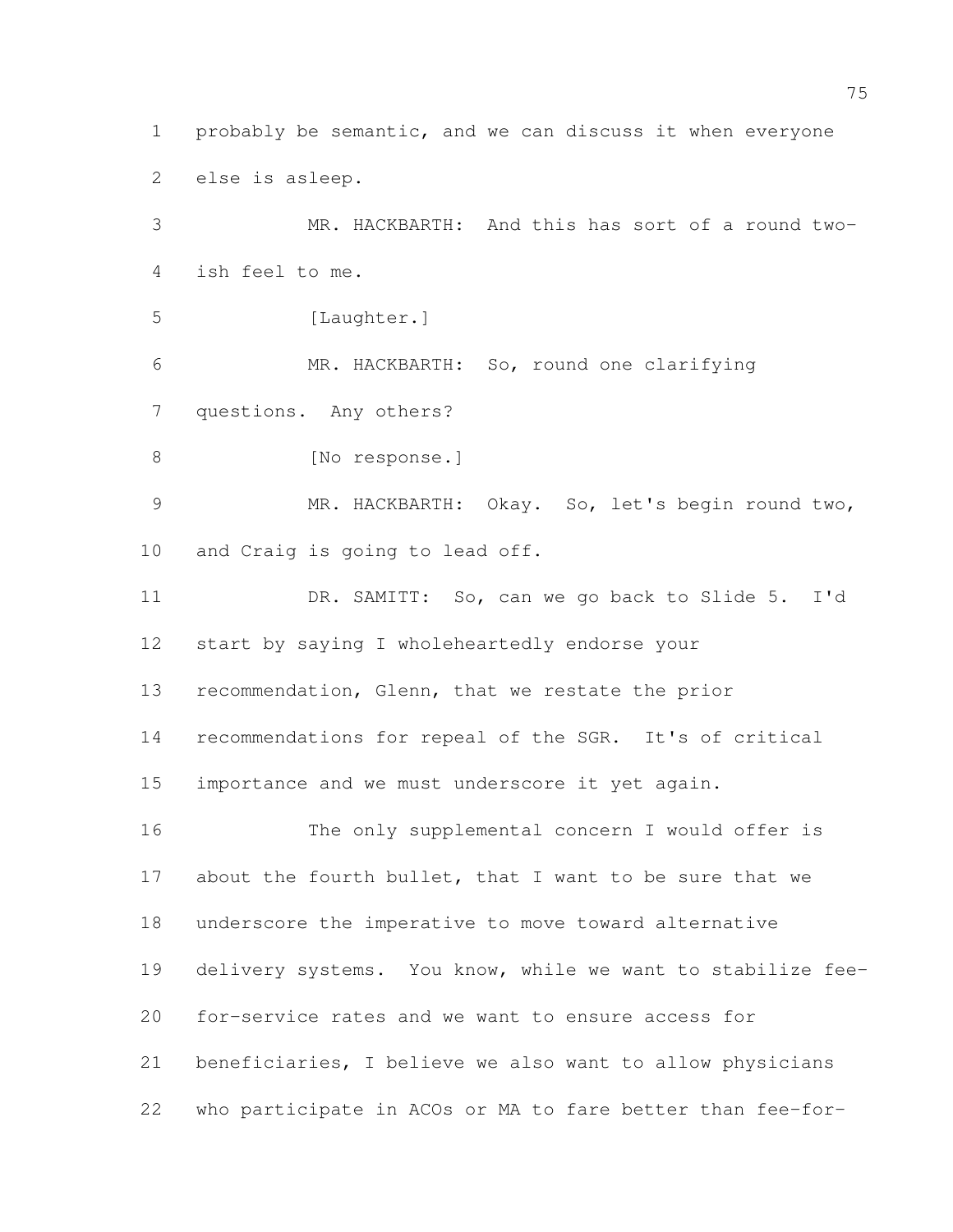service, and so I think that point needs to be underscored so we don't drift back to security with fee-for-service. We want to continue to overcome inertia and move forward. So that would be my only concern about these recommendations and wondering if there's any other way to underscore that fourth bullet.

 The other thing that I very much would echo your 8 sentiments is all of the other supplemental recommendations, 9 I endorse nearly all of them, and they all need to be very thoroughly vetted and evaluated and explored separately 11 because I think they stand alone on their own merits, that these are many additional supplemental opportunities that we should consider. First and foremost, strengthening the payment to primary care, considering a modification of the payment methodology to primary care, and focusing on the valuation of RVUs to make sure that overvalued services are redone.

 The only personal experience that I would underscore is about the primary care methodology shift. I would thoroughly endorse a blend focusing on a per beneficiary payment for all the reasons that you described, 22 and I may have missed whether you underscored -- for me, one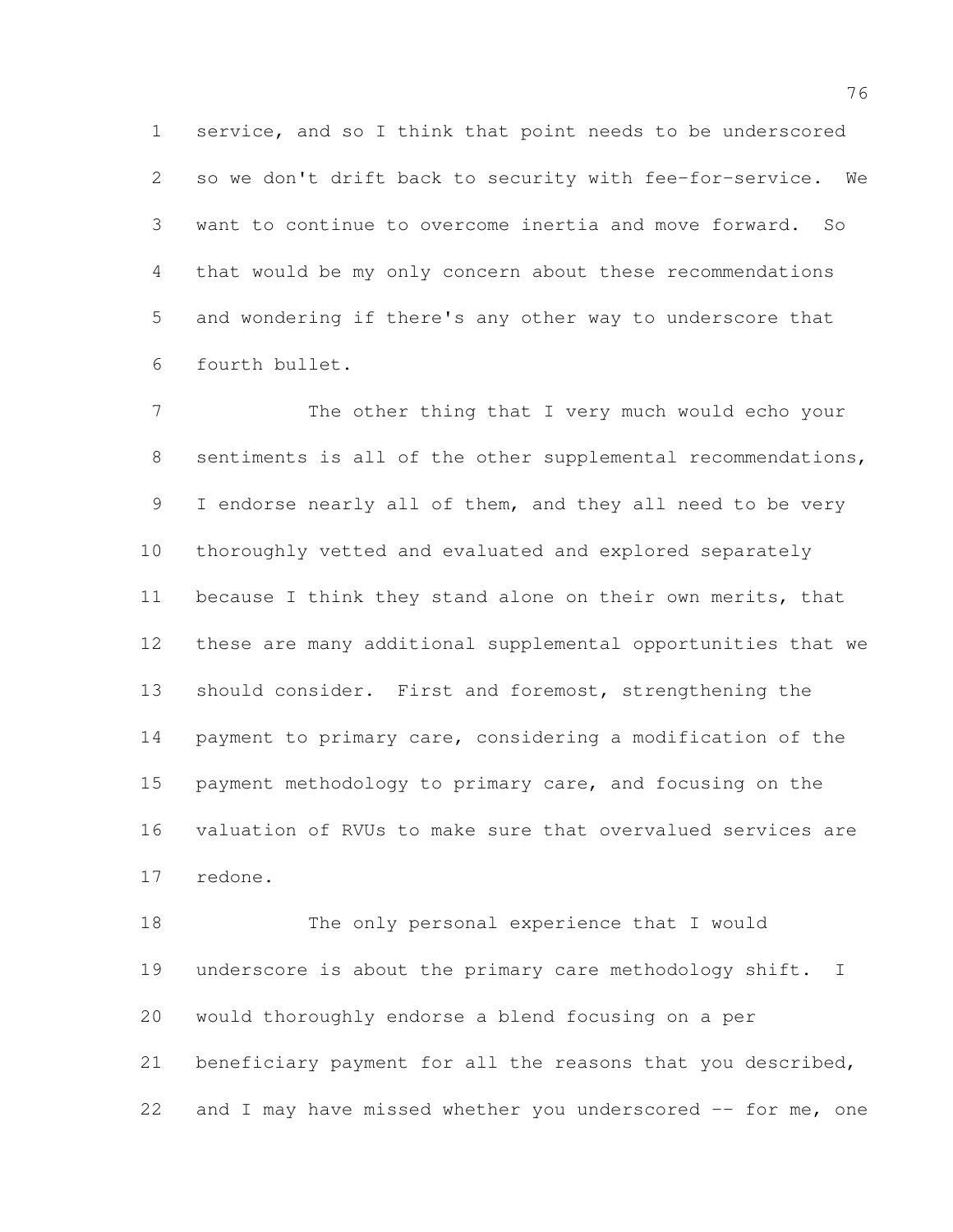of the most critical points is that if we ultimately want to tie quality bonus payments for fee-for-service beneficiaries, we now have a vehicle to apply bonus payments on a population chassis, not a fee-for-service chassis. So one of the elements of compensation redesign that we've always done in my organizations is we want quality bonuses to be applied per population unit, not per RVU, or not per fee-for-service unit, because it doesn't further enable or 9 endorse a fee-for-service-based approach. So, I think I'll leave it at that. MR. HACKBARTH: Thanks. While we have Slide 5 up, I meant to mention something about the third bullet, rebalance payments for primary care and other specialties. There's two distinct -- they're related but still distinct - 15 - ideas here. One is increase payment for primary care. Another is to rebalance between evaluation and management versus procedures, imaging, et cetera. And in the past, MedPAC has endorsed both of those. So, you know, within a specialty -- you know, take cardiology -- we would like to see a rebalance between, you know, interventional cardiology and the procedures done there versus evaluation and management services done by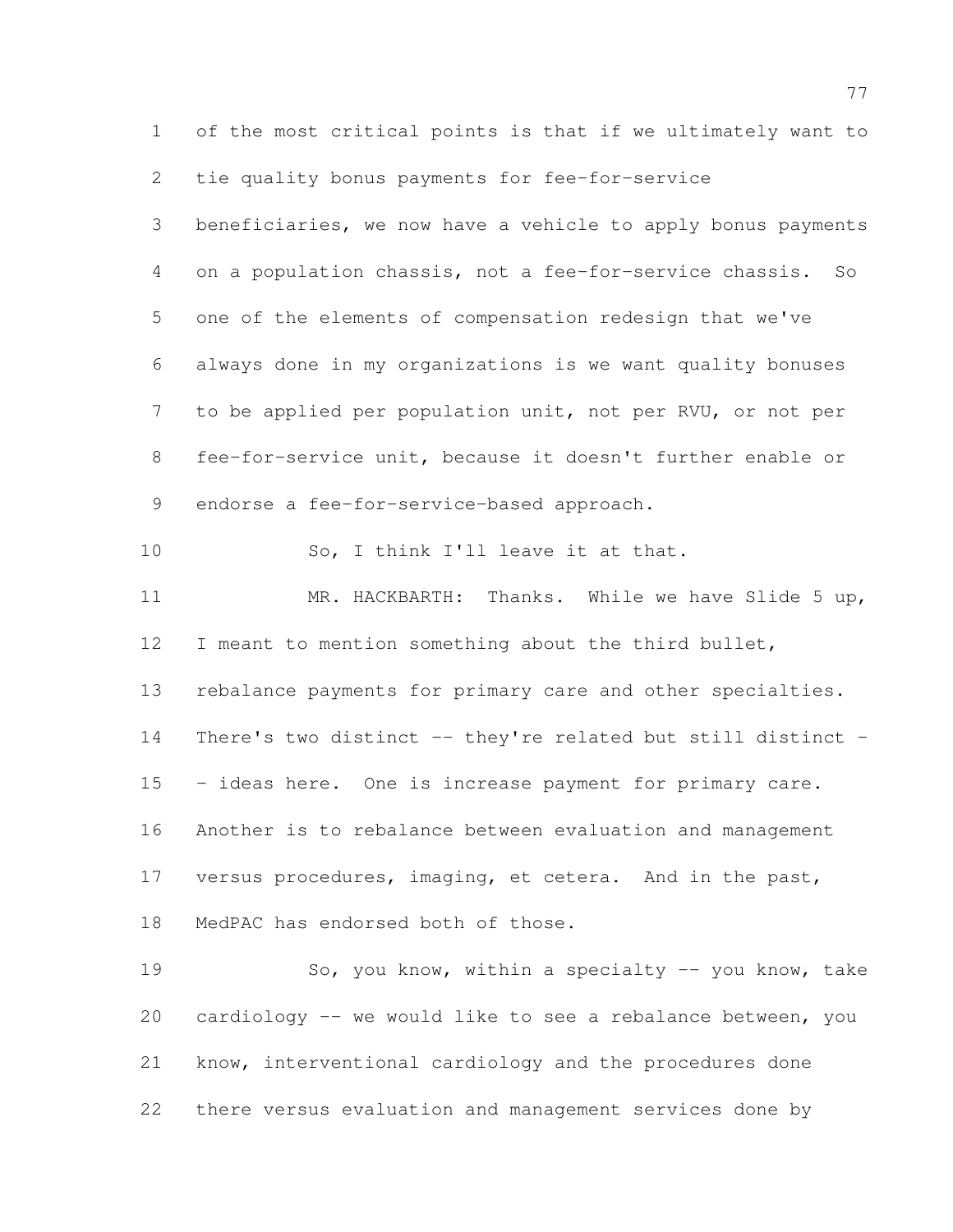cardiologists. We think there are some errors in how those relative values are set. So isn't all just primary care versus specialties. There's some within-specialty rebalancing that needs to be done as well. So I'm going to come to you in a second, Alice. I want to do Jack next so he doesn't end up being last two rounds in a row. 8 DR. COOMBS: [off microphone] me next time. MR. HACKBARTH: Yeah. DR. HOADLEY: So on the general issue of repeating the recommendations, I'm very supportive of that. I was not on the Commission when various of these recommendations were 13 done, but had I been, I would have been supportive of them, and I think our repeating them is a way -- if that's true for most of the Commissioners who have come since those were done, it's a way to sort of at least implicitly acknowledge ongoing support. 18 On the primary care issues, I think there's some really interesting stuff in what was put in the presentation, and I really encourage going forward. There are some questions that I have that I think are -- I'd like to hear more of as this goes forward. One is the 10 percent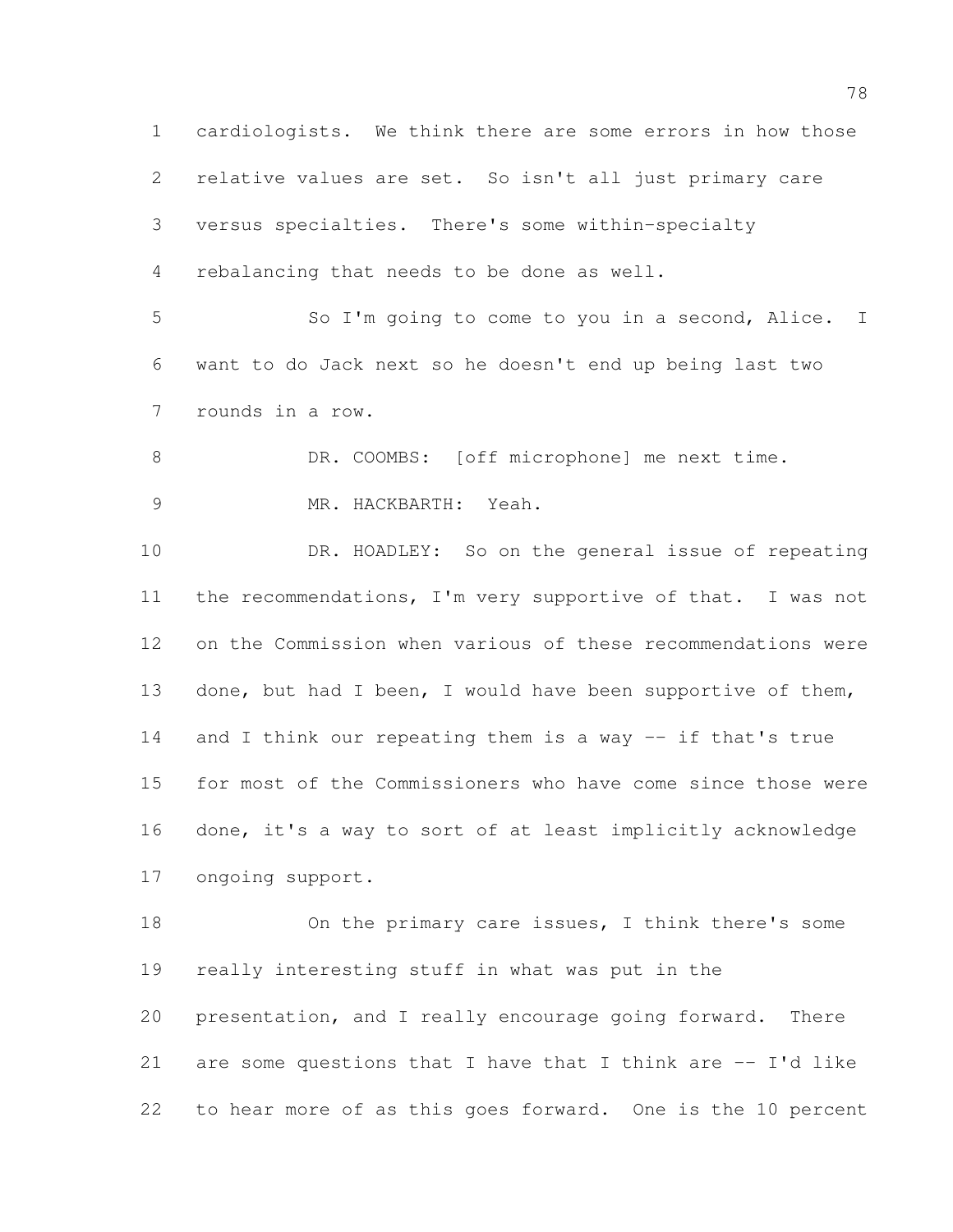bonus. You know, do we have any sense of its impact? Do we have any sense of how much physicians are really even aware that it's out there and then whether there's been any kind of behavioral impact? So partly, you know, that says whether just a straight increase is something that makes a difference.

 Second, on the medical home demonstrations, you've pointed out some of the difficulties, but to the extent that we have any evidence of whether some of the approaches with that have helped in some of the ways we're interested in, I think that would be great. Maybe that's just not possible given some of the design issues.

 On some of the other issues you raised, I think one of the things I find difficult is to think about on this notion of a per beneficiary payment, sort of how do you link -- it's the same issue we talked about yesterday with ACOs 17 and some other stuff. You know, how do you link the payment to a particular beneficiary? You know, is this going to end up requiring some kind of attestation or attribution or something, and sort of how do we think that true in this particular context, and whether that's just a necessary complication?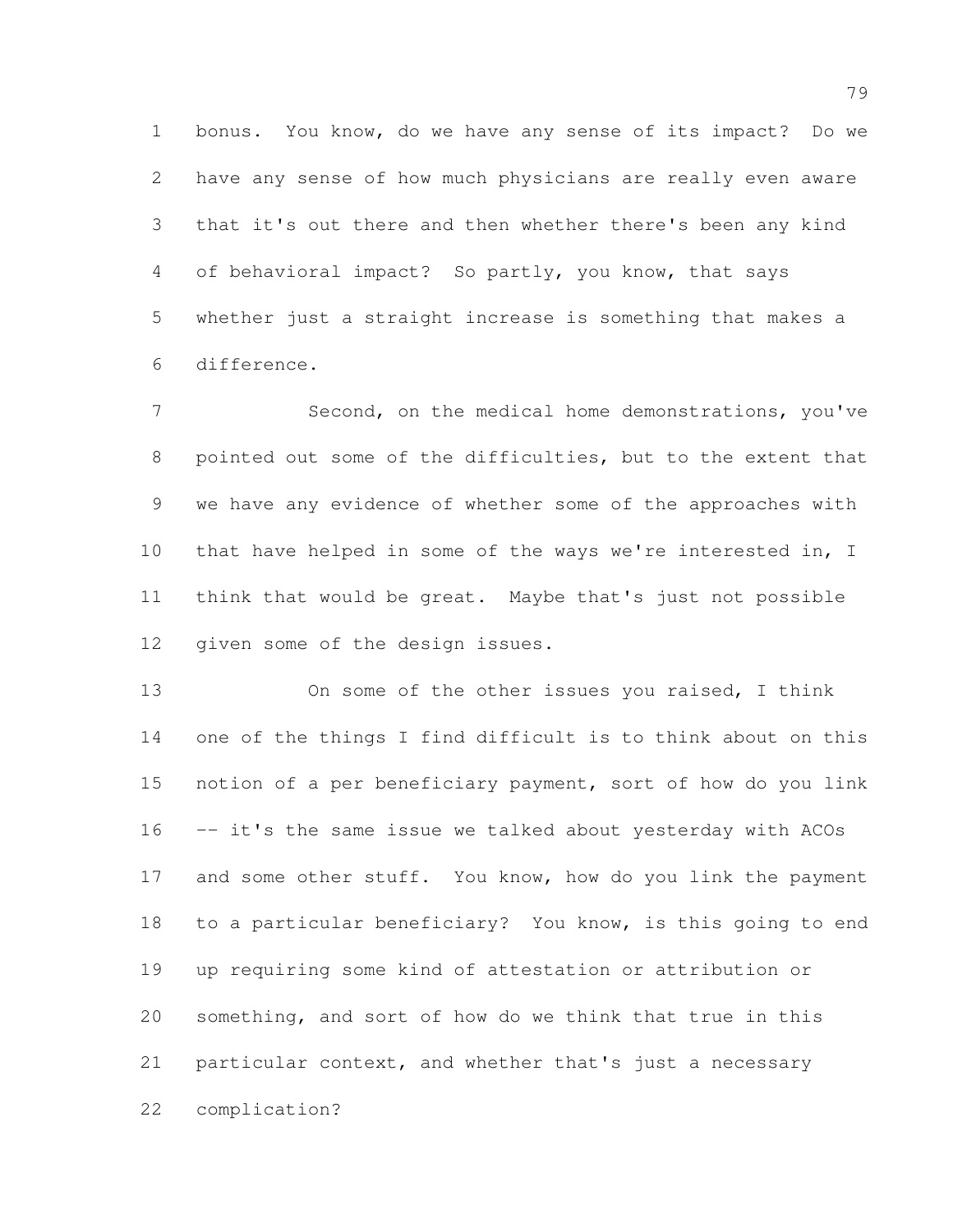Some of the criteria you put on for thinking about something like the 24-hour access, which makes a lot of logical sense, what's the administrative feasibility of doing something like that? Do we need to collect -- is the government going to have to collect office hours for everybody? And that might not sound like a good route to go down. So how do we get that concept without creating some kind of an administrative issue. And then you mentioned the CMS care management code. Obviously it would be helpful to see how that compares with some of the other ideas that we have on the table. So those are just the kinds of things that I think would be helpful as we think this through. 15 DR. COOMBS: One of the things -- of course, I support the repeal of the SGR and preserving beneficiary access. But one of the things I wanted to talk about was the non-face-to-face time, which is really huge in primary care offices in terms of being able to do what you need to do to keep patients out of the emergency room, actually intervene at a level where you don't necessarily have to have the patient come to the office, but you might tweak a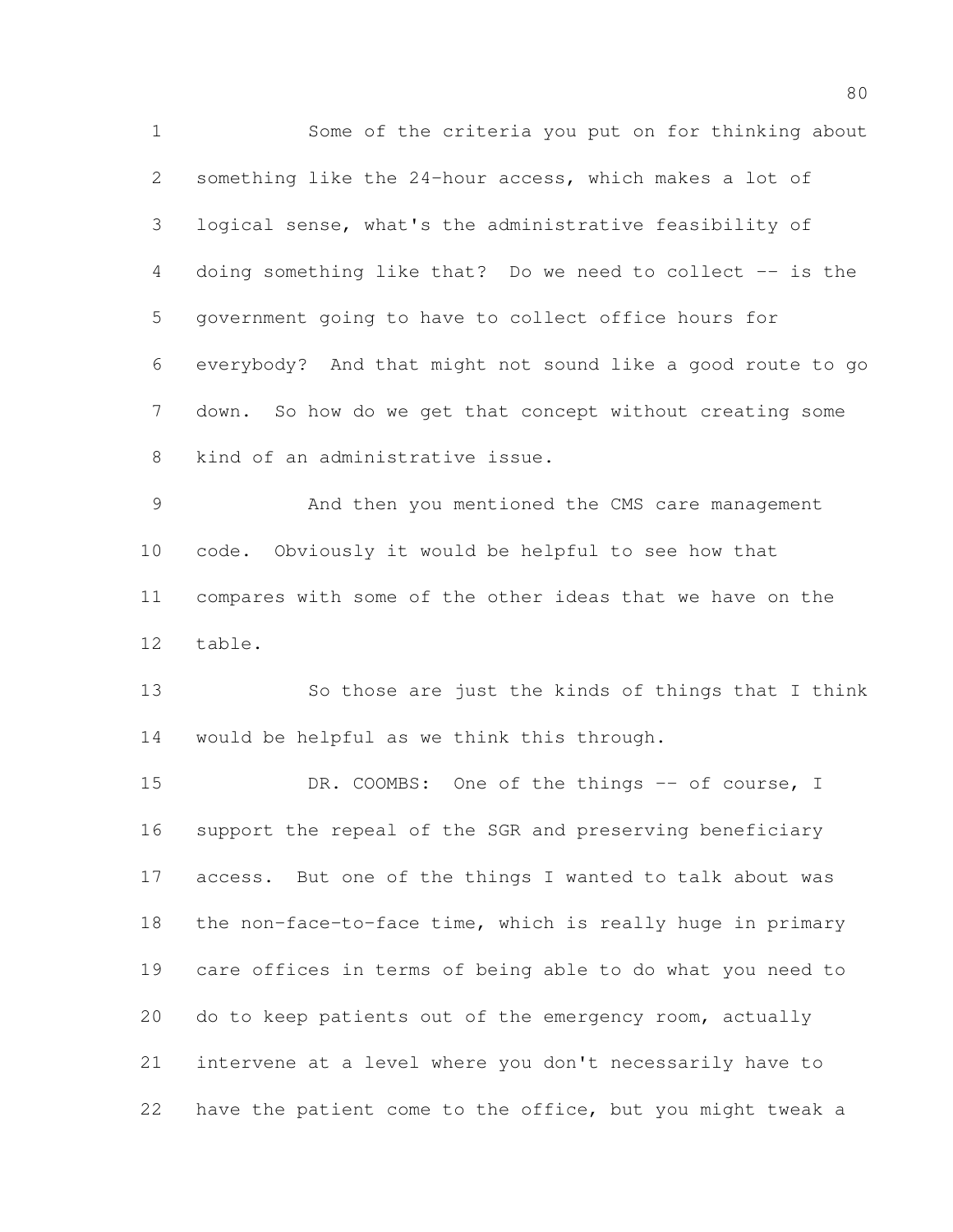diuretic or something to keep the patient from going into congestive heart failure. So I like the per member per month specifically because it incentivizes care that doesn't have to happen in the office.

 And medical homes, we all talk about medical homes, and some of us believe that medical homes have always existed in medicine. But indeed it's being able to do a continuum of care and having a system readily available for patients. So I know that that would impact just the 10 throughput for the beneficiary.

 This whole piece about getting it right with payments for primary care is huge. I was an internist at one time, and I can tell you that the decisionmaking for the provider is what do I do to get to the next level of being able to cover just the cost of doing business. That varies from urban areas to rural areas, and something has to 17 happen. And I agree with you, Glenn, that the primary care workforce is a very fragile workforce, and it's fragile from 19 a number of perspectives in terms of the absolute number, the quality of the experience, the turnover, and many believe that because of the percentage of doctors who are 55 or older, if the stock market does very well, maybe we'll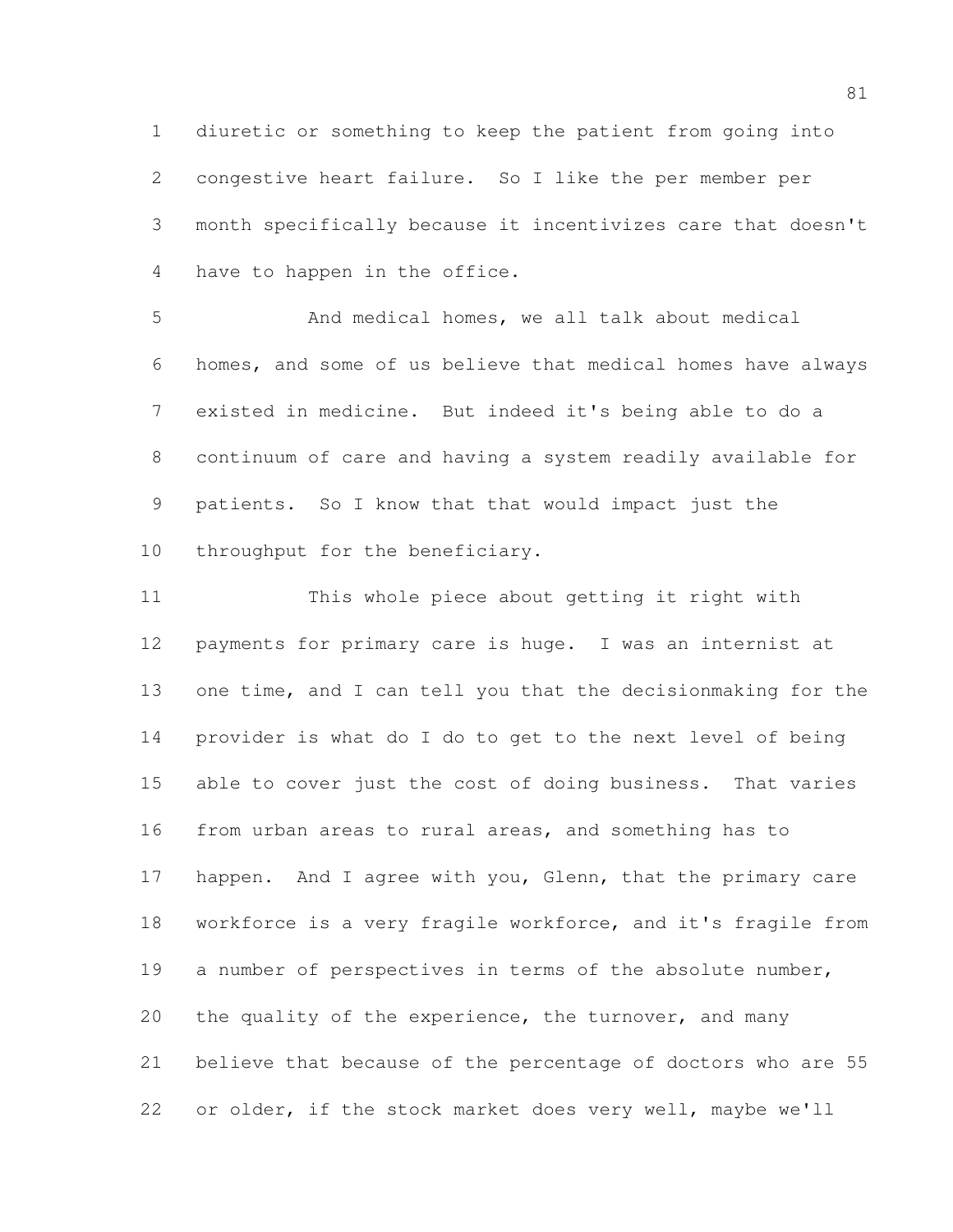have an efflux of doctors who will retire, and then we'll really be in trouble, because some communities might lose one or two primary care doctors that may have been covering 3,000 patients or so, and then that community suffers tremendously.

 So I support all four of these, but I wanted to say something about the GME and what we do to grow the primary care workforce. There is a workforce commission that is unfunded, and I know there is a recommendation for a panel for HHS looking at this. But there's a workforce with people who have already been assigned. It's unfunded, it has not met. But it's fully equipped to actually deal with 13 some of the issues around primary care workforce, and I think the primary care workforce is a conundrum that will affect beneficiaries going forward. And if we can get this piece right, it would be huge. But I think it's going to be 17 us looking at the resources that are out there already, that's all positioned to actually deal with those issue of primary care workforce.

 MR. HACKBARTH: Let me just build on Alice's comment for a second. As I think about the potential of changing the payment method for primary care from solely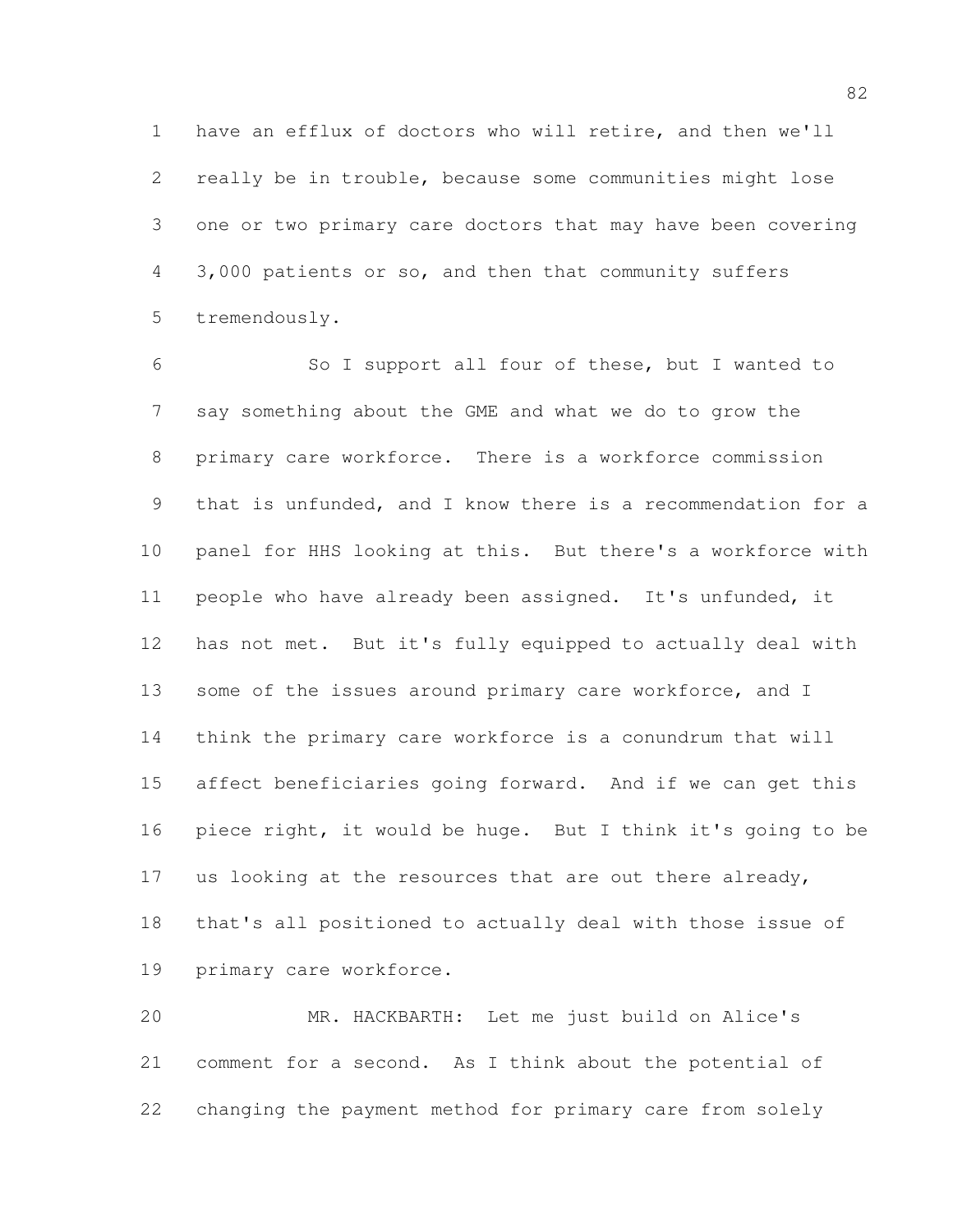fee-for-service to at least a blend of per patient and fee- for-service, what interests me is not so much the notion that if we had stronger primary care it will reduce total costs or that it will improve quality. I'd love for that to happen. I personally believe that that would happen. But as Kevin reported, the evidence is uncertain on that.

 For me, the most compelling reason to change the payment method for primary care is to facilitate a change in 9 the production function, if you will, for primary care. Fee-for-service payment is a straitjacket. You only get paid for certain types of activities, heavy emphasis on face-to-face activities. If dollars flow on a per patient basis, it allows freedom to build primary care practice that will make a lot more sense, potentially can see more patients, by bringing in non-physician people into producing 16 primary care as efficiently as possible. In fact, by happenstance, I read a series of articles in Health Affairs in November related to this issue, and I borrowed the term "changing the production function" from one of those articles.

 And so we're not going to resolve this issue today, but as we talk through it, that is as much my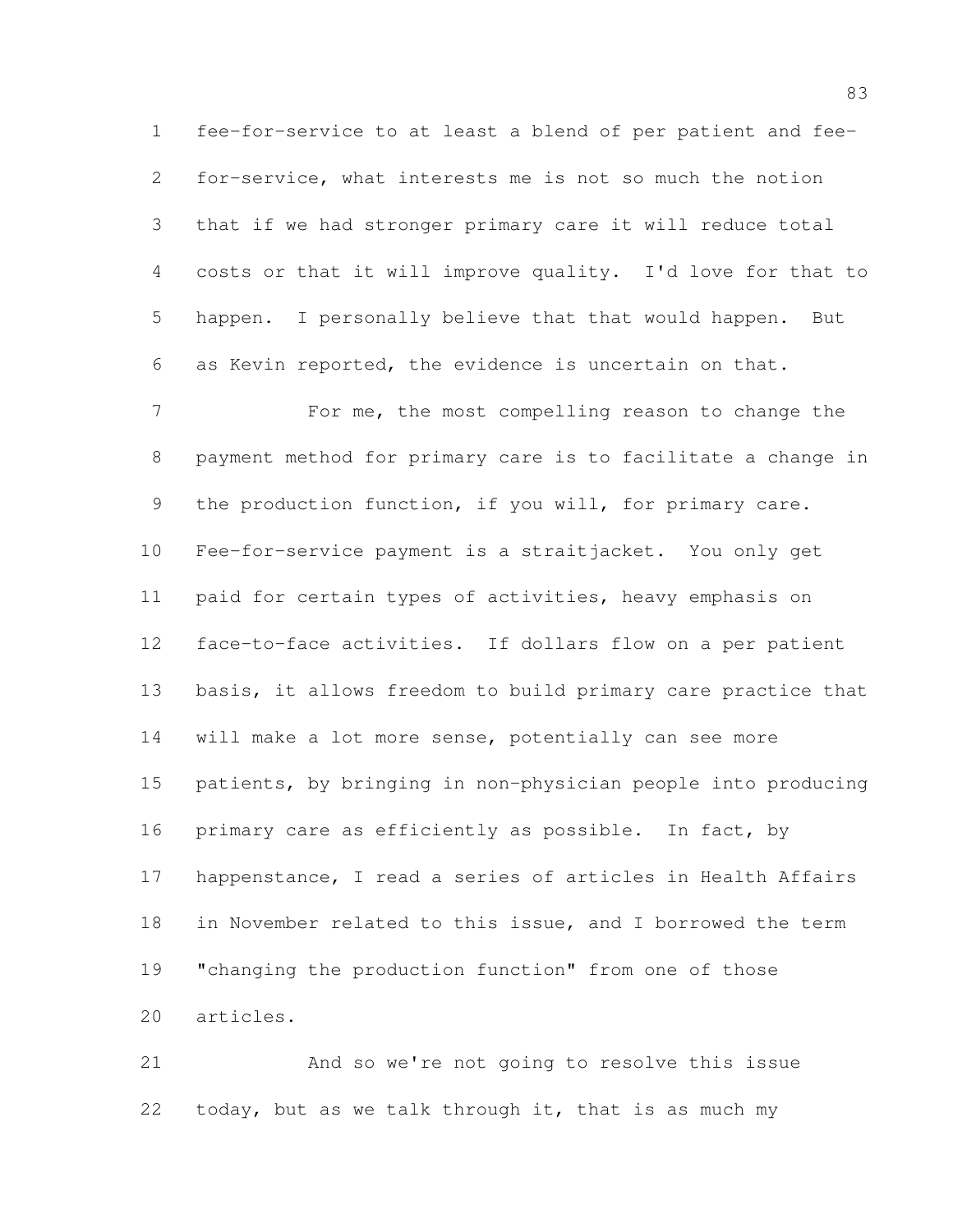orientation as, oh, robust primary care is going to reduce total costs or improve quality, even though I believe that to be the case.

 DR. CHERNEW: So I support the rerunning of the other recommendations. Half of my comments were going to say what you just said, so I won't say them.

7 I want to pick up on something Jack said, which is I'm intrigued by the notion of blending payment, in part because it helps us push to accountability, and precisely because we might have to work through issues of attestation 11 or whatever it is, making sure that you have a place to go, 12 I actually like that feature of it, although it needs to be thought through some.

 The last two quick points. I like the idea of funding some of this payment for primary care by reducing the prices of overpriced services. But I don't particularly like the idea of mechanically always saying that things are budget neutral. I think that thinking pushes us to get 19 prices wrong, and it has been part of the way we have gotten into this problem. If we think the price for something is right, I don't see why it should change when the price for something else changes. And sometimes that works in our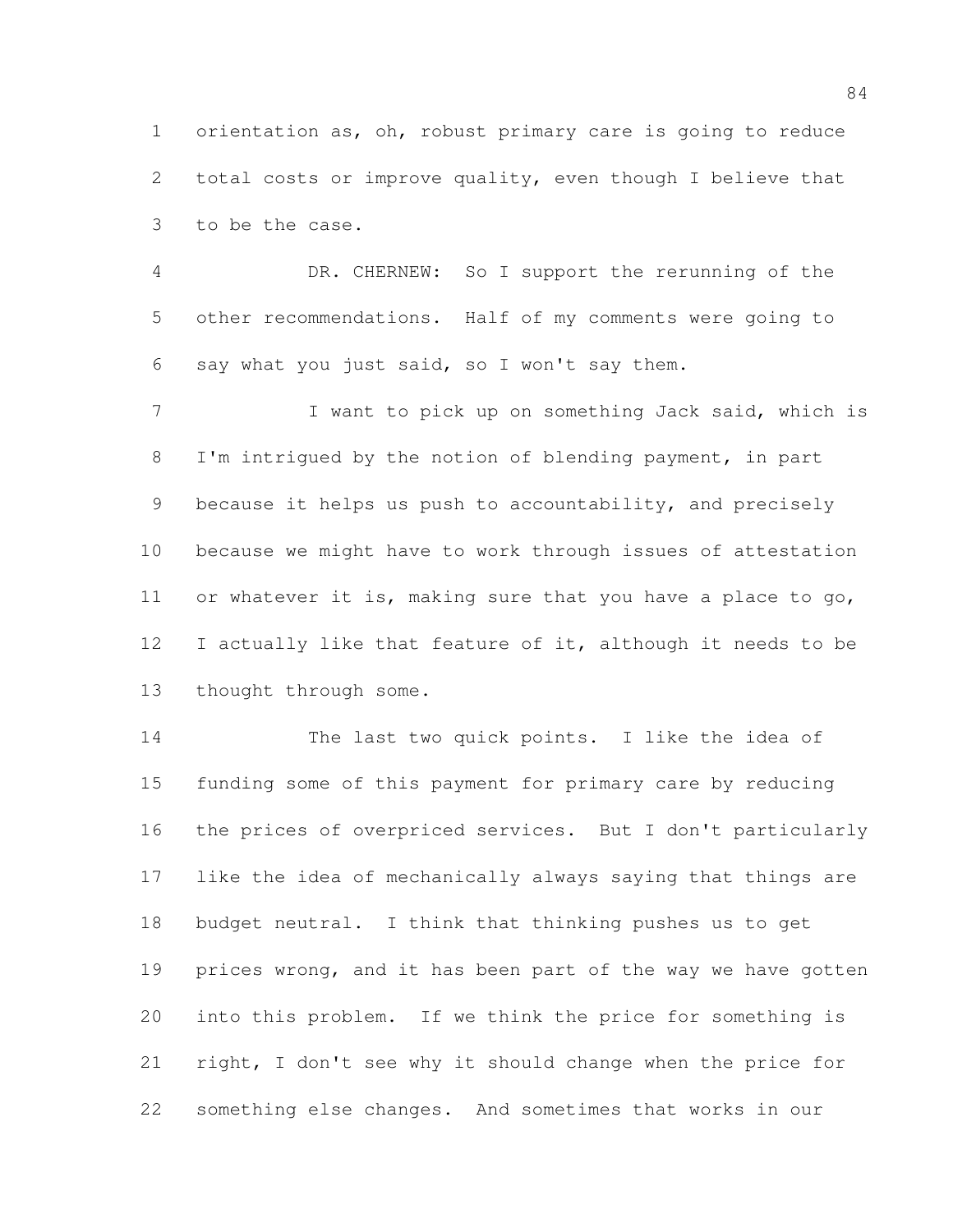favor, and then we seem to like it. But other times it works against us, and then we're stuck in this conundrum. So I don't like the principle of things being budget neutral, but I do like the notion of paying for more primary care by reducing the price of overpriced services.

 MR. ARMSTRONG: I would also just say you guys said most of what I wanted to say, but first I want to affirm the principles around SGR. I think it was a really excellent product from this Commission's work, and I'm proud 10 of it, and I think we should remind people that we did that work however we can.

 And then I'm very excited about these issues going forward. I just would add that the two points in particular I wanted to make. We're shifting dramatically our primary care workforce from physicians to nurse practitioners, and we're finding that the pharmacists and other staff that are part of that team are as important as the primary care doctor. And so the way we set up the payment structure really needs to reinforce the value of that team and the way that they work.

21 And then, second, we have -- many of our primary care practices now, 60, 70 percent of the visits are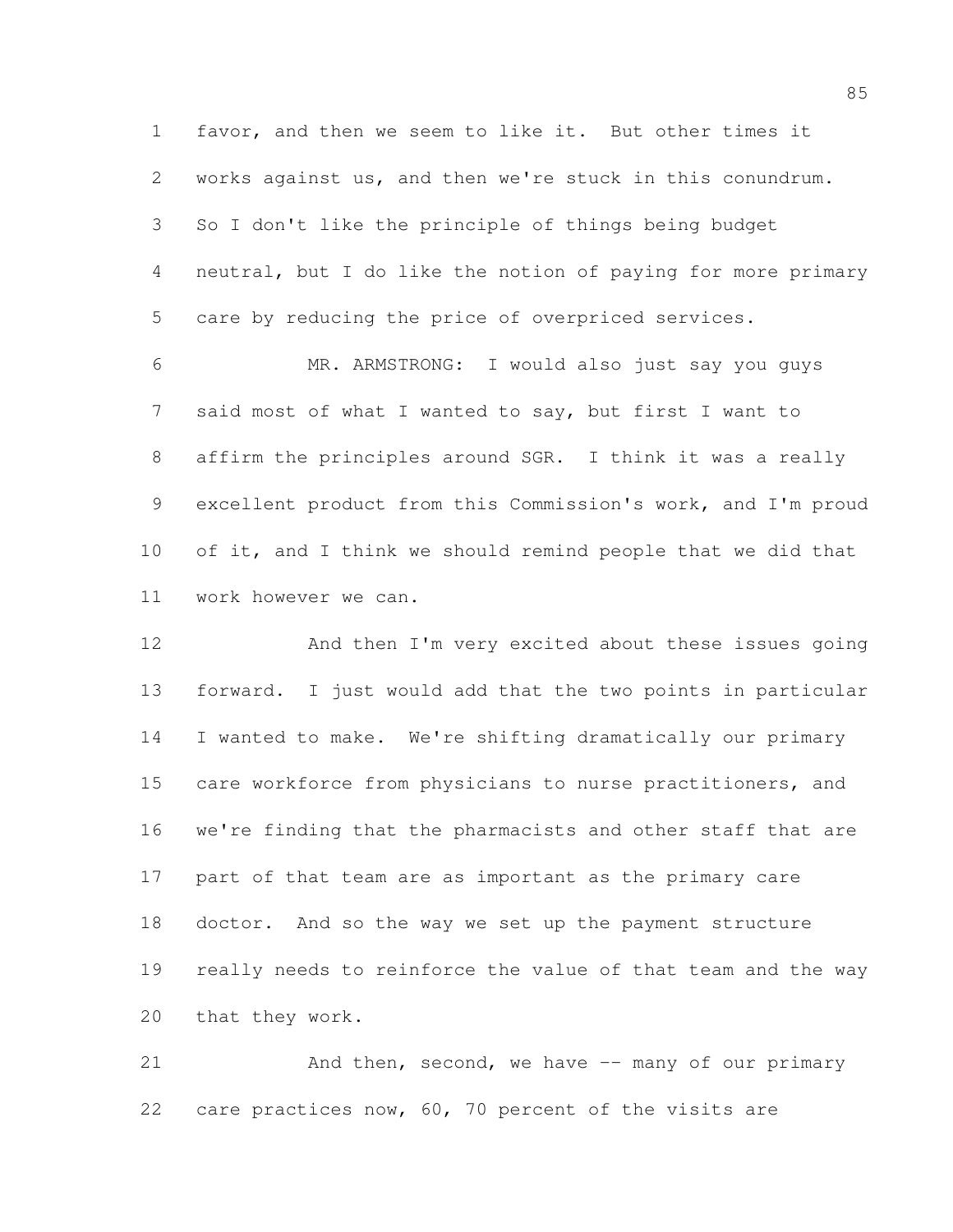virtual. And everyone benefits from this and loves this. But outside of MA, we don't have any mechanism for paying for that.

 And so if those are the kinds of issues that we're going to deal with, I think that's a very exciting prospect. DR. REDBERG: And I will also just build on, for 7 example, what Scott just said about -- and Alice did as well -- rebalancing primary care, because I think that is a great strategy, particularly to include the non-face-to-face time, because it strikes me it also ties into what we were talking about yesterday and the potentially preventable emergency room visits, because certainly in my specialty of cardiology, so many of the admissions that I see for very atypical chest pain, which I think if it had been seen in the office, would have never gone to the emergency room, 16 tell me they tried to reach their primary care doctor, there 17 was as covering doctor, there was a covering nurse, there was someone who didn't know them, who didn't feel comfortable, even if they heard atypical chest pain, nothing, go to the emergency room, but it was clearly a preventable visit if someone -- if their doctor had been able to talk to them. And so I think there's a lot of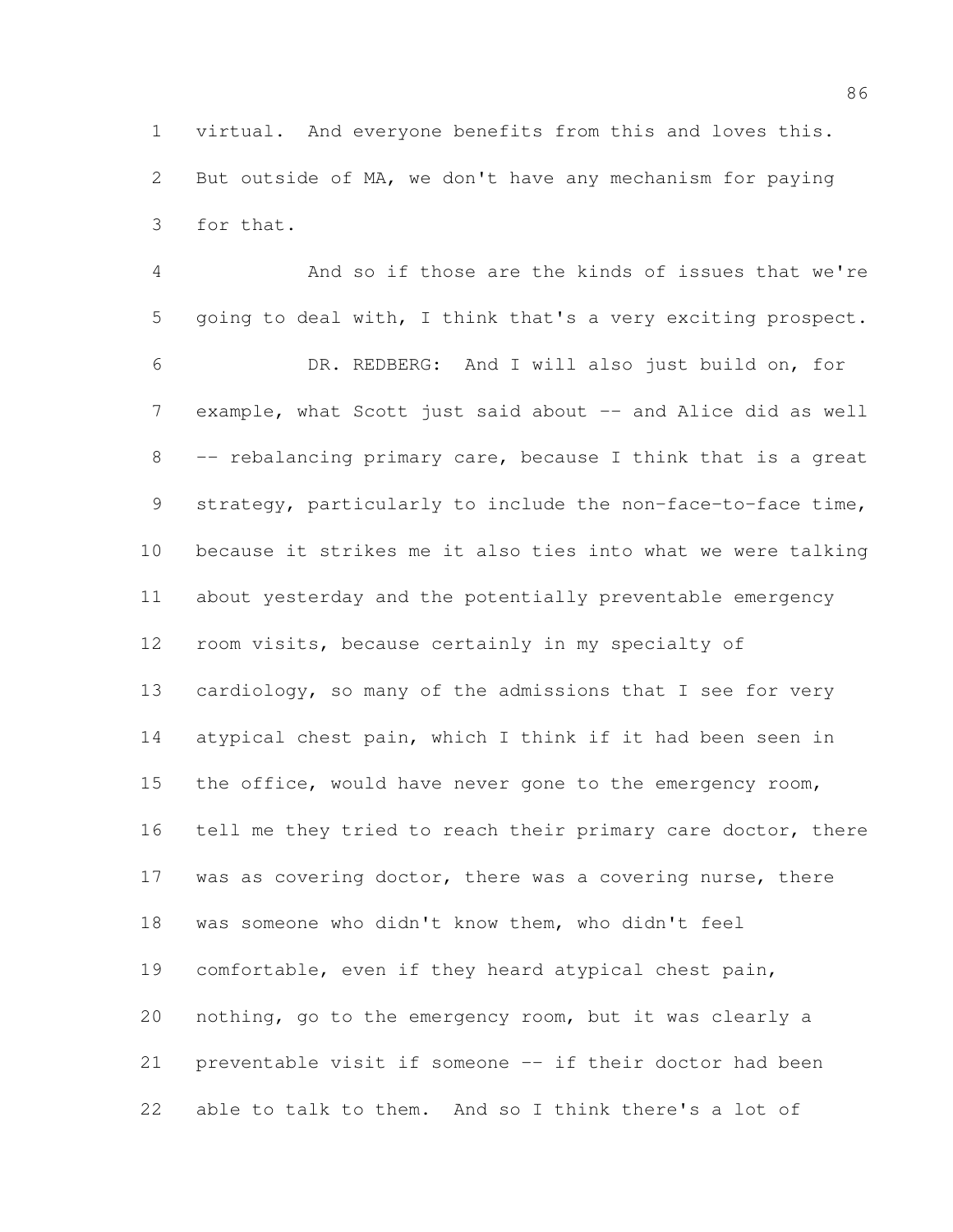potential, but right now a lot of people don't, you know, there's no reimbursement for phone and e-mail. Most of now with electronic health records can message, and I get lots of messages, which is really efficient, but no reimbursement.

 And then on the SGR, I certainly agree with just reiterating what we had already stated and not adding anything new at this time, because it's just time to move. I would just point out on Slide 2, it's quite striking, but I'll just say it. You know, the problem isn't so much with the payment updates. It's that the volume has increased incredibly, and Congress overrode the formula. I mean, that's the urgent part, is that volume is 80 percent up since 2000. And what have we gotten for that increase in volume. I mean, to me, that's what we urgently need to address, is what's driving that increase in volume. Are our beneficiaries better off? We know that estimates are 30 percent of what we're spending now is waste and inappropriate care or care that's making beneficiaries worse, and that to me is the urgent problem. So, yeah, we 21 should get rid of SGR, but we also need to look at -- we know a lot of that is in imaging, and, you know, we know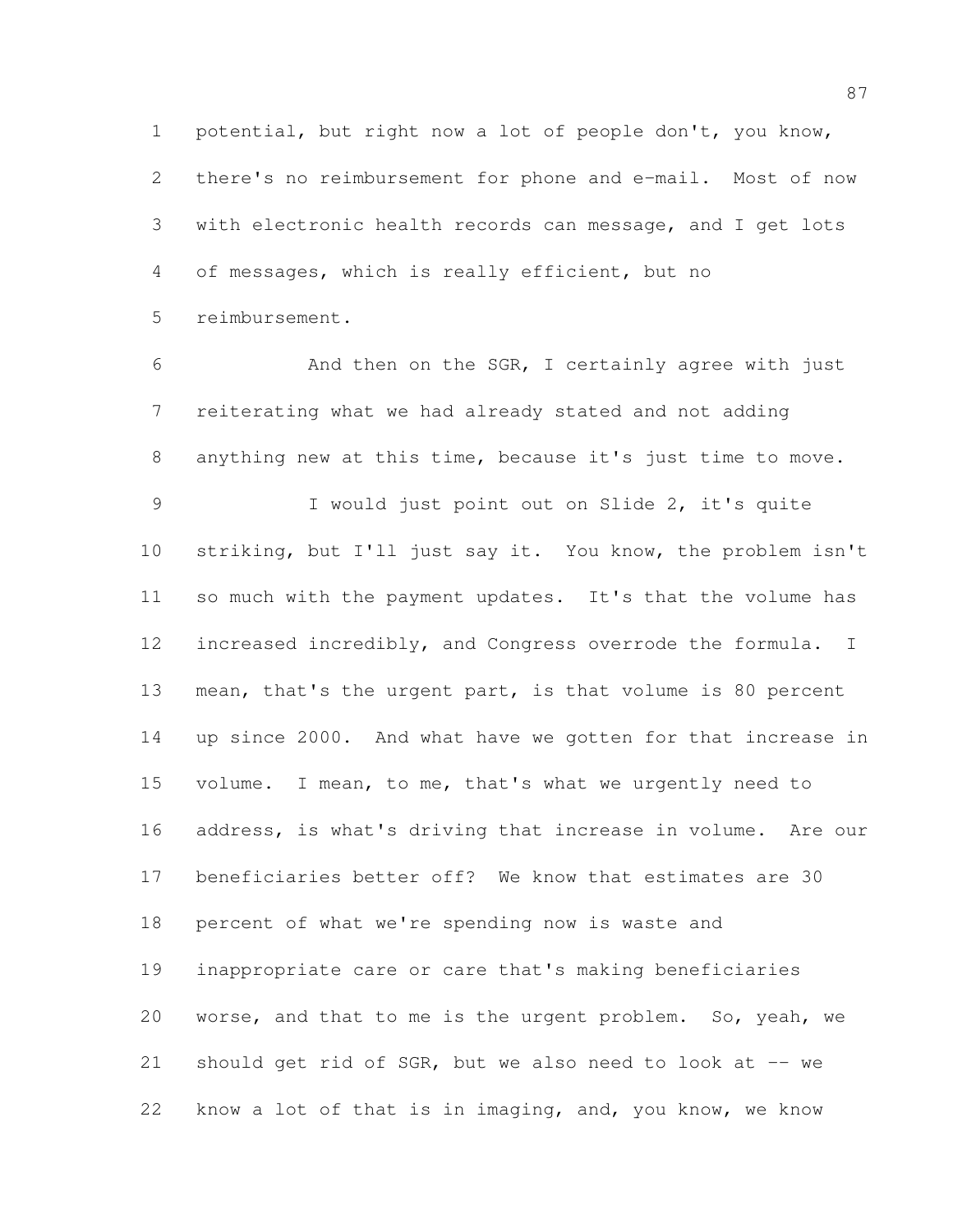that physicians that have financial ties to imaging centers have a much higher use of imaging and that we need to address that. The self-referral is still an issue. Proton beam was mentioned recently because I think 5 one of the societies -- and they're choosing wisely, which we mentioned yesterday -- named proton -- I think it was the Radiology Society said we should be -- 8 MR. HACKBARTH: Oncology [off microphone]. DR. REDBERG: Oncology. Because proton beam scanners, which I believe too are being acquired by centers 11 locally and certainly around the country, are very expensive, and a lot of what they're used for is prostate 13 cancer. Medicare pays very generously for this treatment, although there is absolutely no evidence that it's any better than much less expensive treatments, and actually most of prostate cancer that's being treated probably should not be treated. And so I think if we really want to get at the problem in SGR, the problem is in that high-volume and high-cost services that not only have no benefit but are probably more risky for our beneficiaries.

 And just the last thing, in that regard, you know, with addressing the new technologies, which is some of what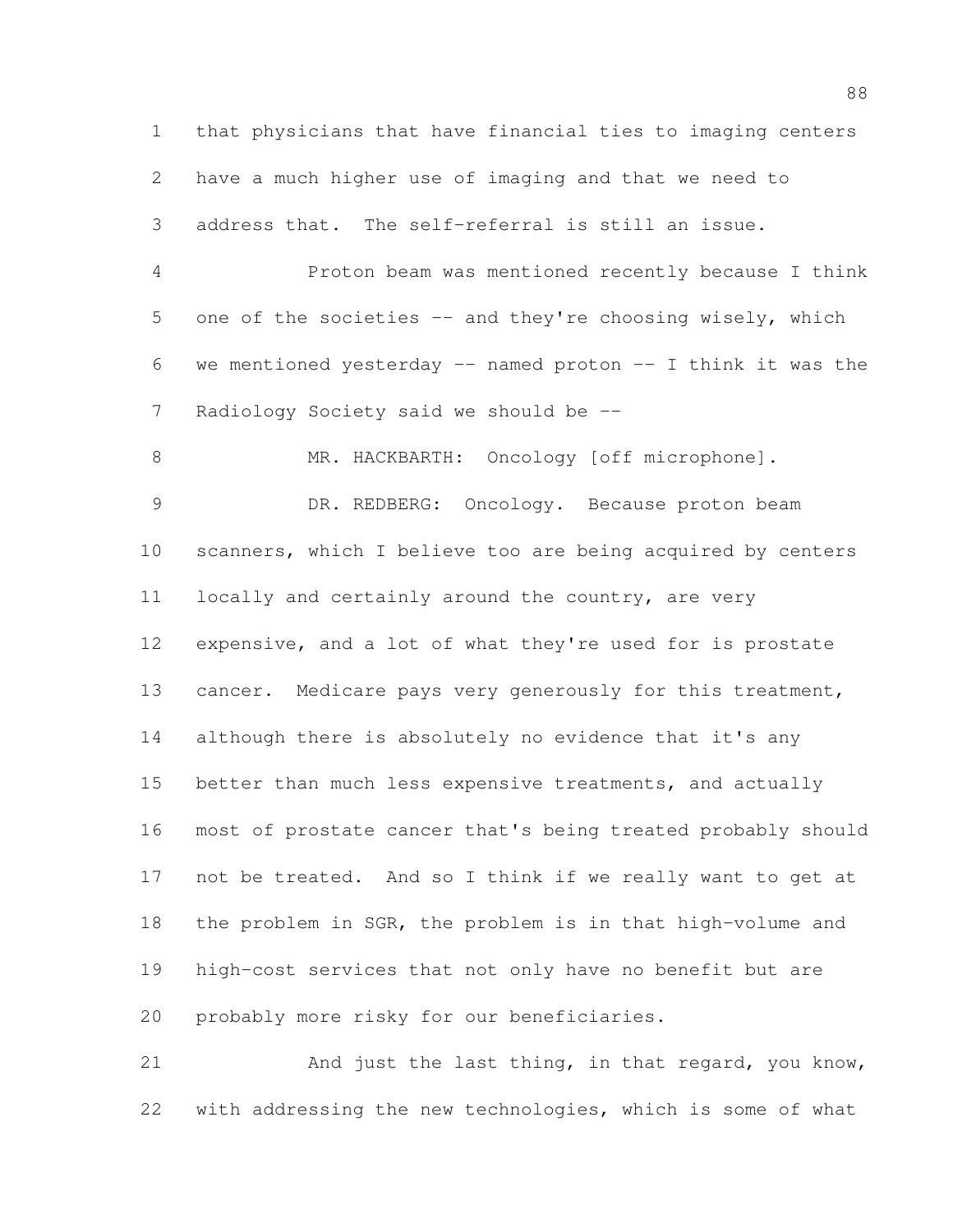drives it, CMS is using in some new technologies, as you know, coverage with evidence development, and I just think we should encourage because that allows new technologies to be covered but also to collect data, and CMS needs to go back, look at that data, have it publicly available, and decide if the coverage is appropriate or not. 7 MR. HACKBARTH: Thank you. 8 DR. NERENZ: I certainly like the general direction here, and I just would echo and support things other folks have said about flexibility in payment to support things like virtual visits, messaging, teams that include non-physician providers -- all good. 13 I just want to point out that there's an opportunity here to weave a few things that we have talked about under other topics, including, for example, the issue of attestation that came up yesterday in the ACO discussion 17 in this discussion; that is, if there's going to be a PMPM payment or perhaps a billing code-based payment for care coordination the way that we're currently seeing coming, that depends on the existence of a defined relationship, and I think we should really look here for the opportunity to use the payment system to establish that relationship, A, to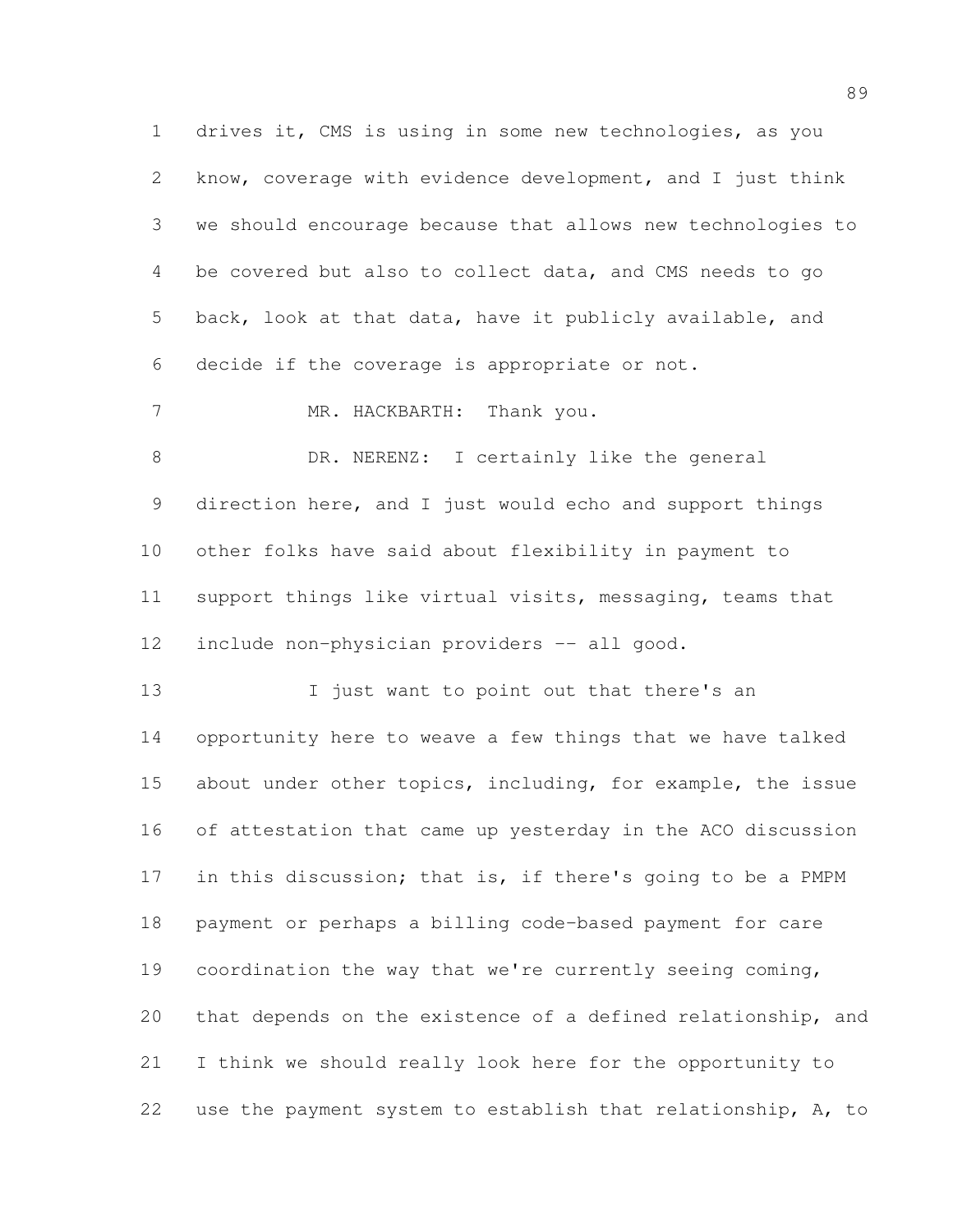build on it but also to establish it, including things as basic as some sort of billing code through with a physician would claim care coordination responsibility for a patient.

 Now, maybe that can be attested, you can match, different ways, but at least there are opportunities to do that. I would just suggest as a little side branch to that thought that there may be special circumstances under which a specialty physician would actually be carrying, and appropriately carrying, care coordination responsibilities for a patient across the whole spectrum. So whatever we design should allow that when appropriate.

 But my key bottom line point is that I think we have an opportunity here to build systems in which the relationship of longitudinal care coordination is clarified, 15 and then from that point, quality measures can be built, like, you know, again, who's responsible for something like per capita costs? Well, now there's a clearer way to do that. So let's look to clarify the relationships. MR. GRADISON: I fully agree with the general drift of the conversation and think very highly of the paper

I am skeptical that just adding a per member per

itself.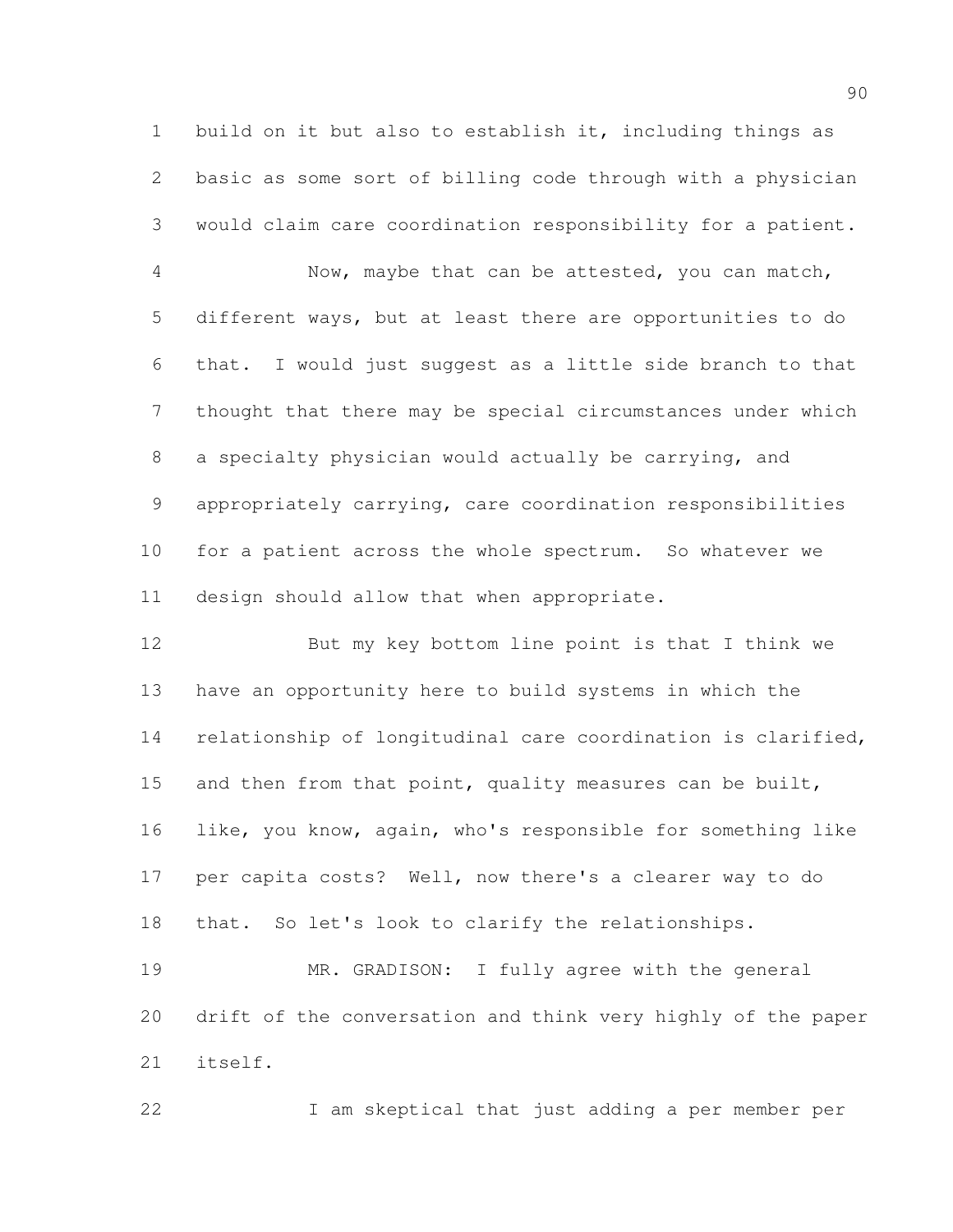month payment will change behavior unless the physician or the group of physicians is involved in some kind of a risk- sharing arrangement. I get more money, I don't have to do anything to get it, I think I'm practicing appropriately already. There's something in there that I'd like to think more about.

 Second, I absolutely agree that we should think through ways to facilitate more non-face-to-face interaction between providers and patients. But I want to stress that this is not a primary care -- this is not limited in any way to primary care, and as a matter of fact, when you think about telemedicine, the great potential there is using non- face-to-face contacts to bring specialists into discussions where they might not otherwise be available, particularly in rural areas, but not just in rural areas. So I agree with the drift there, but I think we shouldn't just say, well, this is just a primary care-related situation.

 My main point is this: that Congress may or may not do something about this. If they do something about this, I think we only at that point in time should decide what we want to write down, or even whether we want to include something in the appendix. The reason I say that is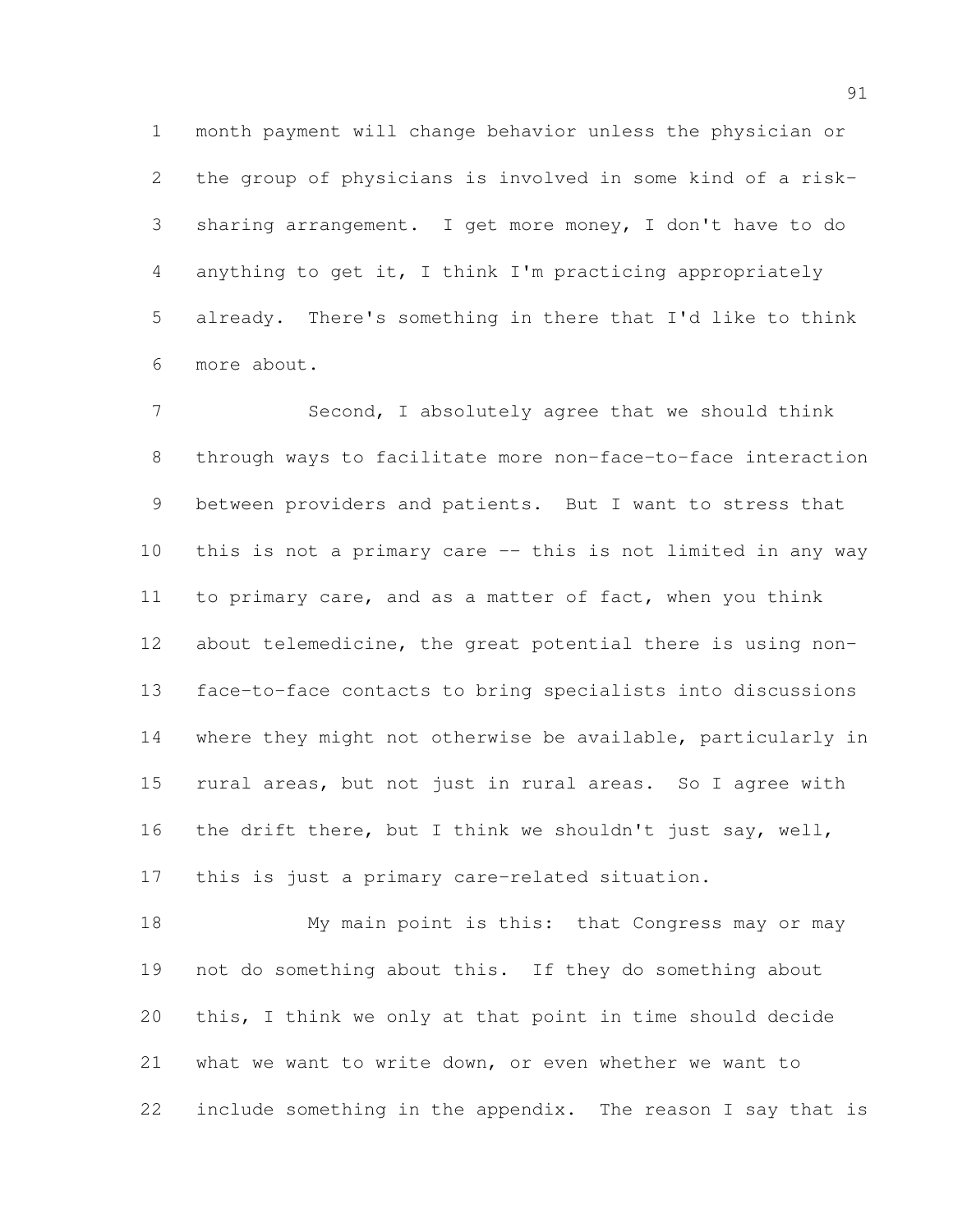that I could envision the Congress doing an excellent overall job of dealing with the SGR, but perhaps not doing any anything significant to rebalance payments for primary care and other specialists. There are other ways to deal with this thing that they might do. And yet we consider that, as we should, a very fundamental principle and objective.

8 To be more direct about it, if they do some things that we like and some things that we don't think are adequate at all, and we just restate our earlier principles that look like could easily be interpreted, and probably correctly, that we were critical of an action they just took -- and I don't know we want to get in that position. I'm not suggesting anybody consciously is trying to get us in 15 that position, but let's just see what happens there, is my 16 -- just take it easy. See what happens there, and then decide what we may think would be appropriate at that stage to say.

 Even SGR, which when it was first passed had its critics, who turned out to be right, didn't -- including this Commission, as I recall the history, it took a few years before they really stepped in and said it isn't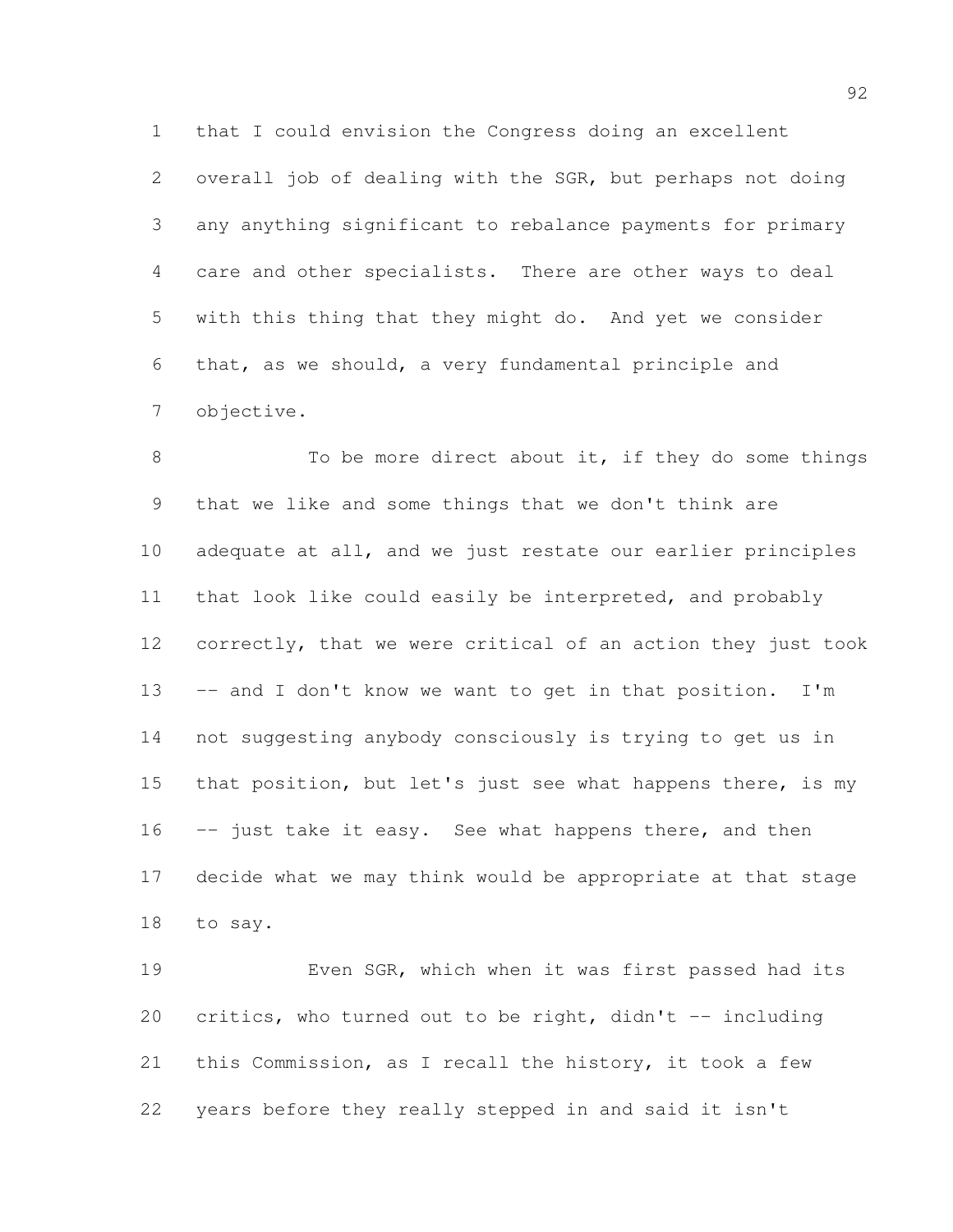working, change it. That isn't necessarily something you want to do the day after the President signs the legislation.

Thank you.

 DR. HALL: Well, I think this whole area is to me one of the most exciting things that we're doing. I think we're really on the cusp of being able to make very much meaningful change in the way health care is delivered in the United States, and that's just huge.

10 I just want to say a word about GME, which is one of the points and additional things we might want to talk about. I think America's medical schools need some kind of increased traction in this arena of turning out primary care doctors or the new kind of primary care doctor. And I don't know where that's going to come from, but to the extent that we look at GME, why can't we link rewards for GME to some of 17 the other endpoints, the outcomes that we've been talking about this whole Thursday and Friday? What happens in the service areas around a medical school? What impact are they making on population health in their service area? What are they doing in terms of changing the production function that you've talked about here?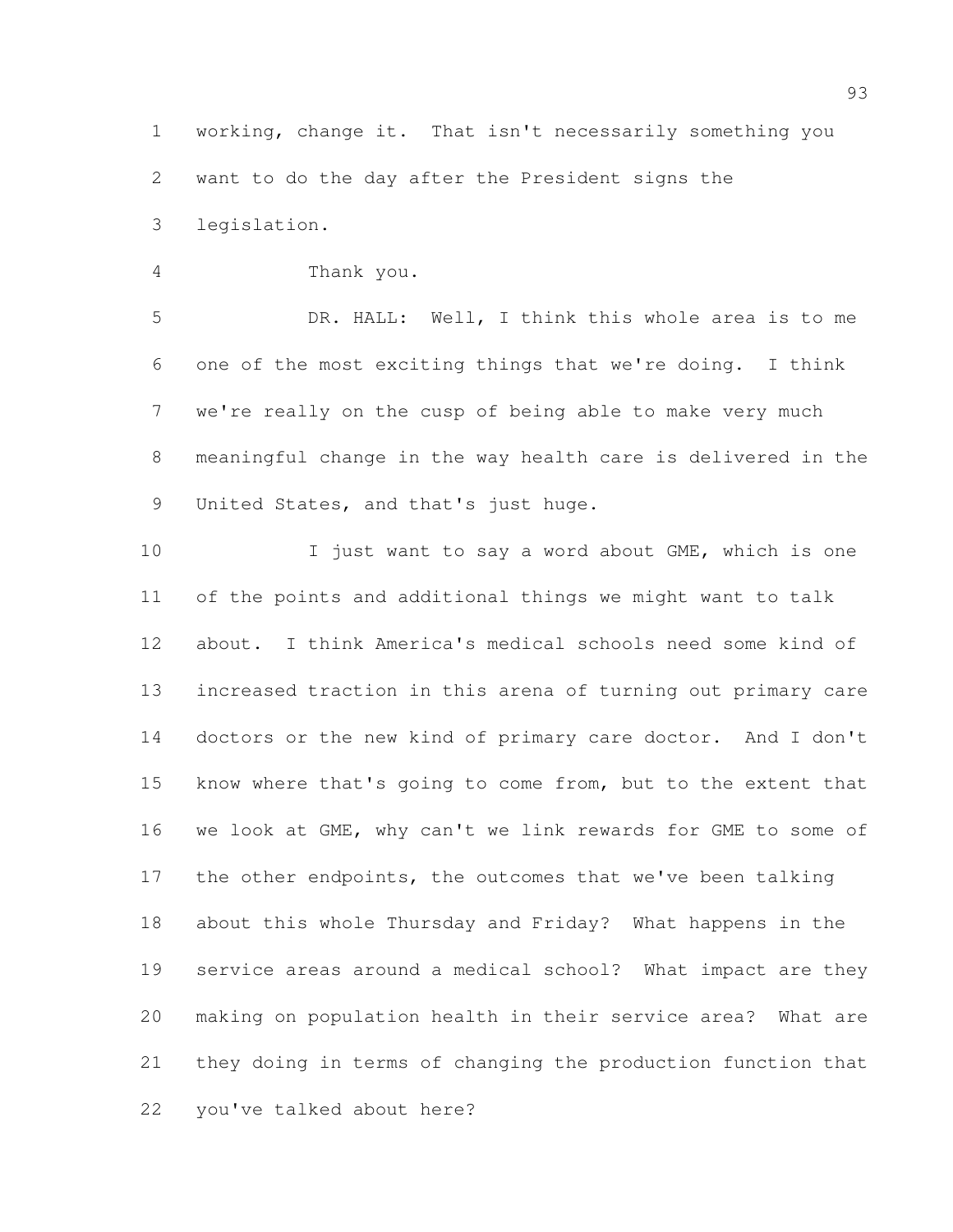I think we could have a profound influence on this next generation of physicians by taking the paradigms and some of the experience of people on our Commission here to really move this whole process and rationalize in terms of physicians and other providers. It really needs a boost. It really needs a kick to get going.

7 DR. CHRISTIANSON: So as the newest Commissioner, obviously I wasn't involved in the discussions that generated the principles, but they seem reasonable and worthy of support.

 On some of the specific issues beyond the general four principle, these are probably more clarification than anything else.

 On Slide 2, the panel for misvalued services, was that a panel that would actually have power to do anything? Or would they just recommend that CMS do something?

17 DR. HAYES: The panel would advise the Secretary on RVUs for the fee schedule. The concern that the Commission had was then, and even now, that the primary source of advice to CMS on these matters is coming from the AMA specialty society relative value scale update committee, a RUC, and that that is, you know, kind of dominated by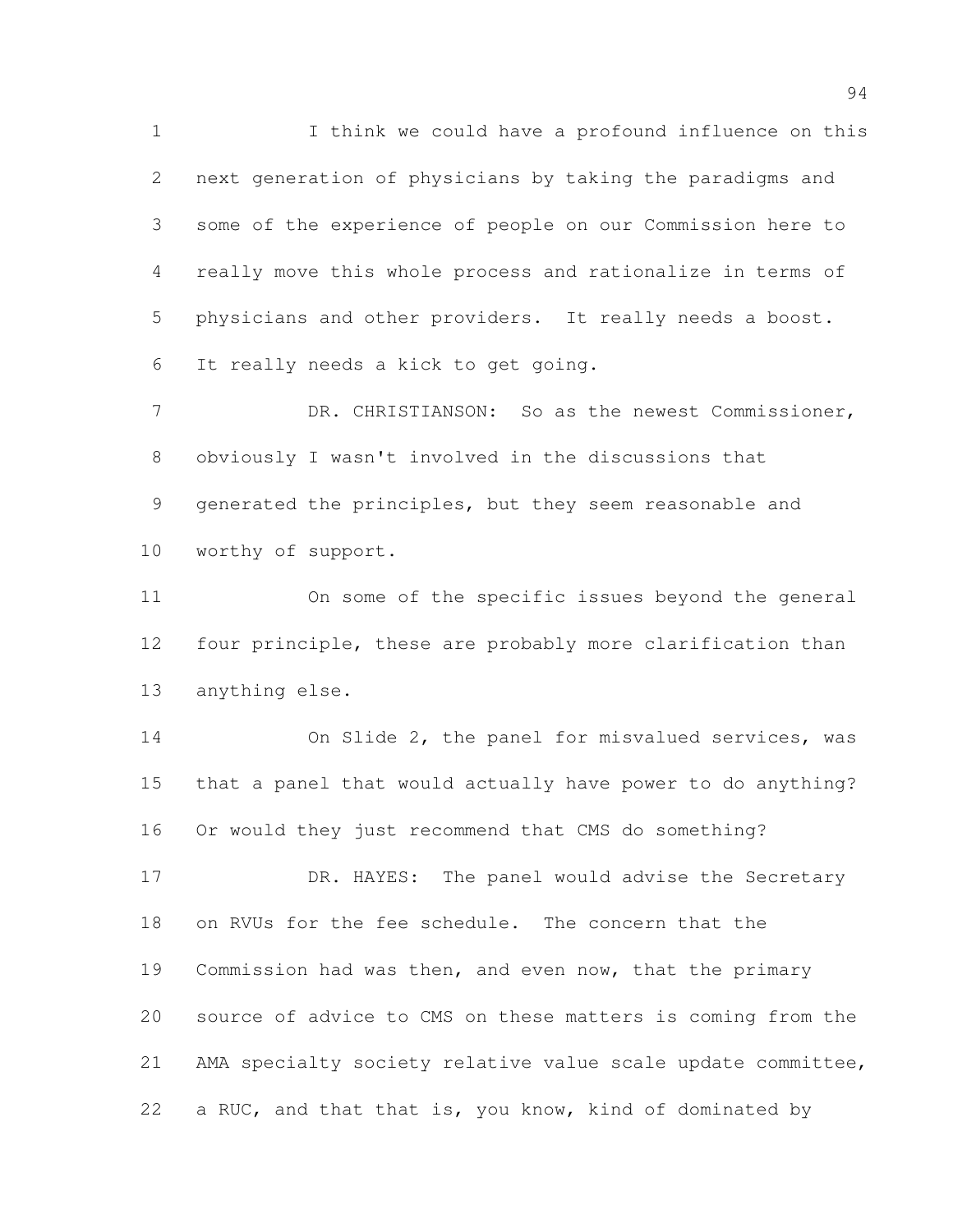those interests. And so there needs to be another group that would provide some balance, some additional expertise in areas of economics, technology diffusion, and so on that would help --

 DR. CHRISTIANSON: I see. On the comment on Slide 4 on temporary overrides of deep cuts creating instability, maybe if that's going to be a basic argument, in the future more detail, it seems to me like the SGR has created a remarkably stable situation for price changes over time, as you have illustrated in your graph. And volume has increased, but on a remarkably year-to-year percentage rate. So some more just discussion of that would be helpful for me, whereas the instability, what is instability here? And what are the problems that instability is creating?

 Then on Slide 7 -- these are just requests, so you respond. Slide 7, I would be interested in some updated evidence on imaging. My sort of recollection, which may not be right, is that the rate of increase in imaging costs for Medicare beneficiaries has, in fact, slowed, but it would be nice to see some data on that. That's a fairly intrusive -- the pre-certification of imaging is a fairly intrusive step, and if, in fact, the rate of increase in imaging has slowed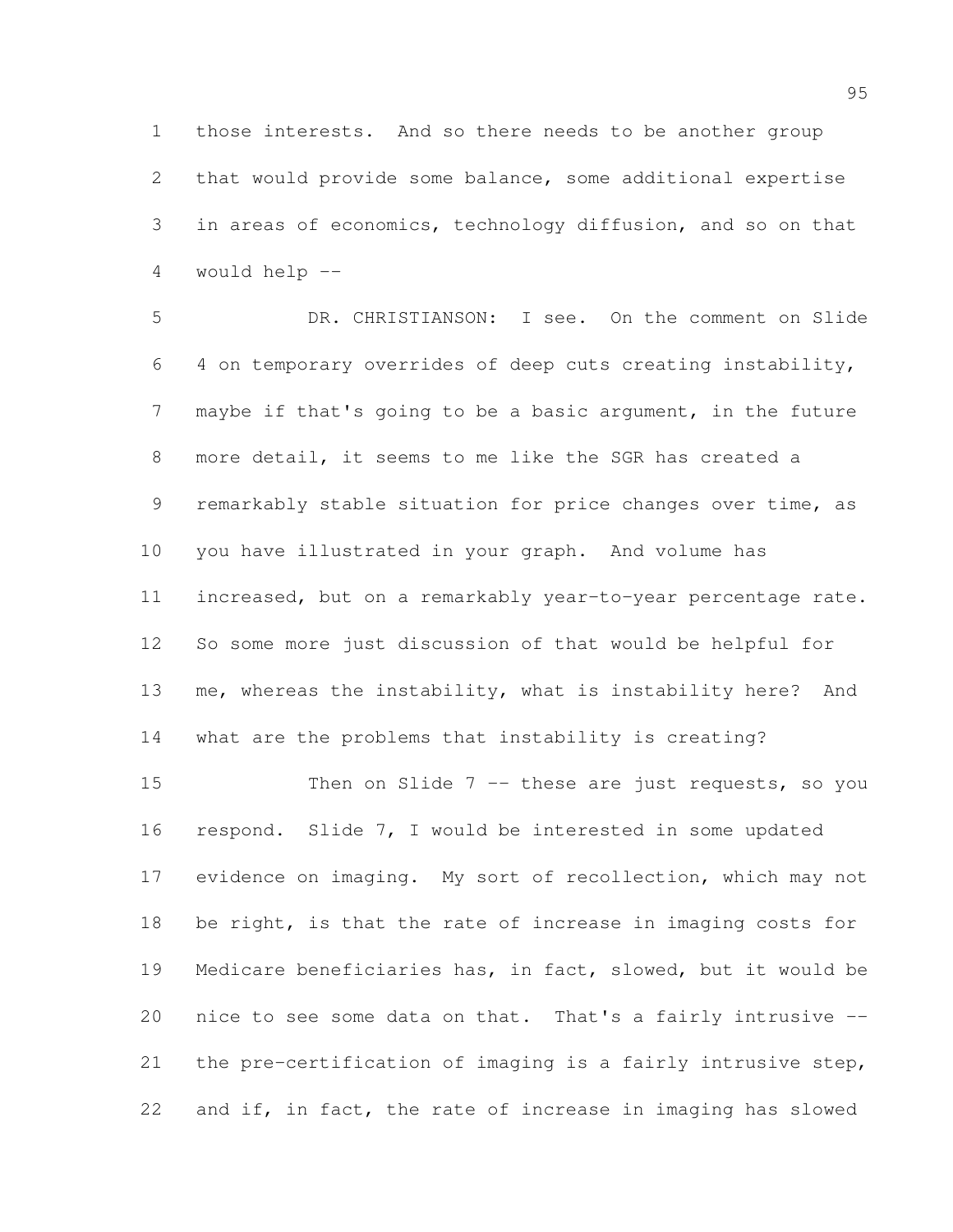substantially, I think we need to revisit that.

 And then, finally, on the primary care blended payment, I think it's an intuitively attractive proposal, but I think we need to worry about the implementation issues of this. On the health care home demonstrations in Medicaid, there are providers who are not actually even 7 bothering to request -- going through the paperwork to request the additional dollars for care management. You may think that's just leaving money on the table, but it isn't from the standpoint of some of them because of the changes in billing processes and documentation costs associated with 12 it, and the low reimbursement for primary care anyway, the 10 percent doesn't turn out to be overcoming those costs, and I would be happy to facilitate a conversation between staff and some of those folks who aren't doing it so that you can have some sense of, you know, it's not just let's put 10 percent out there and everybody is going to change their behavior or rush to claim it.

 MR. HACKBARTH: Could I just go back to the RUC issue? When Bill Gradison raised it earlier, I meant to go back to it when it came Bill Gradison's time in Round 2. I think a common misconception is that the AMA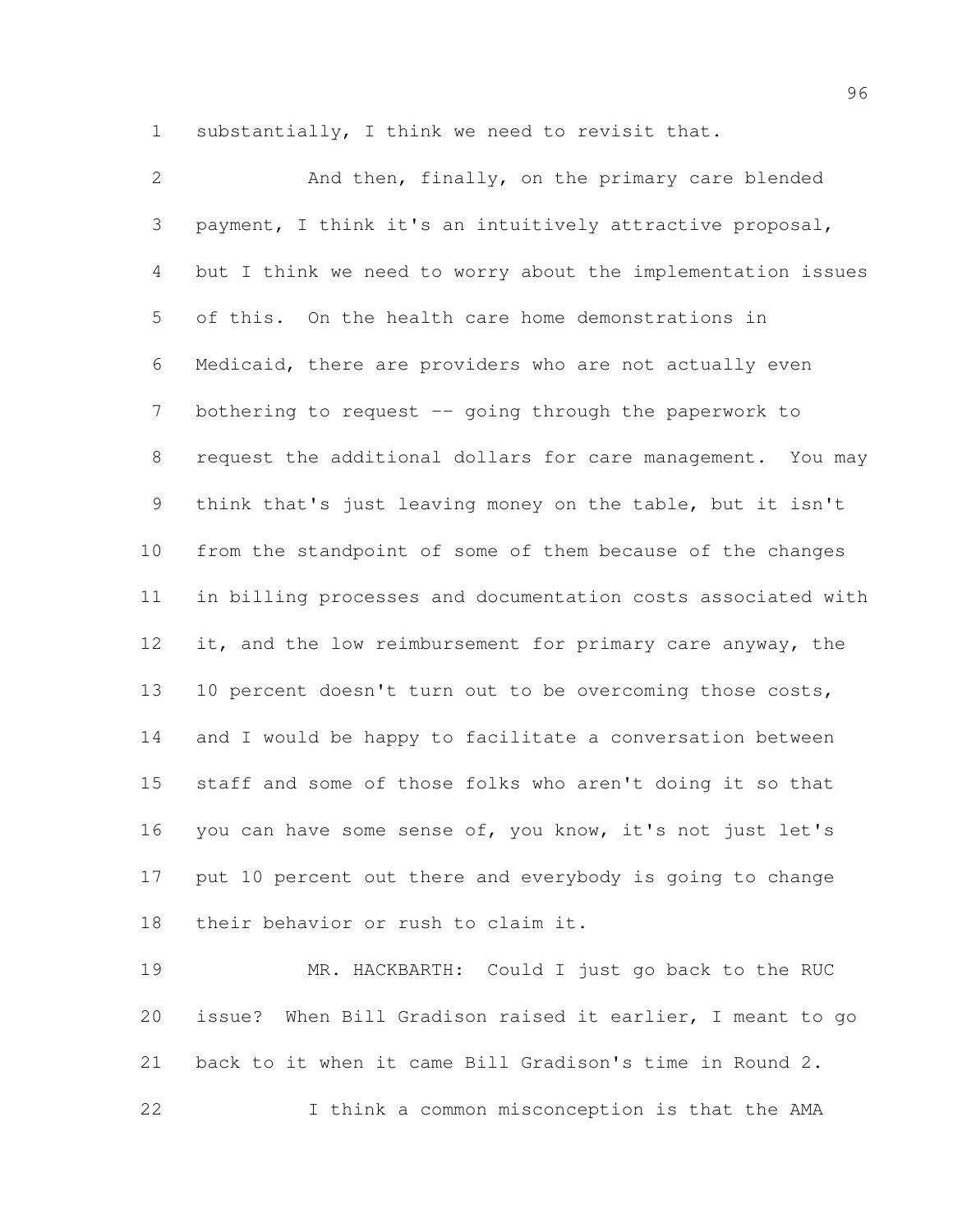specialty society sponsored RUC actually makes the decisions about Medicare relative values. The decision authority rests in CMS and the Secretary of HHS. The RUC is an advisory body.

 Now, in fact, a high percentage of decisions since the beginning of the RBRVS have, in fact, been consistent with RUC recommendations, but not all of them. And, in fact, the number that are different than RUC recommendations has grown somewhat in recent years.

10 What we recommended -- and what year was this, Kevin, that we made our recommendations on reform?

DR. HAYES: 2006.

13 MR. HACKBARTH: 2006. Wow, a long time ago. What we said was basically two things. One, we thought that the Secretary should be less dependent on the RUC as a source of expertise, and the panel alluded to here within the department would be a source of expertise, and we thought that people from a range of perspectives could contribute. As opposed to just having the specialty society physicians, we thought maybe medical directors from health plans, medical directors from large multispecialty groups, et cetera, had experience that would be relevant for making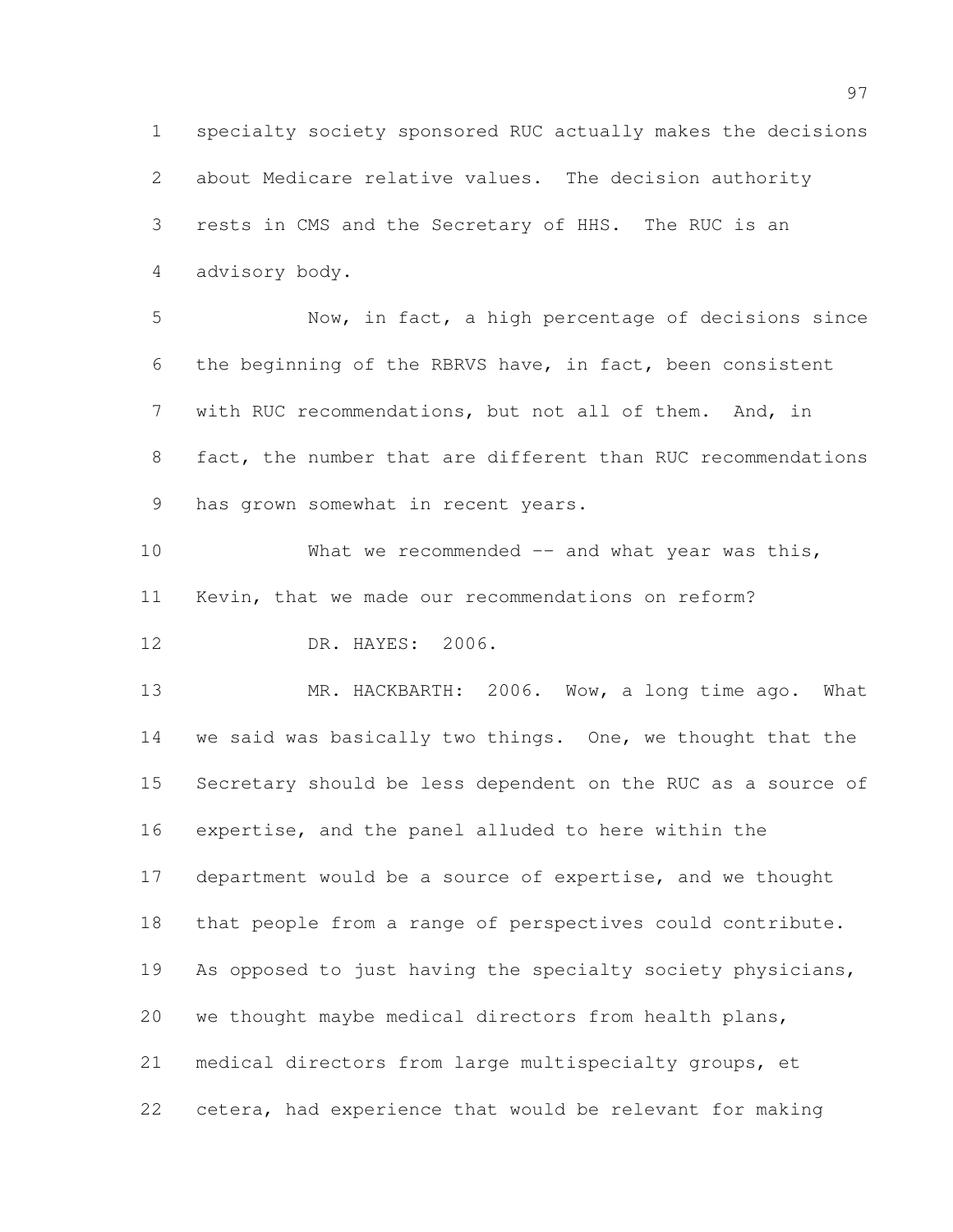these judgments. So another source of expert opinion.

| $\mathbf{2}$    | Then the other path was we thought that also there            |
|-----------------|---------------------------------------------------------------|
| 3               | should be alternative sources of data. You know, the basic    |
| 4               | activity of the RUC is to use surveys of physicians to        |
| 5               | calculate relative values for different services. We've       |
| 6               | said that we think that there are other potential sources of  |
| 7               | data that might be used to calculate relative values and,     |
| 8               | you know, we don't need to go into that right now. But that   |
| 9               | has been the thrust of our recommendations.                   |
| 10              | You, the Secretary, are the decision maker, don't             |
| 11              | be so dependent on the RUC for either expertise or data,      |
| 12 <sup>°</sup> | let's get some others.                                        |
| 13              | And I think it's worth emphasizing that now                   |
| 14              | because there is a lot of interest in this Congress.<br>There |
| 15              | are some provisions in the SGR bill that relate to this       |
| 16              | broad area, and so I think maybe in our chapter sort of       |
| 17              | highlighting our past recommendations on that makes some      |
| 18              | particular sense.                                             |
| 19              | MR. BUTLER: Slide 2, please.                                  |
| 20              | I'll try to specifically answer your questions                |
| 21              | here.                                                         |
| 22              | On reiterate the SGR, of course. But I would                  |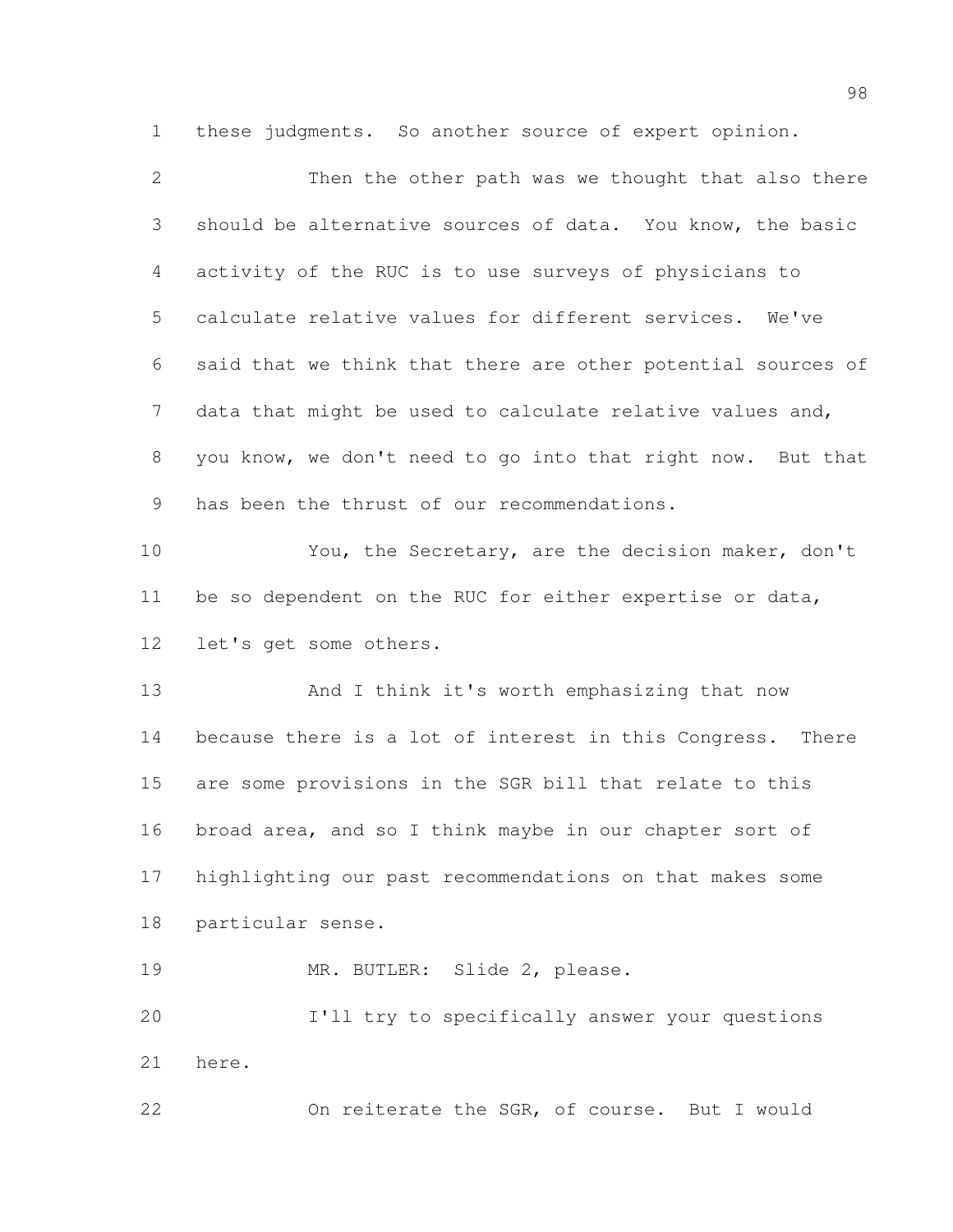reiterate again, I think that the letter that we sent in 2011, I wouldn't have it even as an appendix. I think we talk long and hard about how we process things here and what we formally vote on. And we didn't even vote on that letter.

 So embedding it, even as an appendix, kind of makes it sound as if we voted on that. And even some of the menu of the offsets are things that we would think, at this point, are kind of stale. Some have passed and some haven't. So I'm not anxious about having that letter as part of the report. But I'm very supportive of the recommendations.

 With respect to other recommendations to include, I am very supportive of past recommendations being advanced as a principle, in general.

16 I'm a little less clear about the GME one, in part 17 -- not because I'm not pleased with what we came up with some five years ago, but it's five years ago. Most of the Commissioners here were not part of that. It raises a lot 20 of -- and Glenn, you well know how complicated that is. I think the basic principles we would still be

very supportive of. But if we just put that in the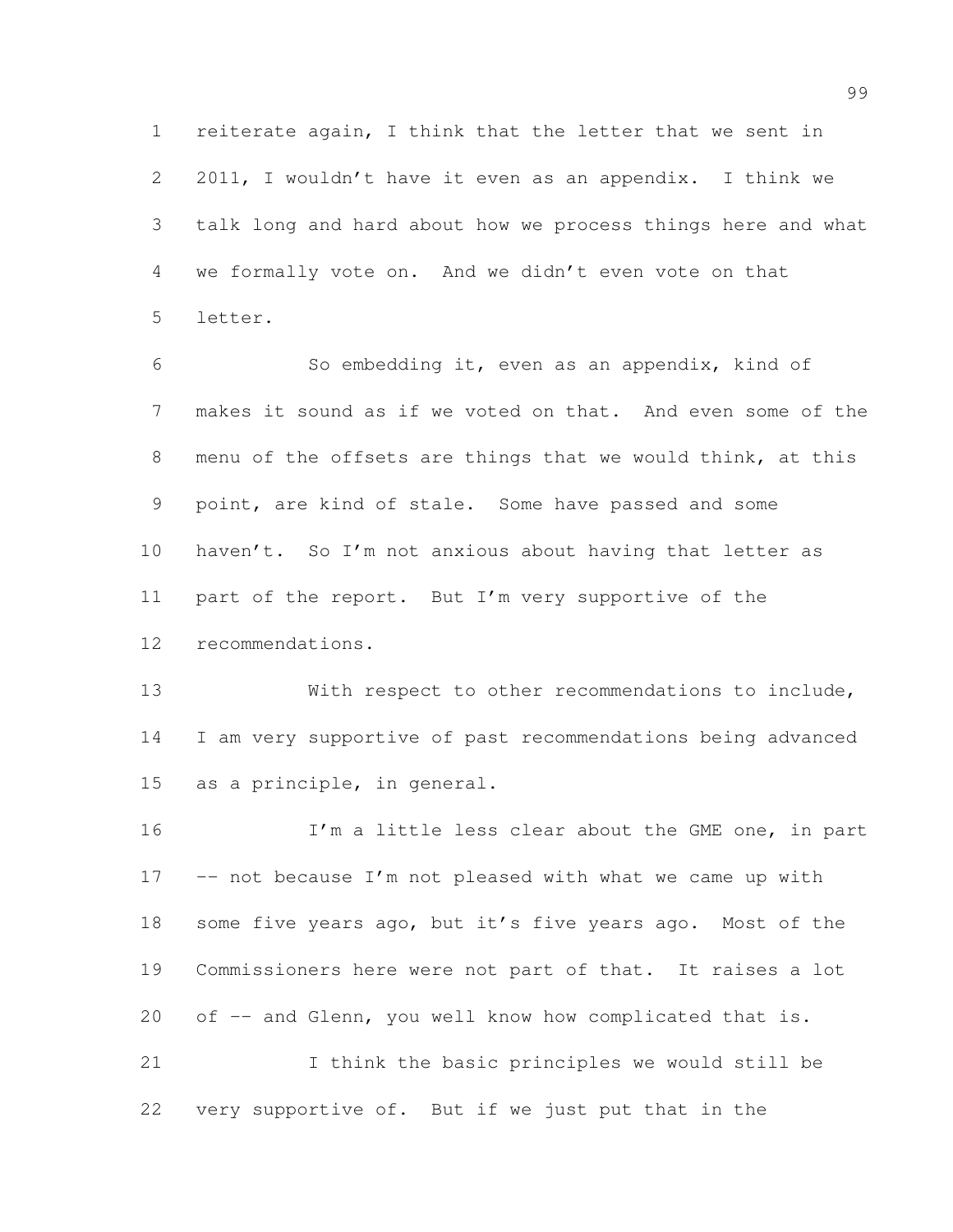physician chapter, too, where it really is a hospital

 payment issue -- we're kind of bringing in a whole range of other issues that may feel -- the Commissioners that were not part of that, we're going to revisit all of those things as we put that right in the chapter.

 I don't have a problem really putting it back in there, but I think it might look a little awkward because it's not directly at these payment issues. It's about aligning and reforming the pipeline of new graduates coming through.

 So that's -- I would favor not having that piece in but I wouldn't fall on my sword over it either. That's just my feeling about it.

 Lastly, on the primary care. I first thought that this was -- how are we going to get them more money so we can get more primary care physicians. And I was feeling if that's what we're doing, it's not so great. We need to look at the broader issues, as Scott was alluding to.

 And then I got really intrigued by the primary cap, actually, because it is the way to rationalize the e- visits. It's the way to rationalize the pipeline of APNs and Pas -- which by the way, you can produce a lot faster in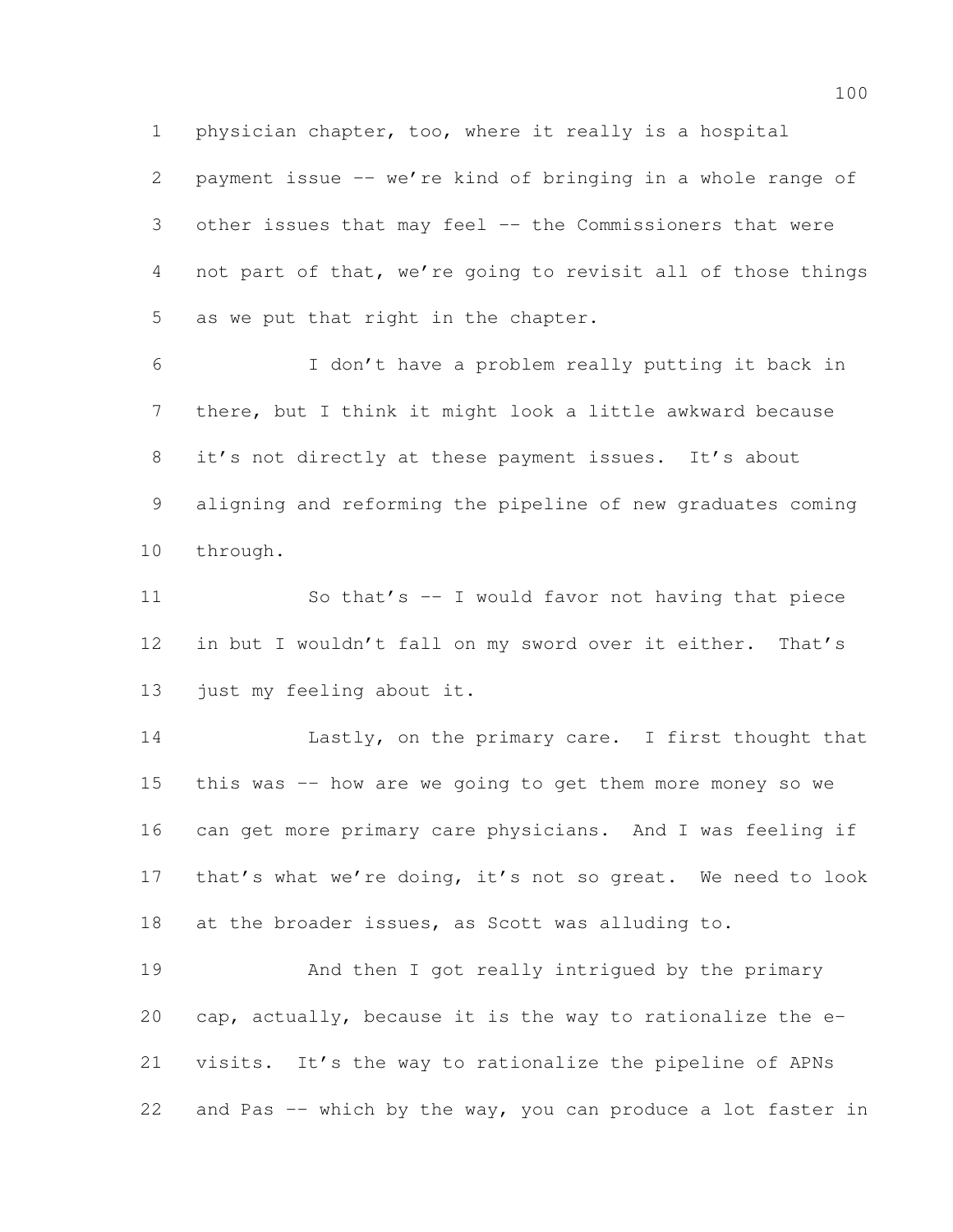a hurry, compared to what you can ever do in internists and family physicians. That pipeline is long. And if we don't use the alternatives, we'll never get from here to there.

 And another reason to further explore the primary cap, I think, is that if you don't, these e-visits and these other fee-for-service embedded in primary care may take off in unintended ways on their own. We start paying for these things and you may get more or less of them than would be idea.

 Whereas, if you have a kind of a cap that handles all of primary care, it permits the rationalization of those services and the coordination in a way that is going to be better than if they fall into yet another kind of fee-for-service silo.

 MR. HACKBARTH: On the first issue about what to 16 do with the SGR letter, let me suggest this for everybody's consideration. The October 2011 letter was actually a mix of things on which we voted and did not vote. So it included some bold-faced recommendations on which there were recorded votes. But it also included, as we've discussed, this menu of potential offsets which we did not vote on one-by-one and said if the Congress decides to offset through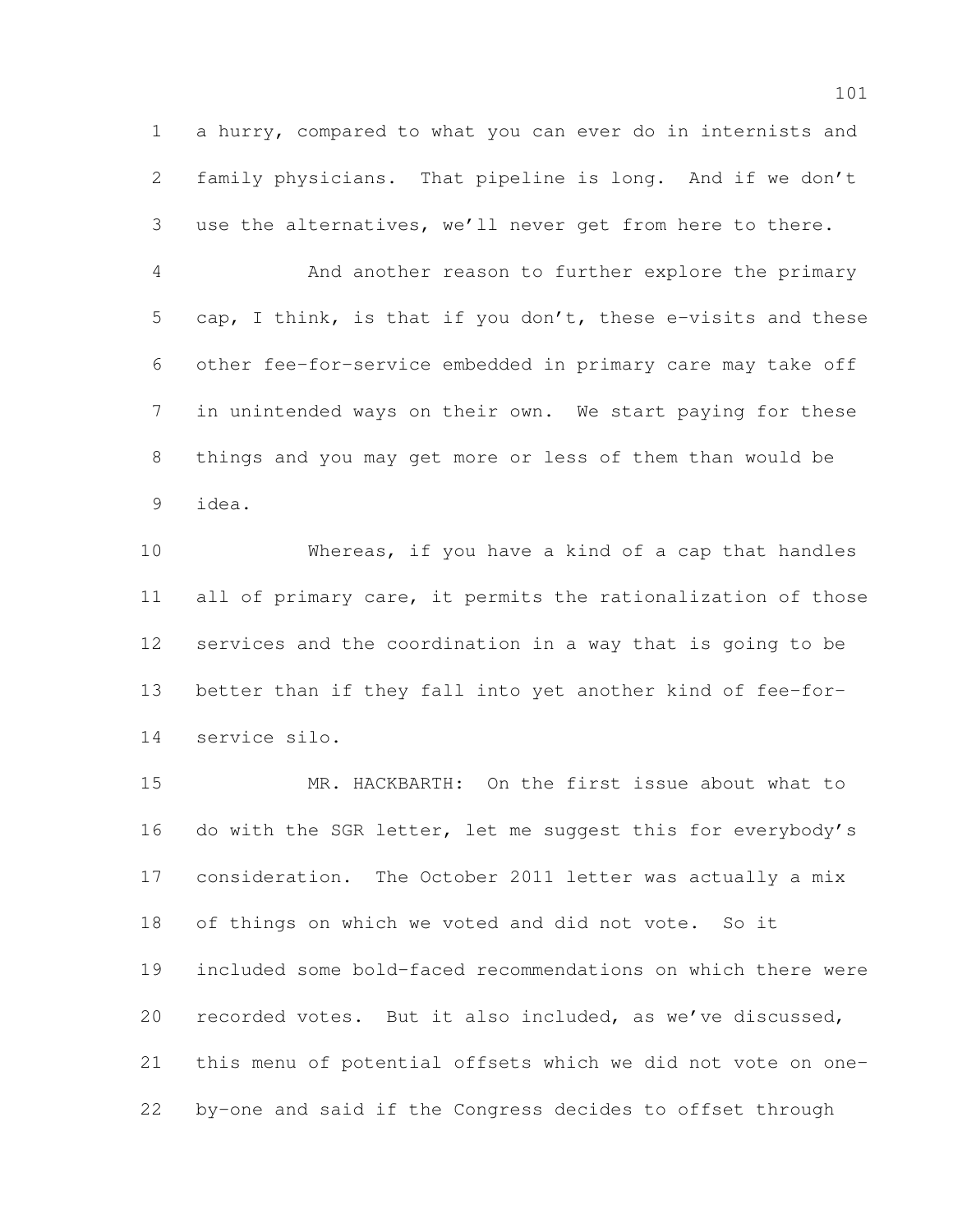Medicare, here are some options to be considered.

 So one approach would be to, in a text box in the chapter, repeat the things that we voted on from that letter and then don't include the other stuff, which I think addresses your issue. MR. BUTLER: Anything we've voted officially as a Commission, I'm totally comfortable with restating. I just don't want them weaving into a long list of those menu options in a way that leads them to conclude that yes, that's what we voted on, that's what we recommended. DR. COOMBS: I just want to say something to that 12 effect, and I'm in full agreement with that. It was the offsets that I had a problem with. DR. BAICKER: Yeah, my take was very similar to 15 Peter's of, of course, repeating the overall SGR principles, uncomfortable including the letter, again for that reason. 17 And it seems actually potentially counterproductive, given the process that's going on. I don't know whether including a subset of the things that were in the letter then adds more confusion or not, but I don't have a problem with that in principle.

As for the direction of the blended payments for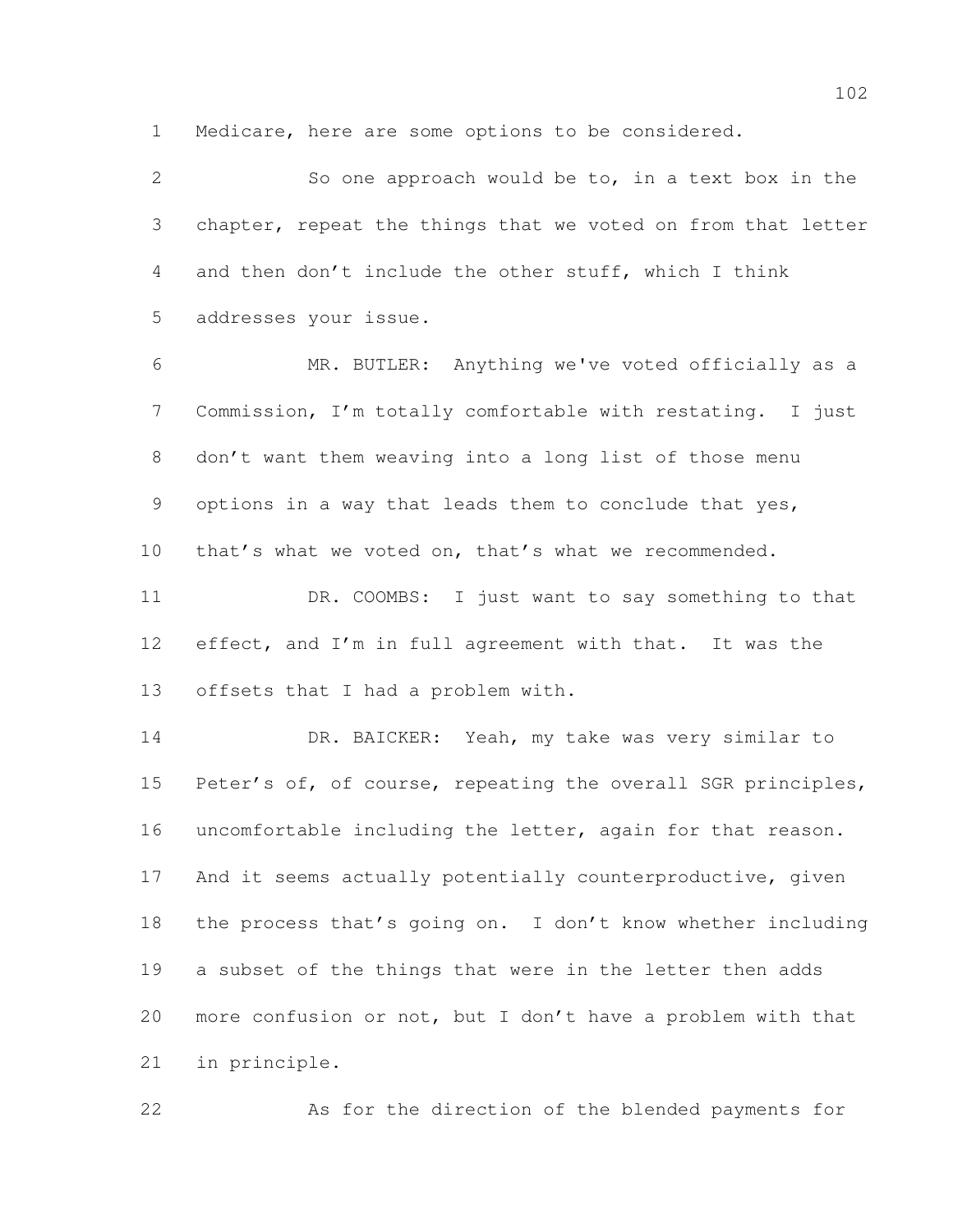primary care, I found that intriguing as well, and it seems like a great possibility to explore. You raised a number of logistical issues that I think mean it's got to be on a slower track to figuring out what's going on. I can imagine many other issues as well, in terms of creating sharp breaks between who's eligible for those payments and who isn't based on the share of their care that falls into one bucket versus another. Just a small thing like that seems like it has the potential to create all sorts of gimmicks. Okay, you take three of these patients and I'll take five of those patients. And you could get a very unexpected change in total spending.

 So there are lots of little implementation issues that would need to be worked out, but it seems like a really intriguing and potentially great direction to go in.

16 MR. GEORGE MILLER: Yes, and I will echo what most of my colleagues have already said about the repeal of the 18 SGR, while urging what Peter and Kate just said as bears repeating.

 Obviously, to preserve beneficiary access and -- Jon, although you weren't on the Commission at the time, one of the concerns of the access issue with SGR was the fact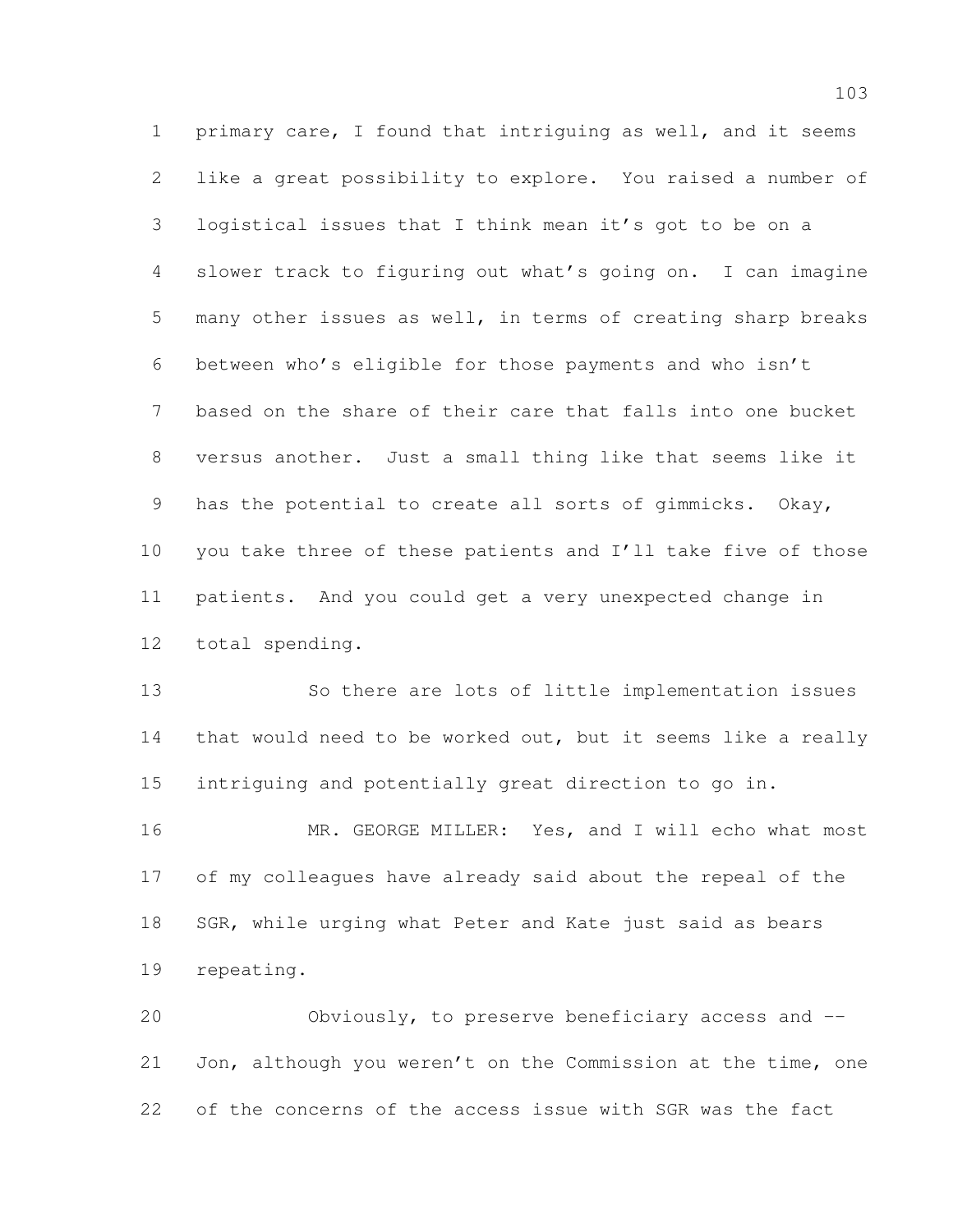that it was just creating so much uncertainty because of the fear of the potential cuts each year. And that's why we addressed it that way. That was the issue. Not the fact that the curve had gone up. There was no question -- but the potential -- in my organization there are several organizations, physicians were just concerned about the uncertainty. Are we going to get our payments cut? Will we have to stop seeing Medicare patients? And that whole nine yards.

 I do like the discussion that has already taken place about the blended payment, new payment, but as already has been stated how we do that is a cautionary tale to make 13 sure we do it to give flexibility. I, for one, have visited Scott's organization. They do a great job. And the fact that they've been able to be creative and have virtual visits, you should give organizations that flexibility by providing the framework.

 One of the things that I think that we will be able to do with that is provide the fact that we could improve population health, drive quality metrics, and give primary care physicians and those who treat patients the tools to make decisions about what is best. And then have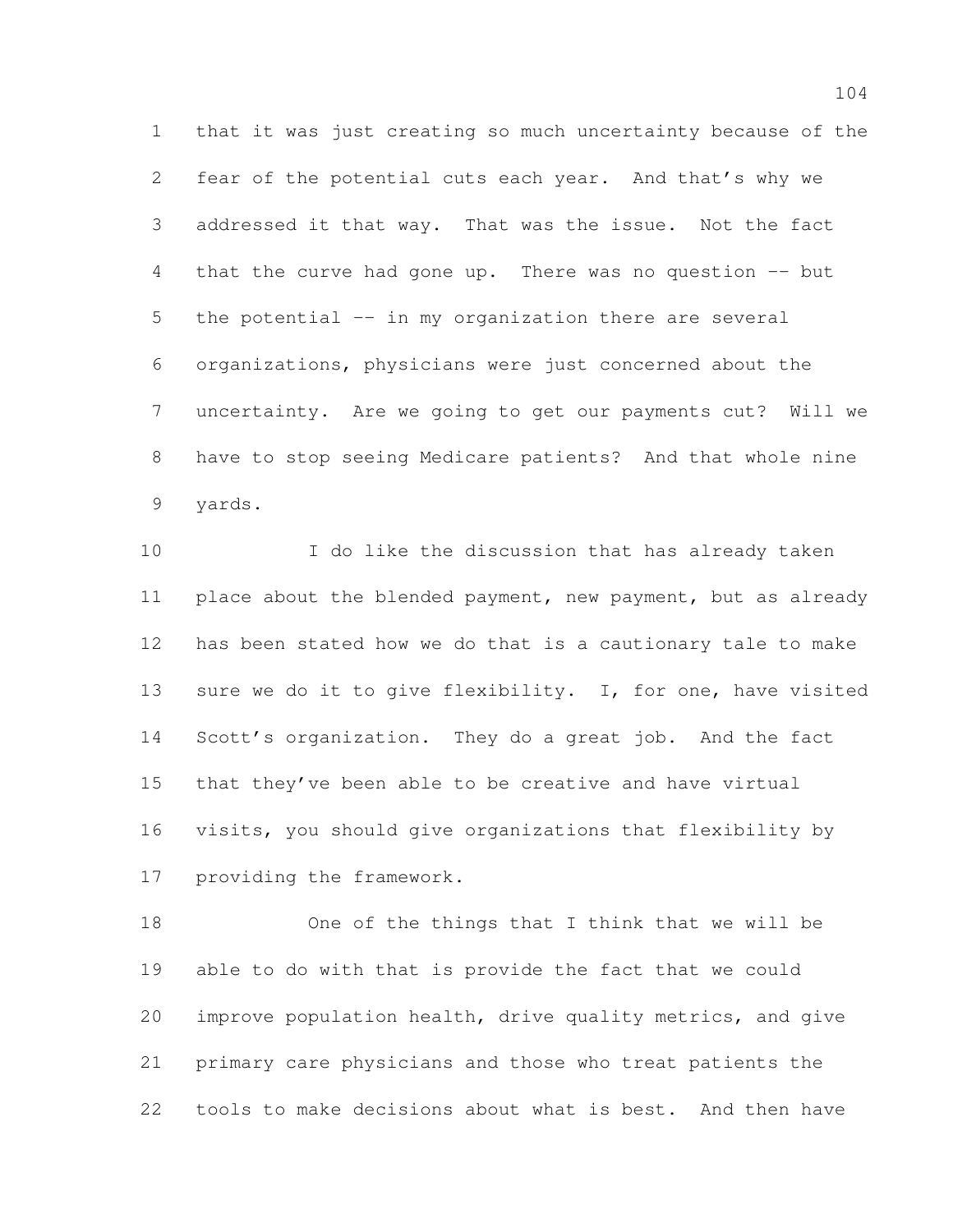the tools and decision not to do some things because they will be compensated for providing that counseling and that information versus just passing it on to someone else upstream. We really will create the type of environment we want to have. I think that's important. So I support the recommendations. 7 DR. NAYLOR: So in terms of the March report, I 8 can't believe two years have elapsed since -- champagne corks popping. I would reiterate the SGR recommendations. I think the additional recommendations in terms of an HHS panel on misvalued and all of the others. In reforming graduate medical education, I would also encourage us to look at the results -- still early -- 14 of the demos on graduate nurse education as a key point. On longer term and primary care, I would encourage

 us to really think about this as an opportunity to really build on what we're knowing about reconceptualizing primary care and maybe even basic language of understanding.

 Most people see comprehensive continuous coordinated care as the definition of primary care. So I think that making sure that we're all starting with the same understanding.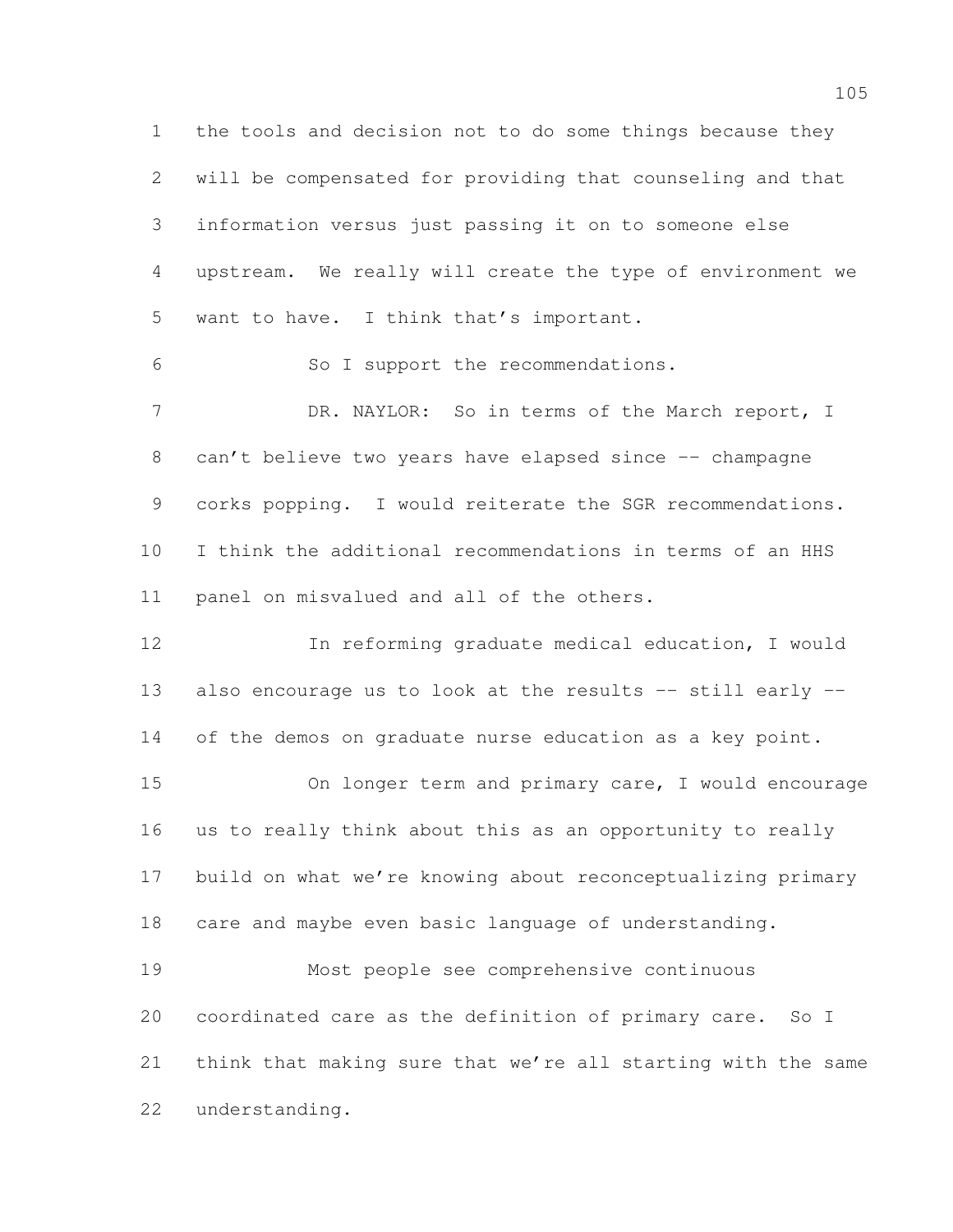And maybe this might be an opportunity to think about primary care workforce as our language rather than physicians and sometimes other health professionals. 4 Because we are talking about an opportunity -- as Alice has suggested -- for workforce redesign that's aligned with the changing needs of Medicare beneficiaries.

7 On the issue -- and I would also suggest, as Glenn 8 has and others -- the evidence base around this is pretty robust and it grows. So we really want to be make sure that we're proposing the kind of redesign aligned with people's changing needs that also matches our opportunity to promote access and quality and efficiency.

13 With that said, the blended payment, I am -- I think we want to pay attention -- I spend my life in care coordination -- but in this notion of is that the best strategy as you think about getting especially to stratify the Medicare population. Some need a lot of care coordination, people with multiple complex conditions, frailty, and so on. And others need access to a great clinician who can delivery primary care services.

 So I wonder about whether or not we also need to 22 think about a performance framework, which says -- and I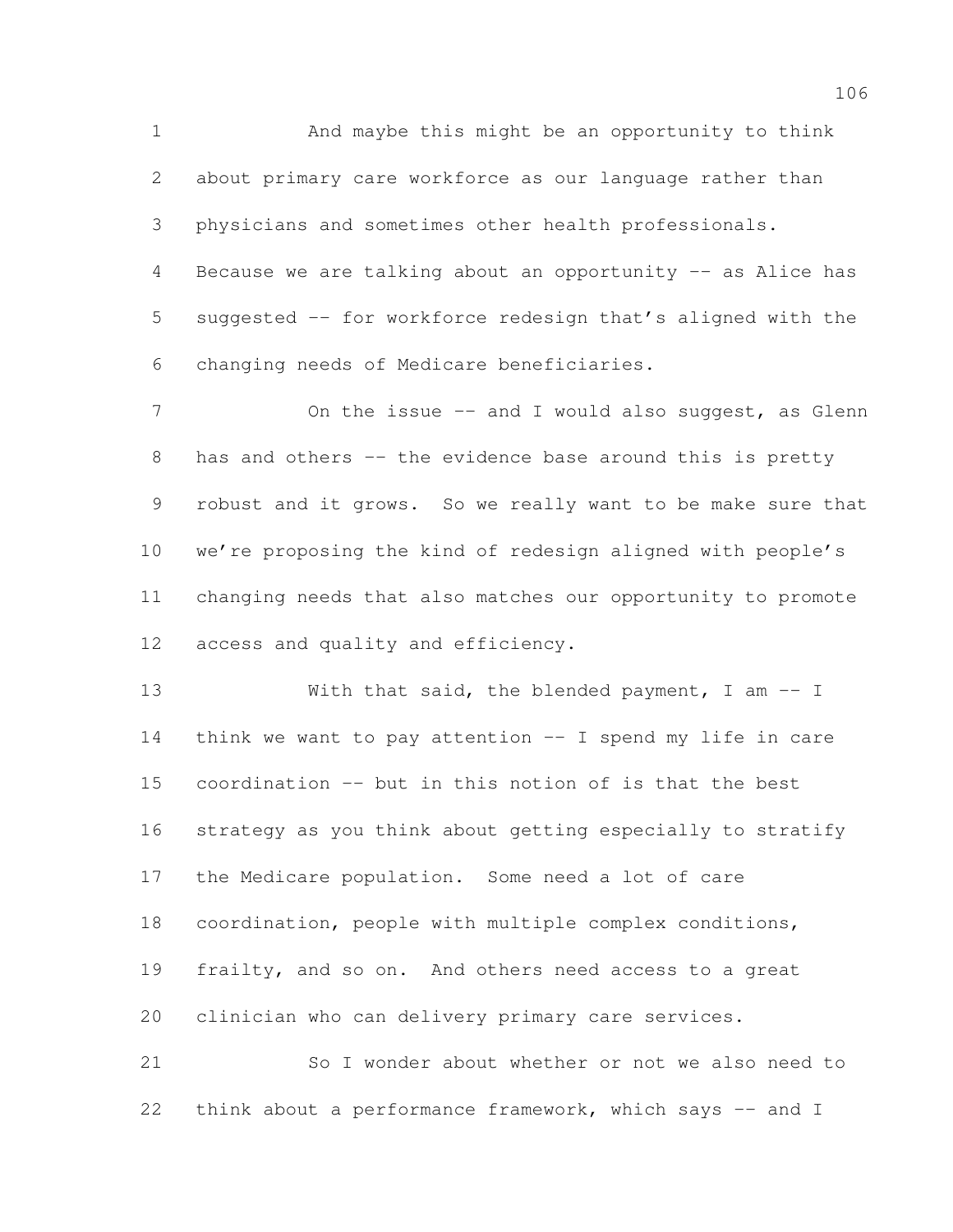love the idea of quality measurement -- but a performance framework that says we're paying for qualified clinicians to deliver the right set of services rather than adding an extra payment for care coordination, which is inherent -- it should be our definition of primary care.

 I don't know if that made any sense, but I am worried about adding another payment when we have the opportunity to reconceptualize what primary care is to align with changing needs of people.

 MR. HACKBARTH: I think of it not so much as an extra payment, but a different way of the dollars to flow potentially to support the reconceptualization of primary care.

14 DR. NAYLOR: That would be great.

 MS. OCCELLO: Okay, I am supportive of the way you're framing the March chapter. I think a text box makes 17 sense. I could have gone either way on the appendix, but I 18 think where we've arrived at now is good.

 In terms of the blended payments, I am excited about pursuing this more and exploring the options and really fleshing out what a lot of these different decisions are and the implications of the different options underneath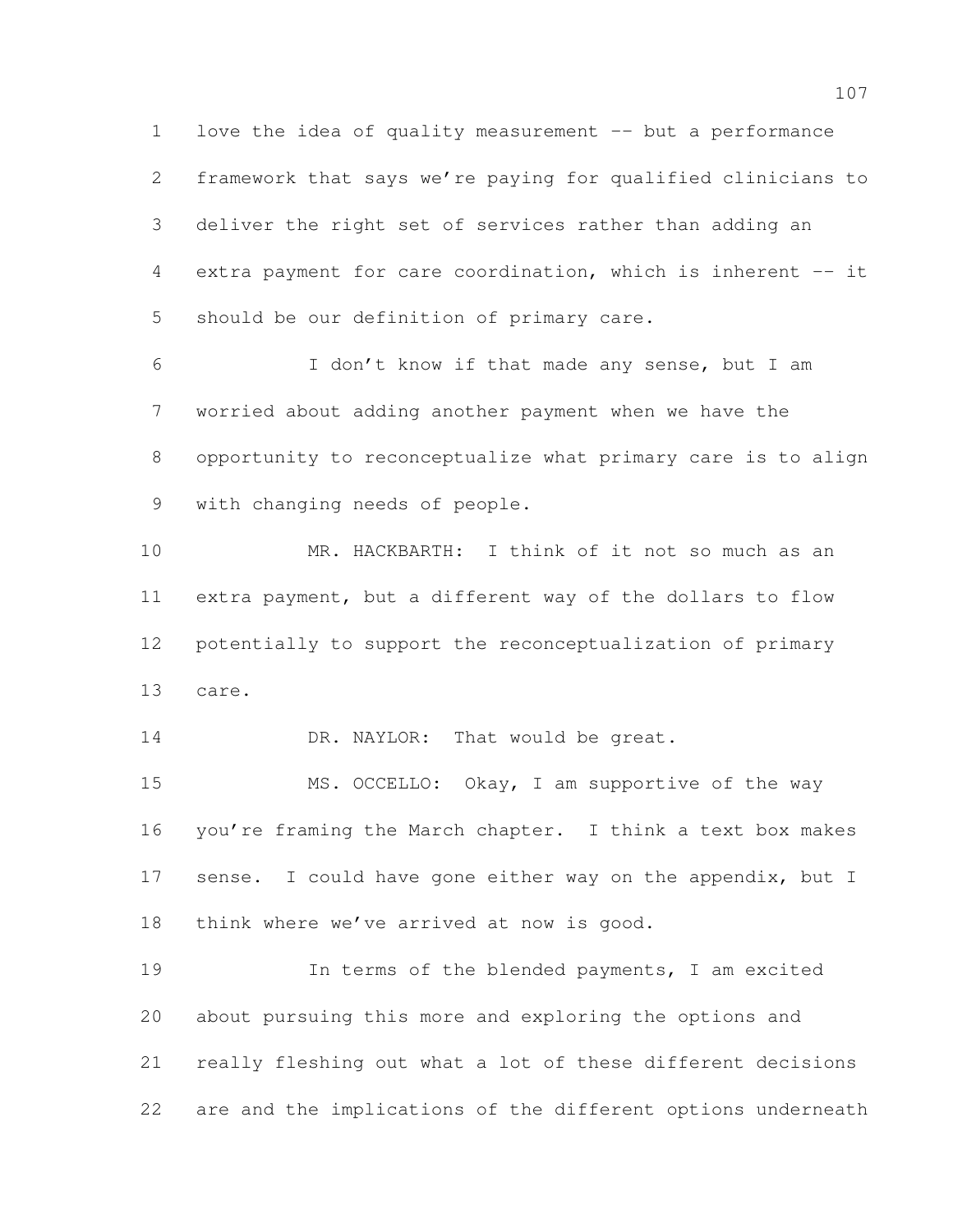them.

| $\mathbf{2}$    | Some people have talked about -- I think our                 |
|-----------------|--------------------------------------------------------------|
| 3               | challenge here is going to be to strike the right balance    |
| 4               | between being prescriptive in terms of requirements versus   |
| 5               | allowing flexibility to allow organizations to use different |
| 6               | mechanisms to achieve quality results.                       |
| $7\phantom{.}$  | Jack raised a good question about if we can                  |
| $8\,$           | evaluate that 10 percent bonus. I'm wondering though, given  |
| $\mathcal{G}$   | that it's temporary, how much stock we can actually put into |
| 10              | whatever changes there are. But it might be interesting.     |
| 11              | And I just want to add one thing on the imaging.             |
| 12              | I think -- and Scott can correct me if I'm wrong -- I think  |
| 13              | that the growth has slowed. But I think we found that the    |
| 14              | levels themselves are still pretty high in that it still     |
| 15              | makes sense to be looking at this. I see Rita nodding.       |
| 16              | DR. MARK MILLER: In the interest, I didn't                   |
| 17 <sub>2</sub> | respond at the time, but that is sort of the position the    |
| 18              | Commission has taken. Rightly or wrongly -- and you can      |
| 19              | decide that -- there has been a slow down but still a real   |
| 20              | sense that there's still a block of imaging that goes on     |
| 21              | repeatedly. And we've made some payment recommendations and  |
| 22              | then, in the past, we had mad the prior auth                 |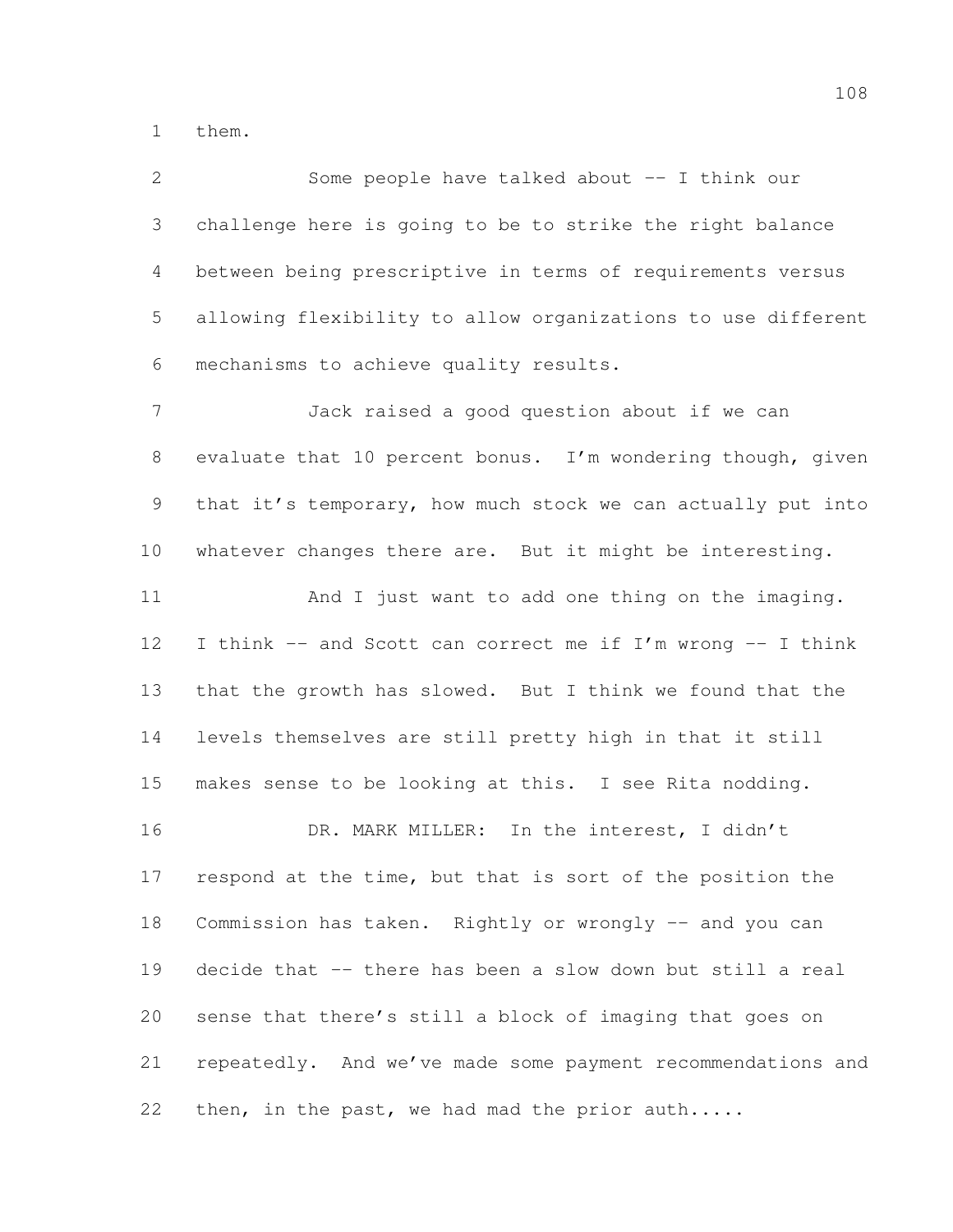MR. HACKBARTH: Okay, we have about 12 minutes left for this session. It's okay for us to end early and get out early.

 I did want to just spend one minute on graduate medical education. So in, I think it was June 2010, we made a series of recommendations about GME that Peter alluded to. I'm not going to go back into the specifics of those, but the general thrust of it was that we think changing how physicians and other health professionals are educated is a really important part of getting to where we want to go in terms of a better, higher performing health care system and shouldn't be neglected.

 And the basic concept that we laid out was unlike some who want to cut payments for graduate medical education and reap savings for the Treasury that could be used elsewhere, we said keep the money in the pot but establish a new framework of accountability that would help push training in the direction of supporting a much higher performing system in the future.

 Now that's easy to say and complicated to do, figure out exactly how you link the payments to performance. And I'm not sure that we had the right answer on how to do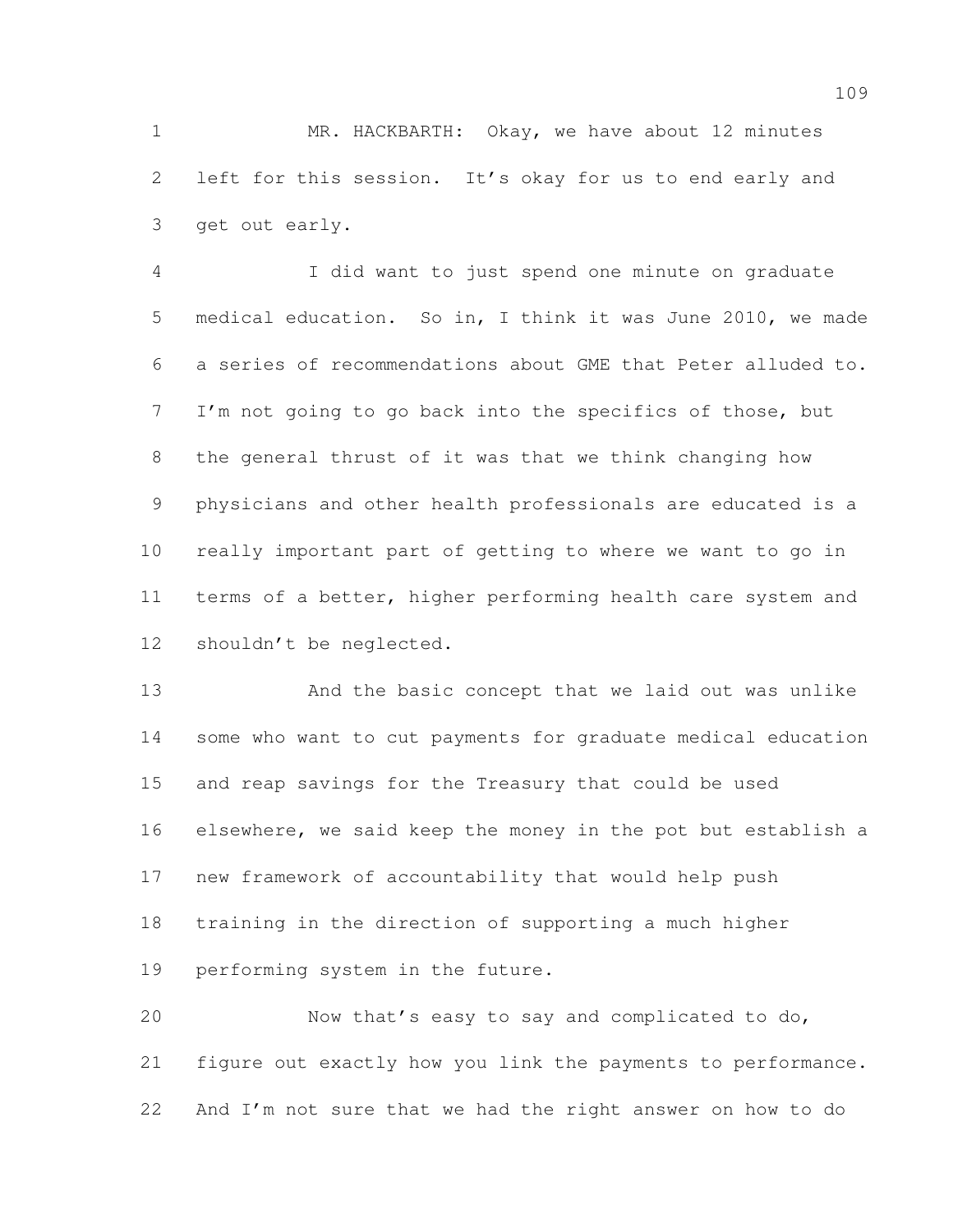that.

 The reason that I mention it is that I think that this is very much a hot issue for reasons independent of MedPAC. As everybody knows, our medical schools are now producing a significant increase in U.S. medical school graduates but the number of Medicare funded residency positions has been basically frozen since 1997. And so some tension is created, which I think potentially creates an opportunity.

 People in the graduate medical education realm understandably would like to see an increase in Medicare funded residencies. Our stance on that Alice, to go back to your comment, was well, that may be a good thing but it ought to be guided by careful analysis by organizations like the health care work force that has never been funded.

 So we were sort of agnostic on whether increasing was the right thing or not. We just thought it needed to be guided by analysis both on the numbers and the mix of specialties and different types of health professionals. Let's just not throw more money into the current system. But there is this tension where people

understandably want more funded positions. I think a golden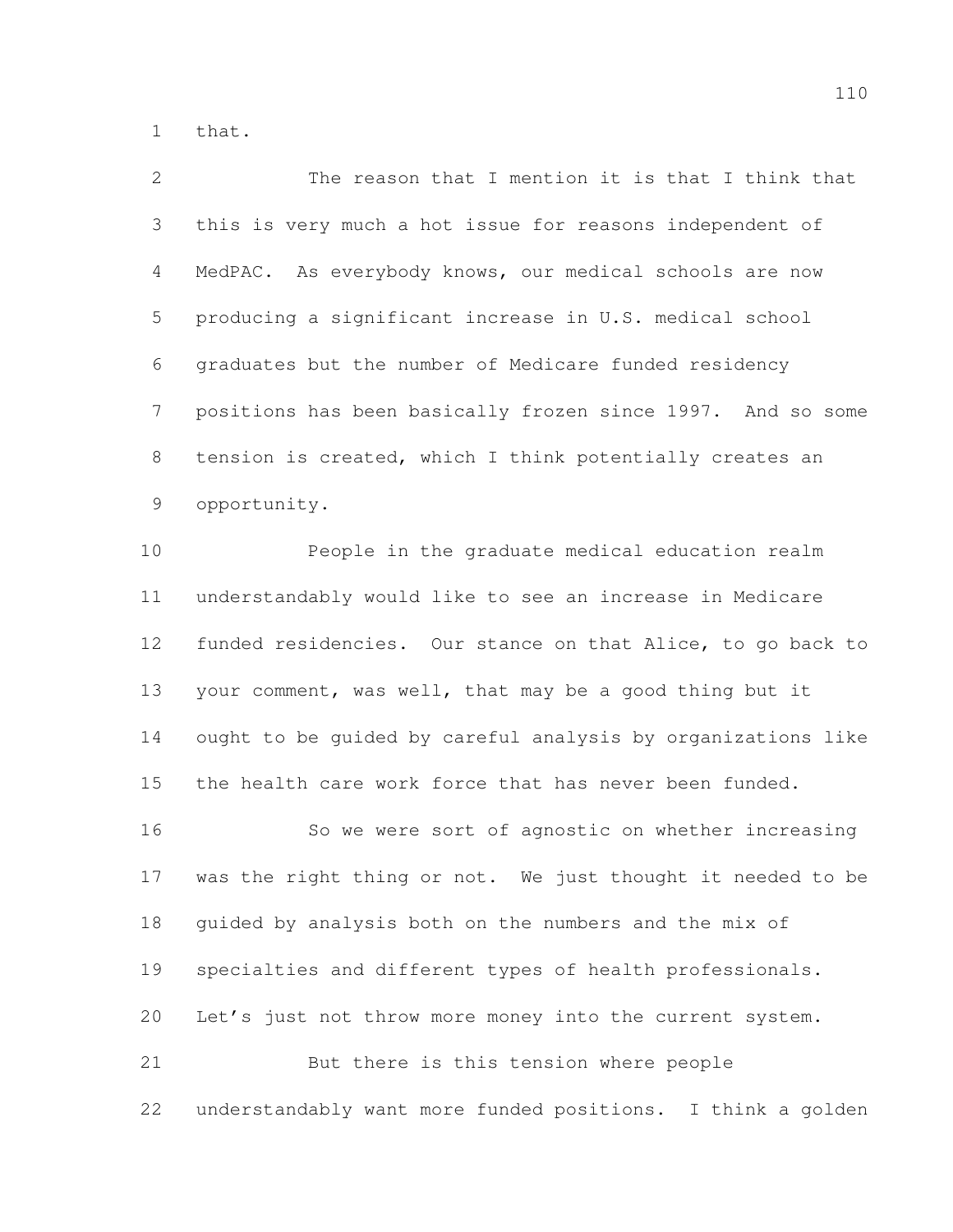opportunity to say okay, yes, but in exchange for

 accountability for performance somehow defined. And I think that opportunity is out there and I would love to see it seized. Others in this room know a whole lot more about graduate medical education than I will ever know, but this is something I've taken an interest in and talked to a number of people in the field.

 And I get the sense that actually a lot of people that work in the field think this is the right direction. Yes, we do need to train differently and there's some momentum in that way that we could reinforce with an appropriate change in Medicare policy.

13 It's not on our agenda, just to be clear to people in the audience. This would be a big topic for us to undertake again, and we've got limited resources. But I 16 just wish that this opportunity could be seized.

17 DR. COOMBS: So one little thing, and I don't want to jump ahead to the next presentation but I thought about this when reading the paper. There's a number of hospitals that closed and there's a number of hospitals that open. And when a hospital closes and they have GME slots, those slots are not necessarily reassigned to the hospitals that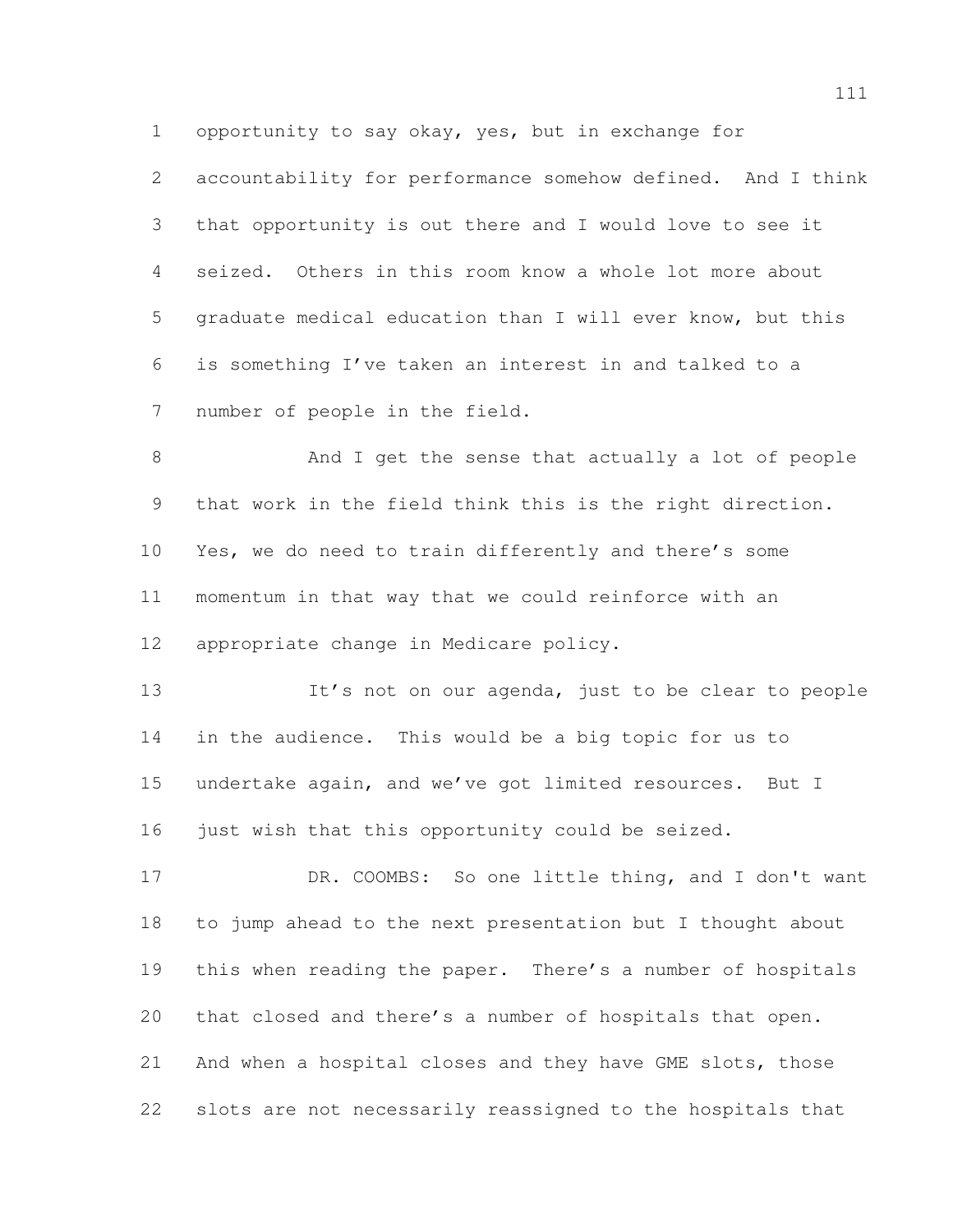are opened. So you're losing some capacity there for training. I didn't know if the last time we visited this subject, which was a while back, if that was addressed? MR. HACKBARTH: My recollection is that PPACA included some provisions on reassignment of unused slots. Craig? 7 MR. LISK: That's correct. So now, when a hospital closes, there's an application process for reassigning those slots that happens now. Before that 10 didn't happen, but now that does happen. MR. BUTLER: Well, Glenn you really hit nicely on why it's an issue now. I think it could be an issue now in 13 the sense that you have so many more medical schools, so many more unfunded slots. And you could even argue, let's take some combination of the above empirically justified 16 money and do the pay-for-performance kind of  $-$  and maybe fund some of the slots. Those are all kinds of things that could be -- my fear about it is that those are all good issues, but they're going to take a pretty good chunk of this Commission's time to formulate it for a March chapter. And so I'm with you on it's ready to get teed up 22 again. I think we were on exactly the right path, but just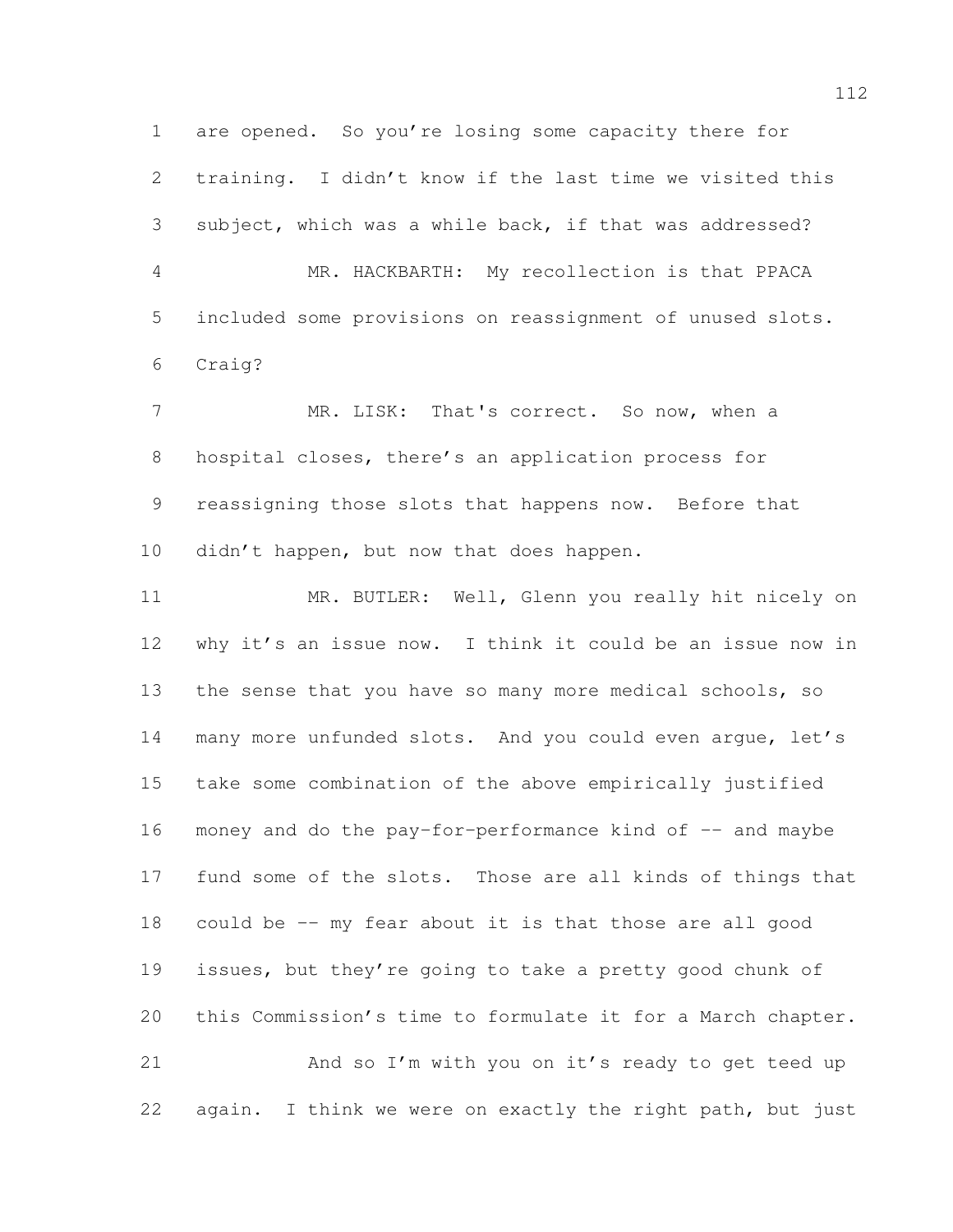1 restating it without kind of getting into -- and by the way, we've got new issues on the table -- is kind of half-baking it. So that's my only issue with that.

 MR. HACKBARTH: And I agree with that, Peter. So I'm just sort of venting the frustration that results from the realization that there probably isn't a lot that we can do within our available resources in this cycle.

8 MR. BUTLER: Maybe June, if you coupled with a --I don't know. But the March is going to be like tomorrow.

 MR. HACKBARTH: March is impossible, yes, I think. 11 MR. BUTLER: So, I hear where you're headed and I think it is timely.

MR. HACKBARTH: Yes.

 MR. GRADISON: There's another issue. I probably shouldn't even mention this, but it's the question of why Medicare should be carrying such a high portion of the burden of cost of this very important activity but other 18 payers aren't to the same extent.

 MR. HACKBARTH: You know, we don't need to review all of the history of MedPAC and GME, but that was actually something that we discussed at some length, Bill, what would be the options and implications of alternative methods of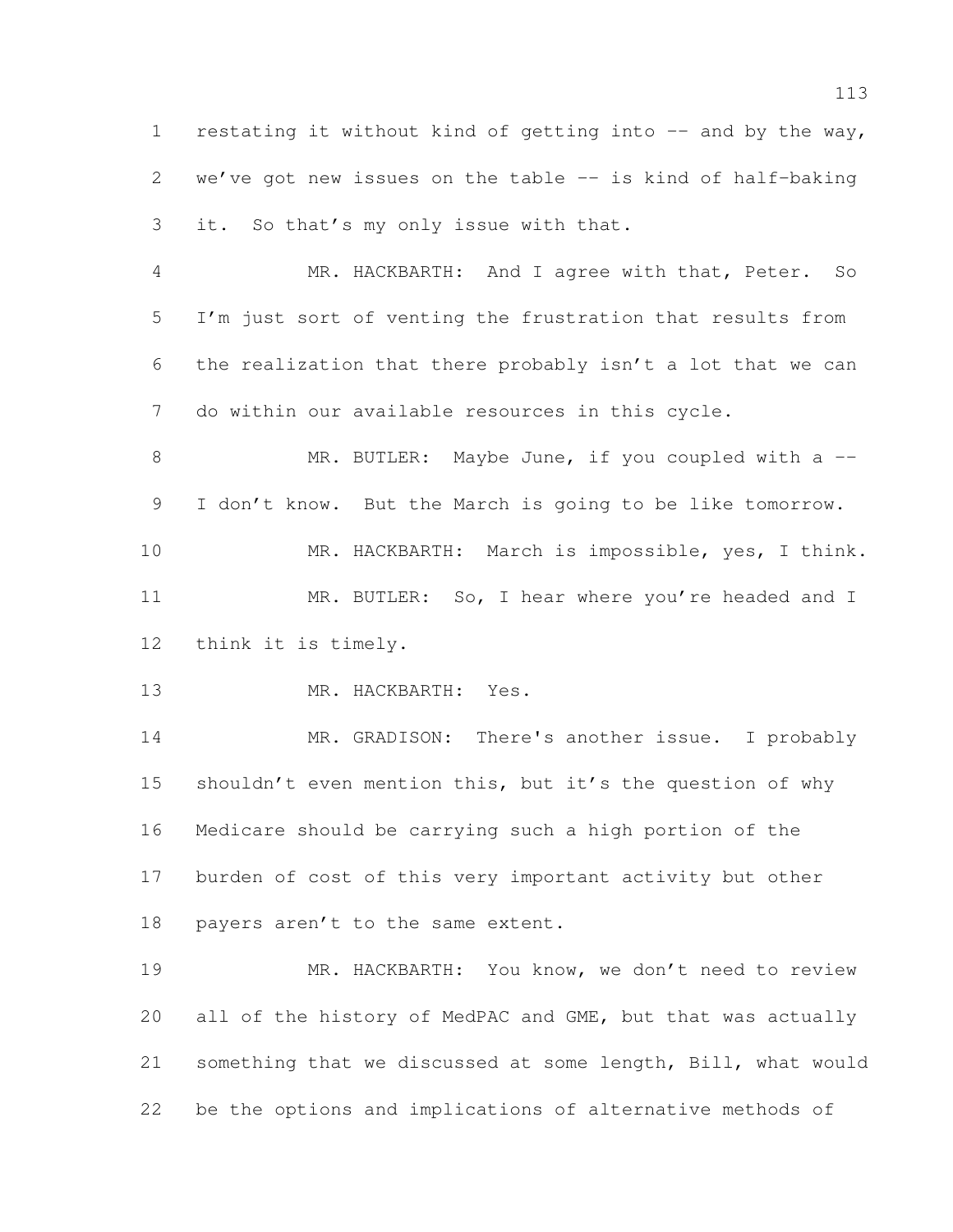funding. I won't speak for others who participated in that, I came to the conclusion that although it's not a perfect source of funding, it's better than the other options. But reasonable people can disagree on that. So let's bring this to a conclusion. Thank you for your work on this, Julie and Kevin. We're going to move on now to our last session on 8 hospitals. Here again, what we're doing -- for those of you in the public audience -- this is sort of a prelude to our discussions in December about hospital updates. 11 [Pause.] 12 DR. STENSLAND: All right. We'll try to wrap things up efficiently here. I'll just start off by saying there's a large difference between -- [Lights went off.] 16 DR. STENSLAND: All right. I'll just keep on -- okay. Well, all right. The mood lighting was nice, but we'll go back to it. Okay. There is a large difference between the rates paid by Medicare and the rates paid by private insurers. The primary purpose of this presentation is to explain why this growing divergence between Medicare and private insurer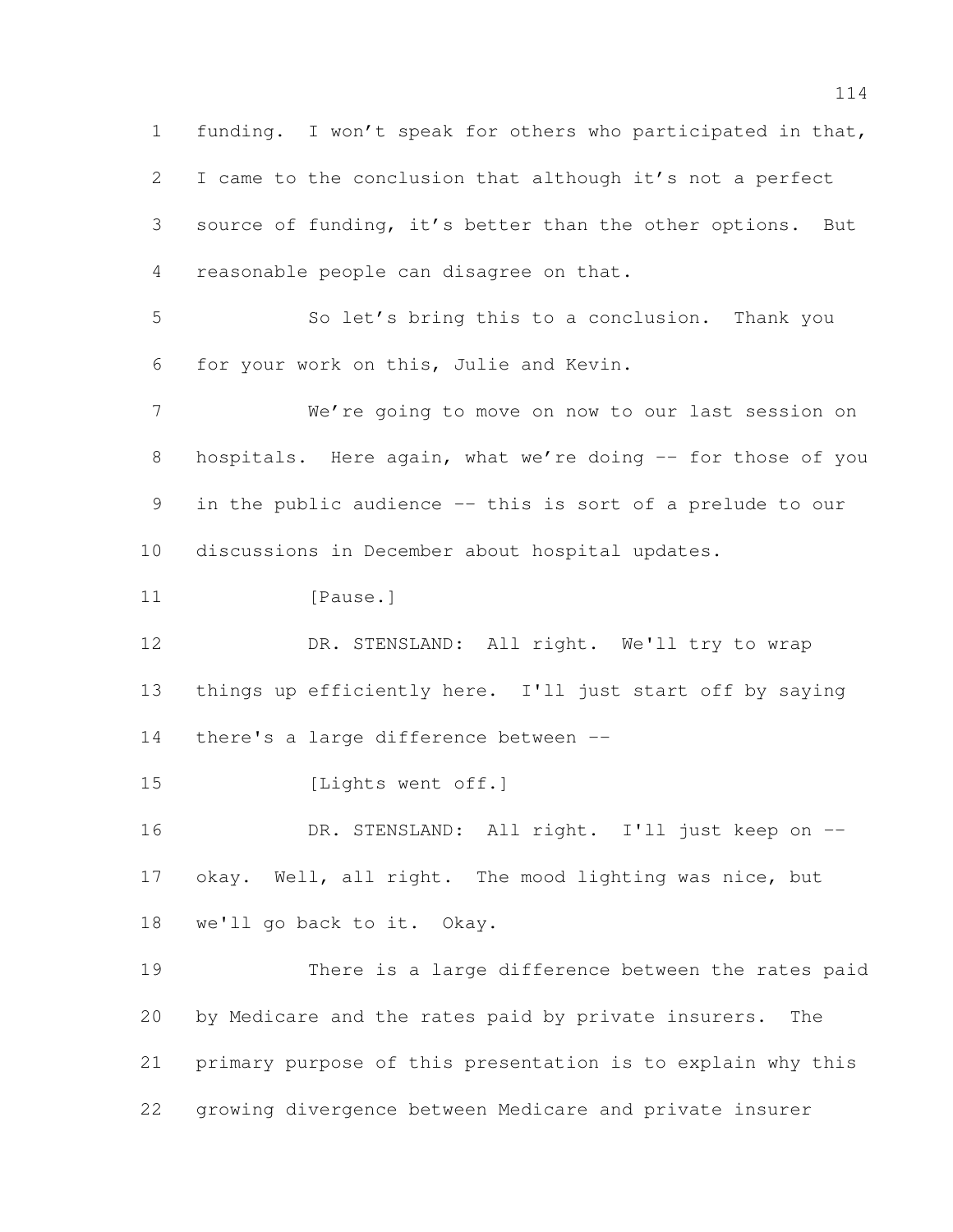payment rates is not expected to result in a near-term

decline in beneficiaries' access to care.

 First, Zach will present data showing access is strong. Then I will discuss why we expect the gap between Medicare and private rates to grow in 2015 but also expect access to remain strong. The idea behind this discussion is to give the Commissioners some time to think about how they view the expected declines in Medicare profit margins in light of strong access to care that we observe and expect to see continuing. The discussions today can serve as a foundation for your December discussions regarding the payment update for 2015.

 First, we'll show the significant decline in inpatient hospital use and show that the related decline in occupancy results in excess capacity in most markets. Second, we'll walk through a series of payment changes in current law that would result in net reductions

in Medicare payments to hospitals from 2014 to 2015 if

things continue as expected.

Now, I'll turn it over to Zach.

 MR. GAUMER: Regarding beneficiaries' access to hospital care, among the most important trends we're seeing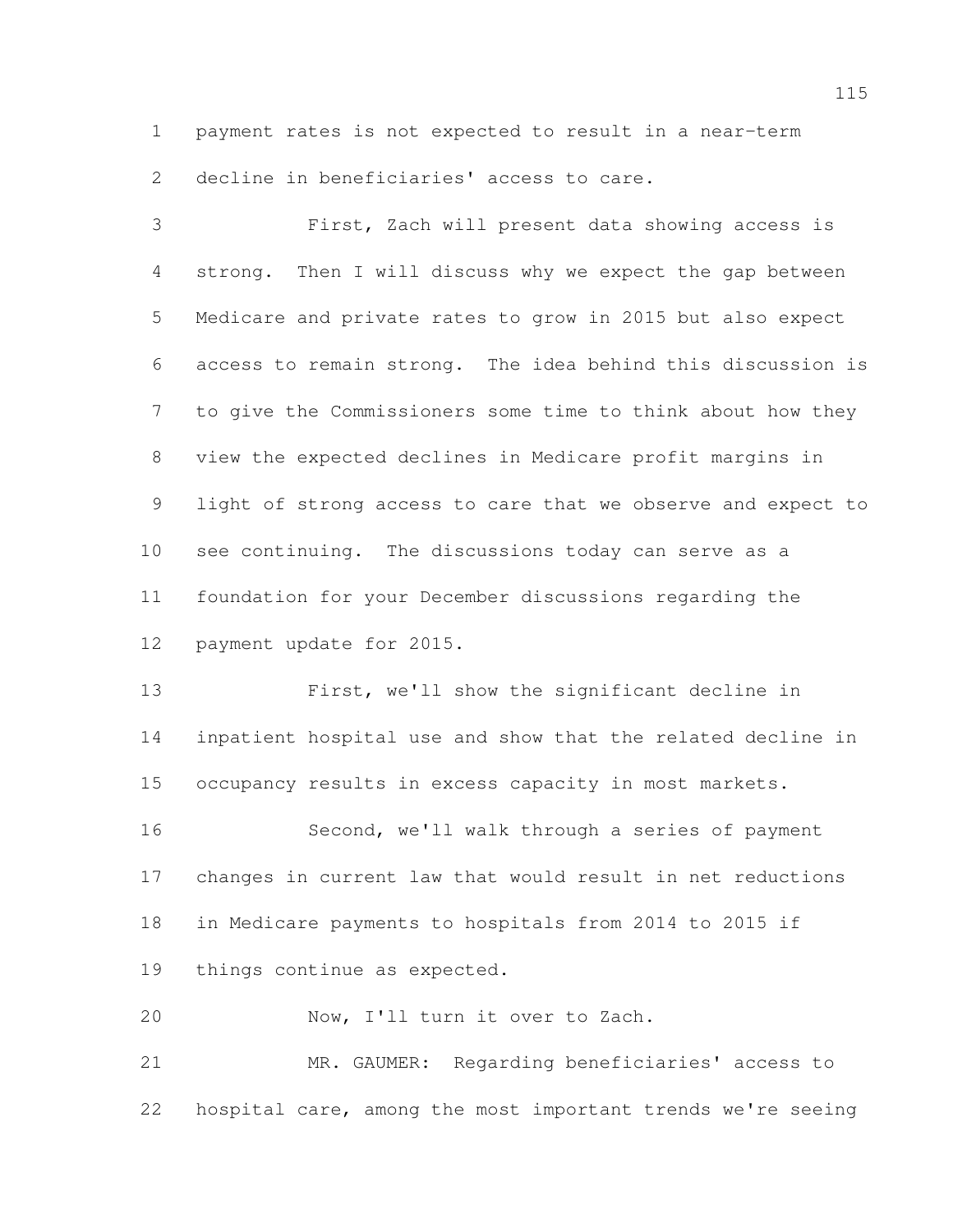so far is the decline in inpatient utilization. Overall, we observed a net decline of about 450,000 Medicare inpatient discharges from 2011 to 2012. On a per beneficiary basis, our assessment using a cohort of hospitals identified that Medicare inpatient discharge volume declined about 4.5 percent per beneficiary. This was the most rapid decline in any of the last six years and contributed to a cumulative six-year decline of inpatient discharges of negative 12.6 percent.

 The trend in Medicare utilization may suggest that patterns of care are changing broadly in the United States, because the decline exists for all Medicare beneficiary age groups and across all geographic regions of the country. Further, in the last year, we also see a trend in inpatient volume decline for private payers and across the hospital industry overall.

 As you can see on the slide above, the utilization of outpatient services increased from 2006 to 2011 by 23.2 percent per beneficiary. But in our December mailing, we will provide you with more information on outpatient volume, 21 including the 2012 number that is not there, and, generally, the extent of the demand for both inpatient and outpatient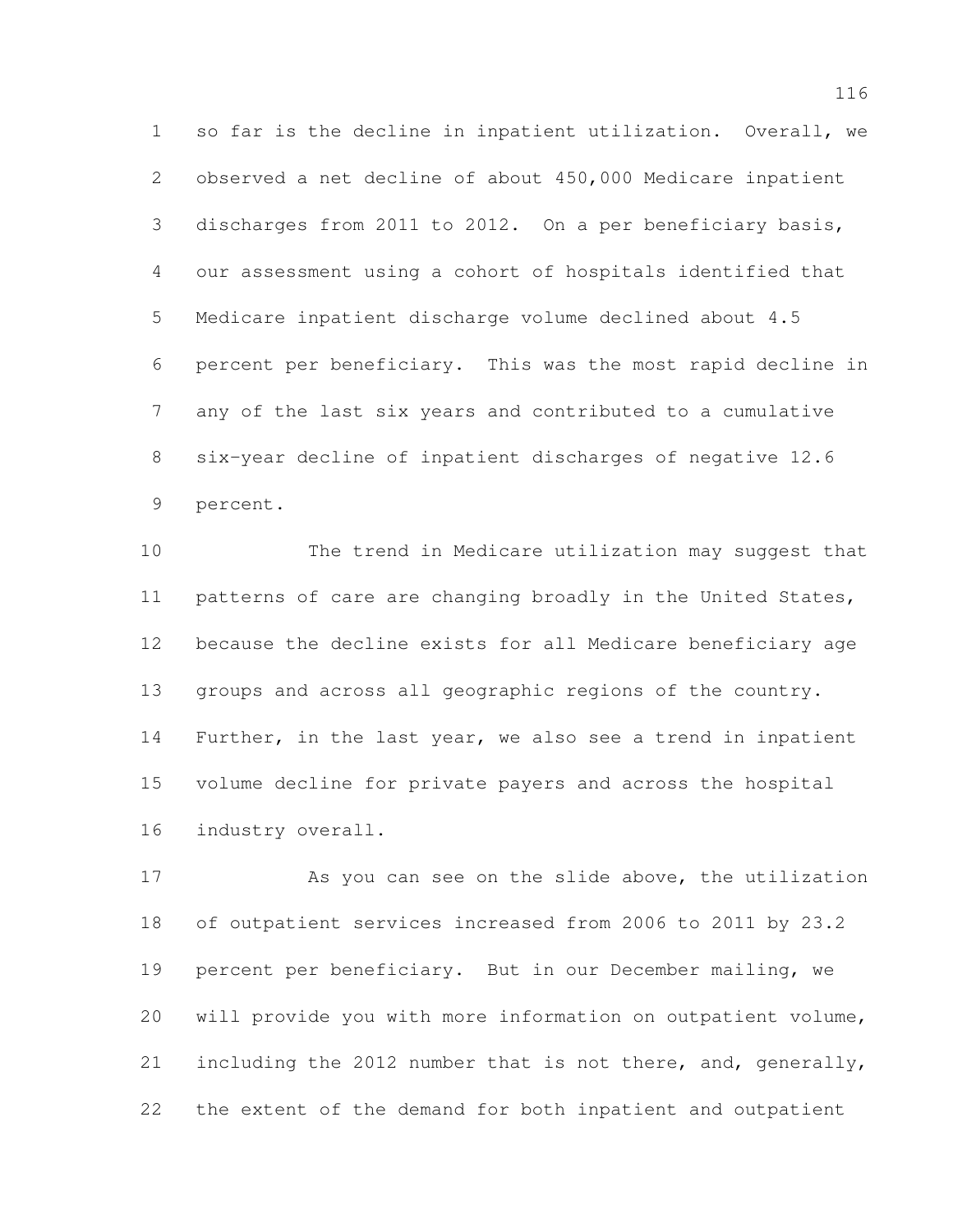care.

| $\mathbf{2}$   | Now, embedded within the outpatient volume                   |
|----------------|--------------------------------------------------------------|
| 3              | increase, we have observed a rapid increase in the volume of |
| 4              | outpatient observation visits. Specifically, the volume of   |
| 5              | outpatient observation visits per beneficiary increased      |
| 6              | about 88 percent from 2006 to 2012. Some have suggested      |
| $7\phantom{.}$ | that observation growth accounts for all of the inpatient    |
| 8              | volume decline. We do not believe this is true.              |
| $\mathsf 9$    | As you can see by focusing on the last column of             |
| 10             | the slide above, from 2006 to 2012, the number of outpatient |
| 11             | observation visits increased by 25 visits per 1,000          |
| 12             | beneficiaries. During the same time period, inpatient stays  |
| 13             | declined by 45 discharges per 1,000 beneficiaries, and the   |
| 14             | net result is that the combined number of observation visits |
| 15             | and inpatient stays declined 20 visits and discharges per    |
| 16             | 1,000 beneficiaries. The implication of this is that the     |
| 17             | decline in inpatient stays at hospitals reflects a decline   |
| 18             | in demand for inpatient care, and not just a shift in the    |
| 19             | categorization of care from inpatient to observation stays.  |
| 20             | The decline in inpatient utilization should not be           |
| 21             | cause for concern about beneficiaries' access to inpatient   |
| 22             | care because we have also observed declining occupancy rates |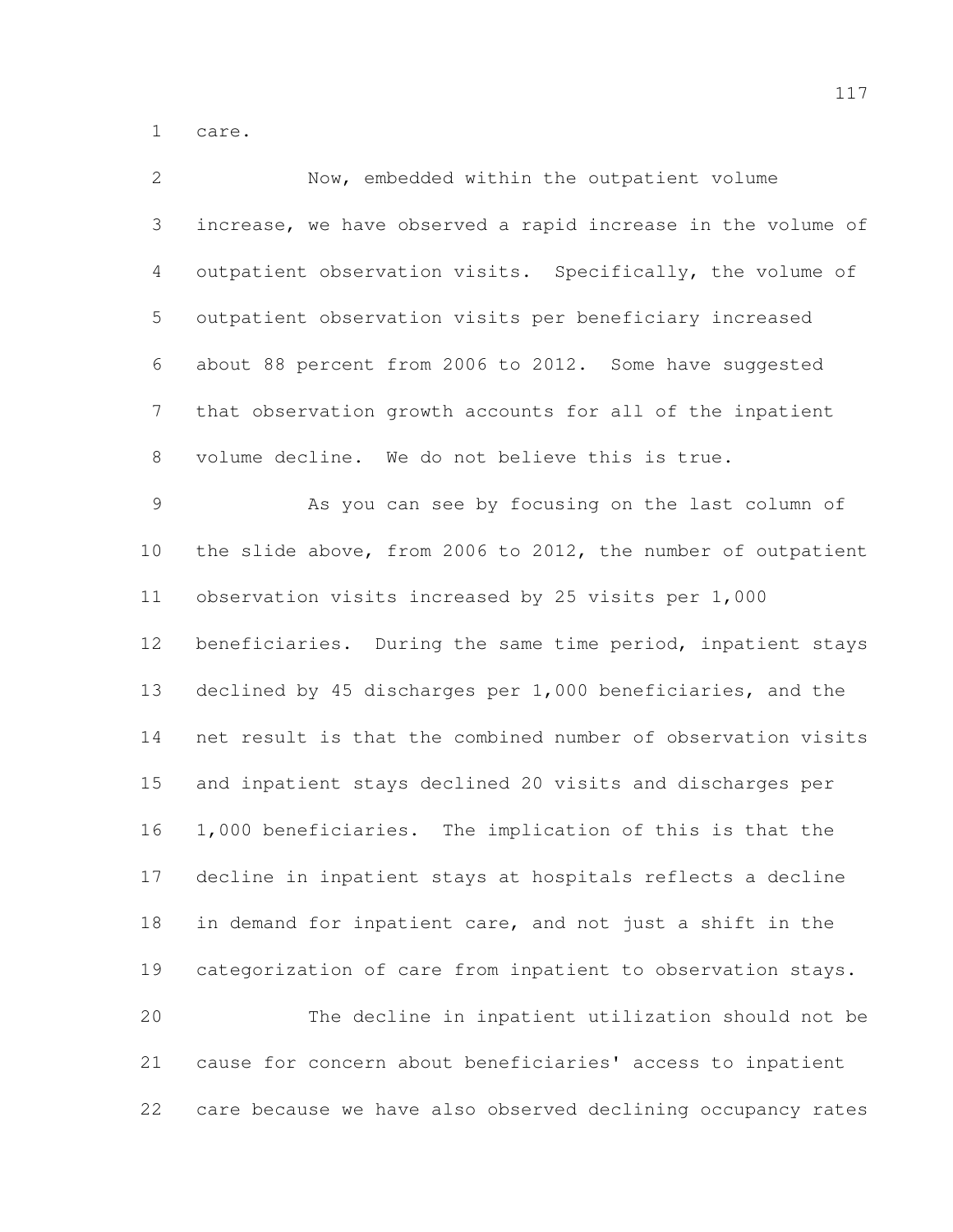over the same time period.

| $\overline{2}$  | So, as inpatient volume has declined, we have seen           |
|-----------------|--------------------------------------------------------------|
| 3               | a decline in occupancy rates and, therefore, an increasing   |
| 4               | amount of excess inpatient capacity. Excess capacity         |
| 5               | appears to exist nationally and both for urban and rural     |
| 6               | hospitals, but we see variation on a market level.           |
| $\overline{7}$  | On the national level, from 2006 to 2012, hospital           |
| $8\,$           | bed occupancy rates declined from 64 percent to 61 percent,  |
| 9               | on average. This statistic demonstrates that there is a      |
| 10 <sub>o</sub> | relatively large volume of unused hospital beds in the       |
| 11              | marketplace. During the same time period, we also see        |
| 12              | declining occupancy rates for both urban and rural           |
| 13              | hospitals. Occupancy rates for urban hospitals declined      |
| 14              | from 67 to 64 percent, on average, and at rural hospitals    |
| 15              | from 48 to 43 percent, on average. As you can see, rural     |
| 16              | hospitals tend to have lower occupancy rates and the decline |
| 17              | over the six-year period was a bit more in rural than for    |
| 18              | urban.                                                       |
| 19              | On a market level, however, the extent of excess             |
| 20              | capacity varies widely. Among the more than 400              |
| 21              | Metropolitan Statistical Areas, 17 of the markets had an     |
| 22              | average hospital occupancy rate of more than 75 percent.     |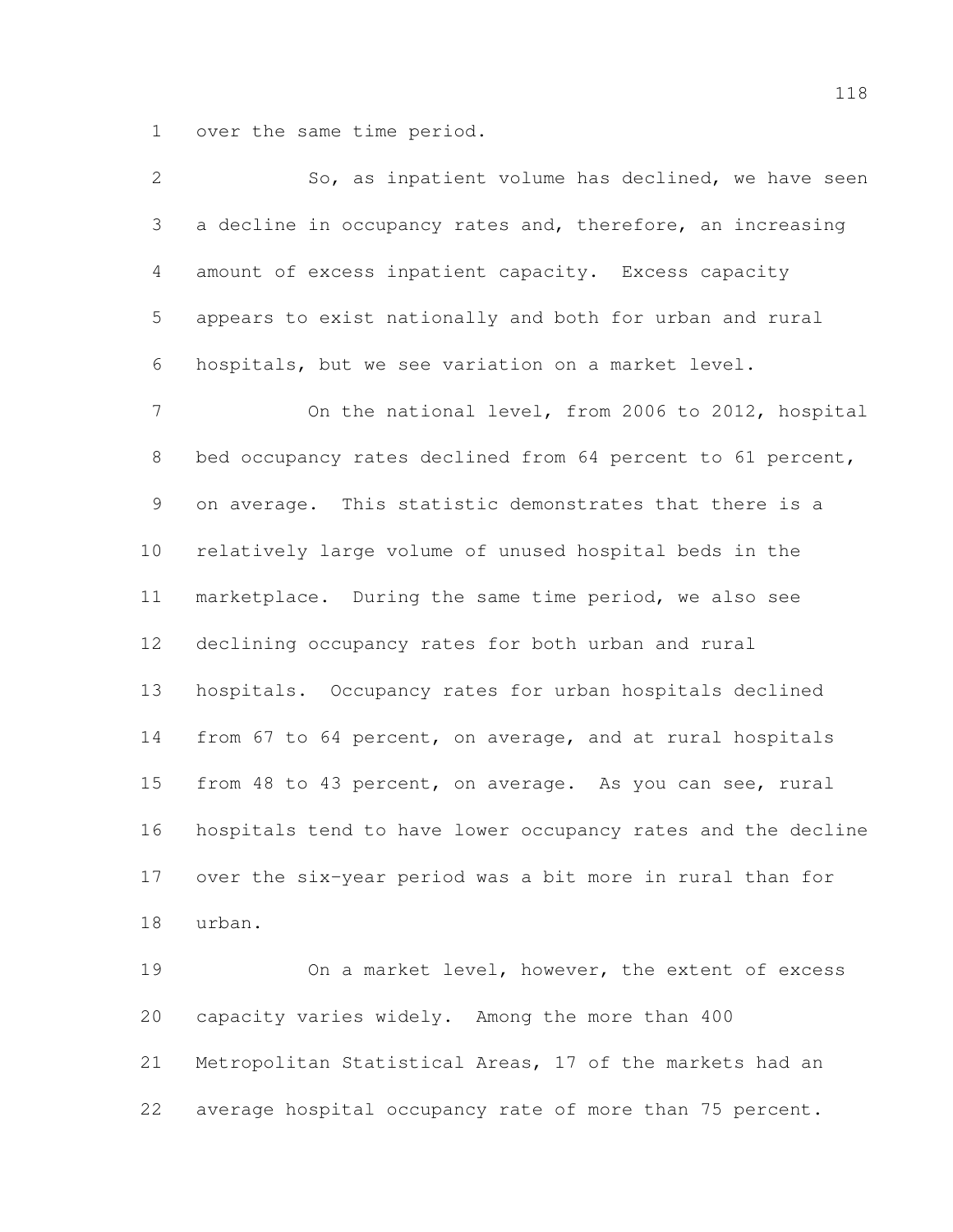Another 121 markets had occupancy rates between 25 and 50 percent. And one additional market had an occupancy rate of less than 25 percent.

 Now, if we had included rural markets in this last box on the slide above, we would have seen far more markets with below 50 percent occupancy. However, even just in looking at the metro areas, we see a broad range of excess capacity across these markets. And one caveat to this is that in future years, hospital capacity dynamics may change as insurance expansion occurs.

 Despite inpatient volume declines and growing excess capacity, the number of hospital closures was modest in 2012. Overall, there are approximately 4,800 hospitals 14 in the U.S., and throughout 2012, 17 new hospitals opened for business. These hospitals are smaller than average. They are mostly urban, and most are located in States with growing populations.

 Another 17 hospitals closed in 2012, and they have characteristics that you might expect. Their occupancy rates were low, at an average of 27 percent in 2011, and they had been declining -- the occupancy rates had been declining for several years. Their low occupancy rates are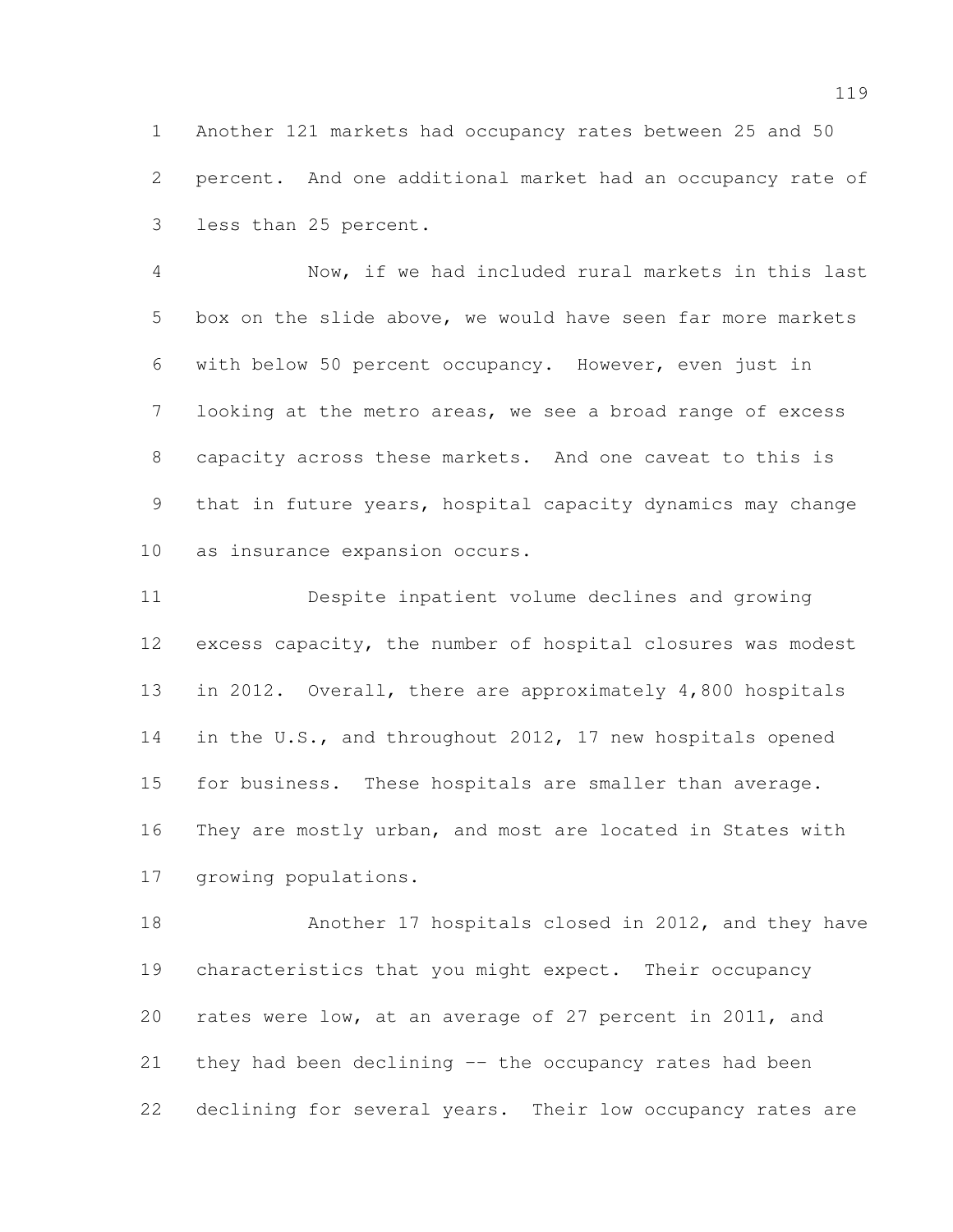associated with poor financial performance. For example, the average all-payer 2011 profit margin for these closed hospitals was negative 10.5 percent. They also displayed poor performance on an array of quality measures.

 Specifically, six of the 17 hospitals had among the worst patient satisfaction we observed nationally.

 So, the aggregate impact of these openings and closures translates into about 800 hospital beds being removed from the marketplace in 2012. This is a very small reduction of approximately one-tenth of a percentage point. Given the utilization and occupancy trends and this small 12 reduction in beds, in the future, we might anticipate more beds being eliminated from the marketplace.

 So, in light of what we told you this morning about utilization, occupancy, closures, we believe the hospital industry possesses the capacity to absorb oncoming demand resulting from insurance coverage expansion. In addition, through the lens of five other indicators that we use each year for determining access, we believe that the hospital industry continues to expand generally and Medicare beneficiaries' access to hospital care remains strong. 22 Just to go through them very briefly here, the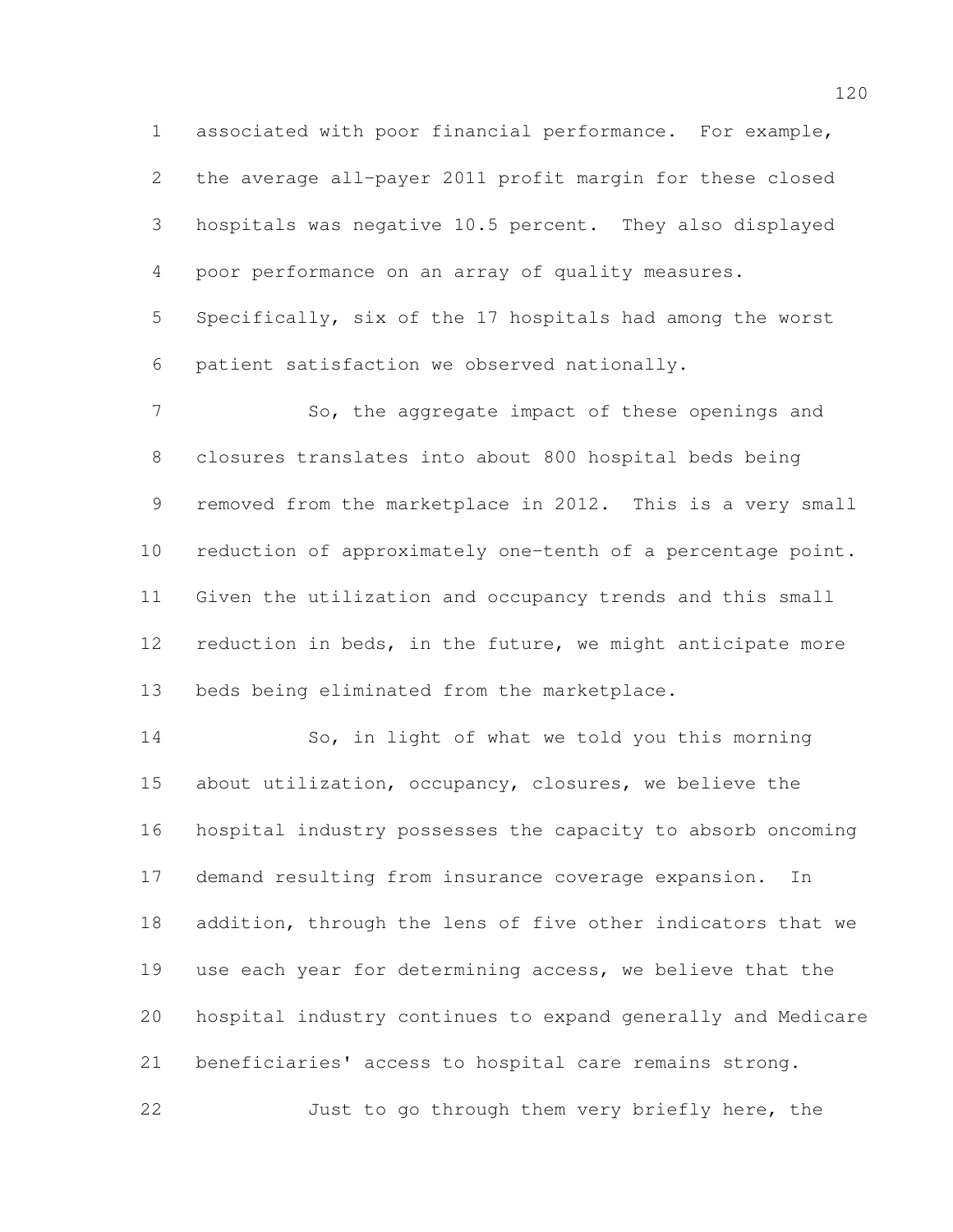Bureau of Labor Statistics data reveals that the number of individuals employed by hospitals increased approximately one percent over the last twelve months. The scope of services that hospitals off to their communities, we see is continuing to expand. Hospital construction spending continues at a consistently high level, with spending totaling approximately \$27 billion in the last three years. That is in each of the last three years. Hospitals appear to have access to the capital they require, as nonprofit hospital borrowing increased from 2011 to 2012. And, finally, merger and acquisition activity accelerated in 2012. We observed a 60 percent increase in that one-year span in the number of hospitals involved with mergers and acquisition deals. This amounts to about 250 hospitals merging or being acquired in 2012. This is the most in six years, and it appears, though, the trend is continuing in 2013, as you have problem read in various news reports. In December, we will also provide you with

 information about hospital quality trends to complete our broad scope of access work.

DR. STENSLAND: Zach just showed that hospitals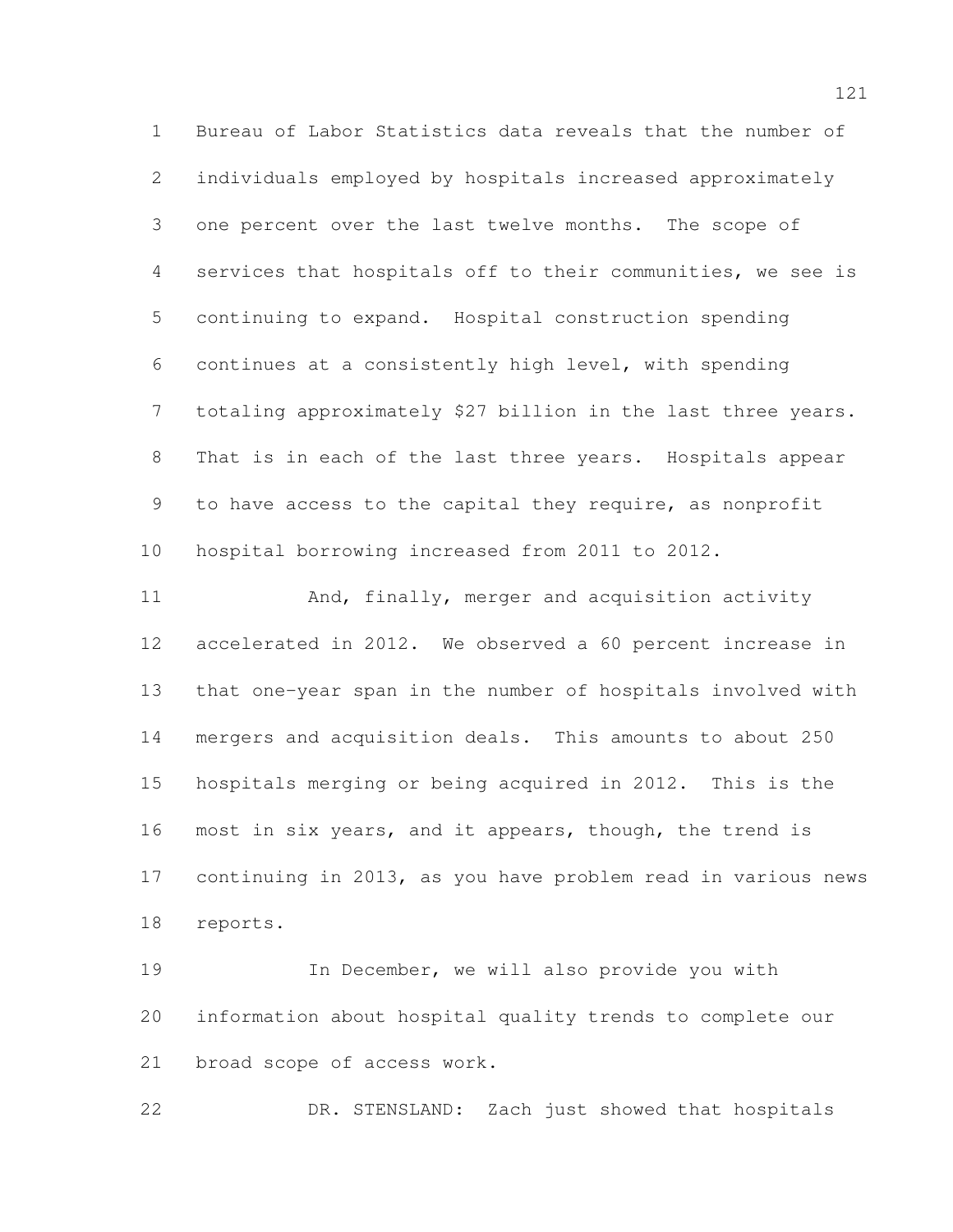had the capacity to serve Medicare beneficiaries. I'll now show that hospitals have a financial incentive to serve Medicare beneficiaries despite the expected decline in Medicare margins.

 This table summarizes Medicare payment changes in current law. The first column presents historical data through 2014. The second column shows changes for 2015, which is the year in which you will be making an update recommendation for in the current update cycle.

 The first row of the slide shows that DSH payments are expected to increase by an amount equal to 0.7 percent 12 of overall Medicare payments to hospitals in 2014, but then they're expected to decline by an amount equal to two percent of hospitals' overall Medicare payments in 2015. The details on how DSH payments are changing are in your mailing materials.

 In addition, there's a series of smaller payment 18 changes. As we show in the second line, aggregate effect of these policy changes decreased hospital payments by 0.2 percent through 2014, and then they are expected to reduce payments by 1.5 percent in 2015. These smaller changes include changes associated with various incentives to affect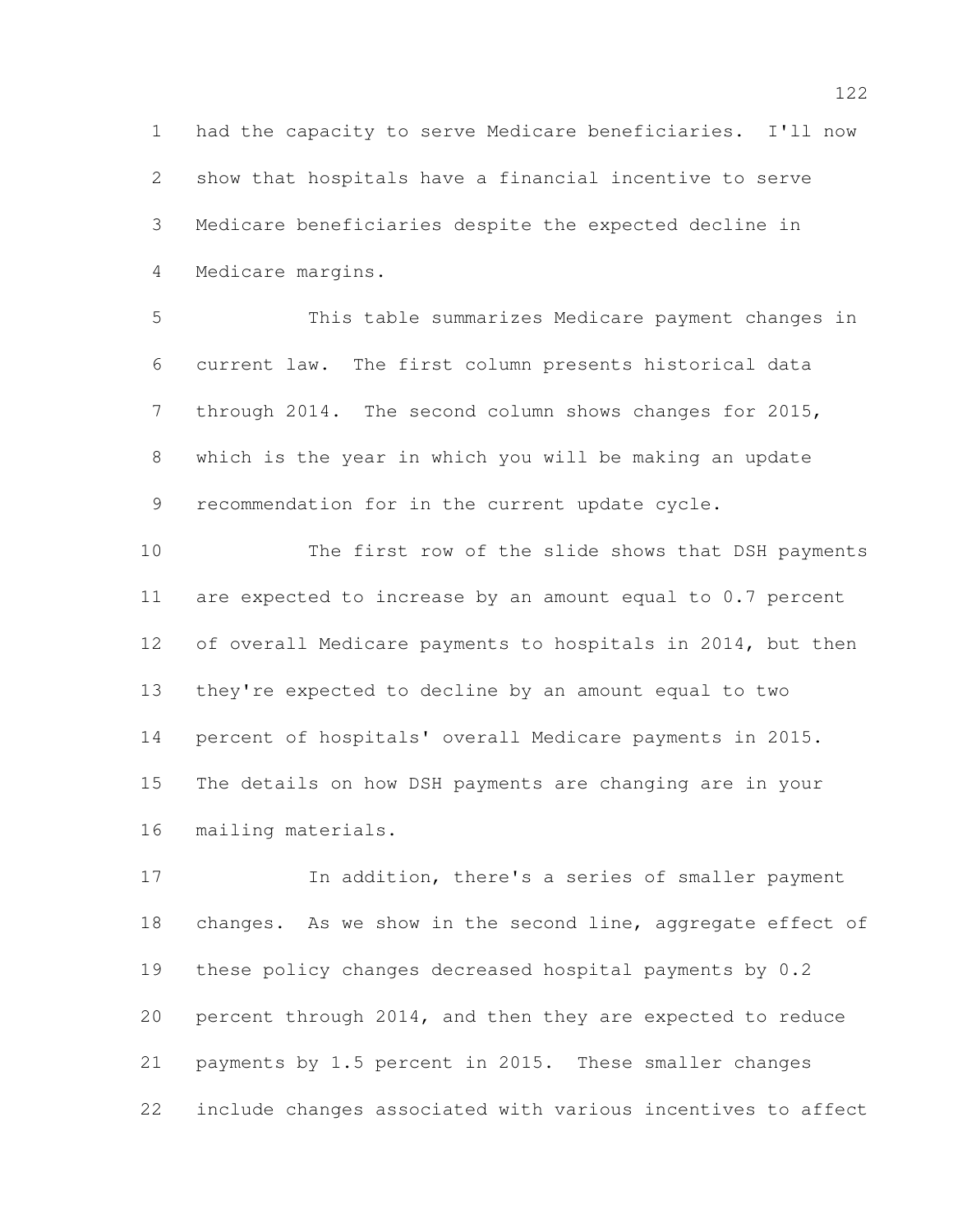hospitals' behavior, including extra payments for meaningful use of electronic medical records, readmissions penalty, and a hospital-acquired condition penalty. There's also a recovery of past overpayments due to documentation and coding changes and the expiration of two rural add-on payments.

 The third line shows that the expected updates in Medicare payment rates under current law from 2011 to 2014, and the update was large enough to allow payments to increase by an average of almost two percent per year. But from 2014 to 2015, the update under current law will be less than the expected policy changes. We look at the current update in more detail in the next slide.

 In December, we will discuss a recommendation for what the update in hospital payment should be in 2015. This slide shows what we expect the update to be under current law. The update under current law is expected to be 2.1 18 percent. Due to policy changes, the net change in payments are expected to be negative. As we stated in your mailing materials, this could reduce margins on Medicare patients and could result in even relatively efficient hospitals having a negative Medicare margin in 2015.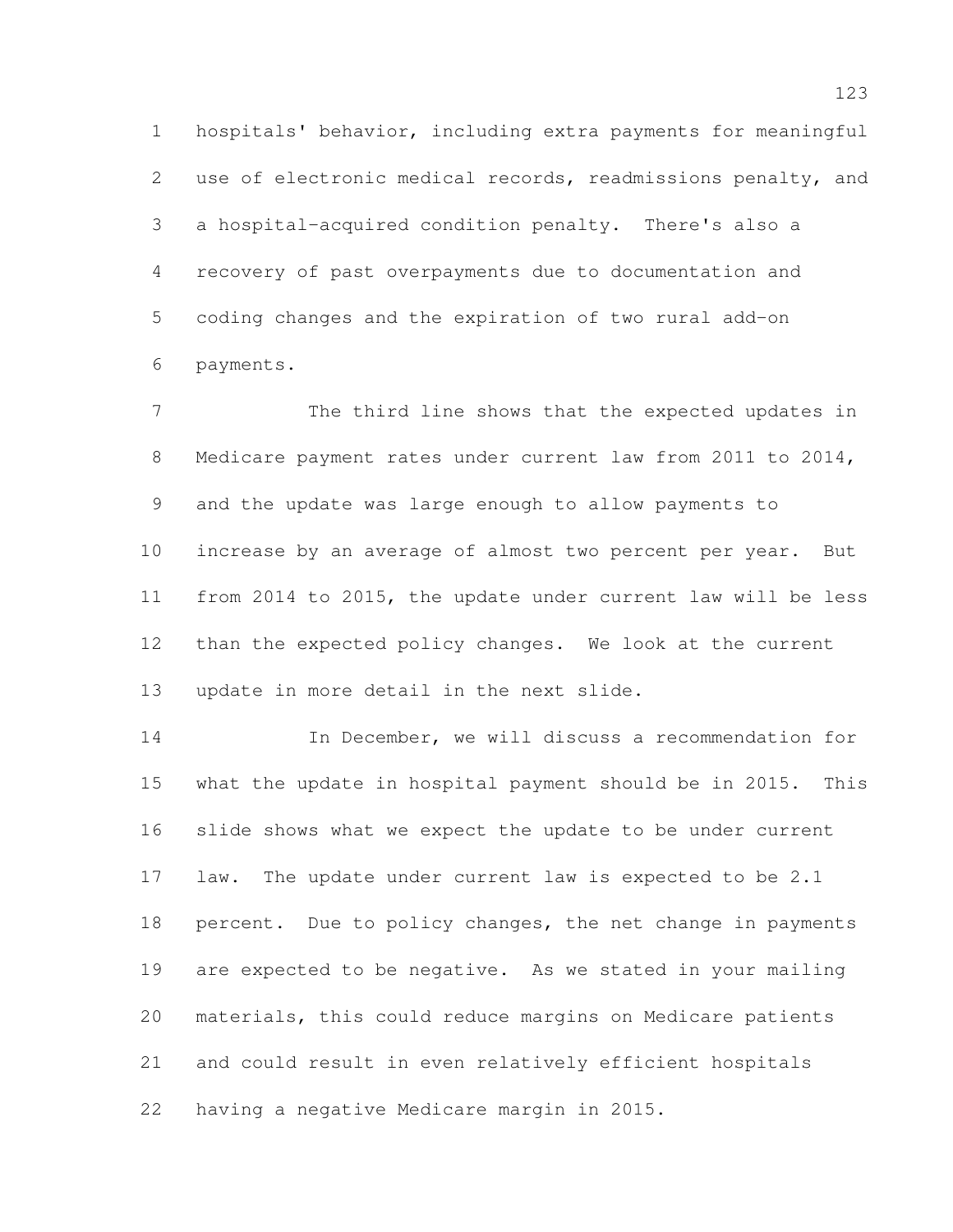However, part of what has driven Medicare margins down in recent years is the strong profits from private payers, as we show in the next slide, which has allowed relatively strong cost growth in some prior years.

5 As we reported this summer in our data book, privately insured prices were almost 150 percent of costs, on average. In contrast, Medicare prices were roughly 95 percent of average allowable costs. Despite the high profit margins from private payers in 2011, the Health Care Cost Institute reports that through 2012, private prices continue to grow at a rate of five to six percent. This is significantly faster than the two to three percent growth we have seen in costs in recent years.

 Given the strong price growth and the expected expansion of those with insurance due to the exchanges and expanded Medicaid, we expect all payer margins will remain strong for most hospitals. But there will also be a growing divergence in the rates paid for Medicare and privately insured rates. Some have suggested that either private payer rates will have to stop increasing so fast or Medicare rates will have to increase faster than current law to preserve access. However, over the next few years, we think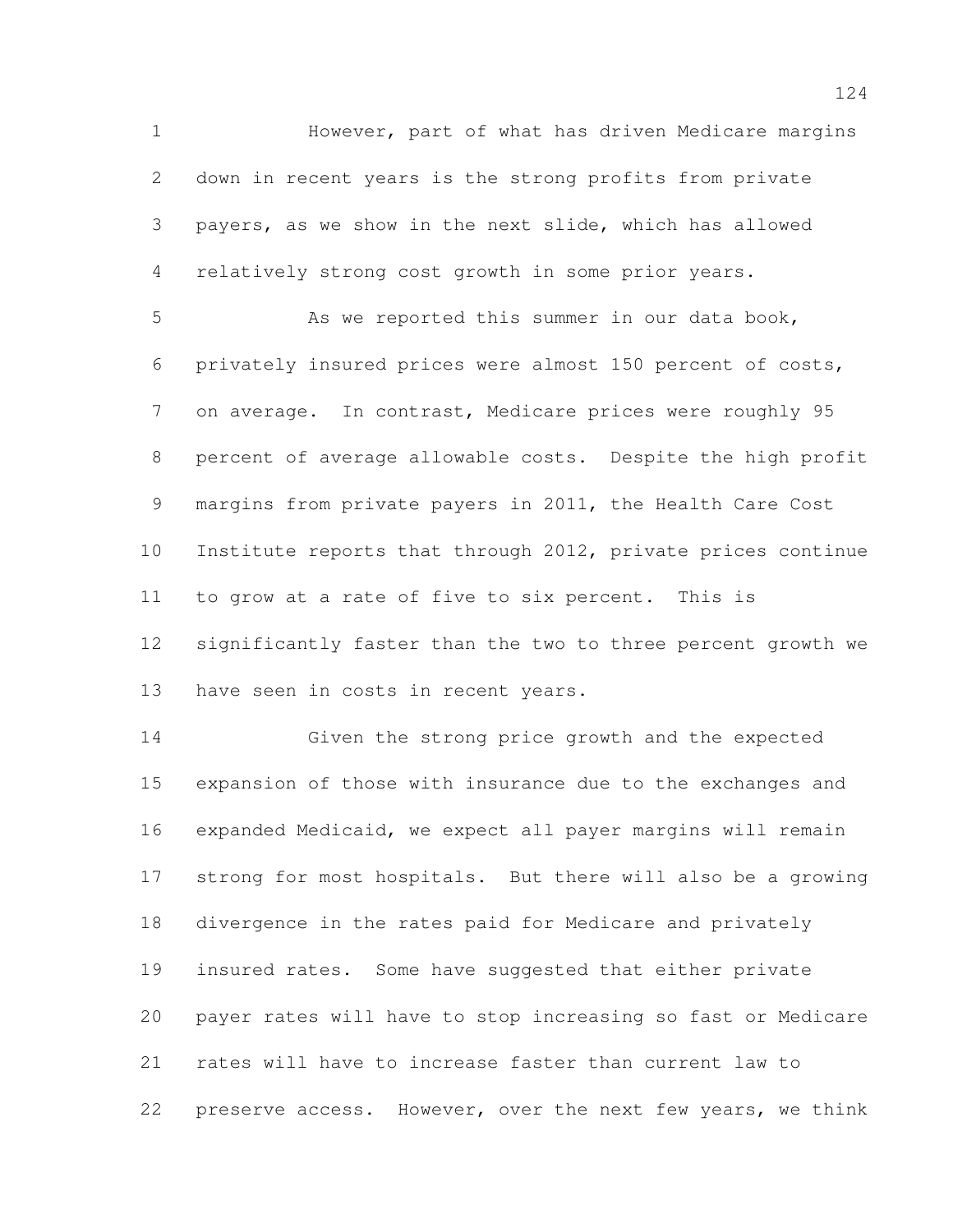there are several reasons why access can remain strong, even if the two payment rates diverge.

 First, given the excess capacity that Zach talked about in most markets and the fact that Medicare payments are still more than marginal costs of care, hospitals will have a direct financial incentive to take Medicare patients. In fact, not only do we see essentially all hospitals accepting Medicare patients at current rates, some hospitals contract with Medicare Select supplemental plans that serve roughly one million beneficiaries. These hospitals agree to take discounts off traditional Medicare rates to increase their volume of care. These hospitals want more Medicare patients, even at rates below the standard Medicare rates. Hospitals in the ACE demonstration were also willing to take some small discounts off traditional Medicare rates when they bundled the hospital and the physician payments.

 Finally, there are indirect costs to not taking Medicare patients. Nonprofit hospitals would risk losing their nonprofit status if they do not take Medicare patients, and that is one more reason why all nonprofit hospitals take Medicare patients.

And in conclusion, given this environment of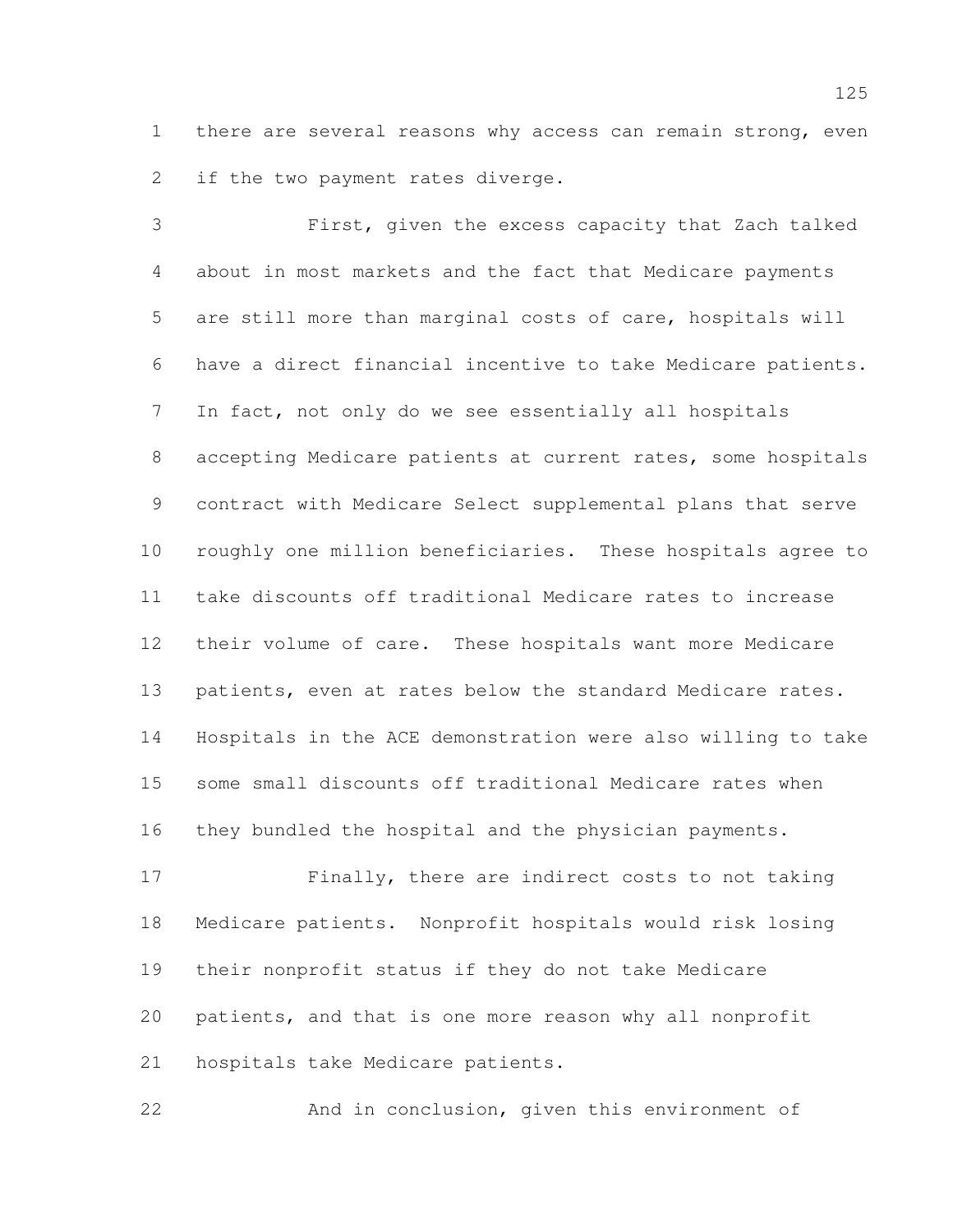excess capacity and strong all-payer margins, we expect beneficiaries' access to care to remain strong, despite the growing divergence in payment rates.

 Now, I'm going to shift from talking about the level of payments to talking about the distribution of payments. The Accountable Care Act made a significant change in how Medicare pays hospitals. Starting in 2014, Medicare will not just pay for Medicare services but will also pay a portion of uncompensated care costs. Over time, this could have a significant redistribution effect on Medicare payments.

 There's lots of detail in your mailing materials, but I'll just touch on the highlights to set the stage for your discussion.

 In 2014, Medicare will distribute roughly \$3 billion of traditional DSH payments and \$9 billion uncompensated care payments. CMS decided to use Medicaid days and Medicare SSI days -- SSI days are supplemental payments given to poorer Medicare patients -- as a proxy for uncompensated care. As we discussed in your mailing materials, we found that Medicaid and SSI days were a poor proxy for actual uncompensated care. Recall that the law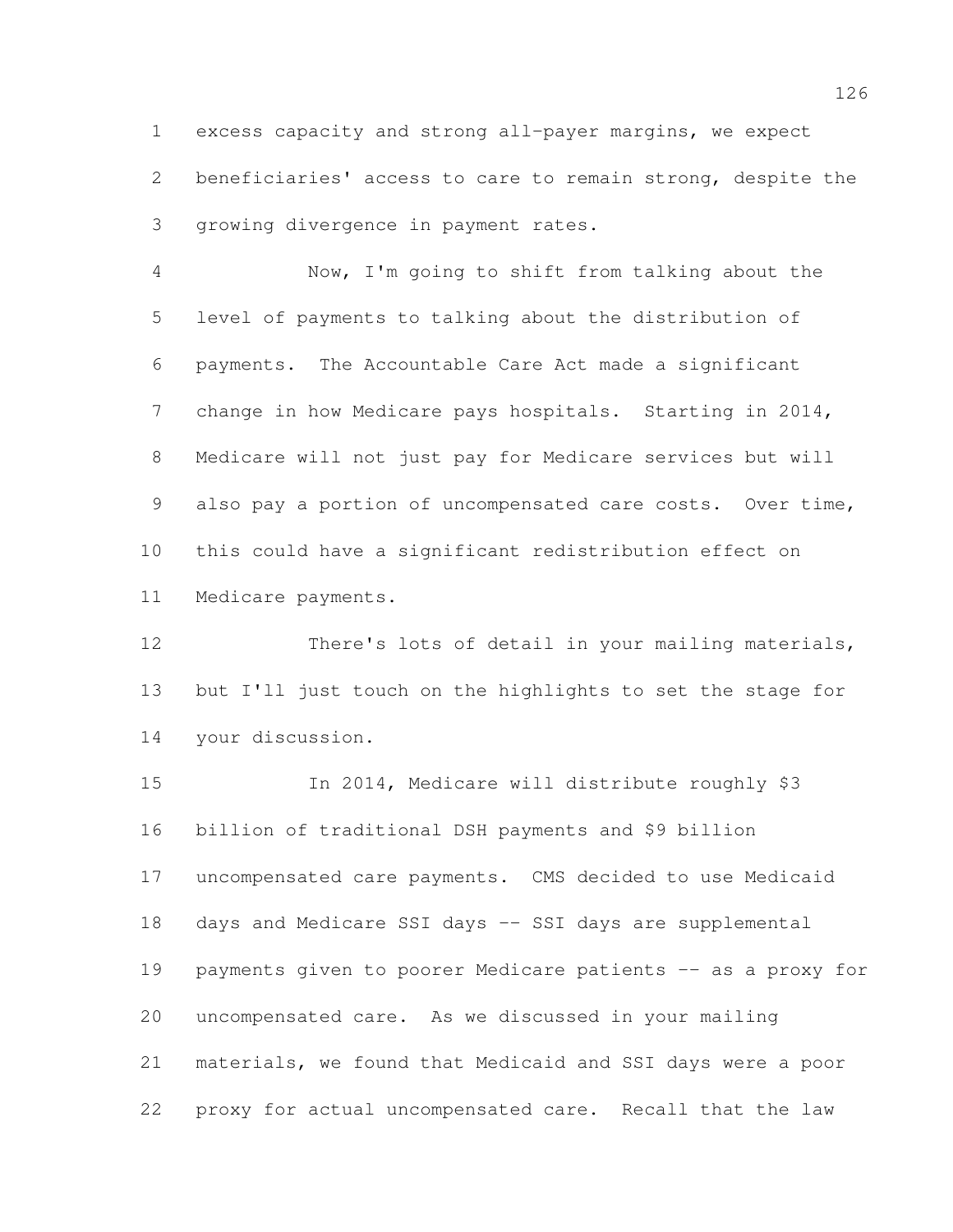was written to shift payments away from being based on Medicaid and DSH and toward being based on uncompensated care. The 2014 implementation of the law could lead payments in the opposite direction. Payments will actually be more tied to Medicaid days rather than moving away from being based on Medicaid payment days. The practical effect is that fee-for-service Medicare will now pay roughly \$248 per Medicaid day to hospitals as an uncompensated care payment.

 In addition, but I don't present here but is in your mailing materials, is that there's the other fact that MA plans will often follow the lead on Medicare rates and pay basically fee-for-service rates. So, MA plans will also be paying an additional add-on payment for each Medicaid day at hospitals.

 Now, there is an option for shifting from using Medicaid days as a proxy for uncompensated care. Hospitals are required to report their level of uncompensated care on their cost reports. However, CMS declined to use the S-10 in 2014 due to a concern about the wording on the form's instructions and possible imprecision in reporting during the first year of that form. However, they did say that,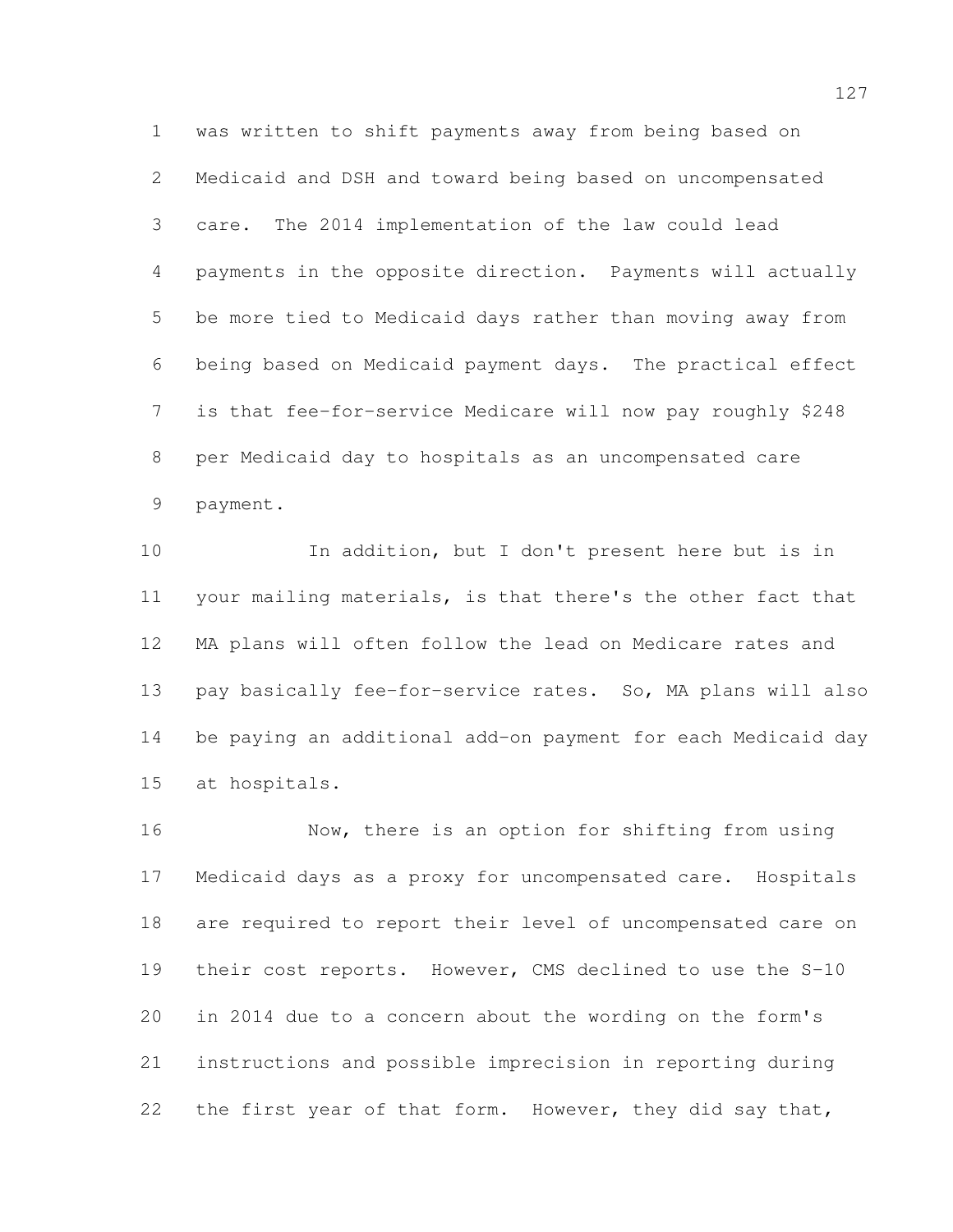eventually, they would expect toward moving toward the S-10, and we do think it's possible that even the imprecise measure on the uncompensated care as reported on the cost reports may be better than using a poor proxy, such as Medicaid days.

 The net effect of using the S-10 would be to shift a significant amount of payments toward certain hospitals that have large volumes of uninsured patients. These would be hospitals such as Stroger of Cook County in Chicago or Grady Memorial in Atlanta.

 There are more technical details in your mailing material, but the most important point to raise for discussion is the philosophical question of whether Medicare payments for uncompensated care should be taken from the Trust Fund and whether uncompensated care payments should be measured using Medicaid volumes.

 All right. So, we have provided some background on the strength of access, the growing divergence in Medicare and privately insured margins, and some reasons why access may remain strong, despite the divergence in margins, and this leads us to several potential discussion questions that we have on the slide here.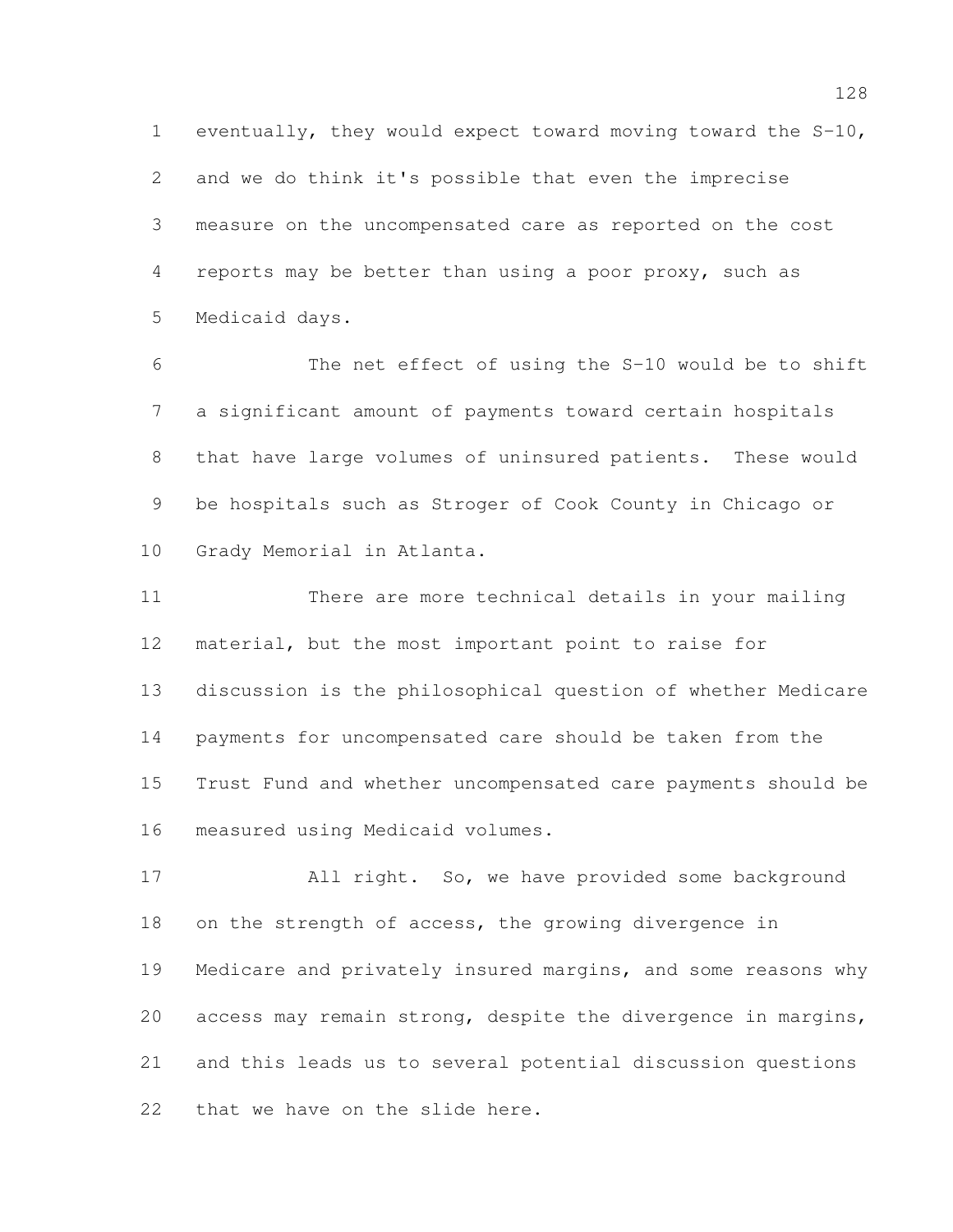These include discussion of excess capacity, discussion of declining Medicare margins given current law, discussions of how access may remain strong despite the declining margins, and additionally this question about what the appropriate payment rate is, given this combination of strong access and declining margins. We could also discuss Medicare payments for uncompensated care and how these payments are currently tied to Medicaid volumes, and I will open it up for discussion.

 MR. HACKBARTH: Okay. Thank you, Jeff and Zach. Let me just underline what has been said multiple times already. We are not trying to make any decisions today. This is just to get people warmed up and thinking for the work that will begin next month on the update recommendation.

 Let me also -- Jon Christianson, it occurs to me 17 that this may be a little bit out of context for you, so let me just briefly describe the way we approach the task of recommending update factors for hospitals and other payment systems.

 We use what we refer to as a payment adequacy framework, which includes multiple parts. One piece of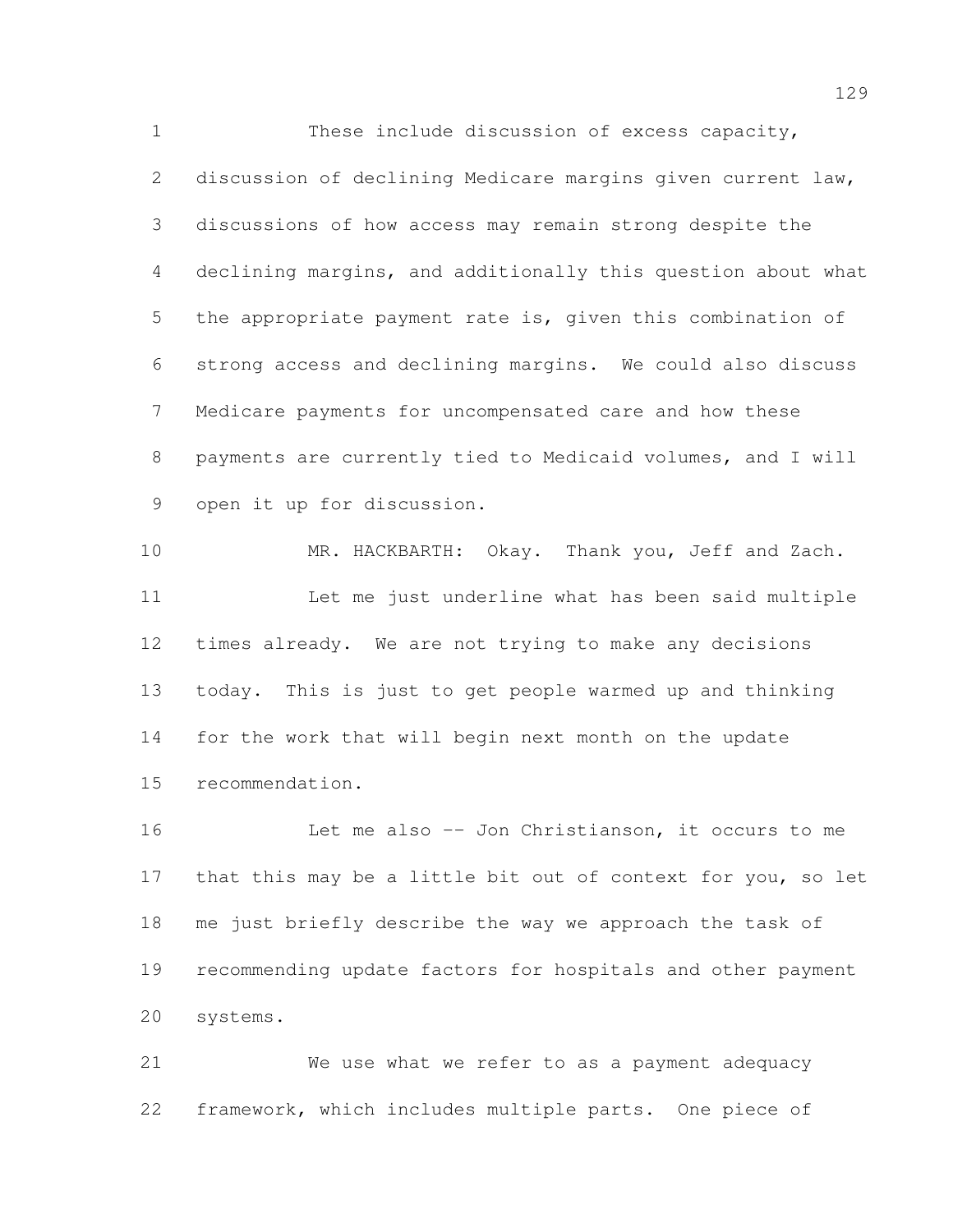information is the Medicare margin, and in case of

 hospitals, it's the overall Medicare margin, inpatient and outpatient services and other services combined. It's not an all-payer margin, in other words. Other factors in the payment adequacy framework include access to care, to which there's been some allusion here, access to capital, quality of care. I think that's all of them, isn't it, Jeff? So, no one factor is determinative. It's a consideration of multiple factors.

 With regard to the overall Medicare margin, one tool that we've used, one reference point that we've used is the margins of a group of efficient providers, providers that we've identified that have both low costs and high quality. The reason for that is that our statutory charge from the Congress is to recommend updates, payment rates 16 that are consistent with the efficient delivery of services, 17 and so when we get further into this next month, you'll see reports on overall margins -- you've heard some discussion of that here and what the trends are -- but also the efficient provider margins are a particular focal point. So, that just sort of gives you a sense of what

we'll be into next month, not just for hospitals, but for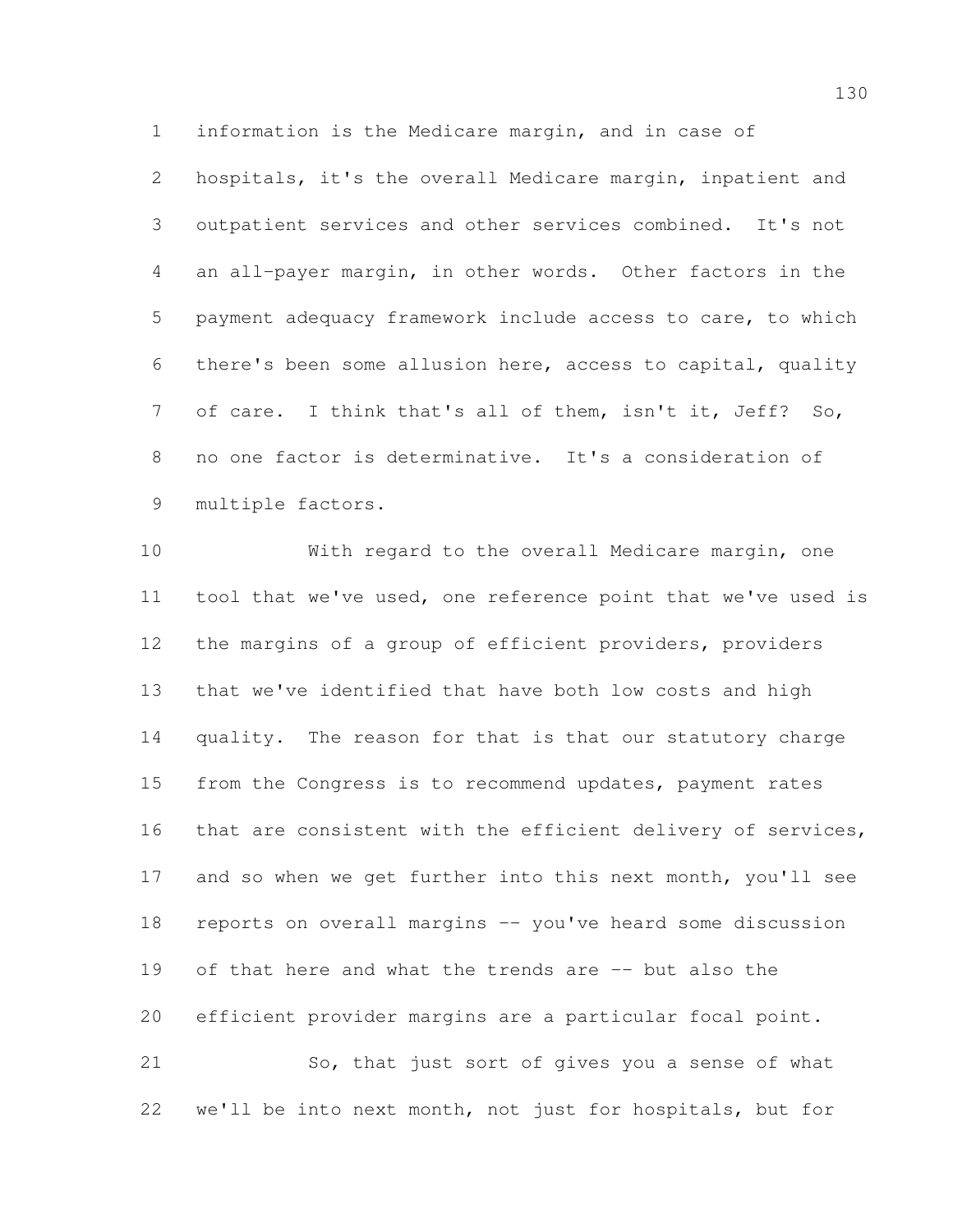all of the various provider groups.

| $\overline{2}$ | Kate, do you -- or, wait a second. I've got to do         |
|----------------|-----------------------------------------------------------|
| 3              | round one clarifying questions first. I got ahead of      |
| 4              | myself. Any clarifying questions, round one? Peter, then  |
| 5              | Bill.                                                     |
| 6              | MR. BUTLER: So, you always do a great job putting         |
| $\overline{7}$ | these data together. On Slide 8 -- and I really like the  |
| 8              | way you simply summarized some of these changes -- my     |
| 9              | question is the sequestration, the two percent hit on     |
| 10             | Medicare. How, if at all -- that's not law. How does that |
| 11             | -- is that not in here? If that continued, is it another  |
| 12             | two percent hit?                                          |
| 13             | DR. STENSLAND: That's not in there. If it was             |
| 14             | continued, it would be almost another two percent, not    |
| 15             | quite, because it doesn't apply to patient cost sharing,  |
| 16             | only to the government side. So think of it as almost     |
| 17             | another two percent decline from 11 to 14.                |
| 18             | MR. BUTLER: Okay.                                         |
| 19             | MR. GRADISON: Is your figure for excess capacity          |
| 20             | based on staffed beds?                                    |
| 21             | DR. STENSLAND: Yes.                                       |
| 22             | MR. GEORGE MILLER: Yes. On Slide 8, also, Peter           |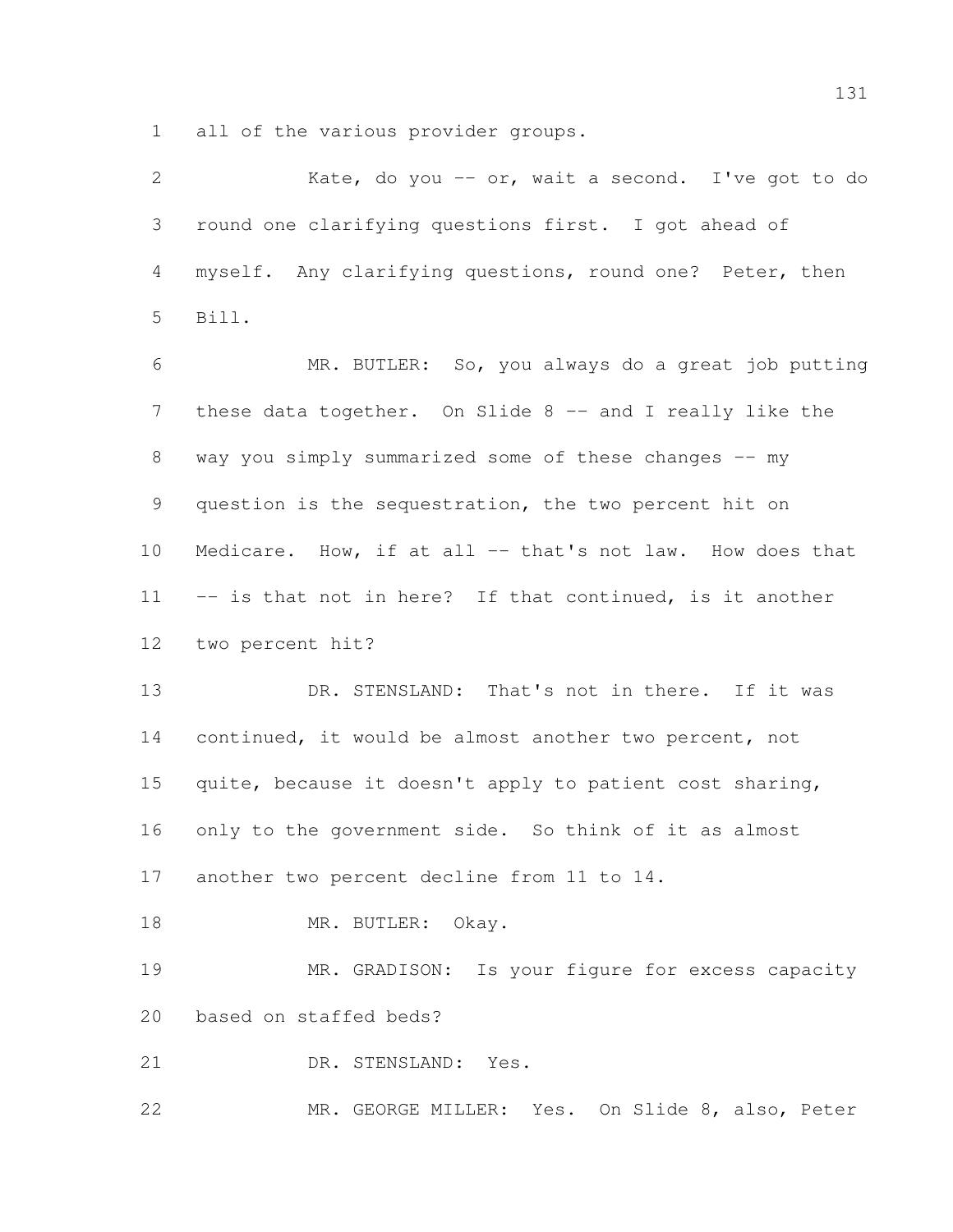meaningful use, that was in the second line, the negative 1.5, that meaningful use, but that's the government payment, not our total cost for meaningful use.

asked one of my questions. The other one, under the

 DR. STENSLAND: This slide is just about payments, so basically --

7 MR. GEORGE MILLER: Just payments.

8 DR. STENSLAND: Yes. That means that there was these extra payments coming through and they'll start moving down over time --

 MR. GEORGE MILLER: That's my point. Although the cost for providing will still remain the same, and we paid that money in advance. The amount of money that you paid us 14 for the meaningful use was a fixed amount after the fact, and it declines if you participate in a test. I just wanted 16 to make sure. And then on top of that, the sequester is not included in these numbers. Thank you.

 DR. COOMBS: So, in Table 4, can you help me understand why that MA payment is 992, how it comes out? I know it's a hypothetical example.

 DR. STENSLAND: All right. So, Table 4 is something actually from our mailing material. It's not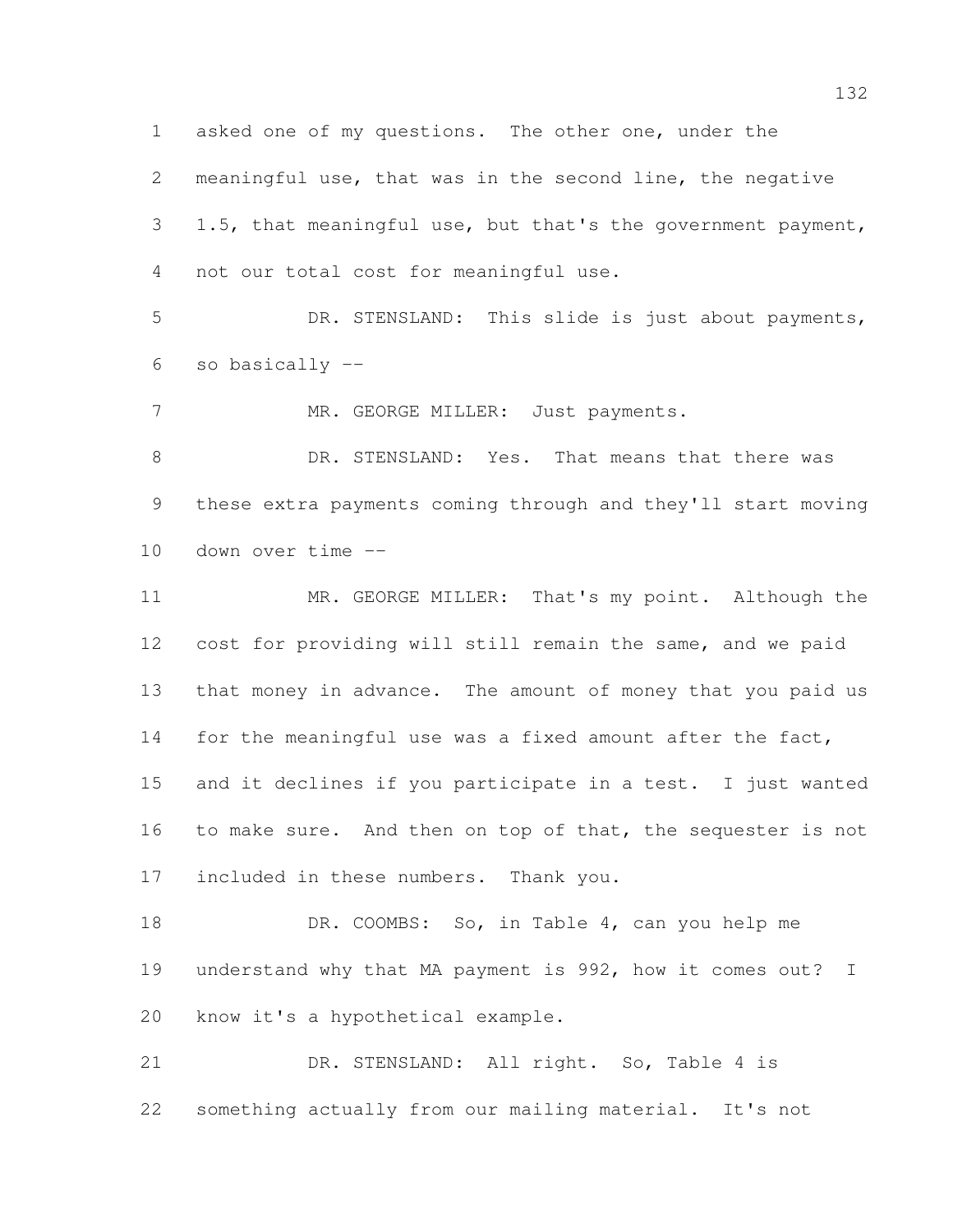actually one of these slides, just for the audience to get oriented. And the essential idea here is that there's going to be two payments for uncompensated care coming to the hospital. One will be from fee-for-service Medicare and the other one will be from managed care plans. And often the managed care plans set their rates the same as fee-for-service Medicare.

8 But the way the law -- the way the regulation was implemented for 2014 is they take this overall amount of uncompensated care and they give a certain -- or, actually, not -- well, not uncompensated care. They take the number 12 of, like, Medicaid days and SSI days and they say, okay, fee-for-service Medicare, we'll pay you \$248 for every one of those days and we're going to say that's our proxy for uncompensated care.

 So, in the one case, if you are a hospital that just has fee-for-service business, you're just going to get \$248 -- you're going to get enough payments from Medicare fee-for-service to get \$248 for every one of your Medicaid days and that's all you're going to get because you don't have MA business.

Somebody else has MA business. The way it's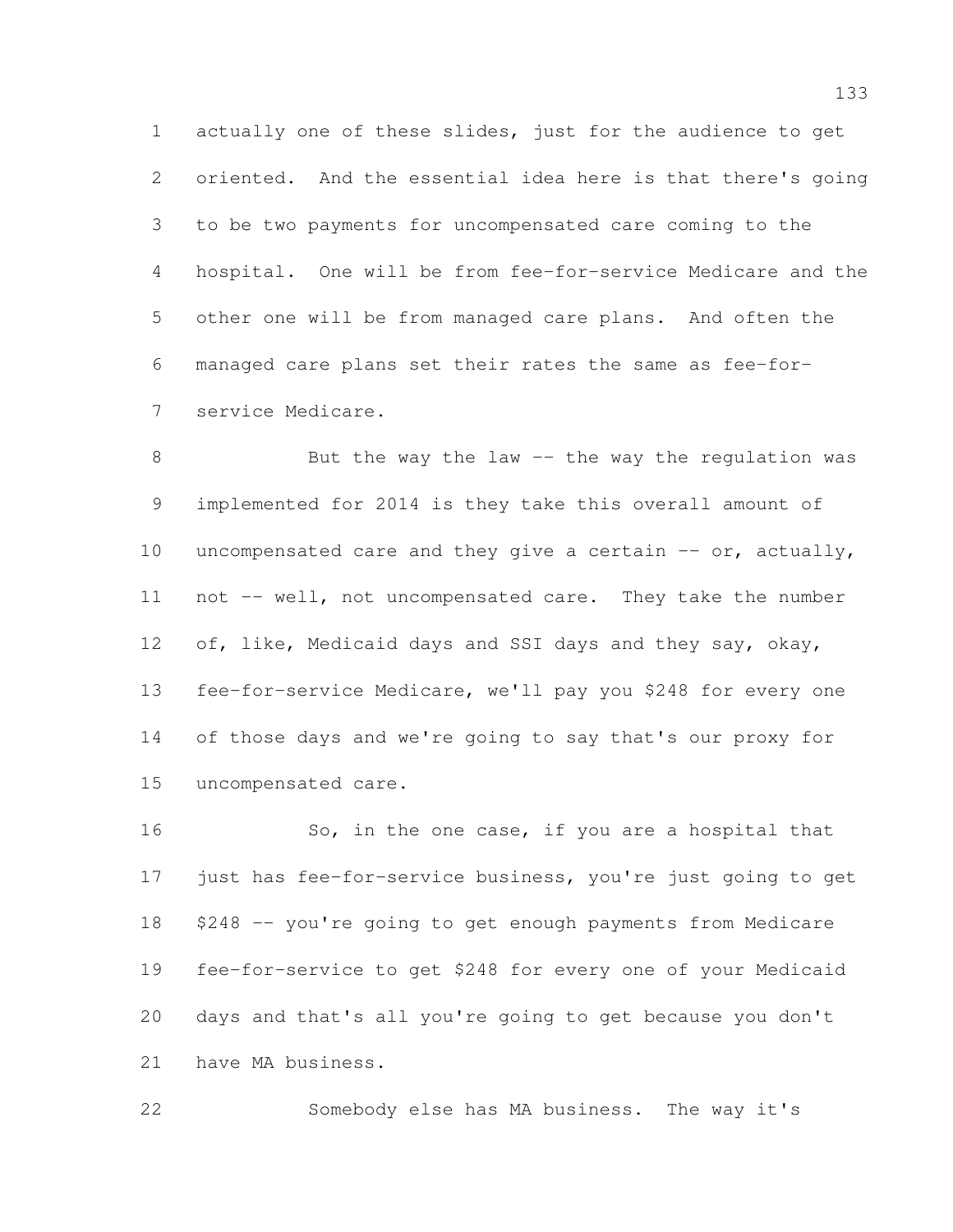structured is they're still going to get \$248 just from their fee-for-service side for every Medicaid day, but then the MA people will come along and also give them another payment because their payment rates are usually tied to the Medicare rates, and they'll get -- if it was an equal number of fee-for-service and MA patients, they would get another \$248 per Medicaid day from those MA payments. It's somewhat complicated. I don't know if that 9 was clear enough, but -- MS. UCCELLO: Yeah, and I have just a follow-up question to that. Why is the denominator there the fee-for-12 service discharges and not the total, fee-for-service plus MA? 14 DR. STENSLAND: Yes, and I'm not sure -- that's how it's implemented and I'm not sure if that was a regulatory decision or if that's the law, just the way the law is worded, that that's what they have to do, because the law is pretty prescriptive in that it takes a set pool of money on fee-for-service and it distributes all of that money. They probably could have -- I'm not sure if they could have done it that way or not. MS. UCCELLO: So, let me ask you this. It's not a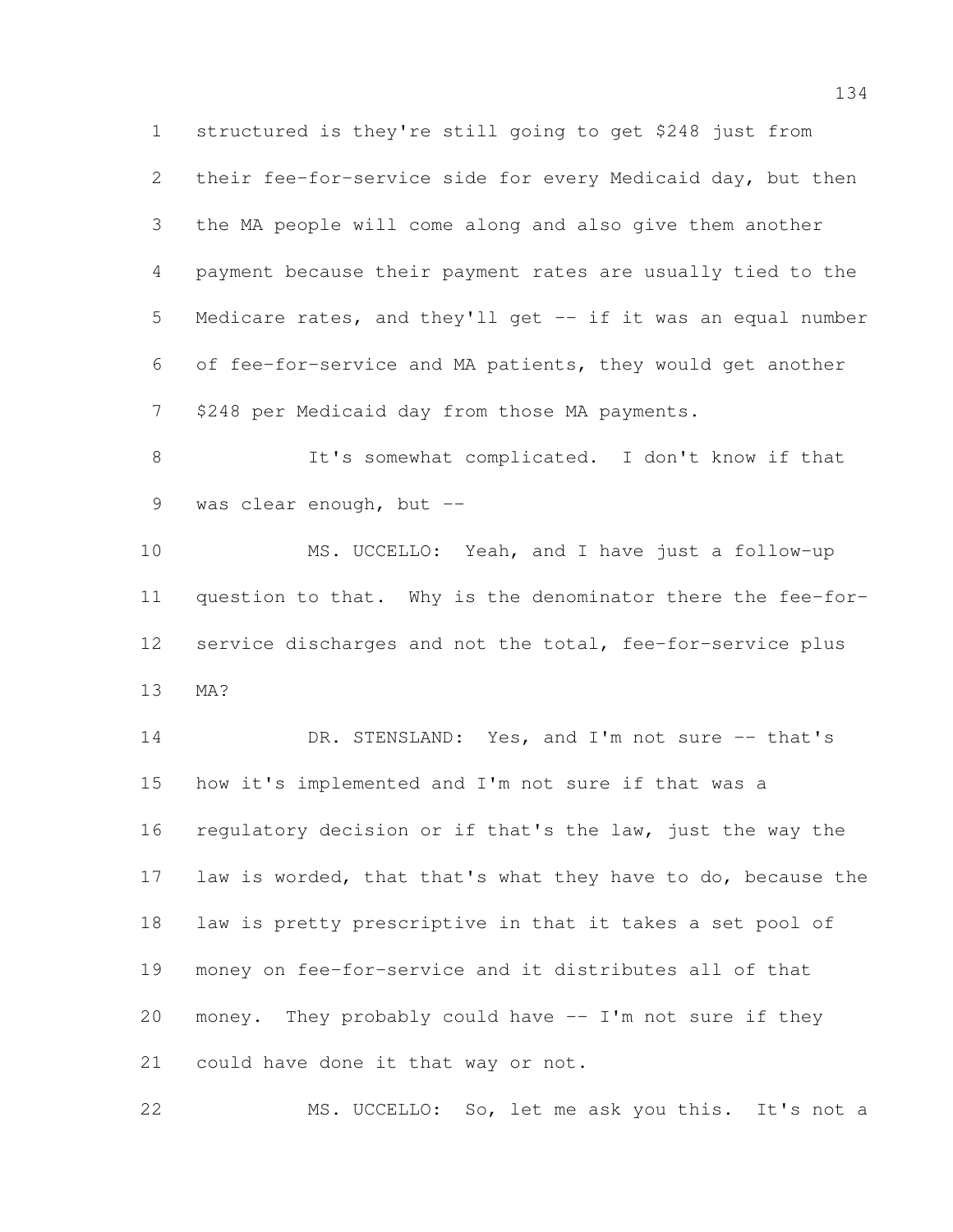lack of data on MA discharges, it's just the way it happens to be written?

 DR. STENSLAND: Right. MR. HACKBARTH: Any other clarifying questions? [No response.] MR. HACKBARTH: If not, Kate. 7 DR. BAICKER: So, I thought this was really helpful background for setting the stage for our discussion of particular updates, and I really liked the way it was framed.

 The take-away that I took from this was a reiteration of the general principle that payment ought to be adequate to ensure access, and adequate roughly involves covering the marginal cost of an admission, a Medicare admission, the Medicare stay in the hospital for the fee- for-service enrollees. And when there is excess capacity, that strikes me as reasonably strong evidence that there should be more access and probably evidence that some hospitals in the long run will be closing and that that's not a bad thing in the sense that if people need less hospitalization, that's great, and if they're getting care in other settings that's more appropriate. And the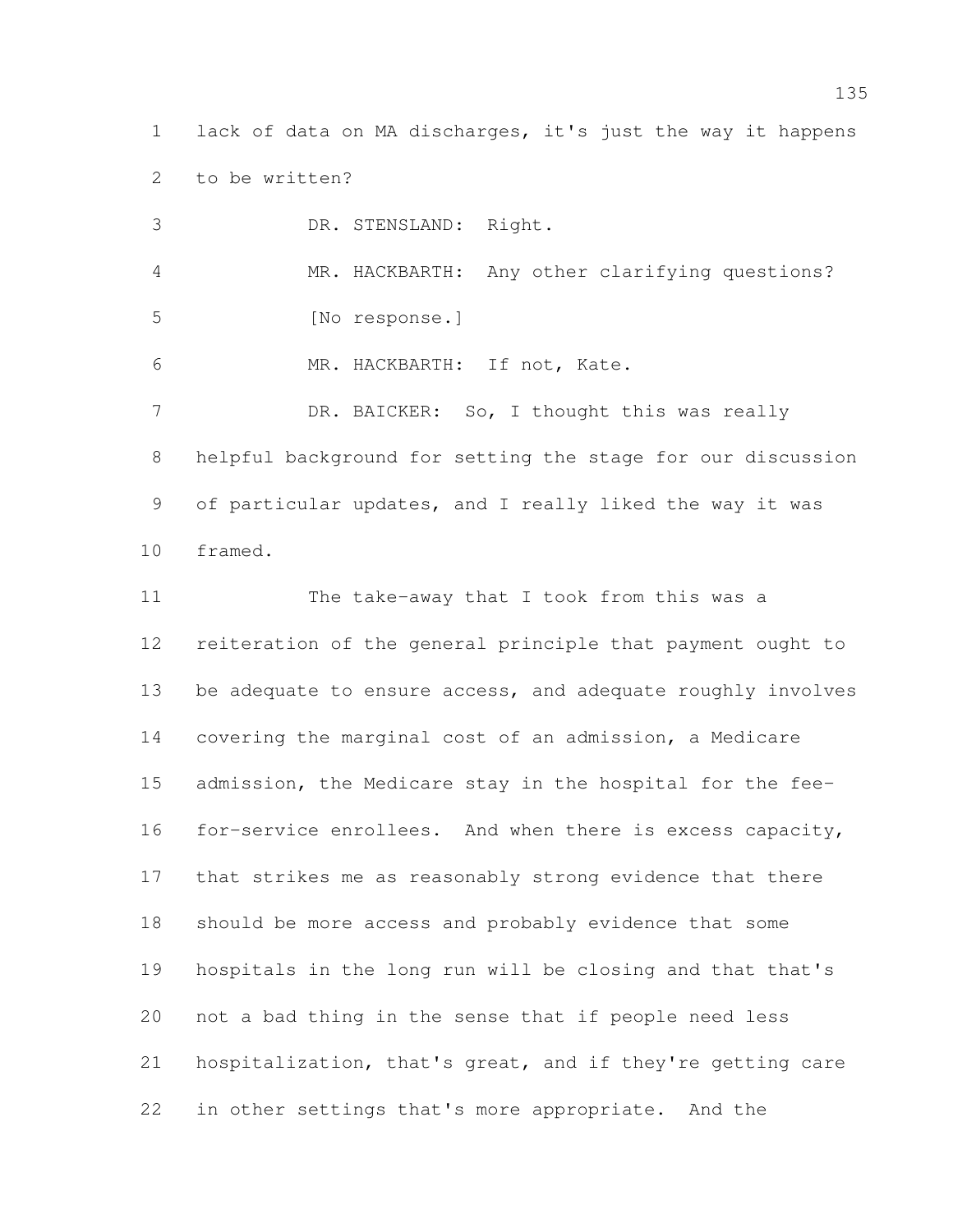challenge is the transition to those hospitals closing and making sure that they're not closing because there isn't sufficient payment to cover the costs of the people who ought to be admitted, and that's where I think there's been a little bit of struggle.

 And we have the longstanding principle that Medicare is not in the business of compensating for other people's mispayments, meaning if Medicaid payment is stronger in some areas and less strong in others, we don't try to unwind that with our payments. Similarly, if private insurance payments are stronger in one area or weaker in another, we shouldn't be in the business of trying to unwind 13 that, either. We want our payments to adequately cover the costs of our population and other people should be doing the same thing, too, and I don't think it helps the system if we try to balance their mistakes with compensating negative mistakes in the other direction.

18 So, the fact that payments for private enrollees are going to be potentially going up more in the coming years, I'm not sure that should enter much into our thinking about what our appropriate payment is except insofar as it changes the fundamental cost structure of what's going on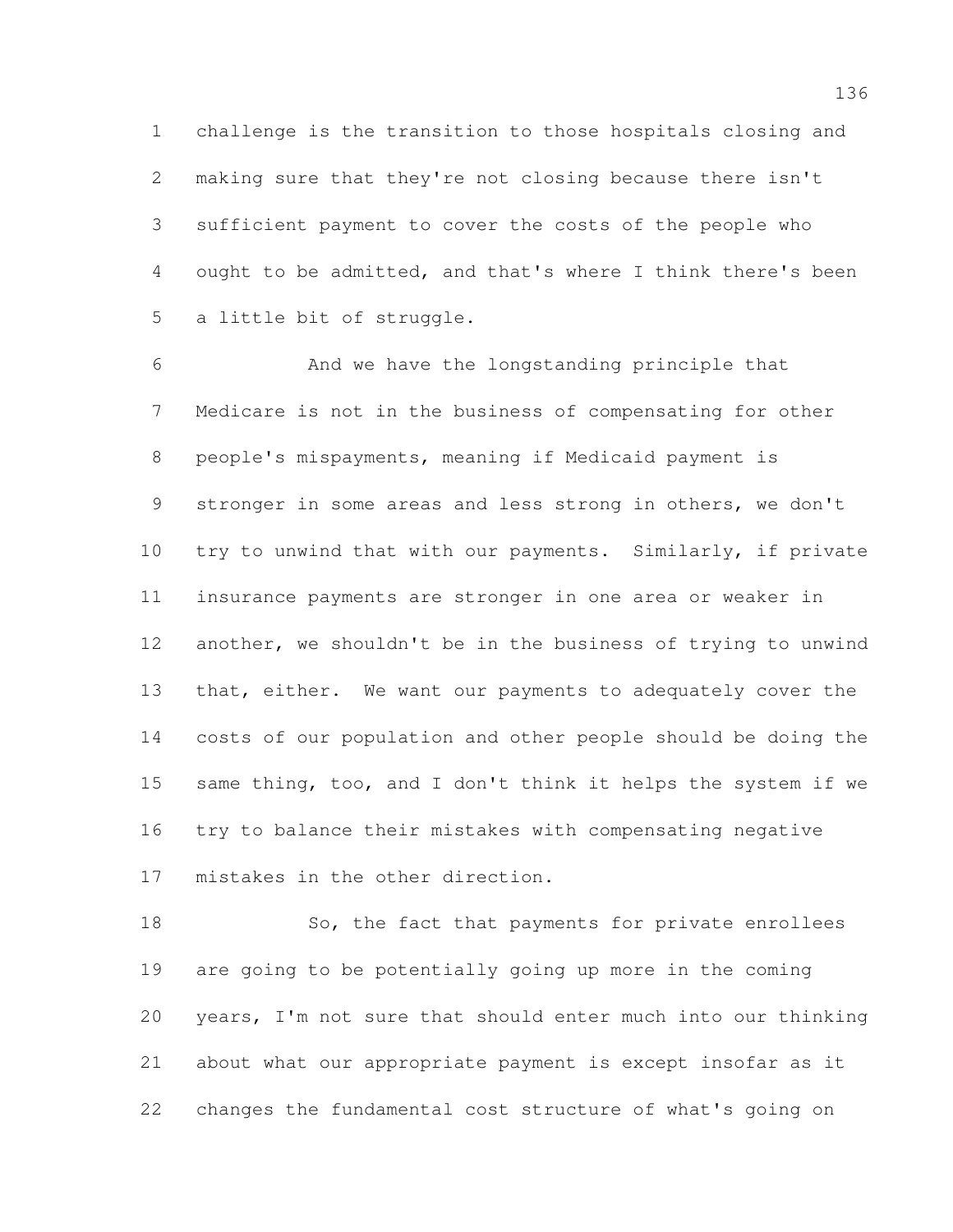within the hospital and thus the actual cost of caring for our enrollees. And there was some discussion of that and I want to think through more carefully how might the change in the payer landscape more broadly affect the marginal costs of our beneficiaries and enrollees, and that itself should play into our payment changes.

7 I don't -- along with that principle is the idea that if our payment is inadequate but people keep taking our enrollees because otherwise we take away their tax-favored status, that doesn't fit in with that general principle to me. It has to be the payments in and of themselves that are sufficient. And I think that's the way you framed it up and that gives us a little bit of meat to chew on as we go forward into the next debate.

15 Just a couple of, then, very small points to add on. I was interested in the observation stay change and the calculation that it is not likely the only thing responsible for the decline in inpatient admissions. I'd love to see that calculation on patient days as opposed to admissions or visits in the sense that if the visits are of different lengths, it's bodies in beds that I'd like to see offsetting, thus a slight wrinkle on that.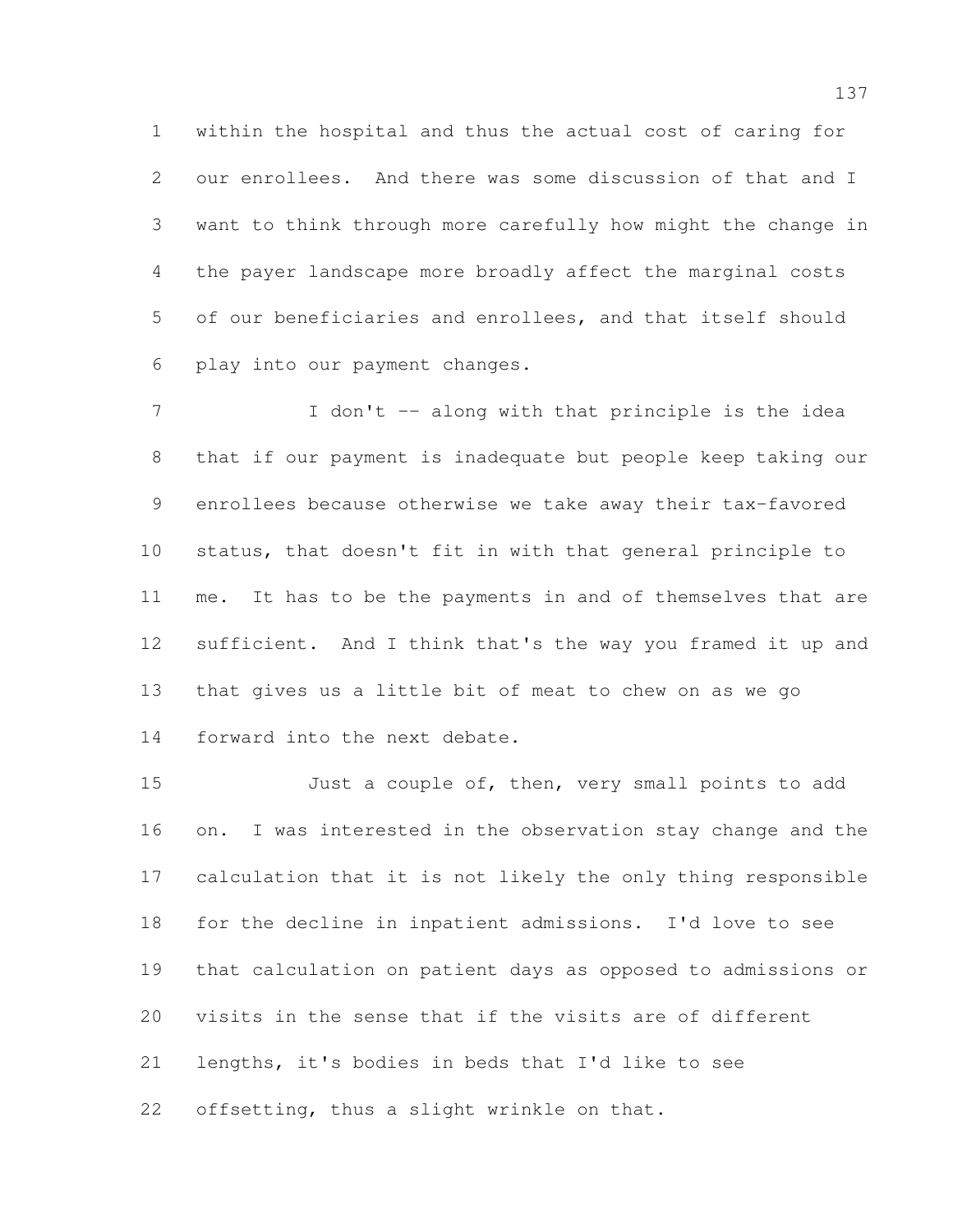Also, I think the recovery of past overpayments should be thought of in a different conceptual bucket than other changes that are in the law in the sense that if we inadvertently lent you some money yesterday that we are reclaiming today, that's not about a shift in growth rates. That's a rebalancing across two adjacent time periods. To me, that's different from a fundamental change in the trajectory of spending going forward, and I'd separate that out conceptually, even if it enters in in arithmetic the same way.

11 As far as the shifting DSH to uncompensated -- to focus on truly uncompensated care, that seems like a great principle to me, especially because the mix of Medicaid to uninsured patients is likely to shift substantially, overnight, perhaps, and so the degree to which Medicaid and SSI days are a reasonably proxy for uncompensated care is likely to change substantially with that shift in coverage. So it seems like a particularly important moment to reevaluate how we're proxying for uncompensated care. Then, should Medicare payments be higher for hospitals that have more uncompensated care? I think there's reason to think that the patient pool treated by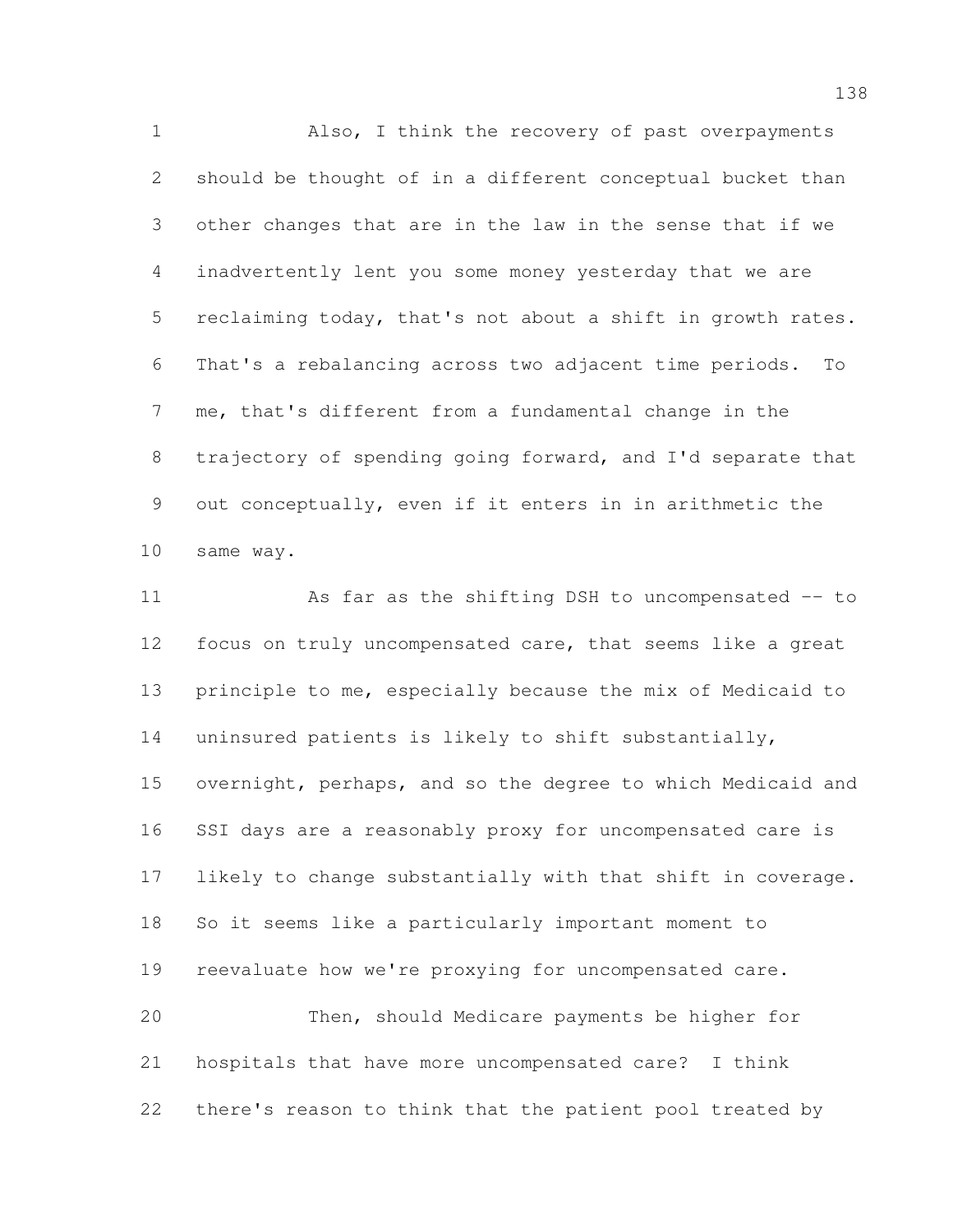those hospitals is likely more expensive more broadly. They have fewer clientele over which to spread fixed costs. So I think there is a reasonable argument to be made that Medicare funds, even though we're focusing on adequate payment for our enrollees, ought to take that into account in terms of the overall resources available to the hospital. But the proxy we're using right now is not such a good one and is likely to worsen come expansions of Medicaid. MR. HACKBARTH: So, Kate, I want to go back to your point about there potentially being a link between what private payers pay and costs that are then incurred for Medicare patients. I just want to remind people -- I know you know this, Kate -- that, in fact, we've found empirically that there is a link and that hospitals that have generous levels of private payment tend to have higher Medicare costs per case than hospitals that have more stringent payment from all other payers, non-Medicare payers. Peter.

 MR. BUTLER: So, let's go to Slide 10 first. There was even a heading in the text that's in the background material that says, expect strong all-payer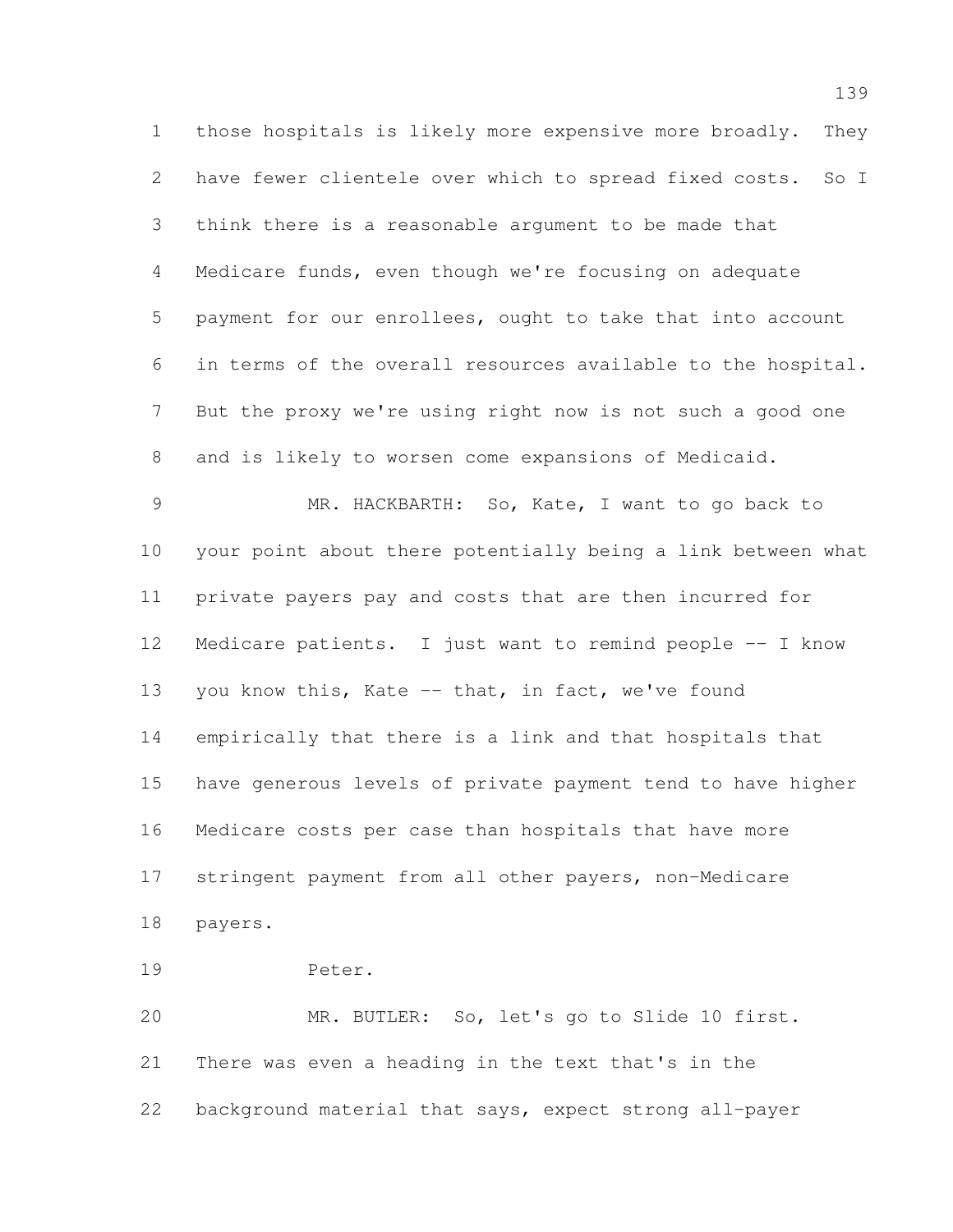profits, and then you have, private prices have been growing at five to six percent, and you have the source, the Health Care Cost Institute. I don't know if there's other data. It just seems higher than my gut sense of what's going on, and you have one source. I'm not saying that it's not a good source, but it just strikes me as higher than what I would think would be actually occurring. It's a comment. 8 And the second, on the, expect strong all-payer 9 profits, you speculate -- you know, it's a little counter to 10 -- and I know you cite stock prices and things like that. Moody's, I just read, the first three quarters of this year, 30 downgrades, 18 upgrades. So the rating agencies are saying there's a lot of clouds, and when they say the 14 expansion is coming, they say, yeah, you may be newly

15 insured and you may even say they're getting higher prices, but the deductibles are humongous, and so there's going to be a big increase in bad debt associated with the newly insured. And the other newly insured is Medicare, and granted, if you're getting paid something, even if it's low, when you weren't getting anything, but as you've cited, you're reducing the DSH prices at the same time.

So, I'm just saying that the rosiness of the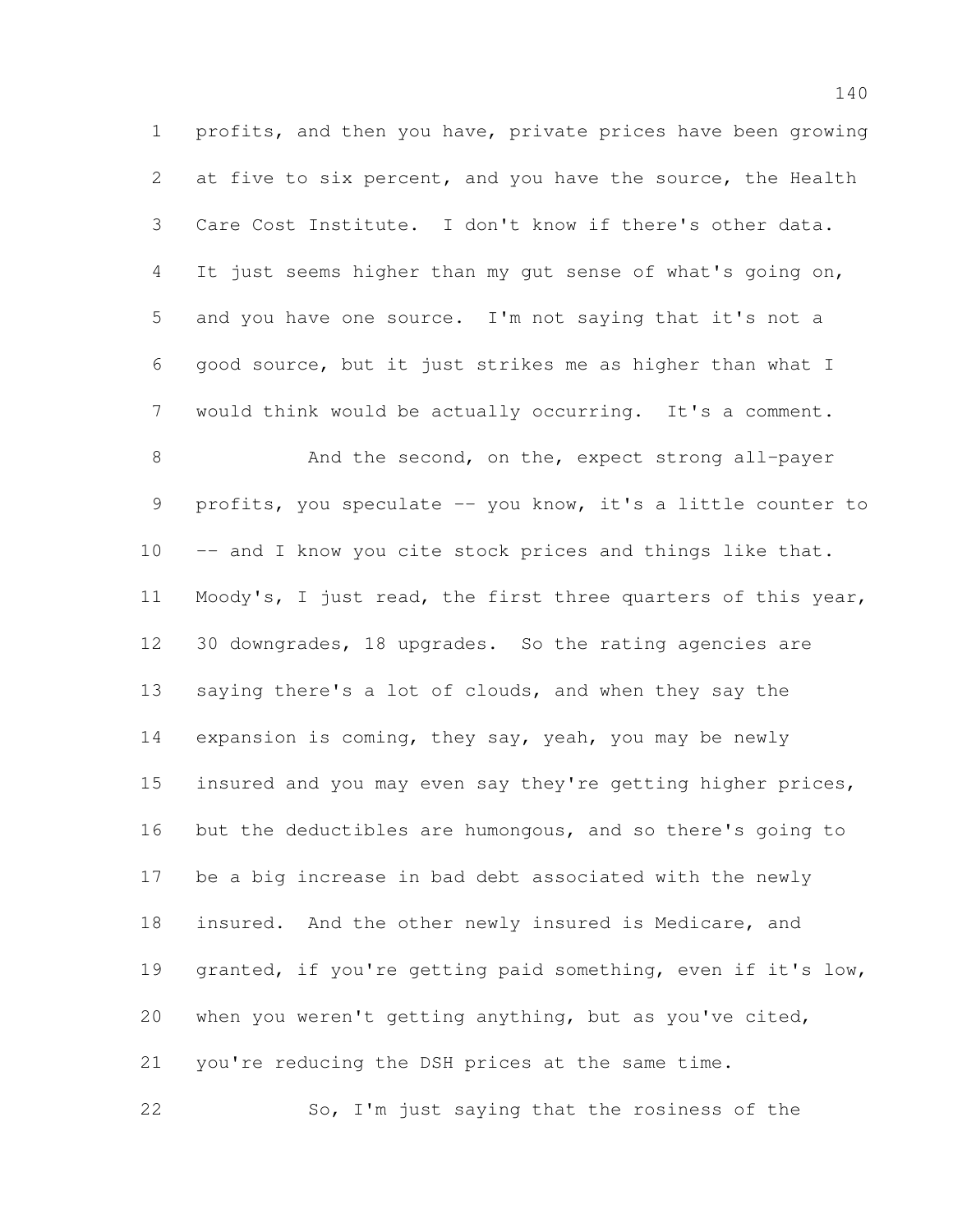projections on all-payer profits doesn't seem to be quite as grounded in the facts that I'm reading versus that.

 Now, go back to 14. Having said all that, there's no problem with access. I would agree with that completely. There's plenty -- nobody is turning down Medicare on the hospital side and they're not saying, I can't take any more of it. So, the bottom line is still the strong access. I'm just trying to convey -- make sure we get our sources of projections as thorough and accurate as we can. 10 I also agree that there's excess capacity.

 Medicare, this has been a great deal in the sense that if you look at the single biggest reason for decline in Medicare spending is the number of admissions times the price per admission. That's the biggest decrease in Medicare spending, I believe.

 So, just a couple other, then, quick comments 17 related to the questions. The appropriate rates is tough. 18 If you go below the efficient provider or at that level, you can't kind of say, therefore, we're even going to go lower because the private payer side is going so well. It just would be inconsistent with our philosophy. I don't know where it lands us, ultimately, for a specific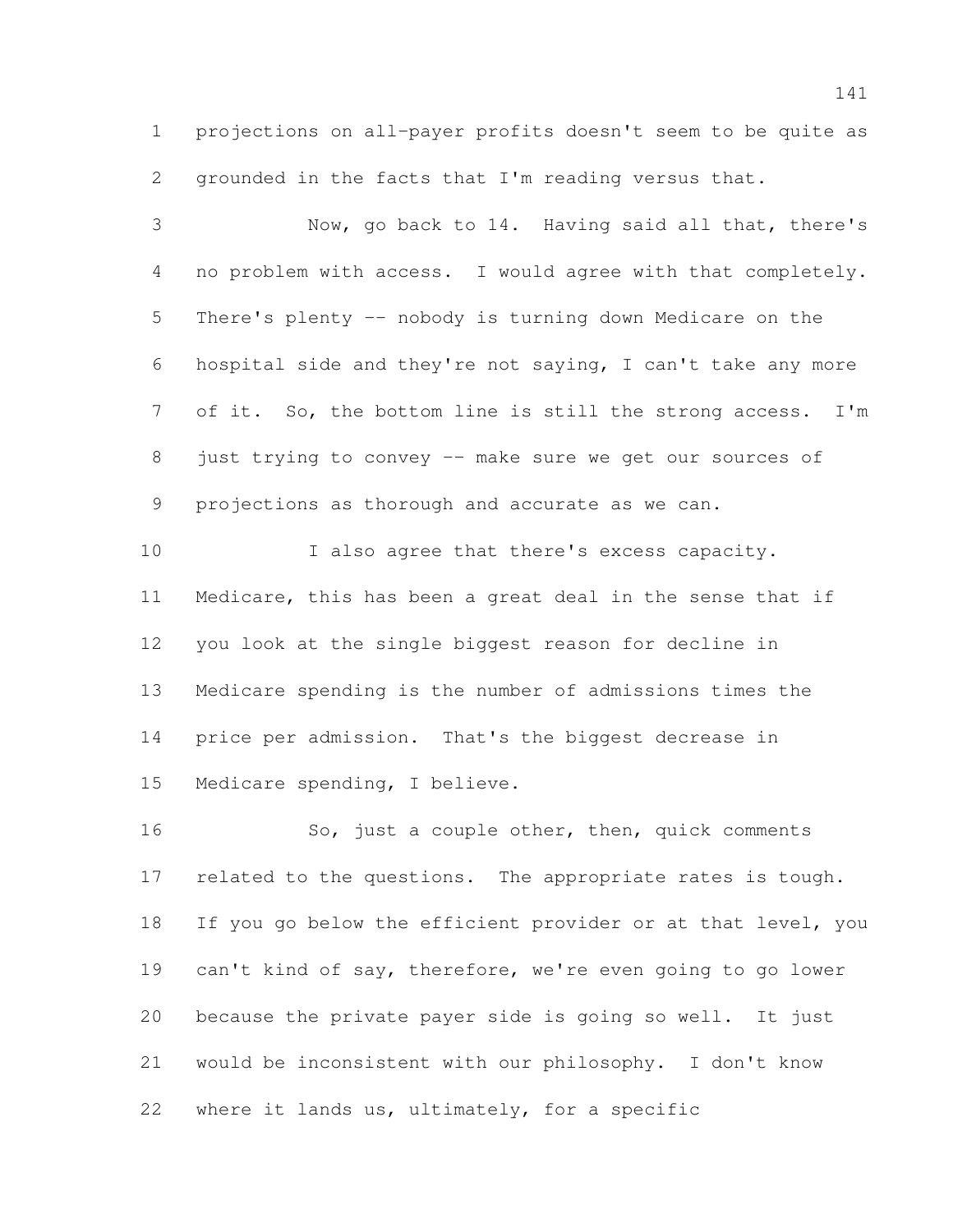recommendation, but I don't think we want to abandon our philosophy of paying for efficient providers.

 And on uncompensated care, finally, the number of Medicaid days is a bad measure. I think it will get sorted out. But it's perfectly appropriate for us to highlight that and urge us to get on to the true uncompensated care. So, I like the fact that you've included that. 8 DR. CHRISTIANSON: Okay. Just a couple of really quick general observations. On your Slide 7, Zach, I think you just mistakenly stated what was going on in the second-to-last bullet point. I think you said nonprofit hospitals' borrowing had increased from 2011 to 2012, but I think your slide suggests a decrease from 2011 to 2012. So, if they borrowed more in 2011, they must have borrowed less in 2012.

 And mergers and acquisitions increased during that time, so I have a colleague who's been writing a lot about what he views as the impending capital crisis for hospitals, and this is a fairly arcane topic. It has to do with aging physical plant. But those last two bullet points are certainly consistent, although it's a big stretch, with the notion that if hospitals are borrowing less, the hospitals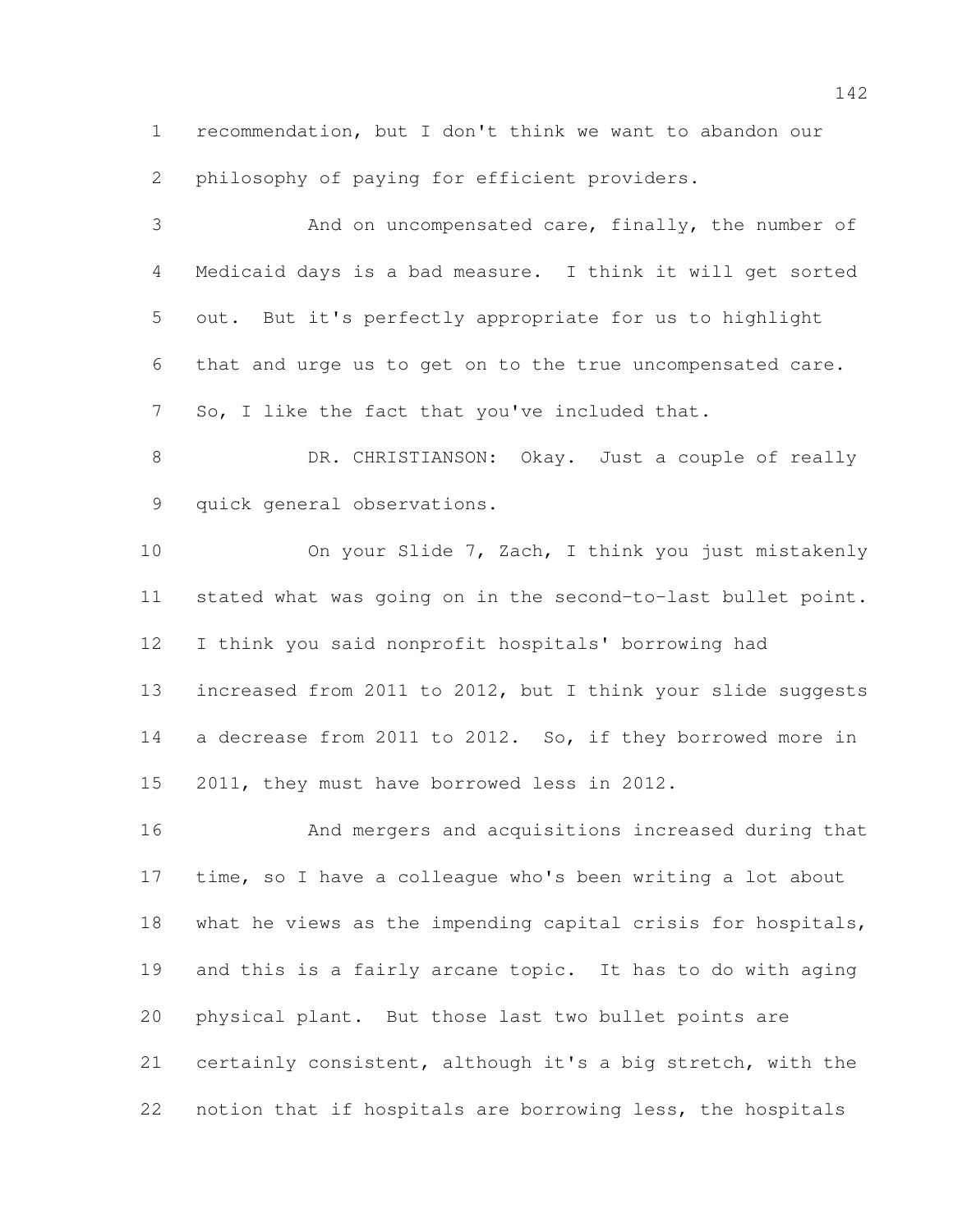that have access to capital issues may also be the most likely to be acquired or merged.

 So, I would be happy to share with you some of the material that he uses, but I think there's sort of a more nuanced story here about spending capital availability and so forth that you may want to be aware of before you reach too many conclusions about access to capital is fine and we don't need to worry about it.

 And then the second thing I was struck by with your data -- I always love your reports and they're data- rich and I like that -- one of the things says that all the data in the reports are prepared in the context of payment changes, and I was struck by how kind of our conversations 14 often, it seems like here, get a little bit siloed. And one of the things I would love to see you look at is when you're looking at mergers, acquisitions, and so forth, doing it in the context of we've endorsed as one of our four points basically the growth and shifting of patients into ACOs. There are consequences to that that could relate

 to as ACOs grow and try to kind of right-size their delivery systems, what's happening with mergers and acquisitions. Are we seeing more in communities that have a bigger ACO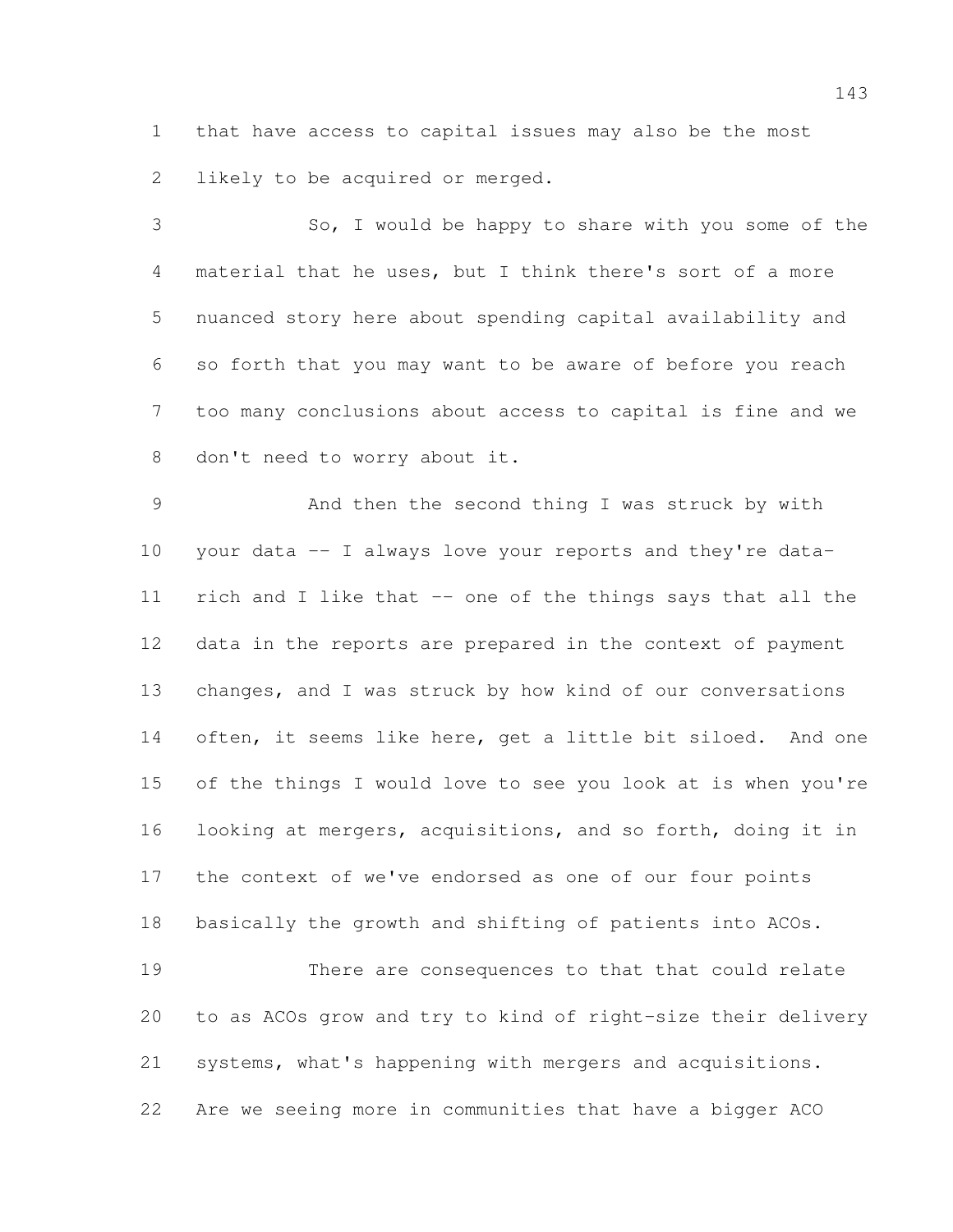presence, and not just an ACO present, but a total ACO plus total cost of care presence? And if so, which kinds of hospitals are being acquired? Which kinds of hospitals are being closed? What's the effect of total occupancy days and bed reductions and all of that?

 So, we need to start tracking lots of consequences of us advocating this position, and one of the consequences is what's the impact going to be on the hospital industry and can we project based on the data we have and will have what the impact will be on availability over time of hospital beds, occupancy rates, and so forth. So I would 12 like to sort of advocate sort of a broad -- you know, using 13 some of these data to also address some of these, I think, basic issues around consequences of what we're recommending. So we had this recommendation two years ago. A lot has happened since then and we have some data on what the consequences of the growth are.

18 Does that make sense or not?

 DR. HALL: Jon covered the major point I wanted to bring forward. There are lots of reasons why mergers and acquisitions are taking place in the health care environment right now. To be sure, some of these are hospitals that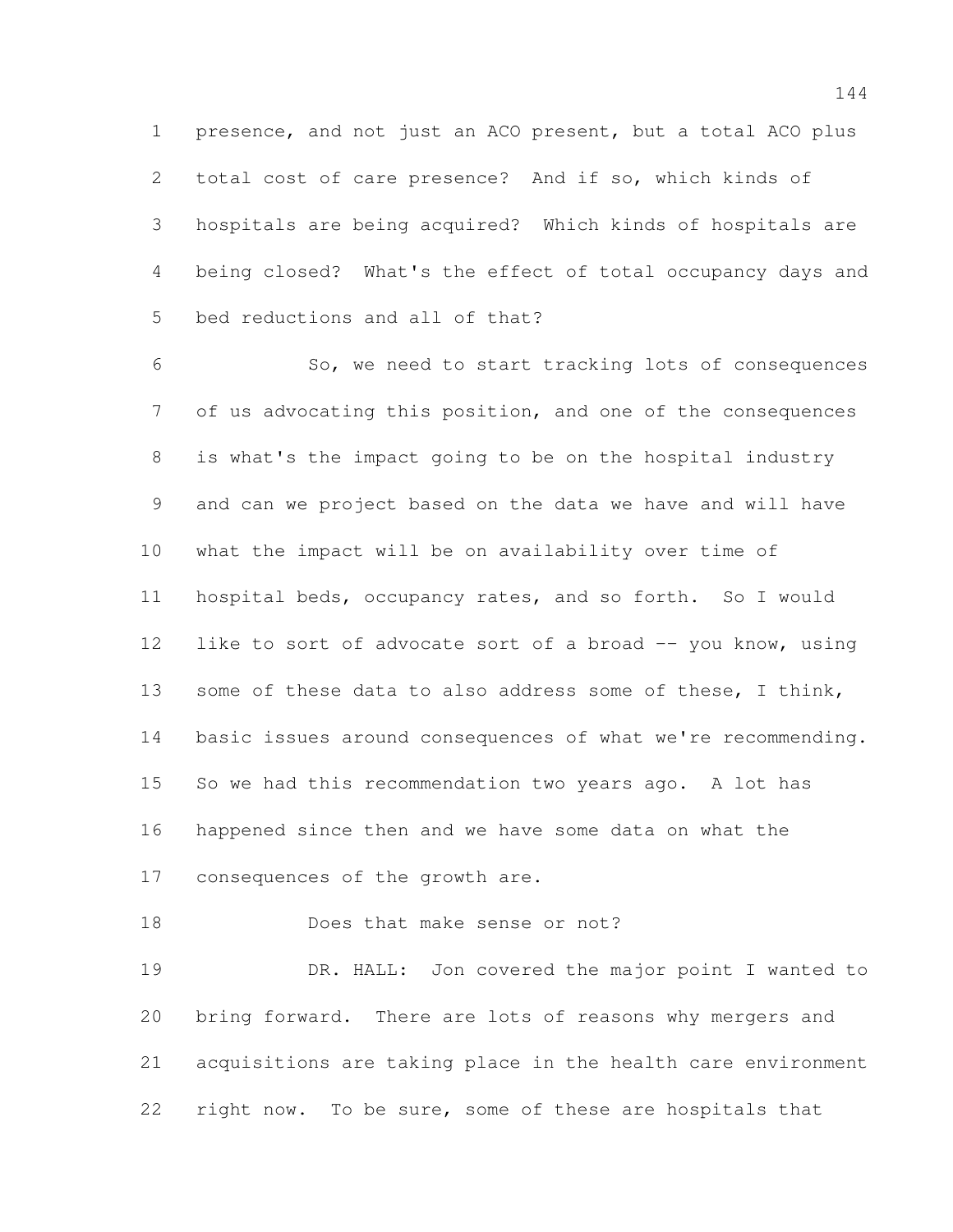can't sustain themselves, and so a merger might make them more sustainable.

 On the other hand, I think in communities where ACOs are being aggressively looked at, particularly if there's competition, there's a lot of interest in acquiring primary care practices which may be part of a hospital. It's not intuitively obvious that what happens when that other hospital closes.

 Yesterday, we talked about the hospital service 10 areas and I mentioned that some of them have many, many hospitals in the service area. But the flip side of that is 12 that, according to the data you provided us, about 40 percent of Americans live in a hospital service area that's 14 serviced by only one hospital. So, to the extent that the intention of acquisition and mergers is to increase market 16 share for, let's say, the dominant or larger hospital, there's no guarantee it's going to be in that service area at all.

19 And so I agree with Jon. I think, although it's not a warning sign right now, but I think could be a very interesting and important trend relative to Medicare access. MR. GRADISON: Briefly, I just want to mention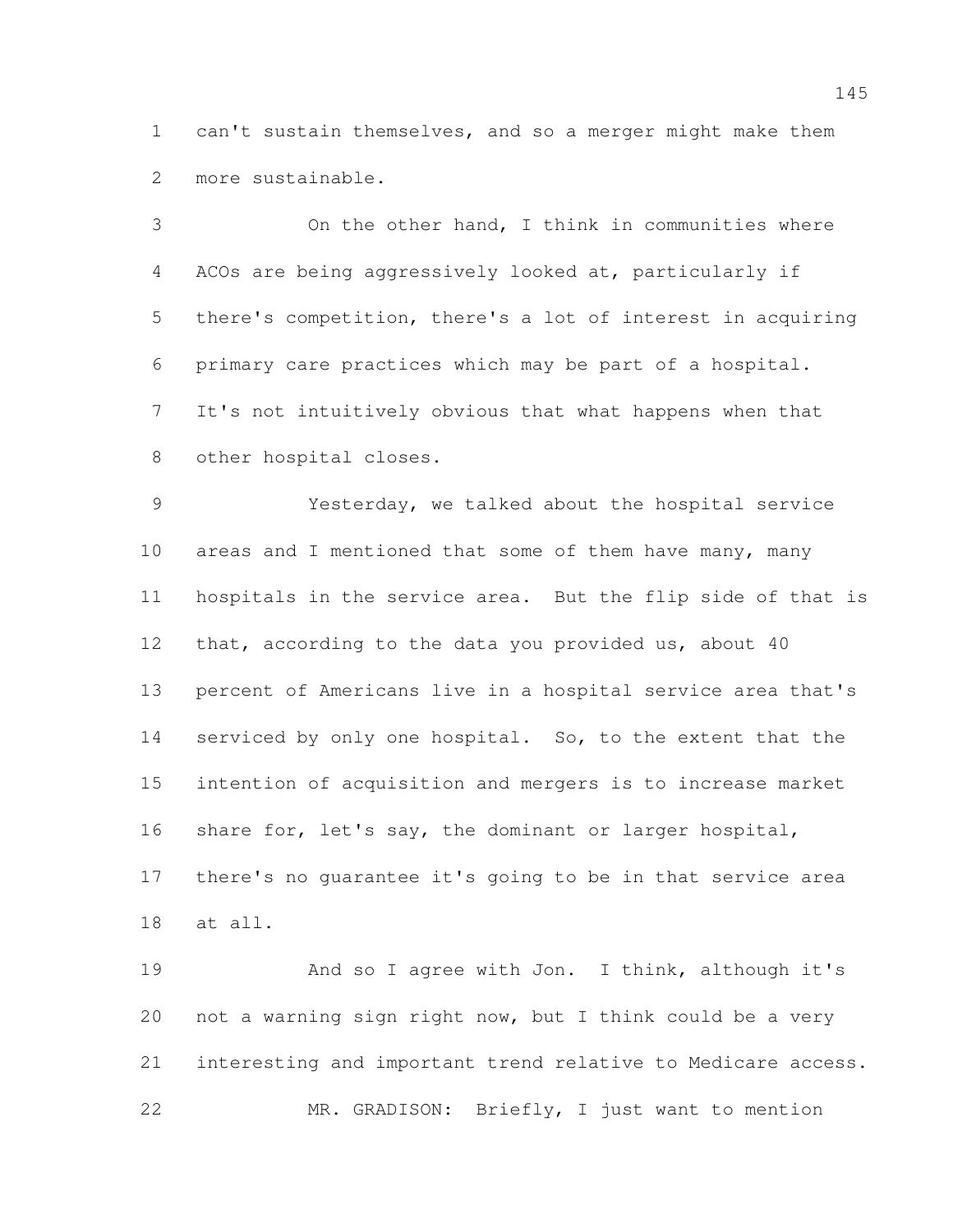three points in addition to the excellent list that Jon mentioned about things, at least the way I would phrase it, things to keep an eye on that are going on out there.

 One is the relatively narrow networks that are being offered through the exchanges. And I appreciate that even if the goals are met, we're talking about a small number in terms of the country, seven million insured. Nonetheless, it may be a little different than what some had anticipated in how narrow they are, and particularly the extent to which the narrowness affects hospitals as well as physicians. I think that might have been a bit of a surprise.

13 The second thing is, and this is all, of course, anecdotal at this stage. I have no idea that it's very general. But the use of reference pricing and Centers of Excellence, both of which could have a very dramatic redistribution effect on where the business goes in terms of hospitals.

 So, just things to keep an eye on that aren't necessarily right down the Medicare alley, but could affect the environment in which Medicare patients seek care. DR. NERENZ: Yes, just to build a little bit on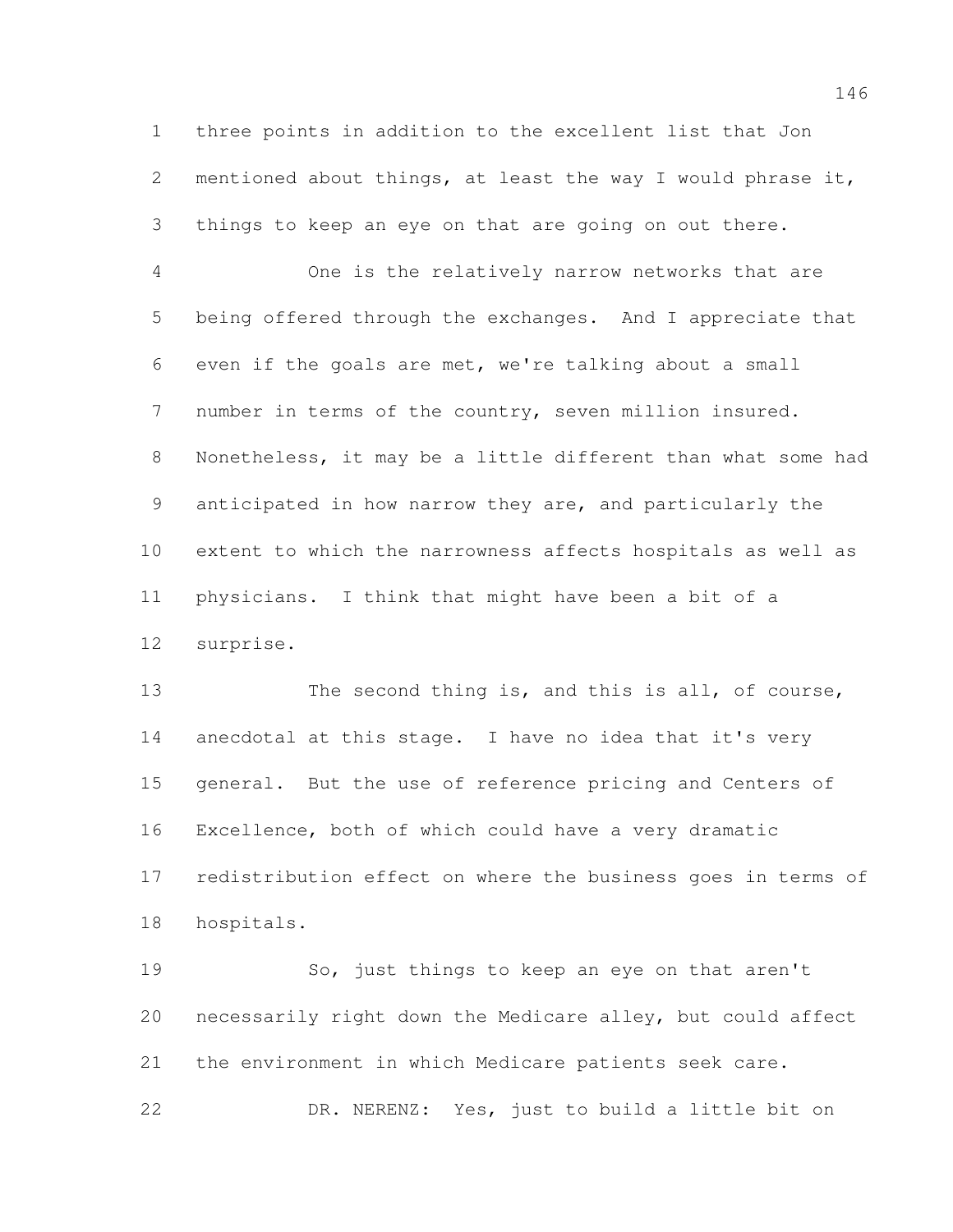the points that Peter made, he did a couple that I had thought to say. A number of the cuts to hospitals in the Affordable Care Act were based on the assumption that coverage expansion would reduce the amount of uncompensated care, and so rather than create a windfall that there should be some compensatory cuts. In the broad level, that makes sense.

8 But I think the caution and the message for today is that, as Peter pointed out, for example, as people go into high-deductible plans, and we could use the Bronze Level Plan in exchanges as an example, they are loaded with high deductibles, other sorts of cost sharing, so bad debt is likely to increase both in absolute terms and as a fraction of an overall uncompensated care burden.

 And even on the Medicaid side, you could see issues where it seems on the one hand that someone who was uninsured who becomes Medicaid insured, all else equal, that should be better for hospitals. But if there's an added dynamic, the people who were uninsured were not getting hospital care but now with Medicaid coverage they are, from the hospital point of view, you have more Medicaid admissions, say, in the same service area, all of which are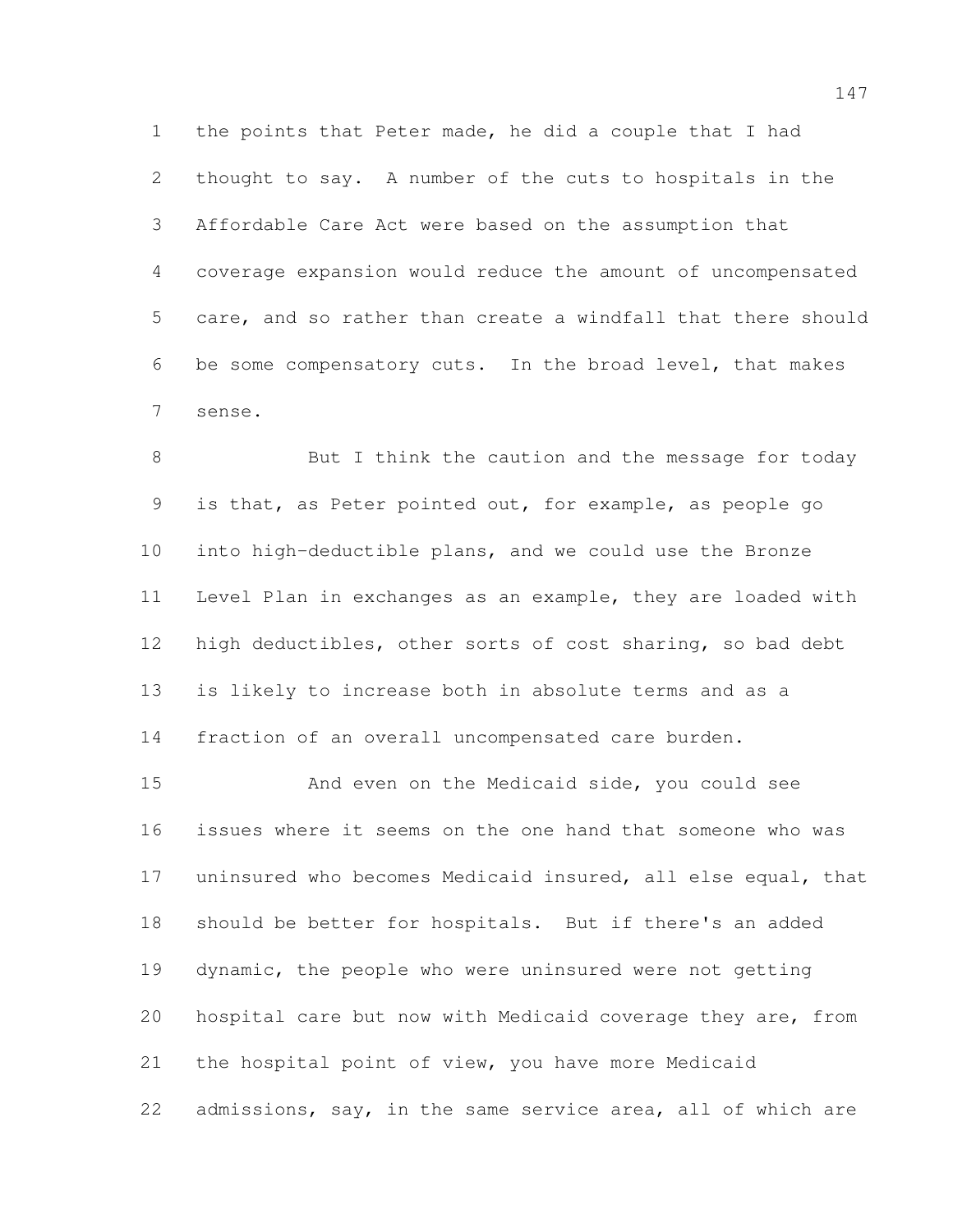paid at far below cost. So, there's another potential contributor.

 Now, the complexity comes when we have these new formulas that are either pegged to Medicaid days or possibly to some other metric of uncompensated care. They either do or do not adjust to those changing dynamics in a way that ultimately ends up being fair to hospitals.

8 The problem is, I don't have the complexity of intuition to sort out all these interactive factors. This seems to be the time that a really good simulation model or models, plural, may be necessary.

 And I finally, then, just end up with a very specific question. In the definition of uncompensated care that comes in the cost report, is bad debt in that or not in that?

16 DR. STENSLAND: Generally, the way -- the data is in there, and generally, the way they look at it is just charity care plus bad debt together.

 DR. NERENZ: Okay. So a model hooked to that rather than Medicaid days, if, again, my intuition follows, would a little more fairly compensate a hospital dealing with the problem Peter talked about, about a raising bad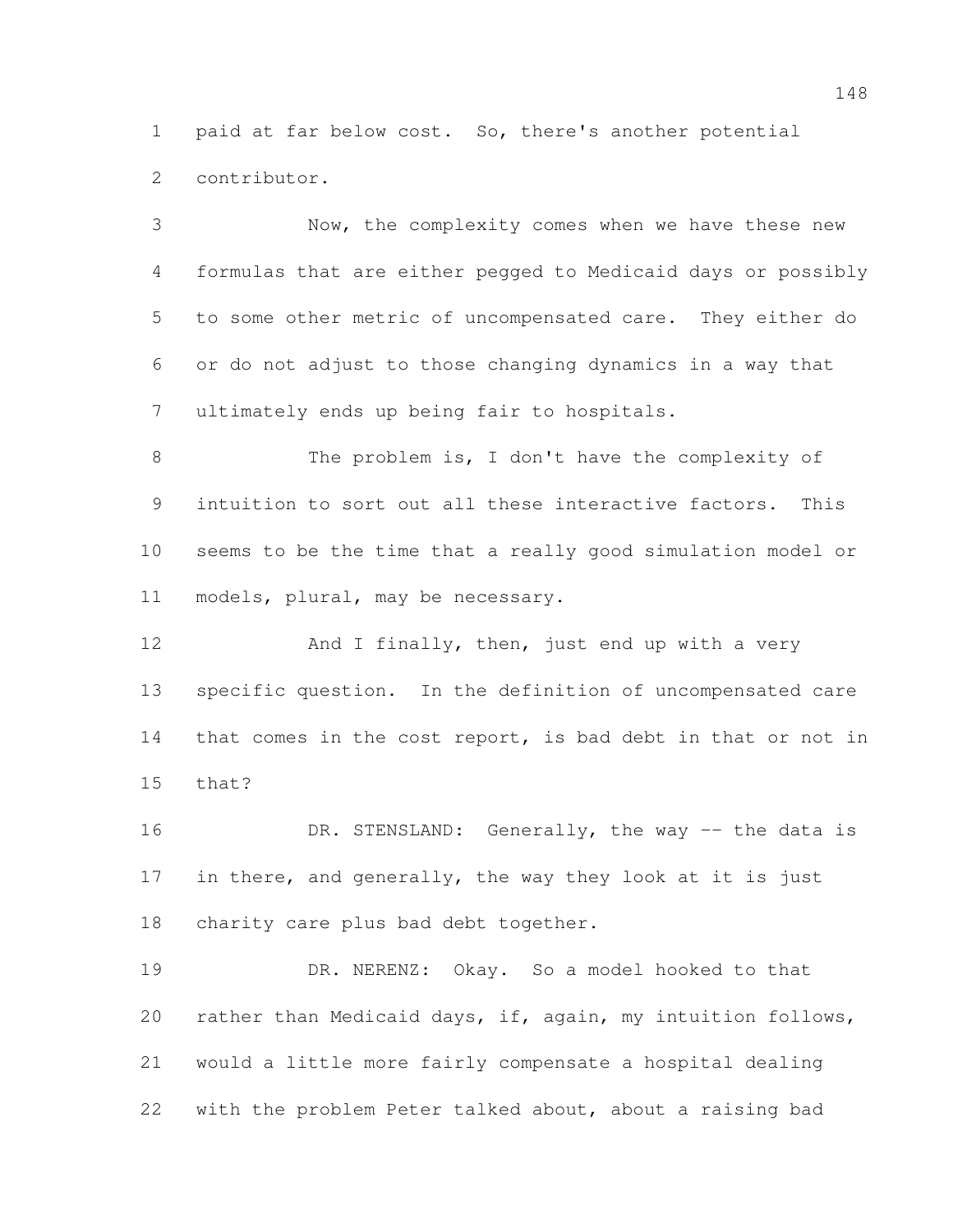debt burden. That would follow?

DR. STENSLAND: Right.

DR. NERENZ: Okay.

 MR. ARMSTRONG: Actually, every point that I wanted to make has already been made very well. I think just one additional thought would be that as we get into the conversation about rates for the hospitals, we've acknowledged in a lot of our conversations that in the years ahead, where some of the most dramatic changes as our industry is reformed will likely play out will be in how hospitals work and are capitalized and organized and run. Some of the data shows this conversion from outpatient-based services -- from inpatient to outpatient and some other things.

 It might be just good for us to find ways every once in a while to put the specific decisions we have to make about rates into kind of that context, and how does 18 this help take care of business for the current year, but incrementally position hospitals to be better prepared to take on the big changes --

 DR. CHERNEW: A few quick things. The first one is, I'm encouraged by the general tone of the sort of access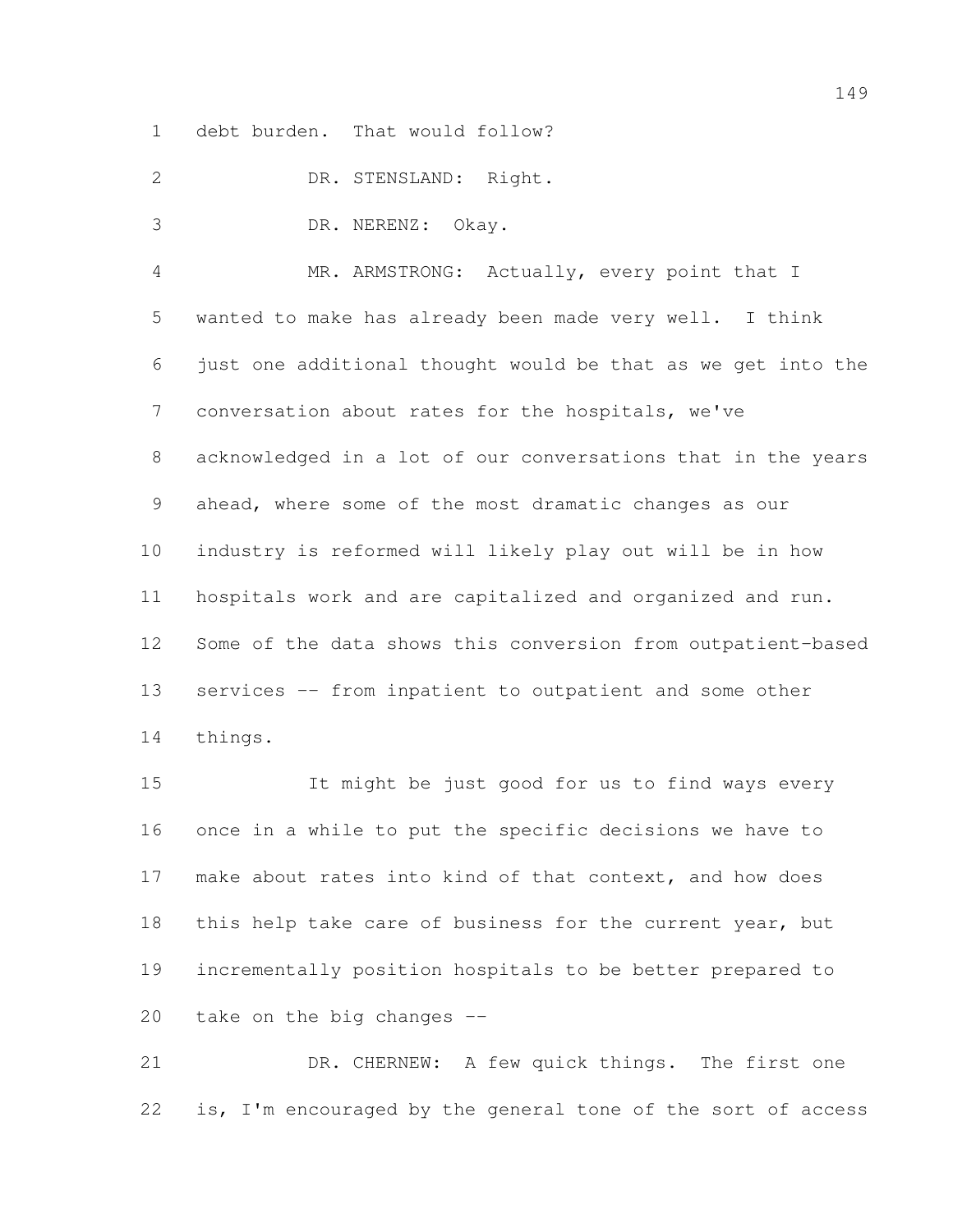analysis and the related sort of analysis that you present. So there don't seem to be huge problems and I basically agree with that, although I found Peter's comments particularly interesting.

 Maybe related to others, I'm a bit less concerned about the margins per se. I agree that the negative margin for the efficient hospitals is concerning, but remember, that's a relative efficiency margin. There could be inefficiency in there. And more to the point, I'm always cautious of sort of thinking that the costs are sort of given and we need to pay what the costs are. The costs are quite flexible in a variety of ways, and so knowing what the right costs are is very difficult and knowing what the right margin is there is difficult, even for the efficient hospitals. So, I don't want to imply that I'm unconcerned 16 about that, but I'm hardened by the access portion of it, so I will just say that as we go forward. I will think about it more as I know it will become important in the coming months.

 The other thing that I would say, which is a bit outside of this but important, is we always have the silo effect in the hospitals between the inpatient part and the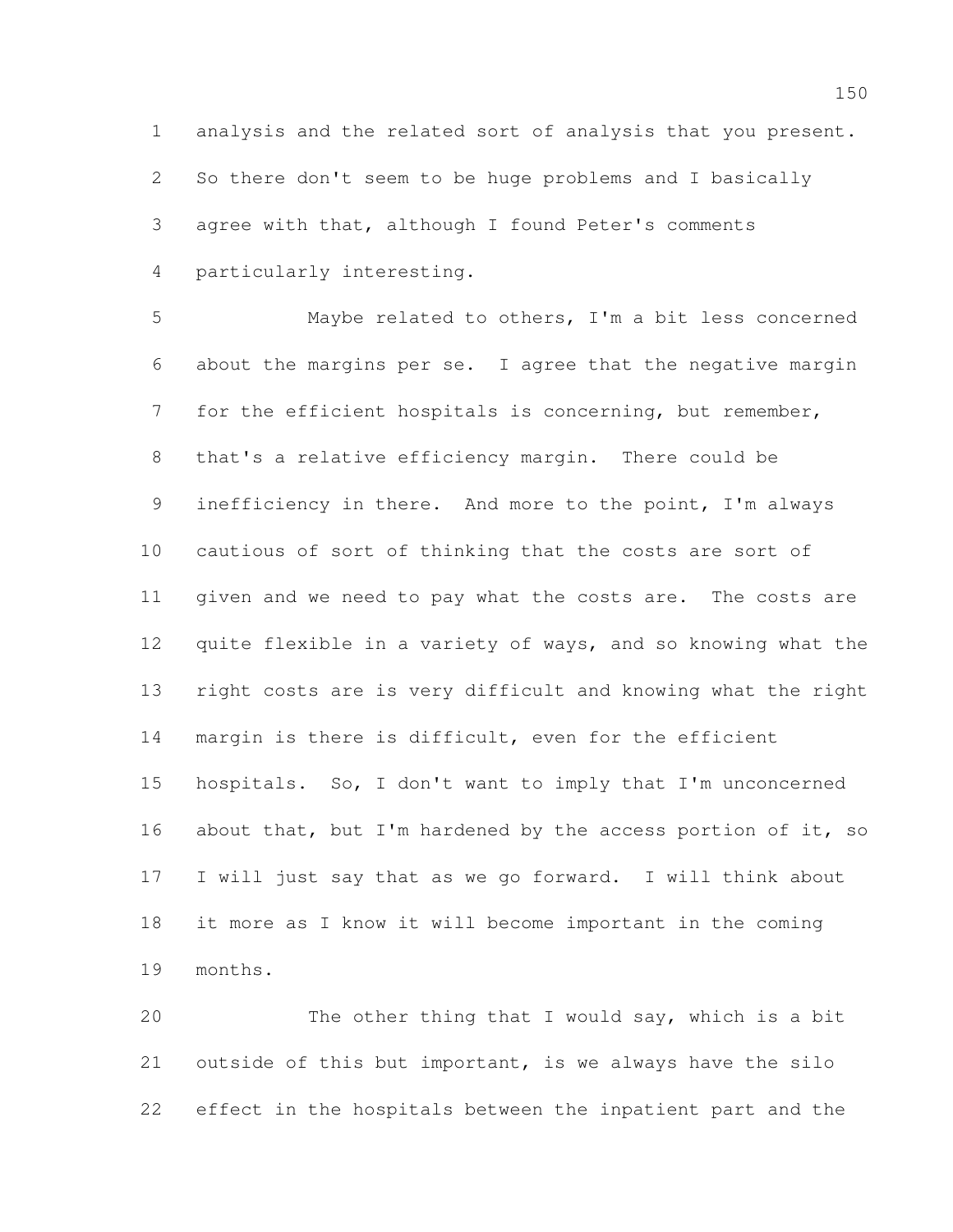outpatient part and how all that plays into things, and so I just want to reiterate a point that I sort of made into the past, which is the most important thing for me is across all those things we get the relative prices right. So, we do cross-sector pricing and all that stuff. It's really important to me that we get the relative prices right. If we think that further hurts hospitals or not, I think that's not a justification for not getting the relative prices right. We would adjust the payment in one sector using the sort of update factor one way or another.

11 So, I think that we have a tendency to look at the parts of even the hospitals in silos apart from all the other silos and I think we need to be a little broader, and 14 as we try and get the relative prices right across sectors, understand that if that hurts an institution, we can deal with it in some other way besides keeping the wrong prices in place. So, that's my view.

18 MR. HACKBARTH: So, just to pick up on that, Mike, so, for a variety of reasons in the past, what we've done is look at an overall Medicare margin that includes inpatient services, outpatient services, and other line of business and make a single update recommendation that usually applies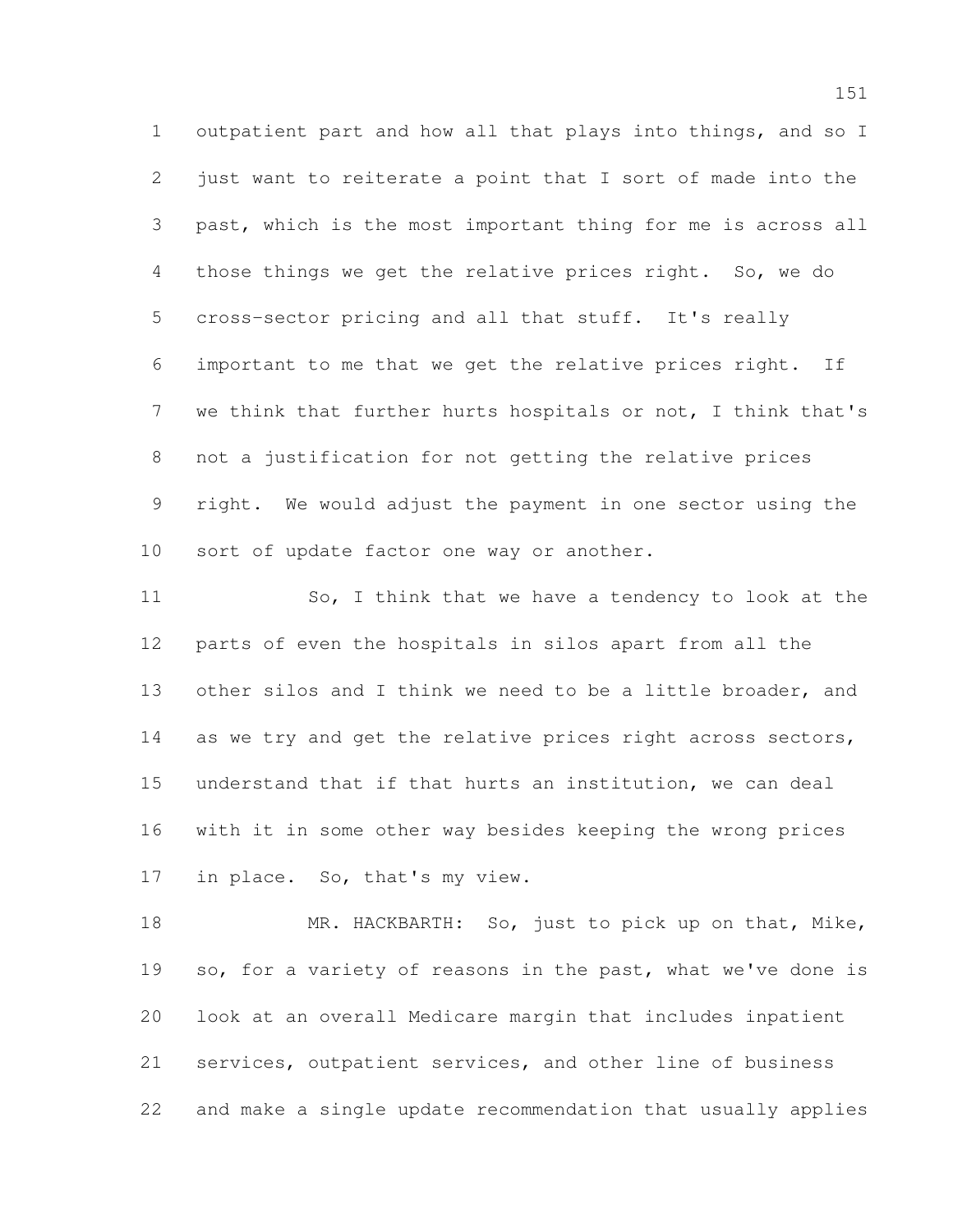to both inpatient and outpatient. The idea that you're introducing here suggests that we may want to think separately about the payment levels for inpatient and outpatient services. On the outpatient side, there are substitutes, non-hospital substitutes, and what I hear you saying is we need to make sure that we're getting those cross-sector prices correct, and then if we're worried about the overall financial status of hospitals and we think 9 Medicare payments are somehow too low, we ought to take that 10 into account on the inpatient side, or -- question mark. 11 DR. CHERNEW: Well, you could take it into account 12 -- even on the outpatient side, there's different services that have different levels of substitutes. So, there's a 14 range of ways to do that. So, the broader  $-$ - so, basically, I agree with it. "Yes" is the quick answer. But the sort of broader point is, there's complexities in getting the relative prices right, but I think we should work through that. If there's a problem with the overall margin or profitability of hospitals, we can adjust for that in ways, maybe with the inpatient update factor, for example, or perhaps other ways. But I wouldn't sacrifice getting the relative prices right because we're trying to get certain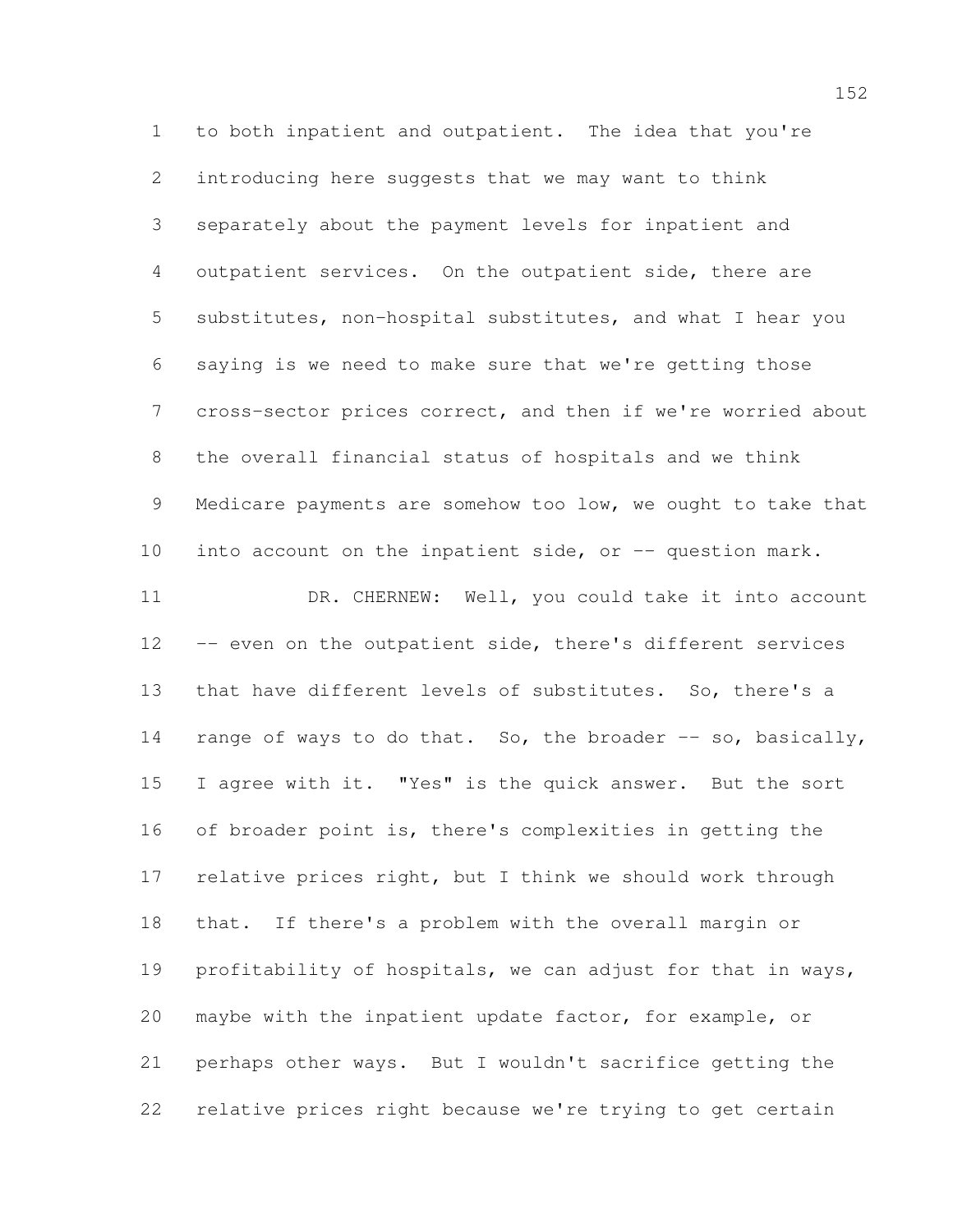amounts of money to institutions. I view the more important thing in the prices is the signal across all these various things and we can worry about the amount of money going or the profitability with some of these other tools. I don't know if that made sense.

 MR. GEORGE MILLER: Glenn, if I could respond to that, while I appreciate what Michael is saying, I agree in theory and principle from a total global perspective, but as Bill Hall mentioned, 42 percent of hospitals are in markets where they're the only provider. And if you weaken the fundamental financial strength of a hospital by not taking that into consideration for the inpatient side, it may not survive and there would not be alternatives to provide payments for that --

15 DR. CHERNEW: Yes, but what I'm saying is -- so, say I want an efficient provision between hospital 17 outpatient department services and, say, physician office services --

19 MR. GEORGE MILLER: That, I get.

 DR. CHERNEW: -- and I do what we're doing on cross-sector pricing. You might argue, that's going to weaken the hospital one way or another --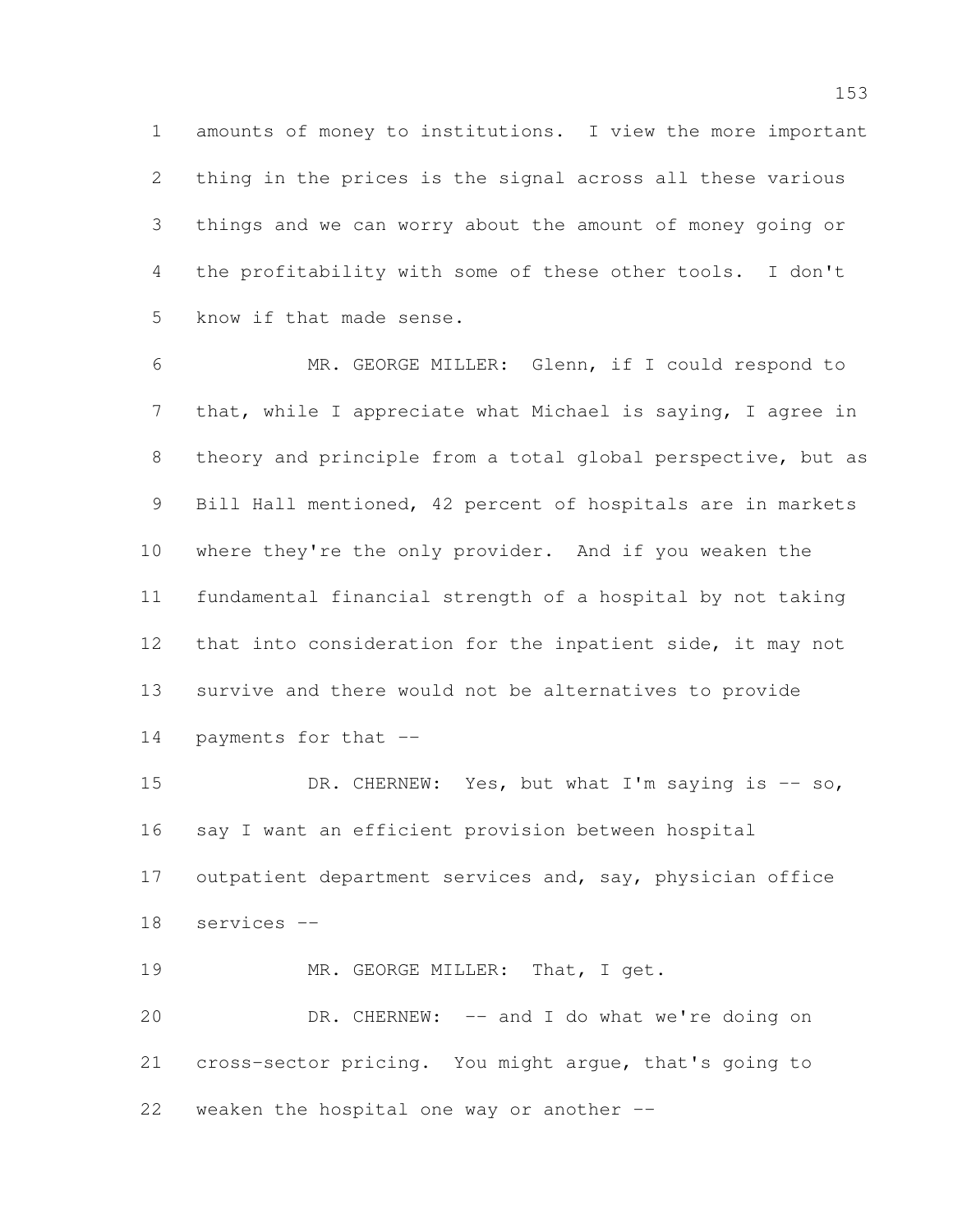1 MR. GEORGE MILLER: I would arque -- DR. CHERNEW: -- and it might not survive and that's a big problem. MR. GEORGE MILLER: That's what I was -- DR. CHERNEW: I understands. MR. GEORGE MILLER: Yes. 7 DR. CHERNEW: So, I understand that concern. My view is, the way to solve that problem is not to preserve a bad incentive to push things to the outpatient department setting, but instead to -- MR. GEORGE MILLER: If your assumption is it is bad in the beginning -- 13 DR. CHERNEW: -- adjust the update factor in ways 14 that might preserve the hospital in the area, and then you have a separate question which relates to this presentation about what that right profitability is and how much access there is and all the other payment adequacy things. 18 MR. GEORGE MILLER: Yes, I wouldn't disagree, except for if you assume that the current payment for the inpatient in those areas, especially safety net hospitals, are bad. 22 DR. CHERNEW: But, if we were concerned about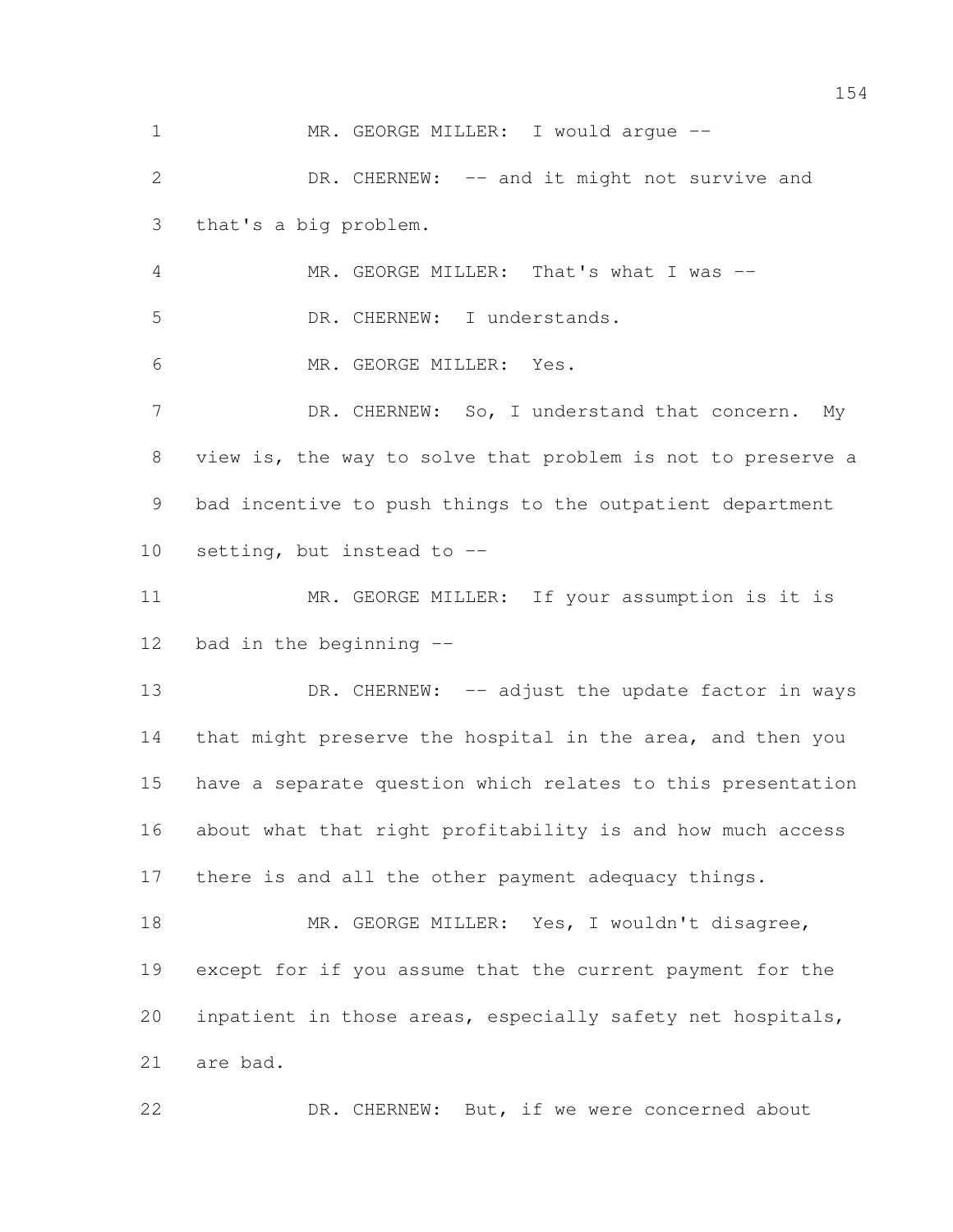hospitals going out of business, or particularly safety net hospitals or Critical Access Hospitals, which, incidentally, have other payment issues, but anyway, if we were worried about that, the right way to deal with that is through the update factor-type mechanisms, not through allow them to overcharge for particular types of services which then have other disincentives about where the site of care is, and there's issues about buying up practices simply to arbitrage the payments and a whole slew of other things that happen when you get the relative prices wrong.

 MR. HACKBARTH: So, let's keep moving for now. For round three, I was going to invite people to react to the way of thinking that Mike has laid out here between the 14 relationship between inpatient and outpatient services. So, we can come back to that, George, but let's get the rest of round two done. Alice.

 DR. COOMBS: So, I was more concerned about the internal dynamics within hospitals with mergers and acquisitions, specifically in that what I have observed locally is that hospitals will make decisions because of a volume of services within an institution. And as the occupancy falls, you might envision that some services are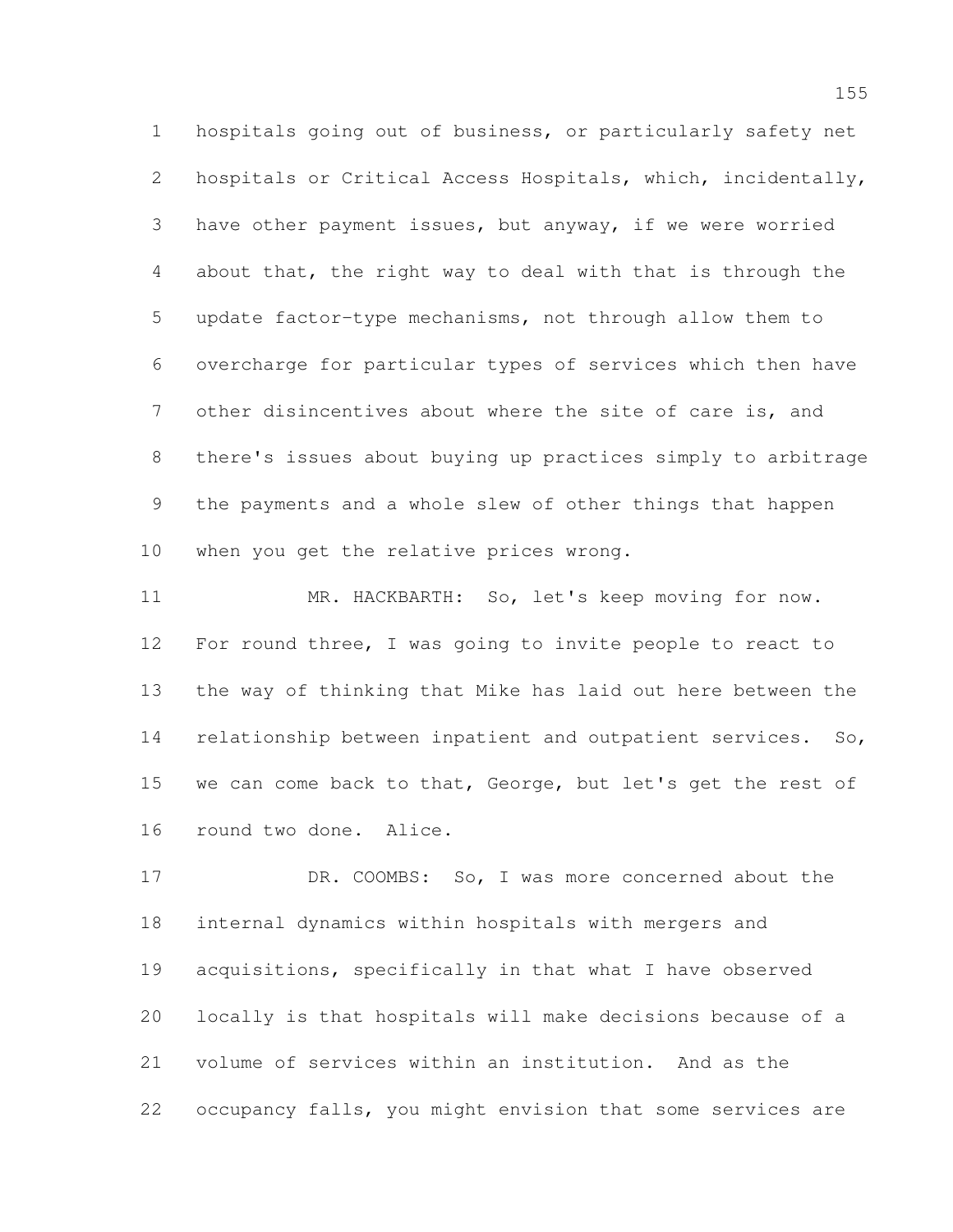not going to have a critical level to be able to maintain proficiency in that service. For instance, if you only care for X-number of patients with this type of disease, it may be prohibited for you -- costly for you to provide that service the way it should be provided for. So, the quality might suffer as a result of an inadequate number to maintain competency. For the providers, the nurses involved, everyone within the system that normally would take care of X-number of patients, now the service is so small that it doesn't make sense for a hospital to kind of continue those services.

 That usually doesn't make a difference in a hospital-dense area where there are many other services around. Where it might make a difference, if you're in an isolated area, whether it be an isolated suburban area or a rural area, if you have such services, such as time-17 sensitive interventions that are necessary, like a code stroke or code MI.

 So, what I would be interested in with some of the mergers and acquisitions, if you could see that there were services that were compromised as a result of hospital 22 closures, and I think that's one of those things for -- for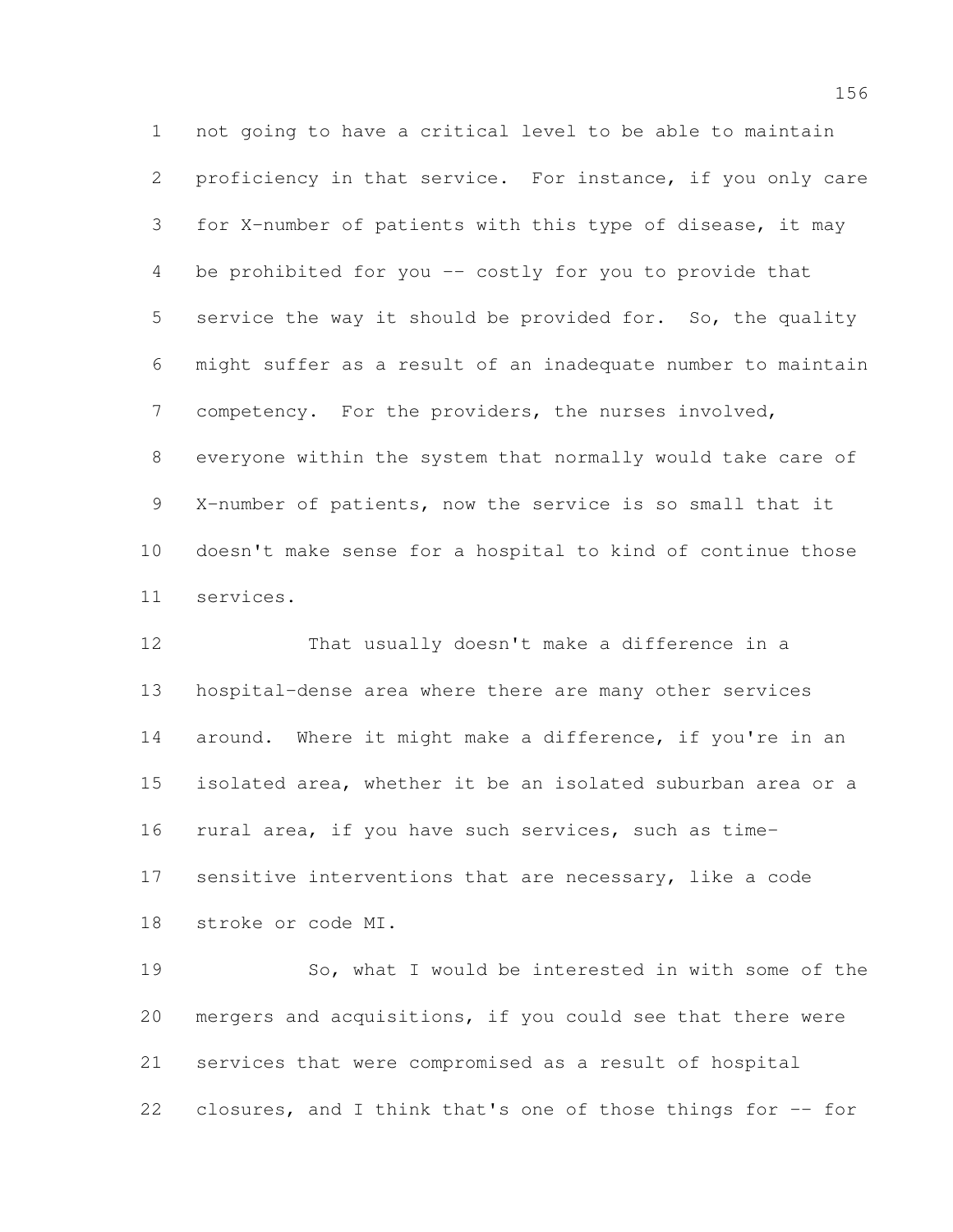Medicare beneficiaries, if we just kind of proceed ahead and just look at occupancy rate alone, you might be blindsided to the fact that there are certain services that are actually being altered because of not having enough of the services to maintain proficiency in those services.

 MR. HACKBARTH: Let's stipulate that that could be a problem. Do you have any thoughts on how that relates to Medicare payment policy if, in fact, patients are shifting for whatever reasons and hospitals are left with insufficient volume of patients to provide quality care? What is your thought about the link of that, how Medicare pays for hospital services?

 DR. COOMBS: Well, I guess what you would want to ensure, that the Medicare beneficiary would be entitled to the same standard of care that they would get no matter what 16 geographic region they were in, i.e., infrastructure for things like telemedicine and all those things would be available to the beneficiaries. But hospitals might make a decision, a default decision because a service is so expensive, and you wouldn't really know that until later in the game. I mean, making changes and then seeing the clinical consequences of that probably wouldn't be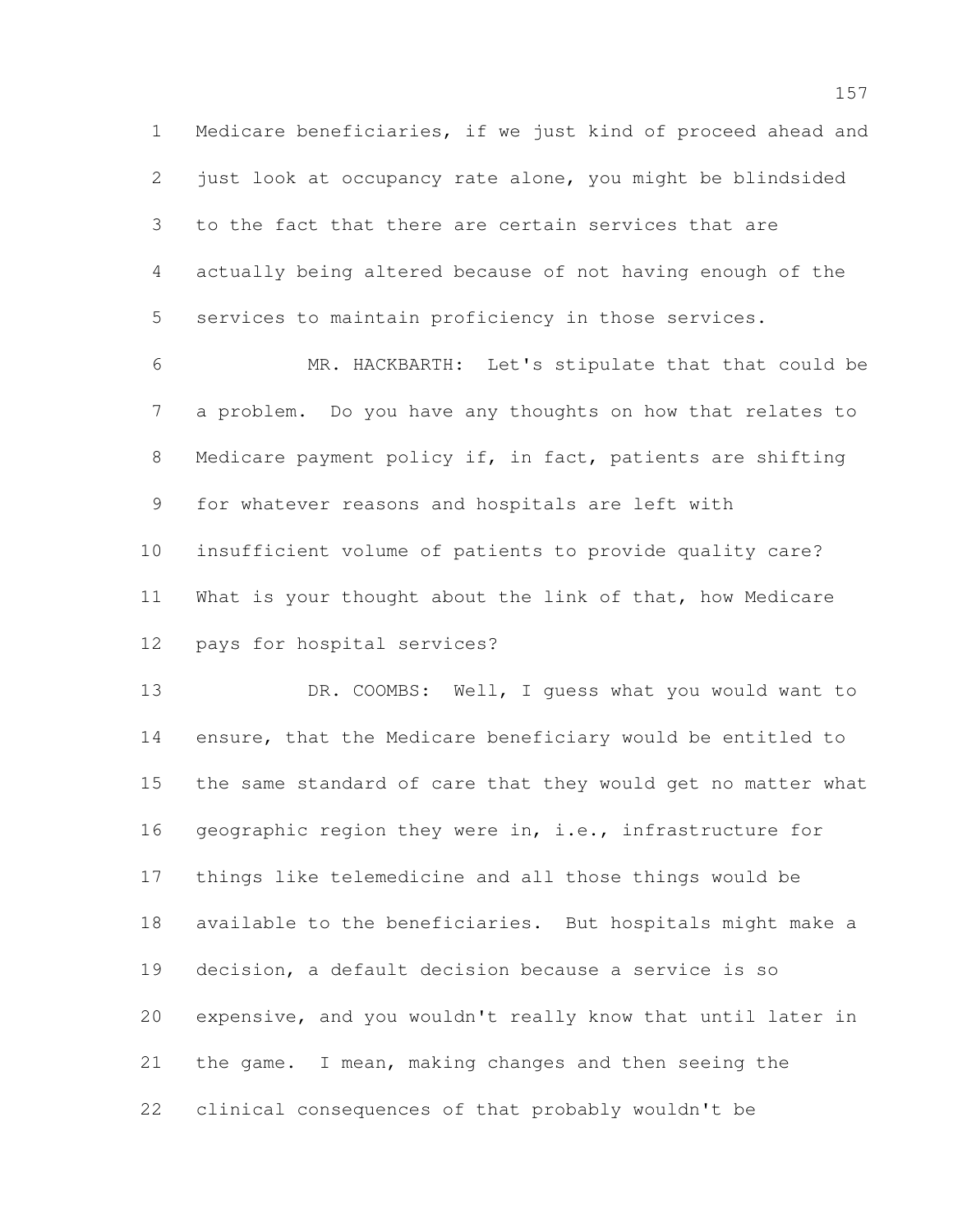manifested until well out, and you might see that in doing a survey, what's available and how far you had to travel to get to a place of reasonable interventions. It doesn't have to be an emergency, either. It could be that you had -- this service is no longer provided, especially with things that are, like, subspecialty -- specialists within a subspecialty.

8 DR. SAMITT: So, this was an excellent chapter. Thank you very much.

 You know, I was most surprised, I would say is the right word, by Slide 5, which really talks about excess capacity, and I'd be very curious to understand, especially the MSAs that have less than 50 percent occupancy. I'd be curious to know, who are these hospitals? What types of hospitals are they? Where are they? I'd also be interested in knowing, in those markets, is the differential between Medicare payment and commercial payment as profound? Are the commercial payers observing this same trend regarding excess capacity?

 And I guess I'll go one step further and I'll be somewhat provocative. Would we ever consider a recommendation to adjust future payment based upon, linked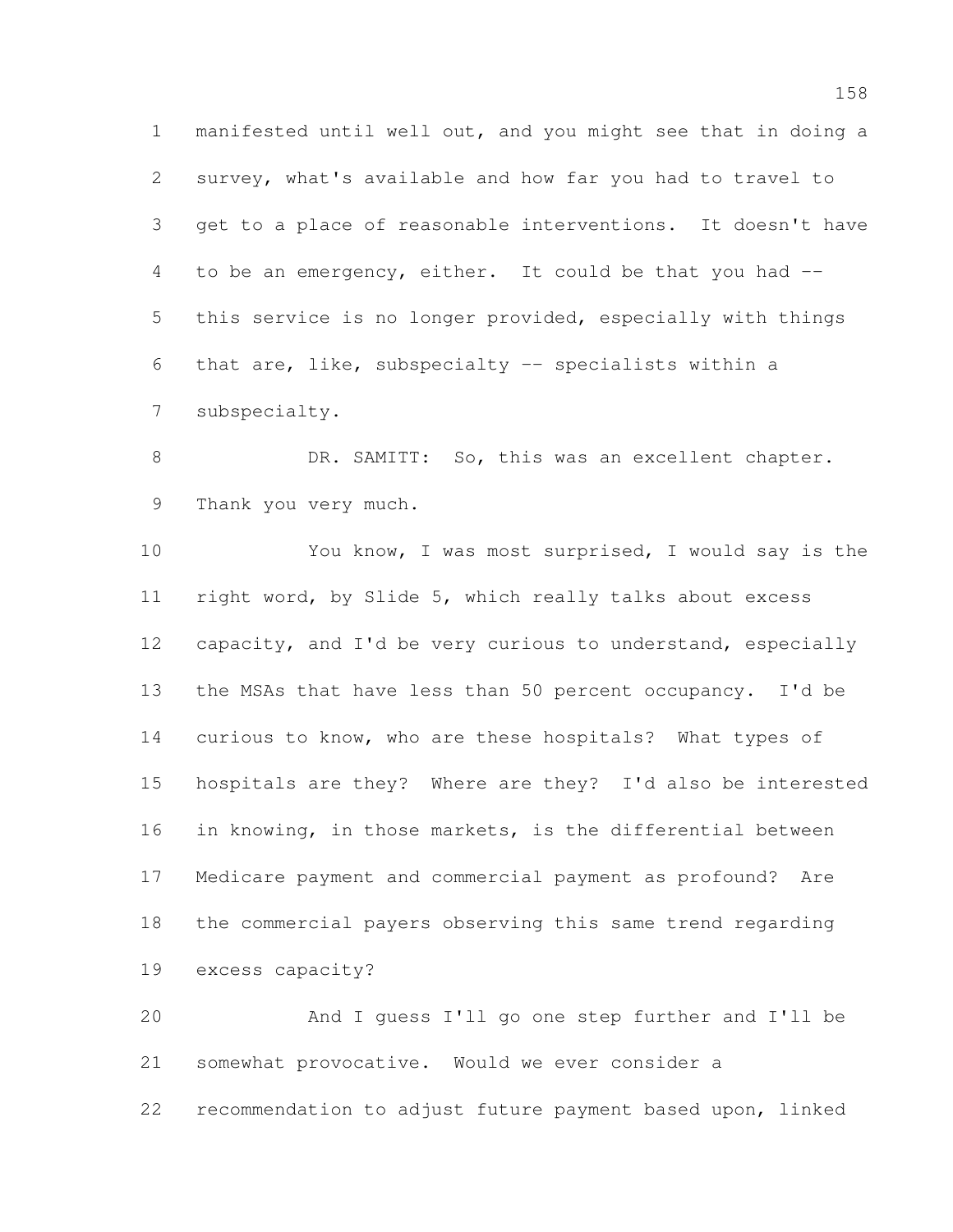to the percent of occupancy in that MSA, in essence, with the thought that in MSAs with such a tremendous excess capacity, that payment adjustments are less because, you know, with the concern or notion that Medicare is assuming responsibility for the cost of some of this excess capacity? So that would be my first comment.

7 MR. HACKBARTH: So, just on this point, and this goes back to a question that Bill Gradison asked, there's a 9 disconnect for me. If, in fact, these are staffed beds and hospitals are persistently operating at 50 percent of capacity, and capacity is defined as staffed beds, why in the world would anybody continue to staff half their beds that are empty every day?

 MR. GEORGE MILLER: No, staffed beds is not occupied -- excuse me. Staffed beds is different than total 16 capacity. We staff to the number of patients --

17 MR. HACKBARTH: Well, that's what I'm saying. Bill asked, are these numbers staffed beds, and I thought 19 the answer to that was yes, and we're saying that only half of the staffed beds are occupied. Or am I misunderstanding? 21 MR. GEORGE MILLER: I thought --

DR. STENSLAND: Maybe George or Peter can correct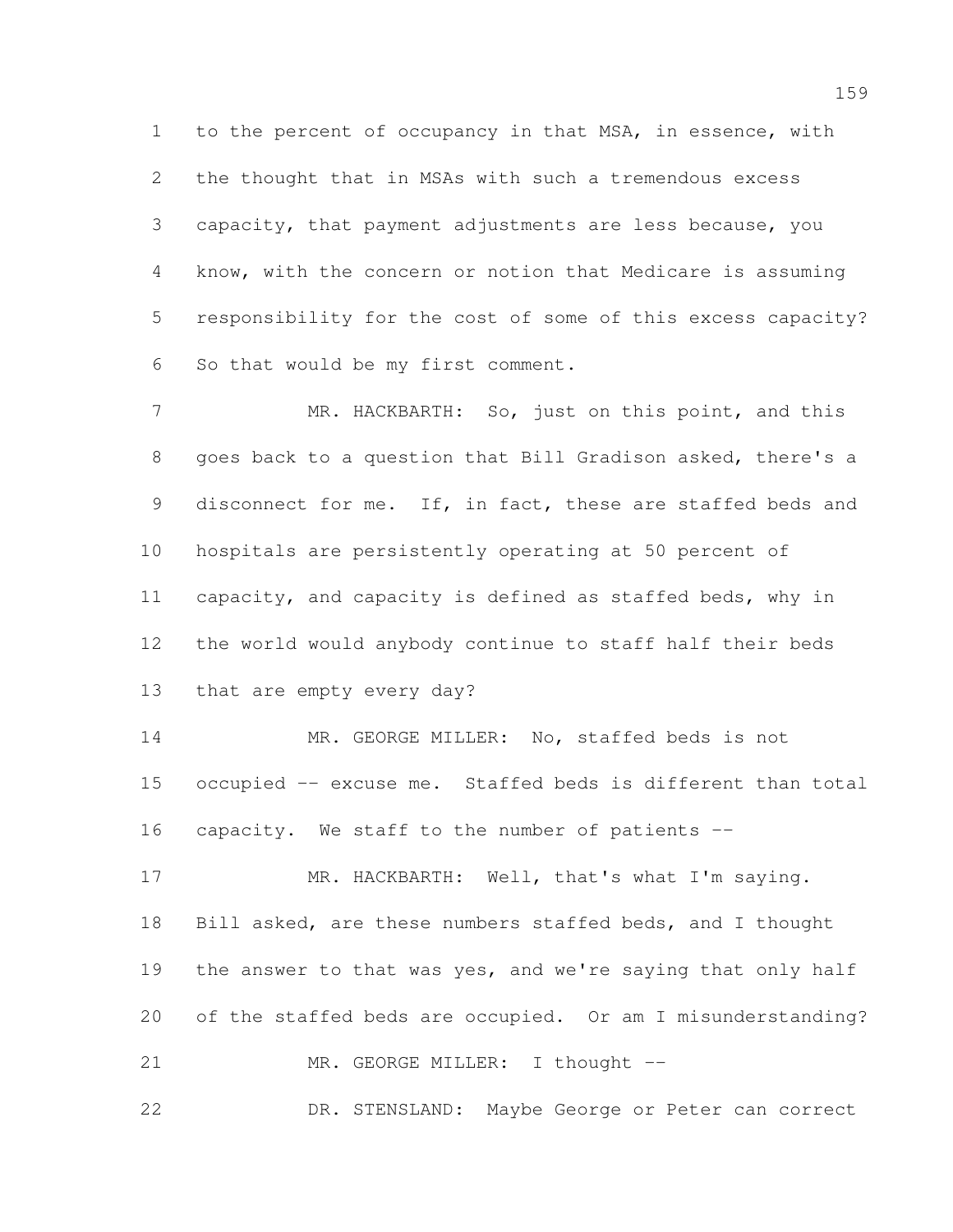me, but what we're getting from this is the AHA survey data, and the one is just the licensed beds, like, how many beds could you possibly have. And then there's staffed beds, which I think more about. These are the beds that are there that you could have staffing for if -- it's kind of more like the beds are there and you could bring in nurses to staff them, but you don't necessarily have those nurses there. So you might just have the beds there in your facility, but there really aren't nurses running around. MR. HACKBARTH: There's three categories. There's licensed, then there's staffed but not really staffed, and 12 then there are staffed, really staffed. 13 DR. CHERNEW: They're staffable. 14 MR. HACKBARTH: Staffable. DR. SAMITT: But, nonetheless, the staffing -- 16 MR. HACKBARTH: The staffable beds. MR. GRADISON: There's another element in this, too, which I think is kind of hard for me to grasp, and just quickly, and that is with all this surplus capacity, why are the number of employees going up year after year? I don't quite get that, either. DR. SAMITT: I mean, nonetheless, the staffing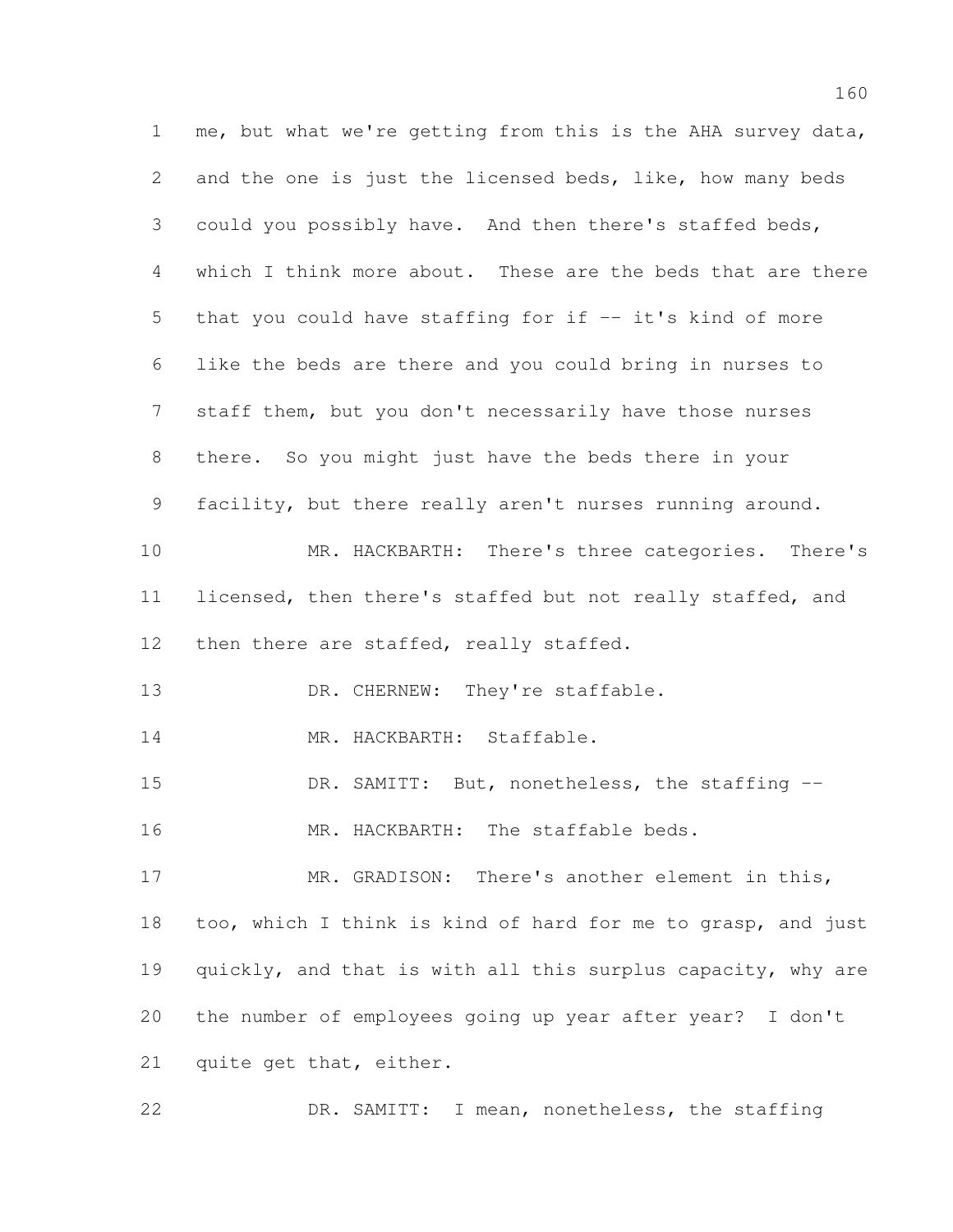aside, there are still fixed overhead costs with the excess capacity that exists in these markets. So, provocative, yes, but I think we need to focus on capacity, especially in some of these MSAs.

 The third quick comment that I would make is really more forward looking as it relates to ACOs, as we've discussed before. I guess my philosophy is fee-for-service reimbursement rates should allow the vast majority of 9 hospitals to survive, but not thrive, that only those hospitals that are really exploring accountable care, coordinated care, higher quality care, better safety, better 12 efficiency, are the ones that really should thrive. And so we need to keep that in mind as we think about refining the 14 hospital chapter, I think, next year.

 And then, finally, I'm glad that this slide was MSA only because I'm very much concerned about safety net hospitals and rural hospitals and we absolutely need to preserve the viability and access of those hospitals. And so the comments that I've made really exclude safety net and rural, because I do think we need to assure preservation of those facilities.

MR. HACKBARTH: One other question, Craig, and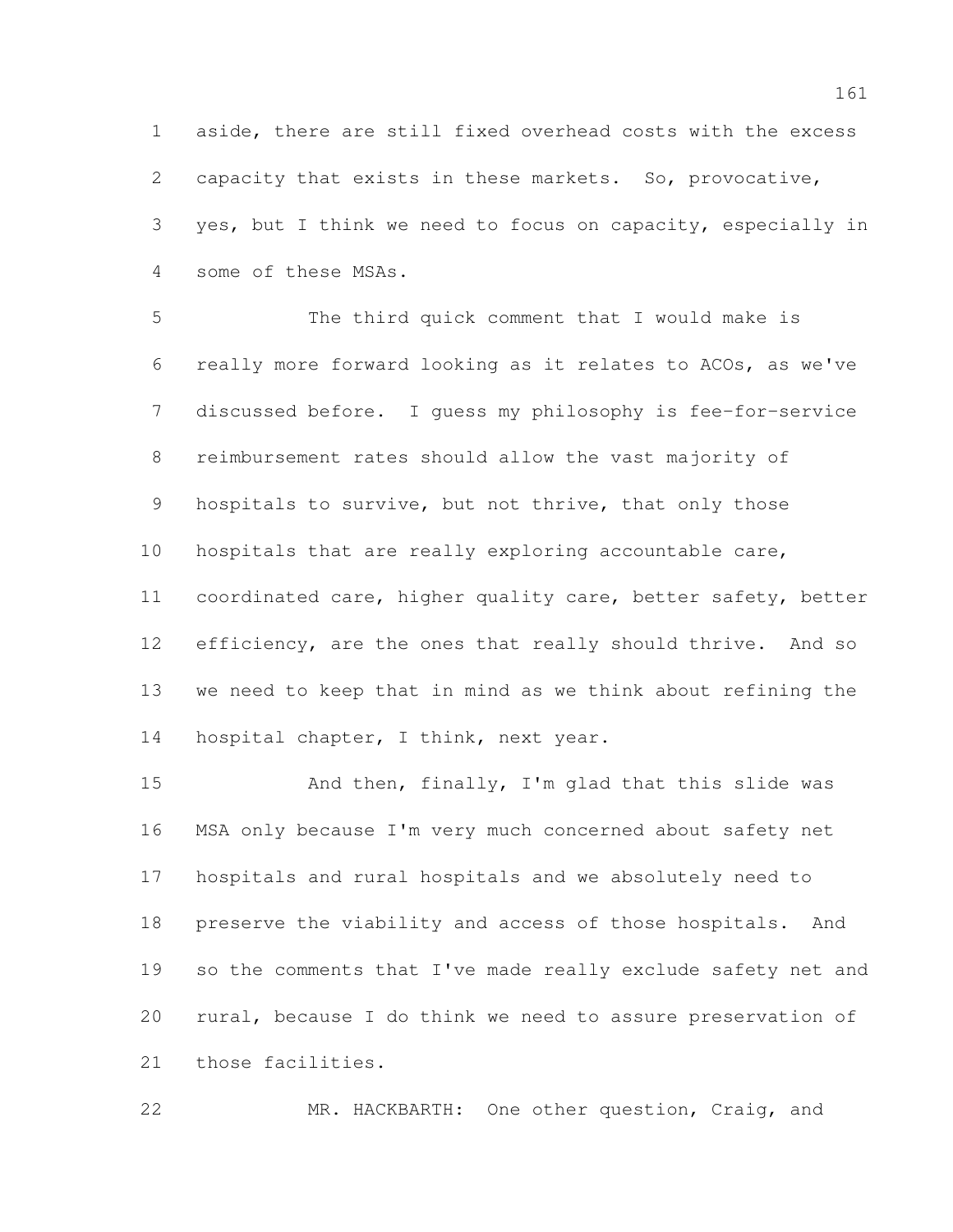maybe we can come back to this in round three, is that if we stipulate that we've got an excess capacity problem, either generally or in a particular market, trying to wring out that excess capacity by lowering payments per admission versus steering patients from low-performing hospitals to high-performing hospitals, I think you get very different results, because the low payment approach, and we're going to squeeze it out by ratcheting down on payments, affects everybody. It affects the high performers, the low performers. Whereas if you can shift volume, you can reward those institutions that you said you want to reward and wring out excess capacity.

13 So, between those two policy mechanisms, shifting volume and just ratcheting down across the board --

15 DR. SAMITT: Well, and I'm not even necessarily envisioning ratcheting down across the board, but perhaps capacity in the market is one element of the payment factor that's considered among others. Market share may be 19 another. The question is, is can we reward those hospitals and even shift within markets that have excess capacity those that are clearly demonstrating higher quality, higher efficiency, better service than others also in that excess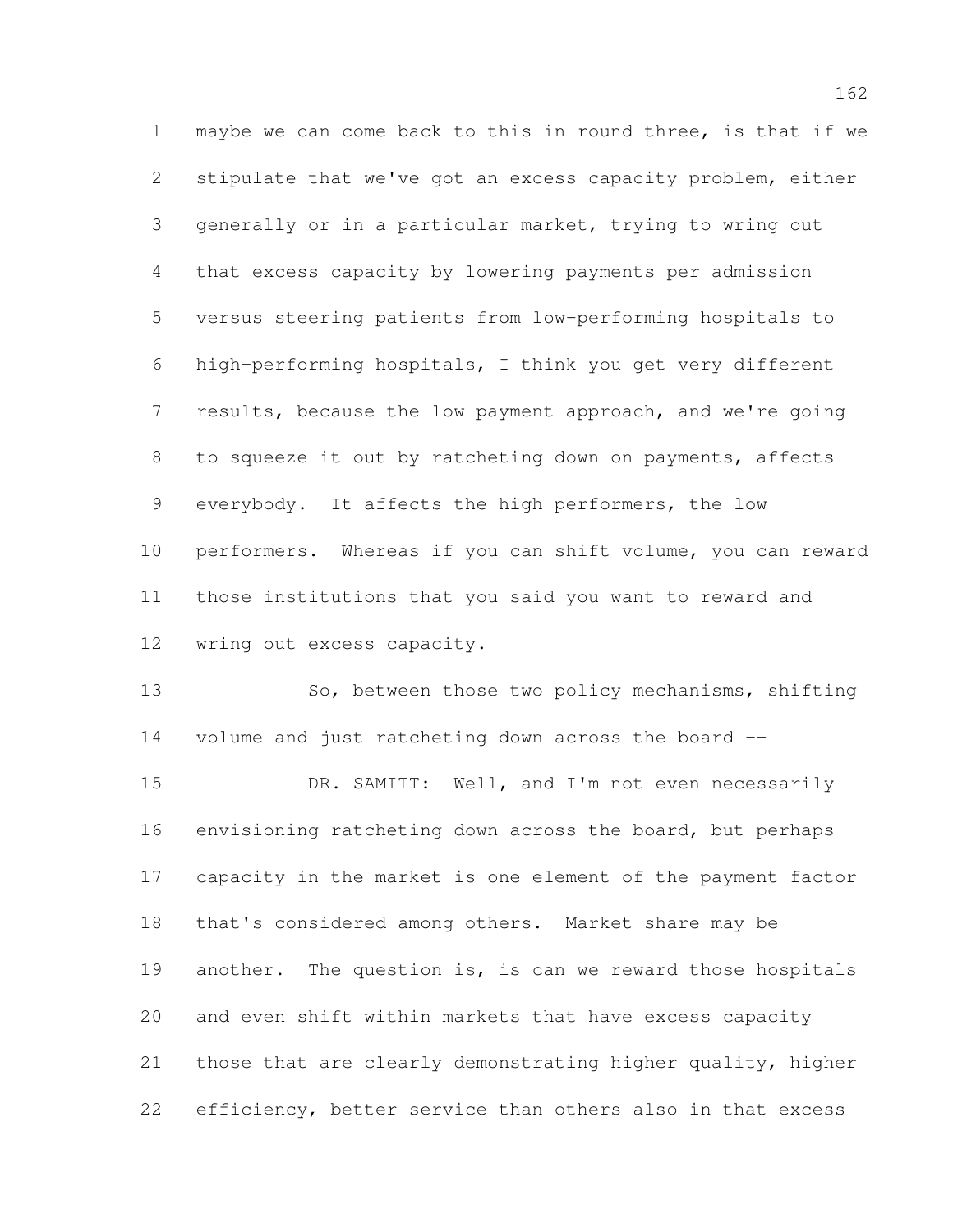capacity market. It would still put downward payment pressure on hospitals in high-capacity markets that are not delivering on safety and quality.

 DR. MARK MILLER: Don't abandon your provocative thought, yeah, because the other way you could think about this is you're saying -- your exchange of comments got to, so, maybe you reward the good performers. But you could also look inside these markets and kind of ask the question of who are -- because this question, like, who are these hospitals that year over year, and by the way, what is their quality, and so you could also think about looking at both ends of the spectrum, which is where I thought your thought process --

14 DR. SAMITT: Well, it also underscores that we need -- you know, the question is: To what degree are we applying sufficient scrutiny of all hospitals to say what is their capacity, their market share, their quality, their safety, their involvement in ACO programs? And I don't know to what degree we can do that analysis, but I'd be very curious to see the makeup and the correlations of those 21 various factors market to market or hospital to hospital. DR. HOADLEY: So as others have said, this is a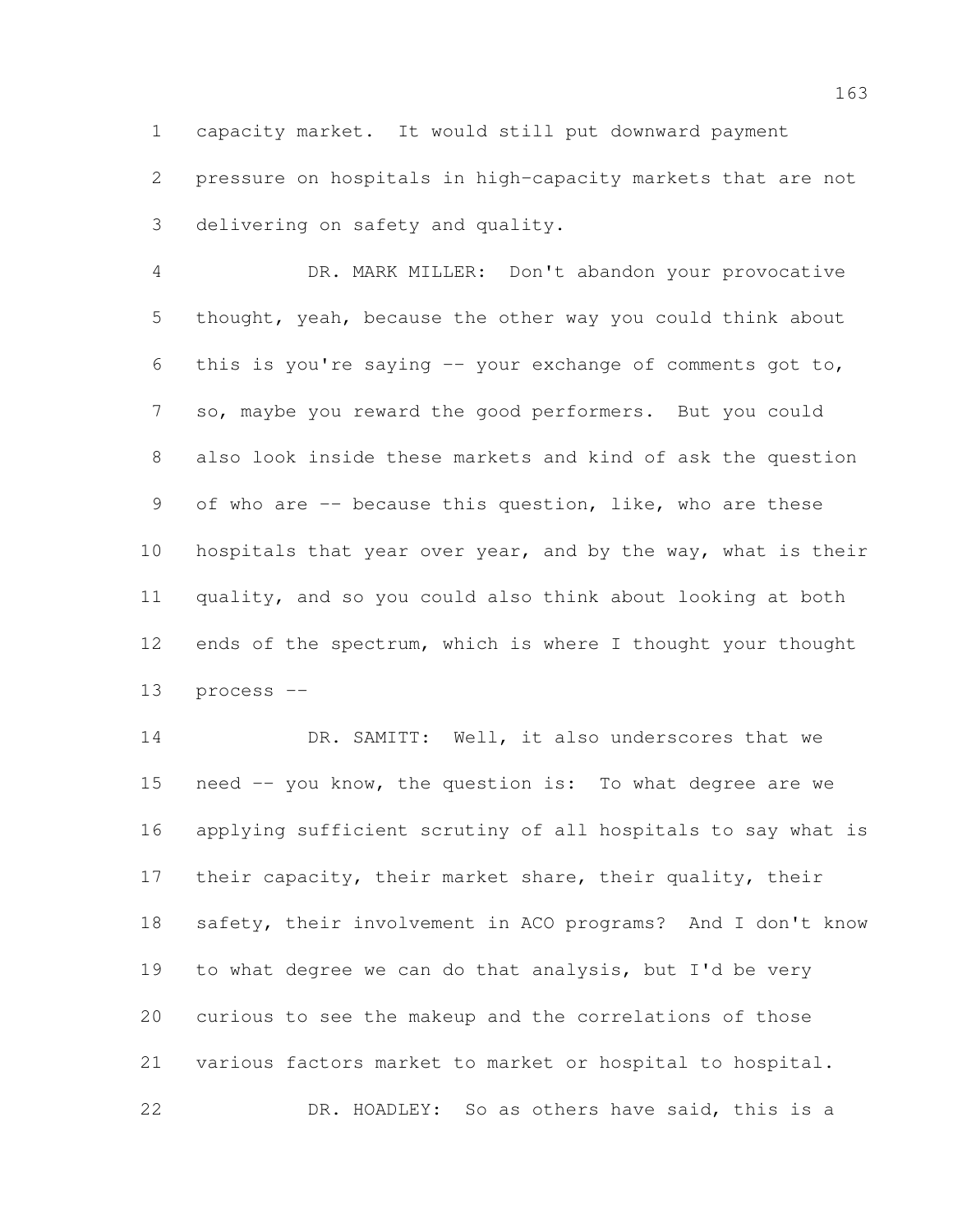great presentation, and I really think it sets us up nicely to move forward on this topic. And I won't, you know, recover some of the ground that has been covered. I guess I would go back to the DSH thing, and I really like the idea of bringing up the question of whether we've got the right proxy and the possibility of the alternative. And I don't know if there's more we should be saying when we get to this in the chapter, either in terms of actually recommending a different way to measure this or at least talking about it in some kind of terms. And I think it would be useful to have that on the table when we're talking about this chapter in the next month or two.

13 And the other comment, I quess, that relates both to the DSH estimates that you went through but also to some of the other numbers you present is there's a number of cases where you're relying on the trends going forward with what's going to happen in the new insurance coverage. And it might be useful there because there's some considerable uncertainty around those levels to do a little bit more sensitivity analysis, whether that's quantitative or even 21 just qualitative, to give us a sense of so if the insurance take-up is, you know, so much higher or so much lower than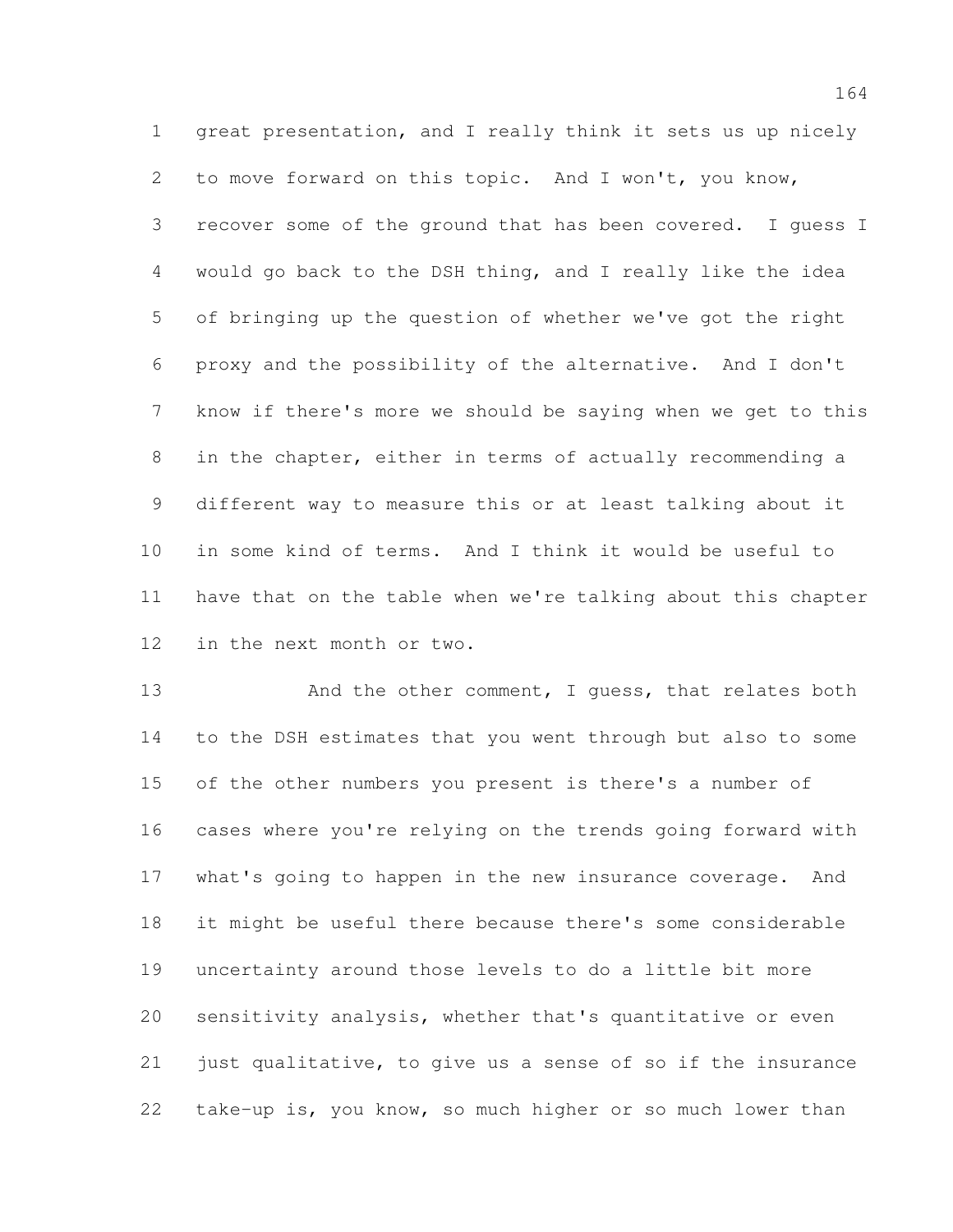sort of the CBO numbers that you've often used as the benchmark and, you know, we won't know anything more concrete by the time we're doing this chapter, but just a little bit of a sensitivity discussion around that I think would be helpful in making sure we understand those estimates correctly.

 MS. UCCELLO: I think a lot of great comments have already been made, so I'll just make three minor comments. In terms of the uncompensated care, I think you did a really great job highlighting that this doesn't make sense. So the extent that we can kind of encourage CMS to move forward more quickly with the S-10 data I think would be valuable. And also just the way the differences are done between fee-for-service and MA again doesn't make sense, and it seems like there's not a good reason for those differences. So pushing back on that.

17 The second point, Kate and others have mentioned, you know, lots of changes are going to happen in 2014, and some of them overnight. I think it's important for us just to kind of keep in mind that this is actually going to be a multiyear process. Not all the changes enrollment-wise or otherwise, even state-wide with respect to Medicaid choices,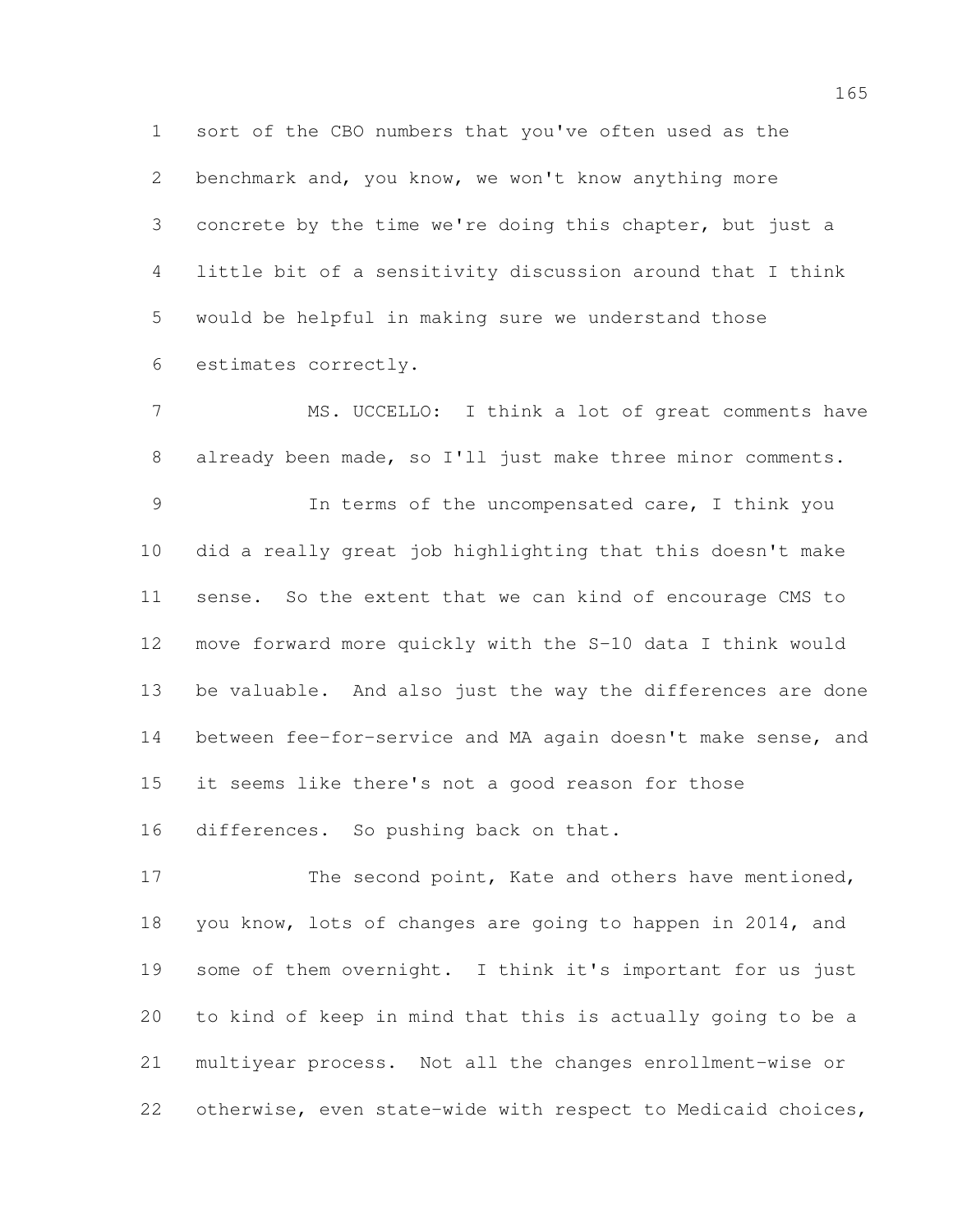I think it's going to be a few years we reach a new

 equilibrium, so just kind of something maybe to keep in mind next year.

4 And, finally, as we talk about -- Mike is gone, but as we talk about whether and how to differ payments or updates across different providers, it might be worthwhile to remind ourselves of those principles that we put forward 8 that were part of the rural report; that, you know, how we best target differential payments, because I think that was very useful to me in thinking about how to do this, and I think it would be equally useful as part of this

conversation.

 DR. NAYLOR: So I was just wondering how you were going to build a simulation model between --

15 [Laughter.]

16 DR. NAYLOR: Really, this was a great chapter, stimulated a great conversation. I actually thought some of the key -- I mean, I appreciate all the nuances and changes 19 that we're about to encounter, but I thought we're talking about 2015, and I thought the key messages still, even after this conversation, are access to beneficiaries is strong. I think the decline in inpatient days and growth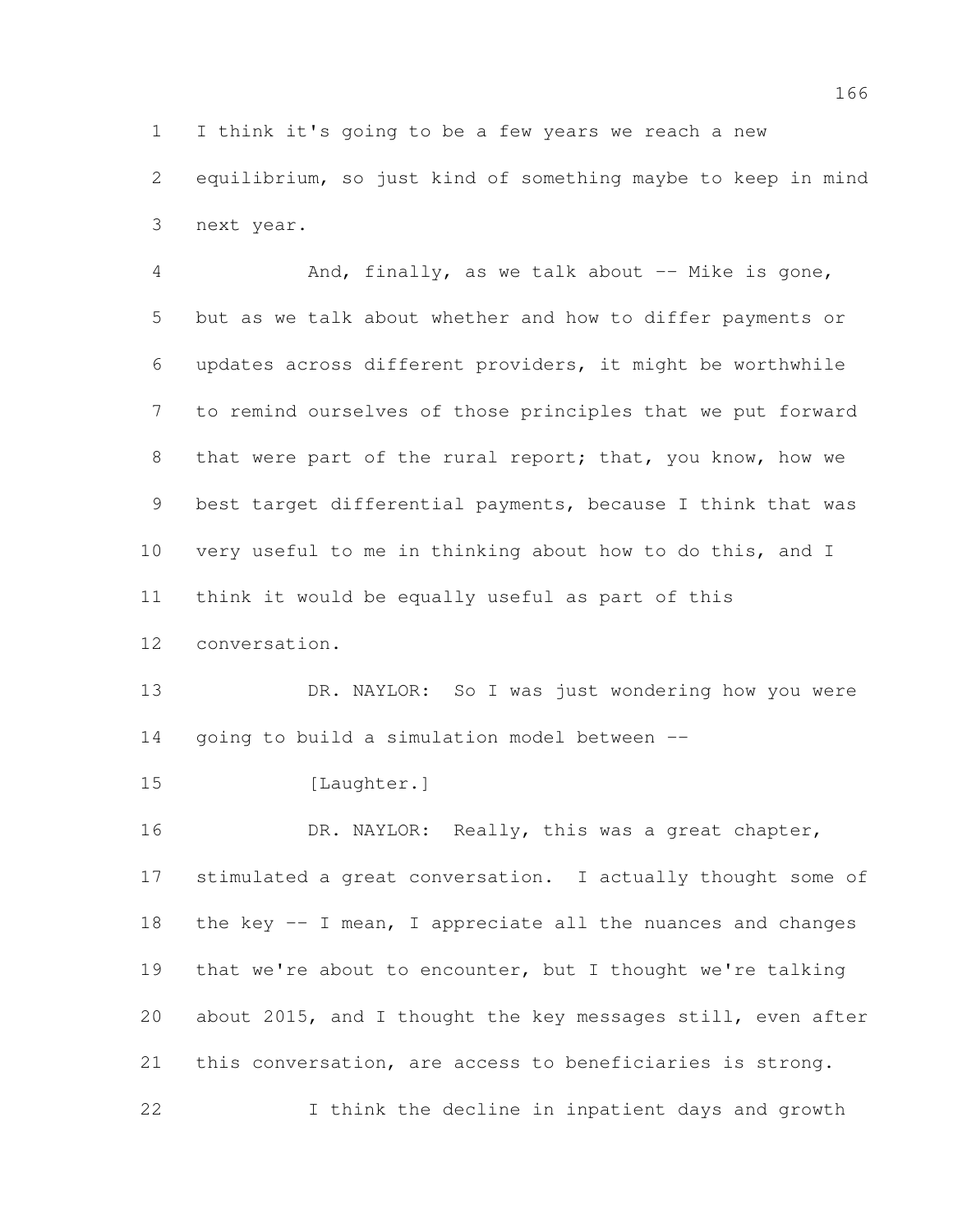in observation days are really -- I mean, in so many ways the tools that MedPAC has advocated on the first are coming into fruition, so I think that that's a really important signal of positive change. But I think watching the observation days is very important. So, anyway, I appreciate the complexity and this conversation. 7 MR. GEORGE MILLER: Yes, thank you. Could you put Slide 8 up one more time, please? I just want to be clear. Did the 2011 to 2014 5.5 percent number include sequestration in that number as well? DR. STENSLAND: It does not include sequestration there. 13 MR. GEORGE MILLER: Okay. DR. STENSLAND: So if it was sequestration, you know, maybe take 1.9 percent off, if it continues on in the next year. And we don't know if it will or not. MR. GEORGE MILLER: Yeah, we don't know. And that 18 was not 5.5 percent, is my point. Subtract the 1.9 from the 5.5? 20 DR. STENSLAND: Well, we don't -- it could -- MR. GEORGE MILLER: For 2011 to 2014. DR. STENSLAND: To 2014. Right now at this point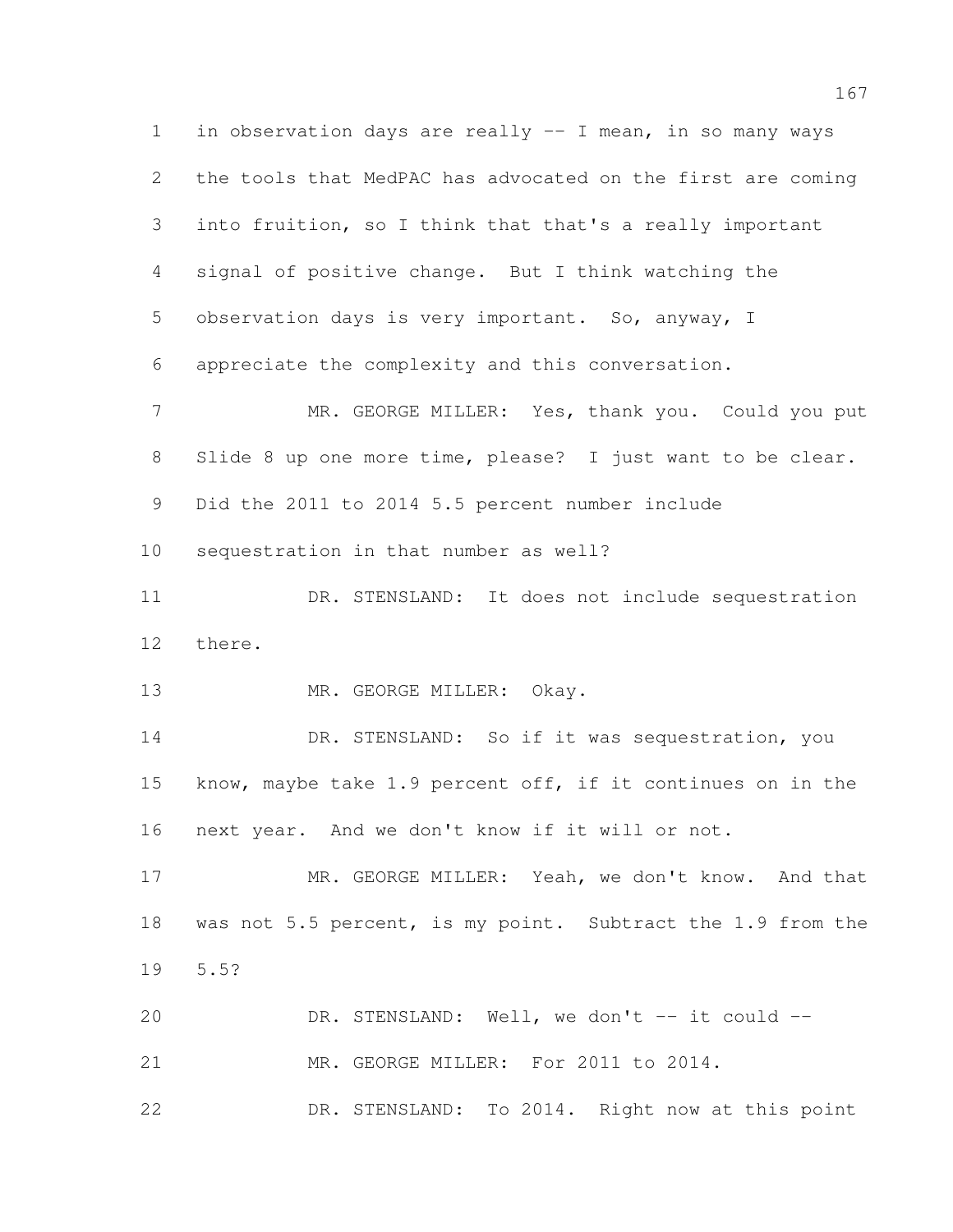in time for this part of 2014, it would be, you know,

roughly 1.9 percent lower or something like that.

 MR. GEORGE MILLER: Okay. All right. I just wanted to make sure I was clear in my mind. And, again, the point that I will -- and I think this is a great report. It's a great starting point for our discussions for the update. But I do want to point out a couple of things that were said. One was already said about Moody ratings in many hospitals are down. And while there are 4,800 hospitals and we make a decision over all of them across the country, again 42 percent of them are in one-hospital towns. I'm a little bit concerned, as we make the policy, we keep that framework in mind. And I appreciate the statement that was said, we want to preserve safety net hospitals and rural hospitals. And if the efficient hospital has a negative margin, I appreciate Kate's comment that we should look not at cost shifting either way to help the Medicaid population nor should we look at commercial. We should deal with the cost of care to take care of the Medicare population within that market. And I hope we keep that in mind and crystallize on that point.

I also want to congratulate the staff on figuring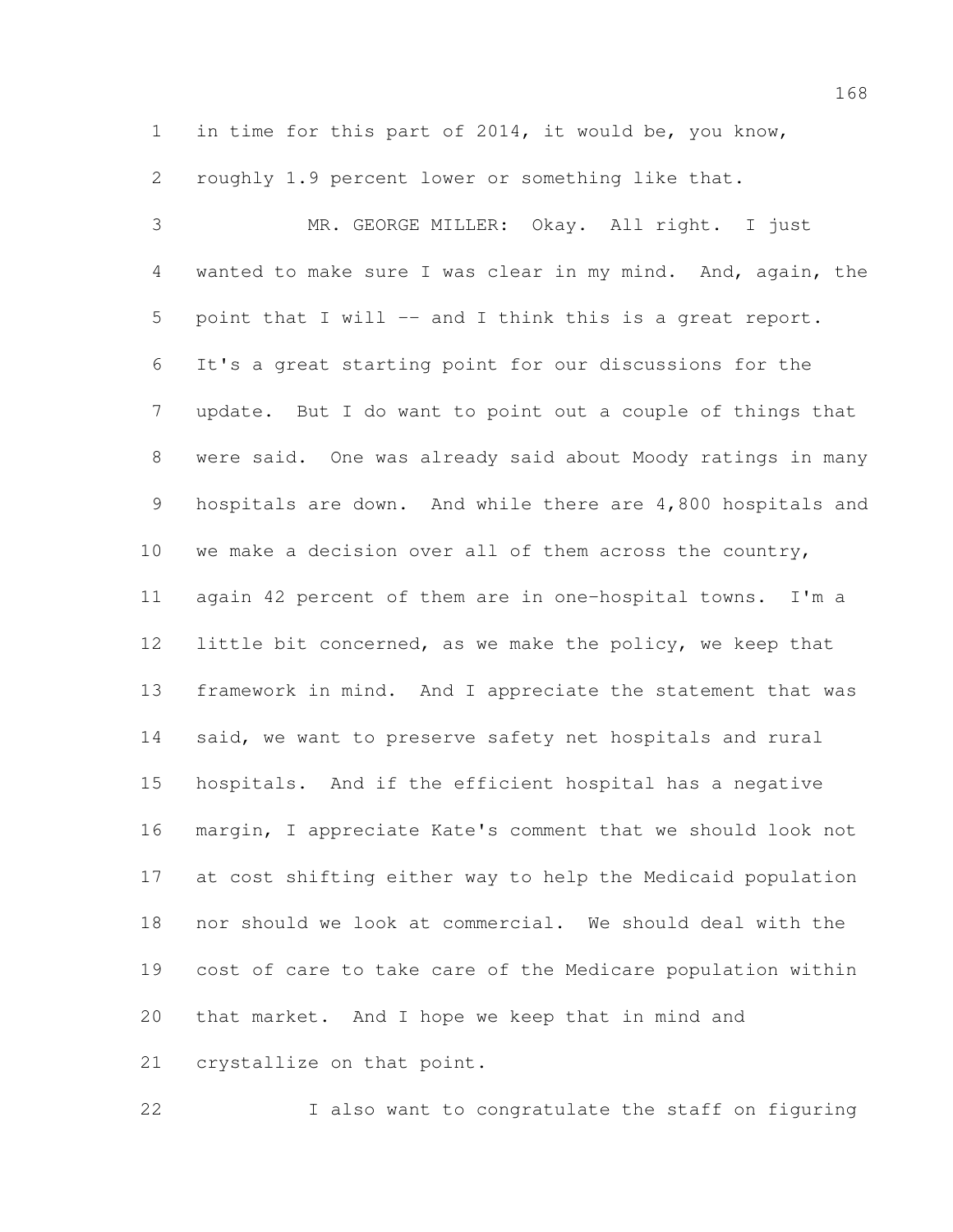out the uncompensated care just does not work well for us. Thank you.

 MR. HACKBARTH: Okay. We have about 20 minutes left, and for Round 3 I'd like to invite people to focus on two issues, and you can really go someplace else if you want, but two issues in particular I think merit further consideration. One is the point that Mike made that we've got an update to make for hospital as well as other services. We had this other activity on cross-sector pricing. You know, both have implications for overall hospital financial performance. And Mike has suggested we need to be thinking about these together as we work on updated in December and January and think potentially about pursuing accurate relative pricing for services where there are substitutes for hospital outpatient departments and then looking at hospital inpatient services to offset any concern about overall hospital financial stability, if that's a reasonable summary. 19 DR. CHERNEW: [off microphone].

 MR. HACKBARTH: So I want to invite people to react to that.

Then the second issue is that a number of people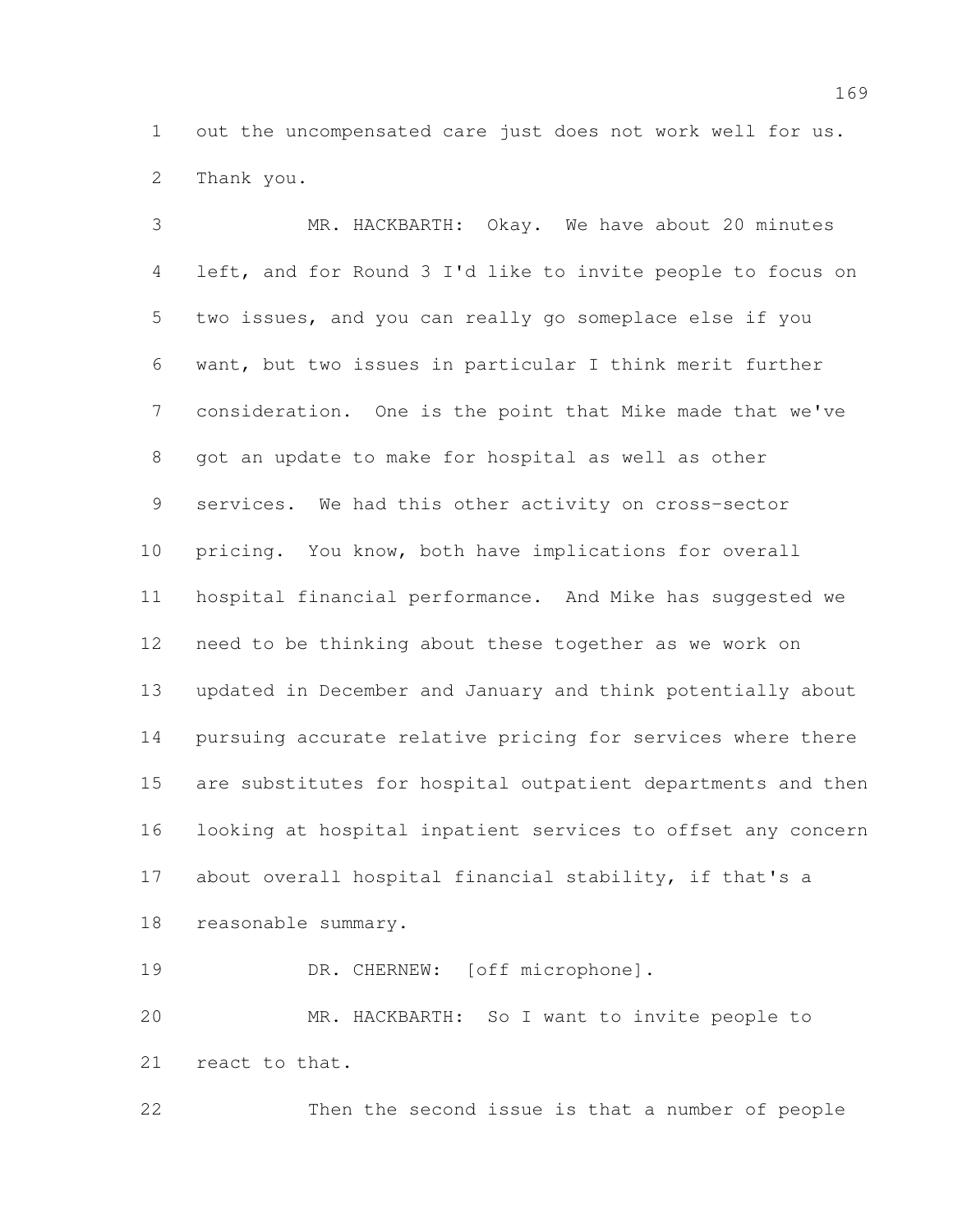focused on the excess capacity, Craig in a particularly pointed way, as is his fashion. And I really like that. And so as I mentioned, I think this is potentially a very important issue. What are our policy levers if we think excess capacity not only is expensive, but it could have, to go to Alice's point, institutions providing services at very low volumes and posing a threat to quality of care for Medicare beneficiaries. What are our policy levers for more effectively dealing with excess capacity where it exists? Those are two issues that strike me as particularly important, the excess capacity thing in part not just because of updates, but because so much of our conversation yesterday was about other mechanisms that might deal with excess capacity.

 So I invite comments on either of those two issues, or if you really feel like you want to raise something else, that's good, too. So Round 3.

 DR. NAYLOR: So I would invite Mike to help me to understand. As I understood cross-sector, thinking about updates as an opportunity to think about substituting outpatient for inpatient. At the same time it sounds like we're trying to assure stability of the hospitals. So, you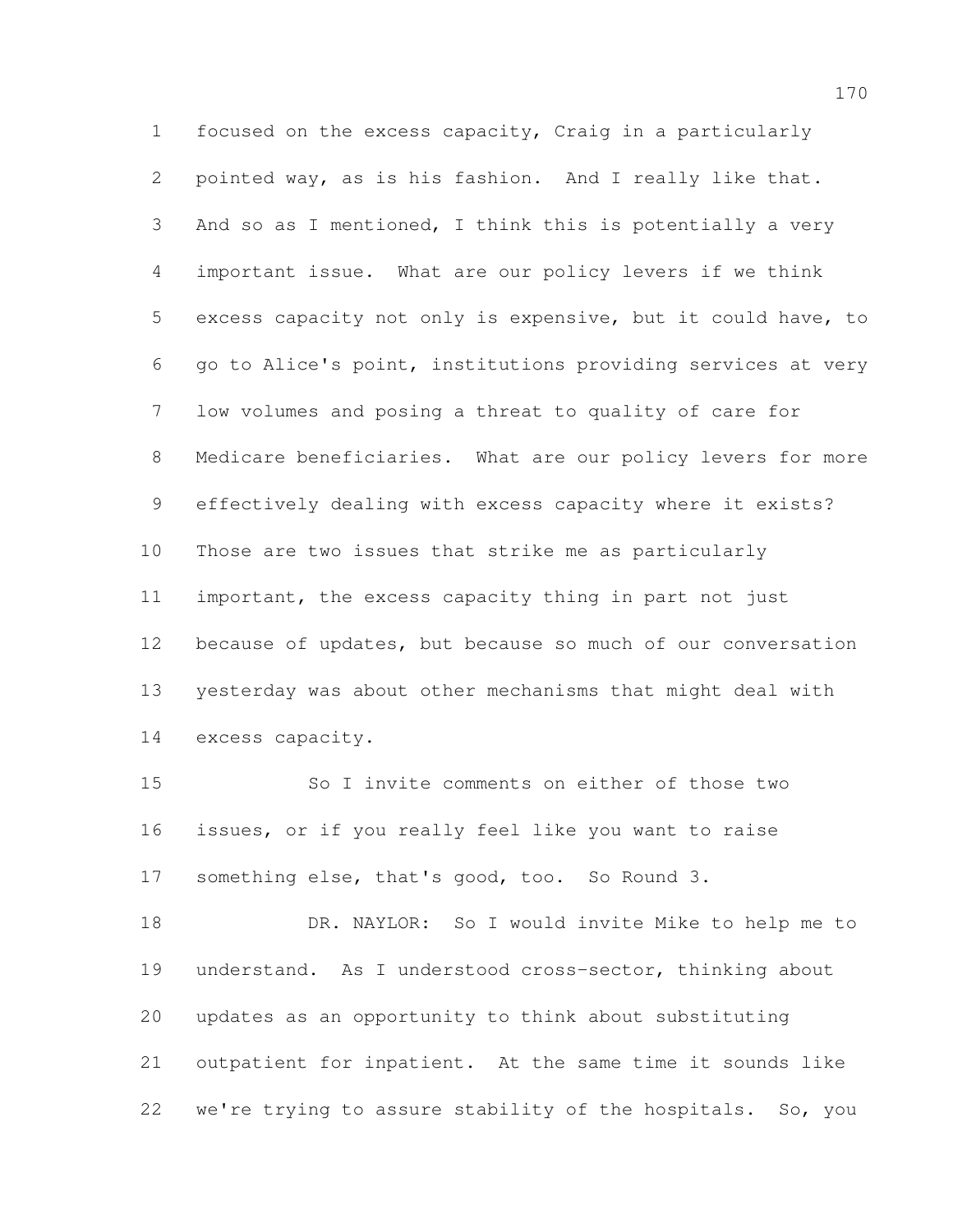know, we have looked, for example, at data that suggests some minor improvements in quality for Medicare beneficiaries, reductions in marginal, in hospital readmission and so on. So I'm not sure I understand how you do both.

 DR. CHERNEW: I'll try and be clear, but I'm obviously not that good at it. One of the barriers to getting the cross-sector pricing stuff right is that it adversely affects hospitals. I was simply trying to say we shouldn't perceive that to be a barrier. We can surmount that concern through the update lever and still do the cross-sector pricing stuff.

 DR. NAYLOR: In the past our updates for inpatient 14 and outpatient have been together. So I thought the cross- sector opportunity was to think about perhaps using a lever of separating those two updates in a way that might say if 17 the data were to support it, updates could advantage outpatient over inpatient if the quality data and access 19 data and so on, and I'm wondering if that were the case, how 20 you would do it in a way that would  $-$  what I thought was the second point -- make sure a hospital continued to be viable.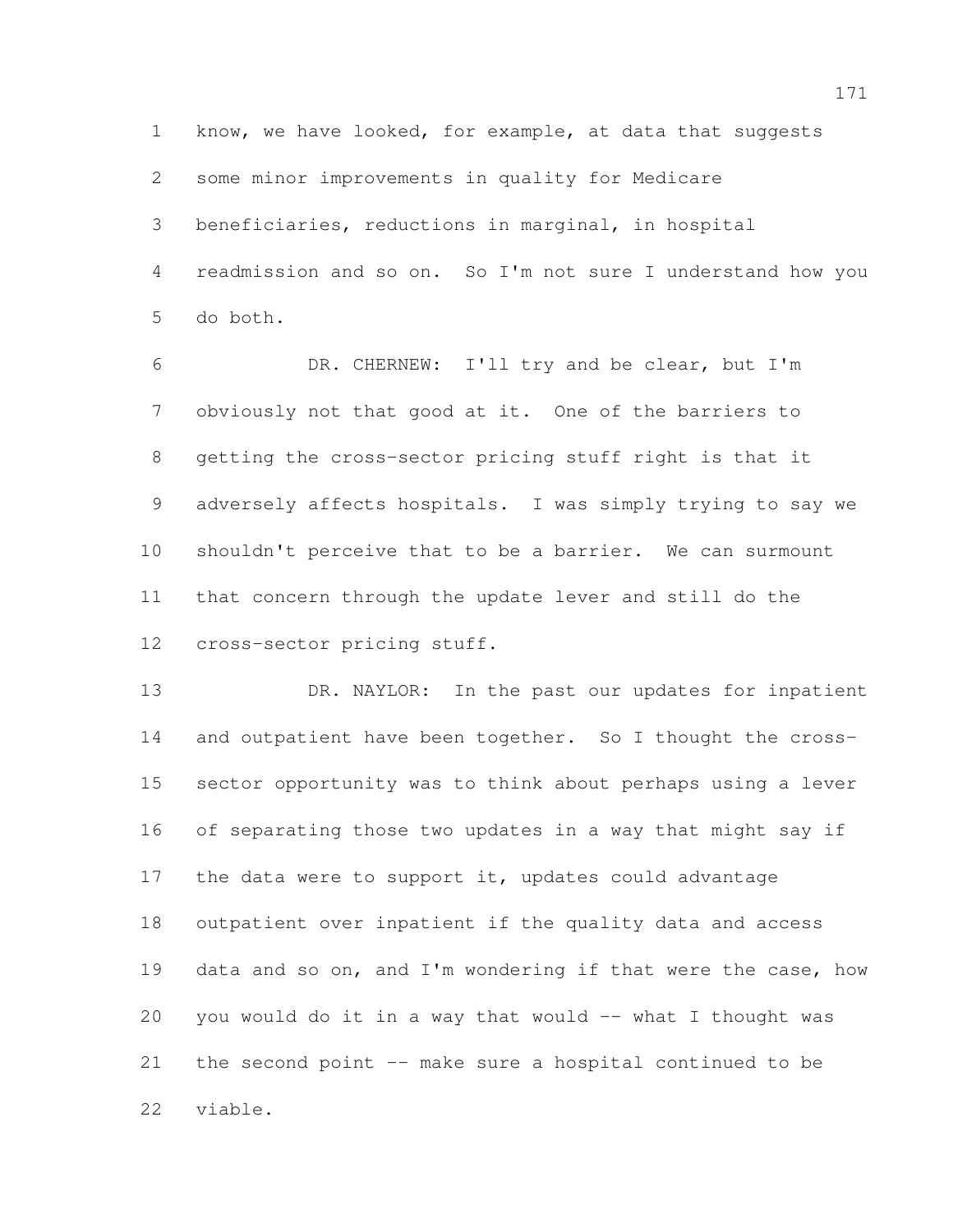DR. CHERNEW: I would have said the cross-sector pricing was more about some of the specific services as opposed to the updates. So our cross-sector pricing with very specific categories of services as opposed to just the updates. So there were some very specific not update things but service code things, and so we were adjusting not the update factors in the cross-sector pricing section at all. We were adjusting the payments for very specific codes. And so when you adjust those very specific codes so that the RVUs are the same across sites, you bring down some of the ones that had separate facility payments. And so that is the issue more so than doing cross-sector pricing through updates.

14 MR. GEORGE MILLER: And that's why I wanted to 15 challenge because I'm a little bit -- not confused, but on the hospital side, you have all data. We had to do cost shift for what we have data. But if you're comparing across silos, we don't have data for physician office practices or 19 ASCs. We just don't have that data yet.

 So I'm a little confused how you would say we ought to shift payments to another mechanism that doesn't provide us data. So how do we know which one is correct or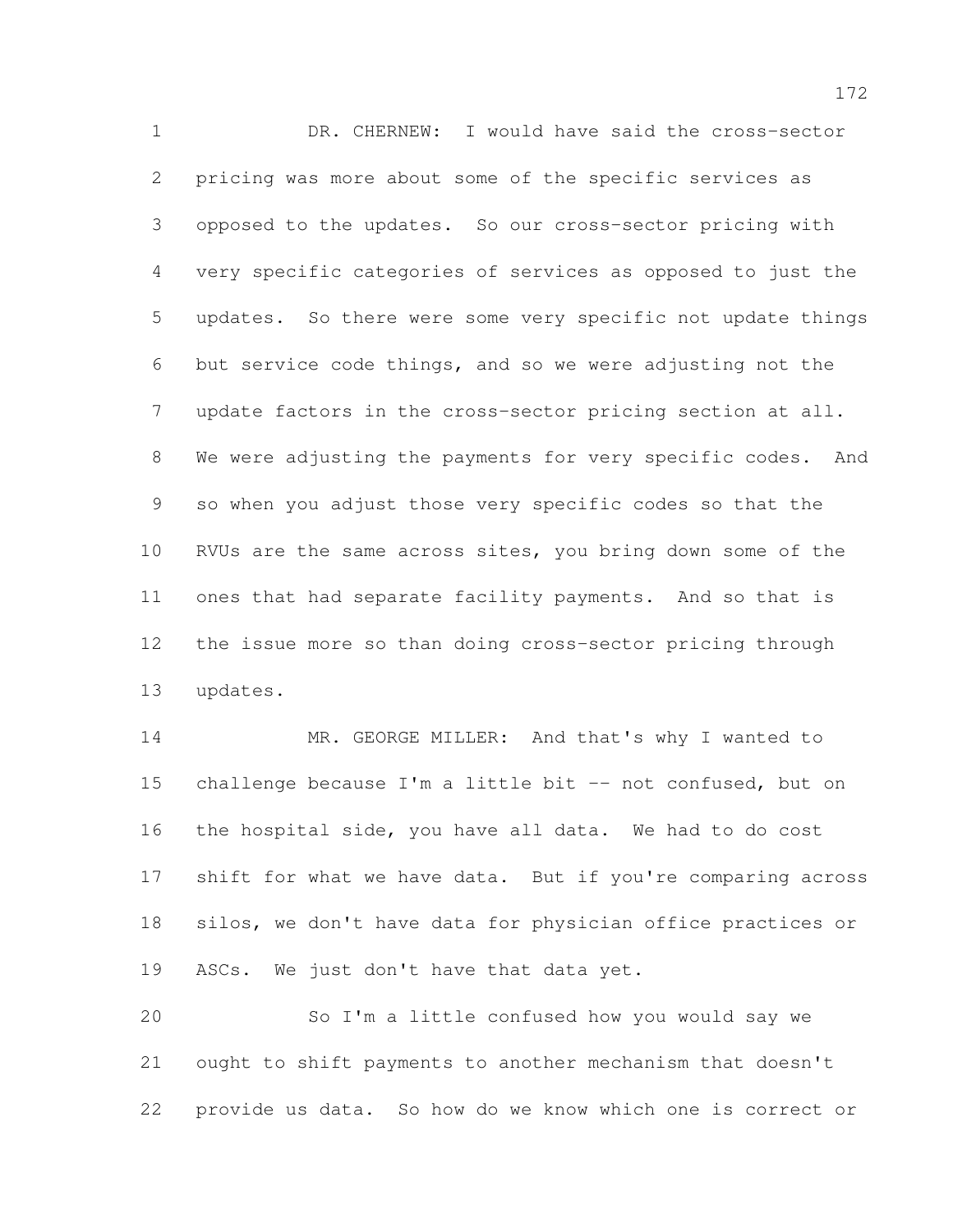appropriate?

| $\overline{2}$ | MR. HACKBARTH: Well, you're absolutely right that          |
|----------------|------------------------------------------------------------|
| 3              | we don't have cost data on physicians or ASCs, but we do   |
| 4              | know that there are people that are willing to provide the |
| 5              | services at the current prices, which are lower than       |
| 6              | hospital outpatient department services.                   |
| $\overline{7}$ | MR. GEORGE MILLER: But that doesn't necessarily            |
| $8\,$          | make them right because they undercut --                   |
| $\mathcal{G}$  | MR. HACKBARTH: People are willing to provide it.           |
| 10             | MR. GEORGE MILLER: Okay.                                   |
| 11             | MR. HACKBARTH: You know, most markets don't work           |
| 12             | on cost reports and analyzing margins. Are people willing  |
| 13             | to provide high-quality service at that price?             |
| 14             | MR. GEORGE MILLER: Then why do you have us do it?          |
| 15             | [Laughter.]                                                |
| 16             | MR. HACKBARTH: I'm sorry, George. I didn't --              |
| 17             | [off microphone]                                           |
| 18             | MR. GEORGE MILLER: Why do you have us do it? Why           |
| 19             | do you have the hospitals provide all this data?           |
| 20             | DR. CHERNEW: There's a separate discussion about           |
| 21             | what the right price is in the cross-sector --             |
| 22             | MR. GEORGE MILLER:<br>Absolutely.                          |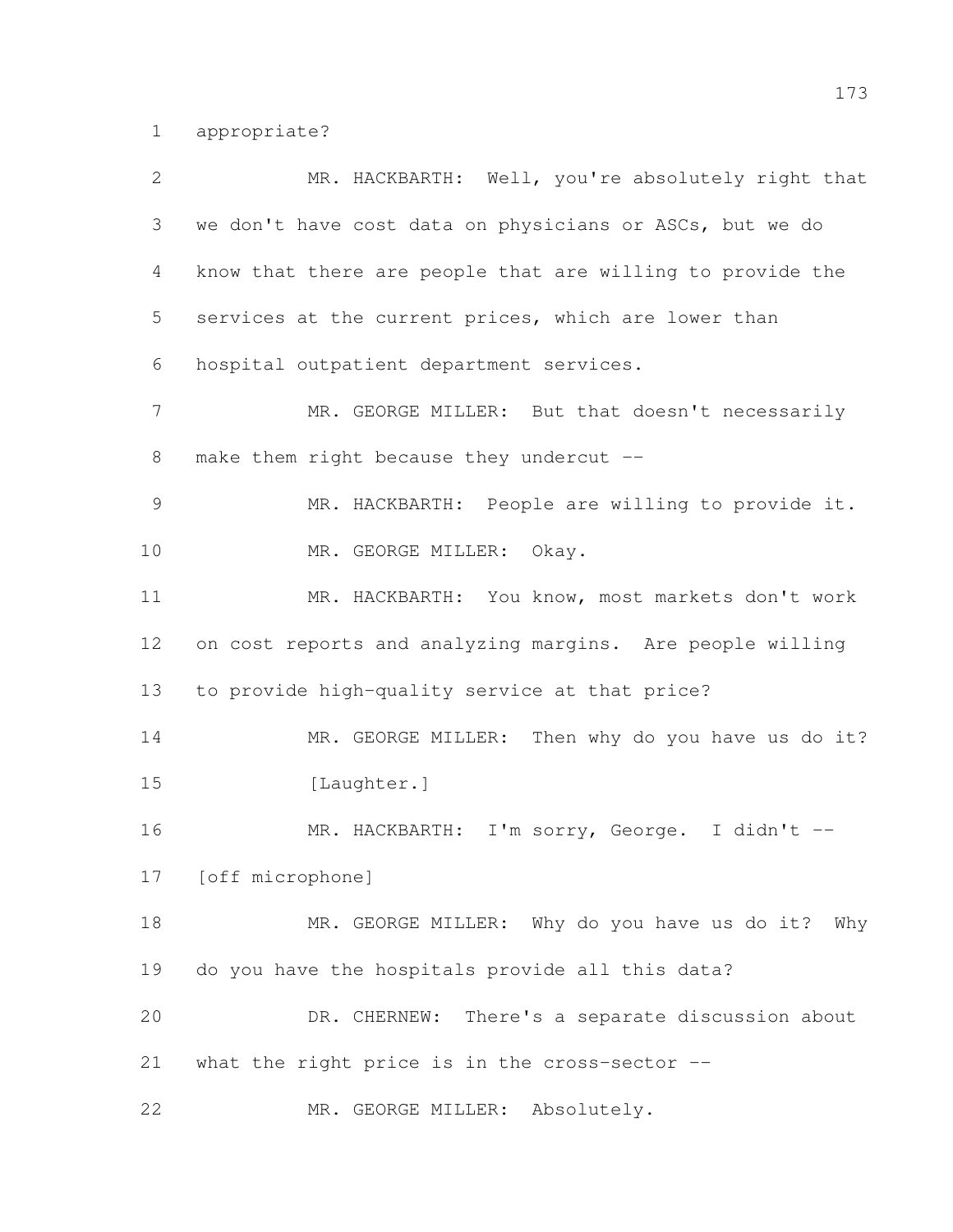DR. CHERNEW: So you could discuss how you deal with that. My only point was once you work through all of that, you shouldn't use a barrier that the outcome of that process is bad for certain types of facilities. You can adjust for that part in other ways.

 You might decide that the prices are justifiable. Now, I think we've seen a lot of evidence that suggests that's not the case. But you could anyway have that argument. But once you resolve that argument for what the right relative prices are across cross-sectionally, once that's resolved, you shouldn't use as an argument, oh, but it will be bad for one group of people. We have an level to deal with that.

14 MR. GEORGE MILLER: I totally agree with that because, again -- and I've said this publicly, that the ultimate goal is the Medicare beneficiary, and if they've 17 got to pay more money from one side to the other, I have no problem with that. But you said that the payment shift 19 should be because of site specific -- because of cost. We don't have the cost for those other providers. Do I have that correct?

MR. HACKBARTH: Yeah, we don't. And you heard my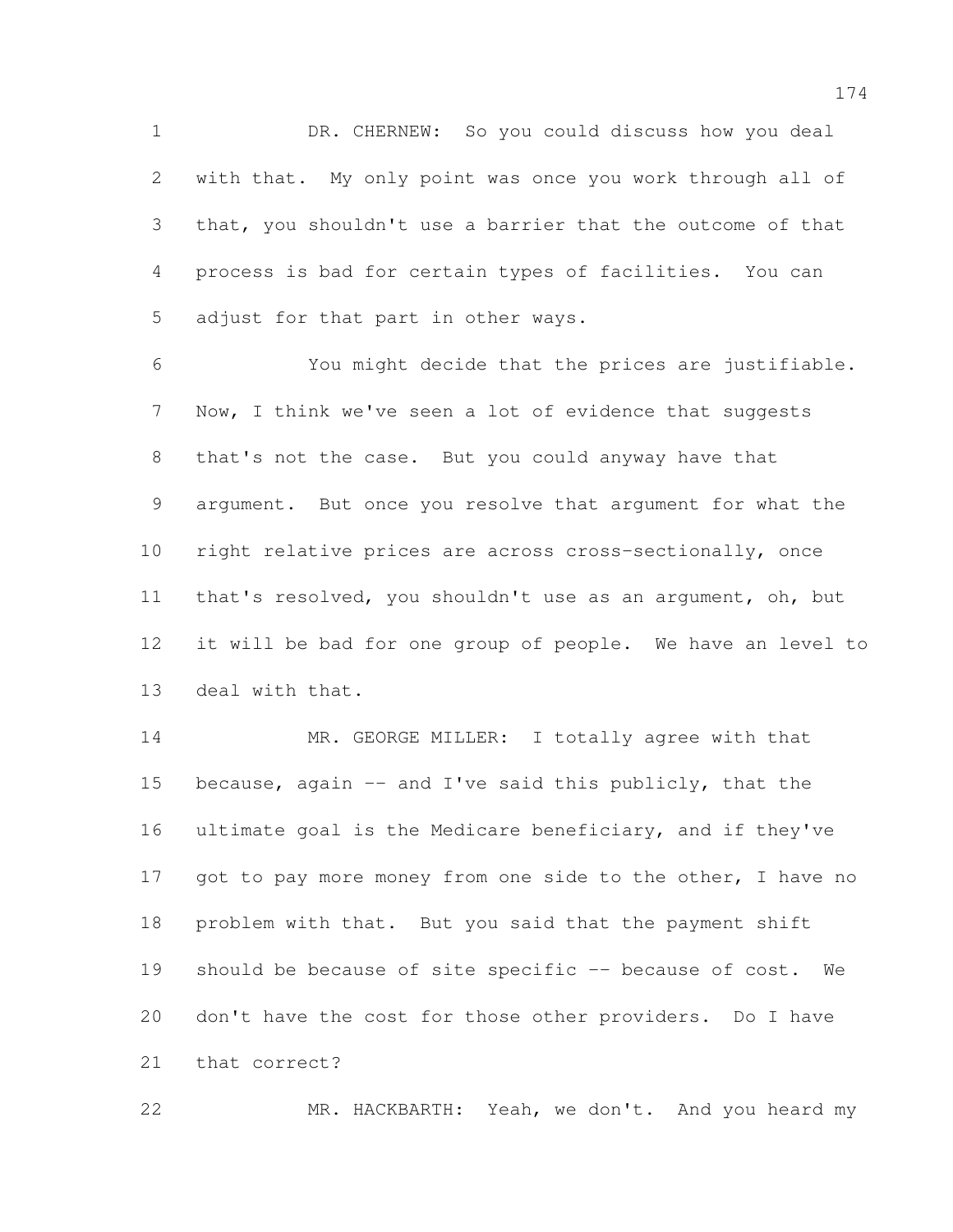explanation already. I want to go back to the point about hospital cost reports, George, because I think this really is a fundamental issue. I think actually providing cost reports works to hospitals' advantage and documents pressure on margins and all that. Just think what the world would be like if we didn't have hospital cost reports. Then the metric that I would go to is can we get hospitals to provide it for this price? It would be strictly access-driven, and my guess is the prices fall significantly from where they are today, much more closer to the marginal cost of producing the service. The cost report focuses on average costs. And so, you know, rather than worry about the burden of cost reporting, I think it actually works to hospitals' advantage in holding up rates compared to the alternative metric that would exist. MR. GEORGE MILLER: Not in these cases it doesn't.

17 MR. HACKBARTH: Well, in these --

18 DR. MARK MILLER: In these cases they do.

MR. HACKBARTH: Yeah.

 DR. MARK MILLER: I'm sorry you said that. I [off microphone].

DR. CHERNEW: The cross-sector pricing issue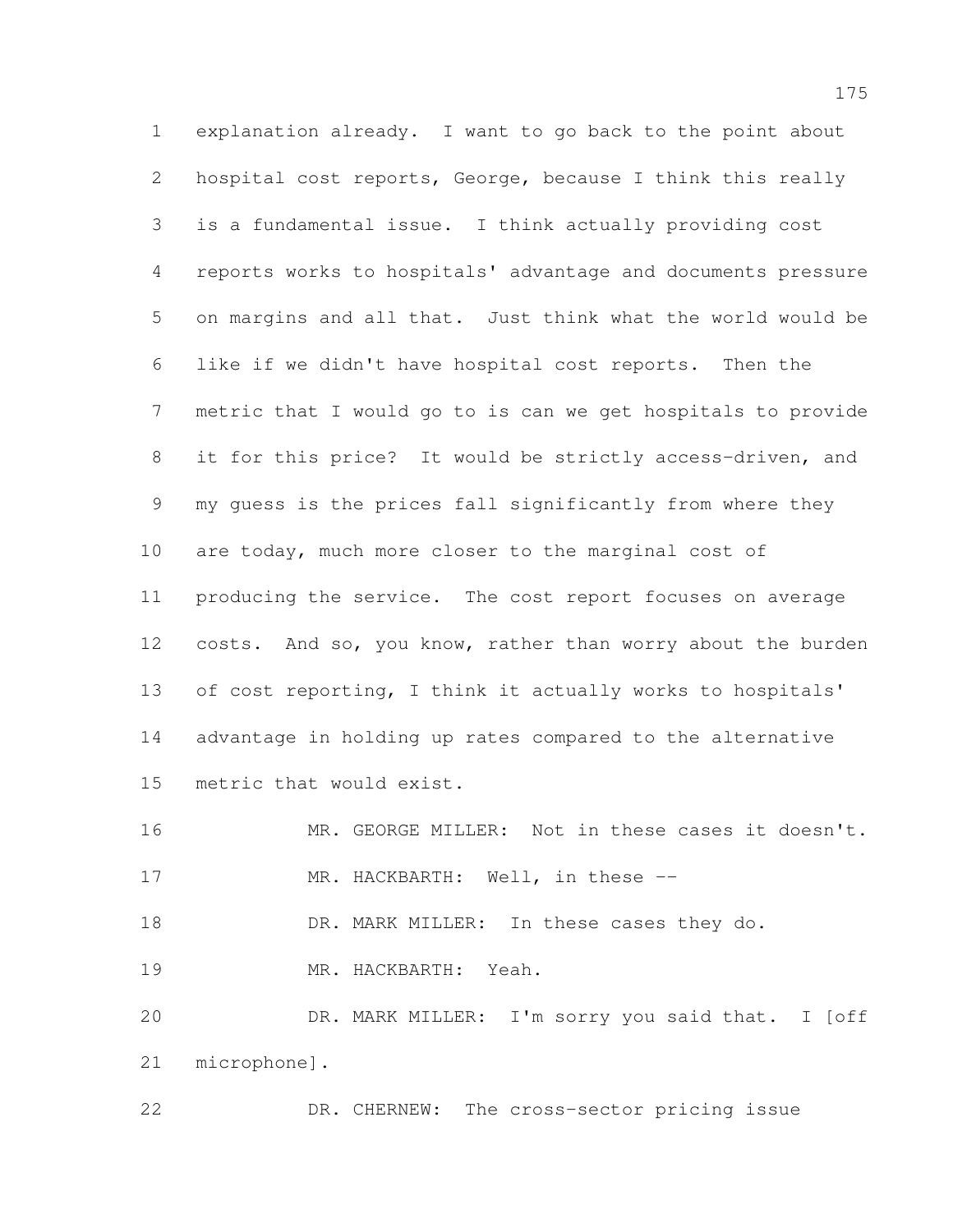wasn't because there was a cost -- I think Glenn said it. It wasn't because I observed or thought there was any type of thing. In fact, I wasn't making a comment about how you would do it. I was making a comment about conceptually why you would want to get the prices right. The cross-sector pricing argument was just under the principle of the same price for the same service, regardless of the silo. That was  $-$ 

 MR. GEORGE MILLER: I agree with it, except for the hospitals who have put together all the standby capacity in the ER and all that, and if you change prices in the ED to cover that, I think I would be fine. But you decided not to. And I don't disagree fundamentally with wherever the 14 site is it is provided, it should be the same payment. I don't have a fundamental problem with that.

 MR. HACKBARTH: Yeah. So we're not going to 17 resolve this, and we don't need to try to resolve it today, George. But part of what is at least attractive at a high level to me about the framework that Mike has suggested is that there are extra costs that hospitals have. A lot of those were attributable to their functions as the emergency department and the inpatient providers. And to say that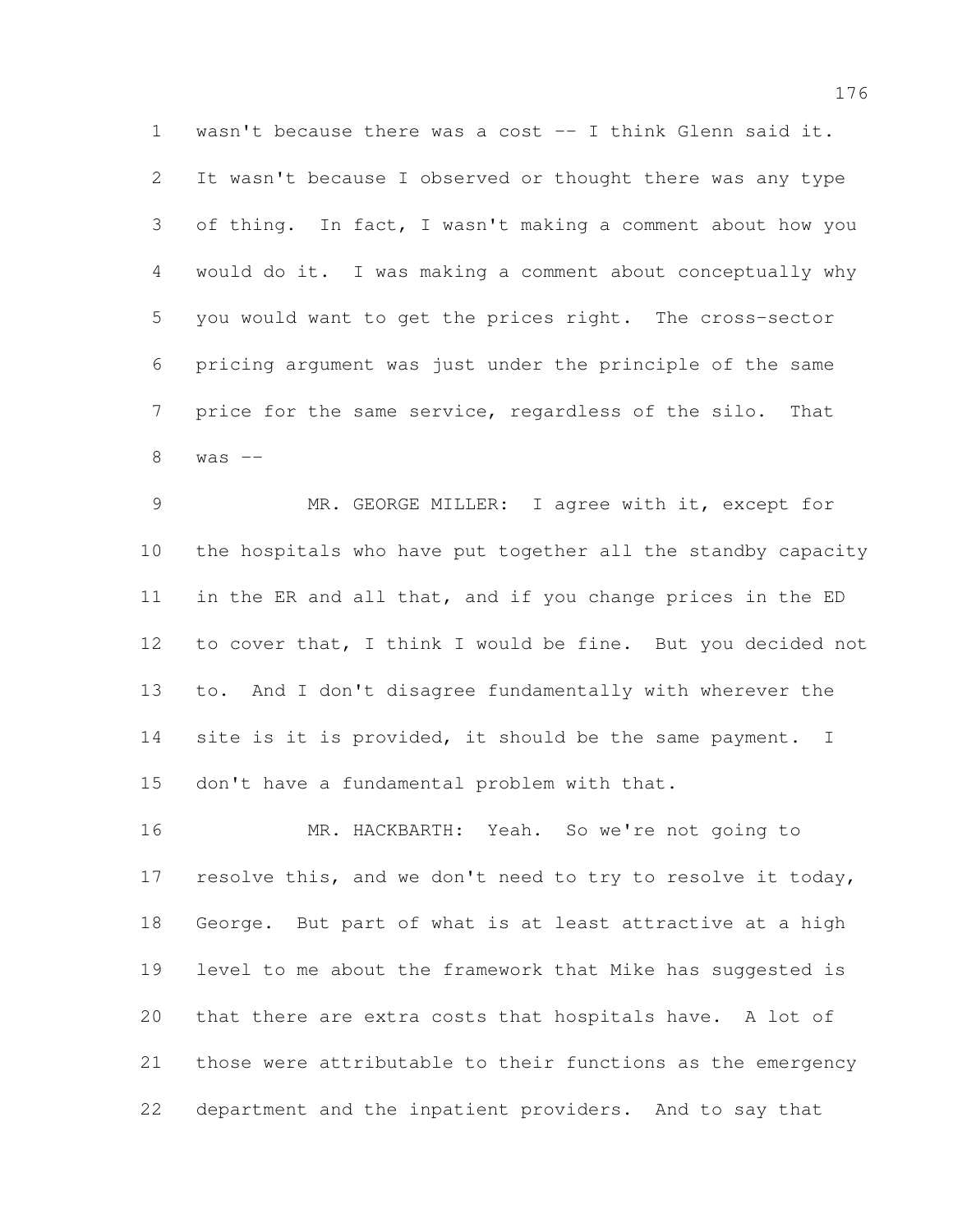those higher costs, which are legitimate and important in protecting quality, should also carry over to outpatient services like E&M visits where they really don't apply and serve to hold up hospital prices, that doesn't make sense to me. So we do need to cover the legitimate, important costs of hospitals. The current structure I don't think does that very efficiently or effectively.

8 MR. GEORGE MILLER: Well, I would agree with that, but then you've already addressed the uncompensated care being wrong, too, and that's where we could pick that up and deal with that. We'd deal with that effectively and true to our cost, and I'd feel better about it.

13 MR. HACKBARTH: So this has been good. I invite others to jump into this.

 MR. BUTLER: So on the excess capital, first, we overdo the occupancy rates, but when I said clearly excess capacity, if you look at the capital invested in inpatient units, we've got way too many inpatient units and beds than we need, and not all of it's convertible to the growing demand for outpatient care.

 When I look at the -- so what do you do about this? Do you use lower prices? I kind of have two of these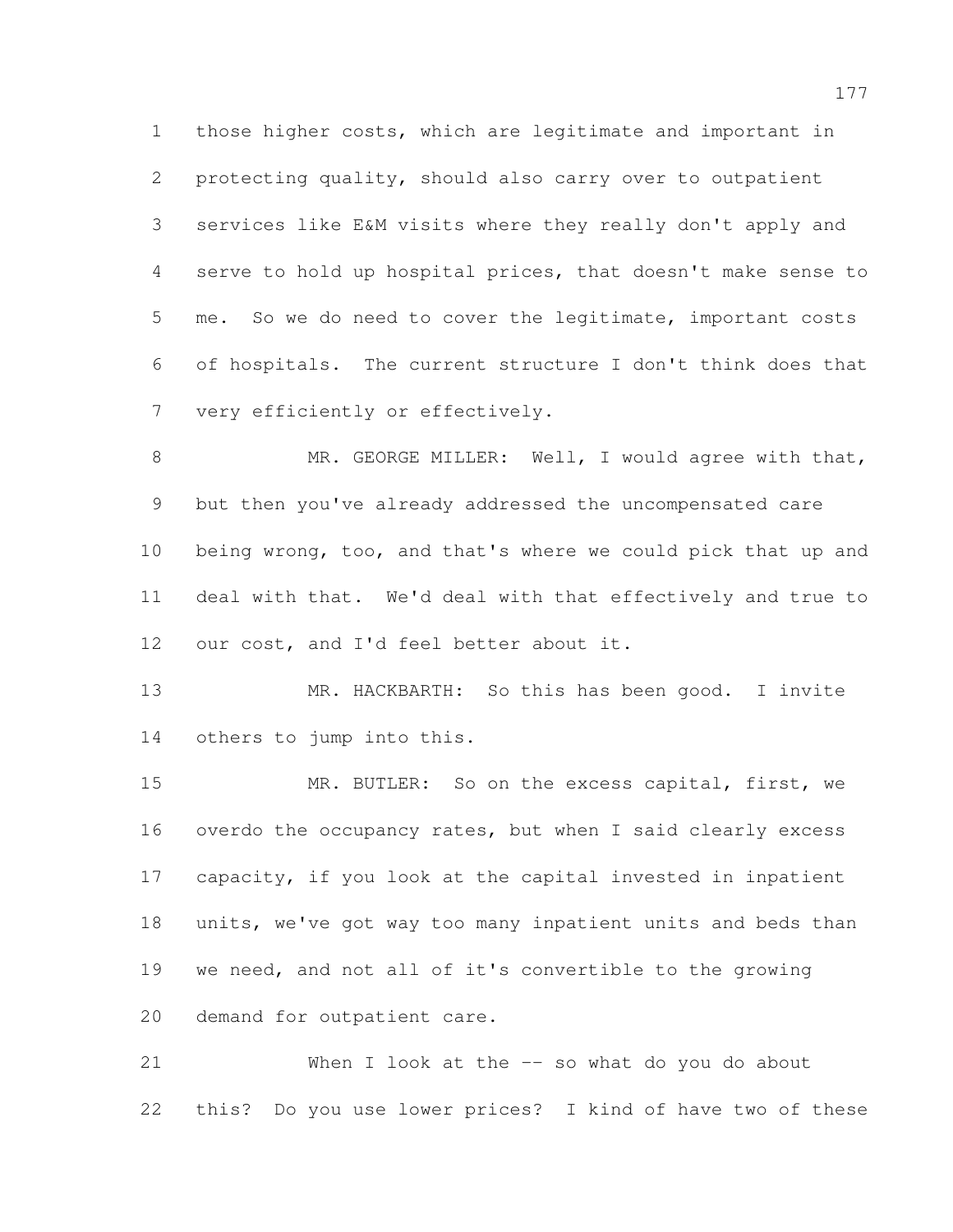hospitals in mind. More of them -- we already handled the rurals in our rural report, so let's put those aside for a second. In the urban market, on one end there's kind of the average size hospital. They do really lousy on value-based purchasing. They've got bad HCAHPS and core measures, bad readmission rates. They've got a bunch of independence doctors that tend to churn away without a lot of oversight. And they don't have very good management, and they're just 9 lousy hospitals, and they're -- right? [Laughter/off microphone discussion.] MR. BUTLER: That's one extreme. Then there's others that -- I could -- DR. SAMITT: Are you thinking of one in particular? MR. BUTLER: I could name -- I've been in three 16 urban markets, and I've seen these. Okay? Then you have the safety nets that have a passionate workforce, an engaged physician group, they're doing the best they can. They may fall behind on things like readmission rates due to socioeconomic factors and so forth. But you know that they're critical to the access in that community, and they have sustainable presence and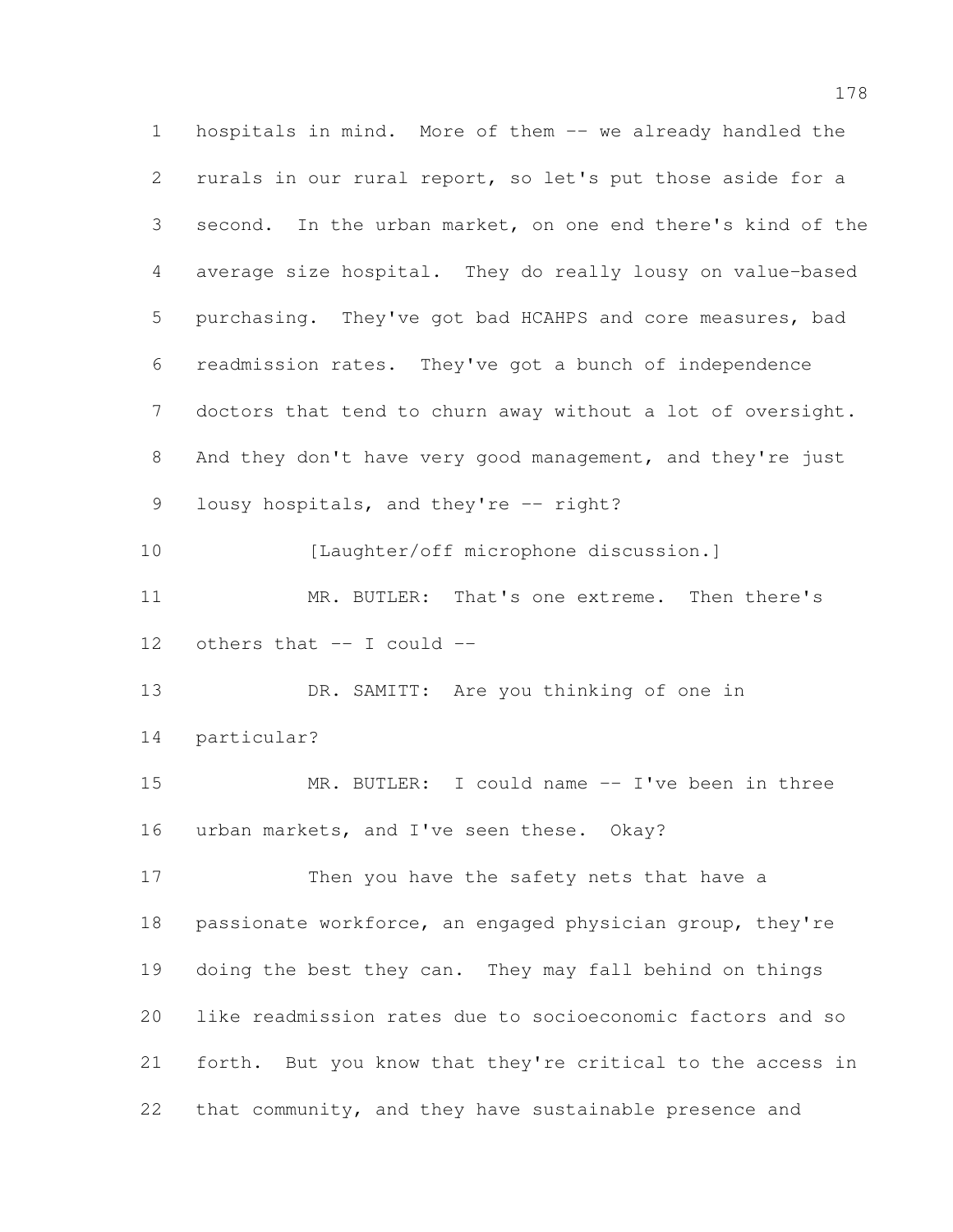community support.

| $\overline{2}$ | What I find is actually the Medicare program is              |
|----------------|--------------------------------------------------------------|
| 3              | kind of driving that first group out of there, and then it's |
| 4              | actually states often that come along and throw them some    |
| 5              | dollars to keep them in operation. At least that's happened  |
| 6              | in a couple states I've been in.                             |
| $\overline{7}$ | So, you know, I don't know how you get at it, but            |
| 8              | I know it when I see it. But how you could categorize those  |
| 9              | two somehow is -- you know, and we've seen Denver Health     |
| 10             | here, for example, as a high performer and -- so that's the  |
| 11             | comment on access.                                           |
| 12             | On the other one, I like Mike's -- where he's                |
| 13             | headed on this. I also try to think practically, too, like   |
| 14             | what the heck are we going to do in the next month with      |
| 15             | this? And I think the best you can probably do -- we'll      |
| 16             | limp along with some of the same across-the-board kinds of   |
| 17             | things we've done, but maybe you can get some of these       |
| 18             | principles, you know, starting to frame up in there so that  |
| 19             | you kind of philosophically were headed this way, but        |
| 20             | practically what we can do with these update factors this    |
| 21             | year may be limited.                                         |

Now, the comment I would make on Mike's is that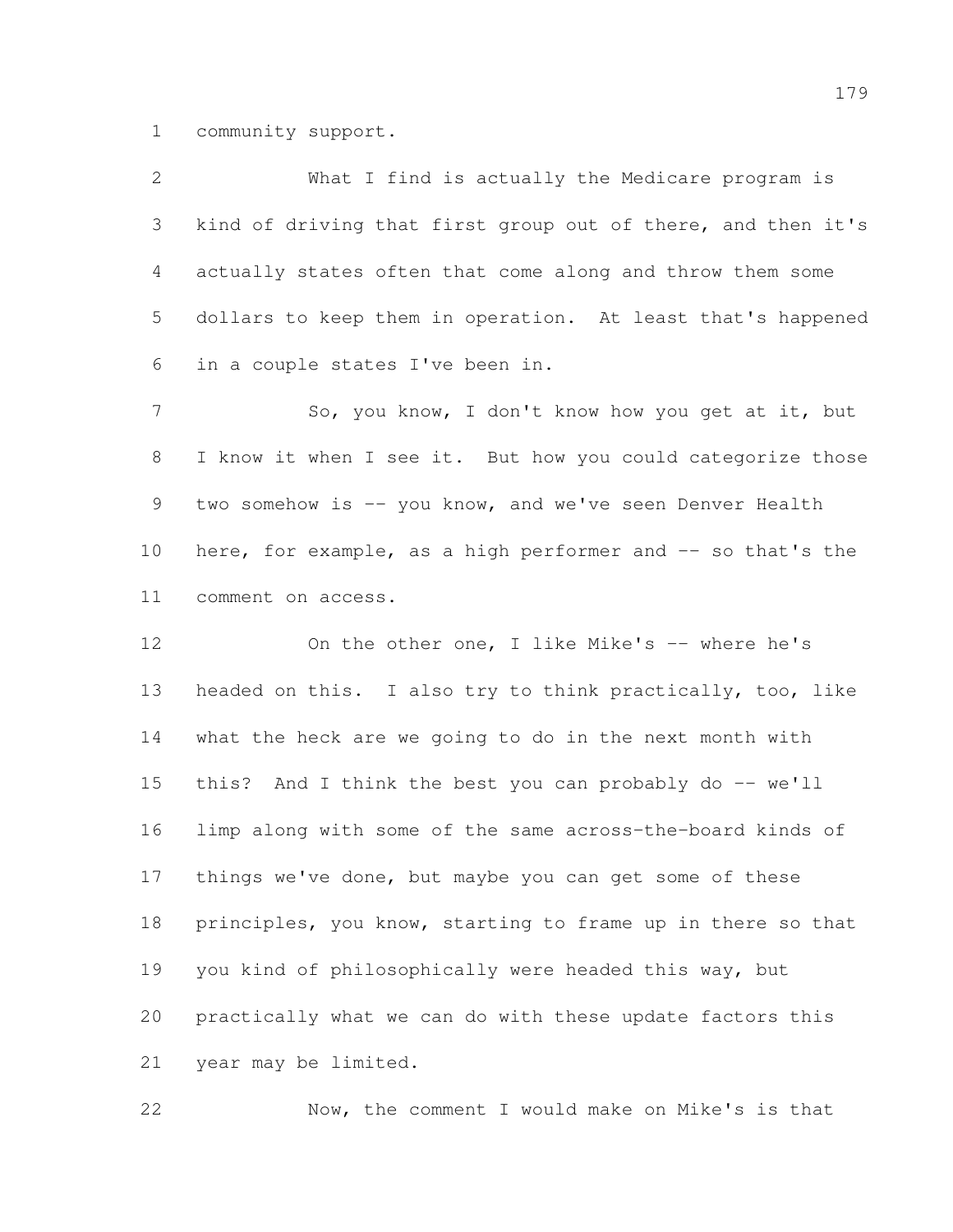there's some obvious ones that just, you know, you get them so much cheaper somewhere else, so why are you paying so much, and it's not inconvenient for the patient and all the rest, and we've already addressed some of those in recommendations. But then what you're left with, how could you characterize both -- I don't know how you get at the contribution of the hospital beyond just the range of services and looking at it that way, but the fact that more often than not these are nonprofit boards, looking at the population of the health that they're serving, embracing community agency, school-based this, a range of things that, if just left to pricing, you know, you wouldn't find anybody kind of embracing that kind of mission in the same way that hospitals do.

 Now, how you quantify that in an update to kind of keep that kind of infrastructure and positive mission going forward, I don't know. But I do like the idea of separating these things and then even within outpatient, as Mike 19 pointed out, there are some that, you know, if we have a huge HIV clinic and XYZ that nobody else would kind of do, how do you factor something like that in versus, you know, paying E&M codes or something like that at ridiculous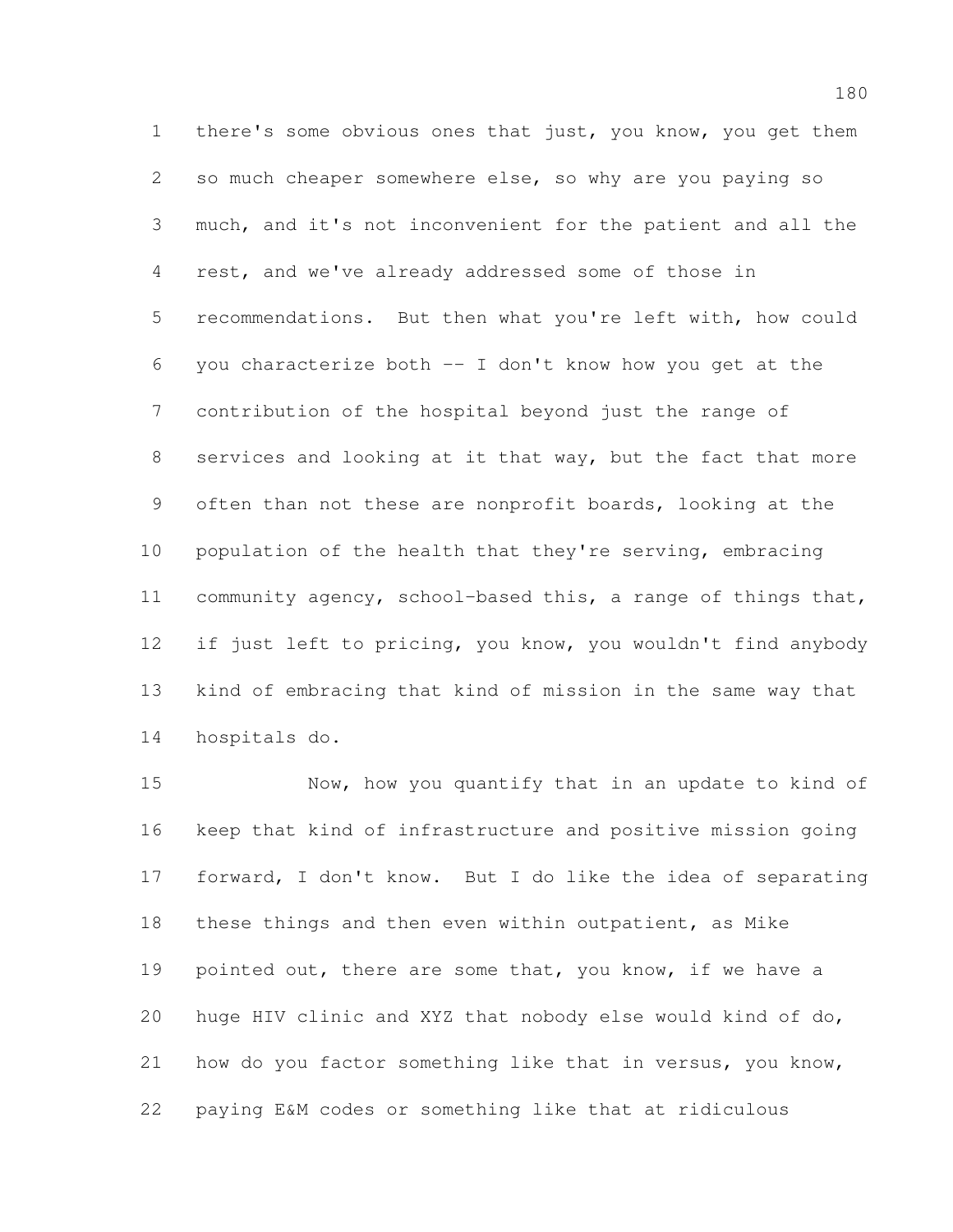prices?

 So I'm wandering around, but I think that somehow 3 if we can get the philosophy rolling with some of these, I think it at least gives the ground work for better guidance in the future instead of just saying, guess what, everybody gets half a percent, 1 percent, 2 percent, zero, whatever the number is.

8 MR. GRADISON: Peter, I am, I'm sure like others, have been trying to think through the implications of the charts you shared with us, which talked about possible move from fee-for-service to population health as a basis. What I can't sort out in my mind -- and I'll relate this right 13 now to what you're talking about -- is what that might look like, that possible movement, if we really get some price competition. And we really haven't had a lot of price competition, and there are reasons to think we could have 17 more, particularly as -- and this hasn't really to do so 18 much with Medicare these days, but as more and more people have significantly increased deductibles, co-pays, co- insurance, and perhaps as there's greater transparency. I have not studied up on the new Massachusetts

law, which, as I understand it, would require insurers on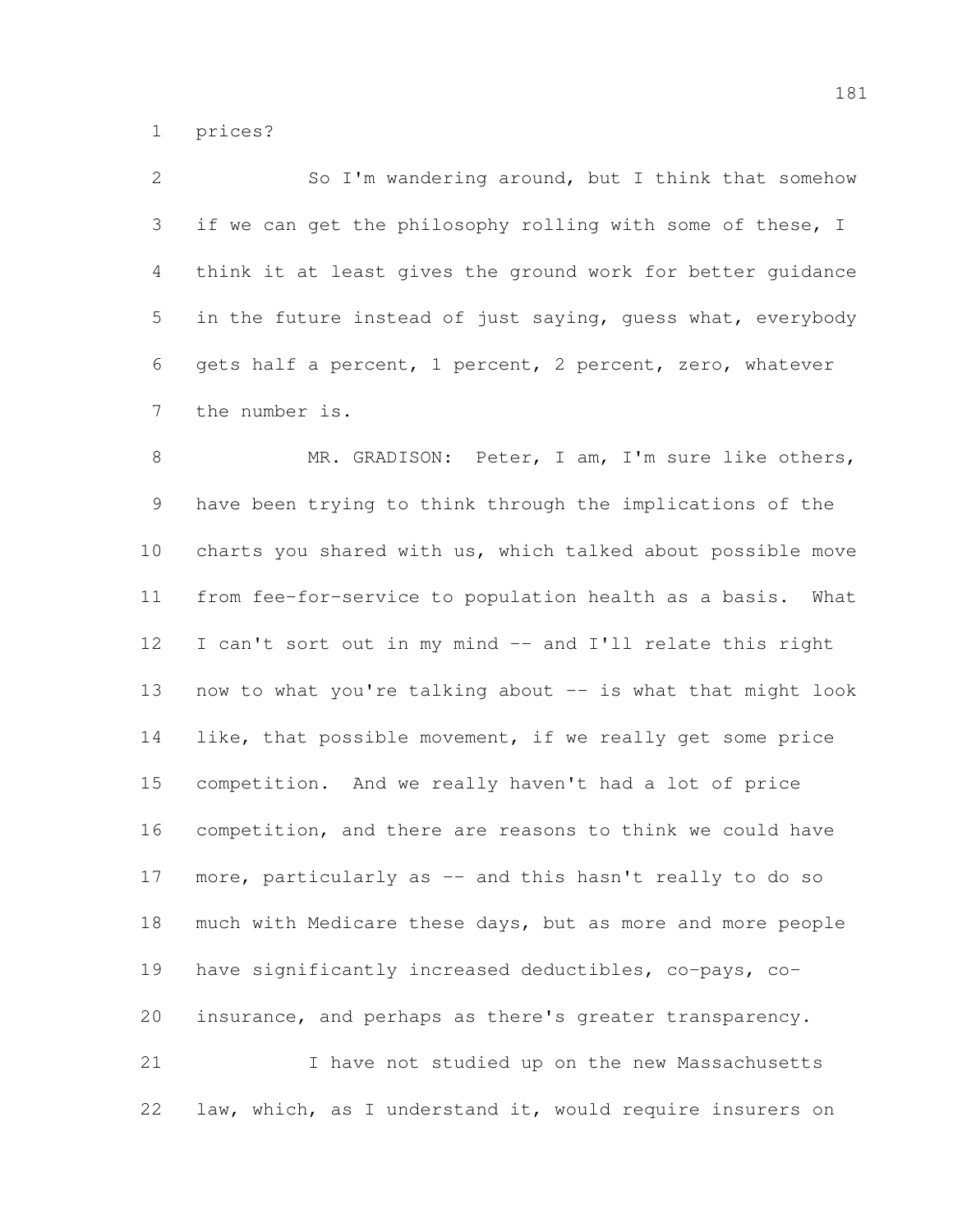request to tell patients ahead of time what their co-pays are going to be. But I could envision a world in which that kind of information, which generally is known by the providers but not by the patients, if known by the patients could significantly affect their choices of where to seek care.

 So my sense of all this is that the basic assumption that fundamental economic considerations that we apply to other fields of endeavor don't apply or don't apply very directly to health care may just be proven wrong over time, and I wouldn't roll out that possibility in trying to think about what the future might look like.

13 DR. HOADLEY: I was trying to think in concrete terms about, you know, what Mike was talking about and thinking back to our discussion of the E&M codes and then the other codes that we looked at comparing the physician's 17 office charges versus the outpatient. If those changes were implemented and not in a budget-neutral manner so that reductions were made on the outpatient side, and then we took up the update with that already having happened or 21 doing these simultaneously, and then you either put some of that money back in through the update, whether you do it on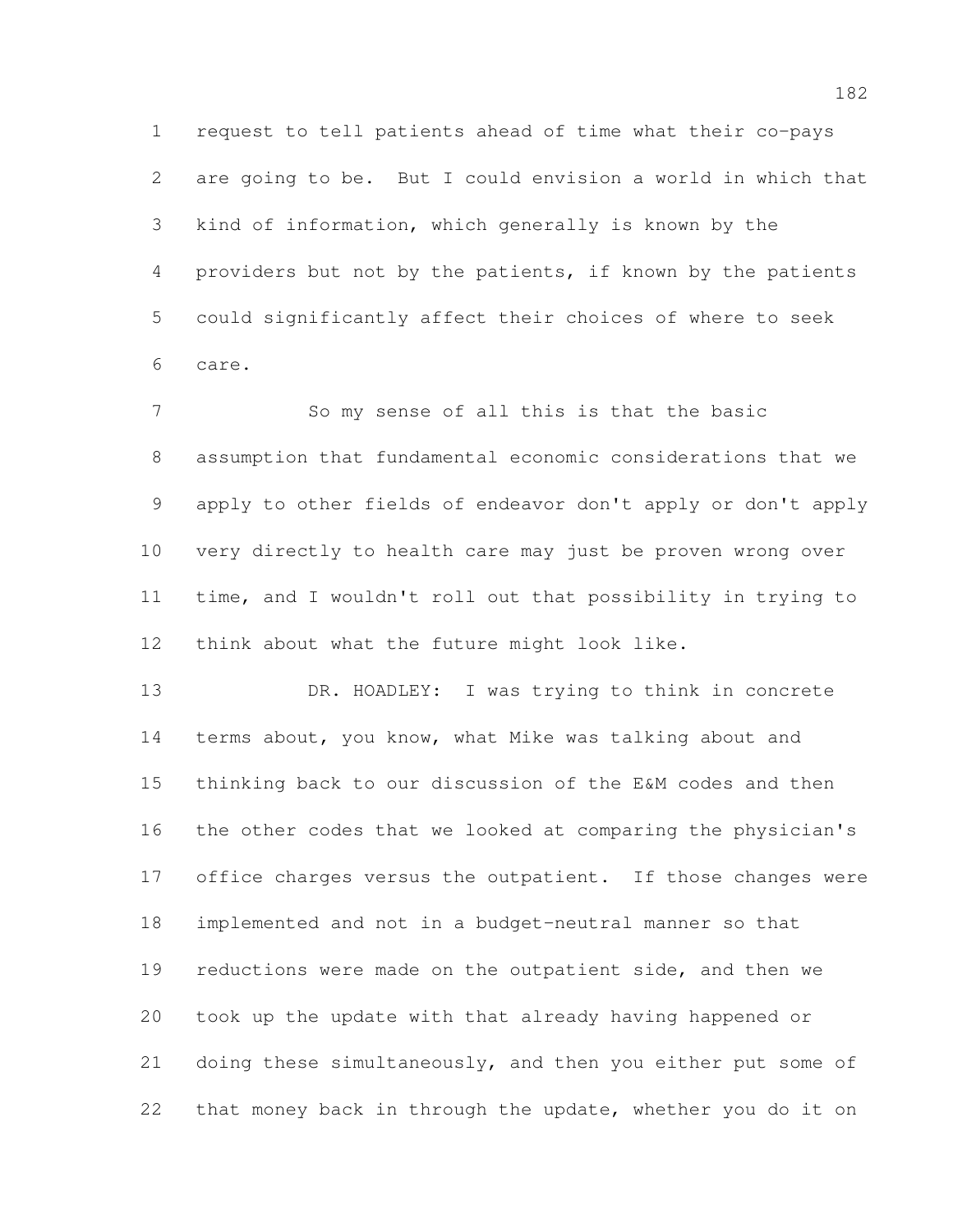the outpatient side or skew it toward the inpatient or any

2 of these other things, is that --

 DR. CHERNEW: That's exactly, that's exactly-- [off microphone].

 MR. ARMSTRONG: So a couple of random comments I hope will add to this discussion. One would just be, you know, it would be interesting to know where in our country, whether urban or rural markets, hospital beds have actually been closed and what were the circumstances under which they were closed. I say that in part because part of what we're experiencing is this dilemma where our policy lever is a price per unit of service, and we want to pay an adequate amount on a per unit of service basis. The problem is it's the numbers of services that is going up.

 And then here's the relatively random part. So in the last 12, 15 years of my career, I have closed a 200-bed hospital and a 300-bed hospital, and I did that in part because there is more than enough hospital bed capacity in the markets that these hospitals used to be in. I converted to 100 percent variable cost my inpatient services. These are very well run hospitals. It's part of a system. But those days were all paid 100 percent on a capitated basis.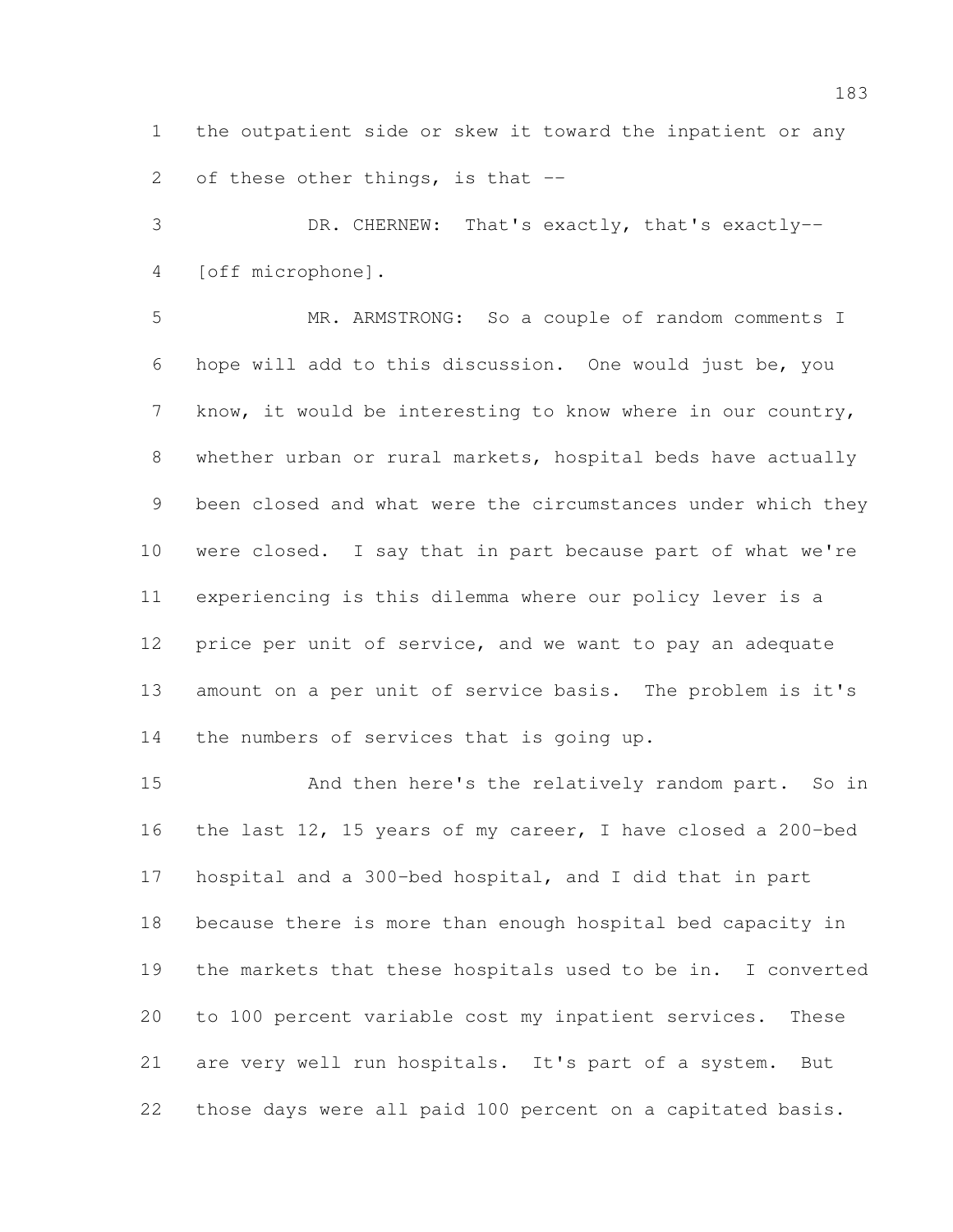And so how is it that we can replicate the dynamic that leads to those kinds of decisions to more rationally use the built capacity that already exists in our communities. And I think that's, you know, maybe an anecdote that helps frame, you know, at worst case, the dilemma around using price per unit of service as the policy level, but best case, sort of creates, again, kind of a goal if you will for the sort of evolution that we're trying to inspire.

10 MR. HACKBARTH: So yesterday in our conversation, we talked about Medicare Advantage as being one way that Medicare can encourage that activity. And we discussed at some length, without conclusion, whether ACOs could be configured in a way that they would also apply similar pressure and dynamics.

 Any final comment? We're just about at the end time.

 Hearing none, thank you, Jeff and Zach. And we'll now have our brief public comment period.

 So I'm trying to get a sense of who else, in addition to Sharon, is going to the microphone. Anybody? [No response.]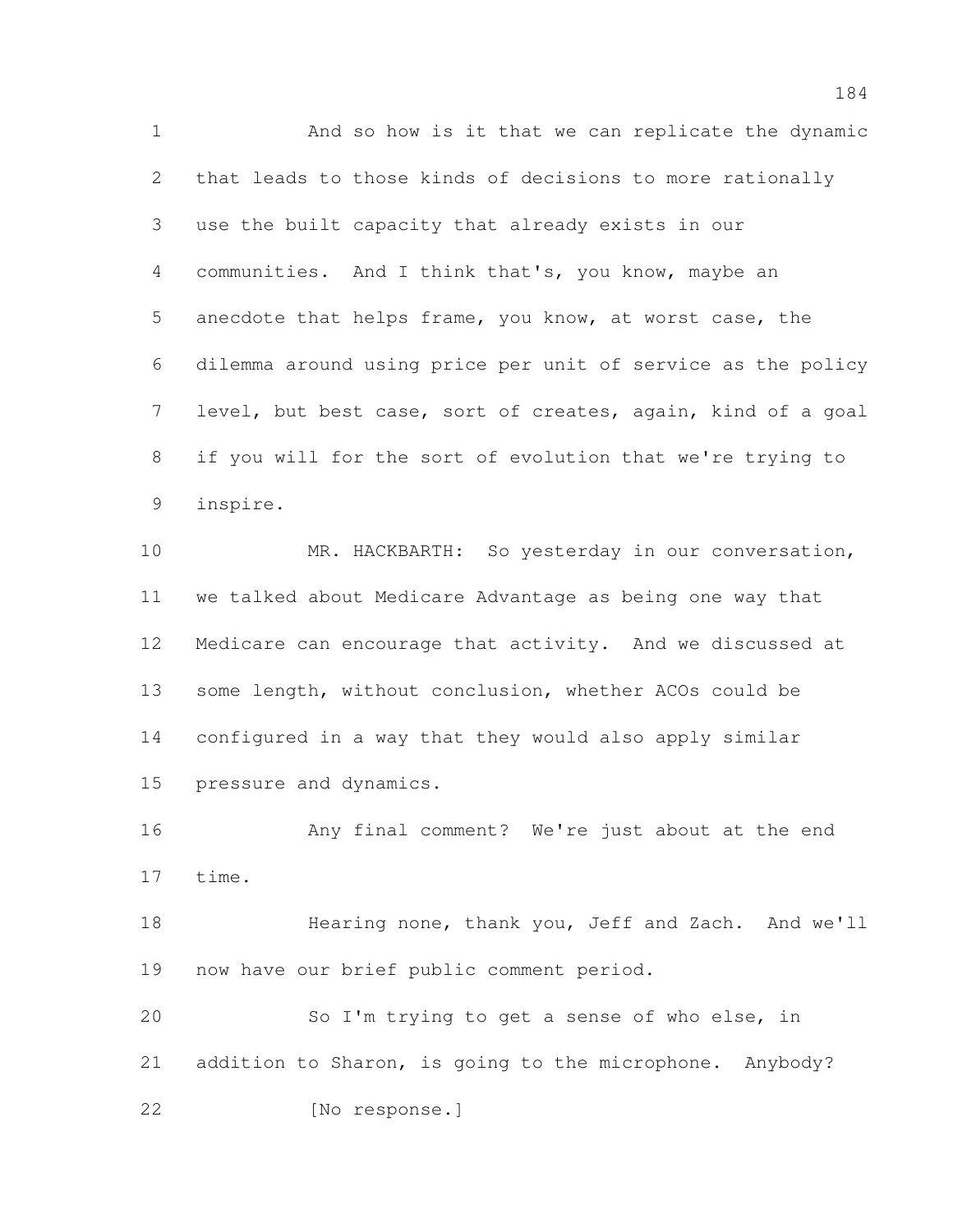MR. HACKBARTH: Okay, Sharon, you've got the floor. You know the rules.

 MS. McILRATH: I know the rules. Usually, I think I'm always within -- this is a little longer, but I'll be brief.

 So on the volume issue. In 2000 to 2005 there was 7 a jump and it was higher than it had been in the past. It's higher than it has been since then. Starting in 2007 the numbers vary, depending on which period you're using and exactly which services you're including. I'm using the ones that I happen to have on my Blackberry.

 2007 it was 2.7 increase. Then it fell, it was 2.5 in 2009; 0.8 in 2010; 0.7 in 2011; zero in 2012. And in 2013, if you look at the premium announcement, it looks like it was probably negative.

 Advanced imaging also slowed to nothing, fell at one point. I think if you looked and compared those to the HOPD rates, because physician offices also were having the impact of care shifting out of the hospital, that they probably look pretty similar.

 On the RUC and the CPT, we can send you more details on what it was that they've done and how that was a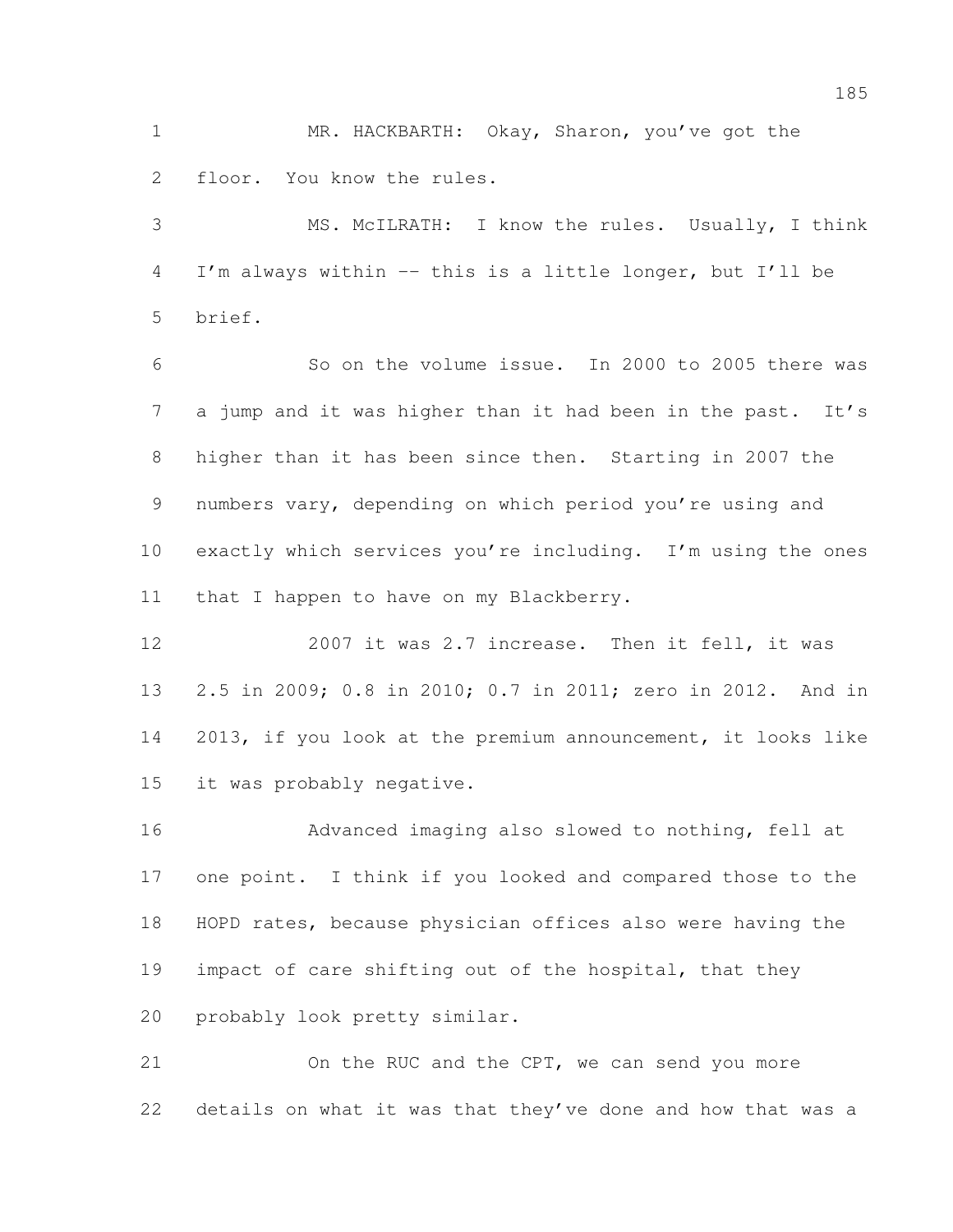change. Mostly it's just to make people more aware of what was actually happening. There was a change on the way they do the surveys in that it's going to be uniformly administered by the RUC staff.

 They have reviewed \$76 billion worth of services for potentially misvalued codes. That's out of a pot of about \$90 billion. So when you start about taking a lot 8 more money and having it to redistribute, you're talking -- I mean, you could eliminate all of those services and yo couldn't get there. One of the reasons is that E&M is such a big piece of the total pot that in order to make these 12 changes and make them all budget neutral, it's going to be hard to do it without touching E&M again.

14 I also wanted to say that they have recommended budget neutral or things they knew were going to be budget neutral. They've done a lot of work on the non-face-to-face area, some things that go way back and were never approved 18 by CMS, and more recently some things that they went and actually sold to CMS, one of them being this new complex chronic care management code that is in the proposed rule to start in 2015.

The surgeons -- actually, they also reviewed